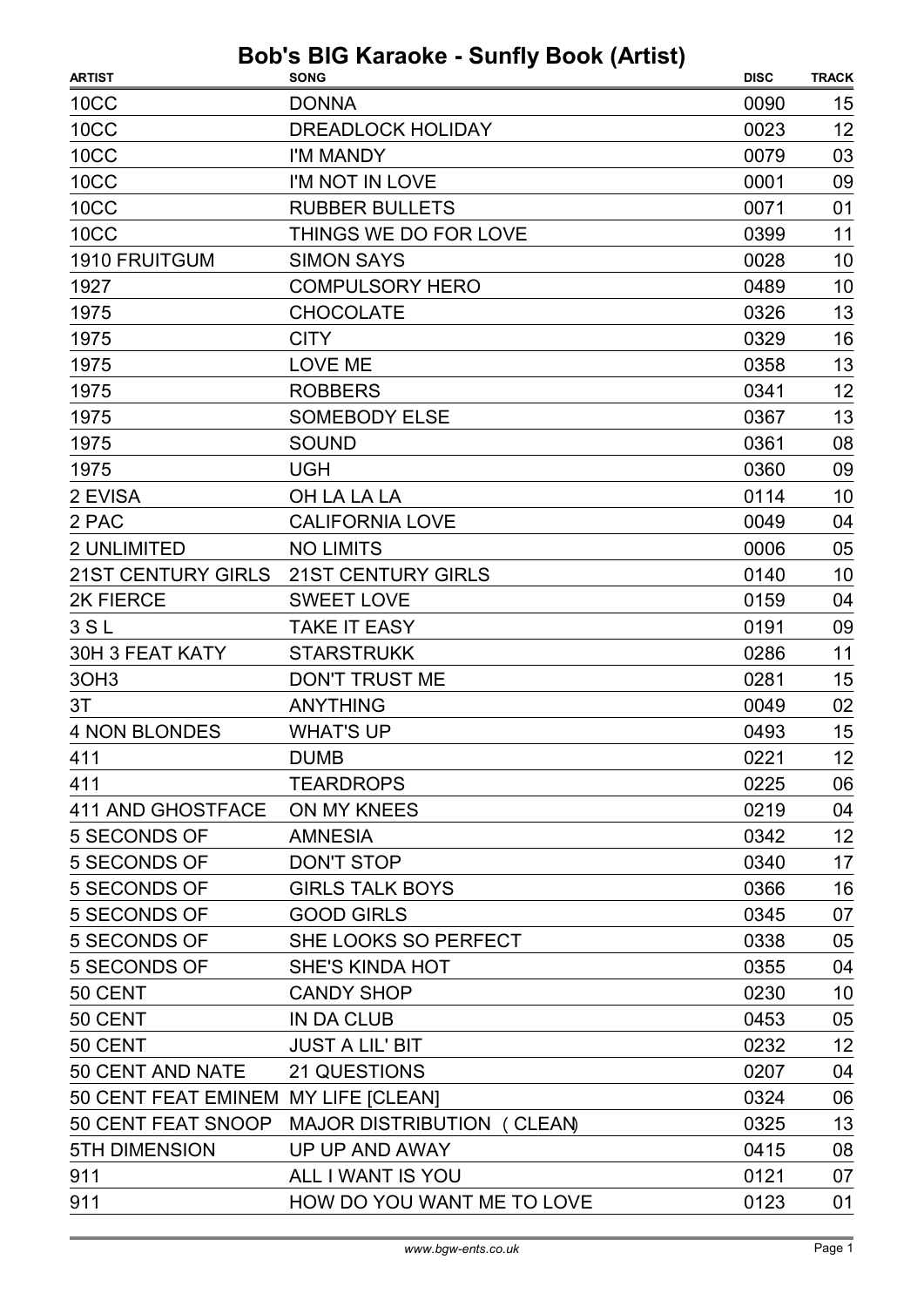| 911<br><b>LITTLE BIT MORE</b><br>0130<br>911<br><b>MORE THAN A WOMAN</b><br>0127 | 04<br>08 |
|----------------------------------------------------------------------------------|----------|
|                                                                                  |          |
|                                                                                  |          |
| 911<br>PARTY PEOPLE (FRIDAY<br>0118                                              | 09       |
| 911<br><b>PRIVATE NUMBER</b><br>0138                                             | 06       |
| 98 DEGREES<br><b>BECAUSE OF YOU</b><br>0134                                      | 08       |
| ALL OF MY HEART<br>ABC<br>0082                                                   | 03       |
| ABC<br>LOOK OF LOVE<br>0111                                                      | 02       |
| <b>WHEN SMOKEY SINGS</b><br>ABC<br>0382                                          | 11       |
| <b>ABS</b><br>7 WAYS<br>0211                                                     | 10       |
| ABS<br><b>LITTLE MISS PERFECT</b><br>0209                                        | 05       |
| <b>WHAT YOU GOT</b><br><b>ABS</b><br>0195                                        | 17       |
| <b>ANALOGUE</b><br>0240<br>A HA                                                  | 02       |
| <b>HUNTING HIGH AND LOW</b><br>A HA<br>0391                                      | 15       |
| A HA<br><b>TAKE ON ME</b><br>0037                                                | 01       |
| A T B<br><b>KILLER</b><br>0164                                                   | 03       |
| A T C<br><b>AROUND THE WORLD</b><br>0196                                         | 08       |
| A TEENS<br><b>AROUND THE WORLD</b><br>0185                                       | 13       |
| A TEENS<br><b>LAND OF MAKE BELIEVE</b><br>0188                                   | 12       |
| A TEENS<br><b>MAMA MIA</b><br>0155                                               | 14       |
| A <sub>1</sub><br><b>CAUGHT IN THE MIDDLE</b><br>0462                            | 01       |
| <b>EVERY TIME</b><br>0155<br>A <sub>1</sub>                                      | 05       |
| <b>LIKE A ROSE</b><br>0161<br>A <sub>1</sub>                                     | 06       |
| <b>MAKE IT GOOD</b><br>0192<br>A <sub>1</sub>                                    | 11       |
| <b>NO MORE</b><br>A <sub>1</sub><br>0175                                         | 10       |
| <b>NOTHING</b><br>A <sub>1</sub><br>0190                                         | 14       |
| 0187<br>A <sub>1</sub><br>READY OR NOT                                           | 09       |
| SAME OLD BRAND NEW YOU<br>0443<br>A1                                             | 08       |
| <b>SUMMERTIME OF OUR LIVES</b><br>0148<br>A <sub>1</sub>                         | 05       |
| A <sub>1</sub><br><b>TAKE ON ME</b><br>0443                                      | 13       |
| <b>AALIYAH</b><br><b>I DON'T WANNA</b><br>0173                                   | 07       |
| <b>MORE THAN A WOMAN</b><br><b>AALIYAH</b><br>0459                               | 04       |
| <b>AALIYAH</b><br>0384<br><b>TRY AGAIN</b>                                       | 15       |
| <b>AALIYAH FEAT</b><br>WE NEED A RESOLUTION<br>0181                              | 09       |
| <b>I DON'T WANNA</b><br>0440<br><b>AALIYAN</b>                                   | 14       |
| <b>AALIYAN</b><br><b>TRY AGAIN</b><br>0439                                       | 07       |
| <b>DANCING QUEEN</b><br><b>ABBA</b><br>0447                                      | 08       |
| <b>ABBA</b><br><b>FERNANDO</b><br>0071                                           | 15       |
| <b>HAPPY NEW YEAR</b><br><b>ABBA</b><br>0030                                     | 20       |
| <b>ABBA</b><br>0076<br><b>I HAVE A DREAM</b>                                     | 01       |
| <b>ABBA</b><br>KNOWING ME KNOWING YOU<br>0483                                    | 09       |
| <b>MAMA MIA</b><br>0028<br><b>ABBA</b>                                           | 08       |
| <b>MAMMA MIA</b><br><b>ABBA</b><br>0486                                          | 06       |
| <b>ABBA</b><br><b>MONEY MONEY MONEY</b><br>0055                                  | 04       |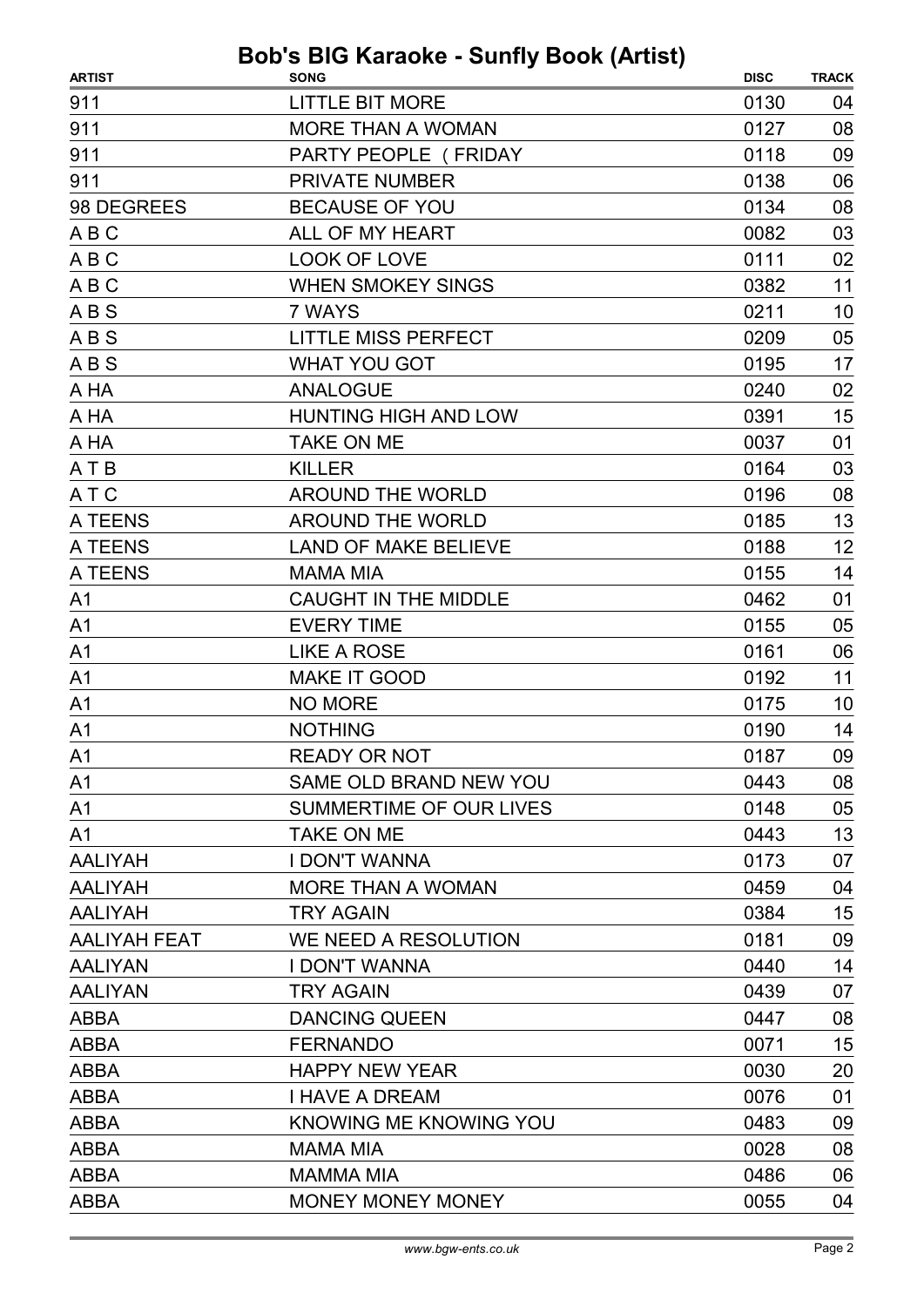| <b>ARTIST</b>                  | <b>SONG</b>                  | <b>DISC</b> | <b>TRACK</b> |
|--------------------------------|------------------------------|-------------|--------------|
| <b>ABBA</b>                    | NAME OF THE GAME             | 0098        | 05           |
| <b>ABBA</b>                    | <b>SUPER TROUPER</b>         | 0024        | 14           |
| <b>ABBA</b>                    | TAKE A CHANCE ON ME          | 0098        | 09           |
| <b>ABBA</b>                    | THANK YOU FOR THE MUSIC      | 0057        | 03           |
| <b>ABBA</b>                    | <b>WATERLOO</b>              | 0024        | 13           |
| <b>ABBA</b>                    | <b>WINNER TAKES IT ALL</b>   | 0031        | 03           |
| AC DC                          | <b>BIG GUN</b>               | 0436        | 01           |
| AC DC                          | <b>HIGHWAY TO HELL</b>       | 0481        | 02           |
| AC DC                          | <b>MONEY TALKS</b>           | 0472        | 09           |
| AC DC                          | <b>STIFF UPPER LIP</b>       | 0161        | 09           |
| AC DC                          | YOU SHOOK ME ALL NIGHT LONG  | 0488        | 01           |
| <b>ACE</b>                     | <b>HOW LONG</b>              | 0022        | 11           |
| <b>ACE OF BASE</b>             | ALL THAT SHE WANTS           | 0447        | 09           |
| <b>ACE OF BASE</b>             | ALWAYS HAVE ALWAYS WILL      | 0130        | 05           |
| <b>ACE OF BASE</b>             | <b>BEAUTIFUL LIFE</b>        | 0034        | 06           |
| <b>ACE OF BASE</b>             | <b>DON'T TURN AROUND</b>     | 0009        | 01           |
| ACE OF BASE                    | <b>EVERYTIME IT RAINS</b>    | 0134        | 12           |
| <b>ACE OF BASE</b>             | LIFE IS A FLOWER             | 0123        | 10           |
| <b>ACE OF BASE</b>             | <b>LIVING IN DANGER</b>      | 0010        | 12           |
| <b>ACE OF BASE</b>             | <b>SIGN</b>                  | 0006        | 04           |
| ADAM AND THE ANTS              | <b>ANT MUSIC</b>             | 0105        | 05           |
| <b>ADAM AND THE ANTS</b>       | <b>GOODY TWO SHOES</b>       | 0111        | 15           |
| <b>ADAM AND THE ANTS</b>       | <b>PRINCE CHARMING</b>       | 0111        | 01           |
| <b>ADAM AND THE ANTS</b>       | <b>STAND AND DELIVER</b>     | 0105        | 01           |
| <b>ADAM FAITH</b>              | <b>HOW ABOUT THAT</b>        | 0083        | 05           |
| <b>ADAM FAITH</b>              | POOR ME                      | 0074        | 06           |
| <b>ADAM FAITH</b>              | WHAT DO YOU WANT             | 0047        | 02           |
| <b>ADAM LAMBERT</b>            | <b>IF I HAD YOU</b>          | 0473        | 01           |
| <b>ADAM LAMBERT</b>            | NEVER CLOSE OUR EYES         | 0318        | 15           |
| <b>ADAM LEVINE</b>             | <b>LOST STARS</b>            | 0343        | 08           |
| <b>ADAM RICKITT</b>            | <b>I BREATHE AGAIN</b>       | 0144        | 08           |
| ADAMS AND STEWART ALL FOR LOVE |                              | 0007        | 01           |
| <b>ADAMSKI</b>                 | <b>KILLER</b>                | 0409        | 08           |
| <b>ADELE</b>                   | <b>CHASING PAVEMENTS</b>     | 0264        | 02           |
| <b>ADELE</b>                   | <b>COLD SHOULDER</b>         | 0266        | 07           |
| <b>ADELE</b>                   | <b>HELLO</b>                 | 0358        | 01           |
| <b>ADELE</b>                   | <b>HOMETOWN GLORY</b>        | 0270        | 11           |
| <b>ADELE</b>                   | <b>MAKE YOU FEEL MY LOVE</b> | 0296        | 09           |
| <b>ADELE</b>                   | <b>ONE AND ONLY</b>          | 0307        | 01           |
| <b>ADELE</b>                   | <b>PROMISE THIS</b>          | 0302        | 18           |
| <b>ADELE</b>                   | ROLLING IN THE DEEP          | 0299        | 05           |
| <b>ADELE</b>                   | <b>RUMOUR HAS IT</b>         | 0310        | 04           |
| <b>ADELE</b>                   | SET FIRE TO THE RAIN         | 0303        | 18           |
|                                |                              |             |              |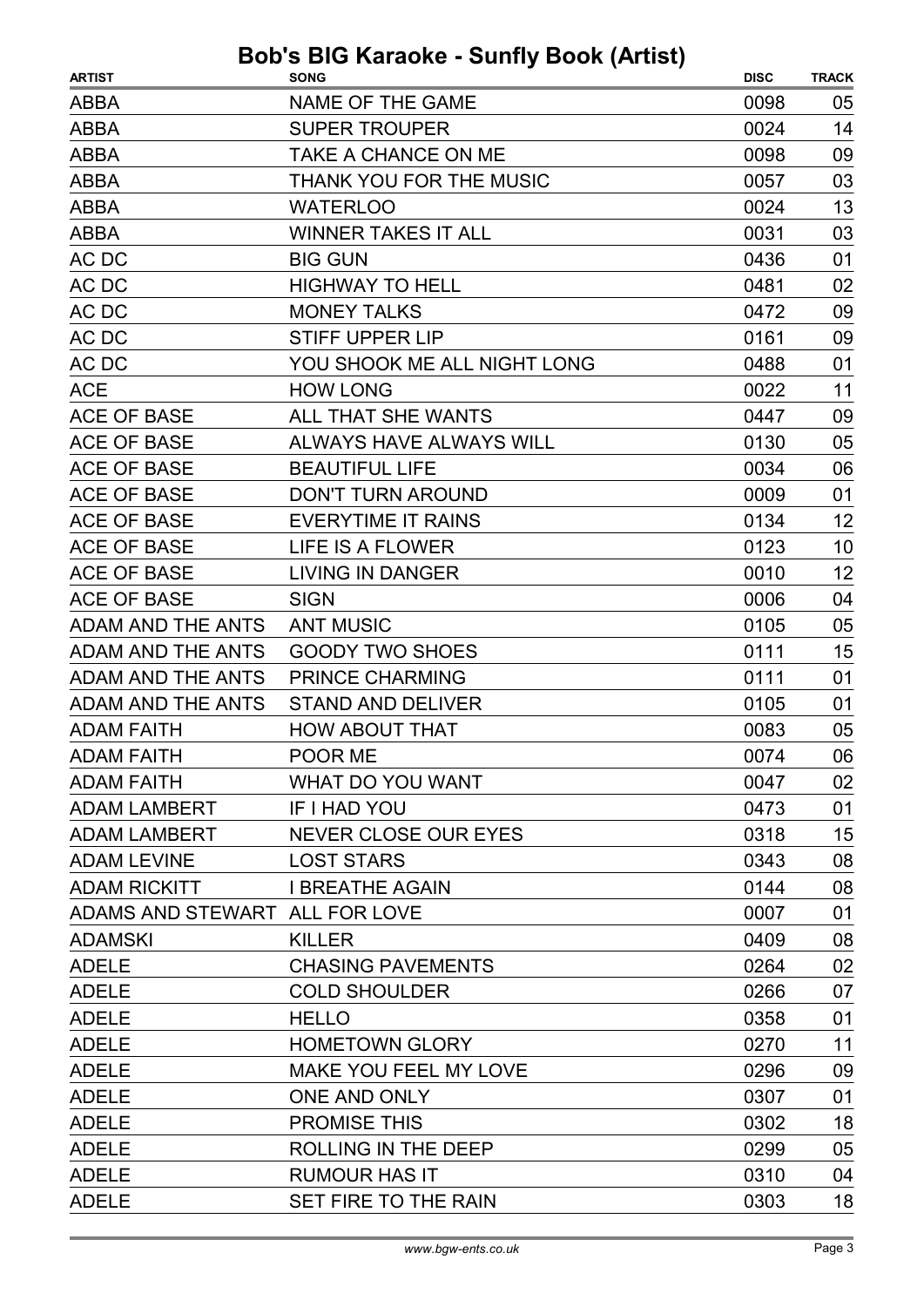| <b>ARTIST</b>                      | <b>SONG</b>                                   | <b>DISC</b> | <b>TRACK</b> |
|------------------------------------|-----------------------------------------------|-------------|--------------|
| <b>ADELE</b>                       | <b>SKYFALL</b>                                | 0321        | 01           |
| <b>ADELE</b>                       | <b>SOMEONE LIKE YOU</b>                       | 0301        | 12           |
| <b>ADELE</b>                       | <b>TURNING TABLES</b>                         | 0306        | 01           |
| <b>ADRIAN GURVITZ</b>              | <b>CLASSIC</b>                                | 0076        | 06           |
| <b>ADRIAN ZMED</b>                 | PROWLIN'                                      | 0429        | 14           |
| <b>AEROSMITH</b>                   | <b>CRAZY</b>                                  | 0021        | 15           |
| <b>AEROSMITH</b>                   | I DON'T WANT TO MISS A THING                  | 0124        | 11           |
| <b>AEROSMITH</b>                   | <b>JANIE'S GOT A GUN</b>                      | 0473        | 07           |
| <b>AEROSMITH</b>                   | LOVE IN AN ELEVATOR                           | 0481        | 03           |
| <b>AEROSMITH</b>                   | SAME OLD SONG AND DANCE                       | 0435        | 13           |
| <b>AFROJACK FEAT</b>               | <b>SPARK</b>                                  | 0335        | 08           |
| <b>AFROMAN</b>                     | <b>BECAUSE I GOT HIGH</b>                     | 0509        | 13           |
| AGGRO SANTOS FEAT LIKE U LIKE      |                                               | 0300        | 02           |
| AGGRO SANTOS FEAT CANDY            |                                               | 0292        | 01           |
| <b>AGNES</b>                       | <b>RELEASE ME</b>                             | 0281        | 13           |
| AGNETHA FALSTKOG                   | DANCE YOUR PAIN AWAY                          | 0330        | 10           |
| A-HA                               | <b>CRY WOLF</b>                               | 0413        | 02           |
| AINSLEY HENDERSON KEEP ME A SECRET |                                               | 0202        | 13           |
| <b>AIR SUPPLY</b>                  | ALL OUT OF LOVE                               | 0012        | 15           |
| <b>AKON</b>                        | <b>BANANZA (BELLY DANCER)</b>                 | 0234        | 14           |
| <b>AKON</b>                        | <b>DON'T MATTER</b>                           | 0255        | 14           |
| <b>AKON</b>                        | <b>LOCKECD UP</b>                             | 0229        | 03           |
| <b>AKON</b>                        | <b>LONELY</b>                                 | 0231        | 14           |
| <b>AKON</b>                        | RIGHT NOW (NA NA NA)                          | 0275        | 07           |
| <b>AKON</b>                        | SORRY BLAME IT ON ME                          | 0260        | 09           |
| <b>AKON</b>                        | <b>WE DON'T CARE</b>                          | 0282        | 08           |
| AKON FT KARDINAL                   | <b>BEAUTIFUL</b>                              | 0278        | 03           |
| <b>AL GREEN</b>                    | LET'S STAY TOGETHER                           | 0072        | 09           |
|                                    | AL GREEN FEAT ANNIE PUT A LITTLE LOVE IN YOUR | 0479        | 06           |
| <b>AL JARREAU</b>                  | <b>MOONLIGHTING</b>                           | 0400        | 09           |
| <b>AL JARREAU</b>                  | WE'RE IN THIS LOVE TOGETHER                   | 0394        | 11           |
| <b>AL MARTINO</b>                  | <b>HERE IN MY HEART</b>                       | 0092        | 03           |
| <b>AL MARTINO</b>                  | <b>SPANISH EYES</b>                           | 0051        | 13           |
| <b>AL WILSON</b>                   | <b>SNAKE</b>                                  | 0133        | 09           |
| <b>ALAN JACKSON</b>                | <b>CHATTAHOOCHEE</b>                          | 0392        | 02           |
| <b>ALAN PRICE</b>                  | HI LILILHI LO                                 | 0099        | 03           |
| <b>ALAN PRICE</b>                  | <b>HOUSE THAT JACK BUILT</b>                  | 0100        | 08           |
| <b>ALAN WALKER</b>                 | <b>FADED</b>                                  | 0362        | 13           |
| <b>ALANIS MORISSETTE</b>           | ALL I REALLY WANT                             | 0405        | 02           |
| <b>ALANIS MORISSETTE</b>           | <b>HANDS CLEAN</b>                            | 0462        | 02           |
| <b>ALANIS MORISSETTE</b>           | I SEE RIGHT THROUGH YOU                       | 0400        | 08           |
| <b>ALANIS MORISSETTE</b>           | <b>IRONIC</b>                                 | 0493        | 13           |
| <b>ALANIS MORISSETTE</b>           | <b>JOINING YOU</b>                            | 0132        | 13           |
|                                    |                                               |             |              |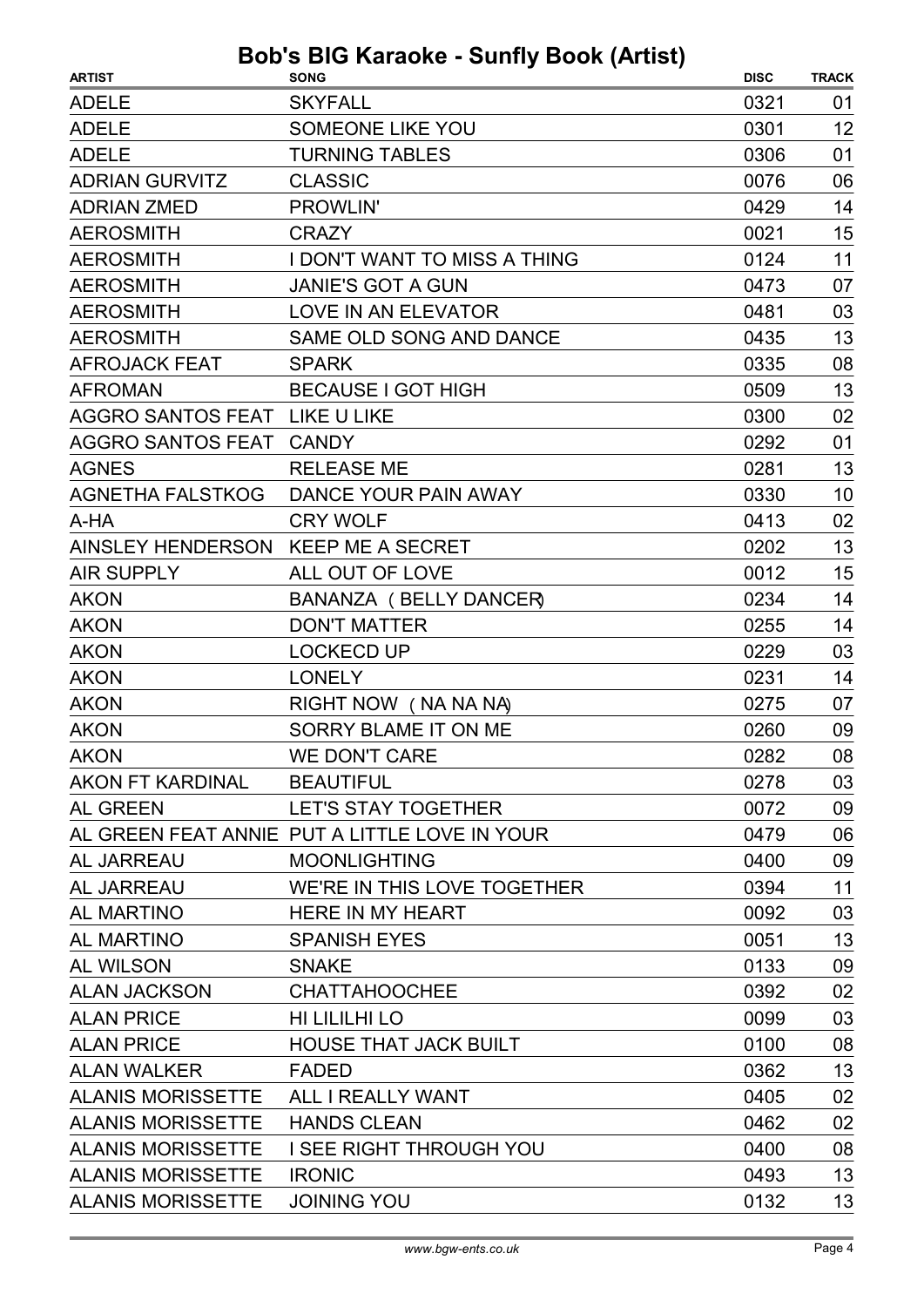| <b>ARTIST</b>            | <b>SONG</b>                       | <b>DISC</b> | <b>TRACK</b> |
|--------------------------|-----------------------------------|-------------|--------------|
| <b>ALANIS MORISSETTE</b> | NOT THE DOCTOR                    | 0406        | 11           |
| <b>ALANIS MORISSETTE</b> | <b>THANK U</b>                    | 0126        | 10           |
| <b>ALANIS MORISSETTE</b> | THAT I WOULD BE GOOD              | 0154        | 12           |
| <b>ALANIS MORISSETTE</b> | <b>UNDERNEATH</b>                 | 0268        | 12           |
| <b>ALANIS MORISSETTE</b> | <b>YOU OUGHTA KNOW</b>            | 0483        | 05           |
| <b>ALANNAH MYLES</b>     | <b>BLACK VELVET</b>               | 0012        | 07           |
| <b>ALCAZAR</b>           | <b>CRYING AT THE DISCOTEQUE</b>   | 0187        | 10           |
| <b>ALDA</b>              | <b>GIRLS NIGHT OUT</b>            | 0130        | 03           |
| <b>ALDA</b>              | <b>REAL GOOD TIME</b>             | 0124        | 02           |
| <b>ALESHA DIXON</b>      | <b>BOY DOES NOTHING</b>           | 0470        | 13           |
| <b>ALESHA DIXON</b>      | <b>BREATHE SLOW</b>               | 0276        | 05           |
| <b>ALESHA DIXON</b>      | DRUMMER BOY                       | 0296        | 12           |
| <b>ALESHA DIXON</b>      | <b>LET'S GET EXCITED</b>          | 0279        | 09           |
| <b>ALESHA DIXON</b>      | <b>TO LOVE AGAIN</b>              | 0427        | 09           |
| <b>ALESSIA CARA</b>      | <b>HERE</b>                       | 0359        | 08           |
| <b>ALESSIA CARA</b>      | <b>SCARS TO YOUR BEAUTIFUL</b>    | 0372        | 09           |
| <b>ALESSIA CARA</b>      | <b>WILD THINGS</b>                | 0364        | 14           |
| <b>ALESSO FEAT ROY</b>   | COOL                              | 0352        | 06           |
| <b>ALESSO FEAT TOVE</b>  | <b>HEROES</b>                     | 0347        | 07           |
| <b>ALEX ADAIR</b>        | <b>MAKE ME FEEL BETTER</b>        | 0350        | 08           |
| <b>ALEX CARTANA</b>      | <b>HEY PAPI</b>                   | 0218        | 14           |
| <b>ALEX CLARE</b>        | <b>TOO CLOSE</b>                  | 0316        | 07           |
| ALEX GAUDINO FEAT        | <b>DESTINATION CALABRIA</b>       | 0254        | 07           |
| <b>ALEX GAUDINO FEAT</b> | <b>WHAT A FEELING</b>             | 0305        | 11           |
| <b>ALEX LLOYD</b>        | <b>AMAZING</b>                    | 0492        | 13           |
| <b>ALEX PARKS</b>        | <b>CRY</b>                        | 0215        | 08           |
| <b>ALEX PARKS</b>        | <b>MAYBE THAT'S WHAT IT TAKES</b> | 0212        | 05           |
| <b>ALEX PARTY</b>        | DON'T GIVE ME YOUR LIFE           | 0019        | 09           |
| <b>ALEXANDER</b>         | <b>FLOWER OF SCOTLAND</b>         | 0456        | 01           |
| <b>ALEXANDER O'NEAL</b>  | IF YOU WERE HERE TONIGHT          | 0410        | 12           |
| ALEXANDER RYBAK          | <b>FAIRYTALE</b>                  | 0280        | 06           |
| <b>ALEXANDRA BURKE</b>   | <b>BROKEN HEELS</b>               | 0288        | 01           |
| ALEXANDRA BURKE          | <b>HALLELUJAH</b>                 | 0275        | 01           |
| <b>ALEXANDRA BURKE</b>   | LET IT GO                         | 0316        | 02           |
| <b>ALEXANDRA BURKE</b>   | <b>SILENCE</b>                    | 0298        | 14           |
| <b>ALEXANDRA BURKE</b>   | START WITHOUT YOU                 | 0295        | 14           |
| <b>ALEXANDRA BURKE</b>   | <b>ELEPHANT</b>                   | 0314        | 15           |
| <b>ALEXANDRA BURKE</b>   | <b>BAD BOYS</b>                   | 0284        | 02           |
| <b>ALEXANDRA BURKE</b>   | <b>ALL NIGHT LONG</b>             | 0292        | 03           |
| ALEXANDRA STAN           | <b>GET BACK</b>                   | 0311        | 06           |
| ALEXANDRA STAN           | <b>MR SAXOBEAT</b>                | 0304        | 16           |
| <b>ALEXIS JORDAN</b>     | <b>GOOD GIRL</b>                  | 0301        | 07           |
| <b>ALEXIS JORDAN</b>     | <b>HAPPINESS</b>                  | 0298        | 06           |
|                          |                                   |             |              |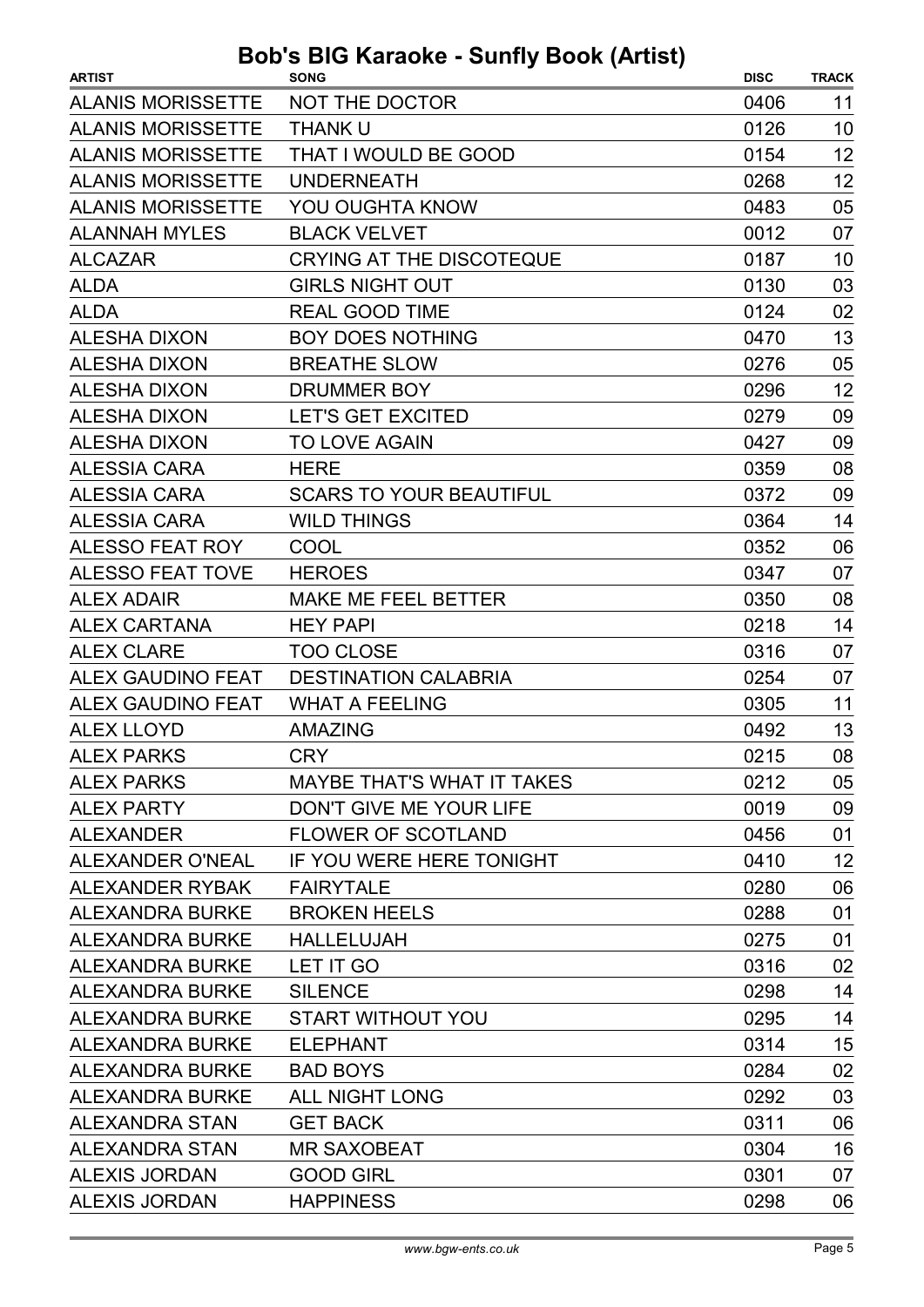| <b>ARTIST</b>            | <b>SONG</b>                       | <b>DISC</b> | <b>TRACK</b> |
|--------------------------|-----------------------------------|-------------|--------------|
| <b>ALEXIS JORDAN</b>     | <b>HUSH HUSH</b>                  | 0303        | 08           |
| <b>ALI CAMPBELL</b>      | THAT LOOK IN YOUR EYE             | 0039        | 06           |
| ALI G AND SHAGGY         | <b>JULIE</b>                      | 0190        | 12           |
| <b>ALICE COOPER</b>      | <b>HEY STOOPID</b>                | 0417        | 13           |
| <b>ALICE COOPER</b>      | NO MORE MR NICE GUY               | 0024        | 07           |
| <b>ALICE COOPER</b>      | <b>POISON</b>                     | 0160        | 07           |
| <b>ALICE COOPER</b>      | <b>SCHOOL'S OUT</b>               | 0040        | 12           |
| <b>ALICE DEEJAY</b>      | <b>BETTER OFF ALONE</b>           | 0148        | 01           |
| <b>ALICE DEEJAY</b>      | <b>I WANT YOU BACK IN MY LIFE</b> | 0404        | 12           |
| <b>ALICE IN CHAINS</b>   | <b>CHECK MY BRAIN</b>             | 0285        | 01           |
| <b>ALICE IN CHAINS</b>   | <b>YOUR DECISION</b>              | 0289        | 07           |
| <b>ALICIA KEYS</b>       | <b>BRAND NEW ME</b>               | 0324        | 08           |
| <b>ALICIA KEYS</b>       | <b>DOESN'T MEAN ANYTHING</b>      | 0287        | 08           |
| <b>ALICIA KEYS</b>       | <b>EMPIRE STATE OF MIND (PART</b> | 0289        | 01           |
| <b>ALICIA KEYS</b>       | <b>FALLIN'</b>                    | 0186        | 09           |
| <b>ALICIA KEYS</b>       | <b>GIRL ON FIRE</b>               | 0323        | 05           |
| <b>ALICIA KEYS</b>       | HOW COME YOU DON'T CALL ME        | 0194        | 06           |
| <b>ALICIA KEYS</b>       | IF I AIN'T GOT YOU                | 0216        | 14           |
| <b>ALICIA KEYS</b>       | <b>KARMA</b>                      | 0228        | 14           |
| <b>ALICIA KEYS</b>       | LIKE YOU'LL NEVER SEE ME          | 0265        | 10           |
| <b>ALICIA KEYS</b>       | <b>NO ONE</b>                     | 0416        | 13           |
| <b>ALICIA KEYS</b>       | <b>SUPERWOMAN</b>                 | 0271        | 07           |
| <b>ALICIA KEYS</b>       | TRY SLEEPING WITH A BROKEN        | 0292        | 09           |
| <b>ALICIA KEYS</b>       | UNTHINKABLE ( I'M READY)          | 0294        | 06           |
| <b>ALICIA KEYS</b>       | WAIT 'TILL YOU SEE MY SMILE       | 0436        | 09           |
| <b>ALICIA KEYS</b>       | <b>WOMAN'S WORTH</b>              | 0190        | 09           |
| <b>ALICIA KEYS</b>       | YOU DON'T KNOW MY NAME            | 0212        | 11           |
| <b>ALICIA KEYS AND</b>   | ANOTHER WAY TO DIE                | 0273        | 01           |
| <b>ALICIA KEYS FEAT</b>  | <b>BLENDED FAMILY</b>             | 0372        | 16           |
| <b>ALIEN ANT FARM</b>    | <b>MOVIES</b>                     | 0188        | 14           |
| <b>ALIEN ANT FARM</b>    | <b>SMOOTH CRIMINAL</b>            | 0458        | 08           |
| <b>ALISHA'S ATTIC</b>    | I AM I FEEL                       | 0061        | 03           |
| <b>ALISHA'S ATTIC</b>    | <b>INCIDENTALS</b>                | 0126        | 08           |
| <b>ALISON KRAUSS</b>     | <b>LOSING YOU</b>                 | 0374        | 14           |
| <b>ALISON KRAUSS AND</b> | WHEN YOU SAY NOTHING AT ALL       | 0426        | 10           |
| <b>ALISON LIMERICK</b>   | <b>WHERE LOVE LIVES</b>           | 0061        | 12           |
| <b>ALISON MOYET</b>      | ALL CRIED OUT                     | 0391        | 09           |
| <b>ALISON MOYET</b>      | <b>INVISIBLE</b>                  | 0057        | 01           |
| <b>ALISON MOYET</b>      | <b>IS THIS LOVE</b>               | 0075        | 06           |
| <b>ALISON MOYET</b>      | <b>LOVE LETTERS</b>               | 0391        | 10           |
| <b>ALISON MOYET</b>      | THAT OLD DEVIL CALLED LOVE        | 0391        | 07           |
| <b>ALISON MOYET</b>      | <b>WEAK IN THE PRESENCE OF</b>    | 0110        | 12           |
| <b>ALISON MOYET</b>      | <b>WHEN I WAS YOUR GIRL</b>       | 0328        | 11           |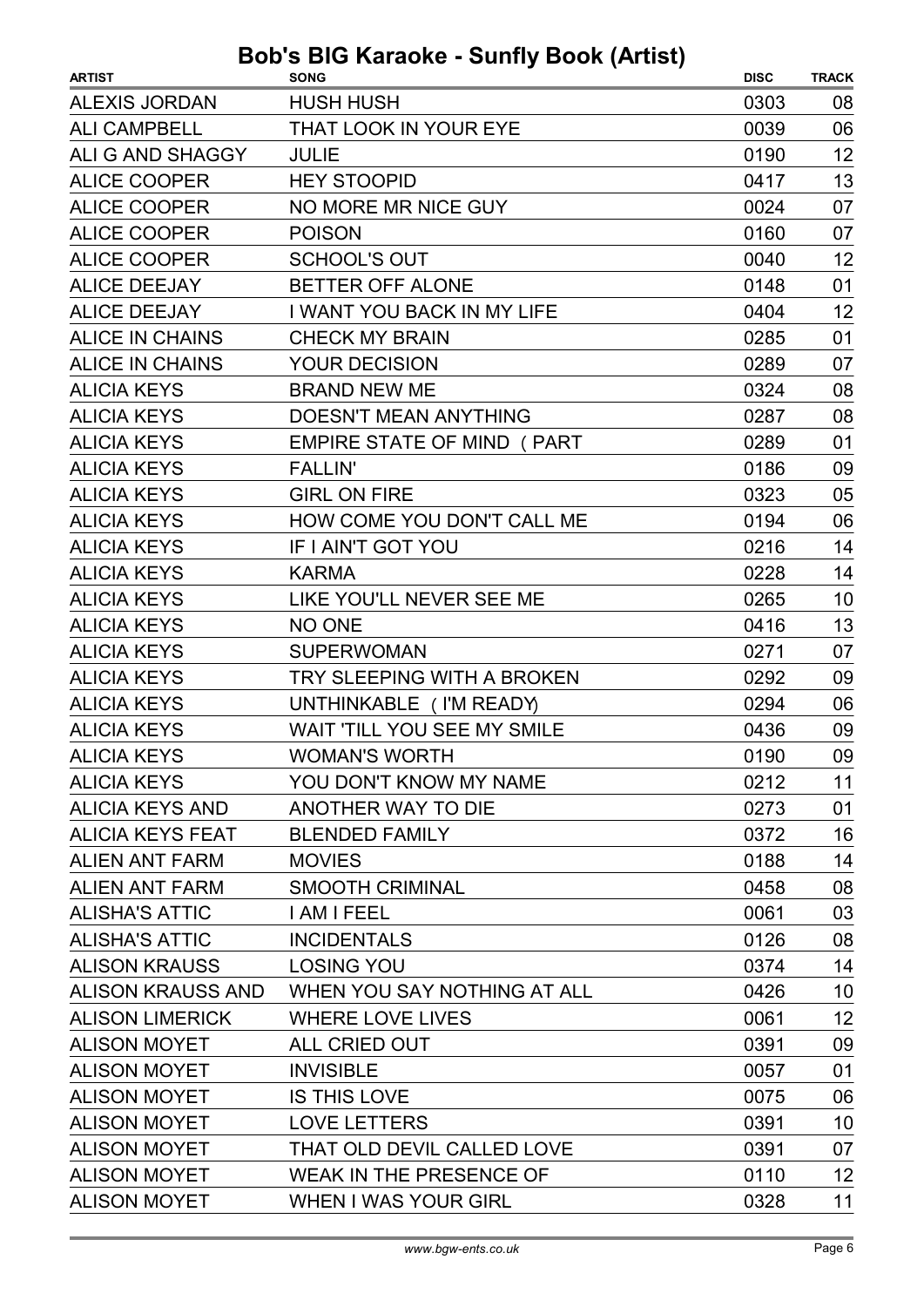| YOU AND ME TONIGHT<br><b>ALISTAIR GRIFFEN</b><br>0216<br>UP TOWN TOP RANKING<br><b>ALITHIA AND DONNA</b><br>0141<br>ALL 4 ONE<br>0425<br><b>I SWEAR</b> | 11<br>04<br>13 |
|---------------------------------------------------------------------------------------------------------------------------------------------------------|----------------|
|                                                                                                                                                         |                |
|                                                                                                                                                         |                |
|                                                                                                                                                         |                |
| <b>ALL ABOUT SHE</b><br>HIGHER (FREE)<br>0335                                                                                                           | 15             |
| <b>ALL SAINTS</b><br>ALL HOOKED UP<br>0441                                                                                                              | 02             |
| <b>BLACK COFFEE</b><br><b>ALL SAINTS</b><br>0441                                                                                                        | 15             |
| <b>ALL SAINTS</b><br><b>BOOTIE CALL</b><br>0123                                                                                                         | 13             |
| <b>ALL SAINTS</b><br><b>CHICK FIT</b><br>0252                                                                                                           | 08             |
| <b>ALL SAINTS</b><br><b>NEVER EVER</b><br>0450                                                                                                          | 14             |
| <b>ALL SAINTS</b><br><b>ONE STRIKE</b><br>0362                                                                                                          | 05             |
| <b>ALL SAINTS</b><br><b>PURE SHORES</b><br>0159                                                                                                         | 16             |
| <b>ALL SAINTS</b><br><b>ROCK STEADY</b><br>0249                                                                                                         | 05             |
| <b>ALL SAINTS</b><br><b>UNDER THE BRIDGE</b><br>0119                                                                                                    | 15             |
| <b>ALL SAINTS</b><br><b>WAR OF NERVES</b><br>0127                                                                                                       | 02             |
| <b>ALL SEEING EYE</b><br><b>FIRST MAN IN SPACE</b><br>0148                                                                                              | 14             |
| <b>ALL TIME LOW</b><br>DEAR MARIA COUNT ME IN<br>0435                                                                                                   | 04             |
| <b>ALL TIME LOW</b><br><b>DIRTY LAUNDRY</b><br>0375                                                                                                     | 18             |
| <b>ALL TIME LOW</b><br>KIDS IN THE DARK<br>0352                                                                                                         | 12             |
| <b>ALMA</b><br><b>CHASING HIGHS</b><br>0378                                                                                                             | 05             |
| <b>ALMA COGAN</b><br><b>DREAMBOAT</b><br>0063                                                                                                           | 14             |
| <b>ALOE BLACC</b><br>I NEED A DOLLA<br>0304                                                                                                             | 08             |
| <b>ALOE BLACC</b><br>LOVING YOU IS KILLING ME<br>0306                                                                                                   | 15             |
| <b>10000 NIGHTS</b><br>0268<br><b>ALPHABEAT</b>                                                                                                         | 09             |
| <b>ALPHABEAT</b><br><b>BOYFRIEND</b><br>0270                                                                                                            | 12             |
| <b>ALPHABEAT</b><br><b>FASCINATION</b><br>0266                                                                                                          | 04             |
| 0037<br><b>ALPHAVILLE</b><br><b>BIG IN JAPAN</b>                                                                                                        | 04             |
| BEFORE YOU LOVE ME<br><b>ALSOU</b><br>0179                                                                                                              | 10             |
| ALT AND THE LOST<br>0490<br><b>TEQUILA</b>                                                                                                              | 01             |
| <b>ALTERED IMAGES</b><br><b>HAPPY BIRTHDAY</b><br>0113                                                                                                  | 07             |
| ALUNAGEORGE<br><b>ATTRACTING FLIES</b><br>0327                                                                                                          | 11             |
| ALUNAGEORGE FEAT I'M IN CONTROL<br>0363                                                                                                                 | 08             |
| <b>ALVIN STARDUST</b><br><b>JEALOUS MIND</b><br>0101                                                                                                    | 12             |
| <b>ALVIN STARDUST</b><br>MY COO CA CHOO<br>0024                                                                                                         | 06             |
| ALYSSA REID AND<br><b>ALONE AGAIN</b><br>0313                                                                                                           | 01             |
| AMAZULU<br>TOO GOOD TO BE FORGOTTEN<br>0076                                                                                                             | 08             |
| <b>BIG BIG WORLD</b><br>0130<br><b>AMELIA</b>                                                                                                           | 07             |
| <b>AMELIA LILY</b><br><b>PARTY OVER</b><br>0326                                                                                                         | 02             |
| <b>AMELIA LILY</b><br>SHUT UP (AND GIVE ME)<br>0322                                                                                                     | 07             |
| YOU BRING ME JOY<br>0319<br><b>AMELIA LILY</b>                                                                                                          | 18             |
| <b>AMEN CORNER</b><br><b>BEND ME SHAPE ME</b><br>0065                                                                                                   | 15             |
| <b>AMEN CORNER</b><br>0070<br>IF PARADISE IS HALF AS NICE                                                                                               | 01             |
| <b>HORSE WITH NO NAME</b><br><b>AMERICA</b><br>0051                                                                                                     | 07             |
| AMERICAN AUTHORS<br>BEST DAY OF MY LIFE<br>0338                                                                                                         | 09             |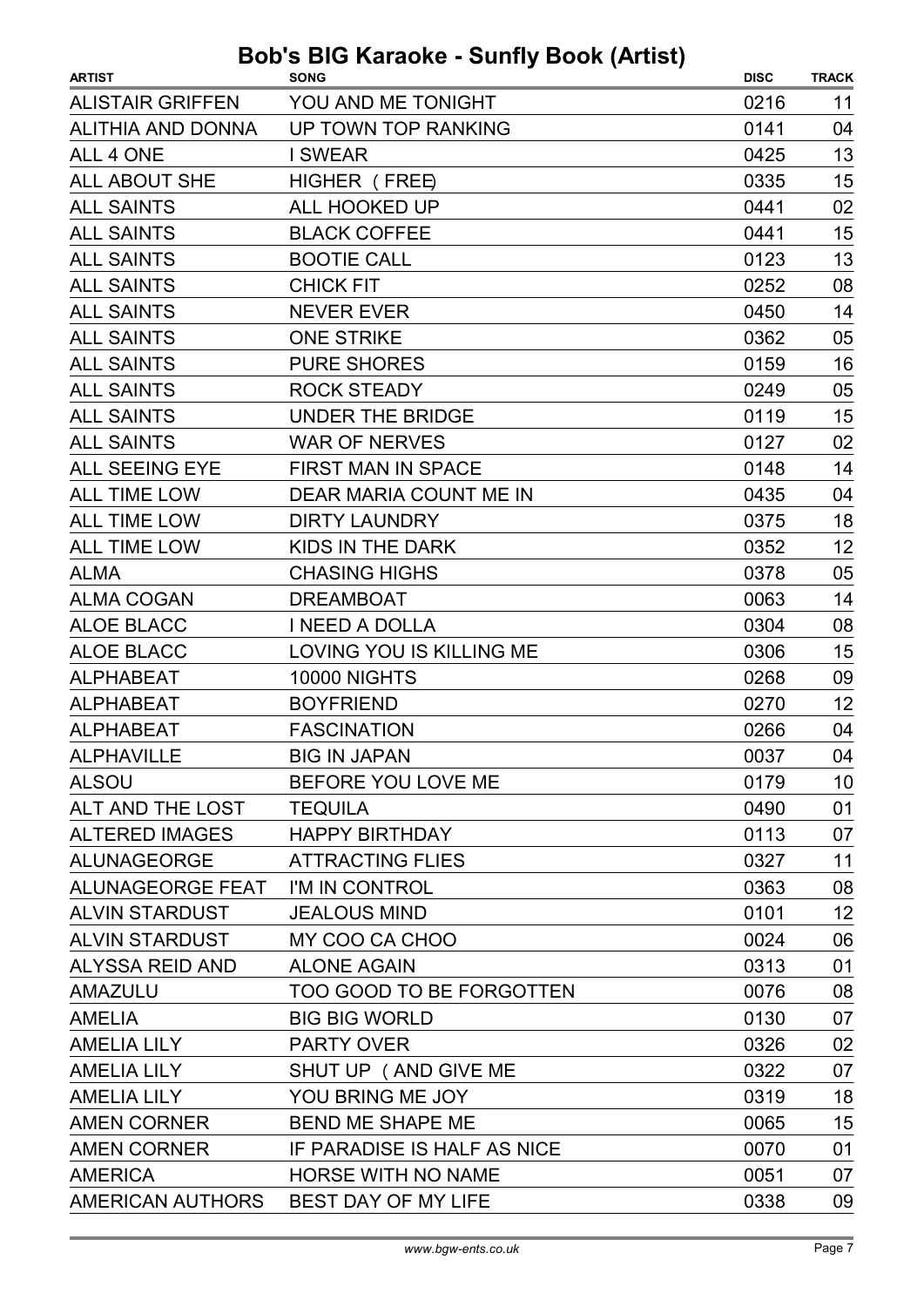| <b>ARTIST</b>        | $\sim$ Karaoko Samiy Book (Autot)<br><b>SONG</b> | <b>DISC</b> | <b>TRACK</b> |
|----------------------|--------------------------------------------------|-------------|--------------|
| <b>AMERIE</b>        | <b>GOTTA WORK</b>                                | 0258        | 08           |
| <b>AMERIE</b>        | <b>ONE THING</b>                                 | 0232        | 03           |
| <b>AMERIE</b>        | <b>TOUCH</b>                                     | 0234        | 03           |
| <b>AMI STEWART</b>   | <b>KNOCK ON WOOD</b>                             | 0486        | 12           |
| <b>AMY GRANT</b>     | <b>BABY BABY</b>                                 | 0002        | 15           |
| <b>AMY GRANT</b>     | <b>BIG YELLOW TAXI</b>                           | 0027        | 14           |
| <b>AMY GRANT AND</b> | <b>HOUSE OF LOVE</b>                             | 0039        | 11           |
| <b>AMY MACDONALD</b> | DON'T TELL ME THAT IT'S OVER                     | 0290        | 09           |
| <b>AMY MACDONALD</b> | <b>DREAM ON</b>                                  | 0374        | 01           |
| <b>AMY MACDONALD</b> | <b>POISON PRINCE</b>                             | 0268        | 08           |
| <b>AMY STUDT</b>     | ALL I WANNA DO                                   | 0214        | 07           |
| <b>AMY STUDT</b>     | <b>JUST A LITTLE GIRL</b>                        | 0468        | 02           |
| <b>AMY STUDT</b>     | <b>MISFIT</b>                                    | 0463        | 15           |
| <b>AMY STUDT</b>     | UNDER THE THUMB                                  | 0209        | 15           |
| <b>AMY WINEHOUSE</b> | <b>BACK TO BLACK</b>                             | 0255        | 13           |
| <b>AMY WINEHOUSE</b> | <b>LOVE IS A LOSING GAME</b>                     | 0262        | 11           |
| <b>AMY WINEHOUSE</b> | <b>OUR DAY WILL COME</b>                         | 0311        | 18           |
| <b>AMY WINEHOUSE</b> | <b>TEARS DRY ON THEIR OWN</b>                    | 0259        | 10           |
| <b>AMY WINEHOUSE</b> | YOU KNOW I'M NO GOOD                             | 0251        | 13           |
| <b>ANA JOHNSSON</b>  | <b>WE ARE</b>                                    | 0221        | 08           |
| <b>ANASTACIA</b>     | <b>COWBOYS AND KISSES</b>                        | 0177        | 01           |
| <b>ANASTACIA</b>     | <b>HEAVY IN MY HEART</b>                         | 0227        | 11           |
| <b>ANASTACIA</b>     | I'M OUTTA LOVE                                   | 0438        | 04           |
| <b>ANASTACIA</b>     | <b>LEFT OUTSIDE ALONE</b>                        | 0452        | 03           |
| <b>ANASTACIA</b>     | <b>MADE FOR LOVIN' YOU</b>                       | 0182        | 11           |
| <b>ANASTACIA</b>     | <b>NOT THAT KIND</b>                             | 0175        | 01           |
| <b>ANASTACIA</b>     | ONE DAY IN YOUR LIFE                             | 0188        | 15           |
| ANASTACIA            | <b>PAID MY DUES</b>                              | 0459        | 08           |
| <b>ANASTACIA</b>     | PIECES OF A DREAM                                | 0239        | 15           |
| <b>ANASTACIA</b>     | <b>SICK AND TIRED</b>                            | 0220        | 05           |
| <b>ANASTACIA</b>     | <b>WELCOME TO MY TRUTH</b>                       | 0224        | 02           |
| <b>ANASTACIA</b>     | WHY'D YOU LIE TO ME                              | 0195        | 16           |
| <b>ANDRA DAY</b>     | <b>RISE UP</b>                                   | 0379        | 07           |
| <b>ANDREA TRUE</b>   | <b>MORE MORE MORE</b>                            | 0168        | 11           |
| ANDREAS JOHNSON      | <b>GAMES WE PLAY</b>                             | 0161        | 05           |
| ANDREAS JOHNSON      | <b>GLORIOUS</b>                                  | 0159        | 03           |
| <b>ANDROIDS</b>      | DO IT WITH MADONNA                               | 0465        | 04           |
| <b>ANDY GRAMMER</b>  | <b>FRESH EYES</b>                                | 0369        | 13           |
| <b>ANDY GRAMMER</b>  | <b>HONEY I'M GOOD</b>                            | 0354        | 12           |
| <b>ANDY STEWART</b>  | <b>CAMPBELLTOWN LOCH</b>                         | 0456        | 12           |
| <b>ANDY STEWART</b>  | <b>DONALD WHERE'S YOUR</b>                       | 0456        | 11           |
| <b>ANDY WILLIAMS</b> | <b>ALMOST THERE</b>                              | 0094        | 01           |
| <b>ANDY WILLIAMS</b> | <b>BUTTERFLY</b>                                 | 0047        | 07           |
|                      |                                                  |             |              |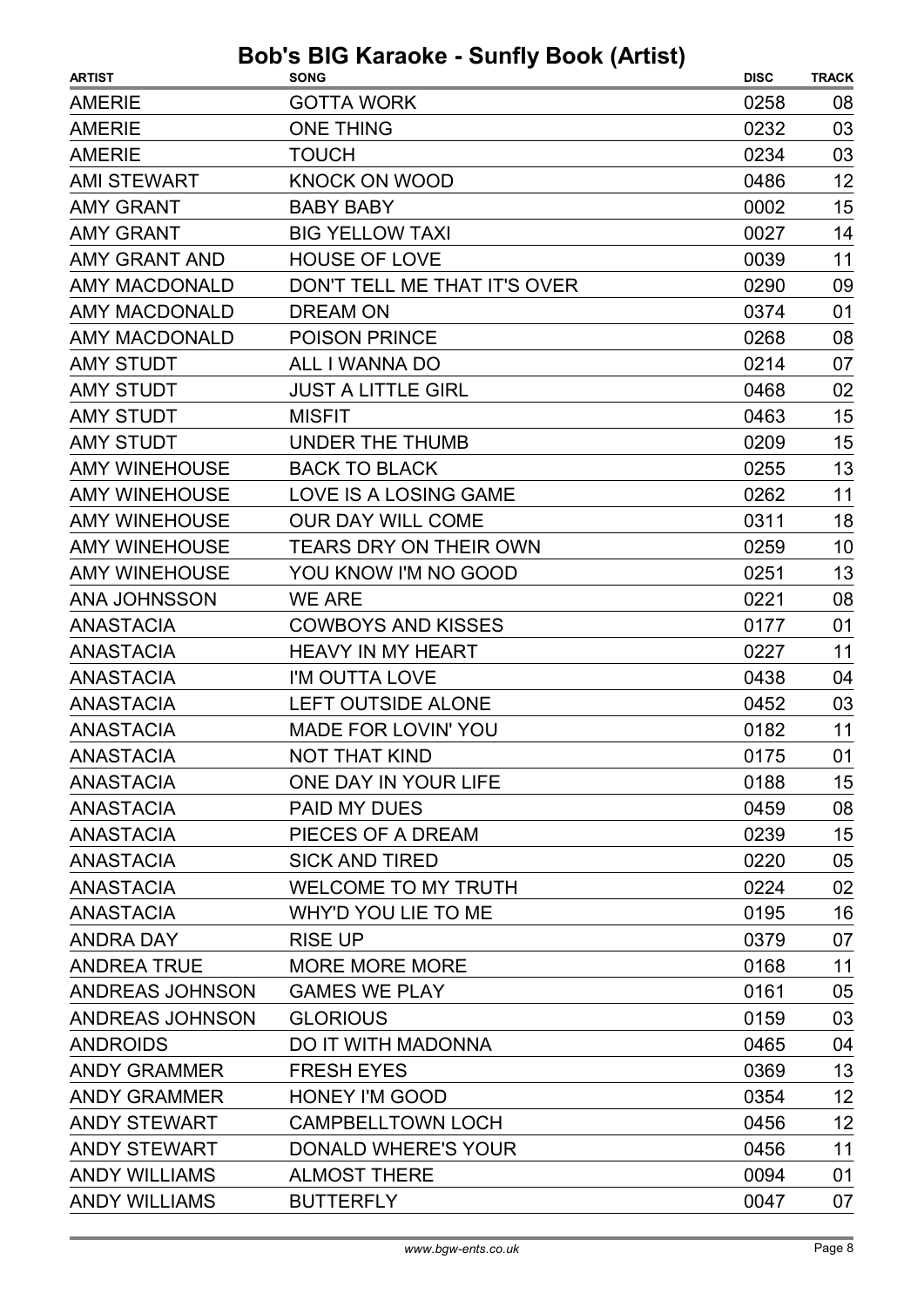| <b>ARTIST</b>         | <b>SONG</b>                                 | <b>DISC</b> | <b>TRACK</b> |
|-----------------------|---------------------------------------------|-------------|--------------|
| <b>ANDY WILLIAMS</b>  | CAN'T HELP FALLING IN LOVE                  | 0077        | 13           |
| <b>ANDY WILLIAMS</b>  | CAN'T TAKE MY EYES OFF YOU                  | 0388        | 08           |
| <b>ANDY WILLIAMS</b>  | <b>MOON RIVER</b>                           | 0054        | 06           |
| <b>ANDY WILLIAMS</b>  | <b>MUSIC TO WATCH GIRLS BY</b>              | 0136        | 15           |
| <b>ANDY WILLIAMS</b>  | <b>SOLITAIRE</b>                            | 0101        | 10           |
| <b>ANGEL</b>          | <b>WONDERFUL</b>                            | 0319        | 12           |
| <b>ANGRY ANDERSON</b> | <b>SUDDENLY</b>                             | 0409        | 10           |
| <b>ANIMALS</b>        | DON'T LET ME BE                             | 0046        | 13           |
| <b>ANIMALS</b>        | <b>HOUSE OF THE RISING SUN</b>              | 0485        | 02           |
| <b>ANIMALS</b>        | <b>IT'S MY LIFE</b>                         | 0093        | 11           |
| <b>ANIMALS</b>        | WE GOTTA GET OUT OF THIS                    | 0086        | 15           |
| <b>ANIMOTION</b>      | <b>OBSESSION</b>                            | 0037        | 08           |
| <b>ANITA BAKER</b>    | <b>BODY AND SOUL</b>                        | 0036        | 01           |
| <b>ANITA BAKER</b>    | <b>SAME OL' LOVE</b>                        | 0394        | 14           |
| <b>ANITA BAKER</b>    | <b>SWEET LOVE</b>                           | 0057        | 04           |
| <b>ANITA HARRIS</b>   | TRAINS AND BOATS AND PLANES                 | 0390        | 06           |
| <b>ANITA WARD</b>     | <b>RING MY BELL</b>                         | 0141        | 02           |
| <b>ANN BREEN</b>      | PAL OF MY CRADLE DAYS                       | 0139        | 05           |
| <b>ANN LEE</b>        | <b>TWO TIMES</b>                            | 0440        | 02           |
| <b>ANN LEE</b>        | <b>VOICES</b>                               | 0157        | 06           |
| <b>ANNE MURRAY</b>    | <b>COULD I HAVE THIS DANCE</b>              | 0482        | 13           |
| <b>ANNE SHELTON</b>   | LAY DOWN YOUR ARMS                          | 0062        | 11           |
| <b>ANNE-MARIE</b>     | <b>CIAO ADIOS</b>                           | 0374        | 09           |
| <b>ANNIE</b>          | <b>CHEWING GUM</b>                          | 0222        | 15           |
|                       | ANNIE GET YOUR GUN THERE'S NO BUSINESS LIKE | 0414        | 13           |
| ANNIE LENNOX          | NO MORE I LOVE YOU'S                        | 0019        | 07           |
| <b>ANNIE LENNOX</b>   | <b>WALKING ON BROKEN GLASS</b>              | 0006        | 06           |
| <b>ANNIE LENNOX</b>   | <b>WHITER SHADE OF PALE</b>                 | 0027        | 04           |
| <b>ANNIE LENNOX</b>   | <b>WHY</b>                                  | 0053        | 10           |
|                       | ANNIE LENNOX AND A SISTERS ARE DOING IT     | 0057        | 13           |
| <b>ANOTHER LEVEL</b>  | BE ALONE NO MORE                            | 0119        | 07           |
| <b>ANOTHER LEVEL</b>  | <b>BOMB DIGGY</b>                           | 0443        | 02           |
| <b>ANOTHER LEVEL</b>  | <b>FREAK ME</b>                             | 0123        | 09           |
| <b>ANOTHER LEVEL</b>  | <b>FROM THE HEART</b>                       | 0140        | 14           |
| <b>ANOTHER LEVEL</b>  | <b>I WANT YOU FOR MYSELF</b>                | 0132        | 06           |
| <b>ANTHONY CALLEA</b> | <b>PRAYER</b>                               | 0492        | 03           |
| <b>ANTHONY NEWLEY</b> | <b>STRAWBERRY FAIR</b>                      | 0083        | 07           |
| <b>ANTHONY NEWLEY</b> | <b>WHY</b>                                  | 0054        | 03           |
| <b>ANTONIA</b>        | <b>FAME</b>                                 | 0009        | 15           |
| APOLLO 440            | <b>HEART GO BOOM</b>                        | 0154        | 09           |
| <b>APPLETON</b>       | <b>DON'T WORRY</b>                          | 0202        | 10           |
| <b>APPLETON</b>       | <b>FANTASY</b>                              | 0195        | 13           |
| <b>AQUA</b>           | <b>AROUND THE WORLD</b>                     | 0163        | 13           |
|                       |                                             |             |              |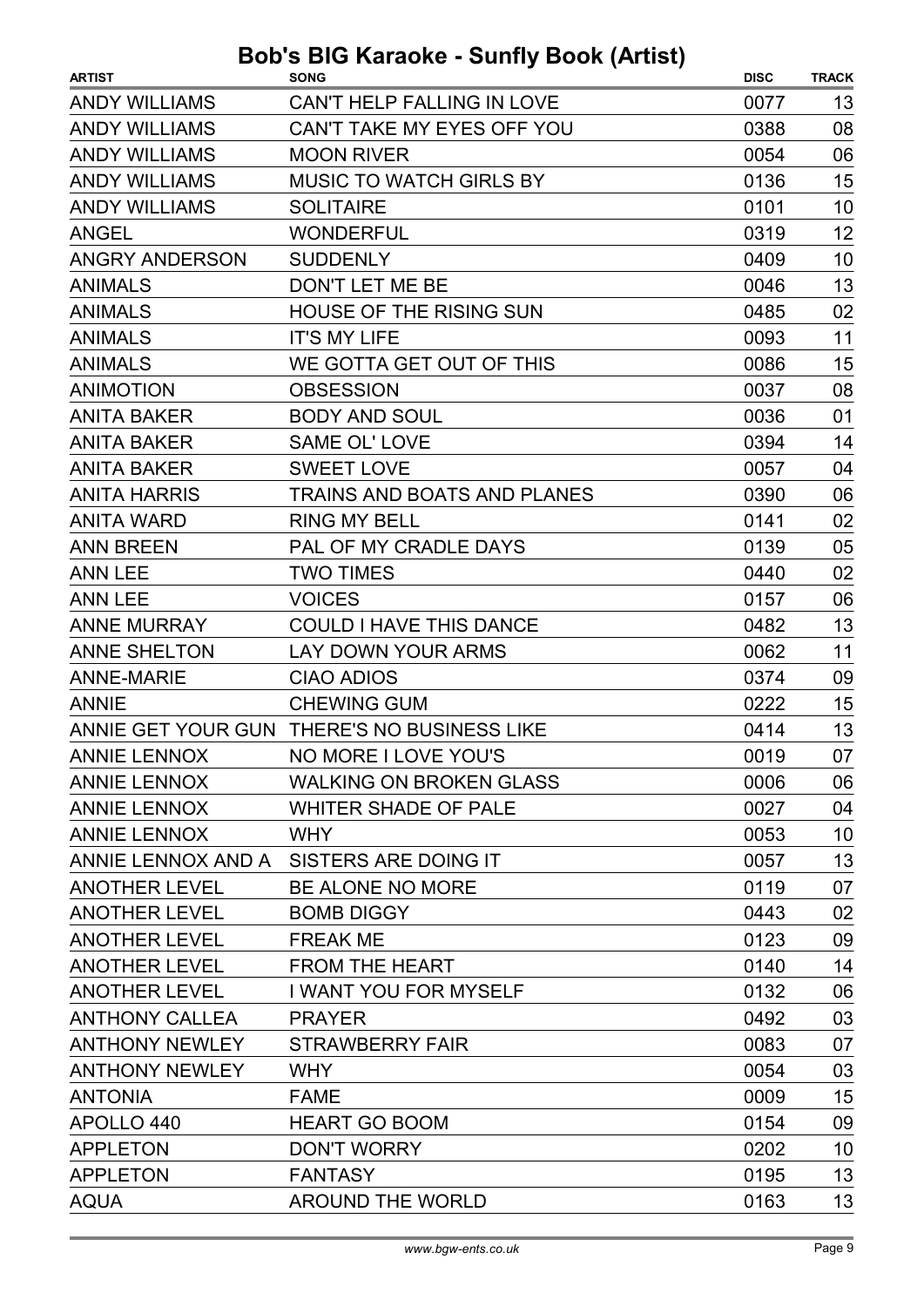| <b>ARTIST</b>                     | <b>SONG</b>                            | <b>DISC</b> | <b>TRACK</b> |
|-----------------------------------|----------------------------------------|-------------|--------------|
| <b>AQUA</b>                       | <b>BARBIE GIRL</b>                     | 0450        | 04           |
| <b>AQUA</b>                       | <b>BARBIE GIRL (DUET)</b>              | 0115        | 04           |
| <b>AQUA</b>                       | <b>CANDY MAN</b>                       | 0119        | 03           |
| <b>AQUA</b>                       | <b>CARTOON HEROES</b>                  | 0161        | 15           |
| <b>AQUA</b>                       | DR JONES (DUET)                        | 0118        | 01           |
| <b>AQUA</b>                       | <b>GOOD MORNING SUNSHINE</b>           | 0130        | 06           |
| <b>AQUA</b>                       | <b>HEAT OF THE NIGHT</b>               | 0123        | 15           |
| <b>AQUA</b>                       | MY OH MY                               | 0122        | 04           |
| <b>AQUA</b>                       | <b>TURN BACK TIME</b>                  | 0120        | 05           |
| <b>AQUALUNG</b>                   | <b>GOOD TIMES GONNA COME</b>           | 0199        | 10           |
| <b>AQUALUNG</b>                   | <b>STRANGE AND BEAUTIFUL</b>           | 0198        | 08           |
| AR RAHMAN AND                     | <b>JAI HO</b>                          | 0278        | 13           |
| <b>ARCADE FIRE</b>                | <b>EVERYTHING NOW</b>                  | 0379        | 18           |
| <b>ARCADE FIRE</b>                | <b>NO CARS GO</b>                      | 0258        | 09           |
| <b>ARCADE FIRE</b>                | <b>READY TO START</b>                  | 0436        | 02           |
| ARCHIE BELL AND THE TIGHTEN UP    |                                        | 0073        | 07           |
| <b>ARCHIES</b>                    | <b>SUGAR SUGAR</b>                     | 0042        | 15           |
| <b>ARCTIC MONKEYS</b>             | <b>ARABELLA</b>                        | 0338        | 07           |
| <b>ARCTIC MONKEYS</b>             | <b>CRYING LIGHTNING</b>                | 0282        | 10           |
| <b>ARCTIC MONKEYS</b>             | <b>DO I WANNA KNOW</b>                 | 0330        | 05           |
| <b>ARCTIC MONKEYS</b>             | DON'T SIT DOWN 'CAUSE I'VE             | 0304        | 18           |
| <b>ARCTIC MONKEYS</b>             | FLUORESCENT ADOLESCENT                 | 0257        | 01           |
| <b>ARCTIC MONKEYS</b>             | <b>MARDY BUM</b>                       | 0428        | 07           |
| <b>ARCTIC MONKEYS</b>             | R U MINE                               | 0314        | 09           |
| <b>ARCTIC MONKEYS</b>             | SNAP OUT OF IT                         | 0341        | 04           |
| <b>ARCTIC MONKEYS</b>             | <b>TEDDY PICKER</b>                    | 0262        | 09           |
| <b>ARCTIC MONKEYS</b>             | WHY'D YOU ONLY CALL ME WHEN            | 0331        | 03           |
| <b>ARETHA FRANKLIN</b>            | <b>BABY I LOVE YOU</b>                 | 0422        | 08           |
| <b>ARETHA FRANKLIN</b>            | <b>DEEPER LOVE</b>                     | 0036        | 14           |
| <b>ARETHA FRANKLIN</b>            | <b>DON'T PLAY THAT SONG</b>            | 0407        | 14           |
| <b>ARETHA FRANKLIN</b>            | <b>SAY A LITTLE PRAYER</b>             | 0065        | 03           |
| <b>ARETHA FRANKLIN</b>            | <b>THINK</b>                           | 0073        | 03           |
| <b>ARETHA FRANKLIN</b>            | <b>I KNEW YOU WERE WAITING</b>         | 0011        | 03           |
| <b>ARGENT</b>                     | <b>HOLD YOUR HEAD UP</b>               | 0040        | 14           |
| <b>ARIANA GRANDE</b>              | <b>DANGEROUS WOMAN</b>                 | 0363        | 02           |
| <b>ARIANA GRANDE</b>              | <b>FOCUS</b>                           | 0358        | 11           |
| <b>ARIANA GRANDE</b>              | <b>INTO YOU</b>                        | 0365        | 06           |
| <b>ARIANA GRANDE</b>              | <b>ONE LAST TIME</b>                   | 0353        | 17           |
|                                   | ARIANA GRANDE AND BEAUTY AND THE BEAST | 0373        | 18           |
| ARIANA GRANDE FEAT PROBLEM        |                                        | 0341        | 08           |
| ARIANA GRANDE FEAT SIDE TO SIDE   |                                        | 0368        | 06           |
| ARIANA GRANDE FEAT LOVE ME HARDER |                                        | 0346        | 10           |
| ARIANA GRANDE FEAT BREAK FREE     |                                        | 0343        | 09           |
|                                   |                                        |             |              |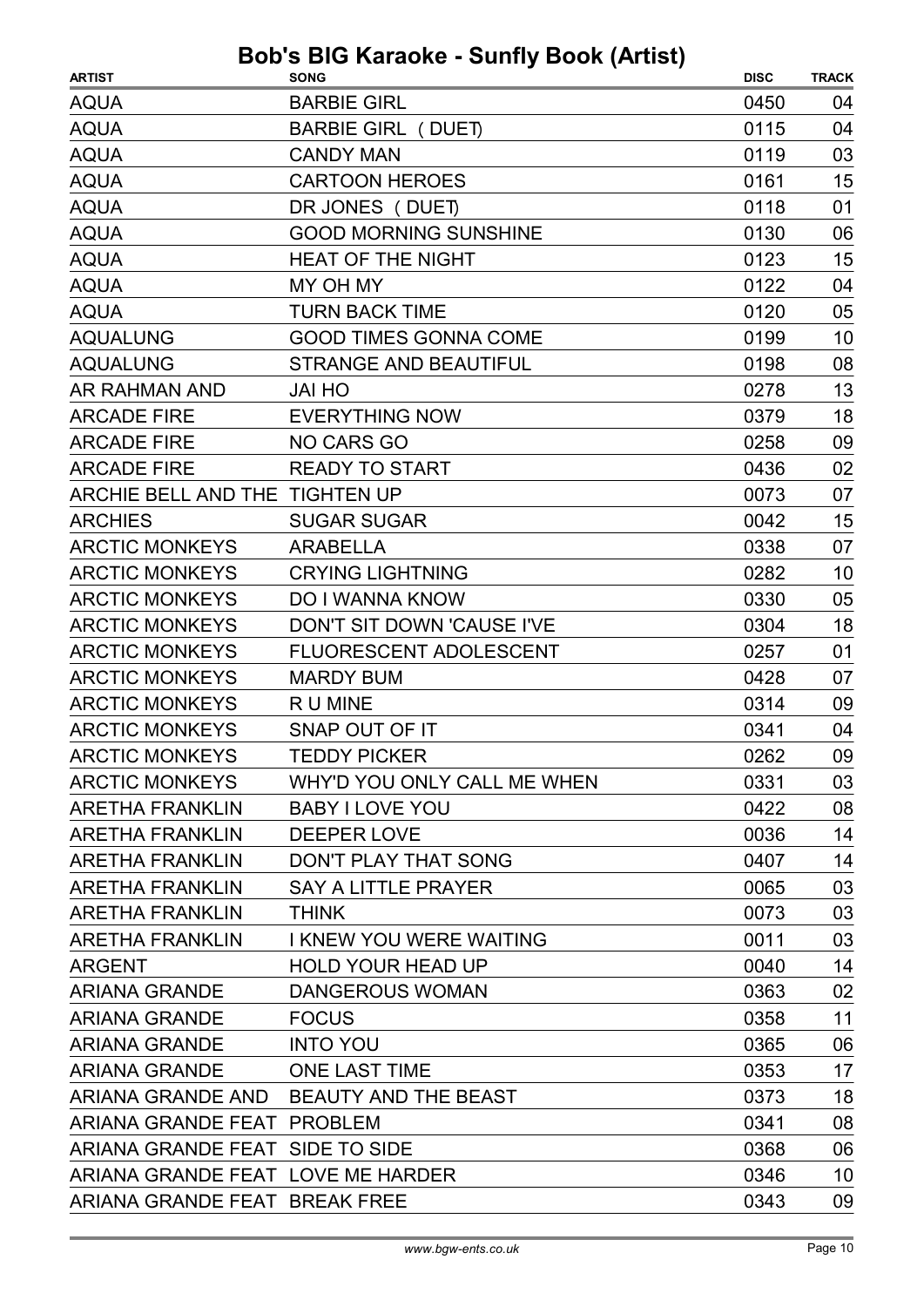| <b>ARTIST</b>           | $\sim$ Karaono carni poon panol<br><b>SONG</b> | <b>DISC</b> | <b>TRACK</b> |
|-------------------------|------------------------------------------------|-------------|--------------|
| <b>ARMAN VAN HELDEN</b> | YOU DON'T KNOW ME                              | 0132        | 01           |
| <b>ARON CHUPA</b>       | I'M AN ALBATROAZ                               | 0348        | 13           |
| <b>ARRESTED</b>         | <b>MR WENDEL</b>                               | 0050        | 13           |
| <b>ARROW</b>            | <b>HOT HOT HOT</b>                             | 0028        | 11           |
| <b>ART COMPANY</b>      | <b>SUSANNA</b>                                 | 0430        | 06           |
| <b>ART GARFUNKEL</b>    | <b>BRIGHT EYES</b>                             | 0079        | 05           |
| <b>ARTFUL DODGER</b>    | <b>MOVIN' TOO FAST</b>                         | 0439        | 11           |
| <b>ARTFUL DODGER</b>    | <b>MOVING TOO FAST</b>                         | 0161        | 16           |
| <b>ARTFUL DODGER</b>    | PLEASE DON'T TURN ME ON                        | 0174        | 11           |
| <b>ARTFUL DODGER</b>    | <b>REWIND</b>                                  | 0160        | 01           |
| <b>ARTFUL DODGER</b>    | <b>WOMAN TROUBLE</b>                           | 0167        | 01           |
| <b>ARTFUL DODGER</b>    | <b>TWENTY FOUR SEVEN</b>                       | 0182        | 12           |
| <b>ARTFUL DODGER</b>    | <b>TWENTY FOUR SEVEN</b>                       | 0461        | 10           |
| <b>ARTHUR CONLEY</b>    | <b>SWEET SOUL MUSIC</b>                        | 0073        | 05           |
| <b>ARTIC MONKEYS</b>    | <b>BRIANSTORM</b>                              | 0254        | 02           |
| <b>ARTIC MONKEYS</b>    | WHEN THE SUN GOES DOWN                         | 0239        | 14           |
| <b>ARTISTS OF THEN</b>  | <b>FOREVER COUNTRY</b>                         | 0369        | 18           |
| <b>ASH</b>              | <b>CANDY</b>                                   | 0183        | 12           |
| <b>ASH</b>              | <b>LIFE LESS ORDINARY</b>                      | 0115        | 13           |
| <b>ASH</b>              | <b>SOMETIMES</b>                               | 0460        | 03           |
| <b>ASH</b>              | <b>STAR CROSSED</b>                            | 0220        | 04           |
| <b>ASHANTI</b>          | <b>DON'T LET THEM</b>                          | 0232        | 05           |
| <b>ASHANTI</b>          | <b>FOOLISH</b>                                 | 0194        | 12           |
| <b>ASHANTI</b>          | <b>HAPPY</b>                                   | 0198        | 12           |
| <b>ASHANTI</b>          | <b>ONLY U</b>                                  | 0228        | 02           |
| <b>ASHANTI</b>          | ROCK WIT U (AWW BABY)                          | 0466        | 11           |
| <b>ASHFORD AND</b>      | <b>SOLID</b>                                   | 0011        | 07           |
| <b>ASHLEE SIMPSON</b>   | <b>BOYFRIEND</b>                               | 0239        | 12           |
| <b>ASHLEE SIMPSON</b>   | LA LA                                          | 0227        | 08           |
| <b>ASHTON GARDNER</b>   | <b>RESURRECTION SHUFFLE</b>                    | 0090        | 08           |
| <b>ASSEMBLY</b>         | <b>NEVER NEVER</b>                             | 0432        | 08           |
| <b>ASWAD</b>            | <b>DON'T TURN AROUND</b>                       | 0385        | 06           |
| <b>ASWAD</b>            | <b>SHINE</b>                                   | 0026        | 04           |
| <b>ATHLETE</b>          | <b>HALF LIGHT</b>                              | 0231        | 09           |
| <b>ATHLETE</b>          | <b>HURRICANE</b>                               | 0258        | 10           |
| <b>ATHLETE</b>          | <b>TOURIST</b>                                 | 0235        | 13           |
| <b>ATHLETE</b>          | <b>WIRES</b>                                   | 0228        | 09           |
| <b>ATHLETE</b>          | YOU GOT THE STYLE                              | 0412        | 11           |
| <b>ATLANTIC STARR</b>   | <b>ALWAYS</b>                                  | 0386        | 07           |
| <b>ATOMIC KITTEN</b>    | <b>BE WITH YOU</b>                             | 0494        | 16           |
| <b>ATOMIC KITTEN</b>    | <b>CRADLE</b>                                  | 0227        | 14           |
| <b>ATOMIC KITTEN</b>    | <b>ETERNAL FLAME</b>                           | 0494        | 12           |
| <b>ATOMIC KITTEN</b>    | FEELS SO GOOD                                  | 0494        | 15           |
|                         |                                                |             |              |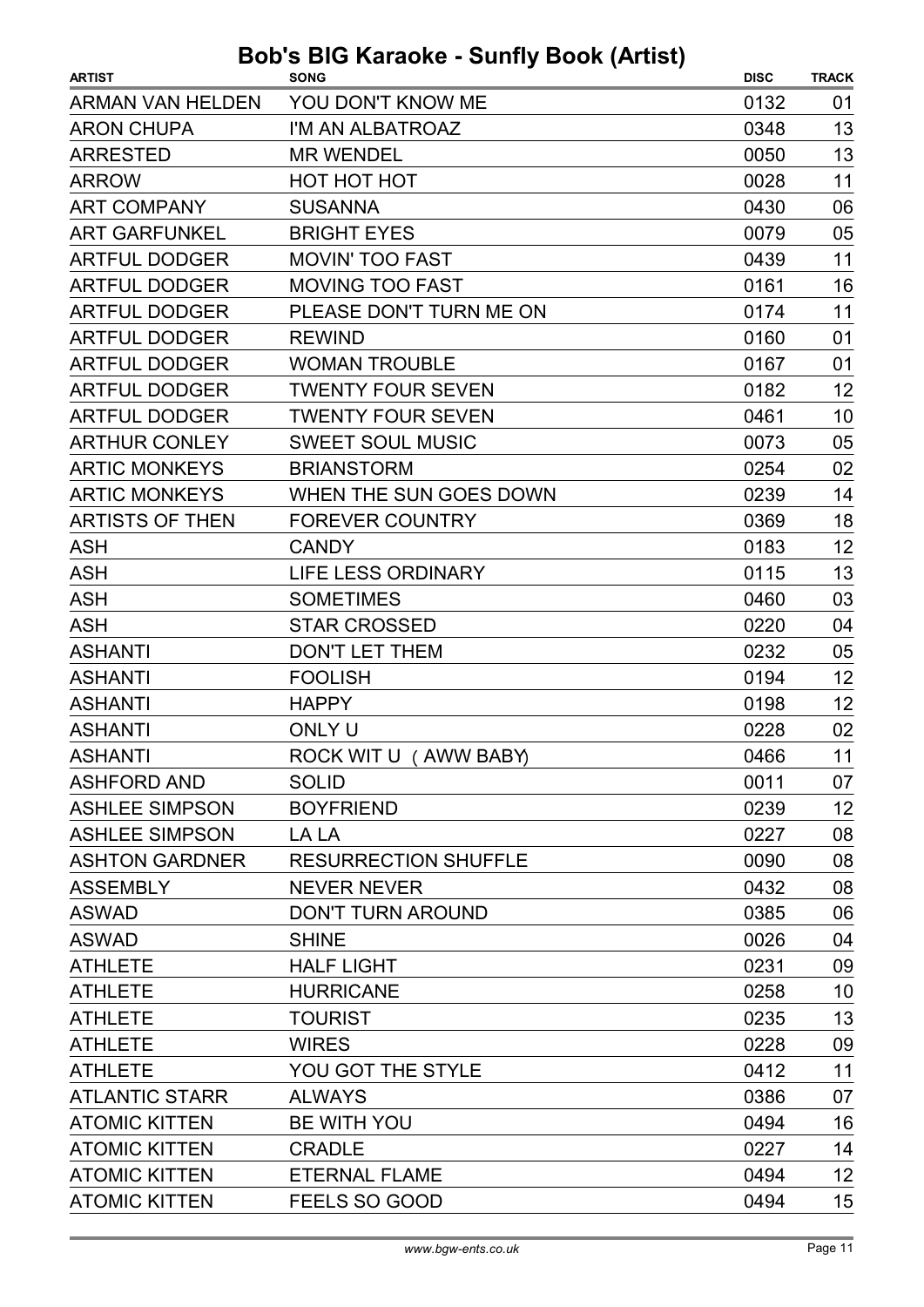| <b>ARTIST</b>               | <b>SONG</b>                      | <b>DISC</b> | <b>TRACK</b> |
|-----------------------------|----------------------------------|-------------|--------------|
| <b>ATOMIC KITTEN</b>        | IF YOU COME TO ME                | 0211        | 03           |
| <b>ATOMIC KITTEN</b>        | <b>IT'S OK</b>                   | 0192        | 02           |
| <b>ATOMIC KITTEN</b>        | <b>IT'S OKAY</b>                 | 0494        | 10           |
| <b>ATOMIC KITTEN</b>        |                                  | 0213        | 03           |
|                             | <b>LADIES NIGHT</b>              |             |              |
| <b>ATOMIC KITTEN</b>        | <b>LAST GOODBYE</b>              | 0494        | 14           |
| <b>ATOMIC KITTEN</b>        | LOVE DOESN'T HAVE TO HURT        | 0203        | 08           |
| <b>ATOMIC KITTEN</b>        | <b>SOMEONE LIKE ME</b>           | 0216        | 12           |
| <b>ATOMIC KITTEN</b>        | <b>TIDE IS HIGH</b>              | 0494        | 11           |
| <b>ATOMIC KITTEN</b>        | <b>WHOLE AGAIN</b>               | 0494        | 09           |
| <b>ATOMIC KITTEN</b>        | <b>YOU ARE</b>                   | 0494        | 13           |
| <b>AULI'I CRAVALHO</b>      | <b>HOW FAR I'LL GO</b>           | 0371        | 12           |
| <b>AURORA</b>               | <b>HALF THE WORLD AWAY</b>       | 0358        | 02           |
| <b>AUTOMATIC</b>            | <b>MONSTER</b>                   | 0245        | 10           |
| <b>AUTOMATIC</b>            | <b>RAOUL</b>                     | 0251        | 10           |
| <b>AVENTURA</b>             | <b>DILE AL AMOR</b>              | 0290        | 14           |
| <b>AVICII</b>               | ADDICTED TO YOU                  | 0338        | 14           |
| <b>AVICII</b>               | <b>HEY BROTHER</b>               | 0335        | 04           |
| <b>AVICII</b>               | <b>NIGHTS</b>                    | 0348        | 15           |
| <b>AVICII</b>               | <b>WAITING FOR LOVE</b>          | 0353        | 15           |
| <b>AVICII FEAT ALOE</b>     | <b>WAKE ME UP</b>                | 0330        | 01           |
| AVICII FEAT RITA ORA        | <b>LONELY TOGETHER</b>           | 0381        | 02           |
| <b>AVICII FEAT ROBBIE</b>   | <b>DAYS</b>                      | 0345        | 12           |
| <b>AVICII FEAT SALEM AL</b> | <b>SILHOUETTES</b>               | 0317        | 10           |
| <b>AVICII FEAT SALEM AL</b> | YOU MAKE ME                      | 0333        | 07           |
| <b>AVICII FEAT SANDRO</b>   | <b>WITHOUT YOU</b>               | 0380        | 05           |
| <b>AVICII VS NICKY</b>      | I COULD BE THE ONE ( NICKTIM)    | 0325        | 07           |
| <b>AVRIL LAVIGNE</b>        | <b>ALICE</b>                     | 0291        | 16           |
| <b>AVRIL LAVIGNE</b>        | <b>COMPLICATED</b>               | 0463        | 13           |
| <b>AVRIL LAVIGNE</b>        | <b>DON'T TELL ME</b>             | 0217        | 04           |
| <b>AVRIL LAVIGNE</b>        | <b>GIRLFRIEND</b>                | 0254        | 05           |
| <b>AVRIL LAVIGNE</b>        | <b>HE WASN'T</b>                 | 0229        | 05           |
| <b>AVRIL LAVIGNE</b>        | <b>HOT</b>                       | 0261        | 05           |
| <b>AVRIL LAVIGNE</b>        | I'M WITH YOU                     | 0203        | 09           |
| <b>AVRIL LAVIGNE</b>        | <b>KNOCKIN' ON HEAVEN'S DOOR</b> | 0205        | 16           |
| <b>AVRIL LAVIGNE</b>        | <b>LOSING GRIP</b>               | 0206        | 03           |
| <b>AVRIL LAVIGNE</b>        | <b>MY HAPPY ENDING</b>           | 0452        | 06           |
| <b>AVRIL LAVIGNE</b>        | NOBODY'S HOME                    | 0224        | 06           |
| <b>AVRIL LAVIGNE</b>        | <b>SK8ER BOI</b>                 | 0464        | 15           |
| <b>AVRIL LAVIGNE</b>        | SMILE (CLEAN)                    | 0302        | 11           |
| <b>AVRIL LAVIGNE</b>        | <b>WHEN YOU'RE GONE</b>          | 0256        | 08           |
| <b>AWOLNATION</b>           | <b>SAIL</b>                      | 0335        | 16           |
| <b>AZTEC CAMERA</b>         | SOMEWHERE IN MY HEART            | 0137        | 04           |
| <b>B52'S</b>                | <b>LOVE SHACK</b>                | 0447        | 02           |
|                             |                                  |             |              |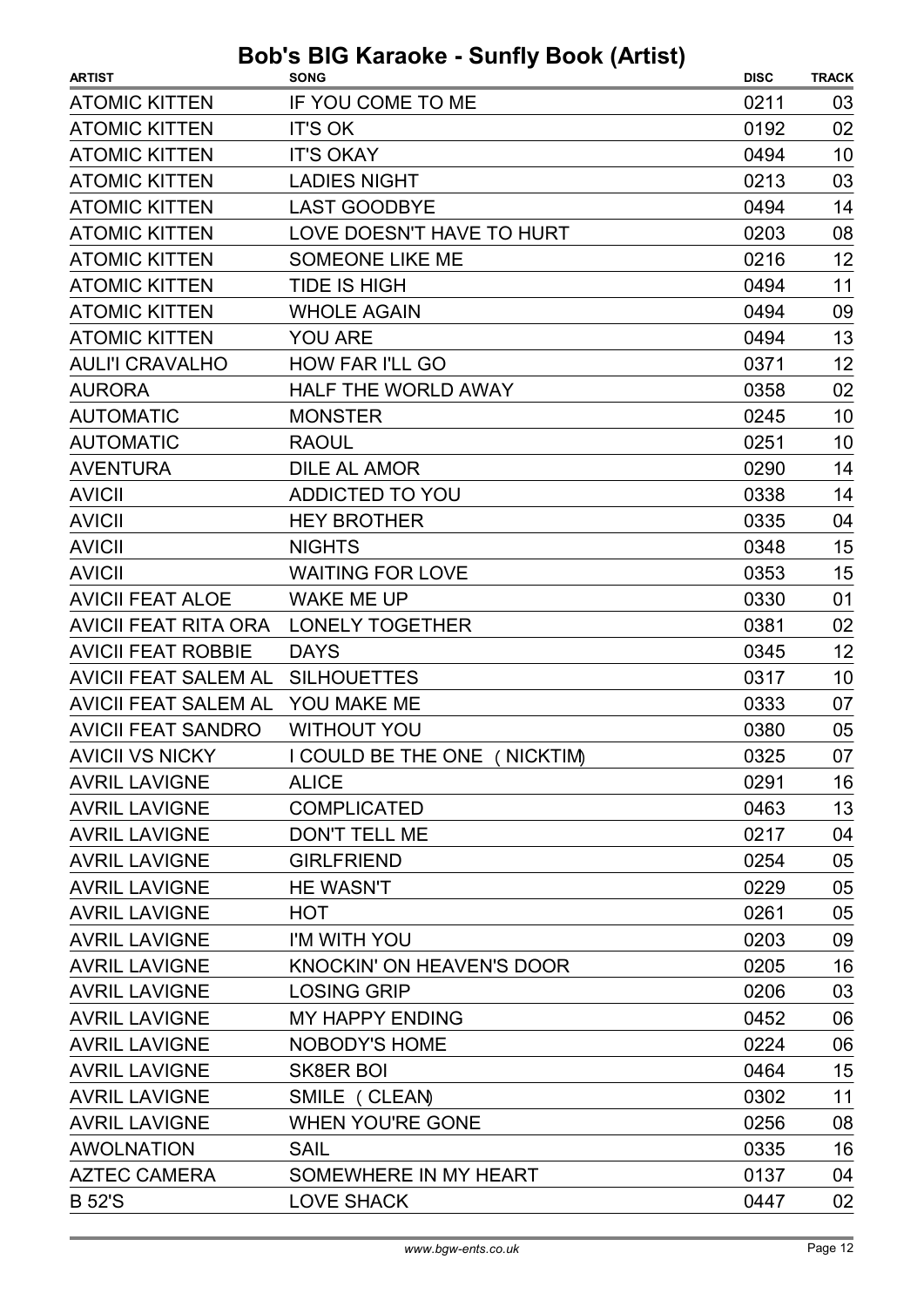| <b>B B KING</b><br><b>HOW BLUE CAN YOU GET</b><br>0414<br>08<br>05<br><b>B J THOMAS</b><br><b>HOOKED ON A FEELING</b><br>0145<br>06<br><b>BOB</b><br>I'LL BE IN THE SKY<br>0300<br>12<br><b>BOB</b><br>SO GOOD<br>0314<br>NOTHIN' ON YOU<br><b>BOBFEAT BRUNO</b><br>03<br>0291<br><b>BOB FEAT HAYLEY</b><br><b>AIRPLANES</b><br>10<br>0293<br>0121<br>11<br><b>BABYBIRD</b><br><b>BAD OLD MAN</b><br>06<br><b>BABYFACE-FEAT</b><br><b>HOW COME HOW LONG</b><br>0436<br><b>BABYLON ZOO</b><br><b>SPACEMAN</b><br>0060<br>04<br><b>BABYSHAMBLES</b><br>11<br><b>FOREVER</b><br>0235<br><b>BACCARA</b><br>YES SIR I CAN BOOGIE<br>0420<br>14<br>02<br><b>BACHELORS</b><br><b>CHARMAINE</b><br>0066<br>14<br><b>BACHELORS</b><br>0094<br><b>DIANE</b><br><b>BACHMAN TURNER</b><br>YOU AIN'T SEEN NOTHING YET<br>0021<br>14<br>12<br><b>BACKSTREET BOYS</b><br>ALL I HAVE TO GIVE<br>0118<br><b>BACKSTREET BOYS</b><br>0115<br>02<br>AS LONG AS YOU LOVE ME<br>12<br><b>BACKSTREET BOYS</b><br><b>CALL</b><br>0176<br>08<br><b>BACKSTREET BOYS</b><br><b>DROWNING</b><br>0460<br>06<br><b>BACKSTREET BOYS</b><br><b>EVERYBODY</b><br>0114<br><b>BACKSTREET BOYS</b><br><b>GET ANOTHER BOYFRIEND</b><br>0408<br>02<br>05<br><b>BACKSTREET BOYS</b><br><b>I STILL</b><br>0240<br>15<br><b>BACKSTREET BOYS</b><br>I WANT IT THAT WAY<br>0443<br>14<br><b>BACKSTREET BOYS</b><br><b>INCOMPLETE</b><br>0492<br><b>BACKSTREET BOYS</b><br><b>JUST WANT YOU TO KNOW</b><br>0236<br>07<br><b>BACKSTREET BOYS</b><br><b>LARGER THAN LIFE</b><br>0146<br>06<br><b>BACKSTREET BOYS</b><br>0179<br><b>MORE THAN THAT</b><br>04<br><b>BACKSTREET BOYS</b><br><b>ONE</b><br>0165<br>14<br>SHOW ME THE MEANING OF<br>01<br><b>BACKSTREET BOYS</b><br>0443<br>02<br><b>BAD COMPANY</b><br>CAN'T GET ENOUGH (OF YOUR<br>0431<br>17<br>BAD MEETS EVIL FEAT LIGHTERS [CLEAN VERSION]<br>0308 |
|----------------------------------------------------------------------------------------------------------------------------------------------------------------------------------------------------------------------------------------------------------------------------------------------------------------------------------------------------------------------------------------------------------------------------------------------------------------------------------------------------------------------------------------------------------------------------------------------------------------------------------------------------------------------------------------------------------------------------------------------------------------------------------------------------------------------------------------------------------------------------------------------------------------------------------------------------------------------------------------------------------------------------------------------------------------------------------------------------------------------------------------------------------------------------------------------------------------------------------------------------------------------------------------------------------------------------------------------------------------------------------------------------------------------------------------------------------------------------------------------------------------------------------------------------------------------------------------------------------------------------------------------------------------------------------------------------------------------------------------------------------------------------------------------------------------------------------------------------------------------|
|                                                                                                                                                                                                                                                                                                                                                                                                                                                                                                                                                                                                                                                                                                                                                                                                                                                                                                                                                                                                                                                                                                                                                                                                                                                                                                                                                                                                                                                                                                                                                                                                                                                                                                                                                                                                                                                                      |
|                                                                                                                                                                                                                                                                                                                                                                                                                                                                                                                                                                                                                                                                                                                                                                                                                                                                                                                                                                                                                                                                                                                                                                                                                                                                                                                                                                                                                                                                                                                                                                                                                                                                                                                                                                                                                                                                      |
|                                                                                                                                                                                                                                                                                                                                                                                                                                                                                                                                                                                                                                                                                                                                                                                                                                                                                                                                                                                                                                                                                                                                                                                                                                                                                                                                                                                                                                                                                                                                                                                                                                                                                                                                                                                                                                                                      |
|                                                                                                                                                                                                                                                                                                                                                                                                                                                                                                                                                                                                                                                                                                                                                                                                                                                                                                                                                                                                                                                                                                                                                                                                                                                                                                                                                                                                                                                                                                                                                                                                                                                                                                                                                                                                                                                                      |
|                                                                                                                                                                                                                                                                                                                                                                                                                                                                                                                                                                                                                                                                                                                                                                                                                                                                                                                                                                                                                                                                                                                                                                                                                                                                                                                                                                                                                                                                                                                                                                                                                                                                                                                                                                                                                                                                      |
|                                                                                                                                                                                                                                                                                                                                                                                                                                                                                                                                                                                                                                                                                                                                                                                                                                                                                                                                                                                                                                                                                                                                                                                                                                                                                                                                                                                                                                                                                                                                                                                                                                                                                                                                                                                                                                                                      |
|                                                                                                                                                                                                                                                                                                                                                                                                                                                                                                                                                                                                                                                                                                                                                                                                                                                                                                                                                                                                                                                                                                                                                                                                                                                                                                                                                                                                                                                                                                                                                                                                                                                                                                                                                                                                                                                                      |
|                                                                                                                                                                                                                                                                                                                                                                                                                                                                                                                                                                                                                                                                                                                                                                                                                                                                                                                                                                                                                                                                                                                                                                                                                                                                                                                                                                                                                                                                                                                                                                                                                                                                                                                                                                                                                                                                      |
|                                                                                                                                                                                                                                                                                                                                                                                                                                                                                                                                                                                                                                                                                                                                                                                                                                                                                                                                                                                                                                                                                                                                                                                                                                                                                                                                                                                                                                                                                                                                                                                                                                                                                                                                                                                                                                                                      |
|                                                                                                                                                                                                                                                                                                                                                                                                                                                                                                                                                                                                                                                                                                                                                                                                                                                                                                                                                                                                                                                                                                                                                                                                                                                                                                                                                                                                                                                                                                                                                                                                                                                                                                                                                                                                                                                                      |
|                                                                                                                                                                                                                                                                                                                                                                                                                                                                                                                                                                                                                                                                                                                                                                                                                                                                                                                                                                                                                                                                                                                                                                                                                                                                                                                                                                                                                                                                                                                                                                                                                                                                                                                                                                                                                                                                      |
|                                                                                                                                                                                                                                                                                                                                                                                                                                                                                                                                                                                                                                                                                                                                                                                                                                                                                                                                                                                                                                                                                                                                                                                                                                                                                                                                                                                                                                                                                                                                                                                                                                                                                                                                                                                                                                                                      |
|                                                                                                                                                                                                                                                                                                                                                                                                                                                                                                                                                                                                                                                                                                                                                                                                                                                                                                                                                                                                                                                                                                                                                                                                                                                                                                                                                                                                                                                                                                                                                                                                                                                                                                                                                                                                                                                                      |
|                                                                                                                                                                                                                                                                                                                                                                                                                                                                                                                                                                                                                                                                                                                                                                                                                                                                                                                                                                                                                                                                                                                                                                                                                                                                                                                                                                                                                                                                                                                                                                                                                                                                                                                                                                                                                                                                      |
|                                                                                                                                                                                                                                                                                                                                                                                                                                                                                                                                                                                                                                                                                                                                                                                                                                                                                                                                                                                                                                                                                                                                                                                                                                                                                                                                                                                                                                                                                                                                                                                                                                                                                                                                                                                                                                                                      |
|                                                                                                                                                                                                                                                                                                                                                                                                                                                                                                                                                                                                                                                                                                                                                                                                                                                                                                                                                                                                                                                                                                                                                                                                                                                                                                                                                                                                                                                                                                                                                                                                                                                                                                                                                                                                                                                                      |
|                                                                                                                                                                                                                                                                                                                                                                                                                                                                                                                                                                                                                                                                                                                                                                                                                                                                                                                                                                                                                                                                                                                                                                                                                                                                                                                                                                                                                                                                                                                                                                                                                                                                                                                                                                                                                                                                      |
|                                                                                                                                                                                                                                                                                                                                                                                                                                                                                                                                                                                                                                                                                                                                                                                                                                                                                                                                                                                                                                                                                                                                                                                                                                                                                                                                                                                                                                                                                                                                                                                                                                                                                                                                                                                                                                                                      |
|                                                                                                                                                                                                                                                                                                                                                                                                                                                                                                                                                                                                                                                                                                                                                                                                                                                                                                                                                                                                                                                                                                                                                                                                                                                                                                                                                                                                                                                                                                                                                                                                                                                                                                                                                                                                                                                                      |
|                                                                                                                                                                                                                                                                                                                                                                                                                                                                                                                                                                                                                                                                                                                                                                                                                                                                                                                                                                                                                                                                                                                                                                                                                                                                                                                                                                                                                                                                                                                                                                                                                                                                                                                                                                                                                                                                      |
|                                                                                                                                                                                                                                                                                                                                                                                                                                                                                                                                                                                                                                                                                                                                                                                                                                                                                                                                                                                                                                                                                                                                                                                                                                                                                                                                                                                                                                                                                                                                                                                                                                                                                                                                                                                                                                                                      |
|                                                                                                                                                                                                                                                                                                                                                                                                                                                                                                                                                                                                                                                                                                                                                                                                                                                                                                                                                                                                                                                                                                                                                                                                                                                                                                                                                                                                                                                                                                                                                                                                                                                                                                                                                                                                                                                                      |
|                                                                                                                                                                                                                                                                                                                                                                                                                                                                                                                                                                                                                                                                                                                                                                                                                                                                                                                                                                                                                                                                                                                                                                                                                                                                                                                                                                                                                                                                                                                                                                                                                                                                                                                                                                                                                                                                      |
|                                                                                                                                                                                                                                                                                                                                                                                                                                                                                                                                                                                                                                                                                                                                                                                                                                                                                                                                                                                                                                                                                                                                                                                                                                                                                                                                                                                                                                                                                                                                                                                                                                                                                                                                                                                                                                                                      |
|                                                                                                                                                                                                                                                                                                                                                                                                                                                                                                                                                                                                                                                                                                                                                                                                                                                                                                                                                                                                                                                                                                                                                                                                                                                                                                                                                                                                                                                                                                                                                                                                                                                                                                                                                                                                                                                                      |
|                                                                                                                                                                                                                                                                                                                                                                                                                                                                                                                                                                                                                                                                                                                                                                                                                                                                                                                                                                                                                                                                                                                                                                                                                                                                                                                                                                                                                                                                                                                                                                                                                                                                                                                                                                                                                                                                      |
|                                                                                                                                                                                                                                                                                                                                                                                                                                                                                                                                                                                                                                                                                                                                                                                                                                                                                                                                                                                                                                                                                                                                                                                                                                                                                                                                                                                                                                                                                                                                                                                                                                                                                                                                                                                                                                                                      |
|                                                                                                                                                                                                                                                                                                                                                                                                                                                                                                                                                                                                                                                                                                                                                                                                                                                                                                                                                                                                                                                                                                                                                                                                                                                                                                                                                                                                                                                                                                                                                                                                                                                                                                                                                                                                                                                                      |
|                                                                                                                                                                                                                                                                                                                                                                                                                                                                                                                                                                                                                                                                                                                                                                                                                                                                                                                                                                                                                                                                                                                                                                                                                                                                                                                                                                                                                                                                                                                                                                                                                                                                                                                                                                                                                                                                      |
|                                                                                                                                                                                                                                                                                                                                                                                                                                                                                                                                                                                                                                                                                                                                                                                                                                                                                                                                                                                                                                                                                                                                                                                                                                                                                                                                                                                                                                                                                                                                                                                                                                                                                                                                                                                                                                                                      |
| <b>COME AND GET IT</b><br>0096<br>05<br><b>BADFINGER</b>                                                                                                                                                                                                                                                                                                                                                                                                                                                                                                                                                                                                                                                                                                                                                                                                                                                                                                                                                                                                                                                                                                                                                                                                                                                                                                                                                                                                                                                                                                                                                                                                                                                                                                                                                                                                             |
| <b>BADLY DRAWN BOY</b><br><b>DISILLUSION</b><br>0175<br>06                                                                                                                                                                                                                                                                                                                                                                                                                                                                                                                                                                                                                                                                                                                                                                                                                                                                                                                                                                                                                                                                                                                                                                                                                                                                                                                                                                                                                                                                                                                                                                                                                                                                                                                                                                                                           |
| 11<br>PISSING IN THE WIND<br><b>BADLY DRAWN BOY</b><br>0179                                                                                                                                                                                                                                                                                                                                                                                                                                                                                                                                                                                                                                                                                                                                                                                                                                                                                                                                                                                                                                                                                                                                                                                                                                                                                                                                                                                                                                                                                                                                                                                                                                                                                                                                                                                                          |
| 10<br><b>MOVE IT LIKE THIS</b><br>0194<br><b>BAHA MEN</b>                                                                                                                                                                                                                                                                                                                                                                                                                                                                                                                                                                                                                                                                                                                                                                                                                                                                                                                                                                                                                                                                                                                                                                                                                                                                                                                                                                                                                                                                                                                                                                                                                                                                                                                                                                                                            |
| <b>BAHA MEN</b><br>YOU ALL DAT<br>0176<br>07                                                                                                                                                                                                                                                                                                                                                                                                                                                                                                                                                                                                                                                                                                                                                                                                                                                                                                                                                                                                                                                                                                                                                                                                                                                                                                                                                                                                                                                                                                                                                                                                                                                                                                                                                                                                                         |
| <b>TEACH ME</b><br>0349<br>07<br><b>BAKERMAT</b>                                                                                                                                                                                                                                                                                                                                                                                                                                                                                                                                                                                                                                                                                                                                                                                                                                                                                                                                                                                                                                                                                                                                                                                                                                                                                                                                                                                                                                                                                                                                                                                                                                                                                                                                                                                                                     |
| <b>BALTIMORA</b><br><b>TARZAN BOY</b><br>0028<br>06                                                                                                                                                                                                                                                                                                                                                                                                                                                                                                                                                                                                                                                                                                                                                                                                                                                                                                                                                                                                                                                                                                                                                                                                                                                                                                                                                                                                                                                                                                                                                                                                                                                                                                                                                                                                                  |
| 05<br><b>BANANARAMA</b><br><b>CRUEL SUMMER</b><br>0430                                                                                                                                                                                                                                                                                                                                                                                                                                                                                                                                                                                                                                                                                                                                                                                                                                                                                                                                                                                                                                                                                                                                                                                                                                                                                                                                                                                                                                                                                                                                                                                                                                                                                                                                                                                                               |
| LOVE IN THE FIRST DEGREE<br>03<br><b>BANANARAMA</b><br>0472                                                                                                                                                                                                                                                                                                                                                                                                                                                                                                                                                                                                                                                                                                                                                                                                                                                                                                                                                                                                                                                                                                                                                                                                                                                                                                                                                                                                                                                                                                                                                                                                                                                                                                                                                                                                          |
| 10<br><b>BANANARAMA</b><br><b>NATHAN JONES</b><br>0151                                                                                                                                                                                                                                                                                                                                                                                                                                                                                                                                                                                                                                                                                                                                                                                                                                                                                                                                                                                                                                                                                                                                                                                                                                                                                                                                                                                                                                                                                                                                                                                                                                                                                                                                                                                                               |
| 15<br><b>ROBERT DE NIRO'S WAITING</b><br>0033<br><b>BANANARAMA</b>                                                                                                                                                                                                                                                                                                                                                                                                                                                                                                                                                                                                                                                                                                                                                                                                                                                                                                                                                                                                                                                                                                                                                                                                                                                                                                                                                                                                                                                                                                                                                                                                                                                                                                                                                                                                   |
| <b>BANANARAMA</b><br><b>VENUS</b><br>08<br>0057                                                                                                                                                                                                                                                                                                                                                                                                                                                                                                                                                                                                                                                                                                                                                                                                                                                                                                                                                                                                                                                                                                                                                                                                                                                                                                                                                                                                                                                                                                                                                                                                                                                                                                                                                                                                                      |
| DO THEY KNOW IT'S CHRISTMAS<br>0030<br>04<br><b>BAND AID</b>                                                                                                                                                                                                                                                                                                                                                                                                                                                                                                                                                                                                                                                                                                                                                                                                                                                                                                                                                                                                                                                                                                                                                                                                                                                                                                                                                                                                                                                                                                                                                                                                                                                                                                                                                                                                         |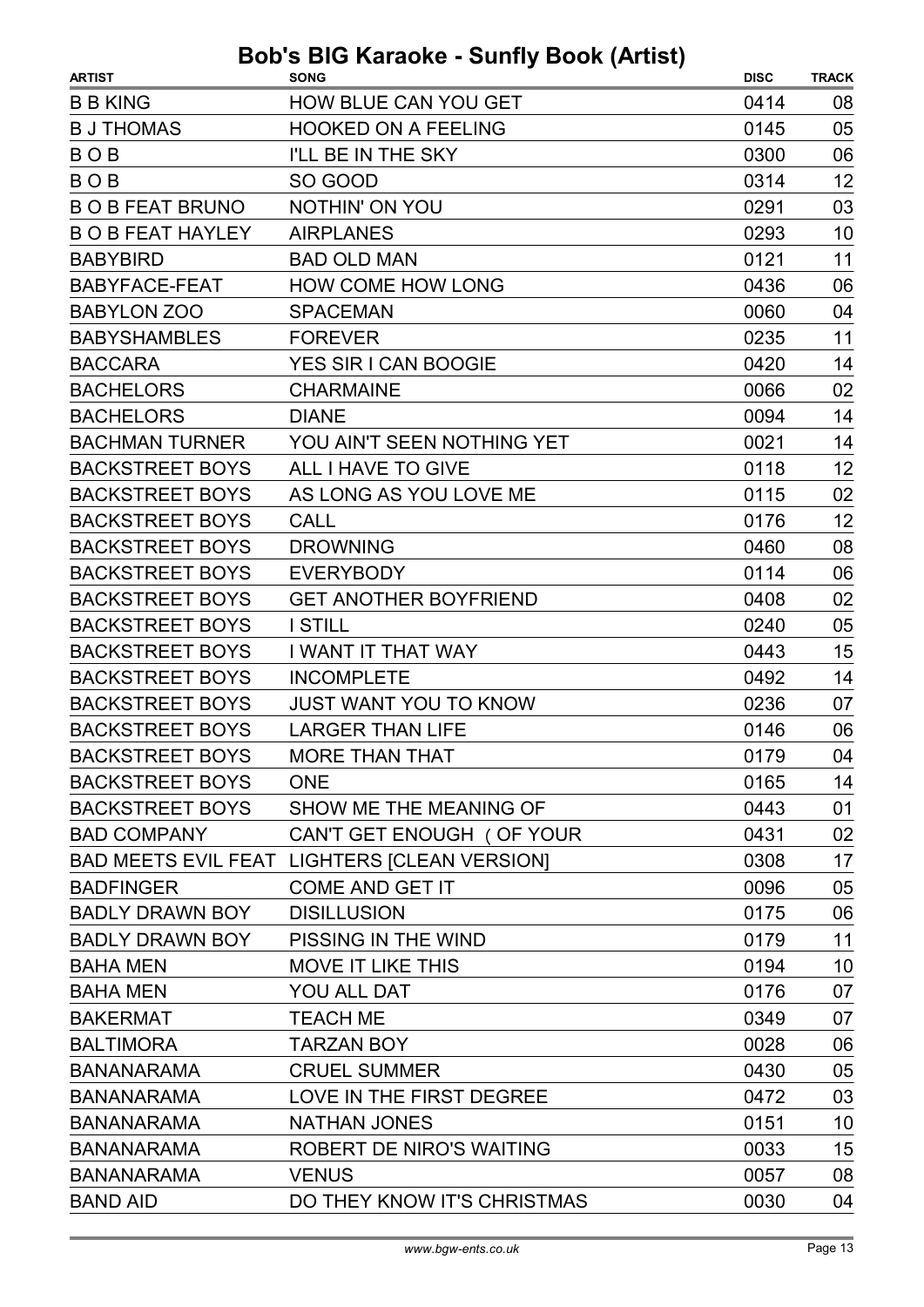| <b>ARTIST</b>            | <b>SONG</b>                  | <b>DISC</b> | <b>TRACK</b> |
|--------------------------|------------------------------|-------------|--------------|
| <b>BAND AID 20</b>       | DO THEY KNOW IT'S CHRISTMAS  | 0225        | 01           |
| <b>BAND AID 30</b>       | DO THEY KNOW IT'S CHRISTMAS  | 0347        | 12           |
| <b>BAND PERRY</b>        | <b>IF I DIE YOUNG</b>        | 0435        | 12           |
| <b>BANGLES</b>           | <b>ETERNAL FLAME</b>         | 0449        | 09           |
| <b>BANGLES</b>           | <b>HARD DAY'S NIGHT</b>      | 0477        | 01           |
| <b>BANGLES</b>           | <b>HERO TAKES A FALL</b>     | 0416        | 12           |
| <b>BANGLES</b>           | <b>IN YOUR ROOM</b>          | 0473        | 04           |
| <b>BANGLES</b>           | <b>MANIC MONDAY</b>          | 0037        | 09           |
| <b>BANGLES</b>           | <b>TICKET TO RIDE</b>        | 0469        | 03           |
| <b>BANGLES</b>           | <b>WALK LIKE AN EGYPTIAN</b> | 0486        | 14           |
| <b>BARBARA DICKSON</b>   | <b>CARAVAN SONG</b>          | 0392        | 03           |
| <b>BARBARA DIXON AND</b> | I KNOW HIM SO WELL           | 0110        | 08           |
| <b>BARBRA STREISAND</b>  | NO MORE TEARS (ENOUGH IS     | 0022        | 12           |
| <b>BARBRA TUCKER</b>     | <b>EVERYBODY DANCE</b>       | 0124        | 13           |
| <b>BARENAKED LADIES</b>  | <b>ONE WEEK</b>              | 0392        | 01           |
| <b>BARON HOTSHOTS</b>    | SNOOPY VS THE RED            | 0095        | 04           |
| <b>BARRY BLUE</b>        | DANCING ON A SATURDAY NIGHT  | 0166        | 10           |
| <b>BARRY BLUE</b>        | DO YOU WANNA DANCE           | 0166        | 11           |
| <b>BARRY MANILOW</b>     | <b>COPACABANA</b>            | 0022        | 07           |
| <b>BARRY MANILOW</b>     | <b>IT'S A MIRACLE</b>        | 0402        | 02           |
| <b>BARRY MANILOW</b>     | <b>ONE VOICE</b>             | 0398        | 08           |
| <b>BARRY MANILOW</b>     | SOMEWHERE IN THE NIGHT       | 0402        | 01           |
| <b>BARRY MANILOW</b>     | <b>WHEN OCTOBER GOES</b>     | 0398        | 14           |
| <b>BARRY WHITE</b>       | CAN'T GET ENOUGH OF YOUR     | 0072        | 03           |
| <b>BARRY WHITE</b>       | LET THE MUSIC PLAY           | 0385        | 01           |
| <b>BARRY WHITE</b>       | YOU'RE THE FIRST MY LAST MY  | 0091        | 13           |
| <b>BARS AND MELODY</b>   | <b>KEEP SMILING</b>          | 0349        | 17           |
| <b>BASEMENT JAXX</b>     | <b>HUSH BOY</b>              | 0247        | 03           |
| <b>BASEMENT JAXX</b>     | <b>RED ALERT</b>             | 0140        | 02           |
| <b>BASEMENT JAXX</b>     | <b>ROMEO</b>                 | 0461        | 02           |
| <b>BASEMENT JAXX</b>     | <b>WHERE'S YOUR HEAD AT</b>  | 0454        | 10           |
| <b>BASSHUNTER</b>        | ALL I EVER WANTED            | 0269        | 11           |
| <b>BASSHUNTER</b>        | ANGEL IN THE NIGHT           | 0273        | 13           |
| <b>BASSHUNTER</b>        | <b>NOW YOU'RE GONE</b>       | 0264        | 01           |
| <b>BASTILLE</b>          | <b>BAD BLOOD</b>             | 0341        | 09           |
| <b>BASTILLE</b>          | <b>FLAWS</b>                 | 0337        | 08           |
| <b>BASTILLE</b>          | <b>GOOD GRIEF</b>            | 0366        | 08           |
| <b>BASTILLE</b>          | <b>LAURA PALMER</b>          | 0326        | 15           |
| <b>BASTILLE</b>          | OF THE NIGHT                 | 0335        | 11           |
| <b>BASTILLE</b>          | <b>POMPEII</b>               | 0325        | 18           |
| <b>BAT FOR LASHES</b>    | <b>SUNDAY LOVE</b>           | 0366        | 17           |
| <b>BAUHAUS</b>           | KICK IN THE EYE              | 0406        | 14           |
| <b>BAY CITY ROLLERS</b>  | <b>BYE BYE BABY</b>          | 0101        | 13           |
|                          |                              |             |              |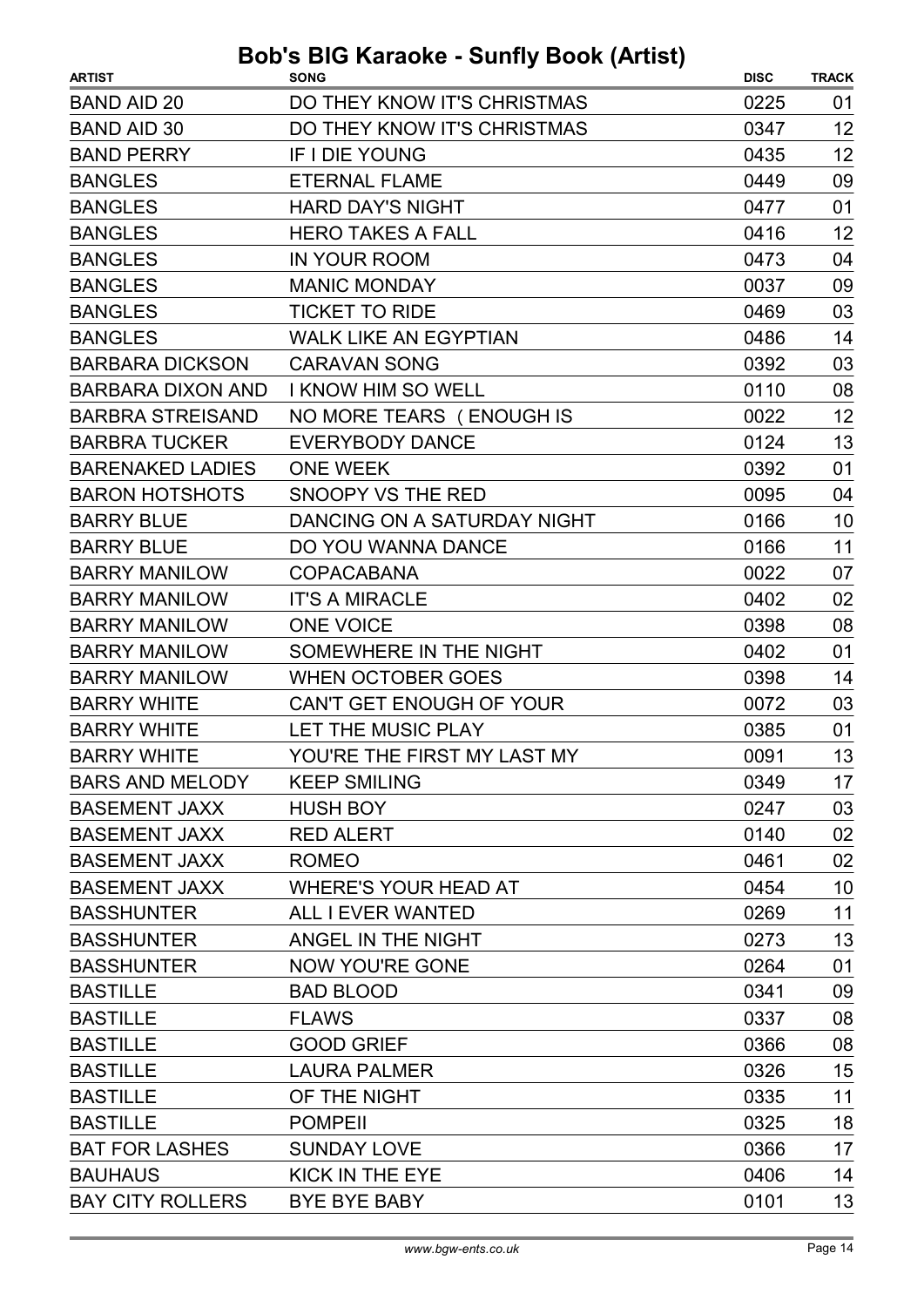| <b>ARTIST</b>           | <b>SONG</b>                     | <b>DISC</b> | <b>TRACK</b> |
|-------------------------|---------------------------------|-------------|--------------|
| <b>BAY CITY ROLLERS</b> | <b>GIVE A LITTLE LOVE</b>       | 0393        | 05           |
| <b>BAY CITY ROLLERS</b> | <b>SHANG A LANG</b>             | 0055        | 15           |
| <b>BAY CITY ROLLERS</b> | <b>SUMMER LOVE SENSATION</b>    | 0382        | 12           |
| <b>BAZ</b>              | <b>SMILE TO SHINE</b>           | 0191        | 11           |
| <b>BB AND Q BAND</b>    | <b>DREAMER</b>                  | 0068        | 13           |
| BE BOP DELUXE           | SHIPS IN THE NIGHT              | 0434        | 05           |
| <b>BEACH BOYS</b>       | <b>CALIFORNIA GIRLS</b>         | 0399        | 03           |
| <b>BEACH BOYS</b>       | <b>KOKOMO</b>                   | 0473        | 09           |
| <b>BEACH BOYS</b>       | SURFIN'USA                      | 0448        | 10           |
| <b>BEAR'S DEN</b>       | <b>AULD WIVES</b>               | 0367        | 17           |
| <b>BEATLES</b>          | <b>ACROSS THE UNIVERSE</b>      | 0418        | 11           |
| <b>BEATLES</b>          | AND YOUR BIRD CAN SING          | 0416        | 10           |
| <b>BEATLES</b>          | <b>BACK IN THE USSR</b>         | 0162        | 09           |
| <b>BEATLES</b>          | <b>BLACKBIRD</b>                | 0432        | 03           |
| <b>BEATLES</b>          | I SAW HER STANDING THERE        | 0448        | 09           |
| <b>BEATLES</b>          | IN MY LIFE                      | 0405        | 05           |
| <b>BEATLES</b>          | <b>LADY MADONNA</b>             | 0382        | 01           |
| <b>BEATLES</b>          | LET IT BE                       | 0394        | 06           |
| <b>BEATLES</b>          | LONG AND WINDING ROAD           | 0394        | 09           |
| <b>BEATLES</b>          | LOVE ME DO                      | 0394        | 08           |
| <b>BEATLES</b>          | LUCY IN THE SKY WITH            | 0509        | 01           |
| <b>BEATLES</b>          | <b>NOWHERE MAN</b>              | 0394        | 07           |
| <b>BEATLES</b>          | PLEASE PLEASE ME                | 0044        | 09           |
| <b>BEATLES</b>          | SHE LOVES YOU                   | 0044        | 13           |
| <b>BEATLES</b>          | <b>TWIST AND SHOUT</b>          | 0445        | 12           |
| <b>BEATLES</b>          | YOU'VE GOT TO HIDE YOUR LOVE    | 0391        | 03           |
| <b>BEAUTIFUL SOUTH</b>  | <b>BLACKBIRD ON THE WIRE</b>    | 0495        | 14           |
| <b>BEAUTIFUL SOUTH</b>  | <b>CLOSER THAN MOST</b>         | 0495        | 16           |
| <b>BEAUTIFUL SOUTH</b>  | DON'T MARRY HER HAVE ME         | 0495        | 04           |
| <b>BEAUTIFUL SOUTH</b>  | DREAM A LITTLE DREAM            | 0495        | 08           |
| <b>BEAUTIFUL SOUTH</b>  | <b>DUMB</b>                     | 0495        | 12           |
| <b>BEAUTIFUL SOUTH</b>  | EVERYBODY'S TALKIN'             | 0495        | 06           |
| <b>BEAUTIFUL SOUTH</b>  | <b>GOOD AS GOLD</b>             | 0495        | 07           |
| <b>BEAUTIFUL SOUTH</b>  | <b>HOW LONGS A TEAR TAKE TO</b> | 0495        | 13           |
| <b>BEAUTIFUL SOUTH</b>  | <b>LITTLE TIME</b>              | 0495        | 05           |
| <b>BEAUTIFUL SOUTH</b>  | <b>MANCHESTER</b>               | 0243        | 12           |
| <b>BEAUTIFUL SOUTH</b>  | OLD RED EYES IS BACK            | 0495        | 10           |
| <b>BEAUTIFUL SOUTH</b>  | ONE LAST LOVE SONG              | 0495        | 11           |
| <b>BEAUTIFUL SOUTH</b>  | PERFECT 10                      | 0495        | 02           |
| <b>BEAUTIFUL SOUTH</b>  | ROOT OF ALL EVIL                | 0495        | 15           |
| <b>BEAUTIFUL SOUTH</b>  | <b>ROTTERDAM</b>                | 0495        | 01           |
| <b>BEAUTIFUL SOUTH</b>  | <b>SONG FOR WHOEVER</b>         | 0495        | 09           |
| <b>BEAUTIFUL SOUTH</b>  | YOU KEEP IT ALL IN              | 0495        | 03           |
|                         |                                 |             |              |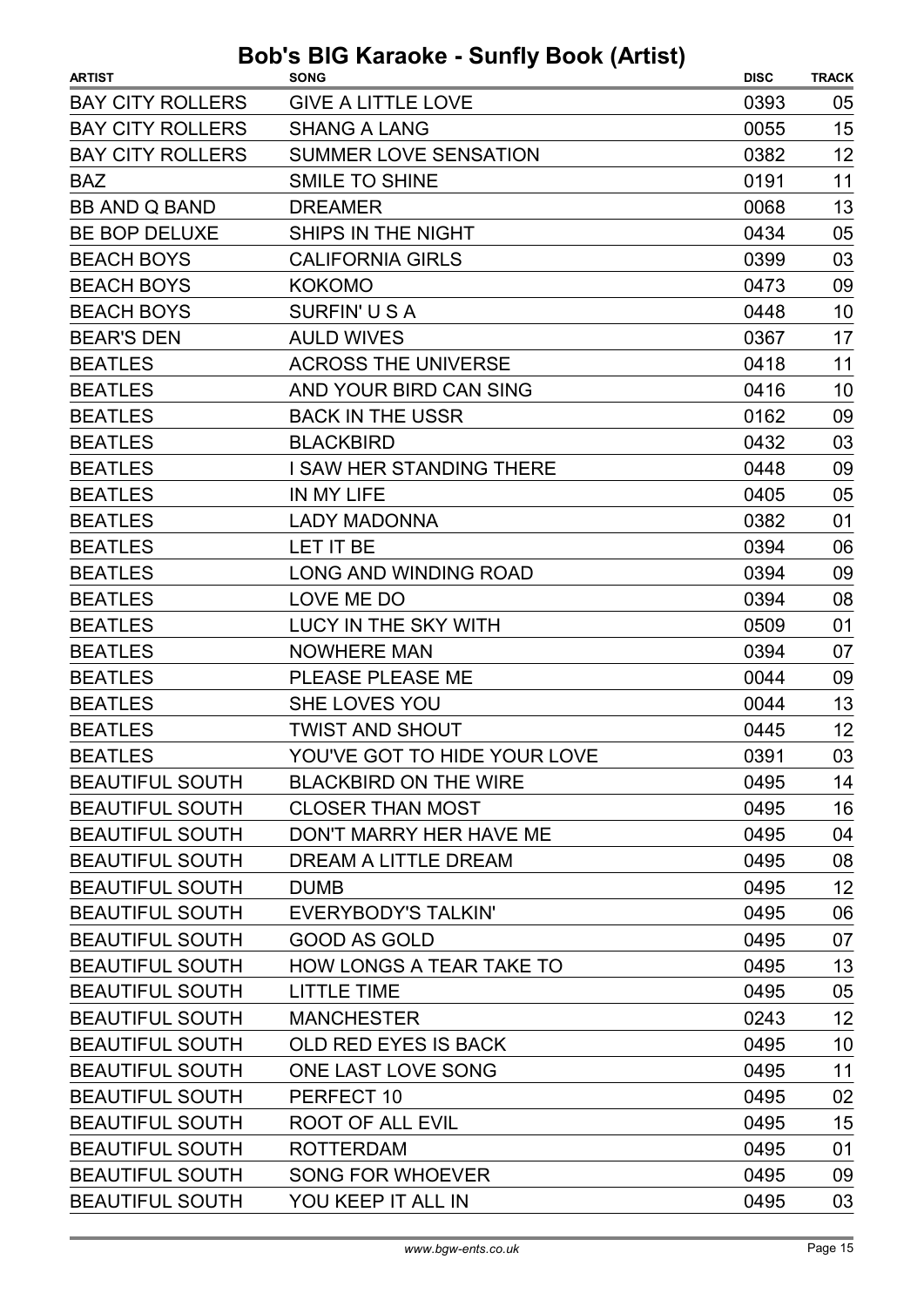| <b>BECK</b><br>UP ALL NIGHT<br>0381<br>13<br>12<br>WHEN THE NIGHT FEELS MY<br><b>BEDOUIN</b><br>0248<br>15<br><b>BEE GEES</b><br><b>MASSACHUSETTS</b><br>0160<br>05<br><b>BEE GEES</b><br><b>NIGHT FEVER</b><br>0446<br>08<br><b>BEE GEES</b><br><b>RUN TO ME</b><br>0404<br>06<br><b>BEE GEES</b><br><b>SAVED BY THE BELL</b><br>0065<br>15<br><b>BEE GEES</b><br>THIS IS WHERE I CAME IN<br>0178<br>12<br><b>BEETLEJUICE</b><br>JUMP IN LINE (SHAKE SHAKE)<br>0403<br>03<br><b>BELINDA CARLISLE</b><br><b>CIRCLES IN THE SAND</b><br>0076<br>12<br><b>BELINDA CARLISLE</b><br>0483<br><b>HEAVEN IS A PLACE ON EARTH</b><br><b>BELINDA CARLISLE</b><br><b>SUMMER RAIN</b><br>0470<br>09<br><b>BELINDA CARLISLE</b><br>WE WANT THE SAME THING<br>0112<br>07<br>06<br><b>BELLAMY BROTHERS</b><br>IF I SAID YOU HAD A BEAUTIFUL<br>0014<br>06<br><b>BELLAMY BROTHERS</b><br>LET YOUR LOVE FLOW<br>0487<br><b>BELLE AMIE</b><br><b>GIRLS UP</b><br>0307<br>16<br>08<br><b>BELLE STARS</b><br><b>CLAPPING SONG</b><br>0107<br><b>BELLE STARS</b><br>11<br>SIGN OF THE TIMES<br>0076<br>16<br><b>BELLEFIRE</b><br>0180<br><b>PERFECT BLISS</b><br>14<br><b>BEN ADAMS</b><br><b>SORRY</b><br>0232<br><b>BEN E KING</b><br><b>STAND BY ME</b><br>0448<br>04<br><b>BEN FOLDS FIVE</b><br><b>BRICK</b><br>0405<br>10<br><b>BEN HAENOW</b><br><b>SOMETHING I NEED</b><br>06<br>0347<br>16<br><b>BEN HAENOW FEAT</b><br>0358<br><b>SECOND HAND HEART</b><br><b>BEN HOWARD</b><br><b>KEEP YOUR HEAD UP</b><br>0327<br>17<br><b>EVERYTHING BURNS</b><br>03<br><b>BEN MOODY FEAT</b><br>0233<br>13<br><b>BENNY BENASSI AND</b><br>0364<br><b>PARADISE</b> |
|---------------------------------------------------------------------------------------------------------------------------------------------------------------------------------------------------------------------------------------------------------------------------------------------------------------------------------------------------------------------------------------------------------------------------------------------------------------------------------------------------------------------------------------------------------------------------------------------------------------------------------------------------------------------------------------------------------------------------------------------------------------------------------------------------------------------------------------------------------------------------------------------------------------------------------------------------------------------------------------------------------------------------------------------------------------------------------------------------------------------------------------------------------------------------------------------------------------------------------------------------------------------------------------------------------------------------------------------------------------------------------------------------------------------------------------------------------------------------------------------------------------------------------------------------------------------------------------------------------------------------------------------|
|                                                                                                                                                                                                                                                                                                                                                                                                                                                                                                                                                                                                                                                                                                                                                                                                                                                                                                                                                                                                                                                                                                                                                                                                                                                                                                                                                                                                                                                                                                                                                                                                                                             |
|                                                                                                                                                                                                                                                                                                                                                                                                                                                                                                                                                                                                                                                                                                                                                                                                                                                                                                                                                                                                                                                                                                                                                                                                                                                                                                                                                                                                                                                                                                                                                                                                                                             |
|                                                                                                                                                                                                                                                                                                                                                                                                                                                                                                                                                                                                                                                                                                                                                                                                                                                                                                                                                                                                                                                                                                                                                                                                                                                                                                                                                                                                                                                                                                                                                                                                                                             |
|                                                                                                                                                                                                                                                                                                                                                                                                                                                                                                                                                                                                                                                                                                                                                                                                                                                                                                                                                                                                                                                                                                                                                                                                                                                                                                                                                                                                                                                                                                                                                                                                                                             |
|                                                                                                                                                                                                                                                                                                                                                                                                                                                                                                                                                                                                                                                                                                                                                                                                                                                                                                                                                                                                                                                                                                                                                                                                                                                                                                                                                                                                                                                                                                                                                                                                                                             |
|                                                                                                                                                                                                                                                                                                                                                                                                                                                                                                                                                                                                                                                                                                                                                                                                                                                                                                                                                                                                                                                                                                                                                                                                                                                                                                                                                                                                                                                                                                                                                                                                                                             |
|                                                                                                                                                                                                                                                                                                                                                                                                                                                                                                                                                                                                                                                                                                                                                                                                                                                                                                                                                                                                                                                                                                                                                                                                                                                                                                                                                                                                                                                                                                                                                                                                                                             |
|                                                                                                                                                                                                                                                                                                                                                                                                                                                                                                                                                                                                                                                                                                                                                                                                                                                                                                                                                                                                                                                                                                                                                                                                                                                                                                                                                                                                                                                                                                                                                                                                                                             |
|                                                                                                                                                                                                                                                                                                                                                                                                                                                                                                                                                                                                                                                                                                                                                                                                                                                                                                                                                                                                                                                                                                                                                                                                                                                                                                                                                                                                                                                                                                                                                                                                                                             |
|                                                                                                                                                                                                                                                                                                                                                                                                                                                                                                                                                                                                                                                                                                                                                                                                                                                                                                                                                                                                                                                                                                                                                                                                                                                                                                                                                                                                                                                                                                                                                                                                                                             |
|                                                                                                                                                                                                                                                                                                                                                                                                                                                                                                                                                                                                                                                                                                                                                                                                                                                                                                                                                                                                                                                                                                                                                                                                                                                                                                                                                                                                                                                                                                                                                                                                                                             |
|                                                                                                                                                                                                                                                                                                                                                                                                                                                                                                                                                                                                                                                                                                                                                                                                                                                                                                                                                                                                                                                                                                                                                                                                                                                                                                                                                                                                                                                                                                                                                                                                                                             |
|                                                                                                                                                                                                                                                                                                                                                                                                                                                                                                                                                                                                                                                                                                                                                                                                                                                                                                                                                                                                                                                                                                                                                                                                                                                                                                                                                                                                                                                                                                                                                                                                                                             |
|                                                                                                                                                                                                                                                                                                                                                                                                                                                                                                                                                                                                                                                                                                                                                                                                                                                                                                                                                                                                                                                                                                                                                                                                                                                                                                                                                                                                                                                                                                                                                                                                                                             |
|                                                                                                                                                                                                                                                                                                                                                                                                                                                                                                                                                                                                                                                                                                                                                                                                                                                                                                                                                                                                                                                                                                                                                                                                                                                                                                                                                                                                                                                                                                                                                                                                                                             |
|                                                                                                                                                                                                                                                                                                                                                                                                                                                                                                                                                                                                                                                                                                                                                                                                                                                                                                                                                                                                                                                                                                                                                                                                                                                                                                                                                                                                                                                                                                                                                                                                                                             |
|                                                                                                                                                                                                                                                                                                                                                                                                                                                                                                                                                                                                                                                                                                                                                                                                                                                                                                                                                                                                                                                                                                                                                                                                                                                                                                                                                                                                                                                                                                                                                                                                                                             |
|                                                                                                                                                                                                                                                                                                                                                                                                                                                                                                                                                                                                                                                                                                                                                                                                                                                                                                                                                                                                                                                                                                                                                                                                                                                                                                                                                                                                                                                                                                                                                                                                                                             |
|                                                                                                                                                                                                                                                                                                                                                                                                                                                                                                                                                                                                                                                                                                                                                                                                                                                                                                                                                                                                                                                                                                                                                                                                                                                                                                                                                                                                                                                                                                                                                                                                                                             |
|                                                                                                                                                                                                                                                                                                                                                                                                                                                                                                                                                                                                                                                                                                                                                                                                                                                                                                                                                                                                                                                                                                                                                                                                                                                                                                                                                                                                                                                                                                                                                                                                                                             |
|                                                                                                                                                                                                                                                                                                                                                                                                                                                                                                                                                                                                                                                                                                                                                                                                                                                                                                                                                                                                                                                                                                                                                                                                                                                                                                                                                                                                                                                                                                                                                                                                                                             |
|                                                                                                                                                                                                                                                                                                                                                                                                                                                                                                                                                                                                                                                                                                                                                                                                                                                                                                                                                                                                                                                                                                                                                                                                                                                                                                                                                                                                                                                                                                                                                                                                                                             |
|                                                                                                                                                                                                                                                                                                                                                                                                                                                                                                                                                                                                                                                                                                                                                                                                                                                                                                                                                                                                                                                                                                                                                                                                                                                                                                                                                                                                                                                                                                                                                                                                                                             |
|                                                                                                                                                                                                                                                                                                                                                                                                                                                                                                                                                                                                                                                                                                                                                                                                                                                                                                                                                                                                                                                                                                                                                                                                                                                                                                                                                                                                                                                                                                                                                                                                                                             |
|                                                                                                                                                                                                                                                                                                                                                                                                                                                                                                                                                                                                                                                                                                                                                                                                                                                                                                                                                                                                                                                                                                                                                                                                                                                                                                                                                                                                                                                                                                                                                                                                                                             |
|                                                                                                                                                                                                                                                                                                                                                                                                                                                                                                                                                                                                                                                                                                                                                                                                                                                                                                                                                                                                                                                                                                                                                                                                                                                                                                                                                                                                                                                                                                                                                                                                                                             |
| <b>BENNY HILL</b><br>ERNIE (THE FASTEST MILKMAN<br>0095<br>02                                                                                                                                                                                                                                                                                                                                                                                                                                                                                                                                                                                                                                                                                                                                                                                                                                                                                                                                                                                                                                                                                                                                                                                                                                                                                                                                                                                                                                                                                                                                                                               |
| 13<br><b>BERLIN</b><br><b>TAKE MY BREATH AWAY</b><br>0053                                                                                                                                                                                                                                                                                                                                                                                                                                                                                                                                                                                                                                                                                                                                                                                                                                                                                                                                                                                                                                                                                                                                                                                                                                                                                                                                                                                                                                                                                                                                                                                   |
| 14<br><b>MAD PASSIONATE LOVE</b><br>0095<br><b>BERNARD BRESSLAW</b>                                                                                                                                                                                                                                                                                                                                                                                                                                                                                                                                                                                                                                                                                                                                                                                                                                                                                                                                                                                                                                                                                                                                                                                                                                                                                                                                                                                                                                                                                                                                                                         |
| <b>BERNARD CRIBBINS</b><br><b>HOLE IN THE GROUND</b><br>0089<br>06                                                                                                                                                                                                                                                                                                                                                                                                                                                                                                                                                                                                                                                                                                                                                                                                                                                                                                                                                                                                                                                                                                                                                                                                                                                                                                                                                                                                                                                                                                                                                                          |
| <b>BERNARD CRIBBINS</b><br>0089<br>07<br><b>RIGHT SAID FRED</b>                                                                                                                                                                                                                                                                                                                                                                                                                                                                                                                                                                                                                                                                                                                                                                                                                                                                                                                                                                                                                                                                                                                                                                                                                                                                                                                                                                                                                                                                                                                                                                             |
| SUNSHINE AFTER THE RAIN<br>0060<br>10<br><b>BERRI</b>                                                                                                                                                                                                                                                                                                                                                                                                                                                                                                                                                                                                                                                                                                                                                                                                                                                                                                                                                                                                                                                                                                                                                                                                                                                                                                                                                                                                                                                                                                                                                                                       |
| <b>HE'S IN TOWN ROCKIN'</b><br>08<br><b>BERRIES</b><br>0064                                                                                                                                                                                                                                                                                                                                                                                                                                                                                                                                                                                                                                                                                                                                                                                                                                                                                                                                                                                                                                                                                                                                                                                                                                                                                                                                                                                                                                                                                                                                                                                 |
| 02<br><b>BETTE MIDLER</b><br><b>FROM A DISTANCE</b><br>0474                                                                                                                                                                                                                                                                                                                                                                                                                                                                                                                                                                                                                                                                                                                                                                                                                                                                                                                                                                                                                                                                                                                                                                                                                                                                                                                                                                                                                                                                                                                                                                                 |
| <b>BETTE MIDLER</b><br>03<br><b>ROSE</b><br>0486                                                                                                                                                                                                                                                                                                                                                                                                                                                                                                                                                                                                                                                                                                                                                                                                                                                                                                                                                                                                                                                                                                                                                                                                                                                                                                                                                                                                                                                                                                                                                                                            |
| 11<br><b>BETTE MIDLER</b><br><b>WIND BENEATH MY WINGS</b><br>0483                                                                                                                                                                                                                                                                                                                                                                                                                                                                                                                                                                                                                                                                                                                                                                                                                                                                                                                                                                                                                                                                                                                                                                                                                                                                                                                                                                                                                                                                                                                                                                           |
| <b>BETTY BOO</b><br>DOIN' THE DO<br>0405<br>04                                                                                                                                                                                                                                                                                                                                                                                                                                                                                                                                                                                                                                                                                                                                                                                                                                                                                                                                                                                                                                                                                                                                                                                                                                                                                                                                                                                                                                                                                                                                                                                              |
| <b>BEVERLEY CRAVEN</b><br><b>PROMISE ME</b><br>0053<br>08                                                                                                                                                                                                                                                                                                                                                                                                                                                                                                                                                                                                                                                                                                                                                                                                                                                                                                                                                                                                                                                                                                                                                                                                                                                                                                                                                                                                                                                                                                                                                                                   |
| <b>BEVERLEY KNIGHT</b><br><b>MIDDLE OF LOVE</b><br>0366<br>07                                                                                                                                                                                                                                                                                                                                                                                                                                                                                                                                                                                                                                                                                                                                                                                                                                                                                                                                                                                                                                                                                                                                                                                                                                                                                                                                                                                                                                                                                                                                                                               |
| 11<br><b>BEVERLEY KNIGHT</b><br><b>NO MAN'S LAND</b><br>0255                                                                                                                                                                                                                                                                                                                                                                                                                                                                                                                                                                                                                                                                                                                                                                                                                                                                                                                                                                                                                                                                                                                                                                                                                                                                                                                                                                                                                                                                                                                                                                                |
| 12<br><b>BEVERLEY KNIGHT</b><br><b>PRIVATE NUMBER</b><br>0367                                                                                                                                                                                                                                                                                                                                                                                                                                                                                                                                                                                                                                                                                                                                                                                                                                                                                                                                                                                                                                                                                                                                                                                                                                                                                                                                                                                                                                                                                                                                                                               |
| 13<br><b>BEVERLY KNIGHT</b><br>0186<br><b>GET UP</b>                                                                                                                                                                                                                                                                                                                                                                                                                                                                                                                                                                                                                                                                                                                                                                                                                                                                                                                                                                                                                                                                                                                                                                                                                                                                                                                                                                                                                                                                                                                                                                                        |
| <b>BEVERLY KNIGHT</b><br>14<br><b>KEEP THIS FIRE BURNING</b><br>0229                                                                                                                                                                                                                                                                                                                                                                                                                                                                                                                                                                                                                                                                                                                                                                                                                                                                                                                                                                                                                                                                                                                                                                                                                                                                                                                                                                                                                                                                                                                                                                        |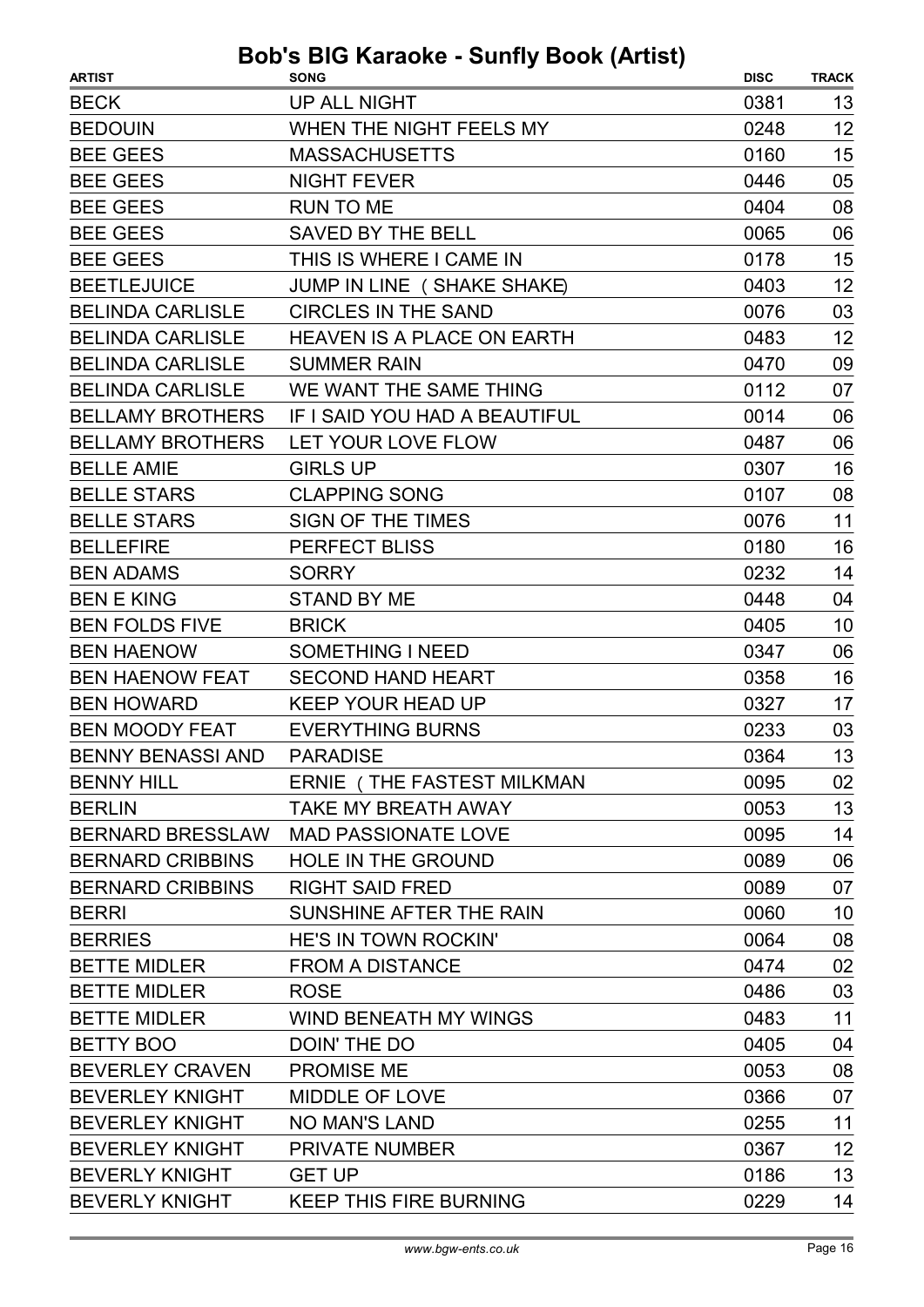| <b>ARTIST</b>                    | ,<br><b>SONG</b>                         | <b>DISC</b> | <b>TRACK</b> |
|----------------------------------|------------------------------------------|-------------|--------------|
| <b>BEVERLY KNIGHT</b>            | SHOULDA WOULDA COULDA                    | 0190        | 03           |
| <b>BEWITCHED</b>                 | <b>BLAME IT ON THE WEATHERMAN</b>        | 0132        | 15           |
| <b>BEWITCHED</b>                 | <b>C'EST LA VIE</b>                      | 0122        | 01           |
| <b>BEWITCHED</b>                 | <b>I SHALL BE THERE</b>                  | 0155        | 10           |
| <b>BEWITCHED</b>                 | <b>JESSIE HOLD ON</b>                    | 0150        | 03           |
| <b>BEWITCHED</b>                 | <b>JUMP DOWN</b>                         | 0161        | 08           |
| <b>BEWITCHED</b>                 | <b>ROLLERCOASTER</b>                     | 0125        | 06           |
| <b>BEWITCHED</b>                 | TO YOU I BELONG                          | 0128        | 03           |
| <b>BEYONCE</b>                   | 07 NOV                                   | 0348        | 04           |
| <b>BEYONCE</b>                   | <b>BEST THING I NEVER HAD</b>            | 0305        | 02           |
| <b>BEYONCE</b>                   | <b>BROKEN HEARTED GIRL</b>               | 0286        | 04           |
| <b>BEYONCE</b>                   | CHECK ON IT                              | 0239        | 09           |
| <b>BEYONCE</b>                   | COUNTDOWN (CLEAN)                        | 0309        | 05           |
| <b>BEYONCE</b>                   | <b>CRAZY IN LOVE</b>                     | 0453        | 02           |
| <b>BEYONCE</b>                   | DIE WITH YOU                             | 0376        | 11           |
| <b>BEYONCE</b>                   | <b>END OF TIME</b>                       | 0315        | 09           |
| <b>BEYONCE</b>                   | <b>FORMATION</b>                         | 0362        | 12           |
| <b>BEYONCE</b>                   | <b>GREEN LIGHT (FREEMASONS</b>           | 0258        | 06           |
| <b>BEYONCE</b>                   | <b>HALO</b>                              | 0277        | 10           |
| <b>BEYONCE</b>                   | <b>HOLD UP</b>                           | 0364        | 04           |
| <b>BEYONCE</b>                   | IF I WERE A BOY                          | 0274        | 12           |
| <b>BEYONCE</b>                   | <b>IRREPLACEABLE</b>                     | 0249        | 03           |
| <b>BEYONCE</b>                   | <b>LISTEN</b>                            | 0252        | 10           |
| <b>BEYONCE</b>                   | LOVE ON TOP                              | 0312        | 15           |
| <b>BEYONCE</b>                   | <b>ME MYSELF AND I</b>                   | 0214        | 03           |
| <b>BEYONCE</b>                   | <b>NAUGHTY GIRL</b>                      | 0216        | 06           |
| <b>BEYONCE</b>                   | <b>PARTITION</b>                         | 0338        | 15           |
| <b>BEYONCE</b>                   | <b>RING THE ALARM</b>                    | 0251        | 06           |
| <b>BEYONCE</b>                   | SINGLE LADIES ( PUT A RING ON            | 0276        | 03           |
| <b>BEYONCE</b>                   | <b>VIDEO PHONE</b>                       | 0287        | 06           |
| <b>BEYONCE</b>                   | <b>WORK IT OUT</b>                       | 0194        | 04           |
| BEYONCE AND JAY Z                | <b>CRAZY IN LOVE</b>                     | 0468        | 15           |
|                                  | BEYONCE AND JUSTIN UNTIL THE END OF TIME | 0479        | 15           |
| <b>BEYONCE AND SEAN</b>          | <b>BABY BOY</b>                          | 0210        | 05           |
| <b>BEYONCE AND</b>               | <b>BEAUTIFUL LIAR</b>                    | 0479        | 04           |
| BEYONCE FEAT JAY-Z DRUNK IN LOVE |                                          | 0336        | 14           |
| <b>BEYONCE KNOWLES</b>           | <b>DEJAVU</b>                            | 0246        | 13           |
| <b>BIFFY CLYRO</b>               | <b>ANIMAL STYLE</b>                      | 0366        | 18           |
| <b>BIFFY CLYRO</b>               | <b>BIBLICAL</b>                          | 0327        | 15           |
| <b>BIFFY CLYRO</b>               | <b>BLACK CHANDELIER</b>                  | 0324        | 17           |
| <b>BIFFY CLYRO</b>               | <b>MANY OF HORROR</b>                    | 0435        | 15           |
| <b>BIFFY CLYRO</b>               | <b>MOUNTAINS</b>                         | 0427        | 03           |
| <b>BIFFY CLYRO</b>               | <b>WOLVES OF WINTER</b>                  | 0363        | 14           |
|                                  |                                          |             |              |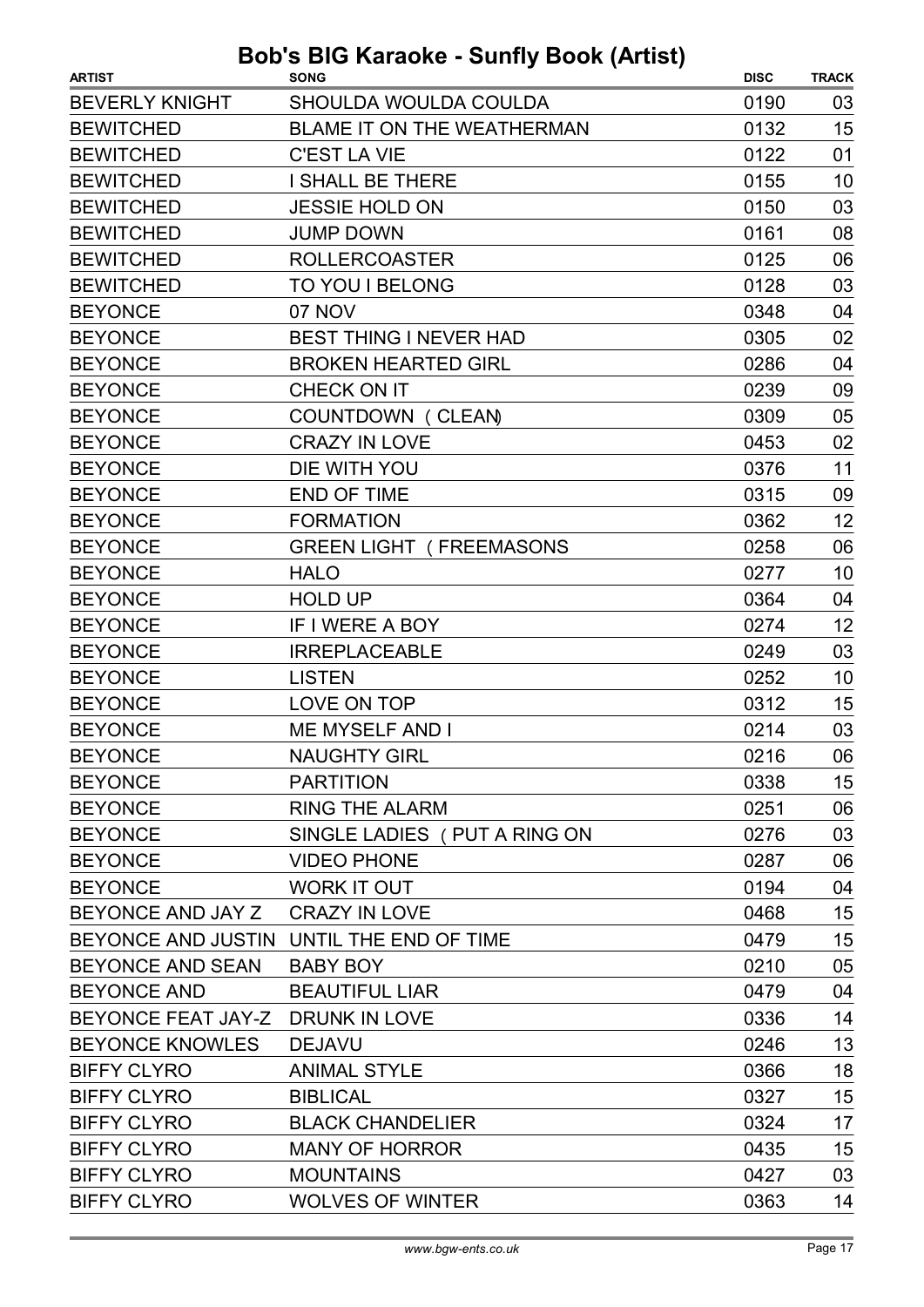| <b>CHANTILLY LACE</b><br>0389<br><b>BIG BOPPER</b><br>07<br><b>BIG BROVAZ</b><br><b>BABY BOY</b><br>01<br>0209<br><b>BIG BROVAZ</b><br>0202<br>02<br>OK<br>08<br><b>BIG BROVAZ</b><br>WE WANNA THANK YOU<br>0217<br>13<br><b>BIG DEE IRWIN</b><br>0083<br>SWINGING ON A STAR<br>13<br><b>BILL HALEY AND HIS</b><br>ROCK AROUND THE CLOCK<br>0017<br><b>BILL HALEY AND HIS</b><br>SEE YOU LATER ALLIGATOR<br>0392<br>04<br>02<br><b>BILL HALEY AND THE</b><br>ROCK AROUND THE CLOCK<br>0484<br>03<br><b>BILL MEDLEY AND</b><br>I'VE HAD THE TIME OF MY LIFE<br>0449<br>0384<br>11<br><b>BILL WITHERS</b><br><b>AIN'T NO SUNSHINE</b><br>12<br><b>BILL WITHERS</b><br><b>LEAN ON ME</b><br>0051<br><b>BILL WITHERS</b><br><b>LOVELY DAY</b><br>0108<br>11<br><b>BILL WYMAN</b><br>SI SI JE SUIS UN ROCK STAR<br>0423<br>08<br>06<br><b>BILLIE HOLIDAY</b><br><b>GLOOMY SUNDAY</b><br>0423<br>15<br><b>BILLIE JO SPEARS</b><br>57 CHEVROLET<br>0390<br><b>BILLIE JO SPEARS</b><br>15<br><b>BLANKET ON THE GROUND</b><br>0448<br><b>BILLIE JO SPEARS</b><br>09<br>WHAT I'VE GOT IN MIND<br>0102<br><b>BILLIE MYERS</b><br><b>KISS THE RAIN</b><br>0120<br>08<br><b>BILLIE MYERS</b><br><b>TELL ME</b><br>06<br>0123<br>08<br><b>BILLIE PIPER</b><br>BECAUSE WE WANT TO<br>0122<br>12<br><b>BILLIE PIPER</b><br>DAY AND NIGHT<br>0165<br>16<br><b>BILLIE PIPER</b><br>DO YOU HAVE A GIRLFRIEND<br>0126<br><b>BILLIE PIPER</b><br><b>HONEY TO THE BEE</b><br>0136<br>14<br><b>BILLIE PIPER</b><br><b>SHE WANTS YOU</b><br>0128<br>02<br>SOMETHING DEEP INSIDE<br>02<br><b>BILLIE PIPER</b><br>0439<br><b>BILLIE PIPER</b><br>TIDE IS HIGH<br>0178<br>11<br><b>WALK OF LIFE</b><br>13<br><b>BILLIE PIPER</b><br>0440<br><b>BILLY CURRINGTON</b><br>10<br>THAT'S HOW COUNTRY BOYS<br>0290<br><b>BILLY FURY</b><br><b>HALFWAY TO PARADISE</b><br>05<br>0038<br>08<br>0038<br><b>BILLY FURY</b><br>I'D NEVER FIND ANOTHER YOU<br>0044<br>05<br><b>BILLY FURY</b><br><b>JEALOUSY</b><br><b>BILLY FURY</b><br><b>LAST NIGHT WAS MADE FOR</b><br>0066<br>06<br>14<br><b>BILLY FURY</b><br>LIKE I'VE NEVER BEEN GONE<br>0054<br><b>BILLY FURY</b><br><b>ONCE UPON A DREAM</b><br>06<br>0093<br>WHEN WILL YOU SAY I LOVE YOU<br>10<br><b>BILLY FURY</b><br>0064<br>13<br><b>BILLY FURY</b><br><b>WONDEROUS PLACE</b><br>0138<br>12<br><b>BILLY IDOL</b><br><b>CRADLE OF LOVE</b><br>0476<br><b>BILLY IDOL</b><br><b>DANCING WITH MYSELF</b><br>0002<br>05<br><b>BILLY IDOL</b><br><b>MONY MONY</b><br>05<br>0481<br><b>BILLY IDOL</b><br><b>WHITE WEDDING</b><br>03<br>0001<br><b>BILLY J KRAMER AND</b><br>0038<br>11<br><b>BAD TO ME</b><br><b>BILLY J KRAMER AND</b><br>DO YOU WANT TO KNOW A<br>0078<br>01<br><b>LITTLE CHILDREN</b><br>0045<br>03<br><b>BILLY J KRAMER AND</b> | <b>ARTIST</b> | $300$ $310$ $180$ $1800$ $190$ $190$ $190$ $190$<br><b>SONG</b> | <b>DISC</b> | <b>TRACK</b> |
|----------------------------------------------------------------------------------------------------------------------------------------------------------------------------------------------------------------------------------------------------------------------------------------------------------------------------------------------------------------------------------------------------------------------------------------------------------------------------------------------------------------------------------------------------------------------------------------------------------------------------------------------------------------------------------------------------------------------------------------------------------------------------------------------------------------------------------------------------------------------------------------------------------------------------------------------------------------------------------------------------------------------------------------------------------------------------------------------------------------------------------------------------------------------------------------------------------------------------------------------------------------------------------------------------------------------------------------------------------------------------------------------------------------------------------------------------------------------------------------------------------------------------------------------------------------------------------------------------------------------------------------------------------------------------------------------------------------------------------------------------------------------------------------------------------------------------------------------------------------------------------------------------------------------------------------------------------------------------------------------------------------------------------------------------------------------------------------------------------------------------------------------------------------------------------------------------------------------------------------------------------------------------------------------------------------------------------------------------------------------------------------------------------------------------------------------------------------------------------------------------------------------------------------------------------------------------------------------------------------------------------------------------------------------------------------------------------------------------------------------------------------------|---------------|-----------------------------------------------------------------|-------------|--------------|
|                                                                                                                                                                                                                                                                                                                                                                                                                                                                                                                                                                                                                                                                                                                                                                                                                                                                                                                                                                                                                                                                                                                                                                                                                                                                                                                                                                                                                                                                                                                                                                                                                                                                                                                                                                                                                                                                                                                                                                                                                                                                                                                                                                                                                                                                                                                                                                                                                                                                                                                                                                                                                                                                                                                                                                      |               |                                                                 |             |              |
|                                                                                                                                                                                                                                                                                                                                                                                                                                                                                                                                                                                                                                                                                                                                                                                                                                                                                                                                                                                                                                                                                                                                                                                                                                                                                                                                                                                                                                                                                                                                                                                                                                                                                                                                                                                                                                                                                                                                                                                                                                                                                                                                                                                                                                                                                                                                                                                                                                                                                                                                                                                                                                                                                                                                                                      |               |                                                                 |             |              |
|                                                                                                                                                                                                                                                                                                                                                                                                                                                                                                                                                                                                                                                                                                                                                                                                                                                                                                                                                                                                                                                                                                                                                                                                                                                                                                                                                                                                                                                                                                                                                                                                                                                                                                                                                                                                                                                                                                                                                                                                                                                                                                                                                                                                                                                                                                                                                                                                                                                                                                                                                                                                                                                                                                                                                                      |               |                                                                 |             |              |
|                                                                                                                                                                                                                                                                                                                                                                                                                                                                                                                                                                                                                                                                                                                                                                                                                                                                                                                                                                                                                                                                                                                                                                                                                                                                                                                                                                                                                                                                                                                                                                                                                                                                                                                                                                                                                                                                                                                                                                                                                                                                                                                                                                                                                                                                                                                                                                                                                                                                                                                                                                                                                                                                                                                                                                      |               |                                                                 |             |              |
|                                                                                                                                                                                                                                                                                                                                                                                                                                                                                                                                                                                                                                                                                                                                                                                                                                                                                                                                                                                                                                                                                                                                                                                                                                                                                                                                                                                                                                                                                                                                                                                                                                                                                                                                                                                                                                                                                                                                                                                                                                                                                                                                                                                                                                                                                                                                                                                                                                                                                                                                                                                                                                                                                                                                                                      |               |                                                                 |             |              |
|                                                                                                                                                                                                                                                                                                                                                                                                                                                                                                                                                                                                                                                                                                                                                                                                                                                                                                                                                                                                                                                                                                                                                                                                                                                                                                                                                                                                                                                                                                                                                                                                                                                                                                                                                                                                                                                                                                                                                                                                                                                                                                                                                                                                                                                                                                                                                                                                                                                                                                                                                                                                                                                                                                                                                                      |               |                                                                 |             |              |
|                                                                                                                                                                                                                                                                                                                                                                                                                                                                                                                                                                                                                                                                                                                                                                                                                                                                                                                                                                                                                                                                                                                                                                                                                                                                                                                                                                                                                                                                                                                                                                                                                                                                                                                                                                                                                                                                                                                                                                                                                                                                                                                                                                                                                                                                                                                                                                                                                                                                                                                                                                                                                                                                                                                                                                      |               |                                                                 |             |              |
|                                                                                                                                                                                                                                                                                                                                                                                                                                                                                                                                                                                                                                                                                                                                                                                                                                                                                                                                                                                                                                                                                                                                                                                                                                                                                                                                                                                                                                                                                                                                                                                                                                                                                                                                                                                                                                                                                                                                                                                                                                                                                                                                                                                                                                                                                                                                                                                                                                                                                                                                                                                                                                                                                                                                                                      |               |                                                                 |             |              |
|                                                                                                                                                                                                                                                                                                                                                                                                                                                                                                                                                                                                                                                                                                                                                                                                                                                                                                                                                                                                                                                                                                                                                                                                                                                                                                                                                                                                                                                                                                                                                                                                                                                                                                                                                                                                                                                                                                                                                                                                                                                                                                                                                                                                                                                                                                                                                                                                                                                                                                                                                                                                                                                                                                                                                                      |               |                                                                 |             |              |
|                                                                                                                                                                                                                                                                                                                                                                                                                                                                                                                                                                                                                                                                                                                                                                                                                                                                                                                                                                                                                                                                                                                                                                                                                                                                                                                                                                                                                                                                                                                                                                                                                                                                                                                                                                                                                                                                                                                                                                                                                                                                                                                                                                                                                                                                                                                                                                                                                                                                                                                                                                                                                                                                                                                                                                      |               |                                                                 |             |              |
|                                                                                                                                                                                                                                                                                                                                                                                                                                                                                                                                                                                                                                                                                                                                                                                                                                                                                                                                                                                                                                                                                                                                                                                                                                                                                                                                                                                                                                                                                                                                                                                                                                                                                                                                                                                                                                                                                                                                                                                                                                                                                                                                                                                                                                                                                                                                                                                                                                                                                                                                                                                                                                                                                                                                                                      |               |                                                                 |             |              |
|                                                                                                                                                                                                                                                                                                                                                                                                                                                                                                                                                                                                                                                                                                                                                                                                                                                                                                                                                                                                                                                                                                                                                                                                                                                                                                                                                                                                                                                                                                                                                                                                                                                                                                                                                                                                                                                                                                                                                                                                                                                                                                                                                                                                                                                                                                                                                                                                                                                                                                                                                                                                                                                                                                                                                                      |               |                                                                 |             |              |
|                                                                                                                                                                                                                                                                                                                                                                                                                                                                                                                                                                                                                                                                                                                                                                                                                                                                                                                                                                                                                                                                                                                                                                                                                                                                                                                                                                                                                                                                                                                                                                                                                                                                                                                                                                                                                                                                                                                                                                                                                                                                                                                                                                                                                                                                                                                                                                                                                                                                                                                                                                                                                                                                                                                                                                      |               |                                                                 |             |              |
|                                                                                                                                                                                                                                                                                                                                                                                                                                                                                                                                                                                                                                                                                                                                                                                                                                                                                                                                                                                                                                                                                                                                                                                                                                                                                                                                                                                                                                                                                                                                                                                                                                                                                                                                                                                                                                                                                                                                                                                                                                                                                                                                                                                                                                                                                                                                                                                                                                                                                                                                                                                                                                                                                                                                                                      |               |                                                                 |             |              |
|                                                                                                                                                                                                                                                                                                                                                                                                                                                                                                                                                                                                                                                                                                                                                                                                                                                                                                                                                                                                                                                                                                                                                                                                                                                                                                                                                                                                                                                                                                                                                                                                                                                                                                                                                                                                                                                                                                                                                                                                                                                                                                                                                                                                                                                                                                                                                                                                                                                                                                                                                                                                                                                                                                                                                                      |               |                                                                 |             |              |
|                                                                                                                                                                                                                                                                                                                                                                                                                                                                                                                                                                                                                                                                                                                                                                                                                                                                                                                                                                                                                                                                                                                                                                                                                                                                                                                                                                                                                                                                                                                                                                                                                                                                                                                                                                                                                                                                                                                                                                                                                                                                                                                                                                                                                                                                                                                                                                                                                                                                                                                                                                                                                                                                                                                                                                      |               |                                                                 |             |              |
|                                                                                                                                                                                                                                                                                                                                                                                                                                                                                                                                                                                                                                                                                                                                                                                                                                                                                                                                                                                                                                                                                                                                                                                                                                                                                                                                                                                                                                                                                                                                                                                                                                                                                                                                                                                                                                                                                                                                                                                                                                                                                                                                                                                                                                                                                                                                                                                                                                                                                                                                                                                                                                                                                                                                                                      |               |                                                                 |             |              |
|                                                                                                                                                                                                                                                                                                                                                                                                                                                                                                                                                                                                                                                                                                                                                                                                                                                                                                                                                                                                                                                                                                                                                                                                                                                                                                                                                                                                                                                                                                                                                                                                                                                                                                                                                                                                                                                                                                                                                                                                                                                                                                                                                                                                                                                                                                                                                                                                                                                                                                                                                                                                                                                                                                                                                                      |               |                                                                 |             |              |
|                                                                                                                                                                                                                                                                                                                                                                                                                                                                                                                                                                                                                                                                                                                                                                                                                                                                                                                                                                                                                                                                                                                                                                                                                                                                                                                                                                                                                                                                                                                                                                                                                                                                                                                                                                                                                                                                                                                                                                                                                                                                                                                                                                                                                                                                                                                                                                                                                                                                                                                                                                                                                                                                                                                                                                      |               |                                                                 |             |              |
|                                                                                                                                                                                                                                                                                                                                                                                                                                                                                                                                                                                                                                                                                                                                                                                                                                                                                                                                                                                                                                                                                                                                                                                                                                                                                                                                                                                                                                                                                                                                                                                                                                                                                                                                                                                                                                                                                                                                                                                                                                                                                                                                                                                                                                                                                                                                                                                                                                                                                                                                                                                                                                                                                                                                                                      |               |                                                                 |             |              |
|                                                                                                                                                                                                                                                                                                                                                                                                                                                                                                                                                                                                                                                                                                                                                                                                                                                                                                                                                                                                                                                                                                                                                                                                                                                                                                                                                                                                                                                                                                                                                                                                                                                                                                                                                                                                                                                                                                                                                                                                                                                                                                                                                                                                                                                                                                                                                                                                                                                                                                                                                                                                                                                                                                                                                                      |               |                                                                 |             |              |
|                                                                                                                                                                                                                                                                                                                                                                                                                                                                                                                                                                                                                                                                                                                                                                                                                                                                                                                                                                                                                                                                                                                                                                                                                                                                                                                                                                                                                                                                                                                                                                                                                                                                                                                                                                                                                                                                                                                                                                                                                                                                                                                                                                                                                                                                                                                                                                                                                                                                                                                                                                                                                                                                                                                                                                      |               |                                                                 |             |              |
|                                                                                                                                                                                                                                                                                                                                                                                                                                                                                                                                                                                                                                                                                                                                                                                                                                                                                                                                                                                                                                                                                                                                                                                                                                                                                                                                                                                                                                                                                                                                                                                                                                                                                                                                                                                                                                                                                                                                                                                                                                                                                                                                                                                                                                                                                                                                                                                                                                                                                                                                                                                                                                                                                                                                                                      |               |                                                                 |             |              |
|                                                                                                                                                                                                                                                                                                                                                                                                                                                                                                                                                                                                                                                                                                                                                                                                                                                                                                                                                                                                                                                                                                                                                                                                                                                                                                                                                                                                                                                                                                                                                                                                                                                                                                                                                                                                                                                                                                                                                                                                                                                                                                                                                                                                                                                                                                                                                                                                                                                                                                                                                                                                                                                                                                                                                                      |               |                                                                 |             |              |
|                                                                                                                                                                                                                                                                                                                                                                                                                                                                                                                                                                                                                                                                                                                                                                                                                                                                                                                                                                                                                                                                                                                                                                                                                                                                                                                                                                                                                                                                                                                                                                                                                                                                                                                                                                                                                                                                                                                                                                                                                                                                                                                                                                                                                                                                                                                                                                                                                                                                                                                                                                                                                                                                                                                                                                      |               |                                                                 |             |              |
|                                                                                                                                                                                                                                                                                                                                                                                                                                                                                                                                                                                                                                                                                                                                                                                                                                                                                                                                                                                                                                                                                                                                                                                                                                                                                                                                                                                                                                                                                                                                                                                                                                                                                                                                                                                                                                                                                                                                                                                                                                                                                                                                                                                                                                                                                                                                                                                                                                                                                                                                                                                                                                                                                                                                                                      |               |                                                                 |             |              |
|                                                                                                                                                                                                                                                                                                                                                                                                                                                                                                                                                                                                                                                                                                                                                                                                                                                                                                                                                                                                                                                                                                                                                                                                                                                                                                                                                                                                                                                                                                                                                                                                                                                                                                                                                                                                                                                                                                                                                                                                                                                                                                                                                                                                                                                                                                                                                                                                                                                                                                                                                                                                                                                                                                                                                                      |               |                                                                 |             |              |
|                                                                                                                                                                                                                                                                                                                                                                                                                                                                                                                                                                                                                                                                                                                                                                                                                                                                                                                                                                                                                                                                                                                                                                                                                                                                                                                                                                                                                                                                                                                                                                                                                                                                                                                                                                                                                                                                                                                                                                                                                                                                                                                                                                                                                                                                                                                                                                                                                                                                                                                                                                                                                                                                                                                                                                      |               |                                                                 |             |              |
|                                                                                                                                                                                                                                                                                                                                                                                                                                                                                                                                                                                                                                                                                                                                                                                                                                                                                                                                                                                                                                                                                                                                                                                                                                                                                                                                                                                                                                                                                                                                                                                                                                                                                                                                                                                                                                                                                                                                                                                                                                                                                                                                                                                                                                                                                                                                                                                                                                                                                                                                                                                                                                                                                                                                                                      |               |                                                                 |             |              |
|                                                                                                                                                                                                                                                                                                                                                                                                                                                                                                                                                                                                                                                                                                                                                                                                                                                                                                                                                                                                                                                                                                                                                                                                                                                                                                                                                                                                                                                                                                                                                                                                                                                                                                                                                                                                                                                                                                                                                                                                                                                                                                                                                                                                                                                                                                                                                                                                                                                                                                                                                                                                                                                                                                                                                                      |               |                                                                 |             |              |
|                                                                                                                                                                                                                                                                                                                                                                                                                                                                                                                                                                                                                                                                                                                                                                                                                                                                                                                                                                                                                                                                                                                                                                                                                                                                                                                                                                                                                                                                                                                                                                                                                                                                                                                                                                                                                                                                                                                                                                                                                                                                                                                                                                                                                                                                                                                                                                                                                                                                                                                                                                                                                                                                                                                                                                      |               |                                                                 |             |              |
|                                                                                                                                                                                                                                                                                                                                                                                                                                                                                                                                                                                                                                                                                                                                                                                                                                                                                                                                                                                                                                                                                                                                                                                                                                                                                                                                                                                                                                                                                                                                                                                                                                                                                                                                                                                                                                                                                                                                                                                                                                                                                                                                                                                                                                                                                                                                                                                                                                                                                                                                                                                                                                                                                                                                                                      |               |                                                                 |             |              |
|                                                                                                                                                                                                                                                                                                                                                                                                                                                                                                                                                                                                                                                                                                                                                                                                                                                                                                                                                                                                                                                                                                                                                                                                                                                                                                                                                                                                                                                                                                                                                                                                                                                                                                                                                                                                                                                                                                                                                                                                                                                                                                                                                                                                                                                                                                                                                                                                                                                                                                                                                                                                                                                                                                                                                                      |               |                                                                 |             |              |
|                                                                                                                                                                                                                                                                                                                                                                                                                                                                                                                                                                                                                                                                                                                                                                                                                                                                                                                                                                                                                                                                                                                                                                                                                                                                                                                                                                                                                                                                                                                                                                                                                                                                                                                                                                                                                                                                                                                                                                                                                                                                                                                                                                                                                                                                                                                                                                                                                                                                                                                                                                                                                                                                                                                                                                      |               |                                                                 |             |              |
|                                                                                                                                                                                                                                                                                                                                                                                                                                                                                                                                                                                                                                                                                                                                                                                                                                                                                                                                                                                                                                                                                                                                                                                                                                                                                                                                                                                                                                                                                                                                                                                                                                                                                                                                                                                                                                                                                                                                                                                                                                                                                                                                                                                                                                                                                                                                                                                                                                                                                                                                                                                                                                                                                                                                                                      |               |                                                                 |             |              |
|                                                                                                                                                                                                                                                                                                                                                                                                                                                                                                                                                                                                                                                                                                                                                                                                                                                                                                                                                                                                                                                                                                                                                                                                                                                                                                                                                                                                                                                                                                                                                                                                                                                                                                                                                                                                                                                                                                                                                                                                                                                                                                                                                                                                                                                                                                                                                                                                                                                                                                                                                                                                                                                                                                                                                                      |               |                                                                 |             |              |
|                                                                                                                                                                                                                                                                                                                                                                                                                                                                                                                                                                                                                                                                                                                                                                                                                                                                                                                                                                                                                                                                                                                                                                                                                                                                                                                                                                                                                                                                                                                                                                                                                                                                                                                                                                                                                                                                                                                                                                                                                                                                                                                                                                                                                                                                                                                                                                                                                                                                                                                                                                                                                                                                                                                                                                      |               |                                                                 |             |              |
|                                                                                                                                                                                                                                                                                                                                                                                                                                                                                                                                                                                                                                                                                                                                                                                                                                                                                                                                                                                                                                                                                                                                                                                                                                                                                                                                                                                                                                                                                                                                                                                                                                                                                                                                                                                                                                                                                                                                                                                                                                                                                                                                                                                                                                                                                                                                                                                                                                                                                                                                                                                                                                                                                                                                                                      |               |                                                                 |             |              |
|                                                                                                                                                                                                                                                                                                                                                                                                                                                                                                                                                                                                                                                                                                                                                                                                                                                                                                                                                                                                                                                                                                                                                                                                                                                                                                                                                                                                                                                                                                                                                                                                                                                                                                                                                                                                                                                                                                                                                                                                                                                                                                                                                                                                                                                                                                                                                                                                                                                                                                                                                                                                                                                                                                                                                                      |               |                                                                 |             |              |
|                                                                                                                                                                                                                                                                                                                                                                                                                                                                                                                                                                                                                                                                                                                                                                                                                                                                                                                                                                                                                                                                                                                                                                                                                                                                                                                                                                                                                                                                                                                                                                                                                                                                                                                                                                                                                                                                                                                                                                                                                                                                                                                                                                                                                                                                                                                                                                                                                                                                                                                                                                                                                                                                                                                                                                      |               |                                                                 |             |              |
|                                                                                                                                                                                                                                                                                                                                                                                                                                                                                                                                                                                                                                                                                                                                                                                                                                                                                                                                                                                                                                                                                                                                                                                                                                                                                                                                                                                                                                                                                                                                                                                                                                                                                                                                                                                                                                                                                                                                                                                                                                                                                                                                                                                                                                                                                                                                                                                                                                                                                                                                                                                                                                                                                                                                                                      |               |                                                                 |             |              |
|                                                                                                                                                                                                                                                                                                                                                                                                                                                                                                                                                                                                                                                                                                                                                                                                                                                                                                                                                                                                                                                                                                                                                                                                                                                                                                                                                                                                                                                                                                                                                                                                                                                                                                                                                                                                                                                                                                                                                                                                                                                                                                                                                                                                                                                                                                                                                                                                                                                                                                                                                                                                                                                                                                                                                                      |               |                                                                 |             |              |
|                                                                                                                                                                                                                                                                                                                                                                                                                                                                                                                                                                                                                                                                                                                                                                                                                                                                                                                                                                                                                                                                                                                                                                                                                                                                                                                                                                                                                                                                                                                                                                                                                                                                                                                                                                                                                                                                                                                                                                                                                                                                                                                                                                                                                                                                                                                                                                                                                                                                                                                                                                                                                                                                                                                                                                      |               |                                                                 |             |              |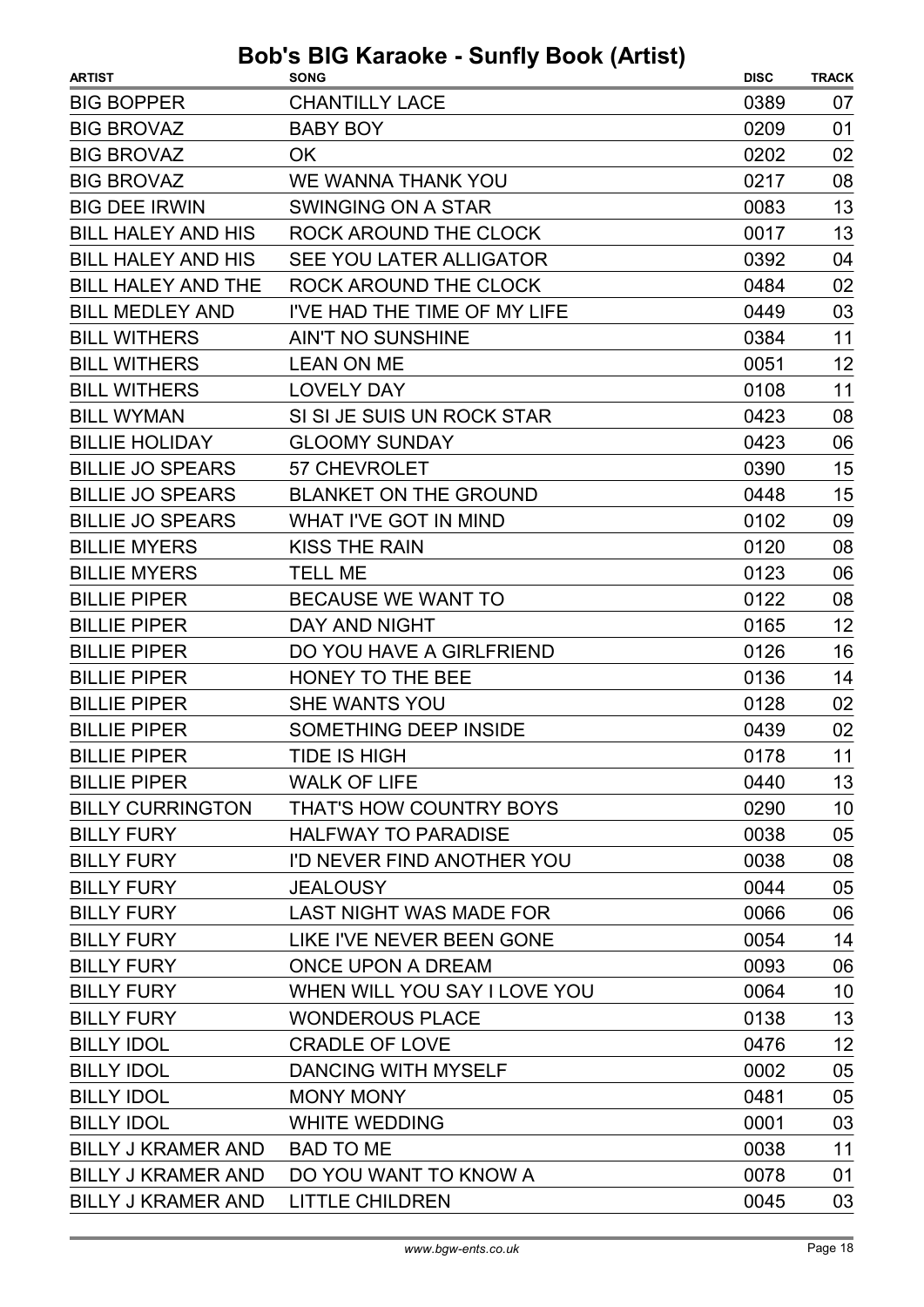| <b>ARTIST</b>             | <b>SONG</b>                        | <b>DISC</b> | <b>TRACK</b> |
|---------------------------|------------------------------------|-------------|--------------|
| <b>BILLY J KRAMER AND</b> | <b>TRAINS AND BOATS AND PLANES</b> | 0069        | 14           |
| <b>BILLY JOEL</b>         | ALL ABOUT SOUL                     | 0394        | 13           |
| <b>BILLY JOEL</b>         | <b>INNOCENT MAN</b>                | 0131        | 09           |
| <b>BILLY JOEL</b>         | IT'S STILL ROCK AND ROLL TO ME     | 0481        | 15           |
| <b>BILLY JOEL</b>         | <b>MINOR VARIATION</b>             | 0396        | 12           |
| <b>BILLY JOEL</b>         | <b>SCENES FROM AN ITALIAN</b>      | 0153        | 10           |
| <b>BILLY JOEL</b>         | <b>STORM FRONT</b>                 | 0398        | 12           |
| <b>BILLY JOEL</b>         | <b>UPTOWN GIRL</b>                 | 0449        | 08           |
| <b>BILLY JOEL</b>         | WE DIDN'T START THE FIRE           | 0469        | 06           |
| BILLY JOEL AND RAY        | <b>BABY GRAND</b>                  | 0396        | 02           |
| <b>BILLY OCEAN</b>        | <b>CARIBBEAN QUEEN</b>             | 0106        | 05           |
| <b>BILLY OCEAN</b>        | <b>GET OUTTA MY DREAMS GET</b>     | 0037        | 07           |
| <b>BILLY OCEAN</b>        | LOVE REALLY HURTS WITHOUT          | 0072        | 05           |
| <b>BILLY OCEAN</b>        | <b>RED LIGHT SPELLS DANGER</b>     | 0387        | 11           |
| <b>BILLY OCEAN</b>        | <b>SUDDENLY</b>                    | 0056        | 13           |
| <b>BILLY OCEAN</b>        | WHEN THE GOING GETS TOUGH          | 0106        | 15           |
| <b>BILLY OCEAN</b>        | WHEN THE GOING GETS TOUGH          | 0469        | 09           |
| <b>BILLY PAUL</b>         | <b>ME AND MRS JONES</b>            | 0158        | 13           |
| <b>BILLY PRESTON AND</b>  | WITH YOU I'M BORN AGAIN            | 0110        | 09           |
| <b>BILLY RAY CYRUS</b>    | <b>ACHY BREAKY HEART</b>           | 0445        | 10           |
| <b>BILLY SWAN</b>         | I CAN HELP                         | 0168        | 09           |
| <b>BING CROSBY</b>        | DO YOU HEAR WHAT I HEAR            | 0414        | 09           |
| <b>BING CROSBY</b>        | <b>WHITE CHRISTMAS</b>             | 0030        | 02           |
| BINGO PLAYERS FEAT GET UP |                                    | 0325        | 06           |
| <b>BIRDY</b>              | <b>SKINNY LOVE</b>                 | 0302        | 16           |
| <b>BIRDY</b>              | <b>WINGS</b>                       | 0354        | 01           |
| <b>BIZARRE INC</b>        | <b>PLAYING WITH KNIVES</b>         | 0454        | 13           |
| <b>BJORK</b>              | ARMY OF ME                         | 0436        | 07           |
| <b>BJORK</b>              | IT'S OH SO QUIET                   | 0034        | 05           |
| <b>BLACK</b>              | <b>WONDERFUL LIFE</b>              | 0168        | 05           |
| <b>BLACK BOX</b>          | <b>RIDE ON TIME</b>                | 0471        | 09           |
| <b>BLACK EYED PEAS</b>    | <b>BOOM BOOM POW</b>               | 0279        | 12           |
| <b>BLACK EYED PEAS</b>    | <b>DON'T LIE</b>                   | 0235        | 01           |
| <b>BLACK EYED PEAS</b>    | DON'T PHUNK WITH MY HEART          | 0491        | 09           |
| <b>BLACK EYED PEAS</b>    | DON'T STOP THE PARTY               | 0305        | 07           |
| <b>BLACK EYED PEAS</b>    | <b>HEY MAMA</b>                    | 0214        | 05           |
| <b>BLACK EYED PEAS</b>    | <b>I GOTTA FEELING</b>             | 0474        | 13           |
| <b>BLACK EYED PEAS</b>    | <b>IMMA BE</b>                     | 0290        | 04           |
| <b>BLACK EYED PEAS</b>    | <b>JUST CAN'T GET ENOUGH</b>       | 0301        | 05           |
| <b>BLACK EYED PEAS</b>    | <b>MEET ME HALFWAY</b>             | 0472        | 07           |
| <b>BLACK EYED PEAS</b>    | PUMP IT                            | 0241        | 08           |
| <b>BLACK EYED PEAS</b>    | ROCK THAT BODY                     | 0288        | 03           |
| <b>BLACK EYED PEAS</b>    | <b>SHUT UP</b>                     | 0451        | 08           |
|                           |                                    |             |              |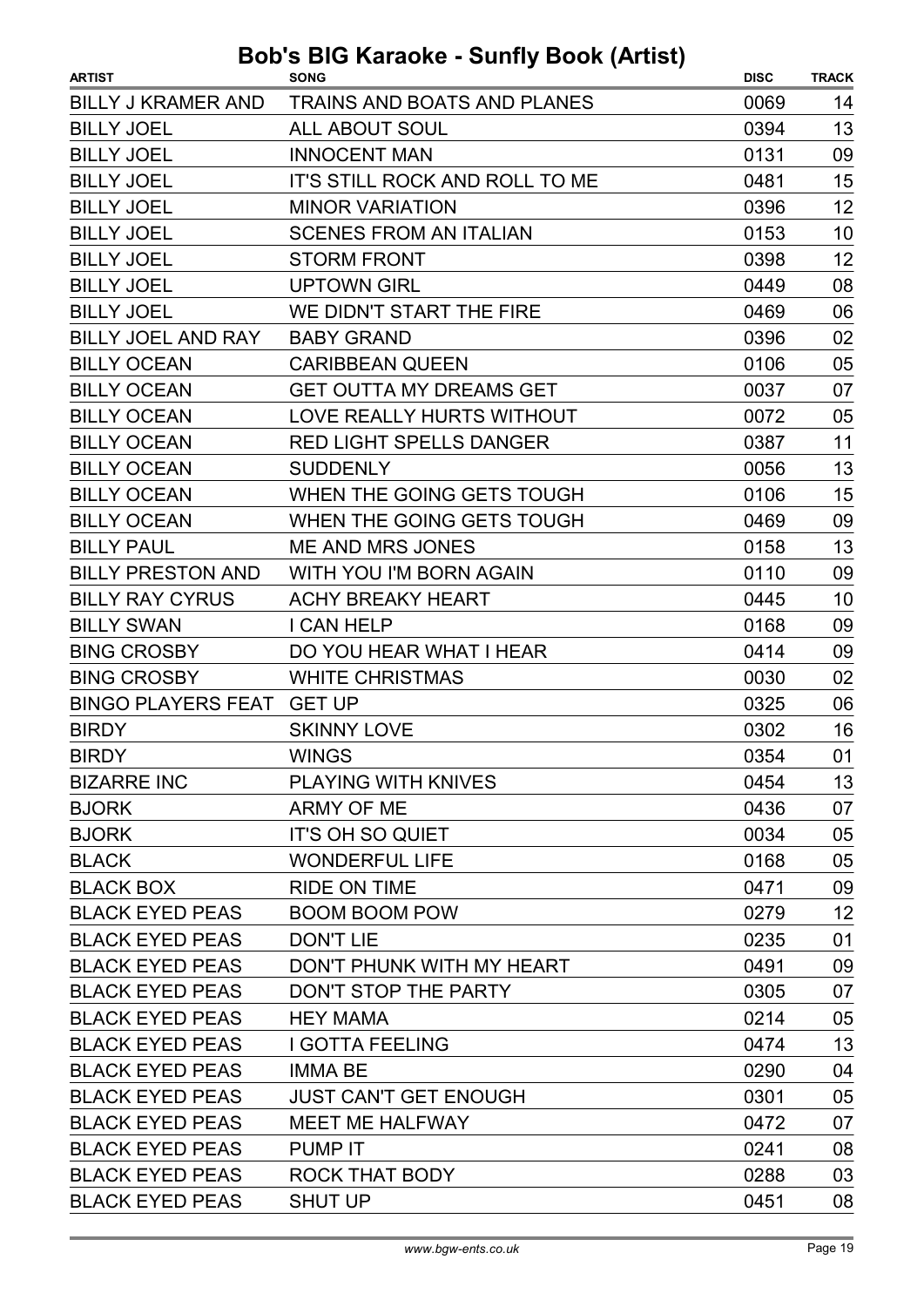| TIME (DIRTY BIT)<br>0298<br>01<br><b>WHERE IS THE LOVE</b><br>03<br>0453<br>18<br>0339<br><b>FEVER</b><br>11<br>I'M NOT GONNA TEACH YOUR<br>0267<br>01<br><b>AGADOO</b><br>0028<br>DO THE CONGA<br>0042<br>07<br><b>GANG BANG</b><br>05<br>0400<br><b>HOKEY COKEY</b><br>09<br>0028<br>16<br>YOU SEE THE TROUBLE WITH ME<br>0167<br><b>IRON MAN</b><br>0433<br>01<br>12<br><b>PARANOID</b><br>0166<br>02<br><b>SWEET LEAF</b><br>0435<br>15<br>0487<br><b>CHAINED TO THE WHEEL</b><br>13<br>LIVING ON THE CEILING<br>0113<br>CHILDREN OF THE REVOLUTION<br>08<br>0220<br>16<br><b>CROSSROADS</b><br>0196<br><b>FLIP REVERSE</b><br>0211<br>09<br><b>HERE 4 ONE</b><br>0214<br>10<br>05<br><b>LOVE ON THE LINE</b><br>0198<br>13<br><b>REMINISCE</b><br>0464<br>WE JUST BE DREAMIN<br>0466<br>10<br>WE JUST BE DREAMIN'<br>0207<br>08<br>05<br><b>CROSSROADS</b><br>0463<br><b>BOO</b><br>0198<br>14<br>02<br><b>ADAM'S SONG</b><br>0169<br>09<br>ALL THE SMALL THINGS<br>0462<br><b>ALWAYS</b><br>0226<br>09<br><b>BORED TO DEATH</b><br>17<br>0364<br>13<br><b>ROCK SHOW</b><br>0180<br>11<br><b>WHAT'S MY AGE AGAIN</b><br>0165<br>06<br>0432<br><b>BANQUET</b><br><b>FLUX</b><br>0262<br>02<br>11<br><b>I STILL REMEMBER</b><br>0254<br>0252<br>04<br><b>PRAYER</b><br>09<br><b>NOTHING LIKE THIS</b><br>0363<br>ALL CRIED OUT<br>08<br>0351<br>17<br><b>I LOVED YOU</b><br>0347<br><b>ATOMIC</b><br>01<br>0145 | <b>ARTIST</b>           | <b>SONG</b> | <b>DISC</b> | <b>TRACK</b> |
|--------------------------------------------------------------------------------------------------------------------------------------------------------------------------------------------------------------------------------------------------------------------------------------------------------------------------------------------------------------------------------------------------------------------------------------------------------------------------------------------------------------------------------------------------------------------------------------------------------------------------------------------------------------------------------------------------------------------------------------------------------------------------------------------------------------------------------------------------------------------------------------------------------------------------------------------------------------------------------------------------------------------------------------------------------------------------------------------------------------------------------------------------------------------------------------------------------------------------------------------------------------------------------------------------------------------------------------------------------------------------------------------------------------------|-------------------------|-------------|-------------|--------------|
|                                                                                                                                                                                                                                                                                                                                                                                                                                                                                                                                                                                                                                                                                                                                                                                                                                                                                                                                                                                                                                                                                                                                                                                                                                                                                                                                                                                                                    | <b>BLACK EYED PEAS</b>  |             |             |              |
|                                                                                                                                                                                                                                                                                                                                                                                                                                                                                                                                                                                                                                                                                                                                                                                                                                                                                                                                                                                                                                                                                                                                                                                                                                                                                                                                                                                                                    | <b>BLACK EYED PEAS</b>  |             |             |              |
|                                                                                                                                                                                                                                                                                                                                                                                                                                                                                                                                                                                                                                                                                                                                                                                                                                                                                                                                                                                                                                                                                                                                                                                                                                                                                                                                                                                                                    | <b>BLACK KEYS</b>       |             |             |              |
|                                                                                                                                                                                                                                                                                                                                                                                                                                                                                                                                                                                                                                                                                                                                                                                                                                                                                                                                                                                                                                                                                                                                                                                                                                                                                                                                                                                                                    | <b>BLACK KIDS</b>       |             |             |              |
|                                                                                                                                                                                                                                                                                                                                                                                                                                                                                                                                                                                                                                                                                                                                                                                                                                                                                                                                                                                                                                                                                                                                                                                                                                                                                                                                                                                                                    | <b>BLACK LACE</b>       |             |             |              |
|                                                                                                                                                                                                                                                                                                                                                                                                                                                                                                                                                                                                                                                                                                                                                                                                                                                                                                                                                                                                                                                                                                                                                                                                                                                                                                                                                                                                                    | <b>BLACK LACE</b>       |             |             |              |
|                                                                                                                                                                                                                                                                                                                                                                                                                                                                                                                                                                                                                                                                                                                                                                                                                                                                                                                                                                                                                                                                                                                                                                                                                                                                                                                                                                                                                    | <b>BLACK LACE</b>       |             |             |              |
|                                                                                                                                                                                                                                                                                                                                                                                                                                                                                                                                                                                                                                                                                                                                                                                                                                                                                                                                                                                                                                                                                                                                                                                                                                                                                                                                                                                                                    | <b>BLACK LACE</b>       |             |             |              |
|                                                                                                                                                                                                                                                                                                                                                                                                                                                                                                                                                                                                                                                                                                                                                                                                                                                                                                                                                                                                                                                                                                                                                                                                                                                                                                                                                                                                                    | <b>BLACK LEGEND</b>     |             |             |              |
|                                                                                                                                                                                                                                                                                                                                                                                                                                                                                                                                                                                                                                                                                                                                                                                                                                                                                                                                                                                                                                                                                                                                                                                                                                                                                                                                                                                                                    | <b>BLACK SABBATH</b>    |             |             |              |
|                                                                                                                                                                                                                                                                                                                                                                                                                                                                                                                                                                                                                                                                                                                                                                                                                                                                                                                                                                                                                                                                                                                                                                                                                                                                                                                                                                                                                    | <b>BLACK SABBATH</b>    |             |             |              |
|                                                                                                                                                                                                                                                                                                                                                                                                                                                                                                                                                                                                                                                                                                                                                                                                                                                                                                                                                                                                                                                                                                                                                                                                                                                                                                                                                                                                                    | <b>BLACK SABBATH</b>    |             |             |              |
|                                                                                                                                                                                                                                                                                                                                                                                                                                                                                                                                                                                                                                                                                                                                                                                                                                                                                                                                                                                                                                                                                                                                                                                                                                                                                                                                                                                                                    | <b>BLACK SORROWS</b>    |             |             |              |
|                                                                                                                                                                                                                                                                                                                                                                                                                                                                                                                                                                                                                                                                                                                                                                                                                                                                                                                                                                                                                                                                                                                                                                                                                                                                                                                                                                                                                    | <b>BLANCMANGE</b>       |             |             |              |
|                                                                                                                                                                                                                                                                                                                                                                                                                                                                                                                                                                                                                                                                                                                                                                                                                                                                                                                                                                                                                                                                                                                                                                                                                                                                                                                                                                                                                    | <b>BLAZIN SQUAD</b>     |             |             |              |
|                                                                                                                                                                                                                                                                                                                                                                                                                                                                                                                                                                                                                                                                                                                                                                                                                                                                                                                                                                                                                                                                                                                                                                                                                                                                                                                                                                                                                    | <b>BLAZIN SQUAD</b>     |             |             |              |
|                                                                                                                                                                                                                                                                                                                                                                                                                                                                                                                                                                                                                                                                                                                                                                                                                                                                                                                                                                                                                                                                                                                                                                                                                                                                                                                                                                                                                    | <b>BLAZIN SQUAD</b>     |             |             |              |
|                                                                                                                                                                                                                                                                                                                                                                                                                                                                                                                                                                                                                                                                                                                                                                                                                                                                                                                                                                                                                                                                                                                                                                                                                                                                                                                                                                                                                    | <b>BLAZIN SQUAD</b>     |             |             |              |
|                                                                                                                                                                                                                                                                                                                                                                                                                                                                                                                                                                                                                                                                                                                                                                                                                                                                                                                                                                                                                                                                                                                                                                                                                                                                                                                                                                                                                    | <b>BLAZIN SQUAD</b>     |             |             |              |
|                                                                                                                                                                                                                                                                                                                                                                                                                                                                                                                                                                                                                                                                                                                                                                                                                                                                                                                                                                                                                                                                                                                                                                                                                                                                                                                                                                                                                    | <b>BLAZIN SQUAD</b>     |             |             |              |
|                                                                                                                                                                                                                                                                                                                                                                                                                                                                                                                                                                                                                                                                                                                                                                                                                                                                                                                                                                                                                                                                                                                                                                                                                                                                                                                                                                                                                    | <b>BLAZIN SQUAD</b>     |             |             |              |
|                                                                                                                                                                                                                                                                                                                                                                                                                                                                                                                                                                                                                                                                                                                                                                                                                                                                                                                                                                                                                                                                                                                                                                                                                                                                                                                                                                                                                    | <b>BLAZIN SQUAD</b>     |             |             |              |
|                                                                                                                                                                                                                                                                                                                                                                                                                                                                                                                                                                                                                                                                                                                                                                                                                                                                                                                                                                                                                                                                                                                                                                                                                                                                                                                                                                                                                    | <b>BLAZIN' SQUAD</b>    |             |             |              |
|                                                                                                                                                                                                                                                                                                                                                                                                                                                                                                                                                                                                                                                                                                                                                                                                                                                                                                                                                                                                                                                                                                                                                                                                                                                                                                                                                                                                                    | <b>BLESS'D</b>          |             |             |              |
|                                                                                                                                                                                                                                                                                                                                                                                                                                                                                                                                                                                                                                                                                                                                                                                                                                                                                                                                                                                                                                                                                                                                                                                                                                                                                                                                                                                                                    | <b>BLINK 182</b>        |             |             |              |
|                                                                                                                                                                                                                                                                                                                                                                                                                                                                                                                                                                                                                                                                                                                                                                                                                                                                                                                                                                                                                                                                                                                                                                                                                                                                                                                                                                                                                    | BLINK 182               |             |             |              |
|                                                                                                                                                                                                                                                                                                                                                                                                                                                                                                                                                                                                                                                                                                                                                                                                                                                                                                                                                                                                                                                                                                                                                                                                                                                                                                                                                                                                                    | <b>BLINK 182</b>        |             |             |              |
|                                                                                                                                                                                                                                                                                                                                                                                                                                                                                                                                                                                                                                                                                                                                                                                                                                                                                                                                                                                                                                                                                                                                                                                                                                                                                                                                                                                                                    | BLINK 182               |             |             |              |
|                                                                                                                                                                                                                                                                                                                                                                                                                                                                                                                                                                                                                                                                                                                                                                                                                                                                                                                                                                                                                                                                                                                                                                                                                                                                                                                                                                                                                    | <b>BLINK 182</b>        |             |             |              |
|                                                                                                                                                                                                                                                                                                                                                                                                                                                                                                                                                                                                                                                                                                                                                                                                                                                                                                                                                                                                                                                                                                                                                                                                                                                                                                                                                                                                                    | <b>BLINK 182</b>        |             |             |              |
|                                                                                                                                                                                                                                                                                                                                                                                                                                                                                                                                                                                                                                                                                                                                                                                                                                                                                                                                                                                                                                                                                                                                                                                                                                                                                                                                                                                                                    | <b>BLOC PARTY</b>       |             |             |              |
|                                                                                                                                                                                                                                                                                                                                                                                                                                                                                                                                                                                                                                                                                                                                                                                                                                                                                                                                                                                                                                                                                                                                                                                                                                                                                                                                                                                                                    | <b>BLOC PARTY</b>       |             |             |              |
|                                                                                                                                                                                                                                                                                                                                                                                                                                                                                                                                                                                                                                                                                                                                                                                                                                                                                                                                                                                                                                                                                                                                                                                                                                                                                                                                                                                                                    | <b>BLOC PARTY</b>       |             |             |              |
|                                                                                                                                                                                                                                                                                                                                                                                                                                                                                                                                                                                                                                                                                                                                                                                                                                                                                                                                                                                                                                                                                                                                                                                                                                                                                                                                                                                                                    | <b>BLOC PARTY</b>       |             |             |              |
|                                                                                                                                                                                                                                                                                                                                                                                                                                                                                                                                                                                                                                                                                                                                                                                                                                                                                                                                                                                                                                                                                                                                                                                                                                                                                                                                                                                                                    | <b>BLONDE AND CRAIG</b> |             |             |              |
|                                                                                                                                                                                                                                                                                                                                                                                                                                                                                                                                                                                                                                                                                                                                                                                                                                                                                                                                                                                                                                                                                                                                                                                                                                                                                                                                                                                                                    | <b>BLONDE FEAT ALEX</b> |             |             |              |
|                                                                                                                                                                                                                                                                                                                                                                                                                                                                                                                                                                                                                                                                                                                                                                                                                                                                                                                                                                                                                                                                                                                                                                                                                                                                                                                                                                                                                    | <b>BLONDE FEAT</b>      |             |             |              |
|                                                                                                                                                                                                                                                                                                                                                                                                                                                                                                                                                                                                                                                                                                                                                                                                                                                                                                                                                                                                                                                                                                                                                                                                                                                                                                                                                                                                                    | <b>BLONDIE</b>          |             |             |              |
| <b>CALL ME</b><br>10<br>0483                                                                                                                                                                                                                                                                                                                                                                                                                                                                                                                                                                                                                                                                                                                                                                                                                                                                                                                                                                                                                                                                                                                                                                                                                                                                                                                                                                                       | <b>BLONDIE</b>          |             |             |              |
| <b>DENIS DENIS</b><br>13<br>0037                                                                                                                                                                                                                                                                                                                                                                                                                                                                                                                                                                                                                                                                                                                                                                                                                                                                                                                                                                                                                                                                                                                                                                                                                                                                                                                                                                                   | <b>BLONDIE</b>          |             |             |              |
| <b>HEART OF GLASS</b><br>15<br>0001                                                                                                                                                                                                                                                                                                                                                                                                                                                                                                                                                                                                                                                                                                                                                                                                                                                                                                                                                                                                                                                                                                                                                                                                                                                                                                                                                                                | <b>BLONDIE</b>          |             |             |              |
| 18<br><b>LONG TIME</b><br>0376                                                                                                                                                                                                                                                                                                                                                                                                                                                                                                                                                                                                                                                                                                                                                                                                                                                                                                                                                                                                                                                                                                                                                                                                                                                                                                                                                                                     | <b>BLONDIE</b>          |             |             |              |
| <b>MARIA</b><br>0132<br>16                                                                                                                                                                                                                                                                                                                                                                                                                                                                                                                                                                                                                                                                                                                                                                                                                                                                                                                                                                                                                                                                                                                                                                                                                                                                                                                                                                                         | <b>BLONDIE</b>          |             |             |              |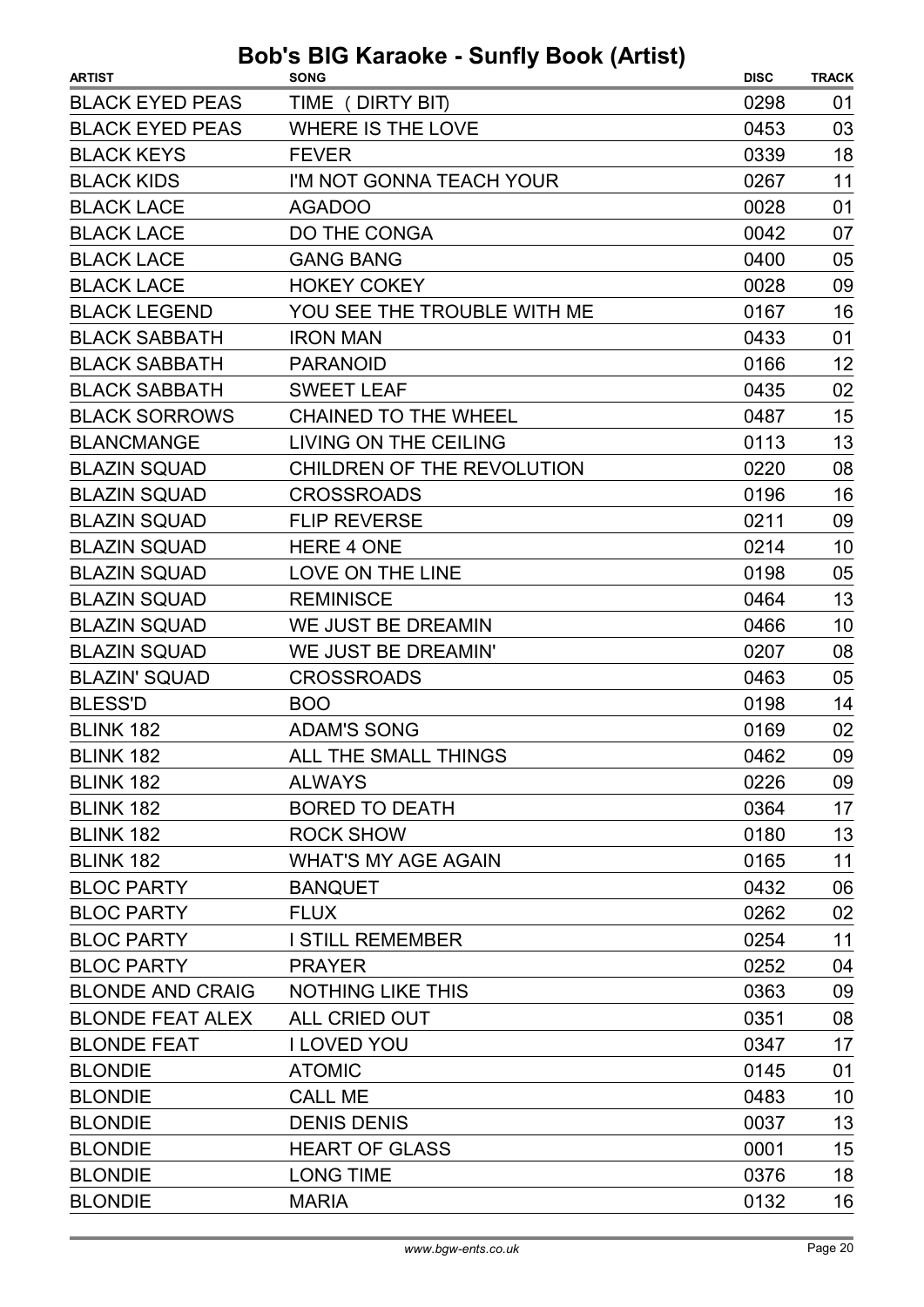| <b>BLONDIE</b><br>NOTHING IS REAL BUT THE GIRL<br>0140<br>12<br>15<br><b>BLONDIE</b><br><b>PICTURE THIS</b><br>0156<br><b>BLONDIE</b><br><b>RAPTURE</b><br>0032<br>09<br>15<br><b>BLONDIE</b><br><b>SUNDAY GIRL</b><br>0022<br><b>BLONDIE</b><br><b>TIDE IS HIGH</b><br>0105<br>04<br><b>BLONDIE</b><br>0417<br>14<br><b>X OFFENDER</b><br>05<br><b>BLOODHOUND GANG</b><br><b>BAD TOUCH</b><br>0480<br><b>BLOODHOUND GANG</b><br><b>BALLAD OF CHASEY LAIN</b><br>0170<br>03<br>07<br><b>BLOODHOUND GANG</b><br><b>MOPE</b><br>0167<br><b>BLOW MONKEYS</b><br>08<br>IT DOESN'T HAVE TO BE THAT<br>0075<br>08<br><b>BLU CANTRELL</b><br>MAKE ME WANNA SCREAM<br>0212<br><b>BLU CANTRELL AND</b><br>06<br><b>BREATHE</b><br>0208<br><b>BLUE</b><br><b>ALL RISE</b><br>0494<br>01<br><b>BEST IN ME</b><br><b>BLUE</b><br>0494<br>05<br><b>BLUE</b><br><b>BREATHE EASY</b><br>0216<br>05<br><b>BLUE</b><br>12<br><b>BUBBLIN'</b><br>0219<br><b>BLUE</b><br><b>CURTAIN FALLS</b><br>0225<br>07<br><b>BLUE</b><br>FLY BY<br>0494<br>04 |
|---------------------------------------------------------------------------------------------------------------------------------------------------------------------------------------------------------------------------------------------------------------------------------------------------------------------------------------------------------------------------------------------------------------------------------------------------------------------------------------------------------------------------------------------------------------------------------------------------------------------------------------------------------------------------------------------------------------------------------------------------------------------------------------------------------------------------------------------------------------------------------------------------------------------------------------------------------------------------------------------------------------------------------|
|                                                                                                                                                                                                                                                                                                                                                                                                                                                                                                                                                                                                                                                                                                                                                                                                                                                                                                                                                                                                                                 |
|                                                                                                                                                                                                                                                                                                                                                                                                                                                                                                                                                                                                                                                                                                                                                                                                                                                                                                                                                                                                                                 |
|                                                                                                                                                                                                                                                                                                                                                                                                                                                                                                                                                                                                                                                                                                                                                                                                                                                                                                                                                                                                                                 |
|                                                                                                                                                                                                                                                                                                                                                                                                                                                                                                                                                                                                                                                                                                                                                                                                                                                                                                                                                                                                                                 |
|                                                                                                                                                                                                                                                                                                                                                                                                                                                                                                                                                                                                                                                                                                                                                                                                                                                                                                                                                                                                                                 |
|                                                                                                                                                                                                                                                                                                                                                                                                                                                                                                                                                                                                                                                                                                                                                                                                                                                                                                                                                                                                                                 |
|                                                                                                                                                                                                                                                                                                                                                                                                                                                                                                                                                                                                                                                                                                                                                                                                                                                                                                                                                                                                                                 |
|                                                                                                                                                                                                                                                                                                                                                                                                                                                                                                                                                                                                                                                                                                                                                                                                                                                                                                                                                                                                                                 |
|                                                                                                                                                                                                                                                                                                                                                                                                                                                                                                                                                                                                                                                                                                                                                                                                                                                                                                                                                                                                                                 |
|                                                                                                                                                                                                                                                                                                                                                                                                                                                                                                                                                                                                                                                                                                                                                                                                                                                                                                                                                                                                                                 |
|                                                                                                                                                                                                                                                                                                                                                                                                                                                                                                                                                                                                                                                                                                                                                                                                                                                                                                                                                                                                                                 |
|                                                                                                                                                                                                                                                                                                                                                                                                                                                                                                                                                                                                                                                                                                                                                                                                                                                                                                                                                                                                                                 |
|                                                                                                                                                                                                                                                                                                                                                                                                                                                                                                                                                                                                                                                                                                                                                                                                                                                                                                                                                                                                                                 |
|                                                                                                                                                                                                                                                                                                                                                                                                                                                                                                                                                                                                                                                                                                                                                                                                                                                                                                                                                                                                                                 |
|                                                                                                                                                                                                                                                                                                                                                                                                                                                                                                                                                                                                                                                                                                                                                                                                                                                                                                                                                                                                                                 |
|                                                                                                                                                                                                                                                                                                                                                                                                                                                                                                                                                                                                                                                                                                                                                                                                                                                                                                                                                                                                                                 |
|                                                                                                                                                                                                                                                                                                                                                                                                                                                                                                                                                                                                                                                                                                                                                                                                                                                                                                                                                                                                                                 |
|                                                                                                                                                                                                                                                                                                                                                                                                                                                                                                                                                                                                                                                                                                                                                                                                                                                                                                                                                                                                                                 |
| 02<br><b>BLUE</b><br><b>GUILTY</b><br>0210                                                                                                                                                                                                                                                                                                                                                                                                                                                                                                                                                                                                                                                                                                                                                                                                                                                                                                                                                                                      |
| <b>BLUE</b><br>IF YOU COME BACK<br>0494<br>03                                                                                                                                                                                                                                                                                                                                                                                                                                                                                                                                                                                                                                                                                                                                                                                                                                                                                                                                                                                   |
| <b>BLUE</b><br><b>MAKE IT HAPPEN</b><br>0494<br>06                                                                                                                                                                                                                                                                                                                                                                                                                                                                                                                                                                                                                                                                                                                                                                                                                                                                                                                                                                              |
| <b>BLUE</b><br><b>ONE LOVE</b><br>0494<br>07                                                                                                                                                                                                                                                                                                                                                                                                                                                                                                                                                                                                                                                                                                                                                                                                                                                                                                                                                                                    |
| <b>BLUE</b><br><b>TOO CLOSE</b><br>0494<br>02                                                                                                                                                                                                                                                                                                                                                                                                                                                                                                                                                                                                                                                                                                                                                                                                                                                                                                                                                                                   |
| <b>BLUE</b><br><b>U MAKE ME WANNA</b><br>0465<br>08                                                                                                                                                                                                                                                                                                                                                                                                                                                                                                                                                                                                                                                                                                                                                                                                                                                                                                                                                                             |
| <b>BLUE AND ELTON</b><br>SORRY SEEMS TO BE THE<br>0494<br>08                                                                                                                                                                                                                                                                                                                                                                                                                                                                                                                                                                                                                                                                                                                                                                                                                                                                                                                                                                    |
| <b>BLUE AND LIL KIM</b><br><b>GET DOWN ON IT</b><br>0227<br>09                                                                                                                                                                                                                                                                                                                                                                                                                                                                                                                                                                                                                                                                                                                                                                                                                                                                                                                                                                  |
| 12<br><b>BLUE AND STEVIE</b><br>SIGNED SEALED DELIVERED I'M<br>0213                                                                                                                                                                                                                                                                                                                                                                                                                                                                                                                                                                                                                                                                                                                                                                                                                                                                                                                                                             |
| 11<br><b>BLUE MINK</b><br><b>BANNER MAN</b><br>0090                                                                                                                                                                                                                                                                                                                                                                                                                                                                                                                                                                                                                                                                                                                                                                                                                                                                                                                                                                             |
| 11<br><b>BLUE MINK</b><br><b>MELTING POT</b><br>0065                                                                                                                                                                                                                                                                                                                                                                                                                                                                                                                                                                                                                                                                                                                                                                                                                                                                                                                                                                            |
| 02<br><b>BLUE PEARL</b><br>NAKED IN THE RAIN<br>0036                                                                                                                                                                                                                                                                                                                                                                                                                                                                                                                                                                                                                                                                                                                                                                                                                                                                                                                                                                            |
| <b>BLUEBELLS</b><br>YOUNG AT HEART<br>14<br>0012                                                                                                                                                                                                                                                                                                                                                                                                                                                                                                                                                                                                                                                                                                                                                                                                                                                                                                                                                                                |
| 13<br><b>BLUES BROTHERS</b><br>EVERYBODY NEEDS SOMEBODY<br>0007                                                                                                                                                                                                                                                                                                                                                                                                                                                                                                                                                                                                                                                                                                                                                                                                                                                                                                                                                                 |
| <b>BLUES BROTHERS</b><br><b>RAWHIDE</b><br>0156<br>07                                                                                                                                                                                                                                                                                                                                                                                                                                                                                                                                                                                                                                                                                                                                                                                                                                                                                                                                                                           |
| <b>BLUES BROTHERS</b><br>0149<br>02<br><b>SHAKE A TAIL FEATHER</b>                                                                                                                                                                                                                                                                                                                                                                                                                                                                                                                                                                                                                                                                                                                                                                                                                                                                                                                                                              |
| <b>BLUETONES</b><br>0191<br>07<br>AFTER HOURS                                                                                                                                                                                                                                                                                                                                                                                                                                                                                                                                                                                                                                                                                                                                                                                                                                                                                                                                                                                   |
| <b>BLUR</b><br><b>BUG MAN</b><br>0140<br>05                                                                                                                                                                                                                                                                                                                                                                                                                                                                                                                                                                                                                                                                                                                                                                                                                                                                                                                                                                                     |
| <b>BLUR</b><br><b>CHARMLESS MAN</b><br>0061<br>10                                                                                                                                                                                                                                                                                                                                                                                                                                                                                                                                                                                                                                                                                                                                                                                                                                                                                                                                                                               |
| <b>BLUR</b><br>08<br><b>COFFEE AND TV</b><br>0142                                                                                                                                                                                                                                                                                                                                                                                                                                                                                                                                                                                                                                                                                                                                                                                                                                                                                                                                                                               |
| 01<br><b>BLUR</b><br><b>COUNTRY HOUSE</b><br>0060                                                                                                                                                                                                                                                                                                                                                                                                                                                                                                                                                                                                                                                                                                                                                                                                                                                                                                                                                                               |
| <b>BLUR</b><br><b>GIRLS AND BOYS</b><br>0020<br>05                                                                                                                                                                                                                                                                                                                                                                                                                                                                                                                                                                                                                                                                                                                                                                                                                                                                                                                                                                              |
| <b>BLUR</b><br>NO DISTANCE LEFT TO RUN<br>0150<br>07                                                                                                                                                                                                                                                                                                                                                                                                                                                                                                                                                                                                                                                                                                                                                                                                                                                                                                                                                                            |
| <b>BLUR</b><br><b>OUT OF TIME</b><br>0205<br>05                                                                                                                                                                                                                                                                                                                                                                                                                                                                                                                                                                                                                                                                                                                                                                                                                                                                                                                                                                                 |
| 06<br><b>BLUR</b><br>SONG <sub>2</sub><br>0131                                                                                                                                                                                                                                                                                                                                                                                                                                                                                                                                                                                                                                                                                                                                                                                                                                                                                                                                                                                  |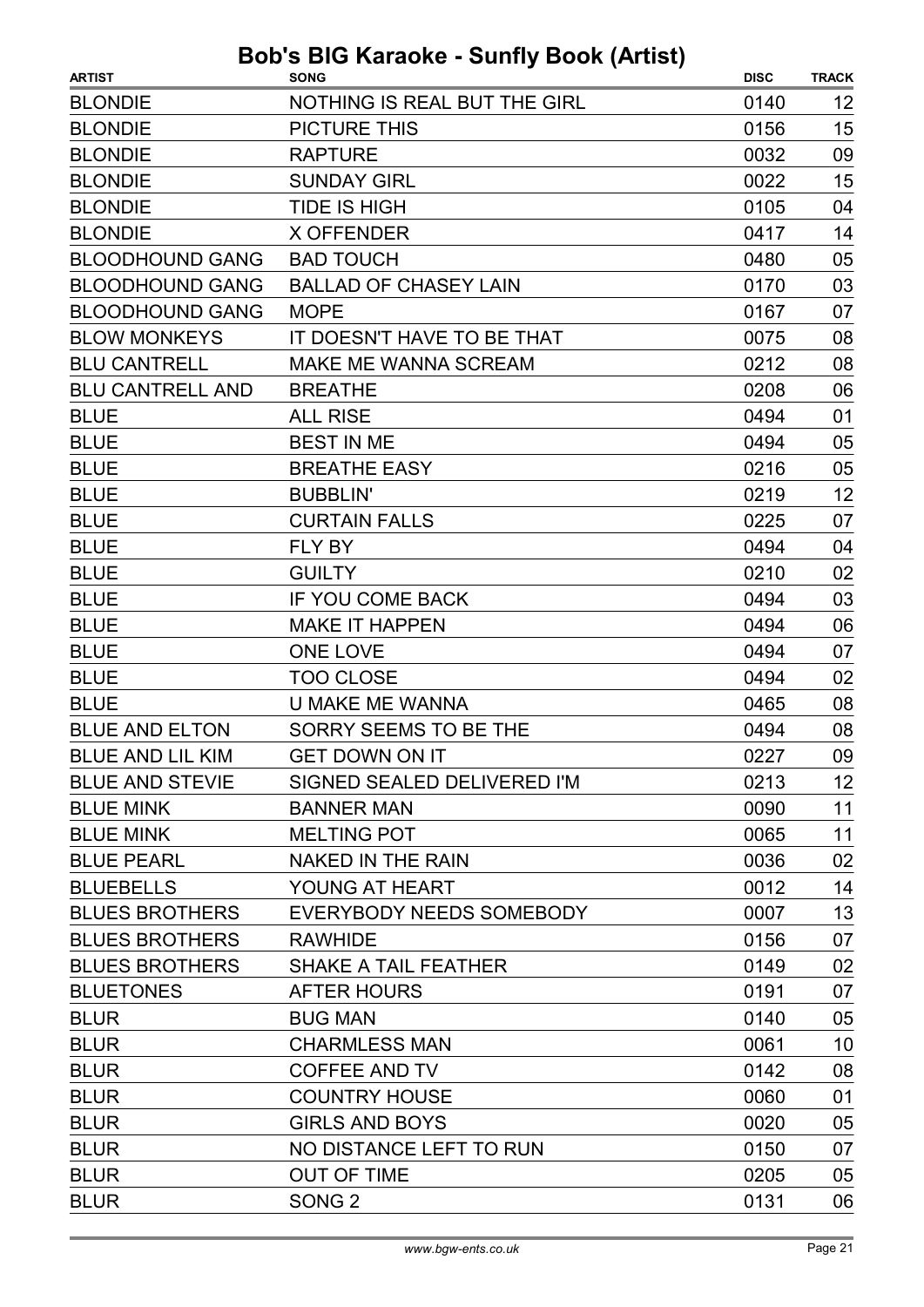| <b>BLUR</b><br><b>TENDER</b><br>0134<br>05<br><b>HARLEM SHUFFLE</b><br>07<br><b>BOB AND EARL</b><br>0088<br><b>BOB DYLAN</b><br><b>BLOWIN' IN THE WIND</b><br>0435<br>11<br>06<br><b>BOB DYLAN</b><br><b>FOREVER YOUNG</b><br>0404<br><b>BOB DYLAN</b><br><b>JUST LIKE A WOMAN</b><br>0099<br>05<br>11<br><b>BOB DYLAN</b><br>LIKE A ROLLING STONE<br>0431<br><b>BOB DYLAN</b><br><b>RAINY DAY WOMEN</b><br>0509<br>02<br>12<br><b>BOB DYLAN</b><br><b>SUBTERRANEAN HOMESICK</b><br>0428<br>14<br><b>BOB LUMAN</b><br><b>LET'S THINK ABOUT LIVING</b><br>0083<br><b>BOB MARLEY</b><br><b>GET UP STAND UP</b><br>0398<br>05<br>15<br><b>BOB MARLEY</b><br>I SHOT THE SHERIFF<br>0480<br>10<br><b>BOB MARLEY</b><br><b>IRON LION ZION</b><br>0004<br><b>BOB MARLEY</b><br><b>IS THIS LOVE</b><br>0400<br>10<br>10<br><b>BOB MARLEY</b><br><b>REDEMPTION SONG</b><br>0430<br><b>SUN IS SHINNING</b><br><b>BOB MARLEY</b><br>0148<br>04<br><b>BOB MARLEY</b><br>THREE LITTLE BIRDS<br>0387<br>09<br><b>BOB SEGER</b><br>OLD TIME ROCK AND ROLL<br>0488<br>09<br><b>BOB SEGER AND THE</b><br>0430<br>09<br><b>MAINSTREET</b><br>09<br><b>BOB SEGER AND THE</b><br>YOU'LL ACCOMPANY ME<br>0431<br>16<br><b>BOB THE BUILDER</b><br>CAN WE FIX IT<br>0174<br><b>BOB THE BUILDER</b><br><b>MAMBO NUMBER 5</b><br>0183<br>04<br><b>BOBBIE GENTRY</b><br>I'LL NEVER FALL IN LOVE AGAIN<br>0065<br>04<br><b>BOBBIE GENTRY</b><br>0102<br>10<br><b>ODE TO BILLY JOE</b><br><b>BOBBY BLOOM</b><br><b>MONTEGO BAY</b><br>0090<br>07<br><b>BOBBY BORIS PICKETT MONSTER MASH</b><br>0089<br>01 |
|-------------------------------------------------------------------------------------------------------------------------------------------------------------------------------------------------------------------------------------------------------------------------------------------------------------------------------------------------------------------------------------------------------------------------------------------------------------------------------------------------------------------------------------------------------------------------------------------------------------------------------------------------------------------------------------------------------------------------------------------------------------------------------------------------------------------------------------------------------------------------------------------------------------------------------------------------------------------------------------------------------------------------------------------------------------------------------------------------------------------------------------------------------------------------------------------------------------------------------------------------------------------------------------------------------------------------------------------------------------------------------------------------------------------------------------------------------------------------------------------------------------------------------------------------------------------------------|
|                                                                                                                                                                                                                                                                                                                                                                                                                                                                                                                                                                                                                                                                                                                                                                                                                                                                                                                                                                                                                                                                                                                                                                                                                                                                                                                                                                                                                                                                                                                                                                               |
|                                                                                                                                                                                                                                                                                                                                                                                                                                                                                                                                                                                                                                                                                                                                                                                                                                                                                                                                                                                                                                                                                                                                                                                                                                                                                                                                                                                                                                                                                                                                                                               |
|                                                                                                                                                                                                                                                                                                                                                                                                                                                                                                                                                                                                                                                                                                                                                                                                                                                                                                                                                                                                                                                                                                                                                                                                                                                                                                                                                                                                                                                                                                                                                                               |
|                                                                                                                                                                                                                                                                                                                                                                                                                                                                                                                                                                                                                                                                                                                                                                                                                                                                                                                                                                                                                                                                                                                                                                                                                                                                                                                                                                                                                                                                                                                                                                               |
|                                                                                                                                                                                                                                                                                                                                                                                                                                                                                                                                                                                                                                                                                                                                                                                                                                                                                                                                                                                                                                                                                                                                                                                                                                                                                                                                                                                                                                                                                                                                                                               |
|                                                                                                                                                                                                                                                                                                                                                                                                                                                                                                                                                                                                                                                                                                                                                                                                                                                                                                                                                                                                                                                                                                                                                                                                                                                                                                                                                                                                                                                                                                                                                                               |
|                                                                                                                                                                                                                                                                                                                                                                                                                                                                                                                                                                                                                                                                                                                                                                                                                                                                                                                                                                                                                                                                                                                                                                                                                                                                                                                                                                                                                                                                                                                                                                               |
|                                                                                                                                                                                                                                                                                                                                                                                                                                                                                                                                                                                                                                                                                                                                                                                                                                                                                                                                                                                                                                                                                                                                                                                                                                                                                                                                                                                                                                                                                                                                                                               |
|                                                                                                                                                                                                                                                                                                                                                                                                                                                                                                                                                                                                                                                                                                                                                                                                                                                                                                                                                                                                                                                                                                                                                                                                                                                                                                                                                                                                                                                                                                                                                                               |
|                                                                                                                                                                                                                                                                                                                                                                                                                                                                                                                                                                                                                                                                                                                                                                                                                                                                                                                                                                                                                                                                                                                                                                                                                                                                                                                                                                                                                                                                                                                                                                               |
|                                                                                                                                                                                                                                                                                                                                                                                                                                                                                                                                                                                                                                                                                                                                                                                                                                                                                                                                                                                                                                                                                                                                                                                                                                                                                                                                                                                                                                                                                                                                                                               |
|                                                                                                                                                                                                                                                                                                                                                                                                                                                                                                                                                                                                                                                                                                                                                                                                                                                                                                                                                                                                                                                                                                                                                                                                                                                                                                                                                                                                                                                                                                                                                                               |
|                                                                                                                                                                                                                                                                                                                                                                                                                                                                                                                                                                                                                                                                                                                                                                                                                                                                                                                                                                                                                                                                                                                                                                                                                                                                                                                                                                                                                                                                                                                                                                               |
|                                                                                                                                                                                                                                                                                                                                                                                                                                                                                                                                                                                                                                                                                                                                                                                                                                                                                                                                                                                                                                                                                                                                                                                                                                                                                                                                                                                                                                                                                                                                                                               |
|                                                                                                                                                                                                                                                                                                                                                                                                                                                                                                                                                                                                                                                                                                                                                                                                                                                                                                                                                                                                                                                                                                                                                                                                                                                                                                                                                                                                                                                                                                                                                                               |
|                                                                                                                                                                                                                                                                                                                                                                                                                                                                                                                                                                                                                                                                                                                                                                                                                                                                                                                                                                                                                                                                                                                                                                                                                                                                                                                                                                                                                                                                                                                                                                               |
|                                                                                                                                                                                                                                                                                                                                                                                                                                                                                                                                                                                                                                                                                                                                                                                                                                                                                                                                                                                                                                                                                                                                                                                                                                                                                                                                                                                                                                                                                                                                                                               |
|                                                                                                                                                                                                                                                                                                                                                                                                                                                                                                                                                                                                                                                                                                                                                                                                                                                                                                                                                                                                                                                                                                                                                                                                                                                                                                                                                                                                                                                                                                                                                                               |
|                                                                                                                                                                                                                                                                                                                                                                                                                                                                                                                                                                                                                                                                                                                                                                                                                                                                                                                                                                                                                                                                                                                                                                                                                                                                                                                                                                                                                                                                                                                                                                               |
|                                                                                                                                                                                                                                                                                                                                                                                                                                                                                                                                                                                                                                                                                                                                                                                                                                                                                                                                                                                                                                                                                                                                                                                                                                                                                                                                                                                                                                                                                                                                                                               |
|                                                                                                                                                                                                                                                                                                                                                                                                                                                                                                                                                                                                                                                                                                                                                                                                                                                                                                                                                                                                                                                                                                                                                                                                                                                                                                                                                                                                                                                                                                                                                                               |
|                                                                                                                                                                                                                                                                                                                                                                                                                                                                                                                                                                                                                                                                                                                                                                                                                                                                                                                                                                                                                                                                                                                                                                                                                                                                                                                                                                                                                                                                                                                                                                               |
|                                                                                                                                                                                                                                                                                                                                                                                                                                                                                                                                                                                                                                                                                                                                                                                                                                                                                                                                                                                                                                                                                                                                                                                                                                                                                                                                                                                                                                                                                                                                                                               |
|                                                                                                                                                                                                                                                                                                                                                                                                                                                                                                                                                                                                                                                                                                                                                                                                                                                                                                                                                                                                                                                                                                                                                                                                                                                                                                                                                                                                                                                                                                                                                                               |
|                                                                                                                                                                                                                                                                                                                                                                                                                                                                                                                                                                                                                                                                                                                                                                                                                                                                                                                                                                                                                                                                                                                                                                                                                                                                                                                                                                                                                                                                                                                                                                               |
| 07<br><b>BOBBY BROWN</b><br>0050<br><b>HANGIN' AROUND</b>                                                                                                                                                                                                                                                                                                                                                                                                                                                                                                                                                                                                                                                                                                                                                                                                                                                                                                                                                                                                                                                                                                                                                                                                                                                                                                                                                                                                                                                                                                                     |
| <b>BOBBY BROWN</b><br><b>MY PREROGATIVE</b><br>0011<br>13                                                                                                                                                                                                                                                                                                                                                                                                                                                                                                                                                                                                                                                                                                                                                                                                                                                                                                                                                                                                                                                                                                                                                                                                                                                                                                                                                                                                                                                                                                                     |
| TWO CAN PLAY THAT GAME<br>02<br><b>BOBBY BROWN</b><br>0039                                                                                                                                                                                                                                                                                                                                                                                                                                                                                                                                                                                                                                                                                                                                                                                                                                                                                                                                                                                                                                                                                                                                                                                                                                                                                                                                                                                                                                                                                                                    |
| 05<br><b>BOBBY DARIN</b><br><b>DREAM LOVER</b><br>0484                                                                                                                                                                                                                                                                                                                                                                                                                                                                                                                                                                                                                                                                                                                                                                                                                                                                                                                                                                                                                                                                                                                                                                                                                                                                                                                                                                                                                                                                                                                        |
| <b>BOBBY DARIN</b><br><b>LAZY RIVER</b><br>02<br>0074                                                                                                                                                                                                                                                                                                                                                                                                                                                                                                                                                                                                                                                                                                                                                                                                                                                                                                                                                                                                                                                                                                                                                                                                                                                                                                                                                                                                                                                                                                                         |
| <b>MACK THE KNIFE</b><br>02<br><b>BOBBY DARIN</b><br>0448                                                                                                                                                                                                                                                                                                                                                                                                                                                                                                                                                                                                                                                                                                                                                                                                                                                                                                                                                                                                                                                                                                                                                                                                                                                                                                                                                                                                                                                                                                                     |
| <b>BOBBY DARIN</b><br><b>MULTIPLICATION</b><br>09<br>0074                                                                                                                                                                                                                                                                                                                                                                                                                                                                                                                                                                                                                                                                                                                                                                                                                                                                                                                                                                                                                                                                                                                                                                                                                                                                                                                                                                                                                                                                                                                     |
| 09<br><b>BOBBY GOLDSBORO</b><br><b>HONEY</b><br>0087                                                                                                                                                                                                                                                                                                                                                                                                                                                                                                                                                                                                                                                                                                                                                                                                                                                                                                                                                                                                                                                                                                                                                                                                                                                                                                                                                                                                                                                                                                                          |
| SUMMER (THE FIRST TIME)<br>08<br><b>BOBBY GOLDSBORO</b><br>0137                                                                                                                                                                                                                                                                                                                                                                                                                                                                                                                                                                                                                                                                                                                                                                                                                                                                                                                                                                                                                                                                                                                                                                                                                                                                                                                                                                                                                                                                                                               |
| 10<br><b>BOBBY HEBB</b><br><b>SUNNY</b><br>0394                                                                                                                                                                                                                                                                                                                                                                                                                                                                                                                                                                                                                                                                                                                                                                                                                                                                                                                                                                                                                                                                                                                                                                                                                                                                                                                                                                                                                                                                                                                               |
| <b>BOBBY MCFERRIN</b><br>DON'T WORRY BE HAPPY<br>0480<br>10                                                                                                                                                                                                                                                                                                                                                                                                                                                                                                                                                                                                                                                                                                                                                                                                                                                                                                                                                                                                                                                                                                                                                                                                                                                                                                                                                                                                                                                                                                                   |
| <b>BOBBY RYDELL</b><br>0137<br>07<br><b>SWAY</b>                                                                                                                                                                                                                                                                                                                                                                                                                                                                                                                                                                                                                                                                                                                                                                                                                                                                                                                                                                                                                                                                                                                                                                                                                                                                                                                                                                                                                                                                                                                              |
| 03<br><b>BOBBY VEE</b><br><b>MORE THAN I CAN SAY</b><br>0044                                                                                                                                                                                                                                                                                                                                                                                                                                                                                                                                                                                                                                                                                                                                                                                                                                                                                                                                                                                                                                                                                                                                                                                                                                                                                                                                                                                                                                                                                                                  |
| NIGHT HAS A THOUSAND EYES<br>09<br><b>BOBBY VEE</b><br>0064                                                                                                                                                                                                                                                                                                                                                                                                                                                                                                                                                                                                                                                                                                                                                                                                                                                                                                                                                                                                                                                                                                                                                                                                                                                                                                                                                                                                                                                                                                                   |
| 02<br><b>BOBBY VEE</b><br><b>RUBBER BALL</b><br>0044                                                                                                                                                                                                                                                                                                                                                                                                                                                                                                                                                                                                                                                                                                                                                                                                                                                                                                                                                                                                                                                                                                                                                                                                                                                                                                                                                                                                                                                                                                                          |
| <b>BOBBY VEE</b><br>TAKE GOOD CARE OF MY BABY<br>0043<br>14                                                                                                                                                                                                                                                                                                                                                                                                                                                                                                                                                                                                                                                                                                                                                                                                                                                                                                                                                                                                                                                                                                                                                                                                                                                                                                                                                                                                                                                                                                                   |
| <b>BOBBY VINTON</b><br><b>BLUE VELVET</b><br>02<br>0053                                                                                                                                                                                                                                                                                                                                                                                                                                                                                                                                                                                                                                                                                                                                                                                                                                                                                                                                                                                                                                                                                                                                                                                                                                                                                                                                                                                                                                                                                                                       |
| <b>BOBBY VINTON</b><br>ROSES ARE RED MY LOVE<br>0485<br>08                                                                                                                                                                                                                                                                                                                                                                                                                                                                                                                                                                                                                                                                                                                                                                                                                                                                                                                                                                                                                                                                                                                                                                                                                                                                                                                                                                                                                                                                                                                    |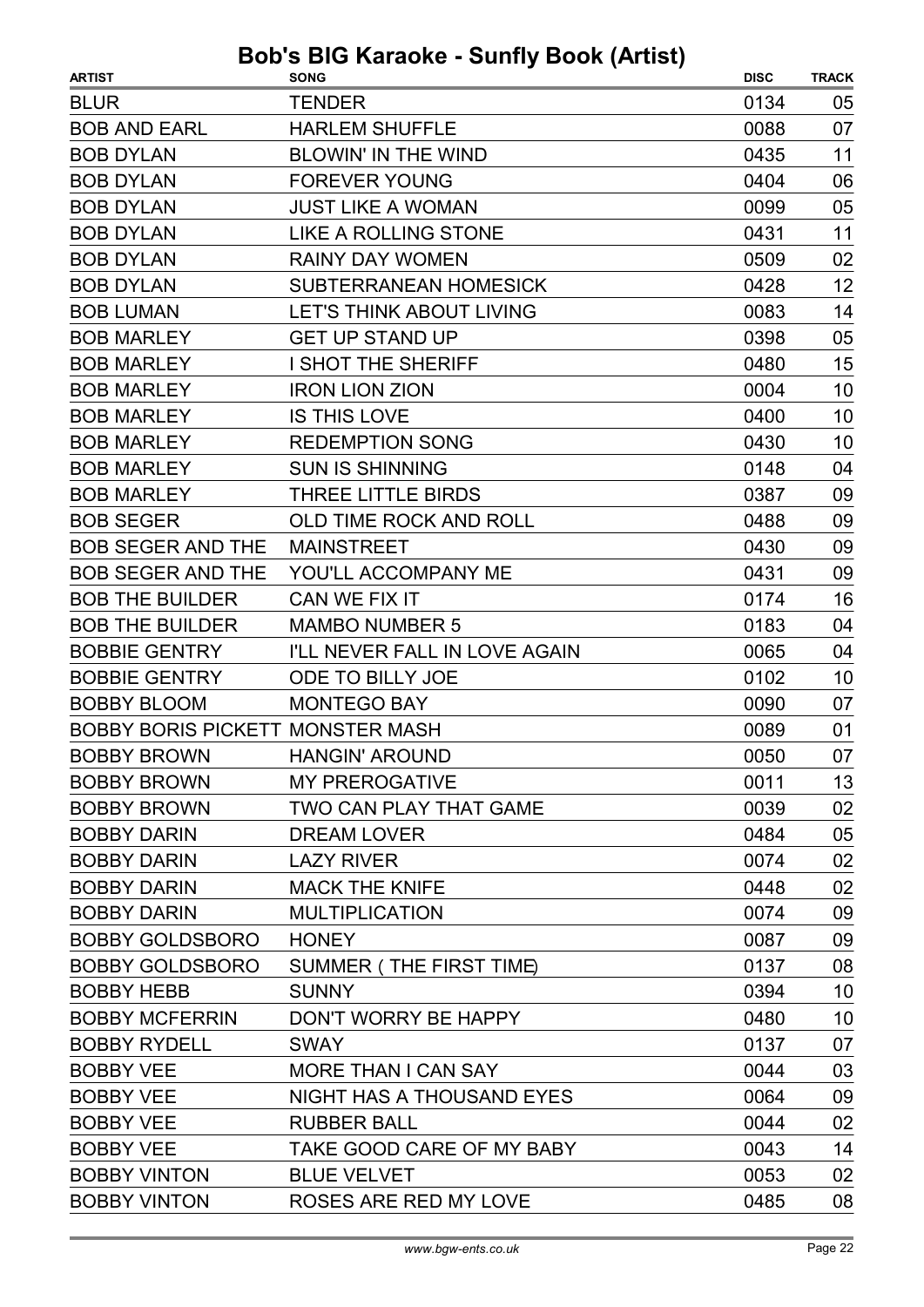| <b>ARTIST</b>         | wwww www.ii<br><b>SONG</b>               | <b>DISC</b> | <b>TRACK</b> |
|-----------------------|------------------------------------------|-------------|--------------|
| <b>BODYROX FEAT</b>   | <b>WHAT PLANET YOU ON</b>                | 0263        | 12           |
| <b>BOMBALURINA</b>    | SEVEN LITTLE GIRLS SITTING IN            | 0095        | 13           |
| <b>BON JOVI</b>       | ALL ABOUT LOVING YOU                     | 0408        | 01           |
| <b>BON JOVI</b>       | <b>ALWAYS</b>                            | 0010        | 05           |
| <b>BON JOVI</b>       | <b>BAD MEDICINE</b>                      | 0477        | 14           |
| <b>BON JOVI</b>       | <b>BED OF ROSES</b>                      | 0021        | 05           |
| <b>BON JOVI</b>       | <b>BLAZE OF GLORY</b>                    | 0131        | 05           |
| <b>BON JOVI</b>       | <b>EVERYDAY</b>                          | 0197        | 04           |
| <b>BON JOVI</b>       | <b>HAVE A NICE DAY</b>                   | 0236        | 04           |
| <b>BON JOVI</b>       | IN THESE ARMS                            | 0156        | 03           |
| <b>BON JOVI</b>       | <b>IT'S MY LIFE</b>                      | 0165        | 16           |
| <b>BON JOVI</b>       | <b>KEEP THE FAITH</b>                    | 0004        | 04           |
| <b>BON JOVI</b>       | LAY YOUR HANDS ON ME                     | 0481        | 04           |
| <b>BON JOVI</b>       | LIE TO ME                                | 0034        | 10           |
| <b>BON JOVI</b>       | LIVIN' ON A PRAYER                       | 0488        | 05           |
| <b>BON JOVI</b>       | <b>MISUNDERSTOOD</b>                     | 0200        | 11           |
| <b>BON JOVI</b>       | ONE WILD NIGHT (2001                     | 0180        | 09           |
| <b>BON JOVI</b>       | PLEASE COME HOME FOR                     | 0030        | 14           |
| <b>BON JOVI</b>       | <b>QUEEN OF NEW ORLEANS</b>              | 0114        | 13           |
| <b>BON JOVI</b>       | SAY IT ISN'T SO                          | 0170        | 16           |
| <b>BON JOVI</b>       | SOMEDAY I'LL BE SATURDAY                 | 0020        | 04           |
| <b>BON JOVI</b>       | SOMETHING FOR THE PAIN                   | 0041        | 05           |
| <b>BON JOVI</b>       | THANK YOU FOR LOVING ME                  | 0173        | 08           |
| <b>BON JOVI</b>       | THIS AIN'T A LOVE SONG                   | 0039        | 05           |
| <b>BON JOVI</b>       | WE WEREN'T BORN TO FOLLOW                | 0427        | 01           |
| <b>BON JOVI</b>       | WELCOME TO WHEREVER YOU                  | 0239        | 13           |
| <b>BON JOVI</b>       | YOU GIVE LOVE A BAD NAME                 | 0013        | 03           |
| <b>BONEY M</b>        | <b>BELFAST</b>                           | 0384        | 08           |
| <b>BONEY M</b>        | <b>BROWN GIRL IN THE RING</b>            | 0385        | 14           |
| <b>BONEY M</b>        | <b>MARY'S BOY CHILD OH MY LORD</b>       | 0030        | 05           |
| <b>BONEY M</b>        | <b>RIVERS OF BABYLON</b>                 | 0023        | 15           |
| <b>BONNIE RAITT</b>   | <b>LOVE LETTER</b>                       | 0427        | 11           |
| <b>BONNIE TYLER</b>   | <b>HOLDING OUT FOR A HERO</b>            | 0057        | 05           |
| <b>BONNIE TYLER</b>   | <b>IT'S A HEARTACHE</b>                  | 0384        | 12           |
| <b>BONNIE TYLER</b>   | <b>LOST IN FRANCE</b>                    | 0098        | 02           |
| <b>BONNIE TYLER</b>   | TOTAL ECLIPSE OF THE HEART               | 0449        | 13           |
|                       | BONZO DOG DOO DAH I'M THE URBAN SPACEMAN | 0089        | 14           |
| <b>BOOMTOWN RATS</b>  | <b>I DON'T LIKE MONDAYS</b>              | 0113        | 09           |
| <b>BOOTY LUV</b>      | DON'T MESS WITH MY MAN                   | 0260        | 07           |
| <b>BOOTY LUV</b>      | <b>SHINE</b>                             | 0255        | 05           |
| <b>BOOTY LUV</b>      | <b>SOME KINDA RUSH</b>                   | 0263        | 05           |
| <b>BORIS GARDINER</b> | I WANNA WAKE UP WITH YOU                 | 0058        | 02           |
| <b>BOSTON</b>         | <b>AMANDA</b>                            | 0013        | 06           |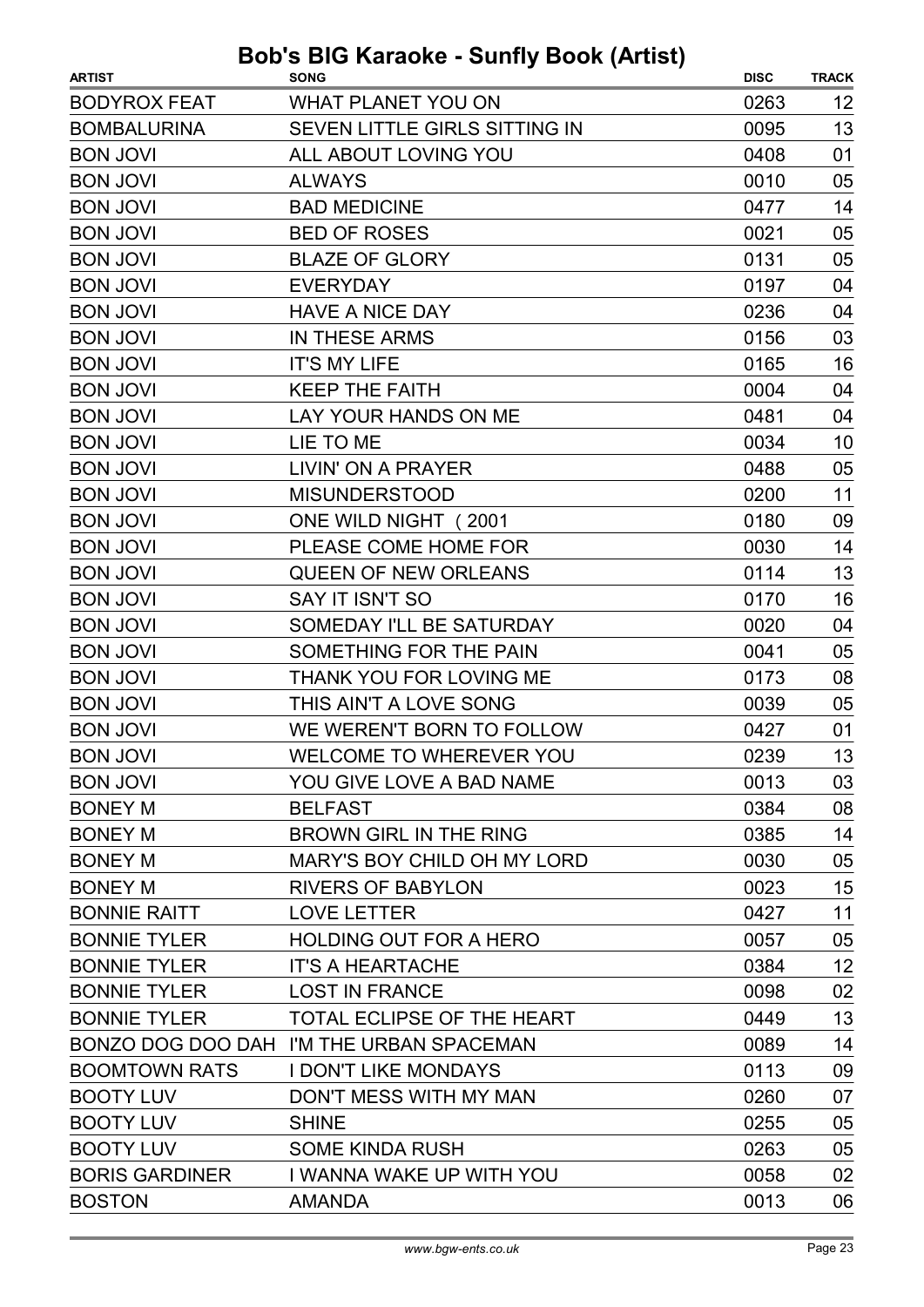| <b>ARTIST</b>            | <b>SONG</b>                        | <b>DISC</b> | <b>TRACK</b> |
|--------------------------|------------------------------------|-------------|--------------|
| <b>BOW WOW WOW</b>       | <b>GO WILD IN THE COUNTRY</b>      | 0105        | 13           |
| <b>BOW WOW WOW</b>       | <b>I WANT CANDY</b>                | 0109        | 08           |
| <b>BOWLING FOR SOUP</b>  | 1985                               | 0223        | 09           |
| <b>BOWLING FOR SOUP</b>  | <b>GIRL ALL THE BAD GIRLS WANT</b> | 0467        | 01           |
| <b>BOWLING FOR SOUP</b>  | <b>GIRL ALL THE BAD GUYS WANT</b>  | 0196        | 10           |
| <b>BOX TOPS</b>          | <b>LETTER</b>                      | 0064        | 12           |
| <b>BOY MEETS GIRL</b>    | <b>WAITING FOR A STAR TO FALL</b>  | 0141        | 07           |
| <b>BOYS LIKE GIRLS</b>   | <b>TWO IS BETTER THAN ONE</b>      | 0427        | 13           |
| <b>BOYZ 2 MEN</b>        | <b>4 SEASONS OF LONELINESS</b>     | 0436        | 10           |
| <b>BOYZONE</b>           | <b>ALL THAT I NEED</b>             | 0120        | 02           |
| <b>BOYZONE</b>           | <b>BABY CAN I HOLD YOU</b>         | 0117        | 11           |
| <b>BOYZONE</b>           | <b>COMING HOME NOW</b>             | 0080        | 05           |
| <b>BOYZONE</b>           | <b>DIFFERENT BEAT</b>              | 0081        | 14           |
| <b>BOYZONE</b>           | EVERYDAY I LOVE YOU                | 0511        | 09           |
| <b>BOYZONE</b>           | <b>GAVE IT ALL AWAY</b>            | 0289        | 11           |
| <b>BOYZONE</b>           | <b>I LOVE THE WAY YOU LOVE ME</b>  | 0511        | 11           |
| <b>BOYZONE</b>           | <b>LIGHT UP THE NIGHT</b>          | 0337        | 18           |
| <b>BOYZONE</b>           | LOVE WILL SAVE THE DAY             | 0334        | 17           |
| <b>BOYZONE</b>           | <b>LOVE YOU ANYWAY</b>             | 0272        | 13           |
| <b>BOYZONE</b>           | <b>NO MATTER WHAT</b>              | 0123        | 08           |
| <b>BOYZONE</b>           | WHEN THE GOING GETS TOUGH          | 0511        | 10           |
| <b>BOYZONE</b>           | WHEN THE GOING GET'S TOUGH         | 0132        | 08           |
| <b>BOYZONE</b>           | <b>WORDS</b>                       | 0449        | 11           |
| <b>BOYZONE</b>           | YOU NEEDED ME                      | 0511        | 12           |
| <b>BOZ CRAGGS</b>        | <b>WHAT CAN I SAY</b>              | 0382        | 10           |
| <b>BOZ SCAGGS</b>        | <b>LIDO SHUFFLE</b>                | 0473        | 12           |
| <b>BRAD PAISLEY</b>      | <b>WATER</b>                       | 0294        | 11           |
| <b>BRADY BUNCH</b>       | <b>SUNSHINE DAY</b>                | 0423        | 09           |
| <b>BRAN VAN 3000</b>     | <b>DRINKING IN LA</b>              | 0146        | 10           |
| <b>BRAND NEW HEAVIES</b> | <b>MIDNIGHT AT THE OASIS</b>       | 0010        | 06           |
| <b>BRAND NEW HEAVIES</b> | <b>YOU GOT A FRIEND</b>            | 0114        | 12           |
| <b>BRANDON FLOWERS</b>   | <b>CROSSFIRE</b>                   | 0296        | 06           |
| <b>BRANDY</b>            | <b>AFRODISIAC</b>                  | 0223        | 15           |
| <b>BRANDY</b>            | ANOTHER DAY IN PARADISE            | 0180        | 15           |
| <b>BRANDY</b>            | SITTIN' UP IN MY ROOM              | 0041        | 11           |
| <b>BRANDY</b>            | <b>TALK ABOUT OUR LOVE</b>         | 0219        | 09           |
| <b>BRANDY</b>            | <b>WHAT ABOUT US</b>               | 0190        | 16           |
| <b>BRANDY AND MASE</b>   | TOP OF THE WORLD                   | 0127        | 05           |
| <b>BRANDY AND MONICA</b> | <b>BOY IS MINE</b>                 | 0122        | 10           |
| <b>BREAD</b>             | <b>GUITAR MAN</b>                  | 0162        | 12           |
| <b>BREAKING BENJAMIN</b> | <b>I WILL NOT BOW</b>              | 0287        | 03           |
| <b>BRENDA LEE</b>        | <b>AS USUAL</b>                    | 0084        | 09           |
| <b>BRENDA LEE</b>        | IF YOU LOVE ME                     | 0389        | 03           |
|                          |                                    |             |              |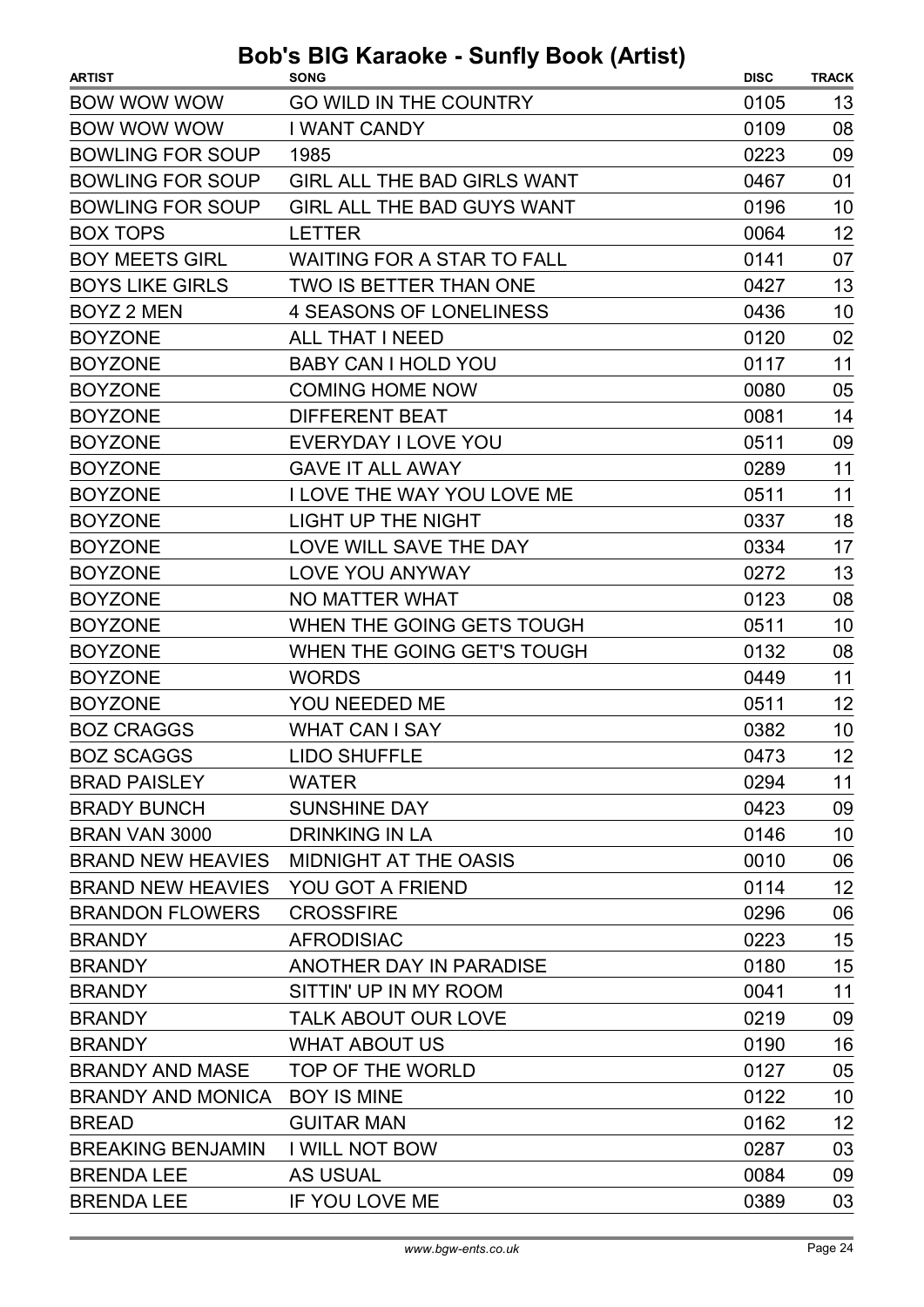| I'M SORRY<br><b>BRENDA LEE</b><br>0043                        |    |
|---------------------------------------------------------------|----|
|                                                               | 06 |
| <b>BRENDA LEE</b><br>LET'S JUMP THE BROOMSTICK<br>0083        | 15 |
| <b>BRENDA LEE</b><br>SPEAK TO ME PRETTY<br>0074               | 15 |
| <b>BRENDA LEE</b><br><b>SWEET NOTHIN'S</b><br>0043            | 04 |
| <b>BRENDA RUSSELL</b><br><b>PIANO IN THE DARK</b><br>0398     | 09 |
| <b>BRENTON WOOD</b><br><b>GIMME LITTLE SIGN</b><br>0088       | 04 |
| <b>BRIAN AND MICHAEL</b><br><b>MATCHSTICK MEN AND</b><br>0141 | 01 |
| <b>GINNY COME LATELY</b><br><b>BRIAN HYLAND</b><br>0074       | 04 |
| <b>BRIAN HYLAND</b><br><b>SEALED WITH A KISS</b><br>0043      | 12 |
| <b>BRIAN MCFADDEN</b><br><b>DEMONS</b><br>0232                | 06 |
| <b>BRIAN MCFADDEN</b><br><b>IRISH SON</b><br>0225             | 03 |
| <b>BRIAN MCFADDEN</b><br><b>REAL TO ME</b><br>0222            | 07 |
| <b>BRIAN POOLE AND</b><br><b>CANDY MAN</b><br>0093            | 03 |
| <b>BRIAN POOLE AND</b><br>DO YOU LOVE ME<br>0038              | 14 |
| <b>BRIAN POOLE AND</b><br><b>SOMEONE SOMEONE</b><br>0078      | 09 |
| <b>BRIDGIT MENDLER</b><br><b>HURRICANE</b><br>0328            | 12 |
| <b>BRIDGIT MENDLER</b><br><b>READY OR NOT</b><br>0326         | 16 |
| <b>BRING ME THE</b><br><b>DROWN</b><br>0348                   | 12 |
| <b>BRING ME THE</b><br><b>FOLLOW YOU</b><br>0364              | 11 |
| <b>BRING ME THE</b><br><b>TRUE FRIENDS</b><br>0358            | 17 |
| <b>BRING ME TO THE</b><br>0355<br><b>THRONE</b>               | 18 |
| <b>BRITISH WHALE</b><br>THIS TOWN AIN'T BIG ENOUGH<br>0235    | 10 |
| <b>BRITNEY SPEARS</b><br>3<br>0285                            | 09 |
| <b>BRITNEY SPEARS</b><br><b>BABY ONE MORE TIME</b><br>0493    | 04 |
| <b>BRITNEY SPEARS</b><br><b>BEAT GOES ON</b><br>0388          | 09 |
| <b>BRITNEY SPEARS</b><br>BORN TO MAKE YOU HAPPY<br>0157       | 03 |
| <b>BRITNEY SPEARS</b><br><b>BOYS</b><br>0194                  | 16 |
| <b>BRITNEY SPEARS</b><br><b>CIRCUS</b><br>0476                | 10 |
| <b>BRITNEY SPEARS</b><br><b>CRIMINAL</b><br>0308              | 13 |
| <b>BRITNEY SPEARS</b><br><b>DO SOMETHIN'</b><br>0227          | 07 |
| <b>BRITNEY SPEARS</b><br><b>EMAIL MY HEART</b><br>0388        | 12 |
| <b>BRITNEY SPEARS</b><br><b>EVERYTIME</b><br>0219             | 01 |
| <b>BRITNEY SPEARS</b><br>FROM THE BOTTOM OF MY<br>0159        | 02 |
| <b>BRITNEY SPEARS</b><br><b>GIMME MORE</b><br>0261            | 03 |
| <b>BRITNEY SPEARS</b><br><b>HOLD IT AGAINST ME</b><br>0300    | 15 |
| <b>BRITNEY SPEARS</b><br><b>I LOVE ROCK AND ROLL</b><br>0466  | 14 |
| <b>BRITNEY SPEARS</b><br>0304<br>I WANNA GO                   | 01 |
| <b>BRITNEY SPEARS</b><br>I WILL BE THERE<br>0388              | 11 |
| <b>BRITNEY SPEARS</b><br><b>IF YOU SEEK AMY</b><br>0279       | 13 |
| <b>BRITNEY SPEARS</b><br>I'M A SLAVE 4 U<br>0457              | 11 |
| <b>BRITNEY SPEARS</b><br>I'M NOT A GIRL NOT YET A<br>0191     | 17 |
| <b>BRITNEY SPEARS</b><br>0372<br><b>LIAR</b>                  | 07 |
| <b>BRITNEY SPEARS</b><br><b>LUCKY</b><br>0169                 | 12 |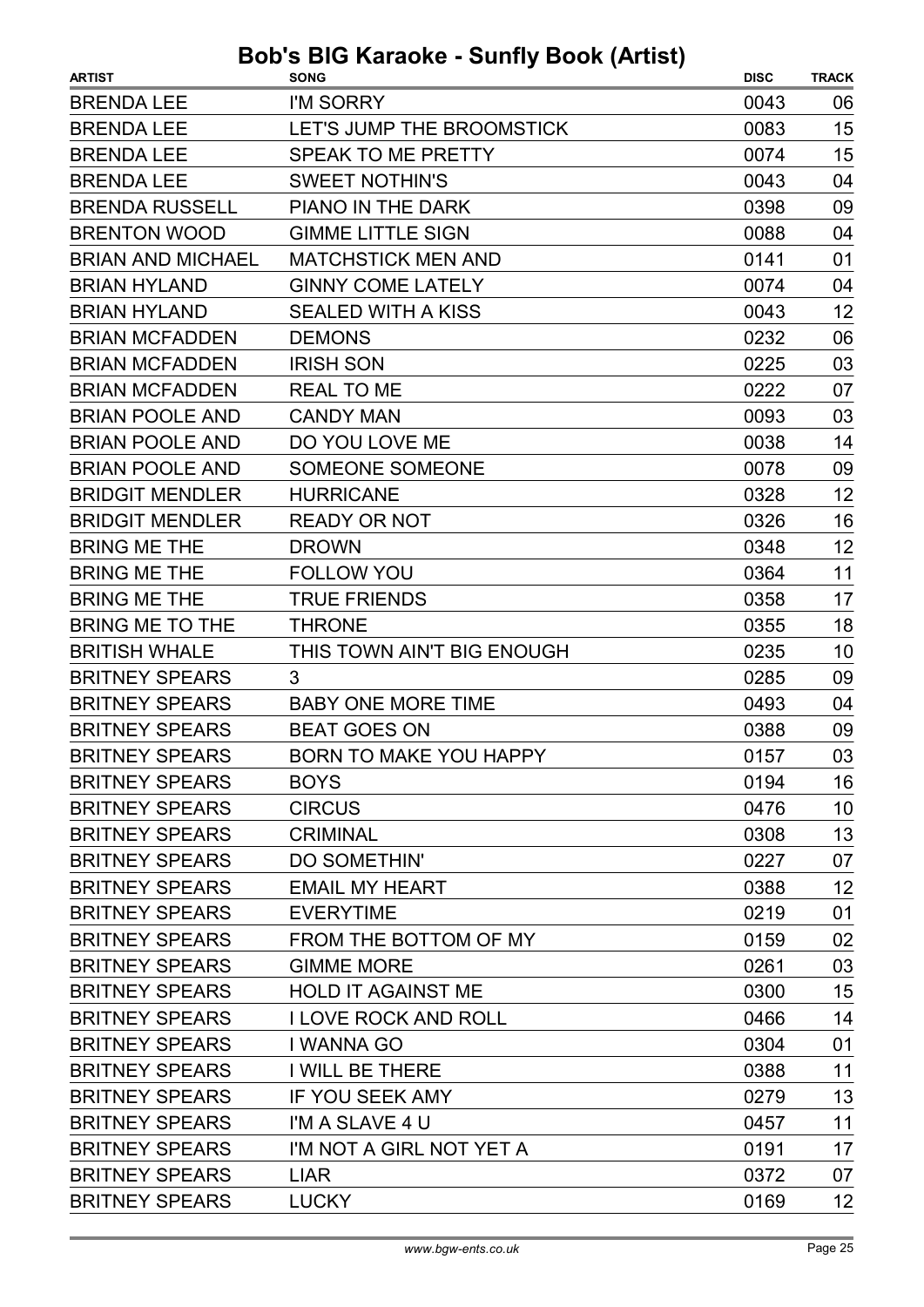| <b>ARTIST</b>                       | .wv.v vw<br><b>SONG</b>      | <b>DISC</b> | <b>TRACK</b> |
|-------------------------------------|------------------------------|-------------|--------------|
| <b>BRITNEY SPEARS</b>               | <b>MY PREROGATIVE</b>        | 0224        | 09           |
| <b>BRITNEY SPEARS</b>               | <b>OOPS I DID IT AGAIN</b>   | 0165        | 04           |
| <b>BRITNEY SPEARS</b>               | <b>OVERPROTECTED</b>         | 0462        | 10           |
| <b>BRITNEY SPEARS</b>               | <b>PERFUME</b>               | 0335        | 13           |
| <b>BRITNEY SPEARS</b>               | PIECE OF ME                  | 0263        | 08           |
| <b>BRITNEY SPEARS</b>               | SOMEDAY (I WILL              | 0234        | 05           |
| <b>BRITNEY SPEARS</b>               | <b>SOMETIMES</b>             | 0134        | 16           |
| <b>BRITNEY SPEARS</b>               | <b>STRONGER</b>              | 0441        | 14           |
| <b>BRITNEY SPEARS</b>               | TILL THE WORLD ENDS          | 0302        | 01           |
| <b>BRITNEY SPEARS</b>               | <b>TOXIC</b>                 | 0452        | 02           |
| <b>BRITNEY SPEARS</b>               | <b>WOMANIZER</b>             | 0274        | 03           |
| <b>BRITNEY SPEARS</b>               | <b>WORK BITCH</b>            | 0333        | 13           |
| <b>BRITNEY SPEARS</b>               | YOU DRIVE ME CRAZY           | 0148        | 02           |
| BRITNEY SPEARS AND PRETTY GIRLS     |                              | 0352        | 17           |
| <b>BRITNEY SPEARS AND</b>           | ME AGAINST THE MUSIC         | 0211        | 15           |
| <b>BRITNEY SPEARS</b>               | <b>MAKE ME</b>               | 0367        | 04           |
| <b>BRITNEY SPEARS</b>               | <b>SLUMBER PARTY</b>         | 0371        | 02           |
| <b>BRITNEY SPEARS</b>               | <b>IT SHOULD BE EASY</b>     | 0337        | 11           |
| <b>BROOK BENTON</b>                 | <b>HOUSE IS NOT A HOME</b>   | 0390        | 01           |
| <b>BROOKS AND DUNN</b>              | <b>BOOT SCOOTIN' BOOGIE</b>  | 0433        | 14           |
| <b>BROS</b>                         | DROP THE BOY                 | 0108        | 09           |
| <b>BROS</b>                         | <b>WHEN WILL I BE FAMOUS</b> | 0409        | 11           |
| <b>BROTHER BEYOND</b>               | <b>HARDER I TRY</b>          | 0422        | 11           |
| <b>BROTHERHOOD OF</b>               | <b>ANGELO</b>                | 0400        | 01           |
| <b>BROTHERHOOD OF</b>               | <b>FIGARI</b>                | 0098        | 08           |
| <b>BROTHERHOOD OF</b>               | SAVE ALL YOUR KISSES FOR ME  | 0055        | 02           |
| <b>BROTHER'S JOHNSON</b>            | <b>STOMP</b>                 | 0067        | 14           |
| <b>BROWNS</b>                       | <b>THREE BELLS</b>           | 0391        | 02           |
| <b>BRUCE CHANNEL</b>                | <b>HEY BABY</b>              | 0084        | 15           |
| <b>BRUCE CHANNEL</b>                | <b>KEEP ON</b>               | 0100        | 03           |
| BRUCE SPRINGSTEEN BORN IN THE U S A |                              | 0481        | 06           |
| BRUCE SPRINGSTEEN COVER ME          |                              | 0476        | 11           |
| <b>BRUCE SPRINGSTEEN HIGH HOPES</b> |                              | 0336        | 18           |
| BRUCE SPRINGSTEEN HUMAN TOUCH       |                              | 0402        | 06           |
| <b>BRUNO MARS</b>                   | 24K MAGIC                    | 0370        | 03           |
| <b>BRUNO MARS</b>                   | <b>COUNT ON ME</b>           | 0313        | 11           |
| <b>BRUNO MARS</b>                   | <b>GORILLA ( CLEAN)</b>      | 0334        | 15           |
| <b>BRUNO MARS</b>                   | <b>GRENADE</b>               | 0299        | 12           |
| <b>BRUNO MARS</b>                   | JUST THE WAY YOU ARE         | 0296        | 05           |
| <b>BRUNO MARS</b>                   | <b>LAZY SONG</b>             | 0303        | 06           |
| <b>BRUNO MARS</b>                   | <b>LOCKED OUT OF HEAVEN</b>  | 0321        | 13           |
| <b>BRUNO MARS</b>                   | <b>MARRY YOU</b>             | 0306        | 16           |
| <b>BRUNO MARS</b>                   | <b>MOONSHINE</b>             | 0323        | 06           |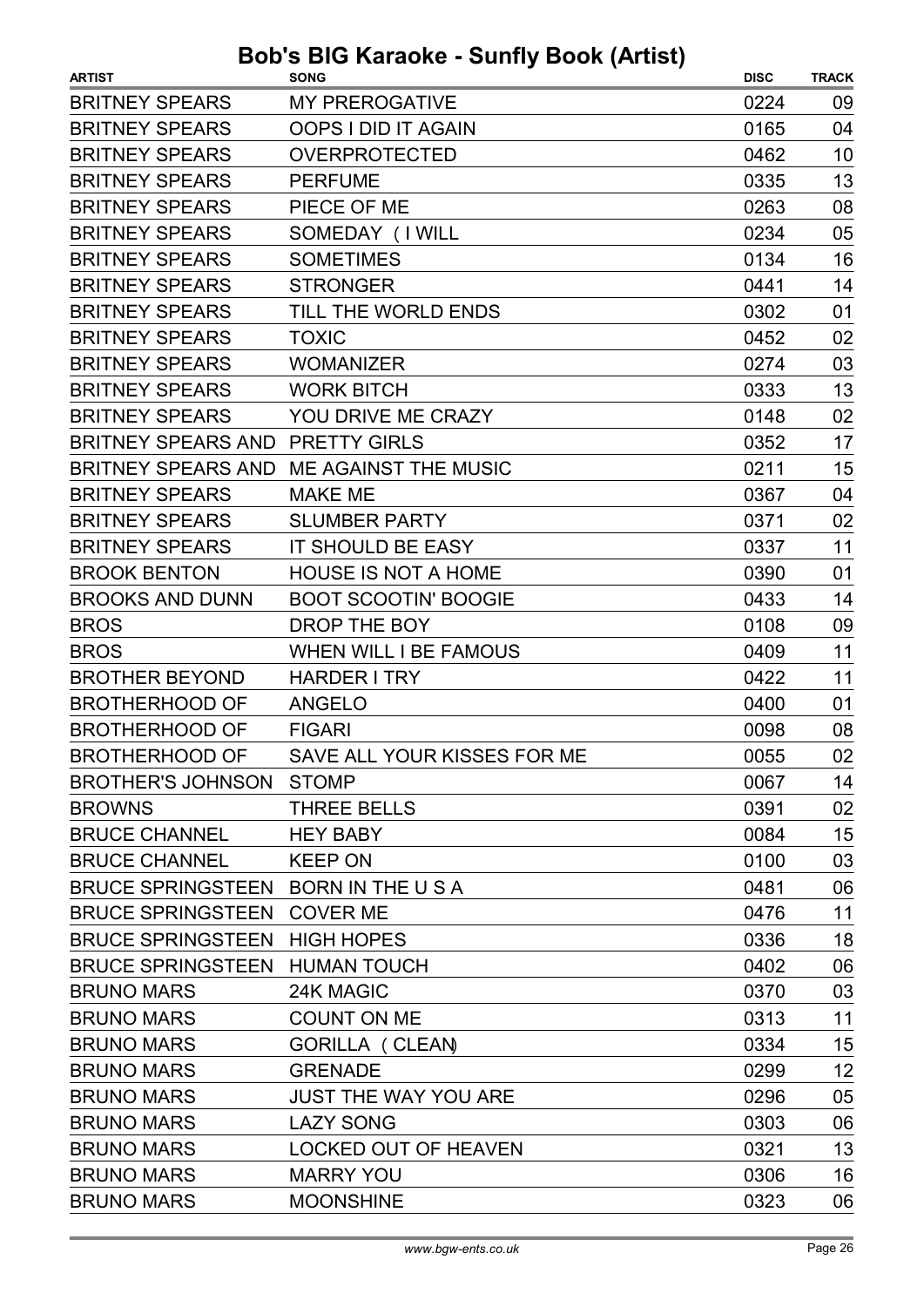| <b>ARTIST</b>           | <b>SONG</b>                            | <b>DISC</b> | <b>TRACK</b> |
|-------------------------|----------------------------------------|-------------|--------------|
| <b>BRUNO MARS</b>       | <b>RUNAWAY BABY</b>                    | 0310        | 16           |
| <b>BRUNO MARS</b>       | THAT'S WHAT I LIKE                     | 0371        | 10           |
| <b>BRUNO MARS</b>       | TREASURE (CLEAN)                       | 0328        | 01           |
| <b>BRUNO MARS</b>       | <b>VERSACE ON THE FLOOR</b>            | 0372        | 10           |
| <b>BRUNO MARS</b>       | WHEN I WAS YOUR MAN                    | 0325        | 10           |
| <b>BRUNO MARS</b>       | <b>YOUNG GIRLS</b>                     | 0322        | 06           |
| <b>BRYAN ADAMS</b>      | <b>BACK TO YOU</b>                     | 0116        | 11           |
| <b>BRYAN ADAMS</b>      | <b>BEST OF ME</b>                      | 0154        | 16           |
| <b>BRYAN ADAMS</b>      | CAN'T STOP THIS THING WE'VE            | 0012        | 02           |
| <b>BRYAN ADAMS</b>      | <b>CLOUD NUMBER 9</b>                  | 0143        | 11           |
| <b>BRYAN ADAMS</b>      | EVERYTHING I DO I DO IT FOR            | 0001        | 14           |
| <b>BRYAN ADAMS</b>      | <b>INSIDE OUT</b>                      | 0144        | 16           |
| <b>BRYAN ADAMS</b>      | ON A DAY LIKE TODAY                    | 0126        | 05           |
| <b>BRYAN ADAMS</b>      | PLEASE FORGIVE ME                      | 0006        | 01           |
| <b>BRYAN ADAMS</b>      | <b>SUMMER OF '69</b>                   | 0013        | 07           |
| <b>BRYAN ADAMS AND</b>  | <b>WHEN YOU'RE GONE</b>                | 0128        | 13           |
| <b>BRYAN FERRY</b>      | THESE FOOLISH THINGS                   | 0433        | 08           |
| <b>BRYSON PEABO AND</b> | <b>WHOLE NEW WORLD</b>                 | 0491        | 14           |
| <b>BUCKS FIZZ</b>       | <b>MAKING YOUR MIND UP</b>             | 0031        | 02           |
| <b>BUCKS FIZZ</b>       | <b>MY CAMERA NEVER LIES</b>            | 0406        | 04           |
| <b>BUDDY HOLLY</b>      | <b>BABY I DON'T CARE</b>               | 0477        | 13           |
| <b>BUDDY HOLLY</b>      | <b>BROWN EYED HANDSOME MAN</b>         | 0069        | 02           |
| <b>BUDDY HOLLY</b>      | <b>HEARTBEAT</b>                       | 0143        | 09           |
| <b>BUDDY HOLLY</b>      | IT DOESN'T MATTER ANYMORE              | 0048        | 10           |
| <b>BUDDY HOLLY</b>      | OH BOY                                 | 0017        | 10           |
| <b>BUDDY HOLLY</b>      | <b>PEGGY SUE</b>                       | 0017        | 12           |
| <b>BUDDY HOLLY</b>      | THAT'LL BE THE DAY                     | 0448        | 12           |
| <b>BUGGLES</b>          | <b>VIDEO KILLED THE RADIO STAR</b>     | 0480        | 09           |
| <b>BURT BACHARACK</b>   | <b>GIVE ME STRENGTH</b>                | 0390        | 12           |
| <b>BUSTED</b>           | <b>AIR HOSTESS</b>                     | 0216        | 02           |
| <b>BUSTED</b>           | <b>CRASHED THE WEDDING</b>             | 0211        | 02           |
| <b>BUSTED</b>           | ON WHAT YOU'RE ON                      | 0369        | 11           |
| <b>BUSTED</b>           | SHE WANTS TO BE ME                     | 0226        | 11           |
| <b>BUSTED</b>           | SLEEPING WITH THE LIGHT ON             | 0468        | 11           |
| <b>BUSTED</b>           | THAT'S WHAT I GO TO SCHOOL             | 0464        | 07           |
| <b>BUSTED</b>           | <b>THUNDERBIRDS ARE GO</b>             | 0220        | 06           |
| <b>BUSTED</b>           | <b>WHO'S DAVID</b>                     | 0215        | 03           |
| <b>BUSTED</b>           | <b>YEAR 3000</b>                       | 0202        | 15           |
| <b>BUSTED</b>           | YOU SAID NO                            | 0205        | 10           |
|                         | BUSTER RHYMES AND I KNOW WHAT YOU WANT | 0206        | 05           |
| <b>BUZZCOCKS</b>        | EVER FALLEN IN LOVE                    | 0109        | 10           |
| <b>BYRDS</b>            | <b>MR TAMBOURINE MAN</b>               | 0046        | 15           |
| C AND C MUSIC           | THINGS THAT MAKE YOU GO                | 0470        | 15           |
|                         |                                        |             |              |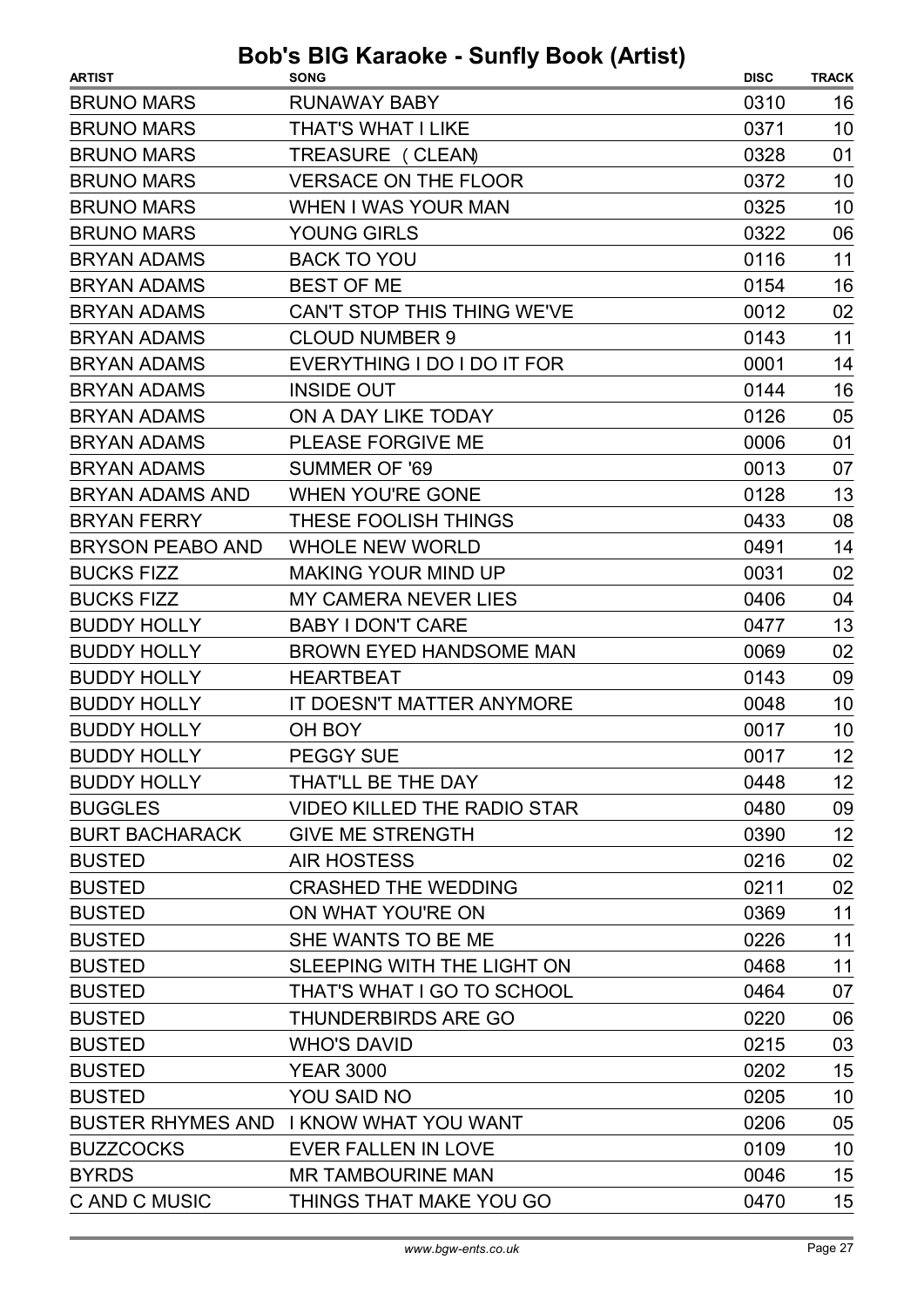| <b>CAB CALLOWAY</b><br><b>MINNIE THE MOOCHER</b><br>0484<br>07<br>CAGE THE ELEPHANT AIN'T NO REST FOR THE WICKED<br>08<br>0269<br>12<br><b>CAGE THE ELEPHANT</b><br><b>SHAKE ME DOWN</b><br>0302<br>02<br><b>ADRIENNE</b><br>0198<br><b>CALLING</b><br><b>CALLING</b><br><b>COULD IT BE ANY HARDER</b><br>0201<br>10<br>16<br><b>CALLING</b><br><b>OUR LIVES</b><br>0219<br>08<br><b>CALLING</b><br>THESE ARE THE DAYS<br>0201<br>15<br><b>WHEREVER YOU WILL GO</b><br>0194<br><b>CALLING</b><br>03<br><b>CALUM SCOTT</b><br>DANCING ON MY OWN<br>0365<br><b>CALVIN HARRIS</b><br><b>ACCEPTABLE IN THE 80S</b><br>01<br>0254<br>12<br><b>CALVIN HARRIS</b><br><b>FEEL SO CLOSE</b><br>0307<br>09<br><b>FLASHBACK</b><br>0286<br><b>CALVIN HARRIS</b><br>12<br><b>CALVIN HARRIS</b><br><b>GIRLS</b><br>0256<br><b>CALVIN HARRIS</b><br>01<br>I'M NOT ALONE<br>0279<br>07<br><b>CALVIN HARRIS</b><br><b>MY WAY</b><br>0369<br><b>CALVIN HARRIS</b><br>0283<br>15<br><b>READY FOR THE WEEKEND</b><br>15<br><b>CALVIN HARRIS</b><br><b>SUMMER</b><br>0339<br>12<br><b>CALVIN HARRIS AND</b><br>0335<br>UNDER CONTROL<br>12<br><b>CALVIN HARRIS AND</b><br><b>HOW DEEP IS YOUR LOVE</b><br>0355<br>12<br>THINKING ABOUT YOU<br>0331<br><b>CALVIN HARRIS FEAT</b><br><b>CALVIN HARRIS FEAT</b><br><b>I NEED YOUR LOVE</b><br>0327<br>09<br><b>OUTSIDE</b><br>04<br><b>CALVIN HARRIS FEAT</b><br>0346<br>0321<br>11<br><b>CALVIN HARRIS FEAT</b><br><b>SWEET NOTHING</b><br><b>CALVIN HARRIS FEAT</b><br><b>SLIDE</b><br>0374<br>07<br><b>CALVIN HARRIS FEAT</b><br>0349<br>08<br><b>PRAY TO GOD</b><br>02<br>0344<br><b>CALVIN HARRIS FEAT</b><br><b>BLAME</b><br>12<br><b>CALVIN HARRIS FEAT</b><br><b>BOUNCE</b><br>0305<br>02<br>CALVIN HARRIS FEAT LET'S GO<br>0314<br>02<br>CALVIN HARRIS FEAT THIS IS WHAT YOU CAME FOR<br>0364<br>17<br><b>CALVIN HARRIS FEAT</b><br>DRINKING FROM THE BOTTLE<br>0323<br><b>HEATSTROKE</b><br>08<br><b>CALVIN HARRIS FEAT</b><br>0375<br>12<br><b>SHE'S STRANGE</b><br><b>CAMEO</b><br>0067<br>09<br><b>CAMILA CABELLO</b><br><b>CRYING IN THE CLUB</b><br>0377<br>03<br><b>CAMILA CABELLO</b><br>0380<br><b>HAVANA</b><br>12<br><b>CAMILLA KERSLAKE</b><br>SHE MOVED THROUGH THE FAIR<br>0286<br><b>CAMILLE JONES VS</b><br>06<br><b>CREEPS</b><br>0254<br><b>CANDI STATON</b><br><b>NIGHTS ON BROADWAY</b><br>0103<br>05<br>15<br><b>CANDI STATON</b><br><b>YOUNG HEARTS RUN FREE</b><br>0003<br>11<br>0222<br><b>CANDICE</b><br><b>HELLO</b><br><b>CANNED HEAT</b><br>01<br>LET'S WORK TOGETHER<br>0090<br><b>CANNED HEAT</b><br>ON THE ROAD AGAIN<br>11<br>0070<br>13<br><b>CAPELLA</b><br>U GOT TO LET THE MUSIC<br>0036<br>13<br><b>CAPRICE</b><br><b>OH YEAH</b><br>0146 | <b>ARTIST</b> | <b>SONG</b> | <b>DISC</b> | <b>TRACK</b> |
|------------------------------------------------------------------------------------------------------------------------------------------------------------------------------------------------------------------------------------------------------------------------------------------------------------------------------------------------------------------------------------------------------------------------------------------------------------------------------------------------------------------------------------------------------------------------------------------------------------------------------------------------------------------------------------------------------------------------------------------------------------------------------------------------------------------------------------------------------------------------------------------------------------------------------------------------------------------------------------------------------------------------------------------------------------------------------------------------------------------------------------------------------------------------------------------------------------------------------------------------------------------------------------------------------------------------------------------------------------------------------------------------------------------------------------------------------------------------------------------------------------------------------------------------------------------------------------------------------------------------------------------------------------------------------------------------------------------------------------------------------------------------------------------------------------------------------------------------------------------------------------------------------------------------------------------------------------------------------------------------------------------------------------------------------------------------------------------------------------------------------------------------------------------------------------------------------------------------------------------------------------------------------------------------------------------------------------------------------------------------------------------------------------------------------------------------------------------------------------------------------------------------------------------------------------------------------------------------------------------------------------------------------------------------------------------------------------------|---------------|-------------|-------------|--------------|
|                                                                                                                                                                                                                                                                                                                                                                                                                                                                                                                                                                                                                                                                                                                                                                                                                                                                                                                                                                                                                                                                                                                                                                                                                                                                                                                                                                                                                                                                                                                                                                                                                                                                                                                                                                                                                                                                                                                                                                                                                                                                                                                                                                                                                                                                                                                                                                                                                                                                                                                                                                                                                                                                                                                  |               |             |             |              |
|                                                                                                                                                                                                                                                                                                                                                                                                                                                                                                                                                                                                                                                                                                                                                                                                                                                                                                                                                                                                                                                                                                                                                                                                                                                                                                                                                                                                                                                                                                                                                                                                                                                                                                                                                                                                                                                                                                                                                                                                                                                                                                                                                                                                                                                                                                                                                                                                                                                                                                                                                                                                                                                                                                                  |               |             |             |              |
|                                                                                                                                                                                                                                                                                                                                                                                                                                                                                                                                                                                                                                                                                                                                                                                                                                                                                                                                                                                                                                                                                                                                                                                                                                                                                                                                                                                                                                                                                                                                                                                                                                                                                                                                                                                                                                                                                                                                                                                                                                                                                                                                                                                                                                                                                                                                                                                                                                                                                                                                                                                                                                                                                                                  |               |             |             |              |
|                                                                                                                                                                                                                                                                                                                                                                                                                                                                                                                                                                                                                                                                                                                                                                                                                                                                                                                                                                                                                                                                                                                                                                                                                                                                                                                                                                                                                                                                                                                                                                                                                                                                                                                                                                                                                                                                                                                                                                                                                                                                                                                                                                                                                                                                                                                                                                                                                                                                                                                                                                                                                                                                                                                  |               |             |             |              |
|                                                                                                                                                                                                                                                                                                                                                                                                                                                                                                                                                                                                                                                                                                                                                                                                                                                                                                                                                                                                                                                                                                                                                                                                                                                                                                                                                                                                                                                                                                                                                                                                                                                                                                                                                                                                                                                                                                                                                                                                                                                                                                                                                                                                                                                                                                                                                                                                                                                                                                                                                                                                                                                                                                                  |               |             |             |              |
|                                                                                                                                                                                                                                                                                                                                                                                                                                                                                                                                                                                                                                                                                                                                                                                                                                                                                                                                                                                                                                                                                                                                                                                                                                                                                                                                                                                                                                                                                                                                                                                                                                                                                                                                                                                                                                                                                                                                                                                                                                                                                                                                                                                                                                                                                                                                                                                                                                                                                                                                                                                                                                                                                                                  |               |             |             |              |
|                                                                                                                                                                                                                                                                                                                                                                                                                                                                                                                                                                                                                                                                                                                                                                                                                                                                                                                                                                                                                                                                                                                                                                                                                                                                                                                                                                                                                                                                                                                                                                                                                                                                                                                                                                                                                                                                                                                                                                                                                                                                                                                                                                                                                                                                                                                                                                                                                                                                                                                                                                                                                                                                                                                  |               |             |             |              |
|                                                                                                                                                                                                                                                                                                                                                                                                                                                                                                                                                                                                                                                                                                                                                                                                                                                                                                                                                                                                                                                                                                                                                                                                                                                                                                                                                                                                                                                                                                                                                                                                                                                                                                                                                                                                                                                                                                                                                                                                                                                                                                                                                                                                                                                                                                                                                                                                                                                                                                                                                                                                                                                                                                                  |               |             |             |              |
|                                                                                                                                                                                                                                                                                                                                                                                                                                                                                                                                                                                                                                                                                                                                                                                                                                                                                                                                                                                                                                                                                                                                                                                                                                                                                                                                                                                                                                                                                                                                                                                                                                                                                                                                                                                                                                                                                                                                                                                                                                                                                                                                                                                                                                                                                                                                                                                                                                                                                                                                                                                                                                                                                                                  |               |             |             |              |
|                                                                                                                                                                                                                                                                                                                                                                                                                                                                                                                                                                                                                                                                                                                                                                                                                                                                                                                                                                                                                                                                                                                                                                                                                                                                                                                                                                                                                                                                                                                                                                                                                                                                                                                                                                                                                                                                                                                                                                                                                                                                                                                                                                                                                                                                                                                                                                                                                                                                                                                                                                                                                                                                                                                  |               |             |             |              |
|                                                                                                                                                                                                                                                                                                                                                                                                                                                                                                                                                                                                                                                                                                                                                                                                                                                                                                                                                                                                                                                                                                                                                                                                                                                                                                                                                                                                                                                                                                                                                                                                                                                                                                                                                                                                                                                                                                                                                                                                                                                                                                                                                                                                                                                                                                                                                                                                                                                                                                                                                                                                                                                                                                                  |               |             |             |              |
|                                                                                                                                                                                                                                                                                                                                                                                                                                                                                                                                                                                                                                                                                                                                                                                                                                                                                                                                                                                                                                                                                                                                                                                                                                                                                                                                                                                                                                                                                                                                                                                                                                                                                                                                                                                                                                                                                                                                                                                                                                                                                                                                                                                                                                                                                                                                                                                                                                                                                                                                                                                                                                                                                                                  |               |             |             |              |
|                                                                                                                                                                                                                                                                                                                                                                                                                                                                                                                                                                                                                                                                                                                                                                                                                                                                                                                                                                                                                                                                                                                                                                                                                                                                                                                                                                                                                                                                                                                                                                                                                                                                                                                                                                                                                                                                                                                                                                                                                                                                                                                                                                                                                                                                                                                                                                                                                                                                                                                                                                                                                                                                                                                  |               |             |             |              |
|                                                                                                                                                                                                                                                                                                                                                                                                                                                                                                                                                                                                                                                                                                                                                                                                                                                                                                                                                                                                                                                                                                                                                                                                                                                                                                                                                                                                                                                                                                                                                                                                                                                                                                                                                                                                                                                                                                                                                                                                                                                                                                                                                                                                                                                                                                                                                                                                                                                                                                                                                                                                                                                                                                                  |               |             |             |              |
|                                                                                                                                                                                                                                                                                                                                                                                                                                                                                                                                                                                                                                                                                                                                                                                                                                                                                                                                                                                                                                                                                                                                                                                                                                                                                                                                                                                                                                                                                                                                                                                                                                                                                                                                                                                                                                                                                                                                                                                                                                                                                                                                                                                                                                                                                                                                                                                                                                                                                                                                                                                                                                                                                                                  |               |             |             |              |
|                                                                                                                                                                                                                                                                                                                                                                                                                                                                                                                                                                                                                                                                                                                                                                                                                                                                                                                                                                                                                                                                                                                                                                                                                                                                                                                                                                                                                                                                                                                                                                                                                                                                                                                                                                                                                                                                                                                                                                                                                                                                                                                                                                                                                                                                                                                                                                                                                                                                                                                                                                                                                                                                                                                  |               |             |             |              |
|                                                                                                                                                                                                                                                                                                                                                                                                                                                                                                                                                                                                                                                                                                                                                                                                                                                                                                                                                                                                                                                                                                                                                                                                                                                                                                                                                                                                                                                                                                                                                                                                                                                                                                                                                                                                                                                                                                                                                                                                                                                                                                                                                                                                                                                                                                                                                                                                                                                                                                                                                                                                                                                                                                                  |               |             |             |              |
|                                                                                                                                                                                                                                                                                                                                                                                                                                                                                                                                                                                                                                                                                                                                                                                                                                                                                                                                                                                                                                                                                                                                                                                                                                                                                                                                                                                                                                                                                                                                                                                                                                                                                                                                                                                                                                                                                                                                                                                                                                                                                                                                                                                                                                                                                                                                                                                                                                                                                                                                                                                                                                                                                                                  |               |             |             |              |
|                                                                                                                                                                                                                                                                                                                                                                                                                                                                                                                                                                                                                                                                                                                                                                                                                                                                                                                                                                                                                                                                                                                                                                                                                                                                                                                                                                                                                                                                                                                                                                                                                                                                                                                                                                                                                                                                                                                                                                                                                                                                                                                                                                                                                                                                                                                                                                                                                                                                                                                                                                                                                                                                                                                  |               |             |             |              |
|                                                                                                                                                                                                                                                                                                                                                                                                                                                                                                                                                                                                                                                                                                                                                                                                                                                                                                                                                                                                                                                                                                                                                                                                                                                                                                                                                                                                                                                                                                                                                                                                                                                                                                                                                                                                                                                                                                                                                                                                                                                                                                                                                                                                                                                                                                                                                                                                                                                                                                                                                                                                                                                                                                                  |               |             |             |              |
|                                                                                                                                                                                                                                                                                                                                                                                                                                                                                                                                                                                                                                                                                                                                                                                                                                                                                                                                                                                                                                                                                                                                                                                                                                                                                                                                                                                                                                                                                                                                                                                                                                                                                                                                                                                                                                                                                                                                                                                                                                                                                                                                                                                                                                                                                                                                                                                                                                                                                                                                                                                                                                                                                                                  |               |             |             |              |
|                                                                                                                                                                                                                                                                                                                                                                                                                                                                                                                                                                                                                                                                                                                                                                                                                                                                                                                                                                                                                                                                                                                                                                                                                                                                                                                                                                                                                                                                                                                                                                                                                                                                                                                                                                                                                                                                                                                                                                                                                                                                                                                                                                                                                                                                                                                                                                                                                                                                                                                                                                                                                                                                                                                  |               |             |             |              |
|                                                                                                                                                                                                                                                                                                                                                                                                                                                                                                                                                                                                                                                                                                                                                                                                                                                                                                                                                                                                                                                                                                                                                                                                                                                                                                                                                                                                                                                                                                                                                                                                                                                                                                                                                                                                                                                                                                                                                                                                                                                                                                                                                                                                                                                                                                                                                                                                                                                                                                                                                                                                                                                                                                                  |               |             |             |              |
|                                                                                                                                                                                                                                                                                                                                                                                                                                                                                                                                                                                                                                                                                                                                                                                                                                                                                                                                                                                                                                                                                                                                                                                                                                                                                                                                                                                                                                                                                                                                                                                                                                                                                                                                                                                                                                                                                                                                                                                                                                                                                                                                                                                                                                                                                                                                                                                                                                                                                                                                                                                                                                                                                                                  |               |             |             |              |
|                                                                                                                                                                                                                                                                                                                                                                                                                                                                                                                                                                                                                                                                                                                                                                                                                                                                                                                                                                                                                                                                                                                                                                                                                                                                                                                                                                                                                                                                                                                                                                                                                                                                                                                                                                                                                                                                                                                                                                                                                                                                                                                                                                                                                                                                                                                                                                                                                                                                                                                                                                                                                                                                                                                  |               |             |             |              |
|                                                                                                                                                                                                                                                                                                                                                                                                                                                                                                                                                                                                                                                                                                                                                                                                                                                                                                                                                                                                                                                                                                                                                                                                                                                                                                                                                                                                                                                                                                                                                                                                                                                                                                                                                                                                                                                                                                                                                                                                                                                                                                                                                                                                                                                                                                                                                                                                                                                                                                                                                                                                                                                                                                                  |               |             |             |              |
|                                                                                                                                                                                                                                                                                                                                                                                                                                                                                                                                                                                                                                                                                                                                                                                                                                                                                                                                                                                                                                                                                                                                                                                                                                                                                                                                                                                                                                                                                                                                                                                                                                                                                                                                                                                                                                                                                                                                                                                                                                                                                                                                                                                                                                                                                                                                                                                                                                                                                                                                                                                                                                                                                                                  |               |             |             |              |
|                                                                                                                                                                                                                                                                                                                                                                                                                                                                                                                                                                                                                                                                                                                                                                                                                                                                                                                                                                                                                                                                                                                                                                                                                                                                                                                                                                                                                                                                                                                                                                                                                                                                                                                                                                                                                                                                                                                                                                                                                                                                                                                                                                                                                                                                                                                                                                                                                                                                                                                                                                                                                                                                                                                  |               |             |             |              |
|                                                                                                                                                                                                                                                                                                                                                                                                                                                                                                                                                                                                                                                                                                                                                                                                                                                                                                                                                                                                                                                                                                                                                                                                                                                                                                                                                                                                                                                                                                                                                                                                                                                                                                                                                                                                                                                                                                                                                                                                                                                                                                                                                                                                                                                                                                                                                                                                                                                                                                                                                                                                                                                                                                                  |               |             |             |              |
|                                                                                                                                                                                                                                                                                                                                                                                                                                                                                                                                                                                                                                                                                                                                                                                                                                                                                                                                                                                                                                                                                                                                                                                                                                                                                                                                                                                                                                                                                                                                                                                                                                                                                                                                                                                                                                                                                                                                                                                                                                                                                                                                                                                                                                                                                                                                                                                                                                                                                                                                                                                                                                                                                                                  |               |             |             |              |
|                                                                                                                                                                                                                                                                                                                                                                                                                                                                                                                                                                                                                                                                                                                                                                                                                                                                                                                                                                                                                                                                                                                                                                                                                                                                                                                                                                                                                                                                                                                                                                                                                                                                                                                                                                                                                                                                                                                                                                                                                                                                                                                                                                                                                                                                                                                                                                                                                                                                                                                                                                                                                                                                                                                  |               |             |             |              |
|                                                                                                                                                                                                                                                                                                                                                                                                                                                                                                                                                                                                                                                                                                                                                                                                                                                                                                                                                                                                                                                                                                                                                                                                                                                                                                                                                                                                                                                                                                                                                                                                                                                                                                                                                                                                                                                                                                                                                                                                                                                                                                                                                                                                                                                                                                                                                                                                                                                                                                                                                                                                                                                                                                                  |               |             |             |              |
|                                                                                                                                                                                                                                                                                                                                                                                                                                                                                                                                                                                                                                                                                                                                                                                                                                                                                                                                                                                                                                                                                                                                                                                                                                                                                                                                                                                                                                                                                                                                                                                                                                                                                                                                                                                                                                                                                                                                                                                                                                                                                                                                                                                                                                                                                                                                                                                                                                                                                                                                                                                                                                                                                                                  |               |             |             |              |
|                                                                                                                                                                                                                                                                                                                                                                                                                                                                                                                                                                                                                                                                                                                                                                                                                                                                                                                                                                                                                                                                                                                                                                                                                                                                                                                                                                                                                                                                                                                                                                                                                                                                                                                                                                                                                                                                                                                                                                                                                                                                                                                                                                                                                                                                                                                                                                                                                                                                                                                                                                                                                                                                                                                  |               |             |             |              |
|                                                                                                                                                                                                                                                                                                                                                                                                                                                                                                                                                                                                                                                                                                                                                                                                                                                                                                                                                                                                                                                                                                                                                                                                                                                                                                                                                                                                                                                                                                                                                                                                                                                                                                                                                                                                                                                                                                                                                                                                                                                                                                                                                                                                                                                                                                                                                                                                                                                                                                                                                                                                                                                                                                                  |               |             |             |              |
|                                                                                                                                                                                                                                                                                                                                                                                                                                                                                                                                                                                                                                                                                                                                                                                                                                                                                                                                                                                                                                                                                                                                                                                                                                                                                                                                                                                                                                                                                                                                                                                                                                                                                                                                                                                                                                                                                                                                                                                                                                                                                                                                                                                                                                                                                                                                                                                                                                                                                                                                                                                                                                                                                                                  |               |             |             |              |
|                                                                                                                                                                                                                                                                                                                                                                                                                                                                                                                                                                                                                                                                                                                                                                                                                                                                                                                                                                                                                                                                                                                                                                                                                                                                                                                                                                                                                                                                                                                                                                                                                                                                                                                                                                                                                                                                                                                                                                                                                                                                                                                                                                                                                                                                                                                                                                                                                                                                                                                                                                                                                                                                                                                  |               |             |             |              |
|                                                                                                                                                                                                                                                                                                                                                                                                                                                                                                                                                                                                                                                                                                                                                                                                                                                                                                                                                                                                                                                                                                                                                                                                                                                                                                                                                                                                                                                                                                                                                                                                                                                                                                                                                                                                                                                                                                                                                                                                                                                                                                                                                                                                                                                                                                                                                                                                                                                                                                                                                                                                                                                                                                                  |               |             |             |              |
|                                                                                                                                                                                                                                                                                                                                                                                                                                                                                                                                                                                                                                                                                                                                                                                                                                                                                                                                                                                                                                                                                                                                                                                                                                                                                                                                                                                                                                                                                                                                                                                                                                                                                                                                                                                                                                                                                                                                                                                                                                                                                                                                                                                                                                                                                                                                                                                                                                                                                                                                                                                                                                                                                                                  |               |             |             |              |
|                                                                                                                                                                                                                                                                                                                                                                                                                                                                                                                                                                                                                                                                                                                                                                                                                                                                                                                                                                                                                                                                                                                                                                                                                                                                                                                                                                                                                                                                                                                                                                                                                                                                                                                                                                                                                                                                                                                                                                                                                                                                                                                                                                                                                                                                                                                                                                                                                                                                                                                                                                                                                                                                                                                  |               |             |             |              |
|                                                                                                                                                                                                                                                                                                                                                                                                                                                                                                                                                                                                                                                                                                                                                                                                                                                                                                                                                                                                                                                                                                                                                                                                                                                                                                                                                                                                                                                                                                                                                                                                                                                                                                                                                                                                                                                                                                                                                                                                                                                                                                                                                                                                                                                                                                                                                                                                                                                                                                                                                                                                                                                                                                                  |               |             |             |              |
|                                                                                                                                                                                                                                                                                                                                                                                                                                                                                                                                                                                                                                                                                                                                                                                                                                                                                                                                                                                                                                                                                                                                                                                                                                                                                                                                                                                                                                                                                                                                                                                                                                                                                                                                                                                                                                                                                                                                                                                                                                                                                                                                                                                                                                                                                                                                                                                                                                                                                                                                                                                                                                                                                                                  |               |             |             |              |
|                                                                                                                                                                                                                                                                                                                                                                                                                                                                                                                                                                                                                                                                                                                                                                                                                                                                                                                                                                                                                                                                                                                                                                                                                                                                                                                                                                                                                                                                                                                                                                                                                                                                                                                                                                                                                                                                                                                                                                                                                                                                                                                                                                                                                                                                                                                                                                                                                                                                                                                                                                                                                                                                                                                  |               |             |             |              |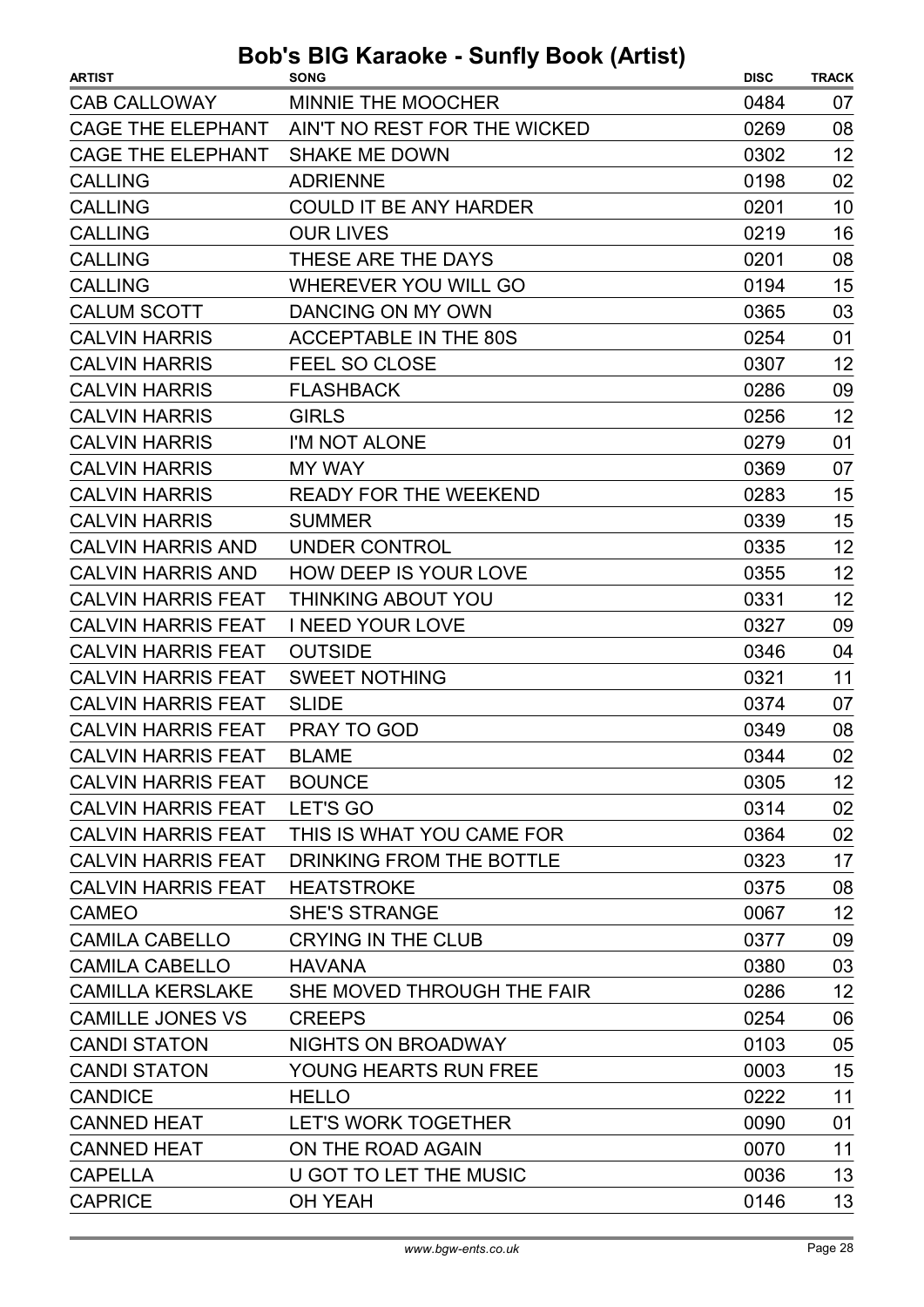| <b>CAPTAIN AND</b><br>DO THAT TO ME ONE MORE TIME<br>0431<br>10<br>LOVE WILL KEEP US TOGETHER<br><b>CAPTAIN AND</b><br>0162<br>04<br><b>CARDIGANS</b><br>0136<br>07<br><b>ERASE REWIND</b><br><b>CARDIGANS AND TOM</b><br><b>BURNIN' DOWN THE HOUSE</b><br>0479<br>10<br><b>CARL DOUGLAS</b><br><b>KUNG FU FIGHTING</b><br>0104<br>03<br><b>CARLY RAE JEPSEN</b><br><b>CALL ME MAYBE</b><br>0315<br>01<br><b>CARLY RAE JEPSEN</b><br>04<br><b>CURIOSITY</b><br>0316<br>06<br><b>CARLY RAE JEPSEN</b><br><b>I REALLY LIKE YOU</b><br>0350<br>05<br><b>CARLY RAE JEPSEN</b><br><b>THIS KISS</b><br>0321<br>TONIGHT I'M GETTING OVER YOU<br>0326<br>14<br><b>CARLY RAE JEPSEN</b><br><b>CARLY SIMON</b><br>LET THE RIVER RUN<br>0433<br>07<br><b>CARLY SIMON</b><br>YOU'RE SO VAIN<br>0022<br>03<br>03<br><b>MORE MORE MORE</b><br>0398<br><b>CARMEL</b><br><b>CAROLE KING</b><br><b>IT'S TOO LATE</b><br>0051<br>05<br><b>CAROUSEL</b><br><b>IF I LOVED YOU</b><br>0008<br>06<br>07<br><b>CAROUSEL</b><br>YOU'LL NEVER WALK ALONE<br>0008<br>12<br><b>CARPENTERS</b><br><b>CALLING OCCUPANTS</b><br>0077<br>04<br><b>CARPENTERS</b><br><b>CLOSE TO YOU</b><br>0022<br><b>CARPENTERS</b><br><b>RAINY DAYS AND MONDAYS</b><br>0153<br>03<br><b>CARPENTERS</b><br>TOP OF THE WORLD<br>0051<br>14<br>09<br><b>CARRIE UNDERWOOD</b><br><b>ALL AMERICAN GIRL</b><br>0434<br><b>CARRIE UNDERWOOD</b><br><b>LAST NAME</b><br>10<br>0433<br>12<br><b>CARRIE UNDERWOOD</b><br><b>TEMPORARY HOME</b><br>0291<br>08<br><b>CARS</b><br>0106<br><b>DRIVE</b><br><b>CARTOONS</b><br>DOO DAH<br>0140<br>06<br>16<br><b>WITCH DOCTOR</b><br>0136<br><b>CARTOONS</b><br><b>EVACUATE THE DANCEFLOOR</b><br><b>CASCADA</b><br>0282<br>01<br><b>EVERYTIME WE TOUCH</b><br>0431<br>07<br><b>CASCADA</b><br>07<br><b>CASCADA</b><br><b>WHAT HURTS THE MOST</b><br>0263<br><b>CASH CASH FEAT</b><br><b>TAKE ME HOME</b><br>0340<br>10<br>16<br><b>CASSANDRA</b><br><b>TOUCH ME</b><br>0176<br><b>CAST</b><br><b>WALK AWAY</b><br>0411<br>04<br><b>CASUALS</b><br>08<br><b>JESAMINE</b><br>0070<br><b>CAT EMPIRE</b><br><b>HELLO HELLO</b><br>06<br>0480<br><b>CAT STEVENS</b><br><b>MATTHEW AND SON</b><br>0424<br>07<br><b>CAT STEVENS</b><br><b>MORNING HAS BROKEN</b><br>0158<br>09<br><b>CATATONIA</b><br>DEAD FROM THE WAIST DOWN<br>08<br>0136<br><b>CATATONIA</b><br><b>KARAOKE QUEEN</b><br>09<br>0140<br><b>LONDINIUM</b><br>11<br><b>CATATONIA</b><br>0144<br><b>CATATONIA</b><br><b>MULDER AND SCULLY</b><br>0118<br>02<br><b>CATATONIA</b><br><b>ROAD RAGE</b><br>0120<br>14<br><b>CATATONIA</b><br><b>STONE BY STONE</b><br>09<br>0182<br><b>CATATONIA</b><br><b>STRANGE GLUE</b><br>0124<br>14 | <b>ARTIST</b> | <b>SONG</b> | <b>DISC</b> | <b>TRACK</b> |
|------------------------------------------------------------------------------------------------------------------------------------------------------------------------------------------------------------------------------------------------------------------------------------------------------------------------------------------------------------------------------------------------------------------------------------------------------------------------------------------------------------------------------------------------------------------------------------------------------------------------------------------------------------------------------------------------------------------------------------------------------------------------------------------------------------------------------------------------------------------------------------------------------------------------------------------------------------------------------------------------------------------------------------------------------------------------------------------------------------------------------------------------------------------------------------------------------------------------------------------------------------------------------------------------------------------------------------------------------------------------------------------------------------------------------------------------------------------------------------------------------------------------------------------------------------------------------------------------------------------------------------------------------------------------------------------------------------------------------------------------------------------------------------------------------------------------------------------------------------------------------------------------------------------------------------------------------------------------------------------------------------------------------------------------------------------------------------------------------------------------------------------------------------------------------------------------------------------------------------------------------------------------------------------------------------------------------------------------------------------------------------------------------------------------------------------------------------------------------------------------------------------------------------------------------------------------------------------------------------------------------------------------------------------------------------|---------------|-------------|-------------|--------------|
|                                                                                                                                                                                                                                                                                                                                                                                                                                                                                                                                                                                                                                                                                                                                                                                                                                                                                                                                                                                                                                                                                                                                                                                                                                                                                                                                                                                                                                                                                                                                                                                                                                                                                                                                                                                                                                                                                                                                                                                                                                                                                                                                                                                                                                                                                                                                                                                                                                                                                                                                                                                                                                                                                    |               |             |             |              |
|                                                                                                                                                                                                                                                                                                                                                                                                                                                                                                                                                                                                                                                                                                                                                                                                                                                                                                                                                                                                                                                                                                                                                                                                                                                                                                                                                                                                                                                                                                                                                                                                                                                                                                                                                                                                                                                                                                                                                                                                                                                                                                                                                                                                                                                                                                                                                                                                                                                                                                                                                                                                                                                                                    |               |             |             |              |
|                                                                                                                                                                                                                                                                                                                                                                                                                                                                                                                                                                                                                                                                                                                                                                                                                                                                                                                                                                                                                                                                                                                                                                                                                                                                                                                                                                                                                                                                                                                                                                                                                                                                                                                                                                                                                                                                                                                                                                                                                                                                                                                                                                                                                                                                                                                                                                                                                                                                                                                                                                                                                                                                                    |               |             |             |              |
|                                                                                                                                                                                                                                                                                                                                                                                                                                                                                                                                                                                                                                                                                                                                                                                                                                                                                                                                                                                                                                                                                                                                                                                                                                                                                                                                                                                                                                                                                                                                                                                                                                                                                                                                                                                                                                                                                                                                                                                                                                                                                                                                                                                                                                                                                                                                                                                                                                                                                                                                                                                                                                                                                    |               |             |             |              |
|                                                                                                                                                                                                                                                                                                                                                                                                                                                                                                                                                                                                                                                                                                                                                                                                                                                                                                                                                                                                                                                                                                                                                                                                                                                                                                                                                                                                                                                                                                                                                                                                                                                                                                                                                                                                                                                                                                                                                                                                                                                                                                                                                                                                                                                                                                                                                                                                                                                                                                                                                                                                                                                                                    |               |             |             |              |
|                                                                                                                                                                                                                                                                                                                                                                                                                                                                                                                                                                                                                                                                                                                                                                                                                                                                                                                                                                                                                                                                                                                                                                                                                                                                                                                                                                                                                                                                                                                                                                                                                                                                                                                                                                                                                                                                                                                                                                                                                                                                                                                                                                                                                                                                                                                                                                                                                                                                                                                                                                                                                                                                                    |               |             |             |              |
|                                                                                                                                                                                                                                                                                                                                                                                                                                                                                                                                                                                                                                                                                                                                                                                                                                                                                                                                                                                                                                                                                                                                                                                                                                                                                                                                                                                                                                                                                                                                                                                                                                                                                                                                                                                                                                                                                                                                                                                                                                                                                                                                                                                                                                                                                                                                                                                                                                                                                                                                                                                                                                                                                    |               |             |             |              |
|                                                                                                                                                                                                                                                                                                                                                                                                                                                                                                                                                                                                                                                                                                                                                                                                                                                                                                                                                                                                                                                                                                                                                                                                                                                                                                                                                                                                                                                                                                                                                                                                                                                                                                                                                                                                                                                                                                                                                                                                                                                                                                                                                                                                                                                                                                                                                                                                                                                                                                                                                                                                                                                                                    |               |             |             |              |
|                                                                                                                                                                                                                                                                                                                                                                                                                                                                                                                                                                                                                                                                                                                                                                                                                                                                                                                                                                                                                                                                                                                                                                                                                                                                                                                                                                                                                                                                                                                                                                                                                                                                                                                                                                                                                                                                                                                                                                                                                                                                                                                                                                                                                                                                                                                                                                                                                                                                                                                                                                                                                                                                                    |               |             |             |              |
|                                                                                                                                                                                                                                                                                                                                                                                                                                                                                                                                                                                                                                                                                                                                                                                                                                                                                                                                                                                                                                                                                                                                                                                                                                                                                                                                                                                                                                                                                                                                                                                                                                                                                                                                                                                                                                                                                                                                                                                                                                                                                                                                                                                                                                                                                                                                                                                                                                                                                                                                                                                                                                                                                    |               |             |             |              |
|                                                                                                                                                                                                                                                                                                                                                                                                                                                                                                                                                                                                                                                                                                                                                                                                                                                                                                                                                                                                                                                                                                                                                                                                                                                                                                                                                                                                                                                                                                                                                                                                                                                                                                                                                                                                                                                                                                                                                                                                                                                                                                                                                                                                                                                                                                                                                                                                                                                                                                                                                                                                                                                                                    |               |             |             |              |
|                                                                                                                                                                                                                                                                                                                                                                                                                                                                                                                                                                                                                                                                                                                                                                                                                                                                                                                                                                                                                                                                                                                                                                                                                                                                                                                                                                                                                                                                                                                                                                                                                                                                                                                                                                                                                                                                                                                                                                                                                                                                                                                                                                                                                                                                                                                                                                                                                                                                                                                                                                                                                                                                                    |               |             |             |              |
|                                                                                                                                                                                                                                                                                                                                                                                                                                                                                                                                                                                                                                                                                                                                                                                                                                                                                                                                                                                                                                                                                                                                                                                                                                                                                                                                                                                                                                                                                                                                                                                                                                                                                                                                                                                                                                                                                                                                                                                                                                                                                                                                                                                                                                                                                                                                                                                                                                                                                                                                                                                                                                                                                    |               |             |             |              |
|                                                                                                                                                                                                                                                                                                                                                                                                                                                                                                                                                                                                                                                                                                                                                                                                                                                                                                                                                                                                                                                                                                                                                                                                                                                                                                                                                                                                                                                                                                                                                                                                                                                                                                                                                                                                                                                                                                                                                                                                                                                                                                                                                                                                                                                                                                                                                                                                                                                                                                                                                                                                                                                                                    |               |             |             |              |
|                                                                                                                                                                                                                                                                                                                                                                                                                                                                                                                                                                                                                                                                                                                                                                                                                                                                                                                                                                                                                                                                                                                                                                                                                                                                                                                                                                                                                                                                                                                                                                                                                                                                                                                                                                                                                                                                                                                                                                                                                                                                                                                                                                                                                                                                                                                                                                                                                                                                                                                                                                                                                                                                                    |               |             |             |              |
|                                                                                                                                                                                                                                                                                                                                                                                                                                                                                                                                                                                                                                                                                                                                                                                                                                                                                                                                                                                                                                                                                                                                                                                                                                                                                                                                                                                                                                                                                                                                                                                                                                                                                                                                                                                                                                                                                                                                                                                                                                                                                                                                                                                                                                                                                                                                                                                                                                                                                                                                                                                                                                                                                    |               |             |             |              |
|                                                                                                                                                                                                                                                                                                                                                                                                                                                                                                                                                                                                                                                                                                                                                                                                                                                                                                                                                                                                                                                                                                                                                                                                                                                                                                                                                                                                                                                                                                                                                                                                                                                                                                                                                                                                                                                                                                                                                                                                                                                                                                                                                                                                                                                                                                                                                                                                                                                                                                                                                                                                                                                                                    |               |             |             |              |
|                                                                                                                                                                                                                                                                                                                                                                                                                                                                                                                                                                                                                                                                                                                                                                                                                                                                                                                                                                                                                                                                                                                                                                                                                                                                                                                                                                                                                                                                                                                                                                                                                                                                                                                                                                                                                                                                                                                                                                                                                                                                                                                                                                                                                                                                                                                                                                                                                                                                                                                                                                                                                                                                                    |               |             |             |              |
|                                                                                                                                                                                                                                                                                                                                                                                                                                                                                                                                                                                                                                                                                                                                                                                                                                                                                                                                                                                                                                                                                                                                                                                                                                                                                                                                                                                                                                                                                                                                                                                                                                                                                                                                                                                                                                                                                                                                                                                                                                                                                                                                                                                                                                                                                                                                                                                                                                                                                                                                                                                                                                                                                    |               |             |             |              |
|                                                                                                                                                                                                                                                                                                                                                                                                                                                                                                                                                                                                                                                                                                                                                                                                                                                                                                                                                                                                                                                                                                                                                                                                                                                                                                                                                                                                                                                                                                                                                                                                                                                                                                                                                                                                                                                                                                                                                                                                                                                                                                                                                                                                                                                                                                                                                                                                                                                                                                                                                                                                                                                                                    |               |             |             |              |
|                                                                                                                                                                                                                                                                                                                                                                                                                                                                                                                                                                                                                                                                                                                                                                                                                                                                                                                                                                                                                                                                                                                                                                                                                                                                                                                                                                                                                                                                                                                                                                                                                                                                                                                                                                                                                                                                                                                                                                                                                                                                                                                                                                                                                                                                                                                                                                                                                                                                                                                                                                                                                                                                                    |               |             |             |              |
|                                                                                                                                                                                                                                                                                                                                                                                                                                                                                                                                                                                                                                                                                                                                                                                                                                                                                                                                                                                                                                                                                                                                                                                                                                                                                                                                                                                                                                                                                                                                                                                                                                                                                                                                                                                                                                                                                                                                                                                                                                                                                                                                                                                                                                                                                                                                                                                                                                                                                                                                                                                                                                                                                    |               |             |             |              |
|                                                                                                                                                                                                                                                                                                                                                                                                                                                                                                                                                                                                                                                                                                                                                                                                                                                                                                                                                                                                                                                                                                                                                                                                                                                                                                                                                                                                                                                                                                                                                                                                                                                                                                                                                                                                                                                                                                                                                                                                                                                                                                                                                                                                                                                                                                                                                                                                                                                                                                                                                                                                                                                                                    |               |             |             |              |
|                                                                                                                                                                                                                                                                                                                                                                                                                                                                                                                                                                                                                                                                                                                                                                                                                                                                                                                                                                                                                                                                                                                                                                                                                                                                                                                                                                                                                                                                                                                                                                                                                                                                                                                                                                                                                                                                                                                                                                                                                                                                                                                                                                                                                                                                                                                                                                                                                                                                                                                                                                                                                                                                                    |               |             |             |              |
|                                                                                                                                                                                                                                                                                                                                                                                                                                                                                                                                                                                                                                                                                                                                                                                                                                                                                                                                                                                                                                                                                                                                                                                                                                                                                                                                                                                                                                                                                                                                                                                                                                                                                                                                                                                                                                                                                                                                                                                                                                                                                                                                                                                                                                                                                                                                                                                                                                                                                                                                                                                                                                                                                    |               |             |             |              |
|                                                                                                                                                                                                                                                                                                                                                                                                                                                                                                                                                                                                                                                                                                                                                                                                                                                                                                                                                                                                                                                                                                                                                                                                                                                                                                                                                                                                                                                                                                                                                                                                                                                                                                                                                                                                                                                                                                                                                                                                                                                                                                                                                                                                                                                                                                                                                                                                                                                                                                                                                                                                                                                                                    |               |             |             |              |
|                                                                                                                                                                                                                                                                                                                                                                                                                                                                                                                                                                                                                                                                                                                                                                                                                                                                                                                                                                                                                                                                                                                                                                                                                                                                                                                                                                                                                                                                                                                                                                                                                                                                                                                                                                                                                                                                                                                                                                                                                                                                                                                                                                                                                                                                                                                                                                                                                                                                                                                                                                                                                                                                                    |               |             |             |              |
|                                                                                                                                                                                                                                                                                                                                                                                                                                                                                                                                                                                                                                                                                                                                                                                                                                                                                                                                                                                                                                                                                                                                                                                                                                                                                                                                                                                                                                                                                                                                                                                                                                                                                                                                                                                                                                                                                                                                                                                                                                                                                                                                                                                                                                                                                                                                                                                                                                                                                                                                                                                                                                                                                    |               |             |             |              |
|                                                                                                                                                                                                                                                                                                                                                                                                                                                                                                                                                                                                                                                                                                                                                                                                                                                                                                                                                                                                                                                                                                                                                                                                                                                                                                                                                                                                                                                                                                                                                                                                                                                                                                                                                                                                                                                                                                                                                                                                                                                                                                                                                                                                                                                                                                                                                                                                                                                                                                                                                                                                                                                                                    |               |             |             |              |
|                                                                                                                                                                                                                                                                                                                                                                                                                                                                                                                                                                                                                                                                                                                                                                                                                                                                                                                                                                                                                                                                                                                                                                                                                                                                                                                                                                                                                                                                                                                                                                                                                                                                                                                                                                                                                                                                                                                                                                                                                                                                                                                                                                                                                                                                                                                                                                                                                                                                                                                                                                                                                                                                                    |               |             |             |              |
|                                                                                                                                                                                                                                                                                                                                                                                                                                                                                                                                                                                                                                                                                                                                                                                                                                                                                                                                                                                                                                                                                                                                                                                                                                                                                                                                                                                                                                                                                                                                                                                                                                                                                                                                                                                                                                                                                                                                                                                                                                                                                                                                                                                                                                                                                                                                                                                                                                                                                                                                                                                                                                                                                    |               |             |             |              |
|                                                                                                                                                                                                                                                                                                                                                                                                                                                                                                                                                                                                                                                                                                                                                                                                                                                                                                                                                                                                                                                                                                                                                                                                                                                                                                                                                                                                                                                                                                                                                                                                                                                                                                                                                                                                                                                                                                                                                                                                                                                                                                                                                                                                                                                                                                                                                                                                                                                                                                                                                                                                                                                                                    |               |             |             |              |
|                                                                                                                                                                                                                                                                                                                                                                                                                                                                                                                                                                                                                                                                                                                                                                                                                                                                                                                                                                                                                                                                                                                                                                                                                                                                                                                                                                                                                                                                                                                                                                                                                                                                                                                                                                                                                                                                                                                                                                                                                                                                                                                                                                                                                                                                                                                                                                                                                                                                                                                                                                                                                                                                                    |               |             |             |              |
|                                                                                                                                                                                                                                                                                                                                                                                                                                                                                                                                                                                                                                                                                                                                                                                                                                                                                                                                                                                                                                                                                                                                                                                                                                                                                                                                                                                                                                                                                                                                                                                                                                                                                                                                                                                                                                                                                                                                                                                                                                                                                                                                                                                                                                                                                                                                                                                                                                                                                                                                                                                                                                                                                    |               |             |             |              |
|                                                                                                                                                                                                                                                                                                                                                                                                                                                                                                                                                                                                                                                                                                                                                                                                                                                                                                                                                                                                                                                                                                                                                                                                                                                                                                                                                                                                                                                                                                                                                                                                                                                                                                                                                                                                                                                                                                                                                                                                                                                                                                                                                                                                                                                                                                                                                                                                                                                                                                                                                                                                                                                                                    |               |             |             |              |
|                                                                                                                                                                                                                                                                                                                                                                                                                                                                                                                                                                                                                                                                                                                                                                                                                                                                                                                                                                                                                                                                                                                                                                                                                                                                                                                                                                                                                                                                                                                                                                                                                                                                                                                                                                                                                                                                                                                                                                                                                                                                                                                                                                                                                                                                                                                                                                                                                                                                                                                                                                                                                                                                                    |               |             |             |              |
|                                                                                                                                                                                                                                                                                                                                                                                                                                                                                                                                                                                                                                                                                                                                                                                                                                                                                                                                                                                                                                                                                                                                                                                                                                                                                                                                                                                                                                                                                                                                                                                                                                                                                                                                                                                                                                                                                                                                                                                                                                                                                                                                                                                                                                                                                                                                                                                                                                                                                                                                                                                                                                                                                    |               |             |             |              |
|                                                                                                                                                                                                                                                                                                                                                                                                                                                                                                                                                                                                                                                                                                                                                                                                                                                                                                                                                                                                                                                                                                                                                                                                                                                                                                                                                                                                                                                                                                                                                                                                                                                                                                                                                                                                                                                                                                                                                                                                                                                                                                                                                                                                                                                                                                                                                                                                                                                                                                                                                                                                                                                                                    |               |             |             |              |
|                                                                                                                                                                                                                                                                                                                                                                                                                                                                                                                                                                                                                                                                                                                                                                                                                                                                                                                                                                                                                                                                                                                                                                                                                                                                                                                                                                                                                                                                                                                                                                                                                                                                                                                                                                                                                                                                                                                                                                                                                                                                                                                                                                                                                                                                                                                                                                                                                                                                                                                                                                                                                                                                                    |               |             |             |              |
|                                                                                                                                                                                                                                                                                                                                                                                                                                                                                                                                                                                                                                                                                                                                                                                                                                                                                                                                                                                                                                                                                                                                                                                                                                                                                                                                                                                                                                                                                                                                                                                                                                                                                                                                                                                                                                                                                                                                                                                                                                                                                                                                                                                                                                                                                                                                                                                                                                                                                                                                                                                                                                                                                    |               |             |             |              |
|                                                                                                                                                                                                                                                                                                                                                                                                                                                                                                                                                                                                                                                                                                                                                                                                                                                                                                                                                                                                                                                                                                                                                                                                                                                                                                                                                                                                                                                                                                                                                                                                                                                                                                                                                                                                                                                                                                                                                                                                                                                                                                                                                                                                                                                                                                                                                                                                                                                                                                                                                                                                                                                                                    |               |             |             |              |
|                                                                                                                                                                                                                                                                                                                                                                                                                                                                                                                                                                                                                                                                                                                                                                                                                                                                                                                                                                                                                                                                                                                                                                                                                                                                                                                                                                                                                                                                                                                                                                                                                                                                                                                                                                                                                                                                                                                                                                                                                                                                                                                                                                                                                                                                                                                                                                                                                                                                                                                                                                                                                                                                                    |               |             |             |              |
|                                                                                                                                                                                                                                                                                                                                                                                                                                                                                                                                                                                                                                                                                                                                                                                                                                                                                                                                                                                                                                                                                                                                                                                                                                                                                                                                                                                                                                                                                                                                                                                                                                                                                                                                                                                                                                                                                                                                                                                                                                                                                                                                                                                                                                                                                                                                                                                                                                                                                                                                                                                                                                                                                    |               |             |             |              |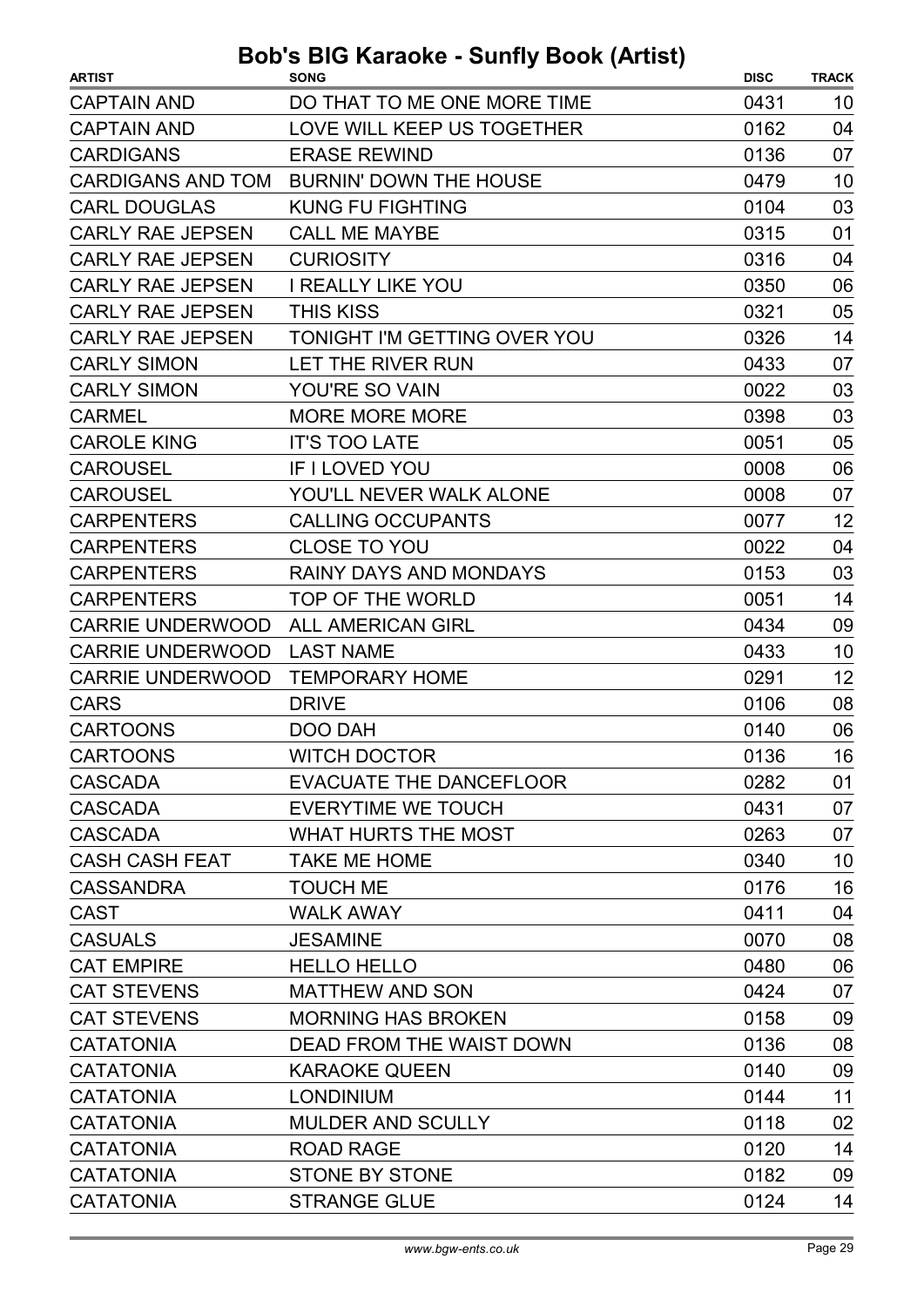| <b>ARTIST</b>                       | <b>SONG</b>                      | <b>DISC</b> | <b>TRACK</b> |
|-------------------------------------|----------------------------------|-------------|--------------|
| <b>CATHY DENNIS</b>                 | ALL NIGHT LONG (TOUCH ME)        | 0477        | 04           |
| <b>CATHY DENNIS</b>                 | TOUCH ME ALL NIGHT LONG          | 0036        | 05           |
| <b>CC PENISTON</b>                  | <b>FINALLY</b>                   | 0483        | 08           |
| CEE LO GREEN                        | ANYWAY (CLEAN)                   | 0311        | 13           |
| <b>CEE LO GREEN</b>                 | <b>BRIGHT LIGHTS BIGGER CITY</b> | 0302        | 02           |
| <b>CEE LO GREEN</b>                 | <b>FORGET YOU</b>                | 0297        | 01           |
| <b>CEE LO GREEN</b>                 | I WANT YOU (HOLD ON TO           | 0307        | 08           |
| <b>CEE LO GREEN</b>                 | <b>IT'S OK</b>                   | 0299        | 06           |
| <b>CEELO GREEN</b>                  | <b>MUSIC TO MY SOUL</b>          | 0358        | 08           |
| <b>CELINE DION</b>                  | <b>FALLING INTO YOU</b>          | 0049        | 01           |
| <b>CELINE DION</b>                  | FIRST TIME EVER I SAW YOUR       | 0163        | 15           |
| <b>CELINE DION</b>                  | IF WALLS COULD TALK              | 0161        | 01           |
| <b>CELINE DION</b>                  | I'M ALIVE                        | 0195        | 04           |
| <b>CELINE DION</b>                  | <b>IMMORTALITY</b>               | 0123        | 03           |
| <b>CELINE DION</b>                  | IT'S ALL COMING BACK TO ME       | 0080        | 08           |
| <b>CELINE DION</b>                  | LOVED ME BACK TO LIFE            | 0334        | 16           |
| <b>CELINE DION</b>                  | <b>MILES TO GO</b>               | 0407        | 11           |
| <b>CELINE DION</b>                  | MY HEART WILL GO ON              | 0450        | 12           |
| <b>CELINE DION</b>                  | MY HEART WILL GO ON (DANCE       | 0129        | 01           |
| <b>CELINE DION</b>                  | <b>ONLY ONE ROAD</b>             | 0029        | 04           |
| <b>CELINE DION</b>                  | <b>REASON</b>                    | 0116        | 15           |
| <b>CELINE DION</b>                  | THAT'S THE WAY IT IS             | 0157        | 01           |
| <b>CELINE DION</b>                  | <b>THINK TWICE</b>               | 0019        | 05           |
| <b>CELINE DION</b>                  | TREAT HER LIKE A LADY            | 0142        | 01           |
| <b>CELINE DION AND B</b>            | <b>TELL HIM</b>                  | 0117        | 06           |
| <b>CELINE DION AND R</b>            | I'M YOUR ANGEL                   | 0127        | 10           |
| <b>CHAD KROEGER</b>                 | <b>HERO</b>                      | 0193        | 10           |
| <b>CHAINSMOKERS</b>                 | <b>PARIS</b>                     | 0373        | 02           |
| CHAINSMOKERS FEAT DON'T LET ME DOWN |                                  | 0364        | 12           |
| <b>CHAINSMOKERS FEAT CLOSER</b>     |                                  | 0367        | 09           |
| <b>CHAINSMOKERS FEAT</b>            | <b>ALL WE KNOW</b>               | 0370        | 11           |
| <b>CHAINSMOKERS FEAT</b>            | <b>ROSES</b>                     | 0362        | 14           |
| <b>CHAIRMAN OF THE</b>              | GIVE ME JUST A LITTLE MORE       | 0088        | 08           |
| <b>CHAIRMAN OF THE</b>              | YOU GOT ME DANGLING ON A         | 0088        | 09           |
| <b>CHAKA KHAN</b>                   | <b>AIN'T NOBODY</b>              | 0011        | 01           |
| <b>CHAKA KHAN</b>                   | <b>I FEEL FOR YOU</b>            | 0106        | 04           |
| <b>CHAMPAIGN</b>                    | <b>HOW ABOUT US</b>              | 0107        | 10           |
| <b>CHANTAY SAVAGE</b>               | <b>I WILL SURVIVE</b>            | 0060        | 13           |
| <b>CHARLATANS</b>                   | <b>PLASTIC MACHINERY</b>         | 0377        | 18           |
| <b>CHARLENE SORAIA</b>              | WHEREVER YOU WILL GO             | 0309        | 13           |
| <b>CHARLES AND EDDIE</b>            | <b>WOULD I LIE TO YOU</b>        | 0053        | 14           |
| <b>CHARLES AZNAVOUR</b>             | <b>SHE</b>                       | 0077        | 01           |
| <b>CHARLES HAMILTON</b>             | <b>NEW YORK RAINING</b>          | 0352        | 07           |
|                                     |                                  |             |              |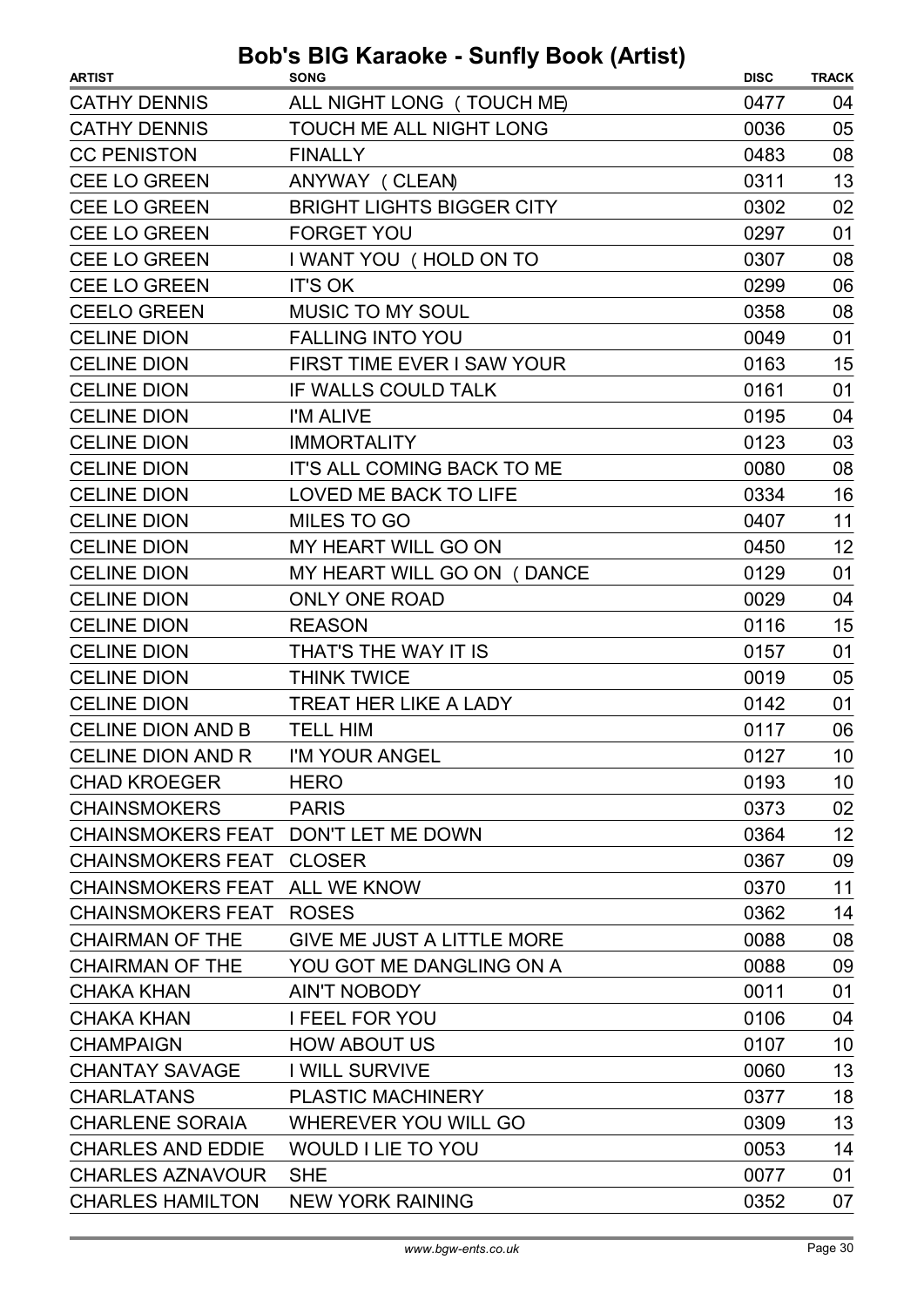| <b>ARTIST</b>                  | <b>SONG</b>                               | <b>DISC</b> | <b>TRACK</b> |
|--------------------------------|-------------------------------------------|-------------|--------------|
| <b>CHARLI XCX</b>              | <b>BOOM CLAP</b>                          | 0343        | 15           |
| <b>CHARLI XCX</b>              | <b>BOYS</b>                               | 0379        | 13           |
| <b>CHARLIE DANIELS</b>         | DEVIL WENT DOWN TO GEORGIA                | 0382        | 04           |
| <b>CHARLIE PRIDE</b>           | <b>CRYSTAL CHANDELIERS</b>                | 0160        | 11           |
| <b>CHARLIE PUTH</b>            | <b>ATTENTION</b>                          | 0376        | 05           |
| <b>CHARLIE PUTH</b>            | <b>DANGEROUSLY</b>                        | 0372        | 11           |
| <b>CHARLIE PUTH</b>            | <b>ONE CALL AWAY</b>                      | 0360        | 01           |
| <b>CHARLIE PUTH FEAT</b>       | <b>MARVIN GAYE</b>                        | 0354        | 04           |
| <b>CHARLIE PUTH FEAT</b>       | WE DON'T TALK ANYMORE                     | 0366        | 09           |
| <b>CHARLIE RICH</b>            | <b>BEHIND CLOSED DOORS</b>                | 0388        | 03           |
| <b>CHARLIE RICH</b>            | <b>MOST BEAUTIFUL GIRL</b>                | 0077        | 04           |
|                                | CHARLIE XCX FEAT LIL AFTER THE AFTERPARTY | 0371        | 06           |
| <b>CHARLIE XCX FEAT</b>        | <b>DOING IT</b>                           | 0349        | 03           |
| <b>CHARLOTTE CHURCH</b>        | <b>CALL MY NAME</b>                       | 0234        | 07           |
| <b>CHARLOTTE CHURCH</b>        | <b>CRAZY CHICK</b>                        | 0232        | 10           |
| <b>CHARLOTTE CHURCH</b>        | <b>MOODSWINGS</b>                         | 0241        | 11           |
| <b>CHAS AND DAVE</b>           | <b>RABBIT</b>                             | 0042        | 16           |
| <b>CHASE AND STATUS</b>        | <b>HITZ [CLEAN VERSION]</b>               | 0306        | 11           |
| CHASE-AND-STATUS-F BLIND FAITH |                                           | 0300        | 11           |
| <b>CHEAT CODES AND</b>         | LET ME HOLD YOU (TURN ME                  | 0369        | 16           |
| <b>CHEAT CODES FEAT</b>        | <b>NO PROMISES</b>                        | 0375        | 09           |
| <b>CHEAT CODES X KRIS</b>      | <b>SEX</b>                                | 0365        | 10           |
| <b>CHEEKY GIRLS</b>            | <b>CHEEKY SONG</b>                        | 0466        | 13           |
| <b>CHEEKY GIRLS</b>            | <b>HOORAY HOORAY (CHEEKY</b>              | 0468        | 09           |
| CHEF (SOUTH                    | <b>CHOCOLATE SALTY BALLS</b>              | 0130        | 02           |
| CHEMICAL BROTHERS GO           |                                           | 0354        | 10           |
| <b>CHER</b>                    | ALL I REALLY WANT TO DO                   | 0437        | 07           |
| <b>CHER</b>                    | ALL OR NOTHING                            | 0138        | 05           |
| <b>CHER</b>                    | <b>BANG BANG</b>                          | 0437        | 04           |
| <b>CHER</b>                    | <b>BANG BANG MY BABY SHOT ME</b>          | 0085        | 13           |
| <b>CHER</b>                    | <b>BELEIVE</b>                            | 0127        | 14           |
| <b>CHER</b>                    | <b>BELIEVE</b>                            | 0450        | 01           |
| <b>CHER</b>                    | DOVE L'AMORE                              | 0152        | 04           |
| <b>CHER</b>                    | <b>GYPSIES TRAMPS AND THIEVES</b>         | 0437        | 02           |
| <b>CHER</b>                    | <b>GYPSYS TRAMPS AND THIEVES</b>          | 0147        | 01           |
| <b>CHER</b>                    | <b>HALF BREED</b>                         | 0437        | 03           |
| <b>CHER</b>                    | <b>I FOUND SOMEONE</b>                    | 0437        | 08           |
| <b>CHER</b>                    | I HOPE YOU FIND IT                        | 0334        | 09           |
| <b>CHER</b>                    | <b>I WALK ALONE</b>                       | 0336        | 05           |
| <b>CHER</b>                    | IF I COULD TURN BACK TIME                 | 0486        | 05           |
| <b>CHER</b>                    | <b>JUST LIKE JESSE JAMES</b>              | 0437        | 13           |
| <b>CHER</b>                    | MUSIC'S NO GOOD WITHOUT YOU               | 0437        | 09           |
| <b>CHER</b>                    | ONE BY ONE                                | 0437        | 12           |
|                                |                                           |             |              |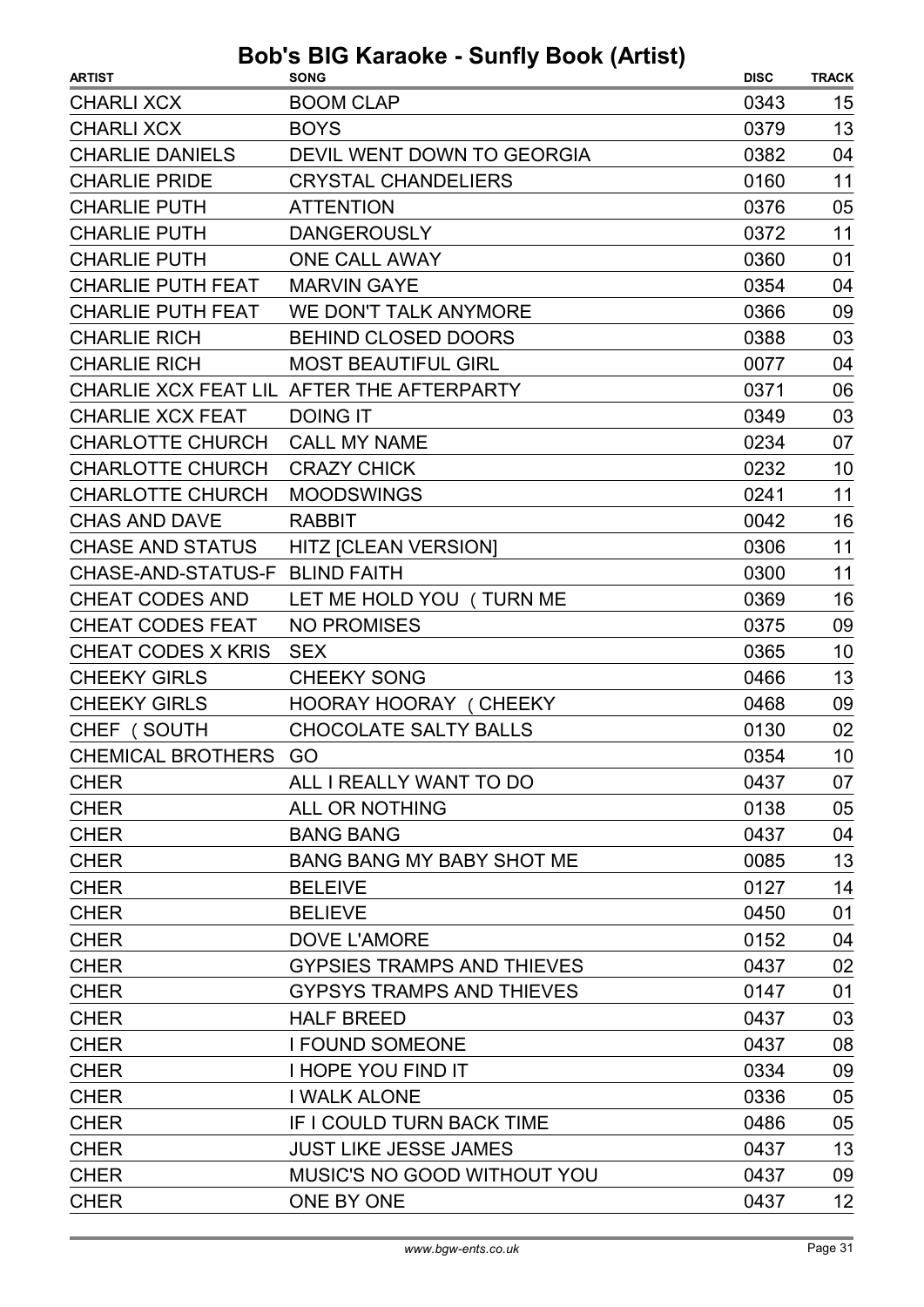| <b>SHOOP SHOOP SONG</b><br><b>CHER</b><br>0437<br>06<br>13<br>SHOOP SHOOP SONG (ITS IN HIS<br><b>CHER</b><br>0447<br><b>CHER</b><br><b>SONG FOR THE LONELY</b><br>0437<br>14<br>11<br><b>CHER</b><br><b>STRONG ENOUGH</b><br>0437<br><b>CHER</b><br><b>WALKING IN MEMPHIS</b><br>15<br>0437<br><b>CHER LLOYD</b><br><b>SWAGGER JAGGER</b><br>0306<br>05<br><b>CHER LLOYD FEAT</b><br><b>WANT U BACK</b><br>07<br>0314<br><b>CHER LLOYD FEAT</b><br>01<br><b>WITH UR LOVE</b><br>0310<br>CHER LLOYD FEAT T I<br>15<br>I WISH<br>0332<br>03<br><b>CALL MY NAME</b><br>0316<br><b>CHERYL</b><br><b>CHERYL</b><br><b>I DON'T CARE</b><br>04<br>0345<br>16<br><b>CHERYL</b><br><b>ONLY HUMAN</b><br>0349<br><b>UNDER THE SUN</b><br>04<br><b>CHERYL</b><br>0318<br><b>CHERYL COLE</b><br><b>FIGHT FOR THIS LOVE</b><br>0285<br>05<br>02<br><b>CHERYL COLE</b><br>0299<br><b>FLOOD</b><br><b>CHERYL COLE</b><br>05<br><b>PARACHUTE</b><br>0289<br><b>CHERYL COLE</b><br><b>PROMISE THIS</b><br>03<br>0297<br>05<br><b>CHERYL COLE AND</b><br>3 WORDS<br>0287<br>11<br><b>CHERYL COLE FEAT</b><br><b>CRAZY STUPID LOVE</b><br>0341<br>13<br><b>CHERYL COLE FEAT</b><br>YEAH YEAH<br>0302<br><b>CHERYL COLE FEAT</b><br>SCREW YOU (CLEAN VERSION)<br>03<br>0321<br><b>CHERYL COLE-FEAT</b><br><b>EVERYONE</b><br>06<br>0301<br><b>CHERYL LYNN</b><br><b>ENCORE</b><br>0067<br>05<br><b>CHERYL LYNN</b><br>06<br><b>GOT TO BE REAL</b><br>0397<br>ONE AND ONLY<br>15<br><b>CHESNEY HAWKES</b><br>0112<br>12<br><b>CHI LITES</b><br><b>HAVE YOU SEEN HER</b><br>0072<br><b>CHI LITES</b><br><b>HOMELY GIRL</b><br>0091<br>06<br>05<br>YOU DON'T HAVE TO GO<br>0097<br><b>CHILITES</b><br><b>CHIC</b><br>0103<br>08<br>DANCE DANCE DANCE<br>11<br><b>CHIC</b><br>LE FREAK<br>0103<br>18<br><b>CHIC FEAT NILE</b><br>I'LL BE THERE<br>0351<br><b>CHICAGO</b><br>YOU'RE THE INSPIRATION<br>0158<br>07<br>13<br>CHICANE AND BRYAN DON'T GIVE UP<br>0161<br><b>CHICKEN SHED</b><br>I AM IN LOVE WITH THE WORLD<br>0116<br>09<br>11<br><b>CHICO</b><br><b>CHICO TIME</b><br>0242<br>03<br><b>CHICORY TIP</b><br>SON OF MY FATHER<br>0096<br>CHIEFTAINS AND THE I KNOW MY LOVE<br>0138<br>09<br>13<br><b>CHILDISH GAMBINO</b><br><b>REDBONE</b><br>0373<br><b>SEARCHING</b><br>0009<br>14<br><b>CHINA BLACK</b><br>13<br><b>WISHFULL THINKING</b><br><b>CHINA CRISIS</b><br>0382<br><b>CHIPMUNK</b><br><b>DIAMOND RINGS</b><br>0282<br>06<br><b>CHIPMUNK</b><br><b>OOPSY DAISY</b><br>07<br>0285<br>13<br>CHIPMUNK AND CHRIS CHAMPION (CLEAN)<br>0300 | <b>ARTIST</b> | . <i>.</i><br><b>SONG</b> | <b>DISC</b> | <b>TRACK</b> |
|--------------------------------------------------------------------------------------------------------------------------------------------------------------------------------------------------------------------------------------------------------------------------------------------------------------------------------------------------------------------------------------------------------------------------------------------------------------------------------------------------------------------------------------------------------------------------------------------------------------------------------------------------------------------------------------------------------------------------------------------------------------------------------------------------------------------------------------------------------------------------------------------------------------------------------------------------------------------------------------------------------------------------------------------------------------------------------------------------------------------------------------------------------------------------------------------------------------------------------------------------------------------------------------------------------------------------------------------------------------------------------------------------------------------------------------------------------------------------------------------------------------------------------------------------------------------------------------------------------------------------------------------------------------------------------------------------------------------------------------------------------------------------------------------------------------------------------------------------------------------------------------------------------------------------------------------------------------------------------------------------------------------------------------------------------------------------------------------------------------------------------------------------------------------------------------------------------------------------------------------------------------------------------------------------------------------------------------------------------------------------------------------------------------------------------------------------------------------------------------------------------------------------------------|---------------|---------------------------|-------------|--------------|
|                                                                                                                                                                                                                                                                                                                                                                                                                                                                                                                                                                                                                                                                                                                                                                                                                                                                                                                                                                                                                                                                                                                                                                                                                                                                                                                                                                                                                                                                                                                                                                                                                                                                                                                                                                                                                                                                                                                                                                                                                                                                                                                                                                                                                                                                                                                                                                                                                                                                                                                                      |               |                           |             |              |
|                                                                                                                                                                                                                                                                                                                                                                                                                                                                                                                                                                                                                                                                                                                                                                                                                                                                                                                                                                                                                                                                                                                                                                                                                                                                                                                                                                                                                                                                                                                                                                                                                                                                                                                                                                                                                                                                                                                                                                                                                                                                                                                                                                                                                                                                                                                                                                                                                                                                                                                                      |               |                           |             |              |
|                                                                                                                                                                                                                                                                                                                                                                                                                                                                                                                                                                                                                                                                                                                                                                                                                                                                                                                                                                                                                                                                                                                                                                                                                                                                                                                                                                                                                                                                                                                                                                                                                                                                                                                                                                                                                                                                                                                                                                                                                                                                                                                                                                                                                                                                                                                                                                                                                                                                                                                                      |               |                           |             |              |
|                                                                                                                                                                                                                                                                                                                                                                                                                                                                                                                                                                                                                                                                                                                                                                                                                                                                                                                                                                                                                                                                                                                                                                                                                                                                                                                                                                                                                                                                                                                                                                                                                                                                                                                                                                                                                                                                                                                                                                                                                                                                                                                                                                                                                                                                                                                                                                                                                                                                                                                                      |               |                           |             |              |
|                                                                                                                                                                                                                                                                                                                                                                                                                                                                                                                                                                                                                                                                                                                                                                                                                                                                                                                                                                                                                                                                                                                                                                                                                                                                                                                                                                                                                                                                                                                                                                                                                                                                                                                                                                                                                                                                                                                                                                                                                                                                                                                                                                                                                                                                                                                                                                                                                                                                                                                                      |               |                           |             |              |
|                                                                                                                                                                                                                                                                                                                                                                                                                                                                                                                                                                                                                                                                                                                                                                                                                                                                                                                                                                                                                                                                                                                                                                                                                                                                                                                                                                                                                                                                                                                                                                                                                                                                                                                                                                                                                                                                                                                                                                                                                                                                                                                                                                                                                                                                                                                                                                                                                                                                                                                                      |               |                           |             |              |
|                                                                                                                                                                                                                                                                                                                                                                                                                                                                                                                                                                                                                                                                                                                                                                                                                                                                                                                                                                                                                                                                                                                                                                                                                                                                                                                                                                                                                                                                                                                                                                                                                                                                                                                                                                                                                                                                                                                                                                                                                                                                                                                                                                                                                                                                                                                                                                                                                                                                                                                                      |               |                           |             |              |
|                                                                                                                                                                                                                                                                                                                                                                                                                                                                                                                                                                                                                                                                                                                                                                                                                                                                                                                                                                                                                                                                                                                                                                                                                                                                                                                                                                                                                                                                                                                                                                                                                                                                                                                                                                                                                                                                                                                                                                                                                                                                                                                                                                                                                                                                                                                                                                                                                                                                                                                                      |               |                           |             |              |
|                                                                                                                                                                                                                                                                                                                                                                                                                                                                                                                                                                                                                                                                                                                                                                                                                                                                                                                                                                                                                                                                                                                                                                                                                                                                                                                                                                                                                                                                                                                                                                                                                                                                                                                                                                                                                                                                                                                                                                                                                                                                                                                                                                                                                                                                                                                                                                                                                                                                                                                                      |               |                           |             |              |
|                                                                                                                                                                                                                                                                                                                                                                                                                                                                                                                                                                                                                                                                                                                                                                                                                                                                                                                                                                                                                                                                                                                                                                                                                                                                                                                                                                                                                                                                                                                                                                                                                                                                                                                                                                                                                                                                                                                                                                                                                                                                                                                                                                                                                                                                                                                                                                                                                                                                                                                                      |               |                           |             |              |
|                                                                                                                                                                                                                                                                                                                                                                                                                                                                                                                                                                                                                                                                                                                                                                                                                                                                                                                                                                                                                                                                                                                                                                                                                                                                                                                                                                                                                                                                                                                                                                                                                                                                                                                                                                                                                                                                                                                                                                                                                                                                                                                                                                                                                                                                                                                                                                                                                                                                                                                                      |               |                           |             |              |
|                                                                                                                                                                                                                                                                                                                                                                                                                                                                                                                                                                                                                                                                                                                                                                                                                                                                                                                                                                                                                                                                                                                                                                                                                                                                                                                                                                                                                                                                                                                                                                                                                                                                                                                                                                                                                                                                                                                                                                                                                                                                                                                                                                                                                                                                                                                                                                                                                                                                                                                                      |               |                           |             |              |
|                                                                                                                                                                                                                                                                                                                                                                                                                                                                                                                                                                                                                                                                                                                                                                                                                                                                                                                                                                                                                                                                                                                                                                                                                                                                                                                                                                                                                                                                                                                                                                                                                                                                                                                                                                                                                                                                                                                                                                                                                                                                                                                                                                                                                                                                                                                                                                                                                                                                                                                                      |               |                           |             |              |
|                                                                                                                                                                                                                                                                                                                                                                                                                                                                                                                                                                                                                                                                                                                                                                                                                                                                                                                                                                                                                                                                                                                                                                                                                                                                                                                                                                                                                                                                                                                                                                                                                                                                                                                                                                                                                                                                                                                                                                                                                                                                                                                                                                                                                                                                                                                                                                                                                                                                                                                                      |               |                           |             |              |
|                                                                                                                                                                                                                                                                                                                                                                                                                                                                                                                                                                                                                                                                                                                                                                                                                                                                                                                                                                                                                                                                                                                                                                                                                                                                                                                                                                                                                                                                                                                                                                                                                                                                                                                                                                                                                                                                                                                                                                                                                                                                                                                                                                                                                                                                                                                                                                                                                                                                                                                                      |               |                           |             |              |
|                                                                                                                                                                                                                                                                                                                                                                                                                                                                                                                                                                                                                                                                                                                                                                                                                                                                                                                                                                                                                                                                                                                                                                                                                                                                                                                                                                                                                                                                                                                                                                                                                                                                                                                                                                                                                                                                                                                                                                                                                                                                                                                                                                                                                                                                                                                                                                                                                                                                                                                                      |               |                           |             |              |
|                                                                                                                                                                                                                                                                                                                                                                                                                                                                                                                                                                                                                                                                                                                                                                                                                                                                                                                                                                                                                                                                                                                                                                                                                                                                                                                                                                                                                                                                                                                                                                                                                                                                                                                                                                                                                                                                                                                                                                                                                                                                                                                                                                                                                                                                                                                                                                                                                                                                                                                                      |               |                           |             |              |
|                                                                                                                                                                                                                                                                                                                                                                                                                                                                                                                                                                                                                                                                                                                                                                                                                                                                                                                                                                                                                                                                                                                                                                                                                                                                                                                                                                                                                                                                                                                                                                                                                                                                                                                                                                                                                                                                                                                                                                                                                                                                                                                                                                                                                                                                                                                                                                                                                                                                                                                                      |               |                           |             |              |
|                                                                                                                                                                                                                                                                                                                                                                                                                                                                                                                                                                                                                                                                                                                                                                                                                                                                                                                                                                                                                                                                                                                                                                                                                                                                                                                                                                                                                                                                                                                                                                                                                                                                                                                                                                                                                                                                                                                                                                                                                                                                                                                                                                                                                                                                                                                                                                                                                                                                                                                                      |               |                           |             |              |
|                                                                                                                                                                                                                                                                                                                                                                                                                                                                                                                                                                                                                                                                                                                                                                                                                                                                                                                                                                                                                                                                                                                                                                                                                                                                                                                                                                                                                                                                                                                                                                                                                                                                                                                                                                                                                                                                                                                                                                                                                                                                                                                                                                                                                                                                                                                                                                                                                                                                                                                                      |               |                           |             |              |
|                                                                                                                                                                                                                                                                                                                                                                                                                                                                                                                                                                                                                                                                                                                                                                                                                                                                                                                                                                                                                                                                                                                                                                                                                                                                                                                                                                                                                                                                                                                                                                                                                                                                                                                                                                                                                                                                                                                                                                                                                                                                                                                                                                                                                                                                                                                                                                                                                                                                                                                                      |               |                           |             |              |
|                                                                                                                                                                                                                                                                                                                                                                                                                                                                                                                                                                                                                                                                                                                                                                                                                                                                                                                                                                                                                                                                                                                                                                                                                                                                                                                                                                                                                                                                                                                                                                                                                                                                                                                                                                                                                                                                                                                                                                                                                                                                                                                                                                                                                                                                                                                                                                                                                                                                                                                                      |               |                           |             |              |
|                                                                                                                                                                                                                                                                                                                                                                                                                                                                                                                                                                                                                                                                                                                                                                                                                                                                                                                                                                                                                                                                                                                                                                                                                                                                                                                                                                                                                                                                                                                                                                                                                                                                                                                                                                                                                                                                                                                                                                                                                                                                                                                                                                                                                                                                                                                                                                                                                                                                                                                                      |               |                           |             |              |
|                                                                                                                                                                                                                                                                                                                                                                                                                                                                                                                                                                                                                                                                                                                                                                                                                                                                                                                                                                                                                                                                                                                                                                                                                                                                                                                                                                                                                                                                                                                                                                                                                                                                                                                                                                                                                                                                                                                                                                                                                                                                                                                                                                                                                                                                                                                                                                                                                                                                                                                                      |               |                           |             |              |
|                                                                                                                                                                                                                                                                                                                                                                                                                                                                                                                                                                                                                                                                                                                                                                                                                                                                                                                                                                                                                                                                                                                                                                                                                                                                                                                                                                                                                                                                                                                                                                                                                                                                                                                                                                                                                                                                                                                                                                                                                                                                                                                                                                                                                                                                                                                                                                                                                                                                                                                                      |               |                           |             |              |
|                                                                                                                                                                                                                                                                                                                                                                                                                                                                                                                                                                                                                                                                                                                                                                                                                                                                                                                                                                                                                                                                                                                                                                                                                                                                                                                                                                                                                                                                                                                                                                                                                                                                                                                                                                                                                                                                                                                                                                                                                                                                                                                                                                                                                                                                                                                                                                                                                                                                                                                                      |               |                           |             |              |
|                                                                                                                                                                                                                                                                                                                                                                                                                                                                                                                                                                                                                                                                                                                                                                                                                                                                                                                                                                                                                                                                                                                                                                                                                                                                                                                                                                                                                                                                                                                                                                                                                                                                                                                                                                                                                                                                                                                                                                                                                                                                                                                                                                                                                                                                                                                                                                                                                                                                                                                                      |               |                           |             |              |
|                                                                                                                                                                                                                                                                                                                                                                                                                                                                                                                                                                                                                                                                                                                                                                                                                                                                                                                                                                                                                                                                                                                                                                                                                                                                                                                                                                                                                                                                                                                                                                                                                                                                                                                                                                                                                                                                                                                                                                                                                                                                                                                                                                                                                                                                                                                                                                                                                                                                                                                                      |               |                           |             |              |
|                                                                                                                                                                                                                                                                                                                                                                                                                                                                                                                                                                                                                                                                                                                                                                                                                                                                                                                                                                                                                                                                                                                                                                                                                                                                                                                                                                                                                                                                                                                                                                                                                                                                                                                                                                                                                                                                                                                                                                                                                                                                                                                                                                                                                                                                                                                                                                                                                                                                                                                                      |               |                           |             |              |
|                                                                                                                                                                                                                                                                                                                                                                                                                                                                                                                                                                                                                                                                                                                                                                                                                                                                                                                                                                                                                                                                                                                                                                                                                                                                                                                                                                                                                                                                                                                                                                                                                                                                                                                                                                                                                                                                                                                                                                                                                                                                                                                                                                                                                                                                                                                                                                                                                                                                                                                                      |               |                           |             |              |
|                                                                                                                                                                                                                                                                                                                                                                                                                                                                                                                                                                                                                                                                                                                                                                                                                                                                                                                                                                                                                                                                                                                                                                                                                                                                                                                                                                                                                                                                                                                                                                                                                                                                                                                                                                                                                                                                                                                                                                                                                                                                                                                                                                                                                                                                                                                                                                                                                                                                                                                                      |               |                           |             |              |
|                                                                                                                                                                                                                                                                                                                                                                                                                                                                                                                                                                                                                                                                                                                                                                                                                                                                                                                                                                                                                                                                                                                                                                                                                                                                                                                                                                                                                                                                                                                                                                                                                                                                                                                                                                                                                                                                                                                                                                                                                                                                                                                                                                                                                                                                                                                                                                                                                                                                                                                                      |               |                           |             |              |
|                                                                                                                                                                                                                                                                                                                                                                                                                                                                                                                                                                                                                                                                                                                                                                                                                                                                                                                                                                                                                                                                                                                                                                                                                                                                                                                                                                                                                                                                                                                                                                                                                                                                                                                                                                                                                                                                                                                                                                                                                                                                                                                                                                                                                                                                                                                                                                                                                                                                                                                                      |               |                           |             |              |
|                                                                                                                                                                                                                                                                                                                                                                                                                                                                                                                                                                                                                                                                                                                                                                                                                                                                                                                                                                                                                                                                                                                                                                                                                                                                                                                                                                                                                                                                                                                                                                                                                                                                                                                                                                                                                                                                                                                                                                                                                                                                                                                                                                                                                                                                                                                                                                                                                                                                                                                                      |               |                           |             |              |
|                                                                                                                                                                                                                                                                                                                                                                                                                                                                                                                                                                                                                                                                                                                                                                                                                                                                                                                                                                                                                                                                                                                                                                                                                                                                                                                                                                                                                                                                                                                                                                                                                                                                                                                                                                                                                                                                                                                                                                                                                                                                                                                                                                                                                                                                                                                                                                                                                                                                                                                                      |               |                           |             |              |
|                                                                                                                                                                                                                                                                                                                                                                                                                                                                                                                                                                                                                                                                                                                                                                                                                                                                                                                                                                                                                                                                                                                                                                                                                                                                                                                                                                                                                                                                                                                                                                                                                                                                                                                                                                                                                                                                                                                                                                                                                                                                                                                                                                                                                                                                                                                                                                                                                                                                                                                                      |               |                           |             |              |
|                                                                                                                                                                                                                                                                                                                                                                                                                                                                                                                                                                                                                                                                                                                                                                                                                                                                                                                                                                                                                                                                                                                                                                                                                                                                                                                                                                                                                                                                                                                                                                                                                                                                                                                                                                                                                                                                                                                                                                                                                                                                                                                                                                                                                                                                                                                                                                                                                                                                                                                                      |               |                           |             |              |
|                                                                                                                                                                                                                                                                                                                                                                                                                                                                                                                                                                                                                                                                                                                                                                                                                                                                                                                                                                                                                                                                                                                                                                                                                                                                                                                                                                                                                                                                                                                                                                                                                                                                                                                                                                                                                                                                                                                                                                                                                                                                                                                                                                                                                                                                                                                                                                                                                                                                                                                                      |               |                           |             |              |
|                                                                                                                                                                                                                                                                                                                                                                                                                                                                                                                                                                                                                                                                                                                                                                                                                                                                                                                                                                                                                                                                                                                                                                                                                                                                                                                                                                                                                                                                                                                                                                                                                                                                                                                                                                                                                                                                                                                                                                                                                                                                                                                                                                                                                                                                                                                                                                                                                                                                                                                                      |               |                           |             |              |
|                                                                                                                                                                                                                                                                                                                                                                                                                                                                                                                                                                                                                                                                                                                                                                                                                                                                                                                                                                                                                                                                                                                                                                                                                                                                                                                                                                                                                                                                                                                                                                                                                                                                                                                                                                                                                                                                                                                                                                                                                                                                                                                                                                                                                                                                                                                                                                                                                                                                                                                                      |               |                           |             |              |
|                                                                                                                                                                                                                                                                                                                                                                                                                                                                                                                                                                                                                                                                                                                                                                                                                                                                                                                                                                                                                                                                                                                                                                                                                                                                                                                                                                                                                                                                                                                                                                                                                                                                                                                                                                                                                                                                                                                                                                                                                                                                                                                                                                                                                                                                                                                                                                                                                                                                                                                                      |               |                           |             |              |
|                                                                                                                                                                                                                                                                                                                                                                                                                                                                                                                                                                                                                                                                                                                                                                                                                                                                                                                                                                                                                                                                                                                                                                                                                                                                                                                                                                                                                                                                                                                                                                                                                                                                                                                                                                                                                                                                                                                                                                                                                                                                                                                                                                                                                                                                                                                                                                                                                                                                                                                                      |               |                           |             |              |
|                                                                                                                                                                                                                                                                                                                                                                                                                                                                                                                                                                                                                                                                                                                                                                                                                                                                                                                                                                                                                                                                                                                                                                                                                                                                                                                                                                                                                                                                                                                                                                                                                                                                                                                                                                                                                                                                                                                                                                                                                                                                                                                                                                                                                                                                                                                                                                                                                                                                                                                                      |               |                           |             |              |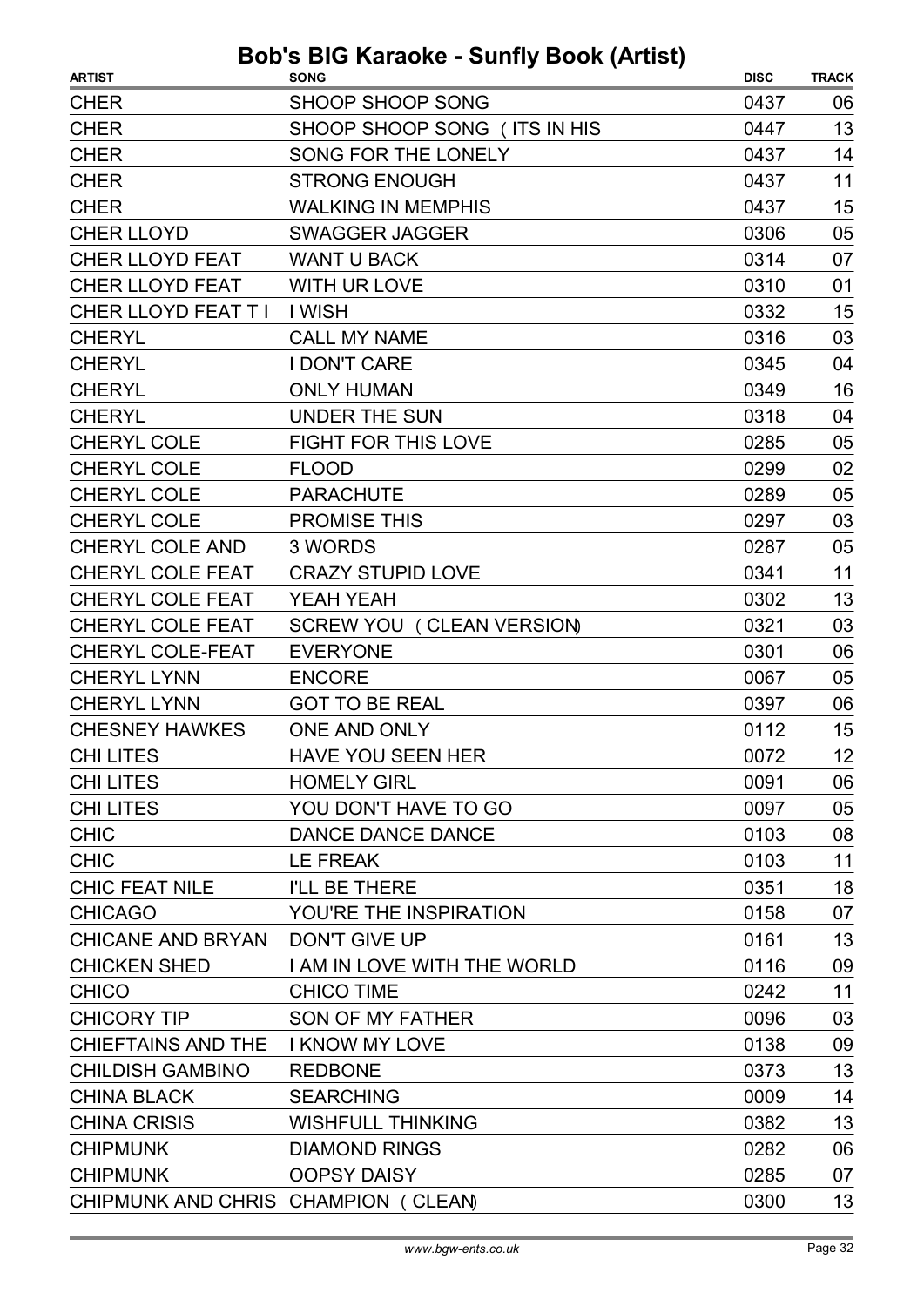| UNTIL YOU WERE GONE<br>0292<br>10<br>08<br>IN THE AIR<br>0302<br>0288<br>02<br><b>LOOK FOR ME</b><br>13<br>CHIPMUNK FEAT TREY TAKE OFF<br>0306<br>11<br><b>RUN TO PARADISE</b><br>0488<br><b>LOLLIPOP</b><br>09<br>0424<br>12<br>YESTERDAY MAN<br>0045<br>02<br>YOU KNOW MY NAME<br>0250<br>DON'T PAY THE FERRYMAN<br>04<br>0475<br>15<br><b>LADY IN RED</b><br>0445<br><b>PATRICIA THE STRIPPER</b><br>0406<br>07<br><b>OUT OF TIME</b><br>05<br>0392<br>06<br><b>SOMEBODY'S CRYING</b><br>0470<br>04<br><b>WICKED GAME</b><br>0112<br>13<br><b>LET'S DANCE</b><br>0043<br>13<br>MORE I SEE YOU<br>0093<br><b>AUBERGE</b><br>08<br>0166<br>02<br>FOOL IF YOU THINK IT'S OVER<br>0158<br>15<br><b>JULIA</b><br>0413<br>07<br>ON THE BEACH<br>0058<br>14<br>ROAD TO HELL<br>0059<br>15<br><b>CHRISPIAN ST PETERS PIED PIPER</b><br>0093<br>02<br><b>HARVEST FOR THE WORLD</b><br>0082<br><b>IDEAL WORLD</b><br>08<br>0059<br>CHRISTINA AGUILERA AIN'T NO OTHER MAN<br>0245<br>04<br>12<br>CHRISTINA AGUILERA BEAUTIFUL<br>0464<br><b>CANDY MAN</b><br>0254<br>14<br>0209<br>02<br>CHRISTINA AGUILERA CAN'T HOLD US DOWN<br>13<br><b>COME ON OVER</b><br>0438<br><b>FIGHTER</b><br>01<br>0468<br>15<br><b>GENIE IN A BOTTLE</b><br>0150<br>12<br><b>HURT</b><br>0249<br>01<br><b>I TURN TO YOU</b><br>0165<br>13<br><b>KEEPS GETTING BETTER</b><br>0274<br>01<br>NOT MYSELF TONIGHT<br>0291<br>0263<br>09<br>OH MOTHER<br>07<br><b>CHRISTINA AGUILERA</b><br><b>VOICE WITHIN</b><br>0212<br>13<br><b>CHRISTINA AGUILERA</b><br><b>WHAT A GIRL WANTS</b><br>0157<br>02<br><b>CHRISTINA AGUILERA</b><br><b>WHAT A GIRL WANT'S</b><br>0459<br>14<br><b>CAR WASH</b><br>0224<br>16<br><b>LADY MARMALADE</b><br>0179<br>01<br>CHRISTINA AQUILERA<br><b>GENIE IN A BOTTLE</b><br>0493<br>AM TO PM<br>0189<br>06 | <b>ARTIST</b>             | <b>SONG</b> | <b>DISC</b> | <b>TRACK</b> |
|---------------------------------------------------------------------------------------------------------------------------------------------------------------------------------------------------------------------------------------------------------------------------------------------------------------------------------------------------------------------------------------------------------------------------------------------------------------------------------------------------------------------------------------------------------------------------------------------------------------------------------------------------------------------------------------------------------------------------------------------------------------------------------------------------------------------------------------------------------------------------------------------------------------------------------------------------------------------------------------------------------------------------------------------------------------------------------------------------------------------------------------------------------------------------------------------------------------------------------------------------------------------------------------------------------------------------------------------------------------------------------------------------------------------------------------------------------------------------------------------------------------------------------------------------------------------------------------------------------------------------------------------------------------------------------------------------------------------------------------------------------------------------------------------------------|---------------------------|-------------|-------------|--------------|
|                                                                                                                                                                                                                                                                                                                                                                                                                                                                                                                                                                                                                                                                                                                                                                                                                                                                                                                                                                                                                                                                                                                                                                                                                                                                                                                                                                                                                                                                                                                                                                                                                                                                                                                                                                                                         | <b>CHIPMUNK FEAT</b>      |             |             |              |
|                                                                                                                                                                                                                                                                                                                                                                                                                                                                                                                                                                                                                                                                                                                                                                                                                                                                                                                                                                                                                                                                                                                                                                                                                                                                                                                                                                                                                                                                                                                                                                                                                                                                                                                                                                                                         | <b>CHIPMUNK FEAT KERI</b> |             |             |              |
|                                                                                                                                                                                                                                                                                                                                                                                                                                                                                                                                                                                                                                                                                                                                                                                                                                                                                                                                                                                                                                                                                                                                                                                                                                                                                                                                                                                                                                                                                                                                                                                                                                                                                                                                                                                                         | <b>CHIPMUNK FEAT</b>      |             |             |              |
|                                                                                                                                                                                                                                                                                                                                                                                                                                                                                                                                                                                                                                                                                                                                                                                                                                                                                                                                                                                                                                                                                                                                                                                                                                                                                                                                                                                                                                                                                                                                                                                                                                                                                                                                                                                                         |                           |             |             |              |
|                                                                                                                                                                                                                                                                                                                                                                                                                                                                                                                                                                                                                                                                                                                                                                                                                                                                                                                                                                                                                                                                                                                                                                                                                                                                                                                                                                                                                                                                                                                                                                                                                                                                                                                                                                                                         | <b>CHOIR BOYS</b>         |             |             |              |
|                                                                                                                                                                                                                                                                                                                                                                                                                                                                                                                                                                                                                                                                                                                                                                                                                                                                                                                                                                                                                                                                                                                                                                                                                                                                                                                                                                                                                                                                                                                                                                                                                                                                                                                                                                                                         | <b>CHORDETTES</b>         |             |             |              |
|                                                                                                                                                                                                                                                                                                                                                                                                                                                                                                                                                                                                                                                                                                                                                                                                                                                                                                                                                                                                                                                                                                                                                                                                                                                                                                                                                                                                                                                                                                                                                                                                                                                                                                                                                                                                         | <b>CHRIS ANDREWS</b>      |             |             |              |
|                                                                                                                                                                                                                                                                                                                                                                                                                                                                                                                                                                                                                                                                                                                                                                                                                                                                                                                                                                                                                                                                                                                                                                                                                                                                                                                                                                                                                                                                                                                                                                                                                                                                                                                                                                                                         | <b>CHRIS CORNELL</b>      |             |             |              |
|                                                                                                                                                                                                                                                                                                                                                                                                                                                                                                                                                                                                                                                                                                                                                                                                                                                                                                                                                                                                                                                                                                                                                                                                                                                                                                                                                                                                                                                                                                                                                                                                                                                                                                                                                                                                         | <b>CHRIS DE BURGH</b>     |             |             |              |
|                                                                                                                                                                                                                                                                                                                                                                                                                                                                                                                                                                                                                                                                                                                                                                                                                                                                                                                                                                                                                                                                                                                                                                                                                                                                                                                                                                                                                                                                                                                                                                                                                                                                                                                                                                                                         | <b>CHRIS DE BURGH</b>     |             |             |              |
|                                                                                                                                                                                                                                                                                                                                                                                                                                                                                                                                                                                                                                                                                                                                                                                                                                                                                                                                                                                                                                                                                                                                                                                                                                                                                                                                                                                                                                                                                                                                                                                                                                                                                                                                                                                                         | <b>CHRIS DE BURGH</b>     |             |             |              |
|                                                                                                                                                                                                                                                                                                                                                                                                                                                                                                                                                                                                                                                                                                                                                                                                                                                                                                                                                                                                                                                                                                                                                                                                                                                                                                                                                                                                                                                                                                                                                                                                                                                                                                                                                                                                         | <b>CHRIS FARLOWE</b>      |             |             |              |
|                                                                                                                                                                                                                                                                                                                                                                                                                                                                                                                                                                                                                                                                                                                                                                                                                                                                                                                                                                                                                                                                                                                                                                                                                                                                                                                                                                                                                                                                                                                                                                                                                                                                                                                                                                                                         | <b>CHRIS ISAAK</b>        |             |             |              |
|                                                                                                                                                                                                                                                                                                                                                                                                                                                                                                                                                                                                                                                                                                                                                                                                                                                                                                                                                                                                                                                                                                                                                                                                                                                                                                                                                                                                                                                                                                                                                                                                                                                                                                                                                                                                         | <b>CHRIS ISAAK</b>        |             |             |              |
|                                                                                                                                                                                                                                                                                                                                                                                                                                                                                                                                                                                                                                                                                                                                                                                                                                                                                                                                                                                                                                                                                                                                                                                                                                                                                                                                                                                                                                                                                                                                                                                                                                                                                                                                                                                                         | <b>CHRIS MONTEZ</b>       |             |             |              |
|                                                                                                                                                                                                                                                                                                                                                                                                                                                                                                                                                                                                                                                                                                                                                                                                                                                                                                                                                                                                                                                                                                                                                                                                                                                                                                                                                                                                                                                                                                                                                                                                                                                                                                                                                                                                         | <b>CHRIS MONTEZ</b>       |             |             |              |
|                                                                                                                                                                                                                                                                                                                                                                                                                                                                                                                                                                                                                                                                                                                                                                                                                                                                                                                                                                                                                                                                                                                                                                                                                                                                                                                                                                                                                                                                                                                                                                                                                                                                                                                                                                                                         | <b>CHRIS REA</b>          |             |             |              |
|                                                                                                                                                                                                                                                                                                                                                                                                                                                                                                                                                                                                                                                                                                                                                                                                                                                                                                                                                                                                                                                                                                                                                                                                                                                                                                                                                                                                                                                                                                                                                                                                                                                                                                                                                                                                         | <b>CHRIS REA</b>          |             |             |              |
|                                                                                                                                                                                                                                                                                                                                                                                                                                                                                                                                                                                                                                                                                                                                                                                                                                                                                                                                                                                                                                                                                                                                                                                                                                                                                                                                                                                                                                                                                                                                                                                                                                                                                                                                                                                                         | <b>CHRIS REA</b>          |             |             |              |
|                                                                                                                                                                                                                                                                                                                                                                                                                                                                                                                                                                                                                                                                                                                                                                                                                                                                                                                                                                                                                                                                                                                                                                                                                                                                                                                                                                                                                                                                                                                                                                                                                                                                                                                                                                                                         | <b>CHRIS REA</b>          |             |             |              |
|                                                                                                                                                                                                                                                                                                                                                                                                                                                                                                                                                                                                                                                                                                                                                                                                                                                                                                                                                                                                                                                                                                                                                                                                                                                                                                                                                                                                                                                                                                                                                                                                                                                                                                                                                                                                         | <b>CHRIS REA</b>          |             |             |              |
|                                                                                                                                                                                                                                                                                                                                                                                                                                                                                                                                                                                                                                                                                                                                                                                                                                                                                                                                                                                                                                                                                                                                                                                                                                                                                                                                                                                                                                                                                                                                                                                                                                                                                                                                                                                                         |                           |             |             |              |
|                                                                                                                                                                                                                                                                                                                                                                                                                                                                                                                                                                                                                                                                                                                                                                                                                                                                                                                                                                                                                                                                                                                                                                                                                                                                                                                                                                                                                                                                                                                                                                                                                                                                                                                                                                                                         | <b>CHRISTIANS</b>         |             |             |              |
|                                                                                                                                                                                                                                                                                                                                                                                                                                                                                                                                                                                                                                                                                                                                                                                                                                                                                                                                                                                                                                                                                                                                                                                                                                                                                                                                                                                                                                                                                                                                                                                                                                                                                                                                                                                                         | <b>CHRISTIANS</b>         |             |             |              |
|                                                                                                                                                                                                                                                                                                                                                                                                                                                                                                                                                                                                                                                                                                                                                                                                                                                                                                                                                                                                                                                                                                                                                                                                                                                                                                                                                                                                                                                                                                                                                                                                                                                                                                                                                                                                         |                           |             |             |              |
|                                                                                                                                                                                                                                                                                                                                                                                                                                                                                                                                                                                                                                                                                                                                                                                                                                                                                                                                                                                                                                                                                                                                                                                                                                                                                                                                                                                                                                                                                                                                                                                                                                                                                                                                                                                                         |                           |             |             |              |
|                                                                                                                                                                                                                                                                                                                                                                                                                                                                                                                                                                                                                                                                                                                                                                                                                                                                                                                                                                                                                                                                                                                                                                                                                                                                                                                                                                                                                                                                                                                                                                                                                                                                                                                                                                                                         | CHRISTINA AGUILERA        |             |             |              |
|                                                                                                                                                                                                                                                                                                                                                                                                                                                                                                                                                                                                                                                                                                                                                                                                                                                                                                                                                                                                                                                                                                                                                                                                                                                                                                                                                                                                                                                                                                                                                                                                                                                                                                                                                                                                         |                           |             |             |              |
|                                                                                                                                                                                                                                                                                                                                                                                                                                                                                                                                                                                                                                                                                                                                                                                                                                                                                                                                                                                                                                                                                                                                                                                                                                                                                                                                                                                                                                                                                                                                                                                                                                                                                                                                                                                                         | <b>CHRISTINA AGUILERA</b> |             |             |              |
|                                                                                                                                                                                                                                                                                                                                                                                                                                                                                                                                                                                                                                                                                                                                                                                                                                                                                                                                                                                                                                                                                                                                                                                                                                                                                                                                                                                                                                                                                                                                                                                                                                                                                                                                                                                                         | <b>CHRISTINA AGUILERA</b> |             |             |              |
|                                                                                                                                                                                                                                                                                                                                                                                                                                                                                                                                                                                                                                                                                                                                                                                                                                                                                                                                                                                                                                                                                                                                                                                                                                                                                                                                                                                                                                                                                                                                                                                                                                                                                                                                                                                                         | <b>CHRISTINA AGUILERA</b> |             |             |              |
|                                                                                                                                                                                                                                                                                                                                                                                                                                                                                                                                                                                                                                                                                                                                                                                                                                                                                                                                                                                                                                                                                                                                                                                                                                                                                                                                                                                                                                                                                                                                                                                                                                                                                                                                                                                                         | <b>CHRISTINA AGUILERA</b> |             |             |              |
|                                                                                                                                                                                                                                                                                                                                                                                                                                                                                                                                                                                                                                                                                                                                                                                                                                                                                                                                                                                                                                                                                                                                                                                                                                                                                                                                                                                                                                                                                                                                                                                                                                                                                                                                                                                                         | <b>CHRISTINA AGUILERA</b> |             |             |              |
|                                                                                                                                                                                                                                                                                                                                                                                                                                                                                                                                                                                                                                                                                                                                                                                                                                                                                                                                                                                                                                                                                                                                                                                                                                                                                                                                                                                                                                                                                                                                                                                                                                                                                                                                                                                                         | <b>CHRISTINA AGUILERA</b> |             |             |              |
|                                                                                                                                                                                                                                                                                                                                                                                                                                                                                                                                                                                                                                                                                                                                                                                                                                                                                                                                                                                                                                                                                                                                                                                                                                                                                                                                                                                                                                                                                                                                                                                                                                                                                                                                                                                                         | <b>CHRISTINA AGUILERA</b> |             |             |              |
|                                                                                                                                                                                                                                                                                                                                                                                                                                                                                                                                                                                                                                                                                                                                                                                                                                                                                                                                                                                                                                                                                                                                                                                                                                                                                                                                                                                                                                                                                                                                                                                                                                                                                                                                                                                                         | <b>CHRISTINA AGUILERA</b> |             |             |              |
|                                                                                                                                                                                                                                                                                                                                                                                                                                                                                                                                                                                                                                                                                                                                                                                                                                                                                                                                                                                                                                                                                                                                                                                                                                                                                                                                                                                                                                                                                                                                                                                                                                                                                                                                                                                                         |                           |             |             |              |
|                                                                                                                                                                                                                                                                                                                                                                                                                                                                                                                                                                                                                                                                                                                                                                                                                                                                                                                                                                                                                                                                                                                                                                                                                                                                                                                                                                                                                                                                                                                                                                                                                                                                                                                                                                                                         |                           |             |             |              |
|                                                                                                                                                                                                                                                                                                                                                                                                                                                                                                                                                                                                                                                                                                                                                                                                                                                                                                                                                                                                                                                                                                                                                                                                                                                                                                                                                                                                                                                                                                                                                                                                                                                                                                                                                                                                         |                           |             |             |              |
|                                                                                                                                                                                                                                                                                                                                                                                                                                                                                                                                                                                                                                                                                                                                                                                                                                                                                                                                                                                                                                                                                                                                                                                                                                                                                                                                                                                                                                                                                                                                                                                                                                                                                                                                                                                                         | <b>CHRISTINA AGUILERA</b> |             |             |              |
|                                                                                                                                                                                                                                                                                                                                                                                                                                                                                                                                                                                                                                                                                                                                                                                                                                                                                                                                                                                                                                                                                                                                                                                                                                                                                                                                                                                                                                                                                                                                                                                                                                                                                                                                                                                                         | <b>CHRISTINA AGUILERA</b> |             |             |              |
|                                                                                                                                                                                                                                                                                                                                                                                                                                                                                                                                                                                                                                                                                                                                                                                                                                                                                                                                                                                                                                                                                                                                                                                                                                                                                                                                                                                                                                                                                                                                                                                                                                                                                                                                                                                                         |                           |             |             |              |
|                                                                                                                                                                                                                                                                                                                                                                                                                                                                                                                                                                                                                                                                                                                                                                                                                                                                                                                                                                                                                                                                                                                                                                                                                                                                                                                                                                                                                                                                                                                                                                                                                                                                                                                                                                                                         | <b>CHRISTINA MILIAN</b>   |             |             |              |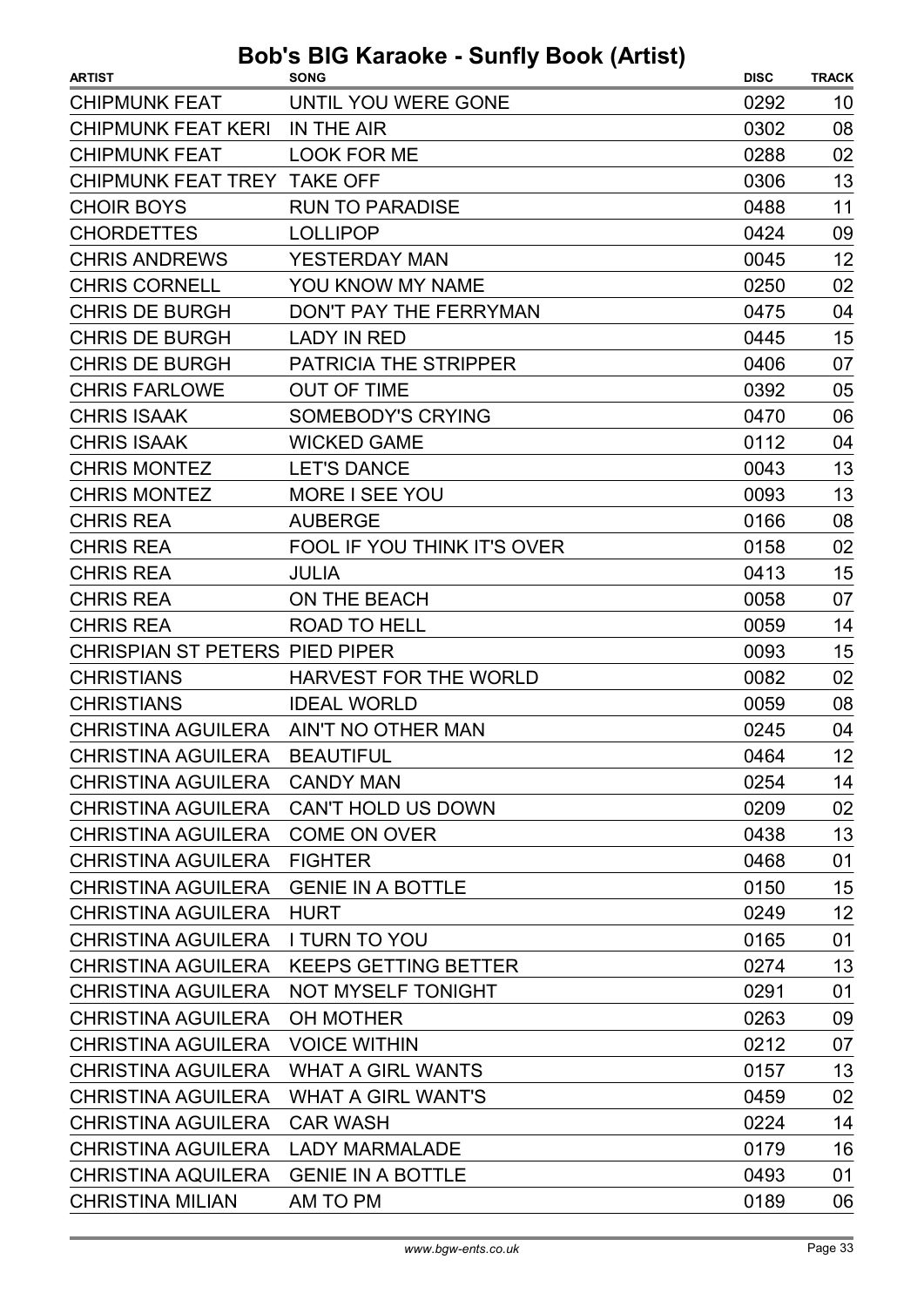| <b>ARTIST</b>                        | $\mathbf{u}$ and $\mathbf{v}$ and $\mathbf{v}$ and $\mathbf{v}$<br><b>SONG</b> | <b>DISC</b> | <b>TRACK</b> |
|--------------------------------------|--------------------------------------------------------------------------------|-------------|--------------|
| <b>CHRISTINA MILIAN</b>              | DIP IT LOW                                                                     | 0218        | 09           |
| <b>CHRISTINA MILIAN</b>              | WHEN YOU LOOK AT ME                                                            | 0463        | 06           |
| <b>CHRISTINA MILIAN</b>              | <b>WHATEVER YOU WANT</b>                                                       | 0223        | 08           |
| <b>CHRISTINA PERRI</b>               | <b>JAR OF HEARTS</b>                                                           | 0307        | 18           |
| <b>CHRISTINA PERRI</b>               | <b>THOUSAND YEARS</b>                                                          | 0310        | 17           |
| <b>CHRISTINE AND THE</b>             | <b>TILTED</b>                                                                  | 0366        | 11           |
| <b>CHRISTMAS</b>                     | LITTLE DRUMMER BOY                                                             | 0030        | 08           |
| <b>CHRISTMAS</b>                     | WE WISH YOU A MERRY                                                            | 0030        | 17           |
| CHRISTOPHER CROSS RIDE LIKE THE WIND |                                                                                | 0471        | 08           |
| <b>CHRISTOPHER CROSS SAILING</b>     |                                                                                | 0471        | 13           |
| <b>CHUBBY CHECKER</b>                | <b>LET'S TWIST AGAIN</b>                                                       | 0017        | 09           |
| <b>CHUBBY CHECKER</b>                | <b>LIMBO ROCK</b>                                                              | 0473        | 15           |
| <b>CHUBBY CHECKER</b>                | <b>TWIST</b>                                                                   | 0484        | 08           |
| <b>CHUCK BERRY</b>                   | <b>JOHNNY B GOODE</b>                                                          | 0485        | 13           |
| <b>CHUCK BERRY</b>                   | <b>MEMPHIS</b>                                                                 | 0086        | 12           |
| <b>CHUCK BERRY</b>                   | <b>MY DING A LING</b>                                                          | 0096        | 09           |
| <b>CHUCK BERRY</b>                   | ROCK AND ROLL MUSIC                                                            | 0147        | 03           |
| <b>CHUCK BERRY</b>                   | <b>SCHOOL DAYS</b>                                                             | 0435        | 05           |
| <b>CHUMBAWAMBA</b>                   | <b>AMNESIA</b>                                                                 | 0116        | 13           |
| <b>CHUMBAWAMBA</b>                   | TOP OF THE WORLD                                                               | 0121        | 13           |
| <b>CHURCH</b>                        | UNGUARDED MOMENT                                                               | 0489        | 14           |
| <b>CHVRCHES</b>                      | <b>MOTHER WE SHARE</b>                                                         | 0333        | 17           |
| <b>CIARA</b>                         | I BET                                                                          | 0352        | 10           |
| <b>CIARA AND MISSY</b>               | 12 STEP                                                                        | 0230        | 05           |
| <b>CIARA FT JUSTIN</b>               | <b>LOVE SEX MAGIC</b>                                                          | 0279        | 11           |
| <b>CILLA BLACK</b>                   | <b>ALFIE</b>                                                                   | 0085        | 09           |
| <b>CILLA BLACK</b>                   | ANYONE WHO HAD A HEART                                                         | 0054        | 09           |
| <b>CILLA BLACK</b>                   | LOVE JUST A BROKEN HEART                                                       | 0085        | 11           |
| <b>CILLA BLACK</b>                   | <b>SURROUND YOURSELF WITH</b>                                                  | 0085        | 10           |
| <b>CILLA BLACK</b>                   | YOU'RE MY WORLD                                                                | 0052        | 02           |
| <b>CITYKISS</b>                      | <b>DETROIT ROCK</b>                                                            | 0430        | 01           |
| <b>CLARE MAGUIRE</b>                 | <b>LAST DANCE</b>                                                              | 0301        | 15           |
| <b>CLARE MAGUIRE</b>                 | SHIELD AND THE SWORD                                                           | 0303        | 15           |
| <b>CLARENCE CARTER</b>               | <b>PATCHES</b>                                                                 | 0102        | 14           |
| <b>CLARENCE CARTER</b>               | STROKIN'                                                                       | 0480        | 04           |
| <b>CLARENCE FROGMAN</b>              | <b>BUT I DO</b>                                                                | 0084        | 06           |
| <b>CLARENCE FROGMAN</b>              | YOU ALWAYS HURT THE ONE                                                        | 0074        | 11           |
| <b>CLASH</b>                         | <b>GUNS OF BRIXTON</b>                                                         | 0420        | 01           |
| <b>CLASH</b>                         | <b>ROCK THE CASBAH</b>                                                         | 0471        | 11           |
| <b>CLASH</b>                         | SHOULD I STAY OR SHOULD I GO                                                   | 0450        | 08           |
| <b>CLEA</b>                          | <b>STUCK IN THE MIDDLE</b>                                                     | 0215        | 15           |
| <b>CLEAN BANDIT</b>                  | <b>STRONGER</b>                                                                | 0351        | 11           |
| <b>CLEAN BANDIT FEAT</b>             | <b>RATHER BE</b>                                                               | 0336        | 06           |
|                                      |                                                                                |             |              |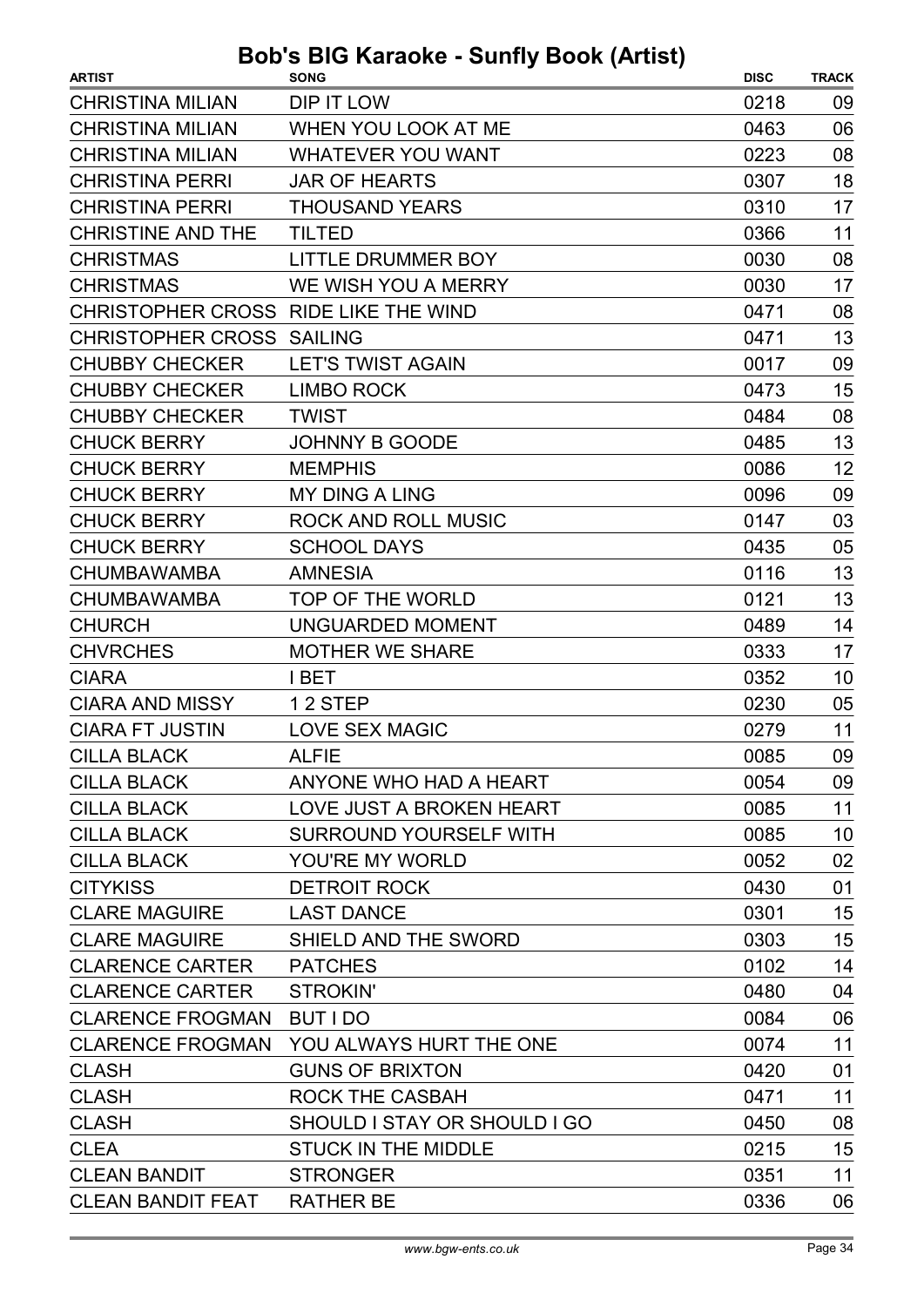| <b>ARTIST</b>            | <b>DUD 3 DIG RaidURG - SUITTY DUUR (AILISL)</b><br><b>SONG</b> | <b>DISC</b> | <b>TRACK</b> |
|--------------------------|----------------------------------------------------------------|-------------|--------------|
| <b>CLEAN BANDIT FEAT</b> | <b>REAL LOVE</b>                                               | 0346        | 09           |
| <b>CLEAN BANDIT FEAT</b> | <b>TEARS</b>                                                   | 0365        | 12           |
| <b>CLEAN BANDIT FEAT</b> | <b>ROCKABYE</b>                                                | 0370        | 01           |
| <b>CLEAN BANDIT FEAT</b> | <b>EXTRAORDINARY</b>                                           | 0340        | 09           |
| <b>CLEAN BANDIT FEAT</b> | <b>SYMPHONY</b>                                                | 0375        | 02           |
| <b>CLEOPATRA</b>         | <b>I WANT YOU BACK</b>                                         | 0125        | 09           |
| <b>CLEOPATRA</b>         | <b>LIFE AIN'T EASY</b>                                         | 0122        | 09           |
| <b>CLIFF BENNETT AND</b> | <b>GOT TO GET YOU INTO MY LIFE</b>                             | 0099        | 02           |
| <b>CLIFF RICHARD</b>     | <b>CAN'T KEEP THIS FEELING IN</b>                              | 0129        | 07           |
| <b>CLIFF RICHARD</b>     | <b>CONGRATULATIONS</b>                                         | 0100        | 04           |
| <b>CLIFF RICHARD</b>     | DAY I MET MARIE                                                | 0395        | 11           |
| <b>CLIFF RICHARD</b>     | <b>DEVIL WOMAN</b>                                             | 0476        | 15           |
| <b>CLIFF RICHARD</b>     | <b>HIGH CLASS BABY</b>                                         | 0156        | 08           |
| <b>CLIFF RICHARD</b>     | <b>LIVING DOLL</b>                                             | 0484        | 09           |
| <b>CLIFF RICHARD</b>     | <b>MILLENNIUM PRAYER</b>                                       | 0155        | 09           |
| <b>CLIFF RICHARD</b>     | <b>OVER THE RAINBOW</b>                                        | 0187        | 07           |
| <b>CLIFF RICHARD</b>     | <b>SAVIOURS DAY</b>                                            | 0030        | 09           |
| <b>CLIFF RICHARD</b>     | THANK YOU FOR A LIFETIME                                       | 0273        | 15           |
| <b>CLIFF RICHARD</b>     | WE DON'T TALK ANYMORE                                          | 0432        | 11           |
| <b>CLIFF RICHARD</b>     | <b>WIRED FOR SOUND</b>                                         | 0469        | 12           |
| <b>CLIFF RICHARD</b>     | YOUNG ONES                                                     | 0485        | 07           |
| <b>CLIMIE FISHER</b>     | LOVE CHANGES EVERYTHING                                        | 0108        | 08           |
| <b>CLIVE DUNN</b>        | <b>GRANDAD</b>                                                 | 0089        | 11           |
| <b>CLOCK</b>             | <b>BLAME IT ON THE BOOGIE</b>                                  | 0129        | 09           |
| <b>CLOVERS</b>           | LOVE POTION NO 9                                               | 0472        | 05           |
| <b>CNCO FEAT LITTLE</b>  | REGGAETON LENTO (REMIX)                                        | 0380        | 11           |
| <b>COAST TO COAST</b>    | DO THE HUCKLEBUCK                                              | 0396        | 04           |
| <b>COCKNEY REBEL</b>     | MAKE ME SMILE ( COME UP AND                                    | 0035        | 08           |
| <b>COLBIE CAILLAT</b>    | <b>FALLIN FOR YOU</b>                                          | 0284        | 12           |
| <b>COLD CHISEL</b>       | <b>FLAME TREES</b>                                             | 0481        | 14           |
| <b>COLD CHISEL</b>       | <b>KHE SANH</b>                                                | 0489        | 07           |
| <b>COLD PLAY</b>         | <b>DON'T PANIC</b>                                             | 0170        | 04           |
| <b>COLDPLAY</b>          | <b>ATLAS</b>                                                   | 0332        | 08           |
| <b>COLDPLAY</b>          | <b>CHARLIE BROWN</b>                                           | 0313        | 10           |
| <b>COLDPLAY</b>          | <b>CLOCKS</b>                                                  | 0492        | 10           |
| <b>COLDPLAY</b>          | <b>DON'T PANIC</b>                                             | 0443        | 04           |
| <b>COLDPLAY</b>          | <b>EVERY TEARDROP IS A</b>                                     | 0305        | 15           |
| <b>COLDPLAY</b>          | <b>FIX YOU</b>                                                 | 0234        | 09           |
| <b>COLDPLAY</b>          | <b>GOD PUT A SMILE UPON YOUR</b>                               | 0207        | 07           |
| <b>COLDPLAY</b>          | <b>HARDEST PART</b>                                            | 0242        | 04           |
| <b>COLDPLAY</b>          | IN MY PLACE                                                    | 0195        | 14           |
| <b>COLDPLAY</b>          | <b>LOST</b>                                                    | 0274        | 15           |
| <b>COLDPLAY</b>          | <b>MAGIC</b>                                                   | 0338        | 12           |
|                          |                                                                |             |              |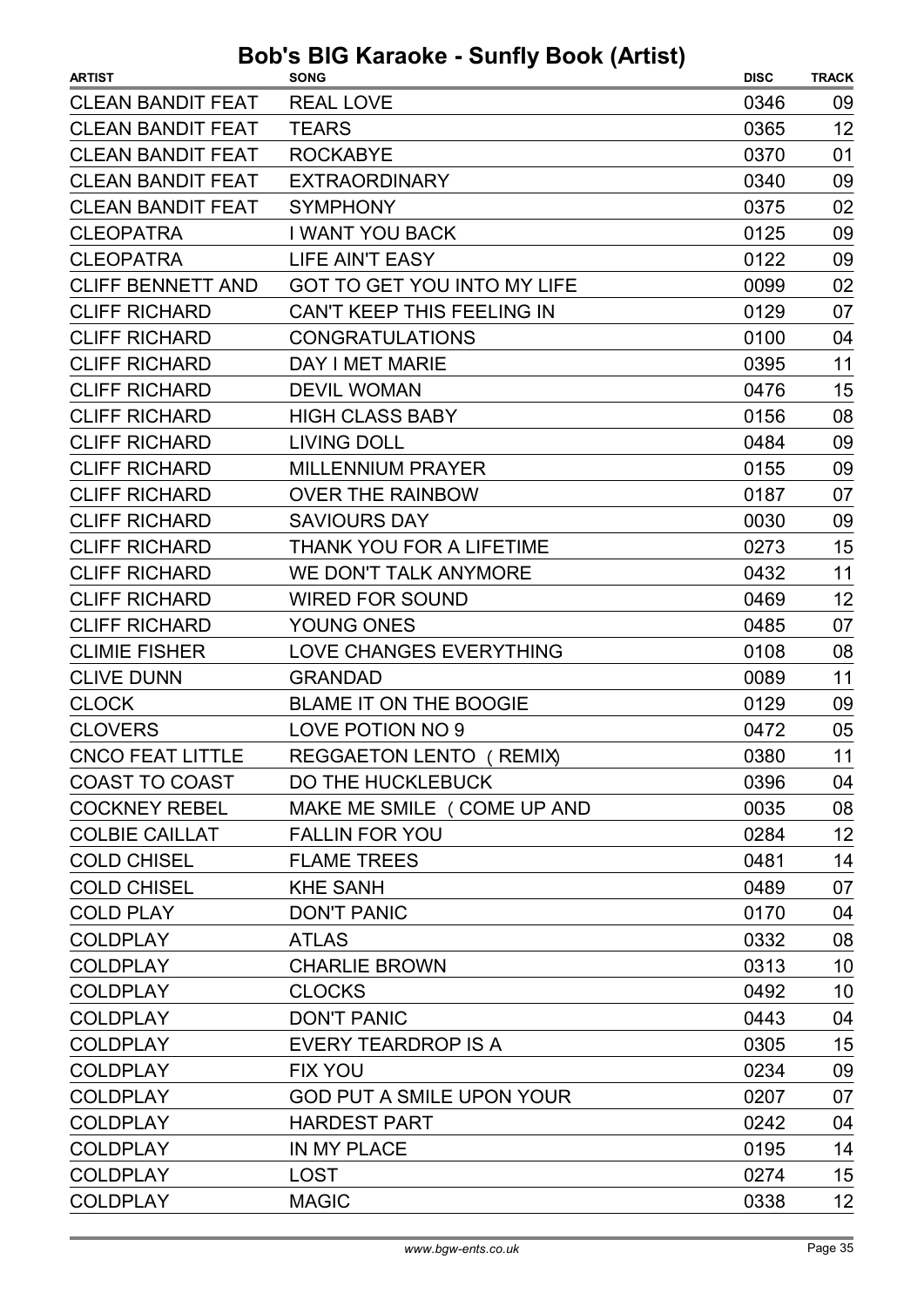| <b>ARTIST</b>         | $3003$ $100$ indiable - barring Doon (Artist)<br><b>SONG</b> | <b>DISC</b> | <b>TRACK</b> |
|-----------------------|--------------------------------------------------------------|-------------|--------------|
| <b>COLDPLAY</b>       | <b>PARADISE</b>                                              | 0308        | 11           |
| <b>COLDPLAY</b>       | <b>SCIENTIST</b>                                             | 0198        | 11           |
| <b>COLDPLAY</b>       | <b>SKY FULL OF STARS</b>                                     | 0340        | 02           |
| <b>COLDPLAY</b>       | <b>SPEED OF SOUND</b>                                        | 0231        | 05           |
| <b>COLDPLAY</b>       | <b>TALK</b>                                                  | 0238        | 05           |
| <b>COLDPLAY</b>       | <b>TROUBLE</b>                                               | 0171        | 14           |
| <b>COLDPLAY</b>       | <b>VIOLET HILL</b>                                           | 0268        | 05           |
| <b>COLDPLAY</b>       | <b>VIVA LA VIDA</b>                                          | 0478        | 15           |
| <b>COLDPLAY</b>       | <b>YELLOW</b>                                                | 0169        | 04           |
| <b>COLDPLAY FT</b>    | PRINCESS OF CHINA                                            | 0312        | 12           |
| <b>COLLAPSABLE</b>    | <b>EASY STREET</b>                                           | 0370        | 18           |
| <b>COLLECTIVE</b>     | <b>TEARDROP</b>                                              | 0310        | 18           |
| <b>COLONEL ABRAMS</b> | <b>TRAPPED</b>                                               | 0143        | 08           |
| <b>COLOR ME BADD</b>  | I WANNA SEX YOU UP                                           | 0011        | 10           |
| <b>COMIC RELIEF</b>   | <b>ISLANDS IN THE STREAM</b>                                 | 0278        | 16           |
| <b>COMMITMENTS</b>    | BRING IT ON HOME TO ME                                       | 0444        | 13           |
| <b>COMMITMENTS</b>    | DARK END OF THE STREET                                       | 0444        | 04           |
| <b>COMMITMENTS</b>    | <b>DESTINATION ANYWHERE</b>                                  | 0444        | 05           |
| <b>COMMITMENTS</b>    | DO RIGHT WOMAN DO RIGHT MAN                                  | 0444        | 09           |
| <b>COMMITMENTS</b>    | <b>HARD TO HANDLE</b>                                        | 0444        | 03           |
| <b>COMMITMENTS</b>    | I CAN'T STAND THE RAIN                                       | 0444        | 06           |
| <b>COMMITMENTS</b>    | IN THE MIDNIGHT HOUR                                         | 0444        | 12           |
| <b>COMMITMENTS</b>    | <b>MR PITIFUL</b>                                            | 0444        | 10           |
| <b>COMMITMENTS</b>    | <b>MUSTANG SALLY</b>                                         | 0445        | 11           |
| <b>COMMITMENTS</b>    | <b>SHOW ME</b>                                               | 0444        | 11           |
| <b>COMMITMENTS</b>    | <b>SLIP AWAY</b>                                             | 0444        | 14           |
| <b>COMMITMENTS</b>    | TAKE ME TO THE RIVER                                         | 0444        | 02           |
| <b>COMMITMENTS</b>    | <b>TREAT HER RIGHT</b>                                       | 0444        | 08           |
| <b>COMMITMENTS</b>    | TRY A LITTLE TENDERNESS                                      | 0444        | 07           |
| <b>COMMODORES</b>     | EASY                                                         | 0018        | 10           |
| <b>COMMODORES</b>     | STILL                                                        | 0429        | 09           |
| <b>COMMON LINNETS</b> | <b>CALM AFTER THE STORM</b>                                  | 0340        | 14           |
| <b>COMMUNARDS</b>     | DON'T LEAVE ME THIS WAY                                      | 0149        | 09           |
| <b>CONCHITA WURST</b> | <b>RISE LIKE A PHOENIX</b>                                   | 0340        | 18           |
| <b>CONNELLS</b>       | 74 75                                                        | 0039        | 04           |
| <b>CONNIE FRANCIS</b> | <b>CAROLINA MOON</b>                                         | 0086        | 08           |
| <b>CONNIE FRANCIS</b> | <b>ROBOT MAN</b>                                             | 0083        | 02           |
| <b>CONNIE FRANCIS</b> | <b>STUPID CUPID</b>                                          | 0484        | 10           |
| <b>CONNIE FRANCIS</b> | <b>WHO'S SORRY NOW</b>                                       | 0014        | 10           |
| <b>CONNOR REEVES</b>  | <b>MY FATHERS SON</b>                                        | 0115        | 14           |
| <b>CONNOR REEVES</b>  | <b>READ MY MIND</b>                                          | 0121        | 16           |
| <b>CONOR MAYNARD</b>  | <b>CAN'T SAY NO</b>                                          | 0314        | 18           |
| <b>CONOR MAYNARD</b>  | R U CRAZY                                                    | 0332        | 17           |
|                       |                                                              |             |              |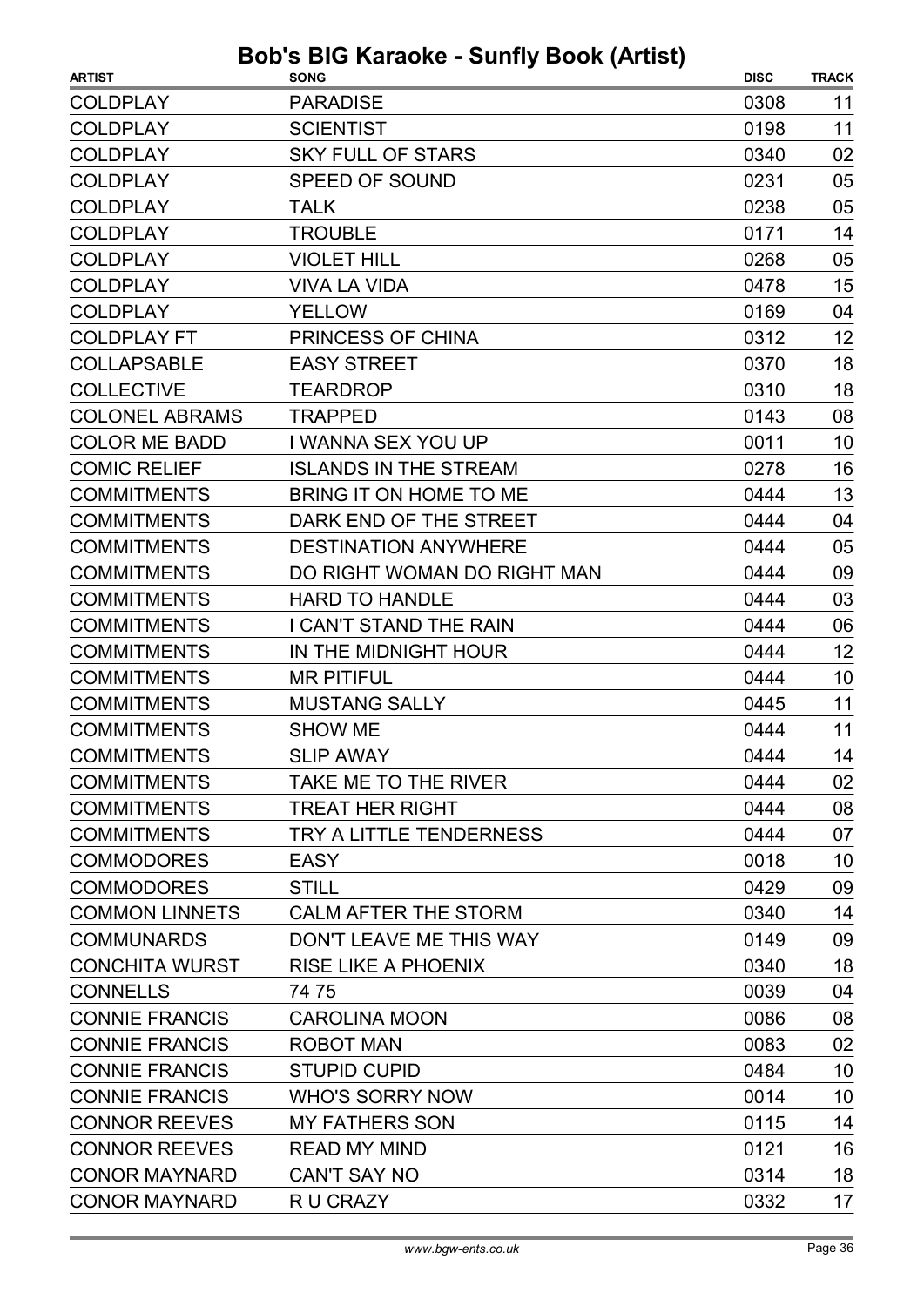| <b>ARTIST</b>             | $\sim$ Karaono canny Doon (Article)<br><b>SONG</b> | <b>DISC</b> | <b>TRACK</b> |
|---------------------------|----------------------------------------------------|-------------|--------------|
| <b>CONOR MAYNARD</b>      | <b>TALKING ABOUT</b>                               | 0350        | 12           |
| <b>CONOR MAYNARD</b>      | <b>VEGAS GIRL</b>                                  | 0318        | 05           |
| <b>CONOR MAYNARD</b>      | <b>TURN AROUND</b>                                 | 0320        | 16           |
| <b>CONOR MAYNARD</b>      | <b>ANIMAL</b>                                      | 0324        | 11           |
| <b>CONOR REEVES</b>       | <b>EARTHBOUND</b>                                  | 0116        | 06           |
| <b>CONWAY TWITTY</b>      | <b>HELLO DARLIN'</b>                               | 0482        | 07           |
| <b>CONWAY TWITTY</b>      | <b>IT'S ONLY MAKE BELIEVE</b>                      | 0048        | 09           |
|                           | CONWAY TWITTY AND AFTER THE FIRE IS GONE           | 0479        | 08           |
| <b>COOLIO</b>             | <b>1234 SUMPTIN' NEW</b>                           | 0049        | 03           |
| <b>COOLIO</b>             | <b>GANGSTERS PARADISE</b>                          | 0041        | 14           |
| <b>COOLIO</b>             | TOO HOT                                            | 0034        | 15           |
| <b>COORS</b>              | <b>IRRESISTIBLE</b>                                | 0172        | 12           |
| <b>CORINNE BAILEY RAE</b> | <b>I'D LIKE TO</b>                                 | 0252        | 15           |
|                           | CORINNE BAILEY RAE PUT YOUR RECORDS ON             | 0241        | 15           |
| <b>CORINNE BAILEY-RAE</b> | I'D DO IT ALL AGAIN                                | 0429        | 12           |
| <b>CORNERSHOP</b>         | <b>BRIMFUL OF ASHA</b>                             | 0118        | 14           |
| <b>CORONA</b>             | RHYTHM OF THE NIGHT                                | 0009        | 12           |
| <b>CORONA</b>             | TRY ME OUT                                         | 0027        | 12           |
| <b>CORRINE BAILEY RAE</b> | <b>TROUBLE SLEEPING</b>                            | 0244        | 11           |
| <b>CORRS</b>              | <b>ANGEL</b>                                       | 0222        | 12           |
| <b>CORRS</b>              | <b>BREATHLESS</b>                                  | 0169        | 01           |
| <b>CORRS</b>              | <b>BRING ON THE NIGHT</b>                          | 0359        | 12           |
| <b>CORRS</b>              | <b>DREAMS</b>                                      | 0122        | 16           |
| <b>CORRS</b>              | <b>GIVE ME A REASON</b>                            | 0441        | 07           |
| <b>CORRS</b>              | <b>GIVE THE THE REASON</b>                         | 0176        | 02           |
| <b>CORRS</b>              | I NEVER LOVED YOU ANYWAY                           | 0118        | 05           |
| <b>CORRS</b>              | <b>IRRESISTABLE</b>                                | 0438        | 08           |
| <b>CORRS</b>              | <b>LONG NIGHT</b>                                  | 0225        | 14           |
| <b>CORRS</b>              | <b>ONE NIGHT</b>                                   | 0178        | 02           |
| <b>CORRS</b>              | <b>RADIO</b>                                       | 0439        | 15           |
| <b>CORRS</b>              | <b>RUNAWAY</b>                                     | 0130        | 15           |
| <b>CORRS</b>              | <b>SO YOUNG</b>                                    | 0127        | 13           |
| <b>CORRS</b>              | <b>SUMMER SUNSHINE</b>                             | 0218        | 15           |
| <b>CORRS</b>              | <b>WHAT CAN I DO</b>                               | 0125        | 04           |
| <b>CORRS</b>              | <b>WOULD YOU BE HAPPIER</b>                        | 0184        | 01           |
| <b>COSIMA</b>             | WHEN THE WAR IS OVER                               | 0452        | 08           |
| <b>COUNTING CROWS</b>     | <b>BIG YELLOW TAXI</b>                             | 0204        | 15           |
| <b>COURTNEY BARNETT</b>   | DEAD FOX                                           | 0354        | 18           |
| <b>COVER DRIVE</b>        | <b>SPARKS</b>                                      | 0315        | 10           |
| <b>COVER DRIVE</b>        | <b>TWILIGHT</b>                                    | 0312        | 18           |
| <b>COVER DRIVE FEAT</b>   | <b>EXPLODE</b>                                     | 0319        | 15           |
| <b>COVES</b>              | <b>WICKED GAME</b>                                 | 0329        | 04           |
| <b>CRAIG DAVID</b>        | ALL THE WAY                                        | 0234        | 13           |
|                           |                                                    |             |              |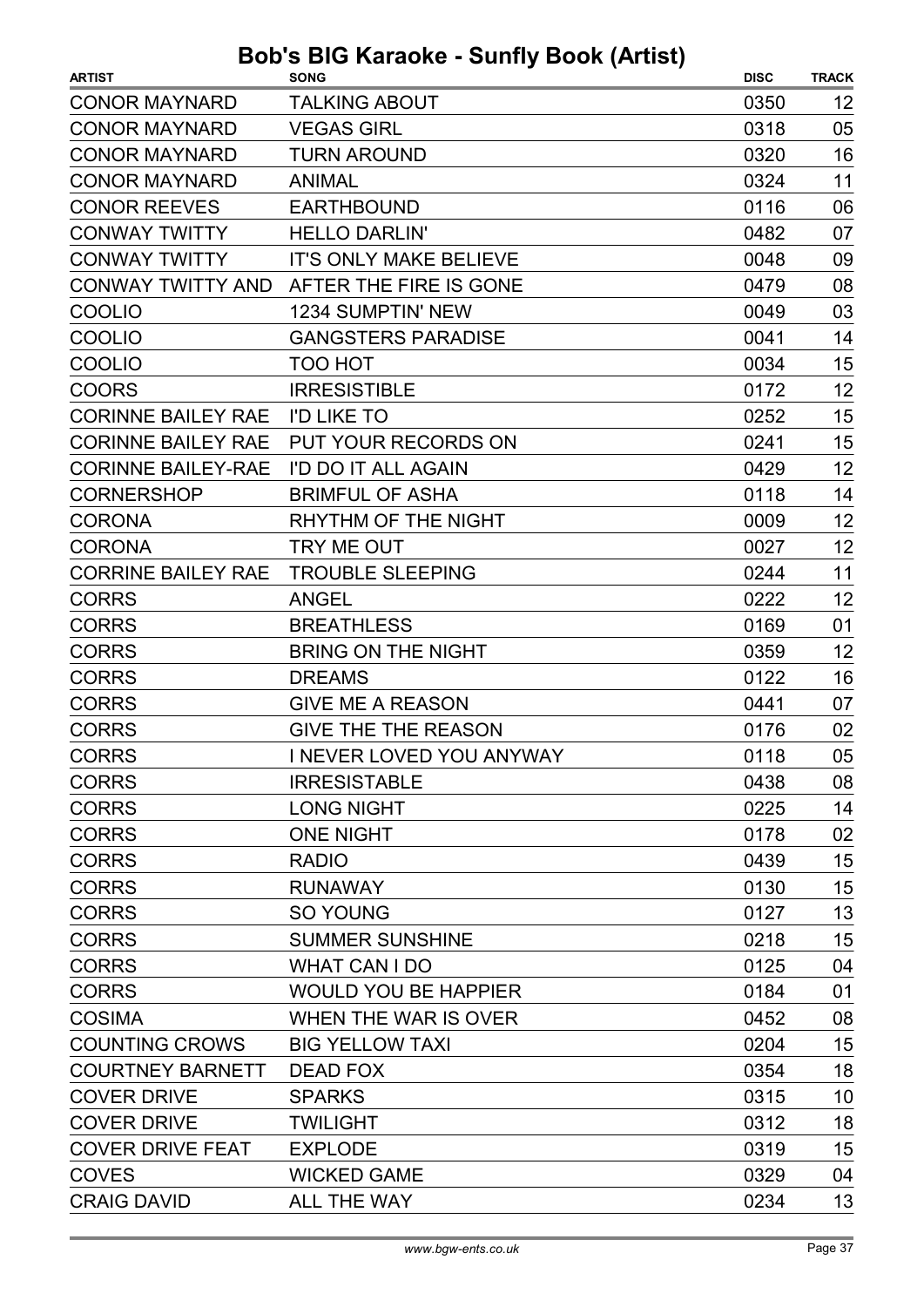| FILL ME IN<br>0164<br>06<br>05<br><b>HEARTLINE</b><br>0381<br>15<br><b>HIDDEN AGENDA</b><br>0465<br>09<br><b>ONE MORE TIME</b><br>0365<br><b>RENDEZVOUS</b><br>0175<br>02<br>13<br><b>SEVEN DAYS</b><br>0170<br>16<br><b>SPANISH</b><br>0207<br>09<br><b>UNBELIEVABLE</b><br>0241<br>14<br><b>WALKING AWAY</b><br>0443<br><b>WHAT'S YOUR FLAVA</b><br>0466<br>06<br><b>WORLD FILLED WITH LOVE</b><br>0210<br>14<br>YOU DON'T MISS YOUR WATER<br>04<br>0213<br>13<br>WHEN THE BASSLINE DROPS<br>0360<br>15<br><b>AIN'T GIVING UP</b><br>0368<br>08<br><b>RISE AND FALL</b><br>0204<br><b>RISE AND FALL</b><br>06<br>0465<br>01<br><b>ONLY SIXTEEN</b><br>0062<br>0019<br>12<br><b>LINGER</b><br>09<br><b>PROMISES</b><br>0136<br><b>SALVATION</b><br>0060<br>07<br><b>ZOMBIE</b><br>0020<br>03<br>CRASH TEST DUMMIES MMM MMM MMM MMM<br>14<br>0019<br>0178<br>10<br><b>BUTTERFLY</b><br>05<br><b>FIRE</b><br>0070<br>12<br><b>BADGE</b><br>0503<br>0408<br>04<br><b>I FEEL FREE</b><br><b>STRANGE BREW</b><br>0503<br>09<br>10<br>SUNSHINE OF YOUR LOVE<br>0503<br>11<br><b>WHITE ROOM</b><br>0503<br><b>ARMS WIDE OPEN</b><br>09<br>0477<br><b>BAD MOON RISING</b><br>05<br>0487<br>HAVE YOU EVER SEEN THE RAIN<br>15<br>0482<br>04<br><b>TRAVELIN' BAND</b><br>0040<br>UP AROUND THE BEND<br>0040<br>03<br>12<br><b>MAYBE BABY</b><br>0047<br>11<br><b>RAVE ON</b><br>0047<br>CROSBY STILLS NASH LOVE THE ONE YOU'RE WITH<br>03<br>0431<br><b>CROWDED HOUSE</b><br>02<br>DON'T DREAM IT'S OVER<br>0059 | <b>ARTIST</b>              | <b>SONG</b>             | <b>DISC</b> | <b>TRACK</b> |
|---------------------------------------------------------------------------------------------------------------------------------------------------------------------------------------------------------------------------------------------------------------------------------------------------------------------------------------------------------------------------------------------------------------------------------------------------------------------------------------------------------------------------------------------------------------------------------------------------------------------------------------------------------------------------------------------------------------------------------------------------------------------------------------------------------------------------------------------------------------------------------------------------------------------------------------------------------------------------------------------------------------------------------------------------------------------------------------------------------------------------------------------------------------------------------------------------------------------------------------------------------------------------------------------------------------------------------------------------------------------------------------------------------------------------------------------------------------------------------------------------------|----------------------------|-------------------------|-------------|--------------|
|                                                                                                                                                                                                                                                                                                                                                                                                                                                                                                                                                                                                                                                                                                                                                                                                                                                                                                                                                                                                                                                                                                                                                                                                                                                                                                                                                                                                                                                                                                         | <b>CRAIG DAVID</b>         |                         |             |              |
|                                                                                                                                                                                                                                                                                                                                                                                                                                                                                                                                                                                                                                                                                                                                                                                                                                                                                                                                                                                                                                                                                                                                                                                                                                                                                                                                                                                                                                                                                                         | <b>CRAIG DAVID</b>         |                         |             |              |
|                                                                                                                                                                                                                                                                                                                                                                                                                                                                                                                                                                                                                                                                                                                                                                                                                                                                                                                                                                                                                                                                                                                                                                                                                                                                                                                                                                                                                                                                                                         | <b>CRAIG DAVID</b>         |                         |             |              |
|                                                                                                                                                                                                                                                                                                                                                                                                                                                                                                                                                                                                                                                                                                                                                                                                                                                                                                                                                                                                                                                                                                                                                                                                                                                                                                                                                                                                                                                                                                         | <b>CRAIG DAVID</b>         |                         |             |              |
|                                                                                                                                                                                                                                                                                                                                                                                                                                                                                                                                                                                                                                                                                                                                                                                                                                                                                                                                                                                                                                                                                                                                                                                                                                                                                                                                                                                                                                                                                                         | <b>CRAIG DAVID</b>         |                         |             |              |
|                                                                                                                                                                                                                                                                                                                                                                                                                                                                                                                                                                                                                                                                                                                                                                                                                                                                                                                                                                                                                                                                                                                                                                                                                                                                                                                                                                                                                                                                                                         | <b>CRAIG DAVID</b>         |                         |             |              |
|                                                                                                                                                                                                                                                                                                                                                                                                                                                                                                                                                                                                                                                                                                                                                                                                                                                                                                                                                                                                                                                                                                                                                                                                                                                                                                                                                                                                                                                                                                         | <b>CRAIG DAVID</b>         |                         |             |              |
|                                                                                                                                                                                                                                                                                                                                                                                                                                                                                                                                                                                                                                                                                                                                                                                                                                                                                                                                                                                                                                                                                                                                                                                                                                                                                                                                                                                                                                                                                                         | <b>CRAIG DAVID</b>         |                         |             |              |
|                                                                                                                                                                                                                                                                                                                                                                                                                                                                                                                                                                                                                                                                                                                                                                                                                                                                                                                                                                                                                                                                                                                                                                                                                                                                                                                                                                                                                                                                                                         | <b>CRAIG DAVID</b>         |                         |             |              |
|                                                                                                                                                                                                                                                                                                                                                                                                                                                                                                                                                                                                                                                                                                                                                                                                                                                                                                                                                                                                                                                                                                                                                                                                                                                                                                                                                                                                                                                                                                         | <b>CRAIG DAVID</b>         |                         |             |              |
|                                                                                                                                                                                                                                                                                                                                                                                                                                                                                                                                                                                                                                                                                                                                                                                                                                                                                                                                                                                                                                                                                                                                                                                                                                                                                                                                                                                                                                                                                                         | <b>CRAIG DAVID</b>         |                         |             |              |
|                                                                                                                                                                                                                                                                                                                                                                                                                                                                                                                                                                                                                                                                                                                                                                                                                                                                                                                                                                                                                                                                                                                                                                                                                                                                                                                                                                                                                                                                                                         | <b>CRAIG DAVID</b>         |                         |             |              |
|                                                                                                                                                                                                                                                                                                                                                                                                                                                                                                                                                                                                                                                                                                                                                                                                                                                                                                                                                                                                                                                                                                                                                                                                                                                                                                                                                                                                                                                                                                         | <b>CRAIG DAVID AND BIG</b> |                         |             |              |
|                                                                                                                                                                                                                                                                                                                                                                                                                                                                                                                                                                                                                                                                                                                                                                                                                                                                                                                                                                                                                                                                                                                                                                                                                                                                                                                                                                                                                                                                                                         | <b>CRAIG DAVID AND</b>     |                         |             |              |
|                                                                                                                                                                                                                                                                                                                                                                                                                                                                                                                                                                                                                                                                                                                                                                                                                                                                                                                                                                                                                                                                                                                                                                                                                                                                                                                                                                                                                                                                                                         | <b>CRAIG DAVID AND</b>     |                         |             |              |
|                                                                                                                                                                                                                                                                                                                                                                                                                                                                                                                                                                                                                                                                                                                                                                                                                                                                                                                                                                                                                                                                                                                                                                                                                                                                                                                                                                                                                                                                                                         | <b>CRAIG DAVIS FEAT</b>    |                         |             |              |
|                                                                                                                                                                                                                                                                                                                                                                                                                                                                                                                                                                                                                                                                                                                                                                                                                                                                                                                                                                                                                                                                                                                                                                                                                                                                                                                                                                                                                                                                                                         | <b>CRAIG DOUGLAS</b>       |                         |             |              |
|                                                                                                                                                                                                                                                                                                                                                                                                                                                                                                                                                                                                                                                                                                                                                                                                                                                                                                                                                                                                                                                                                                                                                                                                                                                                                                                                                                                                                                                                                                         | <b>CRANBERRIES</b>         |                         |             |              |
|                                                                                                                                                                                                                                                                                                                                                                                                                                                                                                                                                                                                                                                                                                                                                                                                                                                                                                                                                                                                                                                                                                                                                                                                                                                                                                                                                                                                                                                                                                         | <b>CRANBERRIES</b>         |                         |             |              |
|                                                                                                                                                                                                                                                                                                                                                                                                                                                                                                                                                                                                                                                                                                                                                                                                                                                                                                                                                                                                                                                                                                                                                                                                                                                                                                                                                                                                                                                                                                         | <b>CRANBERRIES</b>         |                         |             |              |
|                                                                                                                                                                                                                                                                                                                                                                                                                                                                                                                                                                                                                                                                                                                                                                                                                                                                                                                                                                                                                                                                                                                                                                                                                                                                                                                                                                                                                                                                                                         | <b>CRANBERRIES</b>         |                         |             |              |
|                                                                                                                                                                                                                                                                                                                                                                                                                                                                                                                                                                                                                                                                                                                                                                                                                                                                                                                                                                                                                                                                                                                                                                                                                                                                                                                                                                                                                                                                                                         |                            |                         |             |              |
|                                                                                                                                                                                                                                                                                                                                                                                                                                                                                                                                                                                                                                                                                                                                                                                                                                                                                                                                                                                                                                                                                                                                                                                                                                                                                                                                                                                                                                                                                                         | <b>CRAZY TOWN</b>          |                         |             |              |
|                                                                                                                                                                                                                                                                                                                                                                                                                                                                                                                                                                                                                                                                                                                                                                                                                                                                                                                                                                                                                                                                                                                                                                                                                                                                                                                                                                                                                                                                                                         | <b>CRAZY WORLD OF</b>      |                         |             |              |
|                                                                                                                                                                                                                                                                                                                                                                                                                                                                                                                                                                                                                                                                                                                                                                                                                                                                                                                                                                                                                                                                                                                                                                                                                                                                                                                                                                                                                                                                                                         | <b>CREAM</b>               |                         |             |              |
|                                                                                                                                                                                                                                                                                                                                                                                                                                                                                                                                                                                                                                                                                                                                                                                                                                                                                                                                                                                                                                                                                                                                                                                                                                                                                                                                                                                                                                                                                                         | <b>CREAM</b>               |                         |             |              |
|                                                                                                                                                                                                                                                                                                                                                                                                                                                                                                                                                                                                                                                                                                                                                                                                                                                                                                                                                                                                                                                                                                                                                                                                                                                                                                                                                                                                                                                                                                         | <b>CREAM</b>               |                         |             |              |
|                                                                                                                                                                                                                                                                                                                                                                                                                                                                                                                                                                                                                                                                                                                                                                                                                                                                                                                                                                                                                                                                                                                                                                                                                                                                                                                                                                                                                                                                                                         | <b>CREAM</b>               |                         |             |              |
|                                                                                                                                                                                                                                                                                                                                                                                                                                                                                                                                                                                                                                                                                                                                                                                                                                                                                                                                                                                                                                                                                                                                                                                                                                                                                                                                                                                                                                                                                                         | <b>CREAM</b>               |                         |             |              |
|                                                                                                                                                                                                                                                                                                                                                                                                                                                                                                                                                                                                                                                                                                                                                                                                                                                                                                                                                                                                                                                                                                                                                                                                                                                                                                                                                                                                                                                                                                         | <b>CREED</b>               |                         |             |              |
|                                                                                                                                                                                                                                                                                                                                                                                                                                                                                                                                                                                                                                                                                                                                                                                                                                                                                                                                                                                                                                                                                                                                                                                                                                                                                                                                                                                                                                                                                                         | <b>CREEDENCE</b>           |                         |             |              |
|                                                                                                                                                                                                                                                                                                                                                                                                                                                                                                                                                                                                                                                                                                                                                                                                                                                                                                                                                                                                                                                                                                                                                                                                                                                                                                                                                                                                                                                                                                         | <b>CREEDENCE</b>           |                         |             |              |
|                                                                                                                                                                                                                                                                                                                                                                                                                                                                                                                                                                                                                                                                                                                                                                                                                                                                                                                                                                                                                                                                                                                                                                                                                                                                                                                                                                                                                                                                                                         | <b>CREEDENCE</b>           |                         |             |              |
|                                                                                                                                                                                                                                                                                                                                                                                                                                                                                                                                                                                                                                                                                                                                                                                                                                                                                                                                                                                                                                                                                                                                                                                                                                                                                                                                                                                                                                                                                                         | <b>CREEDENCE</b>           |                         |             |              |
|                                                                                                                                                                                                                                                                                                                                                                                                                                                                                                                                                                                                                                                                                                                                                                                                                                                                                                                                                                                                                                                                                                                                                                                                                                                                                                                                                                                                                                                                                                         | <b>CRICKETS</b>            |                         |             |              |
|                                                                                                                                                                                                                                                                                                                                                                                                                                                                                                                                                                                                                                                                                                                                                                                                                                                                                                                                                                                                                                                                                                                                                                                                                                                                                                                                                                                                                                                                                                         | <b>CRICKETS</b>            |                         |             |              |
|                                                                                                                                                                                                                                                                                                                                                                                                                                                                                                                                                                                                                                                                                                                                                                                                                                                                                                                                                                                                                                                                                                                                                                                                                                                                                                                                                                                                                                                                                                         |                            |                         |             |              |
|                                                                                                                                                                                                                                                                                                                                                                                                                                                                                                                                                                                                                                                                                                                                                                                                                                                                                                                                                                                                                                                                                                                                                                                                                                                                                                                                                                                                                                                                                                         |                            |                         |             |              |
|                                                                                                                                                                                                                                                                                                                                                                                                                                                                                                                                                                                                                                                                                                                                                                                                                                                                                                                                                                                                                                                                                                                                                                                                                                                                                                                                                                                                                                                                                                         | <b>CROWDED HOUSE</b>       | <b>WEATHER WITH YOU</b> | 0112        | 03           |
| 08<br><b>STREET LIFE</b><br>0429                                                                                                                                                                                                                                                                                                                                                                                                                                                                                                                                                                                                                                                                                                                                                                                                                                                                                                                                                                                                                                                                                                                                                                                                                                                                                                                                                                                                                                                                        | <b>CRUSADERS FEAT</b>      |                         |             |              |
| DON'T IT MAKE MY BROWN EYES<br>10<br>0482                                                                                                                                                                                                                                                                                                                                                                                                                                                                                                                                                                                                                                                                                                                                                                                                                                                                                                                                                                                                                                                                                                                                                                                                                                                                                                                                                                                                                                                               | <b>CRYSTAL GAYLE</b>       |                         |             |              |
| 11<br><b>TALKING IN YOUR SLEEP</b><br>0014                                                                                                                                                                                                                                                                                                                                                                                                                                                                                                                                                                                                                                                                                                                                                                                                                                                                                                                                                                                                                                                                                                                                                                                                                                                                                                                                                                                                                                                              | <b>CRYSTAL GAYLE</b>       |                         |             |              |
| 12<br>GYPSY WOMAN (LA DA DEE)<br>0112                                                                                                                                                                                                                                                                                                                                                                                                                                                                                                                                                                                                                                                                                                                                                                                                                                                                                                                                                                                                                                                                                                                                                                                                                                                                                                                                                                                                                                                                   | <b>CRYSTAL WATERS</b>      |                         |             |              |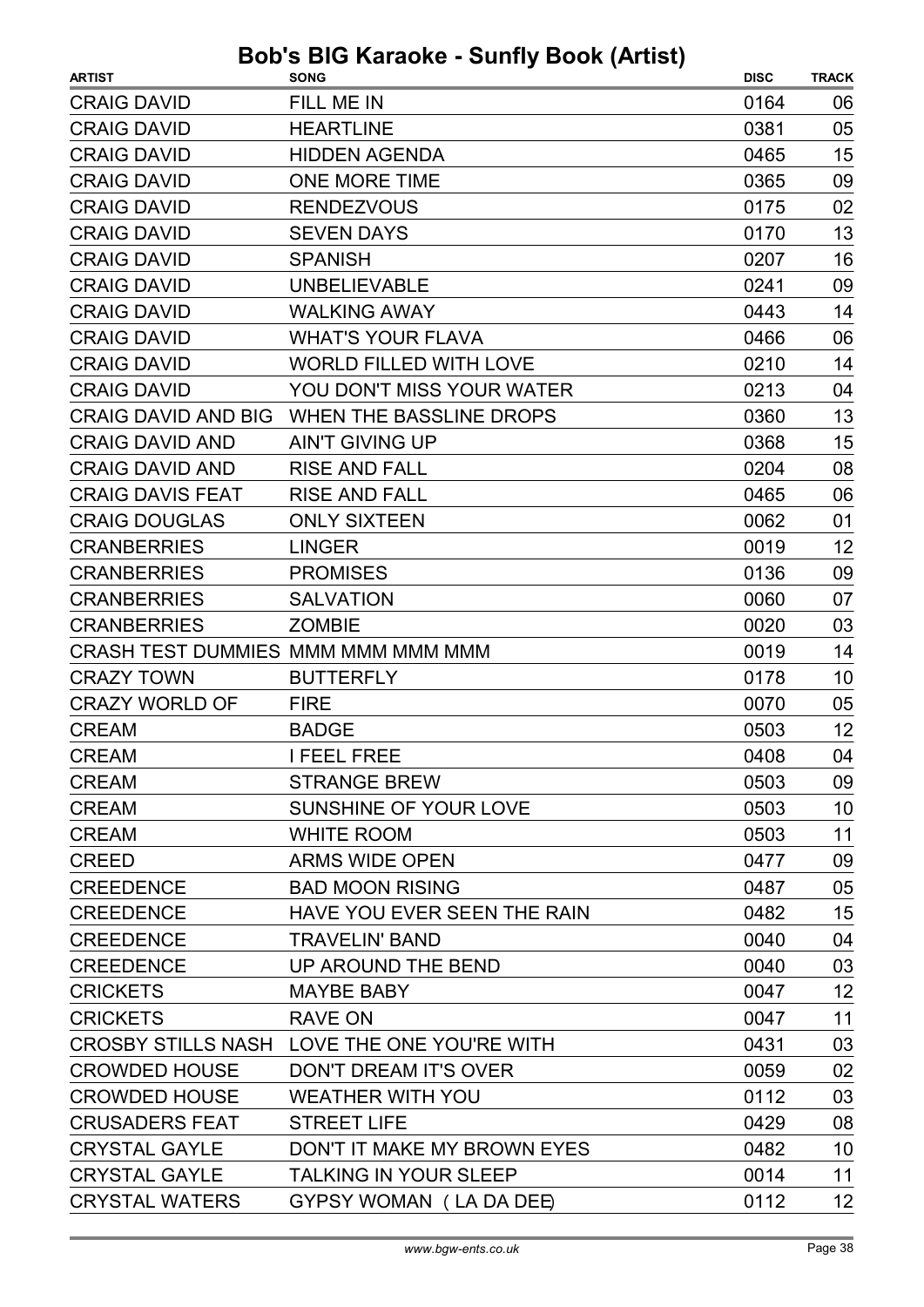| <b>ARTIST</b>             | <b>SONG</b>                      | <b>DISC</b> | <b>TRACK</b> |
|---------------------------|----------------------------------|-------------|--------------|
| <b>CRYSTALS</b>           | DA DOO RON RON                   | 0084        | 04           |
| <b>CRYSTALS</b>           | THEN HE KISSED ME                | 0069        | 13           |
| <b>CSS</b>                | <b>LETS MAKE LOVE</b>            | 0256        | 06           |
| <b>CULTURE BEAT</b>       | <b>ANYTHING</b>                  | 0006        | 09           |
| <b>CULTURE BEAT</b>       | <b>MR VAIN</b>                   | 0005        | 06           |
| <b>CULTURE CLUB</b>       | CHURCH OF THE POISON MIND        | 0111        | 08           |
| <b>CULTURE CLUB</b>       | DO YOU REALLY WANT TO HURT       | 0031        | 10           |
| <b>CULTURE CLUB</b>       | <b>I JUST WANNA BE LOVED</b>     | 0127        | 12           |
| <b>CULTURE CLUB</b>       | <b>KARMA CHAMELEON</b>           | 0480        | 13           |
| <b>CULTURE CLUB</b>       | TIME ( CLOCK OF THE HEART)       | 0033        | 06           |
| <b>CULTURE CLUB</b>       | <b>VICTIMS</b>                   | 0386        | 14           |
| <b>CUPIDS INSPIRATION</b> | YESTERDAY HAS GONE               | 0065        | 10           |
| <b>CURE</b>               | <b>BOYS DON'T CRY</b>            | 0401        | 07           |
| <b>CURE</b>               | <b>FRIDAY I'M IN LOVE</b>        | 0474        | 01           |
| <b>CURE</b>               | <b>IN BETWEEN DAYS</b>           | 0424        | 08           |
| <b>CURE</b>               | <b>LULLABY</b>                   | 0412        | 03           |
| <b>CURIOSITY KILLED</b>   | <b>DOWN TO EARTH</b>             | 0075        | 02           |
| <b>CURTIS STIGERS</b>     | I WONDER WHY                     | 0383        | 07           |
| <b>CURTIS STIGERS</b>     | YOU'RE ALL THAT MATTERS TO       | 0133        | 01           |
| <b>CUTTING CREW</b>       | <b>I JUST DIED IN YOUR ARMS</b>  | 0005        | 02           |
| <b>CYNDI LAUPER</b>       | <b>GIRLS JUST WANNA HAVE FUN</b> | 0486        | 01           |
| <b>CYNDI LAUPER</b>       | <b>TIME AFTER TIME</b>           | 0483        | 07           |
| <b>CYNDI LAUPER</b>       | <b>TRUE COLORS</b>               | 0057        | 11           |
| <b>D REAM</b>             | THINGS CAN ONLY GET BETTER       | 0006        | 15           |
| <b>D REAM</b>             | YOU'RE THE BEST THING            | 0026        | 10           |
| D SIDE                    | <b>INVISIBLE</b>                 | 0208        | 01           |
| D SIDE                    | <b>REAL WORLD</b>                | 0213        | 13           |
| <b>D SIDE</b>             | <b>SPEECHLESS</b>                | 0205        | 11           |
| D <sub>12</sub>           | <b>HOW COME</b>                  | 0221        | 05           |
| D <sub>12</sub>           | <b>PURPLE HILLS</b>              | 0509        | 12           |
| <b>D12 FEAT EMINEM</b>    | <b>MY BAND</b>                   | 0218        | 01           |
| DADDY COOL                | <b>EAGLE ROCK</b>                | 0489        | 09           |
| <b>DAFT PUNK</b>          | ONE MORE TIME                    | 0174        | 07           |
| DAFT PUNK FEAT            | <b>GET LUCKY</b>                 | 0327        | 03           |
| DAFT PUNK FEAT            | LOSE YOURSELF TO DANCE           | 0329        | 01           |
| DAISY DARES YOU           | NUMBER ONE ENEMY                 | 0290        | 13           |
| <b>DAMAGE</b>             | AFTER THE LOVE HAS GONE          | 0459        | 15           |
| <b>DAMAGE</b>             | SO WHAT IF I                     | 0181        | 15           |
| <b>DAMIEN RICE</b>        | 9 CRIMES                         | 0250        | 18           |
| <b>DAMIEN RICE</b>        | <b>CANNONBALL</b>                | 0413        | 04           |
| <b>DAMMED</b>             | <b>SHADOW OF LOVE</b>            | 0420        | 04           |
| <b>DAMNED</b>             | <b>ELOISE</b>                    | 0056        | 03           |
| <b>DAMNED</b>             | <b>LOVE SONG</b>                 | 0109        | 09           |
|                           |                                  |             |              |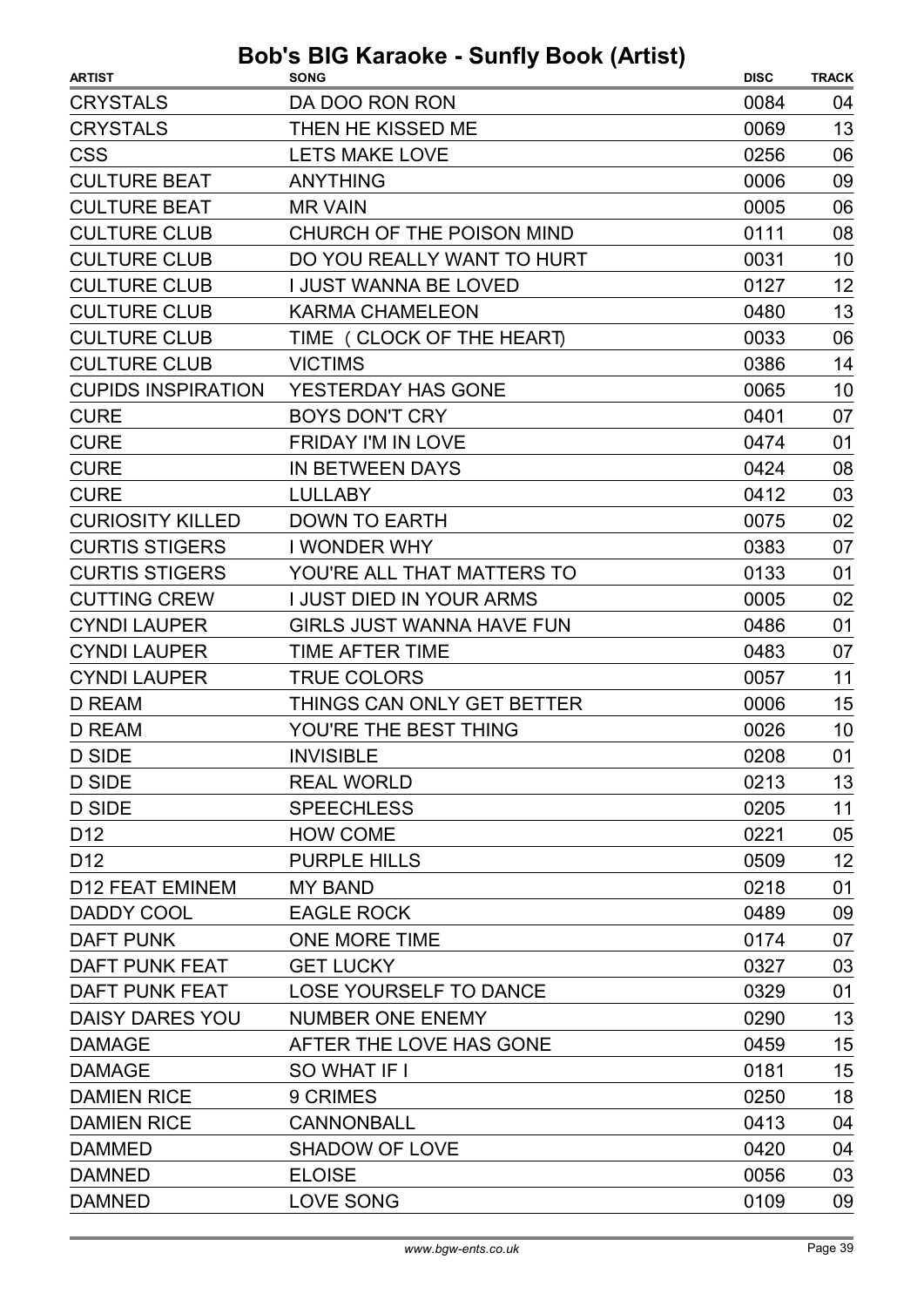| <b>ARTIST</b>             | <b>SONG</b>                      | <b>DISC</b> | <b>TRACK</b> |
|---------------------------|----------------------------------|-------------|--------------|
| <b>DANA</b>               | <b>IT'S GONNA BE A COLD COLD</b> | 0413        | 18           |
| <b>DANA DAWSON</b>        | <b>THREE IS FAMILY</b>           | 0027        | 02           |
| <b>DANDY WARHOLS</b>      | <b>BOHEMIAN LIKE YOU</b>         | 0405        | 14           |
| <b>DANIEL BEDINGFIELD</b> | <b>FRIDAY</b>                    | 0210        | 15           |
| <b>DANIEL BEDINGFIELD</b> | <b>GOTTA GET THRU THIS</b>       | 0457        | 13           |
| <b>DANIEL BEDINGFIELD</b> | <b>I CAN'T READ YOU</b>          | 0204        | 05           |
| <b>DANIEL BEDINGFIELD</b> | IF YOU'RE NOT THE ONE            | 0199        | 04           |
| <b>DANIEL BEDINGFIELD</b> | <b>JAMES DEAN</b>                | 0196        | 11           |
| <b>DANIEL BEDINGFIELD</b> | NEVER GONNA LEAVE YOUR SIDE      | 0468        | 12           |
| <b>DANIEL BEDINGFIELD</b> | <b>NOTHING HURTS LIKE LOVE</b>   | 0224        | 01           |
| <b>DANIEL BEDINGFIELD</b> | <b>WAY</b>                       | 0231        | 15           |
| <b>DANIEL BEDINGFIELD</b> | WRAP MY WORDS AROUND YOU         | 0228        | 04           |
| <b>DANIEL BOONE</b>       | <b>BEAUTIFUL SUNDAY</b>          | 0392        | 06           |
| <b>DANIEL</b>             | <b>CHANGE</b>                    | 0277        | 13           |
| <b>DANIEL</b>             | <b>RED</b>                       | 0280        | 08           |
| <b>DANIEL O'DONNELL</b>   | <b>GIVE ME A LITTLE LOVE</b>     | 0121        | 12           |
| <b>DANIEL O'DONNELL</b>   | <b>MAGIC IS THERE</b>            | 0127        | 06           |
| <b>DANIEL POWTER</b>      | <b>BAD DAY</b>                   | 0233        | 15           |
| <b>DANIEL POWTER</b>      | <b>NEXT PLANE HOME</b>           | 0271        | 14           |
| <b>DANII MINOGUE AND</b>  | <b>PERFECTION</b>                | 0237        | 13           |
| <b>DANNI MINOGUE</b>      | PUT THE NEEDLE ON IT             | 0466        | 12           |
| <b>DANNI MINOUGE</b>      | WHO DO YOU LOVE NOW              | 0187        | 03           |
| <b>DANNII MINOGUE</b>     | ALL I WANNA DO                   | 0114        | 03           |
| <b>DANNII MINOGUE</b>     | <b>I BEGIN TO WONDER</b>         | 0203        | 11           |
| <b>DANNII MINOGUE</b>     | PUT THE NEEDLE ON IT             | 0197        | 09           |
| <b>DANNII MINOGUE</b>     | THIS IS IT                       | 0469        | 01           |
| DANNY AND THE             | AT THE HOP                       | 0017        | 03           |
| <b>DANNY WILSON</b>       | <b>MARY'S PRAYER</b>             | 0431        | 01           |
| <b>DAPPY</b>              | <b>GOOD INTENTIONS</b>           | 0320        | 07           |
| <b>DAPPY</b>              | <b>NO REGRETS</b>                | 0308        | 02           |
| <b>DAPPY</b>              | YIN YANG (CLEAN VERSION)         | 0323        | 12           |
| <b>DAPPY FEAT BRIAN</b>   | <b>ROCK STAR</b>                 | 0313        | 05           |
| <b>DARIUS</b>             | <b>COLOUR BLIND</b>              | 0194        | 11           |
| <b>DARIUS</b>             | <b>GIRL IN THE MOON</b>          | 0206        | 14           |
| <b>DARIUS</b>             | <b>INCREDIBLE</b>                | 0203        | 07           |
| <b>DARIUS</b>             | <b>LIVE TWICE</b>                | 0225        | 13           |
| <b>DARIUS</b>             | <b>RUSHES</b>                    | 0199        | 05           |
| <b>DARIUS RUCKER</b>      | <b>HISTORY IN THE MAKING</b>     | 0433        | 13           |
| <b>DARKNESS</b>           | <b>CHRISTMAS TIME</b>            | 0213        | 09           |
| <b>DARKNESS</b>           | <b>FRIDAY NIGHT</b>              | 0212        | 10           |
| <b>DARKNESS</b>           | IS IT JUST ME                    | 0241        | 06           |
| <b>DARKNESS</b>           | LOVE IS ONLY A FEELING           | 0216        | 01           |
| <b>DARKNESS</b>           | <b>ONE WAY TICKET</b>            | 0237        | 03           |
|                           |                                  |             |              |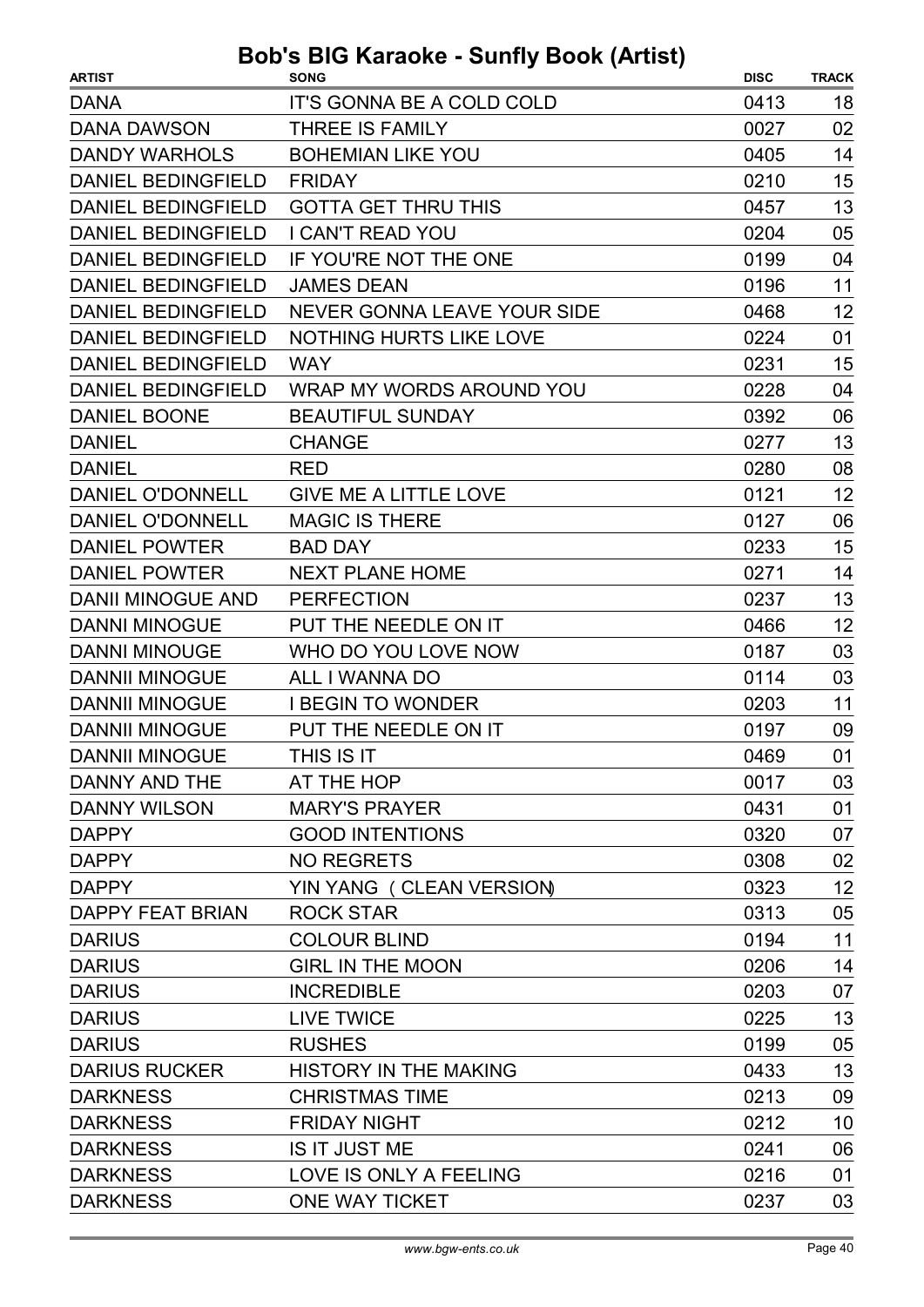| <b>ARTIST</b>            | <b>SONG</b>                   | <b>DISC</b> | <b>TRACK</b> |
|--------------------------|-------------------------------|-------------|--------------|
| <b>DARKNESS</b>          | THING CALLED LOVE             | 0410        | 15           |
| <b>DARREN HAYES</b>      | <b>INSATIABLE</b>             | 0462        | 13           |
| <b>DARREN HAYES</b>      | <b>INSATIBLE</b>              | 0191        | 10           |
| <b>DARREN HAYES</b>      | <b>STRANGE RELATIONSHIP</b>   | 0194        | 08           |
| <b>DARREN HAYES</b>      | <b>STRANGE RELATIONSHIPS</b>  | 0464        | 03           |
| <b>DARTS</b>             | <b>BOY FROM NEW YORK CITY</b> | 0398        | 01           |
| <b>DARTS</b>             | <b>DADDY COOL</b>             | 0391        | 04           |
| <b>DARTS</b>             | <b>IT'S RAINING</b>           | 0419        | 06           |
| <b>DARYL BRAITHWAITE</b> | <b>ONE SUMMER</b>             | 0489        | 12           |
| DARYL HALL AND           | <b>MANEATER</b>               | 0385        | 02           |
| <b>DAUGHTRY</b>          | <b>WHAT ABOUT NOW</b>         | 0285        | 08           |
| <b>DAVE BERRY</b>        | <b>CRYING GAME</b>            | 0046        | 07           |
| <b>DAVE CLARK FIVE</b>   | <b>BECAUSE</b>                | 0397        | 11           |
| <b>DAVE CLARK FIVE</b>   | <b>BITS AND PIECES</b>        | 0069        | 09           |
| DAVE CLARK FIVE          | <b>GLAD ALL OVER</b>          | 0084        | 13           |
| <b>DAVE DAVIES</b>       | <b>DEATH OF A CLOWN</b>       | 0099        | 11           |
| DAVE DEE DOZY            | <b>BEND IT</b>                | 0099        | 15           |
| DAVE DEE DOZY            | <b>HOLD TIGHT</b>             | 0078        | 10           |
| DAVE DEE DOZY            | <b>LEGEND OF XANADU</b>       | 0087        | 06           |
| DAVE DEE DOZY            | <b>ZABADAK</b>                | 0064        | 03           |
| <b>DAVE EDMUNDS</b>      | <b>I HEAR YOU KNOCKING</b>    | 0040        | 02           |
| <b>DAVE MATTHEWS</b>     | <b>SPACE BETWEEN</b>          | 0185        | 10           |
| <b>DAVE STEWART</b>      | <b>HEART OF STONE</b>         | 0025        | 08           |
| DAVE STEWART AND         | <b>IT'S MY PARTY</b>          | 0105        | 09           |
| <b>DAVID BOWIE</b>       | <b>ABSOLUTE BEGINNERS</b>     | 0477        | 02           |
| <b>DAVID BOWIE</b>       | <b>ASHES TO ASHES</b>         | 0082        | 05           |
| DAVID BOWIE              | <b>CHANGES</b>                | 0499        | 06           |
| DAVID BOWIE              | <b>CHINA GIRL</b>             | 0002        | 14           |
| <b>DAVID BOWIE</b>       | <b>FASHION</b>                | 0499        | 08           |
| <b>DAVID BOWIE</b>       | <b>HEROES</b>                 | 0499        | 02           |
| <b>DAVID BOWIE</b>       | <b>IT AIN'T EASY</b>          | 0404        | 03           |
| <b>DAVID BOWIE</b>       | <b>JEAN GENIE</b>             | 0499        | 07           |
| <b>DAVID BOWIE</b>       | <b>LAZARUS</b>                | 0360        | 18           |
| <b>DAVID BOWIE</b>       | <b>LET'S DANCE</b>            | 0499        | 05           |
| <b>DAVID BOWIE</b>       | <b>LIFE ON MARS</b>           | 0024        | 04           |
| <b>DAVID BOWIE</b>       | <b>MAN WHO SOLD THE WORLD</b> | 0417        | 01           |
| <b>DAVID BOWIE</b>       | <b>MODERN LOVE</b>            | 0431        | 06           |
| <b>DAVID BOWIE</b>       | <b>NO PLAN</b>                | 0372        | 18           |
| <b>DAVID BOWIE</b>       | <b>REBEL REBEL</b>            | 0499        | 01           |
| <b>DAVID BOWIE</b>       | <b>SORROW</b>                 | 0024        | 05           |
| <b>DAVID BOWIE</b>       | <b>STARMAN</b>                | 0499        | 03           |
| <b>DAVID BOWIE</b>       | <b>STARS ARE OUT TONIGHT</b>  | 0326        | 05           |
| <b>DAVID BOWIE</b>       | <b>VALENTINE'S DAY</b>        | 0331        | 18           |
|                          |                               |             |              |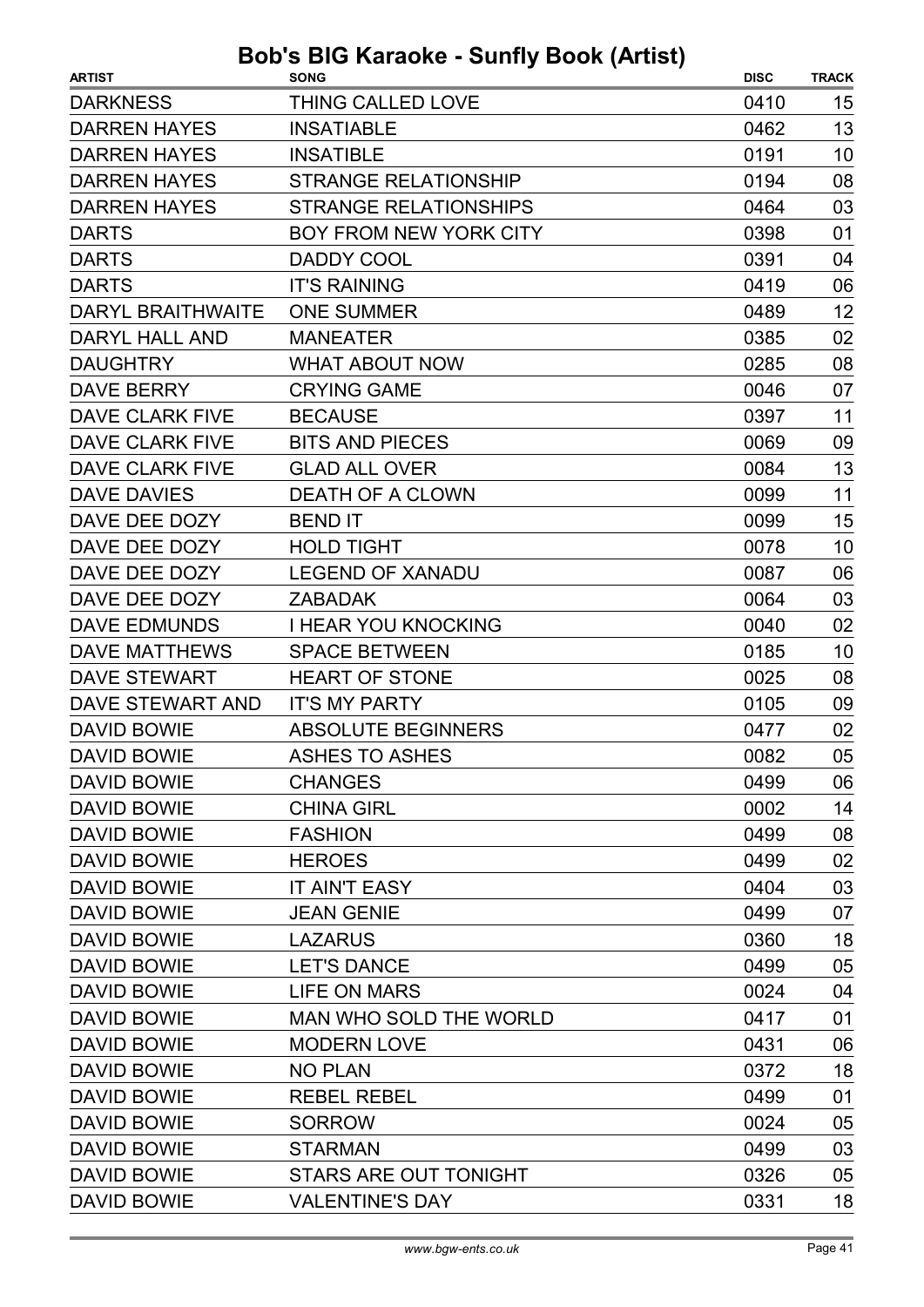| <b>DAVID BOWIE</b><br>WHERE ARE WE NOW<br>0324<br>02<br>04<br><b>DAVID BOWIE</b><br><b>ZIGGY STARDUST</b><br>0499<br>DAVID BOWIE AND<br>DANCING IN THE STREET<br>0012<br>09<br><b>DAVID BYRNE</b><br><b>LAZY X PRESS 2 FEAT</b><br>0462<br>03<br>13<br><b>DAVID CASSIDY</b><br><b>HOW CAN I BE SURE</b><br>0055<br><b>DAVID CASSIDY</b><br><b>LAST KISS</b><br>0404<br>09<br>05<br><b>DAVID CRAIG</b><br><b>RENDEZVOUS</b><br>0458<br>12<br><b>DAVID DUNDAS</b><br><b>JEANS ON</b><br>0393<br>13<br><b>DAVID ESSEX</b><br><b>GONNA MAKE YOU A STAR</b><br>0079<br><b>DAVID ESSEX</b><br><b>HOLD ME CLOSE</b><br>14<br>0071<br><b>DAVID ESSEX</b><br><b>ROCK ON</b><br>0101<br>02<br><b>DAVID ESSEX</b><br><b>SILVER DREAM MACHINE</b><br>10<br>0395<br>18<br><b>DAVID GILMOUR</b><br>RATTLE THAT LOCK<br>0356<br>06<br><b>DAVID GRAY</b><br><b>BABYLON</b><br>0461<br>15<br><b>DAVID GRAY</b><br><b>ONE I LOVE</b><br>0236<br>12<br><b>DAVID GRAY</b><br><b>OTHER SIDE</b><br>0199<br>13<br><b>DAVID GRAY</b><br>PLEASE FORGIVE ME<br>0172<br>13<br><b>DAVID GRAY</b><br>0181<br><b>SAIL AWAY</b><br><b>DAVID GRAY</b><br><b>SAY HELLO WAVE GOODBYE</b><br>0401<br>02<br><b>DAVID GRAY</b><br><b>THIS YEARS LOVE</b><br>03<br>0176<br><b>DAVID GUETTA AND</b><br><b>I CAN ONLY IMAGINE</b><br>16<br>0318<br>13<br><b>DAVID GUETTA AND</b><br><b>GETTIN' OVER YOU</b><br>0293<br>09<br><b>DAVID GUETTA AND</b><br><b>LOVE IS GONE</b><br>0259<br>13<br><b>DAVID GUETTA FEAT</b><br><b>SEXY BITCH</b><br>0283<br>WHAT I DID FOR LOVE<br>16<br><b>DAVID GUETTA FEAT</b><br>0348<br>02<br>0304<br>DAVID GUETTA FEAT<br>WHERE THEM GIRLS AT<br><b>DAVID GUETTA FEAT</b><br>2U<br>0377<br>04<br>06<br>DAVID GUETTA FEAT<br>WHEN LOVE TAKES OVER<br>0281<br><b>DAVID GUETTA FEAT</b><br><b>PLAY HARD</b><br>0329<br>06<br><b>DAVID GUETTA FEAT</b><br><b>HEY MAMA</b><br>0352<br>04<br>14<br>DAVID GUETTA FEAT<br><b>DANGEROUS</b><br>0345<br><b>DAVID GUETTA FEAT</b><br>LOVERS ON THE SUN<br>07<br>0343<br>14<br>0320<br><b>DAVID GUETTA FEAT</b><br>SHE WOLF (FALLING TO<br><b>BANG MY HEAD</b><br>0359<br>10<br><b>DAVID GUETTA FEAT</b><br><b>DAVID GUETTA FEAT</b><br><b>LITTLE BAD GIRL</b><br>0307<br>06<br>11<br><b>DAVID GUETTA FEAT</b><br><b>JUST ONE LAST TIME</b><br>0323<br>12<br><b>DAVID GUETTA FEAT</b><br><b>WITHOUT YOU</b><br>0309<br><b>DAVID GUETTA FEAT</b><br>THIS ONE'S FOR YOU<br>17<br>0365<br>0312<br>02<br>DAVID GUETTA FT SIA<br><b>TITANIUM</b><br>11<br><b>DAVID GUETTA VS</b><br><b>SWEAT</b><br>0303<br>14<br><b>DAVID GUETTA-FEAT</b><br>0299<br><b>WHO'S THAT CHICK</b><br><b>DAVID HASSLEHOFF</b><br><b>JUMP IN MY CAR</b><br>15<br>0248<br><b>DAVID JORDAN</b><br><b>SUN GOES DOWN</b><br>08<br>0265 | <b>ARTIST</b> | <b>SONG</b> | <b>DISC</b> | <b>TRACK</b> |
|--------------------------------------------------------------------------------------------------------------------------------------------------------------------------------------------------------------------------------------------------------------------------------------------------------------------------------------------------------------------------------------------------------------------------------------------------------------------------------------------------------------------------------------------------------------------------------------------------------------------------------------------------------------------------------------------------------------------------------------------------------------------------------------------------------------------------------------------------------------------------------------------------------------------------------------------------------------------------------------------------------------------------------------------------------------------------------------------------------------------------------------------------------------------------------------------------------------------------------------------------------------------------------------------------------------------------------------------------------------------------------------------------------------------------------------------------------------------------------------------------------------------------------------------------------------------------------------------------------------------------------------------------------------------------------------------------------------------------------------------------------------------------------------------------------------------------------------------------------------------------------------------------------------------------------------------------------------------------------------------------------------------------------------------------------------------------------------------------------------------------------------------------------------------------------------------------------------------------------------------------------------------------------------------------------------------------------------------------------------------------------------------------------------------------------------------------------------------------------------------------------------------------------------------------------------------------------------------------------------------------------------------------------------------------------------------------------------------------------------|---------------|-------------|-------------|--------------|
|                                                                                                                                                                                                                                                                                                                                                                                                                                                                                                                                                                                                                                                                                                                                                                                                                                                                                                                                                                                                                                                                                                                                                                                                                                                                                                                                                                                                                                                                                                                                                                                                                                                                                                                                                                                                                                                                                                                                                                                                                                                                                                                                                                                                                                                                                                                                                                                                                                                                                                                                                                                                                                                                                                                                      |               |             |             |              |
|                                                                                                                                                                                                                                                                                                                                                                                                                                                                                                                                                                                                                                                                                                                                                                                                                                                                                                                                                                                                                                                                                                                                                                                                                                                                                                                                                                                                                                                                                                                                                                                                                                                                                                                                                                                                                                                                                                                                                                                                                                                                                                                                                                                                                                                                                                                                                                                                                                                                                                                                                                                                                                                                                                                                      |               |             |             |              |
|                                                                                                                                                                                                                                                                                                                                                                                                                                                                                                                                                                                                                                                                                                                                                                                                                                                                                                                                                                                                                                                                                                                                                                                                                                                                                                                                                                                                                                                                                                                                                                                                                                                                                                                                                                                                                                                                                                                                                                                                                                                                                                                                                                                                                                                                                                                                                                                                                                                                                                                                                                                                                                                                                                                                      |               |             |             |              |
|                                                                                                                                                                                                                                                                                                                                                                                                                                                                                                                                                                                                                                                                                                                                                                                                                                                                                                                                                                                                                                                                                                                                                                                                                                                                                                                                                                                                                                                                                                                                                                                                                                                                                                                                                                                                                                                                                                                                                                                                                                                                                                                                                                                                                                                                                                                                                                                                                                                                                                                                                                                                                                                                                                                                      |               |             |             |              |
|                                                                                                                                                                                                                                                                                                                                                                                                                                                                                                                                                                                                                                                                                                                                                                                                                                                                                                                                                                                                                                                                                                                                                                                                                                                                                                                                                                                                                                                                                                                                                                                                                                                                                                                                                                                                                                                                                                                                                                                                                                                                                                                                                                                                                                                                                                                                                                                                                                                                                                                                                                                                                                                                                                                                      |               |             |             |              |
|                                                                                                                                                                                                                                                                                                                                                                                                                                                                                                                                                                                                                                                                                                                                                                                                                                                                                                                                                                                                                                                                                                                                                                                                                                                                                                                                                                                                                                                                                                                                                                                                                                                                                                                                                                                                                                                                                                                                                                                                                                                                                                                                                                                                                                                                                                                                                                                                                                                                                                                                                                                                                                                                                                                                      |               |             |             |              |
|                                                                                                                                                                                                                                                                                                                                                                                                                                                                                                                                                                                                                                                                                                                                                                                                                                                                                                                                                                                                                                                                                                                                                                                                                                                                                                                                                                                                                                                                                                                                                                                                                                                                                                                                                                                                                                                                                                                                                                                                                                                                                                                                                                                                                                                                                                                                                                                                                                                                                                                                                                                                                                                                                                                                      |               |             |             |              |
|                                                                                                                                                                                                                                                                                                                                                                                                                                                                                                                                                                                                                                                                                                                                                                                                                                                                                                                                                                                                                                                                                                                                                                                                                                                                                                                                                                                                                                                                                                                                                                                                                                                                                                                                                                                                                                                                                                                                                                                                                                                                                                                                                                                                                                                                                                                                                                                                                                                                                                                                                                                                                                                                                                                                      |               |             |             |              |
|                                                                                                                                                                                                                                                                                                                                                                                                                                                                                                                                                                                                                                                                                                                                                                                                                                                                                                                                                                                                                                                                                                                                                                                                                                                                                                                                                                                                                                                                                                                                                                                                                                                                                                                                                                                                                                                                                                                                                                                                                                                                                                                                                                                                                                                                                                                                                                                                                                                                                                                                                                                                                                                                                                                                      |               |             |             |              |
|                                                                                                                                                                                                                                                                                                                                                                                                                                                                                                                                                                                                                                                                                                                                                                                                                                                                                                                                                                                                                                                                                                                                                                                                                                                                                                                                                                                                                                                                                                                                                                                                                                                                                                                                                                                                                                                                                                                                                                                                                                                                                                                                                                                                                                                                                                                                                                                                                                                                                                                                                                                                                                                                                                                                      |               |             |             |              |
|                                                                                                                                                                                                                                                                                                                                                                                                                                                                                                                                                                                                                                                                                                                                                                                                                                                                                                                                                                                                                                                                                                                                                                                                                                                                                                                                                                                                                                                                                                                                                                                                                                                                                                                                                                                                                                                                                                                                                                                                                                                                                                                                                                                                                                                                                                                                                                                                                                                                                                                                                                                                                                                                                                                                      |               |             |             |              |
|                                                                                                                                                                                                                                                                                                                                                                                                                                                                                                                                                                                                                                                                                                                                                                                                                                                                                                                                                                                                                                                                                                                                                                                                                                                                                                                                                                                                                                                                                                                                                                                                                                                                                                                                                                                                                                                                                                                                                                                                                                                                                                                                                                                                                                                                                                                                                                                                                                                                                                                                                                                                                                                                                                                                      |               |             |             |              |
|                                                                                                                                                                                                                                                                                                                                                                                                                                                                                                                                                                                                                                                                                                                                                                                                                                                                                                                                                                                                                                                                                                                                                                                                                                                                                                                                                                                                                                                                                                                                                                                                                                                                                                                                                                                                                                                                                                                                                                                                                                                                                                                                                                                                                                                                                                                                                                                                                                                                                                                                                                                                                                                                                                                                      |               |             |             |              |
|                                                                                                                                                                                                                                                                                                                                                                                                                                                                                                                                                                                                                                                                                                                                                                                                                                                                                                                                                                                                                                                                                                                                                                                                                                                                                                                                                                                                                                                                                                                                                                                                                                                                                                                                                                                                                                                                                                                                                                                                                                                                                                                                                                                                                                                                                                                                                                                                                                                                                                                                                                                                                                                                                                                                      |               |             |             |              |
|                                                                                                                                                                                                                                                                                                                                                                                                                                                                                                                                                                                                                                                                                                                                                                                                                                                                                                                                                                                                                                                                                                                                                                                                                                                                                                                                                                                                                                                                                                                                                                                                                                                                                                                                                                                                                                                                                                                                                                                                                                                                                                                                                                                                                                                                                                                                                                                                                                                                                                                                                                                                                                                                                                                                      |               |             |             |              |
|                                                                                                                                                                                                                                                                                                                                                                                                                                                                                                                                                                                                                                                                                                                                                                                                                                                                                                                                                                                                                                                                                                                                                                                                                                                                                                                                                                                                                                                                                                                                                                                                                                                                                                                                                                                                                                                                                                                                                                                                                                                                                                                                                                                                                                                                                                                                                                                                                                                                                                                                                                                                                                                                                                                                      |               |             |             |              |
|                                                                                                                                                                                                                                                                                                                                                                                                                                                                                                                                                                                                                                                                                                                                                                                                                                                                                                                                                                                                                                                                                                                                                                                                                                                                                                                                                                                                                                                                                                                                                                                                                                                                                                                                                                                                                                                                                                                                                                                                                                                                                                                                                                                                                                                                                                                                                                                                                                                                                                                                                                                                                                                                                                                                      |               |             |             |              |
|                                                                                                                                                                                                                                                                                                                                                                                                                                                                                                                                                                                                                                                                                                                                                                                                                                                                                                                                                                                                                                                                                                                                                                                                                                                                                                                                                                                                                                                                                                                                                                                                                                                                                                                                                                                                                                                                                                                                                                                                                                                                                                                                                                                                                                                                                                                                                                                                                                                                                                                                                                                                                                                                                                                                      |               |             |             |              |
|                                                                                                                                                                                                                                                                                                                                                                                                                                                                                                                                                                                                                                                                                                                                                                                                                                                                                                                                                                                                                                                                                                                                                                                                                                                                                                                                                                                                                                                                                                                                                                                                                                                                                                                                                                                                                                                                                                                                                                                                                                                                                                                                                                                                                                                                                                                                                                                                                                                                                                                                                                                                                                                                                                                                      |               |             |             |              |
|                                                                                                                                                                                                                                                                                                                                                                                                                                                                                                                                                                                                                                                                                                                                                                                                                                                                                                                                                                                                                                                                                                                                                                                                                                                                                                                                                                                                                                                                                                                                                                                                                                                                                                                                                                                                                                                                                                                                                                                                                                                                                                                                                                                                                                                                                                                                                                                                                                                                                                                                                                                                                                                                                                                                      |               |             |             |              |
|                                                                                                                                                                                                                                                                                                                                                                                                                                                                                                                                                                                                                                                                                                                                                                                                                                                                                                                                                                                                                                                                                                                                                                                                                                                                                                                                                                                                                                                                                                                                                                                                                                                                                                                                                                                                                                                                                                                                                                                                                                                                                                                                                                                                                                                                                                                                                                                                                                                                                                                                                                                                                                                                                                                                      |               |             |             |              |
|                                                                                                                                                                                                                                                                                                                                                                                                                                                                                                                                                                                                                                                                                                                                                                                                                                                                                                                                                                                                                                                                                                                                                                                                                                                                                                                                                                                                                                                                                                                                                                                                                                                                                                                                                                                                                                                                                                                                                                                                                                                                                                                                                                                                                                                                                                                                                                                                                                                                                                                                                                                                                                                                                                                                      |               |             |             |              |
|                                                                                                                                                                                                                                                                                                                                                                                                                                                                                                                                                                                                                                                                                                                                                                                                                                                                                                                                                                                                                                                                                                                                                                                                                                                                                                                                                                                                                                                                                                                                                                                                                                                                                                                                                                                                                                                                                                                                                                                                                                                                                                                                                                                                                                                                                                                                                                                                                                                                                                                                                                                                                                                                                                                                      |               |             |             |              |
|                                                                                                                                                                                                                                                                                                                                                                                                                                                                                                                                                                                                                                                                                                                                                                                                                                                                                                                                                                                                                                                                                                                                                                                                                                                                                                                                                                                                                                                                                                                                                                                                                                                                                                                                                                                                                                                                                                                                                                                                                                                                                                                                                                                                                                                                                                                                                                                                                                                                                                                                                                                                                                                                                                                                      |               |             |             |              |
|                                                                                                                                                                                                                                                                                                                                                                                                                                                                                                                                                                                                                                                                                                                                                                                                                                                                                                                                                                                                                                                                                                                                                                                                                                                                                                                                                                                                                                                                                                                                                                                                                                                                                                                                                                                                                                                                                                                                                                                                                                                                                                                                                                                                                                                                                                                                                                                                                                                                                                                                                                                                                                                                                                                                      |               |             |             |              |
|                                                                                                                                                                                                                                                                                                                                                                                                                                                                                                                                                                                                                                                                                                                                                                                                                                                                                                                                                                                                                                                                                                                                                                                                                                                                                                                                                                                                                                                                                                                                                                                                                                                                                                                                                                                                                                                                                                                                                                                                                                                                                                                                                                                                                                                                                                                                                                                                                                                                                                                                                                                                                                                                                                                                      |               |             |             |              |
|                                                                                                                                                                                                                                                                                                                                                                                                                                                                                                                                                                                                                                                                                                                                                                                                                                                                                                                                                                                                                                                                                                                                                                                                                                                                                                                                                                                                                                                                                                                                                                                                                                                                                                                                                                                                                                                                                                                                                                                                                                                                                                                                                                                                                                                                                                                                                                                                                                                                                                                                                                                                                                                                                                                                      |               |             |             |              |
|                                                                                                                                                                                                                                                                                                                                                                                                                                                                                                                                                                                                                                                                                                                                                                                                                                                                                                                                                                                                                                                                                                                                                                                                                                                                                                                                                                                                                                                                                                                                                                                                                                                                                                                                                                                                                                                                                                                                                                                                                                                                                                                                                                                                                                                                                                                                                                                                                                                                                                                                                                                                                                                                                                                                      |               |             |             |              |
|                                                                                                                                                                                                                                                                                                                                                                                                                                                                                                                                                                                                                                                                                                                                                                                                                                                                                                                                                                                                                                                                                                                                                                                                                                                                                                                                                                                                                                                                                                                                                                                                                                                                                                                                                                                                                                                                                                                                                                                                                                                                                                                                                                                                                                                                                                                                                                                                                                                                                                                                                                                                                                                                                                                                      |               |             |             |              |
|                                                                                                                                                                                                                                                                                                                                                                                                                                                                                                                                                                                                                                                                                                                                                                                                                                                                                                                                                                                                                                                                                                                                                                                                                                                                                                                                                                                                                                                                                                                                                                                                                                                                                                                                                                                                                                                                                                                                                                                                                                                                                                                                                                                                                                                                                                                                                                                                                                                                                                                                                                                                                                                                                                                                      |               |             |             |              |
|                                                                                                                                                                                                                                                                                                                                                                                                                                                                                                                                                                                                                                                                                                                                                                                                                                                                                                                                                                                                                                                                                                                                                                                                                                                                                                                                                                                                                                                                                                                                                                                                                                                                                                                                                                                                                                                                                                                                                                                                                                                                                                                                                                                                                                                                                                                                                                                                                                                                                                                                                                                                                                                                                                                                      |               |             |             |              |
|                                                                                                                                                                                                                                                                                                                                                                                                                                                                                                                                                                                                                                                                                                                                                                                                                                                                                                                                                                                                                                                                                                                                                                                                                                                                                                                                                                                                                                                                                                                                                                                                                                                                                                                                                                                                                                                                                                                                                                                                                                                                                                                                                                                                                                                                                                                                                                                                                                                                                                                                                                                                                                                                                                                                      |               |             |             |              |
|                                                                                                                                                                                                                                                                                                                                                                                                                                                                                                                                                                                                                                                                                                                                                                                                                                                                                                                                                                                                                                                                                                                                                                                                                                                                                                                                                                                                                                                                                                                                                                                                                                                                                                                                                                                                                                                                                                                                                                                                                                                                                                                                                                                                                                                                                                                                                                                                                                                                                                                                                                                                                                                                                                                                      |               |             |             |              |
|                                                                                                                                                                                                                                                                                                                                                                                                                                                                                                                                                                                                                                                                                                                                                                                                                                                                                                                                                                                                                                                                                                                                                                                                                                                                                                                                                                                                                                                                                                                                                                                                                                                                                                                                                                                                                                                                                                                                                                                                                                                                                                                                                                                                                                                                                                                                                                                                                                                                                                                                                                                                                                                                                                                                      |               |             |             |              |
|                                                                                                                                                                                                                                                                                                                                                                                                                                                                                                                                                                                                                                                                                                                                                                                                                                                                                                                                                                                                                                                                                                                                                                                                                                                                                                                                                                                                                                                                                                                                                                                                                                                                                                                                                                                                                                                                                                                                                                                                                                                                                                                                                                                                                                                                                                                                                                                                                                                                                                                                                                                                                                                                                                                                      |               |             |             |              |
|                                                                                                                                                                                                                                                                                                                                                                                                                                                                                                                                                                                                                                                                                                                                                                                                                                                                                                                                                                                                                                                                                                                                                                                                                                                                                                                                                                                                                                                                                                                                                                                                                                                                                                                                                                                                                                                                                                                                                                                                                                                                                                                                                                                                                                                                                                                                                                                                                                                                                                                                                                                                                                                                                                                                      |               |             |             |              |
|                                                                                                                                                                                                                                                                                                                                                                                                                                                                                                                                                                                                                                                                                                                                                                                                                                                                                                                                                                                                                                                                                                                                                                                                                                                                                                                                                                                                                                                                                                                                                                                                                                                                                                                                                                                                                                                                                                                                                                                                                                                                                                                                                                                                                                                                                                                                                                                                                                                                                                                                                                                                                                                                                                                                      |               |             |             |              |
|                                                                                                                                                                                                                                                                                                                                                                                                                                                                                                                                                                                                                                                                                                                                                                                                                                                                                                                                                                                                                                                                                                                                                                                                                                                                                                                                                                                                                                                                                                                                                                                                                                                                                                                                                                                                                                                                                                                                                                                                                                                                                                                                                                                                                                                                                                                                                                                                                                                                                                                                                                                                                                                                                                                                      |               |             |             |              |
|                                                                                                                                                                                                                                                                                                                                                                                                                                                                                                                                                                                                                                                                                                                                                                                                                                                                                                                                                                                                                                                                                                                                                                                                                                                                                                                                                                                                                                                                                                                                                                                                                                                                                                                                                                                                                                                                                                                                                                                                                                                                                                                                                                                                                                                                                                                                                                                                                                                                                                                                                                                                                                                                                                                                      |               |             |             |              |
|                                                                                                                                                                                                                                                                                                                                                                                                                                                                                                                                                                                                                                                                                                                                                                                                                                                                                                                                                                                                                                                                                                                                                                                                                                                                                                                                                                                                                                                                                                                                                                                                                                                                                                                                                                                                                                                                                                                                                                                                                                                                                                                                                                                                                                                                                                                                                                                                                                                                                                                                                                                                                                                                                                                                      |               |             |             |              |
|                                                                                                                                                                                                                                                                                                                                                                                                                                                                                                                                                                                                                                                                                                                                                                                                                                                                                                                                                                                                                                                                                                                                                                                                                                                                                                                                                                                                                                                                                                                                                                                                                                                                                                                                                                                                                                                                                                                                                                                                                                                                                                                                                                                                                                                                                                                                                                                                                                                                                                                                                                                                                                                                                                                                      |               |             |             |              |
|                                                                                                                                                                                                                                                                                                                                                                                                                                                                                                                                                                                                                                                                                                                                                                                                                                                                                                                                                                                                                                                                                                                                                                                                                                                                                                                                                                                                                                                                                                                                                                                                                                                                                                                                                                                                                                                                                                                                                                                                                                                                                                                                                                                                                                                                                                                                                                                                                                                                                                                                                                                                                                                                                                                                      |               |             |             |              |
|                                                                                                                                                                                                                                                                                                                                                                                                                                                                                                                                                                                                                                                                                                                                                                                                                                                                                                                                                                                                                                                                                                                                                                                                                                                                                                                                                                                                                                                                                                                                                                                                                                                                                                                                                                                                                                                                                                                                                                                                                                                                                                                                                                                                                                                                                                                                                                                                                                                                                                                                                                                                                                                                                                                                      |               |             |             |              |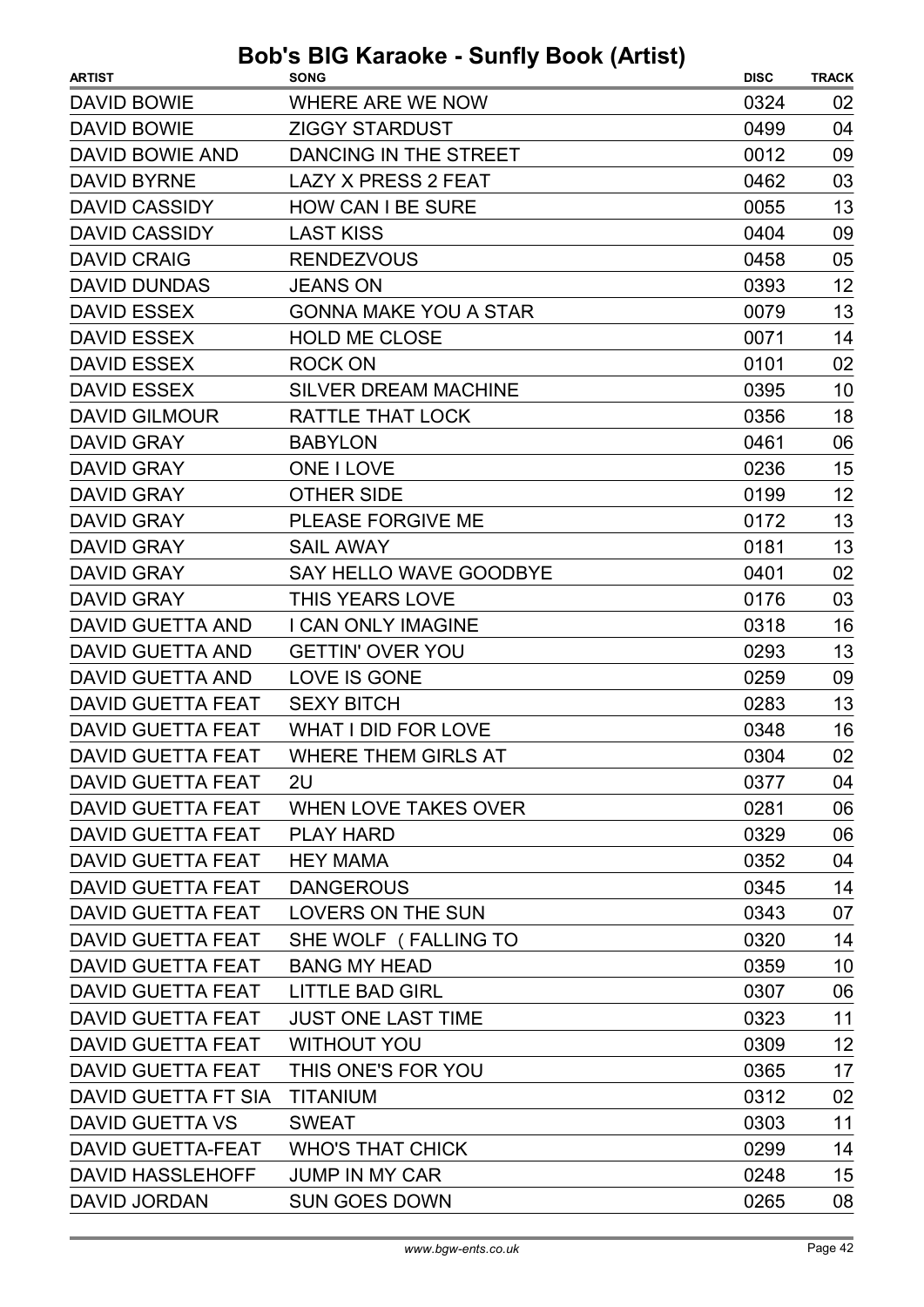| DAVID LEE ROTH<br><b>JUST A GIGALO</b><br>0012<br>05<br><b>JUST LIKE PARADISE</b><br>10<br>DAVID LEE ROTH<br>0021<br><b>DAVID SNEDDON</b><br><b>DON'T LET GO</b><br>0205<br>06<br><b>DAVID SNEDDON</b><br><b>STOP LIVING THE LIE</b><br>0201<br>14<br>DON'T GIVE UP ON US<br><b>DAVID SOUL</b><br>0098<br>04<br>02<br><b>DAVID SOUL</b><br><b>SILVER LADY</b><br>0077<br>02<br><b>DAVID WHITFIELD</b><br><b>CARA MIA</b><br>0092<br><b>DAWIN FEAT SILENTO</b><br>DESSERT (REMIX)<br>0361<br>07<br><b>DAWN</b><br><b>CANDIDA</b><br>0090<br>09<br><b>DAWN</b><br><b>KNOCK THREE TIMES</b><br>0042<br>11<br>13<br>TIE A YELLOW RIBBON ROUND<br><b>DAWN</b><br>0042<br>13<br>YOU DON'T LOVE ME NO NO NO<br>0020<br><b>DAWN PENN</b><br>05<br><b>DAZ SAMPSON</b><br><b>TEENAGE LIFE</b><br>0242<br><b>DB BOULEVARD</b><br>POINT OF VIEW<br>0189<br>09<br>13<br><b>OLIVER TWIST</b><br>0316<br>D'BANJ<br><b>DEACON BLUE</b><br><b>DIGNITY</b><br>0149<br>04<br><b>DEACON BLUE</b><br>07<br><b>FERGUS SINGS THE BLUES</b><br>0392<br>13<br><b>DEACON BLUE</b><br><b>REAL GONE KID</b><br>0059<br><b>DEAD OR ALIVE</b><br>11<br>YOU SPIN ME ROUND<br>0037<br>12<br><b>DEAN FRIEDMAN</b><br><b>LUCKY STARS</b><br>0098<br><b>DEAN MARTIN</b><br>AIN'T THAT A KICK IN THE HEAD<br>14<br>0428<br><b>GENTLE ON MY MIND</b><br>09<br><b>DEAN MARTIN</b><br>0052<br>17<br><b>DEAN MARTIN</b><br><b>IT'S BEGINNING TO LOOK A LOT</b><br>0413<br>15<br><b>DEAN MARTIN</b><br><b>VOLARE</b><br>0485<br><b>DEAN PARRISH</b><br>I'M ON MY WAY<br>0428<br>06<br>07<br>0107<br><b>DEBARGE</b><br>RHYTHM OF THE NIGHT | <b>ARTIST</b>        | <b>SONG</b>           | <b>DISC</b> | <b>TRACK</b> |
|--------------------------------------------------------------------------------------------------------------------------------------------------------------------------------------------------------------------------------------------------------------------------------------------------------------------------------------------------------------------------------------------------------------------------------------------------------------------------------------------------------------------------------------------------------------------------------------------------------------------------------------------------------------------------------------------------------------------------------------------------------------------------------------------------------------------------------------------------------------------------------------------------------------------------------------------------------------------------------------------------------------------------------------------------------------------------------------------------------------------------------------------------------------------------------------------------------------------------------------------------------------------------------------------------------------------------------------------------------------------------------------------------------------------------------------------------------------------------------------------------------------------------------------------------------------------------------------------------|----------------------|-----------------------|-------------|--------------|
|                                                                                                                                                                                                                                                                                                                                                                                                                                                                                                                                                                                                                                                                                                                                                                                                                                                                                                                                                                                                                                                                                                                                                                                                                                                                                                                                                                                                                                                                                                                                                                                                  |                      |                       |             |              |
|                                                                                                                                                                                                                                                                                                                                                                                                                                                                                                                                                                                                                                                                                                                                                                                                                                                                                                                                                                                                                                                                                                                                                                                                                                                                                                                                                                                                                                                                                                                                                                                                  |                      |                       |             |              |
|                                                                                                                                                                                                                                                                                                                                                                                                                                                                                                                                                                                                                                                                                                                                                                                                                                                                                                                                                                                                                                                                                                                                                                                                                                                                                                                                                                                                                                                                                                                                                                                                  |                      |                       |             |              |
|                                                                                                                                                                                                                                                                                                                                                                                                                                                                                                                                                                                                                                                                                                                                                                                                                                                                                                                                                                                                                                                                                                                                                                                                                                                                                                                                                                                                                                                                                                                                                                                                  |                      |                       |             |              |
|                                                                                                                                                                                                                                                                                                                                                                                                                                                                                                                                                                                                                                                                                                                                                                                                                                                                                                                                                                                                                                                                                                                                                                                                                                                                                                                                                                                                                                                                                                                                                                                                  |                      |                       |             |              |
|                                                                                                                                                                                                                                                                                                                                                                                                                                                                                                                                                                                                                                                                                                                                                                                                                                                                                                                                                                                                                                                                                                                                                                                                                                                                                                                                                                                                                                                                                                                                                                                                  |                      |                       |             |              |
|                                                                                                                                                                                                                                                                                                                                                                                                                                                                                                                                                                                                                                                                                                                                                                                                                                                                                                                                                                                                                                                                                                                                                                                                                                                                                                                                                                                                                                                                                                                                                                                                  |                      |                       |             |              |
|                                                                                                                                                                                                                                                                                                                                                                                                                                                                                                                                                                                                                                                                                                                                                                                                                                                                                                                                                                                                                                                                                                                                                                                                                                                                                                                                                                                                                                                                                                                                                                                                  |                      |                       |             |              |
|                                                                                                                                                                                                                                                                                                                                                                                                                                                                                                                                                                                                                                                                                                                                                                                                                                                                                                                                                                                                                                                                                                                                                                                                                                                                                                                                                                                                                                                                                                                                                                                                  |                      |                       |             |              |
|                                                                                                                                                                                                                                                                                                                                                                                                                                                                                                                                                                                                                                                                                                                                                                                                                                                                                                                                                                                                                                                                                                                                                                                                                                                                                                                                                                                                                                                                                                                                                                                                  |                      |                       |             |              |
|                                                                                                                                                                                                                                                                                                                                                                                                                                                                                                                                                                                                                                                                                                                                                                                                                                                                                                                                                                                                                                                                                                                                                                                                                                                                                                                                                                                                                                                                                                                                                                                                  |                      |                       |             |              |
|                                                                                                                                                                                                                                                                                                                                                                                                                                                                                                                                                                                                                                                                                                                                                                                                                                                                                                                                                                                                                                                                                                                                                                                                                                                                                                                                                                                                                                                                                                                                                                                                  |                      |                       |             |              |
|                                                                                                                                                                                                                                                                                                                                                                                                                                                                                                                                                                                                                                                                                                                                                                                                                                                                                                                                                                                                                                                                                                                                                                                                                                                                                                                                                                                                                                                                                                                                                                                                  |                      |                       |             |              |
|                                                                                                                                                                                                                                                                                                                                                                                                                                                                                                                                                                                                                                                                                                                                                                                                                                                                                                                                                                                                                                                                                                                                                                                                                                                                                                                                                                                                                                                                                                                                                                                                  |                      |                       |             |              |
|                                                                                                                                                                                                                                                                                                                                                                                                                                                                                                                                                                                                                                                                                                                                                                                                                                                                                                                                                                                                                                                                                                                                                                                                                                                                                                                                                                                                                                                                                                                                                                                                  |                      |                       |             |              |
|                                                                                                                                                                                                                                                                                                                                                                                                                                                                                                                                                                                                                                                                                                                                                                                                                                                                                                                                                                                                                                                                                                                                                                                                                                                                                                                                                                                                                                                                                                                                                                                                  |                      |                       |             |              |
|                                                                                                                                                                                                                                                                                                                                                                                                                                                                                                                                                                                                                                                                                                                                                                                                                                                                                                                                                                                                                                                                                                                                                                                                                                                                                                                                                                                                                                                                                                                                                                                                  |                      |                       |             |              |
|                                                                                                                                                                                                                                                                                                                                                                                                                                                                                                                                                                                                                                                                                                                                                                                                                                                                                                                                                                                                                                                                                                                                                                                                                                                                                                                                                                                                                                                                                                                                                                                                  |                      |                       |             |              |
|                                                                                                                                                                                                                                                                                                                                                                                                                                                                                                                                                                                                                                                                                                                                                                                                                                                                                                                                                                                                                                                                                                                                                                                                                                                                                                                                                                                                                                                                                                                                                                                                  |                      |                       |             |              |
|                                                                                                                                                                                                                                                                                                                                                                                                                                                                                                                                                                                                                                                                                                                                                                                                                                                                                                                                                                                                                                                                                                                                                                                                                                                                                                                                                                                                                                                                                                                                                                                                  |                      |                       |             |              |
|                                                                                                                                                                                                                                                                                                                                                                                                                                                                                                                                                                                                                                                                                                                                                                                                                                                                                                                                                                                                                                                                                                                                                                                                                                                                                                                                                                                                                                                                                                                                                                                                  |                      |                       |             |              |
|                                                                                                                                                                                                                                                                                                                                                                                                                                                                                                                                                                                                                                                                                                                                                                                                                                                                                                                                                                                                                                                                                                                                                                                                                                                                                                                                                                                                                                                                                                                                                                                                  |                      |                       |             |              |
|                                                                                                                                                                                                                                                                                                                                                                                                                                                                                                                                                                                                                                                                                                                                                                                                                                                                                                                                                                                                                                                                                                                                                                                                                                                                                                                                                                                                                                                                                                                                                                                                  |                      |                       |             |              |
|                                                                                                                                                                                                                                                                                                                                                                                                                                                                                                                                                                                                                                                                                                                                                                                                                                                                                                                                                                                                                                                                                                                                                                                                                                                                                                                                                                                                                                                                                                                                                                                                  |                      |                       |             |              |
|                                                                                                                                                                                                                                                                                                                                                                                                                                                                                                                                                                                                                                                                                                                                                                                                                                                                                                                                                                                                                                                                                                                                                                                                                                                                                                                                                                                                                                                                                                                                                                                                  |                      |                       |             |              |
|                                                                                                                                                                                                                                                                                                                                                                                                                                                                                                                                                                                                                                                                                                                                                                                                                                                                                                                                                                                                                                                                                                                                                                                                                                                                                                                                                                                                                                                                                                                                                                                                  |                      |                       |             |              |
|                                                                                                                                                                                                                                                                                                                                                                                                                                                                                                                                                                                                                                                                                                                                                                                                                                                                                                                                                                                                                                                                                                                                                                                                                                                                                                                                                                                                                                                                                                                                                                                                  | <b>DEBBIE GIBSON</b> | <b>ELECTRIC YOUTH</b> | 0475        | 08           |
| 14<br><b>AN</b><br>0075                                                                                                                                                                                                                                                                                                                                                                                                                                                                                                                                                                                                                                                                                                                                                                                                                                                                                                                                                                                                                                                                                                                                                                                                                                                                                                                                                                                                                                                                                                                                                                          | <b>DEBBIE HARRY</b>  |                       |             |              |
| 03<br>0143<br>I WANT THAT MAN                                                                                                                                                                                                                                                                                                                                                                                                                                                                                                                                                                                                                                                                                                                                                                                                                                                                                                                                                                                                                                                                                                                                                                                                                                                                                                                                                                                                                                                                                                                                                                    | <b>DEBBIE HARRY</b>  |                       |             |              |
| 08<br><b>DEBBIE HARRY AND</b><br><b>WELL DID YOU</b><br>0145                                                                                                                                                                                                                                                                                                                                                                                                                                                                                                                                                                                                                                                                                                                                                                                                                                                                                                                                                                                                                                                                                                                                                                                                                                                                                                                                                                                                                                                                                                                                     |                      |                       |             |              |
| <b>GROOVE IS IN THE HEART</b><br>0486<br>07                                                                                                                                                                                                                                                                                                                                                                                                                                                                                                                                                                                                                                                                                                                                                                                                                                                                                                                                                                                                                                                                                                                                                                                                                                                                                                                                                                                                                                                                                                                                                      | DEE LITE             |                       |             |              |
| 11<br><b>DEEP PURPLE</b><br><b>BLACK NIGHT</b><br>0040                                                                                                                                                                                                                                                                                                                                                                                                                                                                                                                                                                                                                                                                                                                                                                                                                                                                                                                                                                                                                                                                                                                                                                                                                                                                                                                                                                                                                                                                                                                                           |                      |                       |             |              |
| 10<br><b>DEEP PURPLE</b><br><b>NEVER BEFORE</b><br>0415                                                                                                                                                                                                                                                                                                                                                                                                                                                                                                                                                                                                                                                                                                                                                                                                                                                                                                                                                                                                                                                                                                                                                                                                                                                                                                                                                                                                                                                                                                                                          |                      |                       |             |              |
| 06<br>SMOKE ON THE WATER<br>0021                                                                                                                                                                                                                                                                                                                                                                                                                                                                                                                                                                                                                                                                                                                                                                                                                                                                                                                                                                                                                                                                                                                                                                                                                                                                                                                                                                                                                                                                                                                                                                 | <b>DEEP PURPLE</b>   |                       |             |              |
| 03<br><b>DEEP PURPLE</b><br><b>WOMAN FROM TOKYO</b><br>0414                                                                                                                                                                                                                                                                                                                                                                                                                                                                                                                                                                                                                                                                                                                                                                                                                                                                                                                                                                                                                                                                                                                                                                                                                                                                                                                                                                                                                                                                                                                                      |                      |                       |             |              |
| 14<br><b>ANIMAL</b><br>0416                                                                                                                                                                                                                                                                                                                                                                                                                                                                                                                                                                                                                                                                                                                                                                                                                                                                                                                                                                                                                                                                                                                                                                                                                                                                                                                                                                                                                                                                                                                                                                      | <b>DEF LEPPARD</b>   |                       |             |              |
| <b>DEF LEPPARD</b><br><b>LOVE BITES</b><br>0162<br>02                                                                                                                                                                                                                                                                                                                                                                                                                                                                                                                                                                                                                                                                                                                                                                                                                                                                                                                                                                                                                                                                                                                                                                                                                                                                                                                                                                                                                                                                                                                                            |                      |                       |             |              |
| 03<br><b>DEF LEPPARD</b><br>POUR SOME SUGAR ON ME<br>0160                                                                                                                                                                                                                                                                                                                                                                                                                                                                                                                                                                                                                                                                                                                                                                                                                                                                                                                                                                                                                                                                                                                                                                                                                                                                                                                                                                                                                                                                                                                                        |                      |                       |             |              |
| ALWAYS THE LAST TO KNOW<br>0004<br>02<br><b>DEL AMITRI</b>                                                                                                                                                                                                                                                                                                                                                                                                                                                                                                                                                                                                                                                                                                                                                                                                                                                                                                                                                                                                                                                                                                                                                                                                                                                                                                                                                                                                                                                                                                                                       |                      |                       |             |              |
| <b>DEL AMITRI</b><br>DON'T COME HOME TOO SOON<br>0121<br>09                                                                                                                                                                                                                                                                                                                                                                                                                                                                                                                                                                                                                                                                                                                                                                                                                                                                                                                                                                                                                                                                                                                                                                                                                                                                                                                                                                                                                                                                                                                                      |                      |                       |             |              |
| <b>DEL AMITRI</b><br><b>HERE AND NOW</b><br>0415<br>04                                                                                                                                                                                                                                                                                                                                                                                                                                                                                                                                                                                                                                                                                                                                                                                                                                                                                                                                                                                                                                                                                                                                                                                                                                                                                                                                                                                                                                                                                                                                           |                      |                       |             |              |
| <b>DEL AMITRI</b><br>KISS THIS THING GOODBYE<br>0403<br>07                                                                                                                                                                                                                                                                                                                                                                                                                                                                                                                                                                                                                                                                                                                                                                                                                                                                                                                                                                                                                                                                                                                                                                                                                                                                                                                                                                                                                                                                                                                                       |                      |                       |             |              |
| <b>DEL AMITRI</b><br><b>NOTHING EVER HAPEENS</b><br>08<br>0395                                                                                                                                                                                                                                                                                                                                                                                                                                                                                                                                                                                                                                                                                                                                                                                                                                                                                                                                                                                                                                                                                                                                                                                                                                                                                                                                                                                                                                                                                                                                   |                      |                       |             |              |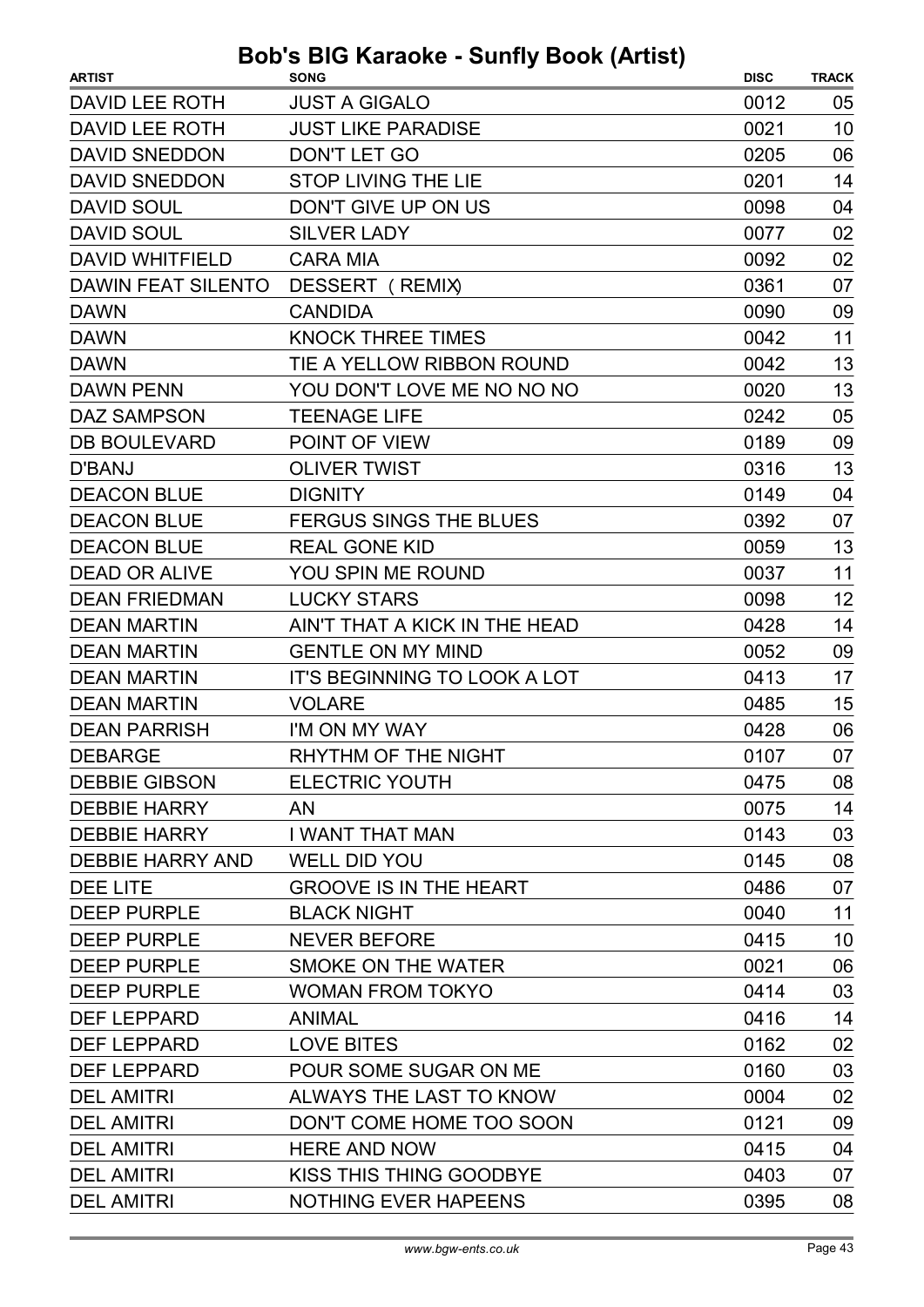| <b>ARTIST</b>                 | <b>SONG</b>                   | <b>DISC</b> | <b>TRACK</b> |
|-------------------------------|-------------------------------|-------------|--------------|
| <b>DEL AMITRI</b>             | ROLL TO ME                    | 0027        | 01           |
| <b>DEL SHANNON</b>            | <b>HATS OFF TO LARRY</b>      | 0084        | 02           |
| <b>DEL SHANNON</b>            | <b>HEY LITTLE GIRL</b>        | 0069        | 10           |
| <b>DEL SHANNON</b>            | <b>KEEP SEARCHING</b>         | 0086        | 14           |
| <b>DEL SHANNON</b>            | <b>LITTLE TOWN FLIRT</b>      | 0074        | 08           |
| <b>DEL SHANNON</b>            | <b>RUNAWAY</b>                | 0043        | 11           |
| <b>DEL SHANNON</b>            | <b>SWISS MAID</b>             | 0078        | 11           |
| <b>DEL SHANNON</b>            | <b>TWO KINDS OF TEARDROPS</b> | 0083        | 01           |
| <b>DELPHIC</b>                | <b>DOUBT</b>                  | 0288        | 11           |
| <b>DELTA GOODREM</b>          | <b>BORN TO TRY</b>            | 0453        | 04           |
| <b>DELTA GOODREM</b>          | <b>INNOCENT EYES</b>          | 0451        | 01           |
| <b>DELTA GOODREM</b>          | <b>LITTLE TOO LATE</b>        | 0233        | 10           |
| <b>DELTA GOODREM</b>          | <b>LOST WITHOUT YOU</b>       | 0452        | 09           |
| <b>DELTA GOODREM</b>          | <b>MISTAKEN IDENTITY</b>      | 0229        | 11           |
| <b>DELTA GOODREM</b>          | OUT OF THE BLUE ON            | 0224        | 11           |
| DELTA GOODREM AND ALMOST HERE |                               | 0491        | 11           |
| <b>DEMI LOVATO</b>            | <b>BODY SAY</b>               | 0366        | 12           |
| <b>DEMI LOVATO</b>            | <b>CONFIDENT</b>              | 0359        | 13           |
| <b>DEMI LOVATO</b>            | <b>COOL FOR THE SUMMER</b>    | 0354        | 15           |
| <b>DEMI LOVATO</b>            | <b>HEART ATTACK</b>           | 0328        | 02           |
| <b>DEMI LOVATO</b>            | <b>LA LA LAND</b>             | 0280        | 15           |
| <b>DEMI LOVATO</b>            | <b>NEON LIGHTS</b>            | 0341        | 17           |
| <b>DEMI LOVATO</b>            | <b>SORRY NOT SORRY</b>        | 0379        | 06           |
| <b>DEMI LOVATO</b>            | <b>STONE COLD</b>             | 0362        | 10           |
| <b>DENIECE WILLIAMS</b>       | <b>FREE</b>                   | 0103        | 01           |
| <b>DENIECE WILLIAMS</b>       | THAT'S WHAT FRIENDS ARE FOR   | 0432        | 02           |
| <b>DENNIS WATERMAN</b>        | I COULD BE SO GOOD FOR YOU    | 0076        | 07           |
| <b>DEORRO AND CHRIS</b>       | <b>FIVE MORE HOURS</b>        | 0353        | 01           |
| <b>DEPECHE MODE</b>           | <b>JUST CAN'T GET ENOUGH</b>  | 0151        | 02           |
| DEPECHE MODE                  | PAIN THAT I'M USED TO         | 0239        | 11           |
| <b>DEPECHE MODE</b>           | <b>PRECIOUS</b>               | 0237        | 09           |
| DEPECHE MODE                  | <b>WHERE'S THE REVOLUTION</b> | 0374        | 08           |
| <b>DEREK AND THE</b>          | LAYLA                         | 0503        | 13           |
| <b>DESIIGNER</b>              | <b>PANDA</b>                  | 0364        | 15           |
| <b>DESMOND DEKKER</b>         | YOU CAN GET IT IF YOU REALLY  | 0090        | 06           |
| <b>DESMOND DEKKER</b>         | <b>ISRAELITES</b>             | 0087        | 03           |
| <b>DES'REE</b>                | <b>LIFE</b>                   | 0122        | 13           |
| <b>DES'REE</b>                | YOU GOTTA BE                  | 0020        | 12           |
| <b>DESTINY'S CHILD</b>        | <b>BILLS BILLS BILLS</b>      | 0144        | 07           |
| <b>DESTINY'S CHILD</b>        | <b>BOOTYLICIOUS</b>           | 0179        | 15           |
| <b>DESTINY'S CHILD</b>        | CATER 2 U                     | 0233        | 11           |
| <b>DESTINY'S CHILD</b>        | <b>EMOTION</b>                | 0458        | 11           |
| <b>DESTINY'S CHILD</b>        | <b>GIRL</b>                   | 0231        | 07           |
|                               |                               |             |              |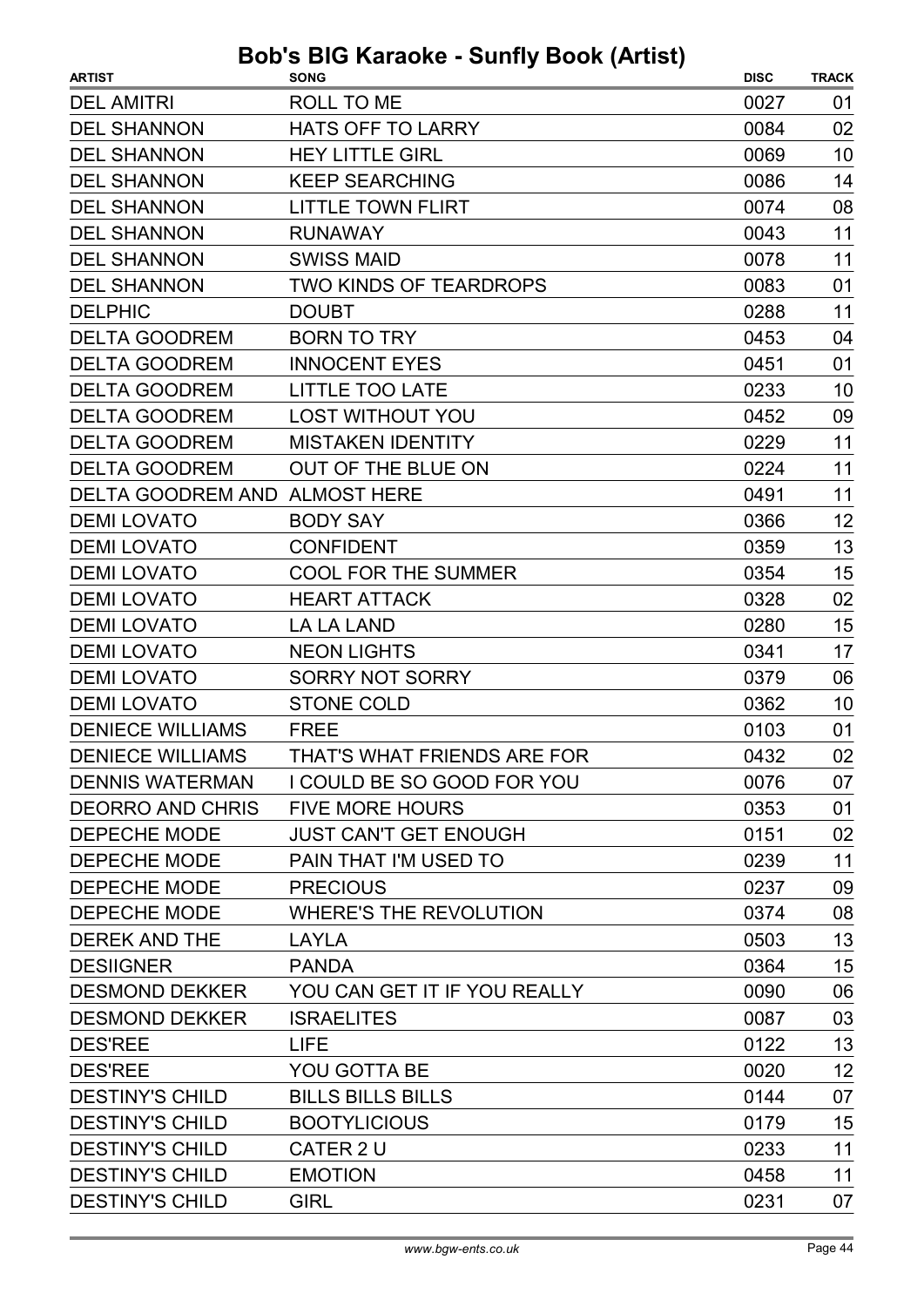| <b>DESTINY'S CHILD</b><br><b>INDEPENDENT WOMAN</b><br>0174<br>09<br><b>JUMPIN JUMPIN</b><br>05<br>0439<br>08<br><b>DESTINY'S CHILD</b><br><b>LOSE MY BREATH</b><br>0224<br><b>DESTINY'S CHILD</b><br>16<br><b>NUCLEAR [CLEAN]</b><br>0324<br><b>SAY MY NAME</b><br>12<br>0163<br><b>DESTINY'S CHILD</b><br>SO GOOD<br>0438<br>07<br><b>DESTINY'S CHILD</b><br><b>SOLDIER</b><br>06<br>0227<br>01<br><b>DESTINY'S CHILD</b><br><b>SURVIVOR</b><br>0483<br>08<br><b>DETROIT EMERALDS</b><br>FEEL THE NEED IN ME<br>0072<br><b>GHETTO CHILD</b><br>0091<br>04<br><b>DETROIT SPINNERS</b><br><b>WORKING MY WAY BACK TO YOU</b><br>0107<br>02<br>18<br>IN THE DARK<br>0306<br>15<br><b>BASS DOWN LOW</b><br>0304<br>14<br><b>DEVLIN FEAT DIANE</b><br><b>REWIND</b><br>0324<br>WATCHTOWER ( ALL ALONG<br>0319<br>05<br><b>COME ON EILEEN</b><br>10<br>0447<br><b>DEXY'S MIDNIGHT</b><br>0033<br>05<br><b>GENO</b><br>09<br><b>DIANA KING</b><br>0115<br>I SAY A LITTLE PRAYER ( DANCE<br>02<br><b>DIANA KING</b><br><b>SHY GUY</b><br>0041<br>12<br><b>DIANA ROSS</b><br>AIN'T NO MOUNTAIN HIGH<br>0018<br>15<br><b>DIANA ROSS</b><br><b>CHAIN REACTION</b><br>0395<br>DO YOU KNOW WHERE YOU'RE<br>10<br>0145<br>14<br><b>DIANA ROSS</b><br><b>LOVE HANGOVER</b><br>0018<br><b>DIANA ROSS</b><br>NOT OVER YOU YET<br>0154<br>05<br>SOMEDAY WE'LL BE TOGETHER<br><b>DIANA ROSS</b><br>0073<br>04<br><b>DIANA ROSS</b><br>WHEN YOU TELL ME THAT YOU<br>0143<br>01<br>WHY DO FOOLS FALL IN LOVE<br>0031<br>07<br>YOU ARE EVERYTHING<br>0158<br>05<br>11<br>DIANA ROSS AND THE REFLECTIONS<br>0433<br>BOY WHO MURDERED LOVE<br>0293<br>07<br>15<br>0328<br><b>CINDERELLA</b><br><b>MY WICKED HEART</b><br>0297<br>07<br><b>ONCE</b><br>15<br>0291<br><b>FINGER OF SUSPICION</b><br>0092<br>14<br>11<br><b>BANANA SPLITS</b><br>0095<br>10<br>COMING HOME ( CLEAN)<br>0300<br><b>DIDO</b><br><b>ALL YOU WANT</b><br>0187<br>04<br><b>DON'T LEAVE HOME</b><br>0217<br>06<br>13<br><b>DIDO</b><br><b>HERE WITH ME</b><br>0441<br><b>DIDO</b><br><b>HUNTER</b><br>0181<br>06<br><b>DIDO</b><br><b>LIFE FOR RENT</b><br>0212<br>02<br><b>SAND IN MY SHOES</b><br>0221<br>07<br>0458<br>01 | <b>ARTIST</b>           | usils suilly soon patisf<br><b>SONG</b> | <b>DISC</b> | <b>TRACK</b> |
|-----------------------------------------------------------------------------------------------------------------------------------------------------------------------------------------------------------------------------------------------------------------------------------------------------------------------------------------------------------------------------------------------------------------------------------------------------------------------------------------------------------------------------------------------------------------------------------------------------------------------------------------------------------------------------------------------------------------------------------------------------------------------------------------------------------------------------------------------------------------------------------------------------------------------------------------------------------------------------------------------------------------------------------------------------------------------------------------------------------------------------------------------------------------------------------------------------------------------------------------------------------------------------------------------------------------------------------------------------------------------------------------------------------------------------------------------------------------------------------------------------------------------------------------------------------------------------------------------------------------------------------------------------------------------------------------------------------------------------------------------------------------------------------------------------------------------------------------------------------------------------------------------------------------------------------------------------------------------------------------------------------------------------------------------------------------------------------------------------------------------------------------------------------------------------|-------------------------|-----------------------------------------|-------------|--------------|
|                                                                                                                                                                                                                                                                                                                                                                                                                                                                                                                                                                                                                                                                                                                                                                                                                                                                                                                                                                                                                                                                                                                                                                                                                                                                                                                                                                                                                                                                                                                                                                                                                                                                                                                                                                                                                                                                                                                                                                                                                                                                                                                                                                             |                         |                                         |             |              |
|                                                                                                                                                                                                                                                                                                                                                                                                                                                                                                                                                                                                                                                                                                                                                                                                                                                                                                                                                                                                                                                                                                                                                                                                                                                                                                                                                                                                                                                                                                                                                                                                                                                                                                                                                                                                                                                                                                                                                                                                                                                                                                                                                                             | <b>DESTINY'S CHILD</b>  |                                         |             |              |
|                                                                                                                                                                                                                                                                                                                                                                                                                                                                                                                                                                                                                                                                                                                                                                                                                                                                                                                                                                                                                                                                                                                                                                                                                                                                                                                                                                                                                                                                                                                                                                                                                                                                                                                                                                                                                                                                                                                                                                                                                                                                                                                                                                             |                         |                                         |             |              |
|                                                                                                                                                                                                                                                                                                                                                                                                                                                                                                                                                                                                                                                                                                                                                                                                                                                                                                                                                                                                                                                                                                                                                                                                                                                                                                                                                                                                                                                                                                                                                                                                                                                                                                                                                                                                                                                                                                                                                                                                                                                                                                                                                                             |                         |                                         |             |              |
|                                                                                                                                                                                                                                                                                                                                                                                                                                                                                                                                                                                                                                                                                                                                                                                                                                                                                                                                                                                                                                                                                                                                                                                                                                                                                                                                                                                                                                                                                                                                                                                                                                                                                                                                                                                                                                                                                                                                                                                                                                                                                                                                                                             | <b>DESTINY'S CHILD</b>  |                                         |             |              |
|                                                                                                                                                                                                                                                                                                                                                                                                                                                                                                                                                                                                                                                                                                                                                                                                                                                                                                                                                                                                                                                                                                                                                                                                                                                                                                                                                                                                                                                                                                                                                                                                                                                                                                                                                                                                                                                                                                                                                                                                                                                                                                                                                                             |                         |                                         |             |              |
|                                                                                                                                                                                                                                                                                                                                                                                                                                                                                                                                                                                                                                                                                                                                                                                                                                                                                                                                                                                                                                                                                                                                                                                                                                                                                                                                                                                                                                                                                                                                                                                                                                                                                                                                                                                                                                                                                                                                                                                                                                                                                                                                                                             |                         |                                         |             |              |
|                                                                                                                                                                                                                                                                                                                                                                                                                                                                                                                                                                                                                                                                                                                                                                                                                                                                                                                                                                                                                                                                                                                                                                                                                                                                                                                                                                                                                                                                                                                                                                                                                                                                                                                                                                                                                                                                                                                                                                                                                                                                                                                                                                             |                         |                                         |             |              |
|                                                                                                                                                                                                                                                                                                                                                                                                                                                                                                                                                                                                                                                                                                                                                                                                                                                                                                                                                                                                                                                                                                                                                                                                                                                                                                                                                                                                                                                                                                                                                                                                                                                                                                                                                                                                                                                                                                                                                                                                                                                                                                                                                                             |                         |                                         |             |              |
|                                                                                                                                                                                                                                                                                                                                                                                                                                                                                                                                                                                                                                                                                                                                                                                                                                                                                                                                                                                                                                                                                                                                                                                                                                                                                                                                                                                                                                                                                                                                                                                                                                                                                                                                                                                                                                                                                                                                                                                                                                                                                                                                                                             | <b>DETROIT SPINNERS</b> |                                         |             |              |
|                                                                                                                                                                                                                                                                                                                                                                                                                                                                                                                                                                                                                                                                                                                                                                                                                                                                                                                                                                                                                                                                                                                                                                                                                                                                                                                                                                                                                                                                                                                                                                                                                                                                                                                                                                                                                                                                                                                                                                                                                                                                                                                                                                             |                         |                                         |             |              |
|                                                                                                                                                                                                                                                                                                                                                                                                                                                                                                                                                                                                                                                                                                                                                                                                                                                                                                                                                                                                                                                                                                                                                                                                                                                                                                                                                                                                                                                                                                                                                                                                                                                                                                                                                                                                                                                                                                                                                                                                                                                                                                                                                                             | <b>DEV</b>              |                                         |             |              |
|                                                                                                                                                                                                                                                                                                                                                                                                                                                                                                                                                                                                                                                                                                                                                                                                                                                                                                                                                                                                                                                                                                                                                                                                                                                                                                                                                                                                                                                                                                                                                                                                                                                                                                                                                                                                                                                                                                                                                                                                                                                                                                                                                                             | DEV FEAT THE            |                                         |             |              |
|                                                                                                                                                                                                                                                                                                                                                                                                                                                                                                                                                                                                                                                                                                                                                                                                                                                                                                                                                                                                                                                                                                                                                                                                                                                                                                                                                                                                                                                                                                                                                                                                                                                                                                                                                                                                                                                                                                                                                                                                                                                                                                                                                                             |                         |                                         |             |              |
|                                                                                                                                                                                                                                                                                                                                                                                                                                                                                                                                                                                                                                                                                                                                                                                                                                                                                                                                                                                                                                                                                                                                                                                                                                                                                                                                                                                                                                                                                                                                                                                                                                                                                                                                                                                                                                                                                                                                                                                                                                                                                                                                                                             | <b>DEVLIN FEAT ED</b>   |                                         |             |              |
|                                                                                                                                                                                                                                                                                                                                                                                                                                                                                                                                                                                                                                                                                                                                                                                                                                                                                                                                                                                                                                                                                                                                                                                                                                                                                                                                                                                                                                                                                                                                                                                                                                                                                                                                                                                                                                                                                                                                                                                                                                                                                                                                                                             | <b>DEXY'S MIDNIGHT</b>  |                                         |             |              |
|                                                                                                                                                                                                                                                                                                                                                                                                                                                                                                                                                                                                                                                                                                                                                                                                                                                                                                                                                                                                                                                                                                                                                                                                                                                                                                                                                                                                                                                                                                                                                                                                                                                                                                                                                                                                                                                                                                                                                                                                                                                                                                                                                                             |                         |                                         |             |              |
|                                                                                                                                                                                                                                                                                                                                                                                                                                                                                                                                                                                                                                                                                                                                                                                                                                                                                                                                                                                                                                                                                                                                                                                                                                                                                                                                                                                                                                                                                                                                                                                                                                                                                                                                                                                                                                                                                                                                                                                                                                                                                                                                                                             |                         |                                         |             |              |
|                                                                                                                                                                                                                                                                                                                                                                                                                                                                                                                                                                                                                                                                                                                                                                                                                                                                                                                                                                                                                                                                                                                                                                                                                                                                                                                                                                                                                                                                                                                                                                                                                                                                                                                                                                                                                                                                                                                                                                                                                                                                                                                                                                             |                         |                                         |             |              |
|                                                                                                                                                                                                                                                                                                                                                                                                                                                                                                                                                                                                                                                                                                                                                                                                                                                                                                                                                                                                                                                                                                                                                                                                                                                                                                                                                                                                                                                                                                                                                                                                                                                                                                                                                                                                                                                                                                                                                                                                                                                                                                                                                                             |                         |                                         |             |              |
|                                                                                                                                                                                                                                                                                                                                                                                                                                                                                                                                                                                                                                                                                                                                                                                                                                                                                                                                                                                                                                                                                                                                                                                                                                                                                                                                                                                                                                                                                                                                                                                                                                                                                                                                                                                                                                                                                                                                                                                                                                                                                                                                                                             |                         |                                         |             |              |
|                                                                                                                                                                                                                                                                                                                                                                                                                                                                                                                                                                                                                                                                                                                                                                                                                                                                                                                                                                                                                                                                                                                                                                                                                                                                                                                                                                                                                                                                                                                                                                                                                                                                                                                                                                                                                                                                                                                                                                                                                                                                                                                                                                             | <b>DIANA ROSS</b>       |                                         |             |              |
|                                                                                                                                                                                                                                                                                                                                                                                                                                                                                                                                                                                                                                                                                                                                                                                                                                                                                                                                                                                                                                                                                                                                                                                                                                                                                                                                                                                                                                                                                                                                                                                                                                                                                                                                                                                                                                                                                                                                                                                                                                                                                                                                                                             |                         |                                         |             |              |
|                                                                                                                                                                                                                                                                                                                                                                                                                                                                                                                                                                                                                                                                                                                                                                                                                                                                                                                                                                                                                                                                                                                                                                                                                                                                                                                                                                                                                                                                                                                                                                                                                                                                                                                                                                                                                                                                                                                                                                                                                                                                                                                                                                             |                         |                                         |             |              |
|                                                                                                                                                                                                                                                                                                                                                                                                                                                                                                                                                                                                                                                                                                                                                                                                                                                                                                                                                                                                                                                                                                                                                                                                                                                                                                                                                                                                                                                                                                                                                                                                                                                                                                                                                                                                                                                                                                                                                                                                                                                                                                                                                                             |                         |                                         |             |              |
|                                                                                                                                                                                                                                                                                                                                                                                                                                                                                                                                                                                                                                                                                                                                                                                                                                                                                                                                                                                                                                                                                                                                                                                                                                                                                                                                                                                                                                                                                                                                                                                                                                                                                                                                                                                                                                                                                                                                                                                                                                                                                                                                                                             |                         |                                         |             |              |
|                                                                                                                                                                                                                                                                                                                                                                                                                                                                                                                                                                                                                                                                                                                                                                                                                                                                                                                                                                                                                                                                                                                                                                                                                                                                                                                                                                                                                                                                                                                                                                                                                                                                                                                                                                                                                                                                                                                                                                                                                                                                                                                                                                             | <b>DIANA ROSS</b>       |                                         |             |              |
|                                                                                                                                                                                                                                                                                                                                                                                                                                                                                                                                                                                                                                                                                                                                                                                                                                                                                                                                                                                                                                                                                                                                                                                                                                                                                                                                                                                                                                                                                                                                                                                                                                                                                                                                                                                                                                                                                                                                                                                                                                                                                                                                                                             | <b>DIANA ROSS AND</b>   |                                         |             |              |
|                                                                                                                                                                                                                                                                                                                                                                                                                                                                                                                                                                                                                                                                                                                                                                                                                                                                                                                                                                                                                                                                                                                                                                                                                                                                                                                                                                                                                                                                                                                                                                                                                                                                                                                                                                                                                                                                                                                                                                                                                                                                                                                                                                             |                         |                                         |             |              |
|                                                                                                                                                                                                                                                                                                                                                                                                                                                                                                                                                                                                                                                                                                                                                                                                                                                                                                                                                                                                                                                                                                                                                                                                                                                                                                                                                                                                                                                                                                                                                                                                                                                                                                                                                                                                                                                                                                                                                                                                                                                                                                                                                                             | <b>DIANA VICKERS</b>    |                                         |             |              |
|                                                                                                                                                                                                                                                                                                                                                                                                                                                                                                                                                                                                                                                                                                                                                                                                                                                                                                                                                                                                                                                                                                                                                                                                                                                                                                                                                                                                                                                                                                                                                                                                                                                                                                                                                                                                                                                                                                                                                                                                                                                                                                                                                                             | <b>DIANA VICKERS</b>    |                                         |             |              |
|                                                                                                                                                                                                                                                                                                                                                                                                                                                                                                                                                                                                                                                                                                                                                                                                                                                                                                                                                                                                                                                                                                                                                                                                                                                                                                                                                                                                                                                                                                                                                                                                                                                                                                                                                                                                                                                                                                                                                                                                                                                                                                                                                                             | <b>DIANA VICKERS</b>    |                                         |             |              |
|                                                                                                                                                                                                                                                                                                                                                                                                                                                                                                                                                                                                                                                                                                                                                                                                                                                                                                                                                                                                                                                                                                                                                                                                                                                                                                                                                                                                                                                                                                                                                                                                                                                                                                                                                                                                                                                                                                                                                                                                                                                                                                                                                                             | <b>DIANA VICKERS</b>    |                                         |             |              |
|                                                                                                                                                                                                                                                                                                                                                                                                                                                                                                                                                                                                                                                                                                                                                                                                                                                                                                                                                                                                                                                                                                                                                                                                                                                                                                                                                                                                                                                                                                                                                                                                                                                                                                                                                                                                                                                                                                                                                                                                                                                                                                                                                                             | <b>DICKIE VALENTINE</b> |                                         |             |              |
|                                                                                                                                                                                                                                                                                                                                                                                                                                                                                                                                                                                                                                                                                                                                                                                                                                                                                                                                                                                                                                                                                                                                                                                                                                                                                                                                                                                                                                                                                                                                                                                                                                                                                                                                                                                                                                                                                                                                                                                                                                                                                                                                                                             | <b>DICKIES</b>          |                                         |             |              |
|                                                                                                                                                                                                                                                                                                                                                                                                                                                                                                                                                                                                                                                                                                                                                                                                                                                                                                                                                                                                                                                                                                                                                                                                                                                                                                                                                                                                                                                                                                                                                                                                                                                                                                                                                                                                                                                                                                                                                                                                                                                                                                                                                                             | <b>DIDDY DIRTY</b>      |                                         |             |              |
|                                                                                                                                                                                                                                                                                                                                                                                                                                                                                                                                                                                                                                                                                                                                                                                                                                                                                                                                                                                                                                                                                                                                                                                                                                                                                                                                                                                                                                                                                                                                                                                                                                                                                                                                                                                                                                                                                                                                                                                                                                                                                                                                                                             |                         |                                         |             |              |
|                                                                                                                                                                                                                                                                                                                                                                                                                                                                                                                                                                                                                                                                                                                                                                                                                                                                                                                                                                                                                                                                                                                                                                                                                                                                                                                                                                                                                                                                                                                                                                                                                                                                                                                                                                                                                                                                                                                                                                                                                                                                                                                                                                             | <b>DIDO</b>             |                                         |             |              |
|                                                                                                                                                                                                                                                                                                                                                                                                                                                                                                                                                                                                                                                                                                                                                                                                                                                                                                                                                                                                                                                                                                                                                                                                                                                                                                                                                                                                                                                                                                                                                                                                                                                                                                                                                                                                                                                                                                                                                                                                                                                                                                                                                                             |                         |                                         |             |              |
|                                                                                                                                                                                                                                                                                                                                                                                                                                                                                                                                                                                                                                                                                                                                                                                                                                                                                                                                                                                                                                                                                                                                                                                                                                                                                                                                                                                                                                                                                                                                                                                                                                                                                                                                                                                                                                                                                                                                                                                                                                                                                                                                                                             |                         |                                         |             |              |
|                                                                                                                                                                                                                                                                                                                                                                                                                                                                                                                                                                                                                                                                                                                                                                                                                                                                                                                                                                                                                                                                                                                                                                                                                                                                                                                                                                                                                                                                                                                                                                                                                                                                                                                                                                                                                                                                                                                                                                                                                                                                                                                                                                             |                         |                                         |             |              |
|                                                                                                                                                                                                                                                                                                                                                                                                                                                                                                                                                                                                                                                                                                                                                                                                                                                                                                                                                                                                                                                                                                                                                                                                                                                                                                                                                                                                                                                                                                                                                                                                                                                                                                                                                                                                                                                                                                                                                                                                                                                                                                                                                                             | <b>DIDO</b>             |                                         |             |              |
|                                                                                                                                                                                                                                                                                                                                                                                                                                                                                                                                                                                                                                                                                                                                                                                                                                                                                                                                                                                                                                                                                                                                                                                                                                                                                                                                                                                                                                                                                                                                                                                                                                                                                                                                                                                                                                                                                                                                                                                                                                                                                                                                                                             | <b>DIDO</b>             | <b>THANK YOU</b>                        |             |              |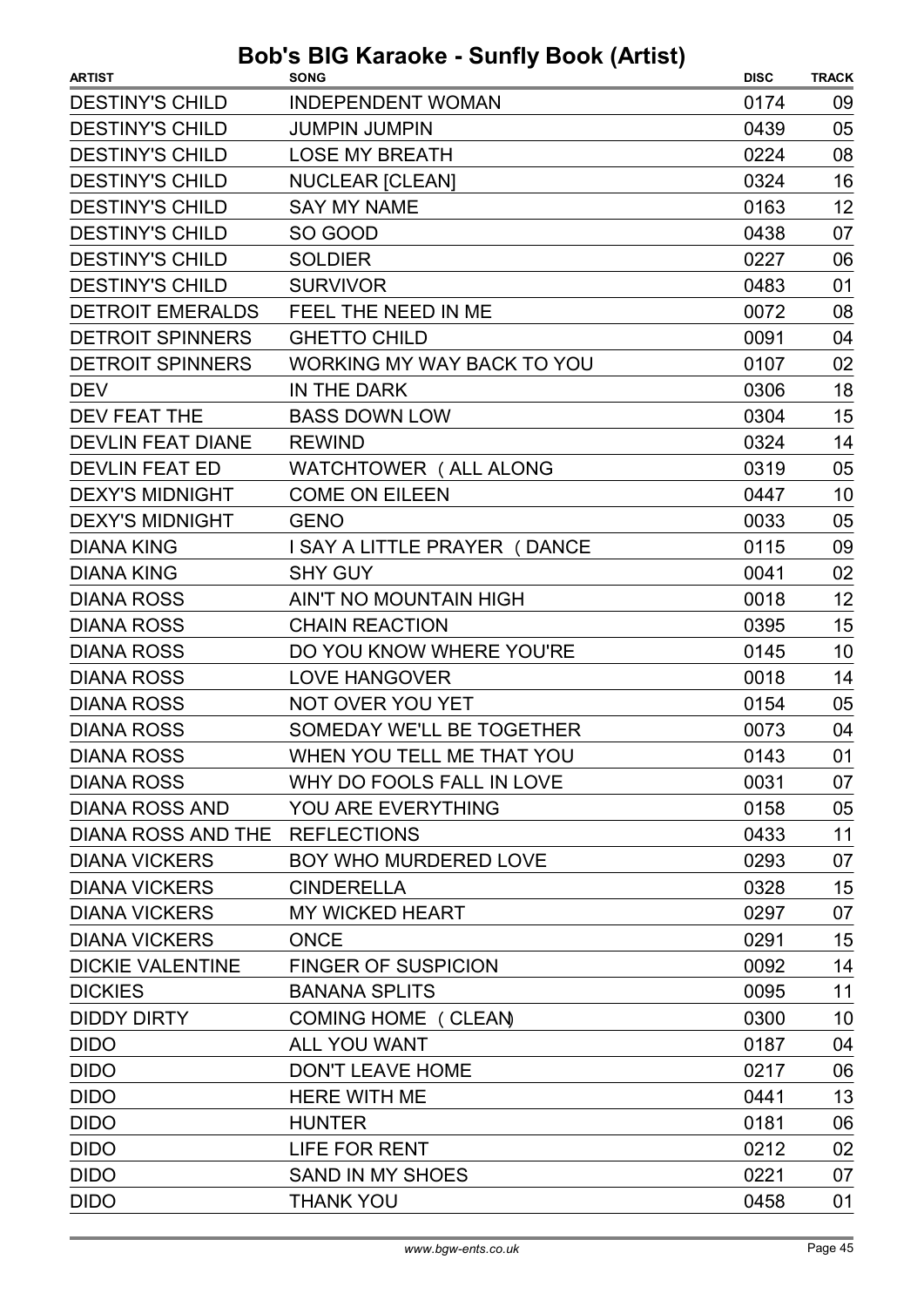| <b>ARTIST</b>             | <b>SONG</b>                               | <b>DISC</b> | <b>TRACK</b> |
|---------------------------|-------------------------------------------|-------------|--------------|
| <b>DIDO</b>               | <b>WHITE FLAG</b>                         | 0451        | 12           |
| <b>DIERKS BENTLEY</b>     | I WANNA MAKE YOU CLOSE YOUR               | 0288        | 06           |
| <b>DIERKS BENTLEY</b>     | <b>SIDEWAYS</b>                           | 0425        | 04           |
| <b>DIGITAL FARM</b>       | <b>MILLIONAIRE</b>                        | 0368        | 13           |
| <b>DINAH CAROL</b>        | <b>WITHOUT LOVE</b>                       | 0144        | 15           |
| <b>DINAH WASHINGTON</b>   | <b>MAD ABOUT THE BOY</b>                  | 0421        | 10           |
| <b>DINAH WASHINGTON</b>   | <b>WHAT A DIFFERECE A DAY</b>             | 0388        | 01           |
| <b>DION AND THE</b>       | <b>RUNAROUND SUE</b>                      | 0017        | 14           |
| <b>DION AND THE</b>       | <b>WANDERER</b>                           | 0084        | 14           |
| <b>DIONNE WARWICK</b>     | <b>ALFIE</b>                              | 0390        | 10           |
| <b>DIONNE WARWICK</b>     | ALL THE LOVE IN THE WORLD                 | 0082        | 08           |
| <b>DIONNE WARWICK</b>     | DO YOU KNOW THE WAY TO SAN                | 0139        | 04           |
| <b>DIONNE WARWICK</b>     | <b>HEARTBREAKER</b>                       | 0110        | 05           |
| <b>DIONNE WARWICK</b>     | YOU'LL NEVER GET TO HEAVEN                | 0390        | 09           |
| <b>DIONNE WARWICK</b>     | THAT'S WHAT FRIENDS ARE FOR               | 0491        | 15           |
| <b>DIPLO AND SLEEPY</b>   | <b>BE RIGHT THERE</b>                     | 0358        | 10           |
| <b>DIRTY DANCING</b>      | <b>LOVERBOY</b>                           | 0403        | 11           |
| <b>DIRTY DANCING</b>      | <b>STAY</b>                               | 0389        | 13           |
|                           | DIRTY PRETTY THINGS BANG BANG YOU'RE DEAD | 0430        | 04           |
| <b>DISCLOSURE FEAT</b>    | <b>WHITE NOISE</b>                        | 0325        | 04           |
| <b>DISCLOSURE FEAT</b>    | YOU AND ME                                | 0329        | 10           |
| <b>DISCLOSURE FEAT</b>    | <b>MAGNETS</b>                            | 0359        | 16           |
| <b>DISCLOSURE FEAT</b>    | <b>OMEN</b>                               | 0355        | 09           |
| <b>DISCO TEX AND THE</b>  | I WANNA DANCE WIT CHOO                    | 0097        | 01           |
| <b>DISNEY</b>             | <b>WHAT'S MY NAME</b>                     | 0380        | 17           |
| <b>DISTURBED</b>          | ANOTHER WAY TO DIE                        | 0296        | 02           |
| <b>DIVINE</b>             | YOU THINK YOU'RE A MAN                    | 0423        | 03           |
| <b>DIVINE COMEDY</b>      | <b>GENERATION SEX</b>                     | 0126        | 09           |
| <b>DIVINE COMEDY</b>      | <b>NATIONAL EXPRESS</b>                   | 0132        | 03           |
| <b>DIVINYLS</b>           | <b>I TOUCH MYSELF</b>                     | 0489        | 03           |
| <b>DIXIE CHICKS</b>       | <b>READY TO RUN</b>                       | 0150        | 16           |
| <b>DIXIE CHICKS</b>       | <b>THERE'S YOUR TROUBLE</b>               | 0142        | 15           |
| <b>DIZZEE RASCAL</b>      | <b>BONKERS</b>                            | 0280        | 13           |
| <b>DIZZEE RASCAL</b>      | <b>DIRTEE CASH</b>                        | 0285        | 03           |
| <b>DIZZEE RASCAL</b>      | <b>DIRTEE DISCO</b>                       | 0293        | 04           |
| <b>DIZZEE RASCAL</b>      | <b>HOLIDAY</b>                            | 0283        | 10           |
| DIZZEE RASCAL AND         | <b>SHOUT FOR ENGLAND</b>                  | 0293        | 01           |
| <b>DIZZEE RASCAL FEAT</b> | DANCE WIV ME                              | 0270        | 01           |
| <b>DIZZEE RASCAL FEAT</b> | <b>SCREAM</b>                             | 0319        | 04           |
| <b>DIZZEE RASCAL FEAT</b> | <b>GOIN' CRAZY</b>                        | 0329        | 14           |
| DJ BOBO                   | <b>CHIHUAHUA</b>                          | 0407        | 09           |
| DJ CASSIDY FEAT R         | MAKE THE WORLD GO ROUND                   | 0342        | 08           |
| <b>DJ CASSIDY FEAT</b>    | <b>CALLING ALL HEARTS</b>                 | 0338        | 03           |
|                           |                                           |             |              |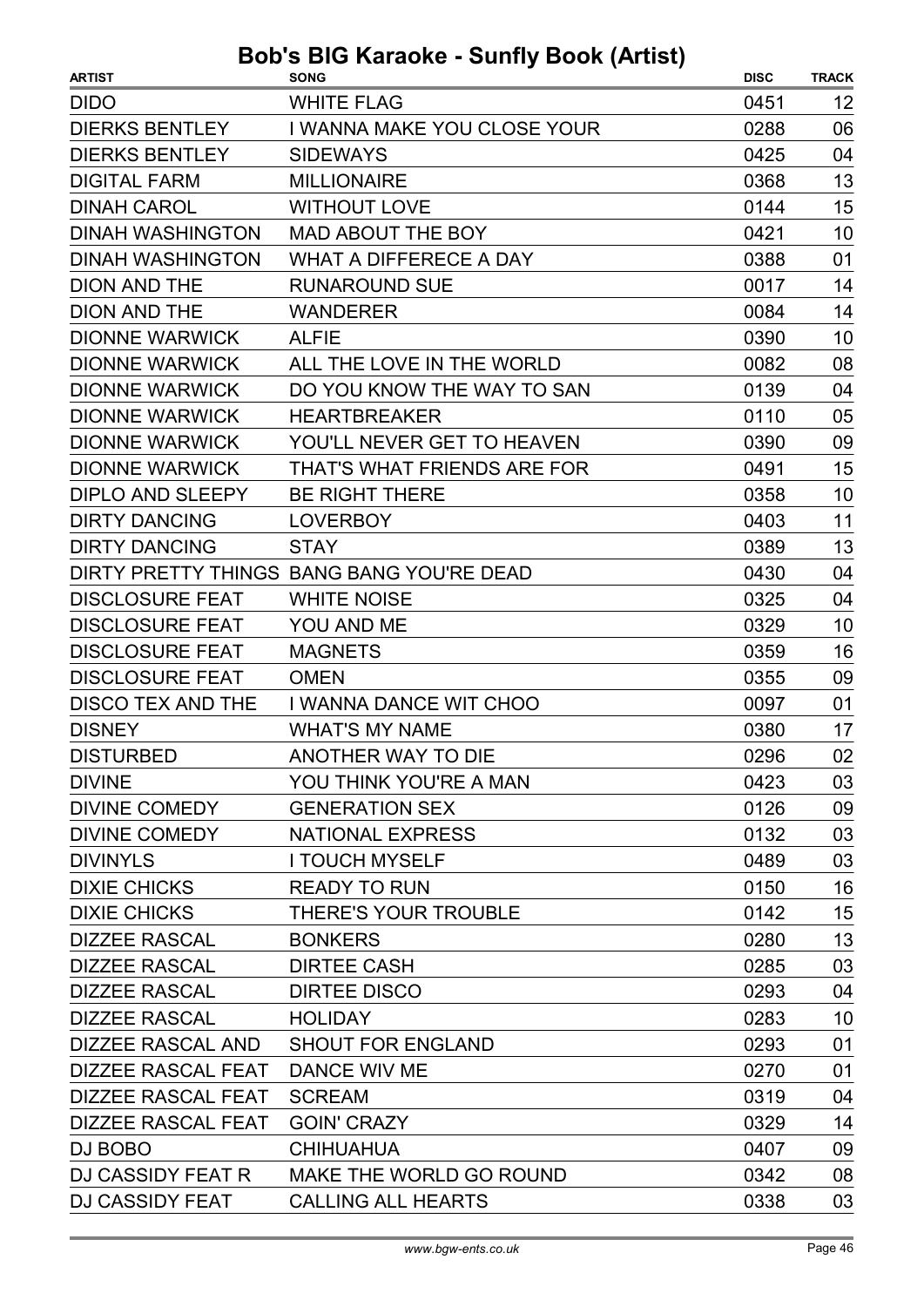| <b>DJ FRESH FEAT</b><br>POWER [CLEAN]<br>0316<br>10<br>08<br>DJ FRESH FEAT ELLA<br><b>GRAVITY</b><br>0348<br>0343<br>14<br>DJ FRESH FEAT ELLIE<br><b>FLASHLIGHT</b><br>12<br><b>DJ FRESH FEAT</b><br><b>FEELING</b><br>0320<br>DJ FRESH FEAT RITA<br><b>HOT RIGHT NOW</b><br>0313<br>17<br><b>DJ FRESH FEAT SIAN</b><br><b>LOUDER</b><br>0306<br>04<br>14<br>DJ JAZZY JEFF<br><b>BOOM SHAKE THE ROOM</b><br>0050<br><b>DJ KHALED FEAT</b><br>I'M THE ONE<br>0376<br>02<br><b>DJ KHALED FEAT</b><br><b>WILD THOUGHTS</b><br>0378<br>01<br>DO WA DIDDY DIDDY<br>15<br>0460<br>16<br>DJ OTZI<br>DO WAH DIDDY DIDDY<br>0184<br>04<br>DJ OTZI<br><b>HEY BABY</b><br>0458<br>14<br><b>DJ PIED PIPER</b><br>DO YOU REALLY LIKE IT<br>0459<br><b>BOYS OF SUMMER</b><br>16<br><b>DJ SAMMY</b><br>0202<br><b>DJ SAMMY</b><br>0465<br>07<br><b>HEAVEN</b><br><b>DJ SAMMY</b><br>HEAVEN (SLOW VERSION)<br>0483<br>14<br><b>DJ SAMMY</b><br><b>SUNLIGHT</b><br>0206<br>10<br>12<br><b>DJ SNAKE FEAT</b><br><b>MIDDLE</b><br>0363<br>03<br><b>DJ SNAKE FEAT</b><br>LET ME LOVE YOU<br>0367<br><b>DNCE</b><br><b>CAKE BY THE OCEAN</b><br>0363<br>05<br><b>DNCE</b><br><b>TOOTHBRUSH</b><br>0367<br>14<br><b>DOBIE GRAY</b><br><b>DRIFT AWAY</b><br>0436<br>17<br>15<br><b>DODGY</b><br><b>GOOD ENOUGH</b><br>0061<br><b>GIVE ME BACK MY HEART</b><br><b>DOLLAR</b><br>0420<br>09<br><b>RING RING</b><br>13<br><b>DOLLAR</b><br>0383<br>10<br>0423<br><b>DOLLAR</b><br><b>SHOOTING STAR</b><br><b>DOLLY PARTON</b><br>9 TO 5<br>0135<br>10<br><b>DOLLY PARTON</b><br>0393<br>04<br><b>HERE YOU COME AGAIN</b><br><b>DOLLY PARTON</b><br>0487<br>08<br><b>JOLENE</b><br><b>DOLLY PARTON</b><br>PURE AND SIMPLE<br>0367<br>07<br>18<br><b>DOLLY PARTON</b><br>0342<br><b>TRY</b><br><b>DON ESTELLE AND</b><br><b>WHISPERING GRASS</b><br>0095<br>06<br><b>DON FARDON</b><br><b>INDIAN RESERVATION</b><br>02<br>0051<br>16<br><b>DON HENLEY</b><br><b>BOYS OF SUMMER</b><br>0123<br><b>DON MCLEAN</b><br>06<br><b>AMERICAN PIE</b><br>0446<br><b>DON MCLEAN</b><br><b>CRYING</b><br>0014<br>04<br><b>DON MCLEAN</b><br>ON THE AMAZON<br>0427<br>15<br><b>DON MCLEAN</b><br><b>VINCENT</b><br>10<br>0051<br><b>DON MCLEAN</b><br><b>WINTERWOOD</b><br>0413<br>05<br><b>DON PARTRIDGE</b><br><b>ROSIE</b><br>0137<br>06<br><b>DON PERCIVAL</b><br>ONE MORE KISS DEAR<br>0420<br>07<br><b>DON WILLIAMS</b><br>15<br>I RECALL A GYPSY WOMAN<br>0014 | <b>ARTIST</b>       | <b>SONG</b>          | <b>DISC</b> | <b>TRACK</b> |
|-------------------------------------------------------------------------------------------------------------------------------------------------------------------------------------------------------------------------------------------------------------------------------------------------------------------------------------------------------------------------------------------------------------------------------------------------------------------------------------------------------------------------------------------------------------------------------------------------------------------------------------------------------------------------------------------------------------------------------------------------------------------------------------------------------------------------------------------------------------------------------------------------------------------------------------------------------------------------------------------------------------------------------------------------------------------------------------------------------------------------------------------------------------------------------------------------------------------------------------------------------------------------------------------------------------------------------------------------------------------------------------------------------------------------------------------------------------------------------------------------------------------------------------------------------------------------------------------------------------------------------------------------------------------------------------------------------------------------------------------------------------------------------------------------------------------------------------------------------------------------------------------------------------------------------------------------------------------------------------------------------------------------------------------------------------------------------------------------------------------------------------------------------------------------------------------------------------------------------------------------------------------------------------------------------------------------------------------------------------------------------------------------------------------------------|---------------------|----------------------|-------------|--------------|
|                                                                                                                                                                                                                                                                                                                                                                                                                                                                                                                                                                                                                                                                                                                                                                                                                                                                                                                                                                                                                                                                                                                                                                                                                                                                                                                                                                                                                                                                                                                                                                                                                                                                                                                                                                                                                                                                                                                                                                                                                                                                                                                                                                                                                                                                                                                                                                                                                               |                     |                      |             |              |
|                                                                                                                                                                                                                                                                                                                                                                                                                                                                                                                                                                                                                                                                                                                                                                                                                                                                                                                                                                                                                                                                                                                                                                                                                                                                                                                                                                                                                                                                                                                                                                                                                                                                                                                                                                                                                                                                                                                                                                                                                                                                                                                                                                                                                                                                                                                                                                                                                               |                     |                      |             |              |
|                                                                                                                                                                                                                                                                                                                                                                                                                                                                                                                                                                                                                                                                                                                                                                                                                                                                                                                                                                                                                                                                                                                                                                                                                                                                                                                                                                                                                                                                                                                                                                                                                                                                                                                                                                                                                                                                                                                                                                                                                                                                                                                                                                                                                                                                                                                                                                                                                               |                     |                      |             |              |
|                                                                                                                                                                                                                                                                                                                                                                                                                                                                                                                                                                                                                                                                                                                                                                                                                                                                                                                                                                                                                                                                                                                                                                                                                                                                                                                                                                                                                                                                                                                                                                                                                                                                                                                                                                                                                                                                                                                                                                                                                                                                                                                                                                                                                                                                                                                                                                                                                               |                     |                      |             |              |
|                                                                                                                                                                                                                                                                                                                                                                                                                                                                                                                                                                                                                                                                                                                                                                                                                                                                                                                                                                                                                                                                                                                                                                                                                                                                                                                                                                                                                                                                                                                                                                                                                                                                                                                                                                                                                                                                                                                                                                                                                                                                                                                                                                                                                                                                                                                                                                                                                               |                     |                      |             |              |
|                                                                                                                                                                                                                                                                                                                                                                                                                                                                                                                                                                                                                                                                                                                                                                                                                                                                                                                                                                                                                                                                                                                                                                                                                                                                                                                                                                                                                                                                                                                                                                                                                                                                                                                                                                                                                                                                                                                                                                                                                                                                                                                                                                                                                                                                                                                                                                                                                               |                     |                      |             |              |
|                                                                                                                                                                                                                                                                                                                                                                                                                                                                                                                                                                                                                                                                                                                                                                                                                                                                                                                                                                                                                                                                                                                                                                                                                                                                                                                                                                                                                                                                                                                                                                                                                                                                                                                                                                                                                                                                                                                                                                                                                                                                                                                                                                                                                                                                                                                                                                                                                               |                     |                      |             |              |
|                                                                                                                                                                                                                                                                                                                                                                                                                                                                                                                                                                                                                                                                                                                                                                                                                                                                                                                                                                                                                                                                                                                                                                                                                                                                                                                                                                                                                                                                                                                                                                                                                                                                                                                                                                                                                                                                                                                                                                                                                                                                                                                                                                                                                                                                                                                                                                                                                               |                     |                      |             |              |
|                                                                                                                                                                                                                                                                                                                                                                                                                                                                                                                                                                                                                                                                                                                                                                                                                                                                                                                                                                                                                                                                                                                                                                                                                                                                                                                                                                                                                                                                                                                                                                                                                                                                                                                                                                                                                                                                                                                                                                                                                                                                                                                                                                                                                                                                                                                                                                                                                               |                     |                      |             |              |
|                                                                                                                                                                                                                                                                                                                                                                                                                                                                                                                                                                                                                                                                                                                                                                                                                                                                                                                                                                                                                                                                                                                                                                                                                                                                                                                                                                                                                                                                                                                                                                                                                                                                                                                                                                                                                                                                                                                                                                                                                                                                                                                                                                                                                                                                                                                                                                                                                               | <b>DJ OTZI</b>      |                      |             |              |
|                                                                                                                                                                                                                                                                                                                                                                                                                                                                                                                                                                                                                                                                                                                                                                                                                                                                                                                                                                                                                                                                                                                                                                                                                                                                                                                                                                                                                                                                                                                                                                                                                                                                                                                                                                                                                                                                                                                                                                                                                                                                                                                                                                                                                                                                                                                                                                                                                               |                     |                      |             |              |
|                                                                                                                                                                                                                                                                                                                                                                                                                                                                                                                                                                                                                                                                                                                                                                                                                                                                                                                                                                                                                                                                                                                                                                                                                                                                                                                                                                                                                                                                                                                                                                                                                                                                                                                                                                                                                                                                                                                                                                                                                                                                                                                                                                                                                                                                                                                                                                                                                               |                     |                      |             |              |
|                                                                                                                                                                                                                                                                                                                                                                                                                                                                                                                                                                                                                                                                                                                                                                                                                                                                                                                                                                                                                                                                                                                                                                                                                                                                                                                                                                                                                                                                                                                                                                                                                                                                                                                                                                                                                                                                                                                                                                                                                                                                                                                                                                                                                                                                                                                                                                                                                               |                     |                      |             |              |
|                                                                                                                                                                                                                                                                                                                                                                                                                                                                                                                                                                                                                                                                                                                                                                                                                                                                                                                                                                                                                                                                                                                                                                                                                                                                                                                                                                                                                                                                                                                                                                                                                                                                                                                                                                                                                                                                                                                                                                                                                                                                                                                                                                                                                                                                                                                                                                                                                               |                     |                      |             |              |
|                                                                                                                                                                                                                                                                                                                                                                                                                                                                                                                                                                                                                                                                                                                                                                                                                                                                                                                                                                                                                                                                                                                                                                                                                                                                                                                                                                                                                                                                                                                                                                                                                                                                                                                                                                                                                                                                                                                                                                                                                                                                                                                                                                                                                                                                                                                                                                                                                               |                     |                      |             |              |
|                                                                                                                                                                                                                                                                                                                                                                                                                                                                                                                                                                                                                                                                                                                                                                                                                                                                                                                                                                                                                                                                                                                                                                                                                                                                                                                                                                                                                                                                                                                                                                                                                                                                                                                                                                                                                                                                                                                                                                                                                                                                                                                                                                                                                                                                                                                                                                                                                               |                     |                      |             |              |
|                                                                                                                                                                                                                                                                                                                                                                                                                                                                                                                                                                                                                                                                                                                                                                                                                                                                                                                                                                                                                                                                                                                                                                                                                                                                                                                                                                                                                                                                                                                                                                                                                                                                                                                                                                                                                                                                                                                                                                                                                                                                                                                                                                                                                                                                                                                                                                                                                               |                     |                      |             |              |
|                                                                                                                                                                                                                                                                                                                                                                                                                                                                                                                                                                                                                                                                                                                                                                                                                                                                                                                                                                                                                                                                                                                                                                                                                                                                                                                                                                                                                                                                                                                                                                                                                                                                                                                                                                                                                                                                                                                                                                                                                                                                                                                                                                                                                                                                                                                                                                                                                               |                     |                      |             |              |
|                                                                                                                                                                                                                                                                                                                                                                                                                                                                                                                                                                                                                                                                                                                                                                                                                                                                                                                                                                                                                                                                                                                                                                                                                                                                                                                                                                                                                                                                                                                                                                                                                                                                                                                                                                                                                                                                                                                                                                                                                                                                                                                                                                                                                                                                                                                                                                                                                               |                     |                      |             |              |
|                                                                                                                                                                                                                                                                                                                                                                                                                                                                                                                                                                                                                                                                                                                                                                                                                                                                                                                                                                                                                                                                                                                                                                                                                                                                                                                                                                                                                                                                                                                                                                                                                                                                                                                                                                                                                                                                                                                                                                                                                                                                                                                                                                                                                                                                                                                                                                                                                               |                     |                      |             |              |
|                                                                                                                                                                                                                                                                                                                                                                                                                                                                                                                                                                                                                                                                                                                                                                                                                                                                                                                                                                                                                                                                                                                                                                                                                                                                                                                                                                                                                                                                                                                                                                                                                                                                                                                                                                                                                                                                                                                                                                                                                                                                                                                                                                                                                                                                                                                                                                                                                               |                     |                      |             |              |
|                                                                                                                                                                                                                                                                                                                                                                                                                                                                                                                                                                                                                                                                                                                                                                                                                                                                                                                                                                                                                                                                                                                                                                                                                                                                                                                                                                                                                                                                                                                                                                                                                                                                                                                                                                                                                                                                                                                                                                                                                                                                                                                                                                                                                                                                                                                                                                                                                               |                     |                      |             |              |
|                                                                                                                                                                                                                                                                                                                                                                                                                                                                                                                                                                                                                                                                                                                                                                                                                                                                                                                                                                                                                                                                                                                                                                                                                                                                                                                                                                                                                                                                                                                                                                                                                                                                                                                                                                                                                                                                                                                                                                                                                                                                                                                                                                                                                                                                                                                                                                                                                               |                     |                      |             |              |
|                                                                                                                                                                                                                                                                                                                                                                                                                                                                                                                                                                                                                                                                                                                                                                                                                                                                                                                                                                                                                                                                                                                                                                                                                                                                                                                                                                                                                                                                                                                                                                                                                                                                                                                                                                                                                                                                                                                                                                                                                                                                                                                                                                                                                                                                                                                                                                                                                               |                     |                      |             |              |
|                                                                                                                                                                                                                                                                                                                                                                                                                                                                                                                                                                                                                                                                                                                                                                                                                                                                                                                                                                                                                                                                                                                                                                                                                                                                                                                                                                                                                                                                                                                                                                                                                                                                                                                                                                                                                                                                                                                                                                                                                                                                                                                                                                                                                                                                                                                                                                                                                               |                     |                      |             |              |
|                                                                                                                                                                                                                                                                                                                                                                                                                                                                                                                                                                                                                                                                                                                                                                                                                                                                                                                                                                                                                                                                                                                                                                                                                                                                                                                                                                                                                                                                                                                                                                                                                                                                                                                                                                                                                                                                                                                                                                                                                                                                                                                                                                                                                                                                                                                                                                                                                               |                     |                      |             |              |
|                                                                                                                                                                                                                                                                                                                                                                                                                                                                                                                                                                                                                                                                                                                                                                                                                                                                                                                                                                                                                                                                                                                                                                                                                                                                                                                                                                                                                                                                                                                                                                                                                                                                                                                                                                                                                                                                                                                                                                                                                                                                                                                                                                                                                                                                                                                                                                                                                               |                     |                      |             |              |
|                                                                                                                                                                                                                                                                                                                                                                                                                                                                                                                                                                                                                                                                                                                                                                                                                                                                                                                                                                                                                                                                                                                                                                                                                                                                                                                                                                                                                                                                                                                                                                                                                                                                                                                                                                                                                                                                                                                                                                                                                                                                                                                                                                                                                                                                                                                                                                                                                               |                     |                      |             |              |
|                                                                                                                                                                                                                                                                                                                                                                                                                                                                                                                                                                                                                                                                                                                                                                                                                                                                                                                                                                                                                                                                                                                                                                                                                                                                                                                                                                                                                                                                                                                                                                                                                                                                                                                                                                                                                                                                                                                                                                                                                                                                                                                                                                                                                                                                                                                                                                                                                               |                     |                      |             |              |
|                                                                                                                                                                                                                                                                                                                                                                                                                                                                                                                                                                                                                                                                                                                                                                                                                                                                                                                                                                                                                                                                                                                                                                                                                                                                                                                                                                                                                                                                                                                                                                                                                                                                                                                                                                                                                                                                                                                                                                                                                                                                                                                                                                                                                                                                                                                                                                                                                               |                     |                      |             |              |
|                                                                                                                                                                                                                                                                                                                                                                                                                                                                                                                                                                                                                                                                                                                                                                                                                                                                                                                                                                                                                                                                                                                                                                                                                                                                                                                                                                                                                                                                                                                                                                                                                                                                                                                                                                                                                                                                                                                                                                                                                                                                                                                                                                                                                                                                                                                                                                                                                               |                     |                      |             |              |
|                                                                                                                                                                                                                                                                                                                                                                                                                                                                                                                                                                                                                                                                                                                                                                                                                                                                                                                                                                                                                                                                                                                                                                                                                                                                                                                                                                                                                                                                                                                                                                                                                                                                                                                                                                                                                                                                                                                                                                                                                                                                                                                                                                                                                                                                                                                                                                                                                               |                     |                      |             |              |
|                                                                                                                                                                                                                                                                                                                                                                                                                                                                                                                                                                                                                                                                                                                                                                                                                                                                                                                                                                                                                                                                                                                                                                                                                                                                                                                                                                                                                                                                                                                                                                                                                                                                                                                                                                                                                                                                                                                                                                                                                                                                                                                                                                                                                                                                                                                                                                                                                               |                     |                      |             |              |
|                                                                                                                                                                                                                                                                                                                                                                                                                                                                                                                                                                                                                                                                                                                                                                                                                                                                                                                                                                                                                                                                                                                                                                                                                                                                                                                                                                                                                                                                                                                                                                                                                                                                                                                                                                                                                                                                                                                                                                                                                                                                                                                                                                                                                                                                                                                                                                                                                               |                     |                      |             |              |
|                                                                                                                                                                                                                                                                                                                                                                                                                                                                                                                                                                                                                                                                                                                                                                                                                                                                                                                                                                                                                                                                                                                                                                                                                                                                                                                                                                                                                                                                                                                                                                                                                                                                                                                                                                                                                                                                                                                                                                                                                                                                                                                                                                                                                                                                                                                                                                                                                               |                     |                      |             |              |
|                                                                                                                                                                                                                                                                                                                                                                                                                                                                                                                                                                                                                                                                                                                                                                                                                                                                                                                                                                                                                                                                                                                                                                                                                                                                                                                                                                                                                                                                                                                                                                                                                                                                                                                                                                                                                                                                                                                                                                                                                                                                                                                                                                                                                                                                                                                                                                                                                               |                     |                      |             |              |
|                                                                                                                                                                                                                                                                                                                                                                                                                                                                                                                                                                                                                                                                                                                                                                                                                                                                                                                                                                                                                                                                                                                                                                                                                                                                                                                                                                                                                                                                                                                                                                                                                                                                                                                                                                                                                                                                                                                                                                                                                                                                                                                                                                                                                                                                                                                                                                                                                               |                     |                      |             |              |
|                                                                                                                                                                                                                                                                                                                                                                                                                                                                                                                                                                                                                                                                                                                                                                                                                                                                                                                                                                                                                                                                                                                                                                                                                                                                                                                                                                                                                                                                                                                                                                                                                                                                                                                                                                                                                                                                                                                                                                                                                                                                                                                                                                                                                                                                                                                                                                                                                               |                     |                      |             |              |
|                                                                                                                                                                                                                                                                                                                                                                                                                                                                                                                                                                                                                                                                                                                                                                                                                                                                                                                                                                                                                                                                                                                                                                                                                                                                                                                                                                                                                                                                                                                                                                                                                                                                                                                                                                                                                                                                                                                                                                                                                                                                                                                                                                                                                                                                                                                                                                                                                               |                     |                      |             |              |
|                                                                                                                                                                                                                                                                                                                                                                                                                                                                                                                                                                                                                                                                                                                                                                                                                                                                                                                                                                                                                                                                                                                                                                                                                                                                                                                                                                                                                                                                                                                                                                                                                                                                                                                                                                                                                                                                                                                                                                                                                                                                                                                                                                                                                                                                                                                                                                                                                               |                     |                      |             |              |
|                                                                                                                                                                                                                                                                                                                                                                                                                                                                                                                                                                                                                                                                                                                                                                                                                                                                                                                                                                                                                                                                                                                                                                                                                                                                                                                                                                                                                                                                                                                                                                                                                                                                                                                                                                                                                                                                                                                                                                                                                                                                                                                                                                                                                                                                                                                                                                                                                               |                     |                      |             |              |
|                                                                                                                                                                                                                                                                                                                                                                                                                                                                                                                                                                                                                                                                                                                                                                                                                                                                                                                                                                                                                                                                                                                                                                                                                                                                                                                                                                                                                                                                                                                                                                                                                                                                                                                                                                                                                                                                                                                                                                                                                                                                                                                                                                                                                                                                                                                                                                                                                               |                     |                      |             |              |
|                                                                                                                                                                                                                                                                                                                                                                                                                                                                                                                                                                                                                                                                                                                                                                                                                                                                                                                                                                                                                                                                                                                                                                                                                                                                                                                                                                                                                                                                                                                                                                                                                                                                                                                                                                                                                                                                                                                                                                                                                                                                                                                                                                                                                                                                                                                                                                                                                               | <b>DON WILLIAMS</b> | LORD HAVE MERCY ON A | 0145        | 03           |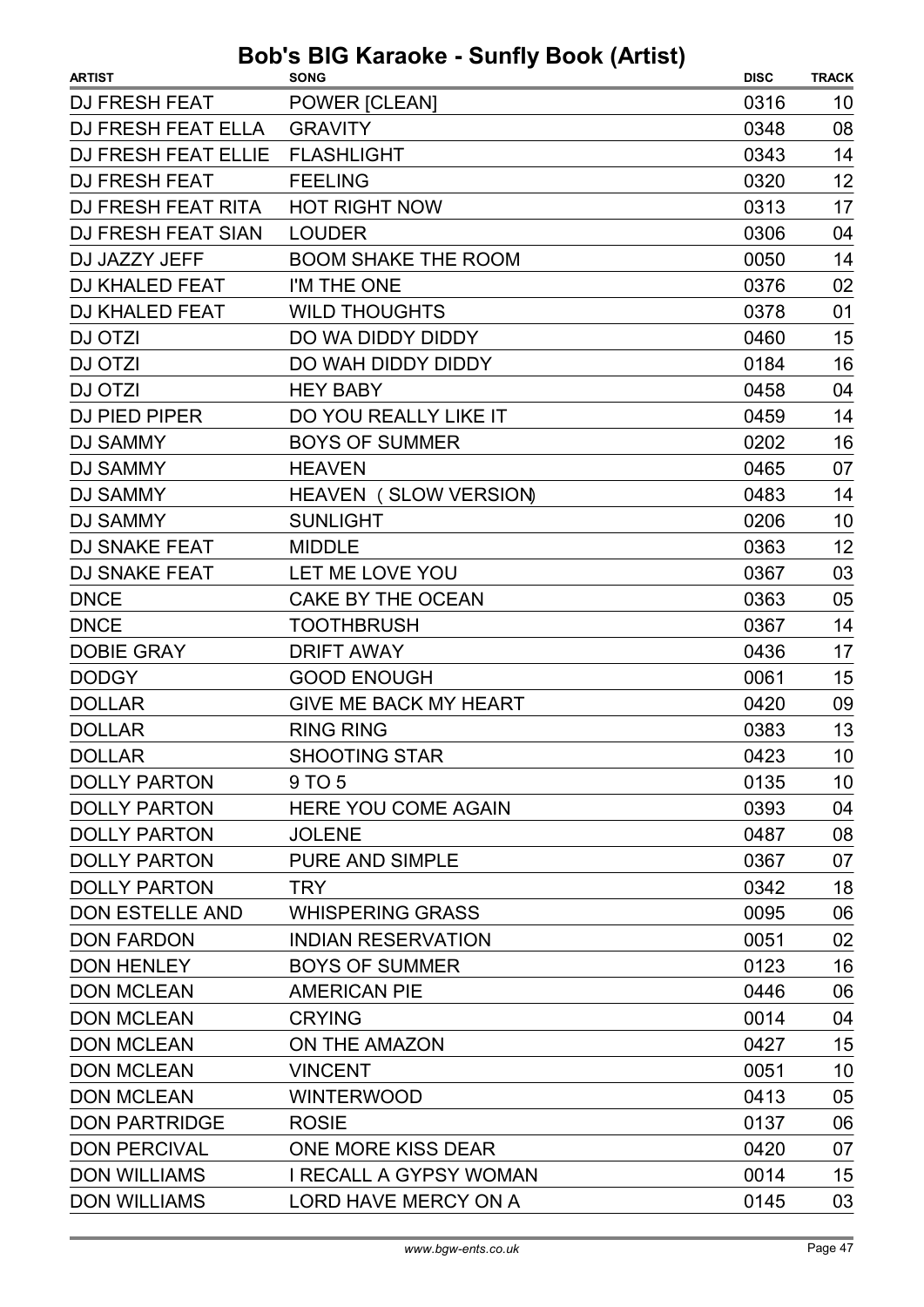| <b>ARTIST</b>           | <b>SONG</b>                               | <b>DISC</b> | <b>TRACK</b>    |
|-------------------------|-------------------------------------------|-------------|-----------------|
| <b>DON WILLIAMS</b>     | <b>STORY OF MY LIFE</b>                   | 0390        | 07              |
| <b>DON WILLIAMS</b>     | YOU'RE MY BEST FRIEND                     | 0147        | 05              |
| <b>DONNA LEWIS</b>      | <b>I LOVE YOU ALWAYS FOREVER</b>          | 0080        | 12              |
| <b>DONNA SUMMER</b>     | <b>HOT STUFF</b>                          | 0119        | 05              |
| <b>DONNA SUMMER</b>     | <b>I FEEL LOVE</b>                        | 0055        | 08              |
| <b>DONNA SUMMER</b>     | LOVE TO LOVE YOU BABY                     | 0104        | 10              |
| <b>DONNA SUMMER</b>     | <b>LOVES UNKIND</b>                       | 0103        | 07              |
| <b>DONNA SUMMER</b>     | SHE WORKS HARD FOR THE                    | 0470        | 02              |
| <b>DONNA SUMMER AND</b> | NO MORE TEARS ENOUGH IS                   | 0449        | 06              |
| <b>DONOVAN</b>          | <b>CATCH THE WIND</b>                     | 0086        | 05              |
| <b>DONOVAN</b>          | <b>JENNIFER JUNIPER</b>                   | 0100        | 06              |
| <b>DOO LALLY</b>        | STRAIGHT FROM THE HEART                   | 0146        | 15              |
| <b>DOOLEYS</b>          | <b>WANTED</b>                             | 0393        | 07              |
| <b>DOORS</b>            | <b>BREAK ON THROUGH TO THE</b>            | 0433        | 03              |
| <b>DOORS</b>            | <b>LIGHT MY FIRE</b>                      | 0473        | 13              |
| <b>DORIS DAY</b>        | <b>BLACK HILLS OF DAKOTA</b>              | 0425        | 08              |
| <b>DORIS DAY</b>        | <b>ON MOONLIGHT BAY</b>                   | 0419        | 10              |
| <b>DORIS DAY</b>        | PERHAPS PERHAPS PERHAPS                   | 0400        | 11              |
| <b>DORIS DAY</b>        | <b>QUE SERA SERA</b>                      | 0382        | 09              |
| <b>DORIS DAY</b>        | <b>SECRET LOVE</b>                        | 0066        | 10              |
| <b>DOROTHY PREVINE</b>  | <b>DON'T BRING LULU</b>                   | 0083        | 10              |
| <b>DOT ROTTEN</b>       | <b>OVERLOAD</b>                           | 0317        | 08              |
| <b>DOUBLE</b>           | <b>CAPTAIN OF HER HEART</b>               | 0110        | 02              |
| <b>DR ALBAN</b>         | <b>IT'S MY LIFE</b>                       | 0050        | 12              |
|                         | DR DRE FEAT EMINEM INEED A DOCTOR (CLEAN) | 0302        | 03              |
| DR EVIL                 | <b>HARD KNOCK LIFE</b>                    | 0195        | 05              |
| DR FEELGOOD             | <b>ROXETTE</b>                            | 0432        | 15              |
| DR HOOK                 | <b>COVER OF ROLLING STONE</b>             | 0390        | 13              |
| DR HOOK                 | <b>I DON'T WANT TO BE ALONE</b>           | 0393        | 10 <sup>°</sup> |
| DR HOOK                 | IF I SAID YOU HAD A BEAUTIFUL             | 0487        | 10              |
| DR HOOK                 | <b>LITTLE BIT MORE</b>                    | 0071        | 12              |
| DR HOOK                 | <b>MORE LIKE THE MOVIES</b>               | 0393        | 09              |
| DR HOOK                 | <b>SYLVIA'S MOTHER</b>                    | 0131        | 02              |
| DR HOOK                 | WHEN YOU'RE IN LOVE WITH A                | 0102        | 08              |
| DR HOOK                 | <b>YEARS FROM NOW</b>                     | 0393        | 11              |
| DR KUCHO AND            | CAN'T STOP PLAYING (OLIVER                | 0351        | 15              |
| <b>DRAGON</b>           | APRIL SUN IN CUBA                         | 0477        | 08              |
| <b>DRAKE</b>            | <b>CONTROLLA</b>                          | 0368        | 04              |
| <b>DRAKE</b>            | <b>FAKE LOVE</b>                          | 0370        | 06              |
| <b>DRAKE</b>            | <b>HOTLINE BLING</b>                      | 0356        | 15              |
| <b>DRAKE</b>            | <b>PASSIONFRUIT</b>                       | 0375        | 03              |
| <b>DRAKE</b>            | <b>SIGNS</b>                              | 0379        | 17              |
| <b>DRAKE</b>            | <b>SUMMER SIXTEEN</b>                     | 0361        | 14              |
|                         |                                           |             |                 |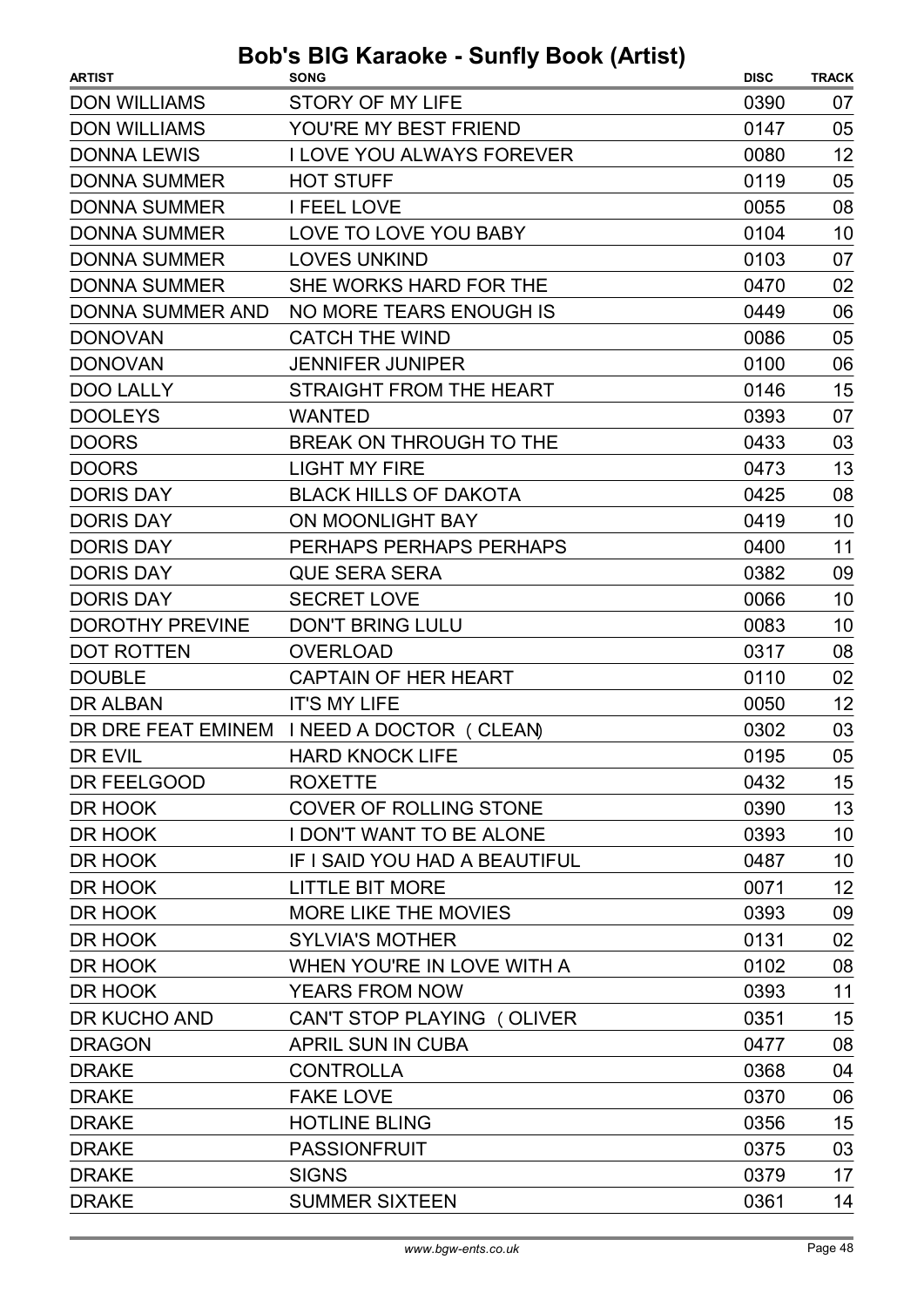| <b>ARTIST</b>                | $\sim$ Karaono canny Doon (Autor)<br><b>SONG</b> | <b>DISC</b> | <b>TRACK</b> |
|------------------------------|--------------------------------------------------|-------------|--------------|
| DRAKE AND FUTURE             | <b>JUMPMAN</b>                                   | 0357        | 06           |
| <b>DRAKE FEAT MAJID</b>      | HOLD ON WE'RE GOING HOME                         | 0332        | 10           |
| DRAKE FEAT RIHANNA TAKE CARE |                                                  | 0311        | 14           |
| DRAKE FEAT RIHANNA TOO GOOD  |                                                  | 0365        | 02           |
| <b>DRAKE FEAT WIZKID</b>     | <b>ONE DANCE</b>                                 | 0363        | 01           |
| <b>DREAM</b>                 | HE LOVES U NOT                                   | 0177        | 02           |
| <b>DRIFTERS</b>              | AT THE CLUB                                      | 0096        | 07           |
| <b>DRIFTERS</b>              | COME ON OVER TO MY PLACE                         | 0079        | 15           |
| <b>DRIFTERS</b>              | <b>DOWN ON THE BEACH</b>                         | 0390        | 11           |
| <b>DRIFTERS</b>              | KISSIN' IN THE BACK ROW OF THE                   | 0091        | 07           |
| <b>DRIFTERS</b>              | <b>LIKE SISTER AND BROTHER</b>                   | 0091        | 03           |
| <b>DRIFTERS</b>              | SATURDAY NIGHT AT THE                            | 0023        | 09           |
| <b>DRIFTERS</b>              | THERE GOES MY FIRST LOVE                         | 0055        | 01           |
| <b>DRIFTERS</b>              | UNDER THE BOARDWALK                              | 0448        | 05           |
| <b>DRIFTERS</b>              | YOU'RE MORE THAN A NUMBER                        | 0097        | 13           |
| <b>DUA LIPA</b>              | BE THE ONE                                       | 0371        | 16           |
| <b>DUA LIPA</b>              | BLOW YOUR MIND (MWAH)                            | 0369        | 12           |
| <b>DUA LIPA</b>              | <b>HOTTER THAN HELL</b>                          | 0365        | 05           |
| <b>DUA LIPA</b>              | <b>NEW RULES</b>                                 | 0379        | 02           |
| <b>DUA LIPA FEAT</b>         | <b>LOST IN YOUR LIGHT</b>                        | 0378        | 10           |
| <b>DUBLINERS</b>             | <b>SEVEN DRUNKEN NIGHTS</b>                      | 0089        | 09           |
| <b>DUBSTAR</b>               | I WILL BE YOUR GIRLFRIEND                        | 0118        | 08           |
| <b>DUFFY</b>                 | <b>MERCY</b>                                     | 0265        | 03           |
| <b>DUFFY</b>                 | RAIN ON YOUR PARADE                              | 0274        | 05           |
| <b>DUFFY</b>                 | <b>SERIOUS</b>                                   | 0270        | 10           |
| <b>DUFFY</b>                 | <b>WARWICK AVENUE</b>                            | 0268        | 10           |
| <b>DUFFY</b>                 | <b>WELL WELL WELL</b>                            | 0297        | 11           |
| <b>DUKE DUMONT</b>           | <b>OCEAN DRIVE</b>                               | 0356        | 16           |
| <b>DUKE DUMONT</b>           | THE GIVER (REPRISE)                              | 0353        | 05           |
| DUKE DUMONT FEAT             | NEED U (100%)                                    | 0327        | 07           |
| DUKE DUMONT FEAT             | <b>HOLD ON</b>                                   | 0330        | 09           |
| <b>DUNCAN JAMES</b>          | <b>SOONER OR LATER</b>                           | 0244        | 15           |
| <b>DUNCAN JAMES AND</b>      | <b>I BELIEVE MY HEART</b>                        | 0224        | 03           |
| <b>DURAN DURAN</b>           | <b>ALL SHE WANTS</b>                             | 0506        | 11           |
| <b>DURAN DURAN</b>           | <b>COME UNDONE</b>                               | 0506        | 13           |
| <b>DURAN DURAN</b>           | <b>GIRLS ON FILM</b>                             | 0506        | 08           |
| <b>DURAN DURAN</b>           | HUNGRY LIKE THE WOLF                             | 0506        | 07           |
| <b>DURAN DURAN</b>           | <b>I DON'T WANT YOUR LOVE</b>                    | 0506        | 15           |
| <b>DURAN DURAN</b>           | IS THERE SOMETHING I SHOULD                      | 0506        | 02           |
| <b>DURAN DURAN</b>           | <b>NEW MOON ON MONDAY</b>                        | 0506        | 16           |
| <b>DURAN DURAN</b>           | <b>NOTORIOUS</b>                                 | 0506        | 09           |
| <b>DURAN DURAN</b>           | <b>ORDINARY WORLD</b>                            | 0506        | 12           |
| <b>DURAN DURAN</b>           | <b>PLANET EARTH</b>                              | 0506        | 14           |
|                              |                                                  |             |              |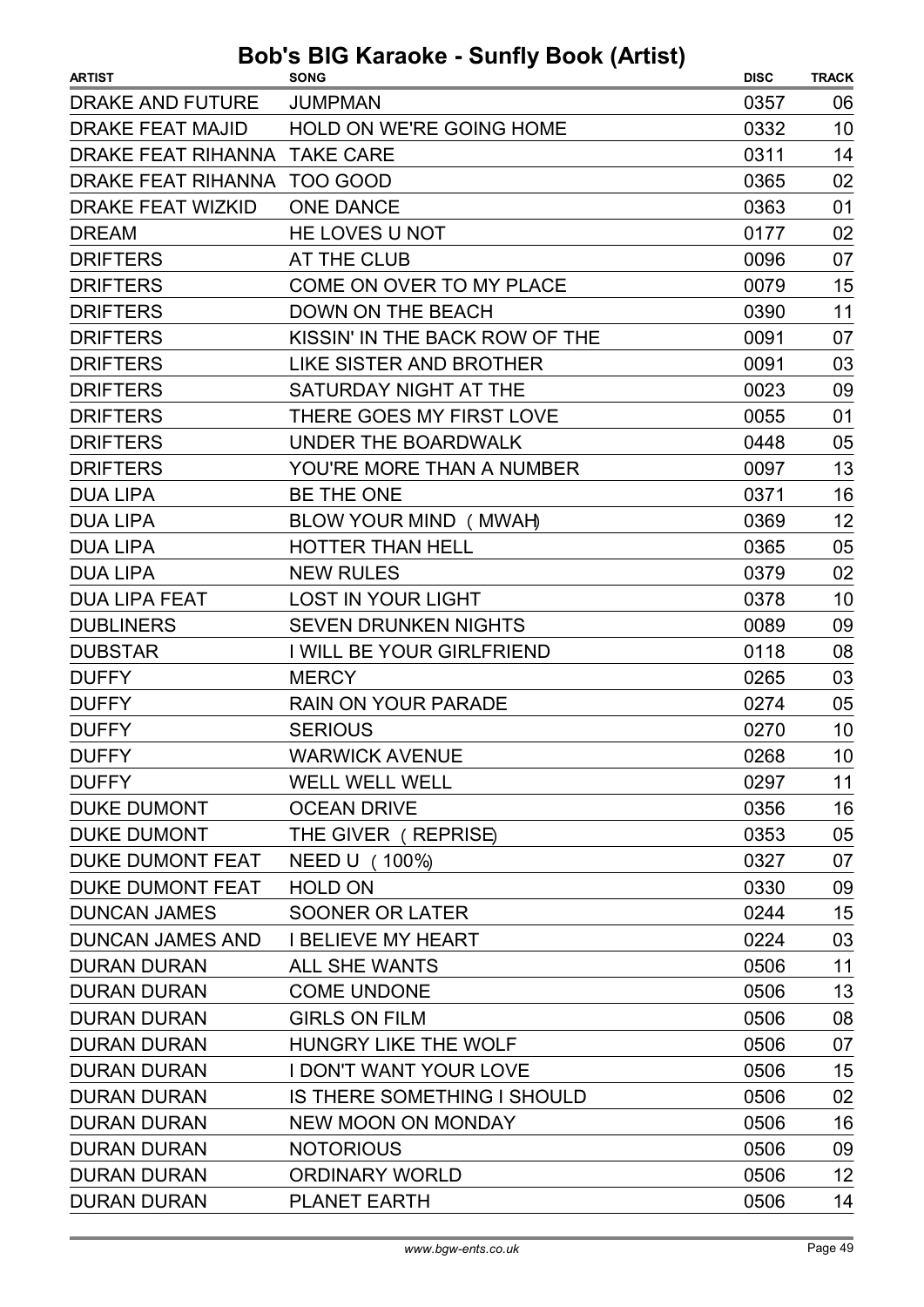| <b>REACH UP FOR THE SUNRISE</b><br>0222<br>06<br>01<br><b>REFLEX</b><br>0506<br>0506<br>10<br><b>RIO</b><br>0506<br>04<br><b>SAVE A PRAYER</b><br>UNION OF THE SNAKE<br>0506<br>05<br><b>VIEW TO A KILL</b><br>0506<br>03<br>WHAT HAPPENS TOMORROW<br>15<br>0225<br>0506<br>06<br><b>WILD BOYS</b><br><b>GOIN' BACK</b><br>08<br>0085<br>12<br>I CLOSE MY EYES AND COUNT TO<br>0065<br><b>I JUST DON'T KNOW WHAT TO DO</b><br>05<br>0074<br>I ONLY WANT TO BE WITH YOU<br>08<br>0448<br>04<br>IN THE MIDDLE OF NOWHERE<br>0093<br><b>LOOK OF LOVE</b><br>02<br>0390<br>11<br>SON OF A PREACHER MAN<br>0487<br>0085<br>06<br><b>STAY A WHILE</b><br><b>WISHIN' AND HOPIN'</b><br>0156<br>06<br>12<br>YOU DON'T HAVE TO SAY YOU<br>0484<br>0338<br>17<br>TSUNAMI (JUMP)<br>10<br><b>CRAZY LITTLE THING CALLED</b><br>0144<br><b>UNBELIEVABLE</b><br>01<br>0003<br><b>EACH TIME</b><br>0128<br>06<br>13<br>ARE YOU STILL HAVING FUN<br>0165<br><b>FALLING IN LOVE AGAIN</b><br>0128<br>08<br>11<br><b>LONG WAY AROUND</b><br>0169<br>15<br><b>SAVE TONIGHT</b><br>0122<br><b>HOTEL CALIFORNIA</b><br>03<br>0487<br><b>LONG RUN</b><br>0433<br>02<br><b>TEQUILA SUNRISE</b><br>02<br>0394<br>F##K IT (I DON'T WANT YOU<br>05<br>0217<br>10<br><b>I LOVE THEM HO'S</b><br>0220<br>EARTH WIND AND FIRE BOOGIE WONDERLAND<br>06<br>0476<br>EARTH WIND AND FIRE FANTASY<br>04<br>0011<br>EARTH WIND AND FIRE LET'S GROOVE<br>0480<br>07<br>EARTH WIND AND FIRE REASONS<br>09<br>0068<br>15<br><b>AROUND THE WORLD</b><br>0020<br>DO YOU STILL<br>11<br>EAST <sub>17</sub><br>0034<br><b>HOLD MY BODY TIGHT</b><br>10<br>EAST <sub>17</sub><br>0027<br>13<br>EAST <sub>17</sub><br>SOMEONE TO LOVE<br>0061<br>10<br>EAST <sub>17</sub><br><b>STAY ANOTHER DAY</b><br>0019<br>0026<br>08<br><b>STEAM</b><br>EAST <sub>17</sub><br>10<br><b>THUNDER</b><br>0039 | <b>ARTIST</b>            | <b>SONG</b> | <b>DISC</b> | <b>TRACK</b> |
|------------------------------------------------------------------------------------------------------------------------------------------------------------------------------------------------------------------------------------------------------------------------------------------------------------------------------------------------------------------------------------------------------------------------------------------------------------------------------------------------------------------------------------------------------------------------------------------------------------------------------------------------------------------------------------------------------------------------------------------------------------------------------------------------------------------------------------------------------------------------------------------------------------------------------------------------------------------------------------------------------------------------------------------------------------------------------------------------------------------------------------------------------------------------------------------------------------------------------------------------------------------------------------------------------------------------------------------------------------------------------------------------------------------------------------------------------------------------------------------------------------------------------------------------------------------------------------------------------------------------------------------------------------------------------------------------------------------------------------------------------------------------------------------------------------------------------------------------------|--------------------------|-------------|-------------|--------------|
|                                                                                                                                                                                                                                                                                                                                                                                                                                                                                                                                                                                                                                                                                                                                                                                                                                                                                                                                                                                                                                                                                                                                                                                                                                                                                                                                                                                                                                                                                                                                                                                                                                                                                                                                                                                                                                                      | <b>DURAN DURAN</b>       |             |             |              |
|                                                                                                                                                                                                                                                                                                                                                                                                                                                                                                                                                                                                                                                                                                                                                                                                                                                                                                                                                                                                                                                                                                                                                                                                                                                                                                                                                                                                                                                                                                                                                                                                                                                                                                                                                                                                                                                      | <b>DURAN DURAN</b>       |             |             |              |
|                                                                                                                                                                                                                                                                                                                                                                                                                                                                                                                                                                                                                                                                                                                                                                                                                                                                                                                                                                                                                                                                                                                                                                                                                                                                                                                                                                                                                                                                                                                                                                                                                                                                                                                                                                                                                                                      | <b>DURAN DURAN</b>       |             |             |              |
|                                                                                                                                                                                                                                                                                                                                                                                                                                                                                                                                                                                                                                                                                                                                                                                                                                                                                                                                                                                                                                                                                                                                                                                                                                                                                                                                                                                                                                                                                                                                                                                                                                                                                                                                                                                                                                                      | <b>DURAN DURAN</b>       |             |             |              |
|                                                                                                                                                                                                                                                                                                                                                                                                                                                                                                                                                                                                                                                                                                                                                                                                                                                                                                                                                                                                                                                                                                                                                                                                                                                                                                                                                                                                                                                                                                                                                                                                                                                                                                                                                                                                                                                      | <b>DURAN DURAN</b>       |             |             |              |
|                                                                                                                                                                                                                                                                                                                                                                                                                                                                                                                                                                                                                                                                                                                                                                                                                                                                                                                                                                                                                                                                                                                                                                                                                                                                                                                                                                                                                                                                                                                                                                                                                                                                                                                                                                                                                                                      | <b>DURAN DURAN</b>       |             |             |              |
|                                                                                                                                                                                                                                                                                                                                                                                                                                                                                                                                                                                                                                                                                                                                                                                                                                                                                                                                                                                                                                                                                                                                                                                                                                                                                                                                                                                                                                                                                                                                                                                                                                                                                                                                                                                                                                                      | <b>DURAN DURAN</b>       |             |             |              |
|                                                                                                                                                                                                                                                                                                                                                                                                                                                                                                                                                                                                                                                                                                                                                                                                                                                                                                                                                                                                                                                                                                                                                                                                                                                                                                                                                                                                                                                                                                                                                                                                                                                                                                                                                                                                                                                      | <b>DURAN DURAN</b>       |             |             |              |
|                                                                                                                                                                                                                                                                                                                                                                                                                                                                                                                                                                                                                                                                                                                                                                                                                                                                                                                                                                                                                                                                                                                                                                                                                                                                                                                                                                                                                                                                                                                                                                                                                                                                                                                                                                                                                                                      | <b>DUSTY SPRINGFIELD</b> |             |             |              |
|                                                                                                                                                                                                                                                                                                                                                                                                                                                                                                                                                                                                                                                                                                                                                                                                                                                                                                                                                                                                                                                                                                                                                                                                                                                                                                                                                                                                                                                                                                                                                                                                                                                                                                                                                                                                                                                      | <b>DUSTY SPRINGFIELD</b> |             |             |              |
|                                                                                                                                                                                                                                                                                                                                                                                                                                                                                                                                                                                                                                                                                                                                                                                                                                                                                                                                                                                                                                                                                                                                                                                                                                                                                                                                                                                                                                                                                                                                                                                                                                                                                                                                                                                                                                                      | <b>DUSTY SPRINGFIELD</b> |             |             |              |
|                                                                                                                                                                                                                                                                                                                                                                                                                                                                                                                                                                                                                                                                                                                                                                                                                                                                                                                                                                                                                                                                                                                                                                                                                                                                                                                                                                                                                                                                                                                                                                                                                                                                                                                                                                                                                                                      | <b>DUSTY SPRINGFIELD</b> |             |             |              |
|                                                                                                                                                                                                                                                                                                                                                                                                                                                                                                                                                                                                                                                                                                                                                                                                                                                                                                                                                                                                                                                                                                                                                                                                                                                                                                                                                                                                                                                                                                                                                                                                                                                                                                                                                                                                                                                      | <b>DUSTY SPRINGFIELD</b> |             |             |              |
|                                                                                                                                                                                                                                                                                                                                                                                                                                                                                                                                                                                                                                                                                                                                                                                                                                                                                                                                                                                                                                                                                                                                                                                                                                                                                                                                                                                                                                                                                                                                                                                                                                                                                                                                                                                                                                                      | <b>DUSTY SPRINGFIELD</b> |             |             |              |
|                                                                                                                                                                                                                                                                                                                                                                                                                                                                                                                                                                                                                                                                                                                                                                                                                                                                                                                                                                                                                                                                                                                                                                                                                                                                                                                                                                                                                                                                                                                                                                                                                                                                                                                                                                                                                                                      | <b>DUSTY SPRINGFIELD</b> |             |             |              |
|                                                                                                                                                                                                                                                                                                                                                                                                                                                                                                                                                                                                                                                                                                                                                                                                                                                                                                                                                                                                                                                                                                                                                                                                                                                                                                                                                                                                                                                                                                                                                                                                                                                                                                                                                                                                                                                      | <b>DUSTY SPRINGFIELD</b> |             |             |              |
|                                                                                                                                                                                                                                                                                                                                                                                                                                                                                                                                                                                                                                                                                                                                                                                                                                                                                                                                                                                                                                                                                                                                                                                                                                                                                                                                                                                                                                                                                                                                                                                                                                                                                                                                                                                                                                                      | <b>DUSTY SPRINGFIELD</b> |             |             |              |
|                                                                                                                                                                                                                                                                                                                                                                                                                                                                                                                                                                                                                                                                                                                                                                                                                                                                                                                                                                                                                                                                                                                                                                                                                                                                                                                                                                                                                                                                                                                                                                                                                                                                                                                                                                                                                                                      | <b>DUSTY SPRINGFIELD</b> |             |             |              |
|                                                                                                                                                                                                                                                                                                                                                                                                                                                                                                                                                                                                                                                                                                                                                                                                                                                                                                                                                                                                                                                                                                                                                                                                                                                                                                                                                                                                                                                                                                                                                                                                                                                                                                                                                                                                                                                      | <b>DVBBS AND</b>         |             |             |              |
|                                                                                                                                                                                                                                                                                                                                                                                                                                                                                                                                                                                                                                                                                                                                                                                                                                                                                                                                                                                                                                                                                                                                                                                                                                                                                                                                                                                                                                                                                                                                                                                                                                                                                                                                                                                                                                                      | <b>DWIGHT YOAKAM</b>     |             |             |              |
|                                                                                                                                                                                                                                                                                                                                                                                                                                                                                                                                                                                                                                                                                                                                                                                                                                                                                                                                                                                                                                                                                                                                                                                                                                                                                                                                                                                                                                                                                                                                                                                                                                                                                                                                                                                                                                                      | <b>EMF</b>               |             |             |              |
|                                                                                                                                                                                                                                                                                                                                                                                                                                                                                                                                                                                                                                                                                                                                                                                                                                                                                                                                                                                                                                                                                                                                                                                                                                                                                                                                                                                                                                                                                                                                                                                                                                                                                                                                                                                                                                                      | E <sub>17</sub>          |             |             |              |
|                                                                                                                                                                                                                                                                                                                                                                                                                                                                                                                                                                                                                                                                                                                                                                                                                                                                                                                                                                                                                                                                                                                                                                                                                                                                                                                                                                                                                                                                                                                                                                                                                                                                                                                                                                                                                                                      | <b>EAGLE EYE CHERRY</b>  |             |             |              |
|                                                                                                                                                                                                                                                                                                                                                                                                                                                                                                                                                                                                                                                                                                                                                                                                                                                                                                                                                                                                                                                                                                                                                                                                                                                                                                                                                                                                                                                                                                                                                                                                                                                                                                                                                                                                                                                      | <b>EAGLE EYE CHERRY</b>  |             |             |              |
|                                                                                                                                                                                                                                                                                                                                                                                                                                                                                                                                                                                                                                                                                                                                                                                                                                                                                                                                                                                                                                                                                                                                                                                                                                                                                                                                                                                                                                                                                                                                                                                                                                                                                                                                                                                                                                                      | <b>EAGLE EYE CHERRY</b>  |             |             |              |
|                                                                                                                                                                                                                                                                                                                                                                                                                                                                                                                                                                                                                                                                                                                                                                                                                                                                                                                                                                                                                                                                                                                                                                                                                                                                                                                                                                                                                                                                                                                                                                                                                                                                                                                                                                                                                                                      | <b>EAGLE EYE CHERRY</b>  |             |             |              |
|                                                                                                                                                                                                                                                                                                                                                                                                                                                                                                                                                                                                                                                                                                                                                                                                                                                                                                                                                                                                                                                                                                                                                                                                                                                                                                                                                                                                                                                                                                                                                                                                                                                                                                                                                                                                                                                      | <b>EAGLES</b>            |             |             |              |
|                                                                                                                                                                                                                                                                                                                                                                                                                                                                                                                                                                                                                                                                                                                                                                                                                                                                                                                                                                                                                                                                                                                                                                                                                                                                                                                                                                                                                                                                                                                                                                                                                                                                                                                                                                                                                                                      | <b>EAGLES</b>            |             |             |              |
|                                                                                                                                                                                                                                                                                                                                                                                                                                                                                                                                                                                                                                                                                                                                                                                                                                                                                                                                                                                                                                                                                                                                                                                                                                                                                                                                                                                                                                                                                                                                                                                                                                                                                                                                                                                                                                                      | <b>EAGLES</b>            |             |             |              |
|                                                                                                                                                                                                                                                                                                                                                                                                                                                                                                                                                                                                                                                                                                                                                                                                                                                                                                                                                                                                                                                                                                                                                                                                                                                                                                                                                                                                                                                                                                                                                                                                                                                                                                                                                                                                                                                      | <b>EAMON</b>             |             |             |              |
|                                                                                                                                                                                                                                                                                                                                                                                                                                                                                                                                                                                                                                                                                                                                                                                                                                                                                                                                                                                                                                                                                                                                                                                                                                                                                                                                                                                                                                                                                                                                                                                                                                                                                                                                                                                                                                                      | <b>EAMON</b>             |             |             |              |
|                                                                                                                                                                                                                                                                                                                                                                                                                                                                                                                                                                                                                                                                                                                                                                                                                                                                                                                                                                                                                                                                                                                                                                                                                                                                                                                                                                                                                                                                                                                                                                                                                                                                                                                                                                                                                                                      |                          |             |             |              |
|                                                                                                                                                                                                                                                                                                                                                                                                                                                                                                                                                                                                                                                                                                                                                                                                                                                                                                                                                                                                                                                                                                                                                                                                                                                                                                                                                                                                                                                                                                                                                                                                                                                                                                                                                                                                                                                      |                          |             |             |              |
|                                                                                                                                                                                                                                                                                                                                                                                                                                                                                                                                                                                                                                                                                                                                                                                                                                                                                                                                                                                                                                                                                                                                                                                                                                                                                                                                                                                                                                                                                                                                                                                                                                                                                                                                                                                                                                                      |                          |             |             |              |
|                                                                                                                                                                                                                                                                                                                                                                                                                                                                                                                                                                                                                                                                                                                                                                                                                                                                                                                                                                                                                                                                                                                                                                                                                                                                                                                                                                                                                                                                                                                                                                                                                                                                                                                                                                                                                                                      |                          |             |             |              |
|                                                                                                                                                                                                                                                                                                                                                                                                                                                                                                                                                                                                                                                                                                                                                                                                                                                                                                                                                                                                                                                                                                                                                                                                                                                                                                                                                                                                                                                                                                                                                                                                                                                                                                                                                                                                                                                      | EAST <sub>17</sub>       |             |             |              |
|                                                                                                                                                                                                                                                                                                                                                                                                                                                                                                                                                                                                                                                                                                                                                                                                                                                                                                                                                                                                                                                                                                                                                                                                                                                                                                                                                                                                                                                                                                                                                                                                                                                                                                                                                                                                                                                      |                          |             |             |              |
|                                                                                                                                                                                                                                                                                                                                                                                                                                                                                                                                                                                                                                                                                                                                                                                                                                                                                                                                                                                                                                                                                                                                                                                                                                                                                                                                                                                                                                                                                                                                                                                                                                                                                                                                                                                                                                                      |                          |             |             |              |
|                                                                                                                                                                                                                                                                                                                                                                                                                                                                                                                                                                                                                                                                                                                                                                                                                                                                                                                                                                                                                                                                                                                                                                                                                                                                                                                                                                                                                                                                                                                                                                                                                                                                                                                                                                                                                                                      |                          |             |             |              |
|                                                                                                                                                                                                                                                                                                                                                                                                                                                                                                                                                                                                                                                                                                                                                                                                                                                                                                                                                                                                                                                                                                                                                                                                                                                                                                                                                                                                                                                                                                                                                                                                                                                                                                                                                                                                                                                      |                          |             |             |              |
|                                                                                                                                                                                                                                                                                                                                                                                                                                                                                                                                                                                                                                                                                                                                                                                                                                                                                                                                                                                                                                                                                                                                                                                                                                                                                                                                                                                                                                                                                                                                                                                                                                                                                                                                                                                                                                                      | EAST <sub>17</sub>       |             |             |              |
|                                                                                                                                                                                                                                                                                                                                                                                                                                                                                                                                                                                                                                                                                                                                                                                                                                                                                                                                                                                                                                                                                                                                                                                                                                                                                                                                                                                                                                                                                                                                                                                                                                                                                                                                                                                                                                                      |                          |             |             |              |
| <b>FRIDAY ON MY MIND</b><br>12<br>0485                                                                                                                                                                                                                                                                                                                                                                                                                                                                                                                                                                                                                                                                                                                                                                                                                                                                                                                                                                                                                                                                                                                                                                                                                                                                                                                                                                                                                                                                                                                                                                                                                                                                                                                                                                                                               | <b>EASYBEATS</b>         |             |             |              |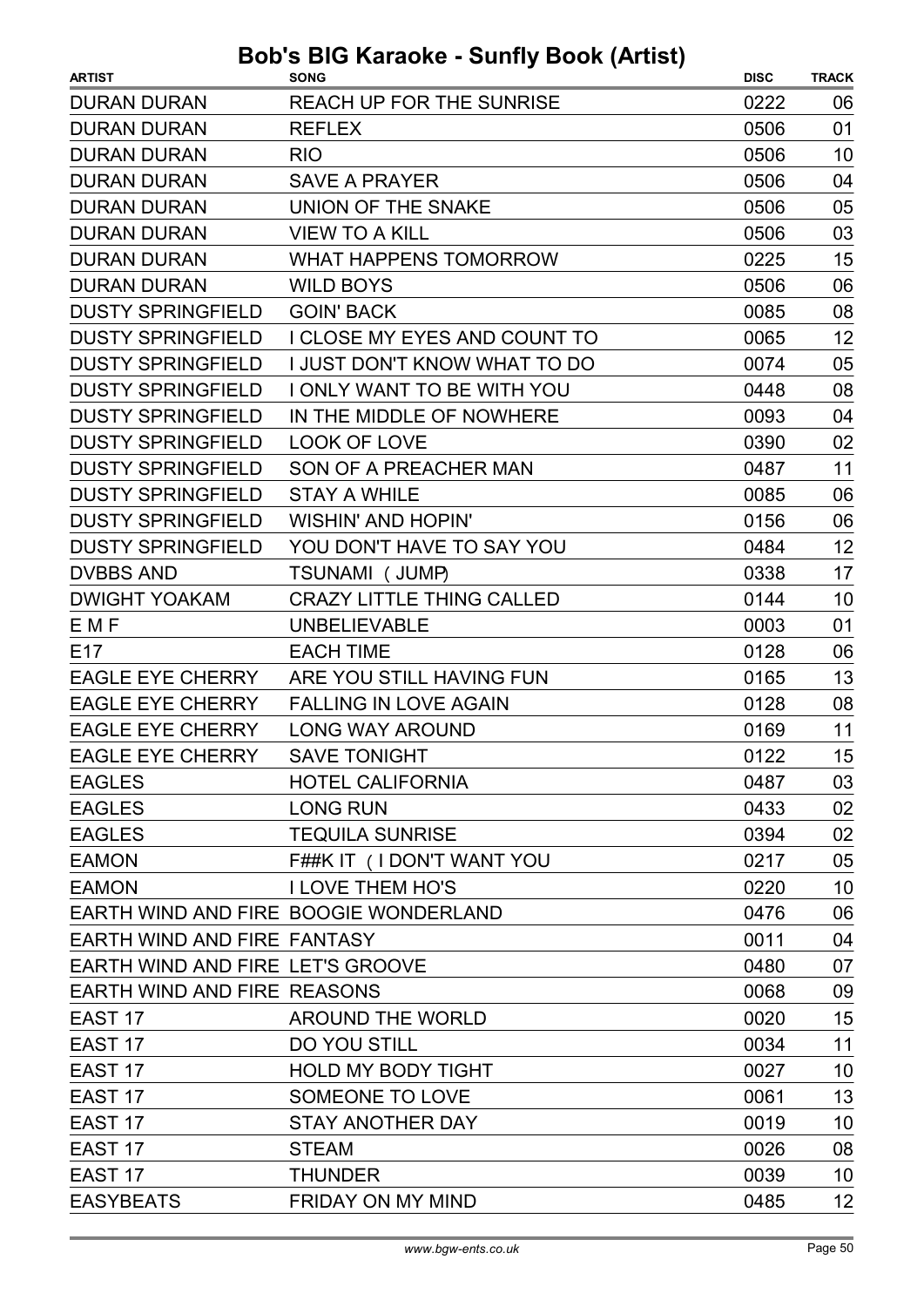|                                                             | <b>TRACK</b> |
|-------------------------------------------------------------|--------------|
| BRING ON THE DANCING HORSES<br><b>ECHO AND THE</b><br>0427  | 05           |
| <b>ECHO AND THE</b><br><b>LIPS LIKE SUGAR</b><br>0428       | 04           |
| <b>ECHOSMITH</b><br><b>COOL KIDS</b><br>0347                | 08           |
| <b>ED SHEERAN</b><br>A-TEAM<br>0305                         | 14           |
| <b>ED SHEERAN</b><br><b>CASTLE ON THE HILL</b><br>0372      | 02           |
| <b>ED SHEERAN</b><br><b>DON'T</b><br>0342                   | 02           |
| <b>ED SHEERAN</b><br><b>DRUNK</b><br>0312                   | 06           |
| <b>ED SHEERAN</b><br><b>GALWAY GIRL</b><br>0374             | 17           |
| <b>GIVE ME LOVE</b><br><b>ED SHEERAN</b><br>0322            | 16           |
| HOW WOULD YOU FEEL<br><b>ED SHEERAN</b><br>0374             | 04           |
| <b>ED SHEERAN</b><br><b>I SEE FIRE</b><br>0334              | 12           |
| <b>ED SHEERAN</b><br><b>LEGO HOUSE</b><br>0309              | 06           |
| <b>ED SHEERAN</b><br><b>PERFECT</b><br>0375                 | 16           |
| <b>ED SHEERAN</b><br><b>PHOTOGRAPH</b><br>0354              | 09           |
| <b>SHAPE OF YOU</b><br><b>ED SHEERAN</b><br>0372            | 01           |
| <b>ED SHEERAN</b><br><b>SING</b><br>0339                    | 02           |
| <b>ED SHEERAN</b><br><b>SMALL BUMP</b><br>0317              | 07           |
| <b>ED SHEERAN</b><br><b>THINKING OUT LOUD</b><br>0345       | 01           |
| <b>ED SHEERAN</b><br>YOU NEED ME I DON'T NEED YOU<br>0307   | 04           |
| <b>ED SHEERAN FEAT</b><br><b>BLOODSTREAM</b><br>0350        | 02           |
| <b>EDDIE ARNOLD</b><br>MAKE THE WORLD GO AWAY<br>0094       | 10           |
| <b>EDDIE COCHRAN</b><br><b>C'MON EVERYBODY</b><br>0139      | 10           |
| <b>SOMETHIN' ELSE</b><br><b>EDDIE COCHRAN</b><br>0139       | 06           |
| <b>EDDIE COCHRAN</b><br>THREE STEPS TO HEAVEN<br>0038       | 01           |
| <b>EDDIE COCHRAN</b><br><b>TWENTY FLIGHT ROCK</b><br>0387   | 13           |
| <b>EDDIE FISHER</b><br>I'M WALKING BEHIND YOU<br>0092       | 07           |
| <b>EDDIE FISHER</b><br><b>OUTSIDE OF HEAVEN</b><br>0092     | 05           |
| <b>EDDIE FLOYD</b><br>BRING IT ON HOME TO ME<br>0073        | 13           |
| <b>ELECTRIC AVENUE</b><br>0458<br><b>EDDIE GRANT</b>        | 14           |
| <b>EDDIE HEINZ</b><br><b>JUST LIKE</b><br>0069              | 11           |
| <b>EDDIE HOLMAN</b><br><b>HEY THERE LONELY GIRL</b><br>0389 | 04           |
| <b>EDDY GRANT</b><br>ELECTRIC AVENUE ( REMIX)<br>0180       | 08           |
| <b>EDDY GRANT</b><br><b>GIMME HOPE JOANNA</b><br>0137       | 05           |
| <b>EDEN KANE</b><br><b>BOY'S CRY</b><br>0064                | 05           |
| <b>EDEN KANE</b><br><b>FORGET ME NOT</b><br>0083            | 11           |
| <b>EDEN KANE</b><br><b>WELL I ASK YOU</b><br>0054           | 05           |
| <b>EDISON LIGHTHOUSE</b><br>LOVE GROWS WHERE MY<br>0090     | 02           |
| <b>EDITORS</b><br><b>ALL SPARKS</b><br>0432                 | 05           |
| <b>EDITORS</b><br>AN END HAS A START<br>0259                | 13           |
| <b>MUNICH</b><br><b>EDITORS</b><br>0427                     | 08           |
| EDWARD MAYA AND<br><b>STEREO LOVE</b><br>0292               | 13           |
| <b>EDWIN STARR</b><br><b>CONTACT</b><br>0103                | 13           |
| <b>EDWIN STARR</b><br><b>HAPPYRADIO</b><br>0425             | 05           |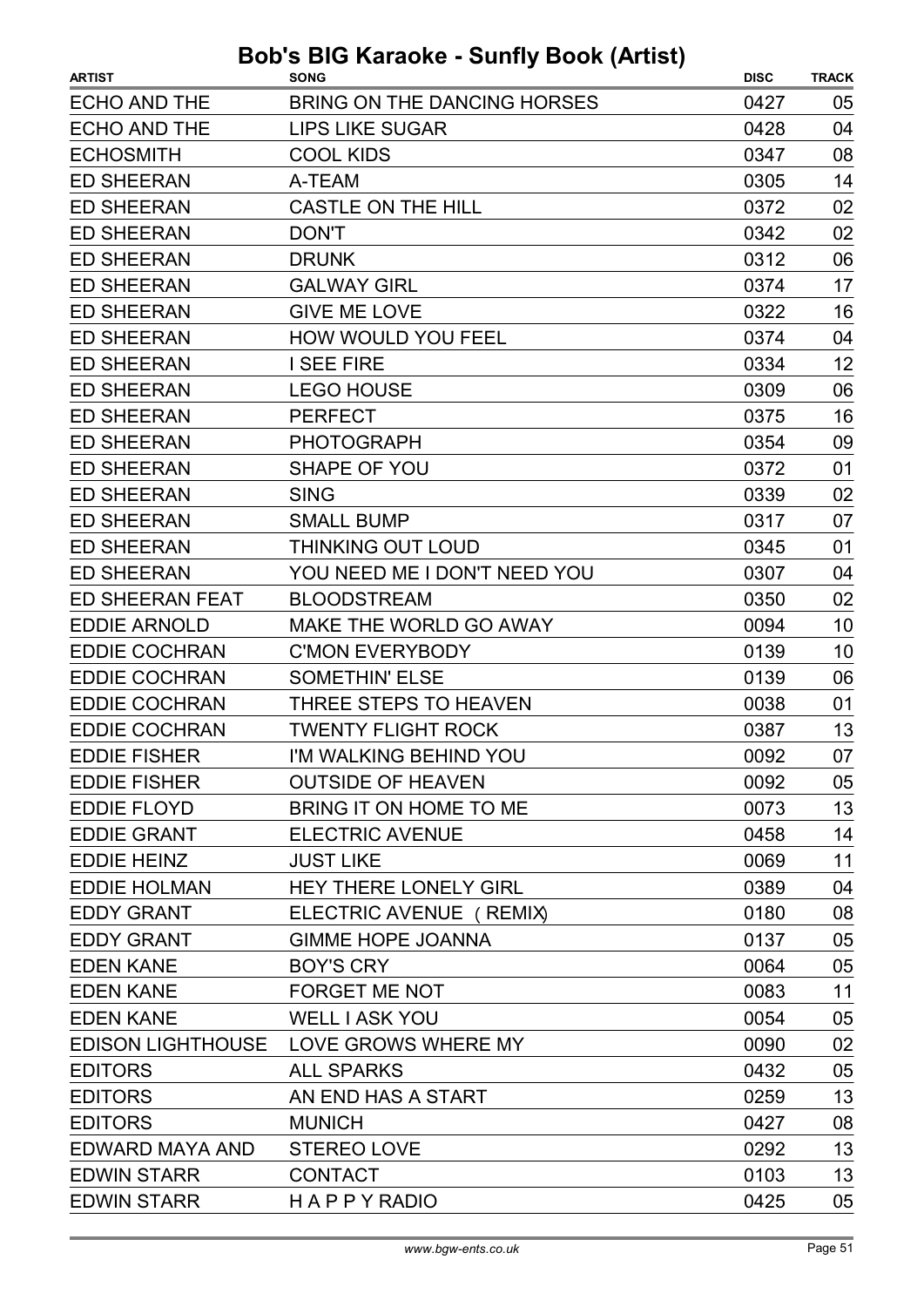| <b>EDWYN COLLINS</b><br><b>GIRL LIKE YOU</b><br>0029<br>06<br><b>EELS</b><br><b>MR E'S BEAUTIFUL BLUES</b><br>07<br>0430<br>12<br>EIFFEL 65<br><b>BLUE DA BA DEE</b><br>0148<br>08<br>EIFFEL 65<br><b>MOVE YOUR BODY</b><br>0159<br><b>ELAINE PAIGE</b><br><b>MEMORY</b><br>0110<br>04<br><b>ELASTICA</b><br><b>CONNECTION</b><br>09<br>0410<br>15<br><b>ELBOW</b><br>MAGNIFICENT (SHE SAYS)<br>0372<br>ONE DAY LIKE THIS<br>0426<br><b>ELBOW</b><br>04<br><b>ELECTRIC LIGHT</b><br><b>DIARY OF HORRACE WIMP</b><br>0401<br>08<br><b>ELECTRIC LIGHT</b><br>0412<br>01<br>DO YA<br><b>ELECTRIC LIGHT</b><br>15<br>DON'T BRING ME DOWN<br>0098<br>06<br><b>ELECTRIC LIGHT</b><br><b>EVIL WOMAN</b><br>0160<br><b>ELECTRIC LIGHT</b><br>14<br>IS THIS THE WAY LIFE'S MEANT<br>0418<br>13<br><b>ELECTRIC LIGHT</b><br><b>LIVIN' THING</b><br>0104<br><b>ELECTRIC LIGHT</b><br>15<br>MA MA MA BELLE<br>0416<br><b>ELECTRIC LIGHT</b><br><b>MR BLUE SKY</b><br>0079<br>01<br><b>ELECTRIC LIGHT</b><br>ONE STEP AT A TIME<br>17<br>0361<br><b>ELECTRIC LIGHT</b><br>ROCK AND ROLL IS KING<br>0417<br>06<br><b>ELECTRIC LIGHT</b><br><b>SHINE A LITTLE LOVE</b><br>02<br>0422<br><b>ELECTRIC LIGHT</b><br>15<br><b>SWEET TALKIN' WOMAN</b><br>0393<br><b>ELECTRIC LIGHT</b><br>18<br><b>WHEN I WAS A BOY</b><br>0358<br><b>ELECTRIC SIX</b><br><b>DANGER HIGH VOLTAGE</b><br>0202<br>14<br><b>ELECTRIC SIX</b><br>12<br>0206<br><b>GAY BAR</b><br><b>ELECTRO VELVET</b><br>10<br><b>STILL IN LOVE WITH YOU</b><br>0351<br>11<br><b>ELIZA DOOLITTLE</b><br><b>LET IT RAIN</b><br>0333<br><b>ELIZA DOOLITTLE</b><br>0294<br><b>PACK UP</b><br>04<br>12<br>ELIZA DOOLITTLE<br><b>SKINNY GENES</b><br>0436<br>09<br><b>ELKIE BROOKS</b><br><b>LILAC WINE</b><br>0079<br><b>ELKIE BROOKS</b><br>16<br>LOVE AIN'T SOMETHING YOU CAN<br>0378<br><b>ELKIE BROOKS</b><br><b>NO MORE THE FOOL</b><br>0076<br>10<br>11<br><b>ELKIE BROOKS</b><br><b>PEARL'S A SINGER</b><br>0071<br><b>ELKIE BROOKS</b><br>WE DON'T CRY OUT LOUD<br>0413<br>06<br>18<br><b>ELLA EYRE</b><br><b>COMEBACK</b><br>0344<br><b>GOOD TIMES</b><br>0356<br>08<br><b>ELLA EYRE</b><br><b>ELLA EYRE</b><br>IF I GO<br>0343<br>06<br><b>TOGETHER</b><br>0352<br>14<br><b>ELLA EYRE</b><br>PUTTING ON THE RITZ<br><b>ELLA FITZGERALD</b><br>0389<br>02<br>01<br><b>ELLA HENDERSON</b><br><b>GHOST</b><br>0341<br><b>ELLA HENDERSON</b><br><b>GLOW</b><br>03<br>0344<br><b>ELLA HENDERSON</b><br><b>YOURS</b><br>0347<br>10<br>12<br><b>ELLE KING</b><br><b>EX'S AND OH'S</b><br>0358<br><b>ELLIE GOULDING</b><br><b>ANYTHING COULD HAPPEN</b><br>0321<br>04<br><b>ELLIE GOULDING</b><br><b>ARMY</b><br>0360 | <b>ARTIST</b> | <b>SONG</b> | <b>DISC</b> | <b>TRACK</b> |
|---------------------------------------------------------------------------------------------------------------------------------------------------------------------------------------------------------------------------------------------------------------------------------------------------------------------------------------------------------------------------------------------------------------------------------------------------------------------------------------------------------------------------------------------------------------------------------------------------------------------------------------------------------------------------------------------------------------------------------------------------------------------------------------------------------------------------------------------------------------------------------------------------------------------------------------------------------------------------------------------------------------------------------------------------------------------------------------------------------------------------------------------------------------------------------------------------------------------------------------------------------------------------------------------------------------------------------------------------------------------------------------------------------------------------------------------------------------------------------------------------------------------------------------------------------------------------------------------------------------------------------------------------------------------------------------------------------------------------------------------------------------------------------------------------------------------------------------------------------------------------------------------------------------------------------------------------------------------------------------------------------------------------------------------------------------------------------------------------------------------------------------------------------------------------------------------------------------------------------------------------------------------------------------------------------------------------------------------------------------------------------------------------------------------------------------------------------------------------------------------------------------------------------------------------------------------------------------------------------------------------------------------------------------|---------------|-------------|-------------|--------------|
|                                                                                                                                                                                                                                                                                                                                                                                                                                                                                                                                                                                                                                                                                                                                                                                                                                                                                                                                                                                                                                                                                                                                                                                                                                                                                                                                                                                                                                                                                                                                                                                                                                                                                                                                                                                                                                                                                                                                                                                                                                                                                                                                                                                                                                                                                                                                                                                                                                                                                                                                                                                                                                                               |               |             |             |              |
|                                                                                                                                                                                                                                                                                                                                                                                                                                                                                                                                                                                                                                                                                                                                                                                                                                                                                                                                                                                                                                                                                                                                                                                                                                                                                                                                                                                                                                                                                                                                                                                                                                                                                                                                                                                                                                                                                                                                                                                                                                                                                                                                                                                                                                                                                                                                                                                                                                                                                                                                                                                                                                                               |               |             |             |              |
|                                                                                                                                                                                                                                                                                                                                                                                                                                                                                                                                                                                                                                                                                                                                                                                                                                                                                                                                                                                                                                                                                                                                                                                                                                                                                                                                                                                                                                                                                                                                                                                                                                                                                                                                                                                                                                                                                                                                                                                                                                                                                                                                                                                                                                                                                                                                                                                                                                                                                                                                                                                                                                                               |               |             |             |              |
|                                                                                                                                                                                                                                                                                                                                                                                                                                                                                                                                                                                                                                                                                                                                                                                                                                                                                                                                                                                                                                                                                                                                                                                                                                                                                                                                                                                                                                                                                                                                                                                                                                                                                                                                                                                                                                                                                                                                                                                                                                                                                                                                                                                                                                                                                                                                                                                                                                                                                                                                                                                                                                                               |               |             |             |              |
|                                                                                                                                                                                                                                                                                                                                                                                                                                                                                                                                                                                                                                                                                                                                                                                                                                                                                                                                                                                                                                                                                                                                                                                                                                                                                                                                                                                                                                                                                                                                                                                                                                                                                                                                                                                                                                                                                                                                                                                                                                                                                                                                                                                                                                                                                                                                                                                                                                                                                                                                                                                                                                                               |               |             |             |              |
|                                                                                                                                                                                                                                                                                                                                                                                                                                                                                                                                                                                                                                                                                                                                                                                                                                                                                                                                                                                                                                                                                                                                                                                                                                                                                                                                                                                                                                                                                                                                                                                                                                                                                                                                                                                                                                                                                                                                                                                                                                                                                                                                                                                                                                                                                                                                                                                                                                                                                                                                                                                                                                                               |               |             |             |              |
|                                                                                                                                                                                                                                                                                                                                                                                                                                                                                                                                                                                                                                                                                                                                                                                                                                                                                                                                                                                                                                                                                                                                                                                                                                                                                                                                                                                                                                                                                                                                                                                                                                                                                                                                                                                                                                                                                                                                                                                                                                                                                                                                                                                                                                                                                                                                                                                                                                                                                                                                                                                                                                                               |               |             |             |              |
|                                                                                                                                                                                                                                                                                                                                                                                                                                                                                                                                                                                                                                                                                                                                                                                                                                                                                                                                                                                                                                                                                                                                                                                                                                                                                                                                                                                                                                                                                                                                                                                                                                                                                                                                                                                                                                                                                                                                                                                                                                                                                                                                                                                                                                                                                                                                                                                                                                                                                                                                                                                                                                                               |               |             |             |              |
|                                                                                                                                                                                                                                                                                                                                                                                                                                                                                                                                                                                                                                                                                                                                                                                                                                                                                                                                                                                                                                                                                                                                                                                                                                                                                                                                                                                                                                                                                                                                                                                                                                                                                                                                                                                                                                                                                                                                                                                                                                                                                                                                                                                                                                                                                                                                                                                                                                                                                                                                                                                                                                                               |               |             |             |              |
|                                                                                                                                                                                                                                                                                                                                                                                                                                                                                                                                                                                                                                                                                                                                                                                                                                                                                                                                                                                                                                                                                                                                                                                                                                                                                                                                                                                                                                                                                                                                                                                                                                                                                                                                                                                                                                                                                                                                                                                                                                                                                                                                                                                                                                                                                                                                                                                                                                                                                                                                                                                                                                                               |               |             |             |              |
|                                                                                                                                                                                                                                                                                                                                                                                                                                                                                                                                                                                                                                                                                                                                                                                                                                                                                                                                                                                                                                                                                                                                                                                                                                                                                                                                                                                                                                                                                                                                                                                                                                                                                                                                                                                                                                                                                                                                                                                                                                                                                                                                                                                                                                                                                                                                                                                                                                                                                                                                                                                                                                                               |               |             |             |              |
|                                                                                                                                                                                                                                                                                                                                                                                                                                                                                                                                                                                                                                                                                                                                                                                                                                                                                                                                                                                                                                                                                                                                                                                                                                                                                                                                                                                                                                                                                                                                                                                                                                                                                                                                                                                                                                                                                                                                                                                                                                                                                                                                                                                                                                                                                                                                                                                                                                                                                                                                                                                                                                                               |               |             |             |              |
|                                                                                                                                                                                                                                                                                                                                                                                                                                                                                                                                                                                                                                                                                                                                                                                                                                                                                                                                                                                                                                                                                                                                                                                                                                                                                                                                                                                                                                                                                                                                                                                                                                                                                                                                                                                                                                                                                                                                                                                                                                                                                                                                                                                                                                                                                                                                                                                                                                                                                                                                                                                                                                                               |               |             |             |              |
|                                                                                                                                                                                                                                                                                                                                                                                                                                                                                                                                                                                                                                                                                                                                                                                                                                                                                                                                                                                                                                                                                                                                                                                                                                                                                                                                                                                                                                                                                                                                                                                                                                                                                                                                                                                                                                                                                                                                                                                                                                                                                                                                                                                                                                                                                                                                                                                                                                                                                                                                                                                                                                                               |               |             |             |              |
|                                                                                                                                                                                                                                                                                                                                                                                                                                                                                                                                                                                                                                                                                                                                                                                                                                                                                                                                                                                                                                                                                                                                                                                                                                                                                                                                                                                                                                                                                                                                                                                                                                                                                                                                                                                                                                                                                                                                                                                                                                                                                                                                                                                                                                                                                                                                                                                                                                                                                                                                                                                                                                                               |               |             |             |              |
|                                                                                                                                                                                                                                                                                                                                                                                                                                                                                                                                                                                                                                                                                                                                                                                                                                                                                                                                                                                                                                                                                                                                                                                                                                                                                                                                                                                                                                                                                                                                                                                                                                                                                                                                                                                                                                                                                                                                                                                                                                                                                                                                                                                                                                                                                                                                                                                                                                                                                                                                                                                                                                                               |               |             |             |              |
|                                                                                                                                                                                                                                                                                                                                                                                                                                                                                                                                                                                                                                                                                                                                                                                                                                                                                                                                                                                                                                                                                                                                                                                                                                                                                                                                                                                                                                                                                                                                                                                                                                                                                                                                                                                                                                                                                                                                                                                                                                                                                                                                                                                                                                                                                                                                                                                                                                                                                                                                                                                                                                                               |               |             |             |              |
|                                                                                                                                                                                                                                                                                                                                                                                                                                                                                                                                                                                                                                                                                                                                                                                                                                                                                                                                                                                                                                                                                                                                                                                                                                                                                                                                                                                                                                                                                                                                                                                                                                                                                                                                                                                                                                                                                                                                                                                                                                                                                                                                                                                                                                                                                                                                                                                                                                                                                                                                                                                                                                                               |               |             |             |              |
|                                                                                                                                                                                                                                                                                                                                                                                                                                                                                                                                                                                                                                                                                                                                                                                                                                                                                                                                                                                                                                                                                                                                                                                                                                                                                                                                                                                                                                                                                                                                                                                                                                                                                                                                                                                                                                                                                                                                                                                                                                                                                                                                                                                                                                                                                                                                                                                                                                                                                                                                                                                                                                                               |               |             |             |              |
|                                                                                                                                                                                                                                                                                                                                                                                                                                                                                                                                                                                                                                                                                                                                                                                                                                                                                                                                                                                                                                                                                                                                                                                                                                                                                                                                                                                                                                                                                                                                                                                                                                                                                                                                                                                                                                                                                                                                                                                                                                                                                                                                                                                                                                                                                                                                                                                                                                                                                                                                                                                                                                                               |               |             |             |              |
|                                                                                                                                                                                                                                                                                                                                                                                                                                                                                                                                                                                                                                                                                                                                                                                                                                                                                                                                                                                                                                                                                                                                                                                                                                                                                                                                                                                                                                                                                                                                                                                                                                                                                                                                                                                                                                                                                                                                                                                                                                                                                                                                                                                                                                                                                                                                                                                                                                                                                                                                                                                                                                                               |               |             |             |              |
|                                                                                                                                                                                                                                                                                                                                                                                                                                                                                                                                                                                                                                                                                                                                                                                                                                                                                                                                                                                                                                                                                                                                                                                                                                                                                                                                                                                                                                                                                                                                                                                                                                                                                                                                                                                                                                                                                                                                                                                                                                                                                                                                                                                                                                                                                                                                                                                                                                                                                                                                                                                                                                                               |               |             |             |              |
|                                                                                                                                                                                                                                                                                                                                                                                                                                                                                                                                                                                                                                                                                                                                                                                                                                                                                                                                                                                                                                                                                                                                                                                                                                                                                                                                                                                                                                                                                                                                                                                                                                                                                                                                                                                                                                                                                                                                                                                                                                                                                                                                                                                                                                                                                                                                                                                                                                                                                                                                                                                                                                                               |               |             |             |              |
|                                                                                                                                                                                                                                                                                                                                                                                                                                                                                                                                                                                                                                                                                                                                                                                                                                                                                                                                                                                                                                                                                                                                                                                                                                                                                                                                                                                                                                                                                                                                                                                                                                                                                                                                                                                                                                                                                                                                                                                                                                                                                                                                                                                                                                                                                                                                                                                                                                                                                                                                                                                                                                                               |               |             |             |              |
|                                                                                                                                                                                                                                                                                                                                                                                                                                                                                                                                                                                                                                                                                                                                                                                                                                                                                                                                                                                                                                                                                                                                                                                                                                                                                                                                                                                                                                                                                                                                                                                                                                                                                                                                                                                                                                                                                                                                                                                                                                                                                                                                                                                                                                                                                                                                                                                                                                                                                                                                                                                                                                                               |               |             |             |              |
|                                                                                                                                                                                                                                                                                                                                                                                                                                                                                                                                                                                                                                                                                                                                                                                                                                                                                                                                                                                                                                                                                                                                                                                                                                                                                                                                                                                                                                                                                                                                                                                                                                                                                                                                                                                                                                                                                                                                                                                                                                                                                                                                                                                                                                                                                                                                                                                                                                                                                                                                                                                                                                                               |               |             |             |              |
|                                                                                                                                                                                                                                                                                                                                                                                                                                                                                                                                                                                                                                                                                                                                                                                                                                                                                                                                                                                                                                                                                                                                                                                                                                                                                                                                                                                                                                                                                                                                                                                                                                                                                                                                                                                                                                                                                                                                                                                                                                                                                                                                                                                                                                                                                                                                                                                                                                                                                                                                                                                                                                                               |               |             |             |              |
|                                                                                                                                                                                                                                                                                                                                                                                                                                                                                                                                                                                                                                                                                                                                                                                                                                                                                                                                                                                                                                                                                                                                                                                                                                                                                                                                                                                                                                                                                                                                                                                                                                                                                                                                                                                                                                                                                                                                                                                                                                                                                                                                                                                                                                                                                                                                                                                                                                                                                                                                                                                                                                                               |               |             |             |              |
|                                                                                                                                                                                                                                                                                                                                                                                                                                                                                                                                                                                                                                                                                                                                                                                                                                                                                                                                                                                                                                                                                                                                                                                                                                                                                                                                                                                                                                                                                                                                                                                                                                                                                                                                                                                                                                                                                                                                                                                                                                                                                                                                                                                                                                                                                                                                                                                                                                                                                                                                                                                                                                                               |               |             |             |              |
|                                                                                                                                                                                                                                                                                                                                                                                                                                                                                                                                                                                                                                                                                                                                                                                                                                                                                                                                                                                                                                                                                                                                                                                                                                                                                                                                                                                                                                                                                                                                                                                                                                                                                                                                                                                                                                                                                                                                                                                                                                                                                                                                                                                                                                                                                                                                                                                                                                                                                                                                                                                                                                                               |               |             |             |              |
|                                                                                                                                                                                                                                                                                                                                                                                                                                                                                                                                                                                                                                                                                                                                                                                                                                                                                                                                                                                                                                                                                                                                                                                                                                                                                                                                                                                                                                                                                                                                                                                                                                                                                                                                                                                                                                                                                                                                                                                                                                                                                                                                                                                                                                                                                                                                                                                                                                                                                                                                                                                                                                                               |               |             |             |              |
|                                                                                                                                                                                                                                                                                                                                                                                                                                                                                                                                                                                                                                                                                                                                                                                                                                                                                                                                                                                                                                                                                                                                                                                                                                                                                                                                                                                                                                                                                                                                                                                                                                                                                                                                                                                                                                                                                                                                                                                                                                                                                                                                                                                                                                                                                                                                                                                                                                                                                                                                                                                                                                                               |               |             |             |              |
|                                                                                                                                                                                                                                                                                                                                                                                                                                                                                                                                                                                                                                                                                                                                                                                                                                                                                                                                                                                                                                                                                                                                                                                                                                                                                                                                                                                                                                                                                                                                                                                                                                                                                                                                                                                                                                                                                                                                                                                                                                                                                                                                                                                                                                                                                                                                                                                                                                                                                                                                                                                                                                                               |               |             |             |              |
|                                                                                                                                                                                                                                                                                                                                                                                                                                                                                                                                                                                                                                                                                                                                                                                                                                                                                                                                                                                                                                                                                                                                                                                                                                                                                                                                                                                                                                                                                                                                                                                                                                                                                                                                                                                                                                                                                                                                                                                                                                                                                                                                                                                                                                                                                                                                                                                                                                                                                                                                                                                                                                                               |               |             |             |              |
|                                                                                                                                                                                                                                                                                                                                                                                                                                                                                                                                                                                                                                                                                                                                                                                                                                                                                                                                                                                                                                                                                                                                                                                                                                                                                                                                                                                                                                                                                                                                                                                                                                                                                                                                                                                                                                                                                                                                                                                                                                                                                                                                                                                                                                                                                                                                                                                                                                                                                                                                                                                                                                                               |               |             |             |              |
|                                                                                                                                                                                                                                                                                                                                                                                                                                                                                                                                                                                                                                                                                                                                                                                                                                                                                                                                                                                                                                                                                                                                                                                                                                                                                                                                                                                                                                                                                                                                                                                                                                                                                                                                                                                                                                                                                                                                                                                                                                                                                                                                                                                                                                                                                                                                                                                                                                                                                                                                                                                                                                                               |               |             |             |              |
|                                                                                                                                                                                                                                                                                                                                                                                                                                                                                                                                                                                                                                                                                                                                                                                                                                                                                                                                                                                                                                                                                                                                                                                                                                                                                                                                                                                                                                                                                                                                                                                                                                                                                                                                                                                                                                                                                                                                                                                                                                                                                                                                                                                                                                                                                                                                                                                                                                                                                                                                                                                                                                                               |               |             |             |              |
|                                                                                                                                                                                                                                                                                                                                                                                                                                                                                                                                                                                                                                                                                                                                                                                                                                                                                                                                                                                                                                                                                                                                                                                                                                                                                                                                                                                                                                                                                                                                                                                                                                                                                                                                                                                                                                                                                                                                                                                                                                                                                                                                                                                                                                                                                                                                                                                                                                                                                                                                                                                                                                                               |               |             |             |              |
|                                                                                                                                                                                                                                                                                                                                                                                                                                                                                                                                                                                                                                                                                                                                                                                                                                                                                                                                                                                                                                                                                                                                                                                                                                                                                                                                                                                                                                                                                                                                                                                                                                                                                                                                                                                                                                                                                                                                                                                                                                                                                                                                                                                                                                                                                                                                                                                                                                                                                                                                                                                                                                                               |               |             |             |              |
|                                                                                                                                                                                                                                                                                                                                                                                                                                                                                                                                                                                                                                                                                                                                                                                                                                                                                                                                                                                                                                                                                                                                                                                                                                                                                                                                                                                                                                                                                                                                                                                                                                                                                                                                                                                                                                                                                                                                                                                                                                                                                                                                                                                                                                                                                                                                                                                                                                                                                                                                                                                                                                                               |               |             |             |              |
|                                                                                                                                                                                                                                                                                                                                                                                                                                                                                                                                                                                                                                                                                                                                                                                                                                                                                                                                                                                                                                                                                                                                                                                                                                                                                                                                                                                                                                                                                                                                                                                                                                                                                                                                                                                                                                                                                                                                                                                                                                                                                                                                                                                                                                                                                                                                                                                                                                                                                                                                                                                                                                                               |               |             |             |              |
|                                                                                                                                                                                                                                                                                                                                                                                                                                                                                                                                                                                                                                                                                                                                                                                                                                                                                                                                                                                                                                                                                                                                                                                                                                                                                                                                                                                                                                                                                                                                                                                                                                                                                                                                                                                                                                                                                                                                                                                                                                                                                                                                                                                                                                                                                                                                                                                                                                                                                                                                                                                                                                                               |               |             |             |              |
|                                                                                                                                                                                                                                                                                                                                                                                                                                                                                                                                                                                                                                                                                                                                                                                                                                                                                                                                                                                                                                                                                                                                                                                                                                                                                                                                                                                                                                                                                                                                                                                                                                                                                                                                                                                                                                                                                                                                                                                                                                                                                                                                                                                                                                                                                                                                                                                                                                                                                                                                                                                                                                                               |               |             |             | 05           |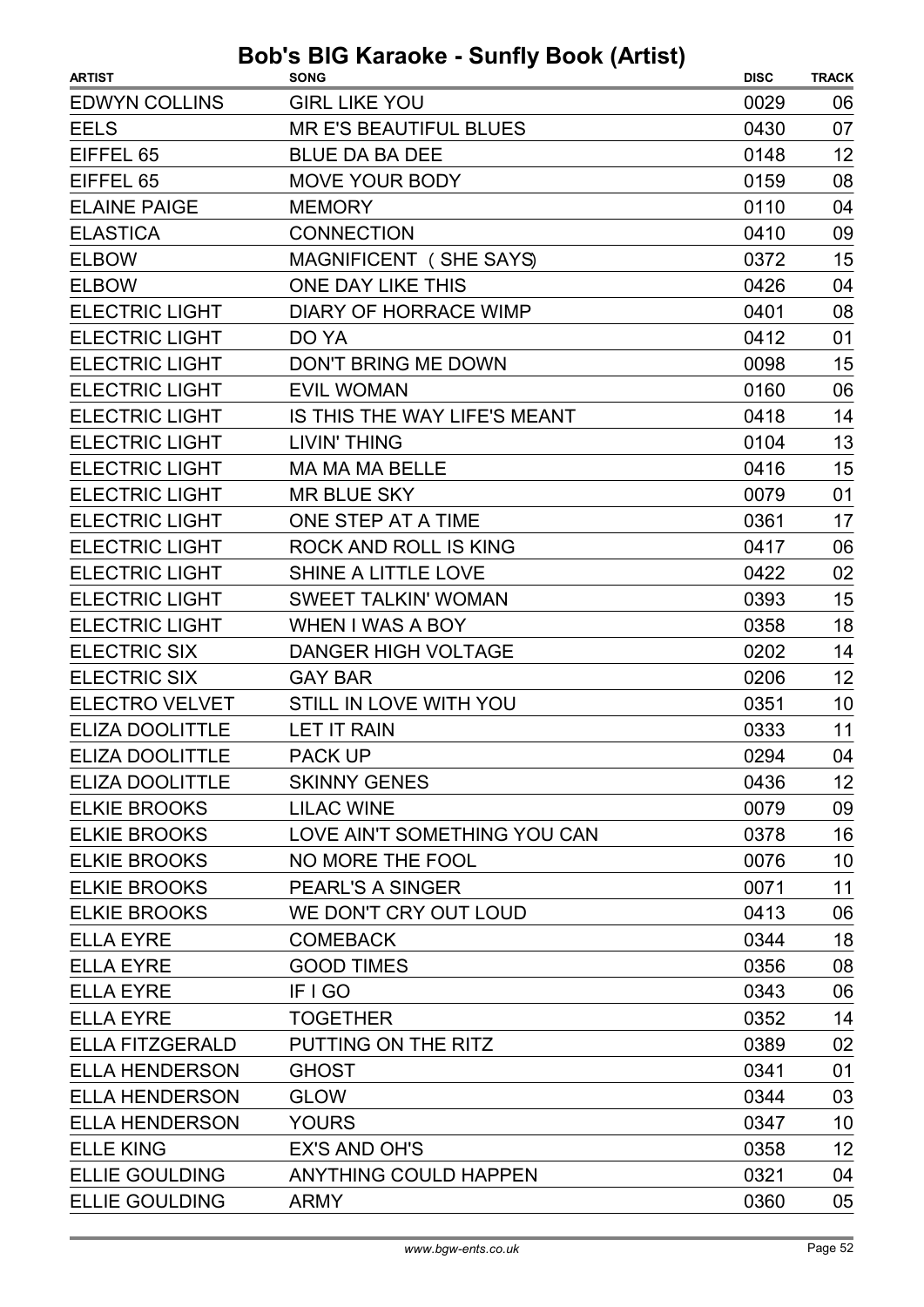| <b>ARTIST</b>         | <b>SONG</b>                                    | <b>DISC</b> | <b>TRACK</b> |
|-----------------------|------------------------------------------------|-------------|--------------|
| <b>ELLIE GOULDING</b> | <b>BEATING HEART</b>                           | 0340        | 13           |
| <b>ELLIE GOULDING</b> | <b>BURN</b>                                    | 0331        | 08           |
| <b>ELLIE GOULDING</b> | <b>EXPLOSIONS</b>                              | 0325        | 14           |
| <b>ELLIE GOULDING</b> | <b>GOODNESS GRACIOUS</b>                       | 0337        | 14           |
| <b>ELLIE GOULDING</b> | <b>GUNS AND HORSES</b>                         | 0434        | 08           |
| <b>ELLIE GOULDING</b> | HOW LONG WILL I LOVE YOU                       | 0333        | 03           |
| <b>ELLIE GOULDING</b> | <b>LIGHTS</b>                                  | 0301        | 14           |
| <b>ELLIE GOULDING</b> | LOVE ME LIKE YOU DO                            | 0348        | 06           |
| <b>ELLIE GOULDING</b> | ON MY MIND                                     | 0357        | 11           |
| <b>ELLIE GOULDING</b> | <b>STARRY EYED</b>                             | 0290        | 02           |
| <b>ELLIE GOULDING</b> | STILL FALLING FOR YOU                          | 0368        | 01           |
| <b>ELLIE GOULDING</b> | <b>YOUR SONG</b>                               | 0298        | 15           |
| <b>ELTON JOHN</b>     | ALL THAT I'M ALLOWED I'M                       | 0224        | 12           |
| <b>ELTON JOHN</b>     | ARE YOU READY FOR LOVE                         | 0208        | 10           |
| <b>ELTON JOHN</b>     | <b>BELIEVE</b>                                 | 0020        | 01           |
| <b>ELTON JOHN</b>     | <b>BLESSED</b>                                 | 0039        | 15           |
| <b>ELTON JOHN</b>     | CAN YOU FEEL THE LOVE                          | 0162        | 06           |
| <b>ELTON JOHN</b>     | <b>CAPTAIN FANTASTIC AND THE</b>               | 0419        | 04           |
| <b>ELTON JOHN</b>     | <b>CROCODILE ROCK</b>                          | 0490        | 15           |
| <b>ELTON JOHN</b>     | DON'T LET THE SUN GO DOWN                      | 0004        | 05           |
| <b>ELTON JOHN</b>     | <b>HOME AGAIN</b>                              | 0333        | 18           |
| <b>ELTON JOHN</b>     | <b>I WANT LOVE</b>                             | 0184        | 13           |
| <b>ELTON JOHN</b>     | I'M STILL STANDING                             | 0394        | 12           |
| <b>ELTON JOHN</b>     | <b>LUCY IN THE SKY WITH</b>                    | 0397        | 15           |
| <b>ELTON JOHN</b>     | <b>MADE IN ENGLAND</b>                         | 0029        | 02           |
| <b>ELTON JOHN</b>     | <b>NIKITA</b>                                  | 0005        | 07           |
| <b>ELTON JOHN</b>     | <b>ORIGINAL SIN</b>                            | 0191        | 13           |
| <b>ELTON JOHN</b>     | <b>RECOVER YOUR SOUL</b>                       | 0118        | 13           |
| <b>ELTON JOHN</b>     | <b>ROCKET MAN</b>                              | 0471        | 12           |
| <b>ELTON JOHN</b>     | <b>SACRIFICE</b>                               | 0004        | 01           |
| <b>ELTON JOHN</b>     | SATURDAY NIGHT'S ALRIGHT FOR                   | 0471        | 14           |
| <b>ELTON JOHN</b>     | <b>SIMPLE LIFE</b>                             | 0168        | 04           |
| <b>ELTON JOHN</b>     | SOMETHING ABOUT THE WAY                        | 0115        | 01           |
| <b>ELTON JOHN</b>     | THIS TRAIN DON'T STOP HERE                     | 0188        | 06           |
| <b>ELTON JOHN</b>     | YOUR SONG                                      | 0449        | 12           |
|                       | ELTON JOHN AND KIKI DON'T GO BREAKING MY HEART | 0447        | 11           |
| ELTON JOHN AND KIKI   | <b>TRUE LOVE</b>                               | 0005        | 14           |
| <b>ELTON JOHN AND</b> | <b>WRITTEN IN THE STARS</b>                    | 0134        | 01           |
| <b>ELVIS COSTELLO</b> | <b>GOOD YEAR FOR THE ROSES</b>                 | 0105        | 10           |
| <b>ELVIS PRESLEY</b>  | <b>ALL SHOOK UP</b>                            | 0484        | 01           |
| <b>ELVIS PRESLEY</b>  | ARE YOU LONESOME TONIGHT                       | 0043        | 09           |
| <b>ELVIS PRESLEY</b>  | <b>BRIDGE OVER TROUBLED WATER</b>              | 0149        | 01           |
| <b>ELVIS PRESLEY</b>  | DID YOU EVER HAVE ONE OF                       | 0153        | 09           |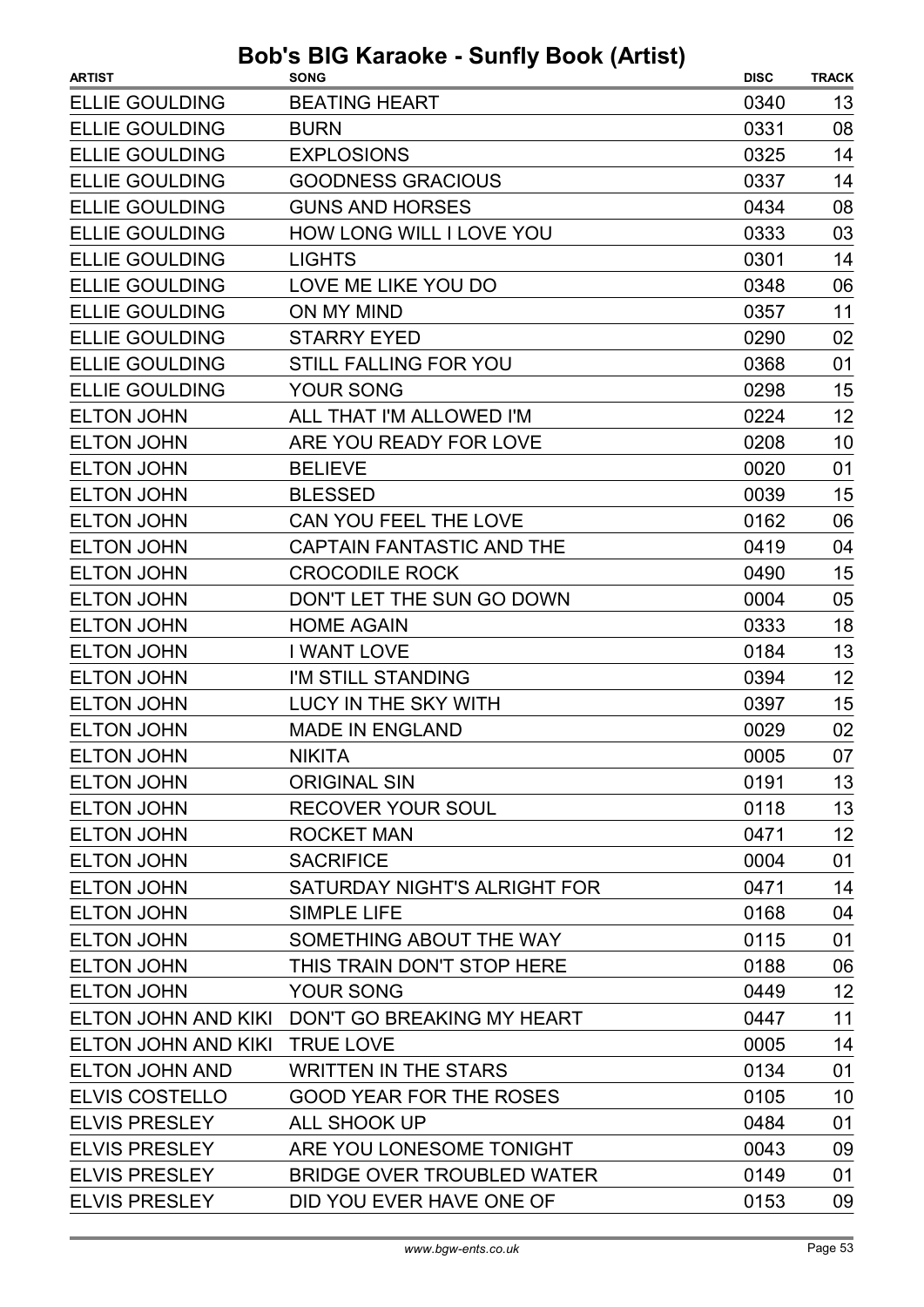| <b>ARTIST</b>           | <b>SONG</b>                       | <b>DISC</b> | <b>TRACK</b> |
|-------------------------|-----------------------------------|-------------|--------------|
| <b>ELVIS PRESLEY</b>    | <b>GOOD LUCK CHARM</b>            | 0044        | 07           |
| <b>ELVIS PRESLEY</b>    | <b>HEARTBREAK HOTEL</b>           | 0047        | 01           |
| <b>ELVIS PRESLEY</b>    | <b>HIS LATEST FLAME</b>           | 0153        | 01           |
| <b>ELVIS PRESLEY</b>    | <b>HOUND DOG</b>                  | 0448        | 11           |
| <b>ELVIS PRESLEY</b>    | IF I CAN DREAM                    | 0403        | 13           |
| <b>ELVIS PRESLEY</b>    | <b>IT'S NOW OR NEVER</b>          | 0044        | 14           |
| <b>ELVIS PRESLEY</b>    | <b>JAILHOUSE ROCK</b>             | 0448        | 13           |
| <b>ELVIS PRESLEY</b>    | <b>KISS ME QUICK</b>              | 0164        | 15           |
| <b>ELVIS PRESLEY</b>    | <b>LOVE ME TENDER</b>             | 0048        | 02           |
| <b>ELVIS PRESLEY</b>    | O COME ALL YE FAITHFUL            | 0030        | 10           |
| <b>ELVIS PRESLEY</b>    | <b>OLD SHEP</b>                   | 0153        | 14           |
| <b>ELVIS PRESLEY</b>    | <b>ONE NIGHT</b>                  | 0048        | 01           |
| <b>ELVIS PRESLEY</b>    | <b>RETURN TO SENDER</b>           | 0044        | 08           |
| <b>ELVIS PRESLEY</b>    | <b>STUCK ON YOU</b>               | 0043        | 05           |
| <b>ELVIS PRESLEY</b>    | <b>SUMMER KISSES WINTER TEARS</b> | 0147        | 08           |
| <b>ELVIS PRESLEY</b>    | <b>SUSPICIOUS MINDS</b>           | 0446        | 12           |
| <b>ELVIS PRESLEY</b>    | TEDDY BEAR                        | 0047        | 08           |
| <b>ELVIS PRESLEY</b>    | THERE GOES MY EVERYTHING          | 0166        | 07           |
| <b>ELVIS PRESLEY</b>    | <b>WOODEN HEART</b>               | 0038        | 04           |
| <b>ELVIS PRESLEY</b>    | YOUNG AND BEAUTIFUL               | 0411        | 11           |
| <b>ELVIS PRESLEY VS</b> | LITTLE LESS CONVERSATION          | 0192        | 10           |
| <b>ELYAR FOX</b>        | <b>BILLION GIRLS</b>              | 0339        | 09           |
| <b>ELYAR FOX</b>        | DO IT ALL OVER AGAIN              | 0337        | 16           |
| <b>EMBRACE</b>          | ALL YOU GOOD PEOPLE               | 0117        | 07           |
| <b>EMBRACE</b>          | <b>ASHES</b>                      | 0226        | 15           |
| <b>EMBRACE</b>          | LOOKING AS YOU ARE                | 0229        | 07           |
| <b>EMBRACE</b>          | MY WEAKNESS IS NON OF YOUR        | 0125        | 14           |
| <b>EMBRACE</b>          | <b>NATURE'S LAW</b>               | 0242        | 01           |
| <b>EMBRACE</b>          | <b>TARGET</b>                     | 0248        | 10           |
| <b>EMBRACE</b>          | <b>WORLD AT YOUR FEET</b>         | 0243        | 15           |
| <b>EMELI SANDE</b>      | <b>BREATHING UNDERWATER</b>       | 0371        | 08           |
| <b>EMELI SANDE</b>      | <b>HEAVEN</b>                     | 0307        | 13           |
| <b>EMELI SANDE</b>      | <b>HURTS</b>                      | 0369        | 08           |
| <b>EMELI SANDE</b>      | MY KIND OF LOVE                   | 0316        | 12           |
| <b>EMELI SANDE</b>      | NEXT TO ME                        | 0313        | 12           |
| <b>EMELI SANDE</b>      | READ ALL ABOUT IT PART 3          | 0319        | 02           |
| <b>EMELI SANDE AND</b>  | <b>HERE IT COMES</b>              | 0327        | 18           |
| <b>EMELI SANDE FEAT</b> | <b>DADDY</b>                      | 0310        | 15           |
| <b>EMILE FORD</b>       | WHAT DO YOU WANT TO MAKE          | 0054        | 02           |
| <b>EMINEM</b>           | <b>ASS LIKE THAT</b>              | 0234        | 15           |
| <b>EMINEM</b>           | BERZERK (CLEAN)                   | 0333        | 04           |
| <b>EMINEM</b>           | <b>BUSINESS</b>                   | 0468        | 05           |
| <b>EMINEM</b>           | CLEANIN' OUT MY CLOSET            | 0196        | 02           |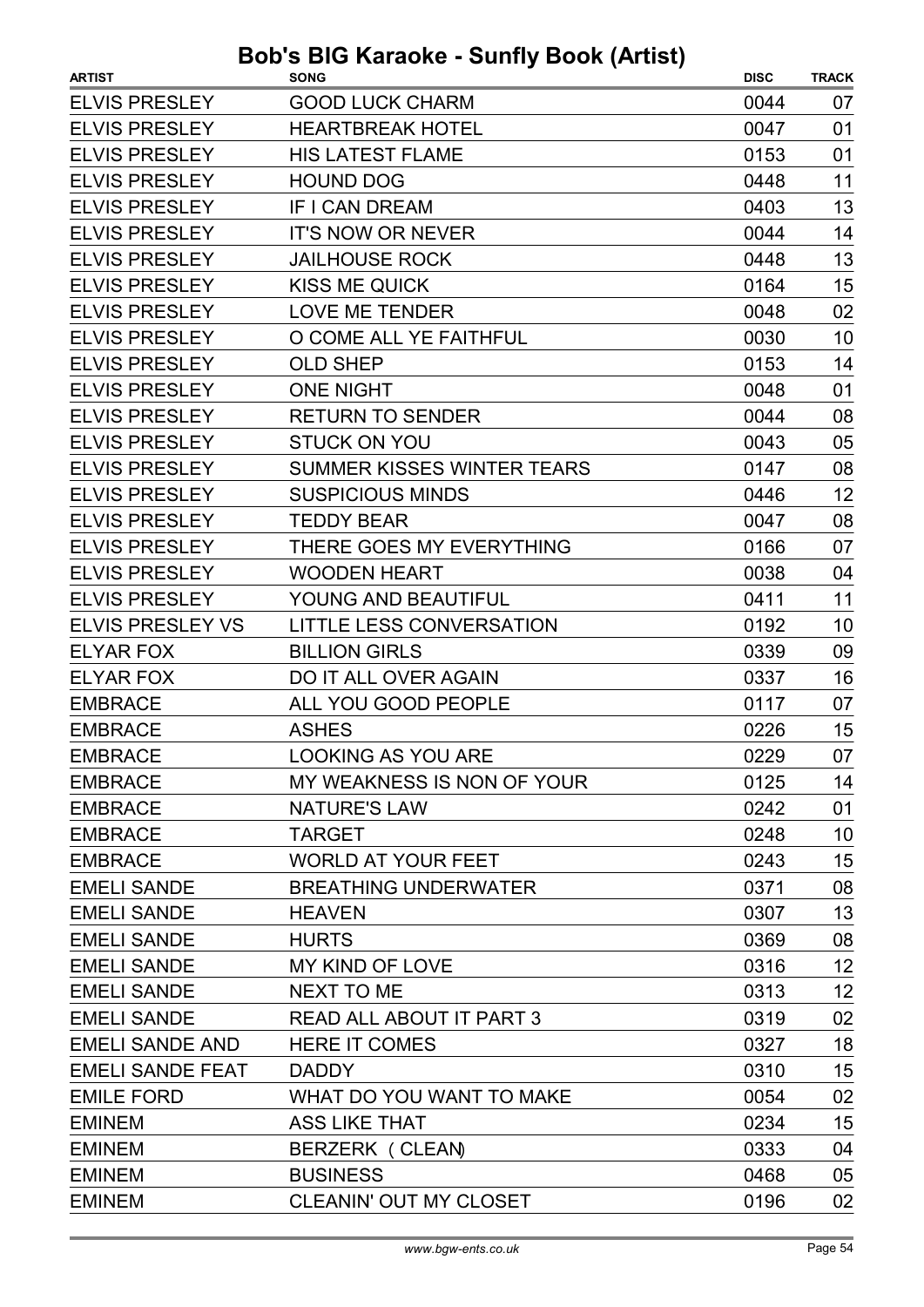| <b>ARTIST</b>             | <b>SONG</b>                   | <b>DISC</b> | <b>TRACK</b> |
|---------------------------|-------------------------------|-------------|--------------|
| <b>EMINEM</b>             | <b>CLEANING OUT MY CLOSET</b> | 0465        | 13           |
| <b>EMINEM</b>             | <b>JUST LOSE IT</b>           | 0225        | 05           |
| <b>EMINEM</b>             | <b>LOSE YOURSELF</b>          | 0463        | 10           |
| <b>EMINEM</b>             | <b>MOCKING BIRD</b>           | 0231        | 03           |
| <b>EMINEM</b>             | <b>MORE THAN THIS</b>         | 0132        | 05           |
| <b>EMINEM</b>             | <b>MY NAME IS</b>             | 0136        | 03           |
| <b>EMINEM</b>             | <b>PHENOMENAL</b>             | 0353        | 06           |
| <b>EMINEM</b>             | <b>REAL SLIM SHADY</b>        | 0384        | 01           |
| <b>EMINEM</b>             | SING FOR THE MOMENT           | 0203        | 05           |
| <b>EMINEM</b>             | <b>STAN</b>                   | 0458        | 09           |
| <b>EMINEM</b>             | WAY I AM                      | 0172        | 05           |
| <b>EMINEM</b>             | <b>WHEN I'M GONE</b>          | 0239        | 07           |
| <b>EMINEM</b>             | <b>WITHOUT ME</b>             | 0466        | 08           |
| <b>EMINEM FEAT</b>        | <b>MONSTER</b>                | 0334        | 05           |
| <b>EMMA</b>               | <b>FREE ME</b>                | 0206        | 06           |
| <b>EMMA BUNTON</b>        | ALL I NEED TO KNOW            | 0252        | 02           |
| <b>EMMA BUNTON</b>        | <b>FREE ME</b>                | 0467        | 15           |
| <b>EMMA BUNTON</b>        | <b>MAYBE</b>                  | 0210        | 07           |
| <b>EMMA BUNTON</b>        | TAKE MY BREATH AWAY           | 0182        | 01           |
| <b>EMMA BUNTON</b>        | <b>WE'RE NOT GONNA SLEEP</b>  | 0187        | 01           |
| <b>EMMA BUNTON</b>        | <b>WHAT TOOK YOU SO LONG</b>  | 0438        | 05           |
| <b>EMMA BUNTON FEAT</b>   | <b>WHAT I AM</b>              | 0439        | 04           |
| <b>EMMA'S IMAGINATION</b> | <b>THIS DAY</b>               | 0296        | 15           |
| <b>EMOTIONS</b>           | <b>BEST OF MY LOVE</b>        | 0103        | 06           |
| <b>EMPIRE OF THE SUN</b>  | <b>WALKING ON A DREAM</b>     | 0278        | 14           |
| <b>EMPIRE OF THE SUN</b>  | WE ARE THE PEOPLE             | 0279        | 10           |
| <b>EN VOGUE</b>           | DON'T LET GO                  | 0384        | 03           |
| <b>EN VOGUE</b>           | <b>FREE YOUR MIND</b>         | 0400        | 04           |
| <b>EN VOGUE</b>           | <b>HOLD ON</b>                | 0036        | 03           |
| <b>END OF FASHION</b>     | O YEAH                        | 0492        | 05           |
| <b>ENEMY</b>              | <b>HAD ENOUGH</b>             | 0257        | 04           |
| <b>ENEMY</b>              | NO TIME FOR TEARS             | 0279        | 04           |
| <b>ENEMY</b>              | YOU'RE NOT ALONE              | 0260        | 06           |
| <b>ENGELBERT</b>          | <b>BELLA ITALIA</b>           | 0164        | 11           |
| <b>ENGELBERT</b>          | <b>LAST WALTZ</b>             | 0052        | 04           |
| <b>ENGELBERT</b>          | LOVE WILL SET YOU FREE        | 0315        | 18           |
| <b>ENGELBERT</b>          | <b>ONE WORLD</b>              | 0164        | 10           |
| <b>ENGLAND UNITED</b>     | ON TOP OF THE WORLD           | 0121        | 04           |
| <b>ENINEM</b>             | <b>LIKE TOY SOLDIERS</b>      | 0228        | 13           |
| <b>ENRIQUE EGLESIAS</b>   | LOVE TO SEE YOU CRY           | 0463        | 07           |
| <b>ENRIQUE IGLESIAS</b>   | <b>ADDICTED</b>               | 0213        | 08           |
| <b>ENRIQUE IGLESIAS</b>   | <b>BAILAMOS</b>               | 0148        | 07           |
| <b>ENRIQUE IGLESIAS</b>   | BEAUTY ON THE FIRE            | 0195        | 06           |
|                           |                               |             |              |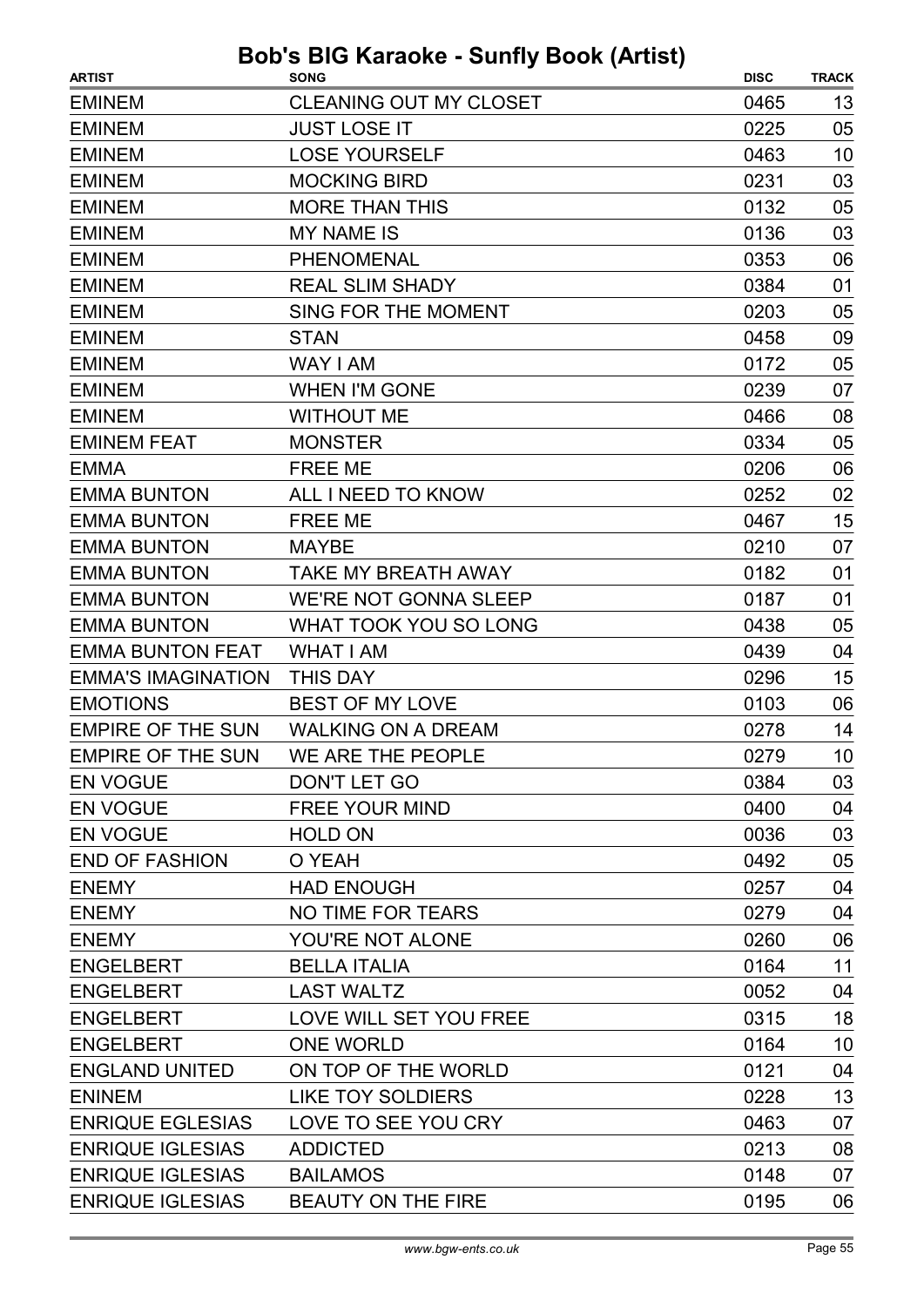| <b>ARTIST</b>                   | <b>DUD 3 DIO RAIGURE - JUINTY DUUR (AILIJI)</b><br><b>SONG</b> | <b>DISC</b> | <b>TRACK</b> |
|---------------------------------|----------------------------------------------------------------|-------------|--------------|
| <b>ENRIQUE IGLESIAS</b>         | <b>ESCAPE</b>                                                  | 0192        | 14           |
| <b>ENRIQUE IGLESIAS</b>         | <b>HERO</b>                                                    | 0189        | 05           |
| <b>ENRIQUE IGLESIAS</b>         | <b>I LIKE IT</b>                                               | 0474        | 14           |
| <b>ENRIQUE IGLESIAS</b>         | LOVE TO SEE YOU CRY                                            | 0195        | 03           |
| <b>ENRIQUE IGLESIAS</b>         | <b>MAYBE</b>                                                   | 0200        | 12           |
| <b>ENRIQUE IGLESIAS</b>         | <b>RHYTHM DIVINE</b>                                           | 0155        | 07           |
| <b>ENRIQUE IGLESIAS</b>         | <b>TIRED OF BEING SORRY</b>                                    | 0259        | 15           |
| <b>ENRIQUE IGLESIAS</b>         | I'M A FREAK                                                    | 0337        | 12           |
| <b>ENRIQUE IGLESIAS</b>         | <b>BAILANDO</b>                                                | 0344        | 13           |
| <b>ENRIQUE IGLESIAS</b>         | SUBEME LA RADIO (REMIX)                                        | 0379        | 11           |
| <b>ENRIQUE IGLESIAS</b>         | <b>DIRTY DANCER</b>                                            | 0305        | 13           |
| <b>ENRIQUE</b>                  | TONIGHT ( I'M LOVING YOU)                                      | 0300        | 04           |
| <b>ENRIQUE INGLASIAS</b>        | DO YOU KNOW (PING PONG                                         | 0257        | 07           |
| <b>ENTER SHIKARI</b>            | <b>JUGGERNAUTS</b>                                             | 0281        | 09           |
| <b>ENYA</b>                     | <b>ANYWHERE</b>                                                | 0039        | 13           |
| <b>ENYA</b>                     | MAY IT BE (FELLOWSHIP OF THE                                   | 0409        | 09           |
| <b>ENYA</b>                     | <b>ORINOCO FLOW</b>                                            | 0406        | 10           |
| <b>ERASURE</b>                  | <b>ALWAYS</b>                                                  | 0025        | 01           |
| <b>ERASURE</b>                  | <b>BREATHE</b>                                                 | 0227        | 13           |
| <b>ERASURE</b>                  | LOVE YOU TO THE SKY                                            | 0377        | 15           |
| <b>ERIC CLAPTON</b>             | <b>BLUES POWER</b>                                             | 0404        | 02           |
| <b>ERIC CLAPTON</b>             | <b>CHANGE THE WORLD</b>                                        | 0061        | 08           |
| <b>ERIC CLAPTON</b>             | <b>COCAINE</b>                                                 | 0509        | 07           |
| <b>ERIC CLAPTON</b>             | I SHOT THE SHERIFF                                             | 0503        | 14           |
| <b>ERIC CLAPTON</b>             | <b>MOTHERLESS CHILDREN</b>                                     | 0415        | 01           |
| <b>ERIC CLAPTON</b>             | SWING LOW SWEET CHARIOT                                        | 0016        | 08           |
| <b>ERIC CLAPTON</b>             | <b>TEARS IN HEAVEN</b>                                         | 0503        | 15           |
| <b>ERIC CLAPTON</b>             | <b>WONDERFUL TONIGHT</b>                                       | 0503        | 16           |
| <b>ESCAPE</b>                   | ARMS OF THE ONE WHO LOVES                                      | 0124        | 06           |
| <b>ESMEE DENTERS</b>            | <b>OUTTA HERE</b>                                              | 0283        | 11           |
| <b>ESMEE DENTERS FT</b>         | <b>LOVE DEALER</b>                                             | 0294        | 09           |
| ESTELLE FEAT KANYE AMERICAN BOY |                                                                | 0266        | 01           |
| <b>ESTHER AND ABI</b>           | CINDERELLA ROCKAFELLA                                          | 0065        | 13           |
| <b>ETERNAL</b>                  | <b>ANGEL OF MINE</b>                                           | 0115        | 08           |
| <b>ETERNAL</b>                  | <b>GOOD THING</b>                                              | 0049        | 05           |
| <b>ETERNAL</b>                  | I AM BLESSED                                                   | 0039        | 14           |
| <b>ETERNAL</b>                  | <b>I CRY REAL TEARS</b>                                        | 0161        | 04           |
| <b>ETERNAL</b>                  | <b>JUST A STEP FROM HEAVEN</b>                                 | 0036        | 15           |
| <b>ETERNAL</b>                  | POWER OF A WOMAN                                               | 0029        | 13           |
| <b>ETERNAL</b>                  | <b>STAY</b>                                                    | 0006        | 10           |
| <b>ETTA JAMES</b>               | I JUST WANNA MAKE LOVE TO                                      | 0034        | 12           |
| <b>EUAN MCGREGOR</b>            | <b>YOUR SONG</b>                                               | 0401        | 01           |
| <b>EURASURE</b>                 | <b>SOMETIMES</b>                                               | 0385        | 03           |
|                                 |                                                                |             |              |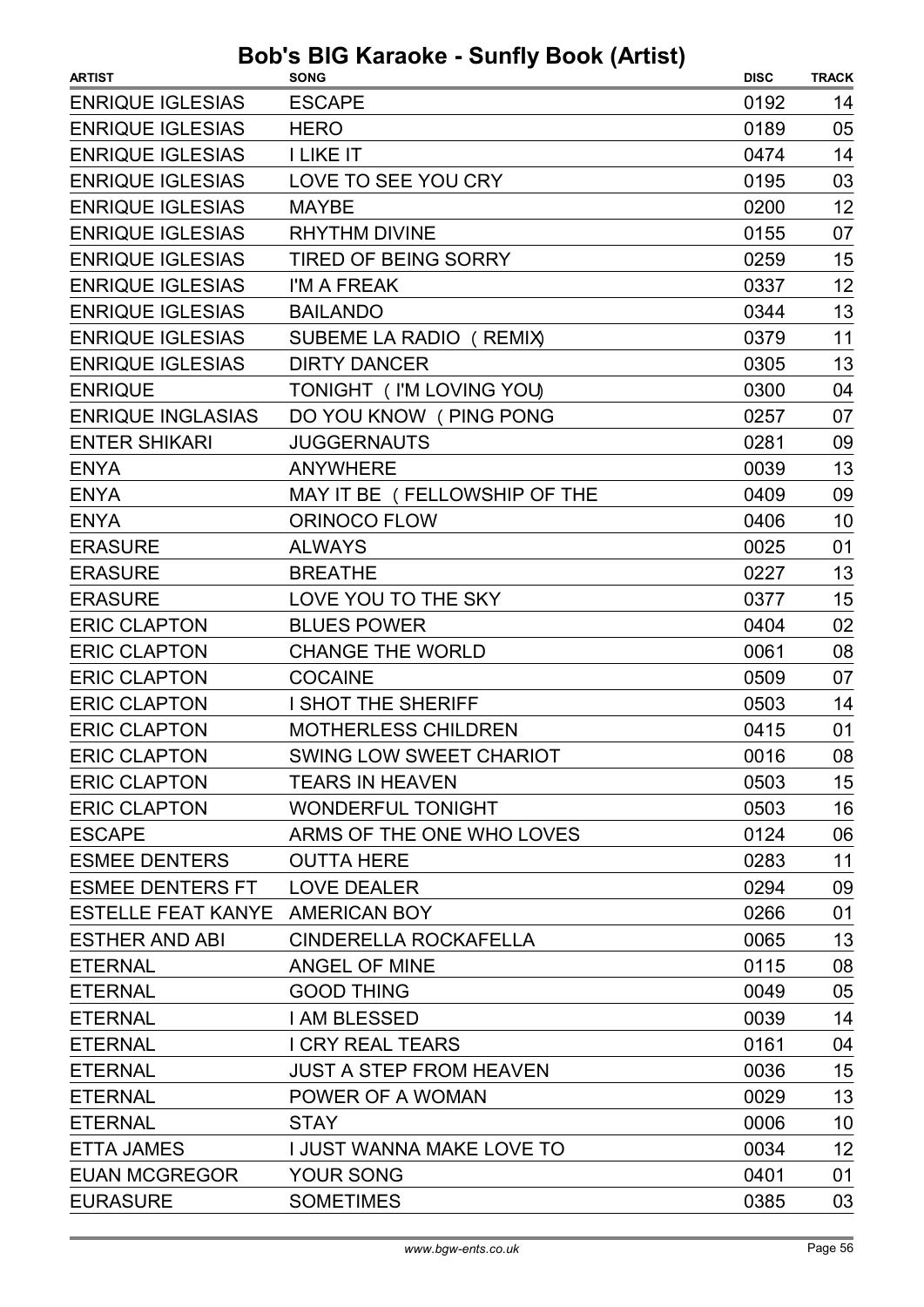| <b>ARTIST</b>                      | <br><b>SONG</b>                                  | <b>DISC</b> | <b>TRACK</b> |
|------------------------------------|--------------------------------------------------|-------------|--------------|
| <b>EUROPE</b>                      | <b>FINAL COUNTDOWN</b>                           | 0013        | 04           |
| <b>EURYTHMICS</b>                  | I SAVED THE WORLD TODAY                          | 0150        | 08           |
| <b>EURYTHMICS</b>                  | <b>IT'S ALRIGHT BABY'S COMING</b>                | 0416        | 09           |
| <b>EURYTHMICS</b>                  | <b>SEX CRIME</b>                                 | 0105        | 07           |
| <b>EURYTHMICS</b>                  | <b>SWEET DREAMS</b>                              | 0012        | 12           |
| <b>EURYTHMICS</b>                  | <b>THORN IN MY SIDE</b>                          | 0001        | 11           |
| <b>EVA CASSIDY</b>                 | <b>OVER THE RAINBOW</b>                          | 0386        | 13           |
| <b>EVA CASSIDY</b>                 | <b>SONG BIRD</b>                                 | 0387        | 14           |
| <b>EVANESCENCE</b>                 | <b>BRING ME TO LIFE</b>                          | 0468        | 13           |
| <b>EVANESCENCE</b>                 | <b>CALL ME WHEN YOU'RE SOBER</b>                 | 0248        | 02           |
| <b>EVANESCENCE</b>                 | <b>EVERYBODYS FOOL</b>                           | 0218        | 06           |
| <b>EVANESCENCE</b>                 | <b>GOING UNDER</b>                               | 0417        | 04           |
| <b>EVANESCENCE</b>                 | <b>MY IMMORTAL</b>                               | 0452        | 10           |
| <b>EVANESENCE</b>                  | <b>BRING ME TO LIFE</b>                          | 0490        | 09           |
| <b>EVE AND GWEN</b>                | LET ME BLOW YA MIND                              | 0183        | 13           |
| <b>EVELYN CHAMPAGNE</b>            | LOVE COMES DOWN                                  | 0067        | 11           |
| <b>EVERLEY BROTHERS</b>            | <b>BYE BYE LOVE</b>                              | 0448        | 07           |
| <b>EVERLY BROTHERS</b>             | ALL I HAVE TO DO IS DREAM                        | 0047        | 13           |
| <b>EVERLY BROTHERS</b>             | <b>BYE BYE LOVE</b>                              | 0016        | 06           |
| <b>EVERLY BROTHERS</b>             | <b>CATHY'S CLOWN</b>                             | 0043        | 03           |
| <b>EVERLY BROTHERS</b>             | <b>CRYING IN THE RAIN</b>                        | 0047        | 10           |
| <b>EVERLY BROTHERS</b>             | PRICE OF LOVE                                    | 0045        | 11           |
| <b>EVERLY BROTHERS</b>             | <b>TEMPTATION</b>                                | 0084        | 10           |
| <b>EVERLY BROTHERS</b>             | <b>WAKE UP LITTLE SUSIE</b>                      | 0048        | 06           |
| <b>EVERLY BROTHERS</b>             | <b>WHEN WILL I BE LOVED</b>                      | 0044        | 01           |
|                                    | EVERYTHING BUT THE I DON'T WANT TO TALK ABOUT IT | 0385        | 07           |
| EVERYTHING BUT THE MISSING         |                                                  | 0041        | 09           |
| EVERYTHING BUT THE WALKING WOUNDED |                                                  | 0422        | 06           |
| <b>EXAMPLE</b>                     | <b>10 MILLION PEOPLE</b>                         | 0344        | 11           |
| <b>EXAMPLE</b>                     | <b>CHANGED THE WAY YOU KISSED</b>                | 0305        | 06           |
| <b>EXAMPLE</b>                     | <b>CLOSE ENEMIES</b>                             | 0321        | 12           |
| <b>EXAMPLE</b>                     | <b>KICKSTARTS</b>                                | 0434        | 14           |
| <b>EXAMPLE</b>                     | <b>MIDNIGHT RUN</b>                              | 0310        | 09           |
| <b>EXAMPLE</b>                     | PERFECT REPLACEMENT [CLEAN]                      | 0324        | 09           |
| <b>EXAMPLE</b>                     | <b>SAY NOTHING</b>                               | 0320        | 11           |
| <b>EXAMPLE</b>                     | <b>STAY AWAKE</b>                                | 0306        | 08           |
| <b>EXILE</b>                       | KISS YOU ALL OVER                                | 0079        | 08           |
| <b>EXTREME</b>                     | <b>MORE THAN WORDS</b>                           | 0059        | 12           |
| <b>FACES</b>                       | <b>STAY WITH ME</b>                              | 0096        | 04           |
| <b>FADERS</b>                      | NO SLEEP TONIGHT                                 | 0230        | 13           |
| <b>FAIRGROUND</b>                  | FIND MY LOVE                                     | 0409        | 15           |
| <b>FAIRGROUND</b>                  | <b>PERFECT</b>                                   | 0445        | 07           |
| <b>FAITH HILL</b>                  | <b>BREATHE</b>                                   | 0402        | 12           |
|                                    |                                                  |             |              |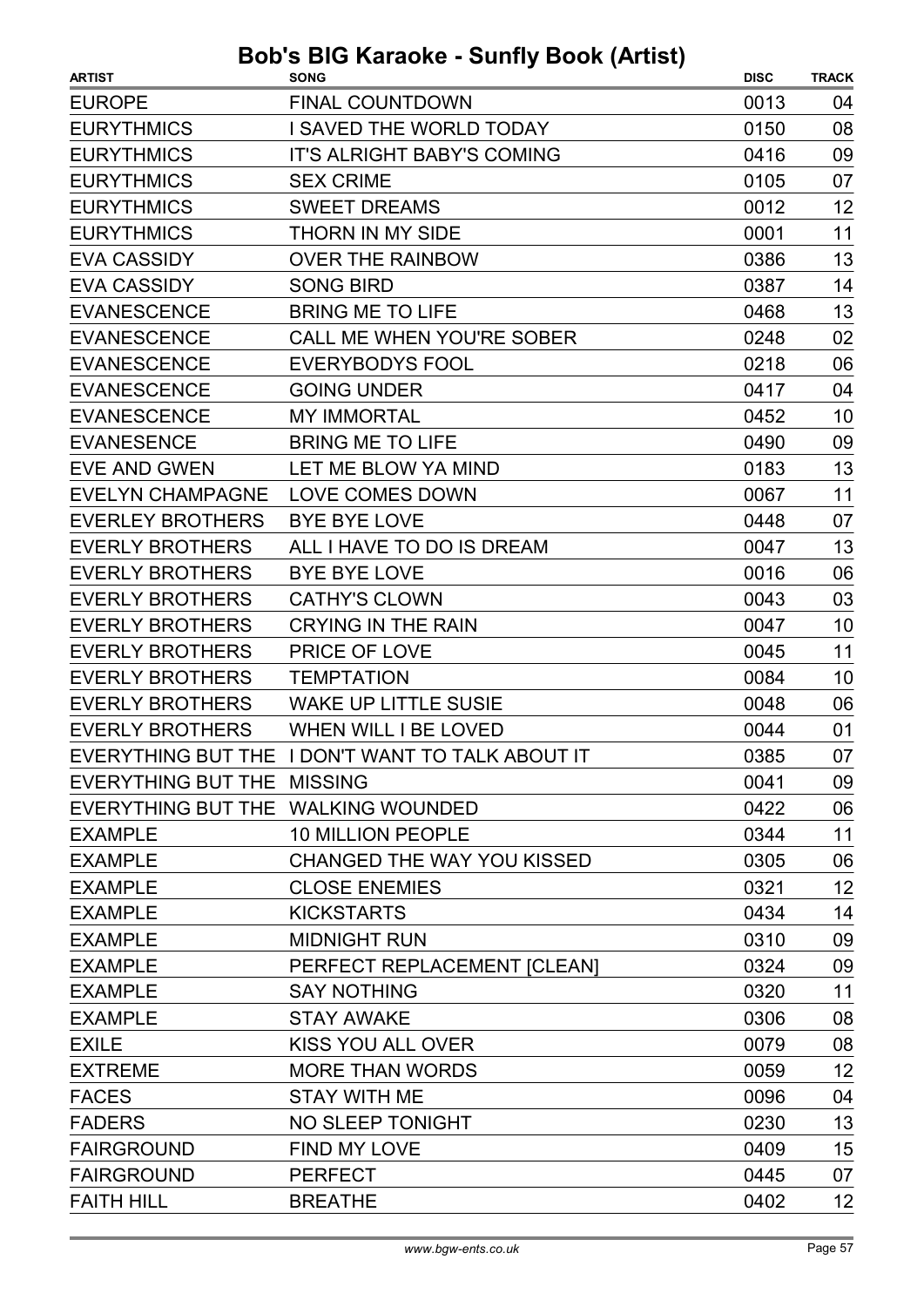| <b>ARTIST</b>                      | <b>SONG</b>                             | <b>DISC</b> | <b>TRACK</b> |
|------------------------------------|-----------------------------------------|-------------|--------------|
| <b>FAITH HILL</b>                  | TAKE ME AS I AM                         | 0402        | 11           |
| <b>FAITH HILL</b>                  | <b>THERE YOU'LL BE</b>                  | 0180        | 12           |
| <b>FAITH HILL</b>                  | <b>THIS KISS</b>                        | 0482        | 08           |
| <b>FAITH HILL</b>                  | <b>WHERE ARE YOU CHRISTMAS</b>          | 0409        | 12           |
| <b>FAITH NO MORE</b>               | EASY                                    | 0475        | 07           |
| <b>FAITH NO MORE</b>               | <b>EPIC</b>                             | 0131        | 07           |
| <b>FAITH NO MORE</b>               | <b>MIDLIFE CRISIS</b>                   | 0414        | 15           |
| <b>FAITHLESS</b>                   | <b>INSOMNIA</b>                         | 0081        | 13           |
| <b>FAITHLESS</b>                   | ONE STEP TOO FAR                        | 0191        | 15           |
| <b>FALCO</b>                       | <b>ROCK ME AMADEUS</b>                  | 0401        | 10           |
| <b>FALL OUT BOY</b>                | <b>CENTURIES</b>                        | 0345        | 13           |
| <b>FALL OUT BOY</b>                | I'M LIKE A LAWYER (ME AND               | 0260        | 13           |
| <b>FALL OUT BOY</b>                | <b>IMMORTALS</b>                        | 0349        | 18           |
| <b>FALL OUT BOY</b>                | MY SONGS KNOW WHAT YOU DID              | 0325        | 09           |
| <b>FALL OUT BOY</b>                | TAKE OVER THE BREAK'S OVER              | 0257        | 12           |
| FALL OUT BOY                       | THIS AIN'T A SCENE IT'S AN ARMS         | 0252        | 03           |
| <b>FALL OUT BOY</b>                | THNKS FR TH MMRS                        | 0254        | 13           |
| <b>FALL OUT BOY</b>                | YOUNG VOLCANOES (CLEAN)                 | 0327        | 14           |
| <b>FANTASTIKS</b>                  | SOMETHING OLD SOMETHING                 | 0390        | 14           |
| FAR EAST MOVEMENT LIKE A G6        |                                         | 0298        | 05           |
| FAR EAST MOVEMENT TURN UP THE LOVE |                                         | 0319        | 13           |
| <b>FAR EAST MOVEMENT</b>           | LIVE MY LIFE                            | 0316        | 11           |
| <b>FAR EAST</b>                    | <b>ROCKETEER</b>                        | 0301        | 08           |
| <b>FARES</b>                       | <b>CINDY INCIDENTALLY</b>               | 0040        | 08           |
| <b>FARM</b>                        | ALL TOGETHER NOW                        | 0219        | 02           |
| <b>FARON YOUNG</b>                 | IT'S FOUR IN THE MORNING                | 0077        | 09           |
| <b>FAST BALL</b>                   | <b>WAY</b>                              | 0124        | 04           |
| FAST FOOD ROCKERS FAST FOOD SONG   |                                         | 0464        | 10           |
| <b>FAT LARRY'S BAND</b>            | <b>ACT LIKE YOU KNOW</b>                | 0067        | 06           |
| <b>FAT LES</b>                     | <b>NAUGHTY CHRISTMAS</b>                | 0128        | 15           |
| <b>FAT LES 2000</b>                | <b>JERUSALEM</b>                        | 0168        | 14           |
| <b>FATBACK BAND</b>                | <b>BACKSTROKIN'</b>                     | 0068        | 15           |
| <b>FATBACK BAND</b>                | I FOUND LOVIN'                          | 0067        | 04           |
| <b>FATBOY SLIM</b>                 | <b>PRAISE YOU</b>                       | 0130        | 01           |
| <b>FATBOY SLIM</b>                 | ROCKERFELLA SKANK                       | 0122        | 03           |
| <b>FATBOY SLIM</b>                 | THAT OLD PAIR OF JEANS                  | 0244        | 02           |
| <b>FATBOY SLIM AND</b>             | <b>DEMONS</b>                           | 0418        | 13           |
| <b>FATS DOMINO</b>                 | AIN'T THAT A SHAME                      | 0017        | 01           |
| <b>FATS DOMINO</b>                 | <b>BLUEBERRY HILL</b>                   | 0047        | 06           |
|                                    | FBELL AND BELLBOYS GIDDY UP A DING DONG | 0062        | 07           |
| <b>FEEDER</b>                      | <b>BUCK ROGERS</b>                      | 0459        | 07           |
| <b>FEEDER</b>                      | SEVEN DAYS IN THE SUN                   | 0178        | 14           |
| <b>FEEDER</b>                      | <b>TURN</b>                             | 0181        | 07           |
|                                    |                                         |             |              |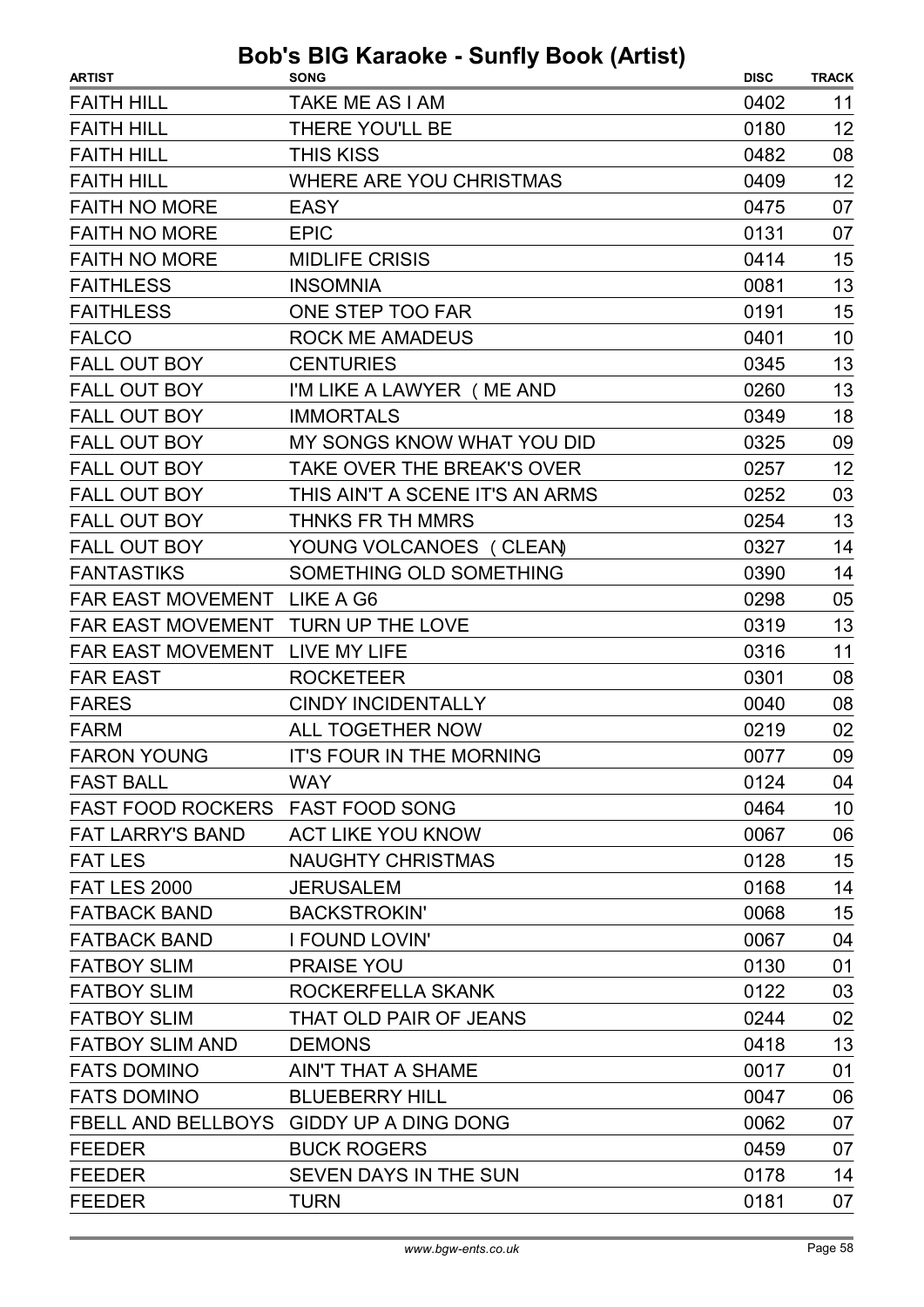| <b>ARTIST</b>                     | $\frac{1}{2}$<br><b>SONG</b>             | <b>DISC</b> | <b>TRACK</b> |
|-----------------------------------|------------------------------------------|-------------|--------------|
| <b>FEELING</b>                    | FILL MY LITTLE WORLD                     | 0244        | 08           |
| <b>FEELING</b>                    | I THOUGHT IT WAS OVER                    | 0264        | 05           |
| <b>FEELING</b>                    | <b>JOIN WITH US</b>                      | 0271        | 15           |
| <b>FEELING</b>                    | LOVE IT WHEN YOU CALL                    | 0250        | 10           |
| <b>FEELING</b>                    | <b>NEVER BE LONELY</b>                   | 0246        | 12           |
| <b>FEELING</b>                    | <b>ROSE</b>                              | 0252        | 14           |
| <b>FEELING</b>                    | <b>SEWN</b>                              | 0241        | 13           |
| <b>FEELING</b>                    | TURN IT UP                               | 0269        | 03           |
| <b>FEELING</b>                    | <b>WITHOUT YOU</b>                       | 0267        | 08           |
| <b>FEFE DOBSON</b>                | <b>EVERYTHING</b>                        | 0217        | 13           |
| <b>FEIST</b>                      | 1234                                     | 0414        | 01           |
| <b>FELIX JOHN FEAT</b>            | AIN'T NOBODY (LOVES ME                   | 0354        | 05           |
| <b>FERGAL SHARKEY</b>             | <b>GOOD HEART</b>                        | 0037        | 03           |
| <b>FERGIE</b>                     | <b>FERGALICIOUS</b>                      | 0250        | 08           |
| <b>FERGIE</b>                     | LALOVE (LALA)                            | 0346        | 15           |
| <b>FERGIE</b>                     | MILF \$ (MILF MONEY)                     | 0366        | 14           |
| <b>FERN KINNEY</b>                | <b>TOGETHER WE ARE BEAUTIFUL</b>         | 0105        | 14           |
| <b>FETTY WAP</b>                  | <b>TRAP QUEEN</b>                        | 0352        | 08           |
| <b>FETTY WAP FEAT</b>             | 679                                      | 0356        | 02           |
| <b>FICTION FACTORY</b>            | <b>FEELS LIKE HEAVEN</b>                 | 0395        | 02           |
| FIFTH HARMONY                     | <b>BOSS</b>                              | 0347        | 02           |
| <b>FIFTH HARMONY</b>              | <b>THAT'S MY GIRL</b>                    | 0369        | 09           |
|                                   | FIFTH HARMONY FEAT ALL IN MY HEAD (FLEX) | 0367        | 08           |
| FIFTH HARMONY FEAT DOWN           |                                          | 0378        | 08           |
| FIFTH HARMONY FEAT WORTH IT       |                                          | 0352        | 15           |
| FIFTH HARMONY FEAT WORK FROM HOME |                                          | 0362        | 03           |
| FILO AND PERRY FEAT ANTHEM        |                                          | 0263        | 06           |
| <b>FILTER</b>                     | <b>BEST THING</b>                        | 0165        | 10           |
| <b>FILTER</b>                     | <b>TAKE A PICTURE</b>                    | 0161        | 10           |
| <b>FIRE</b>                       | YOU'VE GOT THE FEELING                   | 0122        | 07           |
| <b>FIRM</b>                       | <b>STAR TREKKIN'</b>                     | 0042        | 03           |
| <b>FIRST CLASS</b>                | <b>BEACH BABY</b>                        | 0383        | 12           |
| <b>FIVE</b>                       | <b>CLOSER TO ME</b>                      | 0185        | 15           |
| <b>FIVE</b>                       | DON'T WANNA LET YOU GO                   | 0157        | 15           |
| <b>FIVE</b>                       | <b>EVERYBODY GET UP</b>                  | 0126        | 03           |
| <b>FIVE</b>                       | IF YA GETTING DOWN                       | 0144        | 13           |
| <b>FIVE</b>                       | <b>INVINCIBLE</b>                        | 0171        | 05           |
| <b>FIVE</b>                       | IT'S THE THINGS YOU DO                   | 0134        | 13           |
| <b>FIVE</b>                       | <b>KEEP ON MOVING</b>                    | 0154        | 01           |
| <b>FIVE</b>                       | <b>LET'S DANCE</b>                       | 0182        | 02           |
| <b>FIVE</b>                       | UNTIL THE TIME IS THROUGH                | 0129        | 04           |
| <b>FIVE</b>                       | WE WILL ROCK YOU                         | 0163        | 14           |
| <b>FIVE SATINS</b>                | IN THE STILL OF THE NIGHT                | 0392        | 09           |
|                                   |                                          |             |              |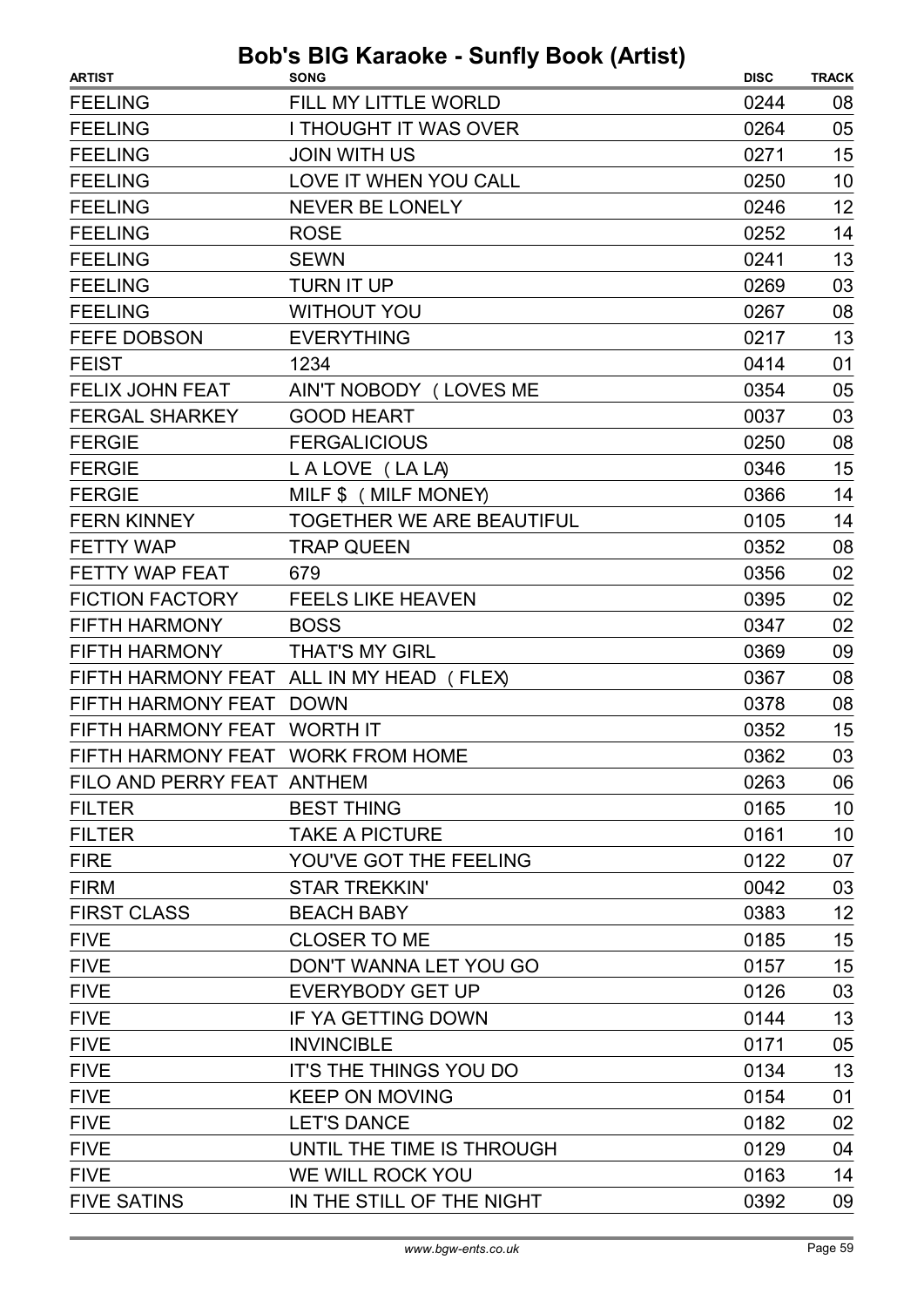| <b>ARTIST</b>                    | <b>SONG</b>                                   | <b>DISC</b> | <b>TRACK</b> |
|----------------------------------|-----------------------------------------------|-------------|--------------|
| <b>FIVE STAR</b>                 | <b>SYSTEM ADDICT</b>                          | 0400        | 14           |
| <b>FLEETWOOD MAC</b>             | <b>BIG LOVE</b>                               | 0402        | 03           |
| <b>FLEETWOOD MAC</b>             | <b>DON'T STOP</b>                             | 0005        | 12           |
| <b>FLEETWOOD MAC</b>             | <b>EVERYWHERE</b>                             | 0012        | 03           |
| <b>FLEETWOOD MAC</b>             | <b>GO YOUR OWN WAY</b>                        | 0022        | 08           |
| FLEETWOOD MAC                    | <b>LITTLE LIES</b>                            | 0147        | 07           |
| <b>FLEETWOOD MAC</b>             | <b>SEVEN WONDERS</b>                          | 0470        | 01           |
| <b>FLEUR EAST</b>                | <b>MORE AND MORE</b>                          | 0362        | 17           |
| <b>FLEUR EAST</b>                | <b>SAX</b>                                    | 0358        | 03           |
| FLIGHT OF THE                    | I'M NOT CRYING                                | 0424        | 15           |
| <b>FLIGHT OF THE</b>             | <b>LADIES OF THE WORLD</b>                    | 0420        | 15           |
| <b>FLIGHT OF THE</b>             | <b>MOST BEAUTIFUL GIRL</b>                    | 0421        | 15           |
| FLIP AND FILL KELLY              | <b>TRUE LOVE NEVER DIES</b>                   | 0189        | 10           |
| <b>FLO RIDA</b>                  | <b>LET IT ROLL</b>                            | 0325        | 12           |
| <b>FLO RIDA</b>                  | <b>WHISTLE</b>                                | 0317        | 04           |
| FLO RIDA AND DAVID               | <b>CLUB CAN'T HANDLE ME</b>                   | 0295        | 02           |
| FLO RIDA FEAT JASON HELLO FRIDAY |                                               | 0362        | 16           |
| <b>FLO RIDA FEAT</b>             | <b>RUN</b>                                    | 0318        | 07           |
|                                  | FLO RIDA FEAT ROBIN I DON'T LIKE IT I LOVE IT | 0353        | 02           |
| <b>FLO RIDA FEAT SAGE</b>        | GDFR                                          | 0350        | 09           |
| FLO RIDA FEAT T PAIN             | LOW                                           | 0266        | 02           |
| FLO RIDA FT KE\$HA               | <b>RIGHT ROUND</b>                            | 0278        | 01           |
| <b>FLOATERS</b>                  | <b>FLOAT ON</b>                               | 0103        | 04           |
| <b>FLOBOTS</b>                   | <b>HANDLEBARS</b>                             | 0273        | 07           |
| <b>FLOCK OF SEAGULLS</b>         | <b>WISHING</b>                                | 0113        | 06           |
| <b>FLORENCE AND THE</b>          | <b>COSMIC LOVE</b>                            | 0434        | 03           |
| <b>FLORENCE AND THE</b>          | DOG DAYS ARE OVER                             | 0432        | 09           |
| <b>FLORENCE AND THE</b>          | <b>KISS WITH A FIST</b>                       | 0419        | 12           |
| <b>FLORENCE AND THE</b>          | NO LIGHT NO LIGHT                             | 0312        | 08           |
| <b>FLORENCE AND THE</b>          | RABBIT HEART (RAISE IT UP)                    | 0282        | 03           |
| <b>FLORENCE AND THE</b>          | SHAKE IT OUT                                  | 0309        | 11           |
| <b>FLORENCE AND THE</b>          | <b>SHIP TO WRECK</b>                          | 0353        | 18           |
| <b>FLORENCE AND THE</b>          | SPECTRUM (SAY MY NAME)                        | 0318        | 01           |
| <b>FLORENCE AND THE</b>          | <b>WHAT KIND OF MAN</b>                       | 0350        | 03           |
| <b>FLORENCE AND THE</b>          | WHAT THE WATER GAVE ME                        | 0308        | 18           |
| <b>FLORENCE AND THE</b>          | YOU'VE GOT THE LOVE                           | 0288        | 15           |
| <b>FLORENCE AND THE</b>          | YOU GOT THE DIRTEE LOVE                       | 0290        | 08           |
| <b>FLO-RIDA</b>                  | <b>GOOD FEELING</b>                           | 0311        | 05           |
| <b>FLO-RIDA</b>                  | <b>ICRY</b>                                   | 0320        | 02           |
| <b>FLO-RIDA FT SIA</b>           | <b>WILD ONES</b>                              | 0312        | 14           |
| <b>FLOWER POT MEN</b>            | LET'S GO TO SAN FRANCISCO                     | 0078        | 05           |
| <b>FONTELLA BASS</b>             | <b>RESCUE ME</b>                              | 0151        | 06           |
| <b>FOO FIGHTERS</b>              | <b>BEST OF YOU</b>                            | 0232        | 08           |
|                                  |                                               |             |              |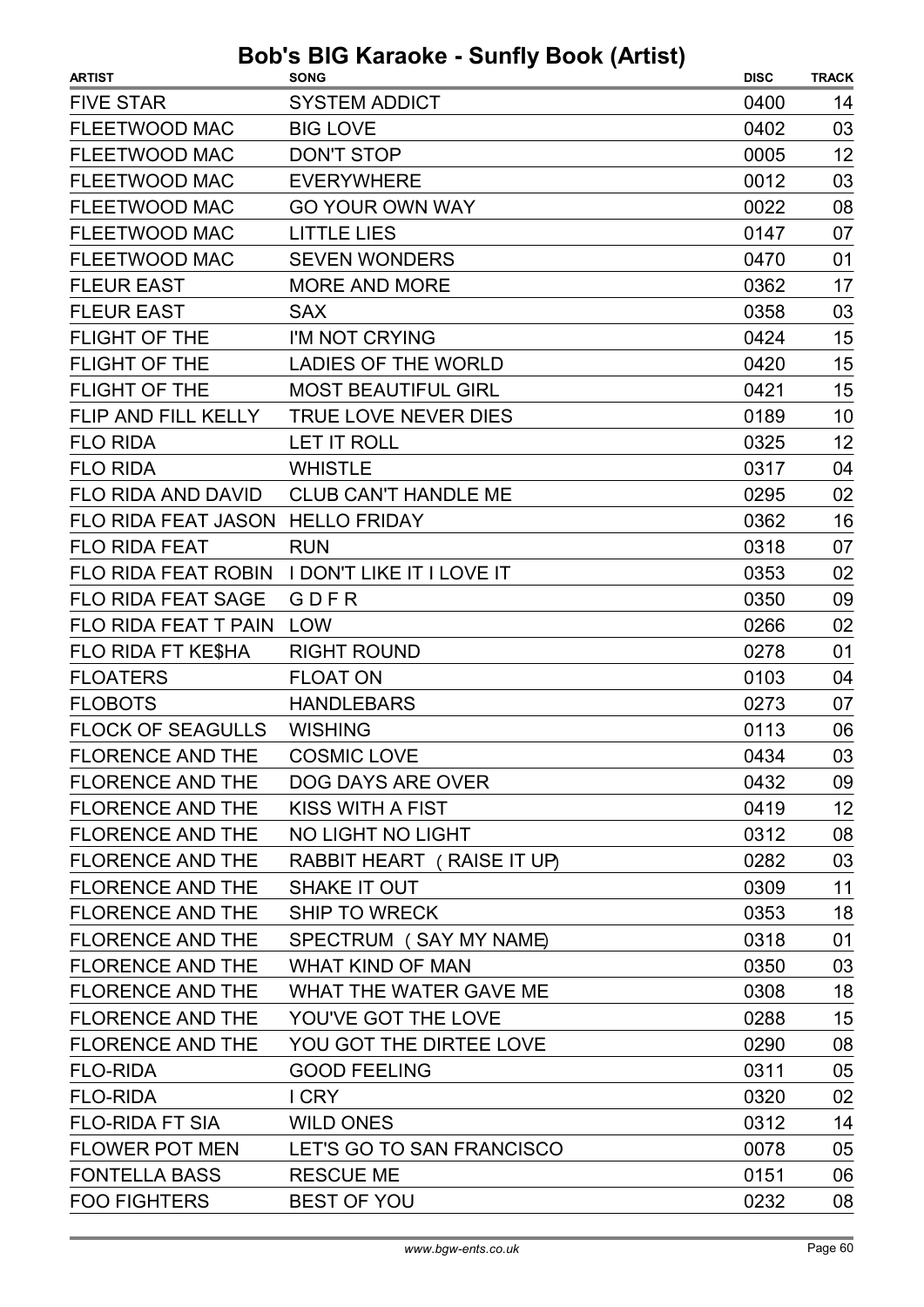| <b>ARTIST</b>            | <b>SONG</b>                    | <b>DISC</b> | <b>TRACK</b> |
|--------------------------|--------------------------------|-------------|--------------|
| <b>FOO FIGHTERS</b>      | <b>BIG ME</b>                  | 0049        | 06           |
| <b>FOO FIGHTERS</b>      | <b>BREAKOUT</b>                | 0172        | 06           |
| <b>FOO FIGHTERS</b>      | CHEER UP BOYS (YOUR            | 0266        | 14           |
| <b>FOO FIGHTERS</b>      | DOA                            | 0235        | 08           |
| <b>FOO FIGHTERS</b>      | <b>LONG ROAD TO RUIN</b>       | 0262        | 01           |
| <b>FOO FIGHTERS</b>      | <b>NEXT YEAR</b>               | 0174        | 13           |
| <b>FOO FIGHTERS</b>      | <b>PRETENDER</b>               | 0259        | 01           |
| <b>FOO FIGHTERS</b>      | <b>ROPE</b>                    | 0302        | 04           |
| <b>FOO FIGHTERS</b>      | SOMETHING FROM NOTHING         | 0345        | 03           |
| <b>FOO FIGHTERS</b>      | <b>TIMES LIKE THESE</b>        | 0410        | 14           |
| <b>FOO FIGHTERS</b>      | <b>WALK</b>                    | 0305        | 10           |
| <b>FOO FIGHTERS</b>      | <b>WHEELS</b>                  | 0285        | 10           |
| <b>FOREIGNER</b>         | I WANT TO KNOW WHAT LOVE IS    | 0013        | 01           |
| <b>FOREIGNER</b>         | <b>THAT WAS YESTERDAY</b>      | 0021        | 03           |
| <b>FORTUNES</b>          | FREEDOM COME FREEDOM GO        | 0393        | 13           |
| <b>FORTUNES</b>          | <b>STORM IN A TEACUP</b>       | 0393        | 14           |
| <b>FORTUNES</b>          | YOU'VE GOT YOUR TROUBLES       | 0054        | 15           |
| <b>FOSTER THE PEOPLE</b> | <b>PUMPED UP KICKS</b>         | 0308        | 12           |
| <b>FOUNDATIONS</b>       | BABY NOW THAT I'VE FOUND YOU   | 0162        | 13           |
| <b>FOUNDATIONS</b>       | <b>BUILD ME UP BUTTERCUP</b>   | 0485        | 05           |
| <b>FOUNTAINS OF</b>      | <b>STACEY'S MUM</b>            | 0216        | 08           |
| <b>FOUNTAINS OF</b>      | <b>STACY'S MOM</b>             | 0452        | 11           |
| <b>FOUR PENNIES</b>      | <b>JULIET</b>                  | 0045        | 05           |
| <b>FOUR PREPS</b>        | <b>BIG MAN</b>                 | 0062        | 03           |
| <b>FOUR SEASONS</b>      | DECEMBER 1963                  | 0022        | 05           |
| <b>FOUR SEASONS</b>      | DECEMBER 63                    | 0485        | 06           |
| <b>FOUR SEASONS</b>      | <b>LET'S HANG ON</b>           | 0086        | 09           |
| <b>FOUR TOPS</b>         | <b>IF I WERE A CARPENTER</b>   | 0065        | 02           |
| <b>FOUR TOPS</b>         | <b>REACH OUT I'LL BE THERE</b> | 0054        | 07           |
| <b>FOUR TOPS</b>         | <b>WALK AWAY RENEE</b>         | 0382        | 07           |
| <b>FOUR TOPS</b>         | WHEN SHE WAS MY GIRL           | 0107        | 12           |
| <b>FOURMOST</b>          | <b>HELLO LITTLE GIRL</b>       | 0087        | 10           |
| <b>FOX</b>               | S S S SINGLE BED               | 0104        | 11           |
| <b>FOXES</b>             | <b>AMAZING</b>                 | 0360        | 16           |
| <b>FOXES</b>             | <b>BODY TALK</b>               | 0355        | 11           |
| <b>FOXES</b>             | <b>GLORIOUS</b>                | 0342        | 13           |
| <b>FOXES</b>             | <b>HOLDING ONTO HEAVEN</b>     | 0339        | 13           |
| <b>FOXES</b>             | LET GO FOR TONIGHT             | 0336        | 13           |
| <b>FRAGMA</b>            | EVERYTIME YOU NEED ME          | 0454        | 11           |
| <b>FRAGMA</b>            | <b>TOCA'S MIRACLE</b>          | 0165        | 02           |
| <b>FRAGMA</b>            | <b>YOU ARE ALIVE</b>           | 0178        | 03           |
| <b>FRANK AND NANCY</b>   | SOMETHING STUPID               | 0141        | 05           |
| <b>FRANK IFIELD</b>      | <b>CONFESSIN'</b>              | 0066        | 01           |
|                          |                                |             |              |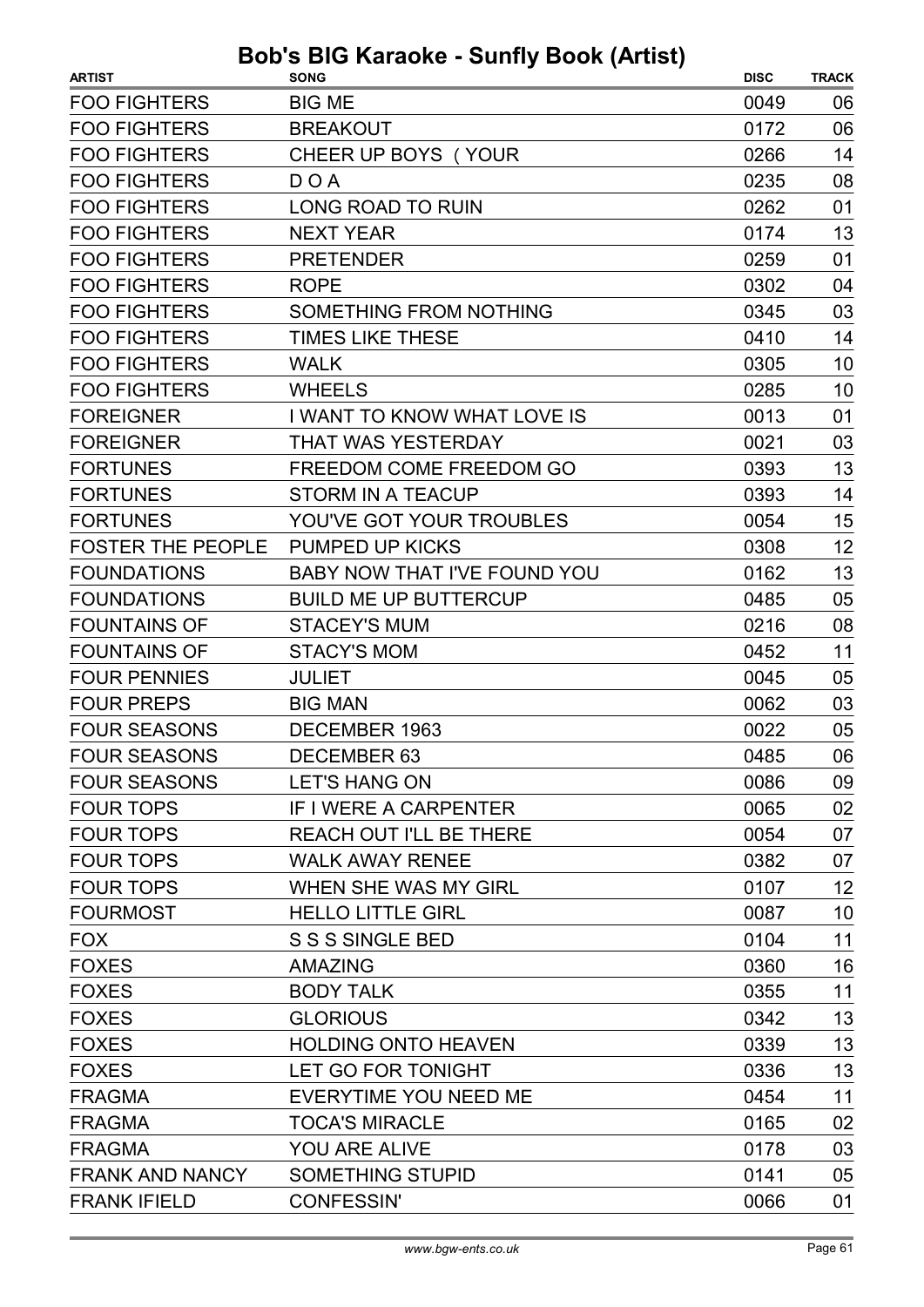| <b>ARTIST</b>            | <b>SONG</b>                 | <b>DISC</b> | <b>TRACK</b> |
|--------------------------|-----------------------------|-------------|--------------|
| <b>FRANK IFIELD</b>      | <b>I REMEMBER YOU</b>       | 0043        | 15           |
| <b>FRANK IFIELD</b>      | <b>LOVESICK BLUES</b>       | 0038        | 10           |
| <b>FRANK IFIELD</b>      | <b>WAYWARD WIND</b>         | 0054        | 12           |
| <b>FRANK OCEAN FEAT</b>  | SUPER RICH KIDS [CLEAN]     | 0326        | 11           |
| <b>FRANK SINATRA</b>     | <b>EMBRACEABLE YOU</b>      | 0424        | 12           |
| <b>FRANK SINATRA</b>     | <b>MY WAY</b>               | 0446        | 04           |
| <b>FRANK SINATRA</b>     | <b>NEW YORK NEW YORK</b>    | 0448        | 01           |
| <b>FRANK SINATRA</b>     | <b>THAT'S LIFE</b>          | 0149        | 03           |
| <b>FRANK SINATRA</b>     | THEY ALL LAUGHED            | 0132        | 04           |
| <b>FRANK SINATRA</b>     | THREE COINS IN THE FOUNTAIN | 0131        | 03           |
| <b>FRANKEE</b>           | FURB (F##KYOU RIGHT         | 0218        | 16           |
| <b>FRANKIE AVALON</b>    | <b>VENUS</b>                | 0382        | 06           |
| <b>FRANKIE GOES TO</b>   | POWER OF LOVE               | 0058        | 09           |
| <b>FRANKIE GOES TO</b>   | <b>RELAX</b>                | 0001        | 13           |
| <b>FRANKIE GOES TO</b>   | <b>TWO TRIBES</b>           | 0056        | 09           |
| <b>FRANKIE LAINE</b>     | <b>ANSWER ME</b>            | 0062        | 05           |
| <b>FRANKIE LAINE</b>     | <b>COOL WATER</b>           | 0395        | 01           |
| <b>FRANKIE LAINE</b>     | <b>HIGH NOON</b>            | 0164        | 09           |
| <b>FRANKIE LAINE</b>     | <b>RAIN RAIN RAIN</b>       | 0063        | 03           |
| <b>FRANKIE LAINE</b>     | <b>WOMAN IN LOVE</b>        | 0062        | 04           |
| <b>FRANKIE LYMON AND</b> | WHY DO FOOLS FALL IN LOVE   | 0469        | 11           |
| <b>FRANKIE MILLER</b>    | <b>CALEDONIA</b>            | 0456        | 10           |
| <b>FRANKIE VALLI</b>     | CAN'T TAKE MY EYES OFF OF   | 0386        | 06           |
| <b>FRANKIE VALLI</b>     | <b>NIGHT</b>                | 0389        | 05           |
| <b>FRANKIE VAUGHN</b>    | <b>GREEN DOOR</b>           | 0062        | 06           |
| <b>FRANKIE VAUGHN</b>    | <b>TOWER OF STRENGTH</b>    | 0074        | 13           |
| <b>FRANKMUSIK</b>        | <b>CONFUSION GIRL</b>       | 0282        | 11           |
| <b>FRANZ FERDINAND</b>   | <b>CAN+T STOP FEELING</b>   | 0282        | 12           |
| <b>FRANZ FERDINAND</b>   | DO YOU WANT TO              | 0236        | 02           |
| <b>FRANZ FERDINAND</b>   | ELEANOR PUT YOUR BOOTS ON   | 0246        | 11           |
| <b>FRANZ FERDINAND</b>   | <b>FALLEN</b>               | 0239        | 08           |
| <b>FRANZ FERDINAND</b>   | <b>MATINEE</b>              | 0218        | 07           |
| <b>FRANZ FERDINAND</b>   | <b>MICHAEL</b>              | 0221        | 14           |
| <b>FRANZ FERDINAND</b>   | <b>NO YOU GIRLS</b>         | 0278        | 11           |
| <b>FRANZ FERDINAND</b>   | <b>ULYSSES</b>              | 0276        | 01           |
| <b>FRATELLIS</b>         | <b>BABY FRATELLI</b>        | 0253        | 02           |
| <b>FRATELLIS</b>         | <b>HEADY TALE</b>           | 0275        | 14           |
| <b>FRATELLIS</b>         | <b>LOOK OUT SUNSHINE</b>    | 0270        | 03           |
| <b>FRATELLIS</b>         | <b>MISTRESS MABEL</b>       | 0268        | 01           |
| <b>FRATELLIS</b>         | OLE BLACK N BLUE EYES       | 0257        | 08           |
| <b>FRATELLS</b>          | <b>CHELSEA DAGGER</b>       | 0247        | 06           |
| <b>FRAY</b>              | ALL AT ONCE                 | 0260        | 12           |
| <b>FRAY</b>              | <b>HOW TO SAVE A LIFE</b>   | 0253        | 08           |
|                          |                             |             |              |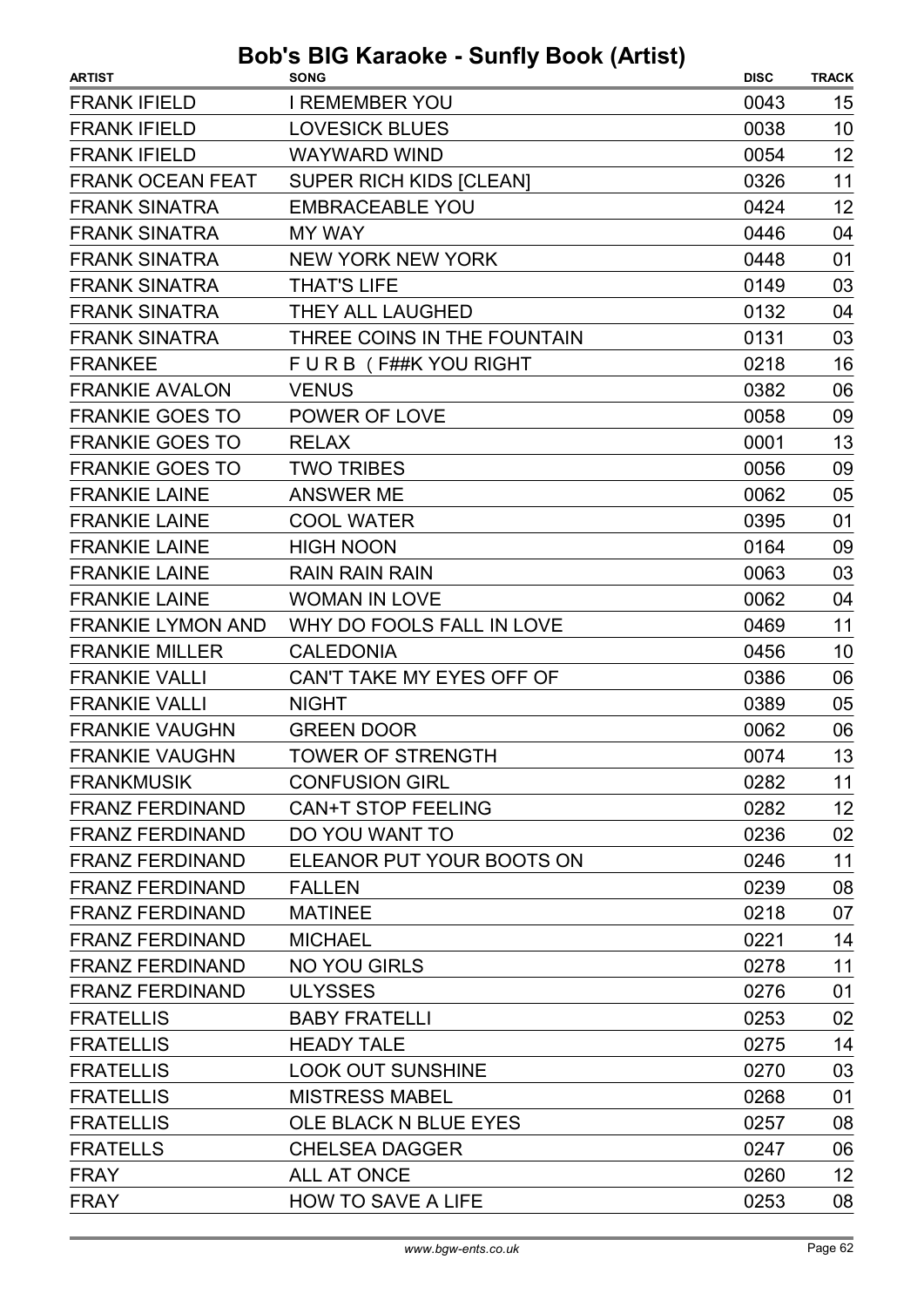| <b>LOOK AFTER YOU</b><br>0258<br>05<br>07<br>OVER MY HEAD (CABLE CAR)<br>0256<br>YOU FOUND ME<br>0276<br>11<br>TURN ON TUNE IN COP OUT<br>0166<br>04<br>03<br>PUTTING ON THE RITZ<br>0471<br>11<br><b>FRED WEDLOCK</b><br><b>OLDEST SWINGER IN TOWN</b><br>0414<br>07<br><b>BAND OF GOLD</b><br>0018<br>12<br>IF YOU GOTTA MAKE A FOOL OF<br>0038<br>12<br>I'M TELLING YOU NOW<br>0084<br>02<br>YOU WERE MADE FOR ME<br>0045<br>13<br>WAY DOWN YONDER IN NEW<br>0064<br>I WAS BORN TO LOVE YOU<br>10<br>0056<br><b>FREDDIE MERCURY</b><br>0384<br>04<br>LIVING ON MY OWN<br>12<br><b>ALL RIGHT NOW</b><br>0016<br>15<br><b>WISHING WELL</b><br>0040<br><b>UNINVITED</b><br>0261<br>11<br>11<br><b>RAIN DOWN LOVE</b><br>0263<br><b>SOUTHERN FREEZE</b><br>0068<br>05<br>04<br><b>UNFORGETTABLE</b><br>0376<br>11<br><b>FUGEES</b><br>KILLING ME SOFTLY<br>0060<br>12<br><b>FUGEES</b><br>NO WOMAN NO CRY<br>0081<br><b>CARRY ON</b><br>0322<br>02<br>10<br>SOME NIGHTS (CLEAN)<br>0318<br><b>TUNNEL OF LOVE</b><br>0423<br>05<br>IT AIN'T WHAT YOU DO IT'S THE<br>14<br>0076<br>13<br>WE ARE YOUNG<br>0314<br>FUN FEAT JANELLE<br>0416<br><b>LOCO</b><br>05<br>15<br><b>PEOPLE</b><br>0008<br>17<br>TINA<br>0345<br>16<br>FUSE ODG FEAT SEAN DANGEROUS LOVE<br>0341<br>10<br>BEGINNING OF THE TWIST<br>0266 | <b>ARTIST</b>           | <b>SONG</b> | <b>DISC</b> | <b>TRACK</b> |
|-------------------------------------------------------------------------------------------------------------------------------------------------------------------------------------------------------------------------------------------------------------------------------------------------------------------------------------------------------------------------------------------------------------------------------------------------------------------------------------------------------------------------------------------------------------------------------------------------------------------------------------------------------------------------------------------------------------------------------------------------------------------------------------------------------------------------------------------------------------------------------------------------------------------------------------------------------------------------------------------------------------------------------------------------------------------------------------------------------------------------------------------------------------------------------------------------------------------------------------------------------------------------------------------------------------|-------------------------|-------------|-------------|--------------|
|                                                                                                                                                                                                                                                                                                                                                                                                                                                                                                                                                                                                                                                                                                                                                                                                                                                                                                                                                                                                                                                                                                                                                                                                                                                                                                             | <b>FRAY</b>             |             |             |              |
|                                                                                                                                                                                                                                                                                                                                                                                                                                                                                                                                                                                                                                                                                                                                                                                                                                                                                                                                                                                                                                                                                                                                                                                                                                                                                                             | <b>FRAY</b>             |             |             |              |
|                                                                                                                                                                                                                                                                                                                                                                                                                                                                                                                                                                                                                                                                                                                                                                                                                                                                                                                                                                                                                                                                                                                                                                                                                                                                                                             | <b>FRAY</b>             |             |             |              |
|                                                                                                                                                                                                                                                                                                                                                                                                                                                                                                                                                                                                                                                                                                                                                                                                                                                                                                                                                                                                                                                                                                                                                                                                                                                                                                             | <b>FREAK POWER</b>      |             |             |              |
|                                                                                                                                                                                                                                                                                                                                                                                                                                                                                                                                                                                                                                                                                                                                                                                                                                                                                                                                                                                                                                                                                                                                                                                                                                                                                                             | <b>FRED ASTAIRE</b>     |             |             |              |
|                                                                                                                                                                                                                                                                                                                                                                                                                                                                                                                                                                                                                                                                                                                                                                                                                                                                                                                                                                                                                                                                                                                                                                                                                                                                                                             |                         |             |             |              |
|                                                                                                                                                                                                                                                                                                                                                                                                                                                                                                                                                                                                                                                                                                                                                                                                                                                                                                                                                                                                                                                                                                                                                                                                                                                                                                             | <b>FREDA PAYNE</b>      |             |             |              |
|                                                                                                                                                                                                                                                                                                                                                                                                                                                                                                                                                                                                                                                                                                                                                                                                                                                                                                                                                                                                                                                                                                                                                                                                                                                                                                             | <b>FREDDIE AND THE</b>  |             |             |              |
|                                                                                                                                                                                                                                                                                                                                                                                                                                                                                                                                                                                                                                                                                                                                                                                                                                                                                                                                                                                                                                                                                                                                                                                                                                                                                                             | <b>FREDDIE AND THE</b>  |             |             |              |
|                                                                                                                                                                                                                                                                                                                                                                                                                                                                                                                                                                                                                                                                                                                                                                                                                                                                                                                                                                                                                                                                                                                                                                                                                                                                                                             | <b>FREDDIE AND THE</b>  |             |             |              |
|                                                                                                                                                                                                                                                                                                                                                                                                                                                                                                                                                                                                                                                                                                                                                                                                                                                                                                                                                                                                                                                                                                                                                                                                                                                                                                             | <b>FREDDIE CANNON</b>   |             |             |              |
|                                                                                                                                                                                                                                                                                                                                                                                                                                                                                                                                                                                                                                                                                                                                                                                                                                                                                                                                                                                                                                                                                                                                                                                                                                                                                                             | <b>FREDDIE MERCURY</b>  |             |             |              |
|                                                                                                                                                                                                                                                                                                                                                                                                                                                                                                                                                                                                                                                                                                                                                                                                                                                                                                                                                                                                                                                                                                                                                                                                                                                                                                             |                         |             |             |              |
|                                                                                                                                                                                                                                                                                                                                                                                                                                                                                                                                                                                                                                                                                                                                                                                                                                                                                                                                                                                                                                                                                                                                                                                                                                                                                                             | <b>FREE</b>             |             |             |              |
|                                                                                                                                                                                                                                                                                                                                                                                                                                                                                                                                                                                                                                                                                                                                                                                                                                                                                                                                                                                                                                                                                                                                                                                                                                                                                                             | <b>FREE</b>             |             |             |              |
|                                                                                                                                                                                                                                                                                                                                                                                                                                                                                                                                                                                                                                                                                                                                                                                                                                                                                                                                                                                                                                                                                                                                                                                                                                                                                                             | <b>FREEMASONS AND</b>   |             |             |              |
|                                                                                                                                                                                                                                                                                                                                                                                                                                                                                                                                                                                                                                                                                                                                                                                                                                                                                                                                                                                                                                                                                                                                                                                                                                                                                                             | <b>FREEMASONS FEAT</b>  |             |             |              |
|                                                                                                                                                                                                                                                                                                                                                                                                                                                                                                                                                                                                                                                                                                                                                                                                                                                                                                                                                                                                                                                                                                                                                                                                                                                                                                             | <b>FREEZE</b>           |             |             |              |
|                                                                                                                                                                                                                                                                                                                                                                                                                                                                                                                                                                                                                                                                                                                                                                                                                                                                                                                                                                                                                                                                                                                                                                                                                                                                                                             | <b>FRENCH MONTANA</b>   |             |             |              |
|                                                                                                                                                                                                                                                                                                                                                                                                                                                                                                                                                                                                                                                                                                                                                                                                                                                                                                                                                                                                                                                                                                                                                                                                                                                                                                             |                         |             |             |              |
|                                                                                                                                                                                                                                                                                                                                                                                                                                                                                                                                                                                                                                                                                                                                                                                                                                                                                                                                                                                                                                                                                                                                                                                                                                                                                                             |                         |             |             |              |
|                                                                                                                                                                                                                                                                                                                                                                                                                                                                                                                                                                                                                                                                                                                                                                                                                                                                                                                                                                                                                                                                                                                                                                                                                                                                                                             | <b>FUN</b>              |             |             |              |
|                                                                                                                                                                                                                                                                                                                                                                                                                                                                                                                                                                                                                                                                                                                                                                                                                                                                                                                                                                                                                                                                                                                                                                                                                                                                                                             | <b>FUN</b>              |             |             |              |
|                                                                                                                                                                                                                                                                                                                                                                                                                                                                                                                                                                                                                                                                                                                                                                                                                                                                                                                                                                                                                                                                                                                                                                                                                                                                                                             | <b>FUN BOY THREE</b>    |             |             |              |
|                                                                                                                                                                                                                                                                                                                                                                                                                                                                                                                                                                                                                                                                                                                                                                                                                                                                                                                                                                                                                                                                                                                                                                                                                                                                                                             | FUN BOY THREE AND       |             |             |              |
|                                                                                                                                                                                                                                                                                                                                                                                                                                                                                                                                                                                                                                                                                                                                                                                                                                                                                                                                                                                                                                                                                                                                                                                                                                                                                                             |                         |             |             |              |
|                                                                                                                                                                                                                                                                                                                                                                                                                                                                                                                                                                                                                                                                                                                                                                                                                                                                                                                                                                                                                                                                                                                                                                                                                                                                                                             | <b>FUN LOVING</b>       |             |             |              |
|                                                                                                                                                                                                                                                                                                                                                                                                                                                                                                                                                                                                                                                                                                                                                                                                                                                                                                                                                                                                                                                                                                                                                                                                                                                                                                             | <b>FUNNY GIRL</b>       |             |             |              |
|                                                                                                                                                                                                                                                                                                                                                                                                                                                                                                                                                                                                                                                                                                                                                                                                                                                                                                                                                                                                                                                                                                                                                                                                                                                                                                             | <b>FUSE ODG FEAT</b>    |             |             |              |
|                                                                                                                                                                                                                                                                                                                                                                                                                                                                                                                                                                                                                                                                                                                                                                                                                                                                                                                                                                                                                                                                                                                                                                                                                                                                                                             |                         |             |             |              |
|                                                                                                                                                                                                                                                                                                                                                                                                                                                                                                                                                                                                                                                                                                                                                                                                                                                                                                                                                                                                                                                                                                                                                                                                                                                                                                             | <b>FUTUREHEADS</b>      |             |             |              |
| 15<br><b>SHE'S ALWAYS A WOMAN</b><br>0292                                                                                                                                                                                                                                                                                                                                                                                                                                                                                                                                                                                                                                                                                                                                                                                                                                                                                                                                                                                                                                                                                                                                                                                                                                                                   | <b>FYFE DANGERFIELD</b> |             |             |              |
| <b>LIGHTHOUSE</b><br>06<br>0349                                                                                                                                                                                                                                                                                                                                                                                                                                                                                                                                                                                                                                                                                                                                                                                                                                                                                                                                                                                                                                                                                                                                                                                                                                                                             | GRL                     |             |             |              |
| 16<br><b>UGLY HEART</b><br>0344                                                                                                                                                                                                                                                                                                                                                                                                                                                                                                                                                                                                                                                                                                                                                                                                                                                                                                                                                                                                                                                                                                                                                                                                                                                                             | GRL                     |             |             |              |
| 05<br>0270<br>SAVE THE LIES (GOOD TO ME)                                                                                                                                                                                                                                                                                                                                                                                                                                                                                                                                                                                                                                                                                                                                                                                                                                                                                                                                                                                                                                                                                                                                                                                                                                                                    | <b>GABRIELLA CILMI</b>  |             |             |              |
| <b>SWEET ABOUT ME</b><br>0268<br>06                                                                                                                                                                                                                                                                                                                                                                                                                                                                                                                                                                                                                                                                                                                                                                                                                                                                                                                                                                                                                                                                                                                                                                                                                                                                         | <b>GABRIELLA CILMI</b>  |             |             |              |
| <b>BECAUSE OF YOU</b><br>0496<br>04                                                                                                                                                                                                                                                                                                                                                                                                                                                                                                                                                                                                                                                                                                                                                                                                                                                                                                                                                                                                                                                                                                                                                                                                                                                                         | <b>GABRIELLE</b>        |             |             |              |
| 15<br>DON'T NEED THE SUN TO SHINE<br>0496                                                                                                                                                                                                                                                                                                                                                                                                                                                                                                                                                                                                                                                                                                                                                                                                                                                                                                                                                                                                                                                                                                                                                                                                                                                                   | <b>GABRIELLE</b>        |             |             |              |
| 0496<br>01<br><b>DREAMS</b>                                                                                                                                                                                                                                                                                                                                                                                                                                                                                                                                                                                                                                                                                                                                                                                                                                                                                                                                                                                                                                                                                                                                                                                                                                                                                 | <b>GABRIELLE</b>        |             |             |              |
| FORGET ABOUT THE WORLD<br>06<br>0496                                                                                                                                                                                                                                                                                                                                                                                                                                                                                                                                                                                                                                                                                                                                                                                                                                                                                                                                                                                                                                                                                                                                                                                                                                                                        | <b>GABRIELLE</b>        |             |             |              |
| GIVE ME A LITTLE MORE TIME<br>0496<br>05                                                                                                                                                                                                                                                                                                                                                                                                                                                                                                                                                                                                                                                                                                                                                                                                                                                                                                                                                                                                                                                                                                                                                                                                                                                                    | <b>GABRIELLE</b>        |             |             |              |
| <b>GOING NOWHERE</b><br>02<br>0496                                                                                                                                                                                                                                                                                                                                                                                                                                                                                                                                                                                                                                                                                                                                                                                                                                                                                                                                                                                                                                                                                                                                                                                                                                                                          | <b>GABRIELLE</b>        |             |             |              |
| I WISH<br>0496<br>03                                                                                                                                                                                                                                                                                                                                                                                                                                                                                                                                                                                                                                                                                                                                                                                                                                                                                                                                                                                                                                                                                                                                                                                                                                                                                        | <b>GABRIELLE</b>        |             |             |              |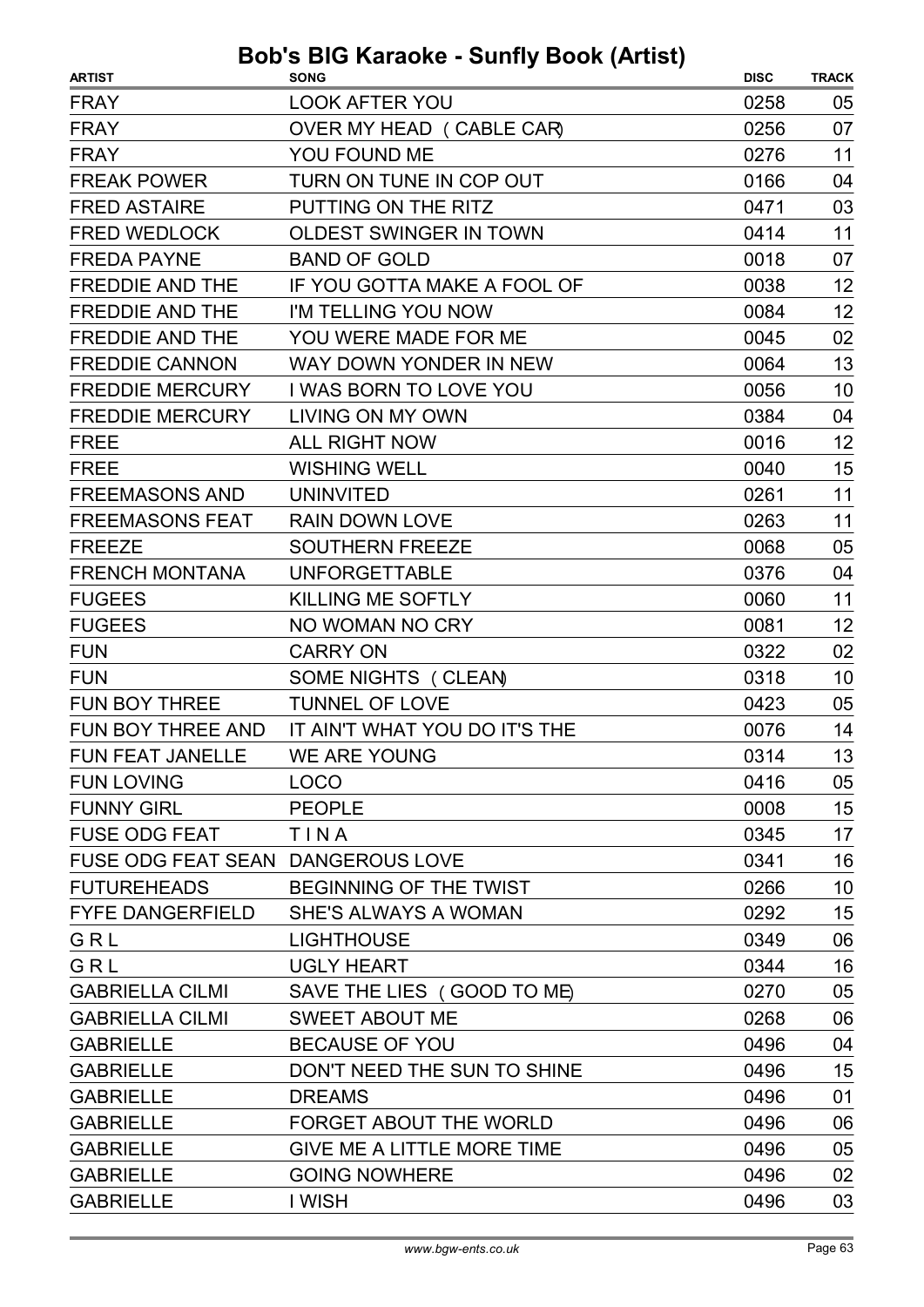| <b>ARTIST</b>          | <b>SONG</b>                           | <b>DISC</b> | <b>TRACK</b> |
|------------------------|---------------------------------------|-------------|--------------|
| <b>GABRIELLE</b>       | IF I WALKED AWAY                      | 0496        | 16           |
| <b>GABRIELLE</b>       | <b>IF YOU EVER</b>                    | 0496        | 07           |
| <b>GABRIELLE</b>       | <b>IF YOU REALLY CARED</b>            | 0496        | 08           |
| <b>GABRIELLE</b>       | <b>OUT OF REACH</b>                   | 0496        | 14           |
| <b>GABRIELLE</b>       | <b>RISE</b>                           | 0496        | 11           |
| <b>GABRIELLE</b>       | <b>SHOULD I STAY</b>                  | 0496        | 13           |
| <b>GABRIELLE</b>       | <b>STAY THE SAME</b>                  | 0218        | 12           |
| <b>GABRIELLE</b>       | <b>SUNSHINE</b>                       | 0496        | 10           |
| <b>GABRIELLE</b>       | <b>TEN YEARS TIME</b>                 | 0221        | 09           |
| <b>GABRIELLE</b>       | <b>WALK ON BY</b>                     | 0496        | 09           |
| <b>GABRIELLE</b>       | <b>WHEN A WOMAN</b>                   | 0496        | 12           |
| <b>GABRIELLE</b>       | <b>WHY</b>                            | 0260        | 04           |
| <b>GABRIELLE APLIN</b> | <b>HOME</b>                           | 0331        | 10           |
| <b>GABRIELLE APLIN</b> | <b>PANIC CORD</b>                     | 0326        | 01           |
| <b>GABRIELLE APLIN</b> | PLEASE DON'T SAY YOU LOVE ME          | 0324        | 13           |
| <b>GABRIELLE APLIN</b> | POWER OF LOVE                         | 0323        | 13           |
| <b>GALA</b>            | LET A BOY CRY                         | 0118        | 06           |
| <b>GALANTIS</b>        | <b>NO MONEY</b>                       | 0364        | 03           |
| <b>GALANTIS</b>        | PEANUT BUTTER JELLY                   | 0356        | 04           |
| <b>GALANTIS</b>        | RUNAWAY (U AND I)                     | 0352        | 03           |
|                        | GALLAGHER AND LYLE HEART ON MY SLEEVE | 0168        | 12           |
| <b>GANGGAJANG</b>      | SOUNDS OF THEN (THIS IS               | 0489        | 13           |
| <b>GAP BAND</b>        | <b>BIG FUN</b>                        | 0409        | 01           |
| <b>GAP BAND</b>        | OOPS UPSIDE YOUR HEAD                 | 0028        | 14           |
| <b>GARBAGE</b>         | I THINK I'M PARANOID                  | 0124        | 08           |
| <b>GARBAGE</b>         | <b>STUPID GIRL</b>                    | 0060        | 08           |
| <b>GARBAGE</b>         | <b>WORLD IS NOT ENOUGH</b>            | 0152        | 09           |
| <b>GARBAGE</b>         | YOU LOOK SO FINE                      | 0142        | 09           |
| <b>GARETH GATES</b>    | ANY ONE OF US (STUPID                 | 0461        | 08           |
| <b>GARETH GATES</b>    | SAY IT ISN'T SO                       | 0212        | 04           |
| <b>GARETH GATES</b>    | SPIRIT IN THE SKY                     | 0203        | 16           |
| <b>GARETH GATES</b>    | <b>SUNSHINE</b>                       | 0208        | 15           |
| <b>GARETH GATES</b>    | <b>SUSPICIOUS MINDS</b>               | 0197        | 03           |
| <b>GARETH GATES</b>    | <b>UNCHAINED MELODY</b>               | 0464        | 09           |
| <b>GARETH GATES</b>    | WHAT MY HEART WANTS TO SAY            | 0200        | 16           |
| <b>GARTH BROOKS</b>    | AIN'T GOIN' DOWN TILL THE SUN         | 0156        | 01           |
| <b>GARTH BROOKS</b>    | <b>CALLIN' BATON ROUGE</b>            | 0431        | 14           |
| <b>GARTH BROOKS</b>    | <b>COWBOY CADILLAC</b>                | 0164        | 13           |
| <b>GARTH BROOKS</b>    | <b>DANCE</b>                          | 0153        | 06           |
| <b>GARTH BROOKS</b>    | <b>FRIENDS IN LOW PLACES</b>          | 0482        | 02           |
| <b>GARTH BROOKS</b>    | IF TOMMOROW NEVER COMES               | 0151        | 12           |
| <b>GARTH BROOKS</b>    | <b>SHE'S EVERY WOMAN</b>              | 0160        | 12           |
| <b>GARTH BROOKS</b>    | <b>THUNDER ROLLS</b>                  | 0156        | 14           |
|                        |                                       |             |              |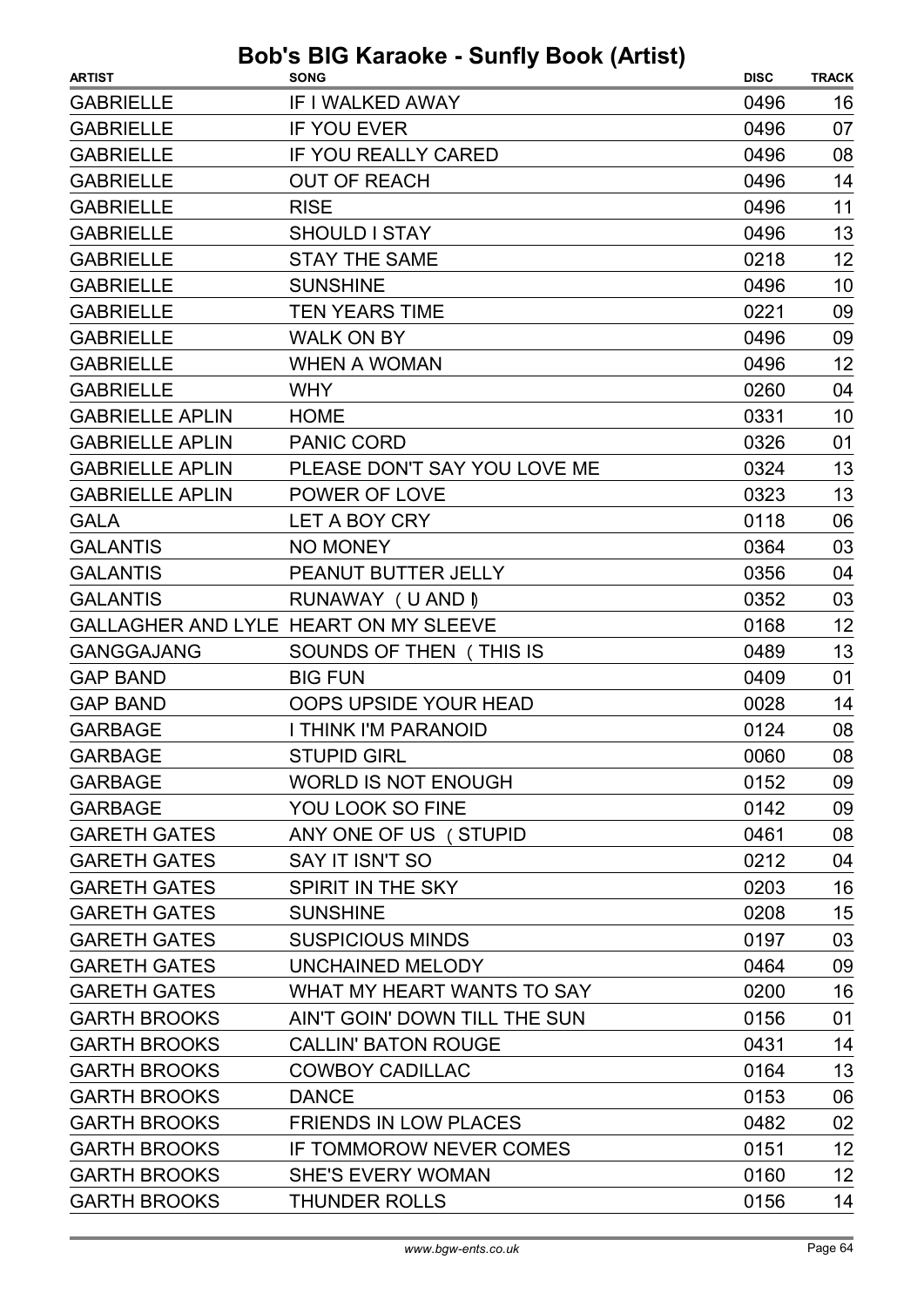| <b>ARTIST</b>           | <b>DUD 3 DIO RAIGURE - JUINTY DUUR (AILIJI)</b><br><b>SONG</b> | <b>DISC</b> | <b>TRACK</b> |
|-------------------------|----------------------------------------------------------------|-------------|--------------|
| <b>GARY BARLOW</b>      | LET ME GO                                                      | 0333        | 02           |
| <b>GARY BARLOW</b>      | <b>OPEN ROAD</b>                                               | 0117        | 01           |
| <b>GARY BARLOW AND</b>  | <b>FACE TO FACE</b>                                            | 0335        | 02           |
| <b>GARY BARLOW AND</b>  | <b>SING</b>                                                    | 0317        | 02           |
| <b>GARY MOORE</b>       | I'VE STILL GOT THE BLUES                                       | 0386        | 08           |
| <b>GARY MOORE</b>       | PARISIENNE WALKWAYS                                            | 0403        | 05           |
| <b>GARY NUMAN</b>       | <b>CARS</b>                                                    | 0029        | 12           |
| <b>GARY NUMAN</b>       | <b>WE ARE GLASS</b>                                            | 0422        | 14           |
| <b>GARY PUCKETT AND</b> | <b>LADY WILL POWER</b>                                         | 0100        | 10           |
| <b>GARY PUCKETT AND</b> | <b>YOUNG GIRL</b>                                              | 0052        | 07           |
| <b>GARY U S BONDS</b>   | <b>QUARTER TO THREE</b>                                        | 0084        | 01           |
| <b>GAY DAD</b>          | TO EARTH WITH LOVE                                             | 0130        | 12           |
| <b>GAYE AND WESTON</b>  | <b>IT TAKES TWO</b>                                            | 0018        | 11           |
| <b>GAZZA AND</b>        | FOG ON THE TYNE ( REVISITED)                                   | 0112        | 08           |
| <b>G-EAZY FEAT BEBE</b> | <b>ME MYSELF AND I</b>                                         | 0362        | 07           |
| <b>GENE CHANDLER</b>    | <b>GET DOWN</b>                                                | 0103        | 14           |
| <b>GENE PITNEY</b>      | I'M GONNA BE STRONG                                            | 0094        | 15           |
| <b>GENE PITNEY</b>      | SOMETHINGS GOTTEN HOLD OF                                      | 0066        | 11           |
| <b>GENE PITNEY</b>      | <b>TWENT FOUR SYCAMORE</b>                                     | 0389        | 06           |
| <b>GENE VINCENT</b>     | <b>BE BOP A LULA</b>                                           | 0017        | 04           |
| <b>GENERATION X</b>     | <b>KING ROCKER</b>                                             | 0109        | 07           |
| <b>GENESIS</b>          | FOLLOW YOU FOLLOW ME                                           | 0409        | 06           |
| <b>GENESIS</b>          | I CAN'T DANCE                                                  | 0384        | 06           |
| <b>GENESIS</b>          | IN TOO DEEP                                                    | 0397        | 10           |
| <b>GENESIS</b>          | <b>JESUS HE KNOWS YOU</b>                                      | 0405        | 11           |
| <b>GENESIS</b>          | <b>KEEP IT DARK</b>                                            | 0417        | 02           |
| <b>GENESIS</b>          | <b>MAMA</b>                                                    | 0398        | 06           |
| <b>GENESIS</b>          | <b>NOTHIN' BOUT ME</b>                                         | 0398        | 07           |
| <b>GENESIS</b>          | <b>THAT'S ALL</b>                                              | 0397        | 08           |
| <b>GENESIS</b>          | <b>TONIGHT TONIGHT TONIGHT</b>                                 | 0469        | 05           |
| <b>GENESIS</b>          | <b>TRICK OF TAIL</b>                                           | 0398        | 13           |
| <b>GEORGE BENSON</b>    | <b>IN YOUR EYES</b>                                            | 0391        | 01           |
| <b>GEORGE BENSON</b>    | <b>TURN YOUR LOVE AROUND</b>                                   | 0032        | 06           |
| <b>GEORGE EZRA</b>      | <b>BLAME IT ON ME</b>                                          | 0345        | 10           |
| <b>GEORGE EZRA</b>      | <b>BUDAPEST</b>                                                | 0341        | 02           |
| <b>GEORGE EZRA</b>      | <b>DON'T MATTER NOW</b>                                        | 0378        | 07           |
| <b>GEORGE FORMBY</b>    | <b>LEANING ON A LAMPOST</b>                                    | 0147        | 02           |
| <b>GEORGE HARRISON</b>  | <b>GIVE ME LOVE</b>                                            | 0395        | 04           |
| <b>GEORGE HARRISON</b>  | GOT MY MIND SET ON YOU                                         | 0153        | 13           |
| <b>GEORGE HARRISON</b>  | <b>MY SWEET LORD</b>                                           | 0188        | 11           |
| <b>GEORGE HARRISON</b>  | <b>WHEN WE WAS FAB</b>                                         | 0417        | 03           |
| <b>GEORGE JONES AND</b> | <b>TWO STOREY HOUSE</b>                                        | 0425        | 03           |
| <b>GEORGE MCCR'</b>     | <b>IT'S BEEN SO LONG</b>                                       | 0383        | 15           |
|                         |                                                                |             |              |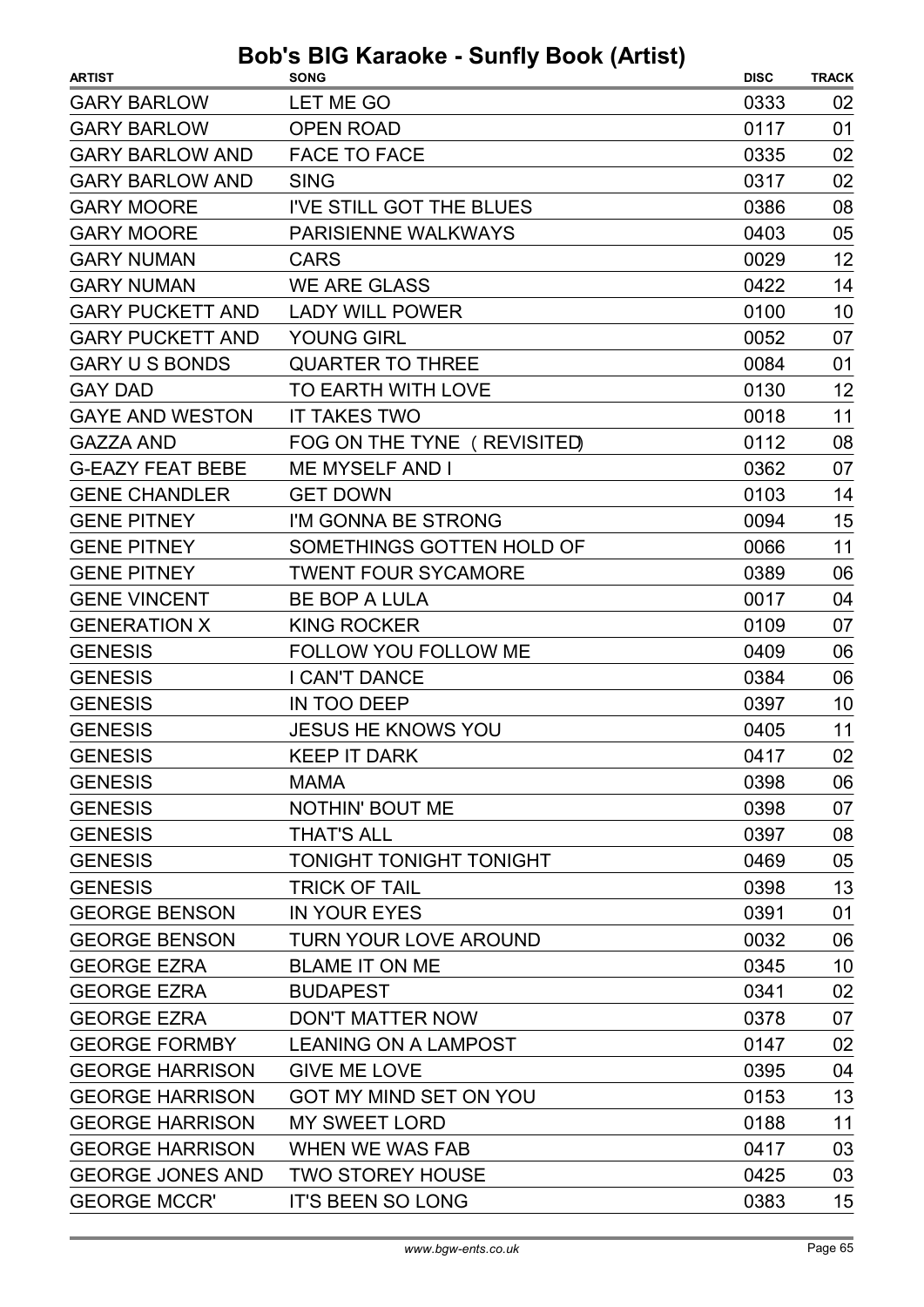| <b>GEORGE MCCR'</b><br><b>ROCK YOUR BABY</b><br>0168<br>07<br><b>GEORGE MICHAEL</b><br>07<br><b>AMAZING</b><br>0215<br>15<br><b>GEORGE MICHAEL</b><br>0245<br>AN EASIER AFFAIR<br>10<br><b>GEORGE MICHAEL</b><br><b>CARELESS WHISPER</b><br>0449<br>17<br><b>GEORGE MICHAEL</b><br><b>DECEMBER SONG</b><br>0286<br>13<br><b>GEORGE MICHAEL</b><br><b>DIFFERENT CORNER</b><br>0082<br>02<br><b>GEORGE MICHAEL</b><br><b>FAITH</b><br>0001<br>07<br><b>GEORGE MICHAEL</b><br>0080<br><b>FAST LOVE</b><br><b>GEORGE MICHAEL</b><br><b>FATHER FIGURE</b><br>0145<br>04<br>03<br><b>GEORGE MICHAEL</b><br>0220<br><b>FLAWLESS</b><br><b>HEAL THE PAIN</b><br><b>GEORGE MICHAEL</b><br>08<br>0396<br>15<br><b>GEORGE MICHAEL</b><br>I WANT YOUR SEX ( PART ONE)<br>0474<br>03<br><b>GEORGE MICHAEL</b><br>0060<br><b>JESUS TO A CHILD</b><br><b>GEORGE MICHAEL</b><br>LET HER DOWN EASY<br>0338<br>10<br>14<br><b>GEORGE MICHAEL</b><br><b>OUTSIDE</b><br>0126<br><b>GEORGE MICHAEL</b><br><b>PRAYING FOR TIME</b><br>05<br>0053<br>13<br><b>GEORGE MICHAEL</b><br><b>ROUND HERE</b><br>0224<br>03<br><b>GEORGE MICHAEL</b><br><b>ROXANNE</b><br>0155<br>08<br><b>GEORGE MICHAEL</b><br>YOU HAVE BEEN LOVED<br>0114<br>03<br><b>GEORGE MICHAEL</b><br>DON'T LET THE SUN GO DOWN<br>0475<br>06<br><b>GEORGE MICHAEL</b><br><b>AS</b><br>0134<br>13<br><b>GEORGE MICHAEL</b><br>THIS IS NOT REAL LOVE<br>0249<br><b>GEORGE MICHAEL</b><br>14<br><b>FANTASY</b><br>0380<br>GEORGE THOROGOOD BAD TO THE BONE<br>0488<br>02<br><b>BALLAD OF BONNIE AND CLYDE</b><br>02<br><b>GEORGIE FAME</b><br>0070<br>0078<br>14<br><b>GEORGIE FAME AND</b><br>YEAH YEAH<br><b>GERALDINE MCQUEEN WINNER'S SONG</b><br>0273<br>05<br>12<br><b>BAG IT UP</b><br>0161<br><b>GERI HALLIWELL</b><br>06<br><b>GERI HALLIWELL</b><br><b>CALLING</b><br>0184<br>02<br><b>GERI HALLIWELL</b><br><b>IT'S RAINING MEN</b><br>0458<br>LIFT ME UP<br>0150<br>01<br><b>GERI HALLIWELL</b><br><b>GERI HALLIWELL</b><br><b>LOOK AT ME</b><br>0138<br>02<br><b>MI CHICO LATINO</b><br>03<br><b>GERI HALLIWELL</b><br>0440<br>08<br><b>GERI HALLIWELL</b><br><b>RIDE IT</b><br>0225<br>11<br><b>GERI HALLIWELL</b><br>SCREAM IF YOU WANT TO GO<br>0460<br>DON'T LET THE SUN CATCH YOU<br>0094<br>07<br><b>GERRY AND THE</b><br><b>GERRY AND THE</b><br>TI OQ VOU DO IT<br>10<br>0044<br>13<br><b>I LIKE IT</b><br><b>GERRY AND THE</b><br>0038<br>06<br><b>GERRY AND THE</b><br>I'M THE ONE<br>0078<br>11<br><b>GERRY AND THE</b><br>YOU'LL NEVER WALK ALONE<br>0450<br><b>GIBSON BROTHERS</b><br><b>QUI SERA MI VIDA</b><br>0028<br>03<br><b>GILBERT O'SULLIVAN</b><br>11<br>ALONE AGAIN NATURALLY<br>0077 | <b>ARTIST</b>             | avno oanny i<br><b>SONG</b> | <b>DISC</b> | <b>TRACK</b> |
|-------------------------------------------------------------------------------------------------------------------------------------------------------------------------------------------------------------------------------------------------------------------------------------------------------------------------------------------------------------------------------------------------------------------------------------------------------------------------------------------------------------------------------------------------------------------------------------------------------------------------------------------------------------------------------------------------------------------------------------------------------------------------------------------------------------------------------------------------------------------------------------------------------------------------------------------------------------------------------------------------------------------------------------------------------------------------------------------------------------------------------------------------------------------------------------------------------------------------------------------------------------------------------------------------------------------------------------------------------------------------------------------------------------------------------------------------------------------------------------------------------------------------------------------------------------------------------------------------------------------------------------------------------------------------------------------------------------------------------------------------------------------------------------------------------------------------------------------------------------------------------------------------------------------------------------------------------------------------------------------------------------------------------------------------------------------------------------------------------------------------------------------------------------------------------------------------------------------------------------------------------------------------------------------------------------------------------------------------------------------------------------------------------------------------------------------------------------------------------------------------------------------------------------------------------------------------------------------------------------------------------------------------------------------|---------------------------|-----------------------------|-------------|--------------|
|                                                                                                                                                                                                                                                                                                                                                                                                                                                                                                                                                                                                                                                                                                                                                                                                                                                                                                                                                                                                                                                                                                                                                                                                                                                                                                                                                                                                                                                                                                                                                                                                                                                                                                                                                                                                                                                                                                                                                                                                                                                                                                                                                                                                                                                                                                                                                                                                                                                                                                                                                                                                                                                                   |                           |                             |             |              |
|                                                                                                                                                                                                                                                                                                                                                                                                                                                                                                                                                                                                                                                                                                                                                                                                                                                                                                                                                                                                                                                                                                                                                                                                                                                                                                                                                                                                                                                                                                                                                                                                                                                                                                                                                                                                                                                                                                                                                                                                                                                                                                                                                                                                                                                                                                                                                                                                                                                                                                                                                                                                                                                                   |                           |                             |             |              |
|                                                                                                                                                                                                                                                                                                                                                                                                                                                                                                                                                                                                                                                                                                                                                                                                                                                                                                                                                                                                                                                                                                                                                                                                                                                                                                                                                                                                                                                                                                                                                                                                                                                                                                                                                                                                                                                                                                                                                                                                                                                                                                                                                                                                                                                                                                                                                                                                                                                                                                                                                                                                                                                                   |                           |                             |             |              |
|                                                                                                                                                                                                                                                                                                                                                                                                                                                                                                                                                                                                                                                                                                                                                                                                                                                                                                                                                                                                                                                                                                                                                                                                                                                                                                                                                                                                                                                                                                                                                                                                                                                                                                                                                                                                                                                                                                                                                                                                                                                                                                                                                                                                                                                                                                                                                                                                                                                                                                                                                                                                                                                                   |                           |                             |             |              |
|                                                                                                                                                                                                                                                                                                                                                                                                                                                                                                                                                                                                                                                                                                                                                                                                                                                                                                                                                                                                                                                                                                                                                                                                                                                                                                                                                                                                                                                                                                                                                                                                                                                                                                                                                                                                                                                                                                                                                                                                                                                                                                                                                                                                                                                                                                                                                                                                                                                                                                                                                                                                                                                                   |                           |                             |             |              |
|                                                                                                                                                                                                                                                                                                                                                                                                                                                                                                                                                                                                                                                                                                                                                                                                                                                                                                                                                                                                                                                                                                                                                                                                                                                                                                                                                                                                                                                                                                                                                                                                                                                                                                                                                                                                                                                                                                                                                                                                                                                                                                                                                                                                                                                                                                                                                                                                                                                                                                                                                                                                                                                                   |                           |                             |             |              |
|                                                                                                                                                                                                                                                                                                                                                                                                                                                                                                                                                                                                                                                                                                                                                                                                                                                                                                                                                                                                                                                                                                                                                                                                                                                                                                                                                                                                                                                                                                                                                                                                                                                                                                                                                                                                                                                                                                                                                                                                                                                                                                                                                                                                                                                                                                                                                                                                                                                                                                                                                                                                                                                                   |                           |                             |             |              |
|                                                                                                                                                                                                                                                                                                                                                                                                                                                                                                                                                                                                                                                                                                                                                                                                                                                                                                                                                                                                                                                                                                                                                                                                                                                                                                                                                                                                                                                                                                                                                                                                                                                                                                                                                                                                                                                                                                                                                                                                                                                                                                                                                                                                                                                                                                                                                                                                                                                                                                                                                                                                                                                                   |                           |                             |             |              |
|                                                                                                                                                                                                                                                                                                                                                                                                                                                                                                                                                                                                                                                                                                                                                                                                                                                                                                                                                                                                                                                                                                                                                                                                                                                                                                                                                                                                                                                                                                                                                                                                                                                                                                                                                                                                                                                                                                                                                                                                                                                                                                                                                                                                                                                                                                                                                                                                                                                                                                                                                                                                                                                                   |                           |                             |             |              |
|                                                                                                                                                                                                                                                                                                                                                                                                                                                                                                                                                                                                                                                                                                                                                                                                                                                                                                                                                                                                                                                                                                                                                                                                                                                                                                                                                                                                                                                                                                                                                                                                                                                                                                                                                                                                                                                                                                                                                                                                                                                                                                                                                                                                                                                                                                                                                                                                                                                                                                                                                                                                                                                                   |                           |                             |             |              |
|                                                                                                                                                                                                                                                                                                                                                                                                                                                                                                                                                                                                                                                                                                                                                                                                                                                                                                                                                                                                                                                                                                                                                                                                                                                                                                                                                                                                                                                                                                                                                                                                                                                                                                                                                                                                                                                                                                                                                                                                                                                                                                                                                                                                                                                                                                                                                                                                                                                                                                                                                                                                                                                                   |                           |                             |             |              |
|                                                                                                                                                                                                                                                                                                                                                                                                                                                                                                                                                                                                                                                                                                                                                                                                                                                                                                                                                                                                                                                                                                                                                                                                                                                                                                                                                                                                                                                                                                                                                                                                                                                                                                                                                                                                                                                                                                                                                                                                                                                                                                                                                                                                                                                                                                                                                                                                                                                                                                                                                                                                                                                                   |                           |                             |             |              |
|                                                                                                                                                                                                                                                                                                                                                                                                                                                                                                                                                                                                                                                                                                                                                                                                                                                                                                                                                                                                                                                                                                                                                                                                                                                                                                                                                                                                                                                                                                                                                                                                                                                                                                                                                                                                                                                                                                                                                                                                                                                                                                                                                                                                                                                                                                                                                                                                                                                                                                                                                                                                                                                                   |                           |                             |             |              |
|                                                                                                                                                                                                                                                                                                                                                                                                                                                                                                                                                                                                                                                                                                                                                                                                                                                                                                                                                                                                                                                                                                                                                                                                                                                                                                                                                                                                                                                                                                                                                                                                                                                                                                                                                                                                                                                                                                                                                                                                                                                                                                                                                                                                                                                                                                                                                                                                                                                                                                                                                                                                                                                                   |                           |                             |             |              |
|                                                                                                                                                                                                                                                                                                                                                                                                                                                                                                                                                                                                                                                                                                                                                                                                                                                                                                                                                                                                                                                                                                                                                                                                                                                                                                                                                                                                                                                                                                                                                                                                                                                                                                                                                                                                                                                                                                                                                                                                                                                                                                                                                                                                                                                                                                                                                                                                                                                                                                                                                                                                                                                                   |                           |                             |             |              |
|                                                                                                                                                                                                                                                                                                                                                                                                                                                                                                                                                                                                                                                                                                                                                                                                                                                                                                                                                                                                                                                                                                                                                                                                                                                                                                                                                                                                                                                                                                                                                                                                                                                                                                                                                                                                                                                                                                                                                                                                                                                                                                                                                                                                                                                                                                                                                                                                                                                                                                                                                                                                                                                                   |                           |                             |             |              |
|                                                                                                                                                                                                                                                                                                                                                                                                                                                                                                                                                                                                                                                                                                                                                                                                                                                                                                                                                                                                                                                                                                                                                                                                                                                                                                                                                                                                                                                                                                                                                                                                                                                                                                                                                                                                                                                                                                                                                                                                                                                                                                                                                                                                                                                                                                                                                                                                                                                                                                                                                                                                                                                                   |                           |                             |             |              |
|                                                                                                                                                                                                                                                                                                                                                                                                                                                                                                                                                                                                                                                                                                                                                                                                                                                                                                                                                                                                                                                                                                                                                                                                                                                                                                                                                                                                                                                                                                                                                                                                                                                                                                                                                                                                                                                                                                                                                                                                                                                                                                                                                                                                                                                                                                                                                                                                                                                                                                                                                                                                                                                                   |                           |                             |             |              |
|                                                                                                                                                                                                                                                                                                                                                                                                                                                                                                                                                                                                                                                                                                                                                                                                                                                                                                                                                                                                                                                                                                                                                                                                                                                                                                                                                                                                                                                                                                                                                                                                                                                                                                                                                                                                                                                                                                                                                                                                                                                                                                                                                                                                                                                                                                                                                                                                                                                                                                                                                                                                                                                                   |                           |                             |             |              |
|                                                                                                                                                                                                                                                                                                                                                                                                                                                                                                                                                                                                                                                                                                                                                                                                                                                                                                                                                                                                                                                                                                                                                                                                                                                                                                                                                                                                                                                                                                                                                                                                                                                                                                                                                                                                                                                                                                                                                                                                                                                                                                                                                                                                                                                                                                                                                                                                                                                                                                                                                                                                                                                                   |                           |                             |             |              |
|                                                                                                                                                                                                                                                                                                                                                                                                                                                                                                                                                                                                                                                                                                                                                                                                                                                                                                                                                                                                                                                                                                                                                                                                                                                                                                                                                                                                                                                                                                                                                                                                                                                                                                                                                                                                                                                                                                                                                                                                                                                                                                                                                                                                                                                                                                                                                                                                                                                                                                                                                                                                                                                                   |                           |                             |             |              |
|                                                                                                                                                                                                                                                                                                                                                                                                                                                                                                                                                                                                                                                                                                                                                                                                                                                                                                                                                                                                                                                                                                                                                                                                                                                                                                                                                                                                                                                                                                                                                                                                                                                                                                                                                                                                                                                                                                                                                                                                                                                                                                                                                                                                                                                                                                                                                                                                                                                                                                                                                                                                                                                                   |                           |                             |             |              |
|                                                                                                                                                                                                                                                                                                                                                                                                                                                                                                                                                                                                                                                                                                                                                                                                                                                                                                                                                                                                                                                                                                                                                                                                                                                                                                                                                                                                                                                                                                                                                                                                                                                                                                                                                                                                                                                                                                                                                                                                                                                                                                                                                                                                                                                                                                                                                                                                                                                                                                                                                                                                                                                                   |                           |                             |             |              |
|                                                                                                                                                                                                                                                                                                                                                                                                                                                                                                                                                                                                                                                                                                                                                                                                                                                                                                                                                                                                                                                                                                                                                                                                                                                                                                                                                                                                                                                                                                                                                                                                                                                                                                                                                                                                                                                                                                                                                                                                                                                                                                                                                                                                                                                                                                                                                                                                                                                                                                                                                                                                                                                                   |                           |                             |             |              |
|                                                                                                                                                                                                                                                                                                                                                                                                                                                                                                                                                                                                                                                                                                                                                                                                                                                                                                                                                                                                                                                                                                                                                                                                                                                                                                                                                                                                                                                                                                                                                                                                                                                                                                                                                                                                                                                                                                                                                                                                                                                                                                                                                                                                                                                                                                                                                                                                                                                                                                                                                                                                                                                                   |                           |                             |             |              |
|                                                                                                                                                                                                                                                                                                                                                                                                                                                                                                                                                                                                                                                                                                                                                                                                                                                                                                                                                                                                                                                                                                                                                                                                                                                                                                                                                                                                                                                                                                                                                                                                                                                                                                                                                                                                                                                                                                                                                                                                                                                                                                                                                                                                                                                                                                                                                                                                                                                                                                                                                                                                                                                                   |                           |                             |             |              |
|                                                                                                                                                                                                                                                                                                                                                                                                                                                                                                                                                                                                                                                                                                                                                                                                                                                                                                                                                                                                                                                                                                                                                                                                                                                                                                                                                                                                                                                                                                                                                                                                                                                                                                                                                                                                                                                                                                                                                                                                                                                                                                                                                                                                                                                                                                                                                                                                                                                                                                                                                                                                                                                                   |                           |                             |             |              |
|                                                                                                                                                                                                                                                                                                                                                                                                                                                                                                                                                                                                                                                                                                                                                                                                                                                                                                                                                                                                                                                                                                                                                                                                                                                                                                                                                                                                                                                                                                                                                                                                                                                                                                                                                                                                                                                                                                                                                                                                                                                                                                                                                                                                                                                                                                                                                                                                                                                                                                                                                                                                                                                                   |                           |                             |             |              |
|                                                                                                                                                                                                                                                                                                                                                                                                                                                                                                                                                                                                                                                                                                                                                                                                                                                                                                                                                                                                                                                                                                                                                                                                                                                                                                                                                                                                                                                                                                                                                                                                                                                                                                                                                                                                                                                                                                                                                                                                                                                                                                                                                                                                                                                                                                                                                                                                                                                                                                                                                                                                                                                                   |                           |                             |             |              |
|                                                                                                                                                                                                                                                                                                                                                                                                                                                                                                                                                                                                                                                                                                                                                                                                                                                                                                                                                                                                                                                                                                                                                                                                                                                                                                                                                                                                                                                                                                                                                                                                                                                                                                                                                                                                                                                                                                                                                                                                                                                                                                                                                                                                                                                                                                                                                                                                                                                                                                                                                                                                                                                                   |                           |                             |             |              |
|                                                                                                                                                                                                                                                                                                                                                                                                                                                                                                                                                                                                                                                                                                                                                                                                                                                                                                                                                                                                                                                                                                                                                                                                                                                                                                                                                                                                                                                                                                                                                                                                                                                                                                                                                                                                                                                                                                                                                                                                                                                                                                                                                                                                                                                                                                                                                                                                                                                                                                                                                                                                                                                                   |                           |                             |             |              |
|                                                                                                                                                                                                                                                                                                                                                                                                                                                                                                                                                                                                                                                                                                                                                                                                                                                                                                                                                                                                                                                                                                                                                                                                                                                                                                                                                                                                                                                                                                                                                                                                                                                                                                                                                                                                                                                                                                                                                                                                                                                                                                                                                                                                                                                                                                                                                                                                                                                                                                                                                                                                                                                                   |                           |                             |             |              |
|                                                                                                                                                                                                                                                                                                                                                                                                                                                                                                                                                                                                                                                                                                                                                                                                                                                                                                                                                                                                                                                                                                                                                                                                                                                                                                                                                                                                                                                                                                                                                                                                                                                                                                                                                                                                                                                                                                                                                                                                                                                                                                                                                                                                                                                                                                                                                                                                                                                                                                                                                                                                                                                                   |                           |                             |             |              |
|                                                                                                                                                                                                                                                                                                                                                                                                                                                                                                                                                                                                                                                                                                                                                                                                                                                                                                                                                                                                                                                                                                                                                                                                                                                                                                                                                                                                                                                                                                                                                                                                                                                                                                                                                                                                                                                                                                                                                                                                                                                                                                                                                                                                                                                                                                                                                                                                                                                                                                                                                                                                                                                                   |                           |                             |             |              |
|                                                                                                                                                                                                                                                                                                                                                                                                                                                                                                                                                                                                                                                                                                                                                                                                                                                                                                                                                                                                                                                                                                                                                                                                                                                                                                                                                                                                                                                                                                                                                                                                                                                                                                                                                                                                                                                                                                                                                                                                                                                                                                                                                                                                                                                                                                                                                                                                                                                                                                                                                                                                                                                                   |                           |                             |             |              |
|                                                                                                                                                                                                                                                                                                                                                                                                                                                                                                                                                                                                                                                                                                                                                                                                                                                                                                                                                                                                                                                                                                                                                                                                                                                                                                                                                                                                                                                                                                                                                                                                                                                                                                                                                                                                                                                                                                                                                                                                                                                                                                                                                                                                                                                                                                                                                                                                                                                                                                                                                                                                                                                                   |                           |                             |             |              |
|                                                                                                                                                                                                                                                                                                                                                                                                                                                                                                                                                                                                                                                                                                                                                                                                                                                                                                                                                                                                                                                                                                                                                                                                                                                                                                                                                                                                                                                                                                                                                                                                                                                                                                                                                                                                                                                                                                                                                                                                                                                                                                                                                                                                                                                                                                                                                                                                                                                                                                                                                                                                                                                                   |                           |                             |             |              |
|                                                                                                                                                                                                                                                                                                                                                                                                                                                                                                                                                                                                                                                                                                                                                                                                                                                                                                                                                                                                                                                                                                                                                                                                                                                                                                                                                                                                                                                                                                                                                                                                                                                                                                                                                                                                                                                                                                                                                                                                                                                                                                                                                                                                                                                                                                                                                                                                                                                                                                                                                                                                                                                                   |                           |                             |             |              |
|                                                                                                                                                                                                                                                                                                                                                                                                                                                                                                                                                                                                                                                                                                                                                                                                                                                                                                                                                                                                                                                                                                                                                                                                                                                                                                                                                                                                                                                                                                                                                                                                                                                                                                                                                                                                                                                                                                                                                                                                                                                                                                                                                                                                                                                                                                                                                                                                                                                                                                                                                                                                                                                                   |                           |                             |             |              |
|                                                                                                                                                                                                                                                                                                                                                                                                                                                                                                                                                                                                                                                                                                                                                                                                                                                                                                                                                                                                                                                                                                                                                                                                                                                                                                                                                                                                                                                                                                                                                                                                                                                                                                                                                                                                                                                                                                                                                                                                                                                                                                                                                                                                                                                                                                                                                                                                                                                                                                                                                                                                                                                                   |                           |                             |             |              |
|                                                                                                                                                                                                                                                                                                                                                                                                                                                                                                                                                                                                                                                                                                                                                                                                                                                                                                                                                                                                                                                                                                                                                                                                                                                                                                                                                                                                                                                                                                                                                                                                                                                                                                                                                                                                                                                                                                                                                                                                                                                                                                                                                                                                                                                                                                                                                                                                                                                                                                                                                                                                                                                                   |                           |                             |             |              |
|                                                                                                                                                                                                                                                                                                                                                                                                                                                                                                                                                                                                                                                                                                                                                                                                                                                                                                                                                                                                                                                                                                                                                                                                                                                                                                                                                                                                                                                                                                                                                                                                                                                                                                                                                                                                                                                                                                                                                                                                                                                                                                                                                                                                                                                                                                                                                                                                                                                                                                                                                                                                                                                                   |                           |                             |             |              |
|                                                                                                                                                                                                                                                                                                                                                                                                                                                                                                                                                                                                                                                                                                                                                                                                                                                                                                                                                                                                                                                                                                                                                                                                                                                                                                                                                                                                                                                                                                                                                                                                                                                                                                                                                                                                                                                                                                                                                                                                                                                                                                                                                                                                                                                                                                                                                                                                                                                                                                                                                                                                                                                                   | <b>GILBERT O'SULLIVAN</b> | <b>CLAIR</b>                | 0096        | 10           |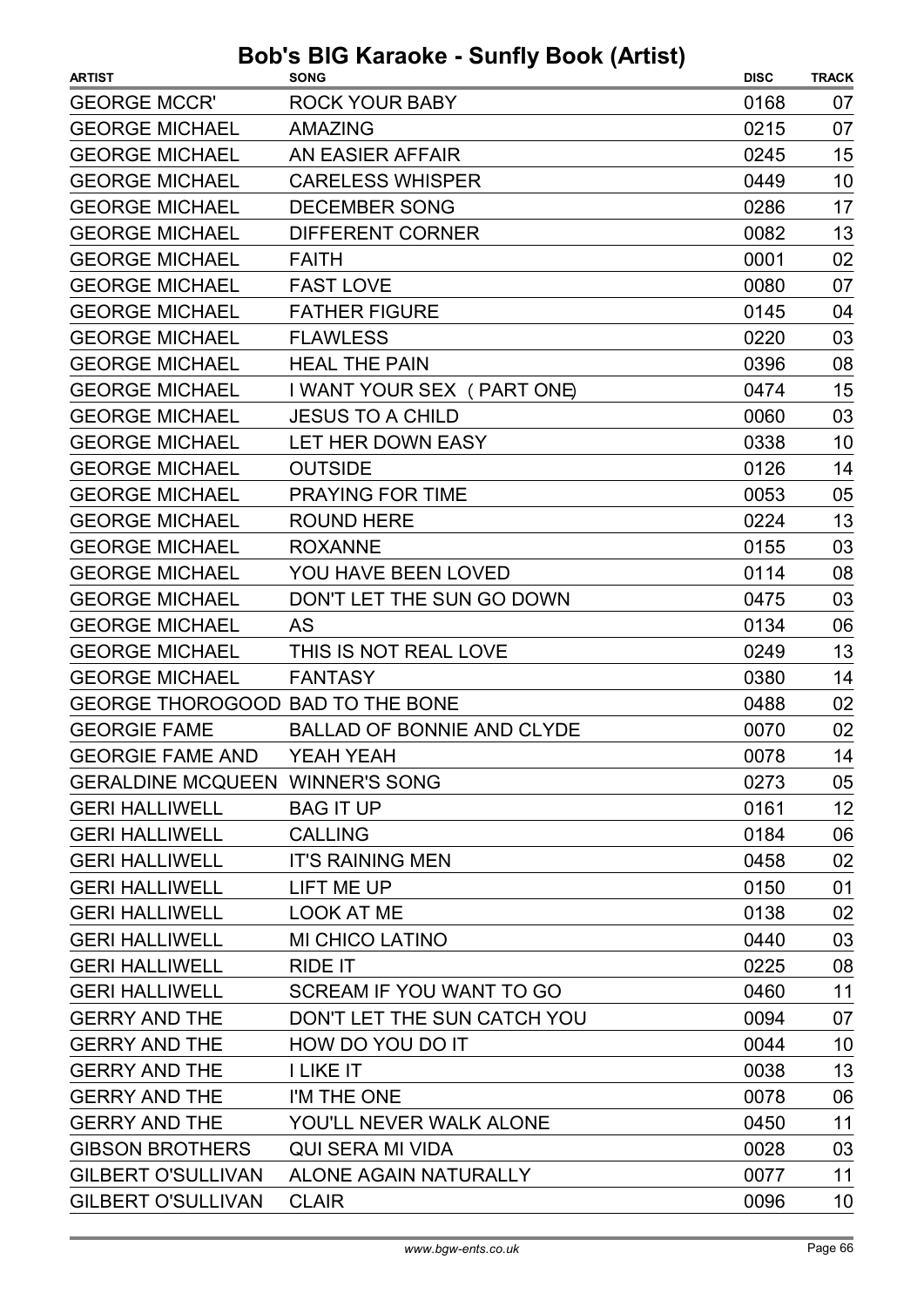| <b>ARTIST</b>             | <b>SONG</b>                         | <b>DISC</b> | <b>TRACK</b> |
|---------------------------|-------------------------------------|-------------|--------------|
| <b>GILBERT O'SULLIVAN</b> | <b>GET DOWN</b>                     | 0096        | 11           |
| <b>GILBERT O'SULLIVAN</b> | WHY OH WHY OH WHY                   | 0101        | 06           |
| <b>GINA G</b>             | OOH AAH JUST A LITTLE BIT           | 0080        | 01           |
| <b>GIORGIO MORODER</b>    | <b>RIGHT HERE RIGHT NOW</b>         | 0349        | 14           |
| <b>GIORIO MORODER</b>     | TOGETHER IN ELECTRIC DREAMS         | 0407        | 13           |
| <b>GIRLS ALOUD</b>        | <b>BEAUTIFUL 'CAUSE YOU LOVE ME</b> | 0323        | 03           |
| <b>GIRLS ALOUD</b>        | <b>BIOLOGY</b>                      | 0237        | 07           |
| <b>GIRLS ALOUD</b>        | CALL THE SHOTS                      | 0262        | 03           |
| <b>GIRLS ALOUD</b>        | <b>I THINK WE'RE ALONE NOW</b>      | 0250        | 11           |
| <b>GIRLS ALOUD</b>        | <b>I'LL STAND BY YOU</b>            | 0225        | 04           |
| <b>GIRLS ALOUD</b>        | JUMP                                | 0211        | 04           |
| <b>GIRLS ALOUD</b>        | LIFE GOT COLD                       | 0208        | 08           |
| <b>GIRLS ALOUD</b>        | <b>LONG HOT SUMMER</b>              | 0234        | 02           |
| <b>GIRLS ALOUD</b>        | <b>LOVE MACHINE</b>                 | 0222        | 01           |
| <b>GIRLS ALOUD</b>        | <b>LOVING KIND</b>                  | 0276        | 07           |
| <b>GIRLS ALOUD</b>        | NO GOOD ADVICE                      | 0204        | 02           |
| <b>GIRLS ALOUD</b>        | <b>PROMISE</b>                      | 0272        | 09           |
| <b>GIRLS ALOUD</b>        | SEXY NO NO NO                       | 0259        | 14           |
| <b>GIRLS ALOUD</b>        | <b>SHOW</b>                         | 0220        | 02           |
| <b>GIRLS ALOUD</b>        | <b>SOME KIND OF MIRACLE</b>         | 0207        | 09           |
| <b>GIRLS ALOUD</b>        | SOMETHING KINDA OOH                 | 0248        | 08           |
| <b>GIRLS ALOUD</b>        | <b>SOMETHING NEW</b>                | 0321        | 17           |
| <b>GIRLS ALOUD</b>        | SOUND OF THE UNDERGROUND            | 0463        | 01           |
| <b>GIRLS ALOUD</b>        | <b>STAY ANOTHER DAY</b>             | 0201        | 15           |
| <b>GIRLS ALOUD</b>        | <b>UNTOUCHABLE</b>                  | 0279        | 03           |
| <b>GIRLS ALOUD</b>        | WAKE ME UP                          | 0227        | 02           |
| <b>GIRLS ALOUD</b>        | WHOLE LOTTA HISTORY                 | 0241        | 04           |
| <b>GLADYS KNIGHT</b>      | <b>BABY DON'T CHANGE YOUR MIND</b>  | 0103        | 03           |
| <b>GLADYS KNIGHT</b>      | HELP ME MAKE IT THROUGH THE         | 0158        | 15           |
| <b>GLADYS KNIGHT</b>      | <b>LICENCE TO KILL</b>              | 0410        | 01           |
| <b>GLADYS KNIGHT</b>      | <b>MIDNIGHT TRAIN TO GEORGIA</b>    | 0097        | 09           |
| <b>GLADYS KNIGHT</b>      | <b>WAY WE WERE</b>                  | 0077        | 05           |
| <b>GLADYS KNIGHT</b>      | YOU'RE THE BEST THING THAT          | 0091        | 15           |
| <b>GLAMMA KID</b>         | <b>TABOO</b>                        | 0140        | 11           |
| <b>GLASS TIGER</b>        | <b>MY TOWN</b>                      | 0419        | 01           |
| <b>GLASVEGAS</b>          | <b>DADDY'S GONE</b>                 | 0271        | 11           |
| <b>GLASVEGAS</b>          | FLOWERS AND FOOTBALL TOPS           | 0278        | 10           |
| <b>GLEE CAST</b>          | <b>ALONE</b>                        | 0431        | 15           |
| <b>GLEE CAST</b>          | <b>DON'T STOP BELIEVING</b>         | 0289        | 08           |
| <b>GLEE CAST</b>          | <b>GOLD DIGGER</b>                  | 0430        | 15           |
| <b>GLEE CAST</b>          | <b>HALO WALKING ON SUNSHINE</b>     | 0429        | 15           |
| <b>GLEE CAST</b>          | <b>JESSIE'S GIRL</b>                | 0473        | 08           |
| <b>GLEE CAST</b>          | <b>LOSER LIKE ME</b>                | 0303        | 17           |
|                           |                                     |             |              |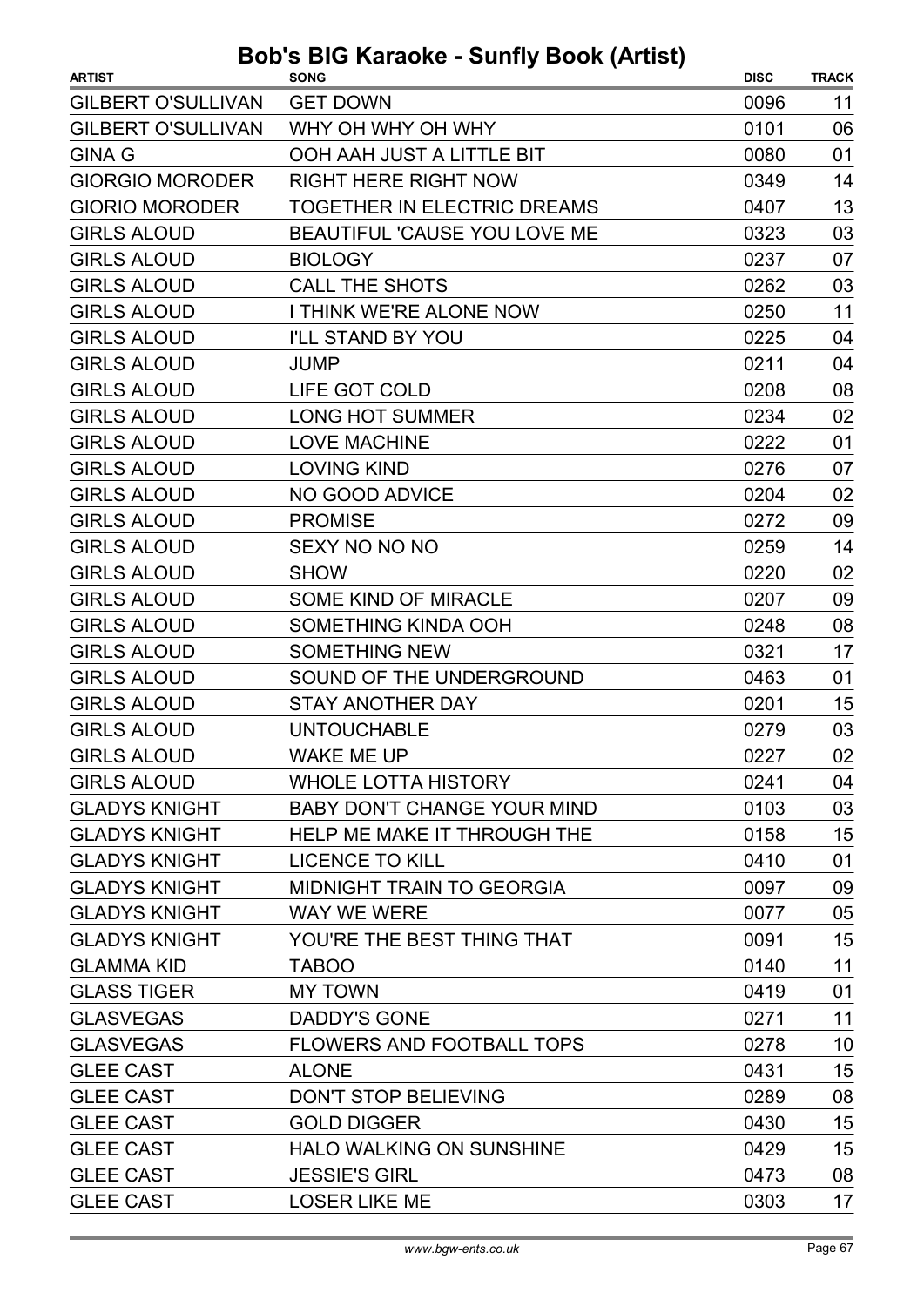| <b>ARTIST</b>            | <b>SONG</b>                                       | <b>DISC</b> | <b>TRACK</b> |
|--------------------------|---------------------------------------------------|-------------|--------------|
| <b>GLEE CAST</b>         | <b>POKER FACE</b>                                 | 0471        | 01           |
| <b>GLEN CAMPBEL</b>      | RHINESTONE COWBOY                                 | 0482        | 05           |
| <b>GLEN CAMPBELL</b>     | <b>GALVESTON</b>                                  | 0102        | 13           |
| <b>GLEN CAMPBELL</b>     | <b>HONEY COME BACK</b>                            | 0102        | 11           |
| <b>GLEN CAMPBELL</b>     | <b>RHINESTONE COWBOY</b>                          | 0051        | 15           |
| <b>GLEN CAMPBELL</b>     | <b>WICHITA LINEMAN</b>                            | 0102        | 04           |
| <b>GLEN FEARY</b>        | <b>PARTY TOWN</b>                                 | 0387        | 06           |
| <b>GLEN MADEIROS</b>     | NOTHING'S GONNA CHANGE MY                         | 0108        | 15           |
| <b>GLITTER BAND</b>      | <b>ANGEL FACE</b>                                 | 0071        | 13           |
| <b>GLORIA ESTEFAN</b>    | DON'T WANNA LOSE YOU                              | 0385        | 12           |
| <b>GLORIA ESTEFAN</b>    | <b>EVERLASTING LOVE</b>                           | 0019        | 06           |
| <b>GLORIA ESTEFAN</b>    | <b>HOLD ME THRILL ME KISS ME</b>                  | 0010        | 14           |
| <b>GLORIA GAYNOR</b>     | <b>HONEYBEE</b>                                   | 0421        | 08           |
| <b>GLORIA GAYNOR</b>     | <b>I AM WHAT I AM</b>                             | 0384        | 07           |
| <b>GLORIA GAYNOR</b>     | <b>I WILL SURVIVE</b>                             | 0445        | 08           |
| <b>GLORIA GAYNOR</b>     | I WILL SURVIVE (1993 REMIX)                       | 0006        | 07           |
| <b>GLORIA GAYNOR</b>     | <b>NEVER CAN SAY GOODBYE</b>                      | 0382        | 02           |
| <b>GNARLS BARCLAY</b>    | <b>SMILEY FACES</b>                               | 0245        | 08           |
| <b>GNARLS BARKLEY</b>    | <b>CRAZY</b>                                      | 0242        | 06           |
| <b>GNARLS BARKLEY</b>    | <b>RUN</b>                                        | 0266        | 13           |
| <b>GNARLS BARKLEY</b>    | <b>WHO CARES</b>                                  | 0249        | 02           |
| <b>GNASH FEAT OLIVIA</b> | <b>I HATE U I LOVE U</b>                          | 0364        | 05           |
| <b>GO WEST</b>           | KING OF WISHFUL THINKING                          | 0082        | 10           |
| <b>GO WEST</b>           | WE CLOSE OUR EYES                                 | 0033        | 03           |
| <b>GOLDEN EARRING</b>    | <b>RADAR LOVE</b>                                 | 0040        | 13           |
| <b>GOLDFRAPP</b>         | $A + E$                                           | 0264        | 14           |
| <b>GOLDFRAPP</b>         | <b>CARAVAN GIRL</b>                               | 0269        | 04           |
| <b>GOLDFRAPP</b>         | FLY ME AWAY                                       | 0243        | 06           |
| <b>GOLDFRAPP</b>         | <b>HAPPINESS</b>                                  | 0267        | 15           |
| <b>GOLDFRAPP</b>         | <b>NUMBER 1</b>                                   | 0237        | 08           |
| <b>GOLDFRAPP</b>         | OOH LA LA                                         | 0235        | 02           |
| <b>GOLDFRAPP</b>         | RIDE A WHITE HORSE                                | 0240        | 09           |
| <b>GOLDFRAPP</b>         | <b>ROCKET</b>                                     | 0289        | 14           |
|                          | <b>GOLDIE LOOKIN CHAIN GUNS DON'T KILL PEOPLE</b> | 0222        | 05           |
|                          | GOLDIE LOOKIN CHAIN YOUR MOTHER'S GOT A PENIS     | 0223        | 10           |
| <b>GOOD CHARLOTTE</b>    | DANCE FLOOR ANTHEM                                | 0478        | 06           |
| <b>GOOD CHARLOTTE</b>    | <b>GIRLS AND BOYS</b>                             | 0466        | 03           |
| <b>GOOD CHARLOTTE</b>    | <b>RIVER</b>                                      | 0256        | 03           |
| <b>GOOD SIZE</b>         | PINEAPPLE SONG                                    | 0224        | 10           |
| <b>GOODIES</b>           | <b>FUNKY GIBBON</b>                               | 0395        | 03           |
| <b>GOODIES</b>           | <b>GOODIES THEME</b>                              | 0396        | 07           |
| <b>GOOMBAY DANCE</b>     | <b>SEVEN TEARS</b>                                | 0426        | 02           |
| <b>GOONS</b>             | YING TONG SONG                                    | 0401        | 06           |
|                          |                                                   |             |              |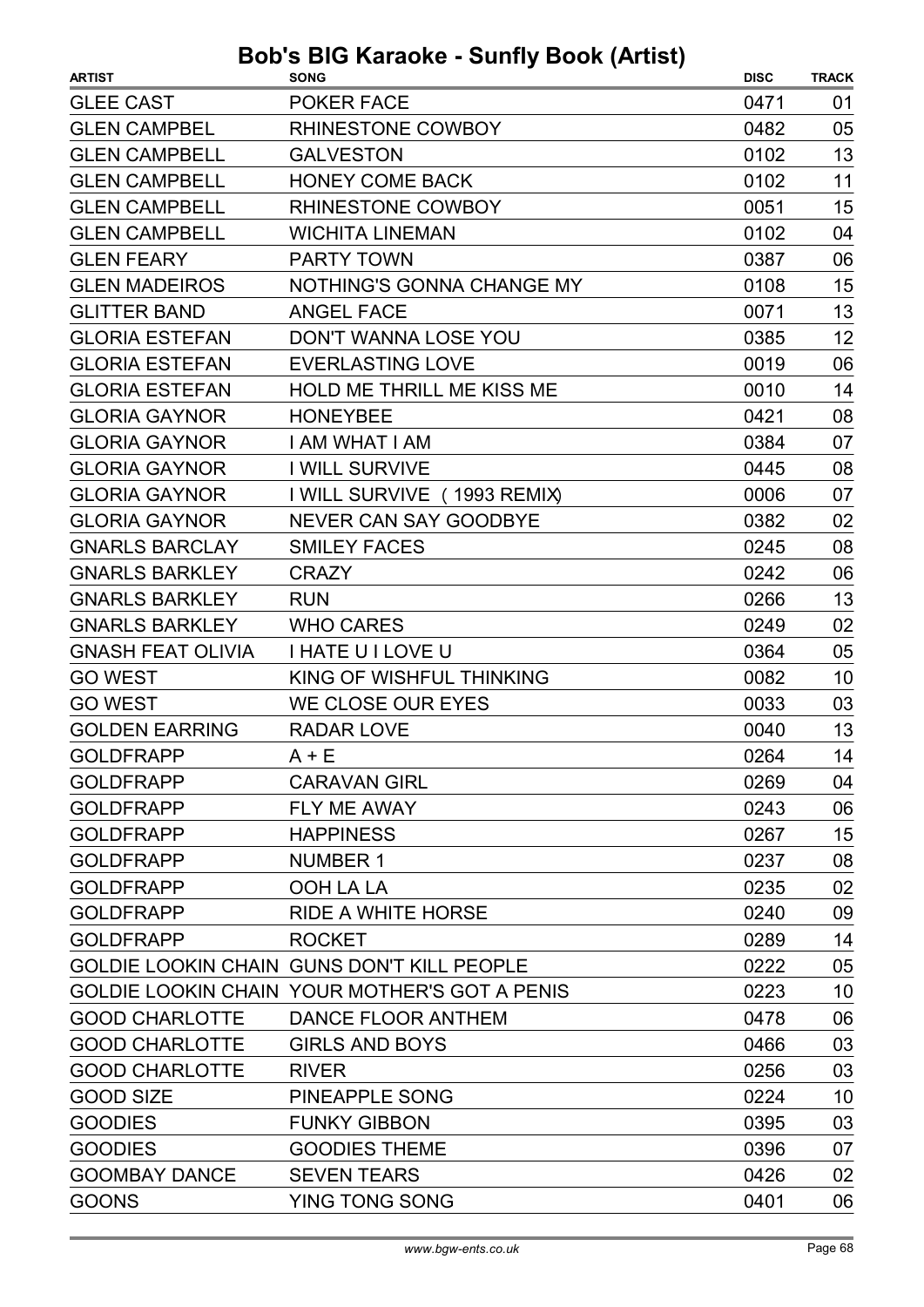| <b>ARTIST</b>                        | <b>SONG</b>                                    | <b>DISC</b> | <b>TRACK</b> |
|--------------------------------------|------------------------------------------------|-------------|--------------|
| <b>GORDON LIGHTFOOT</b>              | <b>SUNDOWN</b>                                 | 0158        | 04           |
| <b>GORGON CITY FEAT</b>              | <b>GO ALL NIGHT</b>                            | 0347        | 03           |
| <b>GORGON CITY FEAT</b>              | <b>HERE FOR YOU</b>                            | 0340        | 07           |
| <b>GORGON CITY FEAT</b>              | <b>READY FOR YOUR LOVE</b>                     | 0337        | 13           |
| <b>GORILLAZ</b>                      | 19 2000                                        | 0181        | 11           |
| <b>GORILLAZ</b>                      | <b>CLINT EASTWOOD</b>                          | 0178        | 13           |
| <b>GORILLAZ</b>                      | <b>DARE</b>                                    | 0233        | 13           |
| <b>GORILLAZ</b>                      | FEEL GOOD INC                                  | 0231        | 11           |
| <b>GORILLAZ</b>                      | <b>STYLO</b>                                   | 0289        | 12           |
| <b>GOSSIP</b>                        | <b>LISTEN UP</b>                               | 0257        | 02           |
| <b>GOSSIP</b>                        | STANDING IN THE WAY OF                         | 0253        | 04           |
| <b>GOTYE</b>                         | <b>EYES WIDE OPEN</b>                          | 0314        | 11           |
| <b>GOTYE</b>                         | <b>I FEEL BETTER</b>                           | 0318        | 02           |
| <b>GOTYE FT KIMBRA</b>               | SOMEBODY THAT I USED TO                        | 0312        | 04           |
| <b>GRACE FEAT G-EAZY</b>             | YOU DON'T OWN ME                               | 0359        | 04           |
| <b>GRACE JONES</b>                   | PULL UP TO THE BUMPER                          | 0075        | 15           |
| <b>GRANDAD</b>                       | <b>MEAT PIE SAUSAGE ROLL</b>                   | 0121        | 03           |
| <b>GRANDMASTER FLASH WHITE LINES</b> |                                                | 0509        | 06           |
| <b>GRAYSON HUGH</b>                  | <b>TALK IT OVER</b>                            | 0470        | 10           |
| <b>GREASE</b>                        | <b>GREASED LIGHTNING</b>                       | 0009        | 04           |
| <b>GREASE</b>                        | <b>HOPELESSLY DEVOTED TO YOU</b>               | 0015        | 02           |
| <b>GREASE</b>                        | <b>SANDY</b>                                   | 0098        | 13           |
| <b>GREASE</b>                        | <b>SUMMER NIGHTS</b>                           | 0015        | 12           |
| <b>GREASE</b>                        | YOU'RE THE ONE THAT I WANT                     | 0491        | 04           |
| <b>GREEN DAY</b>                     | 21 GUNS                                        | 0282        | 07           |
| <b>GREEN DAY</b>                     | <b>21ST CENTURY BREAKDOWN</b>                  | 0287        | 01           |
| <b>GREEN DAY</b>                     | <b>BOULEVARD OF BROKEN</b>                     | 0226        | 10           |
| <b>GREEN DAY</b>                     | <b>GOOD RIDDANCE (TIME OF</b>                  | 0490        | 05           |
| <b>GREEN DAY</b>                     | <b>HOLIDAY</b>                                 | 0228        | 06           |
| <b>GREEN DAY</b>                     | KNOW YOUR ENEMY                                | 0279        | 14           |
| <b>GREEN DAY</b>                     | <b>LONGVIEW</b>                                | 0413        | 01           |
| <b>GREEN DAY</b>                     | WAKE ME UP WHEN SEPTEMBER                      | 0492        | 04           |
| <b>GREEN DAY</b>                     | <b>WELCOME TO PARADISE</b>                     | 0426        | 01           |
| <b>GRETCHEN WILSON</b>               | <b>REDNECK WOMAN</b>                           | 0482        | 11           |
| <b>GRIMES</b>                        | <b>FLESH WITHOUT BLOOD</b>                     | 0359        | 05           |
| <b>GROOVE ARMADA</b>                 | <b>SONG 4 MUTYA</b>                            | 0258        | 03           |
| <b>GROOVE ARMARDA</b>                | <b>I SEE YOU BABY</b>                          | 0155        | 01           |
|                                      | <b>GROOVE GENERATION YOU MAKE ME FEEL LIKE</b> | 0124        | 12           |
| <b>GUILLEMOTS</b>                    | <b>FALLING OUT OF REACH</b>                    | 0268        | 13           |
| <b>GUN</b>                           | <b>WORD UP</b>                                 | 0009        | 10           |
| <b>GUNS N ROSES</b>                  | <b>WELCOME TO THE JUNGLE</b>                   | 0469        | 07           |
| <b>GUNS 'N' ROSES</b>                | <b>NOVEMBER RAIN</b>                           | 0411        | 12           |
| <b>GUNS 'N' ROSES</b>                | <b>PARADISE CITY</b>                           | 0005        | 04           |
|                                      |                                                |             |              |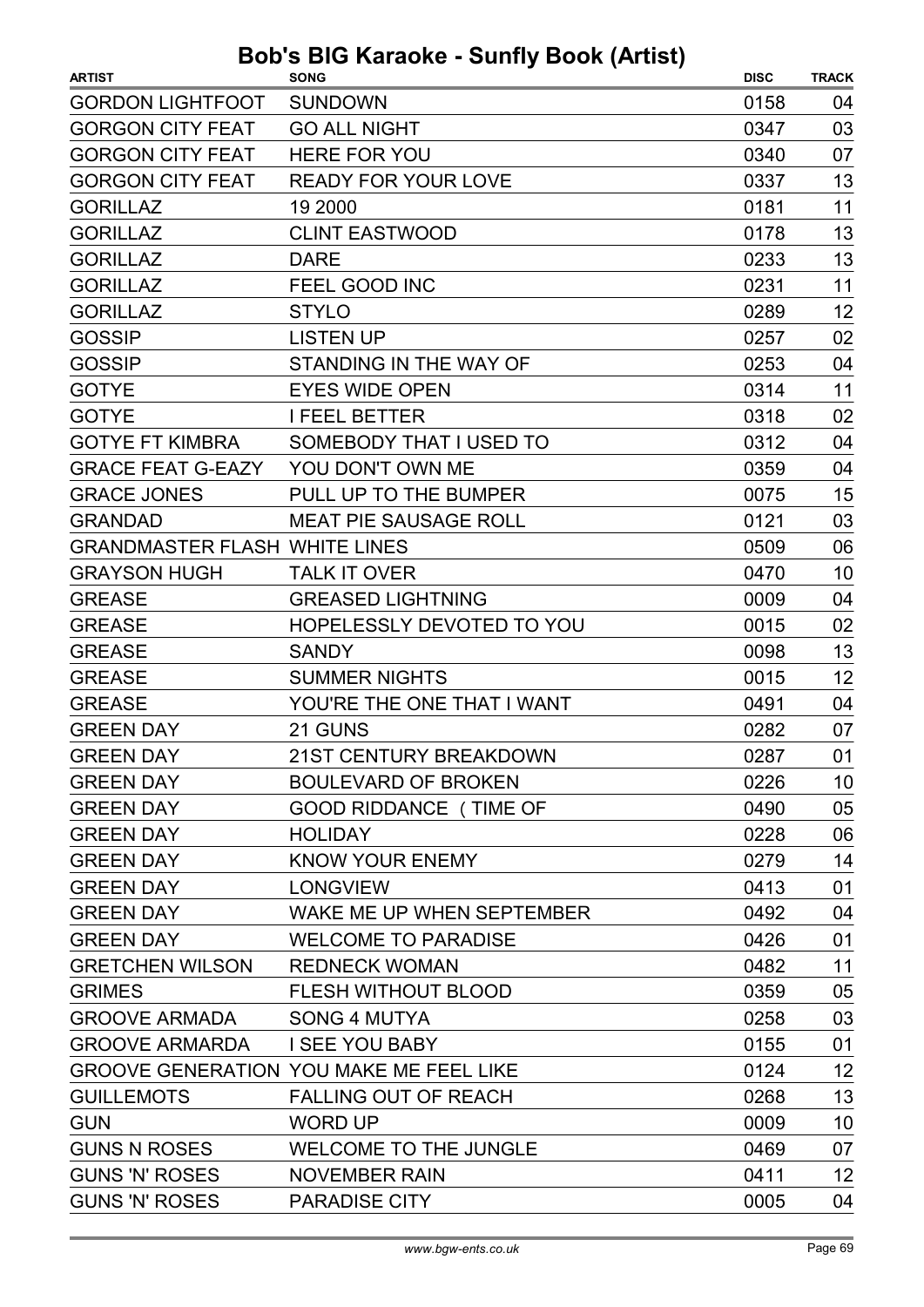| <b>ARTIST</b>            | . <u>.</u><br><b>SONG</b>   | <b>DISC</b> | <b>TRACK</b> |
|--------------------------|-----------------------------|-------------|--------------|
| <b>GUNS 'N' ROSES</b>    | SINCE I DON'T HAVE YOU      | 0026        | 09           |
| <b>GUNS 'N' ROSES</b>    | SWEET CHILD O' MINE         | 0002        | 10           |
| <b>GUNS 'N' ROSES</b>    | <b>SWEET CHILD OF MINE</b>  | 0488        | 03           |
| <b>GUNS 'N' ROSES</b>    | YOU COULD BE MINE           | 0021        | 08           |
| <b>GUY MITCHELL</b>      | <b>LOOK AT THAT GIRL</b>    | 0092        | 09           |
| <b>GUY MITCHELL</b>      | <b>ROCK A BILLY</b>         | 0048        | 04           |
| <b>GUY MITCHELL</b>      | SHE WEARS RED FEATHERS      | 0062        | 08           |
| <b>GUY SEBASTIAN</b>     | ANGELS BROUGHT ME HERE      | 0453        | 01           |
| <b>GUY SEBASTIAN</b>     | <b>LIKE IT LIKE THAT</b>    | 0473        | 14           |
| <b>GWEN STEFANI</b>      | 4 IN THE MORNING            | 0257        | 14           |
| <b>GWEN STEFANI</b>      | <b>BABY DON'T LIE</b>       | 0346        | 17           |
| <b>GWEN STEFANI</b>      | COOL                        | 0234        | 01           |
| <b>GWEN STEFANI</b>      | <b>HOLLABACK GIRL</b>       | 0231        | 13           |
| <b>GWEN STEFANI</b>      | <b>LUXURIOUS</b>            | 0238        | 10           |
| <b>GWEN STEFANI</b>      | <b>MAKE ME LIKE YOU</b>     | 0362        | 08           |
| <b>GWEN STEFANI</b>      | <b>USED TO LOVE YOU</b>     | 0361        | 16           |
| <b>GWEN STEFANI</b>      | <b>WHAT YOU WAITING FOR</b> | 0493        | 10           |
| <b>GWEN STEFANI</b>      | WIND IT UP                  | 0251        | 03           |
| <b>GWEN STEFANI AND</b>  | <b>RICH GIRL</b>            | 0493        | 02           |
| <b>GWEN STEFANI FEAT</b> | <b>SWEET ESCAPE</b>         | 0253        | 07           |
| <b>GYM CLASS HEROES</b>  | <b>CLOTHES OFF</b>          | 0259        | 08           |
| <b>GYM CLASS HEROES</b>  | <b>COOKIE JAR</b>           | 0273        | 08           |
| <b>GYM CLASS HEROES</b>  | <b>STEREO HEARTS</b>        | 0308        | 15           |
| <b>GYM CLASS HEROES</b>  | ASS BACK HOME (CLEAN)       | 0314        | 17           |
| <b>GYM CLASS HEROES</b>  | <b>CUPID'S CHOKEHOLD</b>    | 0255        | 12           |
| <b>GYM CLASS HEROES</b>  | THE FIGHTER                 | 0318        | 09           |
| <b>H AND CLAIRE</b>      | ALL OUT OF LOVE             | 0199        | 03           |
| <b>H AND CLAIRE</b>      | <b>DJ</b>                   | 0192        | 13           |
| <b>H AND CLAIRE</b>      | <b>HALF A HEART</b>         | 0195        | 12           |
| <b>HADDAWAY</b>          | <b>I MISS YOU</b>           | 0006        | 08           |
| <b>HADDAWAY</b>          | <b>ROCK MY HEART</b>        | 0026        | 03           |
| <b>HADDAWAY</b>          | <b>WHAT IS LOVE</b>         | 0005        | 05           |
| <b>HAILEE STEINFELD</b>  | <b>MOST GIRLS</b>           | 0377        | 11           |
| <b>HAILEE STEINFELD</b>  | <b>STARVING</b>             | 0369        | 06           |
| <b>HAIM</b>              | <b>FALLING</b>              | 0326        | 09           |
| <b>HAIM</b>              | IF I COULD CHANGE YOUR MIND | 0338        | 02           |
| <b>HAIM</b>              | <b>WANT YOU BACK</b>        | 0377        | 17           |
| HAIM [BBC SOUND OF       | <b>DON'T SAVE ME</b>        | 0324        | 18           |
| <b>HAIRCUT 100</b>       | <b>FANTASTIC DAY</b>        | 0386        | 04           |
| <b>HAIRCUT 100</b>       | LOVE PLUS ONE               | 0075        | 09           |
| <b>HALF MOON RUN</b>     | <b>FULL CIRCLE</b>          | 0328        | 18           |
| <b>HALL AND OATES</b>    | <b>KISS ON MY LIST</b>      | 0413        | 11           |
| <b>HALL AND OATES</b>    | <b>PRIVATE EYES</b>         | 0471        | 02           |
|                          |                             |             |              |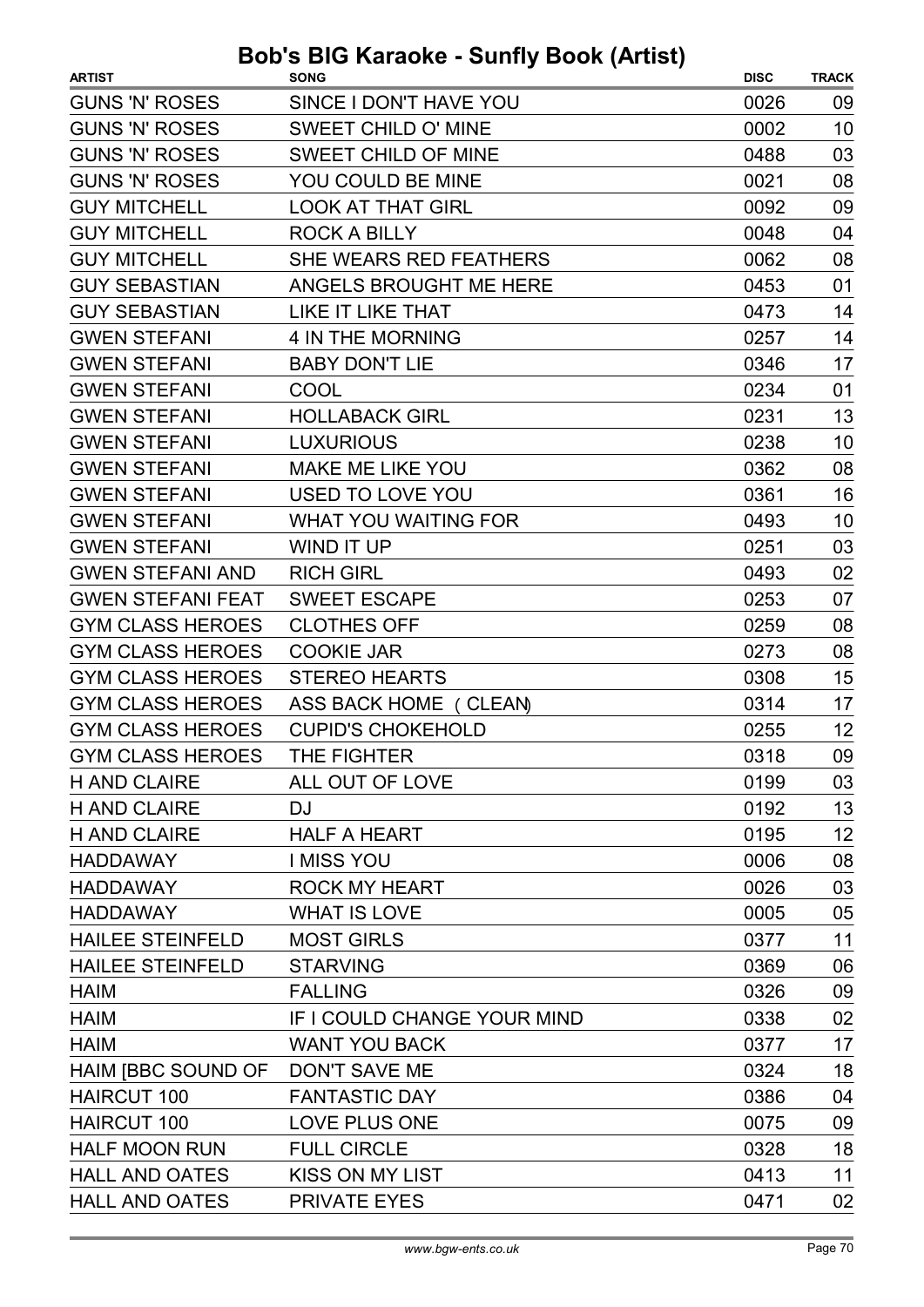| <b>HALL AND OATES</b><br><b>RICH GIRL</b><br>0471<br><b>COULD HAVE TOLD YOU SO</b><br>07<br><b>HALO JAMES</b><br>0427<br><b>HALSEY</b><br><b>NOW OR NEVER</b><br>0376<br>14<br>10<br><b>HANK WILLIAMS</b><br><b>HEY GOOD LOOKIN</b><br>0392<br>04<br><b>HANNAH MONTANA</b><br><b>BEST OF BOTH WORLDS</b><br>0476<br>I WILL COME TO YOU<br>09<br><b>HANSON</b><br>0117<br><b>LOST WITHOUT EACH OTHER</b><br>08<br><b>HANSON</b><br>0230<br>12<br><b>HANSON</b><br>PENNY AND ME<br>0227<br>14<br><b>HAPPY MONDAYS</b><br><b>24 HOUR PARTY PEOPLE</b><br>0501<br>12<br><b>HAPPY MONDAYS</b><br>0501<br><b>HALLELUJAH</b><br><b>HAPPY MONDAYS</b><br><b>KINKY AFRO</b><br>0501<br>09<br><b>HAPPY MONDAYS</b><br><b>LOOSE FIT</b><br>0501<br>11<br><b>HAPPY MONDAYS</b><br><b>STEP ON</b><br>0501<br>10<br>13<br><b>HAPPY MONDAYS</b><br><b>STINKIN' THINKIN'</b><br>0501<br>16<br><b>HAPPY MONDAYS</b><br><b>SUNSHINE AND LOVE</b><br>0501<br><b>WROTE FOR LUCK</b><br>15<br><b>HAPPY MONDAYS</b><br>0501<br>CAN'T GET ALONG (WITHOUT<br>0261<br>09<br><b>HARD FI</b><br><b>HARD FI</b><br><b>CASH MACHINE</b><br>0239<br>04<br>LIVING FOR THE WEEKEND<br>05<br><b>HARD FI</b><br>0236<br><b>HARD FI</b><br><b>SUBURBAN KNIGHTS</b><br>0258<br>04<br>03<br><b>HARD-FI</b><br><b>HARD TO BEAT</b><br>0430<br>12<br><b>HAROLD MELVIN AND</b><br>DON'T LEAVE ME THIS WAY<br>0097<br><b>HAROLD MELVIN AND</b><br>IF YOU DON'T KNOW ME BY NOW<br>03<br>0088<br><b>HAROLD MELVIN AND</b><br>LOVE I LOST<br>02<br>0072<br>06<br><b>HARRY BELAFONTE</b><br><b>BANANA BOAT SONG</b><br>0166<br><b>HARRY BELAFONTE</b><br>HOLE IN THE BUCKET<br>0095<br>12<br><b>ISLAND IN THE SUN</b><br>09<br><b>HARRY BELAFONTE</b><br>0047<br><b>CAT'S IN THE CRADLE</b><br>14<br><b>HARRY CHAPIN</b><br>0397<br><b>HARRY CONNICK JNR</b><br><b>IT HAD TO BE YOU</b><br>10<br>0396<br><b>HARRY STYLES</b><br>SIGN OF THE TIMES<br>01<br>0375<br><b>HARRY STYLES</b><br><b>SWEET CREATURE</b><br>15<br>0376<br>14<br><b>HARRY STYLES</b><br><b>TWO GHOSTS</b><br>0378<br>08<br><b>SAY SOMETHING</b><br>0189<br><b>HAVEN</b><br><b>HAWKWIND</b><br><b>SILVER MACHINE</b><br>05<br>0040<br><b>HAZEL O'CONNOR</b><br>03<br><b>WILL YOU</b><br>0110<br><b>HAZELL DEAN</b><br>03<br>WHATEVER I DO (WHEREVER I<br>0424<br>03<br><b>HEAR SAY</b><br><b>BRIDGE OVER TROUBLED WATER</b><br>0439<br>12<br>0461<br><b>HEAR SAY</b><br><b>EVERYBODY</b><br><b>LOVIN' IS EASY</b><br>0194<br>09<br><b>HEAR SAY</b><br><b>HEAR SAY</b><br>08<br><b>MONDAY MONDAY</b><br>0439<br><b>PURE AND SIMPLE</b><br>0438<br>01<br><b>HEAR SAY</b><br><b>HEAR SAY</b><br><b>WAY YOUR LOVE</b><br>01<br>0179<br><b>HEART</b><br><b>ALONE</b><br>0013<br>10 | <b>ARTIST</b> | <b>DUD 3 DIO RATAURE - OUTITY DUUR (ALUST)</b><br><b>SONG</b> | <b>DISC</b> | <b>TRACK</b> |
|-------------------------------------------------------------------------------------------------------------------------------------------------------------------------------------------------------------------------------------------------------------------------------------------------------------------------------------------------------------------------------------------------------------------------------------------------------------------------------------------------------------------------------------------------------------------------------------------------------------------------------------------------------------------------------------------------------------------------------------------------------------------------------------------------------------------------------------------------------------------------------------------------------------------------------------------------------------------------------------------------------------------------------------------------------------------------------------------------------------------------------------------------------------------------------------------------------------------------------------------------------------------------------------------------------------------------------------------------------------------------------------------------------------------------------------------------------------------------------------------------------------------------------------------------------------------------------------------------------------------------------------------------------------------------------------------------------------------------------------------------------------------------------------------------------------------------------------------------------------------------------------------------------------------------------------------------------------------------------------------------------------------------------------------------------------------------------------------------------------------------------------------------------------------------------------------------------------------------------------------------------------------------------------------------------------------------------------------------------------------------------------------------------------------------------------------------------------------------------------------------------------------------------------------------------------------------------------------------------------------------------------------------------------------------------------------------------|---------------|---------------------------------------------------------------|-------------|--------------|
|                                                                                                                                                                                                                                                                                                                                                                                                                                                                                                                                                                                                                                                                                                                                                                                                                                                                                                                                                                                                                                                                                                                                                                                                                                                                                                                                                                                                                                                                                                                                                                                                                                                                                                                                                                                                                                                                                                                                                                                                                                                                                                                                                                                                                                                                                                                                                                                                                                                                                                                                                                                                                                                                                                       |               |                                                               |             | 07           |
|                                                                                                                                                                                                                                                                                                                                                                                                                                                                                                                                                                                                                                                                                                                                                                                                                                                                                                                                                                                                                                                                                                                                                                                                                                                                                                                                                                                                                                                                                                                                                                                                                                                                                                                                                                                                                                                                                                                                                                                                                                                                                                                                                                                                                                                                                                                                                                                                                                                                                                                                                                                                                                                                                                       |               |                                                               |             |              |
|                                                                                                                                                                                                                                                                                                                                                                                                                                                                                                                                                                                                                                                                                                                                                                                                                                                                                                                                                                                                                                                                                                                                                                                                                                                                                                                                                                                                                                                                                                                                                                                                                                                                                                                                                                                                                                                                                                                                                                                                                                                                                                                                                                                                                                                                                                                                                                                                                                                                                                                                                                                                                                                                                                       |               |                                                               |             |              |
|                                                                                                                                                                                                                                                                                                                                                                                                                                                                                                                                                                                                                                                                                                                                                                                                                                                                                                                                                                                                                                                                                                                                                                                                                                                                                                                                                                                                                                                                                                                                                                                                                                                                                                                                                                                                                                                                                                                                                                                                                                                                                                                                                                                                                                                                                                                                                                                                                                                                                                                                                                                                                                                                                                       |               |                                                               |             |              |
|                                                                                                                                                                                                                                                                                                                                                                                                                                                                                                                                                                                                                                                                                                                                                                                                                                                                                                                                                                                                                                                                                                                                                                                                                                                                                                                                                                                                                                                                                                                                                                                                                                                                                                                                                                                                                                                                                                                                                                                                                                                                                                                                                                                                                                                                                                                                                                                                                                                                                                                                                                                                                                                                                                       |               |                                                               |             |              |
|                                                                                                                                                                                                                                                                                                                                                                                                                                                                                                                                                                                                                                                                                                                                                                                                                                                                                                                                                                                                                                                                                                                                                                                                                                                                                                                                                                                                                                                                                                                                                                                                                                                                                                                                                                                                                                                                                                                                                                                                                                                                                                                                                                                                                                                                                                                                                                                                                                                                                                                                                                                                                                                                                                       |               |                                                               |             |              |
|                                                                                                                                                                                                                                                                                                                                                                                                                                                                                                                                                                                                                                                                                                                                                                                                                                                                                                                                                                                                                                                                                                                                                                                                                                                                                                                                                                                                                                                                                                                                                                                                                                                                                                                                                                                                                                                                                                                                                                                                                                                                                                                                                                                                                                                                                                                                                                                                                                                                                                                                                                                                                                                                                                       |               |                                                               |             |              |
|                                                                                                                                                                                                                                                                                                                                                                                                                                                                                                                                                                                                                                                                                                                                                                                                                                                                                                                                                                                                                                                                                                                                                                                                                                                                                                                                                                                                                                                                                                                                                                                                                                                                                                                                                                                                                                                                                                                                                                                                                                                                                                                                                                                                                                                                                                                                                                                                                                                                                                                                                                                                                                                                                                       |               |                                                               |             |              |
|                                                                                                                                                                                                                                                                                                                                                                                                                                                                                                                                                                                                                                                                                                                                                                                                                                                                                                                                                                                                                                                                                                                                                                                                                                                                                                                                                                                                                                                                                                                                                                                                                                                                                                                                                                                                                                                                                                                                                                                                                                                                                                                                                                                                                                                                                                                                                                                                                                                                                                                                                                                                                                                                                                       |               |                                                               |             |              |
|                                                                                                                                                                                                                                                                                                                                                                                                                                                                                                                                                                                                                                                                                                                                                                                                                                                                                                                                                                                                                                                                                                                                                                                                                                                                                                                                                                                                                                                                                                                                                                                                                                                                                                                                                                                                                                                                                                                                                                                                                                                                                                                                                                                                                                                                                                                                                                                                                                                                                                                                                                                                                                                                                                       |               |                                                               |             |              |
|                                                                                                                                                                                                                                                                                                                                                                                                                                                                                                                                                                                                                                                                                                                                                                                                                                                                                                                                                                                                                                                                                                                                                                                                                                                                                                                                                                                                                                                                                                                                                                                                                                                                                                                                                                                                                                                                                                                                                                                                                                                                                                                                                                                                                                                                                                                                                                                                                                                                                                                                                                                                                                                                                                       |               |                                                               |             |              |
|                                                                                                                                                                                                                                                                                                                                                                                                                                                                                                                                                                                                                                                                                                                                                                                                                                                                                                                                                                                                                                                                                                                                                                                                                                                                                                                                                                                                                                                                                                                                                                                                                                                                                                                                                                                                                                                                                                                                                                                                                                                                                                                                                                                                                                                                                                                                                                                                                                                                                                                                                                                                                                                                                                       |               |                                                               |             |              |
|                                                                                                                                                                                                                                                                                                                                                                                                                                                                                                                                                                                                                                                                                                                                                                                                                                                                                                                                                                                                                                                                                                                                                                                                                                                                                                                                                                                                                                                                                                                                                                                                                                                                                                                                                                                                                                                                                                                                                                                                                                                                                                                                                                                                                                                                                                                                                                                                                                                                                                                                                                                                                                                                                                       |               |                                                               |             |              |
|                                                                                                                                                                                                                                                                                                                                                                                                                                                                                                                                                                                                                                                                                                                                                                                                                                                                                                                                                                                                                                                                                                                                                                                                                                                                                                                                                                                                                                                                                                                                                                                                                                                                                                                                                                                                                                                                                                                                                                                                                                                                                                                                                                                                                                                                                                                                                                                                                                                                                                                                                                                                                                                                                                       |               |                                                               |             |              |
|                                                                                                                                                                                                                                                                                                                                                                                                                                                                                                                                                                                                                                                                                                                                                                                                                                                                                                                                                                                                                                                                                                                                                                                                                                                                                                                                                                                                                                                                                                                                                                                                                                                                                                                                                                                                                                                                                                                                                                                                                                                                                                                                                                                                                                                                                                                                                                                                                                                                                                                                                                                                                                                                                                       |               |                                                               |             |              |
|                                                                                                                                                                                                                                                                                                                                                                                                                                                                                                                                                                                                                                                                                                                                                                                                                                                                                                                                                                                                                                                                                                                                                                                                                                                                                                                                                                                                                                                                                                                                                                                                                                                                                                                                                                                                                                                                                                                                                                                                                                                                                                                                                                                                                                                                                                                                                                                                                                                                                                                                                                                                                                                                                                       |               |                                                               |             |              |
|                                                                                                                                                                                                                                                                                                                                                                                                                                                                                                                                                                                                                                                                                                                                                                                                                                                                                                                                                                                                                                                                                                                                                                                                                                                                                                                                                                                                                                                                                                                                                                                                                                                                                                                                                                                                                                                                                                                                                                                                                                                                                                                                                                                                                                                                                                                                                                                                                                                                                                                                                                                                                                                                                                       |               |                                                               |             |              |
|                                                                                                                                                                                                                                                                                                                                                                                                                                                                                                                                                                                                                                                                                                                                                                                                                                                                                                                                                                                                                                                                                                                                                                                                                                                                                                                                                                                                                                                                                                                                                                                                                                                                                                                                                                                                                                                                                                                                                                                                                                                                                                                                                                                                                                                                                                                                                                                                                                                                                                                                                                                                                                                                                                       |               |                                                               |             |              |
|                                                                                                                                                                                                                                                                                                                                                                                                                                                                                                                                                                                                                                                                                                                                                                                                                                                                                                                                                                                                                                                                                                                                                                                                                                                                                                                                                                                                                                                                                                                                                                                                                                                                                                                                                                                                                                                                                                                                                                                                                                                                                                                                                                                                                                                                                                                                                                                                                                                                                                                                                                                                                                                                                                       |               |                                                               |             |              |
|                                                                                                                                                                                                                                                                                                                                                                                                                                                                                                                                                                                                                                                                                                                                                                                                                                                                                                                                                                                                                                                                                                                                                                                                                                                                                                                                                                                                                                                                                                                                                                                                                                                                                                                                                                                                                                                                                                                                                                                                                                                                                                                                                                                                                                                                                                                                                                                                                                                                                                                                                                                                                                                                                                       |               |                                                               |             |              |
|                                                                                                                                                                                                                                                                                                                                                                                                                                                                                                                                                                                                                                                                                                                                                                                                                                                                                                                                                                                                                                                                                                                                                                                                                                                                                                                                                                                                                                                                                                                                                                                                                                                                                                                                                                                                                                                                                                                                                                                                                                                                                                                                                                                                                                                                                                                                                                                                                                                                                                                                                                                                                                                                                                       |               |                                                               |             |              |
|                                                                                                                                                                                                                                                                                                                                                                                                                                                                                                                                                                                                                                                                                                                                                                                                                                                                                                                                                                                                                                                                                                                                                                                                                                                                                                                                                                                                                                                                                                                                                                                                                                                                                                                                                                                                                                                                                                                                                                                                                                                                                                                                                                                                                                                                                                                                                                                                                                                                                                                                                                                                                                                                                                       |               |                                                               |             |              |
|                                                                                                                                                                                                                                                                                                                                                                                                                                                                                                                                                                                                                                                                                                                                                                                                                                                                                                                                                                                                                                                                                                                                                                                                                                                                                                                                                                                                                                                                                                                                                                                                                                                                                                                                                                                                                                                                                                                                                                                                                                                                                                                                                                                                                                                                                                                                                                                                                                                                                                                                                                                                                                                                                                       |               |                                                               |             |              |
|                                                                                                                                                                                                                                                                                                                                                                                                                                                                                                                                                                                                                                                                                                                                                                                                                                                                                                                                                                                                                                                                                                                                                                                                                                                                                                                                                                                                                                                                                                                                                                                                                                                                                                                                                                                                                                                                                                                                                                                                                                                                                                                                                                                                                                                                                                                                                                                                                                                                                                                                                                                                                                                                                                       |               |                                                               |             |              |
|                                                                                                                                                                                                                                                                                                                                                                                                                                                                                                                                                                                                                                                                                                                                                                                                                                                                                                                                                                                                                                                                                                                                                                                                                                                                                                                                                                                                                                                                                                                                                                                                                                                                                                                                                                                                                                                                                                                                                                                                                                                                                                                                                                                                                                                                                                                                                                                                                                                                                                                                                                                                                                                                                                       |               |                                                               |             |              |
|                                                                                                                                                                                                                                                                                                                                                                                                                                                                                                                                                                                                                                                                                                                                                                                                                                                                                                                                                                                                                                                                                                                                                                                                                                                                                                                                                                                                                                                                                                                                                                                                                                                                                                                                                                                                                                                                                                                                                                                                                                                                                                                                                                                                                                                                                                                                                                                                                                                                                                                                                                                                                                                                                                       |               |                                                               |             |              |
|                                                                                                                                                                                                                                                                                                                                                                                                                                                                                                                                                                                                                                                                                                                                                                                                                                                                                                                                                                                                                                                                                                                                                                                                                                                                                                                                                                                                                                                                                                                                                                                                                                                                                                                                                                                                                                                                                                                                                                                                                                                                                                                                                                                                                                                                                                                                                                                                                                                                                                                                                                                                                                                                                                       |               |                                                               |             |              |
|                                                                                                                                                                                                                                                                                                                                                                                                                                                                                                                                                                                                                                                                                                                                                                                                                                                                                                                                                                                                                                                                                                                                                                                                                                                                                                                                                                                                                                                                                                                                                                                                                                                                                                                                                                                                                                                                                                                                                                                                                                                                                                                                                                                                                                                                                                                                                                                                                                                                                                                                                                                                                                                                                                       |               |                                                               |             |              |
|                                                                                                                                                                                                                                                                                                                                                                                                                                                                                                                                                                                                                                                                                                                                                                                                                                                                                                                                                                                                                                                                                                                                                                                                                                                                                                                                                                                                                                                                                                                                                                                                                                                                                                                                                                                                                                                                                                                                                                                                                                                                                                                                                                                                                                                                                                                                                                                                                                                                                                                                                                                                                                                                                                       |               |                                                               |             |              |
|                                                                                                                                                                                                                                                                                                                                                                                                                                                                                                                                                                                                                                                                                                                                                                                                                                                                                                                                                                                                                                                                                                                                                                                                                                                                                                                                                                                                                                                                                                                                                                                                                                                                                                                                                                                                                                                                                                                                                                                                                                                                                                                                                                                                                                                                                                                                                                                                                                                                                                                                                                                                                                                                                                       |               |                                                               |             |              |
|                                                                                                                                                                                                                                                                                                                                                                                                                                                                                                                                                                                                                                                                                                                                                                                                                                                                                                                                                                                                                                                                                                                                                                                                                                                                                                                                                                                                                                                                                                                                                                                                                                                                                                                                                                                                                                                                                                                                                                                                                                                                                                                                                                                                                                                                                                                                                                                                                                                                                                                                                                                                                                                                                                       |               |                                                               |             |              |
|                                                                                                                                                                                                                                                                                                                                                                                                                                                                                                                                                                                                                                                                                                                                                                                                                                                                                                                                                                                                                                                                                                                                                                                                                                                                                                                                                                                                                                                                                                                                                                                                                                                                                                                                                                                                                                                                                                                                                                                                                                                                                                                                                                                                                                                                                                                                                                                                                                                                                                                                                                                                                                                                                                       |               |                                                               |             |              |
|                                                                                                                                                                                                                                                                                                                                                                                                                                                                                                                                                                                                                                                                                                                                                                                                                                                                                                                                                                                                                                                                                                                                                                                                                                                                                                                                                                                                                                                                                                                                                                                                                                                                                                                                                                                                                                                                                                                                                                                                                                                                                                                                                                                                                                                                                                                                                                                                                                                                                                                                                                                                                                                                                                       |               |                                                               |             |              |
|                                                                                                                                                                                                                                                                                                                                                                                                                                                                                                                                                                                                                                                                                                                                                                                                                                                                                                                                                                                                                                                                                                                                                                                                                                                                                                                                                                                                                                                                                                                                                                                                                                                                                                                                                                                                                                                                                                                                                                                                                                                                                                                                                                                                                                                                                                                                                                                                                                                                                                                                                                                                                                                                                                       |               |                                                               |             |              |
|                                                                                                                                                                                                                                                                                                                                                                                                                                                                                                                                                                                                                                                                                                                                                                                                                                                                                                                                                                                                                                                                                                                                                                                                                                                                                                                                                                                                                                                                                                                                                                                                                                                                                                                                                                                                                                                                                                                                                                                                                                                                                                                                                                                                                                                                                                                                                                                                                                                                                                                                                                                                                                                                                                       |               |                                                               |             |              |
|                                                                                                                                                                                                                                                                                                                                                                                                                                                                                                                                                                                                                                                                                                                                                                                                                                                                                                                                                                                                                                                                                                                                                                                                                                                                                                                                                                                                                                                                                                                                                                                                                                                                                                                                                                                                                                                                                                                                                                                                                                                                                                                                                                                                                                                                                                                                                                                                                                                                                                                                                                                                                                                                                                       |               |                                                               |             |              |
|                                                                                                                                                                                                                                                                                                                                                                                                                                                                                                                                                                                                                                                                                                                                                                                                                                                                                                                                                                                                                                                                                                                                                                                                                                                                                                                                                                                                                                                                                                                                                                                                                                                                                                                                                                                                                                                                                                                                                                                                                                                                                                                                                                                                                                                                                                                                                                                                                                                                                                                                                                                                                                                                                                       |               |                                                               |             |              |
|                                                                                                                                                                                                                                                                                                                                                                                                                                                                                                                                                                                                                                                                                                                                                                                                                                                                                                                                                                                                                                                                                                                                                                                                                                                                                                                                                                                                                                                                                                                                                                                                                                                                                                                                                                                                                                                                                                                                                                                                                                                                                                                                                                                                                                                                                                                                                                                                                                                                                                                                                                                                                                                                                                       |               |                                                               |             |              |
|                                                                                                                                                                                                                                                                                                                                                                                                                                                                                                                                                                                                                                                                                                                                                                                                                                                                                                                                                                                                                                                                                                                                                                                                                                                                                                                                                                                                                                                                                                                                                                                                                                                                                                                                                                                                                                                                                                                                                                                                                                                                                                                                                                                                                                                                                                                                                                                                                                                                                                                                                                                                                                                                                                       |               |                                                               |             |              |
|                                                                                                                                                                                                                                                                                                                                                                                                                                                                                                                                                                                                                                                                                                                                                                                                                                                                                                                                                                                                                                                                                                                                                                                                                                                                                                                                                                                                                                                                                                                                                                                                                                                                                                                                                                                                                                                                                                                                                                                                                                                                                                                                                                                                                                                                                                                                                                                                                                                                                                                                                                                                                                                                                                       |               |                                                               |             |              |
|                                                                                                                                                                                                                                                                                                                                                                                                                                                                                                                                                                                                                                                                                                                                                                                                                                                                                                                                                                                                                                                                                                                                                                                                                                                                                                                                                                                                                                                                                                                                                                                                                                                                                                                                                                                                                                                                                                                                                                                                                                                                                                                                                                                                                                                                                                                                                                                                                                                                                                                                                                                                                                                                                                       |               |                                                               |             |              |
|                                                                                                                                                                                                                                                                                                                                                                                                                                                                                                                                                                                                                                                                                                                                                                                                                                                                                                                                                                                                                                                                                                                                                                                                                                                                                                                                                                                                                                                                                                                                                                                                                                                                                                                                                                                                                                                                                                                                                                                                                                                                                                                                                                                                                                                                                                                                                                                                                                                                                                                                                                                                                                                                                                       |               |                                                               |             |              |
|                                                                                                                                                                                                                                                                                                                                                                                                                                                                                                                                                                                                                                                                                                                                                                                                                                                                                                                                                                                                                                                                                                                                                                                                                                                                                                                                                                                                                                                                                                                                                                                                                                                                                                                                                                                                                                                                                                                                                                                                                                                                                                                                                                                                                                                                                                                                                                                                                                                                                                                                                                                                                                                                                                       |               |                                                               |             |              |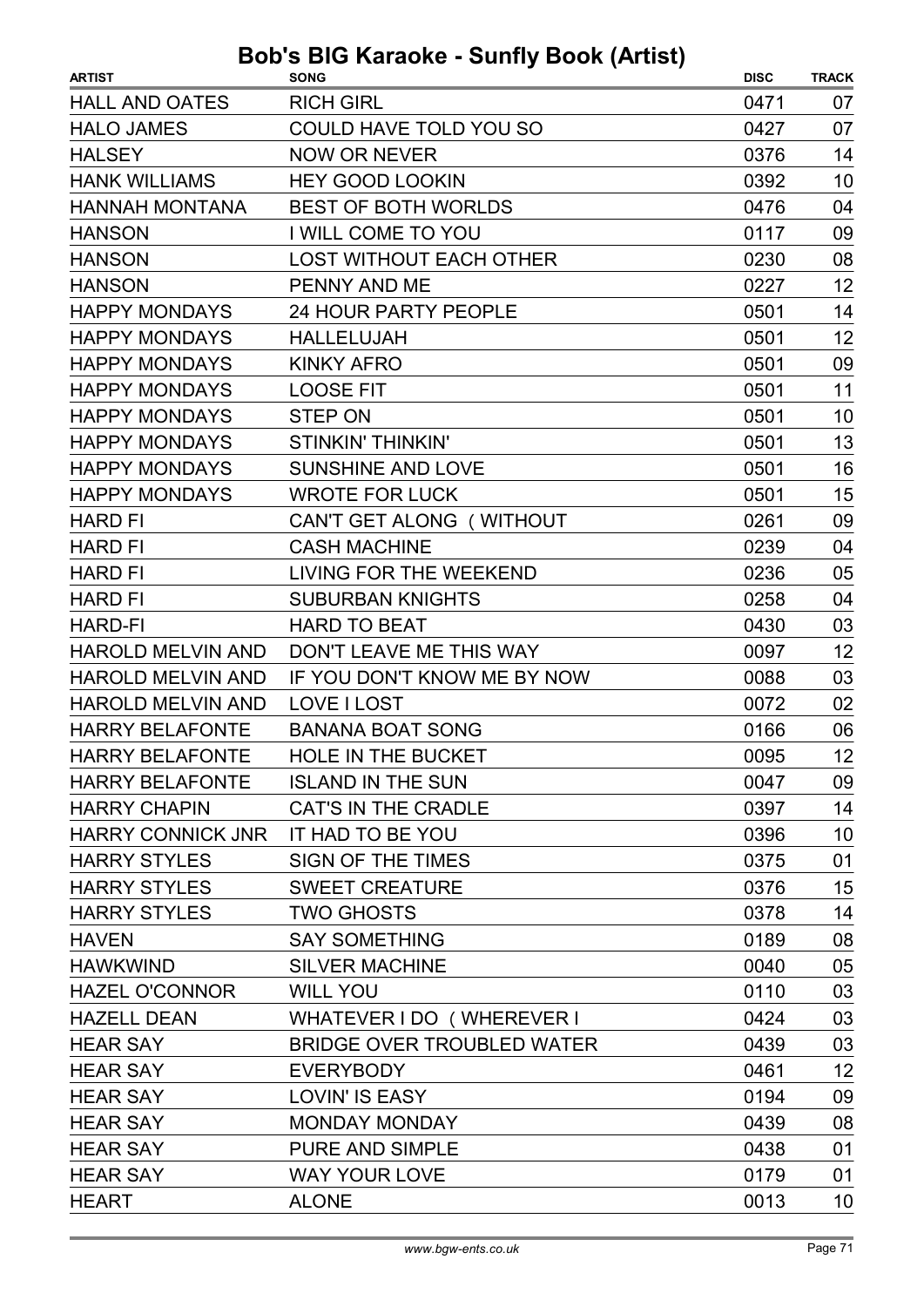| <b>ARTIST</b>                   | <b>SONG</b>                      | <b>DISC</b> | <b>TRACK</b> |
|---------------------------------|----------------------------------|-------------|--------------|
| <b>HEART</b>                    | <b>THESE DREAMS</b>              | 0431        | 13           |
| <b>HEART</b>                    | WILL YOU BE THERE IN THE         | 0026        | 11           |
| <b>HEATWAVE</b>                 | <b>ALWAYS AND FOREVER</b>        | 0103        | 12           |
| <b>HEATWAVE</b>                 | <b>BOOGIE NIGHTS</b>             | 0097        | 11           |
| <b>HEATWAVE</b>                 | <b>MIND BLOWING DECISIONS</b>    | 0097        | 10           |
| <b>HEAVEN 17</b>                | <b>COME LIVE WITH ME</b>         | 0409        | 02           |
| <b>HEAVEN 17</b>                | <b>TEMPTATION</b>                | 0111        | 10           |
| <b>HEDGE HOPPERS</b>            | <b>IT'S GOOD NEWS WEEK</b>       | 0086        | 07           |
| <b>HELEN REDDY</b>              | <b>ANGIE BABY</b>                | 0382        | 14           |
| <b>HELEN SHAPIRO</b>            | DON'T TREAT ME LIKE A CHILD      | 0074        | 03           |
| <b>HELEN SHAPIRO</b>            | TELL ME WHAT HE SAID             | 0084        | 11           |
| <b>HELEN SHAPIRO</b>            | <b>WALKIN' BACK TO HAPPINESS</b> | 0038        | 07           |
| <b>HELEN SHAPIRO</b>            | YOU DON'T KNOW                   | 0054        | 10           |
| <b>HELLOGOODBYE</b>             | HERE ( IN YOUR ARMS)             | 0256        | 15           |
| <b>HELPING HAITI</b>            | <b>EVERYBODY HURTS</b>           | 0289        | 16           |
| <b>HEPBURN</b>                  | <b>BUGS</b>                      | 0146        | 11           |
| <b>HEPBURN</b>                  | DEEP DEEP DOWN                   | 0159        | 15           |
| <b>HEPBURN</b>                  | I QUIT                           | 0140        | 13           |
| <b>HERD</b>                     | <b>FROM THE UNDER WORLD</b>      | 0069        | 06           |
| <b>HERMAN'S HERMITS</b>         | I'M INTO SOMETHING GOOD          | 0484        | 15           |
| <b>HERMAN'S HERMITS</b>         | <b>MY SENTIMENTAL FRIEND</b>     | 0065        | 05           |
| <b>HERMAN'S HERMITS</b>         | <b>NO MILK TODAY</b>             | 0099        | 08           |
| <b>HERMAN'S HERMITS</b>         | <b>SOMETHING'S HAPPENING</b>     | 0100        | 12           |
| <b>HERMAN'S HERMITS</b>         | THERE'S A KIND OF HUSH           | 0099        | 01           |
| HERMES HOUSE BAND COUNTRY ROADS |                                  | 0461        | 04           |
| HERMES HOUSE BAND QUE SERA SERA |                                  | 0190        | 10           |
| <b>HI GLOSS</b>                 | YOU'LL NEVER KNOW                | 0399        | 13           |
| <b>HIGH NUMBERS</b>             | <b>ZOOT SUIT</b>                 | 0417        | 10           |
| <b>HIGH SCHOOL</b>              | <b>BREAKING FREE</b>             | 0476        | 07           |
| <b>HIGH SCHOOL</b>              | WE'RE ALL IN THIS TOGETHER       | 0433        | 15           |
| <b>HILARY DUFF</b>              | <b>BEAT OF MY HEART</b>          | 0476        | 02           |
| <b>HILARY DUFF</b>              | <b>SO YESTERDAY</b>              | 0451        | 11           |
| <b>HOCKEY</b>                   | <b>TOO FAKE</b>                  | 0278        | 08           |
| <b>HOLLIES</b>                  | AIR THAT I BREATHE               | 0071        | 04           |
| <b>HOLLIES</b>                  | <b>CARRIE ANN</b>                | 0415        | 12           |
| <b>HOLLIES</b>                  | HE AIN'T HEAVY HE'S MY           | 0040        | 10           |
| <b>HOLLIES</b>                  | HERE I GO AGAIN                  | 0069        | 07           |
| <b>HOLLIES</b>                  | I'M ALIVE                        | 0045        | 06           |
| <b>HOLLIES</b>                  | <b>JUST ONE LOOK</b>             | 0045        | 04           |
| <b>HOLLIES</b>                  | <b>STOP STOP STOP</b>            | 0099        | 06           |
| <b>HOLLOWAYS</b>                | <b>GENERATOR</b>                 | 0257        | 05           |
| <b>HOLLY JOHNSON</b>            | <b>AMERICANOS</b>                | 0059        | 06           |
| <b>HOLLY JOHNSON</b>            | <b>ASCENSION</b>                 | 0362        | 18           |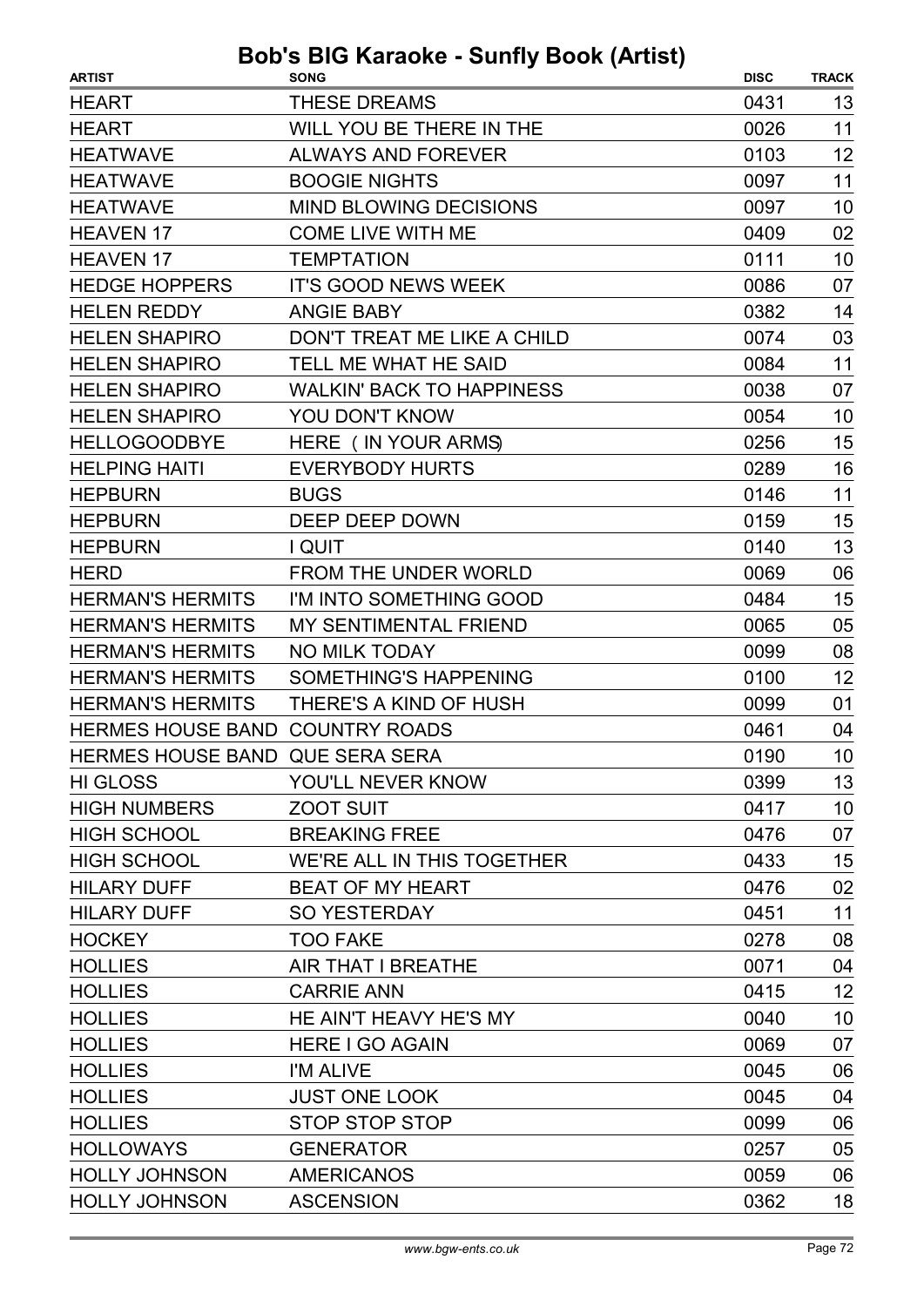| <b>ARTIST</b>                    | <b>SONG</b>                  | <b>DISC</b> | <b>TRACK</b> |
|----------------------------------|------------------------------|-------------|--------------|
| <b>HOLLY VALANCE</b>             | DOWN BOY                     | 0465        | 03           |
| <b>HOLLY VALANCE</b>             | <b>KISS KISS</b>             | 0462        | 12           |
| <b>HOLLY VALANCE</b>             | <b>NAUGHTY GIRL</b>          | 0200        | 15           |
| <b>HOLLY VALANCE</b>             | <b>STATE OF MIND</b>         | 0210        | 01           |
| <b>HOLLY VALLANCE</b>            | <b>DOWN BOY</b>              | 0196        | 01           |
| <b>HOLLY VALLANCE</b>            | <b>KISS KISS</b>             | 0192        | 09           |
| <b>HONEYBUS</b>                  | I CAN'T LET MAGGIE GO        | 0070        | 07           |
| <b>HONEYCOMBS</b>                | <b>HAVE I THE RIGHT</b>      | 0046        | 05           |
| <b>HONEYZ</b>                    | <b>END OF THE LINE</b>       | 0128        | 05           |
| <b>HONEYZ</b>                    | <b>FINALY FOUND</b>          | 0126        | 02           |
| <b>HONNIES</b>                   | <b>NEVER LET YOU DOWN</b>    | 0152        | 08           |
| <b>HOOBASTANK</b>                | <b>REASON</b>                | 0452        | 15           |
| <b>HOODOO GURUS</b>              | <b>WHAT'S MY SCENE</b>       | 0489        | 05           |
| <b>HOOSIERS</b>                  | <b>CHOICES</b>               | 0295        | 08           |
| <b>HOOSIERS</b>                  | <b>COPS AND ROBBERS</b>      | 0267        | 09           |
| <b>HOOSIERS</b>                  | <b>GOODBYE MR</b>            | 0260        | 02           |
| <b>HOOSIERS</b>                  | <b>WORRIED ABOUT RAY</b>     | 0258        | 02           |
| <b>HOOSIERS</b>                  | <b>WORST CASE SCENARIO</b>   | 0263        | 15           |
| <b>HOT CHIP</b>                  | <b>READY FOR THE FLOOR</b>   | 0264        | 09           |
| <b>HOT CHOCOLATE</b>             | <b>BROTHER LOUIE</b>         | 0055        | 06           |
| <b>HOT CHOCOLATE</b>             | <b>EVERYONE'S A WINNER</b>   | 0023        | 10           |
| <b>HOT CHOCOLATE</b>             | NO DOUBT ABOUT IT            | 0395        | 07           |
| <b>HOT CHOCOLATE</b>             | <b>SEXY THING</b>            | 0449        | 05           |
| <b>HOT CHOCOLATE</b>             | YOU SEXY THING               | 0022        | 09           |
| <b>HOTLEGS</b>                   | <b>NEANDERTHAL MAN</b>       | 0090        | 05           |
| <b>HOWARD JONES</b>              | LIKE TO GET TO KNOW YOU WELL | 0399        | 05           |
| <b>HOWARD JONES</b>              | LITTLE BIT OF SNOW           | 0396        | 01           |
| <b>HOWARD KEEL</b>               | <b>I WON'T SEND ROSES</b>    | 0160        | 09           |
| <b>HOWARD KEEL</b>               | SEND IN THE CLOWNS           | 0160        | 10           |
| <b>HOZIER</b>                    | <b>SOMEONE NEW</b>           | 0353        | 07           |
| <b>HOZIER</b>                    | TAKE ME TO CHURCH            | 0346        | 08           |
| <b>HUE AND CRY</b>               | <b>LABOUR OF LOVE</b>        | 0401        | 15           |
| <b>HUES CORPORATION</b>          | <b>ROCK THE BOAT</b>         | 0091        | 09           |
| HUEY LEWIS AND THE POWER OF LOVE |                              | 0056        | 08           |
| <b>HUMAN LEAGUE</b>              | DON'T YOU WANT ME            | 0032        | 03           |
| <b>HUMAN LEAGUE</b>              | <b>HUMAN</b>                 | 0143        | 10           |
| <b>HUMAN LEAGUE</b>              | <b>LOVE ACTION</b>           | 0105        | 08           |
| <b>HUMAN LEAGUE</b>              | <b>MIRROR MAN</b>            | 0145        | 09           |
| <b>HUMAN LEAGUE</b>              | <b>TELL ME WHEN</b>          | 0029        | 01           |
| <b>HUMBLE PIE</b>                | NATURAL BORN BOOGIE          | 0070        | 15           |
| I DEE                            | <b>FOREVER</b>               | 0454        | 03           |
| <b>IAN CAREY PROJECT</b>         | <b>GET SHAKY</b>             | 0283        | 01           |
| IAN DURY AND THE                 | <b>CLEVER TREVOR</b>         | 0113        | 14           |
|                                  |                              |             |              |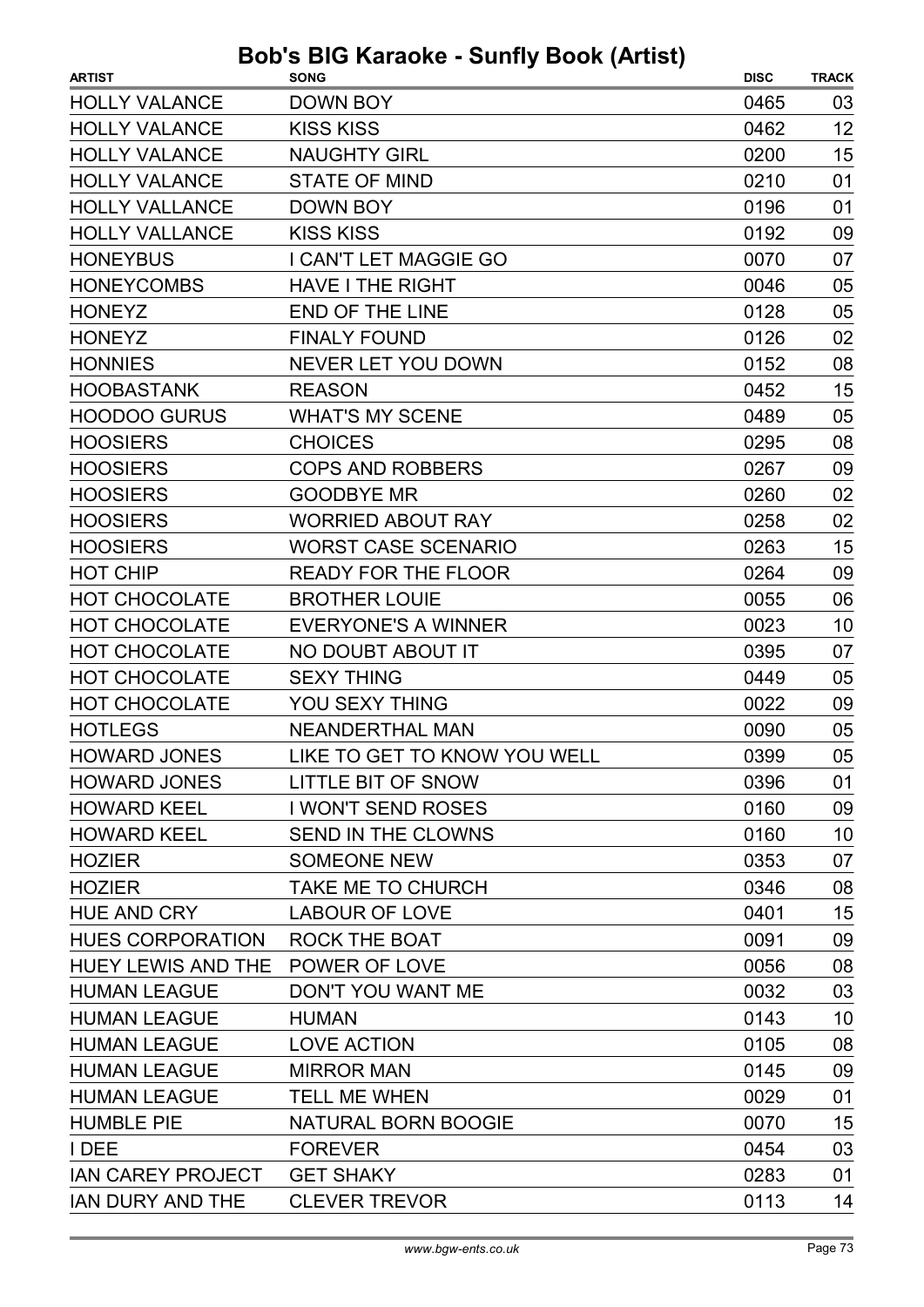| <b>ARTIST</b>            | <b>SONG</b>                        | <b>DISC</b> | <b>TRACK</b> |
|--------------------------|------------------------------------|-------------|--------------|
| <b>IAN DURY AND THE</b>  | HIT ME WITH YOUR RHYTHM            | 0029        | 11           |
| <b>IAN DURY AND THE</b>  | <b>MY STAR</b>                     | 0118        | 04           |
| <b>IAN DURY AND THE</b>  | <b>REASONS TO BE CHEERFUL PART</b> | 0079        | 06           |
| <b>IAN DURY AND THE</b>  | <b>SWEET GENE VINCENT</b>          | 0433        | 12           |
| <b>IAN DURY AND THE</b>  | <b>WAKE UP AND MAKE LOVE</b>       | 0113        | 15           |
| <b>IAN HUNTER</b>        | <b>ONCE BITTEN TWICE SHY</b>       | 0433        | 09           |
| <b>IAN MOSS</b>          | <b>TUCKER'S DAUGHTER</b>           | 0489        | 15           |
| <b>IAN VAN DAHL</b>      | <b>CASTLES IN THE SKY</b>          | 0182        | 16           |
| <b>IAN VAN DAHL</b>      | I CAN'T LET YOU GO                 | 0411        | 13           |
| <b>IAN VAN DAHL</b>      | I WILL                             | 0187        | 06           |
| <b>IAN VAN DAHL</b>      | <b>REASON</b>                      | 0193        | 08           |
| <b>ICEHOUSE</b>          | <b>GREAT SOUTHERN LAND</b>         | 0489        | 11           |
| <b>ICONA POP</b>         | <b>GIRLFRIEND</b>                  | 0329        | 09           |
| <b>ICONA POP FEAT</b>    | <b>I LOVE IT ( CLEAN)</b>          | 0325        | 11           |
| <b>IDA CORR VS FEDDE</b> | LET ME THINK ABOUT IT              | 0260        | 08           |
| <b>IDA MARIA</b>         | <b>I LIKE YOU SO MUCH BETTER</b>   | 0270        | 07           |
| <b>IDA MARIA</b>         | OH MY GOD                          | 0276        | 12           |
| <b>IDINA MENZEL</b>      | LET IT GO                          | 0337        | 04           |
| <b>IDOLS</b>             | HAPPY XMAS (WAR IS OVER)           | 0213        | 01           |
| <b>IGGY AZALEA</b>       | <b>TEAM</b>                        | 0363        | 11           |
| <b>IGGY AZALEA FEAT</b>  | <b>FANCY</b>                       | 0339        | 05           |
| <b>IGGY AZALEA FEAT</b>  | <b>TROUBLE</b>                     | 0351        | 03           |
| <b>IGGY AZALEA FEAT</b>  | <b>BLACK WIDOW</b>                 | 0342        | 09           |
| <b>IGGY POP</b>          | <b>PASSENGER</b>                   | 0119        | 14           |
| <b>IGGY POP AND KATE</b> | <b>CANDY</b>                       | 0479        | 07           |
| <b>IGLESIAS ENRIQUE</b>  | <b>HERO</b>                        | 0457        | 04           |
| <b>IGLU AND HARTLY</b>   | IN THIS CITY                       | 0272        | 06           |
| $\overline{11}$          | <b>RAPTURE</b>                     | 0186        | 11           |
| <b>IMAANI</b>            | <b>WHERE ARE YOU</b>               | 0120        | 13           |
| <b>IMAGINATION</b>       | <b>BODY TALK</b>                   | 0075        | 10           |
| <b>IMAGINATION</b>       | <b>FLASHBACK</b>                   | 0409        | 05           |
| <b>IMAGINATION</b>       | <b>JUST AN ILLUSION</b>            | 0033        | 10           |
| <b>IMAGINE DRAGONS</b>   | <b>BELIEVER</b>                    | 0373        | 09           |
| <b>IMAGINE DRAGONS</b>   | <b>IT'S TIME</b>                   | 0330        | 11           |
| <b>IMAGINE DRAGONS</b>   | <b>RADIOACTIVE</b>                 | 0327        | 08           |
| <b>IMAGINE DRAGONS</b>   | <b>THUNDER</b>                     | 0378        | 04           |
| <b>IMELDA MAY</b>        | <b>BLACK TEARS</b>                 | 0374        | 11           |
| <b>IMELDA MAY</b>        | SHOULD'VE BEEN YOU                 | 0378        | 09           |
| <b>IMIKAMOZE</b>         | HERE COMES THE HOT STEKER          | 0039        | 09           |
| <b>INDEEP</b>            | LAST NIGHT A DJ SAVED MY LIFE      | 0404        | 11           |
| <b>INFERNAL</b>          | <b>FROM PARIS TO BERLIN</b>        | 0244        | 01           |
| <b>INNA</b>              | <b>AMAZING</b>                     | 0295        | 01           |
| <b>INNA</b>              | <b>HOT</b>                         | 0291        | 09           |
|                          |                                    |             |              |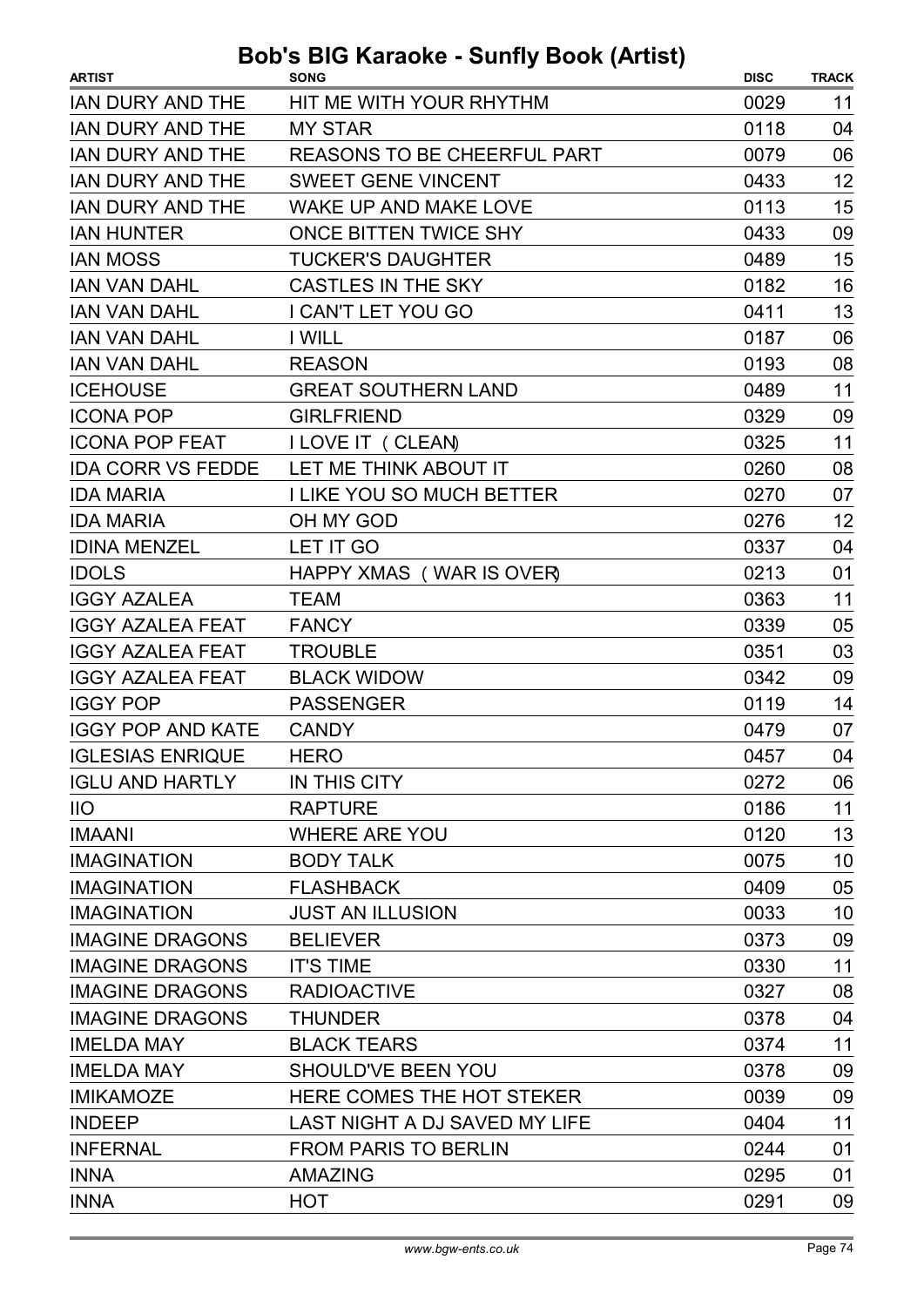| <b>ARTIST</b>                        | <b>SONG</b>                     | <b>DISC</b> | <b>TRACK</b> |
|--------------------------------------|---------------------------------|-------------|--------------|
| <b>INNA</b>                          | <b>SUN IS UP</b>                | 0304        | 11           |
| <b>INNER CIRCLE</b>                  | <b>GAMES PEOPLE PLAY</b>        | 0050        | 03           |
| <b>INNER CIRCLE</b>                  | SWEAT (A LA LA LA LA LONG)      | 0005        | 11           |
| <b>INNER CITY</b>                    | <b>GOOD LIFE</b>                | 0454        | 14           |
| <b>INTENSO PROJECT</b>               | <b>LUV DA SUNSHINE</b>          | 0454        | 04           |
| <b>INXS</b>                          | <b>MYSTIFY</b>                  | 0162        | 14           |
| <b>INXS</b>                          | <b>ORIGINAL SIN</b>             | 0481        | 08           |
| <b>IRENE CARA</b>                    | <b>FAME</b>                     | 0445        | 02           |
| <b>IRENE CARA</b>                    | <b>FLASHDANCE</b>               | 0016        | 03           |
| <b>IRON MAIDEN</b>                   | <b>DIFFERENT WORLD</b>          | 0251        | 02           |
| <b>ISLEY BROTHERS</b>                | <b>BEHIND A PAINTED SMILE</b>   | 0088        | 14           |
| <b>ISLEY BROTHERS</b>                | <b>SHOUT</b>                    | 0397        | 02           |
| <b>ISLEY BROTHERS</b>                | <b>SUMMER BREEZE</b>            | 0072        | 13           |
| <b>ISLEY BROTHERS</b>                | THIS OLD HEART OF MINE          | 0382        | 03           |
| <b>ISLEY BROTHERS</b>                | THIS OLE' HEART OF MINE         | 0088        | 06           |
| <b>IVOR BIGGUN</b>                   | WINKER SONG (MISSPRINT)         | 0042        | 09           |
| <b>IVY LEAGUE</b>                    | FUNNY HOW LOVW CAN BE           | 0064        | 07           |
| <b>IYAZ</b>                          | <b>REPLAY</b>                   | 0287        | 04           |
| <b>IYAZ</b>                          | SO BIG                          | 0296        | 07           |
| <b>IYAZ</b>                          | <b>SOLO</b>                     | 0292        | 08           |
| <b>J BALVIN AND WILLY</b>            | <b>MI GENTE</b>                 | 0379        | 16           |
| <b>J GEILS BAND</b>                  | <b>CENTREFOLD</b>               | 0033        | 04           |
| JLS                                  | <b>TAKE A CHANCE ON ME</b>      | 0309        | 08           |
| J LO                                 | I'M GONNA BE ALRIGHT            | 0467        | 07           |
| <b>JA RULE AND ASHANTI MESMERIZE</b> |                                 | 0203        | 12           |
| <b>JACE EVERETT</b>                  | I WANNA DO BAD THINGS WITH      | 0435        | 01           |
| <b>JACK GARRATT</b>                  | <b>BREATHE LIFE</b>             | 0360        | 02           |
| <b>JACK JOHNSON</b>                  | IF I HAD EYES                   | 0264        | 15           |
| <b>JACK JOHNSON</b>                  | <b>RADIATE</b>                  | 0333        | 09           |
| <b>JACK JONES</b>                    | <b>IMPOSSIBLE DREAM</b>         | 0402        | 13           |
| <b>JACK JONES</b>                    | <b>LOVE BOAT</b>                | 0414        | 10           |
| <b>JACK JONES</b>                    | <b>WIVES AND LOVERS</b>         | 0390        | 04           |
| <b>JACK PENATE</b>                   | SECOND MINUTE OR HOUR           | 0260        | 15           |
| <b>JACK SAVORETTI</b>                | <b>CATAPULT</b>                 | 0361        | 13           |
| <b>JACK WHITE</b>                    | <b>SIXTEEN SALTINES</b>         | 0316        | 18           |
| <b>JACKIE DESHANNON</b>              | WHAT THE WORLD NEEDS NOW        | 0390        | 03           |
| <b>JACKIE TRENT</b>                  | <b>MAKE IT EASY ON YOURSELF</b> | 0390        | 05           |
| <b>JACKIE TRENT</b>                  | WHERE ARE YOU NOW MY LOVE       | 0085        | 07           |
| <b>JACKIE WILSON</b>                 | <b>HIGHER AND HIGHER</b>        | 0018        | 04           |
| <b>JACKIE WILSON</b>                 | I GET THE SWEETEST FEELING      | 0018        | 15           |
| <b>JACKIE WILSON</b>                 | <b>REET PETITE</b>              | 0048        | 07           |
| <b>JACKSON 5</b>                     | A B C                           | 0153        | 05           |
| <b>JACKSON 5</b>                     | I'LL BE THERE                   | 0426        | 09           |
|                                      |                                 |             |              |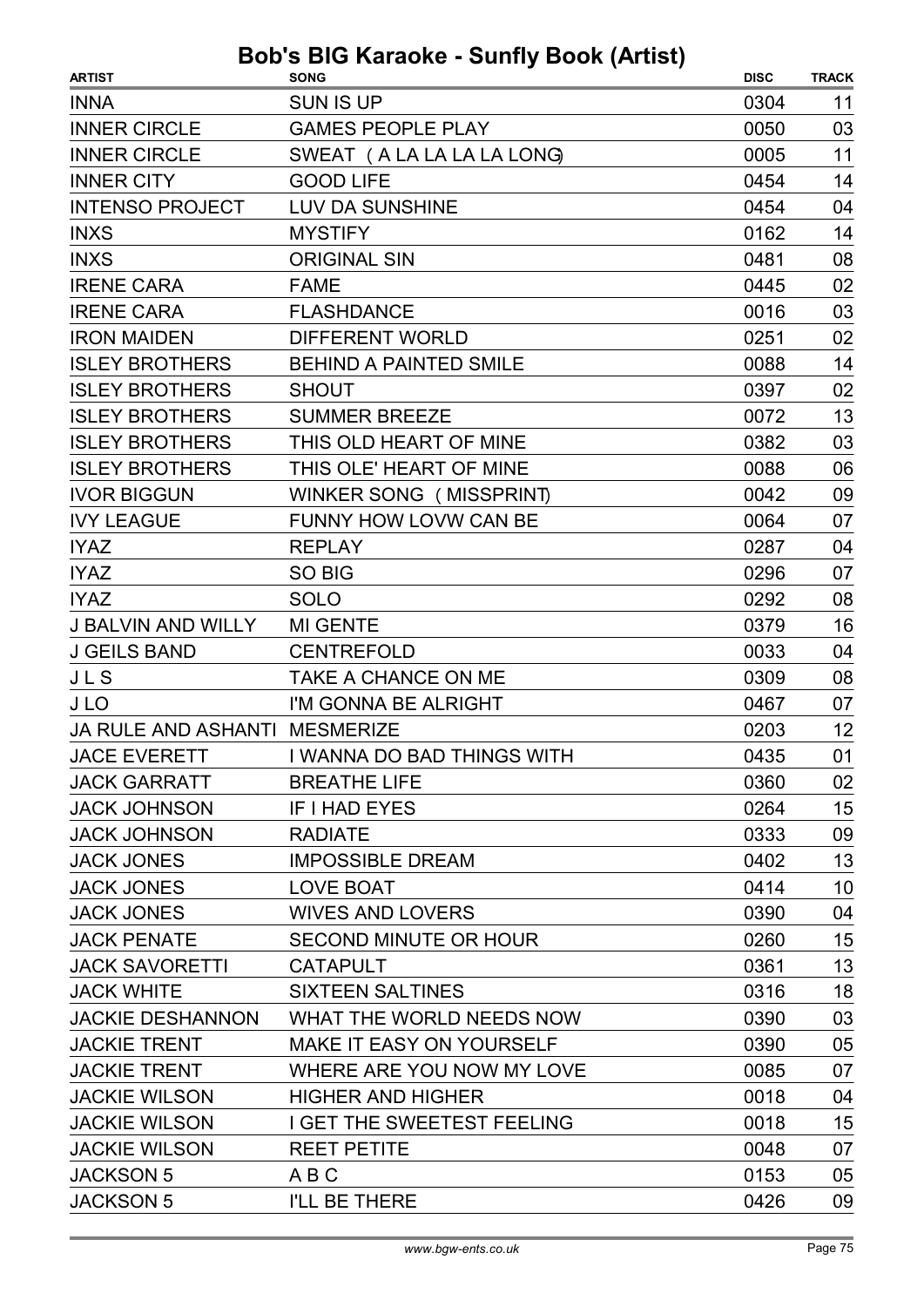| <b>ARTIST</b>       | <b>Bob's BIG Karaoke - Sunfly Book (Artist)</b><br><b>SONG</b> | <b>DISC</b> | <b>TRACK</b> |
|---------------------|----------------------------------------------------------------|-------------|--------------|
| <b>JACKSON 5</b>    | <b>ROCKIN ROBIN</b>                                            | 0156        | 05           |
| <b>JACKSONS</b>     | <b>SHAKE YOUR BODY</b>                                         | 0068        | 04           |
| <b>JAIMESON</b>     | <b>COMPLETE</b>                                                | 0208        | 11           |
| <b>JAKE BUGG</b>    | <b>SEEN IT ALL</b>                                             | 0326        | 07           |
| <b>JAM</b>          | <b>ABSOLUTE BEGINNERS</b>                                      | 0508        | 08           |
| <b>JAM</b>          | ALL AROUND THE WORLD                                           | 0508        | 05           |
| <b>JAM</b>          | <b>BEAT SURRENDER</b>                                          | 0508        | 13           |
| <b>JAM</b>          | <b>BILLY HUNT</b>                                              | 0420        | 02           |
| <b>JAM</b>          | <b>BITTEREST PILL</b>                                          | 0508        | 04           |
| <b>JAM</b>          | <b>DAVID WATTS</b>                                             | 0508        | 14           |
| <b>JAM</b>          | DOWN IN THE TUBE STATION AT                                    | 0508        | 06           |
| <b>JAM</b>          | <b>ETON RIFLES</b>                                             | 0508        | 07           |
| <b>JAM</b>          | <b>FUNERAL PYRE</b>                                            | 0508        | 09           |
| <b>JAM</b>          | <b>GOING UNDERGROUND</b>                                       | 0508        | 01           |
| <b>JAM</b>          | IN THE CITY                                                    | 0418        | 04           |
| <b>JAM</b>          | <b>JUST WHO IS THE FIVE O' CLOCK</b>                           | 0508        | 12           |
| <b>JAM</b>          | <b>MODERN WORLD</b>                                            | 0508        | 15           |
| <b>JAM</b>          | <b>START</b>                                                   | 0508        | 02           |
| <b>JAM</b>          | <b>STRANGE TOWN</b>                                            | 0508        | 10           |
| <b>JAM</b>          | <b>THAT'S ENTERTAINMENT</b>                                    | 0508        | 11           |
| <b>JAM</b>          | <b>TOWN CALLED MALICE</b>                                      | 0105        | 11           |
| <b>JAM</b>          | <b>TOWN CALLED MILIACE</b>                                     | 0508        | 03           |
| <b>JAMELIA</b>      | BEWARE OF THE DOG                                              | 0250        | 06           |
| <b>JAMELIA</b>      | DJ                                                             | 0223        | 05           |
| <b>JAMELIA</b>      | <b>IT'S NOT THAT EASY</b>                                      | 0247        | 09           |
| <b>JAMELIA</b>      | SEE IT IN A BOYS EYES                                          | 0220        | 07           |
| <b>JAMELIA</b>      | SOMETHING ABOUT YOU                                            | 0247        | 08           |
| <b>JAMELIA</b>      | <b>SUPERSTAR</b>                                               | 0452        | 01           |
| <b>JAMELIA</b>      | <b>THANK YOU</b>                                               | 0215        | 04           |
| <b>JAMES</b>        | <b>SIT DOWN</b>                                                | 0112        | 14           |
| <b>JAMES ARTHUR</b> | CAN I BE HIM                                                   | 0377        | 10           |
| <b>JAMES ARTHUR</b> | <b>IMPOSSIBLE</b>                                              | 0323        | 02           |
| <b>JAMES ARTHUR</b> | <b>SAFE INSIDE</b>                                             | 0373        | 10           |
| <b>JAMES ARTHUR</b> | SAY YOU WON'T LET GO                                           | 0369        | 01           |
| <b>JAMES ARTHUR</b> | YOU'RE NOBODY 'TIL SOMEBODY                                    | 0332        | 03           |
| <b>JAMES BAY</b>    | <b>BEST FAKE SMILE</b>                                         | 0364        | 10           |
| <b>JAMES BAY</b>    | <b>HOLD BACK THE RIVER</b>                                     | 0347        | 04           |
| <b>JAMES BAY</b>    | LET IT GO                                                      | 0348        | 10           |
| <b>JAMES BLUNT</b>  | 1973                                                           | 0259        | 12           |
| <b>JAMES BLUNT</b>  | <b>BONFIRE HEART</b>                                           | 0332        | 07           |
| <b>JAMES BLUNT</b>  | <b>CARRY YOU HOME</b>                                          | 0265        | 15           |
| <b>JAMES BLUNT</b>  | <b>GOODBYE MY LOVER</b>                                        | 0238        | 14           |
| <b>JAMES BLUNT</b>  | <b>HEART TO HEART</b>                                          | 0335        | 14           |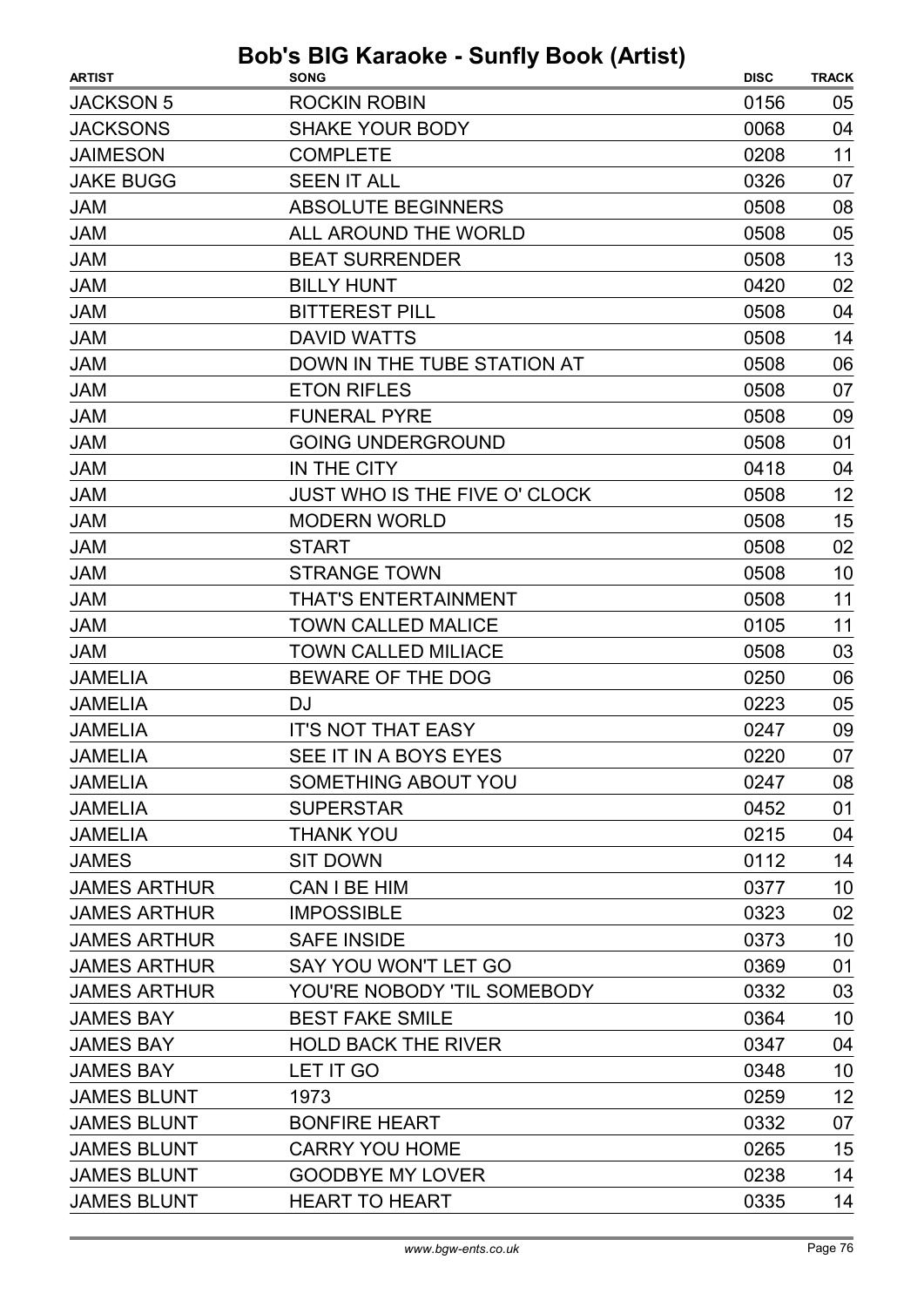| <b>ARTIST</b>             | $3003$ $101$ $101$ $1000$ $ 001$ $11$ $1$ $000$ $1$ $11$ $13$<br><b>SONG</b> | <b>DISC</b> | <b>TRACK</b> |
|---------------------------|------------------------------------------------------------------------------|-------------|--------------|
| <b>JAMES BLUNT</b>        | <b>HIGH</b>                                                                  | 0235        | 06           |
| <b>JAMES BLUNT</b>        | LOVE LOVE LOVE                                                               | 0275        | 13           |
| <b>JAMES BLUNT</b>        | <b>LOVE ME BETTER</b>                                                        | 0373        | 16           |
| <b>JAMES BLUNT</b>        | <b>NO BRAVERY</b>                                                            | 0418        | 08           |
| <b>JAMES BLUNT</b>        | <b>SAME MISTAKE</b>                                                          | 0262        | 13           |
| <b>JAMES BLUNT</b>        | <b>WHEN I FIND LOVE AGAIN</b>                                                | 0345        | 06           |
| <b>JAMES BLUNT</b>        | <b>WISE MEN</b>                                                              | 0240        | 13           |
| <b>JAMES BLUNT</b>        | YOU'RE BEAUTIFUL                                                             | 0492        | 06           |
| <b>JAMES BROWN</b>        | <b>GET UP OFFA THAT THING</b>                                                | 0416        | 04           |
| <b>JAMES BROWN</b>        | I GOT YOU (I FEEL GOOD)                                                      | 0480        | 12           |
| <b>JAMES BROWN</b>        | <b>LIVING IN AMERICA</b>                                                     | 0011        | 14           |
| <b>JAMES BROWN</b>        | PAPA'S GOT A BRAND NEW BAG                                                   | 0435        | 08           |
| <b>JAMES INGRAM</b>       | <b>JUST ONCE</b>                                                             | 0386        | 11           |
| <b>JAMES INGRAM AND M</b> | YA MO B THERE                                                                | 0068        | 01           |
| <b>JAMES MORRISON</b>     | I WON'T LET YOU GO                                                           | 0308        | 07           |
| <b>JAMES MORRISON</b>     | PIECES DON'T FIT ANYMORE                                                     | 0250        | 17           |
| <b>JAMES MORRISON</b>     | PLEASE DON'T STOP THE RAIN                                                   | 0279        | 07           |
| <b>JAMES MORRISON</b>     | <b>UNDISCOOVERED</b>                                                         | 0253        | 15           |
| <b>JAMES MORRISON</b>     | <b>WONDERFUL WORLD</b>                                                       | 0248        | 07           |
| <b>JAMES MORRISON</b>     | YOU GIVE ME SOMETHING                                                        | 0246        | 10           |
| <b>JAMES MORRISON</b>     | YOU MAKE IT REAL                                                             | 0271        | 13           |
| <b>JAMES MORRISON</b>     | <b>BROKEN STRINGS</b>                                                        | 0275        | 04           |
| <b>JAMES MORRISON</b>     | UP                                                                           | 0310        | 12           |
| <b>JAMES TAYLOR</b>       | <b>FIRE AND RAIN</b>                                                         | 0166        | 03           |
| <b>JAMIE BENSON</b>       | <b>STAY</b>                                                                  | 0193        | 12           |
| <b>JAMIE CULLUM</b>       | <b>GET YOUR WAY</b>                                                          | 0236        | 08           |
| <b>JAMIE LAWSON</b>       | <b>WASN'T EXPECTING THAT</b>                                                 | 0357        | 02           |
| <b>JAMIE T</b>            | <b>RABBIT HOLE</b>                                                           | 0348        | 09           |
| <b>JAMIE T</b>            | <b>STICKS 'N' STONES</b>                                                     | 0282        | 05           |
| <b>JAMIROQUAI</b>         | <b>CANNED HEAT</b>                                                           | 0140        | 04           |
| <b>JAMIROQUAI</b>         | CLOUD <sub>9</sub>                                                           | 0374        | 10           |
| <b>JAMIROQUAI</b>         | <b>CORNER OF THE EARTH</b>                                                   | 0193        | 16           |
| <b>JAMIROQUAI</b>         | DEEPER UNDERGROUND                                                           | 0123        | 12           |
| <b>JAMIROQUAI</b>         | FEELS JUST LIKE IT SHOULD                                                    | 0233        | 06           |
| <b>JAMIROQUAI</b>         | <b>KING FOR A DAY</b>                                                        | 0154        | 07           |
| <b>JAMIROQUAI</b>         | LITTLE L                                                                     | 0458        | 12           |
| <b>JAMIROQUAI</b>         | LOVE FOOLOSOPHY                                                              | 0190        | 02           |
| <b>JAMIROQUAI</b>         | SEVEN DAYS IN SUNNY JUNE                                                     | 0235        | 07           |
| <b>JAMIROQUAI</b>         | <b>VIRTUAL INSANITY</b>                                                      | 0080        | 14           |
| <b>JAMIROQUAI</b>         | YOU GIVE ME SOMETHING                                                        | 0185        | 05           |
| <b>JANE CHILDS</b>        | I DON'T WANNA FALL IN LOVE                                                   | 0408        | 03           |
| <b>JANE MCDONALD</b>      | <b>TWELFTH OF NEVER</b>                                                      | 0128        | 16           |
| <b>JANE MCDONALD</b>      | YOU'RE MY WORLD                                                              | 0145        | 06           |
|                           |                                                                              |             |              |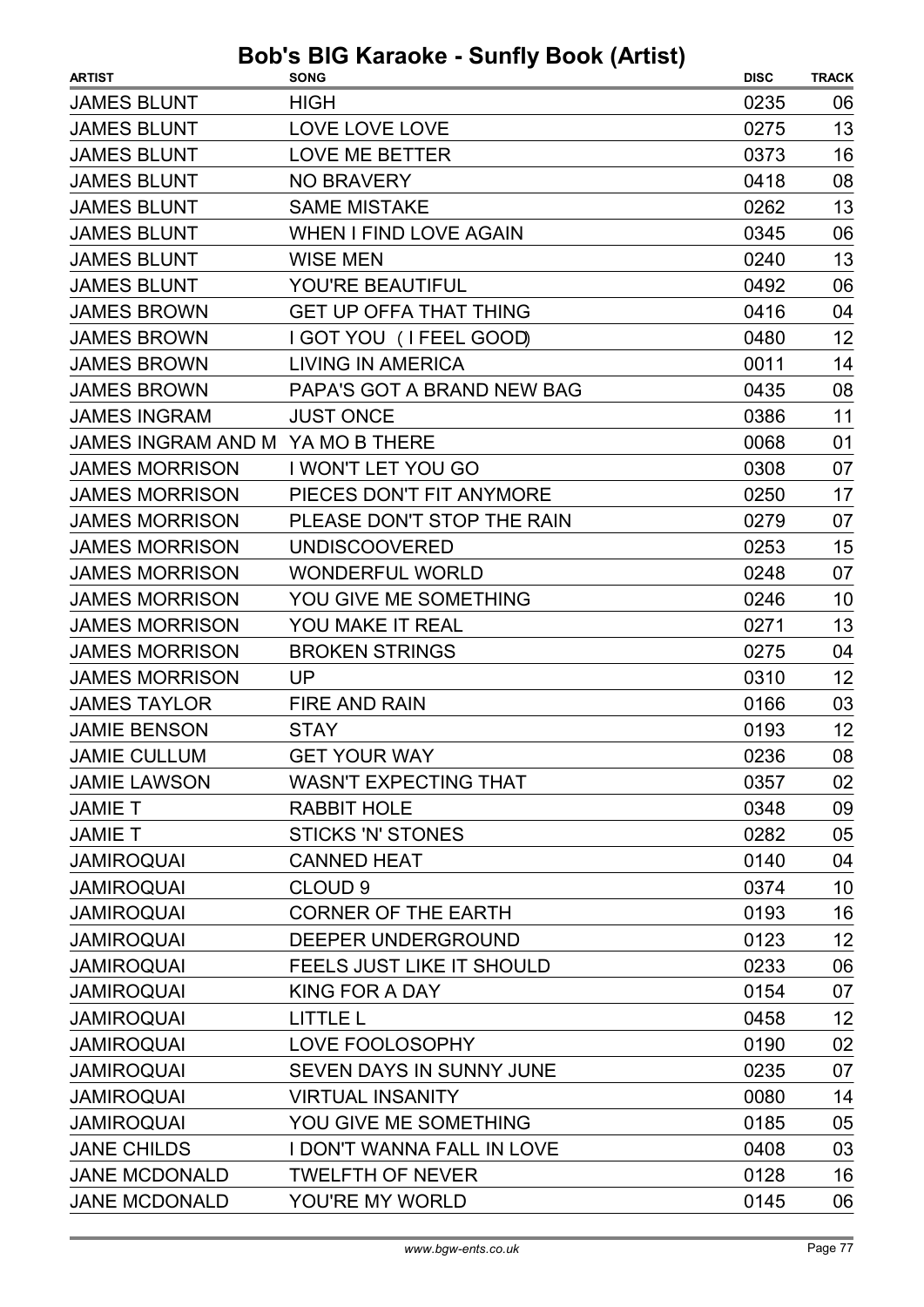| <b>JANE MORGAN</b><br>DAY THAT THE RAINS CAME<br>0062               | 09 |
|---------------------------------------------------------------------|----|
| <b>JANET JACKSON</b><br><b>ALL FOR YOU</b><br>0460                  | 04 |
| <b>JANET JACKSON</b><br><b>DOSEN'T REALLY MATTER</b><br>0438        | 14 |
| <b>JANET JACKSON</b><br><b>EVERYTIME</b><br>0129                    | 06 |
| <b>JANET JACKSON</b><br>0122<br><b>GO DEEP</b>                      | 14 |
| <b>JANET JACKSON</b><br><b>I GET LONELY</b><br>0120                 | 03 |
| <b>JUST A LITTLE WHILE</b><br><b>JANET JACKSON</b><br>0216          | 15 |
| <b>JANET JACKSON</b><br>SOMEONE TO CALL MY LOVER<br>0181            | 04 |
| <b>JANET JACKSON</b><br><b>SON OF A GUN</b><br>0187                 | 02 |
| THAT'S THE WAY LOVE GOES<br><b>JANET JACKSON</b><br>0470            | 12 |
| <b>JANET JACKSON</b><br>0117<br><b>TOGETHER AGAIN</b>               | 13 |
| <b>JANET JACKSON</b><br><b>UNBREAKABLE</b><br>0357                  | 18 |
| <b>JANET JACKSON</b><br>WHAT HAVE YOU DONE FOR ME<br>0011           | 15 |
| <b>JANET JACKSON AND</b><br><b>CALL ON ME</b><br>0247               | 15 |
| <b>QUIET LIFE</b><br>0399<br><b>JAPAN</b>                           | 08 |
| <b>VISIONS OF CHINA</b><br><b>JAPAN</b><br>0434                     | 07 |
| <b>JASON DE RULO</b><br><b>WATCHA SAY</b><br>0286                   | 10 |
| <b>JASON DERULO</b><br><b>BREATHING</b><br>0312                     | 05 |
| <b>JASON DERULO</b><br>0305<br>DON'T WANNA GO HOME ( CLEAN          | 08 |
| <b>JASON DERULO</b><br><b>ENCORE</b><br>0300                        | 05 |
| <b>JASON DERULO</b><br><b>FIGHT FOR YOU</b><br>0311                 | 12 |
| <b>JASON DERULO</b><br><b>GET UGLY</b><br>0361                      | 10 |
| <b>JASON DERULO</b><br>IN MY HEAD<br>0473                           | 03 |
| <b>JASON DERULO</b><br><b>IT GIRL</b><br>0308                       | 01 |
| <b>JASON DERULO</b><br><b>OTHER SIDE</b><br>0328                    | 09 |
| <b>RIDIN' SOLO</b><br>0291<br><b>JASON DERULO</b>                   | 11 |
| <b>JASON DERULO</b><br><b>STUPID LOVE</b><br>0338                   | 16 |
| 0334<br><b>JASON DERULO</b><br><b>TRUMPETS</b>                      | 13 |
| <b>JASON DERULO</b><br><b>UNDEFEATED</b><br>0318                    | 14 |
| <b>JASON DERULO</b><br><b>WANT TO WANT ME</b><br>0351               | 09 |
| <b>JASON DERULO</b><br>0294<br><b>WHAT IF</b>                       | 02 |
| <b>TALK DIRTY</b><br><b>JASON DERULO FEAT</b><br>0331               | 13 |
| <b>JASON DERULO FEAT</b><br><b>SWALLA</b><br>0375                   | 06 |
| <b>WIGGLE</b><br><b>JASON DERULO FEAT</b><br>0341                   | 13 |
| I WON'T GIVE UP<br>0314<br><b>JASON MRAZ</b>                        | 16 |
| <b>JASON MRAZ</b><br>I'M YOURS<br>0275                              | 15 |
| <b>JASON NEVINS</b><br><b>IT'S LIKE THAT RUN DMC VERSUS</b><br>0119 | 16 |
| <b>JASON NEVINS FEAT</b><br>I'M IN HEAVEN<br>0208                   | 12 |
| <b>FUNKY MOPED MAGIC</b><br><b>JASPER CARROTT</b><br>0095           | 07 |
| <b>REAL THINGS</b><br><b>JAVINE</b><br>0467                         | 12 |
| <b>SURRENDER</b><br>0211<br><b>JAVINE</b>                           | 11 |
| <b>TOUCH MY FIRE</b><br><b>JAVINE</b><br>0232                       | 15 |
| JAX JONES FEAT RAYE YOU DON'T KNOW ME<br>0373                       | 01 |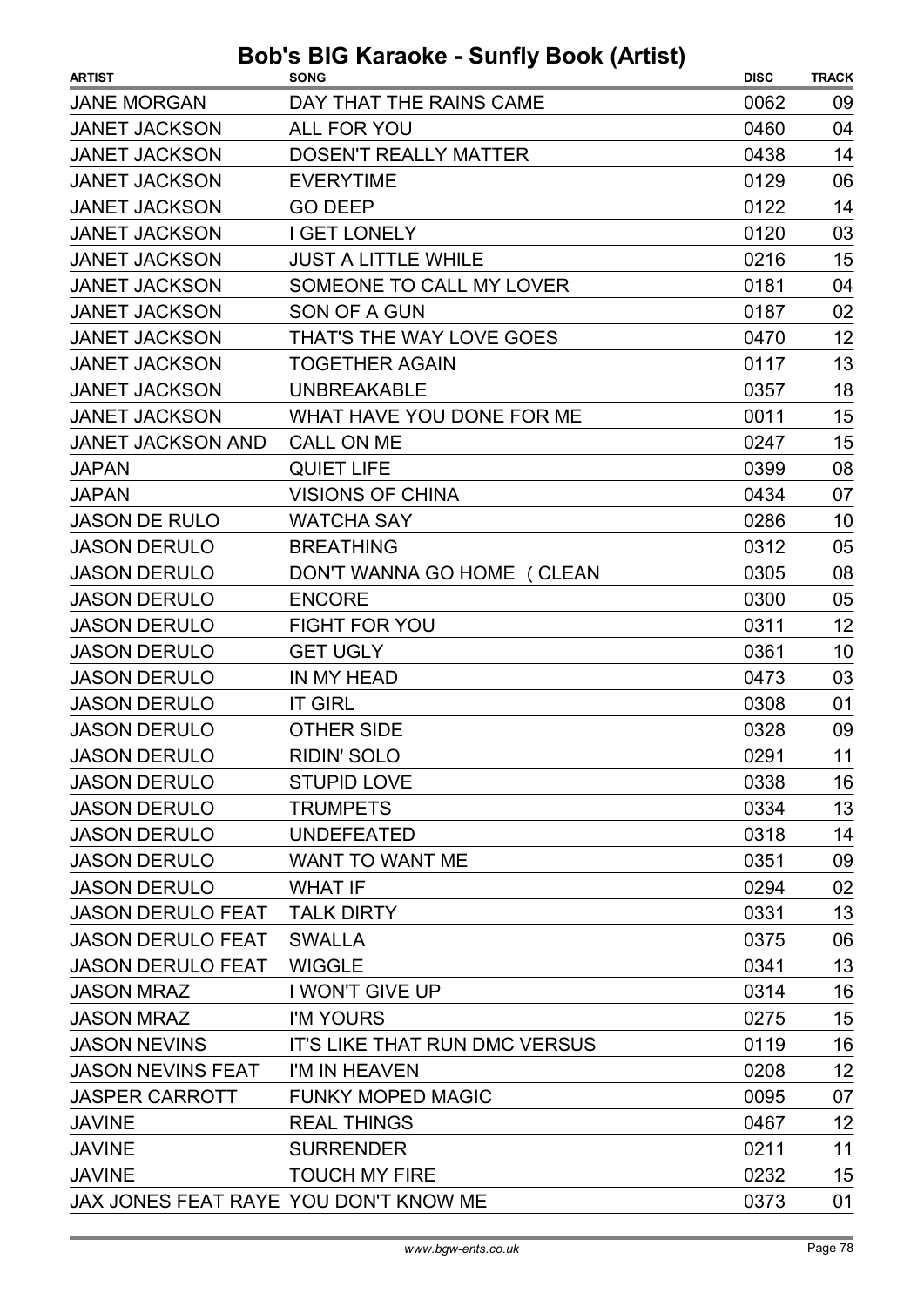| <b>JAY SEAN</b><br><b>DO YOU REMEMBER</b><br>0475<br>01<br>05<br><b>JAY SEAN</b><br><b>DOWN</b><br>0475<br><b>RIDE IT</b><br>0264<br>04<br><b>JAY SEAN</b><br><b>JAY SEAN AND SEAN</b><br><b>DO YOU REMEMBER</b><br>0289<br>09<br>08<br><b>JAY SEAN FEAT LIL</b><br><b>DOWN</b><br>0284<br>13<br><b>CHANGE CLOTHES</b><br>0214<br><b>JAY Z</b><br>14<br><b>GIRLS GIRLS GIRLS</b><br>JAY Z<br>0189<br>13<br><b>JAY Z FEAT ALICIA</b><br><b>EMPIRE STATE OF MIND</b><br>0284<br><b>JAY Z FEAT RIHANNA</b><br><b>RUN THIS TOWN</b><br>0284<br>04<br><b>JAY-Z FEAT JUSTIN</b><br><b>HOLY GRAIL</b><br>0330<br>06<br>13<br><b>JAY-Z FEAT MR</b><br>YOUNG FOREVER<br>0288<br><b>JC CHASEZ</b><br>BLOWING ME UP (WITH HER<br>03<br>0217<br>07<br><b>JEALOUSY</b><br><b>LUCY</b><br>0247<br><b>JEAN KNIGHT</b><br>10<br><b>MR BIG STUFF</b><br>0072<br>13<br><b>JEAN WYCLEF</b><br>PERFECT GENTLEMAN<br>0459 | <b>ARTIST</b>       | avnv vanny<br><b>SONG</b> | <b>DISC</b> | <b>TRACK</b> |
|------------------------------------------------------------------------------------------------------------------------------------------------------------------------------------------------------------------------------------------------------------------------------------------------------------------------------------------------------------------------------------------------------------------------------------------------------------------------------------------------------------------------------------------------------------------------------------------------------------------------------------------------------------------------------------------------------------------------------------------------------------------------------------------------------------------------------------------------------------------------------------------------------|---------------------|---------------------------|-------------|--------------|
|                                                                                                                                                                                                                                                                                                                                                                                                                                                                                                                                                                                                                                                                                                                                                                                                                                                                                                      |                     |                           |             |              |
|                                                                                                                                                                                                                                                                                                                                                                                                                                                                                                                                                                                                                                                                                                                                                                                                                                                                                                      |                     |                           |             |              |
|                                                                                                                                                                                                                                                                                                                                                                                                                                                                                                                                                                                                                                                                                                                                                                                                                                                                                                      |                     |                           |             |              |
|                                                                                                                                                                                                                                                                                                                                                                                                                                                                                                                                                                                                                                                                                                                                                                                                                                                                                                      |                     |                           |             |              |
|                                                                                                                                                                                                                                                                                                                                                                                                                                                                                                                                                                                                                                                                                                                                                                                                                                                                                                      |                     |                           |             |              |
|                                                                                                                                                                                                                                                                                                                                                                                                                                                                                                                                                                                                                                                                                                                                                                                                                                                                                                      |                     |                           |             |              |
|                                                                                                                                                                                                                                                                                                                                                                                                                                                                                                                                                                                                                                                                                                                                                                                                                                                                                                      |                     |                           |             |              |
|                                                                                                                                                                                                                                                                                                                                                                                                                                                                                                                                                                                                                                                                                                                                                                                                                                                                                                      |                     |                           |             |              |
|                                                                                                                                                                                                                                                                                                                                                                                                                                                                                                                                                                                                                                                                                                                                                                                                                                                                                                      |                     |                           |             |              |
|                                                                                                                                                                                                                                                                                                                                                                                                                                                                                                                                                                                                                                                                                                                                                                                                                                                                                                      |                     |                           |             |              |
|                                                                                                                                                                                                                                                                                                                                                                                                                                                                                                                                                                                                                                                                                                                                                                                                                                                                                                      |                     |                           |             |              |
|                                                                                                                                                                                                                                                                                                                                                                                                                                                                                                                                                                                                                                                                                                                                                                                                                                                                                                      |                     |                           |             |              |
|                                                                                                                                                                                                                                                                                                                                                                                                                                                                                                                                                                                                                                                                                                                                                                                                                                                                                                      |                     |                           |             |              |
|                                                                                                                                                                                                                                                                                                                                                                                                                                                                                                                                                                                                                                                                                                                                                                                                                                                                                                      |                     |                           |             |              |
|                                                                                                                                                                                                                                                                                                                                                                                                                                                                                                                                                                                                                                                                                                                                                                                                                                                                                                      |                     |                           |             |              |
|                                                                                                                                                                                                                                                                                                                                                                                                                                                                                                                                                                                                                                                                                                                                                                                                                                                                                                      | <b>JEAN WYCLIFF</b> | <b>GONE TILL NOVEMBER</b> | 0121        | 15           |
| <b>JEANNIE C RILEY</b><br><b>HARPER VALLEY PTA</b><br>0102<br>01                                                                                                                                                                                                                                                                                                                                                                                                                                                                                                                                                                                                                                                                                                                                                                                                                                     |                     |                           |             |              |
| UNDER PRESSURE (ICE ICE<br>0289<br>10<br><b>JEDWARD FEAT</b>                                                                                                                                                                                                                                                                                                                                                                                                                                                                                                                                                                                                                                                                                                                                                                                                                                         |                     |                           |             |              |
| 04<br><b>JEFF BECK</b><br><b>HI HO SILVER LINING</b><br>0023                                                                                                                                                                                                                                                                                                                                                                                                                                                                                                                                                                                                                                                                                                                                                                                                                                         |                     |                           |             |              |
| <b>JEFF BUCKLEY</b><br>0487<br>14<br><b>LAST GOODBYE</b>                                                                                                                                                                                                                                                                                                                                                                                                                                                                                                                                                                                                                                                                                                                                                                                                                                             |                     |                           |             |              |
| 02<br><b>JEFF HEALEY</b><br><b>CONFIDENCE MAN</b><br>0398                                                                                                                                                                                                                                                                                                                                                                                                                                                                                                                                                                                                                                                                                                                                                                                                                                            |                     |                           |             |              |
| 12<br>ON THE WINGS OF LOVE<br>0058<br><b>JEFFERY OSBORNE</b>                                                                                                                                                                                                                                                                                                                                                                                                                                                                                                                                                                                                                                                                                                                                                                                                                                         |                     |                           |             |              |
| 0233<br>02<br><b>JEM</b><br><b>JUST A RIDE</b>                                                                                                                                                                                                                                                                                                                                                                                                                                                                                                                                                                                                                                                                                                                                                                                                                                                       |                     |                           |             |              |
| <b>JEM</b><br>0230<br>09<br><b>THEY</b>                                                                                                                                                                                                                                                                                                                                                                                                                                                                                                                                                                                                                                                                                                                                                                                                                                                              |                     |                           |             |              |
| <b>JEM</b><br>WISH I<br>0236<br>09                                                                                                                                                                                                                                                                                                                                                                                                                                                                                                                                                                                                                                                                                                                                                                                                                                                                   |                     |                           |             |              |
| <b>JENNIFER ELLISON</b><br><b>BABY I DON'T CARE</b><br>0406<br>01                                                                                                                                                                                                                                                                                                                                                                                                                                                                                                                                                                                                                                                                                                                                                                                                                                    |                     |                           |             |              |
| <b>JENNIFER ELLSION</b><br><b>BABY I DON'T CARE</b><br>0468<br>07                                                                                                                                                                                                                                                                                                                                                                                                                                                                                                                                                                                                                                                                                                                                                                                                                                    |                     |                           |             |              |
| <b>IF THIS ISN'T LOVE</b><br>15<br><b>JENNIFER HUDSON</b><br>0277                                                                                                                                                                                                                                                                                                                                                                                                                                                                                                                                                                                                                                                                                                                                                                                                                                    |                     |                           |             |              |
| 13<br><b>JENNIFER HUDSON</b><br>0376<br><b>REMEMBER ME</b>                                                                                                                                                                                                                                                                                                                                                                                                                                                                                                                                                                                                                                                                                                                                                                                                                                           |                     |                           |             |              |
| 09<br><b>JENNIFER HUDSON</b><br><b>SPOTLIGHT</b><br>0273                                                                                                                                                                                                                                                                                                                                                                                                                                                                                                                                                                                                                                                                                                                                                                                                                                             |                     |                           |             |              |
| 18<br><b>HANGING TREE</b><br><b>JENNIFER LAWRENCE</b><br>0347                                                                                                                                                                                                                                                                                                                                                                                                                                                                                                                                                                                                                                                                                                                                                                                                                                        |                     |                           |             |              |
| <b>JENNIFER LOPEZ</b><br><b>AIN'T IT FUNNY</b><br>07<br>0458                                                                                                                                                                                                                                                                                                                                                                                                                                                                                                                                                                                                                                                                                                                                                                                                                                         |                     |                           |             |              |
| <b>AIN'T YOUR MAMA</b><br>16<br><b>JENNIFER LOPEZ</b><br>0364                                                                                                                                                                                                                                                                                                                                                                                                                                                                                                                                                                                                                                                                                                                                                                                                                                        |                     |                           |             |              |
| 10<br><b>BABY I LOVE YOU</b><br>0215<br><b>JENNIFER LOPEZ</b>                                                                                                                                                                                                                                                                                                                                                                                                                                                                                                                                                                                                                                                                                                                                                                                                                                        |                     |                           |             |              |
| 11<br><b>CHERRY PIE</b><br>0234<br><b>JENNIFER LOPEZ</b>                                                                                                                                                                                                                                                                                                                                                                                                                                                                                                                                                                                                                                                                                                                                                                                                                                             |                     |                           |             |              |
| <b>JENNIFER LOPEZ</b><br>FEELIN' SO GOOD<br>0159<br>06                                                                                                                                                                                                                                                                                                                                                                                                                                                                                                                                                                                                                                                                                                                                                                                                                                               |                     |                           |             |              |
| <b>JENNIFER LOPEZ</b><br><b>GET RIGHT</b><br>0493<br>11                                                                                                                                                                                                                                                                                                                                                                                                                                                                                                                                                                                                                                                                                                                                                                                                                                              |                     |                           |             |              |
| 12<br><b>JENNIFER LOPEZ</b><br>HOLD IT DON'T DROP IT<br>0264                                                                                                                                                                                                                                                                                                                                                                                                                                                                                                                                                                                                                                                                                                                                                                                                                                         |                     |                           |             |              |
| 02<br><b>HOLD YOU DOWN</b><br>0231<br><b>JENNIFER LOPEZ</b>                                                                                                                                                                                                                                                                                                                                                                                                                                                                                                                                                                                                                                                                                                                                                                                                                                          |                     |                           |             |              |
| IF YOU HAD MY LOVE<br>0440<br>05<br><b>JENNIFER LOPEZ</b>                                                                                                                                                                                                                                                                                                                                                                                                                                                                                                                                                                                                                                                                                                                                                                                                                                            |                     |                           |             |              |
| 02<br><b>JENNIFER LOPEZ</b><br>I'M GLAD<br>0463                                                                                                                                                                                                                                                                                                                                                                                                                                                                                                                                                                                                                                                                                                                                                                                                                                                      |                     |                           |             |              |
| <b>JENNIFER LOPEZ</b><br>0194<br>01<br>I'M GONNA BE ALRIGHT                                                                                                                                                                                                                                                                                                                                                                                                                                                                                                                                                                                                                                                                                                                                                                                                                                          |                     |                           |             |              |
| <b>JENNIFER LOPEZ</b><br>0186<br>01<br>I'M REAL                                                                                                                                                                                                                                                                                                                                                                                                                                                                                                                                                                                                                                                                                                                                                                                                                                                      |                     |                           |             |              |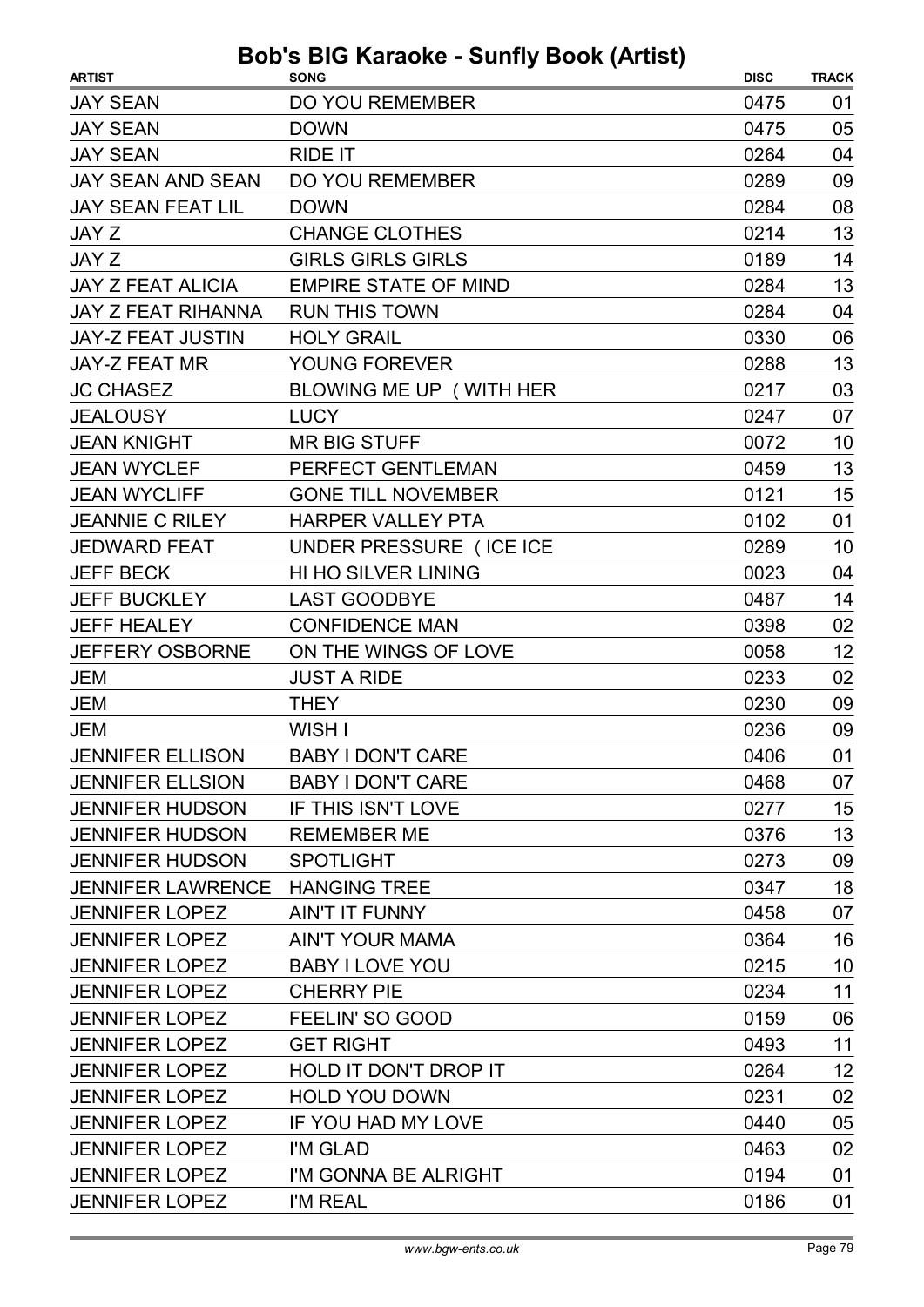| <b>ARTIST</b>                    | .<br><b>SONG</b>                | <b>DISC</b> | <b>TRACK</b> |
|----------------------------------|---------------------------------|-------------|--------------|
| <b>JENNIFER LOPEZ</b>            | <b>JENNY FROM THE BLOCK</b>     | 0464        | 05           |
| <b>JENNIFER LOPEZ</b>            | <b>LET'S GET LOUD</b>           | 0168        | 15           |
| <b>JENNIFER LOPEZ</b>            | LOVE DON'T COST A THING         | 0440        | 15           |
| <b>JENNIFER LOPEZ</b>            | <b>PLAY</b>                     | 0177        | 08           |
| <b>JENNIFER LOPEZ</b>            | <b>WAITING FOR TONIGHT</b>      | 0438        | 02           |
| <b>JENNIFER LOPEZ AND</b>        | <b>ALL I HAVE</b>               | 0204        | 09           |
| JENNIFER LOPEZ FEAT I'M INTO YOU |                                 | 0304        | 10           |
| JENNIFER LOPEZ FEAT DANCE AGAIN  |                                 | 0315        | 15           |
| <b>JENNIFER LOPEZ FT</b>         | ON THE FLOOR                    | 0303        | 01           |
| <b>JENNIFER PAIGE</b>            | <b>CRUSH</b>                    | 0124        | 05           |
| <b>JENNIFER RUSH</b>             | POWER OF LOVE                   | 0003        | 05           |
| <b>JENTINA</b>                   | <b>BAD ASS STRIPPA</b>          | 0220        | 15           |
| <b>JEREMIH</b>                   | <b>BIRTHDAY SEX</b>             | 0283        | 06           |
| <b>JEREMIH FEAT YG</b>           | <b>DON'T TELL 'EM</b>           | 0345        | 15           |
| <b>JERMAIN STEWART</b>           | WE DON'T HAVE TO TAKE OUR       | 0011        | 08           |
| <b>JERRY KELLER</b>              | <b>HERE COMES SUMMER</b>        | 0062        | 10           |
| <b>JERRY LEE LEWIS</b>           | <b>GREAT BALLS OF FIRE</b>      | 0448        | 14           |
| <b>JERRY LEE LEWIS</b>           | <b>WHATD I SAY</b>              | 0083        | 08           |
| <b>JESS GLYNNE</b>               | AIN'T GOT FAR TO GO             | 0361        | 09           |
| <b>JESS GLYNNE</b>               | DON'T BE SO HARD ON             | 0354        | 16           |
| <b>JESS GLYNNE</b>               | <b>HOLD MY HAND</b>             | 0350        | 11           |
| <b>JESS GLYNNE</b>               | <b>RIGHT HERE</b>               | 0341        | 06           |
| <b>JESS GLYNNE</b>               | <b>TAKE ME HOME</b>             | 0358        | 04           |
| <b>JESSICA GARLICK</b>           | <b>COME BACK</b>                | 0465        | 05           |
| <b>JESSICA SIMPSON</b>           | <b>FIRED UP</b>                 | 0239        | 06           |
| <b>JESSICA SIMPSON</b>           | I THINK I'M IN LOVE WITH YOU    | 0438        | 11           |
| <b>JESSICA SIMPSON</b>           | <b>I WANNA LOVE YOU FOREVER</b> | 0165        | 08           |
| <b>JESSICA SIMPSON</b>           | <b>IRRESISTIBLE</b>             | 0179        | 09           |
| <b>JESSICA SIMPSON</b>           | <b>LITTLE BIT</b>               | 0459        | 10           |
| <b>JESSICA SIMPSON</b>           | <b>PUBLIC AFFAIR</b>            | 0246        | 14           |
| <b>JESSICA SIMPSON</b>           | THESE BOOTS ARE MADE FOR        | 0235        | 03           |
| <b>JESSICA SIMPSON</b>           | <b>WITH YOU</b>                 | 0452        | 13           |
| <b>JESSIE J</b>                  | <b>DO IT LIKE A DUDE</b>        | 0299        | 03           |
| <b>JESSIE J</b>                  | <b>DOMINO</b>                   | 0312        | 01           |
| <b>JESSIE J</b>                  | <b>FLASHLIGHT</b>               | 0352        | 05           |
| <b>JESSIE J</b>                  | <b>IT'S MY PARTY</b>            | 0331        | 06           |
| <b>JESSIE J</b>                  | <b>NOBODY'S PERFECT</b>         | 0302        | 05           |
| <b>JESSIE J</b>                  | <b>THUNDER</b>                  | 0334        | 11           |
| <b>JESSIE J</b>                  | <b>WHO YOU ARE</b>              | 0303        | 05           |
| <b>JESSIE J</b>                  | <b>WHO'S LAUGHING NOW</b>       | 0306        | 12           |
| <b>JESSIE J ARIANA</b>           | <b>BANG BANG</b>                | 0344        | 07           |
| <b>JESSIE J FEAT 2</b>           | <b>BURNIN' UP</b>               | 0345        | 08           |
| <b>JESSIE J FEAT BIG</b>         | <b>WILD</b>                     | 0329        | 18           |
|                                  |                                 |             |              |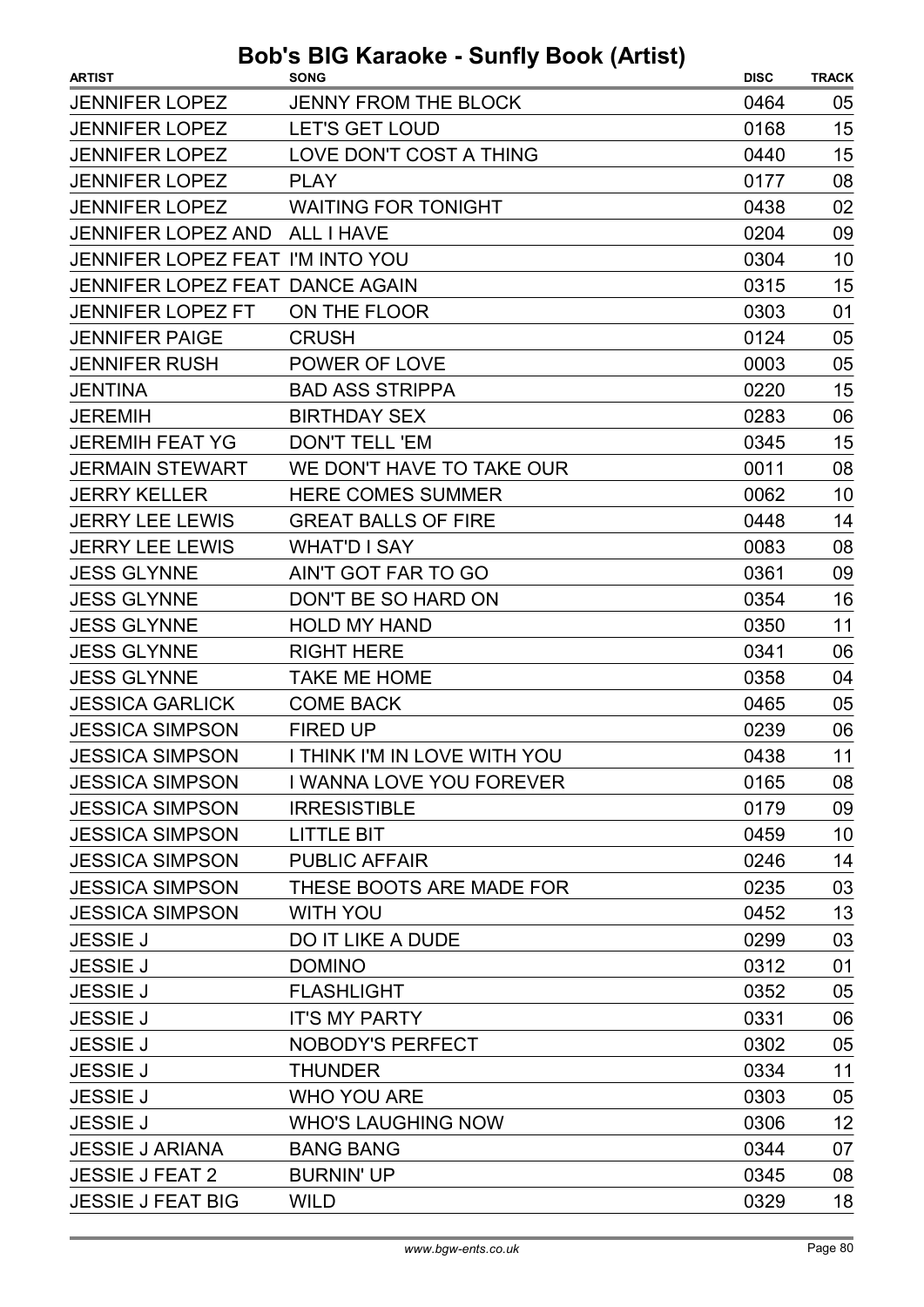| <b>ARTIST</b>                      | <b>SONG</b>                         | <b>DISC</b> | <b>TRACK</b> |
|------------------------------------|-------------------------------------|-------------|--------------|
| <b>JESSIE J FEAT DAVID</b>         | <b>LASERLIGHT</b>                   | 0315        | 12           |
| <b>JESSIE J-FEAT B O B</b>         | <b>PRICE TAG</b>                    | 0300        | 03           |
| <b>JESSIE WARE</b>                 | <b>MIDNIGHT</b>                     | 0379        | 14           |
| <b>JESSIE WARE</b>                 | <b>SAY YOU LOVE ME</b>              | 0344        | 08           |
| <b>JESSIE WARE</b>                 | <b>WILDEST MOMENTS</b>              | 0319        | 16           |
| <b>JET</b>                         | ARE YOU GONNA BE MY GIRL            | 0451        | 02           |
| <b>JET</b>                         | <b>COLD HARD BITCH</b>              | 0452        | 07           |
| <b>JET</b>                         | <b>LOOK WHAT YOU'VE DONE</b>        | 0218        | 10           |
| <b>JILTED JOHN</b>                 | <b>JILTED JOHN</b>                  | 0095        | 10           |
| <b>JIM DIAMOND</b>                 | HI HO SILVER LINING                 | 0106        | 09           |
| <b>JIM DIAMOND</b>                 | <b>I SHOULD HAVE KNOWN BETTER</b>   | 0135        | 01           |
| <b>JIM REEVES</b>                  | <b>ADIOS AMIGO</b>                  | 0135        | 09           |
| <b>JIM REEVES</b>                  | <b>DISTANT DRUMS</b>                | 0139        | 02           |
| <b>JIM REEVES</b>                  | <b>HE'LL HAVE TO GO</b>             | 0054        | 01           |
| <b>JIM REEVES</b>                  | <b>I LOVE YOU BECAUSE</b>           | 0052        | 01           |
| <b>JIM REEVES</b>                  | I WON'T FORGET YOU                  | 0066        | 05           |
| <b>JIM REEVES</b>                  | THERE'S A HEARTACHE                 | 0094        | 08           |
| <b>JIM REEVES</b>                  | <b>WELCOME TO MY WORLD</b>          | 0139        | 03           |
| <b>JIM STAFFORD</b>                | <b>SPIDERS AND SNAKES</b>           | 0102        | 02           |
| <b>JIMI HENDRIX</b>                | ALL ALONG THE WATCHTOWER            | 0503        | 02           |
| <b>JIMI HENDRIX</b>                | <b>BURNING OF THE MIDNIGHT LAMP</b> | 0503        | 07           |
| <b>JIMI HENDRIX</b>                | <b>CROSSTOWN TRAFFIC</b>            | 0503        | 05           |
| <b>JIMI HENDRIX</b>                | <b>GYPSY EYES</b>                   | 0503        | 08           |
| <b>JIMI HENDRIX</b>                | <b>HEY JOE</b>                      | 0503        | 03           |
| <b>JIMI HENDRIX</b>                | <b>PURPLE HAZE</b>                  | 0509        | 15           |
| <b>JIMI HENDRIX</b>                | <b>VOODOO CHILD</b>                 | 0503        | 04           |
| <b>JIMI HENDRIX</b>                | <b>WIND CRIES MARY</b>              | 0503        | 06           |
| <b>JIMMY BARNES</b>                | <b>WORKING CLASS MAN</b>            | 0489        | 04           |
| <b>JIMMY BUFFETT</b>               | <b>MARGARITAVILLE</b>               | 0413        | 10           |
| <b>JIMMY DEAN</b>                  | <b>BIG BAD JOHN</b>                 | 0044        | 04           |
| <b>JIMMY DURANTE</b>               | <b>MAKE SOMEONE HAPPY</b>           | 0422        | 07           |
| <b>JIMMY JONES</b>                 | <b>GOOD TIMIN'</b>                  | 0083        | 03           |
| <b>JIMMY JONES</b>                 | <b>HANDY MAN</b>                    | 0043        | 02           |
| <b>JIMMY JUSTICE</b>               | WHEN MY LITTLE GIRL IS SMILING      | 0064        | 14           |
| <b>JIMMY LOGAN</b>                 | <b>I LOVE A LASSIE</b>              | 0456        | 13           |
| <b>JIMMY NAIL</b>                  | <b>BIG RIVER</b>                    | 0389        | 12           |
| <b>JIMMY NAIL</b>                  | <b>CROCODILE SHOES</b>              | 0019        | 08           |
| JIMMY NAIL TIM HEALY BLAYDON RACES |                                     | 0428        | 05           |
| <b>JIMMY RUFFIN</b>                | HOLD ON TO MY LOVE                  | 0107        | 03           |
| <b>JIMMY RUFFIN</b>                | WHAT BECOMES OF THE BROKEN          | 0425        | 06           |
| <b>JIMMY SOMERVILLE</b>            | <b>NEVER CAN SAY GOODBYE</b>        | 0392        | 11           |
| <b>JIMMY YOUNG</b>                 | <b>MAN FROM LARAMIE</b>             | 0092        | 13           |
| <b>JJ BARRIE</b>                   | <b>NO CHARGE</b>                    | 0102        | 03           |
|                                    |                                     |             |              |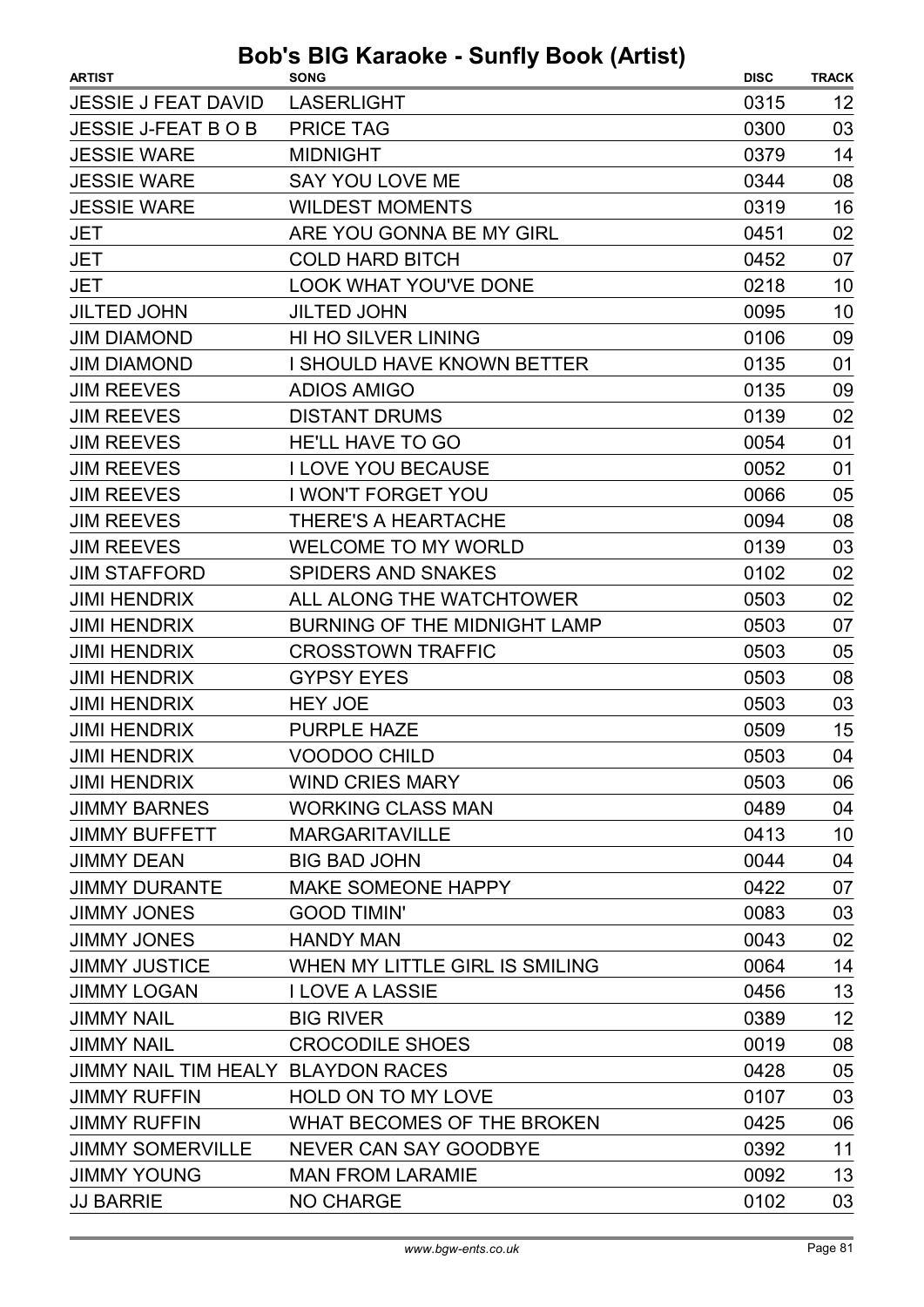| <b>JLS</b><br>0282<br><b>BEAT AGAIN</b><br>02<br><b>JLS</b><br><b>BILLION LIGHTS</b><br>0333<br>01<br><b>JLS</b><br><b>CLUB IS ALIVE</b><br>0292<br>02<br><b>JLS</b><br>DO YOU FEEL WHAT I FEEL<br>0311<br>04<br><b>JLS</b><br>EVERYBODY IN LOVE ( PUT<br>0286<br>03<br><b>JLS</b><br><b>HOLD ME DOWN</b><br>0324<br>04<br><b>JLS</b><br>HOTTEST GIRL IN THE WORLD<br>0320<br>06<br><b>JLS</b><br><b>LOVE YOU MORE</b><br>16<br>0297<br><b>JLS</b><br><b>ONE SHOT</b><br>0288<br>08<br>JLS<br><b>PROUD</b><br>0313<br>02<br><b>JLS FEAT DEV</b><br>SHE MAKES ME WANNA<br>0306<br>10<br><b>JLS-FEAT TINIE</b><br><b>EYES WIDE SHUT</b><br>0300<br>01<br>0111<br><b>JO BOXERS</b><br><b>BOXER BEAT</b><br>09<br><b>JO DEE MESSINA</b><br>08<br><b>BYE BYE</b><br>0426<br><b>BABY IT'S YOU</b><br>11<br>JO JO<br>0225<br>LEAVE (GET OUT)<br>0452<br>14 | <b>ARTIST</b> | . <i>.</i><br><b>SONG</b> | <b>DISC</b> | <b>TRACK</b> |
|-----------------------------------------------------------------------------------------------------------------------------------------------------------------------------------------------------------------------------------------------------------------------------------------------------------------------------------------------------------------------------------------------------------------------------------------------------------------------------------------------------------------------------------------------------------------------------------------------------------------------------------------------------------------------------------------------------------------------------------------------------------------------------------------------------------------------------------------------------|---------------|---------------------------|-------------|--------------|
|                                                                                                                                                                                                                                                                                                                                                                                                                                                                                                                                                                                                                                                                                                                                                                                                                                                     |               |                           |             |              |
|                                                                                                                                                                                                                                                                                                                                                                                                                                                                                                                                                                                                                                                                                                                                                                                                                                                     |               |                           |             |              |
|                                                                                                                                                                                                                                                                                                                                                                                                                                                                                                                                                                                                                                                                                                                                                                                                                                                     |               |                           |             |              |
|                                                                                                                                                                                                                                                                                                                                                                                                                                                                                                                                                                                                                                                                                                                                                                                                                                                     |               |                           |             |              |
|                                                                                                                                                                                                                                                                                                                                                                                                                                                                                                                                                                                                                                                                                                                                                                                                                                                     |               |                           |             |              |
|                                                                                                                                                                                                                                                                                                                                                                                                                                                                                                                                                                                                                                                                                                                                                                                                                                                     |               |                           |             |              |
|                                                                                                                                                                                                                                                                                                                                                                                                                                                                                                                                                                                                                                                                                                                                                                                                                                                     |               |                           |             |              |
|                                                                                                                                                                                                                                                                                                                                                                                                                                                                                                                                                                                                                                                                                                                                                                                                                                                     |               |                           |             |              |
|                                                                                                                                                                                                                                                                                                                                                                                                                                                                                                                                                                                                                                                                                                                                                                                                                                                     |               |                           |             |              |
|                                                                                                                                                                                                                                                                                                                                                                                                                                                                                                                                                                                                                                                                                                                                                                                                                                                     |               |                           |             |              |
|                                                                                                                                                                                                                                                                                                                                                                                                                                                                                                                                                                                                                                                                                                                                                                                                                                                     |               |                           |             |              |
|                                                                                                                                                                                                                                                                                                                                                                                                                                                                                                                                                                                                                                                                                                                                                                                                                                                     |               |                           |             |              |
|                                                                                                                                                                                                                                                                                                                                                                                                                                                                                                                                                                                                                                                                                                                                                                                                                                                     |               |                           |             |              |
|                                                                                                                                                                                                                                                                                                                                                                                                                                                                                                                                                                                                                                                                                                                                                                                                                                                     |               |                           |             |              |
|                                                                                                                                                                                                                                                                                                                                                                                                                                                                                                                                                                                                                                                                                                                                                                                                                                                     |               |                           |             |              |
|                                                                                                                                                                                                                                                                                                                                                                                                                                                                                                                                                                                                                                                                                                                                                                                                                                                     | JO JO         |                           |             |              |
| <b>TOO LITTLE TO LATE</b><br>JO JO<br>05<br>0251                                                                                                                                                                                                                                                                                                                                                                                                                                                                                                                                                                                                                                                                                                                                                                                                    |               |                           |             |              |
| <b>JO JO GUNNE</b><br><b>RUN RUN RUN</b><br>0421<br>01                                                                                                                                                                                                                                                                                                                                                                                                                                                                                                                                                                                                                                                                                                                                                                                              |               |                           |             |              |
| <b>JO STAFFORD</b><br>YOU BELONG TO ME<br>0092<br>04                                                                                                                                                                                                                                                                                                                                                                                                                                                                                                                                                                                                                                                                                                                                                                                                |               |                           |             |              |
| NIGHT THEY DROVE OLD DIXIE<br>12<br><b>JOAN BAEZ</b><br>0153                                                                                                                                                                                                                                                                                                                                                                                                                                                                                                                                                                                                                                                                                                                                                                                        |               |                           |             |              |
| JOAN JETT AND THE<br><b>I HATE MYSELF FOR LOVING YOU</b><br>15<br>0013                                                                                                                                                                                                                                                                                                                                                                                                                                                                                                                                                                                                                                                                                                                                                                              |               |                           |             |              |
| 03<br><b>JOAN JETT AND THE</b><br><b>I LOVE ROCK AND ROLL</b><br>0015                                                                                                                                                                                                                                                                                                                                                                                                                                                                                                                                                                                                                                                                                                                                                                               |               |                           |             |              |
| 10<br><b>JOAN JETT AND THE</b><br><b>I LOVE ROCK N ROLL</b><br>0486                                                                                                                                                                                                                                                                                                                                                                                                                                                                                                                                                                                                                                                                                                                                                                                 |               |                           |             |              |
| <b>JOAN OSBORNE</b><br>ONE OF US<br>12<br>0041                                                                                                                                                                                                                                                                                                                                                                                                                                                                                                                                                                                                                                                                                                                                                                                                      |               |                           |             |              |
| <b>JOCELYN BROWN</b><br>SOMEBODY ELSES GUY<br>0067<br>01                                                                                                                                                                                                                                                                                                                                                                                                                                                                                                                                                                                                                                                                                                                                                                                            |               |                           |             |              |
| <b>JODIE CONNOR-FEAT</b><br>NOW OR NEVER<br>0300<br>09                                                                                                                                                                                                                                                                                                                                                                                                                                                                                                                                                                                                                                                                                                                                                                                              |               |                           |             |              |
| <b>JODRIN SPARKS AND</b><br>NO AIR<br>0269<br>06                                                                                                                                                                                                                                                                                                                                                                                                                                                                                                                                                                                                                                                                                                                                                                                                    |               |                           |             |              |
| 03<br>0363<br><b>JOE AND JAKE</b><br>YOU'RE NOT ALONE                                                                                                                                                                                                                                                                                                                                                                                                                                                                                                                                                                                                                                                                                                                                                                                               |               |                           |             |              |
| <b>JOE BREEZER</b><br><b>VENUS AND MARS</b><br>0184<br>10                                                                                                                                                                                                                                                                                                                                                                                                                                                                                                                                                                                                                                                                                                                                                                                           |               |                           |             |              |
| JOE BROWN AND THE PICTURE OF YOU<br>0038<br>09                                                                                                                                                                                                                                                                                                                                                                                                                                                                                                                                                                                                                                                                                                                                                                                                      |               |                           |             |              |
| JOE BROWN AND THE THAT'S WHAT LOVE WILL DO<br>0078<br>07                                                                                                                                                                                                                                                                                                                                                                                                                                                                                                                                                                                                                                                                                                                                                                                            |               |                           |             |              |
| <b>JOE COCKER</b><br><b>DELTA LADY</b><br>0070<br>04                                                                                                                                                                                                                                                                                                                                                                                                                                                                                                                                                                                                                                                                                                                                                                                                |               |                           |             |              |
| 09<br><b>JOE COCKER</b><br><b>I BELIEVE</b><br>0025                                                                                                                                                                                                                                                                                                                                                                                                                                                                                                                                                                                                                                                                                                                                                                                                 |               |                           |             |              |
| 10<br><b>JOE COCKER</b><br>LET THE HEALING BEGIN<br>0025                                                                                                                                                                                                                                                                                                                                                                                                                                                                                                                                                                                                                                                                                                                                                                                            |               |                           |             |              |
| <b>JOE COCKER</b><br><b>SIMPLE THINGS</b><br>0026<br>06                                                                                                                                                                                                                                                                                                                                                                                                                                                                                                                                                                                                                                                                                                                                                                                             |               |                           |             |              |
| <b>JOE COCKER</b><br>SUMMER IN THE CITY<br>0019<br>15                                                                                                                                                                                                                                                                                                                                                                                                                                                                                                                                                                                                                                                                                                                                                                                               |               |                           |             |              |
| 11<br><b>JOE COCKER</b><br><b>UNCHAIN MY HEART</b><br>0012                                                                                                                                                                                                                                                                                                                                                                                                                                                                                                                                                                                                                                                                                                                                                                                          |               |                           |             |              |
| 10<br><b>JOE COCKER AND</b><br>UP WHERE WE BELONG<br>0491                                                                                                                                                                                                                                                                                                                                                                                                                                                                                                                                                                                                                                                                                                                                                                                           |               |                           |             |              |
| 15<br><b>JOE DOLCE</b><br><b>SHADDUP YOUR FACE</b><br>0028                                                                                                                                                                                                                                                                                                                                                                                                                                                                                                                                                                                                                                                                                                                                                                                          |               |                           |             |              |
| <b>JOE ESPOSITO</b><br>YOU'RE THE BEST<br>0430<br>02                                                                                                                                                                                                                                                                                                                                                                                                                                                                                                                                                                                                                                                                                                                                                                                                |               |                           |             |              |
| 12<br>IS SHE REALLY GOING OUT WITH<br>0392<br><b>JOE JACKSON</b>                                                                                                                                                                                                                                                                                                                                                                                                                                                                                                                                                                                                                                                                                                                                                                                    |               |                           |             |              |
| <b>JOE JACKSON</b><br><b>IT'S DIFFERENT FOR GIRLS</b><br>0105<br>03                                                                                                                                                                                                                                                                                                                                                                                                                                                                                                                                                                                                                                                                                                                                                                                 |               |                           |             |              |
| <b>JOE LONGTHORN</b><br>WHEN YOUR OLD WEDDING RING<br>0133<br>10                                                                                                                                                                                                                                                                                                                                                                                                                                                                                                                                                                                                                                                                                                                                                                                    |               |                           |             |              |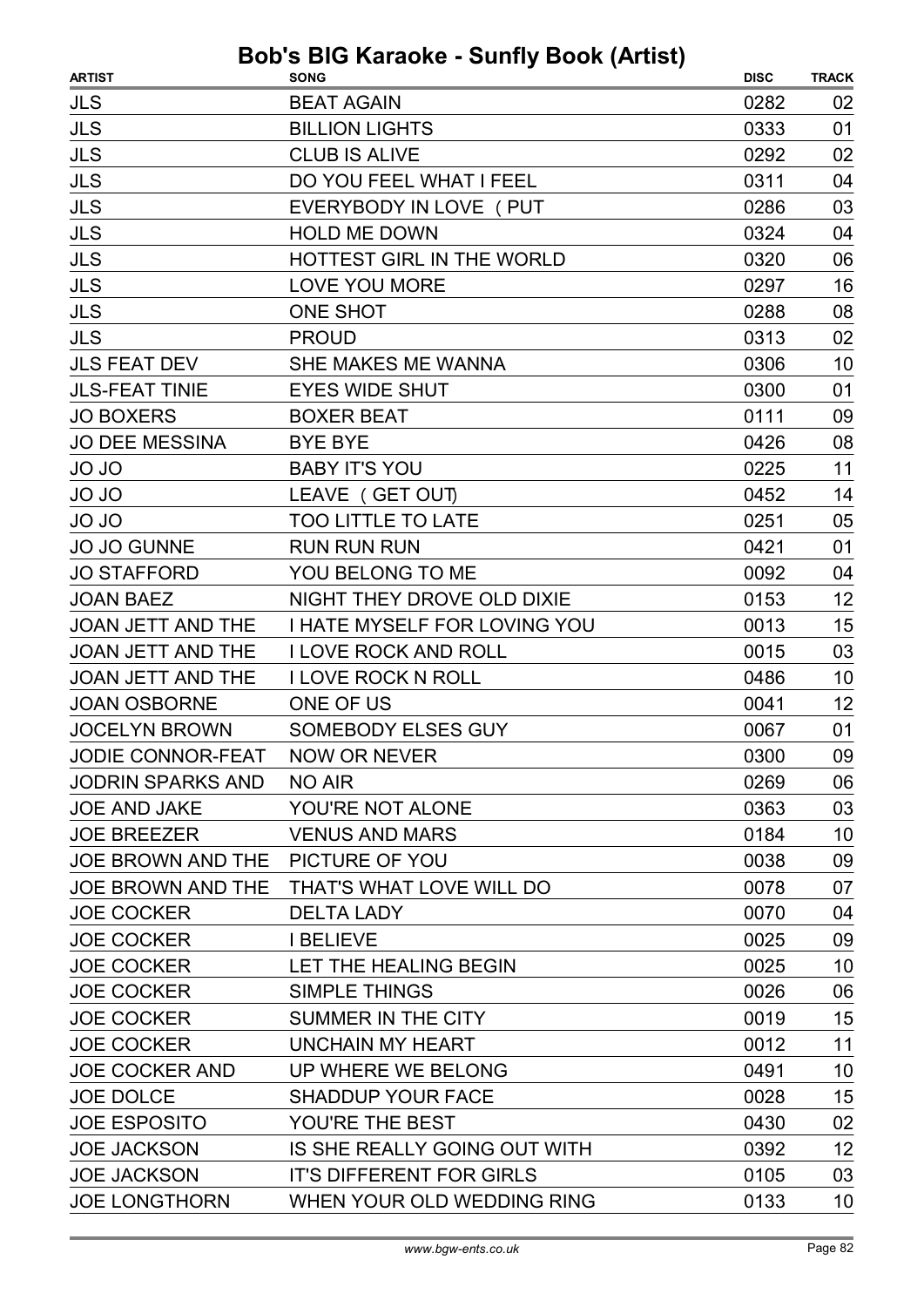| <b>AMBITIONS</b><br><b>JOE MCELDERRY</b><br>0297<br>10<br><b>JOE MCELDERRY</b><br>02<br><b>CLIMB</b><br>0287<br>0299<br>08<br><b>JOE MCELDERRY</b><br>SOMEBODY WAKE ME UP<br>13<br><b>JOE SOUTH</b><br><b>GAMES PEOPLE PLAY</b><br>0392<br><b>JOE STONE FEAT</b><br>15<br>PARTY (THIS IS HOW WE DO IT)<br>0355<br>02<br><b>JOE TEX</b><br><b>AIN'T GONNA BUMP NO MORE</b><br>0103<br>03<br><b>JOEY SCARBURY</b><br><b>GREATEST AMERICAN HERO</b><br>0476<br><b>JOHN COUGAR</b><br>0481<br>10<br>R O C K IN THE USA<br><b>JOHN DENVER</b><br><b>ANNIE'S SONG</b><br>0014<br>03<br><b>JOHN DENVER</b><br><b>LEAVING ON A JET PLANE</b><br>0431<br>04<br><b>JOHN DENVER</b><br><b>TAKE ME HOME</b><br>04<br>0487<br><b>JOHN DENVER</b><br>TAKE ME HOME COUNTRY ROADS<br>10<br>0383<br><b>JOHN DENVER</b><br>0482<br>14<br>THANK GOD I'M A COUNTRY BOY<br><b>JOHN FARNHAM</b><br>YOU'RE THE VOICE<br>0489<br>08<br>05<br><b>JOHN FRED AND HIS</b><br><b>JUDY IN DISGUISE</b><br>0023<br><b>JOHN HOLT</b><br>I'LL TAKE A MELODY<br>0411<br>05<br><b>JOHN HOLT</b><br><b>MR BOJANGLES</b><br>0410<br>04<br><b>JOHN LENNON</b><br><b>IMAGINE</b><br>0160<br>05<br>15<br><b>JOHN LEYTON</b><br><b>JOHNNY REMEMBER ME</b><br>0038<br>12<br><b>JOHN MARTIN</b><br>ANYWHERE FOR YOU<br>0339<br>12<br><b>JOHN MAYER</b><br><b>MOVING ON AND GETTING OVER</b><br>0373<br><b>JOHN MILES</b><br><b>MUSIC</b><br>0079<br>02<br><b>JOHN NEWMAN</b><br><b>CHEATING</b><br>0332<br>09<br>03<br><b>JOHN NEWMAN</b><br><b>COME AND GET IT</b><br>0354<br>10<br><b>JOHN NEWMAN</b><br><b>LOSING SLEEP</b><br>0336<br>07<br><b>JOHN NEWMAN</b><br>LOVE ME AGAIN<br>0329<br><b>ST ELMO'S FIRE</b><br><b>JOHN PARR</b><br>0470<br>07<br>11<br><b>JOHN PAUL YOUNG</b><br>LOVE IS IN THE AIR<br>0098<br>13<br><b>JOHN ROWLES</b><br>IF I ONLY HAD TIME<br>0094<br><b>JOHN TRAVOLTA AND</b><br>HOPELESSLY DEVOTED TO YOU<br>14<br>0447<br>01<br><b>JOHN TRAVOLTA AND</b><br><b>SUMMER NIGHTS</b><br>0445<br><b>MISSING YOU</b><br>0001<br>04<br><b>JOHN WAIT</b><br><b>JOHNNY BRISTOL</b><br>HANG ON IN THERE BABY<br>10<br>0091<br>08<br><b>JOHNNY BURNETTE</b><br><b>DREAMIN'</b><br>0084<br>06<br><b>JOHNNY CASH</b><br><b>BIG RIVER</b><br>0411<br>14<br><b>JOHNNY CASH</b><br><b>COCAINE BLUES</b><br>0430<br><b>JOHNNY CASH</b><br><b>I WALK THE LINE</b><br>04<br>0482<br><b>JOHNNY CASH</b><br>ONE PIECE AT A TIME<br>12<br>0391 | <b>ARTIST</b>      | <b>SONG</b>         | <b>DISC</b> | <b>TRACK</b> |
|--------------------------------------------------------------------------------------------------------------------------------------------------------------------------------------------------------------------------------------------------------------------------------------------------------------------------------------------------------------------------------------------------------------------------------------------------------------------------------------------------------------------------------------------------------------------------------------------------------------------------------------------------------------------------------------------------------------------------------------------------------------------------------------------------------------------------------------------------------------------------------------------------------------------------------------------------------------------------------------------------------------------------------------------------------------------------------------------------------------------------------------------------------------------------------------------------------------------------------------------------------------------------------------------------------------------------------------------------------------------------------------------------------------------------------------------------------------------------------------------------------------------------------------------------------------------------------------------------------------------------------------------------------------------------------------------------------------------------------------------------------------------------------------------------------------------------------------------------------------------------------------------------------------------------------------------------------------------------------------------------------------------------------------------------------------------------------------------------------------------------------------------------------------------------------------------------------------------------------------------------------------------------------------------------------------------------------------------------------------------------------------------------------------|--------------------|---------------------|-------------|--------------|
|                                                                                                                                                                                                                                                                                                                                                                                                                                                                                                                                                                                                                                                                                                                                                                                                                                                                                                                                                                                                                                                                                                                                                                                                                                                                                                                                                                                                                                                                                                                                                                                                                                                                                                                                                                                                                                                                                                                                                                                                                                                                                                                                                                                                                                                                                                                                                                                                              |                    |                     |             |              |
|                                                                                                                                                                                                                                                                                                                                                                                                                                                                                                                                                                                                                                                                                                                                                                                                                                                                                                                                                                                                                                                                                                                                                                                                                                                                                                                                                                                                                                                                                                                                                                                                                                                                                                                                                                                                                                                                                                                                                                                                                                                                                                                                                                                                                                                                                                                                                                                                              |                    |                     |             |              |
|                                                                                                                                                                                                                                                                                                                                                                                                                                                                                                                                                                                                                                                                                                                                                                                                                                                                                                                                                                                                                                                                                                                                                                                                                                                                                                                                                                                                                                                                                                                                                                                                                                                                                                                                                                                                                                                                                                                                                                                                                                                                                                                                                                                                                                                                                                                                                                                                              |                    |                     |             |              |
|                                                                                                                                                                                                                                                                                                                                                                                                                                                                                                                                                                                                                                                                                                                                                                                                                                                                                                                                                                                                                                                                                                                                                                                                                                                                                                                                                                                                                                                                                                                                                                                                                                                                                                                                                                                                                                                                                                                                                                                                                                                                                                                                                                                                                                                                                                                                                                                                              |                    |                     |             |              |
|                                                                                                                                                                                                                                                                                                                                                                                                                                                                                                                                                                                                                                                                                                                                                                                                                                                                                                                                                                                                                                                                                                                                                                                                                                                                                                                                                                                                                                                                                                                                                                                                                                                                                                                                                                                                                                                                                                                                                                                                                                                                                                                                                                                                                                                                                                                                                                                                              |                    |                     |             |              |
|                                                                                                                                                                                                                                                                                                                                                                                                                                                                                                                                                                                                                                                                                                                                                                                                                                                                                                                                                                                                                                                                                                                                                                                                                                                                                                                                                                                                                                                                                                                                                                                                                                                                                                                                                                                                                                                                                                                                                                                                                                                                                                                                                                                                                                                                                                                                                                                                              |                    |                     |             |              |
|                                                                                                                                                                                                                                                                                                                                                                                                                                                                                                                                                                                                                                                                                                                                                                                                                                                                                                                                                                                                                                                                                                                                                                                                                                                                                                                                                                                                                                                                                                                                                                                                                                                                                                                                                                                                                                                                                                                                                                                                                                                                                                                                                                                                                                                                                                                                                                                                              |                    |                     |             |              |
|                                                                                                                                                                                                                                                                                                                                                                                                                                                                                                                                                                                                                                                                                                                                                                                                                                                                                                                                                                                                                                                                                                                                                                                                                                                                                                                                                                                                                                                                                                                                                                                                                                                                                                                                                                                                                                                                                                                                                                                                                                                                                                                                                                                                                                                                                                                                                                                                              |                    |                     |             |              |
|                                                                                                                                                                                                                                                                                                                                                                                                                                                                                                                                                                                                                                                                                                                                                                                                                                                                                                                                                                                                                                                                                                                                                                                                                                                                                                                                                                                                                                                                                                                                                                                                                                                                                                                                                                                                                                                                                                                                                                                                                                                                                                                                                                                                                                                                                                                                                                                                              |                    |                     |             |              |
|                                                                                                                                                                                                                                                                                                                                                                                                                                                                                                                                                                                                                                                                                                                                                                                                                                                                                                                                                                                                                                                                                                                                                                                                                                                                                                                                                                                                                                                                                                                                                                                                                                                                                                                                                                                                                                                                                                                                                                                                                                                                                                                                                                                                                                                                                                                                                                                                              |                    |                     |             |              |
|                                                                                                                                                                                                                                                                                                                                                                                                                                                                                                                                                                                                                                                                                                                                                                                                                                                                                                                                                                                                                                                                                                                                                                                                                                                                                                                                                                                                                                                                                                                                                                                                                                                                                                                                                                                                                                                                                                                                                                                                                                                                                                                                                                                                                                                                                                                                                                                                              |                    |                     |             |              |
|                                                                                                                                                                                                                                                                                                                                                                                                                                                                                                                                                                                                                                                                                                                                                                                                                                                                                                                                                                                                                                                                                                                                                                                                                                                                                                                                                                                                                                                                                                                                                                                                                                                                                                                                                                                                                                                                                                                                                                                                                                                                                                                                                                                                                                                                                                                                                                                                              |                    |                     |             |              |
|                                                                                                                                                                                                                                                                                                                                                                                                                                                                                                                                                                                                                                                                                                                                                                                                                                                                                                                                                                                                                                                                                                                                                                                                                                                                                                                                                                                                                                                                                                                                                                                                                                                                                                                                                                                                                                                                                                                                                                                                                                                                                                                                                                                                                                                                                                                                                                                                              |                    |                     |             |              |
|                                                                                                                                                                                                                                                                                                                                                                                                                                                                                                                                                                                                                                                                                                                                                                                                                                                                                                                                                                                                                                                                                                                                                                                                                                                                                                                                                                                                                                                                                                                                                                                                                                                                                                                                                                                                                                                                                                                                                                                                                                                                                                                                                                                                                                                                                                                                                                                                              |                    |                     |             |              |
|                                                                                                                                                                                                                                                                                                                                                                                                                                                                                                                                                                                                                                                                                                                                                                                                                                                                                                                                                                                                                                                                                                                                                                                                                                                                                                                                                                                                                                                                                                                                                                                                                                                                                                                                                                                                                                                                                                                                                                                                                                                                                                                                                                                                                                                                                                                                                                                                              |                    |                     |             |              |
|                                                                                                                                                                                                                                                                                                                                                                                                                                                                                                                                                                                                                                                                                                                                                                                                                                                                                                                                                                                                                                                                                                                                                                                                                                                                                                                                                                                                                                                                                                                                                                                                                                                                                                                                                                                                                                                                                                                                                                                                                                                                                                                                                                                                                                                                                                                                                                                                              |                    |                     |             |              |
|                                                                                                                                                                                                                                                                                                                                                                                                                                                                                                                                                                                                                                                                                                                                                                                                                                                                                                                                                                                                                                                                                                                                                                                                                                                                                                                                                                                                                                                                                                                                                                                                                                                                                                                                                                                                                                                                                                                                                                                                                                                                                                                                                                                                                                                                                                                                                                                                              |                    |                     |             |              |
|                                                                                                                                                                                                                                                                                                                                                                                                                                                                                                                                                                                                                                                                                                                                                                                                                                                                                                                                                                                                                                                                                                                                                                                                                                                                                                                                                                                                                                                                                                                                                                                                                                                                                                                                                                                                                                                                                                                                                                                                                                                                                                                                                                                                                                                                                                                                                                                                              |                    |                     |             |              |
|                                                                                                                                                                                                                                                                                                                                                                                                                                                                                                                                                                                                                                                                                                                                                                                                                                                                                                                                                                                                                                                                                                                                                                                                                                                                                                                                                                                                                                                                                                                                                                                                                                                                                                                                                                                                                                                                                                                                                                                                                                                                                                                                                                                                                                                                                                                                                                                                              |                    |                     |             |              |
|                                                                                                                                                                                                                                                                                                                                                                                                                                                                                                                                                                                                                                                                                                                                                                                                                                                                                                                                                                                                                                                                                                                                                                                                                                                                                                                                                                                                                                                                                                                                                                                                                                                                                                                                                                                                                                                                                                                                                                                                                                                                                                                                                                                                                                                                                                                                                                                                              |                    |                     |             |              |
|                                                                                                                                                                                                                                                                                                                                                                                                                                                                                                                                                                                                                                                                                                                                                                                                                                                                                                                                                                                                                                                                                                                                                                                                                                                                                                                                                                                                                                                                                                                                                                                                                                                                                                                                                                                                                                                                                                                                                                                                                                                                                                                                                                                                                                                                                                                                                                                                              |                    |                     |             |              |
|                                                                                                                                                                                                                                                                                                                                                                                                                                                                                                                                                                                                                                                                                                                                                                                                                                                                                                                                                                                                                                                                                                                                                                                                                                                                                                                                                                                                                                                                                                                                                                                                                                                                                                                                                                                                                                                                                                                                                                                                                                                                                                                                                                                                                                                                                                                                                                                                              |                    |                     |             |              |
|                                                                                                                                                                                                                                                                                                                                                                                                                                                                                                                                                                                                                                                                                                                                                                                                                                                                                                                                                                                                                                                                                                                                                                                                                                                                                                                                                                                                                                                                                                                                                                                                                                                                                                                                                                                                                                                                                                                                                                                                                                                                                                                                                                                                                                                                                                                                                                                                              |                    |                     |             |              |
|                                                                                                                                                                                                                                                                                                                                                                                                                                                                                                                                                                                                                                                                                                                                                                                                                                                                                                                                                                                                                                                                                                                                                                                                                                                                                                                                                                                                                                                                                                                                                                                                                                                                                                                                                                                                                                                                                                                                                                                                                                                                                                                                                                                                                                                                                                                                                                                                              |                    |                     |             |              |
|                                                                                                                                                                                                                                                                                                                                                                                                                                                                                                                                                                                                                                                                                                                                                                                                                                                                                                                                                                                                                                                                                                                                                                                                                                                                                                                                                                                                                                                                                                                                                                                                                                                                                                                                                                                                                                                                                                                                                                                                                                                                                                                                                                                                                                                                                                                                                                                                              |                    |                     |             |              |
|                                                                                                                                                                                                                                                                                                                                                                                                                                                                                                                                                                                                                                                                                                                                                                                                                                                                                                                                                                                                                                                                                                                                                                                                                                                                                                                                                                                                                                                                                                                                                                                                                                                                                                                                                                                                                                                                                                                                                                                                                                                                                                                                                                                                                                                                                                                                                                                                              |                    |                     |             |              |
|                                                                                                                                                                                                                                                                                                                                                                                                                                                                                                                                                                                                                                                                                                                                                                                                                                                                                                                                                                                                                                                                                                                                                                                                                                                                                                                                                                                                                                                                                                                                                                                                                                                                                                                                                                                                                                                                                                                                                                                                                                                                                                                                                                                                                                                                                                                                                                                                              |                    |                     |             |              |
|                                                                                                                                                                                                                                                                                                                                                                                                                                                                                                                                                                                                                                                                                                                                                                                                                                                                                                                                                                                                                                                                                                                                                                                                                                                                                                                                                                                                                                                                                                                                                                                                                                                                                                                                                                                                                                                                                                                                                                                                                                                                                                                                                                                                                                                                                                                                                                                                              |                    |                     |             |              |
|                                                                                                                                                                                                                                                                                                                                                                                                                                                                                                                                                                                                                                                                                                                                                                                                                                                                                                                                                                                                                                                                                                                                                                                                                                                                                                                                                                                                                                                                                                                                                                                                                                                                                                                                                                                                                                                                                                                                                                                                                                                                                                                                                                                                                                                                                                                                                                                                              |                    |                     |             |              |
|                                                                                                                                                                                                                                                                                                                                                                                                                                                                                                                                                                                                                                                                                                                                                                                                                                                                                                                                                                                                                                                                                                                                                                                                                                                                                                                                                                                                                                                                                                                                                                                                                                                                                                                                                                                                                                                                                                                                                                                                                                                                                                                                                                                                                                                                                                                                                                                                              |                    |                     |             |              |
|                                                                                                                                                                                                                                                                                                                                                                                                                                                                                                                                                                                                                                                                                                                                                                                                                                                                                                                                                                                                                                                                                                                                                                                                                                                                                                                                                                                                                                                                                                                                                                                                                                                                                                                                                                                                                                                                                                                                                                                                                                                                                                                                                                                                                                                                                                                                                                                                              |                    |                     |             |              |
|                                                                                                                                                                                                                                                                                                                                                                                                                                                                                                                                                                                                                                                                                                                                                                                                                                                                                                                                                                                                                                                                                                                                                                                                                                                                                                                                                                                                                                                                                                                                                                                                                                                                                                                                                                                                                                                                                                                                                                                                                                                                                                                                                                                                                                                                                                                                                                                                              |                    |                     |             |              |
|                                                                                                                                                                                                                                                                                                                                                                                                                                                                                                                                                                                                                                                                                                                                                                                                                                                                                                                                                                                                                                                                                                                                                                                                                                                                                                                                                                                                                                                                                                                                                                                                                                                                                                                                                                                                                                                                                                                                                                                                                                                                                                                                                                                                                                                                                                                                                                                                              |                    |                     |             |              |
|                                                                                                                                                                                                                                                                                                                                                                                                                                                                                                                                                                                                                                                                                                                                                                                                                                                                                                                                                                                                                                                                                                                                                                                                                                                                                                                                                                                                                                                                                                                                                                                                                                                                                                                                                                                                                                                                                                                                                                                                                                                                                                                                                                                                                                                                                                                                                                                                              |                    |                     |             |              |
|                                                                                                                                                                                                                                                                                                                                                                                                                                                                                                                                                                                                                                                                                                                                                                                                                                                                                                                                                                                                                                                                                                                                                                                                                                                                                                                                                                                                                                                                                                                                                                                                                                                                                                                                                                                                                                                                                                                                                                                                                                                                                                                                                                                                                                                                                                                                                                                                              |                    |                     |             |              |
|                                                                                                                                                                                                                                                                                                                                                                                                                                                                                                                                                                                                                                                                                                                                                                                                                                                                                                                                                                                                                                                                                                                                                                                                                                                                                                                                                                                                                                                                                                                                                                                                                                                                                                                                                                                                                                                                                                                                                                                                                                                                                                                                                                                                                                                                                                                                                                                                              |                    |                     |             |              |
|                                                                                                                                                                                                                                                                                                                                                                                                                                                                                                                                                                                                                                                                                                                                                                                                                                                                                                                                                                                                                                                                                                                                                                                                                                                                                                                                                                                                                                                                                                                                                                                                                                                                                                                                                                                                                                                                                                                                                                                                                                                                                                                                                                                                                                                                                                                                                                                                              |                    |                     |             |              |
|                                                                                                                                                                                                                                                                                                                                                                                                                                                                                                                                                                                                                                                                                                                                                                                                                                                                                                                                                                                                                                                                                                                                                                                                                                                                                                                                                                                                                                                                                                                                                                                                                                                                                                                                                                                                                                                                                                                                                                                                                                                                                                                                                                                                                                                                                                                                                                                                              |                    |                     |             |              |
|                                                                                                                                                                                                                                                                                                                                                                                                                                                                                                                                                                                                                                                                                                                                                                                                                                                                                                                                                                                                                                                                                                                                                                                                                                                                                                                                                                                                                                                                                                                                                                                                                                                                                                                                                                                                                                                                                                                                                                                                                                                                                                                                                                                                                                                                                                                                                                                                              | <b>JOHNNY CASH</b> | <b>RING OF FIRE</b> | 0388        | 06           |
| 03<br><b>JOHNNY CASH</b><br><b>WORD CALLED LOVE</b><br>0401                                                                                                                                                                                                                                                                                                                                                                                                                                                                                                                                                                                                                                                                                                                                                                                                                                                                                                                                                                                                                                                                                                                                                                                                                                                                                                                                                                                                                                                                                                                                                                                                                                                                                                                                                                                                                                                                                                                                                                                                                                                                                                                                                                                                                                                                                                                                                  |                    |                     |             |              |
| JOHNNY DUNCAN AND LAST TRAIN TO SAN FERNANDO<br>0063<br>08                                                                                                                                                                                                                                                                                                                                                                                                                                                                                                                                                                                                                                                                                                                                                                                                                                                                                                                                                                                                                                                                                                                                                                                                                                                                                                                                                                                                                                                                                                                                                                                                                                                                                                                                                                                                                                                                                                                                                                                                                                                                                                                                                                                                                                                                                                                                                   |                    |                     |             |              |
| <b>SHATTERED DREAMS</b><br>0108<br>03<br><b>JOHNNY HATES JAZZ</b>                                                                                                                                                                                                                                                                                                                                                                                                                                                                                                                                                                                                                                                                                                                                                                                                                                                                                                                                                                                                                                                                                                                                                                                                                                                                                                                                                                                                                                                                                                                                                                                                                                                                                                                                                                                                                                                                                                                                                                                                                                                                                                                                                                                                                                                                                                                                            |                    |                     |             |              |
| <b>JOHNNY JOHNSON</b><br>BREAKING DOWN THE WALLS OF<br>0088<br>11                                                                                                                                                                                                                                                                                                                                                                                                                                                                                                                                                                                                                                                                                                                                                                                                                                                                                                                                                                                                                                                                                                                                                                                                                                                                                                                                                                                                                                                                                                                                                                                                                                                                                                                                                                                                                                                                                                                                                                                                                                                                                                                                                                                                                                                                                                                                            |                    |                     |             |              |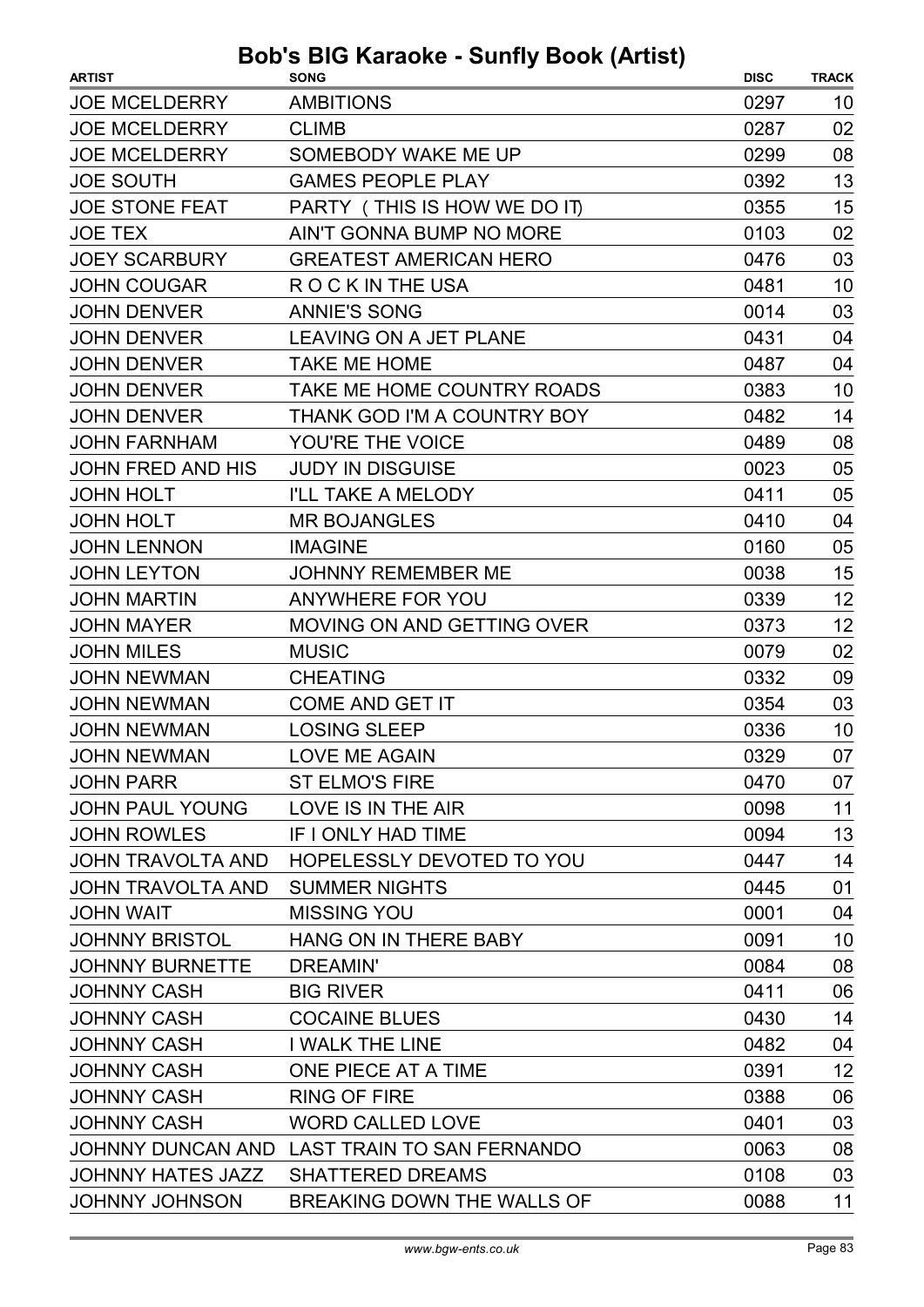| <b>ARTIST</b>            | <b>SONG</b>                     | <b>DISC</b> | <b>TRACK</b> |
|--------------------------|---------------------------------|-------------|--------------|
| <b>JOHNNY JOHNSON</b>    | <b>SWEET INSPIRATION</b>        | 0088        | 10           |
| JOHNNY KID AND THE       | I'LL NEVER GET OVER YOU         | 0083        | 06           |
| JOHNNY KID AND THE       | <b>SHAKIN' ALL OVER</b>         | 0038        | 02           |
| <b>JOHNNY MATHIS</b>     | <b>BEGIN THE BEGUINE</b>        | 0394        | 04           |
| <b>JOHNNY MATHIS</b>     | HAVE YOURSELF A MERRY LITTLE    | 0030        | 19           |
| <b>JOHNNY MATHIS</b>     | WHEN A CHILD IS BORN            | 0030        | 13           |
| <b>JOHNNY NASH</b>       | <b>CUPID</b>                    | 0087        | 04           |
| <b>JOHNNY NASH</b>       | <b>HOLD ME TIGHT</b>            | 0100        | 09           |
| <b>JOHNNY NASH</b>       | I CAN SEE CLEARLY NOW           | 0051        | 11           |
| <b>JOHNNY NASH</b>       | <b>TEARS ON MY PILLOW</b>       | 0104        | 08           |
| <b>JOHNNY O'KEEFE</b>    | SHOUT (PART 1 AND 2)            | 0485        | 11           |
| <b>JOHNNY O'KEEFE</b>    | <b>WILD ONE</b>                 | 0484        | 03           |
| <b>JOHNNY PRESTON</b>    | <b>CRADLE OF LOVE</b>           | 0078        | 13           |
| <b>JOHNNY PRESTON</b>    | <b>RUNNING BEAR</b>             | 0043        | 01           |
| <b>JOHNNY RAY</b>        | <b>HEY THERE</b>                | 0063        | 09           |
| <b>JOHNNY RAY</b>        | <b>SUCH A NIGHT</b>             | 0092        | 01           |
| <b>JOHNNY RAY</b>        | YES TONIGHT JOSEPHINE           | 0062        | 15           |
| <b>JOHNNY STEELE</b>     | <b>JUST WALKIN' IN THE RAIN</b> | 0047        | 04           |
| <b>JOHNNY TILLOTSON</b>  | POETRY IN MOTION                | 0485        | 14           |
| <b>JOJO</b>              | NOT THAT KINDA GIRL             | 0232        | 09           |
| <b>JOKER FT WILLIAM</b>  | ON MY MIND                      | 0312        | 09           |
| <b>JON SECADA</b>        | <b>JUST ANOTHER DAY</b>         | 0168        | 08           |
| <b>JONA LOUIE</b>        | <b>STOP THE CAVALRY</b>         | 0042        | 17           |
| <b>JONAS BLUE</b>        | BY YOUR SIDE                    | 0370        | 09           |
| <b>JONAS BLUE</b>        | PERFECT STRANGERS               | 0366        | 01           |
| <b>JONAS BLUE FEAT</b>   | <b>FAST CAR</b>                 | 0361        | 04           |
| <b>JONAS BLUE FEAT</b>   | MAMA                            | 0377        | 02           |
| JONATHAN KING            | EVERYONE'S GONE TO THE          | 0087        | 15           |
| JORDAN KNIGHT            | <b>GIVE IT TO YOU</b>           | 0150        | 06           |
| JORDAN SPARKS AND NO AIR |                                 | 0479        | 01           |
| <b>JORDIN SPARKS</b>     | <b>BATTLEFIELD</b>              | 0476        | 01           |
| <b>JORDIN SPARKS</b>     | <b>I AM WOMAN</b>               | 0305        | 17           |
| <b>JORDIN SPARKS</b>     | ONE STEP AT A TIME              | 0276        | 13           |
| <b>JORDIN SPARKS</b>     | <b>TATTOO</b>                   | 0273        | 14           |
| <b>JOSH DUBOVIE</b>      | THAT SOUNDS GOOD TO ME          | 0434        | 12           |
| <b>JOSHUA KADISON</b>    | <b>JESSIE</b>                   | 0027        | 03           |
| <b>JOSHUA RADIN</b>      | I'D RATHER BE WITH YOU          | 0432        | 10           |
| <b>JOSS STONE</b>        | DON'T CHA WANNA RIDE            | 0233        | 05           |
| <b>JOSS STONE</b>        | <b>RIGHT TO BE WRONG</b>        | 0226        | 05           |
| <b>JOSS STONE</b>        | <b>SPOILED</b>                  | 0230        | 14           |
| <b>JOSS STONE</b>        | <b>SUPER DUPER LOVE</b>         | 0217        | 15           |
| <b>JOSS STONE</b>        | TELL ME BOUT IT                 | 0253        | 09           |
| <b>JOSS STONE</b>        | YOU HAD ME                      | 0222        | 13           |
|                          |                                 |             |              |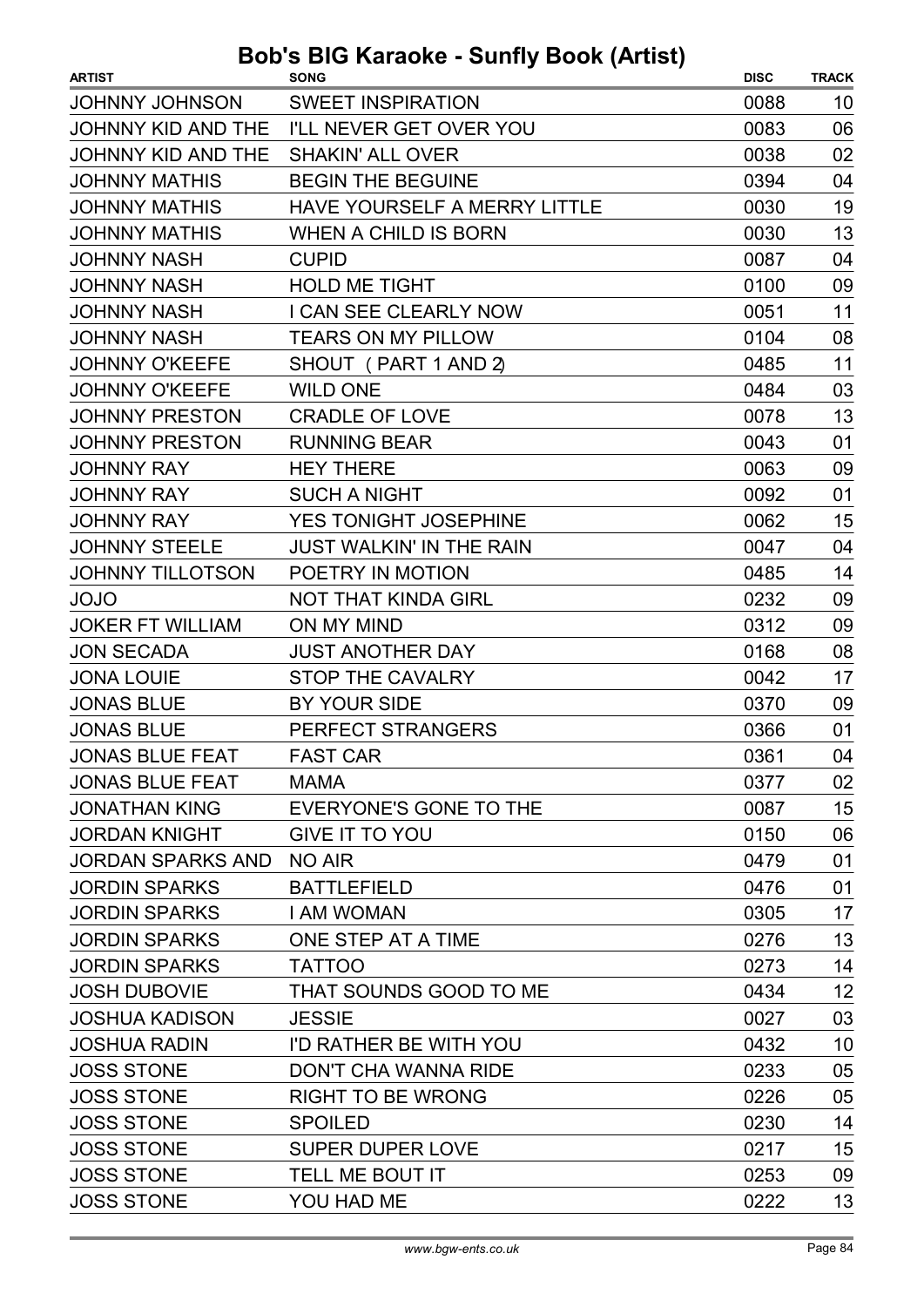| <b>ARTIST</b>             | . <b>.</b> .<br><b>SONG</b> | <b>DISC</b> | <b>TRACK</b> |
|---------------------------|-----------------------------|-------------|--------------|
| <b>JOURNEY</b>            | <b>DON'T STOP BELIEVIN'</b> | 0426        | 13           |
| <b>JOURNEY</b>            | <b>SEPARATE WAYS</b>        | 0151        | 03           |
| <b>JOY DIVISION</b>       | LOVE WILL TEAR US APART     | 0395        | 06           |
| <b>JOYCE SIMS</b>         | <b>ALL AND ALL</b>          | 0399        | 01           |
| <b>JOYCE SIMS</b>         | <b>COME INTO MY LIFE</b>    | 0399        | 04           |
| <b>JP COOPER</b>          | <b>PASSPORT HOME</b>        | 0377        | 07           |
| <b>JP COOPER</b>          | <b>SEPTEMBER SONG</b>       | 0371        | 15           |
| <b>JP COOPER</b>          | SHE'S ON MY MIND            | 0381        | 14           |
| <b>JR WALKER AND THE</b>  | <b>WHAT DOES IT TAKE</b>    | 0073        | 08           |
| <b>JUDGE DREAD</b>        | <b>BIG SEVEN</b>            | 0135        | 07           |
| <b>JUDI BOUCHER</b>       | CAN'T BE WITH YOU TONIGHT   | 0057        | 09           |
| <b>JUDY DRISCOLL AND</b>  | <b>WHEELS ON FIRE</b>       | 0070        | 13           |
| <b>JUICE NEWTON</b>       | <b>QUEEN OF HEARTS</b>      | 0482        | 01           |
| <b>JULEE CRUISE</b>       | <b>FALLING</b>              | 0422        | 12           |
| <b>JULIA MICHAELS</b>     | <b>ISSUES</b>               | 0374        | 18           |
| <b>JULIANA HATFIELD</b>   | <b>MY SISTER</b>            | 0424        | 11           |
| <b>JULIE ANDREWS</b>      | <b>MY FAVOURITE THINGS</b>  | 0419        | 16           |
| <b>JULIE ROGERS</b>       | <b>WEDDING</b>              | 0066        | 13           |
| <b>JULIO IGLESIAS AND</b> | TO ALL THE GIRLS I'VE LOVED | 0390        | 08           |
| <b>JUNIOR SENIOR</b>      | <b>MOVE YOUR FEET</b>       | 0467        | 11           |
| <b>JUNIOR SENIOR</b>      | <b>RHYTHM BANDITS</b>       | 0207        | 06           |
| <b>JUST JACK</b>          | <b>GLORY DAYS</b>           | 0254        | 03           |
| <b>JUST JACK</b>          | <b>STARZ IN THEIR EYES</b>  | 0251        | 14           |
| <b>JUSTIN BEIBER</b>      | <b>SOMEBODY TO LOVE</b>     | 0292        | 12           |
| <b>JUSTIN BIEBER</b>      | <b>BOYFRIEND</b>            | 0315        | 17           |
| <b>JUSTIN BIEBER</b>      | LOVE YOURSELF               | 0359        | 02           |
| <b>JUSTIN BIEBER</b>      | NEVER LET YOU GO            | 0291        | 05           |
| <b>JUSTIN BIEBER</b>      | <b>ONE TIME</b>             | 0288        | 10           |
| <b>JUSTIN BIEBER</b>      | <b>PRAY</b>                 | 0300        | 17           |
| <b>JUSTIN BIEBER</b>      | <b>SORRY</b>                | 0358        | 14           |
| <b>JUSTIN BIEBER</b>      | <b>U SMILE</b>              | 0297        | 15           |
| <b>JUSTIN BIEBER</b>      | <b>WHAT DO YOU MEAN</b>     | 0356        | 01           |
| <b>JUSTIN BIEBER AND</b>  | <b>FRIENDS</b>              | 0380        | 08           |
| <b>JUSTIN BIEBER FEAT</b> | <b>BABY</b>                 | 0477        | 12           |
| <b>JUSTIN BIEBER FT</b>   | <b>NEVER SAY NEVER</b>      | 0294        | 03           |
| <b>JUSTIN TIMBERLAKE</b>  | <b>CRY ME A RIVER</b>       | 0464        | 01           |
| <b>JUSTIN TIMBERLAKE</b>  | I'M LOVIN' IT               | 0213        | 05           |
| <b>JUSTIN TIMBERLAKE</b>  | <b>LIKE I LOVE YOU</b>      | 0206        | 01           |
| <b>JUSTIN TIMBERLAKE</b>  | <b>LOVESTONED</b>           | 0257        | 03           |
| <b>JUSTIN TIMBERLAKE</b>  | <b>MIRRORS</b>              | 0326        | 03           |
| <b>JUSTIN TIMBERLAKE</b>  | <b>MY LOVE</b>              | 0249        | 01           |
| <b>JUSTIN TIMBERLAKE</b>  | <b>ROCK YOUR BODY</b>       | 0466        | 02           |
| <b>JUSTIN TIMBERLAKE</b>  | <b>SENORITA</b>             | 0209        | 04           |
|                           |                             |             |              |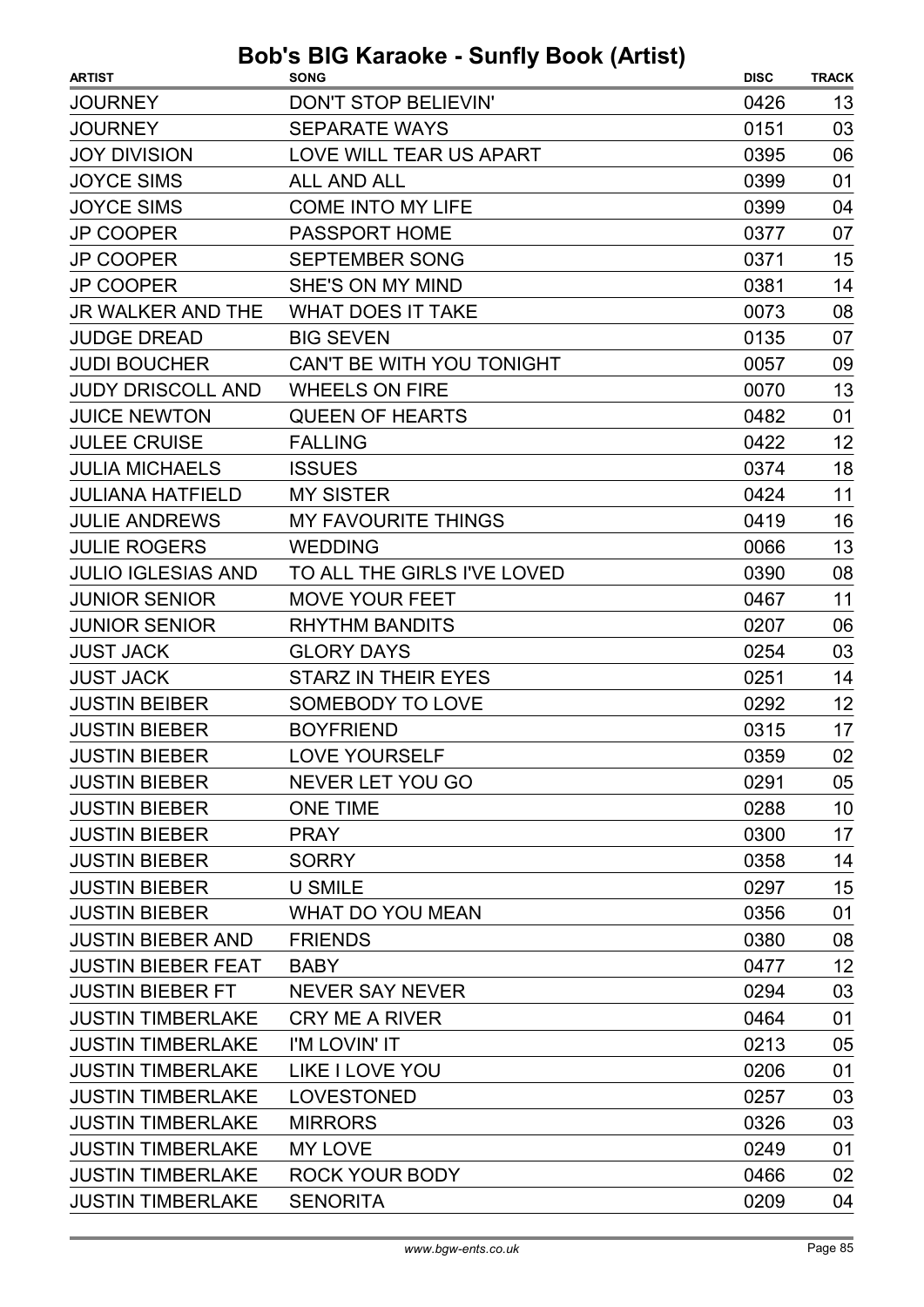| <b>ARTIST</b>            | <b>SONG</b>                              | <b>DISC</b> | <b>TRACK</b> |
|--------------------------|------------------------------------------|-------------|--------------|
| <b>JUSTIN TIMBERLAKE</b> | <b>SEXY BACK</b>                         | 0246        | 01           |
| <b>JUSTIN TIMBERLAKE</b> | <b>TAKE BACK THE NIGHT</b>               | 0331        | 05           |
| <b>JUSTIN TIMBERLAKE</b> | <b>TUNNEL VISION</b>                     | 0329        | 02           |
| <b>JUSTIN TIMBERLAKE</b> | <b>WHAT GOES AROUND</b>                  | 0252        | 01           |
| <b>JUSTIN TIMBERLAKE</b> | <b>SUIT AND TIE [CLEAN]</b>              | 0324        | 05           |
| <b>K C AND THE</b>       | <b>GIVE IT UP</b>                        | 0111        | 12           |
| <b>K C AND THE</b>       | PLEASE DON'T GO                          | 0399        | 07           |
| <b>K C AND THE</b>       | <b>QUEEN OF CLUBS</b>                    | 0091        | 11           |
| <b>K C AND THE</b>       | <b>SHAKE SHAKE SHAKE SHAKE</b>           | 0397        | 05           |
| <b>K C AND THE</b>       | THAT'S THE WAY I LIKE IT                 | 0097        | 14           |
| <b>KDLANG</b>            | <b>CONSTANT CRAVING</b>                  | 0059        | 09           |
| <b>KT TUNSTALL</b>       | <b>HOLD ON</b>                           | 0259        | 05           |
| <b>KWS</b>               | PLEASE DON'T GO                          | 0003        | 06           |
| <b>KACI</b>              | <b>I THINK I LOVE YOU</b>                | 0188        | 08           |
| <b>KAISER CHIEFS</b>     | <b>ANGRY MOB</b>                         | 0258        | 07           |
| <b>KAISER CHIEFS</b>     | <b>EVERYTHING IS AVERAGE</b>             | 0256        | 01           |
| <b>KAISER CHIEFS</b>     | <b>GOOD DAYS BAD DAYS</b>                | 0275        | 10           |
| <b>KAISER CHIEFS</b>     | <b>I PREDICT A RIOT</b>                  | 0234        | 06           |
| <b>KAISER CHIEFS</b>     | <b>MODERN WAY</b>                        | 0237        | 12           |
| <b>KAISER CHIEFS</b>     | <b>NEVER MISS A BEAT</b>                 | 0272        | 03           |
| <b>KAISER CHIEFS</b>     | OH MY GOD                                | 0229        | 15           |
| <b>KAISER CHIEFS</b>     | <b>RUBY</b>                              | 0478        | 02           |
| KAJAGOOGOO               | TOO SHY                                  | 0031        | 12           |
| <b>KANYE WEST</b>        | <b>HEARTLESS</b>                         | 0276        | 04           |
| <b>KANYE WEST</b>        | <b>LOVE LOCKDOWN</b>                     | 0273        | 10           |
| <b>KANYE WEST</b>        | <b>STRONGER</b>                          | 0259        | 07           |
| <b>KANYE WEST</b>        | <b>TOUCH THE SKY</b>                     | 0241        | 12           |
| <b>KANYE WEST AND</b>    | <b>HOMECOMING</b>                        | 0264        | 07           |
| <b>KANYE WEST AND</b>    | <b>GOLD DIGGER</b>                       | 0237        | 06           |
|                          | KANYE WEST AND JAY NO CHURCH IN THE WILD | 0316        | 14           |
| <b>KANYE WEST FEAT</b>   | <b>FLASHING LIGHTS</b>                   | 0267        | 05           |
| <b>KANYE WEST FEAT</b>   | <b>ONLY ONE</b>                          | 0348        | 17           |
| <b>KANYE WEST FEAT</b>   | <b>ALL DAY</b>                           | 0350        | 13           |
| <b>KAOMA</b>             | <b>LAMBADA</b>                           | 0028        | 17           |
| <b>KAREN HARDING</b>     | <b>SAY SOMETHING</b>                     | 0349        | 11           |
| <b>KAREN RAMIREZ</b>     | <b>LOOKING FOR LOVE</b>                  | 0122        | 02           |
| <b>KARMIN</b>            | <b>BROKENHEARTED</b>                     | 0319        | 07           |
| <b>KARMIN</b>            | I WANT IT ALL                            | 0336        | 15           |
| <b>KASABIAN</b>          | EEZ-EH                                   | 0341        | 07           |
| <b>KASABIAN</b>          | <b>EMPIRE</b>                            | 0246        | 04           |
| <b>KASABIAN</b>          | <b>FIRE</b>                              | 0281        | 07           |
| <b>KASABIAN</b>          | ME PLUS ONE                              | 0252        | 12           |
| <b>KASABIAN</b>          | <b>SHOOT THE RUNNER</b>                  | 0249        | 14           |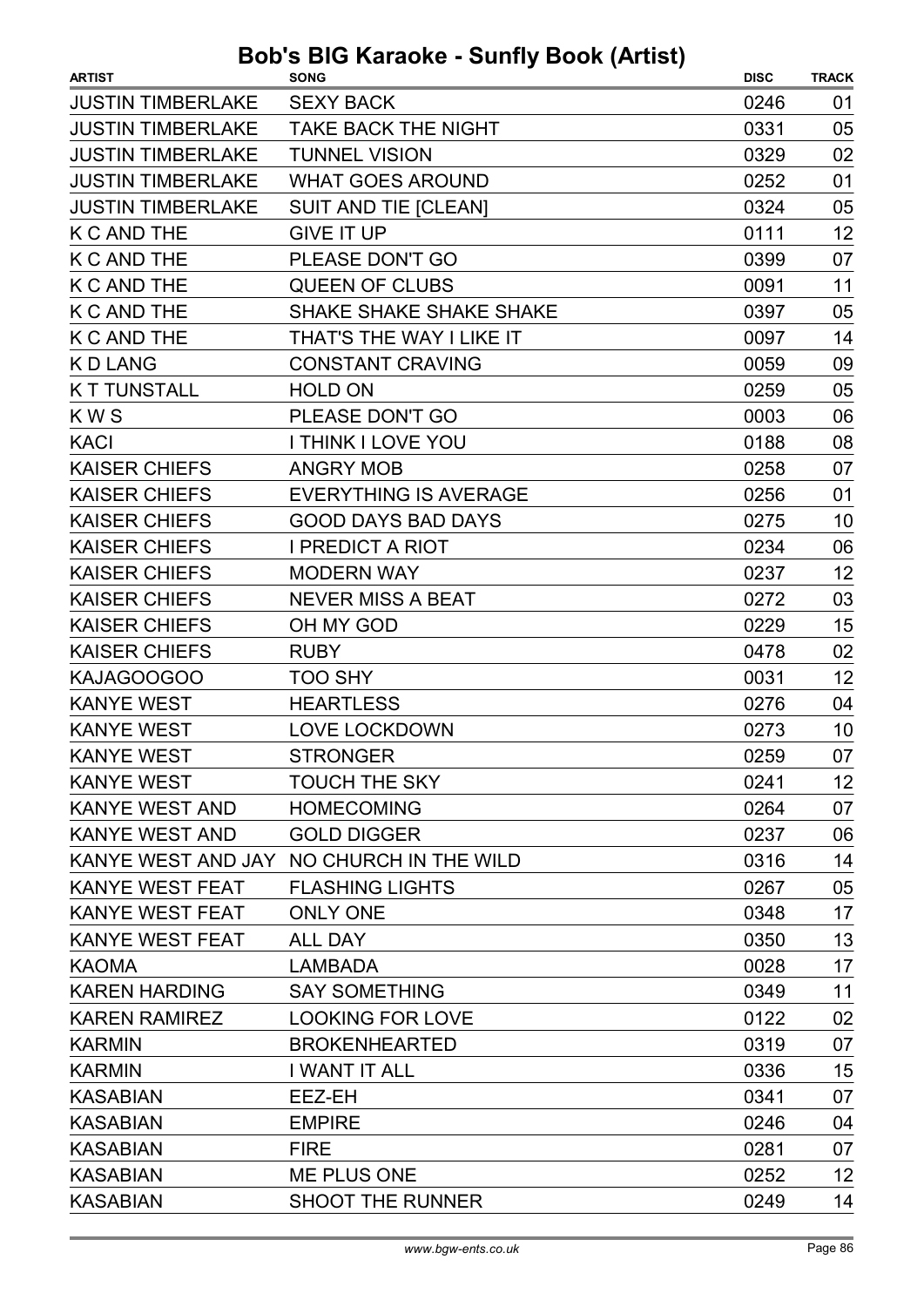| <b>KASABIAN</b><br>WHERE DID ALL THE LOVE GO<br>0283         | 04 |
|--------------------------------------------------------------|----|
|                                                              |    |
| <b>KASABIAN</b><br>YOU'RE IN LOVE WITH A PSYCHO<br>0376      | 10 |
| <b>KATE BUSH</b><br>0401<br><b>BABOOSHKA</b>                 | 14 |
| <b>KATE BUSH</b><br>KING OF THE MOUNTAIN<br>0237             | 10 |
| <b>KATE BUSH</b><br>MAN WITH THE CHILD IN HIS EYES<br>0415   | 15 |
| <b>KATE BUSH</b><br><b>RUNNING UP THAT HILL</b><br>0403      | 08 |
| <b>KATE BUSH</b><br><b>SENSUAL WORLD</b><br>0416             | 11 |
| <b>KATE BUSH</b><br><b>WUTHERING HEIGHTS</b><br>0055         | 09 |
| KATE HUDSON ('NINE' CINEMA ITALIANO<br>0428                  | 10 |
| <b>KATE NASH</b><br><b>FOUNDATIONS</b><br>0257               | 15 |
| <b>KATE NASH</b><br><b>MOUTHWASH</b><br>0260                 | 05 |
| <b>KATE NASH</b><br><b>PUMPKIN SOUP</b><br>0263              | 01 |
| <b>KATE WINSLET</b><br><b>WHAT IF</b><br>0186                | 10 |
| <b>KATHY KIRBY</b><br>0085<br>LET ME GO LOVER                | 05 |
| <b>KATIE MELUA</b><br><b>CALL OFF THE SEARCH</b><br>0216     | 04 |
| <b>KATIE MELUA</b><br><b>CRAWLING UP A HILL</b><br>0220      | 12 |
| <b>KATIE MELUA</b><br>0434<br><b>FLOOD</b>                   | 06 |
| <b>KATIE MELUA</b><br><b>NINE MILLION BICYCLES</b><br>0236   | 12 |
| <b>KATIE MELUA</b><br><b>WONDERFUL LIFE</b><br>0356          | 11 |
| KATRINA AND THE<br><b>WALKIN ON SUNSHINE</b><br>0486         | 13 |
| <b>KATRINA AND THE</b><br><b>WALKING ON SUNSHINE</b><br>0158 | 03 |
| <b>KATY B</b><br><b>BROKEN RECORD</b><br>0302                | 06 |
| <b>KATY B</b><br><b>CRYING FOR NO REASON</b><br>0336         | 07 |
| <b>KATY B</b><br><b>EASY PLEASE ME</b><br>0304               | 17 |
| <b>KATY B</b><br><b>KATY ON A MISSION</b><br>0295            | 12 |
| <b>KATY B</b><br>0340<br><b>STILL</b>                        | 15 |
| <b>KATY B</b><br><b>WITCHES BREW</b><br>0308                 | 03 |
| KATY B-FEAT -LADY<br><b>LIGHTS ON</b><br>0299                | 11 |
| <b>KATY PERRY</b><br><b>BIRTHDAY</b><br>0339                 | 17 |
| <b>CALIFORNIA GURLS</b><br><b>KATY PERRY</b><br>0476         | 09 |
| <b>KATY PERRY</b><br><b>CIRCLE THE DRAIN</b><br>0296         | 04 |
| <b>KATY PERRY</b><br><b>DARK HORSE</b><br>0336               | 01 |
| <b>KATY PERRY</b><br>E T<br>0300                             | 08 |
| <b>KATY PERRY</b><br>0297<br><b>FIREWORK</b>                 | 08 |
| <b>KATY PERRY</b><br><b>HOT AND COLD</b><br>0272             | 15 |
| <b>I KISSED A GIRL</b><br><b>KATY PERRY</b><br>0270          | 16 |
| <b>KATY PERRY</b><br>LAST FRIDAY NIGHT (TGIF)<br>0305        | 03 |
| ONE THAT GOT AWAY<br>0309<br><b>KATY PERRY</b>               | 14 |
| 0313<br><b>KATY PERRY</b><br>PART OF ME                      | 04 |
| <b>KATY PERRY</b><br>0331<br><b>ROAR</b>                     | 02 |
| <b>KATY PERRY</b><br><b>TEENAGE DREAM</b><br>0295            | 07 |
| <b>KATY PERRY</b><br><b>THINKING OF YOU</b><br>0277          | 11 |
| <b>KATY PERRY</b><br>THIS IS HOW WE DO<br>0343               | 01 |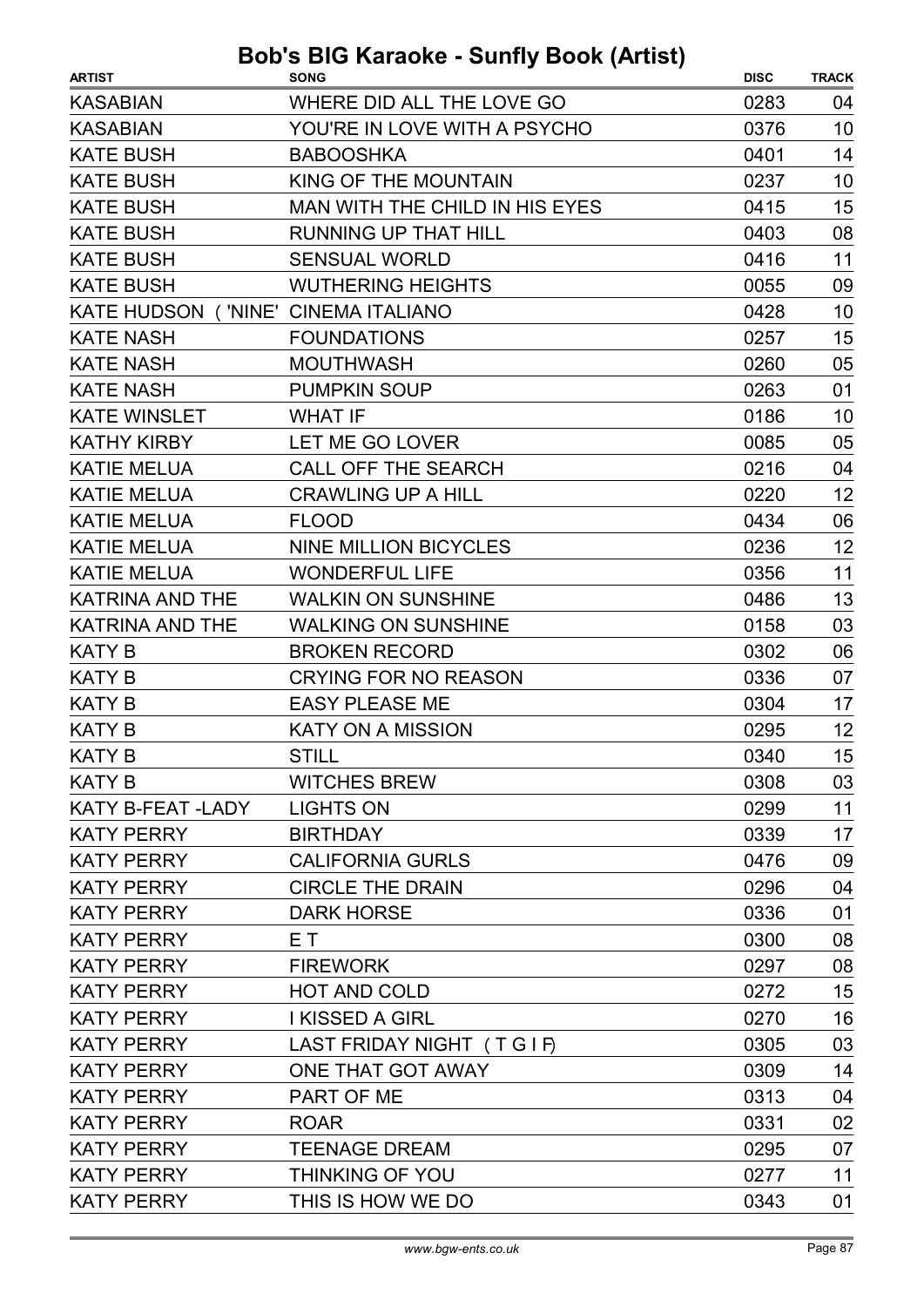| <b>ARTIST</b>                            | <b>SONG</b>                    | <b>DISC</b> | <b>TRACK</b> |
|------------------------------------------|--------------------------------|-------------|--------------|
| <b>KATY PERRY</b>                        | <b>UNCONDITIONALLY</b>         | 0334        | 03           |
| <b>KATY PERRY</b>                        | <b>WAKING UP IN VEGAS</b>      | 0280        | 03           |
| <b>KATY PERRY</b>                        | <b>WIDE AWAKE</b>              | 0317        | 01           |
| <b>KAVANA</b>                            | SPECIAL KINF OF SOMETHING      | 0125        | 11           |
| <b>KAY STARR</b>                         | ROCK AND ROLL WALTZ            | 0063        | 04           |
| <b>KDA FEAT TINIE</b>                    | TURN THE MUSIC LOUDER          | 0357        | 16           |
| KE\$HA                                   | <b>C'MON</b>                   | 0324        | 07           |
| KE\$HA                                   | <b>DIE YOUNG</b>               | 0322        | 17           |
| <b>KE\$HA</b>                            | <b>TIK TOK</b>                 | 0469        | 04           |
| KE\$HA                                   | WE R WHO WE R (CLEAN)          | 0298        | 04           |
| <b>KE\$HA</b>                            | YOUR LOVE IS MY DRUG           | 0469        | 15           |
| KE\$HA FEAT WILL I AM CRAZY KIDS (CLEAN) |                                | 0328        | 16           |
| <b>KEANE</b>                             | <b>BAD DREAM</b>               | 0251        | 09           |
| <b>KEANE</b>                             | <b>BEDSHAPED</b>               | 0221        | 06           |
| <b>KEANE</b>                             | <b>BETTER THAN THIS</b>        | 0421        | 03           |
| <b>KEANE</b>                             | <b>CRYSTAL BALL</b>            | 0246        | 06           |
| <b>KEANE</b>                             | <b>EVERBODYS CHANGING</b>      | 0218        | 08           |
| <b>KEANE</b>                             | <b>IS IT ANY WONDER</b>        | 0243        | 05           |
| <b>KEANE</b>                             | <b>LOVERS ARE LOSING</b>       | 0273        | 03           |
| <b>KEANE</b>                             | <b>NOTHING IN MY WAY</b>       | 0249        | 09           |
| <b>KEANE</b>                             | <b>SPIRALLING</b>              | 0271        | 02           |
| <b>KEANE</b>                             | THIS IS THE LAST TIME          | 0225        | 09           |
| <b>KEITH ALLEN</b>                       | <b>VINDALOO</b>                | 0121        | 08           |
| <b>KEITH URBAN</b>                       | TILL SUMMER COMES AROUND       | 0290        | 11           |
| <b>KEITH URBAN</b>                       | YOU'LL THINK OF ME             | 0482        | 06           |
| <b>KEITH URBAN FEAT</b>                  | <b>FIGHTER</b>                 | 0377        | 13           |
| <b>KEITH WEST</b>                        | <b>EXCERPT FROM A TEENAGE</b>  | 0069        | 08           |
| <b>KELIS</b>                             | <b>ACAPELLA</b>                | 0291        | 14           |
| <b>KELIS</b>                             | <b>CAUGHT OUT THERE</b>        | 0159        | 11           |
| <b>KELIS</b>                             | <b>GET ALONG WITH YOU</b>      | 0170        | 08           |
| <b>KELIS</b>                             | <b>GOOD STUFF</b>              | 0167        | 11           |
| <b>KELIS</b>                             | <b>IN PUBLIC</b>               | 0228        | 11           |
| <b>KELIS</b>                             | <b>MILKSHAKE</b>               | 0214        | 11           |
| <b>KELIS</b>                             | <b>MILLIONAIRE</b>             | 0221        | 11           |
| <b>KELIS</b>                             | <b>TRICK ME</b>                | 0216        | 13           |
| <b>KELIS</b>                             | YOUNG FRESH 'N' NEW            | 0185        | 07           |
| <b>KELIS AND TOO</b>                     | <b>BOSSY</b>                   | 0247        | 14           |
| <b>KELIS FEAT CEE LO</b>                 | <b>LIL STAR</b>                | 0253        | 05           |
| <b>KELLIE OSBOURNE</b>                   | <b>SHUT UP</b>                 | 0467        | 03           |
| <b>KELLIE ROWLAND</b>                    | <b>STOLE</b>                   | 0467        | 06           |
| <b>KELLY CLARKSON</b>                    | <b>BECAUSE OF YOU</b>          | 0238        | 08           |
| <b>KELLY CLARKSON</b>                    | <b>BEHIND THESE HAZEL EYES</b> | 0235        | 15           |
| <b>KELLY CLARKSON</b>                    | <b>BREAKAWAY</b>               | 0244        | 07           |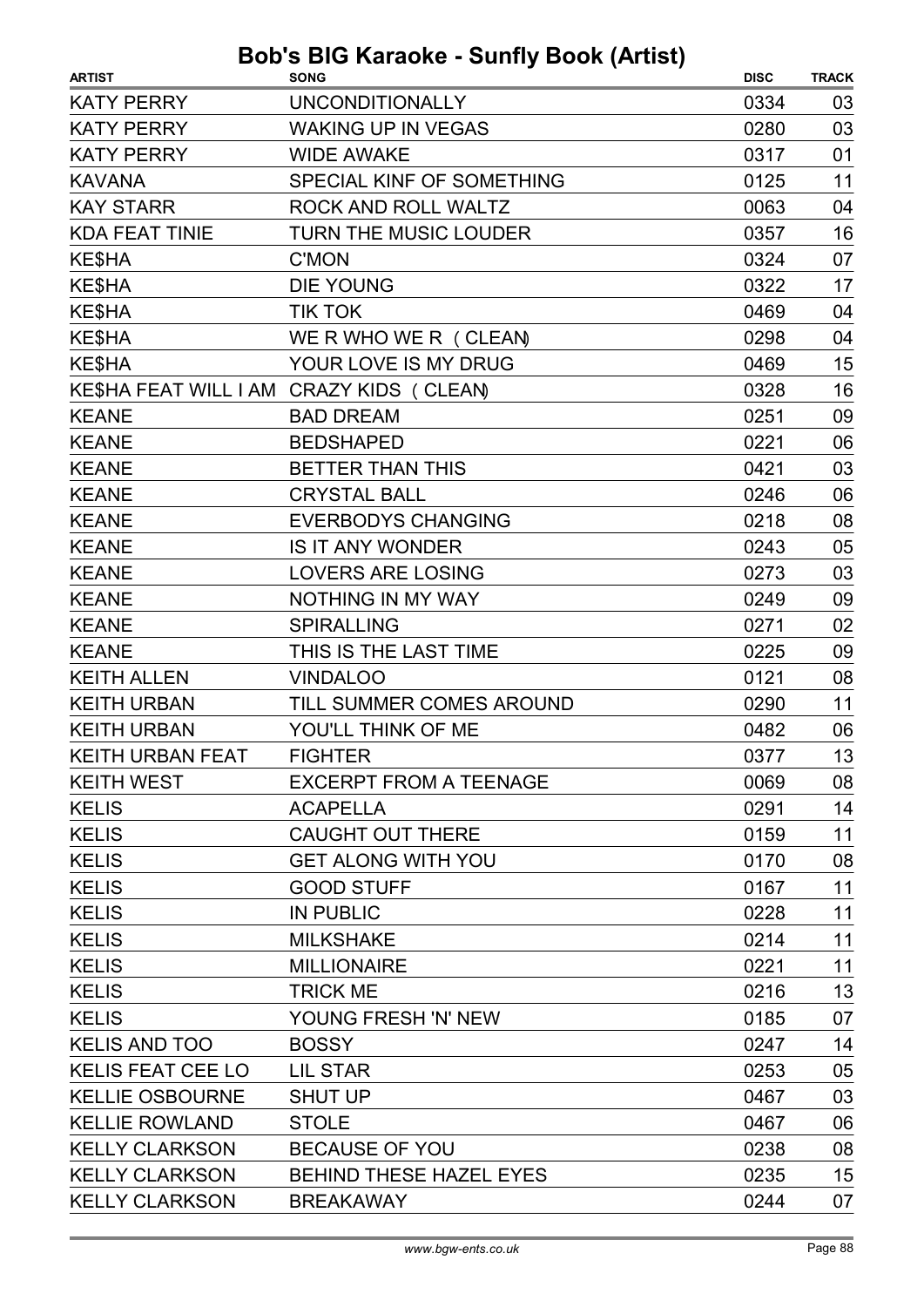| <b>ARTIST</b>                      | .  .<br><b>SONG</b>             | <b>DISC</b> | <b>TRACK</b> |
|------------------------------------|---------------------------------|-------------|--------------|
| <b>KELLY CLARKSON</b>              | <b>CATCH MY BREATH</b>          | 0323        | 14           |
| <b>KELLY CLARKSON</b>              | <b>CRY</b>                      | 0293        | 12           |
| <b>KELLY CLARKSON</b>              | <b>DARK SIDE</b>                | 0314        | 14           |
| <b>KELLY CLARKSON</b>              | <b>HEARTBEAT SONG</b>           | 0349        | 09           |
| <b>KELLY CLARKSON</b>              | <b>I DO NOT HOOK UP</b>         | 0280        | 02           |
| <b>KELLY CLARKSON</b>              | <b>INVINCIBLE</b>               | 0353        | 14           |
| <b>KELLY CLARKSON</b>              | <b>IT'S QUIET UPTOWN</b>        | 0371        | 17           |
| <b>KELLY CLARKSON</b>              | LOVE SO SOFT                    | 0380        | 15           |
| <b>KELLY CLARKSON</b>              | <b>MR KNOW IT ALL</b>           | 0309        | 16           |
| <b>KELLY CLARKSON</b>              | MY LIFE WOULD SUCK WITHOUT      | 0277        | 02           |
| <b>KELLY CLARKSON</b>              | <b>NEVER AGAIN</b>              | 0256        | 14           |
| <b>KELLY CLARKSON</b>              | SINCE U BEEN GONE               | 0493        | 07           |
| <b>KELLY CLARKSON</b>              | <b>TROUBLE WITH LOVE IS</b>     | 0212        | 15           |
| <b>KELLY CLARKSON</b>              | <b>WALK AWAY</b>                | 0242        | 13           |
| <b>KELLY LLORENNA</b>              | TELL IT TO MY HEART             | 0195        | 08           |
| <b>KELLY MARIE</b>                 | <b>FEELS LIKE I'M IN LOVE</b>   | 0383        | 14           |
| <b>KELLY OSBOURNE</b>              | PAP DON'T PREACH                | 0196        | 06           |
| <b>KELLY OSBOURNE</b>              | <b>SHUT UP</b>                  | 0201        | 12           |
| <b>KELLY ROWLAND</b>               | <b>BROKEN</b>                   | 0270        | 09           |
| <b>KELLY ROWLAND</b>               | <b>DOWN FOR WHATEVER</b>        | 0310        | 03           |
| <b>KELLY ROWLAND</b>               | <b>KEEP IT BETWEEN US</b>       | 0313        | 13           |
| <b>KELLY ROWLAND</b>               | <b>STOLE</b>                    | 0453        | 07           |
| <b>KELLY ROWLAND</b>               | <b>TRAIN ON A TRACK</b>         | 0208        | 09           |
| <b>KELLY ROWLAND</b>               | WORK (FREEMASONS MIX)           | 0264        | 06           |
| <b>KELLY ROWLAND AND</b>           | <b>COMMANDER</b>                | 0293        | 15           |
| <b>KELLY ROWLAND FEAT DAYLIGHT</b> |                                 | 0267        | 12           |
| <b>KEN BOOTHE</b>                  | <b>EVERYTHING I OWN</b>         | 0141        | 06           |
| <b>KEN DODD</b>                    | <b>HAPPINESS</b>                | 0392        | 14           |
| <b>KEN DODD</b>                    | <b>PROMISES</b>                 | 0094        | 11           |
| <b>KEN DODD</b>                    | <b>RIVER</b>                    | 0066        | 15           |
| <b>KEN DODD</b>                    | <b>TEARS</b>                    | 0074        | 14           |
| <b>KENDRICK LAMAR</b>              |                                 | 0345        | 11           |
| <b>KENI BURKE</b>                  | <b>RISIN' TO THE TOP</b>        | 0068        | 06           |
| <b>KENNY LOGGINS</b>               | <b>FOOTLOOSE</b>                | 0447        | 15           |
| <b>KENNY ROGERS</b>                | <b>COWARD OF THE COUNTY</b>     | 0482        | 09           |
| <b>KENNY ROGERS</b>                | <b>GAMBLER</b>                  | 0487        | 02           |
| <b>KENNY ROGERS</b>                | <b>LUCILLE</b>                  | 0102        | 07           |
| <b>KENNY ROGERS</b>                | RUBY DON'T TAKE YOUR LOVE TO    | 0014        | 14           |
| <b>KENNY ROGERS AND</b>            | <b>ISLANDS IN THE STREAM</b>    | 0491        | 03           |
| <b>KENNY ROGERS AND</b>            | <b>WE'VE GOT TONIGHT</b>        | 0469        | 08           |
| <b>KENNY THOMAS</b>                | <b>THINKING ABOUT YOUR LOVE</b> | 0053        | 09           |
| <b>KERI HILSON FEAT</b>            | <b>KNOCK YOU DOWN</b>           | 0280        | 11           |
| <b>KESHA</b>                       | <b>PRAYING</b>                  | 0379        | 04           |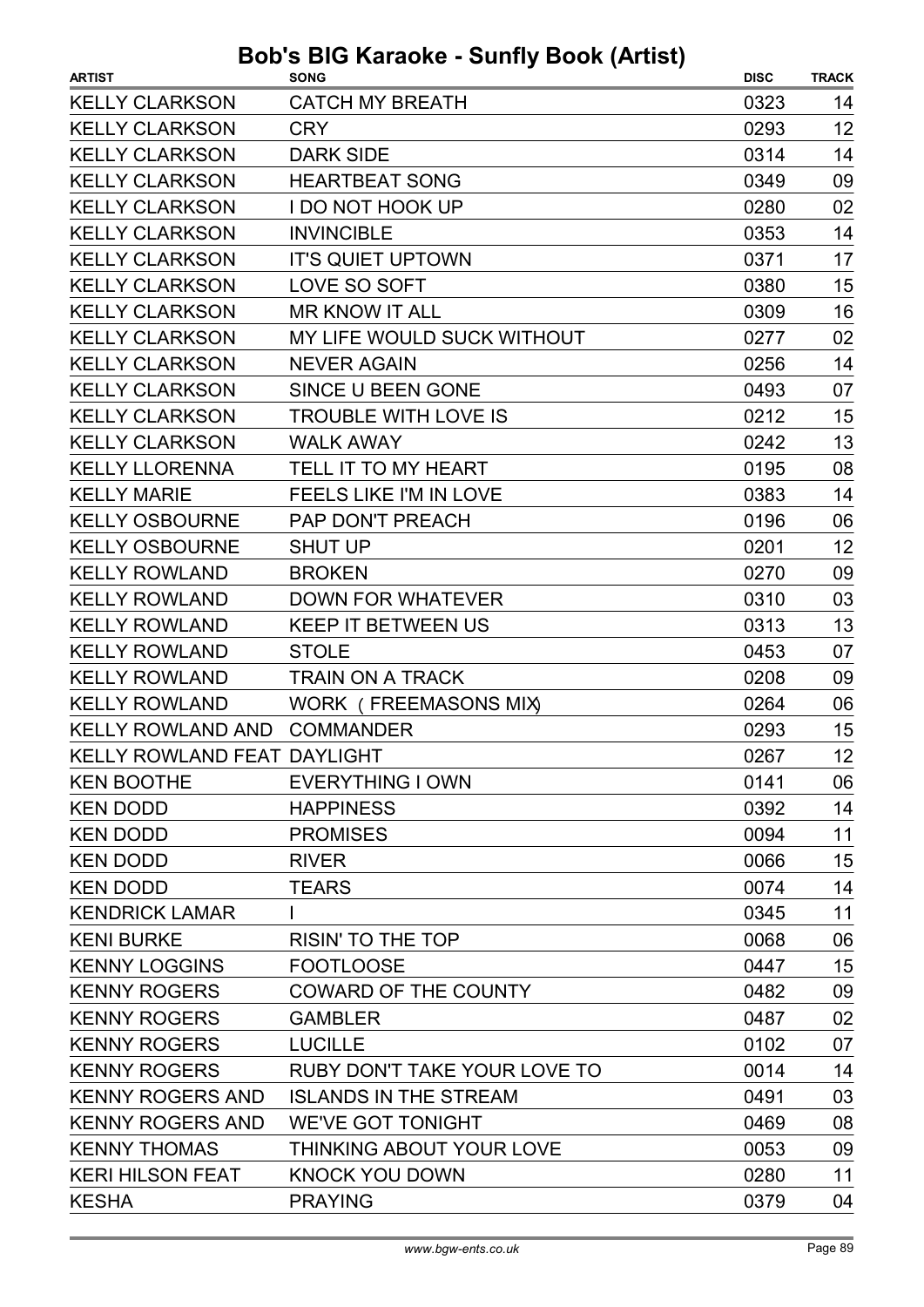| <b>ARTIST</b>            | <b>SONG</b>                  | <b>DISC</b> | <b>TRACK</b> |
|--------------------------|------------------------------|-------------|--------------|
| <b>KETTY LESTER</b>      | <b>LOVE LETTERS</b>          | 0044        | 06           |
| <b>KEVIN LYTTLE</b>      | <b>TURN ME ON</b>            | 0210        | 06           |
| <b>KEVIN RUDOLF</b>      | WELCOME TO THE WORLD         | 0279        | 06           |
| <b>KEVIN RUDOLF FEAT</b> | LET IT ROCK                  | 0276        | 15           |
| <b>KEVIN SIMM</b>        | ALL YOU GOOD FRIENDS         | 0363        | 04           |
| <b>KEYS ALICIA</b>       | <b>FALLIN'</b>               | 0457        | 05           |
| <b>KID CREOLE AND</b>    | <b>STOOL PIGEON</b>          | 0111        | 03           |
| <b>KID ROCK</b>          | <b>ALL SUMMER LONG</b>       | 0478        | 01           |
| <b>KIDS FROM FAME</b>    | <b>HI FIDELITY</b>           | 0407        | 04           |
| <b>KIESZA</b>            | <b>GIANT IN MY HEART</b>     | 0343        | 05           |
| <b>KIESZA</b>            | <b>HIDEAWAY</b>              | 0339        | 01           |
| <b>KIESZA</b>            | <b>NO ENEMIESZ</b>           | 0346        | 07           |
| <b>KIKI DEE</b>          | I'VE GOT THE MUSIC IN ME     | 0162        | 03           |
| <b>KIKI DEE</b>          | <b>STAR</b>                  | 0398        | 11           |
| <b>KILLERS</b>           | <b>BONES</b>                 | 0250        | 14           |
| <b>KILLERS</b>           | <b>FOR REASONS UNKNOWN</b>   | 0255        | 01           |
| <b>KILLERS</b>           | <b>HUMAN</b>                 | 0273        | 06           |
| <b>KILLERS</b>           | <b>READ MY MIND</b>          | 0252        | 11           |
| <b>KILLERS</b>           | SHOT AT THE NIGHT            | 0333        | 05           |
| <b>KILLERS</b>           | SMILE LIKE YOU MEAN IT       | 0230        | 04           |
| <b>KILLERS</b>           | <b>SOMEBODY TOLD ME</b>      | 0492        | 08           |
| <b>KILLERS</b>           | <b>SPACEMAN</b>              | 0276        | 14           |
| <b>KILLERS</b>           | WHEN YOU WERE YOUNG          | 0247        | 11           |
| <b>KIM APPLEBY</b>       | <b>DON'T WORRY</b>           | 0112        | 05           |
| <b>KIM CARNES</b>        | BETTE DAVIS EYES             | 0057        | 12           |
| <b>KIM WILDE</b>         | <b>CHEQUERED LOVE</b>        | 0416        | 08           |
| KIM WILDE                | KIDS IN AMERICA              | 0037        | 12           |
| <b>KIM WILDE</b>         | YOU KEEP ME HANGING ON       | 0001        | 05           |
| <b>KING</b>              | <b>LOVE AND PRIDE</b>        | 0106        | 06           |
| <b>KING BROTHERS</b>     | <b>WHITE SPORTS COAT</b>     | 0063        | 01           |
| <b>KINGS OF LEON</b>     | <b>IMMORTALS</b>             | 0302        | 07           |
| <b>KINGS OF LEON</b>     | <b>MANHATTAN</b>             | 0280        | 04           |
| <b>KINGS OF LEON</b>     | <b>NOTION</b>                | 0281        | 03           |
| <b>KINGS OF LEON</b>     | <b>RADIOACTIVE</b>           | 0297        | 04           |
| <b>KINGS OF LEON</b>     | <b>REVELRY</b>               | 0277        | 04           |
| <b>KINGS OF LEON</b>     | <b>SEX ON FIRE</b>           | 0478        | 13           |
| <b>KINGS OF LEON</b>     | <b>USE SOMEBODY</b>          | 0274        | 01           |
| <b>KINGS OF LEON</b>     | <b>WALLS</b>                 | 0377        | 14           |
| <b>KINGS OF LEON</b>     | <b>WASTE A MOMENT</b>        | 0369        | 04           |
| <b>KINGSMEN</b>          | <b>LOUIE LOUIE</b>           | 0415        | 05           |
| <b>KINKS</b>             | ALL DAY AND ALL OF THE NIGHT | 0086        | 01           |
| <b>KINKS</b>             | <b>AUTUMN ALMANAC</b>        | 0078        | 12           |
| <b>KINKS</b>             | DEDICATED FOLLOWER OF        | 0046        | 06           |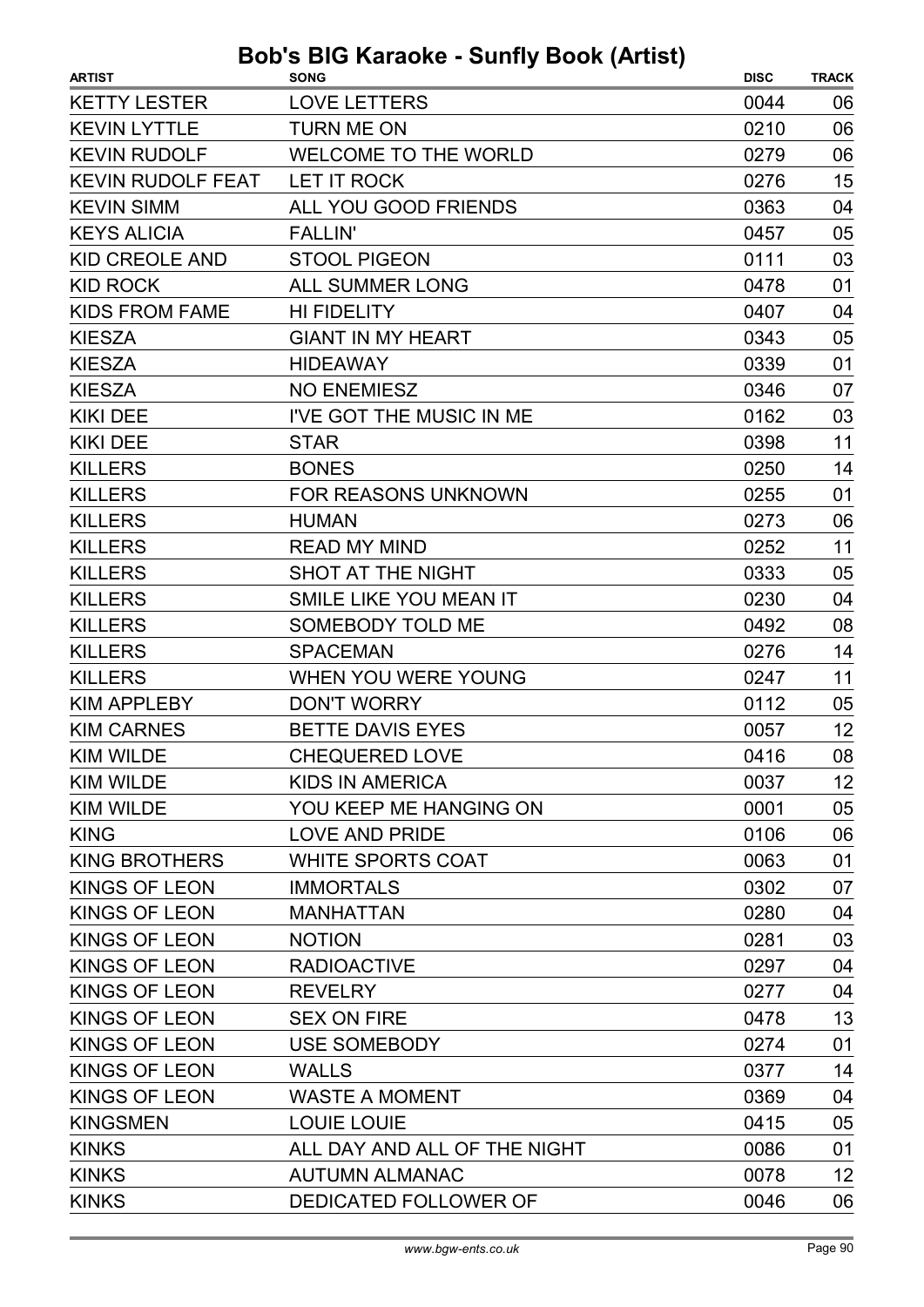| <b>ARTIST</b>            | <b>SONG</b>                      | <b>DISC</b> | <b>TRACK</b> |
|--------------------------|----------------------------------|-------------|--------------|
| <b>KINKS</b>             | <b>LOLA</b>                      | 0485        | 10           |
| <b>KINKS</b>             | <b>SUNNY AFTERNOON</b>           | 0093        | 14           |
| <b>KINKS</b>             | <b>TIRED OF WAITING FOR YOU</b>  | 0093        | 09           |
| <b>KINKS</b>             | <b>WATERLOO SUNSET</b>           | 0087        | 02           |
| <b>KINKS</b>             | YOU REALLY GOT ME                | 0485        | 03           |
| <b>KIRSTY MCCOLL</b>     | <b>DAYS</b>                      | 0027        | 13           |
| <b>KISS</b>              | <b>CRAZY CRAZY NIGHTS</b>        | 0021        | 12           |
| <b>KISS</b>              | <b>GOD GAVE ROCK AND ROLL TO</b> | 0389        | 01           |
| <b>KISS</b>              | I WAS MADE FOR LOVIN' YOU        | 0481        | 01           |
| <b>KISS</b>              | <b>STRUTTER</b>                  | 0434        | 13           |
| <b>KLANGKARUSSELL</b>    | SONNENTANZ (SUN DON'T            | 0332        | 06           |
| <b>KLF AND TAMMY</b>     | <b>JUSTIFIED AND ANCIENT</b>     | 0003        | 09           |
| <b>KNACK</b>             | <b>MY SHARONA</b>                | 0488        | 10           |
| <b>KODALINE</b>          | <b>HIGH HOPES</b>                | 0327        | 13           |
| <b>KODALINE</b>          | <b>LOVE LIKE THIS</b>            | 0329        | 05           |
| <b>KODALINE</b>          | <b>ONE</b>                       | 0351        | 12           |
| <b>KOOKS</b>             | <b>ALWAYS WHERE I NEED TO BE</b> | 0266        | 06           |
| <b>KOOKS</b>             | <b>OOH LA</b>                    | 0248        | 13           |
| <b>KOOKS</b>             | SHE MOVES IN HER OWN WAY         | 0245        | 13           |
| <b>KOOKS</b>             | <b>SHINE ON</b>                  | 0268        | 14           |
| <b>KOOKS</b>             | <b>SWAY</b>                      | 0271        | 03           |
| KOOL AND THE GANG        | <b>CELEBRATION</b>               | 0446        | 09           |
| <b>KOOL AND THE GANG</b> | <b>CHERISH</b>                   | 0166        | 13           |
| <b>KOOL AND THE GANG</b> | <b>GET DOWN ON IT</b>            | 0032        | 05           |
| <b>KOOL AND THE GANG</b> | <b>JOANNA</b>                    | 0058        | 13           |
| KOOL AND THE GANG        | TOO HOT                          | 0158        | 01           |
| <b>KOSHEEN</b>           | HIDE U                           | 0454        | 07           |
| <b>KRAFTWERK</b>         | <b>MODEL</b>                     | 0406        | 12           |
| <b>KREPT AND KONAN</b>   | FREAK OF THE WEEK                | 0354        | 14           |
| <b>KRISHANE FEAT</b>     | DRUNK AND INCAPABLE              | 0345        | 16           |
| <b>KRISS KROSS</b>       | <b>JUMP</b>                      | 0050        | 06           |
| <b>KRISTIAN LEONTIOU</b> | <b>SOME SAY</b>                  | 0225        | 12           |
| <b>KRISTIN</b>           | <b>WHAT IS THIS FEELING?</b>     | 0436        | 15           |
| <b>KT TUNSTALL</b>       | ANOTHER PLACE TO FALL            | 0242        | 14           |
| <b>KT TUNSTALL</b>       | IF ONLY                          | 0265        | 09           |
| <b>KULA SHAKER</b>       | <b>HEY DUDE</b>                  | 0080        | 13           |
| <b>KULA SHAKER</b>       | <b>SOUND OF DRUMS</b>            | 0121        | 05           |
| <b>KUNGS VS COOKIN'</b>  | <b>THIS GIRL</b>                 | 0365        | 01           |
| <b>KURT NIELSEN</b>      | SHE'S SO HIGH                    | 0214        | 09           |
| <b>KYGO AND ELLIE</b>    | <b>FIRST TIME</b>                | 0376        | 09           |
| KYGO AND SELENA          | IT AIN'T ME                      | 0374        | 16           |
| <b>KYGO FEAT CONRAD</b>  | <b>FIRESTONE</b>                 | 0351        | 16           |
| <b>KYGO FEAT MATY</b>    | <b>STAY</b>                      | 0360        | 12           |
|                          |                                  |             |              |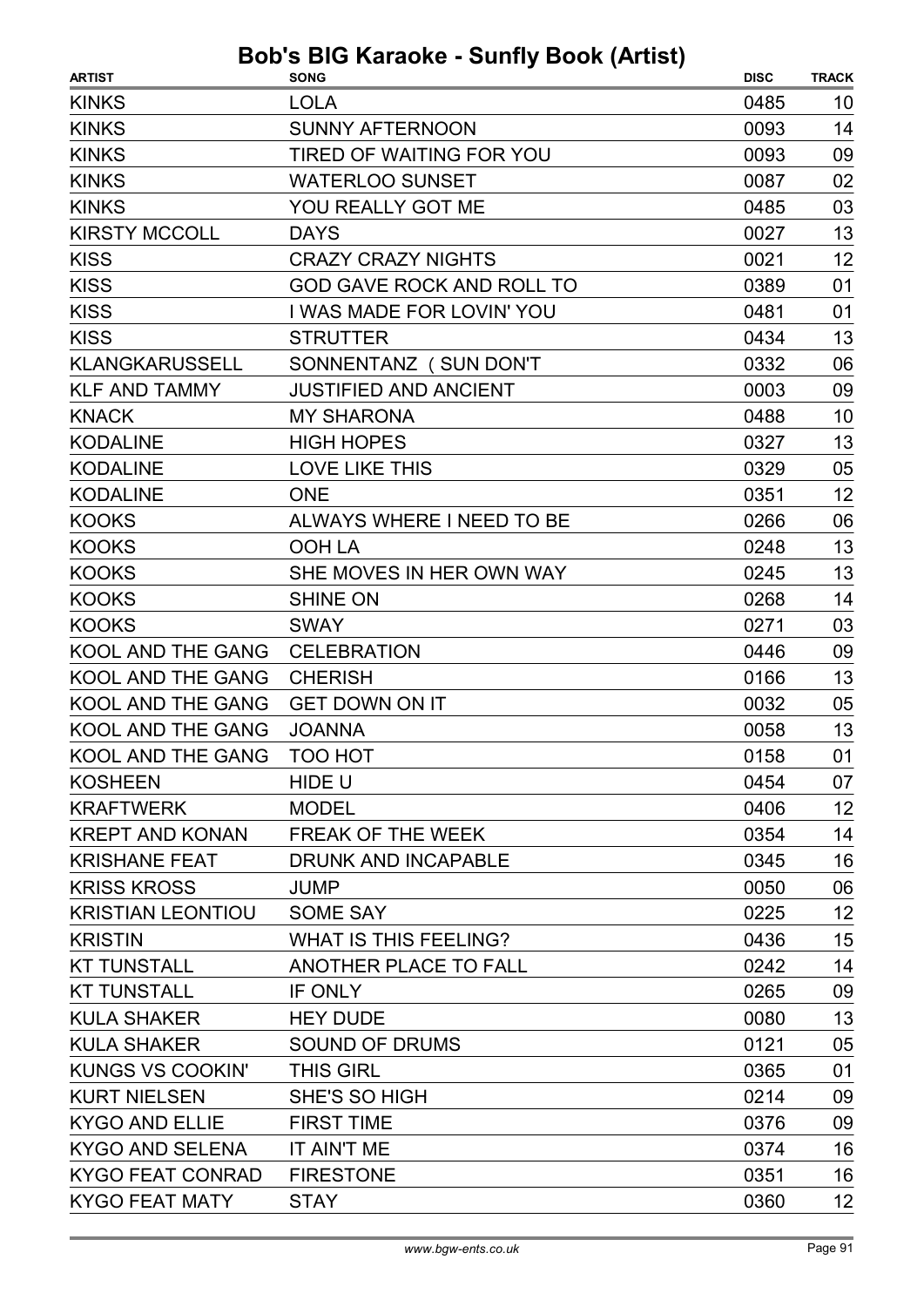| <b>ARTIST</b>            | <b>SONG</b>                  | <b>DISC</b> | <b>TRACK</b> |
|--------------------------|------------------------------|-------------|--------------|
| <b>KYGO FEAT PARSON</b>  | <b>STOLE THE SHOW</b>        | 0352        | 02           |
| <b>KYLIE MINOGUE</b>     | 2 HEARTS                     | 0261        | 12           |
| <b>KYLIE MINOGUE</b>     | <b>ALL THE LOVERS</b>        | 0292        | 04           |
| <b>KYLIE MINOGUE</b>     | <b>APHRODITE</b>             | 0477        | 07           |
| <b>KYLIE MINOGUE</b>     | BETTER THE DEVIL YOU KNOW    | 0497        | 07           |
| <b>KYLIE MINOGUE</b>     | <b>BREATHE</b>               | 0497        | 11           |
| <b>KYLIE MINOGUE</b>     | CAN'T GET YOU OUT OF MY HEAD | 0497        | 01           |
| <b>KYLIE MINOGUE</b>     | <b>CHOCOLATE</b>             | 0219        | 11           |
| <b>KYLIE MINOGUE</b>     | <b>COME INTO MY WORLD</b>    | 0464        | 14           |
| <b>KYLIE MINOGUE</b>     | <b>CONFIDE IN ME</b>         | 0497        | 12           |
| <b>KYLIE MINOGUE</b>     | <b>FLOWER</b>                | 0321        | 10           |
| <b>KYLIE MINOGUE</b>     | <b>GET OUTTA MY WAY</b>      | 0296        | 10           |
| <b>KYLIE MINOGUE</b>     | <b>GIVING YOU UP</b>         | 0229        | 10           |
| <b>KYLIE MINOGUE</b>     | <b>HAND ON YOUR HEART</b>    | 0497        | 06           |
| <b>KYLIE MINOGUE</b>     | <b>I BELIEVE IN YOU</b>      | 0225        | 02           |
| <b>KYLIE MINOGUE</b>     | I SHOULD BE SO LUCKY         | 0497        | 15           |
| <b>KYLIE MINOGUE</b>     | I WAS GONNA CANCEL           | 0340        | 16           |
| <b>KYLIE MINOGUE</b>     | IN MY ARMS                   | 0267        | 10           |
| <b>KYLIE MINOGUE</b>     | <b>IN YOUR EYES</b>          | 0461        | 14           |
| <b>KYLIE MINOGUE</b>     | <b>INTO THE BLUE</b>         | 0337        | 02           |
| <b>KYLIE MINOGUE</b>     | JE NE SAIS PAS POURQUOIS     | 0497        | 13           |
| <b>KYLIE MINOGUE</b>     | <b>LOCOMOTION</b>            | 0497        | 16           |
| <b>KYLIE MINOGUE</b>     | <b>LOVE AT FIRST SIGHT</b>   | 0493        | 12           |
| <b>KYLIE MINOGUE</b>     | ON A NIGHT LIKE THIS         | 0497        | 04           |
| <b>KYLIE MINOGUE</b>     | <b>ONE</b>                   | 0269        | 13           |
| <b>KYLIE MINOGUE</b>     | PLEASE STAY                  | 0497        | 10           |
| <b>KYLIE MINOGUE</b>     | PUT YOURSELF IN MY PLACE     | 0497        | 08           |
| <b>KYLIE MINOGUE</b>     | <b>RED BLOODED WOMEN</b>     | 0215        | 01           |
| <b>KYLIE MINOGUE</b>     | <b>SLOW</b>                  | 0453        | 15           |
| <b>KYLIE MINOGUE</b>     | <b>SPINNING AROUND</b>       | 0497        | 02           |
| <b>KYLIE MINOGUE</b>     | <b>STEP BACK IN TIME</b>     | 0497        | 14           |
| <b>KYLIE MINOGUE</b>     | <b>TEARS ON MY PILLOW</b>    | 0497        | 09           |
| <b>KYLIE MINOGUE</b>     | THIS WHEEL'S ON FIRE         | 0366        | 06           |
| <b>KYLIE MINOGUE</b>     | <b>TIMEBOMB</b>              | 0317        | 16           |
| <b>KYLIE MINOGUE</b>     | <b>WOW</b>                   | 0264        | 08           |
| <b>KYLIE MINOGUE AND</b> | <b>ESPECIALLY FOR YOU</b>    | 0497        | 05           |
| <b>KYLIE MINOGUE AND</b> | <b>KIDS</b>                  | 0479        | 02           |
| <b>KYM MARSH</b>         | <b>COME ON OVER</b>          | 0468        | 10           |
| <b>KYM MARSH</b>         | <b>CRY</b>                   | 0204        | 04           |
| <b>KYM SIMS</b>          | TOO BLIND TO SEE IT          | 0403        | 06           |
| L A'S                    | THERE SHE GOES               | 0509        | 09           |
| LA ROUX                  | <b>BULLETPROOF</b>           | 0476        | 08           |
| LA ROUX                  | IN FOR THE KILL              | 0279        | 08           |
|                          |                              |             |              |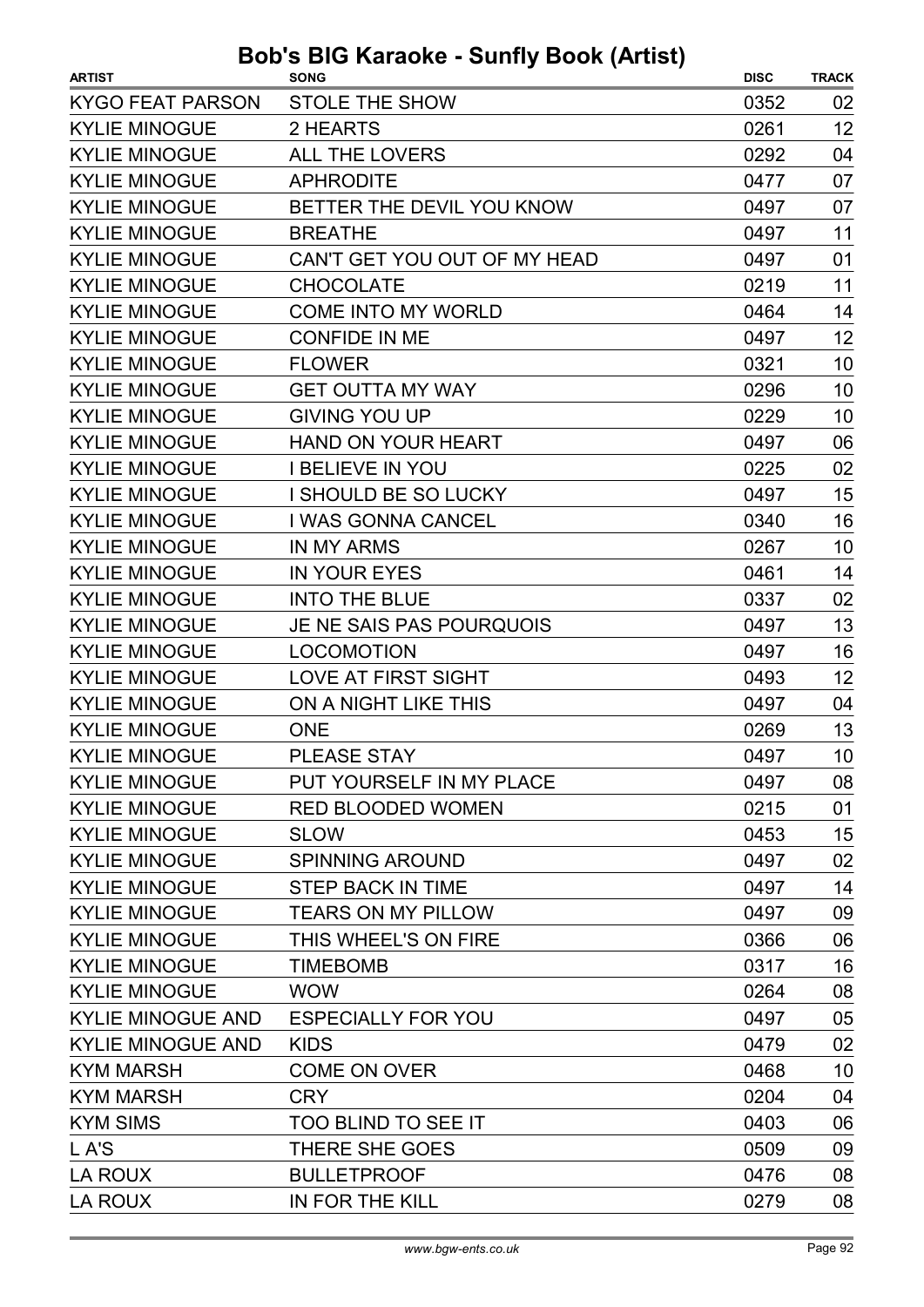| LA ROUX<br>LET ME DOWN GENTLY<br>0341<br>03<br><b>QUICKSAND</b><br>04<br>LA ROUX<br>0424<br>17<br><b>LA ROUX</b><br><b>UPTIGHT DOWNTOWN</b><br>0342<br><b>LABELLE</b><br><b>LADY MARMALADE</b><br>0023<br>06<br><b>LABI SIFFRE</b><br><b>SO STRONG</b><br>0113<br>04<br><b>EXPRESS YOURSELF</b><br>12<br><b>LABRINTH</b><br>0317<br>16<br><b>LABRINTH</b><br><b>JEALOUS</b><br>0347<br>16<br><b>LABRINTH</b><br><b>LAST TIME</b><br>0313<br>12<br>LET IT BE<br><b>LABRINTH</b><br>0344<br>12<br><b>LABRINTH</b><br>0297<br>LET THE SUNSHINE<br><b>LABRINTH</b><br><b>TREATMENT</b><br>0319<br>14<br>18<br>LABRINTH FEAT EMELI BENEATH YOUR BEAUTIFUL<br>0321<br>15<br><b>EARTHQUAKE</b><br>0309<br><b>LABRINTH FEAT TINIE</b><br>12<br><b>AMERICAN HONEY</b><br>0290<br><b>LADY ANTEBELLUM</b><br>14<br><b>LADY ANTEBELLUM</b><br><b>HELLO WORLD</b><br>0436<br><b>LADY ANTEBULLUM</b><br><b>NEED YOU NOW</b><br>07<br>0287<br><b>APPLAUSE</b><br>01<br><b>LADY GAGA</b><br>0331<br>15<br><b>BAD ROMANCE</b><br><b>LADY GAGA</b><br>0477<br><b>BORN THIS WAY</b><br>0301<br>01<br><b>LADY GAGA</b><br><b>LADY GAGA</b><br><b>CURE</b><br>0376<br>06<br><b>LADY GAGA</b><br><b>EDGE OF GLORY</b><br>0304<br>07<br>GUY<br>0339<br>11<br><b>LADY GAGA</b><br>0303<br><b>LADY GAGA</b><br><b>JUDAS</b><br>07<br><b>LADY GAGA</b><br><b>LOVE GAME</b><br>0280<br>09<br><b>MILLION REASONS</b><br><b>LADY GAGA</b><br>0371<br>09<br>02<br>0281<br><b>LADY GAGA</b><br>PAPARAZZI<br>PERFECT ILLUSION<br>LADY GAGA<br>0369<br>02<br>POKER FACE<br>05<br><b>LADY GAGA</b><br>0277 |
|--------------------------------------------------------------------------------------------------------------------------------------------------------------------------------------------------------------------------------------------------------------------------------------------------------------------------------------------------------------------------------------------------------------------------------------------------------------------------------------------------------------------------------------------------------------------------------------------------------------------------------------------------------------------------------------------------------------------------------------------------------------------------------------------------------------------------------------------------------------------------------------------------------------------------------------------------------------------------------------------------------------------------------------------------------------------------------------------------------------------------------------------------------------------------------------------------------------------------------------------------------------------------------------------------------------------------------------------------------------------------------------------------------------------------------------------------------------------------------------------------------------------------------------------------------------------------|
|                                                                                                                                                                                                                                                                                                                                                                                                                                                                                                                                                                                                                                                                                                                                                                                                                                                                                                                                                                                                                                                                                                                                                                                                                                                                                                                                                                                                                                                                                                                                                                          |
|                                                                                                                                                                                                                                                                                                                                                                                                                                                                                                                                                                                                                                                                                                                                                                                                                                                                                                                                                                                                                                                                                                                                                                                                                                                                                                                                                                                                                                                                                                                                                                          |
|                                                                                                                                                                                                                                                                                                                                                                                                                                                                                                                                                                                                                                                                                                                                                                                                                                                                                                                                                                                                                                                                                                                                                                                                                                                                                                                                                                                                                                                                                                                                                                          |
|                                                                                                                                                                                                                                                                                                                                                                                                                                                                                                                                                                                                                                                                                                                                                                                                                                                                                                                                                                                                                                                                                                                                                                                                                                                                                                                                                                                                                                                                                                                                                                          |
|                                                                                                                                                                                                                                                                                                                                                                                                                                                                                                                                                                                                                                                                                                                                                                                                                                                                                                                                                                                                                                                                                                                                                                                                                                                                                                                                                                                                                                                                                                                                                                          |
|                                                                                                                                                                                                                                                                                                                                                                                                                                                                                                                                                                                                                                                                                                                                                                                                                                                                                                                                                                                                                                                                                                                                                                                                                                                                                                                                                                                                                                                                                                                                                                          |
|                                                                                                                                                                                                                                                                                                                                                                                                                                                                                                                                                                                                                                                                                                                                                                                                                                                                                                                                                                                                                                                                                                                                                                                                                                                                                                                                                                                                                                                                                                                                                                          |
|                                                                                                                                                                                                                                                                                                                                                                                                                                                                                                                                                                                                                                                                                                                                                                                                                                                                                                                                                                                                                                                                                                                                                                                                                                                                                                                                                                                                                                                                                                                                                                          |
|                                                                                                                                                                                                                                                                                                                                                                                                                                                                                                                                                                                                                                                                                                                                                                                                                                                                                                                                                                                                                                                                                                                                                                                                                                                                                                                                                                                                                                                                                                                                                                          |
|                                                                                                                                                                                                                                                                                                                                                                                                                                                                                                                                                                                                                                                                                                                                                                                                                                                                                                                                                                                                                                                                                                                                                                                                                                                                                                                                                                                                                                                                                                                                                                          |
|                                                                                                                                                                                                                                                                                                                                                                                                                                                                                                                                                                                                                                                                                                                                                                                                                                                                                                                                                                                                                                                                                                                                                                                                                                                                                                                                                                                                                                                                                                                                                                          |
|                                                                                                                                                                                                                                                                                                                                                                                                                                                                                                                                                                                                                                                                                                                                                                                                                                                                                                                                                                                                                                                                                                                                                                                                                                                                                                                                                                                                                                                                                                                                                                          |
|                                                                                                                                                                                                                                                                                                                                                                                                                                                                                                                                                                                                                                                                                                                                                                                                                                                                                                                                                                                                                                                                                                                                                                                                                                                                                                                                                                                                                                                                                                                                                                          |
|                                                                                                                                                                                                                                                                                                                                                                                                                                                                                                                                                                                                                                                                                                                                                                                                                                                                                                                                                                                                                                                                                                                                                                                                                                                                                                                                                                                                                                                                                                                                                                          |
|                                                                                                                                                                                                                                                                                                                                                                                                                                                                                                                                                                                                                                                                                                                                                                                                                                                                                                                                                                                                                                                                                                                                                                                                                                                                                                                                                                                                                                                                                                                                                                          |
|                                                                                                                                                                                                                                                                                                                                                                                                                                                                                                                                                                                                                                                                                                                                                                                                                                                                                                                                                                                                                                                                                                                                                                                                                                                                                                                                                                                                                                                                                                                                                                          |
|                                                                                                                                                                                                                                                                                                                                                                                                                                                                                                                                                                                                                                                                                                                                                                                                                                                                                                                                                                                                                                                                                                                                                                                                                                                                                                                                                                                                                                                                                                                                                                          |
|                                                                                                                                                                                                                                                                                                                                                                                                                                                                                                                                                                                                                                                                                                                                                                                                                                                                                                                                                                                                                                                                                                                                                                                                                                                                                                                                                                                                                                                                                                                                                                          |
|                                                                                                                                                                                                                                                                                                                                                                                                                                                                                                                                                                                                                                                                                                                                                                                                                                                                                                                                                                                                                                                                                                                                                                                                                                                                                                                                                                                                                                                                                                                                                                          |
|                                                                                                                                                                                                                                                                                                                                                                                                                                                                                                                                                                                                                                                                                                                                                                                                                                                                                                                                                                                                                                                                                                                                                                                                                                                                                                                                                                                                                                                                                                                                                                          |
|                                                                                                                                                                                                                                                                                                                                                                                                                                                                                                                                                                                                                                                                                                                                                                                                                                                                                                                                                                                                                                                                                                                                                                                                                                                                                                                                                                                                                                                                                                                                                                          |
|                                                                                                                                                                                                                                                                                                                                                                                                                                                                                                                                                                                                                                                                                                                                                                                                                                                                                                                                                                                                                                                                                                                                                                                                                                                                                                                                                                                                                                                                                                                                                                          |
|                                                                                                                                                                                                                                                                                                                                                                                                                                                                                                                                                                                                                                                                                                                                                                                                                                                                                                                                                                                                                                                                                                                                                                                                                                                                                                                                                                                                                                                                                                                                                                          |
|                                                                                                                                                                                                                                                                                                                                                                                                                                                                                                                                                                                                                                                                                                                                                                                                                                                                                                                                                                                                                                                                                                                                                                                                                                                                                                                                                                                                                                                                                                                                                                          |
|                                                                                                                                                                                                                                                                                                                                                                                                                                                                                                                                                                                                                                                                                                                                                                                                                                                                                                                                                                                                                                                                                                                                                                                                                                                                                                                                                                                                                                                                                                                                                                          |
|                                                                                                                                                                                                                                                                                                                                                                                                                                                                                                                                                                                                                                                                                                                                                                                                                                                                                                                                                                                                                                                                                                                                                                                                                                                                                                                                                                                                                                                                                                                                                                          |
|                                                                                                                                                                                                                                                                                                                                                                                                                                                                                                                                                                                                                                                                                                                                                                                                                                                                                                                                                                                                                                                                                                                                                                                                                                                                                                                                                                                                                                                                                                                                                                          |
|                                                                                                                                                                                                                                                                                                                                                                                                                                                                                                                                                                                                                                                                                                                                                                                                                                                                                                                                                                                                                                                                                                                                                                                                                                                                                                                                                                                                                                                                                                                                                                          |
| 18<br><b>LADY GAGA</b><br><b>QUEEN ( CLEAN VERSION)</b><br>0305                                                                                                                                                                                                                                                                                                                                                                                                                                                                                                                                                                                                                                                                                                                                                                                                                                                                                                                                                                                                                                                                                                                                                                                                                                                                                                                                                                                                                                                                                                          |
| 14<br><b>LADY GAGA</b><br><b>SPEECHLESS</b><br>0432                                                                                                                                                                                                                                                                                                                                                                                                                                                                                                                                                                                                                                                                                                                                                                                                                                                                                                                                                                                                                                                                                                                                                                                                                                                                                                                                                                                                                                                                                                                      |
| 01<br><b>LADY GAGA</b><br><b>TEETH</b><br>0314                                                                                                                                                                                                                                                                                                                                                                                                                                                                                                                                                                                                                                                                                                                                                                                                                                                                                                                                                                                                                                                                                                                                                                                                                                                                                                                                                                                                                                                                                                                           |
| <b>LADY GAGA</b><br><b>YOU AND I</b><br>0308<br>09                                                                                                                                                                                                                                                                                                                                                                                                                                                                                                                                                                                                                                                                                                                                                                                                                                                                                                                                                                                                                                                                                                                                                                                                                                                                                                                                                                                                                                                                                                                       |
| LADY GAGA AND COBY JUST DANCE<br>03<br>0275                                                                                                                                                                                                                                                                                                                                                                                                                                                                                                                                                                                                                                                                                                                                                                                                                                                                                                                                                                                                                                                                                                                                                                                                                                                                                                                                                                                                                                                                                                                              |
| 04<br><b>TELEPHONE</b><br>0288<br><b>LADY GAGA FEAT</b>                                                                                                                                                                                                                                                                                                                                                                                                                                                                                                                                                                                                                                                                                                                                                                                                                                                                                                                                                                                                                                                                                                                                                                                                                                                                                                                                                                                                                                                                                                                  |
| <b>LADY GAGA FEAT</b><br><b>JUST DANCE</b><br>03<br>0479                                                                                                                                                                                                                                                                                                                                                                                                                                                                                                                                                                                                                                                                                                                                                                                                                                                                                                                                                                                                                                                                                                                                                                                                                                                                                                                                                                                                                                                                                                                 |
| DO WHAT U WANT<br>0334<br>04<br>LADY GAGA FEAT R                                                                                                                                                                                                                                                                                                                                                                                                                                                                                                                                                                                                                                                                                                                                                                                                                                                                                                                                                                                                                                                                                                                                                                                                                                                                                                                                                                                                                                                                                                                         |
| <b>LADY SOVEREIGN</b><br>9 TO 5<br>05<br>0244                                                                                                                                                                                                                                                                                                                                                                                                                                                                                                                                                                                                                                                                                                                                                                                                                                                                                                                                                                                                                                                                                                                                                                                                                                                                                                                                                                                                                                                                                                                            |
| <b>LADYHAWKE</b><br><b>BACK OF THE VAN</b><br>0280<br>14                                                                                                                                                                                                                                                                                                                                                                                                                                                                                                                                                                                                                                                                                                                                                                                                                                                                                                                                                                                                                                                                                                                                                                                                                                                                                                                                                                                                                                                                                                                 |
| <b>PARIS IS BURNING</b><br>0278<br>07<br><b>LADYHAWKE</b>                                                                                                                                                                                                                                                                                                                                                                                                                                                                                                                                                                                                                                                                                                                                                                                                                                                                                                                                                                                                                                                                                                                                                                                                                                                                                                                                                                                                                                                                                                                |
| <b>LANA DEL RAY</b><br><b>VIDEO GAMES</b><br>0309<br>01                                                                                                                                                                                                                                                                                                                                                                                                                                                                                                                                                                                                                                                                                                                                                                                                                                                                                                                                                                                                                                                                                                                                                                                                                                                                                                                                                                                                                                                                                                                  |
| <b>LANA DEL REY</b><br><b>BLUE JEANS [CLEAN]</b><br>0315<br>16                                                                                                                                                                                                                                                                                                                                                                                                                                                                                                                                                                                                                                                                                                                                                                                                                                                                                                                                                                                                                                                                                                                                                                                                                                                                                                                                                                                                                                                                                                           |
| <b>LANA DEL REY</b><br><b>BORN TO DIE</b><br>0311<br>16                                                                                                                                                                                                                                                                                                                                                                                                                                                                                                                                                                                                                                                                                                                                                                                                                                                                                                                                                                                                                                                                                                                                                                                                                                                                                                                                                                                                                                                                                                                  |
| 17<br><b>LANA DEL REY</b><br><b>CARMEN</b><br>0316                                                                                                                                                                                                                                                                                                                                                                                                                                                                                                                                                                                                                                                                                                                                                                                                                                                                                                                                                                                                                                                                                                                                                                                                                                                                                                                                                                                                                                                                                                                       |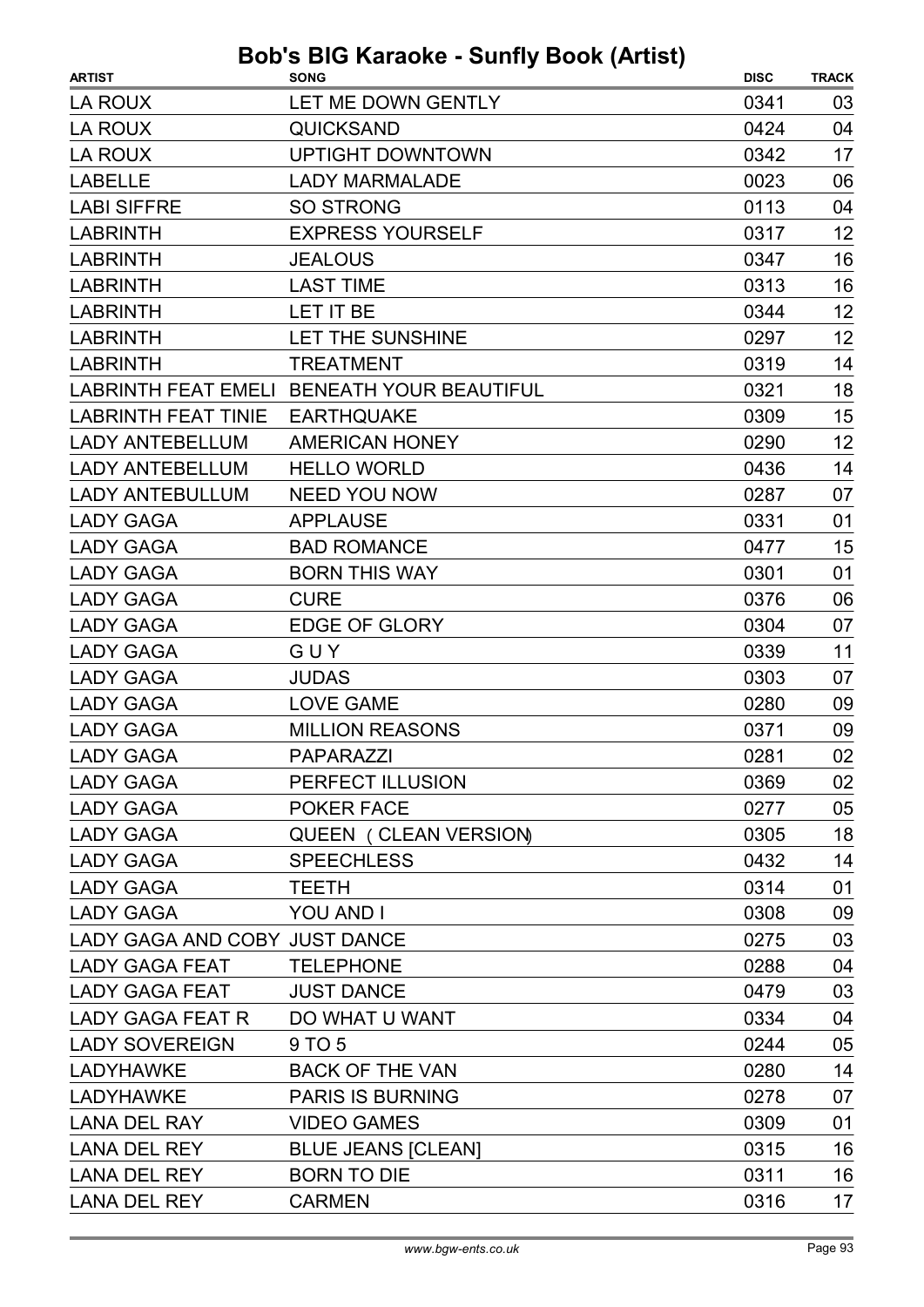| <b>ARTIST</b>            | <b>SONG</b>                                  | <b>DISC</b> | <b>TRACK</b> |
|--------------------------|----------------------------------------------|-------------|--------------|
| <b>LANA DEL REY</b>      | <b>HIGH BY THE BEACH</b>                     | 0355        | 17           |
| <b>LANA DEL REY</b>      | <b>LOVE</b>                                  | 0374        | 03           |
| <b>LANA DEL REY</b>      | <b>SHADES OF COOL</b>                        | 0342        | 10           |
| <b>LANA DEL REY</b>      | <b>WEST COAST</b>                            | 0339        | 07           |
| <b>LANA DEL REY</b>      | YOUNG AND BEAUTIFUL                          | 0328        | 13           |
| <b>LANA DEL REY FEAT</b> | <b>GROUPIE LOVE</b>                          | 0379        | 10           |
| <b>LANA DEL REY FEAT</b> | <b>LUST FOR LIFE</b>                         | 0376        | 12           |
| <b>LANA DEL REY VS</b>   | <b>SUMMERTIME SADNESS</b>                    | 0331        | 15           |
| <b>LANDSCAPE</b>         | EINSTEIN A GO GO                             | 0410        | 06           |
| <b>LAS KETCHUP</b>       | <b>KETCHUP SONG</b>                          | 0465        | 12           |
| <b>LASGO</b>             | <b>PRAY</b>                                  | 0200        | 04           |
| <b>LASGO</b>             | <b>SOMETHING</b>                             | 0405        | 06           |
| <b>LAST SHADOW</b>       | <b>STANDING NEXT TO ME</b>                   | 0269        | 09           |
| <b>LAURA BRANIGAN</b>    | <b>GLORIA</b>                                | 0474        | 05           |
| <b>LAURA BRANIGAN</b>    | <b>SELF CONTROL</b>                          | 0037        | 05           |
| <b>LAURA MVULA</b>       | <b>GREEN GARDEN</b>                          | 0326        | 17           |
| <b>LAUREL AND HARDY</b>  | ON THE TRAIL OF THE LONESOME                 | 0042        | 14           |
| <b>LAUREN HILL</b>       | OH HAPPY DAYS                                | 0408        | 09           |
| <b>LAUREN</b>            | BABY NOW THAT I'VE FOUND YOU                 | 0193        | 05           |
| <b>LAURIE ANDERSON</b>   | <b>OH SUPERMAN</b>                           | 0082        | 01           |
| <b>LAURIE JOHNSON</b>    | <b>SUCU SUCU</b>                             | 0083        | 09           |
|                          | LAURYN HILL AND BOB TURN THE LIGHTS DOWN LOW | 0154        | 14           |
| <b>LAWSON</b>            | <b>JULIET</b>                                | 0332        | 05           |
| <b>LAWSON</b>            | <b>LEARN TO LOVE AGAIN</b>                   | 0323        | 15           |
| LAWSON                   | <b>MONEY</b>                                 | 0362        | 04           |
| <b>LAWSON</b>            | <b>ROADS</b>                                 | 0353        | 04           |
| <b>LAWSON</b>            | STANDING IN THE DARK                         | 0321        | 08           |
| LAWSON                   | <b>WHEN SHE WAS MINE</b>                     | 0317        | 05           |
| LAWSON FEAT B O B        | <b>BROKENHEARTED</b>                         | 0329        | 11           |
| <b>LAZLO BANE</b>        | <b>SUPERMAN</b>                              | 0421        | 05           |
| <b>LEANN RIMES</b>       | <b>BIG DEAL</b>                              | 0175        | 13           |
| <b>LEANN RIMES</b>       | <b>BLUE</b>                                  | 0392        | 15           |
| <b>LEANN RIMES</b>       | <b>CAN'T FIGHT THE MOONLIGHT</b>             | 0482        | 12           |
| <b>LEANN RIMES</b>       | <b>COMMITMENT</b>                            | 0123        | 04           |
| <b>LEANN RIMES</b>       | <b>CRAZY</b>                                 | 0157        | 04           |
| <b>LEANN RIMES</b>       | HOW DO I LIVE                                | 0119        | 12           |
| <b>LEANN RIMES</b>       | HOW DO I LIVE (DANCE                         | 0129        | 02           |
| <b>LEANN RIMES</b>       | <b>INEED YOU</b>                             | 0176        | 11           |
| <b>LEANN RIMES</b>       | <b>LOOKING THROUGH YOUR EYES</b>             | 0121        | 10           |
| <b>LEANN RIMES</b>       | <b>STORY</b>                                 | 0368        | 10           |
| <b>LEANNE RIMES</b>      | THIS LOVE                                    | 0214        | 16           |
| <b>LEAPY LEE</b>         | <b>LITTLE ARROWS</b>                         | 0100        | 11           |
| <b>LED ZEPPELIN</b>      | <b>MIST MOUNTAIN HOP</b>                     | 0405        | 09           |
|                          |                                              |             |              |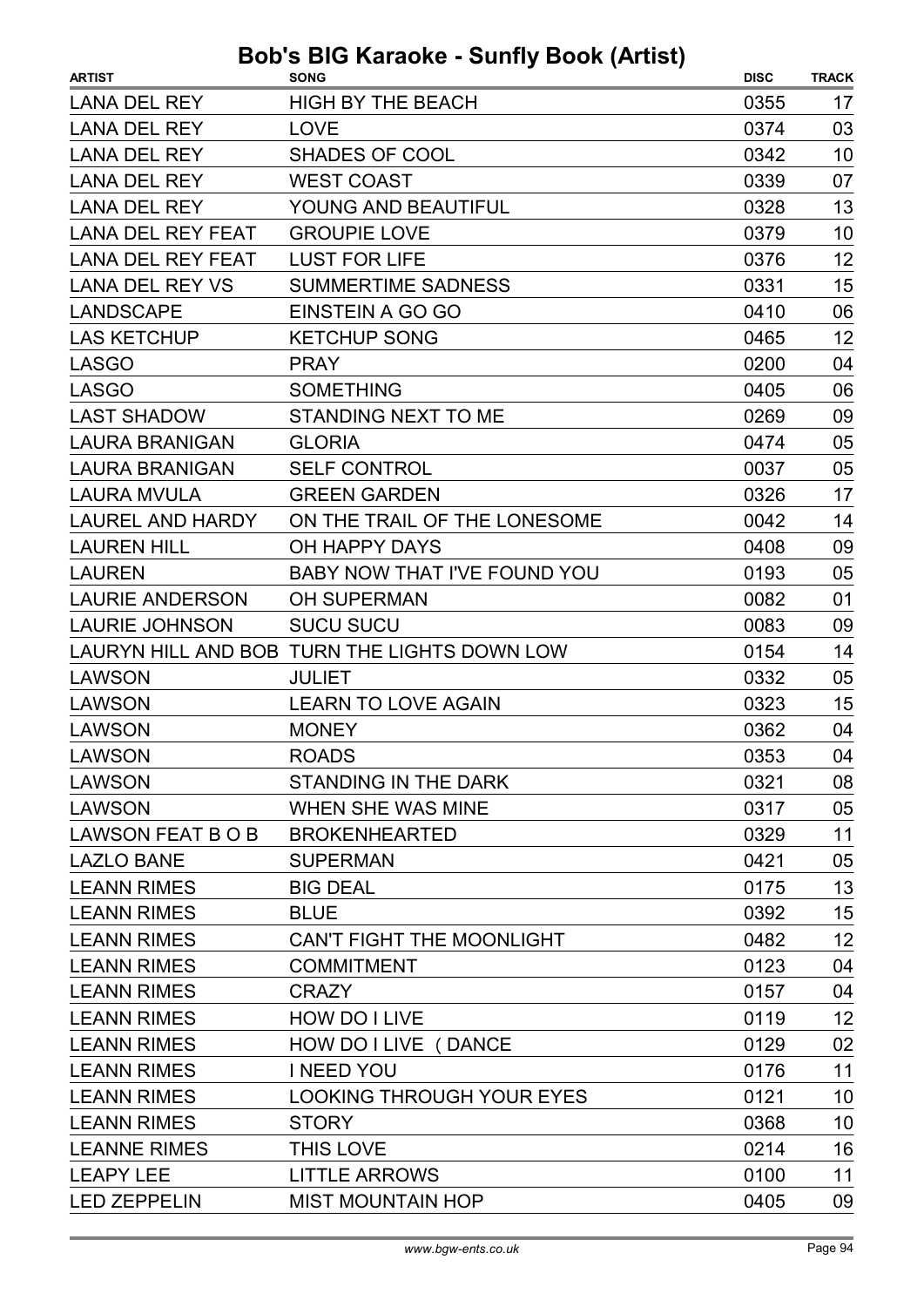| <b>ARTIST</b>        | <b>SONG</b>                    | <b>DISC</b> | <b>TRACK</b> |
|----------------------|--------------------------------|-------------|--------------|
| <b>LED ZEPPELIN</b>  | <b>STAIRWAY TO HEAVEN</b>      | 0488        | 06           |
| <b>LED ZEPPELIN</b>  | <b>WHOLE LOTTA LOVE</b>        | 0481        | 11           |
| LEE DEWYZE           | <b>BEAUTIFUL DAY</b>           | 0293        | 11           |
| <b>LEE DORSEY</b>    | <b>HOLY COW</b>                | 0100        | 14           |
| <b>LEE DORSEY</b>    | <b>WORKING IN THE COALMINE</b> | 0099        | 04           |
| <b>LEE KERNAGHAN</b> | <b>PLANET COUNTRY</b>          | 0472        | 15           |
| <b>LEE MARVIN</b>    | <b>WANDERING STAR</b>          | 0077        | 06           |
| <b>LEE RYAN</b>      | <b>ARMY OF LOVERS</b>          | 0233        | 04           |
| <b>LEE RYAN</b>      | <b>WHEN I THINK OF YOU</b>     | 0240        | 06           |
| <b>LEMAR</b>         | 50 50                          | 0213        | 06           |
| <b>LEMAR</b>         | <b>ANOTHER DAY</b>             | 0215        | 13           |
| <b>LEMAR</b>         | DANCE WITH U                   | 0209        | 09           |
| <b>LEMAR</b>         | DON'T GIVE IT UP               | 0233        | 07           |
| <b>LEMAR</b>         | IF THERE'S ANY JUSTICE         | 0226        | 07           |
| <b>LEMAR</b>         | <b>NO PRESSURE</b>             | 0218        | 05           |
| <b>LEMAR</b>         | SOMEONE SHOULD TELL YOU        | 0249        | 15           |
| <b>LEMAR</b>         | TIME TO GROW                   | 0230        | 02           |
| <b>LEMON PIPERS</b>  | <b>GREEN TAMBOURINE</b>        | 0100        | 15           |
| <b>LEMONHEADS</b>    | <b>INTO YOUR ARMS</b>          | 0424        | 10           |
| <b>LENA</b>          | <b>SATELLITE</b>               | 0293        | 14           |
| <b>LENA LEWIS</b>    | <b>BLEEDING LOVE</b>           | 0261        | 02           |
| <b>LENA LOVICH</b>   | <b>LUCKY NUMBER</b>            | 0109        | 15           |
| <b>LENA MARLIN</b>   | <b>SITTING DOWN HERE</b>       | 0439        | 10           |
| <b>LENA MARLIN</b>   | <b>UNFORGIVABLE SINNER</b>     | 0442        | 03           |
| <b>LENA MARLIN</b>   | <b>WHERE I'M HEADED</b>        | 0441        | 08           |
| <b>LENA MARTELL</b>  | ONE DAY AT A TIME              | 0141        | 08           |
| <b>LENA ZAVARONE</b> | MA HE'S MAKING EYES AT ME      | 0408        | 06           |
| <b>LENE MARLIN</b>   | SITTING DOWN HERE              | 0164        | 05           |
| <b>LENE MARLIN</b>   | UNFORGIVABLE SINNER            | 0171        | 12           |
| <b>LENE MARLIN</b>   | <b>WHERE I'M HEADED</b>        | 0174        | 14           |
| <b>LENNY KRAVITZ</b> | <b>AMERICAN WOMAN</b>          | 0144        | 05           |
| <b>LENNY KRAVITZ</b> | ARE YOU GONNA GO MY WAY        | 0481        | 12           |
| <b>LENNY KRAVITZ</b> | <b>BLACK VELVETEEN</b>         | 0150        | 09           |
| <b>LENNY KRAVITZ</b> | <b>FLY AWAY</b>                | 0132        | 12           |
| <b>LENNY KRAVITZ</b> | <b>HEAVEN HELP</b>             | 0395        | 14           |
| <b>LEO SAYER</b>     | <b>ONE MAN BAND</b>            | 0104        | 02           |
| <b>LEO SAYER</b>     | <b>SHOW MUST GO ON</b>         | 0101        | 08           |
| <b>LEO SAYER</b>     | <b>WHEN I NEED YOU</b>         | 0022        | 02           |
| <b>LEO SAYER</b>     | YOU MAKE ME FEEL LIKE          | 0098        | 01           |
| <b>LEON JACKSON</b>  | DON'T CALL THIS LOVE           | 0272        | 11           |
| <b>LEON JACKSON</b>  | <b>WHEN YOU BELIEVE</b>        | 0263        | 13           |
| <b>LEONA LEWIS</b>   | <b>BETTER IN TIME</b>          | 0265        | 05           |
| <b>LEONA LEWIS</b>   | <b>COLLIDE</b>                 | 0307        | 09           |
|                      |                                |             |              |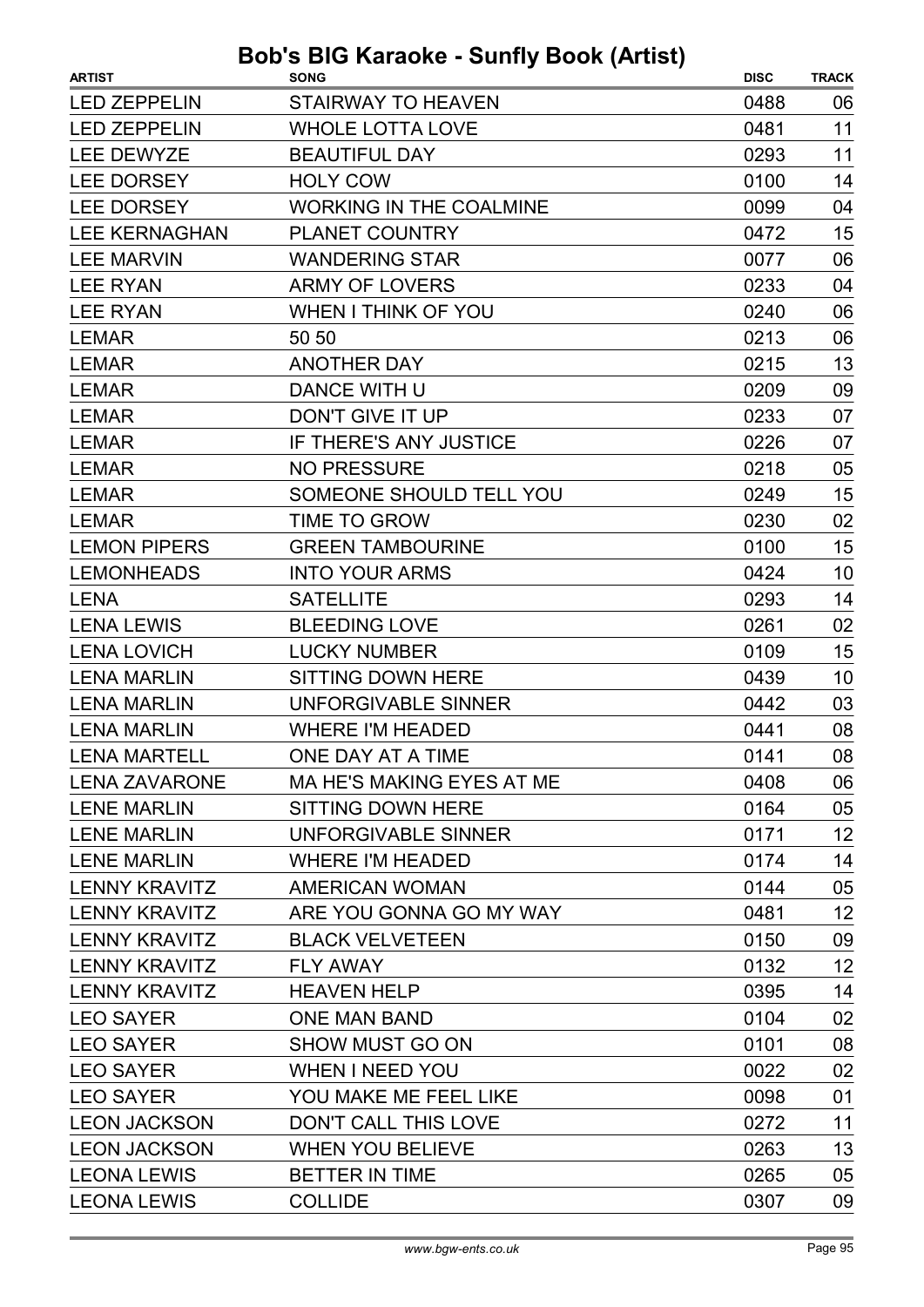| <b>ARTIST</b>                  | <b>SONG</b>                   | <b>DISC</b> | <b>TRACK</b> |
|--------------------------------|-------------------------------|-------------|--------------|
| <b>LEONA LEWIS</b>             | <b>FIRE UNDER MY FEET</b>     | 0353        | 08           |
| <b>LEONA LEWIS</b>             | <b>FOOTPRINTS IN THE SAND</b> | 0412        | 12           |
| <b>LEONA LEWIS</b>             | <b>FORGIVE ME</b>             | 0273        | 04           |
| <b>LEONA LEWIS</b>             | <b>HAPPY</b>                  | 0284        | 14           |
| <b>LEONA LEWIS</b>             | I AM                          | 0356        | 13           |
| <b>LEONA LEWIS</b>             | <b>I GOT YOU</b>              | 0289        | 04           |
| <b>LEONA LEWIS</b>             | <b>MOMENT LIKE THIS</b>       | 0251        | 01           |
| <b>LEONA LEWIS</b>             | <b>ONE MORE SLEEP</b>         | 0334        | 10           |
| <b>LEONA LEWIS</b>             | <b>RUN</b>                    | 0275        | 02           |
| <b>LEONA LEWIS FEAT</b>        | <b>TROUBLE</b>                | 0321        | 14           |
| <b>LES MISERABLES</b>          | ON MY OWN                     | 0149        | 14           |
| <b>LESLIE GORE</b>             | <b>IT'S MY PARTY</b>          | 0486        | 11           |
| <b>LET LOOSE</b>               | <b>CRAZY FOR YOU</b>          | 0010        | 10           |
| LEVEL 42                       | <b>ALMOST THERE</b>           | 0420        | 13           |
| LEVEL 42                       | <b>HOT WATER</b>              | 0428        | 15           |
| LEVEL 42                       | <b>IT'S OVER</b>              | 0110        | 13           |
| LEVEL 42                       | <b>LESSONS IN LOVE</b>        | 0007        | 15           |
| LEVEL 42                       | <b>LOVE GAMES</b>             | 0068        | 12           |
| LEVEL 42                       | <b>SOMETHING ABOUT YOU</b>    | 0056        | 02           |
| <b>LEVELLERS</b>               | <b>WHAT A BEAUTIFUL DAY</b>   | 0114        | 01           |
| <b>LIAM GALLAGHER</b>          | <b>CHINATOWN</b>              | 0378        | 18           |
| <b>LIAM GALLAGHER</b>          | FOR WHAT IT'S WORTH           | 0381        | 16           |
| <b>LIAM GALLAGHER</b>          | <b>WALL OF GLASS</b>          | 0377        | 16           |
| LIAM GALLAGHER AND CARNATION   |                               | 0152        | 12           |
| <b>LIAM LYNCH</b>              | UNITED STATES OF WHATEVER     | 0201        | 11           |
| LIAM PAYNE FEAT                | STRIP THAT DOWN               | 0377        | 01           |
| <b>LIANN RIMES</b>             | LIFE GOES ON                  | 0197        | 06           |
| <b>LIANNE LA HAVAS</b>         | IS YOUR LOVE BIG ENOUGH       | 0317        | 17           |
| <b>LIBERTINES</b>              | <b>CAN'T STAND ME NOW</b>     | 0222        | 10           |
| <b>LIBERTINES</b>              | WHAT BECOME OF THE LIKELY     | 0223        | 16           |
| <b>LIBERTY</b>                 | <b>DOING IT</b>               | 0188        | 02           |
| <b>LIBERTY</b>                 | <b>THINKIN' IT OVER</b>       | 0182        | 15           |
| <b>LIBERTY X</b>               | <b>EVERYBODY CRIES</b>        | 0213        | 10           |
| <b>LIBERTY X</b>               | <b>GOT TO HAVE YOUR LOVE</b>  | 0465        | 02           |
| <b>LIBERTY X</b>               | <b>HOLDING ON FOR YOU</b>     | 0200        | 01           |
| <b>LIBERTY X</b>               | <b>HOLDING ONTO YOU</b>       | 0467        | 04           |
| <b>LIBERTY X</b>               | <b>JUMPIN</b>                 | 0210        | 08           |
| <b>LIBERTY X</b>               | <b>JUST A LITTLE</b>          | 0462        | 07           |
| <b>LIBERTY X</b>               | <b>NIGHT TO REMEMBER</b>      | 0238        | 12           |
| <b>LIBERTY X</b>               | <b>SONG 4 LOVERS</b>          | 0236        | 14           |
| <b>LIBERTY X</b>               | X                             | 0244        | 14           |
| LIGHT OF THE WORLD LONDON TOWN |                               | 0067        | 10           |
| <b>LIGHTHOUSE FAMILY</b>       | <b>HIGH</b>                   | 0116        | 05           |
|                                |                               |             |              |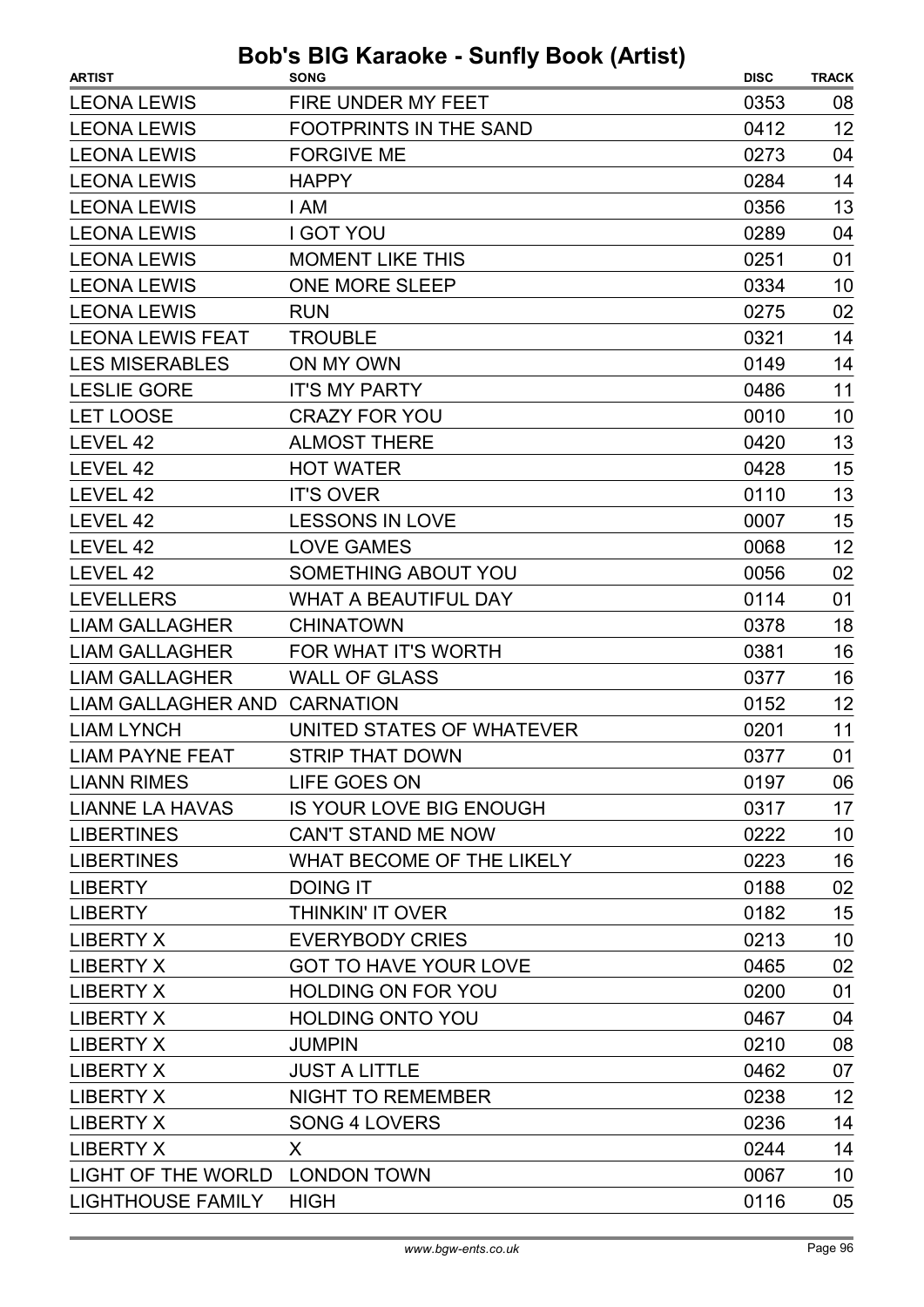| <b>ARTIST</b>            | <b>SONG</b>                            | <b>DISC</b> | <b>TRACK</b> |
|--------------------------|----------------------------------------|-------------|--------------|
| <b>LIGHTHOUSE FAMILY</b> | <b>LIFTED</b>                          | 0080        | 06           |
| <b>LIGHTHOUSE FAMILY</b> | <b>LOST IN SPACE</b>                   | 0122        | 11           |
| <b>LIGHTHOUSE FAMILY</b> | POSTCARDS FROM HEAVEN                  | 0130        | 11           |
| <b>LIGHTHOUSE FAMILY</b> | <b>QUESTION OF FAITH</b>               | 0126        | 04           |
| <b>LIGHTHOUSE FAMILY</b> | <b>RAINCLOUD</b>                       | 0115        | 05           |
| <b>LIGHTHOUSE FAMILY</b> | <b>RUN</b>                             | 0190        | 13           |
| <b>LIGHTNING SEEDS</b>   | <b>CHANGE</b>                          | 0505        | 03           |
| <b>LIGHTNING SEEDS</b>   | <b>LIFE OF RILEY</b>                   | 0505        | 01           |
| <b>LIGHTNING SEEDS</b>   | <b>LUCKY YOU</b>                       | 0505        | 02           |
| <b>LIGHTNING SEEDS</b>   | <b>PERFECT</b>                         | 0505        | 05           |
| <b>LIGHTNING SEEDS</b>   | <b>PURE</b>                            | 0505        | 04           |
| <b>LIGHTNING SEEDS</b>   | <b>READY OR NOT</b>                    | 0505        | 07           |
| <b>LIGHTNING SEEDS</b>   | <b>SUGAR COATED ICEBERG</b>            | 0505        | 06           |
| LIL' CHRIS               | <b>CHECKIN IT OUT</b>                  | 0248        | 01           |
| LIL' CHRIS               | <b>GETTING ENOUGH</b>                  | 0250        | 12           |
| LIL' WAYNE FEAT          | <b>MIRRORS</b>                         | 0313        | 18           |
| LIL WAYNE WIZ            | <b>SUCKER FOR PAIN</b>                 | 0368        | 02           |
| LILLY WOOD AND THE       | <b>PRAYER IN C</b>                     | 0344        | 17           |
| <b>LILY ALLEN</b>        | 22                                     | 0283        | 03           |
| <b>LILY ALLEN</b>        | <b>AIR BALLOON</b>                     | 0336        | 04           |
| <b>LILY ALLEN</b>        | <b>ALFIE</b>                           | 0253        | 11           |
| <b>LILY ALLEN</b>        | <b>FEAR</b>                            | 0276        | 08           |
| <b>LILY ALLEN</b>        | HARD OUT HERE ( CLEAN)                 | 0334        | 18           |
| <b>LILY ALLEN</b>        | <b>LDN</b>                             | 0248        | 04           |
| <b>LILY ALLEN</b>        | <b>LITTLEST THINGS</b>                 | 0250        | 05           |
| <b>LILY ALLEN</b>        | <b>NOT FAIR</b>                        | 0279        | 02           |
| <b>LILY ALLEN</b>        | <b>OUR TIME</b>                        | 0339        | 14           |
| <b>LILY ALLEN</b>        | <b>SMILE</b>                           | 0245        | 12           |
| <b>LILY ALLEN</b>        | SOMEWHERE ONLY WE KNOW                 | 0334        | 01           |
| <b>LILY ALLEN</b>        | <b>WHO'D HAVE KNOWN</b>                | 0286        | 15           |
| <b>LIMAHL</b>            | <b>NEVER ENDING STORY</b>              | 0387        | 15           |
| LIMMIE AND FAMILY        | YOU CAN DO MAGIC                       | 0101        | 01           |
| <b>LIMP BIZKIT</b>       | <b>BEHIND BLUE EYES</b>                | 0451        | 09           |
| <b>LIMP BIZKIT</b>       | <b>MY WAY</b>                          | 0180        | 05           |
| <b>LIMP BIZKIT</b>       | <b>ROLLIN'</b>                         | 0457        | 15           |
| <b>LIMP BIZKIT</b>       | ROLLIN (AIR RAID VEHICLE)              | 0176        | 09           |
| <b>LIMP BIZKIT</b>       | <b>TAKE A LOKK AROUND</b>              | 0169        | 06           |
| <b>LIMP BIZKIT</b>       | <b>TAKE A LOOK AROUND</b>              | 0442        | 15           |
| <b>LINDA RONSTADT</b>    | <b>WHEN WILL I BE LOVED</b>            | 0432        | 13           |
|                          | LINDA RONSTADT AND SOMEWHERE OUT THERE | 0479        | 05           |
| <b>LINDISFARNE</b>       | <b>LADY ELEANOR</b>                    | 0071        | 09           |
| <b>LINDISFARNE</b>       | MEET ME ON THE CORNER                  | 0104        | 05           |
| <b>LINDISFARNE</b>       | <b>RUN FOR HOME</b>                    | 0399        | 09           |
|                          |                                        |             |              |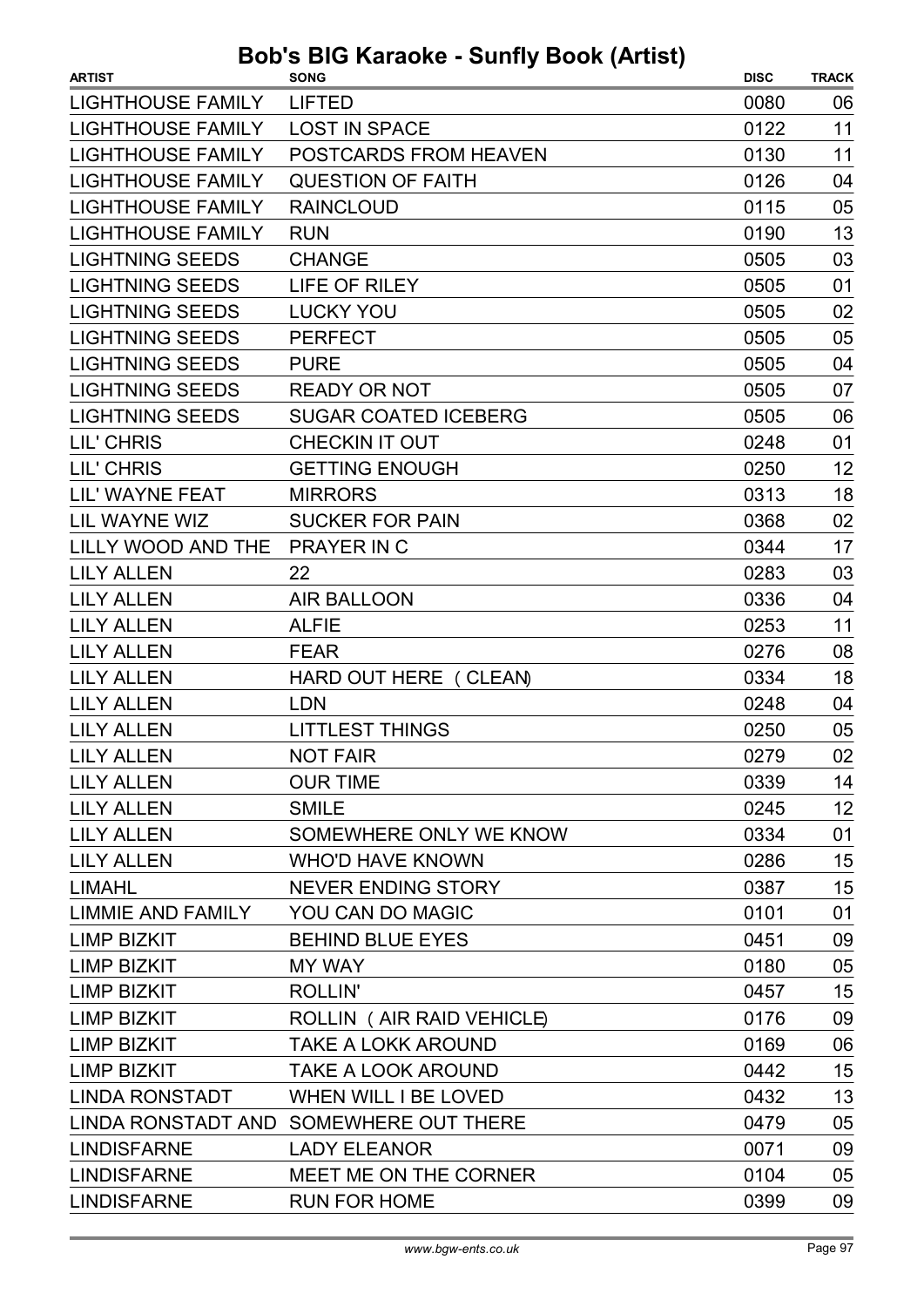| <b>LINDSAY</b><br><b>NO DREAM IMPOSSIBLE</b><br>0179<br>05<br>15<br>LINDSEY BUCKINGHAM IN MY WORLD<br>0378<br><b>LINKIN PARK</b><br>0185<br>14<br>IN THE END<br>10<br><b>LINKIN PARK</b><br><b>NEW DIVIDE</b><br>0281<br>11<br><b>LINKIN PARK</b><br>POINT OF AUTHORITY<br>0189<br>14<br><b>LINKIN PARK</b><br><b>SOMEWHERE I BELONG</b><br>0204<br><b>LINKIN PARK</b><br><b>WHAT I'VE DONE</b><br>02<br>0255<br>07<br><b>LIONEL RICHIE</b><br><b>ALL NIGHT LONG</b><br>0449<br><b>LIONEL RICHIE</b><br>15<br><b>ANGEL</b><br>0408<br><b>LIONEL RICHIE</b><br>0402<br>07<br><b>BALLERINA GIRL</b><br><b>LIONEL RICHIE</b><br>DON'T WANNA LOSE YOU<br>0049<br>10<br><b>LIONEL RICHIE</b><br><b>SAY YOU SAY ME</b><br>09<br>0009<br>08<br><b>LIONEL RICHIE</b><br><b>STUCK ON YOU</b><br>0470<br>08<br><b>LIONEL RICHIE</b><br><b>YOU ARE</b><br>0402<br>11<br><b>LIONEL RICHIE AND</b><br>TO LOVE A WOMAN<br>0204<br><b>LIPPS INC</b><br><b>FUNKYTOWN</b><br>0107<br>09<br><b>LIQUID GOLD</b><br>DANCE YOURSELF DIZZY<br>0399<br>10<br>08<br><b>LISA LOEB AND NINE</b><br>0405<br><b>STAY</b><br>14<br><b>LISA SCOTT LEE</b><br>0205<br><b>LATELY</b><br>11<br><b>LISA STANSFIELD</b><br>ALL AROUND THE WORLD<br>0011<br><b>LISA STANSFIELD</b><br><b>CHANGE</b><br>0001<br>07<br><b>LISA STANSFIELD</b><br>IN ALL THE RIGHT PLACES<br>0411<br>08<br>08<br><b>LISA STANSFIELD</b><br><b>REAL THING</b><br>0383<br><b>LISA STANSFIELD</b><br>THIS IS THE RIGHT TIME<br>0469<br>02<br>13<br><b>LISSIE</b><br><b>WHEN I'M ALONE</b><br>0296<br>06<br>HOW MUCH IS THAT DOGGIE IN<br>0092<br>LITA ROZA<br><b>LITTLE BIG TOWN</b><br><b>BETTER MAN</b><br>16<br>0370<br><b>LITTLE BOOTS</b><br><b>NEW IN TOWN</b><br>0281<br>08<br><b>LITTLE BOOTS</b><br>13<br>0282<br><b>REMEDY</b><br><b>LITTLE FINGERS</b><br>06<br><b>STRAWDOGS STIFF</b><br>0109 |
|-------------------------------------------------------------------------------------------------------------------------------------------------------------------------------------------------------------------------------------------------------------------------------------------------------------------------------------------------------------------------------------------------------------------------------------------------------------------------------------------------------------------------------------------------------------------------------------------------------------------------------------------------------------------------------------------------------------------------------------------------------------------------------------------------------------------------------------------------------------------------------------------------------------------------------------------------------------------------------------------------------------------------------------------------------------------------------------------------------------------------------------------------------------------------------------------------------------------------------------------------------------------------------------------------------------------------------------------------------------------------------------------------------------------------------------------------------------------------------------------------------------------------------------------------------------------------------------------------------------------------------------------------------------------------------------------------------------------------------------------------------------------------------------------------------------------------------------------------|
|                                                                                                                                                                                                                                                                                                                                                                                                                                                                                                                                                                                                                                                                                                                                                                                                                                                                                                                                                                                                                                                                                                                                                                                                                                                                                                                                                                                                                                                                                                                                                                                                                                                                                                                                                                                                                                                 |
|                                                                                                                                                                                                                                                                                                                                                                                                                                                                                                                                                                                                                                                                                                                                                                                                                                                                                                                                                                                                                                                                                                                                                                                                                                                                                                                                                                                                                                                                                                                                                                                                                                                                                                                                                                                                                                                 |
|                                                                                                                                                                                                                                                                                                                                                                                                                                                                                                                                                                                                                                                                                                                                                                                                                                                                                                                                                                                                                                                                                                                                                                                                                                                                                                                                                                                                                                                                                                                                                                                                                                                                                                                                                                                                                                                 |
|                                                                                                                                                                                                                                                                                                                                                                                                                                                                                                                                                                                                                                                                                                                                                                                                                                                                                                                                                                                                                                                                                                                                                                                                                                                                                                                                                                                                                                                                                                                                                                                                                                                                                                                                                                                                                                                 |
|                                                                                                                                                                                                                                                                                                                                                                                                                                                                                                                                                                                                                                                                                                                                                                                                                                                                                                                                                                                                                                                                                                                                                                                                                                                                                                                                                                                                                                                                                                                                                                                                                                                                                                                                                                                                                                                 |
|                                                                                                                                                                                                                                                                                                                                                                                                                                                                                                                                                                                                                                                                                                                                                                                                                                                                                                                                                                                                                                                                                                                                                                                                                                                                                                                                                                                                                                                                                                                                                                                                                                                                                                                                                                                                                                                 |
|                                                                                                                                                                                                                                                                                                                                                                                                                                                                                                                                                                                                                                                                                                                                                                                                                                                                                                                                                                                                                                                                                                                                                                                                                                                                                                                                                                                                                                                                                                                                                                                                                                                                                                                                                                                                                                                 |
|                                                                                                                                                                                                                                                                                                                                                                                                                                                                                                                                                                                                                                                                                                                                                                                                                                                                                                                                                                                                                                                                                                                                                                                                                                                                                                                                                                                                                                                                                                                                                                                                                                                                                                                                                                                                                                                 |
|                                                                                                                                                                                                                                                                                                                                                                                                                                                                                                                                                                                                                                                                                                                                                                                                                                                                                                                                                                                                                                                                                                                                                                                                                                                                                                                                                                                                                                                                                                                                                                                                                                                                                                                                                                                                                                                 |
|                                                                                                                                                                                                                                                                                                                                                                                                                                                                                                                                                                                                                                                                                                                                                                                                                                                                                                                                                                                                                                                                                                                                                                                                                                                                                                                                                                                                                                                                                                                                                                                                                                                                                                                                                                                                                                                 |
|                                                                                                                                                                                                                                                                                                                                                                                                                                                                                                                                                                                                                                                                                                                                                                                                                                                                                                                                                                                                                                                                                                                                                                                                                                                                                                                                                                                                                                                                                                                                                                                                                                                                                                                                                                                                                                                 |
|                                                                                                                                                                                                                                                                                                                                                                                                                                                                                                                                                                                                                                                                                                                                                                                                                                                                                                                                                                                                                                                                                                                                                                                                                                                                                                                                                                                                                                                                                                                                                                                                                                                                                                                                                                                                                                                 |
|                                                                                                                                                                                                                                                                                                                                                                                                                                                                                                                                                                                                                                                                                                                                                                                                                                                                                                                                                                                                                                                                                                                                                                                                                                                                                                                                                                                                                                                                                                                                                                                                                                                                                                                                                                                                                                                 |
|                                                                                                                                                                                                                                                                                                                                                                                                                                                                                                                                                                                                                                                                                                                                                                                                                                                                                                                                                                                                                                                                                                                                                                                                                                                                                                                                                                                                                                                                                                                                                                                                                                                                                                                                                                                                                                                 |
|                                                                                                                                                                                                                                                                                                                                                                                                                                                                                                                                                                                                                                                                                                                                                                                                                                                                                                                                                                                                                                                                                                                                                                                                                                                                                                                                                                                                                                                                                                                                                                                                                                                                                                                                                                                                                                                 |
|                                                                                                                                                                                                                                                                                                                                                                                                                                                                                                                                                                                                                                                                                                                                                                                                                                                                                                                                                                                                                                                                                                                                                                                                                                                                                                                                                                                                                                                                                                                                                                                                                                                                                                                                                                                                                                                 |
|                                                                                                                                                                                                                                                                                                                                                                                                                                                                                                                                                                                                                                                                                                                                                                                                                                                                                                                                                                                                                                                                                                                                                                                                                                                                                                                                                                                                                                                                                                                                                                                                                                                                                                                                                                                                                                                 |
|                                                                                                                                                                                                                                                                                                                                                                                                                                                                                                                                                                                                                                                                                                                                                                                                                                                                                                                                                                                                                                                                                                                                                                                                                                                                                                                                                                                                                                                                                                                                                                                                                                                                                                                                                                                                                                                 |
|                                                                                                                                                                                                                                                                                                                                                                                                                                                                                                                                                                                                                                                                                                                                                                                                                                                                                                                                                                                                                                                                                                                                                                                                                                                                                                                                                                                                                                                                                                                                                                                                                                                                                                                                                                                                                                                 |
|                                                                                                                                                                                                                                                                                                                                                                                                                                                                                                                                                                                                                                                                                                                                                                                                                                                                                                                                                                                                                                                                                                                                                                                                                                                                                                                                                                                                                                                                                                                                                                                                                                                                                                                                                                                                                                                 |
|                                                                                                                                                                                                                                                                                                                                                                                                                                                                                                                                                                                                                                                                                                                                                                                                                                                                                                                                                                                                                                                                                                                                                                                                                                                                                                                                                                                                                                                                                                                                                                                                                                                                                                                                                                                                                                                 |
|                                                                                                                                                                                                                                                                                                                                                                                                                                                                                                                                                                                                                                                                                                                                                                                                                                                                                                                                                                                                                                                                                                                                                                                                                                                                                                                                                                                                                                                                                                                                                                                                                                                                                                                                                                                                                                                 |
|                                                                                                                                                                                                                                                                                                                                                                                                                                                                                                                                                                                                                                                                                                                                                                                                                                                                                                                                                                                                                                                                                                                                                                                                                                                                                                                                                                                                                                                                                                                                                                                                                                                                                                                                                                                                                                                 |
|                                                                                                                                                                                                                                                                                                                                                                                                                                                                                                                                                                                                                                                                                                                                                                                                                                                                                                                                                                                                                                                                                                                                                                                                                                                                                                                                                                                                                                                                                                                                                                                                                                                                                                                                                                                                                                                 |
|                                                                                                                                                                                                                                                                                                                                                                                                                                                                                                                                                                                                                                                                                                                                                                                                                                                                                                                                                                                                                                                                                                                                                                                                                                                                                                                                                                                                                                                                                                                                                                                                                                                                                                                                                                                                                                                 |
|                                                                                                                                                                                                                                                                                                                                                                                                                                                                                                                                                                                                                                                                                                                                                                                                                                                                                                                                                                                                                                                                                                                                                                                                                                                                                                                                                                                                                                                                                                                                                                                                                                                                                                                                                                                                                                                 |
|                                                                                                                                                                                                                                                                                                                                                                                                                                                                                                                                                                                                                                                                                                                                                                                                                                                                                                                                                                                                                                                                                                                                                                                                                                                                                                                                                                                                                                                                                                                                                                                                                                                                                                                                                                                                                                                 |
|                                                                                                                                                                                                                                                                                                                                                                                                                                                                                                                                                                                                                                                                                                                                                                                                                                                                                                                                                                                                                                                                                                                                                                                                                                                                                                                                                                                                                                                                                                                                                                                                                                                                                                                                                                                                                                                 |
|                                                                                                                                                                                                                                                                                                                                                                                                                                                                                                                                                                                                                                                                                                                                                                                                                                                                                                                                                                                                                                                                                                                                                                                                                                                                                                                                                                                                                                                                                                                                                                                                                                                                                                                                                                                                                                                 |
|                                                                                                                                                                                                                                                                                                                                                                                                                                                                                                                                                                                                                                                                                                                                                                                                                                                                                                                                                                                                                                                                                                                                                                                                                                                                                                                                                                                                                                                                                                                                                                                                                                                                                                                                                                                                                                                 |
| <b>WORLD SHOULD REVOLVE</b><br><b>LITTLE JACKIE</b><br>0271<br>06                                                                                                                                                                                                                                                                                                                                                                                                                                                                                                                                                                                                                                                                                                                                                                                                                                                                                                                                                                                                                                                                                                                                                                                                                                                                                                                                                                                                                                                                                                                                                                                                                                                                                                                                                                               |
| <b>LITTLE MIX</b><br>12<br><b>BLACK MAGIC</b><br>0353                                                                                                                                                                                                                                                                                                                                                                                                                                                                                                                                                                                                                                                                                                                                                                                                                                                                                                                                                                                                                                                                                                                                                                                                                                                                                                                                                                                                                                                                                                                                                                                                                                                                                                                                                                                           |
| 02<br><b>LITTLE MIX</b><br><b>CANNONBALL</b><br>0311                                                                                                                                                                                                                                                                                                                                                                                                                                                                                                                                                                                                                                                                                                                                                                                                                                                                                                                                                                                                                                                                                                                                                                                                                                                                                                                                                                                                                                                                                                                                                                                                                                                                                                                                                                                            |
| 03<br><b>CHANGE YOUR LIFE</b><br><b>LITTLE MIX</b><br>0324                                                                                                                                                                                                                                                                                                                                                                                                                                                                                                                                                                                                                                                                                                                                                                                                                                                                                                                                                                                                                                                                                                                                                                                                                                                                                                                                                                                                                                                                                                                                                                                                                                                                                                                                                                                      |
| <b>LITTLE MIX</b><br>05<br><b>DNA</b><br>0322                                                                                                                                                                                                                                                                                                                                                                                                                                                                                                                                                                                                                                                                                                                                                                                                                                                                                                                                                                                                                                                                                                                                                                                                                                                                                                                                                                                                                                                                                                                                                                                                                                                                                                                                                                                                   |
| 03<br><b>LITTLE MIX</b><br>0356<br><b>HAIR</b>                                                                                                                                                                                                                                                                                                                                                                                                                                                                                                                                                                                                                                                                                                                                                                                                                                                                                                                                                                                                                                                                                                                                                                                                                                                                                                                                                                                                                                                                                                                                                                                                                                                                                                                                                                                                  |
| <b>LITTLE MIX</b><br>HOW YA DOIN'<br>0326<br>06                                                                                                                                                                                                                                                                                                                                                                                                                                                                                                                                                                                                                                                                                                                                                                                                                                                                                                                                                                                                                                                                                                                                                                                                                                                                                                                                                                                                                                                                                                                                                                                                                                                                                                                                                                                                 |
| <b>LITTLE MIX</b><br><b>LITTLE ME</b><br>0335<br>05                                                                                                                                                                                                                                                                                                                                                                                                                                                                                                                                                                                                                                                                                                                                                                                                                                                                                                                                                                                                                                                                                                                                                                                                                                                                                                                                                                                                                                                                                                                                                                                                                                                                                                                                                                                             |
| LOVE ME LIKE YOU<br>13<br><b>LITTLE MIX</b><br>0357                                                                                                                                                                                                                                                                                                                                                                                                                                                                                                                                                                                                                                                                                                                                                                                                                                                                                                                                                                                                                                                                                                                                                                                                                                                                                                                                                                                                                                                                                                                                                                                                                                                                                                                                                                                             |
| <b>LITTLE MIX</b><br><b>MOVE</b><br>14<br>0333                                                                                                                                                                                                                                                                                                                                                                                                                                                                                                                                                                                                                                                                                                                                                                                                                                                                                                                                                                                                                                                                                                                                                                                                                                                                                                                                                                                                                                                                                                                                                                                                                                                                                                                                                                                                  |
| <b>LITTLE MIX</b><br>13<br><b>NO MORE SAD SONGS</b><br>0374                                                                                                                                                                                                                                                                                                                                                                                                                                                                                                                                                                                                                                                                                                                                                                                                                                                                                                                                                                                                                                                                                                                                                                                                                                                                                                                                                                                                                                                                                                                                                                                                                                                                                                                                                                                     |
| <b>LITTLE MIX</b><br><b>POWER</b><br>03<br>0377                                                                                                                                                                                                                                                                                                                                                                                                                                                                                                                                                                                                                                                                                                                                                                                                                                                                                                                                                                                                                                                                                                                                                                                                                                                                                                                                                                                                                                                                                                                                                                                                                                                                                                                                                                                                 |
| <b>LITTLE MIX</b><br>16<br><b>SALUTE</b><br>0339                                                                                                                                                                                                                                                                                                                                                                                                                                                                                                                                                                                                                                                                                                                                                                                                                                                                                                                                                                                                                                                                                                                                                                                                                                                                                                                                                                                                                                                                                                                                                                                                                                                                                                                                                                                                |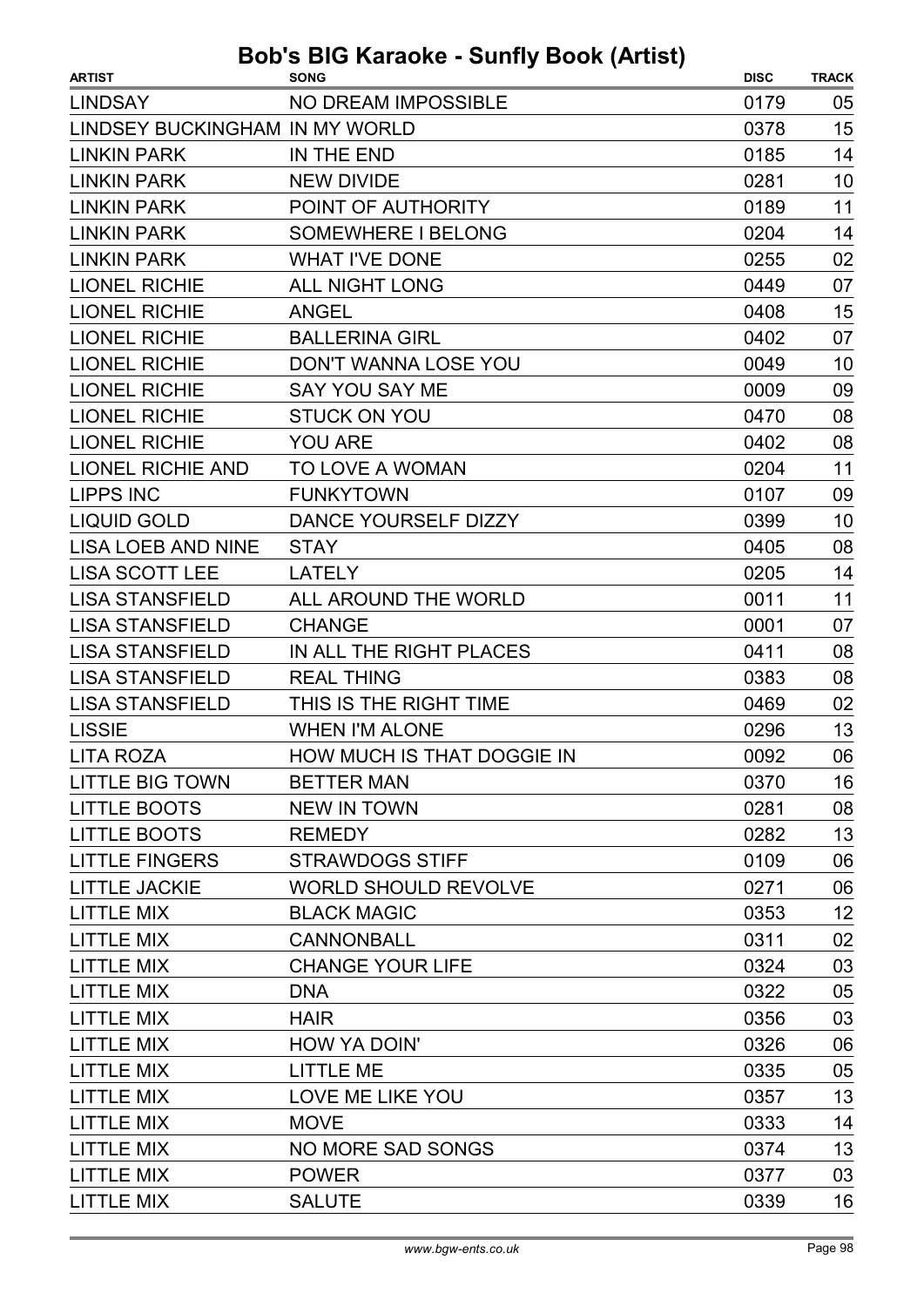| <b>ARTIST</b>                   | avnv vunny i<br><b>SONG</b>     | <b>DISC</b> | <b>TRACK</b> |
|---------------------------------|---------------------------------|-------------|--------------|
| <b>LITTLE MIX</b>               | SHOUT OUT TO MY EX              | 0370        | 02           |
| <b>LITTLE MIX</b>               | <b>TOUCH</b>                    | 0371        | 13           |
| <b>LITTLE MIX</b>               | <b>WINGS</b>                    | 0319        | 03           |
| <b>LITTLE MIX</b>               | <b>WORD UP</b>                  | 0338        | 04           |
| <b>LITTLE MIX FEAT</b>          | <b>OOPS</b>                     | 0372        | 06           |
| <b>LITTLE MIX FEAT</b>          | <b>SECRET LOVE SONG</b>         | 0359        | 14           |
| <b>LITTLE RICHARD</b>           | <b>GIRL CAN'T HELP IT</b>       | 0435        | 06           |
| <b>LITTLE RICHARD</b>           | <b>GOOD GOLLY MISS MOLLY</b>    | 0484        | 13           |
| <b>LITTLE RICHARD</b>           | <b>RIP IT UP</b>                | 0048        | 15           |
| <b>LIVE</b>                     | <b>LIGHTNING CRASHES</b>        | 0481        | 07           |
| LIVIN' JOY                      | DON'T STOP MOVIN'               | 0061        | 05           |
| LIVIN' JOY                      | <b>DREAMER</b>                  | 0029        | 03           |
| <b>LIVING COLOR</b>             | LOVE REARS IT'S UGLY HEAD       | 0395        | 13           |
| <b>LIVVY FRANC</b>              | <b>NOW I M THAT BITCH</b>       | 0284        | 05           |
| <b>LIZA MINELLI</b>             | <b>CABARET</b>                  | 0008        | 17           |
| LL COOL J FEAT                  | <b>CONTROL MYSELF</b>           | 0241        | 14           |
| LLOYD COLE AND THE LOST WEEKEND |                                 | 0403        | 02           |
| <b>LLOYD FEAT ANDRE</b>         | <b>DEDICATION TO MY EX</b>      | 0311        | 11           |
| <b>LLOYD PRICE</b>              | <b>PERSONALITY</b>              | 0063        | 15           |
| <b>LMFAO</b>                    | <b>SEXY AND I KNOW IT</b>       | 0309        | 17           |
| <b>LMFAO FEAT LAUREN</b>        | PARTY ROCK ANTHEM               | 0303        | 10           |
| <b>LMFAO FEAT NATALIA</b>       | <b>CHAMPAGNE SHOWERS [CLEAN</b> | 0306        | 06           |
| <b>LOBO</b>                     | I'D LOVE YOU TO WANT ME         | 0162        | 05           |
| <b>LOBO</b>                     | ME AND YOU AND A DOG NAMED      | 0051        | 03           |
| <b>LODGER</b>                   | I'M LEAVING (DUET)              | 0120        | 11           |
| <b>LOGIC FEAT ALESSIA</b>       | 1-800-273-8255                  | 0381        | 03           |
| <b>LOICK ESSIEN</b>             | ME WITHOUT YOU                  | 0310        | 06           |
| <b>LOICK ESSIEN FEAT</b>        | <b>HOW WE ROLL</b>              | 0306        | 03           |
| <b>LOLLY</b>                    | <b>MICKEY</b>                   | 0148        | 06           |
| <b>LOLLY</b>                    | <b>VIVA LA RADIO</b>            | 0144        | 12           |
| <b>LONDON BEAT</b>              | I'VE BEEN THINKING ABOUT YOU    | 0004        | 09           |
| <b>LONDON GRAMMAR</b>           | <b>ROOTING FOR YOU</b>          | 0373        | 17           |
| <b>LONDON GRAMMAR</b>           | <b>STRONG</b>                   | 0331        | 17           |
| <b>LONESTAR</b>                 | <b>AMAZED</b>                   | 0383        | 01           |
| <b>LONESTAR</b>                 | <b>SMILE</b>                    | 0172        | 02           |
| LONG JOHN BALDRY                | LET THE HEARTACHE BEGIN         | 0074        | 07           |
| <b>LONNIE DONEGAN</b>           | <b>CUMBERLAND GAP</b>           | 0047        | 15           |
| <b>LONNIE DONEGAN</b>           | I'M A GAMBLIN' MAN              | 0063        | 02           |
| <b>LONNIE DONEGAN</b>           | <b>ROCK ISLAND LINE</b>         | 0408        | 10           |
| <b>LONNIE DONNEGAN</b>          | MY OLD MAN'S A DUSTMAN          | 0042        | 08           |
| <b>LOOSE ENDS</b>               | <b>HANGIN' ON A STRING</b>      | 0067        | 02           |
| <b>LORDE</b>                    | <b>GREEN LIGHT</b>              | 0374        | 12           |
| <b>LORDE</b>                    | PERFECT PLACES                  | 0379        | 12           |
|                                 |                                 |             |              |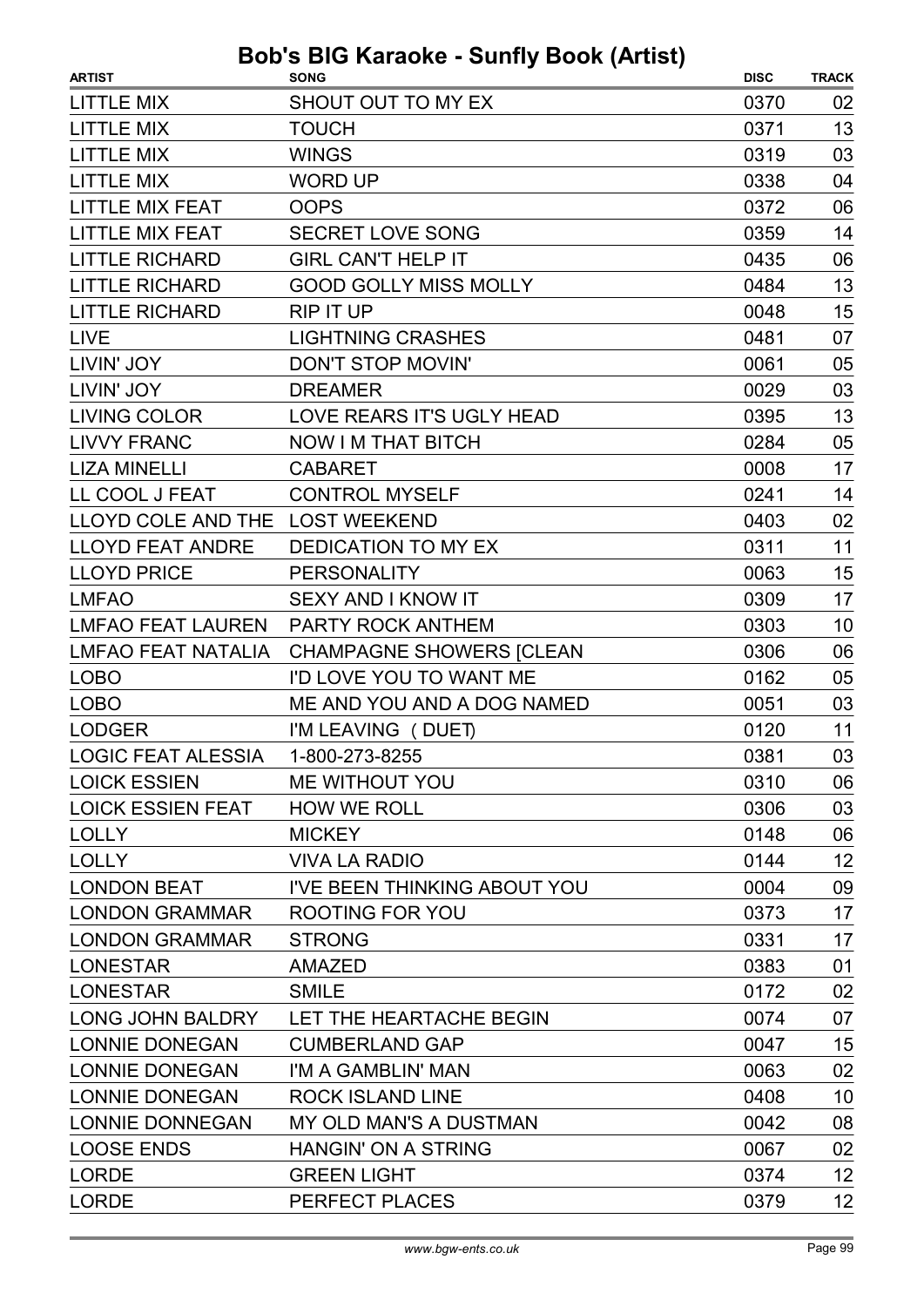| <b>ARTIST</b>           | <b>SONG</b>                      | <b>DISC</b> | <b>TRACK</b> |
|-------------------------|----------------------------------|-------------|--------------|
| <b>LORDE</b>            | <b>ROYALS</b>                    | 0332        | 01           |
| <b>LORDE</b>            | <b>TEAM</b>                      | 0333        | 06           |
| <b>LORDE</b>            | <b>TENNIS COURT</b>              | 0339        | 03           |
| <b>LORDE</b>            | YELLOW FLICKER BEAT              | 0346        | 16           |
| <b>LORDI</b>            | <b>HARD ROCK HALLELUJAH</b>      | 0244        | 06           |
| <b>LOREEN</b>           | <b>EUPHORIA</b>                  | 0317        | 18           |
| <b>LORETTA LYNN</b>     | LONESOME 77203                   | 0014        | 12           |
| <b>LOS BRAVOS</b>       | <b>BLACK IS BLACK</b>            | 0086        | 11           |
| LOS DEL RIO             | <b>MACARENA</b>                  | 0081        | 09           |
| <b>LOS DEL RIOS</b>     | <b>MACARENA</b>                  | 0450        | 02           |
| <b>LOS LOBOS</b>        | <b>LA BAMBA</b>                  | 0017        | 08           |
| <b>LOST FREQUENCIES</b> | ARE YOU WITH ME                  | 0354        | 02           |
| <b>LOU BEGA</b>         | <b>I GOT A GIRL</b>              | 0154        | 13           |
| <b>LOU BEGA</b>         | <b>MAMBO NUMBER 5</b>            | 0147        | 10           |
| <b>LOU CHRISTIE</b>     | <b>LIGHTNIN' STRIKES</b>         | 0093        | 12           |
| <b>LOU REED</b>         | PERFECT DAY                      | 0115        | 15           |
| <b>LOU REED</b>         | <b>WALK ON THE WILD SIDE</b>     | 0096        | 14           |
| <b>LOUIS ARMSTRONG</b>  | <b>HELLO DOLLY</b>               | 0008        | 14           |
| <b>LOUIS ARMSTRONG</b>  | <b>WHAT A WONDERFUL WORLD</b>    | 0052        | 06           |
| <b>LOUIS TOMLINSON</b>  | <b>JUST HOLD ON</b>              | 0372        | 05           |
| <b>LOUIS TOMLINSON</b>  | <b>BACK TO YOU</b>               | 0379        | 03           |
| <b>LOUISA JOHNSON</b>   | <b>BEST BEHAVIOUR</b>            | 0375        | 12           |
| <b>LOUISA JOHNSON</b>   | <b>FOREVER YOUNG</b>             | 0359        | 01           |
| <b>LOUISA JOHNSON</b>   | SO GOOD                          | 0370        | 07           |
| <b>LOUISE</b>           | 2 FACED                          | 0169        | 15           |
| <b>LOUISE</b>           | ARMS AROUND THE WORLD            | 0115        | 10           |
| <b>LOUISE</b>           | <b>BEAUTIFUL INSIDE</b>          | 0441        | 10           |
| <b>LOUISE</b>           | <b>LET'S GO ROUND AGAIN</b>      | 0116        | 03           |
| <b>LOUISE</b>           | <b>LIGHT OF MY LIFE</b>          | 0029        | 09           |
| <b>LOUISE</b>           | <b>PANDORA'S KISS</b>            | 0209        | 06           |
| <b>LOUISE</b>           | STUCK IN THE MIDDLE WITH YOU     | 0458        | 13           |
| <b>LOVE AFFAIR</b>      | <b>BRINGING ON BACK THE GOOD</b> | 0099        | 14           |
| <b>LOVE AFFAIR</b>      | <b>EVERLASTING LOVE</b>          | 0052        | 05           |
| <b>LOVE AFFAIR</b>      | <b>RAINBOW VALLEY</b>            | 0100        | 02           |
| LOVE INC                | <b>YOUR A SUPERSTAR</b>          | 0201        | 05           |
| <b>LOVEABLE ROGUES</b>  | <b>WHAT A NIGHT</b>              | 0328        | 10           |
| <b>LOVERBOY</b>         | <b>HEAVEN IN YOUR EYES</b>       | 0412        | 06           |
| <b>LOVERBOY</b>         | <b>NOTORIOUS</b>                 | 0418        | 03           |
| <b>LOVESTATION</b>      | <b>TEARDROPS</b>                 | 0454        | 09           |
| <b>LP</b>               | <b>LOST ON YOU</b>               | 0375        | 11           |
| LUCIE JONES             | NEVER GIVE UP ON YOU             | 0376        | 08           |
| <b>LUCIE SILVAS</b>     | <b>BREATH IN</b>                 | 0227        | 04           |
| <b>LUCIE SILVAS</b>     | <b>GAME IS WON</b>               | 0230        | 11           |
|                         |                                  |             |              |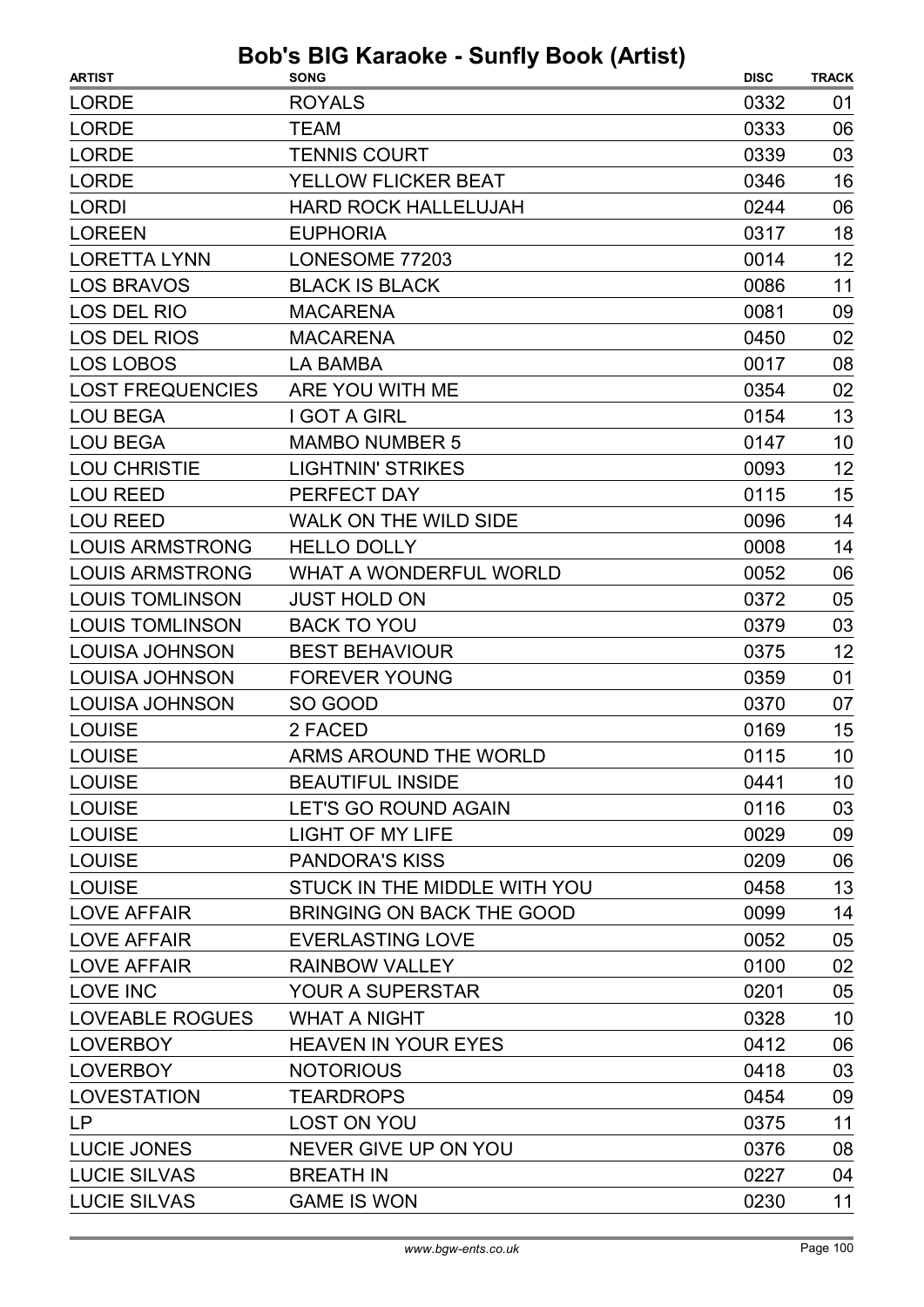| <b>ARTIST</b>                  | $\sim$ Karaono canny Doon (Autor)<br><b>SONG</b> | <b>DISC</b> | <b>TRACK</b> |
|--------------------------------|--------------------------------------------------|-------------|--------------|
| <b>LUCIE SILVAS</b>            | <b>WHAT YOU'RE MADE OF</b>                       | 0223        | 04           |
| <b>LUIS FONSI AND</b>          | <b>DESPACITO</b>                                 | 0376        | 01           |
| <b>LUKAS GRAHAM</b>            | <b>7 YEARS</b>                                   | 0361        | 01           |
| <b>LUKAS GRAHAM</b>            | <b>MAMA SAID</b>                                 | 0365        | 15           |
| <b>LUKE BRYAN</b>              | DO I                                             | 0287        | 13           |
| <b>LUKE GALLIANA</b>           | TO DIE FOR                                       | 0179        | 12           |
| <b>LULU</b>                    | <b>BOAT THAT I ROW</b>                           | 0100        | 13           |
| <b>LULU</b>                    | <b>SHOUT</b>                                     | 0447        | 03           |
| <b>LULU</b>                    | TO SIR WITH LOVE                                 | 0484        | 14           |
| <b>LUMIDEE</b>                 | NEVER LEAVE YOU ( UH OOOH                        | 0208        | 16           |
| <b>LUNCHMONEY LEWIS</b>        | <b>BILLS</b>                                     | 0351        | 06           |
| LUPE FIASCO AND                | <b>SUPERSTAR</b>                                 | 0264        | 13           |
| <b>LUTHER INGRAM</b>           | IF LOVING YOU IS WRONG I DON'T                   | 0072        | 11           |
| <b>LUTHER VANDROSS</b>         | <b>ALWAYS AND FOREVER</b>                        | 0053        | 11           |
| <b>LUTHER VANDROSS</b>         | DANCE WITH MY FATHER                             | 0478        | 03           |
| <b>LUTHER VANDROSS</b>         | <b>NEVER TOO MUCH</b>                            | 0067        | 03           |
| <b>LUTHER VANDROSS</b>         | <b>ENDLESS LOVE</b>                              | 0025        | 06           |
| <b>LUTRICIA MCNEAL</b>         | AIN'T THAT JUST THE WAY                          | 0117        | 03           |
| <b>LUTRICIA MCNEAL</b>         | <b>GREATEST LOVE YOU'LL NEVER</b>                | 0130        | 08           |
| <b>LUTRICIA MCNEAL</b>         | SOMEONE LOVES YOU HONEY                          | 0125        | 15           |
| <b>LUTRICIA MCNEAL</b>         | <b>STRANDED</b>                                  | 0122        | 06           |
| <b>LUTRICIA MCNEIL</b>         | MY SIDE OF TOWN                                  | 0124        | 09           |
| <b>LUVBUG</b>                  | BEST IS YET TO COME                              | 0363        | 10           |
| <b>LUVBUG</b>                  | REVIVE (SAY SOMETHING)                           | 0348        | 07           |
| <b>LYKKE LI</b>                | NO REST FOR THE WICKED                           | 0340        | 06           |
| <b>LYNN ANDERSON</b>           | <b>ROSE GARDEN</b>                               | 0445        | 13           |
| LYNSEY DE PAUL                 | <b>SUGAR ME</b>                                  | 0071        | 07           |
| <b>LYNYRD SKYNYRD</b>          | <b>SWEET HOME ALABAMA</b>                        | 0488        | 08           |
| <b>LYNYRD SKYNYRD</b>          | <b>THAT SMELL</b>                                | 0509        | 16           |
| M                              | <b>POP MUZIK</b>                                 | 0398        | 10           |
| <b>MIA</b>                     | <b>PAPER PLANES</b>                              | 0273        | 12           |
| M <sub>O</sub>                 | WHO DO YOU THINK OF                              | 0367        | 02           |
| M O AND KENT JONES NOT IN LOVE |                                                  | 0373        | 15           |
| <b>M PEOPLE</b>                | <b>ANGEL STREET</b>                              | 0120        | 16           |
| <b>M PEOPLE</b>                | DON'T LOOK ANY FURTHER                           | 0026        | 05           |
| <b>M PEOPLE</b>                | <b>DREAMIN'</b>                                  | 0134        | 02           |
| <b>M PEOPLE</b>                | <b>ITCHYCOO PARK</b>                             | 0034        | 07           |
| <b>M PEOPLE</b>                | <b>MOVING ON UP</b>                              | 0025        | 12           |
| <b>M PEOPLE</b>                | ONE NIGHT IN HEAVEN                              | 0036        | 12           |
| <b>M PEOPLE</b>                | <b>SEARCH FOR A HERO</b>                         | 0027        | 11           |
| <b>M PEOPLE</b>                | <b>SIGHT FOR SORE EYES</b>                       | 0020        | 14           |
| <b>M PEOPLE</b>                | <b>TESTIFY</b>                                   | 0127        | 07           |
| <b>MAC BAND</b>                | <b>ROSES ARE RED</b>                             | 0068        | 08           |
|                                |                                                  |             |              |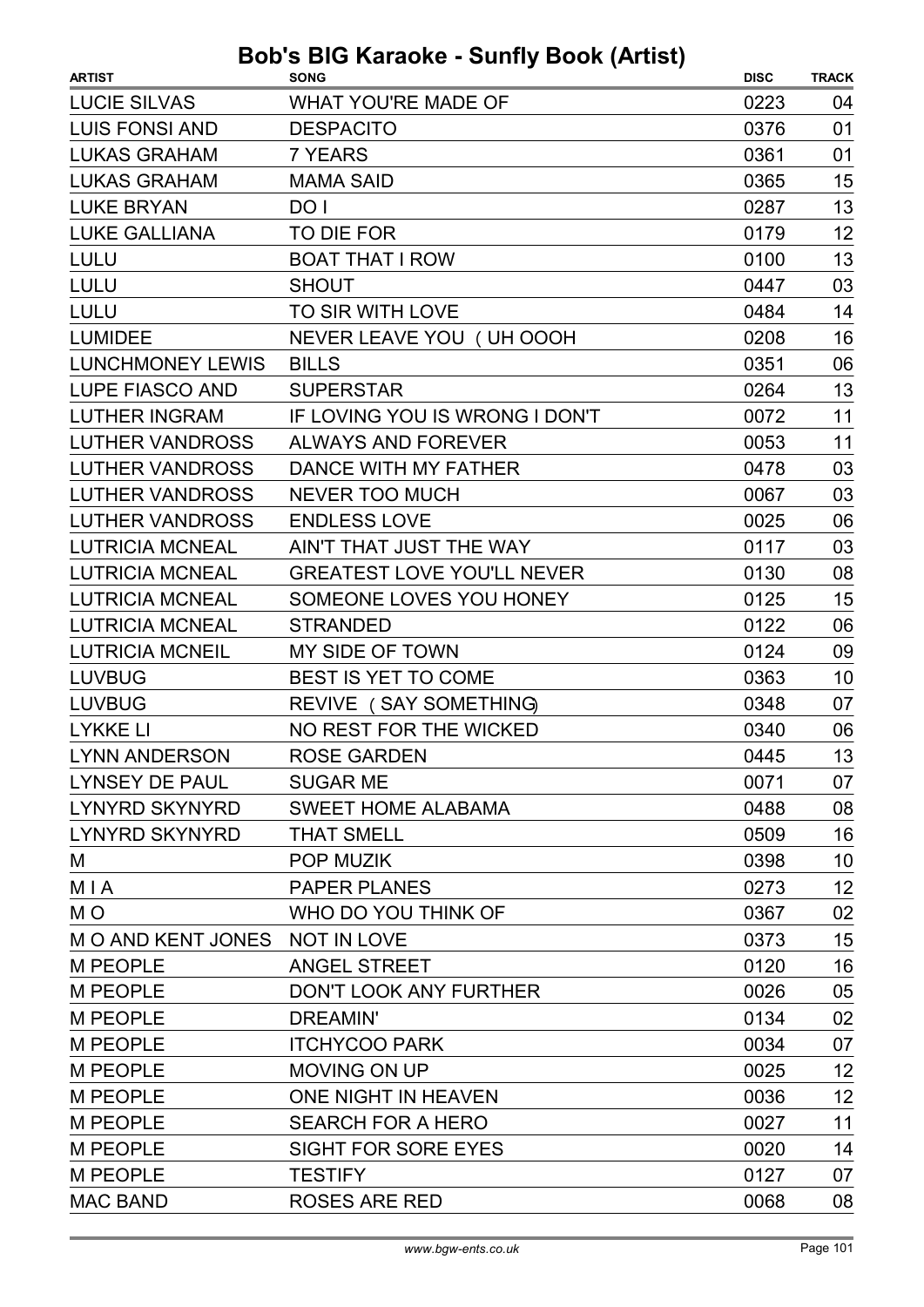| <b>ARTIST</b>          | <b>SONG</b>                | <b>DISC</b> | <b>TRACK</b> |
|------------------------|----------------------------|-------------|--------------|
| <b>MACCABEES</b>       | <b>TOOTHPASTE KISSES</b>   | 0264        | 10           |
| <b>MACKLEMORE AND</b>  | <b>DOWNTOWN</b>            | 0356        | 05           |
| <b>MACKLEMORE AND</b>  | <b>CAN'T HOLD US</b>       | 0327        | 06           |
| <b>MACKLEMORE AND</b>  | THRIFT SHOP (CLEAN)        | 0325        | 02           |
| <b>MACKLEMORE AND</b>  | <b>WHITE WALLS</b>         | 0337        | 17           |
| <b>MACKLEMORE FEAT</b> | <b>GLORIOUS</b>            | 0381        | 04           |
| <b>MACY GRAY</b>       | I TRY                      | 0152        | 05           |
| <b>MACY GRAY</b>       | <b>SEXUAL REVOLUTION</b>   | 0186        | 02           |
| <b>MACY GRAY</b>       | <b>STILL</b>               | 0159        | 05           |
| <b>MACY GRAY</b>       | <b>SWEET BABY</b>          | 0183        | 03           |
| <b>MACY GRAY</b>       | <b>TRY</b>                 | 0440        | 01           |
| <b>MACY GRAY</b>       | <b>WHEN I SEE YOU</b>      | 0205        | 15           |
| <b>MACY GRAY</b>       | WHY DIDN'T YOU CALL ME     | 0167        | 09           |
| <b>MACY GREY</b>       | <b>DO SOMETHING</b>        | 0157        | 11           |
| <b>MADCON</b>          | <b>BEGGIN'</b>             | 0271        | 12           |
| <b>MADE IN LONDON</b>  | <b>DIRTY WALTER</b>        | 0165        | 15           |
| <b>MADE IN LONDON</b>  | <b>SHUT YOUR MOUTH</b>     | 0170        | 09           |
| <b>MADEON</b>          | <b>FINALE</b>              | 0318        | 11           |
| <b>MADHOUSE</b>        | <b>HOLIDAY</b>             | 0198        | 15           |
| <b>MADHOUSE</b>        | <b>LIKE A PRAYER</b>       | 0195        | 02           |
| <b>MADINA LAKE</b>     | LET'S GET OUTTA HERE       | 0283        | 07           |
| <b>MADISON AVE</b>     | WHO THE HELL ARE YOU       | 0440        | 11           |
| <b>MADISON AVENUE</b>  | DON'T CALL ME BABY         | 0166        | 01           |
| <b>MADISON AVENUE</b>  | <b>EVERYTHING YOU NEED</b> | 0175        | 04           |
| <b>MADISON AVENUE</b>  | WHO THE HELL ARE YOU       | 0171        | 07           |
| <b>MADNESS</b>         | <b>BAGGY TROUSERS</b>      | 0139        | 09           |
| <b>MADNESS</b>         | DRIVING IN MY CAR          | 0075        | 13           |
| <b>MADNESS</b>         | <b>HOUSE OF FUN</b>        | 0033        | 09           |
| <b>MADNESS</b>         | <b>IT MUST BE LOVE</b>     | 0010        | 08           |
| <b>MADNESS</b>         | <b>MY GIRL</b>             | 0105        | 02           |
| <b>MADNESS</b>         | <b>OUR HOUSE</b>           | 0032        | 07           |
| <b>MADNESS</b>         | WINGS OF A DOVE            | 0133        | 07           |
| <b>MADONNA</b>         | <b>AMAZING</b>             | 0183        | 15           |
| <b>MADONNA</b>         | <b>AMERICAN LIFE</b>       | 0468        | 03           |
| <b>MADONNA</b>         | <b>AMERICAN PIE</b>        | 0159        | 13           |
| <b>MADONNA</b>         | <b>BEAUTIFUL STRANGER</b>  | 0440        | 04           |
| <b>MADONNA</b>         | <b>BORDERLINE</b>          | 0106        | 14           |
| <b>MADONNA</b>         | <b>CELEBRATION</b>         | 0284        | 15           |
| <b>MADONNA</b>         | <b>CHERISH</b>             | 0143        | 05           |
| <b>MADONNA</b>         | <b>CRAZY FOR YOU</b>       | 0112        | 10           |
| <b>MADONNA</b>         | DIE ANOTHER DAY            | 0198        | 04           |
| <b>MADONNA</b>         | <b>DON'T TELL ME</b>       | 0441        | 04           |
| <b>MADONNA</b>         | DRESS YOU UP               | 0475        | 06           |
|                        |                            |             |              |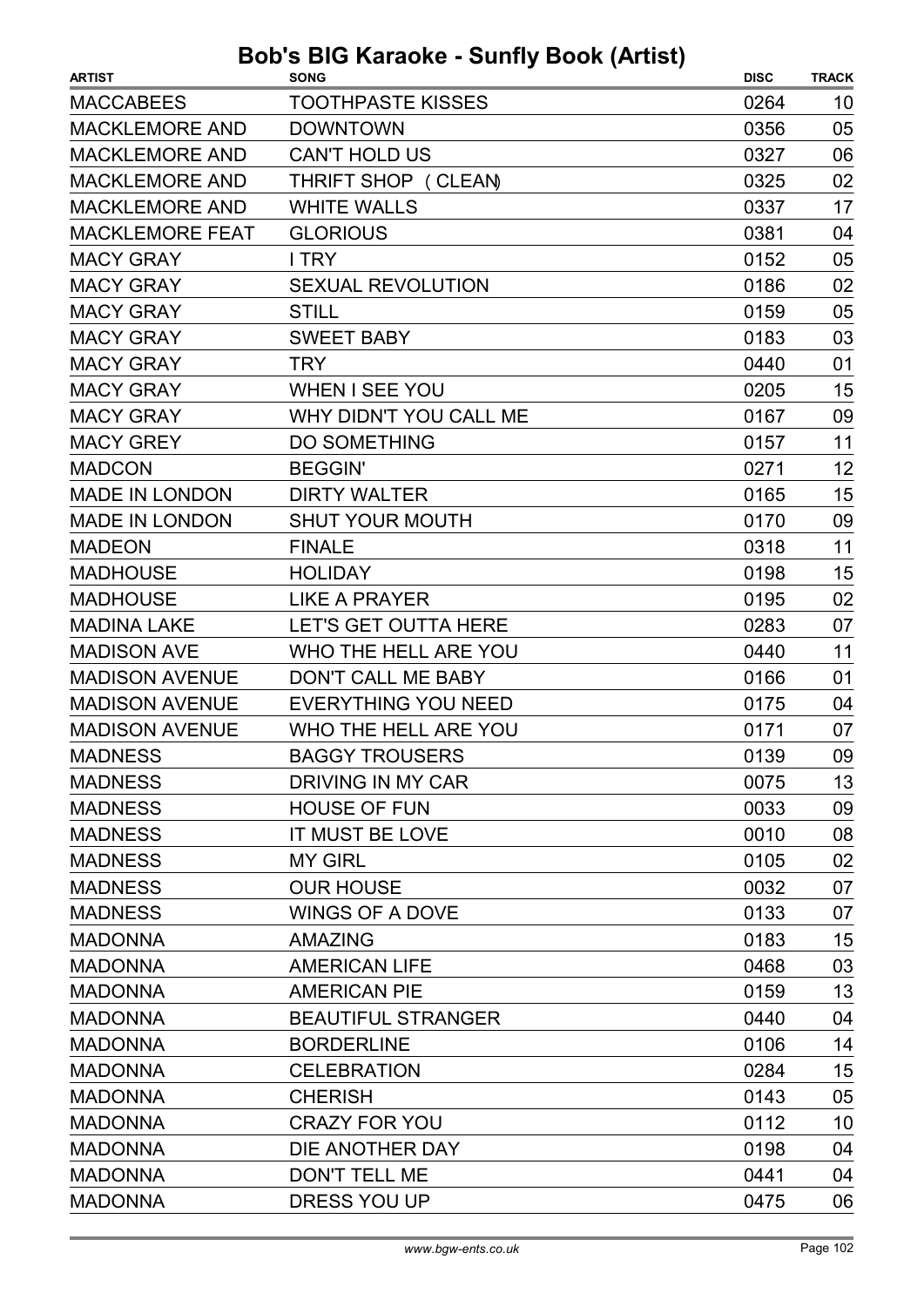|                                     | <b>Bob's BIG Karaoke - Sunfly Book (Artist)</b> |             |              |
|-------------------------------------|-------------------------------------------------|-------------|--------------|
| <b>ARTIST</b>                       | <b>SONG</b>                                     | <b>DISC</b> | <b>TRACK</b> |
| <b>MADONNA</b>                      | DROWNED WORLD (SUBSITIUTE                       | 0125        | 05           |
| <b>MADONNA</b>                      | <b>FROZEN</b>                                   | 0118        | 15           |
| <b>MADONNA</b>                      | <b>GET TOGETHER</b>                             | 0243        | 03           |
| <b>MADONNA</b>                      | <b>GHOSTTOWN</b>                                | 0350        | 17           |
| <b>MADONNA</b>                      | <b>GIRL GONE WILD</b>                           | 0314        | 04           |
| <b>MADONNA</b>                      | <b>GIVE IT TO ME</b>                            | 0269        | 05           |
| <b>MADONNA</b>                      | <b>HOLIDAY</b>                                  | 0004        | 08           |
| <b>MADONNA</b>                      | <b>HOLLYWOOD</b>                                | 0206        | 16           |
| <b>MADONNA</b>                      | <b>HUNG UP</b>                                  | 0238        | 02           |
| <b>MADONNA</b>                      | <b>I'LL REMEMBER</b>                            | 0081        | 08           |
| <b>MADONNA</b>                      | <b>IMPRESSIVE INSTANT</b>                       | 0187        | 08           |
| <b>MADONNA</b>                      | <b>INTO THE GROOVE</b>                          | 0011        | 12           |
| <b>MADONNA</b>                      | JUMP                                            | 0249        | 04           |
| <b>MADONNA</b>                      | <b>LIKE A PRAYER</b>                            | 0450        | 15           |
| <b>MADONNA</b>                      | <b>LIKE A VIRGIN</b>                            | 0447        | 07           |
| <b>MADONNA</b>                      | <b>LIVING FOR LOVE</b>                          | 0348        | 01           |
| <b>MADONNA</b>                      | <b>LUCKY STAR</b>                               | 0058        | 11           |
| <b>MADONNA</b>                      | <b>MATERIAL GIRL</b>                            | 0057        | 02           |
| <b>MADONNA</b>                      | <b>MUSIC</b>                                    | 0438        | 12           |
| <b>MADONNA</b>                      | <b>NOTHING REALLY MATTERS</b>                   | 0134        | 10           |
| <b>MADONNA</b>                      | PAPA DON'T PREACH                               | 0483        | 15           |
| <b>MADONNA</b>                      | POWER OF GOODBYE                                | 0438        | 10           |
| <b>MADONNA</b>                      | <b>RAY OF LIGHT</b>                             | 0120        | 04           |
| <b>MADONNA</b>                      | <b>SANTA BABY</b>                               | 0413        | 16           |
| <b>MADONNA</b>                      | <b>SECRET</b>                                   | 0010        | 04           |
| <b>MADONNA</b>                      | <b>SORRY</b>                                    | 0239        | 02           |
| <b>MADONNA</b>                      | THIS USED TO BE MY                              | 0168        | 03           |
| <b>MADONNA</b>                      | <b>TRUE BLUE</b>                                | 0009        | 13           |
| <b>MADONNA</b>                      | <b>TURN UP THE RADIO</b>                        | 0318        | 06           |
| <b>MADONNA</b>                      | <b>VOGUE</b>                                    | 0486        | 09           |
| <b>MADONNA</b>                      | WHAT IT FEELS LIKE FOR A GIRL                   | 0441        | 09           |
| <b>MADONNA</b>                      | YOU'LL SEE                                      | 0041        | 13           |
| <b>MADONNA AND JUSTIN 4 MINUTES</b> |                                                 | 0266        | 15           |
| <b>MADONNA FEAT</b>                 | 4 MINUTES                                       | 0479        | 12           |
|                                     | MADONNA FEAT NICKI GIVE ME ALL YOUR LOVIN'      | 0313        | 06           |
| <b>MAGGIE LINDEMANN</b>             | <b>PRETTY GIRL</b>                              | 0377        | 06           |
| <b>MAGIC</b>                        | <b>RUDE</b>                                     | 0342        | 16           |
| <b>MAGIC NUMBERS</b>                | LOVE ME LIKE YOU                                | 0235        | 14           |
| <b>MAGNETIC MAN</b>                 | I NEED AIR                                      | 0295        | 04           |
| <b>MAGNETIC MAN FEAT</b>            | <b>ANTHEMIC</b>                                 | 0307        | 10           |
| <b>MAJOR LAZER FEAT</b>             | <b>COLD WATER</b>                               | 0367        | 01           |
| <b>MAJOR LAZER FEAT</b>             | <b>LEAN ON</b>                                  | 0351        | 13           |
| <b>MAJOR LAZER FEAT</b>             | LIGHT IT UP ( REMIX)                            | 0361        | 02           |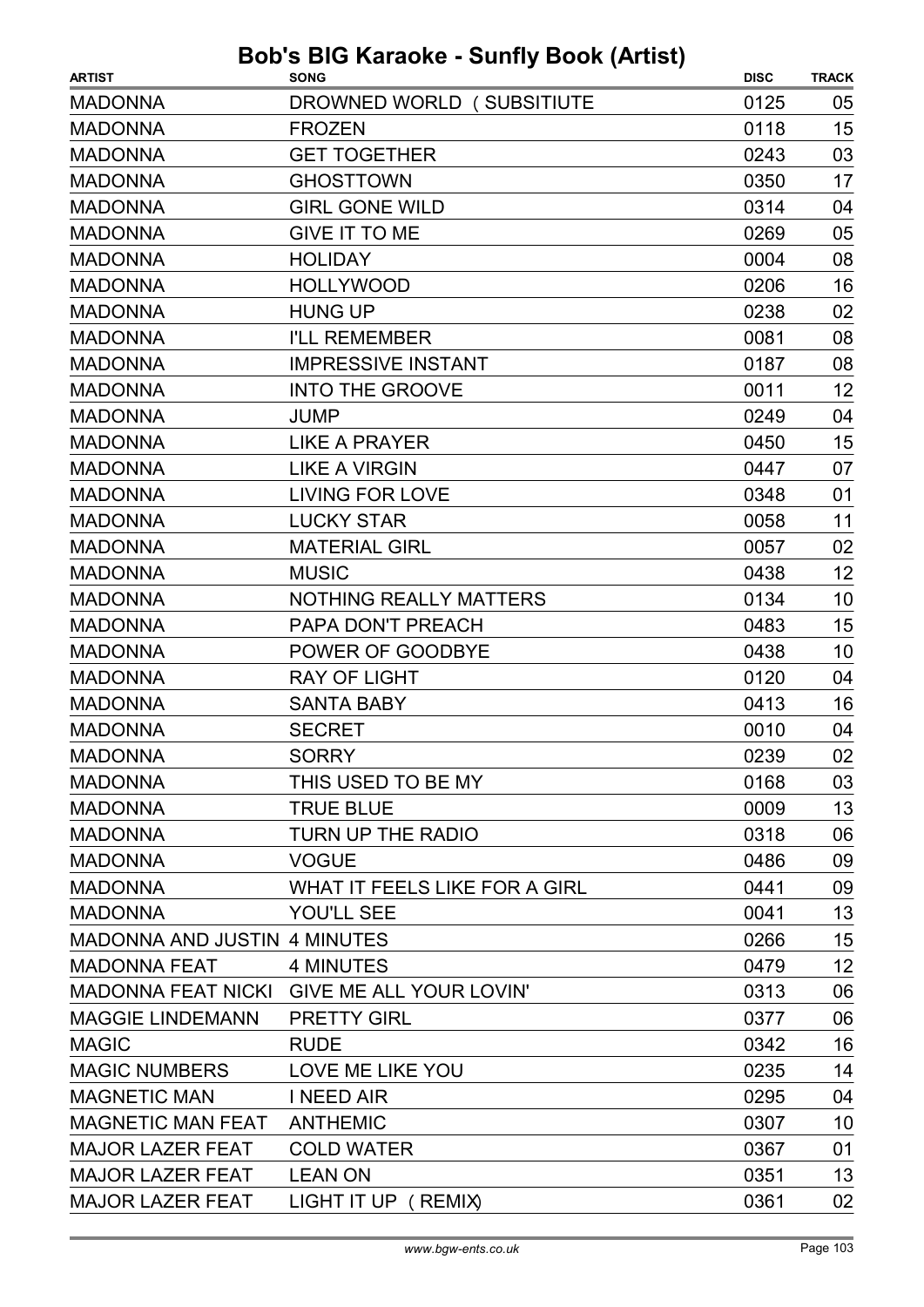| <b>RUN UP</b><br>0375<br><b>MAJOR LAZER FEAT</b><br>15<br><b>MAMA'S AND PAPA'S</b><br><b>CALIFORNIA DREAMING</b><br>02<br>0145<br>16<br><b>MANCHESTER UNITED</b><br>LIFT IT HIGH<br>0140<br>05<br><b>MANFRED MANN</b><br>54321<br>0069<br><b>MANFRED MANN</b><br><b>COME TOMORROW</b><br>0078<br>03<br><b>MANFRED MANN</b><br>DO WAH DIDDY DIDDY<br>0016<br>09<br><b>MANFRED MANN</b><br><b>DOO WAH DIDDY</b><br>10<br>0446<br>13<br><b>MANFRED MANN</b><br><b>GO NOW</b><br>0086<br>13<br><b>MANFRED MANN</b><br><b>HA HA SAID THE CLOWN</b><br>0099<br>02<br><b>MANFRED MANN</b><br>OH NO NOT MY BABY<br>0086<br><b>MANFRED MANN</b><br>15<br>PRETTY FLAMINGO<br>0045<br>10<br><b>MANFRED MANN</b><br><b>QUINN THE ESKIMO (THE</b><br>0070<br>11<br><b>MANFRED MANN</b><br><b>SEMI DETACHED SUBURBAN MR</b><br>0087<br><b>MANFRED MANN</b><br><b>SHA LA LA</b><br>0084<br>05<br>0031<br>14<br><b>MANHATTAN</b><br><b>BOY FROM NEW YORK CITY</b><br><b>MANHATTAN</b><br>11<br><b>CHANSON D'AMOUR</b><br>0023<br><b>MANHATTANS</b><br>KISS AND SAY GOODBYE<br>0072<br>06<br><b>MANIC STREET</b><br>11<br><b>AUTUMN SONG</b><br>0258<br><b>MANIC STREET</b><br><b>DESIGN FOR LIFE</b><br>0080<br>09<br><b>MANIC STREET</b><br>0128<br><b>EVERLASTING</b><br>07<br><b>MANIC STREET</b><br><b>EVERYTHING MUST GO</b><br>0061<br>06<br>13<br><b>MANIC STREET</b><br><b>FOUND THAT SOUL</b><br>0177<br><b>MANIC STREET</b><br>IF YOU TOLERATE THIS YOUR<br>0124<br>07<br>11<br><b>MANIC STREET</b><br><b>LET ROBESON SING</b><br>0183<br><b>MANIC STREET</b><br>10<br><b>MASSES AGAINST THE CLASSES</b><br>0157<br><b>MANIC STREET</b><br>MOTORCYCLE EMPTINESS<br>08<br>0408<br><b>MANIC STREET</b><br><b>OCEAN SPRAY</b><br>0178<br>09<br><b>MANIC STREET</b><br><b>WHY SO SAD</b><br>06<br>0176<br><b>MANIC STREET</b><br>YOU STOLE THE SUN FROM MY<br>09<br>0132<br><b>MANN FEAT 50 CENT</b><br><b>BUZZIN ( CLEAN)</b><br>0303<br>09<br><b>MANN FEAT IYAZ AND</b><br><b>MACK</b><br>0305<br>01<br>13<br><b>MARC ANTHONY</b><br><b>I NEED TO KNOW</b><br>0169 |
|------------------------------------------------------------------------------------------------------------------------------------------------------------------------------------------------------------------------------------------------------------------------------------------------------------------------------------------------------------------------------------------------------------------------------------------------------------------------------------------------------------------------------------------------------------------------------------------------------------------------------------------------------------------------------------------------------------------------------------------------------------------------------------------------------------------------------------------------------------------------------------------------------------------------------------------------------------------------------------------------------------------------------------------------------------------------------------------------------------------------------------------------------------------------------------------------------------------------------------------------------------------------------------------------------------------------------------------------------------------------------------------------------------------------------------------------------------------------------------------------------------------------------------------------------------------------------------------------------------------------------------------------------------------------------------------------------------------------------------------------------------------------------------------------------------------------------------------------------------------------------------------------------------------------------------------------------------------------------------------------------------------------------------------------------------|
|                                                                                                                                                                                                                                                                                                                                                                                                                                                                                                                                                                                                                                                                                                                                                                                                                                                                                                                                                                                                                                                                                                                                                                                                                                                                                                                                                                                                                                                                                                                                                                                                                                                                                                                                                                                                                                                                                                                                                                                                                                                            |
|                                                                                                                                                                                                                                                                                                                                                                                                                                                                                                                                                                                                                                                                                                                                                                                                                                                                                                                                                                                                                                                                                                                                                                                                                                                                                                                                                                                                                                                                                                                                                                                                                                                                                                                                                                                                                                                                                                                                                                                                                                                            |
|                                                                                                                                                                                                                                                                                                                                                                                                                                                                                                                                                                                                                                                                                                                                                                                                                                                                                                                                                                                                                                                                                                                                                                                                                                                                                                                                                                                                                                                                                                                                                                                                                                                                                                                                                                                                                                                                                                                                                                                                                                                            |
|                                                                                                                                                                                                                                                                                                                                                                                                                                                                                                                                                                                                                                                                                                                                                                                                                                                                                                                                                                                                                                                                                                                                                                                                                                                                                                                                                                                                                                                                                                                                                                                                                                                                                                                                                                                                                                                                                                                                                                                                                                                            |
|                                                                                                                                                                                                                                                                                                                                                                                                                                                                                                                                                                                                                                                                                                                                                                                                                                                                                                                                                                                                                                                                                                                                                                                                                                                                                                                                                                                                                                                                                                                                                                                                                                                                                                                                                                                                                                                                                                                                                                                                                                                            |
|                                                                                                                                                                                                                                                                                                                                                                                                                                                                                                                                                                                                                                                                                                                                                                                                                                                                                                                                                                                                                                                                                                                                                                                                                                                                                                                                                                                                                                                                                                                                                                                                                                                                                                                                                                                                                                                                                                                                                                                                                                                            |
|                                                                                                                                                                                                                                                                                                                                                                                                                                                                                                                                                                                                                                                                                                                                                                                                                                                                                                                                                                                                                                                                                                                                                                                                                                                                                                                                                                                                                                                                                                                                                                                                                                                                                                                                                                                                                                                                                                                                                                                                                                                            |
|                                                                                                                                                                                                                                                                                                                                                                                                                                                                                                                                                                                                                                                                                                                                                                                                                                                                                                                                                                                                                                                                                                                                                                                                                                                                                                                                                                                                                                                                                                                                                                                                                                                                                                                                                                                                                                                                                                                                                                                                                                                            |
|                                                                                                                                                                                                                                                                                                                                                                                                                                                                                                                                                                                                                                                                                                                                                                                                                                                                                                                                                                                                                                                                                                                                                                                                                                                                                                                                                                                                                                                                                                                                                                                                                                                                                                                                                                                                                                                                                                                                                                                                                                                            |
|                                                                                                                                                                                                                                                                                                                                                                                                                                                                                                                                                                                                                                                                                                                                                                                                                                                                                                                                                                                                                                                                                                                                                                                                                                                                                                                                                                                                                                                                                                                                                                                                                                                                                                                                                                                                                                                                                                                                                                                                                                                            |
|                                                                                                                                                                                                                                                                                                                                                                                                                                                                                                                                                                                                                                                                                                                                                                                                                                                                                                                                                                                                                                                                                                                                                                                                                                                                                                                                                                                                                                                                                                                                                                                                                                                                                                                                                                                                                                                                                                                                                                                                                                                            |
|                                                                                                                                                                                                                                                                                                                                                                                                                                                                                                                                                                                                                                                                                                                                                                                                                                                                                                                                                                                                                                                                                                                                                                                                                                                                                                                                                                                                                                                                                                                                                                                                                                                                                                                                                                                                                                                                                                                                                                                                                                                            |
|                                                                                                                                                                                                                                                                                                                                                                                                                                                                                                                                                                                                                                                                                                                                                                                                                                                                                                                                                                                                                                                                                                                                                                                                                                                                                                                                                                                                                                                                                                                                                                                                                                                                                                                                                                                                                                                                                                                                                                                                                                                            |
|                                                                                                                                                                                                                                                                                                                                                                                                                                                                                                                                                                                                                                                                                                                                                                                                                                                                                                                                                                                                                                                                                                                                                                                                                                                                                                                                                                                                                                                                                                                                                                                                                                                                                                                                                                                                                                                                                                                                                                                                                                                            |
|                                                                                                                                                                                                                                                                                                                                                                                                                                                                                                                                                                                                                                                                                                                                                                                                                                                                                                                                                                                                                                                                                                                                                                                                                                                                                                                                                                                                                                                                                                                                                                                                                                                                                                                                                                                                                                                                                                                                                                                                                                                            |
|                                                                                                                                                                                                                                                                                                                                                                                                                                                                                                                                                                                                                                                                                                                                                                                                                                                                                                                                                                                                                                                                                                                                                                                                                                                                                                                                                                                                                                                                                                                                                                                                                                                                                                                                                                                                                                                                                                                                                                                                                                                            |
|                                                                                                                                                                                                                                                                                                                                                                                                                                                                                                                                                                                                                                                                                                                                                                                                                                                                                                                                                                                                                                                                                                                                                                                                                                                                                                                                                                                                                                                                                                                                                                                                                                                                                                                                                                                                                                                                                                                                                                                                                                                            |
|                                                                                                                                                                                                                                                                                                                                                                                                                                                                                                                                                                                                                                                                                                                                                                                                                                                                                                                                                                                                                                                                                                                                                                                                                                                                                                                                                                                                                                                                                                                                                                                                                                                                                                                                                                                                                                                                                                                                                                                                                                                            |
|                                                                                                                                                                                                                                                                                                                                                                                                                                                                                                                                                                                                                                                                                                                                                                                                                                                                                                                                                                                                                                                                                                                                                                                                                                                                                                                                                                                                                                                                                                                                                                                                                                                                                                                                                                                                                                                                                                                                                                                                                                                            |
|                                                                                                                                                                                                                                                                                                                                                                                                                                                                                                                                                                                                                                                                                                                                                                                                                                                                                                                                                                                                                                                                                                                                                                                                                                                                                                                                                                                                                                                                                                                                                                                                                                                                                                                                                                                                                                                                                                                                                                                                                                                            |
|                                                                                                                                                                                                                                                                                                                                                                                                                                                                                                                                                                                                                                                                                                                                                                                                                                                                                                                                                                                                                                                                                                                                                                                                                                                                                                                                                                                                                                                                                                                                                                                                                                                                                                                                                                                                                                                                                                                                                                                                                                                            |
|                                                                                                                                                                                                                                                                                                                                                                                                                                                                                                                                                                                                                                                                                                                                                                                                                                                                                                                                                                                                                                                                                                                                                                                                                                                                                                                                                                                                                                                                                                                                                                                                                                                                                                                                                                                                                                                                                                                                                                                                                                                            |
|                                                                                                                                                                                                                                                                                                                                                                                                                                                                                                                                                                                                                                                                                                                                                                                                                                                                                                                                                                                                                                                                                                                                                                                                                                                                                                                                                                                                                                                                                                                                                                                                                                                                                                                                                                                                                                                                                                                                                                                                                                                            |
|                                                                                                                                                                                                                                                                                                                                                                                                                                                                                                                                                                                                                                                                                                                                                                                                                                                                                                                                                                                                                                                                                                                                                                                                                                                                                                                                                                                                                                                                                                                                                                                                                                                                                                                                                                                                                                                                                                                                                                                                                                                            |
|                                                                                                                                                                                                                                                                                                                                                                                                                                                                                                                                                                                                                                                                                                                                                                                                                                                                                                                                                                                                                                                                                                                                                                                                                                                                                                                                                                                                                                                                                                                                                                                                                                                                                                                                                                                                                                                                                                                                                                                                                                                            |
|                                                                                                                                                                                                                                                                                                                                                                                                                                                                                                                                                                                                                                                                                                                                                                                                                                                                                                                                                                                                                                                                                                                                                                                                                                                                                                                                                                                                                                                                                                                                                                                                                                                                                                                                                                                                                                                                                                                                                                                                                                                            |
|                                                                                                                                                                                                                                                                                                                                                                                                                                                                                                                                                                                                                                                                                                                                                                                                                                                                                                                                                                                                                                                                                                                                                                                                                                                                                                                                                                                                                                                                                                                                                                                                                                                                                                                                                                                                                                                                                                                                                                                                                                                            |
|                                                                                                                                                                                                                                                                                                                                                                                                                                                                                                                                                                                                                                                                                                                                                                                                                                                                                                                                                                                                                                                                                                                                                                                                                                                                                                                                                                                                                                                                                                                                                                                                                                                                                                                                                                                                                                                                                                                                                                                                                                                            |
|                                                                                                                                                                                                                                                                                                                                                                                                                                                                                                                                                                                                                                                                                                                                                                                                                                                                                                                                                                                                                                                                                                                                                                                                                                                                                                                                                                                                                                                                                                                                                                                                                                                                                                                                                                                                                                                                                                                                                                                                                                                            |
|                                                                                                                                                                                                                                                                                                                                                                                                                                                                                                                                                                                                                                                                                                                                                                                                                                                                                                                                                                                                                                                                                                                                                                                                                                                                                                                                                                                                                                                                                                                                                                                                                                                                                                                                                                                                                                                                                                                                                                                                                                                            |
|                                                                                                                                                                                                                                                                                                                                                                                                                                                                                                                                                                                                                                                                                                                                                                                                                                                                                                                                                                                                                                                                                                                                                                                                                                                                                                                                                                                                                                                                                                                                                                                                                                                                                                                                                                                                                                                                                                                                                                                                                                                            |
|                                                                                                                                                                                                                                                                                                                                                                                                                                                                                                                                                                                                                                                                                                                                                                                                                                                                                                                                                                                                                                                                                                                                                                                                                                                                                                                                                                                                                                                                                                                                                                                                                                                                                                                                                                                                                                                                                                                                                                                                                                                            |
| <b>MARC BOLAN AND T</b><br>CHILDREN OF THE REVOLUTION<br>07<br>0490                                                                                                                                                                                                                                                                                                                                                                                                                                                                                                                                                                                                                                                                                                                                                                                                                                                                                                                                                                                                                                                                                                                                                                                                                                                                                                                                                                                                                                                                                                                                                                                                                                                                                                                                                                                                                                                                                                                                                                                        |
| <b>MARCELS</b><br><b>BLUE MOON</b><br>04<br>0054                                                                                                                                                                                                                                                                                                                                                                                                                                                                                                                                                                                                                                                                                                                                                                                                                                                                                                                                                                                                                                                                                                                                                                                                                                                                                                                                                                                                                                                                                                                                                                                                                                                                                                                                                                                                                                                                                                                                                                                                           |
| <b>MARCUS COLLINS</b><br>0316<br>05<br><b>MERCY</b>                                                                                                                                                                                                                                                                                                                                                                                                                                                                                                                                                                                                                                                                                                                                                                                                                                                                                                                                                                                                                                                                                                                                                                                                                                                                                                                                                                                                                                                                                                                                                                                                                                                                                                                                                                                                                                                                                                                                                                                                        |
| 06<br><b>MARCUS COLLINS</b><br>0314<br><b>SEVEN NATION ARMY</b>                                                                                                                                                                                                                                                                                                                                                                                                                                                                                                                                                                                                                                                                                                                                                                                                                                                                                                                                                                                                                                                                                                                                                                                                                                                                                                                                                                                                                                                                                                                                                                                                                                                                                                                                                                                                                                                                                                                                                                                            |
| <b>MARI WILSON</b><br><b>CRY ME A RIVER</b><br>0082<br>04                                                                                                                                                                                                                                                                                                                                                                                                                                                                                                                                                                                                                                                                                                                                                                                                                                                                                                                                                                                                                                                                                                                                                                                                                                                                                                                                                                                                                                                                                                                                                                                                                                                                                                                                                                                                                                                                                                                                                                                                  |
| <b>MARIA MCKEE</b><br><b>SHOW ME HEAVEN</b><br>0486<br>15                                                                                                                                                                                                                                                                                                                                                                                                                                                                                                                                                                                                                                                                                                                                                                                                                                                                                                                                                                                                                                                                                                                                                                                                                                                                                                                                                                                                                                                                                                                                                                                                                                                                                                                                                                                                                                                                                                                                                                                                  |
| <b>MARIA RUBIA</b><br>EVERY TIME YOU NEED ME<br>04<br>0176                                                                                                                                                                                                                                                                                                                                                                                                                                                                                                                                                                                                                                                                                                                                                                                                                                                                                                                                                                                                                                                                                                                                                                                                                                                                                                                                                                                                                                                                                                                                                                                                                                                                                                                                                                                                                                                                                                                                                                                                 |
| 0169<br>09<br><b>MARIAH CAREY</b><br><b>AGAINST ALL ODDS</b>                                                                                                                                                                                                                                                                                                                                                                                                                                                                                                                                                                                                                                                                                                                                                                                                                                                                                                                                                                                                                                                                                                                                                                                                                                                                                                                                                                                                                                                                                                                                                                                                                                                                                                                                                                                                                                                                                                                                                                                               |
| <b>MARIAH CAREY</b><br>ART OF LETTING GO<br>0334<br>02                                                                                                                                                                                                                                                                                                                                                                                                                                                                                                                                                                                                                                                                                                                                                                                                                                                                                                                                                                                                                                                                                                                                                                                                                                                                                                                                                                                                                                                                                                                                                                                                                                                                                                                                                                                                                                                                                                                                                                                                     |
| <b>MARIAH CAREY</b><br>BOY (I NEED YOU)<br>0203<br>14                                                                                                                                                                                                                                                                                                                                                                                                                                                                                                                                                                                                                                                                                                                                                                                                                                                                                                                                                                                                                                                                                                                                                                                                                                                                                                                                                                                                                                                                                                                                                                                                                                                                                                                                                                                                                                                                                                                                                                                                      |
| DON'T FORGET ABOUT US<br>0238<br><b>MARIAH CAREY</b><br>06                                                                                                                                                                                                                                                                                                                                                                                                                                                                                                                                                                                                                                                                                                                                                                                                                                                                                                                                                                                                                                                                                                                                                                                                                                                                                                                                                                                                                                                                                                                                                                                                                                                                                                                                                                                                                                                                                                                                                                                                 |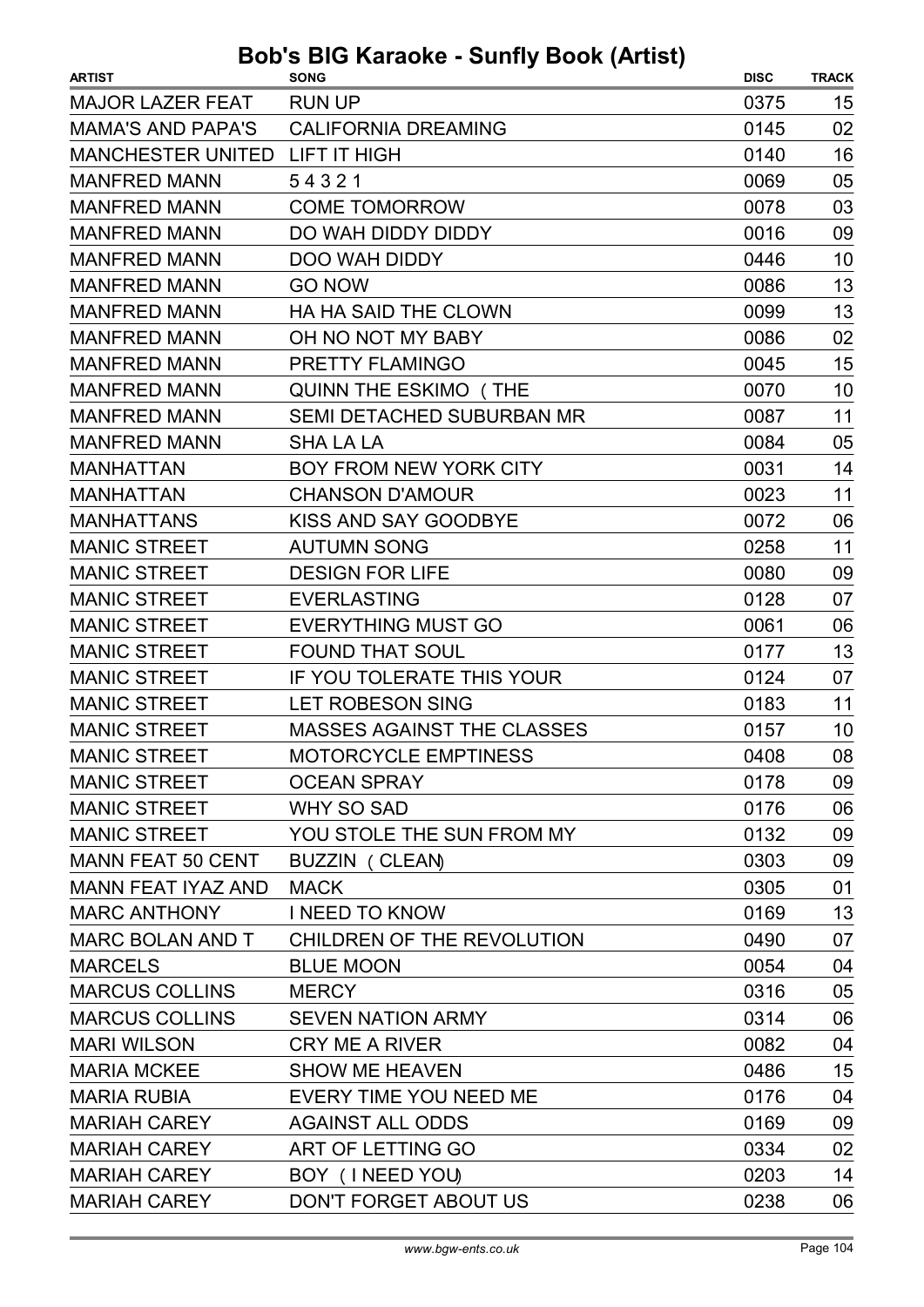| <b>ARTIST</b>             | <b>SONG</b>                           | <b>DISC</b> | <b>TRACK</b> |
|---------------------------|---------------------------------------|-------------|--------------|
| <b>MARIAH CAREY</b>       | <b>HERO</b>                           | 0149        | 13           |
| <b>MARIAH CAREY</b>       | I WANT TO KNOW WHAT LOVE IS           | 0287        | 11           |
| <b>MARIAH CAREY</b>       | <b>INFINITY</b>                       | 0352        | 18           |
| <b>MARIAH CAREY</b>       | <b>IT'S LIKE THAT</b>                 | 0230        | 12           |
| <b>MARIAH CAREY</b>       | <b>LOVERBOY</b>                       | 0181        | 03           |
| <b>MARIAH CAREY</b>       | <b>NEVER TOO FAR</b>                  | 0186        | 08           |
| <b>MARIAH CAREY</b>       | <b>OBSESSED</b>                       | 0282        | 14           |
| <b>MARIAH CAREY</b>       | <b>OH SANTA</b>                       | 0298        | 16           |
| <b>MARIAH CAREY</b>       | <b>SHAKE IT OFF</b>                   | 0236        | 13           |
| <b>MARIAH CAREY</b>       | <b>THANK GOD I FOUND YOU</b>          | 0164        | 02           |
| <b>MARIAH CAREY</b>       | <b>THROUGH THE RAIN</b>               | 0199        | 06           |
| <b>MARIAH CAREY</b>       | <b>TOUCH MY BODY</b>                  | 0266        | 12           |
| <b>MARIAH CAREY</b>       | WE BELONG TOGETHER                    | 0232        | 02           |
| <b>MARIAH CAREY</b>       | <b>WITHOUT YOU</b>                    | 0006        | 11           |
| <b>MARIAH CAREY AND</b>   | ONE SWEET DAY                         | 0166        | 02           |
| <b>MARIAH CAREY AND</b>   | <b>HEARTBREAKER</b>                   | 0150        | 05           |
| <b>MARIAH CAREY AND</b>   | <b>SAY SOMETHING</b>                  | 0244        | 12           |
| <b>MARIAH CAREY</b>       | <b>WHEN YOU BELIEVE</b>               | 0128        | 10           |
| <b>MARIANNE FAITHFULL</b> | <b>BALLAD OF LUCY JORDAN</b>          | 0147        | 06           |
| <b>MARIANNE FAITHFULL</b> | COME AND STAY WITH ME                 | 0093        | 05           |
| <b>MARILLION</b>          | <b>INCOMMUNICADO</b>                  | 0417        | 15           |
| <b>MARILLION</b>          | <b>KAYLEIGH</b>                       | 0021        | 13           |
| <b>MARILYN MANSON</b>     | <b>TAINTED LOVE</b>                   | 0190        | 11           |
| <b>MARILYN MONROE</b>     | MY HEART BELONGS TO DADDY             | 0420        | 11           |
| <b>MARINA AND THE</b>     | <b>HOLLYWOOD</b>                      | 0429        | 05           |
| <b>MARINA AND THE</b>     | <b>I AM NOT A ROBOT</b>               | 0434        | 10           |
| <b>MARINA AND THE</b>     | <b>PRIMADONNA</b>                     | 0315        | 06           |
| <b>MARIO</b>              | <b>HERE I GO AGAIN</b>                | 0233        | 08           |
| <b>MARIO</b>              | LET ME LOVE YOU                       | 0492        | 07           |
|                           | MARIO WINANS AND P I DON'T WANNA KNOW | 0219        | 07           |
| <b>MARK OWEN</b>          | <b>CHILD</b>                          | 0081        | 03           |
| <b>MARK OWEN</b>          | <b>FOUR MINUTE WARNING</b>            | 0209        | 03           |
| <b>MARK RONSON AND</b>    | <b>JUST</b>                           | 0265        | 06           |
| <b>MARK RONSON AND</b>    | <b>VALERIE</b>                        | 0260        | 14           |
| <b>MARK RONSON AND</b>    | ANYWHERE IN THE WORLD                 | 0316        | 01           |
| <b>MARK RONSON AND</b>    | <b>BANG BANG BANG</b>                 | 0293        | 03           |
| <b>MARK RONSON FEAT</b>   | <b>UPTOWN FUNK</b>                    | 0347        | 01           |
| <b>MARK RONSON FEAT</b>   | <b>STOP ME</b>                        | 0254        | 10           |
| <b>MARK RONSON FEAT</b>   | OH MY GOD                             | 0257        | 06           |
| <b>MARK WYNTER</b>        | <b>VENUS IN BLUE JEANS</b>            | 0094        | 05           |
| <b>MARLENE DIETRICH</b>   | <b>FALLING IN LOVE AGAIN</b>          | 0153        | 07           |
| <b>MARLON ROUDETTE</b>    | WHEN THE BEAT DROPS OUT               | 0346        | 12           |
| <b>MAROON 5</b>           | LOVE SOMEBODY                         | 0329        | 15           |
|                           |                                       |             |              |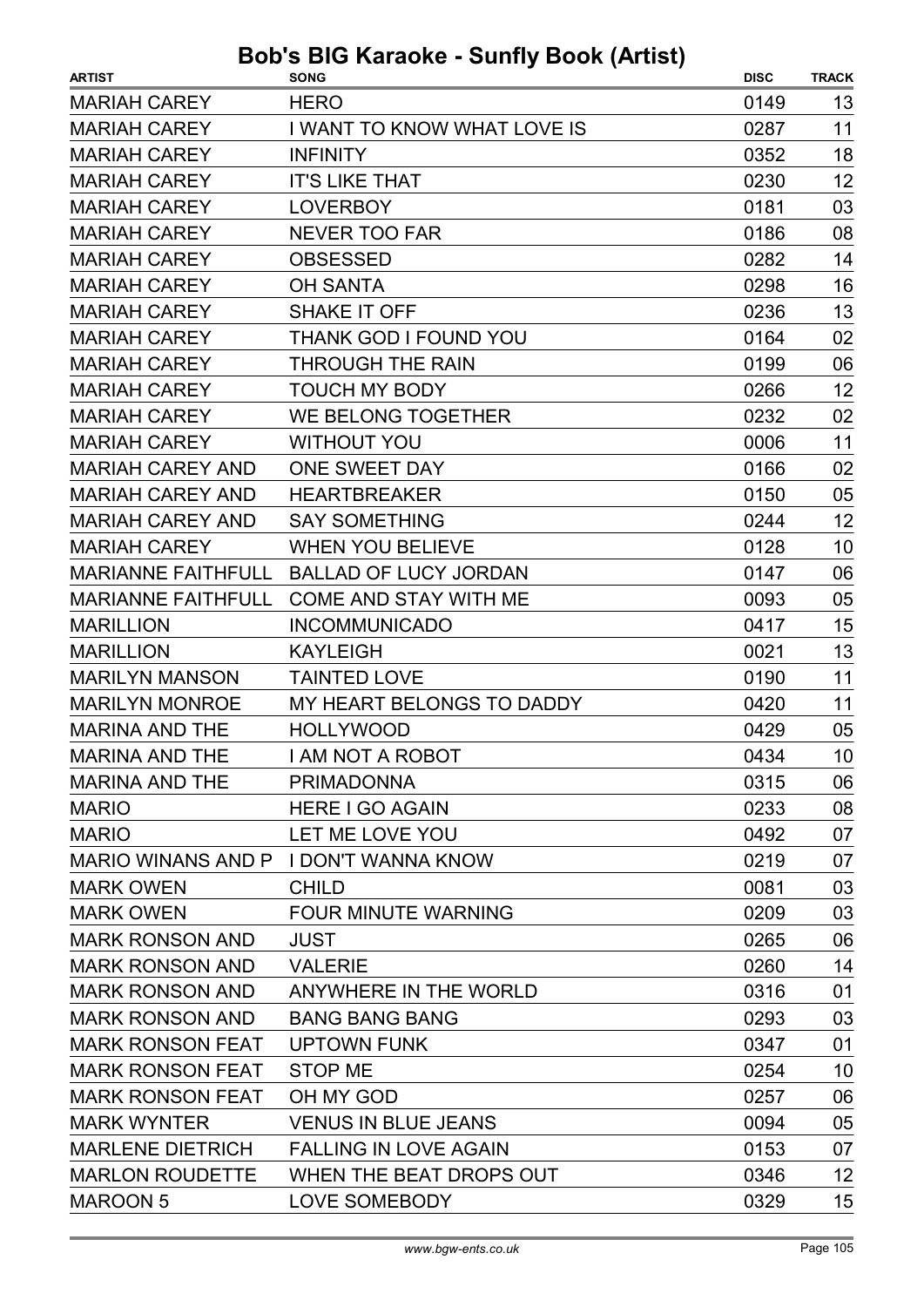| <b>ARTIST</b>                         | <b>SONG</b>                  | <b>DISC</b> | <b>TRACK</b> |
|---------------------------------------|------------------------------|-------------|--------------|
| <b>MAROON 5</b>                       | <b>MAKES ME WONDER</b>       | 0255        | 08           |
| <b>MAROON 5</b>                       | <b>MAPS</b>                  | 0342        | 05           |
| <b>MAROON 5</b>                       | <b>MISERY</b>                | 0295        | 10           |
|                                       | <b>MUST GET OUT</b>          | 0230        |              |
| <b>MAROON 5</b>                       |                              |             | 06           |
| <b>MAROON 5</b>                       | <b>ONE MORE NIGHT</b>        | 0318        | 08           |
| <b>MAROON 5</b>                       | SHE WILL BE LOVED            | 0452        | 12           |
| <b>MAROON 5</b>                       | <b>SUGAR</b>                 | 0349        | 10           |
| <b>MAROON 5</b>                       | <b>SUNDAY MORNING</b>        | 0226        | 06           |
| <b>MAROON 5</b>                       | <b>THIS LOVE</b>             | 0492        | 02           |
| <b>MAROON 5</b>                       | <b>WAKE UP CALL</b>          | 0259        | 06           |
| <b>MAROON 5 AND</b>                   | IF I NEVER SEE YOUR FACE     | 0269        | 07           |
| <b>MAROON 5 FEAT</b>                  | <b>MOVES LIKE JAGGER</b>     | 0309        | 18           |
| <b>MAROON 5 FEAT</b>                  | COLD                         | 0374        | 06           |
| <b>MAROON 5 FEAT</b>                  | <b>DON'T WANNA KNOW</b>      | 0370        | 05           |
| <b>MAROON 5 FEAT</b>                  | IF I NEVER SEE YOUR FACE     | 0479        | 13           |
| <b>MAROON 5 FEAT SZA</b>              | <b>WHAT LOVERS DO</b>        | 0380        | 06           |
| <b>MAROON 5 FEAT WIZ</b>              | <b>PAYPHONE</b>              | 0317        | 15           |
| <b>MARTHA AND THE</b>                 | <b>JIMMY MACK</b>            | 0151        | 13           |
| <b>MARTHA AND THE</b>                 | THIRD FINGER LEFT HAND       | 0018        | 01           |
| <b>MARTI WEBB</b>                     | TAKE THAT LOOK OFF YOUR      | 0110        | 07           |
| <b>MARTIKA</b>                        | <b>I FEEL THE EARTH MOVE</b> | 0474        | 12           |
| <b>MARTIN GARRIX AND</b>              | <b>SCARED TO BE LONELY</b>   | 0373        | 14           |
| <b>MARTIN GARRIX FEAT</b>             | IN THE NAME OF LOVE          | 0367        | 11           |
| <b>MARTIN GARRIX FEAT</b>             | <b>DON'T LOOK DOWN</b>       | 0352        | 09           |
| <b>MARTIN JENSEN</b>                  | <b>SOLO DANCE</b>            | 0375        | 04           |
| MARTIN SOLVEIG AND HELLO              |                              | 0301        | 10           |
| MARTIN SOLVEIG AND INTOXICATED        |                              | 0355        | 03           |
| <b>MARTIN SOLVEIG FEAT PLUS 1</b>     |                              | 0359        | 06           |
| <b>MARTINE</b>                        | I'M OVER YOU                 | 0173        | 14           |
| <b>MARTINE</b>                        | I'VE GOT YOU                 | 0146        | 01           |
| <b>MARTINE</b>                        | <b>LOVE ME</b>               | 0152        | 16           |
| <b>MARTINE</b>                        | ON THE RADIO                 | 0175        | 11           |
| <b>MARTINE</b>                        | PERFECT MOMENT               | 0136        | 13           |
| <b>MARTINE</b>                        | <b>SAY I'M NOT ALONE</b>     | 0378        | 12           |
| <b>MARTINE</b>                        | <b>TALKING IN YOUR SLEEP</b> | 0152        | 01           |
| <b>MARTINE MCCUTCHUN I'M OVER YOU</b> |                              | 0440        | 12           |
| <b>MARTY ROBBINS</b>                  | <b>DEVIL WOMAN</b>           | 0401        | 05           |
| <b>MARTY WILDE</b>                    | <b>SEA OF LOVE</b>           | 0062        | 14           |
| <b>MARVELETTES</b>                    | BEECHWOOD 45789              | 0414        | 12           |
| <b>MARVIN AND TAMERA</b>              | <b>GROOVE MACHINE</b>        | 0146        | 05           |
| <b>MARVIN GAYE</b>                    | <b>HEARD IT THROUGH THE</b>  | 0018        | 06           |
| <b>MARVIN GAYE</b>                    | <b>SEXUAL HEALING</b>        | 0107        | 14           |
| <b>MARVIN GAYE</b>                    | TOO BUSY THINKING ABOUT MY   | 0073        | 15           |
|                                       |                              |             |              |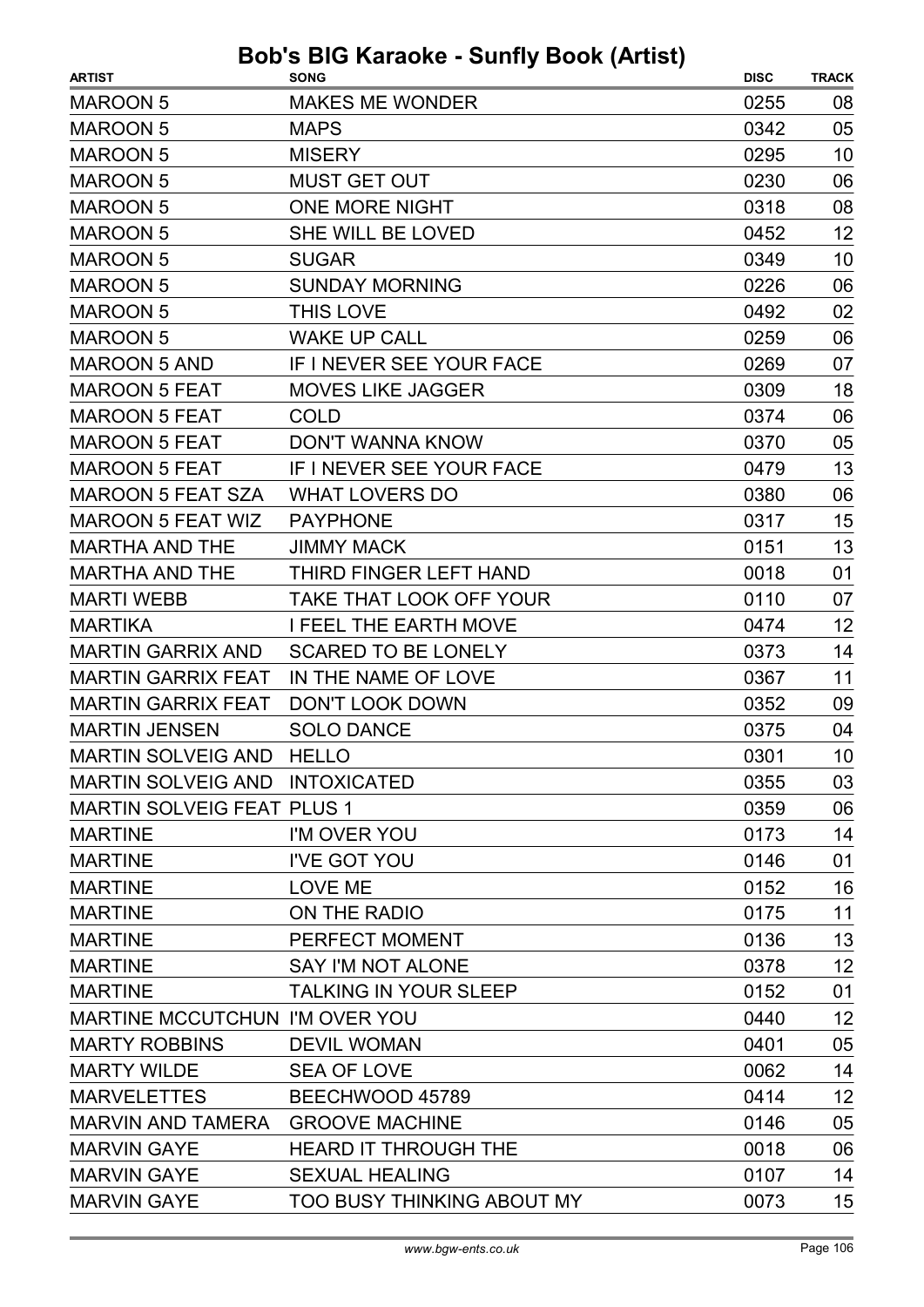| <b>ARTIST</b>            | <b>SONG</b>                 | <b>DISC</b> | <b>TRACK</b> |
|--------------------------|-----------------------------|-------------|--------------|
| <b>MARVIN RAINWATER</b>  | <b>WHOLE LOTTA WOMAN</b>    | 0063        | 11           |
| <b>MARY HOPKIN</b>       | THOSE WERE THE DAYS         | 0052        | 08           |
| <b>MARY J BILGE</b>      | <b>MORE THAN I CAN SAY</b>  | 0148        | 13           |
| <b>MARY J BLIGE</b>      | <b>DANCE FOR ME</b>         | 0190        | 04           |
| <b>MARY J BLIGE</b>      | <b>EVERYTHING</b>           | 0114        | 04           |
| <b>MARY J BLIGE</b>      | <b>NO MORE DRAMA</b>        | 0193        | 03           |
| <b>MARY J BLIGE</b>      | <b>NOT GON' CRY</b>         | 0041        | 03           |
| <b>MARY J BLIGE</b>      | <b>RIGHT NOW</b>            | 0346        | 11           |
| <b>MARY WELLS</b>        | <b>MY GUY</b>               | 0018        | 03           |
| <b>MASON VS PRINCESS</b> | PERFECT (EXCEEDER)          | 0252        | 05           |
| <b>MASTERS</b>           | BECAUSE I LOVE YOU          | 0488        | 14           |
| <b>MATCHBOX</b>          | ROCKABILLY REBEL            | 0023        | 13           |
| <b>MATOMA AND BECKY</b>  | <b>FALSE ALARM</b>          | 0368        | 14           |
| <b>MATRIX AND</b>        | <b>MAGNETIC EYES</b>        | 0325        | 17           |
| <b>MATRIX AND</b>        | <b>CONTROL</b>              | 0336        | 09           |
| <b>MATT CARDLE</b>       | <b>AMAZING</b>              | 0313        | 03           |
| <b>MATT CARDLE</b>       | <b>ITS ONLY LOVE</b>        | 0321        | 06           |
| <b>MATT CARDLE</b>       | <b>RUN FOR YOUR LIFE</b>    | 0308        | 04           |
| <b>MATT CARDLE</b>       | <b>STARLIGHT</b>            | 0311        | 10           |
| <b>MATT CARDLE</b>       | <b>WHEN WE COLLIDE</b>      | 0299        | 01           |
| <b>MATT CARDLE AND</b>   | <b>LOVING YOU</b>           | 0332        | 13           |
| <b>MATT MONRO</b>        | <b>MY KIND OF GIRL</b>      | 0094        | 03           |
| <b>MATT MONRO</b>        | PORTRAIT OF MY LOVE         | 0066        | 08           |
| <b>MATT MONRO</b>        | SOFTLY AS I LEAVE YOU       | 0135        | 08           |
| <b>MATT MONRO</b>        | <b>WALK AWAY</b>            | 0074        | 12           |
| <b>MATT SIMONS</b>       | <b>CATCH AND RELEASE</b>    | 0364        | 06           |
| <b>MATT TERRY</b>        | <b>WHEN CHRISTMAS COMES</b> | 0371        | 18           |
| <b>MATTHEWS</b>          | <b>WOODSTOCK</b>            | 0051        | 01           |
| <b>MAVERICK SABRE</b>    | NO ONE                      | 0312        | 13           |
| <b>MAVERICKS</b>         | ALL YOU DO IS BRING ME DOWN | 0411        | 09           |
| <b>MAVERICKS</b>         | DANCE THE NIGHT AWAY        | 0121        | 14           |
| <b>MAVERICKS</b>         | I'VE GOT THIS               | 0125        | 16           |
| <b>MAVERICKS</b>         | SOMEONE SHOULD TELL HER     | 0142        | 02           |
| <b>MAXIMO PARK</b>       | <b>OUR VELOCITY</b>         | 0254        | 04           |
| <b>MAZE</b>              | <b>JOY AND PAIN</b>         | 0068        | 02           |
| <b>MC HAMMER</b>         | <b>ADDAMS GROOVE</b>        | 0050        | 05           |
| <b>MCBUSTED</b>          | <b>AIR GUITAR</b>           | 0346        | 06           |
| <b>MCCOYS</b>            | <b>HANG ON SLOOPY</b>       | 0086        | 06           |
| <b>MCFADDEN AND</b>      | AIN'T NO STOPPIN' US NOW    | 0072        | 14           |
| <b>MCFLY</b>             | 5 COLOURS IN HER HAIR       | 0217        | 02           |
| <b>MCFLY</b>             | ALL ABOUT YOU               | 0230        | 01           |
| <b>MCFLY</b>             | <b>BALLAD OF PAUL K</b>     | 0238        | 15           |
| <b>MCFLY</b>             | <b>HEART NEVER LIES</b>     | 0261        | 13           |
|                          |                             |             |              |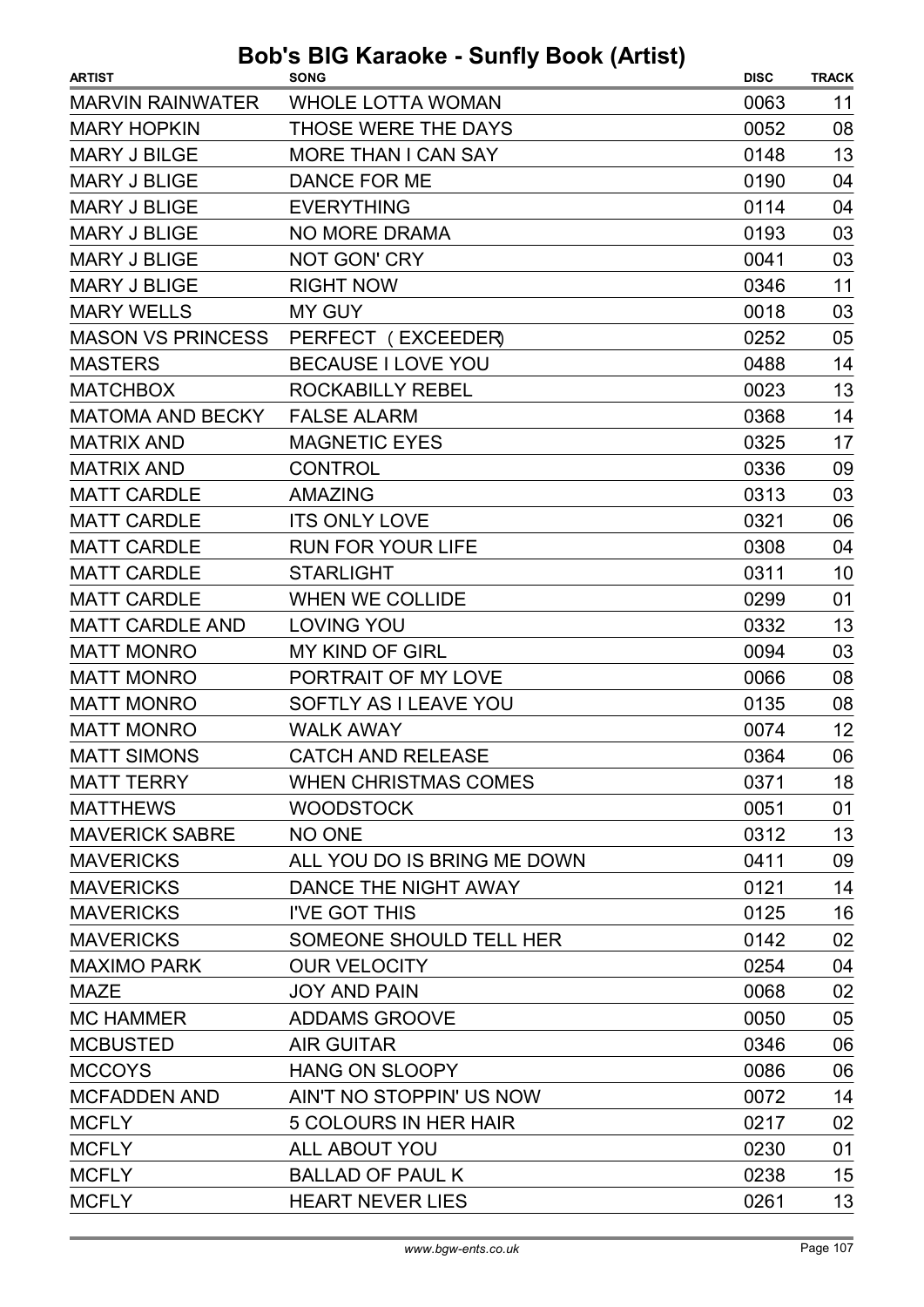| <b>ARTIST</b>          | <b>SONG</b>                      | <b>DISC</b> | <b>TRACK</b> |
|------------------------|----------------------------------|-------------|--------------|
| <b>MCFLY</b>           | I WANNA HOLD YOU                 | 0236        | 03           |
| <b>MCFLY</b>           | I'LL BE OK                       | 0234        | 08           |
| <b>MCFLY</b>           | <b>LIES</b>                      | 0272        | 10           |
| <b>MCFLY</b>           | <b>LOVE IS EASY</b>              | 0322        | 11           |
| <b>MCFLY</b>           | LOVE IS ON THE RADIO             | 0334        | 08           |
| <b>MCFLY</b>           | <b>OBVIOUSLY</b>                 | 0219        | 03           |
| <b>MCFLY</b>           | ONE FOR THE RADIO                | 0270        | 06           |
| <b>MCFLY</b>           | <b>PARTY GIRL</b>                | 0296        | 14           |
| <b>MCFLY</b>           | <b>PLEASE PLEASE</b>             | 0246        | 07           |
| <b>MCFLY</b>           | ROOM ON THE 3RD FLOOR            | 0224        | 04           |
| <b>MCFLY</b>           | SORRY'S NOT GOOD ENOUGH          | 0251        | 04           |
| <b>MCFLY</b>           | <b>THAT GIRL</b>                 | 0222        | 03           |
| <b>MCFLY</b>           | <b>ULTRAVIOLET</b>               | 0239        | 10           |
| MCFLY FT TAIO CRUZ     | <b>SHINE A LIGHT</b>             | 0298        | 03           |
| <b>MEAT LOAF</b>       | <b>BAT OUT OF HELL</b>           | 0490        | 08           |
| <b>MEAT LOAF</b>       | <b>DEAD RINGER FOR LOVE</b>      | 0481        | 13           |
| <b>MEAT LOAF</b>       | I'D DO ANYTHING FOR LOVE         | 0455        | 04           |
| <b>MEAT LOAF</b>       | I'D LIE FOR YOU (AND THAT'S      | 0455        | 05           |
| <b>MEAT LOAF</b>       | I'M GONNA LOVE HER FOR BOTH      | 0455        | 06           |
| <b>MEAT LOAF</b>       | IT'S ALL COMING BACK TO ME       | 0248        | 09           |
| <b>MEAT LOAF</b>       | KISS IS A TERRIBLE THING TO      | 0455        | 01           |
| <b>MEAT LOAF</b>       | MIDNIGHT AT THE LOST AND         | 0455        | 07           |
| <b>MEAT LOAF</b>       | OBJECTS IN THE REAR VIEW         | 0455        | 08           |
| <b>MEAT LOAF</b>       | PARADISE BY THE DASHBOARD        | 0455        | 09           |
| <b>MEAT LOAF</b>       | <b>READ 'EM AND WEEP</b>         | 0387        | 08           |
| <b>MEAT LOAF</b>       | ROCK AND ROLL DREAMS COME        | 0455        | 10           |
| <b>MEAT LOAF</b>       | <b>RUNNIN' FOR THE RED LIGHT</b> | 0049        | 08           |
| <b>MEAT LOAF</b>       | TWO OUT OF THREE AIN'T BAD       | 0455        | 11           |
| <b>MEAT LOAF</b>       | YOU TOOK THE WORDS RIGHT         | 0455        | 12           |
| <b>MECK FEAT DINO</b>  | <b>FEELS LIKE HOME</b>           | 0255        | 03           |
| <b>MEGHAN TRAINOR</b>  | ALL ABOUT THAT BASS              | 0344        | 09           |
| <b>MEGHAN TRAINOR</b>  | BETTER WHEN I'M DANCIN'          | 0360        | 17           |
| <b>MEGHAN TRAINOR</b>  | <b>DEAR FUTURE HUSBAND</b>       | 0349        | 01           |
| <b>MEGHAN TRAINOR</b>  | LIPS ARE MOVIN'                  | 0347        | 09           |
| <b>MEGHAN TRAINOR</b>  | ME TOO                           | 0365        | 16           |
| <b>MEGHAN TRAINOR</b>  | <b>NO</b>                        | 0363        | 07           |
| <b>MEJA</b>            | ALL ABOUT THE MONEY              | 0126        | 15           |
| <b>MEL AND KIM</b>     | <b>RESPECTABLE</b>               | 0471        | 05           |
| <b>MEL AND KIM</b>     | <b>SHOWING OUT</b>               | 0421        | 13           |
| MEL B                  | FEELS SO GOOD                    | 0176        | 08           |
| MEL B                  | <b>LULLABY</b>                   | 0179        | 08           |
| <b>MELB</b>            | <b>TELL ME</b>                   | 0439        | 01           |
| <b>MEL B AND MISSY</b> | <b>I WANT YOU BACK</b>           | 0126        | 07           |
|                        |                                  |             |              |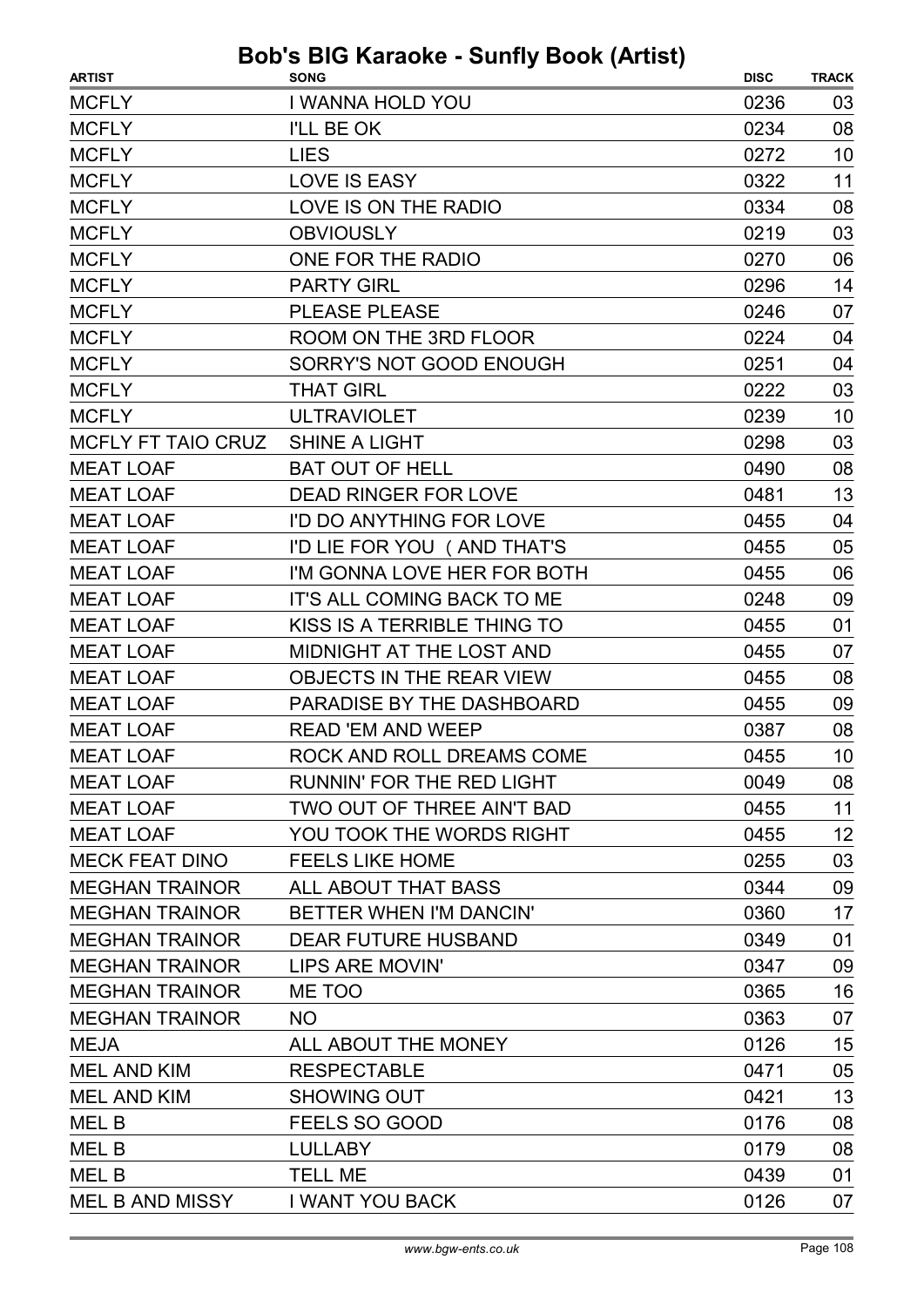| <b>ARTIST</b>                 | <b>SONG</b>                                 | <b>DISC</b> | <b>TRACK</b> |
|-------------------------------|---------------------------------------------|-------------|--------------|
| MEL C                         | <b>GA GA</b>                                | 0150        | 02           |
| MEL C                         | <b>GOING DOWN</b>                           | 0148        | 08           |
| MEL C                         | <b>HERE IT COMES AGAIN</b>                  | 0202        | 04           |
| MEL C                         | <b>I TURN TO YOU</b>                        | 0167        | 10           |
| MEL C                         | IF THAT WERE ME                             | 0174        | 02           |
| MEL C                         | <b>MELT</b>                                 | 0212        | 12           |
| MEL C                         | <b>NEXT BEST SUPERSTAR</b>                  | 0230        | 07           |
| MEL C                         | <b>NORTHERN STAR</b>                        | 0154        | 03           |
| MEL C                         | YEH YEH YEH                                 | 0409        | 13           |
|                               | MEL C FEAT LEFT EYE NEVER BE THE SAME AGAIN | 0163        | 08           |
| <b>MEL G</b>                  | <b>WORD UP</b>                              | 0144        | 02           |
| <b>MEL SMITH AND KIM</b>      | <b>ROCKIN' AROUND THE</b>                   | 0030        | 06           |
| <b>MELANIE</b>                | <b>BRAND NEW KEY</b>                        | 0051        | 09           |
| <b>MELANIE</b>                | <b>RUBY TUESDAY</b>                         | 0383        | 11           |
| <b>MELANIE BLATT</b>          | DO ME WRONG                                 | 0209        | 07           |
| <b>MELANIE C</b>              | <b>ANYMORE</b>                              | 0369        | 17           |
| <b>MELANIE C</b>              | THINK ABOUT IT                              | 0308        | 16           |
| <b>MELBA MOORE</b>            | THIS IS IT                                  | 0393        | 08           |
| <b>MEMBERS</b>                | <b>SOUND OF THE SUBERBS</b>                 | 0109        | 01           |
| <b>MEN AT WORK</b>            | <b>DOWN UNDER</b>                           | 0489        | 06           |
| <b>MEN WITHOUT HATS</b>       | <b>SAFETY DANCE</b>                         | 0033        | 11           |
| <b>MENSWEAR</b>               | <b>DAYDREAMER</b>                           | 0414        | 04           |
| MENTAL AS ANYTHING LIVE IT UP |                                             | 0489        | 01           |
| <b>MEREDITH BROOKS</b>        | <b>BITCH</b>                                | 0483        | 04           |
| <b>MERI WILSON</b>            | <b>TELEPHONE MAN</b>                        | 0095        | 09           |
| <b>MERLE HAGGARD</b>          | <b>BRANDED MAN</b>                          | 0423        | 01           |
| <b>MERSEYBEATS</b>            | I THINK OF YOU                              | 0078        | 15           |
| <b>METALLICA</b>              | <b>ENTER SANDMAN</b>                        | 0488        | 04           |
| <b>METALLICA</b>              | <b>WHEREVER I MAY ROAM</b>                  | 0434        | 01           |
| <b>METRO STATION</b>          | <b>17 FOREVER</b>                           | 0282        | 09           |
| <b>METRO STATION</b>          | <b>SHAKE IT</b>                             | 0278        | 06           |
| <b>MGMT</b>                   | <b>KIDS</b>                                 | 0274        | 02           |
| <b>MIAMI SOUND</b>            | <b>DOCTOR BEAT</b>                          | 0400        | 03           |
| <b>MICA PARIS</b>             | <b>MY ONE TEMPTATION</b>                    | 0160        | 14           |
| <b>MICHAEL ANDREWS</b>        | <b>MAD WORLD</b>                            | 0213        | 16           |
| <b>MICHAEL BALL</b>           | ONE STEP OUT OF TIME                        | 0396        | 14           |
| <b>MICHAEL BOLTON</b>         | HOW AM I SUPPOSED TO LIVE                   | 0053        | 12           |
| <b>MICHAEL BOLTON</b>         | <b>SOULD PROVIDER</b>                       | 0396        | 15           |
| <b>MICHAEL BUBLE</b>          | <b>HAVEN'T MET YOU YET</b>                  | 0474        | 08           |
| <b>MICHAEL BUBLE</b>          | <b>HEARTACHE TONIGHT</b>                    | 0430        | 13           |
| <b>MICHAEL BUBLE</b>          | <b>HOLD ON</b>                              | 0287        | 09           |
| <b>MICHAEL BUBLE</b>          | <b>HOLLYWOOD</b>                            | 0296        | 16           |
| <b>MICHAEL BUBLE</b>          | <b>HOME</b>                                 | 0230        | 15           |
|                               |                                             |             |              |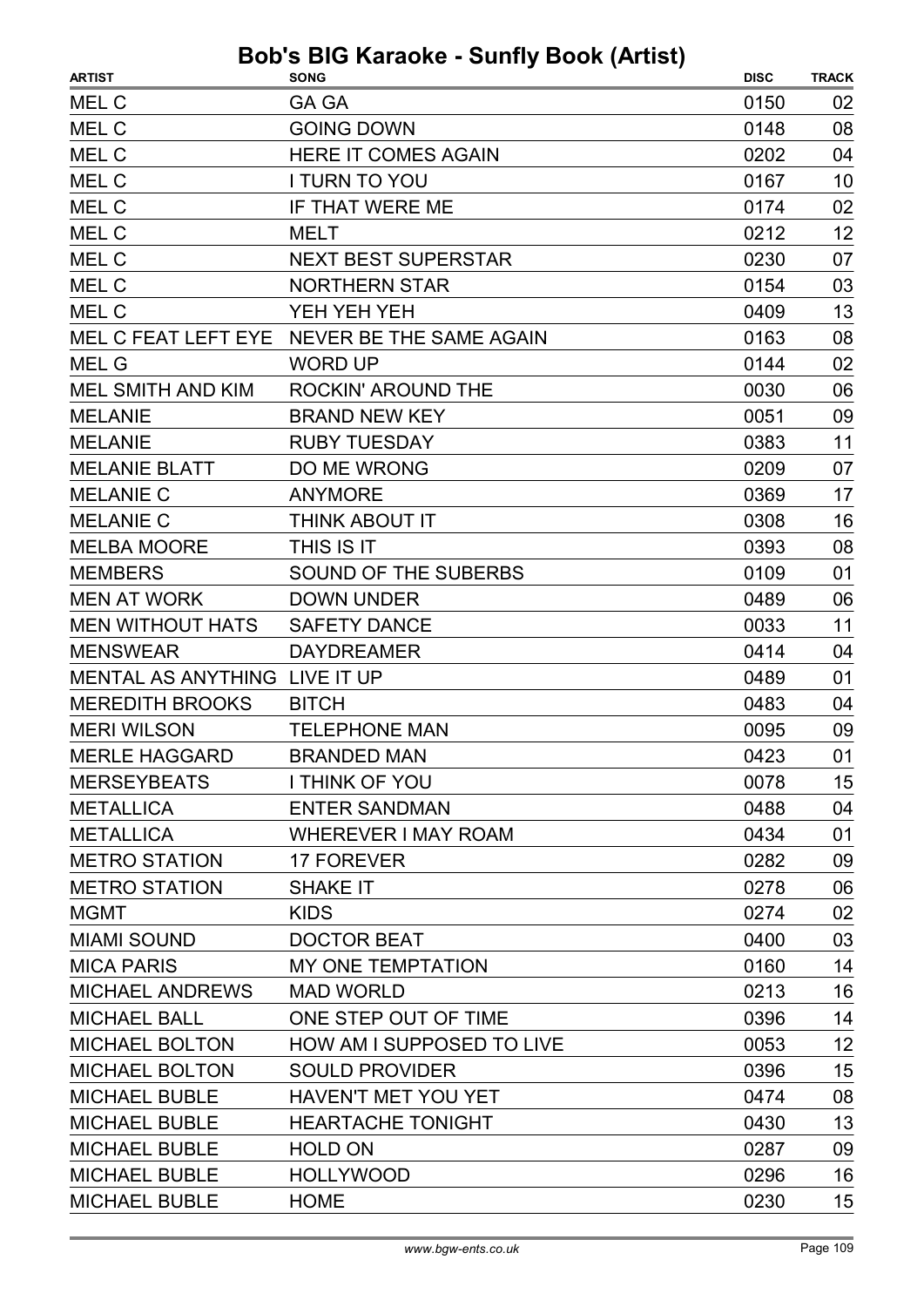| <b>ARTIST</b>                  | <b>SONG</b>                                  | <b>DISC</b> | <b>TRACK</b> |
|--------------------------------|----------------------------------------------|-------------|--------------|
| <b>MICHAEL BUBLE</b>           | <b>IT'S A BEAUTIFUL DAY</b>                  | 0326        | 18           |
| <b>MICHAEL BUBLE</b>           | <b>NOBODY BUT ME</b>                         | 0368        | 05           |
| <b>MICHAEL BUBLE</b>           | YOU MAKE ME FEEL SO YOUNG                    | 0335        | 09           |
| MICHAEL BUBLE FEAT             | <b>AFTER ALL</b>                             | 0333        | 08           |
| <b>MICHAEL COX</b>             | <b>ANGELA JONES</b>                          | 0083        | 04           |
| <b>MICHAEL HOLIDAY</b>         | STORY OF MY LIFE                             | 0063        | 05           |
| <b>MICHAEL HOLLIDAY</b>        | <b>STARRY EYED</b>                           | 0066        | 12           |
| <b>MICHAEL JACKSON</b>         | <b>BEN</b>                                   | 0419        | 14           |
| <b>MICHAEL JACKSON</b>         | <b>BLACK OR WHITE</b>                        | 0002        | 01           |
| <b>MICHAEL JACKSON</b>         | <b>CRY</b>                                   | 0186        | 16           |
| <b>MICHAEL JACKSON</b>         | DON'T STOP TILL YOU GET                      | 0410        | 13           |
| <b>MICHAEL JACKSON</b>         | <b>EARTH SONG</b>                            | 0080        | 04           |
| <b>MICHAEL JACKSON</b>         | <b>FAREWELL MY SUMMER LOVE</b>               | 0423        | 11           |
| <b>MICHAEL JACKSON</b>         | <b>LIBERIAN GIRL</b>                         | 0423        | 16           |
| <b>MICHAEL JACKSON</b>         | <b>MAN IN THE MIRROR</b>                     | 0404        | 13           |
| <b>MICHAEL JACKSON</b>         | <b>ONE MORE CHANCE</b>                       | 0211        | 05           |
| <b>MICHAEL JACKSON</b>         | ROCK WITH YOU                                | 0158        | 14           |
| MICHAEL JACKSON                | SHE'S OUT OF MY LIFE                         | 0407        | 16           |
| <b>MICHAEL JACKSON</b>         | <b>STRANGER IN MOSCOW</b>                    | 0429        | 11           |
| <b>MICHAEL JACKSON</b>         | THIS IS IT                                   | 0285        | 15           |
| MICHAEL JACKSON                | <b>THRILLER</b>                              | 0406        | 05           |
| <b>MICHAEL JACKSON</b>         | WHY 3T WITH                                  | 0080        | 11           |
| MICHAEL JACKSON                | YOU ARE NOT ALONE                            | 0041        | 04           |
| <b>MICHAEL JACKSON</b>         | YOU ROCK MY WORLD                            | 0183        | 16           |
| <b>MICHAEL JACKSON</b>         | LOVE NEVER FELT SO GOOD                      | 0340        | 01           |
| <b>MICHAEL JACKSON</b>         | <b>SCREAM</b>                                | 0471        | 15           |
| <b>MICHAEL</b>                 | <b>HOLD MY HAND</b>                          | 0299        | 10           |
| MICHAEL KIWANUKA               | <b>HOME AGAIN</b>                            | 0312        | 17           |
| <b>MICHELLE BRANCH</b>         | <b>EVERYWHERE</b>                            | 0191        | 16           |
| <b>MICHELLE BRANCH</b>         | <b>GOODBYE TO YOU</b>                        | 0202        | 05           |
| <b>MICHELLE</b>                | LOVE ME LIKE THAT                            | 0435        | 07           |
| <b>MICHELLE GAYLE</b>          | <b>FREEDOM</b>                               | 0027        | 05           |
| MICHELLE MCMANUS ALL THIS TIME |                                              | 0214        | 02           |
| MICHELLE MCMANUS               | <b>MEANING OF LOVE</b>                       | 0216        | 10           |
|                                | MIDDLE OF THE ROAD CHIRPY CHIRPY CHEEP CHEEP | 0042        | 04           |
|                                | MIDDLE OF THE ROAD TWEEDLE DUM TWEEDLE DEE   | 0090        | 13           |
| <b>MIDNIGHT OIL</b>            | <b>BEDS ARE BURNING</b>                      | 0489        | 02           |
| <b>MIDNIGHT STAR</b>           | <b>OPERATOR</b>                              | 0068        | 10           |
| <b>MIGHTY MIGHTY</b>           | <b>IMPRESSION THAT I GET</b>                 | 0120        | 07           |
| <b>MIIKE SNOW</b>              | <b>SILVIA</b>                                | 0288        | 14           |
| <b>MIKA</b>                    | <b>BIG GIRL YOU ARE BEAUTIFUL</b>            | 0257        | 13           |
| <b>MIKA</b>                    | <b>GRACE KELLY</b>                           | 0478        | 04           |
| <b>MIKA</b>                    | <b>HAPPY ENDING</b>                          | 0261        | 08           |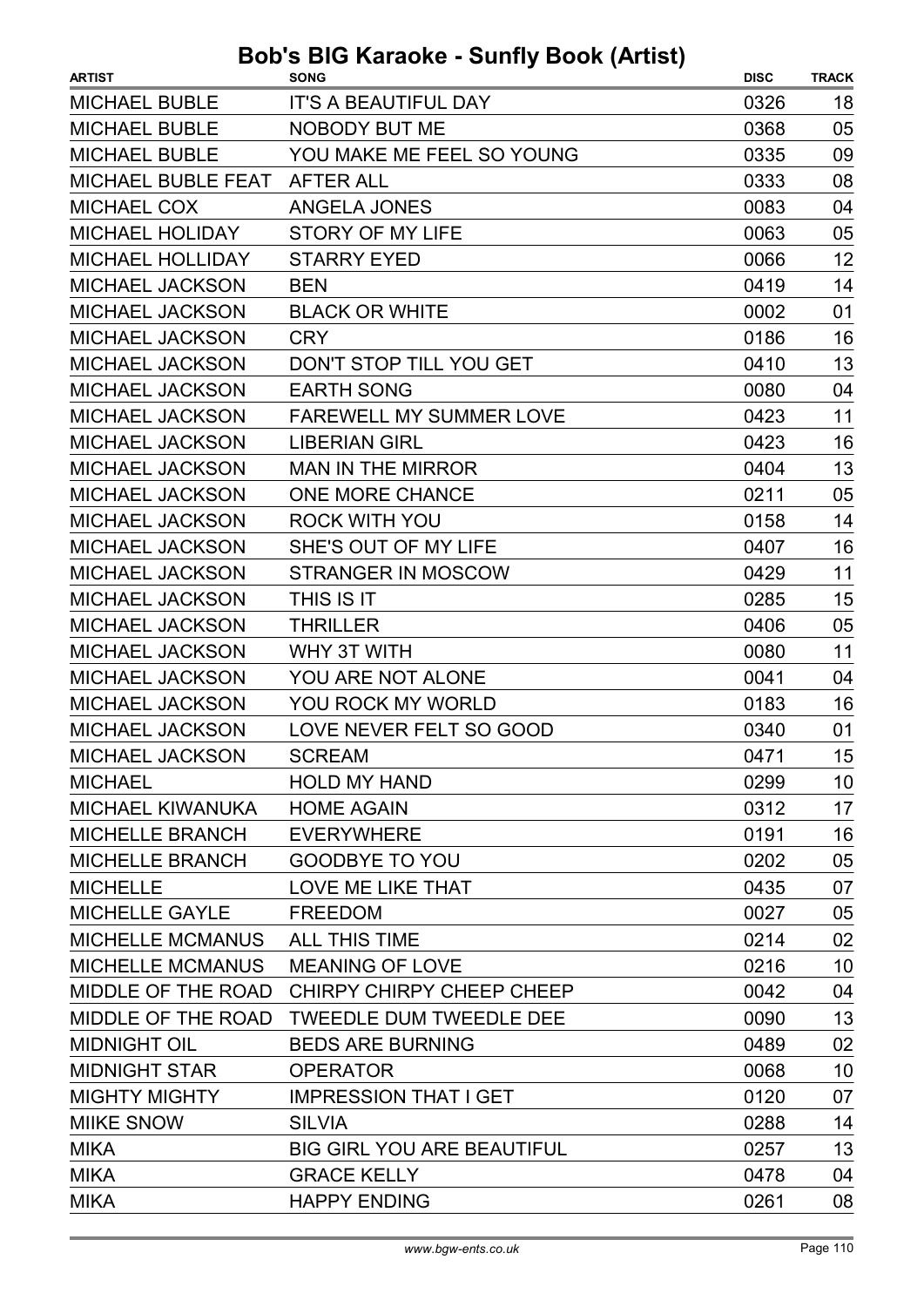| <b>LOVE TODAY</b><br>0254<br>09<br>03<br><b>RELAX TAKE IT EASY</b><br>0263<br>0284<br>11<br><b>WE ARE GOLDEN</b><br>03<br>ALL I NEED IS A MIRACLE<br>0477<br>DON'T KNOW WHAT CAME OVER<br>0375<br>17<br><b>LET ME FLY</b><br>0379<br>15<br>06<br><b>LIVING YEARS</b><br>0007<br>06<br><b>OVER MY SHOULDER</b><br>0383<br>05<br><b>MOONLIGHT SHADOW</b><br>0385<br><b>SHADOW ON THE WALL</b><br>0423<br>07<br><b>COOLER THAN ME</b><br>0294<br>14<br>I TOOK A PILL IN IBIZA (SEEB<br>0362<br>01<br>14<br>PLEASE DON'T GO<br>0300<br>08<br><b>COME OUTSIDE</b><br>0089<br>7 THINGS<br>11<br>0274<br>11<br><b>ADORE YOU</b><br>0336<br>12<br><b>CLIMB</b><br>0280<br>05<br><b>MALIBU</b><br>0377<br>07<br>PARTY IN THE USA<br>0284<br>13<br>PARTY IN THE USA<br>0472<br>16<br><b>SEE YOU AGAIN</b><br>0271<br><b>WE CAN'T STOP</b><br>0331<br>04<br><b>WRECKING BALL</b><br>0332<br>04<br>04<br>YOUNGER NOW<br>0380<br><b>WALK ON WATER</b><br>11<br>0197<br><b>GROOVY KIND OF LOVE</b><br>0064<br>01<br><b>I LEFT MY HEART IN TOKYO</b><br>0284<br>10<br><b>LOVING YOU</b><br>0104<br>07<br><b>HOUSE THAT BUILT ME</b><br>0294<br>12<br>13<br><b>MORE LIKE HER</b><br>0429<br>15<br><b>VICE</b><br>0367<br>0208<br>02<br><b>CAN'T GET IT BACK</b><br>11<br><b>SCANDALOUS</b><br>0465<br><b>STYLE</b><br>0212<br>09<br>14<br>DO YOU THINK OF ME<br>0322<br>08<br>HERE'S TO EVERYTHING (OOH<br>0326<br><b>HOME RUN</b><br>0318<br>13 | <b>ARTIST</b>          | <b>SONG</b>                 | <b>DISC</b> | <b>TRACK</b> |
|----------------------------------------------------------------------------------------------------------------------------------------------------------------------------------------------------------------------------------------------------------------------------------------------------------------------------------------------------------------------------------------------------------------------------------------------------------------------------------------------------------------------------------------------------------------------------------------------------------------------------------------------------------------------------------------------------------------------------------------------------------------------------------------------------------------------------------------------------------------------------------------------------------------------------------------------------------------------------------------------------------------------------------------------------------------------------------------------------------------------------------------------------------------------------------------------------------------------------------------------------------------------------------------------------------------------------------------------------------------------------------------------------------------------------------|------------------------|-----------------------------|-------------|--------------|
|                                                                                                                                                                                                                                                                                                                                                                                                                                                                                                                                                                                                                                                                                                                                                                                                                                                                                                                                                                                                                                                                                                                                                                                                                                                                                                                                                                                                                                  | <b>MIKA</b>            |                             |             |              |
|                                                                                                                                                                                                                                                                                                                                                                                                                                                                                                                                                                                                                                                                                                                                                                                                                                                                                                                                                                                                                                                                                                                                                                                                                                                                                                                                                                                                                                  | <b>MIKA</b>            |                             |             |              |
|                                                                                                                                                                                                                                                                                                                                                                                                                                                                                                                                                                                                                                                                                                                                                                                                                                                                                                                                                                                                                                                                                                                                                                                                                                                                                                                                                                                                                                  | <b>MIKA</b>            |                             |             |              |
|                                                                                                                                                                                                                                                                                                                                                                                                                                                                                                                                                                                                                                                                                                                                                                                                                                                                                                                                                                                                                                                                                                                                                                                                                                                                                                                                                                                                                                  | <b>MIKE AND THE</b>    |                             |             |              |
|                                                                                                                                                                                                                                                                                                                                                                                                                                                                                                                                                                                                                                                                                                                                                                                                                                                                                                                                                                                                                                                                                                                                                                                                                                                                                                                                                                                                                                  | <b>MIKE AND THE</b>    |                             |             |              |
|                                                                                                                                                                                                                                                                                                                                                                                                                                                                                                                                                                                                                                                                                                                                                                                                                                                                                                                                                                                                                                                                                                                                                                                                                                                                                                                                                                                                                                  | <b>MIKE AND THE</b>    |                             |             |              |
|                                                                                                                                                                                                                                                                                                                                                                                                                                                                                                                                                                                                                                                                                                                                                                                                                                                                                                                                                                                                                                                                                                                                                                                                                                                                                                                                                                                                                                  | <b>MIKE AND THE</b>    |                             |             |              |
|                                                                                                                                                                                                                                                                                                                                                                                                                                                                                                                                                                                                                                                                                                                                                                                                                                                                                                                                                                                                                                                                                                                                                                                                                                                                                                                                                                                                                                  | <b>MIKE AND THE</b>    |                             |             |              |
|                                                                                                                                                                                                                                                                                                                                                                                                                                                                                                                                                                                                                                                                                                                                                                                                                                                                                                                                                                                                                                                                                                                                                                                                                                                                                                                                                                                                                                  | <b>MIKE OLDFIELD</b>   |                             |             |              |
|                                                                                                                                                                                                                                                                                                                                                                                                                                                                                                                                                                                                                                                                                                                                                                                                                                                                                                                                                                                                                                                                                                                                                                                                                                                                                                                                                                                                                                  | <b>MIKE OLDFIELD</b>   |                             |             |              |
|                                                                                                                                                                                                                                                                                                                                                                                                                                                                                                                                                                                                                                                                                                                                                                                                                                                                                                                                                                                                                                                                                                                                                                                                                                                                                                                                                                                                                                  | <b>MIKE POSNER</b>     |                             |             |              |
|                                                                                                                                                                                                                                                                                                                                                                                                                                                                                                                                                                                                                                                                                                                                                                                                                                                                                                                                                                                                                                                                                                                                                                                                                                                                                                                                                                                                                                  | <b>MIKE POSNER</b>     |                             |             |              |
|                                                                                                                                                                                                                                                                                                                                                                                                                                                                                                                                                                                                                                                                                                                                                                                                                                                                                                                                                                                                                                                                                                                                                                                                                                                                                                                                                                                                                                  | <b>MIKE POSNER</b>     |                             |             |              |
|                                                                                                                                                                                                                                                                                                                                                                                                                                                                                                                                                                                                                                                                                                                                                                                                                                                                                                                                                                                                                                                                                                                                                                                                                                                                                                                                                                                                                                  | <b>MIKE SARNE AND</b>  |                             |             |              |
|                                                                                                                                                                                                                                                                                                                                                                                                                                                                                                                                                                                                                                                                                                                                                                                                                                                                                                                                                                                                                                                                                                                                                                                                                                                                                                                                                                                                                                  | <b>MILEY CYRUS</b>     |                             |             |              |
|                                                                                                                                                                                                                                                                                                                                                                                                                                                                                                                                                                                                                                                                                                                                                                                                                                                                                                                                                                                                                                                                                                                                                                                                                                                                                                                                                                                                                                  | <b>MILEY CYRUS</b>     |                             |             |              |
|                                                                                                                                                                                                                                                                                                                                                                                                                                                                                                                                                                                                                                                                                                                                                                                                                                                                                                                                                                                                                                                                                                                                                                                                                                                                                                                                                                                                                                  | <b>MILEY CYRUS</b>     |                             |             |              |
|                                                                                                                                                                                                                                                                                                                                                                                                                                                                                                                                                                                                                                                                                                                                                                                                                                                                                                                                                                                                                                                                                                                                                                                                                                                                                                                                                                                                                                  | <b>MILEY CYRUS</b>     |                             |             |              |
|                                                                                                                                                                                                                                                                                                                                                                                                                                                                                                                                                                                                                                                                                                                                                                                                                                                                                                                                                                                                                                                                                                                                                                                                                                                                                                                                                                                                                                  | <b>MILEY CYRUS</b>     |                             |             |              |
|                                                                                                                                                                                                                                                                                                                                                                                                                                                                                                                                                                                                                                                                                                                                                                                                                                                                                                                                                                                                                                                                                                                                                                                                                                                                                                                                                                                                                                  | <b>MILEY CYRUS</b>     |                             |             |              |
|                                                                                                                                                                                                                                                                                                                                                                                                                                                                                                                                                                                                                                                                                                                                                                                                                                                                                                                                                                                                                                                                                                                                                                                                                                                                                                                                                                                                                                  | <b>MILEY CYRUS</b>     |                             |             |              |
|                                                                                                                                                                                                                                                                                                                                                                                                                                                                                                                                                                                                                                                                                                                                                                                                                                                                                                                                                                                                                                                                                                                                                                                                                                                                                                                                                                                                                                  | <b>MILEY CYRUS</b>     |                             |             |              |
|                                                                                                                                                                                                                                                                                                                                                                                                                                                                                                                                                                                                                                                                                                                                                                                                                                                                                                                                                                                                                                                                                                                                                                                                                                                                                                                                                                                                                                  | <b>MILEY CYRUS</b>     |                             |             |              |
|                                                                                                                                                                                                                                                                                                                                                                                                                                                                                                                                                                                                                                                                                                                                                                                                                                                                                                                                                                                                                                                                                                                                                                                                                                                                                                                                                                                                                                  | <b>MILEY CYRUS</b>     |                             |             |              |
|                                                                                                                                                                                                                                                                                                                                                                                                                                                                                                                                                                                                                                                                                                                                                                                                                                                                                                                                                                                                                                                                                                                                                                                                                                                                                                                                                                                                                                  | <b>MILK INC</b>        |                             |             |              |
|                                                                                                                                                                                                                                                                                                                                                                                                                                                                                                                                                                                                                                                                                                                                                                                                                                                                                                                                                                                                                                                                                                                                                                                                                                                                                                                                                                                                                                  | <b>MINDBENDERS</b>     |                             |             |              |
|                                                                                                                                                                                                                                                                                                                                                                                                                                                                                                                                                                                                                                                                                                                                                                                                                                                                                                                                                                                                                                                                                                                                                                                                                                                                                                                                                                                                                                  | <b>MINI VIVA</b>       |                             |             |              |
|                                                                                                                                                                                                                                                                                                                                                                                                                                                                                                                                                                                                                                                                                                                                                                                                                                                                                                                                                                                                                                                                                                                                                                                                                                                                                                                                                                                                                                  | MINNIE RIPPERTON       |                             |             |              |
|                                                                                                                                                                                                                                                                                                                                                                                                                                                                                                                                                                                                                                                                                                                                                                                                                                                                                                                                                                                                                                                                                                                                                                                                                                                                                                                                                                                                                                  | MIRANDA LAMBERT        |                             |             |              |
|                                                                                                                                                                                                                                                                                                                                                                                                                                                                                                                                                                                                                                                                                                                                                                                                                                                                                                                                                                                                                                                                                                                                                                                                                                                                                                                                                                                                                                  | <b>MIRANDA LAMBERT</b> |                             |             |              |
|                                                                                                                                                                                                                                                                                                                                                                                                                                                                                                                                                                                                                                                                                                                                                                                                                                                                                                                                                                                                                                                                                                                                                                                                                                                                                                                                                                                                                                  | <b>MIRANDA LAMBERT</b> |                             |             |              |
|                                                                                                                                                                                                                                                                                                                                                                                                                                                                                                                                                                                                                                                                                                                                                                                                                                                                                                                                                                                                                                                                                                                                                                                                                                                                                                                                                                                                                                  | <b>MIS TEEQ</b>        |                             |             |              |
|                                                                                                                                                                                                                                                                                                                                                                                                                                                                                                                                                                                                                                                                                                                                                                                                                                                                                                                                                                                                                                                                                                                                                                                                                                                                                                                                                                                                                                  | <b>MIS TEEQ</b>        |                             |             |              |
|                                                                                                                                                                                                                                                                                                                                                                                                                                                                                                                                                                                                                                                                                                                                                                                                                                                                                                                                                                                                                                                                                                                                                                                                                                                                                                                                                                                                                                  | <b>MIS TEEQ</b>        |                             |             |              |
|                                                                                                                                                                                                                                                                                                                                                                                                                                                                                                                                                                                                                                                                                                                                                                                                                                                                                                                                                                                                                                                                                                                                                                                                                                                                                                                                                                                                                                  | <b>MISHAB</b>          |                             |             |              |
|                                                                                                                                                                                                                                                                                                                                                                                                                                                                                                                                                                                                                                                                                                                                                                                                                                                                                                                                                                                                                                                                                                                                                                                                                                                                                                                                                                                                                                  | <b>MISHAB</b>          |                             |             |              |
|                                                                                                                                                                                                                                                                                                                                                                                                                                                                                                                                                                                                                                                                                                                                                                                                                                                                                                                                                                                                                                                                                                                                                                                                                                                                                                                                                                                                                                  | <b>MISHA B</b>         |                             |             |              |
|                                                                                                                                                                                                                                                                                                                                                                                                                                                                                                                                                                                                                                                                                                                                                                                                                                                                                                                                                                                                                                                                                                                                                                                                                                                                                                                                                                                                                                  | <b>MISS LI</b>         | <b>BOURGEOIS SHANGRI LA</b> | 0413        | 03           |
| 06<br><b>ONE MINUTE MAN</b><br>0183                                                                                                                                                                                                                                                                                                                                                                                                                                                                                                                                                                                                                                                                                                                                                                                                                                                                                                                                                                                                                                                                                                                                                                                                                                                                                                                                                                                              | <b>MISSY ELLIOTT</b>   |                             |             |              |
| 14<br><b>WORK IT</b><br>0197                                                                                                                                                                                                                                                                                                                                                                                                                                                                                                                                                                                                                                                                                                                                                                                                                                                                                                                                                                                                                                                                                                                                                                                                                                                                                                                                                                                                     | <b>MISSY ELLIOTT</b>   |                             |             |              |
| <b>SPECIAL TWO</b><br>0493<br>08                                                                                                                                                                                                                                                                                                                                                                                                                                                                                                                                                                                                                                                                                                                                                                                                                                                                                                                                                                                                                                                                                                                                                                                                                                                                                                                                                                                                 | <b>MISSY HIGGINS</b>   |                             |             |              |
| <b>CLASSIC</b><br>15<br>0342                                                                                                                                                                                                                                                                                                                                                                                                                                                                                                                                                                                                                                                                                                                                                                                                                                                                                                                                                                                                                                                                                                                                                                                                                                                                                                                                                                                                     | <b>MKTO</b>            |                             |             |              |
| <b>FINAL SONG</b><br>13<br>0366                                                                                                                                                                                                                                                                                                                                                                                                                                                                                                                                                                                                                                                                                                                                                                                                                                                                                                                                                                                                                                                                                                                                                                                                                                                                                                                                                                                                  | МÑ                     |                             |             |              |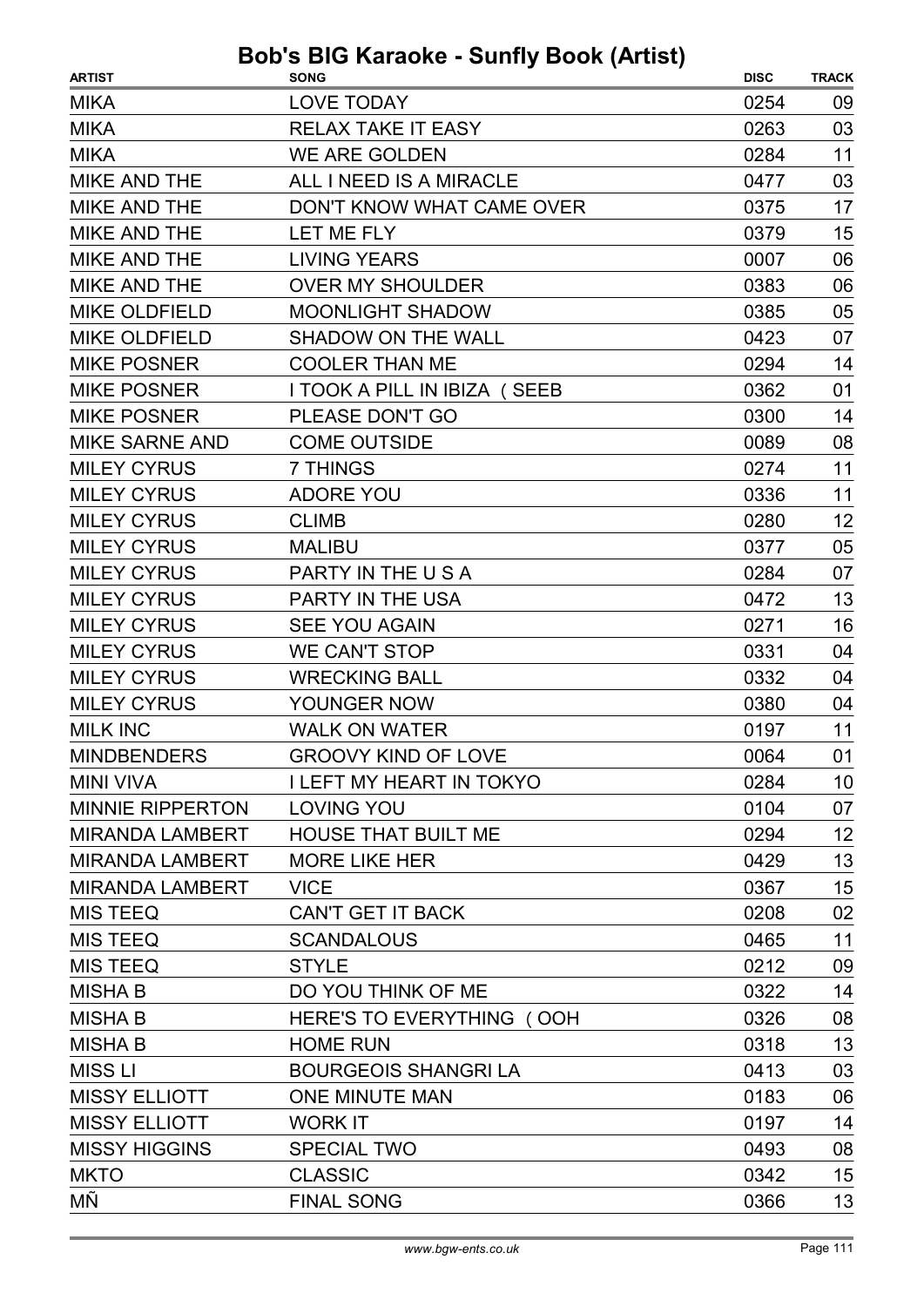| <b>MNEK AND ZARA</b><br><b>NEVER FORGET YOU</b><br>0357<br>14<br>UNSTEADY (THE VOICE UK<br>14<br><b>MO</b><br>0375<br><b>MOBY</b><br>WE ARE ALL MADE OF STARS<br>0193<br>07<br>05<br><b>MODERN ROMANCE</b><br>AY AY AY AY MOOSIE<br>0042<br><b>MODERN TALKING</b><br>YOU'RE MY HEART YOU'RE MY<br>0429<br>07<br>13<br><b>MODJO</b><br><b>CHILLIN'</b><br>0176<br><b>MODJO</b><br>07<br><b>LADY</b><br>0443<br>18<br><b>MOLLY</b><br>0338<br><b>CHILDREN OF THE UNIVERSE</b><br>15<br><b>MOLOKO</b><br><b>PURE PLEASURE SEEKER</b><br>0438<br><b>MOLOKO</b><br><b>SING IT BACK</b><br>0146<br>14<br><b>MOLOKO</b><br>TIME IS NOW<br>0163<br>05<br><b>MOMENTS AND WHAT</b><br><b>GIRLS</b><br>0091<br>14<br><b>MONDO ROCK</b><br><b>CHEMISTRY</b><br>0473<br>02<br>02<br><b>MONKEES</b><br><b>DAYDREAM BELIEVER</b><br>0446<br>10<br><b>MONKEES</b><br>HEY HEY WE'RE THE MONKEES<br>0474<br>03<br><b>MONKEES</b><br><b>LAST TRAIN TO CLARKSVILLE</b><br>0137<br>13<br><b>MONTELL JORDAN</b><br>THIS IS HOW WE DO IT<br>0408<br><b>MONTY PYTHON</b><br>10<br>ALWAYS LOOK ON THE BRIGHT<br>0042<br><b>GO NOW</b><br>0045<br>09<br><b>MOODY BLUES</b><br><b>MOODY BLUES</b><br><b>NIGHTS IN WHITE SATIN</b><br>0055<br>05<br>ROME WASN'T BUILT IN A DAY<br><b>MORCHEBA</b><br>0386<br>01<br><b>MORCHEBA</b><br><b>WORLD LOOKING IN</b><br>0178<br>08<br><b>MORCHEEBA</b><br><b>TRIGGER HIPPIE</b><br>05<br>0424<br><b>MORRISSEY</b><br>FIRST OF THE GANG TO DIE<br>0220<br>09<br><b>MORRISSEY</b><br>08<br><b>I HAVE FORGIVEN JESUS</b><br>0226<br>18<br><b>MORRISSEY</b><br>SPENT THE DAY IN BED<br>0381<br>YOU HAVE KILLED ME<br>08<br>0242<br><b>ACE OF SPADES</b><br>02<br>0143<br><b>MOTORS</b><br>04<br><b>AIRPORT</b><br>0079<br>MOTT THE HOOPLE<br>ALL THE YOUNG DUDES<br>0040<br>06<br>ROLL AWAY THE STONE<br>0101<br>07<br>02<br><b>MOULIN ROUGE</b><br><b>COME WHAT MAY</b><br>0491<br>MOUSSE T FEAT EMMA IS IT CAUSE I'M COOL<br>16<br>0222<br><b>MOUSSE T HOT AND</b><br>0122<br><b>HORNY</b><br>05<br><b>MOVE</b><br>0078<br>02<br><b>BLACKBERRY WAY</b><br><b>MOVE</b><br><b>FIREBRIGADE</b><br>0070<br>06<br><b>MOVE</b><br><b>FLOWERS IN THE RAIN</b><br>0069<br>03<br><b>MRBIG</b><br>TO BE WITH YOU<br>0012<br>08<br><b>MR HUDSON FEAT</b><br><b>SUPERNOVA</b><br>0283<br>02<br>13<br><b>MR JUKES FEAT</b><br><b>GRANT GREEN</b><br>0378<br>08<br><b>MR MISTER</b><br><b>BROKEN WINGS</b><br>0160<br><b>MR PROBZ</b><br><b>WAVES ( ROBIN SCHULZ RADIO</b><br>05<br>0340 | <b>ARTIST</b>          | $10$ nuraono currily boon (Antion)<br><b>SONG</b> | <b>DISC</b> | <b>TRACK</b> |
|---------------------------------------------------------------------------------------------------------------------------------------------------------------------------------------------------------------------------------------------------------------------------------------------------------------------------------------------------------------------------------------------------------------------------------------------------------------------------------------------------------------------------------------------------------------------------------------------------------------------------------------------------------------------------------------------------------------------------------------------------------------------------------------------------------------------------------------------------------------------------------------------------------------------------------------------------------------------------------------------------------------------------------------------------------------------------------------------------------------------------------------------------------------------------------------------------------------------------------------------------------------------------------------------------------------------------------------------------------------------------------------------------------------------------------------------------------------------------------------------------------------------------------------------------------------------------------------------------------------------------------------------------------------------------------------------------------------------------------------------------------------------------------------------------------------------------------------------------------------------------------------------------------------------------------------------------------------------------------------------------------------------------------------------------------------------------------------------------------------------------------------------------------------------------------------------------------------------------------------------------------------------------------------------------------------------------------------------------------------------------------------------------------------------------------------------------------------------------------------|------------------------|---------------------------------------------------|-------------|--------------|
|                                                                                                                                                                                                                                                                                                                                                                                                                                                                                                                                                                                                                                                                                                                                                                                                                                                                                                                                                                                                                                                                                                                                                                                                                                                                                                                                                                                                                                                                                                                                                                                                                                                                                                                                                                                                                                                                                                                                                                                                                                                                                                                                                                                                                                                                                                                                                                                                                                                                                       |                        |                                                   |             |              |
|                                                                                                                                                                                                                                                                                                                                                                                                                                                                                                                                                                                                                                                                                                                                                                                                                                                                                                                                                                                                                                                                                                                                                                                                                                                                                                                                                                                                                                                                                                                                                                                                                                                                                                                                                                                                                                                                                                                                                                                                                                                                                                                                                                                                                                                                                                                                                                                                                                                                                       |                        |                                                   |             |              |
|                                                                                                                                                                                                                                                                                                                                                                                                                                                                                                                                                                                                                                                                                                                                                                                                                                                                                                                                                                                                                                                                                                                                                                                                                                                                                                                                                                                                                                                                                                                                                                                                                                                                                                                                                                                                                                                                                                                                                                                                                                                                                                                                                                                                                                                                                                                                                                                                                                                                                       |                        |                                                   |             |              |
|                                                                                                                                                                                                                                                                                                                                                                                                                                                                                                                                                                                                                                                                                                                                                                                                                                                                                                                                                                                                                                                                                                                                                                                                                                                                                                                                                                                                                                                                                                                                                                                                                                                                                                                                                                                                                                                                                                                                                                                                                                                                                                                                                                                                                                                                                                                                                                                                                                                                                       |                        |                                                   |             |              |
|                                                                                                                                                                                                                                                                                                                                                                                                                                                                                                                                                                                                                                                                                                                                                                                                                                                                                                                                                                                                                                                                                                                                                                                                                                                                                                                                                                                                                                                                                                                                                                                                                                                                                                                                                                                                                                                                                                                                                                                                                                                                                                                                                                                                                                                                                                                                                                                                                                                                                       |                        |                                                   |             |              |
|                                                                                                                                                                                                                                                                                                                                                                                                                                                                                                                                                                                                                                                                                                                                                                                                                                                                                                                                                                                                                                                                                                                                                                                                                                                                                                                                                                                                                                                                                                                                                                                                                                                                                                                                                                                                                                                                                                                                                                                                                                                                                                                                                                                                                                                                                                                                                                                                                                                                                       |                        |                                                   |             |              |
|                                                                                                                                                                                                                                                                                                                                                                                                                                                                                                                                                                                                                                                                                                                                                                                                                                                                                                                                                                                                                                                                                                                                                                                                                                                                                                                                                                                                                                                                                                                                                                                                                                                                                                                                                                                                                                                                                                                                                                                                                                                                                                                                                                                                                                                                                                                                                                                                                                                                                       |                        |                                                   |             |              |
|                                                                                                                                                                                                                                                                                                                                                                                                                                                                                                                                                                                                                                                                                                                                                                                                                                                                                                                                                                                                                                                                                                                                                                                                                                                                                                                                                                                                                                                                                                                                                                                                                                                                                                                                                                                                                                                                                                                                                                                                                                                                                                                                                                                                                                                                                                                                                                                                                                                                                       |                        |                                                   |             |              |
|                                                                                                                                                                                                                                                                                                                                                                                                                                                                                                                                                                                                                                                                                                                                                                                                                                                                                                                                                                                                                                                                                                                                                                                                                                                                                                                                                                                                                                                                                                                                                                                                                                                                                                                                                                                                                                                                                                                                                                                                                                                                                                                                                                                                                                                                                                                                                                                                                                                                                       |                        |                                                   |             |              |
|                                                                                                                                                                                                                                                                                                                                                                                                                                                                                                                                                                                                                                                                                                                                                                                                                                                                                                                                                                                                                                                                                                                                                                                                                                                                                                                                                                                                                                                                                                                                                                                                                                                                                                                                                                                                                                                                                                                                                                                                                                                                                                                                                                                                                                                                                                                                                                                                                                                                                       |                        |                                                   |             |              |
|                                                                                                                                                                                                                                                                                                                                                                                                                                                                                                                                                                                                                                                                                                                                                                                                                                                                                                                                                                                                                                                                                                                                                                                                                                                                                                                                                                                                                                                                                                                                                                                                                                                                                                                                                                                                                                                                                                                                                                                                                                                                                                                                                                                                                                                                                                                                                                                                                                                                                       |                        |                                                   |             |              |
|                                                                                                                                                                                                                                                                                                                                                                                                                                                                                                                                                                                                                                                                                                                                                                                                                                                                                                                                                                                                                                                                                                                                                                                                                                                                                                                                                                                                                                                                                                                                                                                                                                                                                                                                                                                                                                                                                                                                                                                                                                                                                                                                                                                                                                                                                                                                                                                                                                                                                       |                        |                                                   |             |              |
|                                                                                                                                                                                                                                                                                                                                                                                                                                                                                                                                                                                                                                                                                                                                                                                                                                                                                                                                                                                                                                                                                                                                                                                                                                                                                                                                                                                                                                                                                                                                                                                                                                                                                                                                                                                                                                                                                                                                                                                                                                                                                                                                                                                                                                                                                                                                                                                                                                                                                       |                        |                                                   |             |              |
|                                                                                                                                                                                                                                                                                                                                                                                                                                                                                                                                                                                                                                                                                                                                                                                                                                                                                                                                                                                                                                                                                                                                                                                                                                                                                                                                                                                                                                                                                                                                                                                                                                                                                                                                                                                                                                                                                                                                                                                                                                                                                                                                                                                                                                                                                                                                                                                                                                                                                       |                        |                                                   |             |              |
|                                                                                                                                                                                                                                                                                                                                                                                                                                                                                                                                                                                                                                                                                                                                                                                                                                                                                                                                                                                                                                                                                                                                                                                                                                                                                                                                                                                                                                                                                                                                                                                                                                                                                                                                                                                                                                                                                                                                                                                                                                                                                                                                                                                                                                                                                                                                                                                                                                                                                       |                        |                                                   |             |              |
|                                                                                                                                                                                                                                                                                                                                                                                                                                                                                                                                                                                                                                                                                                                                                                                                                                                                                                                                                                                                                                                                                                                                                                                                                                                                                                                                                                                                                                                                                                                                                                                                                                                                                                                                                                                                                                                                                                                                                                                                                                                                                                                                                                                                                                                                                                                                                                                                                                                                                       |                        |                                                   |             |              |
|                                                                                                                                                                                                                                                                                                                                                                                                                                                                                                                                                                                                                                                                                                                                                                                                                                                                                                                                                                                                                                                                                                                                                                                                                                                                                                                                                                                                                                                                                                                                                                                                                                                                                                                                                                                                                                                                                                                                                                                                                                                                                                                                                                                                                                                                                                                                                                                                                                                                                       |                        |                                                   |             |              |
|                                                                                                                                                                                                                                                                                                                                                                                                                                                                                                                                                                                                                                                                                                                                                                                                                                                                                                                                                                                                                                                                                                                                                                                                                                                                                                                                                                                                                                                                                                                                                                                                                                                                                                                                                                                                                                                                                                                                                                                                                                                                                                                                                                                                                                                                                                                                                                                                                                                                                       |                        |                                                   |             |              |
|                                                                                                                                                                                                                                                                                                                                                                                                                                                                                                                                                                                                                                                                                                                                                                                                                                                                                                                                                                                                                                                                                                                                                                                                                                                                                                                                                                                                                                                                                                                                                                                                                                                                                                                                                                                                                                                                                                                                                                                                                                                                                                                                                                                                                                                                                                                                                                                                                                                                                       |                        |                                                   |             |              |
|                                                                                                                                                                                                                                                                                                                                                                                                                                                                                                                                                                                                                                                                                                                                                                                                                                                                                                                                                                                                                                                                                                                                                                                                                                                                                                                                                                                                                                                                                                                                                                                                                                                                                                                                                                                                                                                                                                                                                                                                                                                                                                                                                                                                                                                                                                                                                                                                                                                                                       |                        |                                                   |             |              |
|                                                                                                                                                                                                                                                                                                                                                                                                                                                                                                                                                                                                                                                                                                                                                                                                                                                                                                                                                                                                                                                                                                                                                                                                                                                                                                                                                                                                                                                                                                                                                                                                                                                                                                                                                                                                                                                                                                                                                                                                                                                                                                                                                                                                                                                                                                                                                                                                                                                                                       |                        |                                                   |             |              |
|                                                                                                                                                                                                                                                                                                                                                                                                                                                                                                                                                                                                                                                                                                                                                                                                                                                                                                                                                                                                                                                                                                                                                                                                                                                                                                                                                                                                                                                                                                                                                                                                                                                                                                                                                                                                                                                                                                                                                                                                                                                                                                                                                                                                                                                                                                                                                                                                                                                                                       |                        |                                                   |             |              |
|                                                                                                                                                                                                                                                                                                                                                                                                                                                                                                                                                                                                                                                                                                                                                                                                                                                                                                                                                                                                                                                                                                                                                                                                                                                                                                                                                                                                                                                                                                                                                                                                                                                                                                                                                                                                                                                                                                                                                                                                                                                                                                                                                                                                                                                                                                                                                                                                                                                                                       |                        |                                                   |             |              |
|                                                                                                                                                                                                                                                                                                                                                                                                                                                                                                                                                                                                                                                                                                                                                                                                                                                                                                                                                                                                                                                                                                                                                                                                                                                                                                                                                                                                                                                                                                                                                                                                                                                                                                                                                                                                                                                                                                                                                                                                                                                                                                                                                                                                                                                                                                                                                                                                                                                                                       |                        |                                                   |             |              |
|                                                                                                                                                                                                                                                                                                                                                                                                                                                                                                                                                                                                                                                                                                                                                                                                                                                                                                                                                                                                                                                                                                                                                                                                                                                                                                                                                                                                                                                                                                                                                                                                                                                                                                                                                                                                                                                                                                                                                                                                                                                                                                                                                                                                                                                                                                                                                                                                                                                                                       |                        |                                                   |             |              |
|                                                                                                                                                                                                                                                                                                                                                                                                                                                                                                                                                                                                                                                                                                                                                                                                                                                                                                                                                                                                                                                                                                                                                                                                                                                                                                                                                                                                                                                                                                                                                                                                                                                                                                                                                                                                                                                                                                                                                                                                                                                                                                                                                                                                                                                                                                                                                                                                                                                                                       |                        |                                                   |             |              |
|                                                                                                                                                                                                                                                                                                                                                                                                                                                                                                                                                                                                                                                                                                                                                                                                                                                                                                                                                                                                                                                                                                                                                                                                                                                                                                                                                                                                                                                                                                                                                                                                                                                                                                                                                                                                                                                                                                                                                                                                                                                                                                                                                                                                                                                                                                                                                                                                                                                                                       | <b>MORRISSEY</b>       |                                                   |             |              |
|                                                                                                                                                                                                                                                                                                                                                                                                                                                                                                                                                                                                                                                                                                                                                                                                                                                                                                                                                                                                                                                                                                                                                                                                                                                                                                                                                                                                                                                                                                                                                                                                                                                                                                                                                                                                                                                                                                                                                                                                                                                                                                                                                                                                                                                                                                                                                                                                                                                                                       | <b>MOTORHEAD</b>       |                                                   |             |              |
|                                                                                                                                                                                                                                                                                                                                                                                                                                                                                                                                                                                                                                                                                                                                                                                                                                                                                                                                                                                                                                                                                                                                                                                                                                                                                                                                                                                                                                                                                                                                                                                                                                                                                                                                                                                                                                                                                                                                                                                                                                                                                                                                                                                                                                                                                                                                                                                                                                                                                       |                        |                                                   |             |              |
|                                                                                                                                                                                                                                                                                                                                                                                                                                                                                                                                                                                                                                                                                                                                                                                                                                                                                                                                                                                                                                                                                                                                                                                                                                                                                                                                                                                                                                                                                                                                                                                                                                                                                                                                                                                                                                                                                                                                                                                                                                                                                                                                                                                                                                                                                                                                                                                                                                                                                       |                        |                                                   |             |              |
|                                                                                                                                                                                                                                                                                                                                                                                                                                                                                                                                                                                                                                                                                                                                                                                                                                                                                                                                                                                                                                                                                                                                                                                                                                                                                                                                                                                                                                                                                                                                                                                                                                                                                                                                                                                                                                                                                                                                                                                                                                                                                                                                                                                                                                                                                                                                                                                                                                                                                       | <b>MOTT THE HOOPLE</b> |                                                   |             |              |
|                                                                                                                                                                                                                                                                                                                                                                                                                                                                                                                                                                                                                                                                                                                                                                                                                                                                                                                                                                                                                                                                                                                                                                                                                                                                                                                                                                                                                                                                                                                                                                                                                                                                                                                                                                                                                                                                                                                                                                                                                                                                                                                                                                                                                                                                                                                                                                                                                                                                                       |                        |                                                   |             |              |
|                                                                                                                                                                                                                                                                                                                                                                                                                                                                                                                                                                                                                                                                                                                                                                                                                                                                                                                                                                                                                                                                                                                                                                                                                                                                                                                                                                                                                                                                                                                                                                                                                                                                                                                                                                                                                                                                                                                                                                                                                                                                                                                                                                                                                                                                                                                                                                                                                                                                                       |                        |                                                   |             |              |
|                                                                                                                                                                                                                                                                                                                                                                                                                                                                                                                                                                                                                                                                                                                                                                                                                                                                                                                                                                                                                                                                                                                                                                                                                                                                                                                                                                                                                                                                                                                                                                                                                                                                                                                                                                                                                                                                                                                                                                                                                                                                                                                                                                                                                                                                                                                                                                                                                                                                                       |                        |                                                   |             |              |
|                                                                                                                                                                                                                                                                                                                                                                                                                                                                                                                                                                                                                                                                                                                                                                                                                                                                                                                                                                                                                                                                                                                                                                                                                                                                                                                                                                                                                                                                                                                                                                                                                                                                                                                                                                                                                                                                                                                                                                                                                                                                                                                                                                                                                                                                                                                                                                                                                                                                                       |                        |                                                   |             |              |
|                                                                                                                                                                                                                                                                                                                                                                                                                                                                                                                                                                                                                                                                                                                                                                                                                                                                                                                                                                                                                                                                                                                                                                                                                                                                                                                                                                                                                                                                                                                                                                                                                                                                                                                                                                                                                                                                                                                                                                                                                                                                                                                                                                                                                                                                                                                                                                                                                                                                                       |                        |                                                   |             |              |
|                                                                                                                                                                                                                                                                                                                                                                                                                                                                                                                                                                                                                                                                                                                                                                                                                                                                                                                                                                                                                                                                                                                                                                                                                                                                                                                                                                                                                                                                                                                                                                                                                                                                                                                                                                                                                                                                                                                                                                                                                                                                                                                                                                                                                                                                                                                                                                                                                                                                                       |                        |                                                   |             |              |
|                                                                                                                                                                                                                                                                                                                                                                                                                                                                                                                                                                                                                                                                                                                                                                                                                                                                                                                                                                                                                                                                                                                                                                                                                                                                                                                                                                                                                                                                                                                                                                                                                                                                                                                                                                                                                                                                                                                                                                                                                                                                                                                                                                                                                                                                                                                                                                                                                                                                                       |                        |                                                   |             |              |
|                                                                                                                                                                                                                                                                                                                                                                                                                                                                                                                                                                                                                                                                                                                                                                                                                                                                                                                                                                                                                                                                                                                                                                                                                                                                                                                                                                                                                                                                                                                                                                                                                                                                                                                                                                                                                                                                                                                                                                                                                                                                                                                                                                                                                                                                                                                                                                                                                                                                                       |                        |                                                   |             |              |
|                                                                                                                                                                                                                                                                                                                                                                                                                                                                                                                                                                                                                                                                                                                                                                                                                                                                                                                                                                                                                                                                                                                                                                                                                                                                                                                                                                                                                                                                                                                                                                                                                                                                                                                                                                                                                                                                                                                                                                                                                                                                                                                                                                                                                                                                                                                                                                                                                                                                                       |                        |                                                   |             |              |
|                                                                                                                                                                                                                                                                                                                                                                                                                                                                                                                                                                                                                                                                                                                                                                                                                                                                                                                                                                                                                                                                                                                                                                                                                                                                                                                                                                                                                                                                                                                                                                                                                                                                                                                                                                                                                                                                                                                                                                                                                                                                                                                                                                                                                                                                                                                                                                                                                                                                                       |                        |                                                   |             |              |
|                                                                                                                                                                                                                                                                                                                                                                                                                                                                                                                                                                                                                                                                                                                                                                                                                                                                                                                                                                                                                                                                                                                                                                                                                                                                                                                                                                                                                                                                                                                                                                                                                                                                                                                                                                                                                                                                                                                                                                                                                                                                                                                                                                                                                                                                                                                                                                                                                                                                                       |                        |                                                   |             |              |
|                                                                                                                                                                                                                                                                                                                                                                                                                                                                                                                                                                                                                                                                                                                                                                                                                                                                                                                                                                                                                                                                                                                                                                                                                                                                                                                                                                                                                                                                                                                                                                                                                                                                                                                                                                                                                                                                                                                                                                                                                                                                                                                                                                                                                                                                                                                                                                                                                                                                                       | <b>MS DYNAMITE</b>     | <b>BROTHER</b>                                    | 0202        | 03           |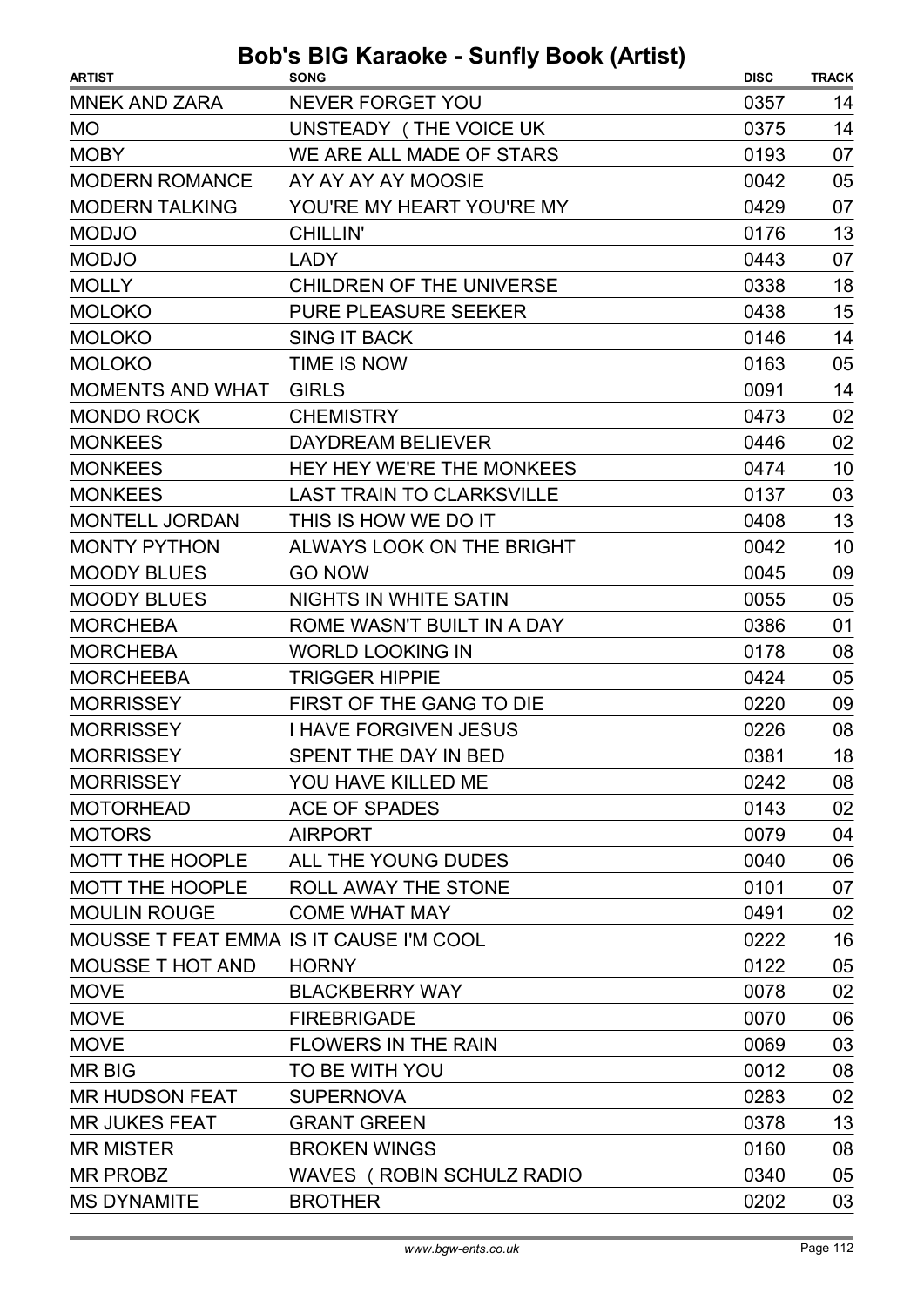| <b>MS DYNAMITE</b><br>DY NA MI TEE<br>0196<br>03<br>DY NA MITE<br><b>MS DYNAMITE</b><br>0466<br>04<br>03<br><b>MS DYNAMITE</b><br><b>IT TAKES MORE</b><br>0461<br>PUT HIM OUT<br><b>MS DYNAMITE</b><br>0198<br>06<br>M-TLEY CR+E<br>SMOKING IN THE BOY'S ROOM<br>0470<br>05<br><b>MUD</b><br><b>CAT CREPT IN</b><br>0393<br>01<br><b>MUD</b><br><b>DYNAMITE</b><br>0101<br>04<br>12<br><b>MUD</b><br><b>LONELY THIS CHRISTMAS</b><br>0030<br><b>MUD</b><br>OH BOY<br>0035<br>07<br><b>MUD</b><br><b>SECRETS THAT YOU KEEP</b><br>0393<br>02<br><b>MUD</b><br><b>TIGER FEET</b><br>0024<br>10<br><b>MUMFORD AND SONS</b><br>0330<br>14<br><b>BABEL</b><br><b>MUMFORD AND SONS</b><br>02<br><b>BELIEVE</b><br>0351<br>14<br><b>MUMFORD AND SONS</b><br><b>HOPELESS WANDERER</b><br>0331<br>17<br><b>MUMFORD AND SONS</b><br><b>I WILL WAIT</b><br>0320<br>02<br><b>MUMFORD AND SONS</b><br><b>LITTLE LION MAN</b><br>0472<br>18<br><b>MUMFORD AND SONS</b><br>LOVER OF THE LIGHT<br>0322<br><b>WHISPERS IN THE DARK</b><br>0326<br>04<br><b>MUMFORD AND SONS</b><br><b>MUNDY</b><br><b>GALWAY GIRL</b><br>14<br>0424<br>03<br><b>MUNGO JERRY</b><br>IN THE SUMMERTIME<br>0023<br>ONE NIGHT IN BANGKOK<br><b>MURRAY HEAD</b><br>06<br>0037<br><b>MUSE</b><br><b>BUTTERFLIES AND HURRICANES</b><br>0223<br>12<br><b>MUSE</b><br>07<br><b>DEAD INSIDE</b><br>0351<br><b>MUSE</b><br><b>FEELING GOOD</b><br>0187<br>14<br><b>MUSE</b><br><b>NEUTRON STAR COLLISION</b><br>02<br>0434<br><b>MUSE</b><br><b>RESISTANCE</b><br>0435<br>14<br><b>STARLIGHT</b><br>0247<br>05<br>01<br><b>SUPERMASSIVE BLACK HOLE</b><br>0245<br>12<br>0283<br><b>UPRISING</b><br><b>MUTYA BUENA</b><br>14<br><b>JUST A LITTLE BIT</b><br>0261<br>09<br><b>REAL GIRL</b><br>0255<br><b>MUTYA KEISHA</b><br><b>FLATLINE</b><br>0330<br>07<br><b>MY CHEMICAL</b><br><b>FAMOUS LAST WORDS</b><br>0252<br>09<br><b>MY CHEMICAL</b><br><b>TEENAGERS</b><br>0258<br>01<br><b>MY CHEMICAL</b><br><b>WELCOME TO THE BLACK</b><br>0248<br>03<br>GET ME TO THE CHURCH ON TIME<br>01<br>0008<br>02<br><b>MY FAIR LADY</b><br>I COULD HAVE DANCED ALL<br>0008<br>ON THE STREET WHERE YOU<br>0008<br>03<br><b>MY FAIR LADY</b><br>12<br>CASE OF THE EX ( WHATCHA<br>0177<br><b>MYA</b><br><b>MYA</b><br><b>FREE</b><br>14<br>0180 | <b>ARTIST</b>        | $\frac{1}{2}$<br><b>SONG</b> | <b>DISC</b> | <b>TRACK</b> |
|-------------------------------------------------------------------------------------------------------------------------------------------------------------------------------------------------------------------------------------------------------------------------------------------------------------------------------------------------------------------------------------------------------------------------------------------------------------------------------------------------------------------------------------------------------------------------------------------------------------------------------------------------------------------------------------------------------------------------------------------------------------------------------------------------------------------------------------------------------------------------------------------------------------------------------------------------------------------------------------------------------------------------------------------------------------------------------------------------------------------------------------------------------------------------------------------------------------------------------------------------------------------------------------------------------------------------------------------------------------------------------------------------------------------------------------------------------------------------------------------------------------------------------------------------------------------------------------------------------------------------------------------------------------------------------------------------------------------------------------------------------------------------------------------------------------------------------------------------------------------------------------------------------------------------------------------------------------------------------------------------------------------------------------------------------------------------------------------------------------------------------------------------------------------------------------------------------------------------------------------------------------------------------------------|----------------------|------------------------------|-------------|--------------|
|                                                                                                                                                                                                                                                                                                                                                                                                                                                                                                                                                                                                                                                                                                                                                                                                                                                                                                                                                                                                                                                                                                                                                                                                                                                                                                                                                                                                                                                                                                                                                                                                                                                                                                                                                                                                                                                                                                                                                                                                                                                                                                                                                                                                                                                                                           |                      |                              |             |              |
|                                                                                                                                                                                                                                                                                                                                                                                                                                                                                                                                                                                                                                                                                                                                                                                                                                                                                                                                                                                                                                                                                                                                                                                                                                                                                                                                                                                                                                                                                                                                                                                                                                                                                                                                                                                                                                                                                                                                                                                                                                                                                                                                                                                                                                                                                           |                      |                              |             |              |
|                                                                                                                                                                                                                                                                                                                                                                                                                                                                                                                                                                                                                                                                                                                                                                                                                                                                                                                                                                                                                                                                                                                                                                                                                                                                                                                                                                                                                                                                                                                                                                                                                                                                                                                                                                                                                                                                                                                                                                                                                                                                                                                                                                                                                                                                                           |                      |                              |             |              |
|                                                                                                                                                                                                                                                                                                                                                                                                                                                                                                                                                                                                                                                                                                                                                                                                                                                                                                                                                                                                                                                                                                                                                                                                                                                                                                                                                                                                                                                                                                                                                                                                                                                                                                                                                                                                                                                                                                                                                                                                                                                                                                                                                                                                                                                                                           |                      |                              |             |              |
|                                                                                                                                                                                                                                                                                                                                                                                                                                                                                                                                                                                                                                                                                                                                                                                                                                                                                                                                                                                                                                                                                                                                                                                                                                                                                                                                                                                                                                                                                                                                                                                                                                                                                                                                                                                                                                                                                                                                                                                                                                                                                                                                                                                                                                                                                           |                      |                              |             |              |
|                                                                                                                                                                                                                                                                                                                                                                                                                                                                                                                                                                                                                                                                                                                                                                                                                                                                                                                                                                                                                                                                                                                                                                                                                                                                                                                                                                                                                                                                                                                                                                                                                                                                                                                                                                                                                                                                                                                                                                                                                                                                                                                                                                                                                                                                                           |                      |                              |             |              |
|                                                                                                                                                                                                                                                                                                                                                                                                                                                                                                                                                                                                                                                                                                                                                                                                                                                                                                                                                                                                                                                                                                                                                                                                                                                                                                                                                                                                                                                                                                                                                                                                                                                                                                                                                                                                                                                                                                                                                                                                                                                                                                                                                                                                                                                                                           |                      |                              |             |              |
|                                                                                                                                                                                                                                                                                                                                                                                                                                                                                                                                                                                                                                                                                                                                                                                                                                                                                                                                                                                                                                                                                                                                                                                                                                                                                                                                                                                                                                                                                                                                                                                                                                                                                                                                                                                                                                                                                                                                                                                                                                                                                                                                                                                                                                                                                           |                      |                              |             |              |
|                                                                                                                                                                                                                                                                                                                                                                                                                                                                                                                                                                                                                                                                                                                                                                                                                                                                                                                                                                                                                                                                                                                                                                                                                                                                                                                                                                                                                                                                                                                                                                                                                                                                                                                                                                                                                                                                                                                                                                                                                                                                                                                                                                                                                                                                                           |                      |                              |             |              |
|                                                                                                                                                                                                                                                                                                                                                                                                                                                                                                                                                                                                                                                                                                                                                                                                                                                                                                                                                                                                                                                                                                                                                                                                                                                                                                                                                                                                                                                                                                                                                                                                                                                                                                                                                                                                                                                                                                                                                                                                                                                                                                                                                                                                                                                                                           |                      |                              |             |              |
|                                                                                                                                                                                                                                                                                                                                                                                                                                                                                                                                                                                                                                                                                                                                                                                                                                                                                                                                                                                                                                                                                                                                                                                                                                                                                                                                                                                                                                                                                                                                                                                                                                                                                                                                                                                                                                                                                                                                                                                                                                                                                                                                                                                                                                                                                           |                      |                              |             |              |
|                                                                                                                                                                                                                                                                                                                                                                                                                                                                                                                                                                                                                                                                                                                                                                                                                                                                                                                                                                                                                                                                                                                                                                                                                                                                                                                                                                                                                                                                                                                                                                                                                                                                                                                                                                                                                                                                                                                                                                                                                                                                                                                                                                                                                                                                                           |                      |                              |             |              |
|                                                                                                                                                                                                                                                                                                                                                                                                                                                                                                                                                                                                                                                                                                                                                                                                                                                                                                                                                                                                                                                                                                                                                                                                                                                                                                                                                                                                                                                                                                                                                                                                                                                                                                                                                                                                                                                                                                                                                                                                                                                                                                                                                                                                                                                                                           |                      |                              |             |              |
|                                                                                                                                                                                                                                                                                                                                                                                                                                                                                                                                                                                                                                                                                                                                                                                                                                                                                                                                                                                                                                                                                                                                                                                                                                                                                                                                                                                                                                                                                                                                                                                                                                                                                                                                                                                                                                                                                                                                                                                                                                                                                                                                                                                                                                                                                           |                      |                              |             |              |
|                                                                                                                                                                                                                                                                                                                                                                                                                                                                                                                                                                                                                                                                                                                                                                                                                                                                                                                                                                                                                                                                                                                                                                                                                                                                                                                                                                                                                                                                                                                                                                                                                                                                                                                                                                                                                                                                                                                                                                                                                                                                                                                                                                                                                                                                                           |                      |                              |             |              |
|                                                                                                                                                                                                                                                                                                                                                                                                                                                                                                                                                                                                                                                                                                                                                                                                                                                                                                                                                                                                                                                                                                                                                                                                                                                                                                                                                                                                                                                                                                                                                                                                                                                                                                                                                                                                                                                                                                                                                                                                                                                                                                                                                                                                                                                                                           |                      |                              |             |              |
|                                                                                                                                                                                                                                                                                                                                                                                                                                                                                                                                                                                                                                                                                                                                                                                                                                                                                                                                                                                                                                                                                                                                                                                                                                                                                                                                                                                                                                                                                                                                                                                                                                                                                                                                                                                                                                                                                                                                                                                                                                                                                                                                                                                                                                                                                           |                      |                              |             |              |
|                                                                                                                                                                                                                                                                                                                                                                                                                                                                                                                                                                                                                                                                                                                                                                                                                                                                                                                                                                                                                                                                                                                                                                                                                                                                                                                                                                                                                                                                                                                                                                                                                                                                                                                                                                                                                                                                                                                                                                                                                                                                                                                                                                                                                                                                                           |                      |                              |             |              |
|                                                                                                                                                                                                                                                                                                                                                                                                                                                                                                                                                                                                                                                                                                                                                                                                                                                                                                                                                                                                                                                                                                                                                                                                                                                                                                                                                                                                                                                                                                                                                                                                                                                                                                                                                                                                                                                                                                                                                                                                                                                                                                                                                                                                                                                                                           |                      |                              |             |              |
|                                                                                                                                                                                                                                                                                                                                                                                                                                                                                                                                                                                                                                                                                                                                                                                                                                                                                                                                                                                                                                                                                                                                                                                                                                                                                                                                                                                                                                                                                                                                                                                                                                                                                                                                                                                                                                                                                                                                                                                                                                                                                                                                                                                                                                                                                           |                      |                              |             |              |
|                                                                                                                                                                                                                                                                                                                                                                                                                                                                                                                                                                                                                                                                                                                                                                                                                                                                                                                                                                                                                                                                                                                                                                                                                                                                                                                                                                                                                                                                                                                                                                                                                                                                                                                                                                                                                                                                                                                                                                                                                                                                                                                                                                                                                                                                                           |                      |                              |             |              |
|                                                                                                                                                                                                                                                                                                                                                                                                                                                                                                                                                                                                                                                                                                                                                                                                                                                                                                                                                                                                                                                                                                                                                                                                                                                                                                                                                                                                                                                                                                                                                                                                                                                                                                                                                                                                                                                                                                                                                                                                                                                                                                                                                                                                                                                                                           |                      |                              |             |              |
|                                                                                                                                                                                                                                                                                                                                                                                                                                                                                                                                                                                                                                                                                                                                                                                                                                                                                                                                                                                                                                                                                                                                                                                                                                                                                                                                                                                                                                                                                                                                                                                                                                                                                                                                                                                                                                                                                                                                                                                                                                                                                                                                                                                                                                                                                           |                      |                              |             |              |
|                                                                                                                                                                                                                                                                                                                                                                                                                                                                                                                                                                                                                                                                                                                                                                                                                                                                                                                                                                                                                                                                                                                                                                                                                                                                                                                                                                                                                                                                                                                                                                                                                                                                                                                                                                                                                                                                                                                                                                                                                                                                                                                                                                                                                                                                                           |                      |                              |             |              |
|                                                                                                                                                                                                                                                                                                                                                                                                                                                                                                                                                                                                                                                                                                                                                                                                                                                                                                                                                                                                                                                                                                                                                                                                                                                                                                                                                                                                                                                                                                                                                                                                                                                                                                                                                                                                                                                                                                                                                                                                                                                                                                                                                                                                                                                                                           |                      |                              |             |              |
|                                                                                                                                                                                                                                                                                                                                                                                                                                                                                                                                                                                                                                                                                                                                                                                                                                                                                                                                                                                                                                                                                                                                                                                                                                                                                                                                                                                                                                                                                                                                                                                                                                                                                                                                                                                                                                                                                                                                                                                                                                                                                                                                                                                                                                                                                           |                      |                              |             |              |
|                                                                                                                                                                                                                                                                                                                                                                                                                                                                                                                                                                                                                                                                                                                                                                                                                                                                                                                                                                                                                                                                                                                                                                                                                                                                                                                                                                                                                                                                                                                                                                                                                                                                                                                                                                                                                                                                                                                                                                                                                                                                                                                                                                                                                                                                                           | <b>MUSE</b>          |                              |             |              |
|                                                                                                                                                                                                                                                                                                                                                                                                                                                                                                                                                                                                                                                                                                                                                                                                                                                                                                                                                                                                                                                                                                                                                                                                                                                                                                                                                                                                                                                                                                                                                                                                                                                                                                                                                                                                                                                                                                                                                                                                                                                                                                                                                                                                                                                                                           | <b>MUSE</b>          |                              |             |              |
|                                                                                                                                                                                                                                                                                                                                                                                                                                                                                                                                                                                                                                                                                                                                                                                                                                                                                                                                                                                                                                                                                                                                                                                                                                                                                                                                                                                                                                                                                                                                                                                                                                                                                                                                                                                                                                                                                                                                                                                                                                                                                                                                                                                                                                                                                           | <b>MUSE</b>          |                              |             |              |
|                                                                                                                                                                                                                                                                                                                                                                                                                                                                                                                                                                                                                                                                                                                                                                                                                                                                                                                                                                                                                                                                                                                                                                                                                                                                                                                                                                                                                                                                                                                                                                                                                                                                                                                                                                                                                                                                                                                                                                                                                                                                                                                                                                                                                                                                                           |                      |                              |             |              |
|                                                                                                                                                                                                                                                                                                                                                                                                                                                                                                                                                                                                                                                                                                                                                                                                                                                                                                                                                                                                                                                                                                                                                                                                                                                                                                                                                                                                                                                                                                                                                                                                                                                                                                                                                                                                                                                                                                                                                                                                                                                                                                                                                                                                                                                                                           | <b>MUTYA BUENA</b>   |                              |             |              |
|                                                                                                                                                                                                                                                                                                                                                                                                                                                                                                                                                                                                                                                                                                                                                                                                                                                                                                                                                                                                                                                                                                                                                                                                                                                                                                                                                                                                                                                                                                                                                                                                                                                                                                                                                                                                                                                                                                                                                                                                                                                                                                                                                                                                                                                                                           |                      |                              |             |              |
|                                                                                                                                                                                                                                                                                                                                                                                                                                                                                                                                                                                                                                                                                                                                                                                                                                                                                                                                                                                                                                                                                                                                                                                                                                                                                                                                                                                                                                                                                                                                                                                                                                                                                                                                                                                                                                                                                                                                                                                                                                                                                                                                                                                                                                                                                           |                      |                              |             |              |
|                                                                                                                                                                                                                                                                                                                                                                                                                                                                                                                                                                                                                                                                                                                                                                                                                                                                                                                                                                                                                                                                                                                                                                                                                                                                                                                                                                                                                                                                                                                                                                                                                                                                                                                                                                                                                                                                                                                                                                                                                                                                                                                                                                                                                                                                                           |                      |                              |             |              |
|                                                                                                                                                                                                                                                                                                                                                                                                                                                                                                                                                                                                                                                                                                                                                                                                                                                                                                                                                                                                                                                                                                                                                                                                                                                                                                                                                                                                                                                                                                                                                                                                                                                                                                                                                                                                                                                                                                                                                                                                                                                                                                                                                                                                                                                                                           |                      |                              |             |              |
|                                                                                                                                                                                                                                                                                                                                                                                                                                                                                                                                                                                                                                                                                                                                                                                                                                                                                                                                                                                                                                                                                                                                                                                                                                                                                                                                                                                                                                                                                                                                                                                                                                                                                                                                                                                                                                                                                                                                                                                                                                                                                                                                                                                                                                                                                           | <b>MY FAIR LADY</b>  |                              |             |              |
|                                                                                                                                                                                                                                                                                                                                                                                                                                                                                                                                                                                                                                                                                                                                                                                                                                                                                                                                                                                                                                                                                                                                                                                                                                                                                                                                                                                                                                                                                                                                                                                                                                                                                                                                                                                                                                                                                                                                                                                                                                                                                                                                                                                                                                                                                           |                      |                              |             |              |
|                                                                                                                                                                                                                                                                                                                                                                                                                                                                                                                                                                                                                                                                                                                                                                                                                                                                                                                                                                                                                                                                                                                                                                                                                                                                                                                                                                                                                                                                                                                                                                                                                                                                                                                                                                                                                                                                                                                                                                                                                                                                                                                                                                                                                                                                                           |                      |                              |             |              |
|                                                                                                                                                                                                                                                                                                                                                                                                                                                                                                                                                                                                                                                                                                                                                                                                                                                                                                                                                                                                                                                                                                                                                                                                                                                                                                                                                                                                                                                                                                                                                                                                                                                                                                                                                                                                                                                                                                                                                                                                                                                                                                                                                                                                                                                                                           |                      |                              |             |              |
|                                                                                                                                                                                                                                                                                                                                                                                                                                                                                                                                                                                                                                                                                                                                                                                                                                                                                                                                                                                                                                                                                                                                                                                                                                                                                                                                                                                                                                                                                                                                                                                                                                                                                                                                                                                                                                                                                                                                                                                                                                                                                                                                                                                                                                                                                           |                      |                              |             |              |
|                                                                                                                                                                                                                                                                                                                                                                                                                                                                                                                                                                                                                                                                                                                                                                                                                                                                                                                                                                                                                                                                                                                                                                                                                                                                                                                                                                                                                                                                                                                                                                                                                                                                                                                                                                                                                                                                                                                                                                                                                                                                                                                                                                                                                                                                                           | <b>MYLO VS MIAMI</b> | <b>DR PRESSURE</b>           | 0237        | 11           |
| HALF IN LOVE WITH ELIZABETH<br>05<br>0271                                                                                                                                                                                                                                                                                                                                                                                                                                                                                                                                                                                                                                                                                                                                                                                                                                                                                                                                                                                                                                                                                                                                                                                                                                                                                                                                                                                                                                                                                                                                                                                                                                                                                                                                                                                                                                                                                                                                                                                                                                                                                                                                                                                                                                                 | <b>MYSTERY JETS</b>  |                              |             |              |
| <b>OUCH</b><br>0274<br>06                                                                                                                                                                                                                                                                                                                                                                                                                                                                                                                                                                                                                                                                                                                                                                                                                                                                                                                                                                                                                                                                                                                                                                                                                                                                                                                                                                                                                                                                                                                                                                                                                                                                                                                                                                                                                                                                                                                                                                                                                                                                                                                                                                                                                                                                 | N DUBZ               |                              |             |              |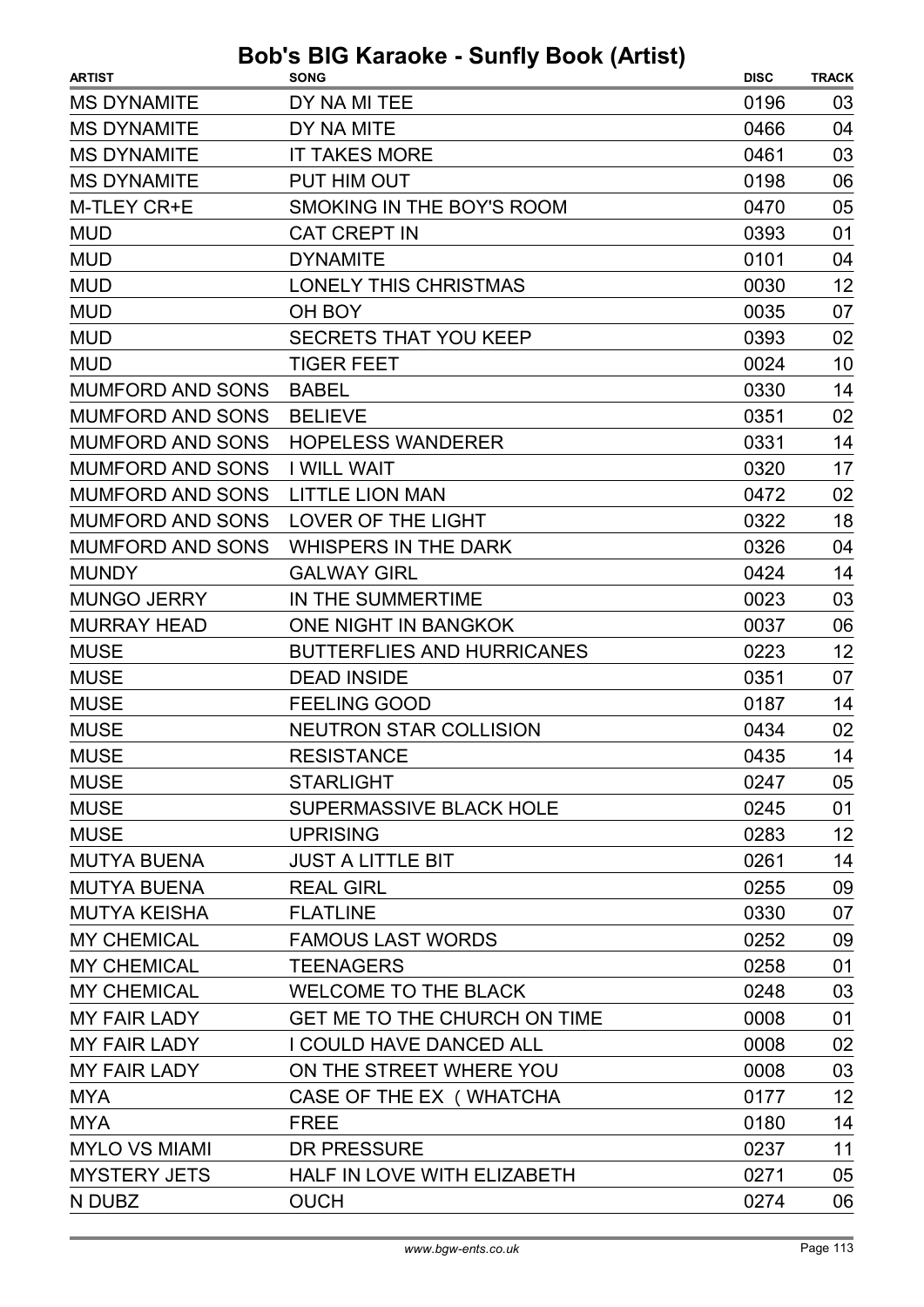| <b>ARTIST</b>            | .<br>.<br><b>SONG</b>         | <b>DISC</b> | <b>TRACK</b> |
|--------------------------|-------------------------------|-------------|--------------|
| NERD                     | EVERYONE NOSE (ALL THE        | 0418        | 06           |
| NERD                     | SHE WANTS TO MOVE             | 0217        | 14           |
| N SYNC                   | <b>BYE BYE BYE</b>            | 0442        | 08           |
| N SYNC                   | I WANT YOU BACK               | 0132        | 07           |
| N SYNC                   | <b>I'LL NEVER STOP</b>        | 0443        | 11           |
| N SYNC                   | <b>POP</b>                    | 0181        | 02           |
| N SYNC AND NELLY         | <b>GIRLFRIEND</b>             | 0192        | 08           |
| N TRANCE                 | <b>FOREVER</b>                | 0454        | 12           |
| <b>NADIA ALMADA</b>      | LITTLE BIT OF ACTION          | 0226        | 03           |
| <b>NADINE COYLE</b>      | <b>INSATIABLE</b>             | 0297        | 13           |
| <b>NANCY SINATRA</b>     | THESE BOOTS ARE MADE FOR      | 0487        | 12           |
| <b>NANCY SINATRA AND</b> | <b>DID YOU EVER</b>           | 0051        | 04           |
| <b>NAPOLEON XIV</b>      | THEY'RE COMING TO TAKE ME     | 0089        | 15           |
| <b>NASHVILLE TEENS</b>   | <b>TOBACCO ROAD</b>           | 0093        | 01           |
| <b>NAT KING COLE</b>     | LET THERE BE LOVE             | 0094        | 02           |
| <b>NATALIE COLE</b>      | <b>CRY ME A RIVER</b>         | 0476        | 14           |
| <b>NATALIE COLE</b>      | <b>PINK CADILLAC</b>          | 0108        | 10           |
| <b>NATALIE COLE</b>      | <b>WILD WOMEN DO</b>          | 0002        | 11           |
| <b>NATALIE IMBRUGLIA</b> | <b>BEAUTY ON THE FIRE</b>     | 0466        | 05           |
| <b>NATALIE IMBRUGLIA</b> | <b>BIG MISTAKE</b>            | 0118        | 10           |
| <b>NATALIE IMBRUGLIA</b> | <b>COUNTING DOWN THE DAYS</b> | 0233        | 09           |
| <b>NATALIE IMBRUGLIA</b> | <b>SHIVER</b>                 | 0229        | 02           |
| <b>NATALIE IMBRUGLIA</b> | <b>SMOKE</b>                  | 0124        | 01           |
| <b>NATALIE IMBRUGLIA</b> | <b>THAT DAY</b>               | 0183        | 10           |
| <b>NATALIE IMBRUGLIA</b> | <b>TORN</b>                   | 0115        | 03           |
| NATALIE IMBRUGLIA        | <b>WISHING I WAS THERE</b>    | 0120        | 06           |
| <b>NATALIE IMBRUGLIA</b> | <b>WRONG IMPRESSION</b>       | 0188        | 07           |
| <b>NATALIE LA ROSE</b>   | <b>AROUND THE WORLD</b>       | 0356        | 12           |
| <b>NATALIE LA ROSE</b>   | SOMEBODY                      | 0352        | 16           |
| <b>NATASHA</b>           | <b>I BRUISE EASILY</b>        | 0229        | 04           |
| <b>NATASHA</b>           | <b>SINGLE</b>                 | 0218        | 03           |
| <b>NATASHA</b>           | <b>SOULMATE</b>               | 0257        | 11           |
| <b>NATASHA</b>           | <b>THESE WORDS</b>            | 0221        | 01           |
| <b>NATASHA</b>           | <b>UNWRITTEN</b>              | 0226        | 02           |
| <b>NATHAN SYKES</b>      | <b>FAMOUS</b>                 | 0370        | 14           |
| <b>NATHAN SYKES</b>      | <b>KISS ME QUICK</b>          | 0354        | 17           |
| <b>NATHAN SYKES FEAT</b> | <b>GIVE IT UP</b>             | 0363        | 13           |
| <b>NAUGHTY BOY FEAT</b>  | RUNNIN' (LOSE IT ALL)         | 0357        | 12           |
| <b>NAUGHTY BOY FEAT</b>  | <b>LIFTED</b>                 | 0330        | 16           |
| <b>NAUGHTY BOY FEAT</b>  | LA LA LA                      | 0328        | 17           |
| N-DUBZ                   | <b>SAY IT'S OVER</b>          | 0291        | 08           |
| N-DUBZ FEAT MR           | <b>PLAYING WITH FIRE</b>      | 0429        | 06           |
| NE YO                    | <b>MISS INDEPENDENT</b>       | 0272        | 07           |
|                          |                               |             |              |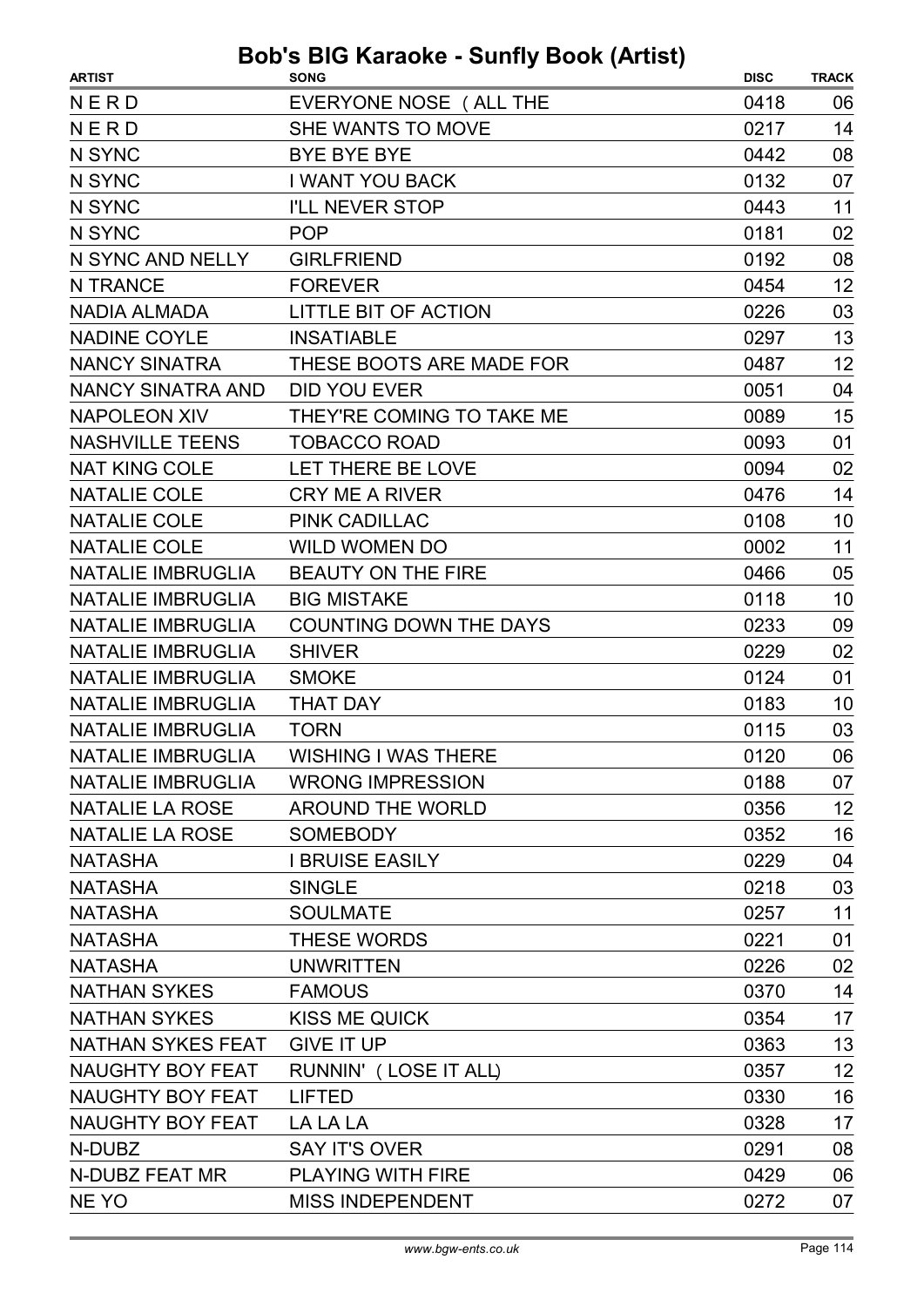| NE YO<br><b>SO SICK</b><br>0241<br>07<br>NE YO<br><b>WHEN YOU'RE MAD</b><br>07<br>0418<br>08<br><b>NED MILLER</b><br>FROM A JACK TO A KING<br>0054<br>04<br><b>NEIKED</b><br><b>SEXUAL</b><br>0370<br>02<br><b>NEIL DIAMOND</b><br><b>AMERICA</b><br>0135<br><b>NEIL DIAMOND</b><br><b>HELLO AGAIN</b><br>12<br>0401<br>01<br><b>NEIL DIAMOND</b><br><b>SWEET CAROLINE</b><br>0446<br>BREAKING UP IS HARD TO DO<br>0094<br>04<br><b>NEIL SEDAKA</b><br>0084<br>07<br><b>NEIL SEDAKA</b><br><b>CALENDAR GIRL</b><br>08<br><b>NEIL SEDAKA</b><br><b>LITTLE DEVIL</b><br>0133<br><b>NEIL SEDAKA</b><br><b>OH CAROL</b><br>11<br>0017<br><b>NEIL YOUNG</b><br><b>HEART OF GOLD</b><br>06<br>0096<br>0242<br>09<br><b>NELLY</b><br><b>GRILLZ</b><br><b>NELLY</b><br>0326<br>12<br><b>HEY PORSCHE [CLEAN]</b><br>07<br><b>NELLY</b><br><b>HOT IN HERE</b><br>0411<br><b>NELLY</b><br><b>JUST A DREAM</b><br>0297<br>14<br><b>NELLY</b><br><b>MY PLACE</b><br>0222<br>04<br>06<br><b>NELLY</b><br>N DEY SAY<br>0231<br><b>NELLY</b><br><b>RIDE WIT ME</b><br>08<br>0182<br>03<br><b>NELLY AND JUSTIN</b><br><b>WORK IT</b><br>0203<br><b>NELLY AND KELLY</b><br>15<br><b>DILEMMA</b><br>0197<br><b>NELLY AND TIM</b><br>12<br><b>OVER AND OVER</b><br>0228<br><b>NELLY FEAT JEREMIH</b><br><b>FIX</b><br>0356<br>17<br><b>NELLY FEAT KELLY</b><br>16<br><b>GONE</b><br>0303<br><b>NELLY FEAT TIM</b><br><b>OVER AND OVER</b><br>0492<br>09<br>11<br>ALL GOOD THINGS COME TO AN<br>0249<br><b>NELLY FURTADO</b><br><b>NELLY FURTADO</b><br><b>BIG HOOPS (BIGGER THE</b><br>15<br>0316<br><b>NELLY FURTADO</b><br>DO IT<br>0261<br>07<br><b>NELLY FURTADO</b><br>0493<br>03<br>I'M LIKE A BIRD<br><b>NELLY FURTADO</b><br>IN GOD'S HANDS<br>0256<br>09<br>14<br><b>NELLY FURTADO</b><br>0243<br><b>MANEATER</b><br><b>NELLY FURTADO</b><br>ON THE RADIO<br>0189<br>04<br><b>NELLY FURTADO</b><br>POWERLESS (SAY WHAT YOU<br>14<br>0211<br><b>NELLY FURTADO</b><br><b>PROMISCIOUS</b><br>0247<br>02<br><b>SAY IT RIGHT</b><br>03<br><b>NELLY FURTADO</b><br>0253<br>TURN OFF THE LIGHT<br>08<br><b>NELLY FURTADO</b><br>0457<br>99 RED BALLOONS<br>0141<br>10<br><b>NENA</b><br><b>NENEH CHERRY</b><br><b>WOMAN</b><br>0061<br>02<br>12<br><b>NEON JUNGLE</b><br>0336<br><b>BRAVEHEART</b><br><b>NEON JUNGLE</b><br><b>LOUDER</b><br>0341<br>10<br>11<br><b>NEON JUNGLE</b><br><b>WELCOME TO THE JUNGLE</b><br>0338<br><b>NEON TREES</b><br>08<br><b>EVERYBODY TALKS</b><br>0325 | <b>ARTIST</b>        | <b>SONG</b>             | <b>DISC</b> | <b>TRACK</b> |
|------------------------------------------------------------------------------------------------------------------------------------------------------------------------------------------------------------------------------------------------------------------------------------------------------------------------------------------------------------------------------------------------------------------------------------------------------------------------------------------------------------------------------------------------------------------------------------------------------------------------------------------------------------------------------------------------------------------------------------------------------------------------------------------------------------------------------------------------------------------------------------------------------------------------------------------------------------------------------------------------------------------------------------------------------------------------------------------------------------------------------------------------------------------------------------------------------------------------------------------------------------------------------------------------------------------------------------------------------------------------------------------------------------------------------------------------------------------------------------------------------------------------------------------------------------------------------------------------------------------------------------------------------------------------------------------------------------------------------------------------------------------------------------------------------------------------------------------------------------------------------------------------------------------------------------------------------------------------------------------------------------------------------------------------------------------------------------------------------------------------------------------------------------------------------------------------------------------------------------------------------------------------------------------------------------------------------------------------------------------------------------------------------------------------------------------------------------------------|----------------------|-------------------------|-------------|--------------|
|                                                                                                                                                                                                                                                                                                                                                                                                                                                                                                                                                                                                                                                                                                                                                                                                                                                                                                                                                                                                                                                                                                                                                                                                                                                                                                                                                                                                                                                                                                                                                                                                                                                                                                                                                                                                                                                                                                                                                                                                                                                                                                                                                                                                                                                                                                                                                                                                                                                                        |                      |                         |             |              |
|                                                                                                                                                                                                                                                                                                                                                                                                                                                                                                                                                                                                                                                                                                                                                                                                                                                                                                                                                                                                                                                                                                                                                                                                                                                                                                                                                                                                                                                                                                                                                                                                                                                                                                                                                                                                                                                                                                                                                                                                                                                                                                                                                                                                                                                                                                                                                                                                                                                                        |                      |                         |             |              |
|                                                                                                                                                                                                                                                                                                                                                                                                                                                                                                                                                                                                                                                                                                                                                                                                                                                                                                                                                                                                                                                                                                                                                                                                                                                                                                                                                                                                                                                                                                                                                                                                                                                                                                                                                                                                                                                                                                                                                                                                                                                                                                                                                                                                                                                                                                                                                                                                                                                                        |                      |                         |             |              |
|                                                                                                                                                                                                                                                                                                                                                                                                                                                                                                                                                                                                                                                                                                                                                                                                                                                                                                                                                                                                                                                                                                                                                                                                                                                                                                                                                                                                                                                                                                                                                                                                                                                                                                                                                                                                                                                                                                                                                                                                                                                                                                                                                                                                                                                                                                                                                                                                                                                                        |                      |                         |             |              |
|                                                                                                                                                                                                                                                                                                                                                                                                                                                                                                                                                                                                                                                                                                                                                                                                                                                                                                                                                                                                                                                                                                                                                                                                                                                                                                                                                                                                                                                                                                                                                                                                                                                                                                                                                                                                                                                                                                                                                                                                                                                                                                                                                                                                                                                                                                                                                                                                                                                                        |                      |                         |             |              |
|                                                                                                                                                                                                                                                                                                                                                                                                                                                                                                                                                                                                                                                                                                                                                                                                                                                                                                                                                                                                                                                                                                                                                                                                                                                                                                                                                                                                                                                                                                                                                                                                                                                                                                                                                                                                                                                                                                                                                                                                                                                                                                                                                                                                                                                                                                                                                                                                                                                                        |                      |                         |             |              |
|                                                                                                                                                                                                                                                                                                                                                                                                                                                                                                                                                                                                                                                                                                                                                                                                                                                                                                                                                                                                                                                                                                                                                                                                                                                                                                                                                                                                                                                                                                                                                                                                                                                                                                                                                                                                                                                                                                                                                                                                                                                                                                                                                                                                                                                                                                                                                                                                                                                                        |                      |                         |             |              |
|                                                                                                                                                                                                                                                                                                                                                                                                                                                                                                                                                                                                                                                                                                                                                                                                                                                                                                                                                                                                                                                                                                                                                                                                                                                                                                                                                                                                                                                                                                                                                                                                                                                                                                                                                                                                                                                                                                                                                                                                                                                                                                                                                                                                                                                                                                                                                                                                                                                                        |                      |                         |             |              |
|                                                                                                                                                                                                                                                                                                                                                                                                                                                                                                                                                                                                                                                                                                                                                                                                                                                                                                                                                                                                                                                                                                                                                                                                                                                                                                                                                                                                                                                                                                                                                                                                                                                                                                                                                                                                                                                                                                                                                                                                                                                                                                                                                                                                                                                                                                                                                                                                                                                                        |                      |                         |             |              |
|                                                                                                                                                                                                                                                                                                                                                                                                                                                                                                                                                                                                                                                                                                                                                                                                                                                                                                                                                                                                                                                                                                                                                                                                                                                                                                                                                                                                                                                                                                                                                                                                                                                                                                                                                                                                                                                                                                                                                                                                                                                                                                                                                                                                                                                                                                                                                                                                                                                                        |                      |                         |             |              |
|                                                                                                                                                                                                                                                                                                                                                                                                                                                                                                                                                                                                                                                                                                                                                                                                                                                                                                                                                                                                                                                                                                                                                                                                                                                                                                                                                                                                                                                                                                                                                                                                                                                                                                                                                                                                                                                                                                                                                                                                                                                                                                                                                                                                                                                                                                                                                                                                                                                                        |                      |                         |             |              |
|                                                                                                                                                                                                                                                                                                                                                                                                                                                                                                                                                                                                                                                                                                                                                                                                                                                                                                                                                                                                                                                                                                                                                                                                                                                                                                                                                                                                                                                                                                                                                                                                                                                                                                                                                                                                                                                                                                                                                                                                                                                                                                                                                                                                                                                                                                                                                                                                                                                                        |                      |                         |             |              |
|                                                                                                                                                                                                                                                                                                                                                                                                                                                                                                                                                                                                                                                                                                                                                                                                                                                                                                                                                                                                                                                                                                                                                                                                                                                                                                                                                                                                                                                                                                                                                                                                                                                                                                                                                                                                                                                                                                                                                                                                                                                                                                                                                                                                                                                                                                                                                                                                                                                                        |                      |                         |             |              |
|                                                                                                                                                                                                                                                                                                                                                                                                                                                                                                                                                                                                                                                                                                                                                                                                                                                                                                                                                                                                                                                                                                                                                                                                                                                                                                                                                                                                                                                                                                                                                                                                                                                                                                                                                                                                                                                                                                                                                                                                                                                                                                                                                                                                                                                                                                                                                                                                                                                                        |                      |                         |             |              |
|                                                                                                                                                                                                                                                                                                                                                                                                                                                                                                                                                                                                                                                                                                                                                                                                                                                                                                                                                                                                                                                                                                                                                                                                                                                                                                                                                                                                                                                                                                                                                                                                                                                                                                                                                                                                                                                                                                                                                                                                                                                                                                                                                                                                                                                                                                                                                                                                                                                                        |                      |                         |             |              |
|                                                                                                                                                                                                                                                                                                                                                                                                                                                                                                                                                                                                                                                                                                                                                                                                                                                                                                                                                                                                                                                                                                                                                                                                                                                                                                                                                                                                                                                                                                                                                                                                                                                                                                                                                                                                                                                                                                                                                                                                                                                                                                                                                                                                                                                                                                                                                                                                                                                                        |                      |                         |             |              |
|                                                                                                                                                                                                                                                                                                                                                                                                                                                                                                                                                                                                                                                                                                                                                                                                                                                                                                                                                                                                                                                                                                                                                                                                                                                                                                                                                                                                                                                                                                                                                                                                                                                                                                                                                                                                                                                                                                                                                                                                                                                                                                                                                                                                                                                                                                                                                                                                                                                                        |                      |                         |             |              |
|                                                                                                                                                                                                                                                                                                                                                                                                                                                                                                                                                                                                                                                                                                                                                                                                                                                                                                                                                                                                                                                                                                                                                                                                                                                                                                                                                                                                                                                                                                                                                                                                                                                                                                                                                                                                                                                                                                                                                                                                                                                                                                                                                                                                                                                                                                                                                                                                                                                                        |                      |                         |             |              |
|                                                                                                                                                                                                                                                                                                                                                                                                                                                                                                                                                                                                                                                                                                                                                                                                                                                                                                                                                                                                                                                                                                                                                                                                                                                                                                                                                                                                                                                                                                                                                                                                                                                                                                                                                                                                                                                                                                                                                                                                                                                                                                                                                                                                                                                                                                                                                                                                                                                                        |                      |                         |             |              |
|                                                                                                                                                                                                                                                                                                                                                                                                                                                                                                                                                                                                                                                                                                                                                                                                                                                                                                                                                                                                                                                                                                                                                                                                                                                                                                                                                                                                                                                                                                                                                                                                                                                                                                                                                                                                                                                                                                                                                                                                                                                                                                                                                                                                                                                                                                                                                                                                                                                                        |                      |                         |             |              |
|                                                                                                                                                                                                                                                                                                                                                                                                                                                                                                                                                                                                                                                                                                                                                                                                                                                                                                                                                                                                                                                                                                                                                                                                                                                                                                                                                                                                                                                                                                                                                                                                                                                                                                                                                                                                                                                                                                                                                                                                                                                                                                                                                                                                                                                                                                                                                                                                                                                                        |                      |                         |             |              |
|                                                                                                                                                                                                                                                                                                                                                                                                                                                                                                                                                                                                                                                                                                                                                                                                                                                                                                                                                                                                                                                                                                                                                                                                                                                                                                                                                                                                                                                                                                                                                                                                                                                                                                                                                                                                                                                                                                                                                                                                                                                                                                                                                                                                                                                                                                                                                                                                                                                                        |                      |                         |             |              |
|                                                                                                                                                                                                                                                                                                                                                                                                                                                                                                                                                                                                                                                                                                                                                                                                                                                                                                                                                                                                                                                                                                                                                                                                                                                                                                                                                                                                                                                                                                                                                                                                                                                                                                                                                                                                                                                                                                                                                                                                                                                                                                                                                                                                                                                                                                                                                                                                                                                                        |                      |                         |             |              |
|                                                                                                                                                                                                                                                                                                                                                                                                                                                                                                                                                                                                                                                                                                                                                                                                                                                                                                                                                                                                                                                                                                                                                                                                                                                                                                                                                                                                                                                                                                                                                                                                                                                                                                                                                                                                                                                                                                                                                                                                                                                                                                                                                                                                                                                                                                                                                                                                                                                                        |                      |                         |             |              |
|                                                                                                                                                                                                                                                                                                                                                                                                                                                                                                                                                                                                                                                                                                                                                                                                                                                                                                                                                                                                                                                                                                                                                                                                                                                                                                                                                                                                                                                                                                                                                                                                                                                                                                                                                                                                                                                                                                                                                                                                                                                                                                                                                                                                                                                                                                                                                                                                                                                                        |                      |                         |             |              |
|                                                                                                                                                                                                                                                                                                                                                                                                                                                                                                                                                                                                                                                                                                                                                                                                                                                                                                                                                                                                                                                                                                                                                                                                                                                                                                                                                                                                                                                                                                                                                                                                                                                                                                                                                                                                                                                                                                                                                                                                                                                                                                                                                                                                                                                                                                                                                                                                                                                                        |                      |                         |             |              |
|                                                                                                                                                                                                                                                                                                                                                                                                                                                                                                                                                                                                                                                                                                                                                                                                                                                                                                                                                                                                                                                                                                                                                                                                                                                                                                                                                                                                                                                                                                                                                                                                                                                                                                                                                                                                                                                                                                                                                                                                                                                                                                                                                                                                                                                                                                                                                                                                                                                                        |                      |                         |             |              |
|                                                                                                                                                                                                                                                                                                                                                                                                                                                                                                                                                                                                                                                                                                                                                                                                                                                                                                                                                                                                                                                                                                                                                                                                                                                                                                                                                                                                                                                                                                                                                                                                                                                                                                                                                                                                                                                                                                                                                                                                                                                                                                                                                                                                                                                                                                                                                                                                                                                                        |                      |                         |             |              |
|                                                                                                                                                                                                                                                                                                                                                                                                                                                                                                                                                                                                                                                                                                                                                                                                                                                                                                                                                                                                                                                                                                                                                                                                                                                                                                                                                                                                                                                                                                                                                                                                                                                                                                                                                                                                                                                                                                                                                                                                                                                                                                                                                                                                                                                                                                                                                                                                                                                                        |                      |                         |             |              |
|                                                                                                                                                                                                                                                                                                                                                                                                                                                                                                                                                                                                                                                                                                                                                                                                                                                                                                                                                                                                                                                                                                                                                                                                                                                                                                                                                                                                                                                                                                                                                                                                                                                                                                                                                                                                                                                                                                                                                                                                                                                                                                                                                                                                                                                                                                                                                                                                                                                                        |                      |                         |             |              |
|                                                                                                                                                                                                                                                                                                                                                                                                                                                                                                                                                                                                                                                                                                                                                                                                                                                                                                                                                                                                                                                                                                                                                                                                                                                                                                                                                                                                                                                                                                                                                                                                                                                                                                                                                                                                                                                                                                                                                                                                                                                                                                                                                                                                                                                                                                                                                                                                                                                                        |                      |                         |             |              |
|                                                                                                                                                                                                                                                                                                                                                                                                                                                                                                                                                                                                                                                                                                                                                                                                                                                                                                                                                                                                                                                                                                                                                                                                                                                                                                                                                                                                                                                                                                                                                                                                                                                                                                                                                                                                                                                                                                                                                                                                                                                                                                                                                                                                                                                                                                                                                                                                                                                                        |                      |                         |             |              |
|                                                                                                                                                                                                                                                                                                                                                                                                                                                                                                                                                                                                                                                                                                                                                                                                                                                                                                                                                                                                                                                                                                                                                                                                                                                                                                                                                                                                                                                                                                                                                                                                                                                                                                                                                                                                                                                                                                                                                                                                                                                                                                                                                                                                                                                                                                                                                                                                                                                                        |                      |                         |             |              |
|                                                                                                                                                                                                                                                                                                                                                                                                                                                                                                                                                                                                                                                                                                                                                                                                                                                                                                                                                                                                                                                                                                                                                                                                                                                                                                                                                                                                                                                                                                                                                                                                                                                                                                                                                                                                                                                                                                                                                                                                                                                                                                                                                                                                                                                                                                                                                                                                                                                                        |                      |                         |             |              |
|                                                                                                                                                                                                                                                                                                                                                                                                                                                                                                                                                                                                                                                                                                                                                                                                                                                                                                                                                                                                                                                                                                                                                                                                                                                                                                                                                                                                                                                                                                                                                                                                                                                                                                                                                                                                                                                                                                                                                                                                                                                                                                                                                                                                                                                                                                                                                                                                                                                                        |                      |                         |             |              |
|                                                                                                                                                                                                                                                                                                                                                                                                                                                                                                                                                                                                                                                                                                                                                                                                                                                                                                                                                                                                                                                                                                                                                                                                                                                                                                                                                                                                                                                                                                                                                                                                                                                                                                                                                                                                                                                                                                                                                                                                                                                                                                                                                                                                                                                                                                                                                                                                                                                                        |                      |                         |             |              |
|                                                                                                                                                                                                                                                                                                                                                                                                                                                                                                                                                                                                                                                                                                                                                                                                                                                                                                                                                                                                                                                                                                                                                                                                                                                                                                                                                                                                                                                                                                                                                                                                                                                                                                                                                                                                                                                                                                                                                                                                                                                                                                                                                                                                                                                                                                                                                                                                                                                                        |                      |                         |             |              |
|                                                                                                                                                                                                                                                                                                                                                                                                                                                                                                                                                                                                                                                                                                                                                                                                                                                                                                                                                                                                                                                                                                                                                                                                                                                                                                                                                                                                                                                                                                                                                                                                                                                                                                                                                                                                                                                                                                                                                                                                                                                                                                                                                                                                                                                                                                                                                                                                                                                                        |                      |                         |             |              |
|                                                                                                                                                                                                                                                                                                                                                                                                                                                                                                                                                                                                                                                                                                                                                                                                                                                                                                                                                                                                                                                                                                                                                                                                                                                                                                                                                                                                                                                                                                                                                                                                                                                                                                                                                                                                                                                                                                                                                                                                                                                                                                                                                                                                                                                                                                                                                                                                                                                                        |                      |                         |             |              |
|                                                                                                                                                                                                                                                                                                                                                                                                                                                                                                                                                                                                                                                                                                                                                                                                                                                                                                                                                                                                                                                                                                                                                                                                                                                                                                                                                                                                                                                                                                                                                                                                                                                                                                                                                                                                                                                                                                                                                                                                                                                                                                                                                                                                                                                                                                                                                                                                                                                                        |                      |                         |             |              |
|                                                                                                                                                                                                                                                                                                                                                                                                                                                                                                                                                                                                                                                                                                                                                                                                                                                                                                                                                                                                                                                                                                                                                                                                                                                                                                                                                                                                                                                                                                                                                                                                                                                                                                                                                                                                                                                                                                                                                                                                                                                                                                                                                                                                                                                                                                                                                                                                                                                                        |                      |                         |             |              |
|                                                                                                                                                                                                                                                                                                                                                                                                                                                                                                                                                                                                                                                                                                                                                                                                                                                                                                                                                                                                                                                                                                                                                                                                                                                                                                                                                                                                                                                                                                                                                                                                                                                                                                                                                                                                                                                                                                                                                                                                                                                                                                                                                                                                                                                                                                                                                                                                                                                                        |                      |                         |             |              |
|                                                                                                                                                                                                                                                                                                                                                                                                                                                                                                                                                                                                                                                                                                                                                                                                                                                                                                                                                                                                                                                                                                                                                                                                                                                                                                                                                                                                                                                                                                                                                                                                                                                                                                                                                                                                                                                                                                                                                                                                                                                                                                                                                                                                                                                                                                                                                                                                                                                                        | <b>NERINA PALLOT</b> | EVERYBODY'S GONE TO WAR | 0244        | 03           |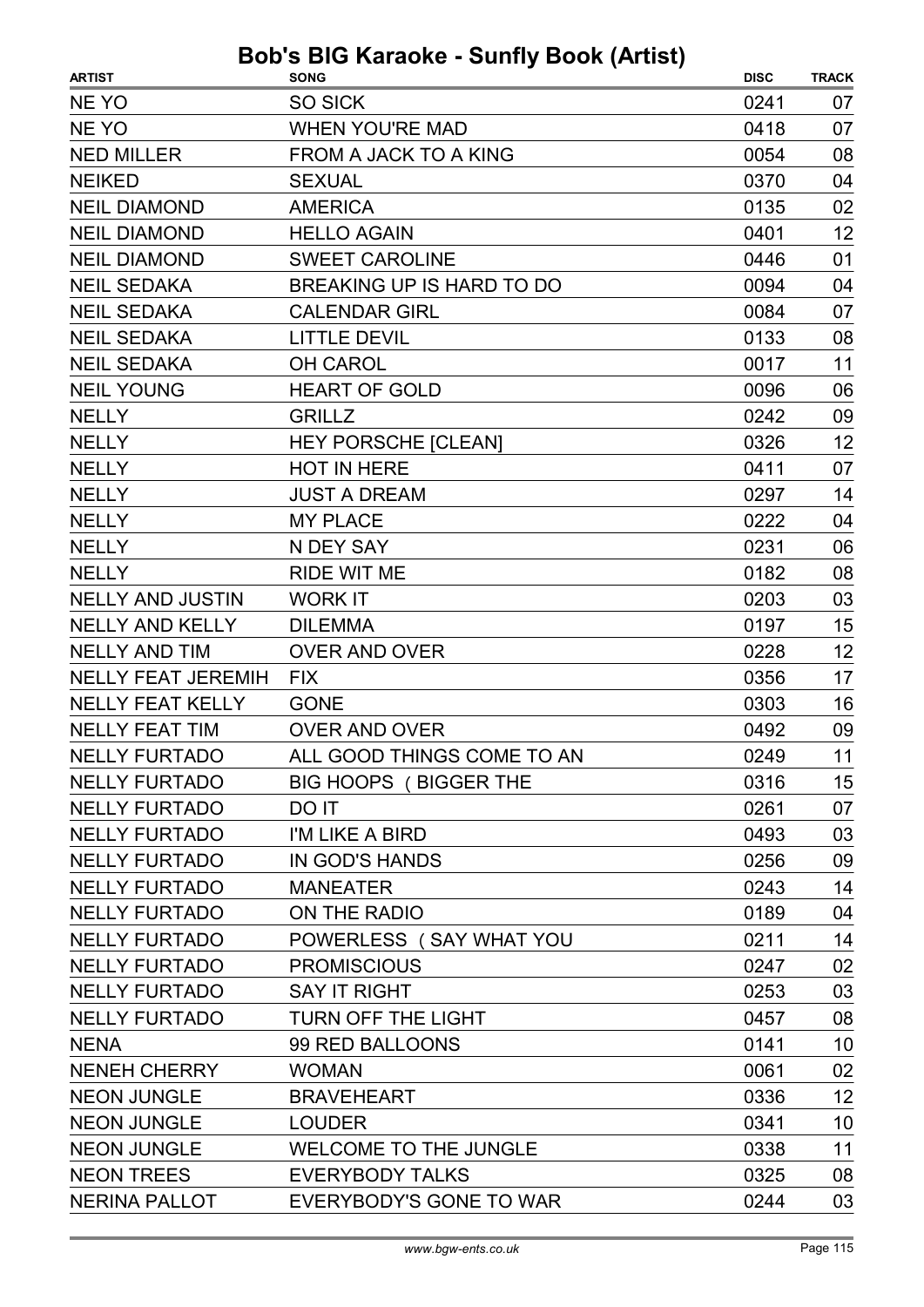| <b>ARTIST</b>           | <b>SONG</b>                      | <b>DISC</b> | <b>TRACK</b> |
|-------------------------|----------------------------------|-------------|--------------|
| <b>NERINA PALLOT</b>    | <b>LEARNING TO BREATHE</b>       | 0251        | 15           |
| <b>NERO</b>             | <b>GUILT</b>                     | 0304        | 05           |
| <b>NERO</b>             | <b>PROMISES</b>                  | 0306        | 09           |
| NEW KIDS ON THE         | YOU GOT IT (THE RIGHT            | 0469        | 14           |
| <b>NEW RADICALS</b>     | YOU GET WHAT YOU GIVE            | 0136        | 05           |
| <b>NEW SEEKERS</b>      | I'D LIKE TO TEACH THE WORLD      | 0096        | 02           |
| <b>NEW SEEKERS</b>      | <b>LOOK WHAT THEY'VE DONE TO</b> | 0397        | 01           |
| <b>NEW SEEKERS</b>      | NEVER ENDING SONG OF LOVE        | 0090        | 14           |
| <b>NEW SEEKERS</b>      | YOU WON'T FIND ANOTHER FOOL      | 0101        | 05           |
| <b>NEW STYLISTICS</b>   | YOU MAKE ME FEEL BRAND           | 0091        | 12           |
| <b>NEWTON</b>           | SOMETIMES WHEN WE TOUCH          | 0143        | 07           |
| <b>NEWTON FAULKNER</b>  | ALL I GOT                        | 0261        | 15           |
| <b>NEWTON FAULKNER</b>  | <b>DREAM CATCH ME</b>            | 0478        | 08           |
| <b>NEWTON FAULKNER</b>  | <b>I NEED SOMETHING</b>          | 0265        | 12           |
| <b>NEXT OF KIN</b>      | <b>24 HOURS FROM YOU</b>         | 0134        | 07           |
| NE-YO                   | <b>BEAUTIFUL MONSTER</b>         | 0295        | 06           |
| NE-YO                   | <b>COMING WITH YOU</b>           | 0348        | 02           |
| NE-YO                   | <b>FOREVER NOW</b>               | 0322        | 15           |
| NE-YO                   | LET ME LOVE YOU ( UNTIL YOU      | 0320        | 01           |
| N-FORCE                 | <b>ALL MY LIFE</b>               | 0276        | 09           |
| <b>NIALL HORAN</b>      | <b>SLOW HANDS</b>                | 0376        | 07           |
| <b>NIALL HORAN</b>      | <b>THIS TOWN</b>                 | 0369        | 05           |
| <b>NIALL HORAN</b>      | <b>TOO MUCH TO ASK</b>           | 0381        | 06           |
| <b>NICELBACK</b>        | HOW U REMIND ME                  | 0191        | 06           |
| <b>NICK BREWER FEAT</b> | <b>TALK TO ME</b>                | 0357        | 17           |
| <b>NICK CARTER</b>      | <b>HELP ME</b>                   | 0197        | 10           |
| <b>NICK JONAS</b>       | <b>JEALOUS</b>                   | 0349        | 15           |
| <b>NICK JONAS</b>       | <b>LEVELS</b>                    | 0357        | 04           |
| <b>NICK JONAS FEAT</b>  | <b>CLOSE</b>                     | 0363        | 15           |
| <b>NICKELBACK</b>       | <b>FAR AWAY</b>                  | 0240        | 08           |
| <b>NICKELBACK</b>       | <b>HOW YOU REMIND ME</b>         | 0461        | 11           |
| <b>NICKELBACK</b>       | IF TODAY WAS YOUR LAST DAY       | 0281        | 12           |
| <b>NICKELBACK</b>       | <b>NEVER GONNA BE ALONE</b>      | 0472        | 11           |
| <b>NICKELBACK</b>       | <b>ROCKSTAR</b>                  | 0478        | 07           |
| <b>NICKELBACK</b>       | <b>SOMEDAY</b>                   | 0453        | 10           |
| <b>NICKELBACK</b>       | <b>TOO BAD</b>                   | 0196        | 07           |
| <b>NICKI MINAJ</b>      | <b>ANACONDA</b>                  | 0344        | 05           |
| <b>NICKI MINAJ</b>      | POUND THE ALARM (CLEAN)          | 0317        | 09           |
| <b>NICKI MINAJ</b>      | <b>RIGHT BY MY SIDE [CLEAN]</b>  | 0315        | 07           |
| <b>NICKI MINAJ</b>      | <b>STARSHIPS [CLEAN]</b>         | 0314        | 05           |
| <b>NICKI MINAJ</b>      | SUPER BASS [CLEAN VERSION]       | 0306        | 02           |
| NICKI MINAJ FEAT        | FLY ( CLEAN VERSION)             | 0307        | 17           |
| <b>NICKI MINAJ-FEAT</b> | MOMENT 4 LIFE ( CLEAN)           | 0301        | 13           |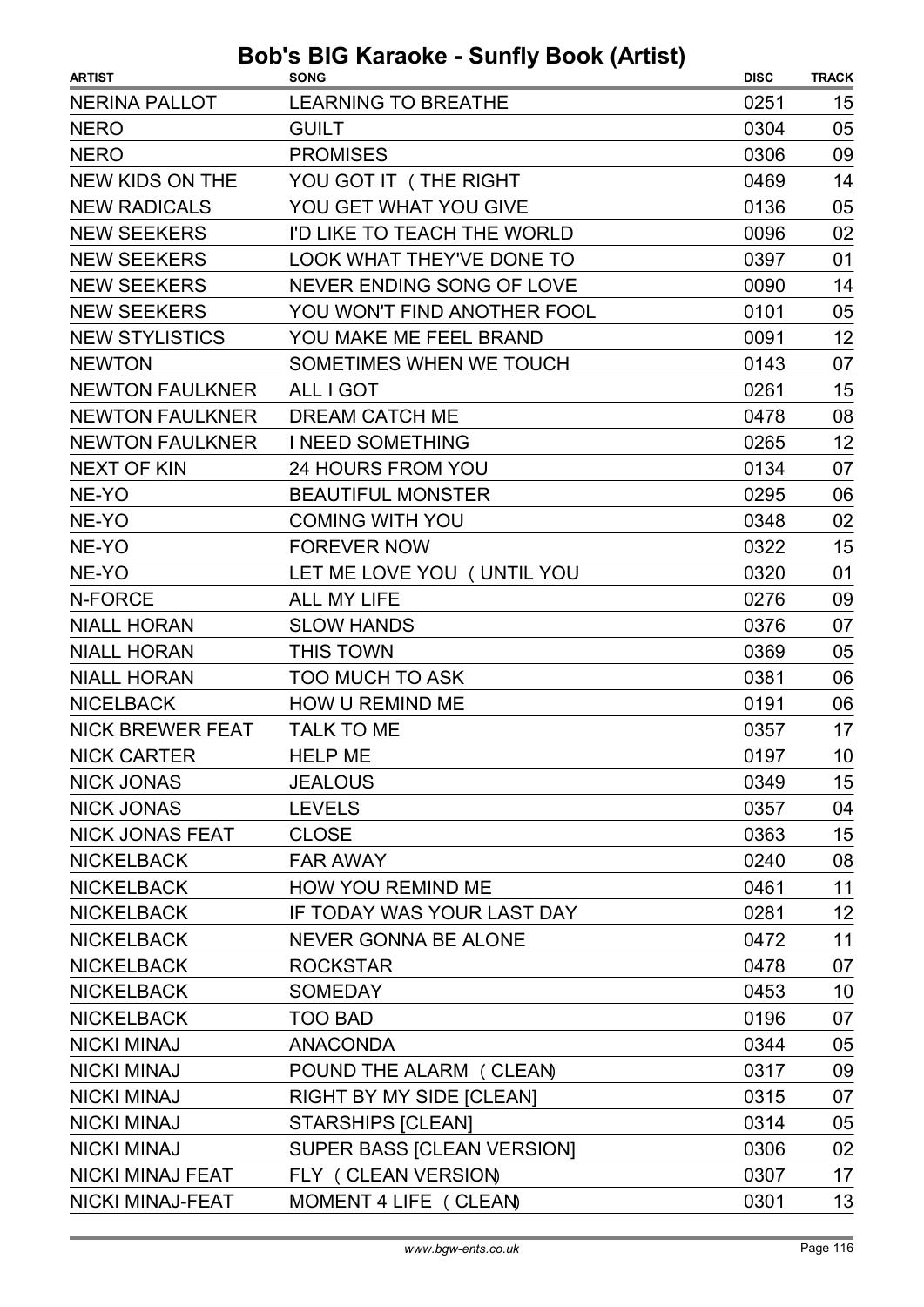| <b>ARTIST</b>                      | <b>SONG</b>                               | <b>DISC</b> | <b>TRACK</b> |
|------------------------------------|-------------------------------------------|-------------|--------------|
| NICO AND VINZ                      | AM I WRONG                                | 0342        | 14           |
| NICOLE SCHERZINGER BOOMERANG       |                                           | 0325        | 05           |
|                                    | NICOLE SCHERZINGER DON'T HOLD YOUR BREATH | 0301        | 09           |
| NICOLE SCHERZINGER ON THE ROCKS    |                                           | 0344        | 10           |
| NICOLE SCHERZINGER POISON          |                                           | 0298        | 11           |
| NICOLE SCHERZINGER TRY WITH ME     |                                           | 0310        | 08           |
| NICOLE SCHERZINGER WET             |                                           | 0307        | 02           |
| NICOLE SCHERZINGER YOUR LOVE       |                                           | 0341        | 14           |
| NICOLE SCHERZINGER RIGHT THERE     |                                           | 0304        | 04           |
| <b>NIK KERSHAW</b>                 | I WON'T LET THE SUN GO DOWN               | 0029        | 05           |
| <b>NIK KERSHAW</b>                 | <b>RIDDLE</b>                             | 0405        | 15           |
| <b>NIK KERSHAW</b>                 | <b>WOULDN'T IT BE GOOD</b>                | 0058        | 08           |
| <b>NIKKI FRENCH</b>                | <b>TOTAL ECLIPSE OF THE HEART</b>         | 0041        | 10           |
| <b>NIKKI WEBSTER</b>               | <b>STRAWBERRY KISSES</b>                  | 0193        | 09           |
| <b>NINA SIMONE</b>                 | <b>JUST LIKE A WOMAN</b>                  | 0435        | 09           |
| <b>NINA SIMONE</b>                 | MY BABY JUST CARES FOR ME                 | 0075        | 05           |
| <b>NIRVANA</b>                     | <b>HEART SHAPED BOX</b>                   | 0416        | 02           |
| <b>NIRVANA</b>                     | <b>SMELLS LIKE TEEN SPIRIT</b>            | 0488        | 07           |
| <b>NIRVANA</b>                     | YOU KNOW YOU'RE RIGHT                     | 0198        | 10           |
| <b>NIZLOPI</b>                     | <b>GIRLS</b>                              | 0242        | 02           |
| <b>NIZLOPI</b>                     | <b>JCB</b>                                | 0238        | 11           |
| NO DOUBT                           | <b>HELLA GOOD</b>                         | 0193        | 13           |
| <b>NO DOUBT</b>                    | <b>HEY BABY</b>                           | 0461        | 15           |
| <b>NO DOUBT</b>                    | <b>IT'S MY LIFE</b>                       | 0451        | 10           |
| <b>NO DOUBT</b>                    | <b>UNDERNEATH IT ALL</b>                  | 0197        | 05           |
| <b>NO WAY SIS</b>                  | I'D LIKE TO TEACH THE WORLD               | 0081        | 15           |
| NOAH AND THE                       | <b>5 YEARS TIME</b>                       | 0270        | 04           |
| <b>NOAH AND THE</b>                | TONIGHT'S THE KIND OF NIGHT               | 0303        | 12           |
| NOAH-AND-THE                       | <b>LIFEGOESON</b>                         | 0301        | 16           |
| <b>NOEL GALLAGHER'S</b>            | <b>HOLY MOUNTAIN</b>                      | 0381        | 15           |
| <b>NOISETTES</b>                   | DON'T UPSET THE RHYTHM                    | 0278        | 12           |
| <b>NOISETTES</b>                   | <b>NEVER FORGET YOU</b>                   | 0280        | 01           |
| <b>NOISEWORKS</b>                  | <b>NO LIES</b>                            | 0472        | 12           |
| <b>NOLANS</b>                      | I'M IN THE MOOD FOR DANCING               | 0076        | 02           |
| <b>NORAH JONES</b>                 | <b>COME AWAY WITH ME</b>                  | 0403        | 14           |
| <b>NORAH JONES</b>                 | <b>DON'T KNOW WHY</b>                     | 0475        | 02           |
| <b>NORAH JONES</b>                 | <b>SUNRISE</b>                            | 0215        | 14           |
| <b>NORAH JONES</b>                 | THOSE SWEET WORDS                         | 0223        | 06           |
| <b>NORAH JONES</b>                 | <b>WHAT AM I TO YOU</b>                   | 0219        | 08           |
| NORMAN GREENBAUM SPIRIT IN THE SKY |                                           | 0016        | 14           |
| NOTORIOUS B I G AND NASTY GIRL     |                                           | 0240        | 11           |
| <b>NU SHOOZ</b>                    | I CAN'T WAIT                              | 0106        | 11           |
| O M D                              | <b>ENOLA GAY</b>                          | 0113        | 11           |
|                                    |                                           |             |              |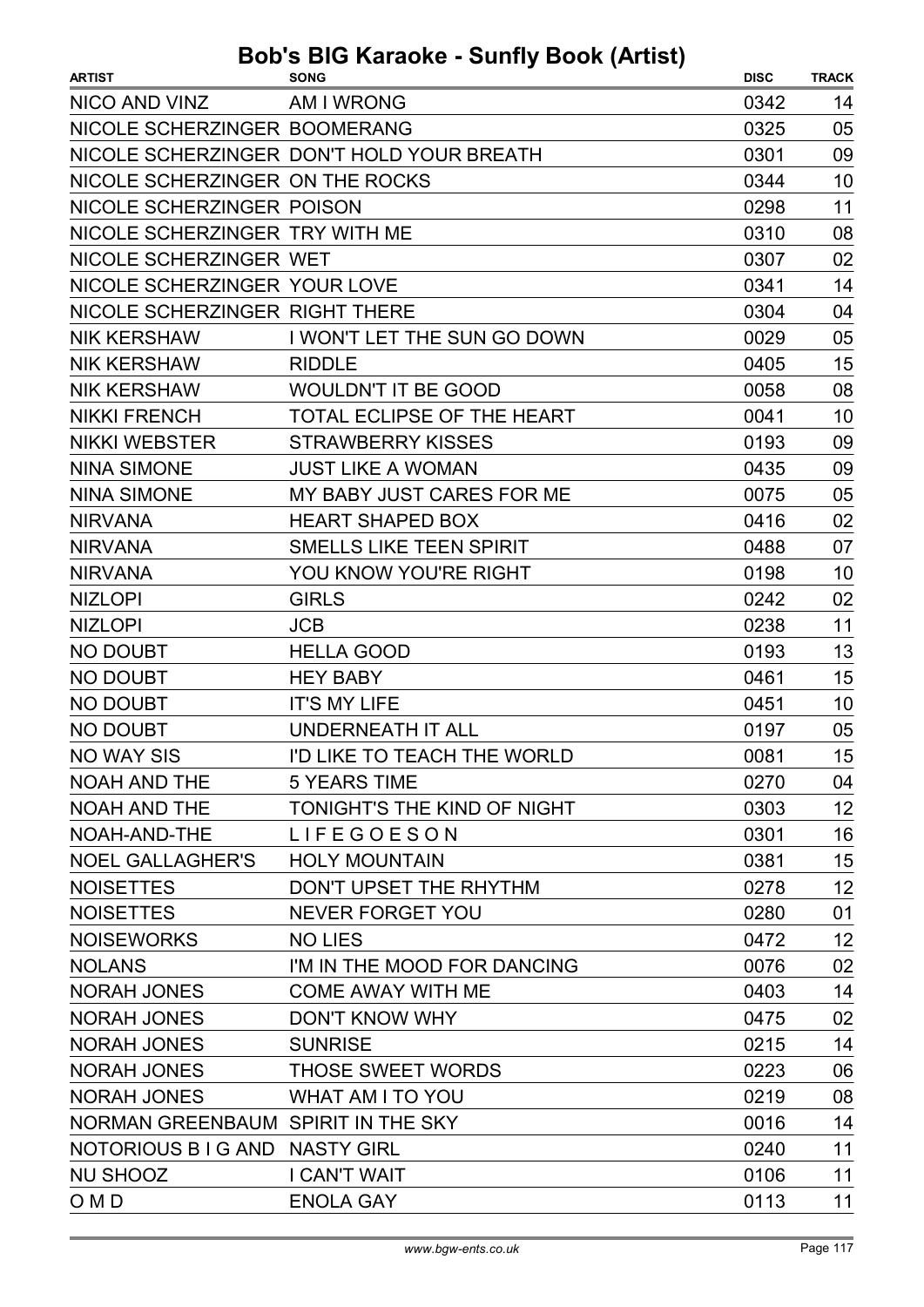| <b>ARTIST</b>                     | <b>SONG</b>                               | <b>DISC</b> | <b>TRACK</b> |
|-----------------------------------|-------------------------------------------|-------------|--------------|
| O M D                             | SAILING ON THE SEVEN SEAS                 | 0112        | 13           |
| O M D                             | <b>WALKING ON THE MILKY WAY</b>           | 0080        | 15           |
| O M D VS SASH                     | <b>ENOLA GAY 98</b>                       | 0126        | 13           |
| O TOWN                            | <b>ALL OR NOTHING</b>                     | 0182        | 10           |
| O TOWN                            | <b>LIQUID DREAMS</b>                      | 0186        | 12           |
| O TOWN                            | LOVE SHOULD BE A CRIME                    | 0462        | 15           |
| <b>OAKENFOLD</b>                  | <b>STARRY EYED SUPRISE</b>                | 0196        | 09           |
| <b>OASIS</b>                      | <b>DON'T LOOK BACK IN ANGER</b>           | 0406        | 13           |
| <b>OASIS</b>                      | <b>FALLING DOWN</b>                       | 0278        | 05           |
| <b>OASIS</b>                      | <b>GO LET IT OUT</b>                      | 0157        | 16           |
| <b>OASIS</b>                      | <b>HINDU TIMES</b>                        | 0191        | 05           |
| <b>OASIS</b>                      | <b>IMPORTANCE OF BEING IDLE</b>           | 0234        | 04           |
| <b>OASIS</b>                      | LET THERE BE LOVE                         | 0238        | 09           |
| <b>OASIS</b>                      | <b>LITTLE BY LITTLE</b>                   | 0196        | 12           |
| <b>OASIS</b>                      | <b>LYLA</b>                               | 0231        | 04           |
| <b>OASIS</b>                      | <b>SHOCK OF THE LIGHTNING</b>             | 0271        | 01           |
| <b>OASIS</b>                      | <b>SLIDE AWAY</b>                         | 0383        | 04           |
| <b>OASIS</b>                      | <b>SOME MIGHT SAY</b>                     | 0039        | 03           |
| <b>OASIS</b>                      | <b>SONG BIRD</b>                          | 0202        | 07           |
| <b>OASIS</b>                      | STOP CRYING YOUR HEART OUT                | 0193        | 14           |
| <b>OASIS</b>                      | <b>SUNDAY MORNING CALL</b>                | 0167        | 13           |
| <b>OASIS</b>                      | <b>WHO FEELS LOVE</b>                     | 0163        | 03           |
| <b>OASIS</b>                      | <b>WONDERWALL</b>                         | 0041        | 15           |
| OCEAN COLOR SCENE BETTER DAY      |                                           | 0117        | 10           |
|                                   | OCEAN COLOR SCENE DAY WE CAUGHT THE TRAIN | 0061        | 11           |
|                                   | OCEAN COLOR SCENE IT'S A BEAUTIFUL THING  | 0119        | 13           |
| OCEAN COLOR SCENE PROFIT IN PEACE |                                           | 0148        | 10           |
| OCEAN COLOR SCENE RIVERBOAT SONG  |                                           | 0400        | 12           |
| OCEAN COLOR SCENE SO LOW          |                                           | 0155        | 06           |
| OCEAN COLOR SCENE YOU GOT IT BAD  |                                           | 0049        | 09           |
| <b>OCR SMITH</b>                  | SON OF HICKORY HOLLER'S                   | 0065        | 08           |
| <b>ODYSSEY</b>                    | GOING BACK TO MY ROOTS                    | 0422        | 04           |
| <b>ODYSSEY</b>                    | <b>INSIDE OUT</b>                         | 0107        | 06           |
| <b>ODYSSEY</b>                    | NATIVE NEW YORKER                         | 0068        | 11           |
| <b>ODYSSEY</b>                    | USE IT UP AND WEAR IT OUT                 | 0107        | 05           |
| <b>OFFSPRING</b>                  | <b>HIT THAT</b>                           | 0214        | 14           |
| <b>OFFSPRING</b>                  | KIDS AREN'T ALRIGHT                       | 0148        | 11           |
| <b>OFFSPRING</b>                  | <b>MILLION MILES AWAY</b>                 | 0175        | 12           |
| <b>OFFSPRING</b>                  | PRETTY FLY FOR A WHITE GUY                | 0132        | 10           |
| <b>OFFSPRING</b>                  | <b>SHE'S GOT ISSUES</b>                   | 0154        | 08           |
| <b>OFFSPRING</b>                  | WHY DON'T YOU GET A JOB                   | 0136        | 06           |
| <b>OHIO EXPRESS</b>               | YUMMY YUMMY YUMMY                         | 0089        | 02           |
| <b>OHIO PLAYERS</b>               | <b>FIRE</b>                               | 0072        | 04           |
|                                   |                                           |             |              |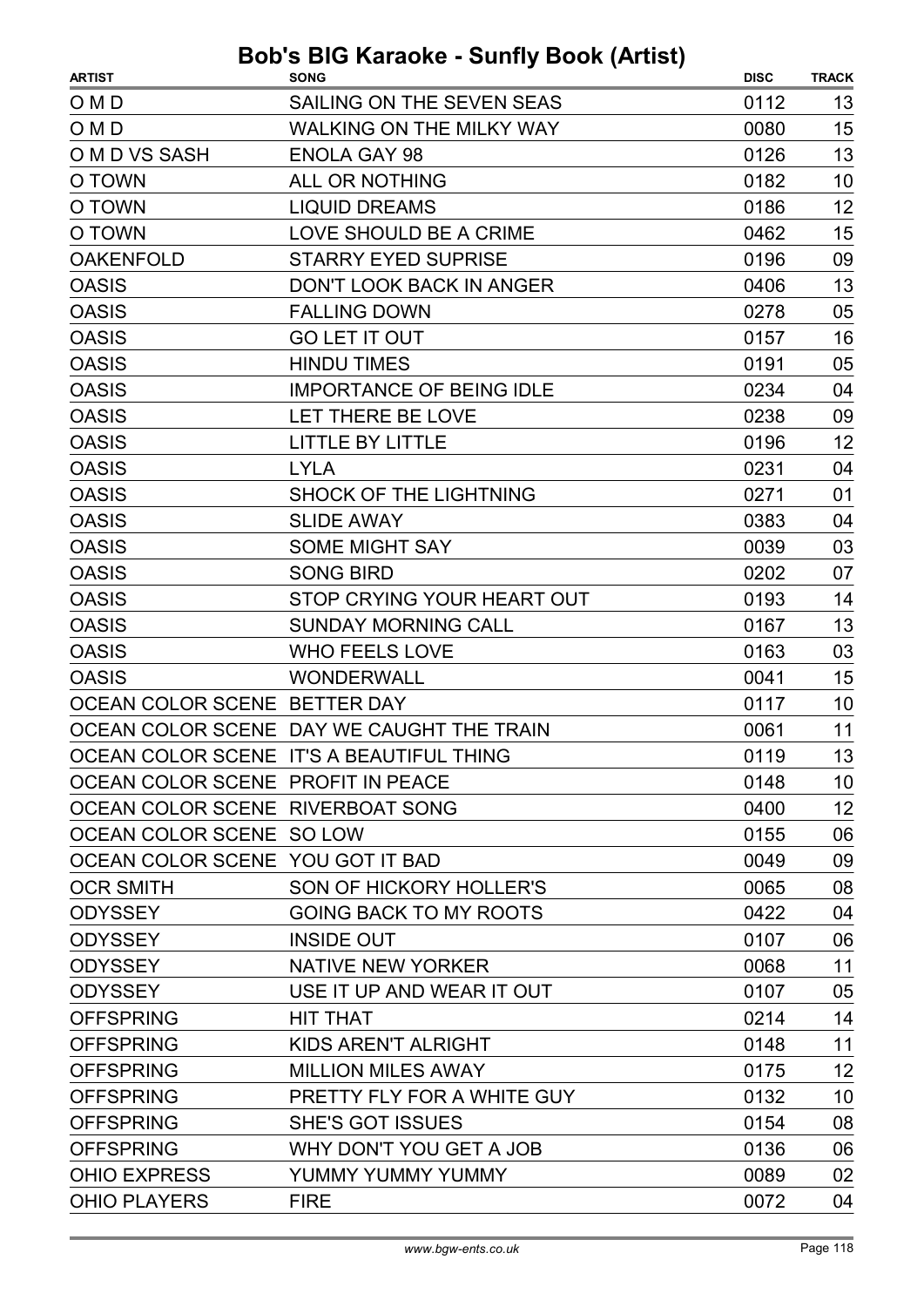| <b>ARTIST</b>             | <b>SONG</b>                          | <b>DISC</b> | <b>TRACK</b> |
|---------------------------|--------------------------------------|-------------|--------------|
| O'JAYS                    | <b>BRANDY</b>                        | 0426        | 05           |
| <b>O'JAYS</b>             | <b>LOVE TRAIN</b>                    | 0072        | 01           |
| <b>OKLAHOMA</b>           | OH WHAT A BEAUTIFUL MORNING          | 0008        | 10           |
| <b>OKLAHOMA</b>           | PEOPLE WILL SAY WE'RE IN LOVE        | 0008        | 11           |
|                           | OLIVER HELDENS AND GECKO (OVERDRIVE) | 0341        | 05           |
| <b>OLIVER HELDENS</b>     | LAST ALL NIGHT (KOALA)               | 0347        | 11           |
| <b>OLIVIA NEWTON JOHN</b> | <b>BANKS OF THE OHIO</b>             | 0153        | 08           |
| <b>OLIVIA NEWTON JOHN</b> | <b>PHYSICAL</b>                      | 0031        | 06           |
| OLIVIA NEWTON JOHN XANADU |                                      | 0105        | 15           |
| <b>OLLY MURS</b>          | <b>ARMY OF TWO</b>                   | 0323        | 07           |
| <b>OLLY MURS</b>          | <b>BUSY</b>                          | 0304        | 06           |
| <b>OLLY MURS</b>          | DANCE WITH ME TONIGHT                | 0310        | 05           |
| <b>OLLY MURS</b>          | <b>DEAR DARLIN'</b>                  | 0328        | 03           |
| <b>OLLY MURS</b>          | <b>HEART ON MY SLEEVE</b>            | 0301        | 04           |
| <b>OLLY MURS</b>          | <b>KISS ME</b>                       | 0357        | 05           |
| <b>OLLY MURS</b>          | OH MY GOODNESS                       | 0314        | 08           |
| <b>OLLY MURS</b>          | PLEASE DON'T LET ME GO               | 0295        | 11           |
| <b>OLLY MURS</b>          | RIGHT PLACE RIGHT TIME               | 0331        | 16           |
| <b>OLLY MURS</b>          | <b>SEASONS</b>                       | 0350        | 15           |
| <b>OLLY MURS</b>          | <b>STEVIE KNOWS</b>                  | 0360        | 11           |
| <b>OLLY MURS</b>          | THINKING OF ME                       | 0298        | 08           |
| <b>OLLY MURS AND</b>      | <b>UNPREDICTABLE</b>                 | 0377        | 12           |
| <b>OLLY MURS FEAT</b>     | UP                                   | 0347        | 05           |
| <b>OLLY MURS FEAT FLO</b> | <b>TROUBLEMAKER</b>                  | 0322        | 10           |
| <b>OLLY MURS FEAT</b>     | <b>HEART SKIPS A BEAT</b>            | 0307        | 11           |
| <b>OLLY MURS FEAT</b>     | <b>WRAPPED UP</b>                    | 0345        | 09           |
| <b>OMC</b>                | <b>HOW BIZARRE</b>                   | 0080        | 10           |
| <b>OMD</b>                | <b>FOREVER LIVE AND DIE</b>          | 0423        | 04           |
| <b>OMI</b>                | <b>CHEERLEADER</b>                   | 0349        | 05           |
| <b>ONE DIRECTION</b>      | <b>BEST SONG EVER</b>                | 0331        | 07           |
| <b>ONE DIRECTION</b>      | DRAG ME DOWN                         | 0355        | 01           |
| <b>ONE DIRECTION</b>      | <b>FIREPROOF</b>                     | 0346        | 02           |
| <b>ONE DIRECTION</b>      | <b>GOTTA BE YOU</b>                  | 0310        | 02           |
| <b>ONE DIRECTION</b>      | <b>HISTORY</b>                       | 0359        | 09           |
| <b>ONE DIRECTION</b>      | <b>INFINITY</b>                      | 0357        | 08           |
| <b>ONE DIRECTION</b>      | <b>KISS YOU</b>                      | 0323        | 18           |
| <b>ONE DIRECTION</b>      | <b>LITTLE THINGS</b>                 | 0322        | 03           |
| <b>ONE DIRECTION</b>      | LIVE WHILE WE'RE YOUNG               | 0320        | 13           |
| <b>ONE DIRECTION</b>      | <b>MIDNIGHT MEMORIES</b>             | 0337        | 05           |
| <b>ONE DIRECTION</b>      | <b>NIGHT CHANGES</b>                 | 0347        | 13           |
| <b>ONE DIRECTION</b>      | <b>ONE THING</b>                     | 0311        | 09           |
| <b>ONE DIRECTION</b>      | ONE WAY OR ANOTHER                   | 0325        | 01           |
| <b>ONE DIRECTION</b>      | <b>PERFECT</b>                       | 0358        | 15           |
|                           |                                      |             |              |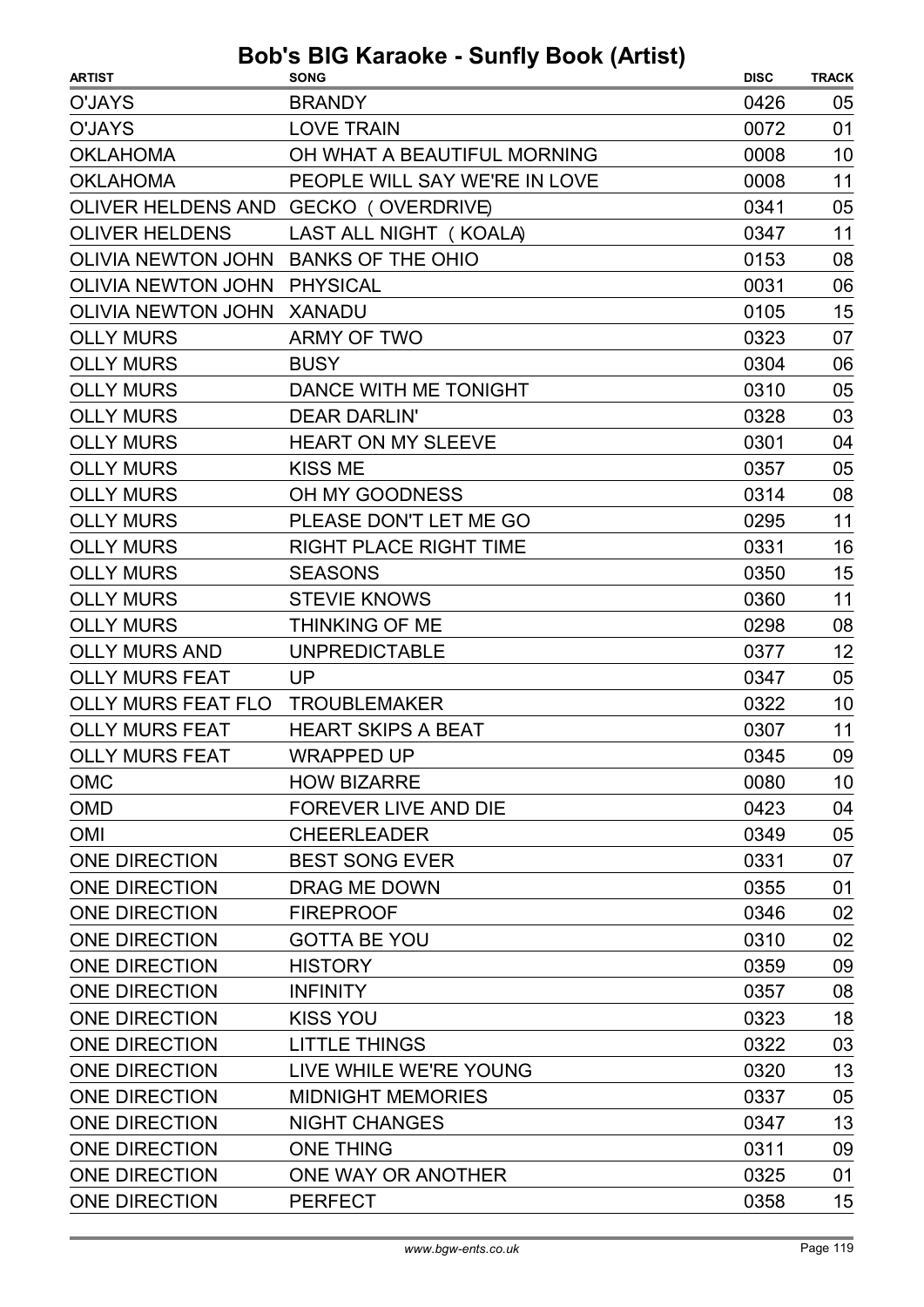| <b>ARTIST</b>           | $3 - 1$<br><b>SONG</b>         | <b>DISC</b> | <b>TRACK</b> |
|-------------------------|--------------------------------|-------------|--------------|
| ONE DIRECTION           | <b>STEAL MY GIRL</b>           | 0345        | 02           |
| <b>ONE DIRECTION</b>    | <b>STORY OF MY LIFE</b>        | 0334        | 07           |
| <b>ONE DIRECTION</b>    | <b>YOU AND I</b>               | 0339        | 06           |
| <b>ONE NIGHT ONLY</b>   | <b>JUST FOR TONIGHT</b>        | 0265        | 14           |
| <b>ONE REPUBLIC</b>     | <b>LOVE RUNS OUT</b>           | 0342        | 04           |
| <b>ONE REPUBLIC</b>     | <b>MERCY</b>                   | 0271        | 09           |
| <b>ONE REPUBLIC</b>     | SAY (ALL INEED)                | 0268        | 04           |
| <b>ONE REPUBLIC</b>     | <b>STOP AND STARE</b>          | 0265        | 02           |
| <b>ONE REPUBLIC</b>     | <b>WHEREVER I GO</b>           | 0365        | 04           |
| ONE TRUE VOICE          | AFTER YOU'RE GONE              | 0201        | 16           |
| ONE TRUE VOICE          | <b>SACRED TRUST</b>            | 0201        | 02           |
| <b>ONEREPUBLIC</b>      | <b>COUNTING STARS</b>          | 0332        | 14           |
| <b>ONEREPUBLIC</b>      | <b>IF I LOSE MYSELF</b>        | 0324        | 15           |
| <b>ONEREPUBLIC</b>      | <b>KIDS</b>                    | 0368        | 11           |
| <b>ONEREPUBLIC</b>      | <b>SECRETS</b>                 | 0302        | 10           |
| <b>OPM</b>              | <b>EL CAPTAIN</b>              | 0188        | 03           |
| <b>OPM</b>              | <b>HEAVEN IS A HALFPIPE</b>    | 0181        | 12           |
| <b>OPUS</b>             | LIFE IS LIFE                   | 0404        | 15           |
| <b>ORANGE JUICE</b>     | <b>RIP IT UP</b>               | 0113        | 03           |
| <b>ORDINARY BOYS</b>    | <b>BOYS WILL BE BOYS</b>       | 0241        | 01           |
| <b>ORDINARY BOYS</b>    | I LOVE U                       | 0251        | 12           |
| <b>ORIGINAL</b>         | <b>I LOVE YOU BABY</b>         | 0454        | 06           |
| <b>ORSON</b>            | <b>AIN'T NO PARTY</b>          | 0261        | 04           |
| <b>ORSON</b>            | <b>BRIGHT IDEA</b>             | 0243        | 04           |
| <b>ORSON</b>            | <b>HAPPINESS</b>               | 0246        | 09           |
| <b>ORSON</b>            | NO TOMORROW                    | 0242        | 10           |
| <b>OSMONDS</b>          | <b>CRAZY HORSES</b>            | 0035        | 14           |
| <b>OSMONDS</b>          | I CAN'T STOP                   | 0419        | 08           |
| <b>OTIS REDDING</b>     | <b>HARD TO HANDLE</b>          | 0088        | 13           |
| <b>OTIS REDDING</b>     | SITTIN ON THE DOCK OF THE BAY  | 0448        | 06           |
| <b>OTIS REDDING</b>     | SITTIN' ON THE DOCK OF THE BAY | 0073        | 12           |
| <b>OTTOWAN</b>          | <b>DISCO</b>                   | 0028        | 04           |
| <b>OTTOWAN</b>          | <b>HANDS UP</b>                | 0028        | 07           |
| <b>OUTHERE BROTHERS</b> | <b>BOOM BOOM BOOM</b>          | 0029        | 07           |
| <b>OUTHERE BROTHERS</b> | DON'T STOP WIGGLE WIGGLE       | 0060        | 14           |
| <b>OUTKAST</b>          | <b>HEY YA</b>                  | 0451        | 05           |
| <b>OUTKAST</b>          | <b>MS JACKSON</b>              | 0460        | 14           |
| <b>OUTKAST</b>          | <b>PROTOTYPE</b>               | 0223        | 11           |
| <b>OUTKAST</b>          | <b>ROSES</b>                   | 0452        | 05           |
| <b>OUTKAST</b>          | <b>SO FRESH SO CLEAN</b>       | 0178        | 05           |
| <b>OUTKAST</b>          | <b>WAY YOU MOVE</b>            | 0216        | 03           |
| <b>OWEN PAUL</b>        | MY FAVORITE WASTE OF TIME      | 0106        | 13           |
| <b>OWL CITY</b>         | <b>FIREFLIES</b>               | 0475        | 13           |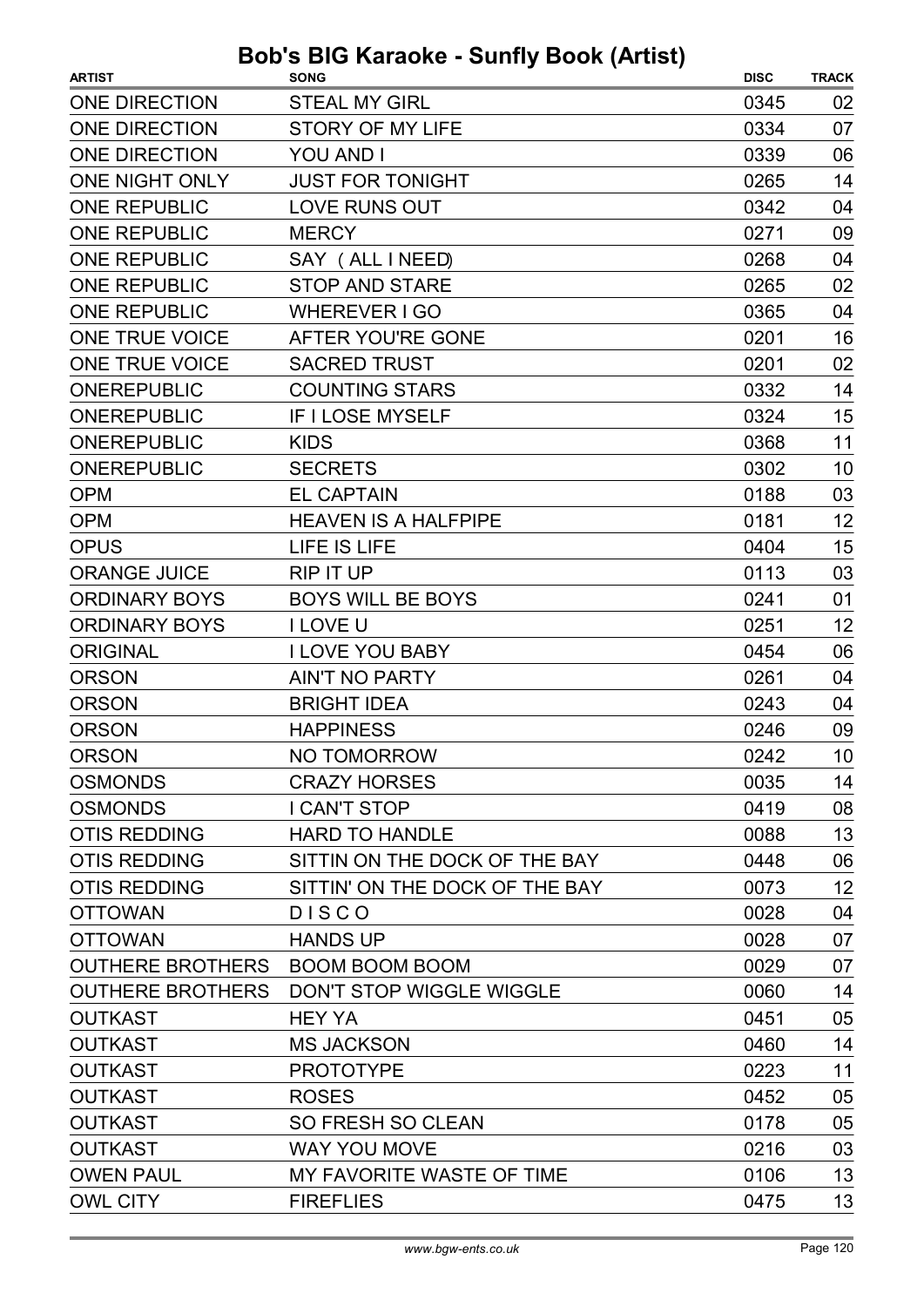| <b>ARTIST</b>         | <b>SONG</b>                    | <b>DISC</b> | <b>TRACK</b> |
|-----------------------|--------------------------------|-------------|--------------|
| <b>OWL CITY</b>       | <b>VANILLA TWILIGHT</b>        | 0291        | 07           |
| OWL CITY AND CARLY    | <b>GOOD TIME</b>               | 0318        | 17           |
| <b>OZZY AND KELLY</b> | <b>CHANGES</b>                 | 0212        | 06           |
| <b>OZZY OSBOURNE</b>  | <b>DREAMER</b>                 | 0409        | 04           |
| P DIDDY FEAT NICOLE   | COME TO ME                     | 0248        | 14           |
| P J PROBY             | <b>HOLD ME</b>                 | 0045        | 07           |
| <b>P MONEY FEAT</b>   | <b>STOP THE MUSIC</b>          | 0492        | 15           |
| <b>PALOMA FAITH</b>   | <b>30 MINUTE LOVE AFFAIR</b>   | 0319        | 10           |
| <b>PALOMA FAITH</b>   | <b>BLACK AND BLUE</b>          | 0325        | 16           |
| <b>PALOMA FAITH</b>   | CAN'T RELY ON YOU              | 0336        | 17           |
| <b>PALOMA FAITH</b>   | <b>CRYBABY</b>                 | 0380        | 10           |
| <b>PALOMA FAITH</b>   | <b>NEW YORK</b>                | 0413        | 07           |
| <b>PALOMA FAITH</b>   | ONLY LOVE CAN HURT LIKE THIS   | 0340        | 08           |
| <b>PALOMA FAITH</b>   | PICKING UP THE PIECES          | 0317        | 03           |
| <b>PALOMA FAITH</b>   | <b>READY FOR THE GOOD LIFE</b> | 0346        | 13           |
| <b>PALOMA FAITH</b>   | <b>STONE COLD SOBER</b>        | 0281        | 14           |
| PANIC AT THE DISCO    | DON'T THREATEN ME WITH A       | 0366        | 15           |
| PANIC AT THE DISCO    | <b>EMPEROR'S NEW CLOTHES</b>   | 0360        | 07           |
| PANIC AT THE DISCO    | <b>THAT GREEN GENTLEMAN</b>    | 0268        | 02           |
| <b>PAOLO NUTINI</b>   | <b>CANDY</b>                   | 0426        | 03           |
| PAOLO NUTINI          | <b>IRON SKY</b>                | 0343        | 04           |
| <b>PAOLO NUTINI</b>   | <b>JENNY DON'T BE HASTY</b>    | 0248        | 11           |
| <b>PAOLO NUTINI</b>   | LET ME DOWN EASY               | 0340        | 04           |
| <b>PAOLO NUTINI</b>   | <b>NEW SHOES</b>               | 0253        | 10           |
| <b>PAOLO NUTINI</b>   | <b>REWIND</b>                  | 0250        | 15           |
| PAOLO NUTINI          | TEN OUT OF TEN                 | 0434        | 11           |
| <b>PAPER LACE</b>     | <b>DON'T BE A HERO</b>         | 0055        | 14           |
| <b>PAPER LACE</b>     | <b>NIGHT CHICAGO DIED</b>      | 0101        | 11           |
| <b>PARADE</b>         | <b>LOUDER</b>                  | 0302        | 14           |
| <b>PARAMORE</b>       | <b>BRICK BY BORING BRICK</b>   | 0286        | 05           |
| <b>PARAMORE</b>       | <b>CRUSH CRUSH CRUSH</b>       | 0262        | 08           |
| <b>PARAMORE</b>       | <b>DAYDREAMING</b>             | 0335        | 17           |
| <b>PARAMORE</b>       | <b>STILL INTO YOU</b>          | 0329        | 13           |
| <b>PARAMORE</b>       | <b>THAT'S WHAT YOU GET</b>     | 0267        | 02           |
| <b>PARIS HILTON</b>   | <b>STARS ARE BLIND</b>         | 0246        | 15           |
| <b>PASSENGER</b>      | <b>ANYWHERE</b>                | 0371        | 03           |
| <b>PASSENGER</b>      | <b>HEARTS ON FIRE</b>          | 0340        | 11           |
| <b>PASSENGER</b>      | <b>HOLES</b>                   | 0331        | 09           |
| <b>PASSENGER</b>      | LET HER GO                     | 0327        | 05           |
| <b>PAT BENATAR</b>    | HIT ME WITH YOUR BEST SHOT     | 0483        | 03           |
| <b>PAT BENATAR</b>    | <b>LOVE IS A BATTLEFIELD</b>   | 0472        | 04           |
| PAT BOONE             | <b>FRIENDLY PERSUASION</b>     | 0063        | 07           |
| PAT BOONE             | <b>SPEEDY GONZALES</b>         | 0388        | 05           |
|                       |                                |             |              |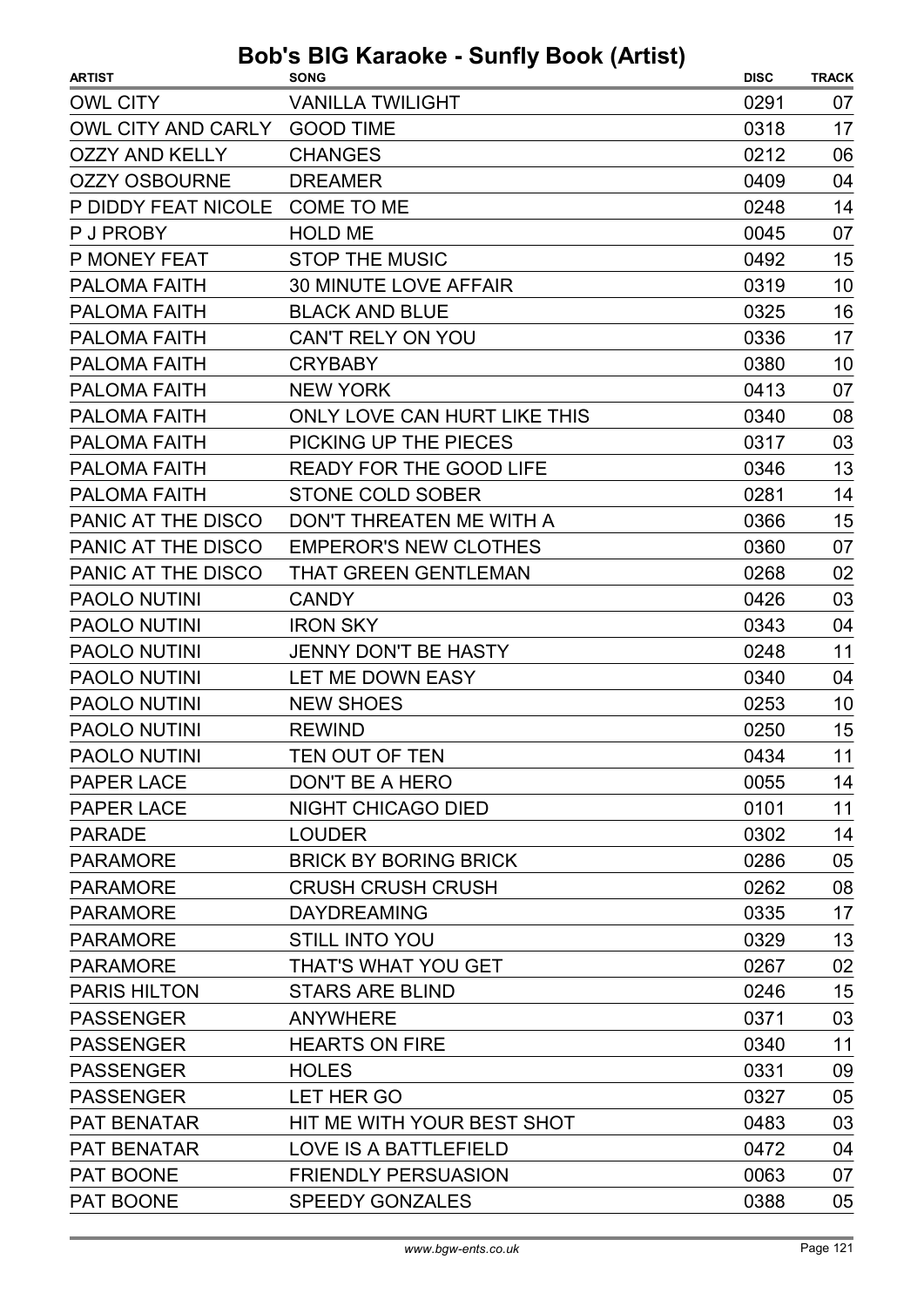| <b>ARTIST</b>                      | <b>SONG</b>                        | <b>DISC</b> | <b>TRACK</b> |
|------------------------------------|------------------------------------|-------------|--------------|
| <b>PATO BANTON</b>                 | <b>BABY COME BACK</b>              | 0050        | 01           |
| <b>PATRICE RUSHEN</b>              | <b>FORGET ME NOTS</b>              | 0067        | 09           |
| PATRICK HERNANDEZ BORN TO BE ALIVE |                                    | 0480        | 01           |
| PATRICK MCKNEE AND KINKY BOOTS     |                                    | 0411        | 14           |
| <b>PATRICK SWAYZE</b>              | SHE'S LIKE THE WIND                | 0470        | 03           |
| <b>PATSY CLINE</b>                 | <b>CRAZY</b>                       | 0446        | 15           |
| <b>PATSY CLINE</b>                 | <b>SHE'S GOT YOU</b>               | 0388        | 04           |
| PATTI LABELLE AND M ON MY OWN      |                                    | 0110        | 11           |
| PATTY SMYTH AND                    | SOMETIMES LOVE JUST AIN'T          | 0004        | 13           |
| <b>PAUL ANKA</b>                   | <b>DIANA</b>                       | 0048        | 05           |
| <b>PAUL ANKA</b>                   | <b>LONELY BOY</b>                  | 0048        | 12           |
| <b>PAUL HEATON AND</b>             | SHE GOT THE GARDEN                 | 0381        | 17           |
| PAUL KELLY AND THE                 | BEFORE TOO LONG                    | 0487        | 13           |
| PAUL LES AND MARY                  | <b>VAYA CON DIOS</b>               | 0415        | 14           |
| PAUL MCCARTNEY                     | <b>FROG CHORUS</b>                 | 0396        | 06           |
| <b>PAUL MCCARTNEY</b>              | <b>HELEN WHEELS</b>                | 0418        | 15           |
| PAUL MCCARTNEY                     | <b>NO MORE LONELY NIGHTS</b>       | 0389        | 11           |
| PAUL MCCARTNEY                     | <b>PIPES OF PEACE</b>              | 0404        | 14           |
| PAUL MCCARTNEY                     | <b>TUG OF WAR</b>                  | 0416        | 06           |
| PAUL MCCARTNEY                     | <b>GIRL IS MINE</b>                | 0491        | 07           |
| PAUL MCCARTNEY                     | <b>EBONY AND IVORY</b>             | 0425        | 14           |
| <b>PAUL SIMON</b>                  | <b>GRACELAND</b>                   | 0474        | 06           |
| <b>PAUL WELLER</b>                 | <b>BROKEN STONES</b>               | 0160        | 04           |
| <b>PAUL WELLER</b>                 | <b>CHANGING MAN</b>                | 0151        | 04           |
| <b>PAUL WELLER</b>                 | <b>WILD WOOD</b>                   | 0151        | 07           |
| PAUL WELLER                        | YOU DO SOMETHING TO ME             | 0385        | 08           |
| <b>PAUL YOUNG</b>                  | <b>COME BACK AND STAY</b>          | 0400        | 02           |
| <b>PAUL YOUNG</b>                  | EVERY TIME YOU GO AWAY             | 0056        | 04           |
| <b>PAUL YOUNG</b>                  | LOVE OF THE COMMON PEOPLE          | 0075        | 07           |
| <b>PAUL YOUNG</b>                  | <b>WHEREVER I LAY MY HAT</b>       | 0111        | 14           |
| PAULA ABDUL                        | <b>FOREVER YOUR GIRL</b>           | 0475        | 14           |
| <b>PAULA ABDUL</b>                 | OPPOSITES ATTRACT                  | 0112        | 09           |
| PAULA ABDUL                        | <b>RUSH RUSH</b>                   | 0036        | 06           |
| PAULA ABDUL                        | <b>STRAIGHT UP</b>                 | 0001        | 01           |
| PAULA COLE                         | I DON'T WANT TO WAIT               | 0405        | 07           |
| PAULINE HENRY                      | FEEL LIKE MAKING LOVE              | 0025        | 07           |
| PEABO BRYSON AND                   | <b>WHOLE NEW WORLD</b>             | 0386        | 02           |
| PEABO BRYSON AND                   | <b>TONIGHT I CELEBRATE MY LOVE</b> | 0110        | 06           |
| PEACHES AND HERB                   | <b>REUNITED</b>                    | 0151        | 05           |
| PEARL JAM                          | <b>DAUGHTER</b>                    | 0481        | 09           |
| PEARL JAM                          | <b>FIXER</b>                       | 0426        | 12           |
| PEARL JAM                          | I GOT ID                           | 0034        | 08           |
| PEARL JAM                          | <b>JUST BREATHE</b>                | 0429        | 02           |
|                                    |                                    |             |              |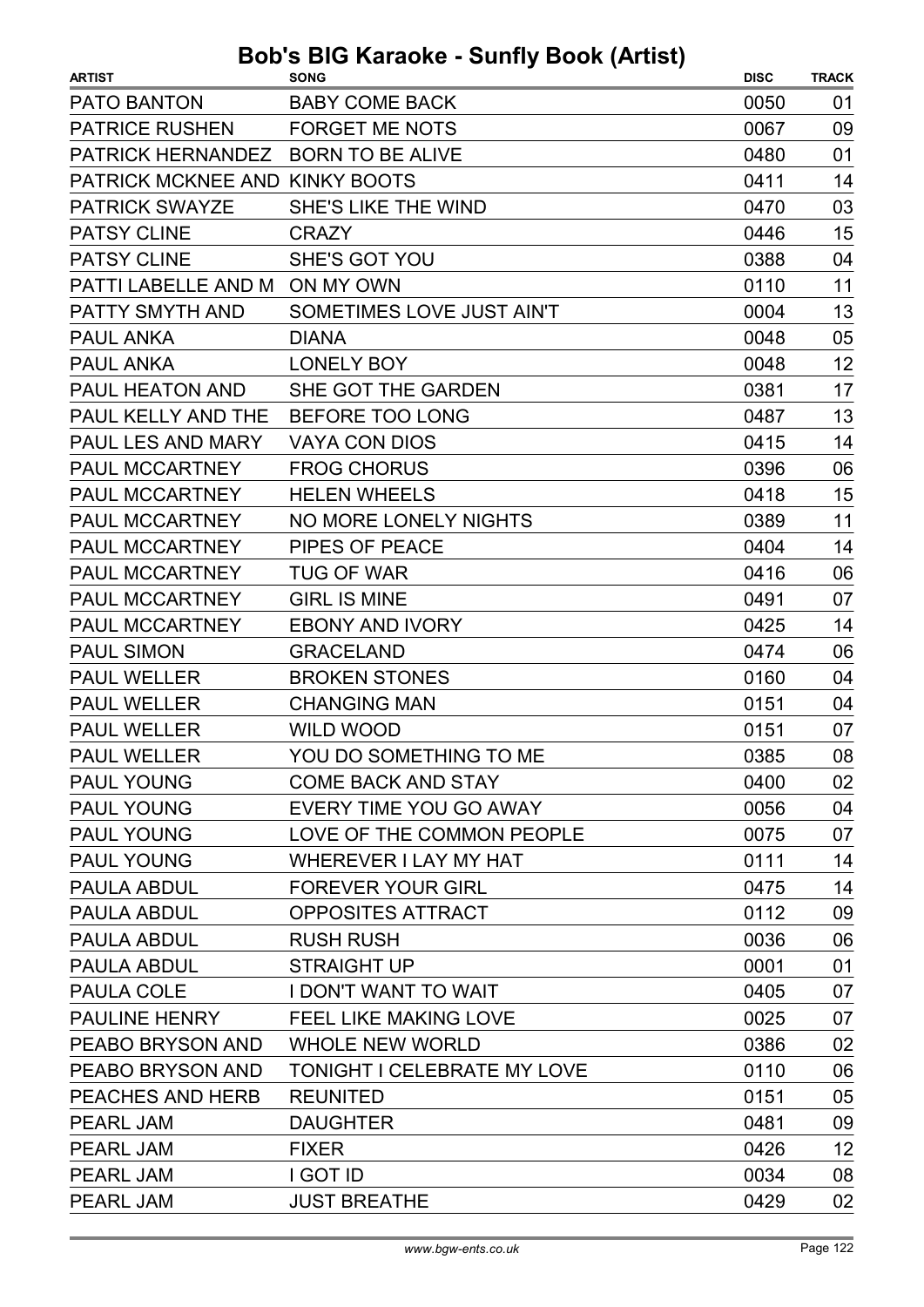| <b>ARTIST</b>         | <b>DUD 3 DIO RAIQURE - OUIIII) DUUR (AILISL)</b><br><b>SONG</b> | <b>DISC</b> | <b>TRACK</b> |
|-----------------------|-----------------------------------------------------------------|-------------|--------------|
| PEGGY LEE             | <b>FEVER</b>                                                    | 0407        | 01           |
| <b>PENDULUM</b>       | <b>GRANITE</b>                                                  | 0272        | 16           |
| <b>PENDULUM</b>       | <b>WATERCOLOUR</b>                                              | 0432        | 01           |
| PEPPER-AND-PIANO      | YOU TOOK MY HEART                                               | 0296        | 11           |
| <b>PERCY SLEDGE</b>   | WHEN A MAN LOVES A WOMAN                                        | 0088        | 02           |
| PERRY COMO            | AND I LOVE YOU SO                                               | 0077        | 14           |
| PERRY COMO            | DON'T LET THE STARS GET IN                                      | 0063        | 13           |
| PERRY COMO            | FOR THE GOOD TIMES                                              | 0153        | 11           |
| PERRY COMO            | <b>IT'S IMPOSSIBLE</b>                                          | 0077        | 10           |
| PERRY COMO            | <b>KEWPIE DOLL</b>                                              | 0164        | 08           |
| PERRY COMO            | <b>MAGIC MOMENTS</b>                                            | 0162        | 15           |
| PET SHOP BOYS         | <b>ALWAYS ON MY MIND</b>                                        | 0075        | 01           |
| PET SHOP BOYS         | <b>BEFORE</b>                                                   | 0049        | 13           |
| PET SHOP BOYS         | DID YOU SEE ME COMING?                                          | 0427        | 04           |
| PET SHOP BOYS         | <b>FLAMBOYANT</b>                                               | 0216        | 16           |
| PET SHOP BOYS         | <b>GO WEST</b>                                                  | 0387        | 04           |
| PET SHOP BOYS         | I'M WITH STUPID                                                 | 0243        | 10           |
| PET SHOP BOYS         | <b>POP KIDS</b>                                                 | 0364        | 07           |
| PET SHOP BOYS         | <b>WEST END GIRLS</b>                                           | 0037        | 02           |
| PET SHOP BOYS AND     | WHAT HAVE I DONE TO DESERVE                                     | 0402        | 15           |
| PETER ANDRE           | <b>BEHIND CLOSED DOORS</b>                                      | 0283        | 16           |
| PETER ANDRE           | <b>INSANIA</b>                                                  | 0219        | 06           |
| PETER ANDRE           | <b>KISS THE GIRL</b>                                            | 0123        | 05           |
| PETER ANDRE           | <b>RIGHT WAY</b>                                                | 0222        | 14           |
| PETER ANDRE           | <b>MYSTERIOUS GIRL</b>                                          | 0061        | 14           |
| PETER BJORN AND       | YOUNG FOLKS                                                     | 0479        | 14           |
| PETER BJORN AND       | YOUNG FOLKS                                                     | 0260        | 10           |
| <b>PETER GABRIEL</b>  | <b>RED RAIN</b>                                                 | 0424        | 01           |
| <b>PETER GABRIEL</b>  | <b>SLEDGEHAMMER</b>                                             | 0003        | 02           |
| <b>PETER GABRIEL</b>  | <b>SOLSBURY HILL</b>                                            | 0420        | 06           |
| <b>PETER GABRIEL</b>  | <b>STEAM</b>                                                    | 0435        | 03           |
| PETER GABRIEL AND     | <b>DON'T GIVE UP</b>                                            | 0491        | 08           |
| PETER PAUL AND        | PUFF THE MAGIC DRAGON                                           | 0406        | 08           |
| PETER SARSTEDT        | WHERE DO YOU GO TO MY                                           | 0065        | 09           |
| PETER SELLERS AND     | <b>GOODNESS GRACIOUS ME</b>                                     | 0089        | 04           |
| <b>PETERS AND LEE</b> | DON'T STAY AWAY TOO LONG                                        | 0101        | 14           |
| PETERS AND LEE        | <b>WELCOME HOME</b>                                             | 0077        | 07           |
| PETEY PABLO           | <b>GOODIES</b>                                                  | 0229        | 08           |
| PETULA CLARK          | <b>DOWNTOWN</b>                                                 | 0093        | 07           |
| <b>PETULA CLARK</b>   | <b>I COULDN'T LIVE WITHOUT YOUR</b>                             | 0402        | 14           |
| PETULA CLARK          | <b>SAILOR</b>                                                   | 0074        | 10           |
| PETULA CLARK          | THIS IS MY SONG                                                 | 0052        | 10           |
| <b>PHARRELL</b>       | <b>ANGEL</b>                                                    | 0239        | 05           |
|                       |                                                                 |             |              |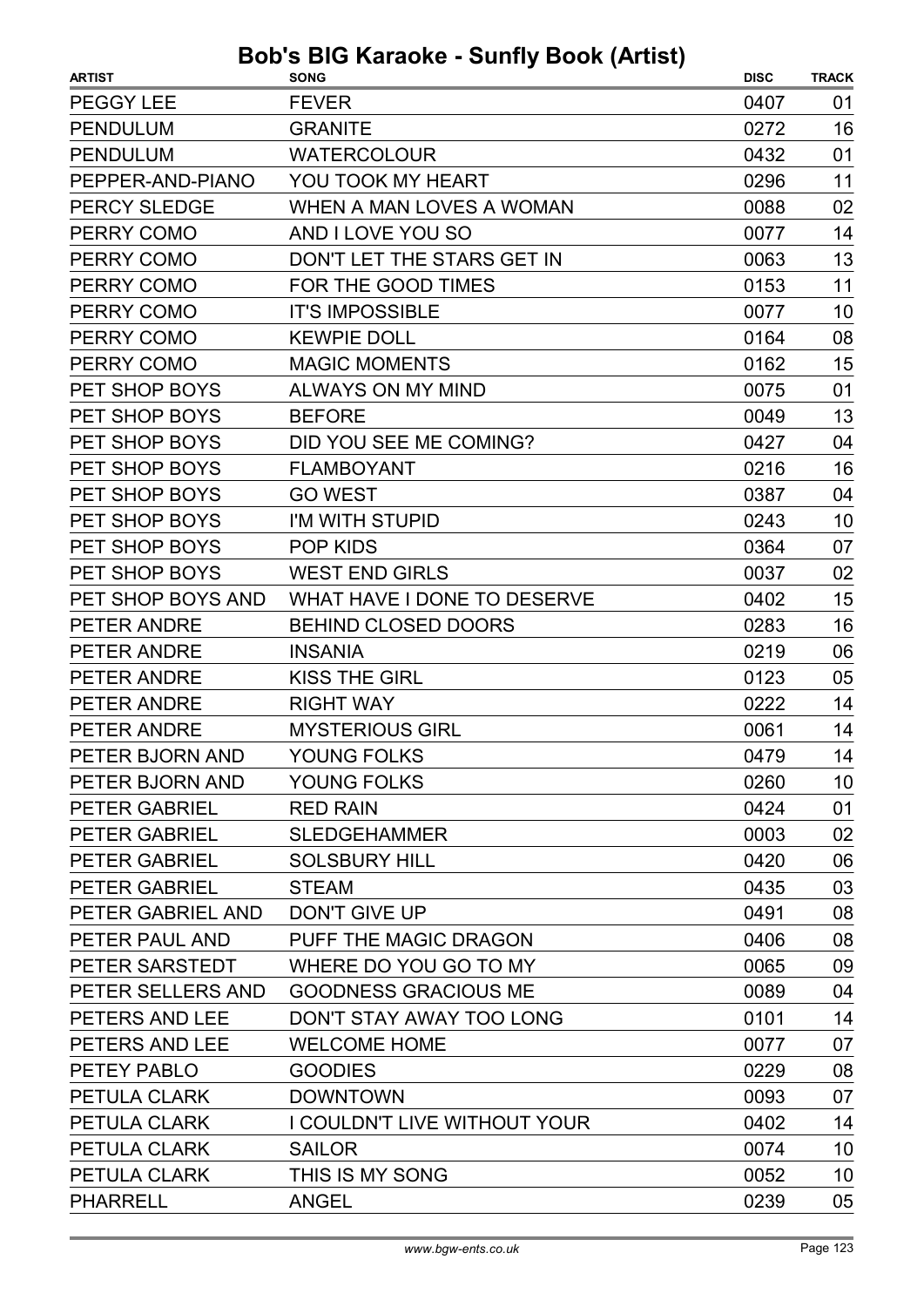| <b>ARTIST</b>                 | $\sim$ naraono carniy boon panol<br><b>SONG</b> | <b>DISC</b> | <b>TRACK</b> |
|-------------------------------|-------------------------------------------------|-------------|--------------|
|                               | PHARRELL AND GWEN CAN I HAVE IT LIKE THAT       | 0237        | 02           |
| PHARRELL AND KANYE NUMBER ONE |                                                 | 0247        | 13           |
| PHARRELL WILLIAMS             | <b>COME GET IT BAE</b>                          | 0343        | 10           |
| PHARRELL WILLIAMS             | <b>FREEDOM</b>                                  | 0354        | 11           |
| PHARRELL WILLIAMS             | <b>HAPPY</b>                                    | 0335        | 01           |
| PHARRELL WILLIAMS             | <b>MARILYN MONROE</b>                           | 0338        | 01           |
| PHATS AND SMALL               | <b>TURN AROUND</b>                              | 0136        | 02           |
| <b>PHD</b>                    | I WON'T LET YOU DOWN                            | 0076        | 13           |
| PHIL COLLINS                  | ANOTHER DAY IN PARADISE                         | 0477        | 06           |
| PHIL COLLINS                  | I WISH IT WOULD RAIN DOWN                       | 0007        | 07           |
| PHIL COLLINS                  | IN THE AIR TONIGHT                              | 0007        | 04           |
| PHIL COLLINS                  | <b>ONE MORE NIGHT</b>                           | 0397        | 09           |
| PHIL COLLINS                  | <b>TWO HEARTS</b>                               | 0385        | 11           |
| PHIL COLLINS                  | YOU CAN'T HURRY LOVE                            | 0031        | 11           |
| PHIL COLLINS AND              | <b>EASY LOVER</b>                               | 0491        | 06           |
| PHIL SPECTOR                  | <b>WINTER WONDERLAND</b>                        | 0030        | 16           |
| PHILIP GEORGE                 | <b>ALONE NO MORE</b>                            | 0356        | 09           |
| <b>PHILIP GEORGE</b>          | <b>WISH YOU WERE MINE</b>                       | 0350        | 16           |
| <b>PHIXX</b>                  | <b>LOVE REVOLUTION</b>                          | 0216        | 09           |
| <b>PHIXX</b>                  | <b>STRANGE LOVE</b>                             | 0227        | 15           |
| PHYLLIS NELSON                | <b>MOVE CLOSER</b>                              | 0076        | 09           |
| <b>PIA MIA</b>                | <b>TOUCH</b>                                    | 0359        | 17           |
| <b>PIA MIA FEAT CHRIS</b>     | <b>DO IT AGAIN</b>                              | 0355        | 07           |
| PIGEON DETECTIVES             | I'M NOT SORRY                                   | 0256        | 04           |
| <b>PIGEON DETECTIVES</b>      | <b>TAKE HER BACK</b>                            | 0259        | 03           |
| <b>PIKKETYWITCH</b>           | THAT SAME OLD FEELING                           | 0393        | 06           |
| <b>PILOT</b>                  | <b>JANUARY</b>                                  | 0071        | 08           |
| <b>PILOT</b>                  | <b>MAGIC</b>                                    | 0168        | 10           |
| <b>PINK</b>                   | <b>AVE MARY</b>                                 | 0477        | 11           |
| <b>PINK</b>                   | <b>BEAUTIFUL TRAUMA</b>                         | 0381        | 12           |
| <b>PINK</b>                   | BLOW ME (ONE LAST KISS)                         | 0320        | 03           |
| <b>PINK</b>                   | DON'T LET ME GET ME                             | 0462        | 14           |
| <b>PINK</b>                   | <b>FAMILY PORTRAIT</b>                          | 0463        | 11           |
| <b>PINK</b>                   | <b>FEEL GOOD TIME</b>                           | 0468        | 06           |
| <b>PINK</b>                   | <b>FUNHOUSE</b>                                 | 0474        | 03           |
| <b>PINK</b>                   | <b>GET THE PARTY STARTED</b>                    | 0458        | 10           |
| <b>PINK</b>                   | <b>GLITTER IN THE AIR</b>                       | 0431        | 05           |
| <b>PINK</b>                   | <b>GOD IS A DJ</b>                              | 0451        | 15           |
| <b>PINK</b>                   | <b>HEARTBREAK DOWN</b>                          | 0303        | 13           |
| <b>PINK</b>                   | <b>I DON'T BELIEVE YOU</b>                      | 0427        | 10           |
| <b>PINK</b>                   | <b>JUST LIKE A PILL</b>                         | 0466        | 09           |
| <b>PINK</b>                   | <b>JUST LIKE FIRE</b>                           | 0364        | 01           |
| <b>PINK</b>                   | <b>LAST TO KNOW</b>                             | 0217        | 11           |
|                               |                                                 |             |              |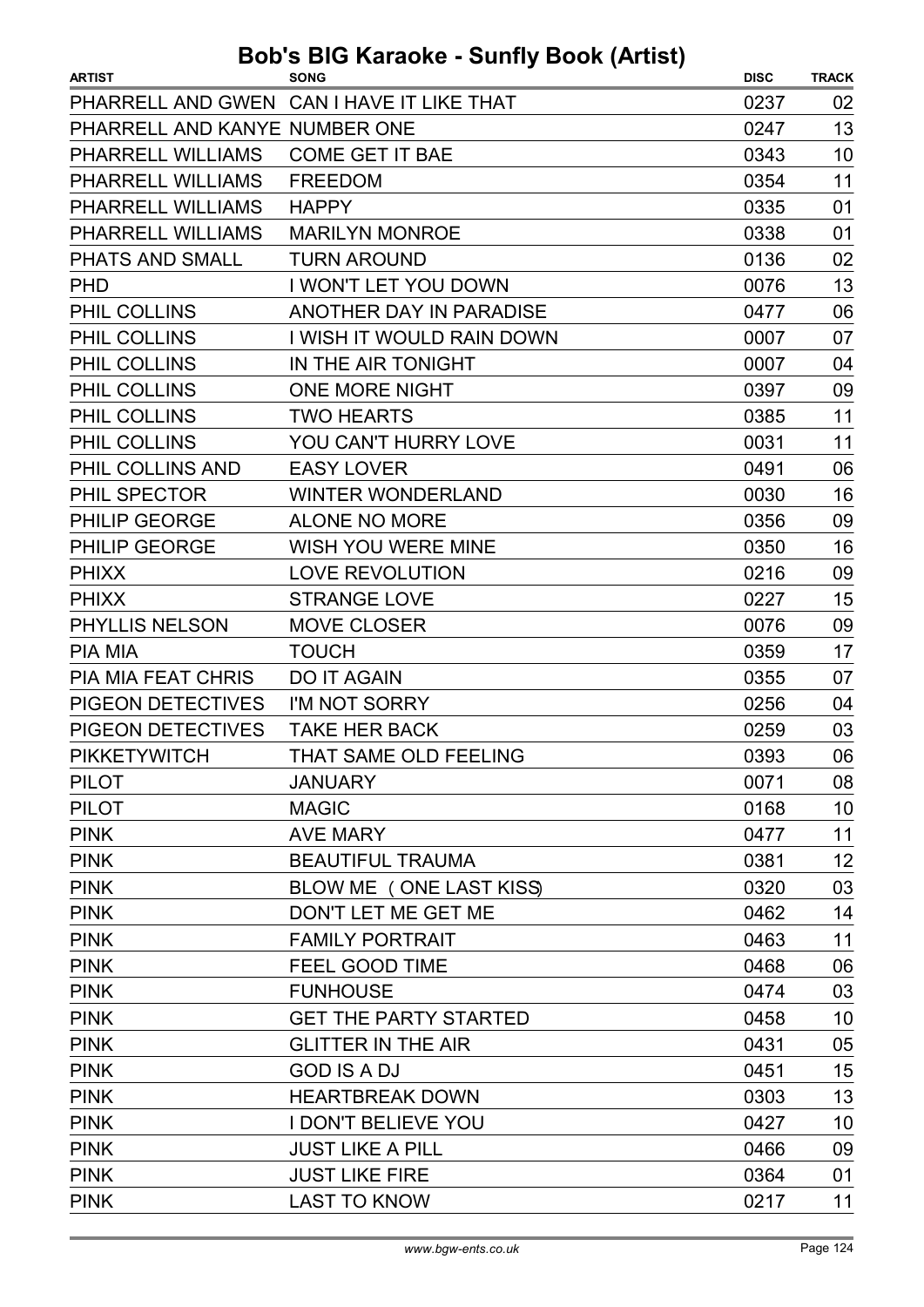| <b>ARTIST</b>         | <b>Bob's BIG Karaoke - Sunfly Book (Artist)</b><br><b>SONG</b> | <b>DISC</b> | <b>TRACK</b> |
|-----------------------|----------------------------------------------------------------|-------------|--------------|
| <b>PINK</b>           | LEAVE ME ALONE ( I'M LONELY)                                   | 0253        | 14           |
| <b>PINK</b>           | <b>MOST GIRLS</b>                                              | 0441        | 12           |
| <b>PINK</b>           | <b>NOBODY KNOWS</b>                                            | 0249        | 10           |
| <b>PINK</b>           | PLEASE DON'T LEAVE ME                                          | 0278        | 15           |
| <b>PINK</b>           | RAISE YOUR GLASS (CLEAN)                                       | 0298        | 10           |
| <b>PINK</b>           | <b>SO WHAT</b>                                                 | 0272        | 12           |
| <b>PINK</b>           | <b>SOBER</b>                                                   | 0275        | 16           |
| <b>PINK</b>           | <b>STUPID GIRLS</b>                                            | 0241        | 05           |
| <b>PINK</b>           | <b>TROUBLE</b>                                                 | 0210        | 10           |
| <b>PINK</b>           | <b>TRY</b>                                                     | 0321        | 07           |
| <b>PINK</b>           | <b>U AND UR HAND</b>                                           | 0246        | 08           |
| <b>PINK</b>           | <b>WHAT ABOUT US</b>                                           | 0379        | 01           |
| <b>PINK</b>           | <b>WHO KNEW</b>                                                | 0244        | 09           |
| PINK FEAT LILY ALLEN  | <b>TRUE LOVE</b>                                               | 0328        | 14           |
| <b>PINK FEAT NATE</b> | <b>JUST GIVE ME A REASON</b>                                   | 0324        | 01           |
| <b>PINK FLOYD</b>     | ANOTHER BRICK IN THE WALL                                      | 0411        | 10           |
| <b>PINK FLOYD</b>     | <b>ARNOLD LAYNE</b>                                            | 0417        | 09           |
| <b>PINK FLOYD</b>     | <b>COMFORTABLY NUMB</b>                                        | 0509        | 14           |
| <b>PINK FLOYD</b>     | <b>GREAT GIG IN THE SKY</b>                                    | 0412        | 15           |
| <b>PINK FLOYD</b>     | <b>HAVE A CIGAR</b>                                            | 0422        | 01           |
| <b>PINK FLOYD</b>     | <b>LOUDER THAN WORDS</b>                                       | 0346        | 18           |
| <b>PINK FLOYD</b>     | <b>MOTHER</b>                                                  | 0407        | 12           |
| <b>PINK FLOYD</b>     | <b>SEE EMILY PLAY</b>                                          | 0413        | 08           |
| <b>PINK FLOYD</b>     | <b>US AND THEM</b>                                             | 0421        | 12           |
| <b>PIPKINS</b>        | <b>GIMME DAT DING</b>                                          | 0089        | 12           |
| <b>PIRANHAS</b>       | <b>TOM HARK</b>                                                | 0082        | 07           |
| <b>PITBULL</b>        | <b>FREEDOM</b>                                                 | 0360        | 03           |
| <b>PITBULL</b>        | <b>HOTEL ROOM SERVICE</b>                                      | 0285        | 04           |
| <b>PITBULL</b>        | I KNOW YOU WANT ME ( CALLE                                     | 0282        | 15           |
| PITBULL AND CHRIS     | INTERNATIONAL LOVE ( CLEAN                                     | 0305        | 16           |
| PITBULL FEAT          | <b>FEEL THIS MOMENT</b>                                        | 0327        | 16           |
| PITBULL FEAT KE\$HA   | <b>TIMBER</b>                                                  | 0335        | 10           |
| PITBULL FEAT MARC     | <b>RAIN OVER ME</b>                                            | 0307        | 15           |
| PITBULL FEAT NE-YO    | TIME OF OUR LIVES                                              | 0350        | 14           |
| PITBULL FEAT NE-YO    | <b>GIVE ME EVERYTHING</b>                                      | 0304        | 12           |
| PITBULL FEAT          | <b>GET IT STARTED</b>                                          | 0319        | 06           |
| PITBULL FEAT TJR      | DON'T STOP THE PARTY                                           | 0323        | 09           |
| <b>PIXIE LOTT</b>     | ALL ABOUT TONIGHT                                              | 0307        | 07           |
| PIXIE LOTT            | <b>BOYS AND GIRLS</b>                                          | 0283        | 14           |
| PIXIE LOTT            | CRY ME OUT                                                     | 0286        | 06           |
| PIXIE LOTT            | <b>KISS THE STARS</b>                                          | 0312        | 07           |
| <b>PIXIE LOTT</b>     | <b>MAMA DO</b>                                                 | 0281        | 01           |
| PIXIE LOTT            | <b>NASTY</b>                                                   | 0336        | 08           |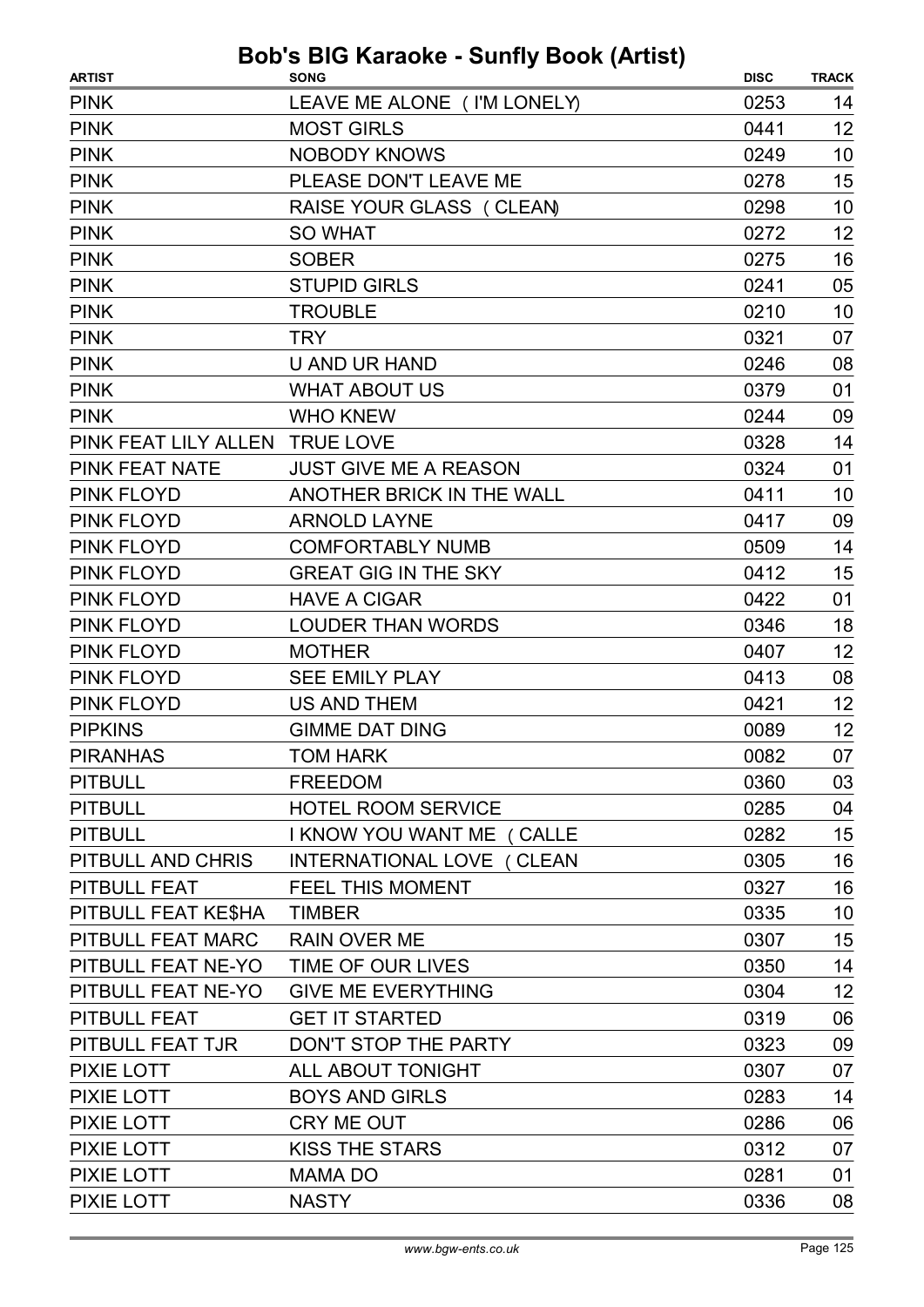| <b>ARTIST</b>               | <b>SONG</b>                  | <b>DISC</b> | <b>TRACK</b> |
|-----------------------------|------------------------------|-------------|--------------|
| PIXIE LOTT FEAT             | WHAT DO YOU TAKE ME FOR      | 0310        | 07           |
| <b>PIXIES</b>               | <b>MONKEY GONE TO HEAVEN</b> | 0408        | 07           |
| <b>PJ AND DUNCAN</b>        | <b>ETERNAL LOVE</b>          | 0020        | 08           |
| <b>PLACEBO</b>              | <b>BECAUSE I WANT YOU</b>    | 0242        | 12           |
| <b>PLACEBO</b>              | <b>BITTER END</b>            | 0407        | 08           |
| <b>PLACEBO</b>              | <b>PURE MORNING</b>          | 0125        | 12           |
| <b>PLACEBO</b>              | YOU DON'T CARE ABOUT US      | 0129        | 05           |
| PLAIN WHITE T'S             | <b>HEY THERE DELILAH</b>     | 0478        | 11           |
| <b>PLAIN WHITE T'S</b>      | <b>OUR TIME NOW</b>          | 0265        | 13           |
| <b>PLAIN WHTE T'S</b>       | HATE (I REALLY DON'T LIKE    | 0262        | 14           |
| <b>PLAN B</b>               | <b>ILL MANORS [CLEAN]</b>    | 0315        | 05           |
| <b>PLAN B</b>               | IN THE NAME OF MAN           | 0378        | 17           |
| <b>PLAN B</b>               | <b>PRAYING</b>               | 0294        | 16           |
| <b>PLAN B</b>               | <b>SHE SAID</b>              | 0291        | 10           |
| <b>PLASTIC BERTRAND</b>     | <b>CA PLANE POUR MOI</b>     | 0109        | 05           |
| <b>PLATTERS</b>             | <b>GREAT PRETENDER</b>       | 0431        | 12           |
| <b>PLATTERS</b>             | <b>MY PRAYER</b>             | 0047        | 03           |
| <b>PLATTERS</b>             | <b>ONLY YOU</b>              | 0430        | 12           |
| <b>PLAYER</b>               | <b>BABY COME BACK</b>        | 0423        | 12           |
| <b>POGUES</b>               | <b>FAIRYTALE OF NEW YORK</b> | 0131        | 01           |
| <b>POGUES AND</b>           | <b>IRISH ROVER</b>           | 0133        | 05           |
| <b>POINTER SISTERS</b>      | <b>AUTOMATIC</b>             | 0033        | 12           |
| <b>POINTER SISTERS</b>      | I'M SO EXCITED               | 0015        | 04           |
| <b>POINTER SISTERS</b>      | JUMP (FOR MY LOVE)           | 0002        | 12           |
| <b>POINTER SISTERS</b>      | <b>SLOW HAND</b>             | 0032        | 10           |
| <b>POISON</b>               | YOUR MAMA DON'T DANCE        | 0021        | 11           |
| <b>POKEMON</b>              | POKEMON THEME                | 0367        | 18           |
| PORTER ROBINSON             | <b>LANGUAGE</b>              | 0319        | 11           |
| PORTUGAL THE MAN            | <b>FEEL IT STILL</b>         | 0380        | 09           |
| POST MALONE FEAT            | <b>ROCKSTAR</b>              | 0381        | 01           |
| <b>POWER STATION</b>        | SOME LIKE IT HOT             | 0425        | 15           |
| <b>PRECIOUS</b>             | <b>SAY IT AGAIN</b>          | 0142        | 14           |
| PREFAB SPROUT               | KING OF ROCK AND ROLL        | 0395        | 12           |
| PREFAB SPROUT               | WHEN LOVE BREAKS DOWN        | 0420        | 05           |
| PRESIDENTS OF THE U PEACHES |                              | 0049        | 12           |
| PRESIDENTS OF THE           | <b>LUMP</b>                  | 0414        | 07           |
| <b>PRETENDERS</b>           | <b>BRASS IN POCKET</b>       | 0149        | 06           |
| <b>PRETENDERS</b>           | <b>STAND BY YOU</b>          | 0408        | 11           |
| <b>PRETENDERS</b>           | <b>TALK OF THE TOWN</b>      | 0423        | 13           |
| <b>PRIMAL SCREAM</b>        | <b>COUNTRY GIRL</b>          | 0243        | 02           |
| <b>PRIMAL SCREAM</b>        | <b>MOVIN' ON UP</b>          | 0424        | 06           |
| <b>PRINCE</b>               | 1999                         | 0500        | 03           |
| <b>PRINCE</b>               | <b>ALPHABET STREET</b>       | 0500        | 07           |
|                             |                              |             |              |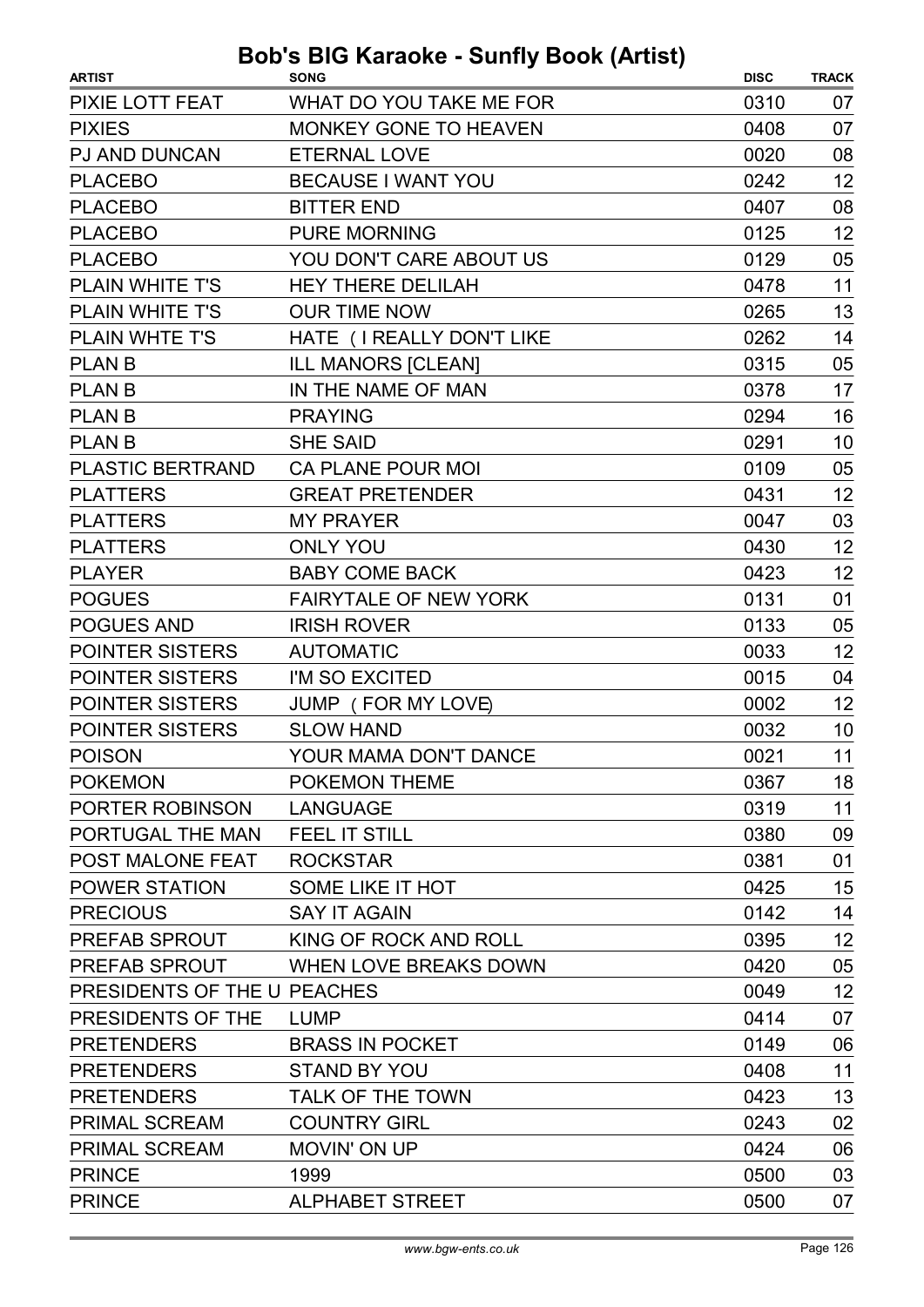| <b>PRINCE</b><br><b>CONTROVERSY</b><br>0500<br>13<br>13<br><b>PRINCE</b><br><b>CREAM</b><br>0476<br><b>PRINCE</b><br><b>DIAMONDS AND PEARLS</b><br>08<br>0500<br>10<br><b>PRINCE</b><br><b>GET OFF</b><br>0500<br><b>GOLD</b><br>15<br><b>PRINCE</b><br>0500<br><b>KISS</b><br>05<br><b>PRINCE</b><br>0500<br>0500<br>04<br><b>PRINCE</b><br><b>LET'S GO CRAZY</b><br>14<br><b>PRINCE</b><br><b>MOST BEAUTIFUL GIRL IN THE</b><br>0500<br>12<br><b>PRINCE</b><br><b>MY NAME IS PRINCE</b><br>0500<br>02<br><b>PRINCE</b><br><b>PURPLE RAIN</b><br>0500<br>11<br><b>PRINCE</b><br><b>RASPBERRY BERET</b><br>0419<br><b>PRINCE</b><br><b>SEXY MF</b><br>0500<br>11<br><b>PRINCE</b><br>SIGN OF THE TIMES<br>0500<br>06<br>THIEVES IN THE TEMPLE<br>0500<br>09<br><b>PRINCE</b><br><b>PRINCE</b><br><b>WHEN DOVES CRY</b><br>0500<br>01<br><b>PRINCE BUSTER</b><br><b>WHINE AND GRINE</b><br>0119<br>06<br><b>PRINCESS</b><br><b>BAD BABYSITTER</b><br>0190<br>01<br><b>PROCLAIMERS</b><br>I'M GONNA BE (500 MILES)<br>0490<br>02<br>I'M GONNA BE 500 MILES<br><b>PROCLAIMERS</b><br>17<br>0456<br>06<br><b>PROCLAIMERS</b><br><b>LETTER FROM AMERICA</b><br>0456<br>01<br><b>PROCLAIMERS</b><br><b>SUNSHINE ON LEITH</b><br>0403<br>0081<br><b>PRODIGY</b><br><b>BREATHE</b><br>04<br><b>FIRESTARTER</b><br><b>PRODIGY</b><br>0080<br>02<br>18<br><b>PRODIGY</b><br><b>NASTY</b><br>0348<br>15<br><b>PROFESSOR GREEN</b><br>0311<br>NEVER BE A RIGHT TIME<br>05<br>PROFESSOR GREEN<br><b>JUST BE GOOD TO GREEN</b><br>0293<br><b>PROFESSOR GREEN</b><br>0309<br>09<br><b>READ ALL ABOUT IT</b><br><b>PROFESSOR GREEN</b><br>I NEED YOU TONIGHT<br>0292<br>PROFESSOR GREEN<br><b>LULLABY</b><br>0344<br>14<br>PSEUDO ECHO<br><b>FUNKY TOWN</b><br>04<br>0474<br><b>PSY</b><br><b>GANGNAM STYLE</b><br>0320<br>04<br><b>PSY</b><br><b>GENTLEMAN</b><br>0327<br>01<br><b>PUBLIC ENEMY</b><br>HARDER THAN YOU THINK<br>0320<br>18<br>PUFF DADDY FEAT R<br><b>SATISFY YOU</b><br>0163<br>01<br><b>PULP</b><br><b>ALL TIME HIGH</b><br>0505<br><b>PULP</b><br><b>COMMON PEOPLE</b><br>0505<br>16<br><b>PULP</b><br><b>DISCO 2000</b><br>0505<br><b>PULP</b><br>DO YOU REMEMBER THE FIRST<br>0505<br>14<br><b>PULP</b><br>12<br><b>HELP THE AGED</b><br>0505<br><b>PULP</b><br><b>MILE END</b><br>0505<br><b>PULP</b><br><b>MONDAY MORNING</b><br>0505<br>10<br><b>PULP</b><br>SORTED FOR E'S AND WIZZ<br>11<br>0509<br><b>PULP</b><br>THIS IS HARDCORE<br>0505<br>11 | <b>ARTIST</b> | $100 \text{ s}$ DIO RaidOng - Odiniy DOON (Artist)<br><b>SONG</b> | <b>DISC</b> | <b>TRACK</b> |
|--------------------------------------------------------------------------------------------------------------------------------------------------------------------------------------------------------------------------------------------------------------------------------------------------------------------------------------------------------------------------------------------------------------------------------------------------------------------------------------------------------------------------------------------------------------------------------------------------------------------------------------------------------------------------------------------------------------------------------------------------------------------------------------------------------------------------------------------------------------------------------------------------------------------------------------------------------------------------------------------------------------------------------------------------------------------------------------------------------------------------------------------------------------------------------------------------------------------------------------------------------------------------------------------------------------------------------------------------------------------------------------------------------------------------------------------------------------------------------------------------------------------------------------------------------------------------------------------------------------------------------------------------------------------------------------------------------------------------------------------------------------------------------------------------------------------------------------------------------------------------------------------------------------------------------------------------------------------------------------------------------------------------------------------------------------------------------------------------------------------------------------------------------------------------------------------------------------------------------------------------------------------------------------------------------------------------------------------------------------------------------------------------------------------------------------------------------------|---------------|-------------------------------------------------------------------|-------------|--------------|
|                                                                                                                                                                                                                                                                                                                                                                                                                                                                                                                                                                                                                                                                                                                                                                                                                                                                                                                                                                                                                                                                                                                                                                                                                                                                                                                                                                                                                                                                                                                                                                                                                                                                                                                                                                                                                                                                                                                                                                                                                                                                                                                                                                                                                                                                                                                                                                                                                                                              |               |                                                                   |             |              |
|                                                                                                                                                                                                                                                                                                                                                                                                                                                                                                                                                                                                                                                                                                                                                                                                                                                                                                                                                                                                                                                                                                                                                                                                                                                                                                                                                                                                                                                                                                                                                                                                                                                                                                                                                                                                                                                                                                                                                                                                                                                                                                                                                                                                                                                                                                                                                                                                                                                              |               |                                                                   |             |              |
|                                                                                                                                                                                                                                                                                                                                                                                                                                                                                                                                                                                                                                                                                                                                                                                                                                                                                                                                                                                                                                                                                                                                                                                                                                                                                                                                                                                                                                                                                                                                                                                                                                                                                                                                                                                                                                                                                                                                                                                                                                                                                                                                                                                                                                                                                                                                                                                                                                                              |               |                                                                   |             |              |
|                                                                                                                                                                                                                                                                                                                                                                                                                                                                                                                                                                                                                                                                                                                                                                                                                                                                                                                                                                                                                                                                                                                                                                                                                                                                                                                                                                                                                                                                                                                                                                                                                                                                                                                                                                                                                                                                                                                                                                                                                                                                                                                                                                                                                                                                                                                                                                                                                                                              |               |                                                                   |             |              |
|                                                                                                                                                                                                                                                                                                                                                                                                                                                                                                                                                                                                                                                                                                                                                                                                                                                                                                                                                                                                                                                                                                                                                                                                                                                                                                                                                                                                                                                                                                                                                                                                                                                                                                                                                                                                                                                                                                                                                                                                                                                                                                                                                                                                                                                                                                                                                                                                                                                              |               |                                                                   |             |              |
|                                                                                                                                                                                                                                                                                                                                                                                                                                                                                                                                                                                                                                                                                                                                                                                                                                                                                                                                                                                                                                                                                                                                                                                                                                                                                                                                                                                                                                                                                                                                                                                                                                                                                                                                                                                                                                                                                                                                                                                                                                                                                                                                                                                                                                                                                                                                                                                                                                                              |               |                                                                   |             |              |
|                                                                                                                                                                                                                                                                                                                                                                                                                                                                                                                                                                                                                                                                                                                                                                                                                                                                                                                                                                                                                                                                                                                                                                                                                                                                                                                                                                                                                                                                                                                                                                                                                                                                                                                                                                                                                                                                                                                                                                                                                                                                                                                                                                                                                                                                                                                                                                                                                                                              |               |                                                                   |             |              |
|                                                                                                                                                                                                                                                                                                                                                                                                                                                                                                                                                                                                                                                                                                                                                                                                                                                                                                                                                                                                                                                                                                                                                                                                                                                                                                                                                                                                                                                                                                                                                                                                                                                                                                                                                                                                                                                                                                                                                                                                                                                                                                                                                                                                                                                                                                                                                                                                                                                              |               |                                                                   |             |              |
|                                                                                                                                                                                                                                                                                                                                                                                                                                                                                                                                                                                                                                                                                                                                                                                                                                                                                                                                                                                                                                                                                                                                                                                                                                                                                                                                                                                                                                                                                                                                                                                                                                                                                                                                                                                                                                                                                                                                                                                                                                                                                                                                                                                                                                                                                                                                                                                                                                                              |               |                                                                   |             |              |
|                                                                                                                                                                                                                                                                                                                                                                                                                                                                                                                                                                                                                                                                                                                                                                                                                                                                                                                                                                                                                                                                                                                                                                                                                                                                                                                                                                                                                                                                                                                                                                                                                                                                                                                                                                                                                                                                                                                                                                                                                                                                                                                                                                                                                                                                                                                                                                                                                                                              |               |                                                                   |             |              |
|                                                                                                                                                                                                                                                                                                                                                                                                                                                                                                                                                                                                                                                                                                                                                                                                                                                                                                                                                                                                                                                                                                                                                                                                                                                                                                                                                                                                                                                                                                                                                                                                                                                                                                                                                                                                                                                                                                                                                                                                                                                                                                                                                                                                                                                                                                                                                                                                                                                              |               |                                                                   |             |              |
|                                                                                                                                                                                                                                                                                                                                                                                                                                                                                                                                                                                                                                                                                                                                                                                                                                                                                                                                                                                                                                                                                                                                                                                                                                                                                                                                                                                                                                                                                                                                                                                                                                                                                                                                                                                                                                                                                                                                                                                                                                                                                                                                                                                                                                                                                                                                                                                                                                                              |               |                                                                   |             |              |
|                                                                                                                                                                                                                                                                                                                                                                                                                                                                                                                                                                                                                                                                                                                                                                                                                                                                                                                                                                                                                                                                                                                                                                                                                                                                                                                                                                                                                                                                                                                                                                                                                                                                                                                                                                                                                                                                                                                                                                                                                                                                                                                                                                                                                                                                                                                                                                                                                                                              |               |                                                                   |             |              |
|                                                                                                                                                                                                                                                                                                                                                                                                                                                                                                                                                                                                                                                                                                                                                                                                                                                                                                                                                                                                                                                                                                                                                                                                                                                                                                                                                                                                                                                                                                                                                                                                                                                                                                                                                                                                                                                                                                                                                                                                                                                                                                                                                                                                                                                                                                                                                                                                                                                              |               |                                                                   |             |              |
|                                                                                                                                                                                                                                                                                                                                                                                                                                                                                                                                                                                                                                                                                                                                                                                                                                                                                                                                                                                                                                                                                                                                                                                                                                                                                                                                                                                                                                                                                                                                                                                                                                                                                                                                                                                                                                                                                                                                                                                                                                                                                                                                                                                                                                                                                                                                                                                                                                                              |               |                                                                   |             |              |
|                                                                                                                                                                                                                                                                                                                                                                                                                                                                                                                                                                                                                                                                                                                                                                                                                                                                                                                                                                                                                                                                                                                                                                                                                                                                                                                                                                                                                                                                                                                                                                                                                                                                                                                                                                                                                                                                                                                                                                                                                                                                                                                                                                                                                                                                                                                                                                                                                                                              |               |                                                                   |             |              |
|                                                                                                                                                                                                                                                                                                                                                                                                                                                                                                                                                                                                                                                                                                                                                                                                                                                                                                                                                                                                                                                                                                                                                                                                                                                                                                                                                                                                                                                                                                                                                                                                                                                                                                                                                                                                                                                                                                                                                                                                                                                                                                                                                                                                                                                                                                                                                                                                                                                              |               |                                                                   |             |              |
|                                                                                                                                                                                                                                                                                                                                                                                                                                                                                                                                                                                                                                                                                                                                                                                                                                                                                                                                                                                                                                                                                                                                                                                                                                                                                                                                                                                                                                                                                                                                                                                                                                                                                                                                                                                                                                                                                                                                                                                                                                                                                                                                                                                                                                                                                                                                                                                                                                                              |               |                                                                   |             |              |
|                                                                                                                                                                                                                                                                                                                                                                                                                                                                                                                                                                                                                                                                                                                                                                                                                                                                                                                                                                                                                                                                                                                                                                                                                                                                                                                                                                                                                                                                                                                                                                                                                                                                                                                                                                                                                                                                                                                                                                                                                                                                                                                                                                                                                                                                                                                                                                                                                                                              |               |                                                                   |             |              |
|                                                                                                                                                                                                                                                                                                                                                                                                                                                                                                                                                                                                                                                                                                                                                                                                                                                                                                                                                                                                                                                                                                                                                                                                                                                                                                                                                                                                                                                                                                                                                                                                                                                                                                                                                                                                                                                                                                                                                                                                                                                                                                                                                                                                                                                                                                                                                                                                                                                              |               |                                                                   |             |              |
|                                                                                                                                                                                                                                                                                                                                                                                                                                                                                                                                                                                                                                                                                                                                                                                                                                                                                                                                                                                                                                                                                                                                                                                                                                                                                                                                                                                                                                                                                                                                                                                                                                                                                                                                                                                                                                                                                                                                                                                                                                                                                                                                                                                                                                                                                                                                                                                                                                                              |               |                                                                   |             |              |
|                                                                                                                                                                                                                                                                                                                                                                                                                                                                                                                                                                                                                                                                                                                                                                                                                                                                                                                                                                                                                                                                                                                                                                                                                                                                                                                                                                                                                                                                                                                                                                                                                                                                                                                                                                                                                                                                                                                                                                                                                                                                                                                                                                                                                                                                                                                                                                                                                                                              |               |                                                                   |             |              |
|                                                                                                                                                                                                                                                                                                                                                                                                                                                                                                                                                                                                                                                                                                                                                                                                                                                                                                                                                                                                                                                                                                                                                                                                                                                                                                                                                                                                                                                                                                                                                                                                                                                                                                                                                                                                                                                                                                                                                                                                                                                                                                                                                                                                                                                                                                                                                                                                                                                              |               |                                                                   |             |              |
|                                                                                                                                                                                                                                                                                                                                                                                                                                                                                                                                                                                                                                                                                                                                                                                                                                                                                                                                                                                                                                                                                                                                                                                                                                                                                                                                                                                                                                                                                                                                                                                                                                                                                                                                                                                                                                                                                                                                                                                                                                                                                                                                                                                                                                                                                                                                                                                                                                                              |               |                                                                   |             |              |
|                                                                                                                                                                                                                                                                                                                                                                                                                                                                                                                                                                                                                                                                                                                                                                                                                                                                                                                                                                                                                                                                                                                                                                                                                                                                                                                                                                                                                                                                                                                                                                                                                                                                                                                                                                                                                                                                                                                                                                                                                                                                                                                                                                                                                                                                                                                                                                                                                                                              |               |                                                                   |             |              |
|                                                                                                                                                                                                                                                                                                                                                                                                                                                                                                                                                                                                                                                                                                                                                                                                                                                                                                                                                                                                                                                                                                                                                                                                                                                                                                                                                                                                                                                                                                                                                                                                                                                                                                                                                                                                                                                                                                                                                                                                                                                                                                                                                                                                                                                                                                                                                                                                                                                              |               |                                                                   |             |              |
|                                                                                                                                                                                                                                                                                                                                                                                                                                                                                                                                                                                                                                                                                                                                                                                                                                                                                                                                                                                                                                                                                                                                                                                                                                                                                                                                                                                                                                                                                                                                                                                                                                                                                                                                                                                                                                                                                                                                                                                                                                                                                                                                                                                                                                                                                                                                                                                                                                                              |               |                                                                   |             |              |
|                                                                                                                                                                                                                                                                                                                                                                                                                                                                                                                                                                                                                                                                                                                                                                                                                                                                                                                                                                                                                                                                                                                                                                                                                                                                                                                                                                                                                                                                                                                                                                                                                                                                                                                                                                                                                                                                                                                                                                                                                                                                                                                                                                                                                                                                                                                                                                                                                                                              |               |                                                                   |             |              |
|                                                                                                                                                                                                                                                                                                                                                                                                                                                                                                                                                                                                                                                                                                                                                                                                                                                                                                                                                                                                                                                                                                                                                                                                                                                                                                                                                                                                                                                                                                                                                                                                                                                                                                                                                                                                                                                                                                                                                                                                                                                                                                                                                                                                                                                                                                                                                                                                                                                              |               |                                                                   |             | 07           |
|                                                                                                                                                                                                                                                                                                                                                                                                                                                                                                                                                                                                                                                                                                                                                                                                                                                                                                                                                                                                                                                                                                                                                                                                                                                                                                                                                                                                                                                                                                                                                                                                                                                                                                                                                                                                                                                                                                                                                                                                                                                                                                                                                                                                                                                                                                                                                                                                                                                              |               |                                                                   |             |              |
|                                                                                                                                                                                                                                                                                                                                                                                                                                                                                                                                                                                                                                                                                                                                                                                                                                                                                                                                                                                                                                                                                                                                                                                                                                                                                                                                                                                                                                                                                                                                                                                                                                                                                                                                                                                                                                                                                                                                                                                                                                                                                                                                                                                                                                                                                                                                                                                                                                                              |               |                                                                   |             |              |
|                                                                                                                                                                                                                                                                                                                                                                                                                                                                                                                                                                                                                                                                                                                                                                                                                                                                                                                                                                                                                                                                                                                                                                                                                                                                                                                                                                                                                                                                                                                                                                                                                                                                                                                                                                                                                                                                                                                                                                                                                                                                                                                                                                                                                                                                                                                                                                                                                                                              |               |                                                                   |             |              |
|                                                                                                                                                                                                                                                                                                                                                                                                                                                                                                                                                                                                                                                                                                                                                                                                                                                                                                                                                                                                                                                                                                                                                                                                                                                                                                                                                                                                                                                                                                                                                                                                                                                                                                                                                                                                                                                                                                                                                                                                                                                                                                                                                                                                                                                                                                                                                                                                                                                              |               |                                                                   |             |              |
|                                                                                                                                                                                                                                                                                                                                                                                                                                                                                                                                                                                                                                                                                                                                                                                                                                                                                                                                                                                                                                                                                                                                                                                                                                                                                                                                                                                                                                                                                                                                                                                                                                                                                                                                                                                                                                                                                                                                                                                                                                                                                                                                                                                                                                                                                                                                                                                                                                                              |               |                                                                   |             |              |
|                                                                                                                                                                                                                                                                                                                                                                                                                                                                                                                                                                                                                                                                                                                                                                                                                                                                                                                                                                                                                                                                                                                                                                                                                                                                                                                                                                                                                                                                                                                                                                                                                                                                                                                                                                                                                                                                                                                                                                                                                                                                                                                                                                                                                                                                                                                                                                                                                                                              |               |                                                                   |             |              |
|                                                                                                                                                                                                                                                                                                                                                                                                                                                                                                                                                                                                                                                                                                                                                                                                                                                                                                                                                                                                                                                                                                                                                                                                                                                                                                                                                                                                                                                                                                                                                                                                                                                                                                                                                                                                                                                                                                                                                                                                                                                                                                                                                                                                                                                                                                                                                                                                                                                              |               |                                                                   |             | 15           |
|                                                                                                                                                                                                                                                                                                                                                                                                                                                                                                                                                                                                                                                                                                                                                                                                                                                                                                                                                                                                                                                                                                                                                                                                                                                                                                                                                                                                                                                                                                                                                                                                                                                                                                                                                                                                                                                                                                                                                                                                                                                                                                                                                                                                                                                                                                                                                                                                                                                              |               |                                                                   |             |              |
|                                                                                                                                                                                                                                                                                                                                                                                                                                                                                                                                                                                                                                                                                                                                                                                                                                                                                                                                                                                                                                                                                                                                                                                                                                                                                                                                                                                                                                                                                                                                                                                                                                                                                                                                                                                                                                                                                                                                                                                                                                                                                                                                                                                                                                                                                                                                                                                                                                                              |               |                                                                   |             | 09           |
|                                                                                                                                                                                                                                                                                                                                                                                                                                                                                                                                                                                                                                                                                                                                                                                                                                                                                                                                                                                                                                                                                                                                                                                                                                                                                                                                                                                                                                                                                                                                                                                                                                                                                                                                                                                                                                                                                                                                                                                                                                                                                                                                                                                                                                                                                                                                                                                                                                                              |               |                                                                   |             |              |
|                                                                                                                                                                                                                                                                                                                                                                                                                                                                                                                                                                                                                                                                                                                                                                                                                                                                                                                                                                                                                                                                                                                                                                                                                                                                                                                                                                                                                                                                                                                                                                                                                                                                                                                                                                                                                                                                                                                                                                                                                                                                                                                                                                                                                                                                                                                                                                                                                                                              |               |                                                                   |             |              |
|                                                                                                                                                                                                                                                                                                                                                                                                                                                                                                                                                                                                                                                                                                                                                                                                                                                                                                                                                                                                                                                                                                                                                                                                                                                                                                                                                                                                                                                                                                                                                                                                                                                                                                                                                                                                                                                                                                                                                                                                                                                                                                                                                                                                                                                                                                                                                                                                                                                              |               |                                                                   |             | 13           |
|                                                                                                                                                                                                                                                                                                                                                                                                                                                                                                                                                                                                                                                                                                                                                                                                                                                                                                                                                                                                                                                                                                                                                                                                                                                                                                                                                                                                                                                                                                                                                                                                                                                                                                                                                                                                                                                                                                                                                                                                                                                                                                                                                                                                                                                                                                                                                                                                                                                              |               |                                                                   |             |              |
|                                                                                                                                                                                                                                                                                                                                                                                                                                                                                                                                                                                                                                                                                                                                                                                                                                                                                                                                                                                                                                                                                                                                                                                                                                                                                                                                                                                                                                                                                                                                                                                                                                                                                                                                                                                                                                                                                                                                                                                                                                                                                                                                                                                                                                                                                                                                                                                                                                                              |               |                                                                   |             |              |
|                                                                                                                                                                                                                                                                                                                                                                                                                                                                                                                                                                                                                                                                                                                                                                                                                                                                                                                                                                                                                                                                                                                                                                                                                                                                                                                                                                                                                                                                                                                                                                                                                                                                                                                                                                                                                                                                                                                                                                                                                                                                                                                                                                                                                                                                                                                                                                                                                                                              |               |                                                                   |             |              |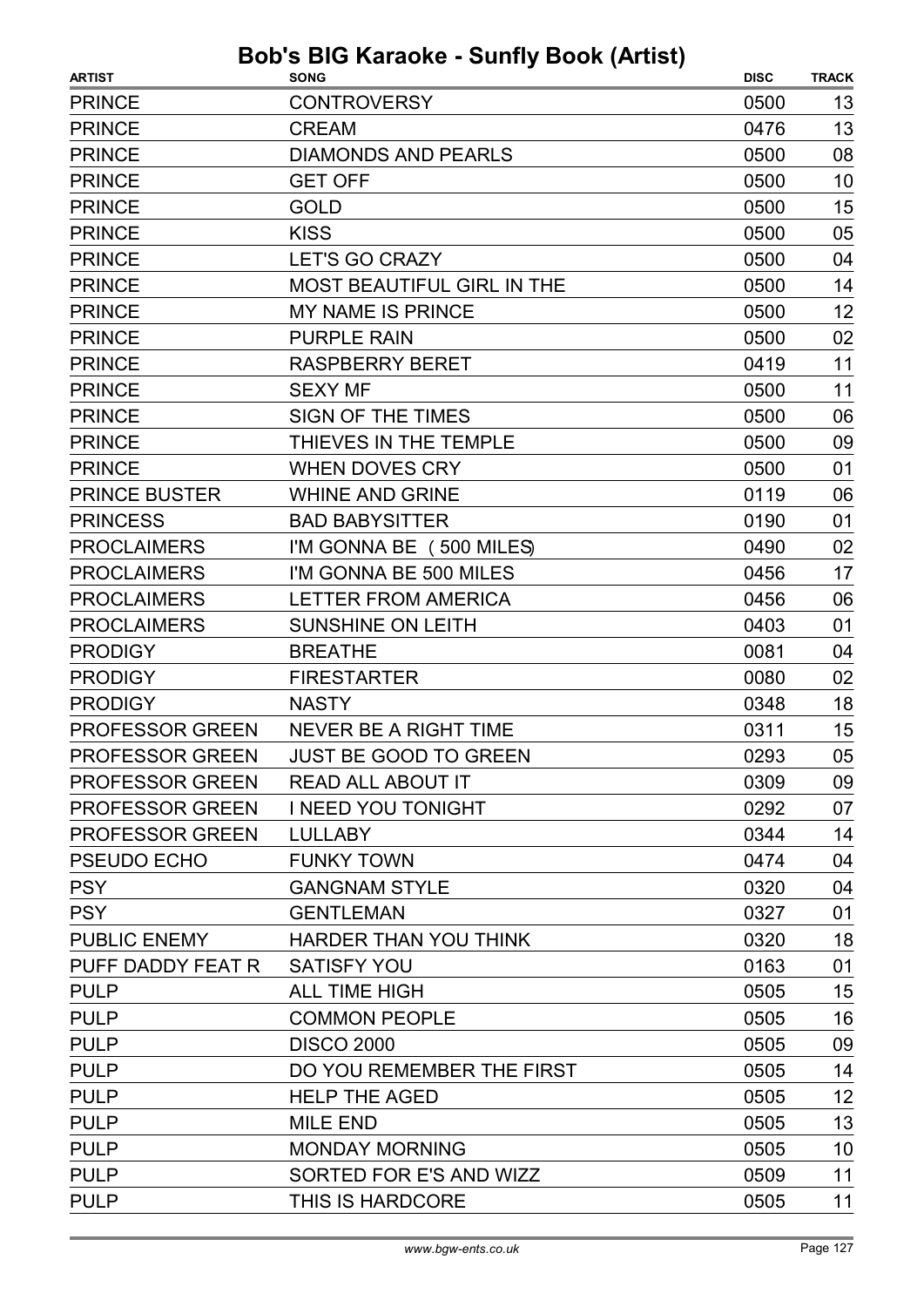| <b>ARTIST</b>              | <b>SONG</b>                      | <b>DISC</b> | <b>TRACK</b> |
|----------------------------|----------------------------------|-------------|--------------|
| <b>PURESTONE</b>           | <b>ADDICTED TO BASS</b>          | 0189        | 02           |
| <b>PUSSYCAT</b>            | <b>MISSISSIPPI</b>               | 0104        | 14           |
| <b>PUSSYCAT DOLLS</b>      | <b>BEEP</b>                      | 0241        | 03           |
| <b>PUSSYCAT DOLLS</b>      | <b>DON'T YA</b>                  | 0493        | 05           |
| <b>PUSSYCAT DOLLS</b>      | <b>HUSH HUSH</b>                 | 0281        | 11           |
| <b>PUSSYCAT DOLLS</b>      | <b>I DON'T NEED A MAN</b>        | 0248        | 05           |
| <b>PUSSYCAT DOLLS</b>      | <b>I HATE THIS PART</b>          | 0275        | 08           |
| <b>PUSSYCAT DOLLS</b>      | <b>STICK WIT U</b>               | 0238        | 07           |
| <b>PUSSYCAT DOLLS</b>      | <b>WAIT A MINUTE</b>             | 0250        | 16           |
| <b>PUSSYCAT DOLLS</b>      | <b>WHEN I GROW UP</b>            | 0272        | 14           |
| PUSSYCAT DOLLS AND BUTTONS |                                  | 0245        | 14           |
| <b>PUSSYCAT DOLLS FT</b>   | <b>WATCHA THINK ABOUT THAT</b>   | 0277        | 07           |
| <b>Q LAZARUS</b>           | <b>GOODBYE HORSES</b>            | 0426        | 06           |
| <b>QUEEN</b>               | ANOTHER ONE BITES THE DUST       | 0502        | 16           |
| <b>QUEEN</b>               | <b>BOHEMIAN RHAPSODY</b>         | 0502        | 02           |
| <b>QUEEN</b>               | <b>BREAKTHRU'</b>                | 0502        | 15           |
| <b>QUEEN</b>               | <b>CRAZY LITTLE THING CALLED</b> | 0447        | 04           |
| <b>QUEEN</b>               | DAYS OF OUR LIVES                | 0401        | 16           |
| <b>QUEEN</b>               | DON'T STOP ME NOW                | 0502        | 11           |
| <b>QUEEN</b>               | <b>FAT BOTTOMED GIRLS</b>        | 0419        | 15           |
| <b>QUEEN</b>               | <b>FRIENDS WILL BE FRIENDS</b>   | 0502        | 10           |
| <b>QUEEN</b>               | <b>HEAVEN FOR EVERYONE</b>       | 0060        | 05           |
| <b>QUEEN</b>               | <b>I WANT TO BREAK FREE</b>      | 0502        | 05           |
| <b>QUEEN</b>               | <b>INNUENDO</b>                  | 0502        | 12           |
| <b>QUEEN</b>               | <b>KILLER QUEEN</b>              | 0502        | 01           |
| <b>QUEEN</b>               | KIND OF MAGIC                    | 0502        | 04           |
| <b>QUEEN</b>               | LOVE OF MY LIFE                  | 0428        | 09           |
| <b>QUEEN</b>               | PRINCES OF THE UNIVERSE          | 0416        | 01           |
| <b>QUEEN</b>               | RADIO GA GA                      | 0502        | 09           |
| <b>QUEEN</b>               | SEVEN SEAS OF RHYE               | 0502        | 14           |
| <b>QUEEN</b>               | <b>SHOW MUST GO ON</b>           | 0502        | 03           |
| <b>QUEEN</b>               | SOMEBODY TO LOVE                 | 0502        | 07           |
| <b>QUEEN</b>               | WE ARE THE CHAMPIONS             | 0502        | 06           |
| <b>QUEEN</b>               | WE WILL ROCK YOU                 | 0490        | 12           |
| <b>QUEEN</b>               | WHO WANTS TO LIVE FOREVER        | 0502        | 13           |
| <b>QUEEN AND DAVID</b>     | <b>UNDER PRESSURE</b>            | 0502        | 08           |
| R CITY FEAT ADAM           | <b>LOCKED AWAY</b>               | 0356        | 10           |
| R DEAN TAYLOR              | <b>INDIANA WANTS ME</b>          | 0104        | 15           |
| <b>REM</b>                 | <b>AFTERMATH</b>                 | 0226        | 13           |
| <b>REM</b>                 | AT MY MOST BEAUTIFUL             | 0136        | 11           |
| <b>REM</b>                 | <b>ELECTRON BLUE</b>             | 0229        | 09           |
| <b>REM</b>                 | <b>EVERYBODY HURTS</b>           | 0498        | 07           |
| <b>REM</b>                 | <b>GREAT BEYOND</b>              | 0498        | 06           |
|                            |                                  |             |              |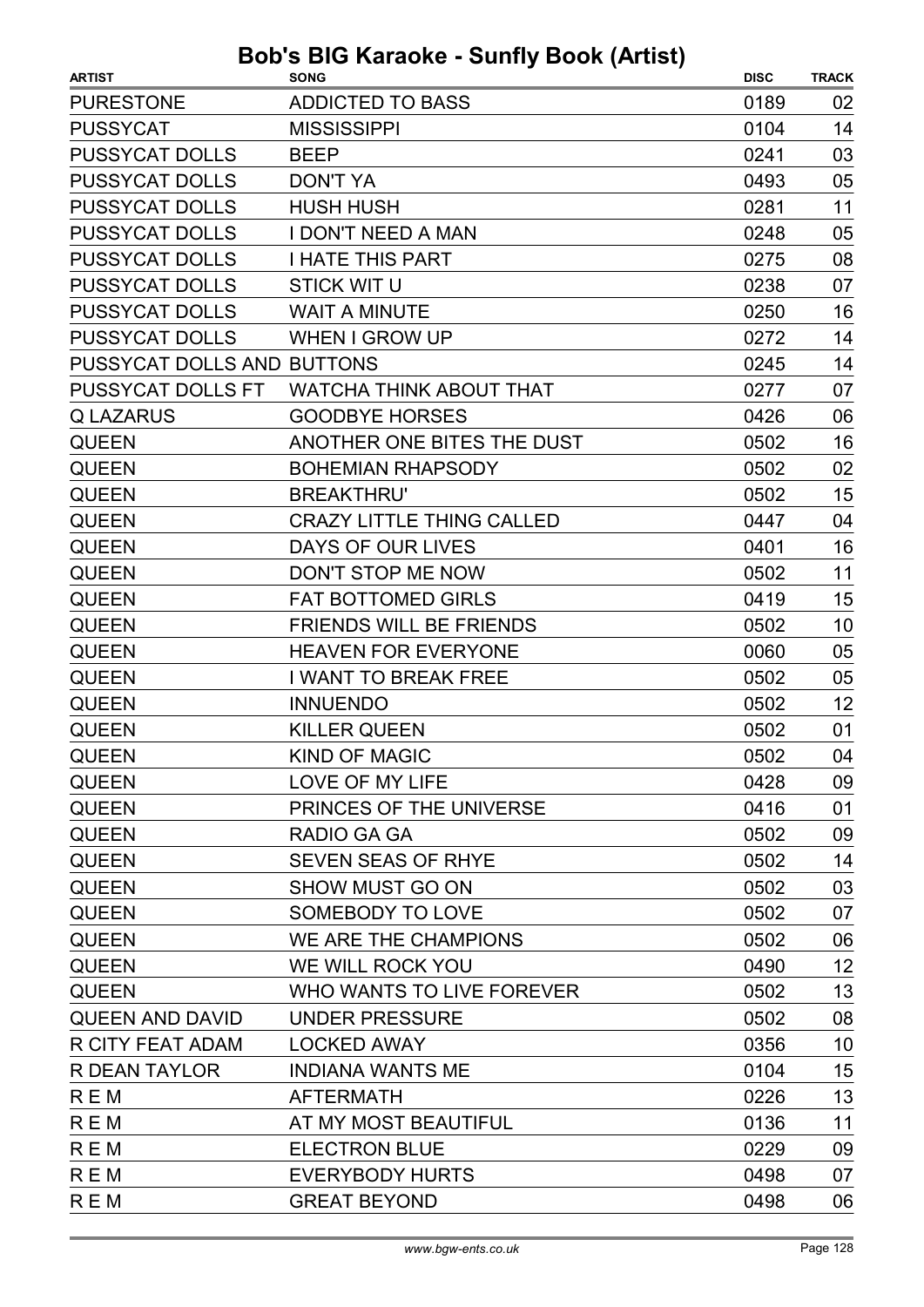|                                 | $\sim$ Karaono canny Doon (rution)      |             |              |
|---------------------------------|-----------------------------------------|-------------|--------------|
| <b>ARTIST</b><br><b>REM</b>     | <b>SONG</b><br><b>IMITATION OF LIFE</b> | <b>DISC</b> | <b>TRACK</b> |
|                                 |                                         | 0179        | 14           |
| <b>REM</b>                      | IT'S THE END OF THE WORLD AS            | 0498        | 08           |
| <b>REM</b>                      | <b>I'VE BEEN HIGH</b>                   | 0180        | 11           |
| <b>REM</b>                      | <b>LOSING MY RELIGION</b>               | 0498        | 03           |
| <b>REM</b>                      | <b>MAN ON THE MOON</b>                  | 0498        | 02           |
| <b>REM</b>                      | <b>ONE I LOVE</b>                       | 0498        | 04           |
| <b>REM</b>                      | <b>SHINY HAPPY PEOPLE</b>               | 0498        | 01           |
| <b>REM</b>                      | <b>WHAT'S THE FREQUENCY</b>             | 0498        | 05           |
| <b>R KELLY</b>                  | <b>BUMP AND GRIND</b>                   | 0025        | 03           |
| <b>R KELLY</b>                  | <b>HAPPY PEOPLE</b>                     | 0221        | 13           |
| <b>R KELLY</b>                  | IF I COULD TURN BACK THE                | 0150        | 04           |
| <b>R KELLY</b>                  | <b>IGNITION</b>                         | 0464        | 11           |
| <b>R KELLY</b>                  | ONLY THE LOOT CAN MAKE YOU              | 0163        | 02           |
| <b>R KELLY</b>                  | SHE'S GOT THAT VIBE                     | 0026        | 01           |
| <b>R KELLY</b>                  | <b>SNAKE</b>                            | 0208        | 13           |
| <b>R KELLY</b>                  | <b>THOIA THOING</b>                     | 0213        | 11           |
| <b>R KELLY</b>                  | <b>WORLDS GREATEST</b>                  | 0189        | 15           |
| R KELLY AND THE                 | <b>PLAYAS ONLY</b>                      | 0235        | 12           |
| <b>RACEY</b>                    | <b>SOME GIRLS</b>                       | 0098        | 14           |
| <b>RACHEL PLATTEN</b>           | <b>FIGHT SONG</b>                       | 0355        | 13           |
| <b>RACHEL PLATTEN</b>           | <b>STAND BY YOU</b>                     | 0360        | 10           |
| <b>RACHEL STEVENS</b>           | BREATHE IN BREATHE OUT                  | 0217        | 09           |
| <b>RACHEL STEVENS</b>           | <b>FUNKY DORY</b>                       | 0211        | 12           |
| <b>RACHEL STEVENS</b>           | <b>I SAID NEVER AGAIN</b>               | 0236        | 06           |
| <b>RACHEL STEVENS</b>           | <b>MORE MORE MORE</b>                   | 0222        | 09           |
| RACHEL STEVENS                  | <b>NEGOTIATE WITH LOVE</b>              | 0230        | 03           |
| <b>RACHEL STEVENS</b>           | SO GOOD                                 | 0233        | 12           |
| <b>RACHEL STEVENS</b>           | SWEET DREAMS MY L A EX                  | 0210        | 03           |
| <b>RADIOHEAD</b>                | <b>NO SURPRISES</b>                     | 0118        | 07           |
| <b>RADIOHEAD</b>                | <b>NUDE</b>                             | 0267        | 13           |
| <b>RADIOHEAD</b>                | PARANOID ANDROID                        | 0385        | 09           |
| <b>RADIOHEAD</b>                | STREET SPIRIT (FADE OUT)                | 0034        | 03           |
| <b>RADIOHEAD</b>                | <b>THERE THERE</b>                      | 0404        | 07           |
| <b>RAE MORRIS</b>               | UNDER THE SHADOWS                       | 0348        | 03           |
| RAE SREMMURD FEAT BLACK BEATLES |                                         | 0371        | 05           |
| <b>RAG 'N' BONE MAN</b>         | <b>AS YOU ARE</b>                       | 0380        | 07           |
| <b>RAG 'N' BONE MAN</b>         | <b>HUMAN</b>                            | 0371        | 01           |
| <b>RAG 'N' BONE MAN</b>         | <b>SKIN</b>                             | 0373        | 06           |
| <b>RAINBOW</b>                  | <b>I SURRENDER</b>                      | 0425        | 02           |
| <b>RAINBOW</b>                  | SINCE YOU'VE BEEN GONE                  | 0013        | 14           |
| <b>RALPH MCTELL</b>             | <b>STREETS OF LONDON</b>                | 0104        | 01           |
| RAM JAM BAND                    | <b>BLACK BETTY</b>                      | 0098        | 07           |
| <b>RAMONES</b>                  | <b>BABY I LOVE YOU</b>                  | 0135        | 04           |
|                                 |                                         |             |              |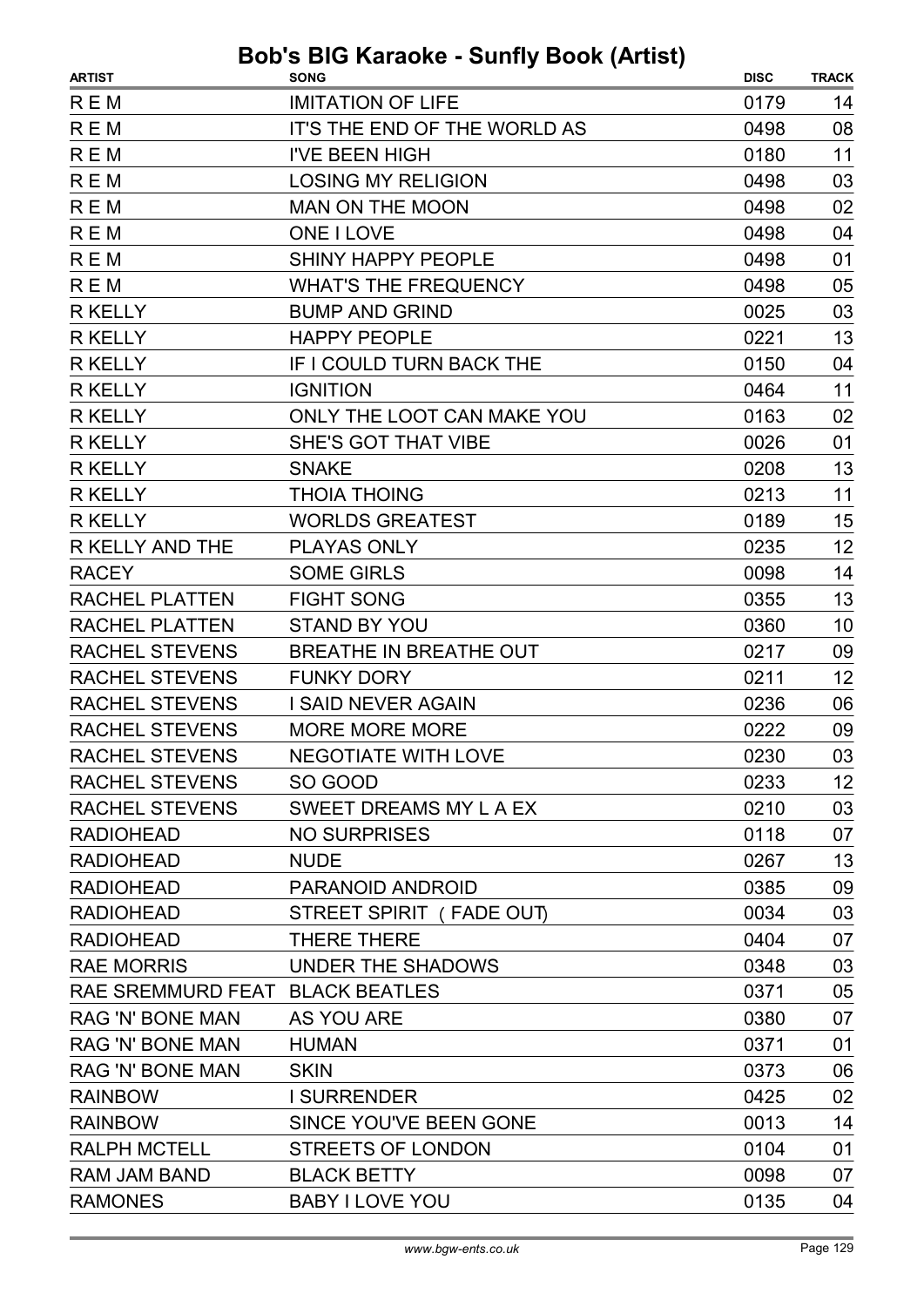| <b>RAMONES</b><br>I WANNA BE SATISFIED<br>0433<br>04<br>02<br><b>RAMONES</b><br><b>I WANTED EVERYTHING</b><br>0421<br>12<br><b>RANDY CRAWFORD</b><br>0082<br><b>ALMAZ</b><br><b>GIVE ME THE NIGHT</b><br>0117<br>05<br><b>RANDY CRAWFORD</b><br>09<br><b>LAST NIGHT AT DANCELAND</b><br><b>RANDY CRAWFORD</b><br>0413<br><b>RANDY CRAWFORD</b><br>ONE DAY I'LL FLY AWAY<br>0110<br>01<br>15<br><b>RANDY CRAWFORD</b><br>YOU MIGHT NEED SOMEBODY<br>0110<br><b>JUST WHEN I NEEDED YOU MOST</b><br>10<br><b>RANDY VANWARMER</b><br>0079<br>02<br><b>RASMUS</b><br><b>GUILTY</b><br>0221<br>11<br><b>RAY CHARLES</b><br>I'VE GOT A WOMAN<br>0436<br><b>RAY LAMONTAGNE</b><br><b>TROUBLE</b><br>05<br>0246<br>13<br><b>RAY PARKER JNR</b><br><b>GHOSTBUSTERS</b><br>0107<br><b>EVERYTHING IS BEAUTIFUL</b><br>0090<br>04<br><b>RAY STEVENS</b><br>06<br><b>RAZORLIGHT</b><br><b>AMERICA</b><br>0248<br><b>RAZORLIGHT</b><br>BEFORE I FALL TO PIECES<br>0250<br>09<br><b>RAZORLIGHT</b><br>13<br><b>CAN'T STOP THIS FEELING I'VE</b><br>0253<br><b>RAZORLIGHT</b><br><b>HOLD ON</b><br>10<br>0257<br>11<br><b>RAZORLIGHT</b><br><b>HOSTAGE OF LOVE</b><br>0275<br>11<br><b>RAZORLIGHT</b><br>IN THE MORNING<br>0245<br>14<br><b>RAZORLIGHT</b><br>0226<br><b>RIP IT UP</b><br><b>RAZORLIGHT</b><br><b>SOMEWHERE ELSE</b><br>01<br>0231<br>02<br><b>RAZORLIGHT</b><br><b>WIRE TO WIRE</b><br>0273<br>15<br><b>REAL MCCOY</b><br><b>COME AND GET YOUR LOVE</b><br>0027<br><b>REAL THING</b><br>CAN'T GET BY WITHOUT YOU<br>0022<br>10<br>10<br><b>REAL THING</b><br>YOU TO ME ARE EVERYTHING<br>0106<br>12<br>0288<br><b>REBA MCENTIRE</b><br><b>CONSIDER ME GONE</b><br><b>REBA MCENTIRE</b><br><b>FOREVER LOVE</b><br>0132<br>11<br>0303<br>03<br><b>REBECCA BLACK</b><br><b>FRIDAY</b><br><b>REBECCA FERGUSON</b><br><b>BONES</b><br>0368<br>03<br>03<br><b>REBECCA FERGUSON</b><br><b>FREEDOM</b><br>0335<br>13<br><b>REBECCA FERGUSON</b><br><b>GLITTER AND GOLD</b><br>0315<br><b>REBECCA FERGUSON</b><br><b>NOTHINGS REAL BUT LOVE</b><br>03<br>0311<br>13<br><b>REBECCA FERGUSON</b><br><b>SUPERWOMAN</b><br>0372<br>08<br><b>REBECCA FERGUSON</b><br><b>TOO GOOD TO LOSE</b><br>0313<br>14<br><b>RED HOT CHILI</b><br><b>AEROPLANE</b><br>0498<br>13<br><b>RED HOT CHILI</b><br>BY THE WAY<br>0498<br>11<br><b>RED HOT CHILI</b><br><b>CALIFORNICATION</b><br>0498<br><b>RED HOT CHILI</b><br><b>CAN'T STOP</b><br>0202<br>06<br><b>RED HOT CHILI</b><br>0243<br>01<br><b>DANI CALIFORNIA</b><br>16<br><b>RED HOT CHILI</b><br><b>FORTUNE FADED</b><br>0498<br>10<br><b>RED HOT CHILI</b><br><b>GIVE IT AWAY</b><br>0498<br><b>RED HOT CHILI</b><br><b>ROAD TRIPPIN</b><br>08<br>0175<br>12<br><b>RED HOT CHILI</b><br><b>SCAR TISSUE</b><br>0498 | <b>ARTIST</b> | <b>SONG</b> | <b>DISC</b> | <b>TRACK</b> |
|-----------------------------------------------------------------------------------------------------------------------------------------------------------------------------------------------------------------------------------------------------------------------------------------------------------------------------------------------------------------------------------------------------------------------------------------------------------------------------------------------------------------------------------------------------------------------------------------------------------------------------------------------------------------------------------------------------------------------------------------------------------------------------------------------------------------------------------------------------------------------------------------------------------------------------------------------------------------------------------------------------------------------------------------------------------------------------------------------------------------------------------------------------------------------------------------------------------------------------------------------------------------------------------------------------------------------------------------------------------------------------------------------------------------------------------------------------------------------------------------------------------------------------------------------------------------------------------------------------------------------------------------------------------------------------------------------------------------------------------------------------------------------------------------------------------------------------------------------------------------------------------------------------------------------------------------------------------------------------------------------------------------------------------------------------------------------------------------------------------------------------------------------------------------------------------------------------------------------------------------------------------------------------------------------------------------------------------------------------------------------------------------------------------------------------------------------------------------------------------------------------------------------------------------------------------------------------------------------------------------------------------------------------------------------------------------------------------------------------------------------------|---------------|-------------|-------------|--------------|
|                                                                                                                                                                                                                                                                                                                                                                                                                                                                                                                                                                                                                                                                                                                                                                                                                                                                                                                                                                                                                                                                                                                                                                                                                                                                                                                                                                                                                                                                                                                                                                                                                                                                                                                                                                                                                                                                                                                                                                                                                                                                                                                                                                                                                                                                                                                                                                                                                                                                                                                                                                                                                                                                                                                                                     |               |             |             |              |
|                                                                                                                                                                                                                                                                                                                                                                                                                                                                                                                                                                                                                                                                                                                                                                                                                                                                                                                                                                                                                                                                                                                                                                                                                                                                                                                                                                                                                                                                                                                                                                                                                                                                                                                                                                                                                                                                                                                                                                                                                                                                                                                                                                                                                                                                                                                                                                                                                                                                                                                                                                                                                                                                                                                                                     |               |             |             |              |
|                                                                                                                                                                                                                                                                                                                                                                                                                                                                                                                                                                                                                                                                                                                                                                                                                                                                                                                                                                                                                                                                                                                                                                                                                                                                                                                                                                                                                                                                                                                                                                                                                                                                                                                                                                                                                                                                                                                                                                                                                                                                                                                                                                                                                                                                                                                                                                                                                                                                                                                                                                                                                                                                                                                                                     |               |             |             |              |
|                                                                                                                                                                                                                                                                                                                                                                                                                                                                                                                                                                                                                                                                                                                                                                                                                                                                                                                                                                                                                                                                                                                                                                                                                                                                                                                                                                                                                                                                                                                                                                                                                                                                                                                                                                                                                                                                                                                                                                                                                                                                                                                                                                                                                                                                                                                                                                                                                                                                                                                                                                                                                                                                                                                                                     |               |             |             |              |
|                                                                                                                                                                                                                                                                                                                                                                                                                                                                                                                                                                                                                                                                                                                                                                                                                                                                                                                                                                                                                                                                                                                                                                                                                                                                                                                                                                                                                                                                                                                                                                                                                                                                                                                                                                                                                                                                                                                                                                                                                                                                                                                                                                                                                                                                                                                                                                                                                                                                                                                                                                                                                                                                                                                                                     |               |             |             |              |
|                                                                                                                                                                                                                                                                                                                                                                                                                                                                                                                                                                                                                                                                                                                                                                                                                                                                                                                                                                                                                                                                                                                                                                                                                                                                                                                                                                                                                                                                                                                                                                                                                                                                                                                                                                                                                                                                                                                                                                                                                                                                                                                                                                                                                                                                                                                                                                                                                                                                                                                                                                                                                                                                                                                                                     |               |             |             |              |
|                                                                                                                                                                                                                                                                                                                                                                                                                                                                                                                                                                                                                                                                                                                                                                                                                                                                                                                                                                                                                                                                                                                                                                                                                                                                                                                                                                                                                                                                                                                                                                                                                                                                                                                                                                                                                                                                                                                                                                                                                                                                                                                                                                                                                                                                                                                                                                                                                                                                                                                                                                                                                                                                                                                                                     |               |             |             |              |
|                                                                                                                                                                                                                                                                                                                                                                                                                                                                                                                                                                                                                                                                                                                                                                                                                                                                                                                                                                                                                                                                                                                                                                                                                                                                                                                                                                                                                                                                                                                                                                                                                                                                                                                                                                                                                                                                                                                                                                                                                                                                                                                                                                                                                                                                                                                                                                                                                                                                                                                                                                                                                                                                                                                                                     |               |             |             |              |
|                                                                                                                                                                                                                                                                                                                                                                                                                                                                                                                                                                                                                                                                                                                                                                                                                                                                                                                                                                                                                                                                                                                                                                                                                                                                                                                                                                                                                                                                                                                                                                                                                                                                                                                                                                                                                                                                                                                                                                                                                                                                                                                                                                                                                                                                                                                                                                                                                                                                                                                                                                                                                                                                                                                                                     |               |             |             |              |
|                                                                                                                                                                                                                                                                                                                                                                                                                                                                                                                                                                                                                                                                                                                                                                                                                                                                                                                                                                                                                                                                                                                                                                                                                                                                                                                                                                                                                                                                                                                                                                                                                                                                                                                                                                                                                                                                                                                                                                                                                                                                                                                                                                                                                                                                                                                                                                                                                                                                                                                                                                                                                                                                                                                                                     |               |             |             |              |
|                                                                                                                                                                                                                                                                                                                                                                                                                                                                                                                                                                                                                                                                                                                                                                                                                                                                                                                                                                                                                                                                                                                                                                                                                                                                                                                                                                                                                                                                                                                                                                                                                                                                                                                                                                                                                                                                                                                                                                                                                                                                                                                                                                                                                                                                                                                                                                                                                                                                                                                                                                                                                                                                                                                                                     |               |             |             |              |
|                                                                                                                                                                                                                                                                                                                                                                                                                                                                                                                                                                                                                                                                                                                                                                                                                                                                                                                                                                                                                                                                                                                                                                                                                                                                                                                                                                                                                                                                                                                                                                                                                                                                                                                                                                                                                                                                                                                                                                                                                                                                                                                                                                                                                                                                                                                                                                                                                                                                                                                                                                                                                                                                                                                                                     |               |             |             |              |
|                                                                                                                                                                                                                                                                                                                                                                                                                                                                                                                                                                                                                                                                                                                                                                                                                                                                                                                                                                                                                                                                                                                                                                                                                                                                                                                                                                                                                                                                                                                                                                                                                                                                                                                                                                                                                                                                                                                                                                                                                                                                                                                                                                                                                                                                                                                                                                                                                                                                                                                                                                                                                                                                                                                                                     |               |             |             |              |
|                                                                                                                                                                                                                                                                                                                                                                                                                                                                                                                                                                                                                                                                                                                                                                                                                                                                                                                                                                                                                                                                                                                                                                                                                                                                                                                                                                                                                                                                                                                                                                                                                                                                                                                                                                                                                                                                                                                                                                                                                                                                                                                                                                                                                                                                                                                                                                                                                                                                                                                                                                                                                                                                                                                                                     |               |             |             |              |
|                                                                                                                                                                                                                                                                                                                                                                                                                                                                                                                                                                                                                                                                                                                                                                                                                                                                                                                                                                                                                                                                                                                                                                                                                                                                                                                                                                                                                                                                                                                                                                                                                                                                                                                                                                                                                                                                                                                                                                                                                                                                                                                                                                                                                                                                                                                                                                                                                                                                                                                                                                                                                                                                                                                                                     |               |             |             |              |
|                                                                                                                                                                                                                                                                                                                                                                                                                                                                                                                                                                                                                                                                                                                                                                                                                                                                                                                                                                                                                                                                                                                                                                                                                                                                                                                                                                                                                                                                                                                                                                                                                                                                                                                                                                                                                                                                                                                                                                                                                                                                                                                                                                                                                                                                                                                                                                                                                                                                                                                                                                                                                                                                                                                                                     |               |             |             |              |
|                                                                                                                                                                                                                                                                                                                                                                                                                                                                                                                                                                                                                                                                                                                                                                                                                                                                                                                                                                                                                                                                                                                                                                                                                                                                                                                                                                                                                                                                                                                                                                                                                                                                                                                                                                                                                                                                                                                                                                                                                                                                                                                                                                                                                                                                                                                                                                                                                                                                                                                                                                                                                                                                                                                                                     |               |             |             |              |
|                                                                                                                                                                                                                                                                                                                                                                                                                                                                                                                                                                                                                                                                                                                                                                                                                                                                                                                                                                                                                                                                                                                                                                                                                                                                                                                                                                                                                                                                                                                                                                                                                                                                                                                                                                                                                                                                                                                                                                                                                                                                                                                                                                                                                                                                                                                                                                                                                                                                                                                                                                                                                                                                                                                                                     |               |             |             |              |
|                                                                                                                                                                                                                                                                                                                                                                                                                                                                                                                                                                                                                                                                                                                                                                                                                                                                                                                                                                                                                                                                                                                                                                                                                                                                                                                                                                                                                                                                                                                                                                                                                                                                                                                                                                                                                                                                                                                                                                                                                                                                                                                                                                                                                                                                                                                                                                                                                                                                                                                                                                                                                                                                                                                                                     |               |             |             |              |
|                                                                                                                                                                                                                                                                                                                                                                                                                                                                                                                                                                                                                                                                                                                                                                                                                                                                                                                                                                                                                                                                                                                                                                                                                                                                                                                                                                                                                                                                                                                                                                                                                                                                                                                                                                                                                                                                                                                                                                                                                                                                                                                                                                                                                                                                                                                                                                                                                                                                                                                                                                                                                                                                                                                                                     |               |             |             |              |
|                                                                                                                                                                                                                                                                                                                                                                                                                                                                                                                                                                                                                                                                                                                                                                                                                                                                                                                                                                                                                                                                                                                                                                                                                                                                                                                                                                                                                                                                                                                                                                                                                                                                                                                                                                                                                                                                                                                                                                                                                                                                                                                                                                                                                                                                                                                                                                                                                                                                                                                                                                                                                                                                                                                                                     |               |             |             |              |
|                                                                                                                                                                                                                                                                                                                                                                                                                                                                                                                                                                                                                                                                                                                                                                                                                                                                                                                                                                                                                                                                                                                                                                                                                                                                                                                                                                                                                                                                                                                                                                                                                                                                                                                                                                                                                                                                                                                                                                                                                                                                                                                                                                                                                                                                                                                                                                                                                                                                                                                                                                                                                                                                                                                                                     |               |             |             |              |
|                                                                                                                                                                                                                                                                                                                                                                                                                                                                                                                                                                                                                                                                                                                                                                                                                                                                                                                                                                                                                                                                                                                                                                                                                                                                                                                                                                                                                                                                                                                                                                                                                                                                                                                                                                                                                                                                                                                                                                                                                                                                                                                                                                                                                                                                                                                                                                                                                                                                                                                                                                                                                                                                                                                                                     |               |             |             |              |
|                                                                                                                                                                                                                                                                                                                                                                                                                                                                                                                                                                                                                                                                                                                                                                                                                                                                                                                                                                                                                                                                                                                                                                                                                                                                                                                                                                                                                                                                                                                                                                                                                                                                                                                                                                                                                                                                                                                                                                                                                                                                                                                                                                                                                                                                                                                                                                                                                                                                                                                                                                                                                                                                                                                                                     |               |             |             |              |
|                                                                                                                                                                                                                                                                                                                                                                                                                                                                                                                                                                                                                                                                                                                                                                                                                                                                                                                                                                                                                                                                                                                                                                                                                                                                                                                                                                                                                                                                                                                                                                                                                                                                                                                                                                                                                                                                                                                                                                                                                                                                                                                                                                                                                                                                                                                                                                                                                                                                                                                                                                                                                                                                                                                                                     |               |             |             |              |
|                                                                                                                                                                                                                                                                                                                                                                                                                                                                                                                                                                                                                                                                                                                                                                                                                                                                                                                                                                                                                                                                                                                                                                                                                                                                                                                                                                                                                                                                                                                                                                                                                                                                                                                                                                                                                                                                                                                                                                                                                                                                                                                                                                                                                                                                                                                                                                                                                                                                                                                                                                                                                                                                                                                                                     |               |             |             |              |
|                                                                                                                                                                                                                                                                                                                                                                                                                                                                                                                                                                                                                                                                                                                                                                                                                                                                                                                                                                                                                                                                                                                                                                                                                                                                                                                                                                                                                                                                                                                                                                                                                                                                                                                                                                                                                                                                                                                                                                                                                                                                                                                                                                                                                                                                                                                                                                                                                                                                                                                                                                                                                                                                                                                                                     |               |             |             |              |
|                                                                                                                                                                                                                                                                                                                                                                                                                                                                                                                                                                                                                                                                                                                                                                                                                                                                                                                                                                                                                                                                                                                                                                                                                                                                                                                                                                                                                                                                                                                                                                                                                                                                                                                                                                                                                                                                                                                                                                                                                                                                                                                                                                                                                                                                                                                                                                                                                                                                                                                                                                                                                                                                                                                                                     |               |             |             |              |
|                                                                                                                                                                                                                                                                                                                                                                                                                                                                                                                                                                                                                                                                                                                                                                                                                                                                                                                                                                                                                                                                                                                                                                                                                                                                                                                                                                                                                                                                                                                                                                                                                                                                                                                                                                                                                                                                                                                                                                                                                                                                                                                                                                                                                                                                                                                                                                                                                                                                                                                                                                                                                                                                                                                                                     |               |             |             |              |
|                                                                                                                                                                                                                                                                                                                                                                                                                                                                                                                                                                                                                                                                                                                                                                                                                                                                                                                                                                                                                                                                                                                                                                                                                                                                                                                                                                                                                                                                                                                                                                                                                                                                                                                                                                                                                                                                                                                                                                                                                                                                                                                                                                                                                                                                                                                                                                                                                                                                                                                                                                                                                                                                                                                                                     |               |             |             |              |
|                                                                                                                                                                                                                                                                                                                                                                                                                                                                                                                                                                                                                                                                                                                                                                                                                                                                                                                                                                                                                                                                                                                                                                                                                                                                                                                                                                                                                                                                                                                                                                                                                                                                                                                                                                                                                                                                                                                                                                                                                                                                                                                                                                                                                                                                                                                                                                                                                                                                                                                                                                                                                                                                                                                                                     |               |             |             |              |
|                                                                                                                                                                                                                                                                                                                                                                                                                                                                                                                                                                                                                                                                                                                                                                                                                                                                                                                                                                                                                                                                                                                                                                                                                                                                                                                                                                                                                                                                                                                                                                                                                                                                                                                                                                                                                                                                                                                                                                                                                                                                                                                                                                                                                                                                                                                                                                                                                                                                                                                                                                                                                                                                                                                                                     |               |             |             |              |
|                                                                                                                                                                                                                                                                                                                                                                                                                                                                                                                                                                                                                                                                                                                                                                                                                                                                                                                                                                                                                                                                                                                                                                                                                                                                                                                                                                                                                                                                                                                                                                                                                                                                                                                                                                                                                                                                                                                                                                                                                                                                                                                                                                                                                                                                                                                                                                                                                                                                                                                                                                                                                                                                                                                                                     |               |             |             |              |
|                                                                                                                                                                                                                                                                                                                                                                                                                                                                                                                                                                                                                                                                                                                                                                                                                                                                                                                                                                                                                                                                                                                                                                                                                                                                                                                                                                                                                                                                                                                                                                                                                                                                                                                                                                                                                                                                                                                                                                                                                                                                                                                                                                                                                                                                                                                                                                                                                                                                                                                                                                                                                                                                                                                                                     |               |             |             |              |
|                                                                                                                                                                                                                                                                                                                                                                                                                                                                                                                                                                                                                                                                                                                                                                                                                                                                                                                                                                                                                                                                                                                                                                                                                                                                                                                                                                                                                                                                                                                                                                                                                                                                                                                                                                                                                                                                                                                                                                                                                                                                                                                                                                                                                                                                                                                                                                                                                                                                                                                                                                                                                                                                                                                                                     |               |             |             |              |
|                                                                                                                                                                                                                                                                                                                                                                                                                                                                                                                                                                                                                                                                                                                                                                                                                                                                                                                                                                                                                                                                                                                                                                                                                                                                                                                                                                                                                                                                                                                                                                                                                                                                                                                                                                                                                                                                                                                                                                                                                                                                                                                                                                                                                                                                                                                                                                                                                                                                                                                                                                                                                                                                                                                                                     |               |             |             |              |
|                                                                                                                                                                                                                                                                                                                                                                                                                                                                                                                                                                                                                                                                                                                                                                                                                                                                                                                                                                                                                                                                                                                                                                                                                                                                                                                                                                                                                                                                                                                                                                                                                                                                                                                                                                                                                                                                                                                                                                                                                                                                                                                                                                                                                                                                                                                                                                                                                                                                                                                                                                                                                                                                                                                                                     |               |             |             |              |
|                                                                                                                                                                                                                                                                                                                                                                                                                                                                                                                                                                                                                                                                                                                                                                                                                                                                                                                                                                                                                                                                                                                                                                                                                                                                                                                                                                                                                                                                                                                                                                                                                                                                                                                                                                                                                                                                                                                                                                                                                                                                                                                                                                                                                                                                                                                                                                                                                                                                                                                                                                                                                                                                                                                                                     |               |             |             |              |
|                                                                                                                                                                                                                                                                                                                                                                                                                                                                                                                                                                                                                                                                                                                                                                                                                                                                                                                                                                                                                                                                                                                                                                                                                                                                                                                                                                                                                                                                                                                                                                                                                                                                                                                                                                                                                                                                                                                                                                                                                                                                                                                                                                                                                                                                                                                                                                                                                                                                                                                                                                                                                                                                                                                                                     |               |             |             |              |
|                                                                                                                                                                                                                                                                                                                                                                                                                                                                                                                                                                                                                                                                                                                                                                                                                                                                                                                                                                                                                                                                                                                                                                                                                                                                                                                                                                                                                                                                                                                                                                                                                                                                                                                                                                                                                                                                                                                                                                                                                                                                                                                                                                                                                                                                                                                                                                                                                                                                                                                                                                                                                                                                                                                                                     |               |             |             |              |
|                                                                                                                                                                                                                                                                                                                                                                                                                                                                                                                                                                                                                                                                                                                                                                                                                                                                                                                                                                                                                                                                                                                                                                                                                                                                                                                                                                                                                                                                                                                                                                                                                                                                                                                                                                                                                                                                                                                                                                                                                                                                                                                                                                                                                                                                                                                                                                                                                                                                                                                                                                                                                                                                                                                                                     |               |             |             |              |
|                                                                                                                                                                                                                                                                                                                                                                                                                                                                                                                                                                                                                                                                                                                                                                                                                                                                                                                                                                                                                                                                                                                                                                                                                                                                                                                                                                                                                                                                                                                                                                                                                                                                                                                                                                                                                                                                                                                                                                                                                                                                                                                                                                                                                                                                                                                                                                                                                                                                                                                                                                                                                                                                                                                                                     |               |             |             |              |
|                                                                                                                                                                                                                                                                                                                                                                                                                                                                                                                                                                                                                                                                                                                                                                                                                                                                                                                                                                                                                                                                                                                                                                                                                                                                                                                                                                                                                                                                                                                                                                                                                                                                                                                                                                                                                                                                                                                                                                                                                                                                                                                                                                                                                                                                                                                                                                                                                                                                                                                                                                                                                                                                                                                                                     |               |             |             |              |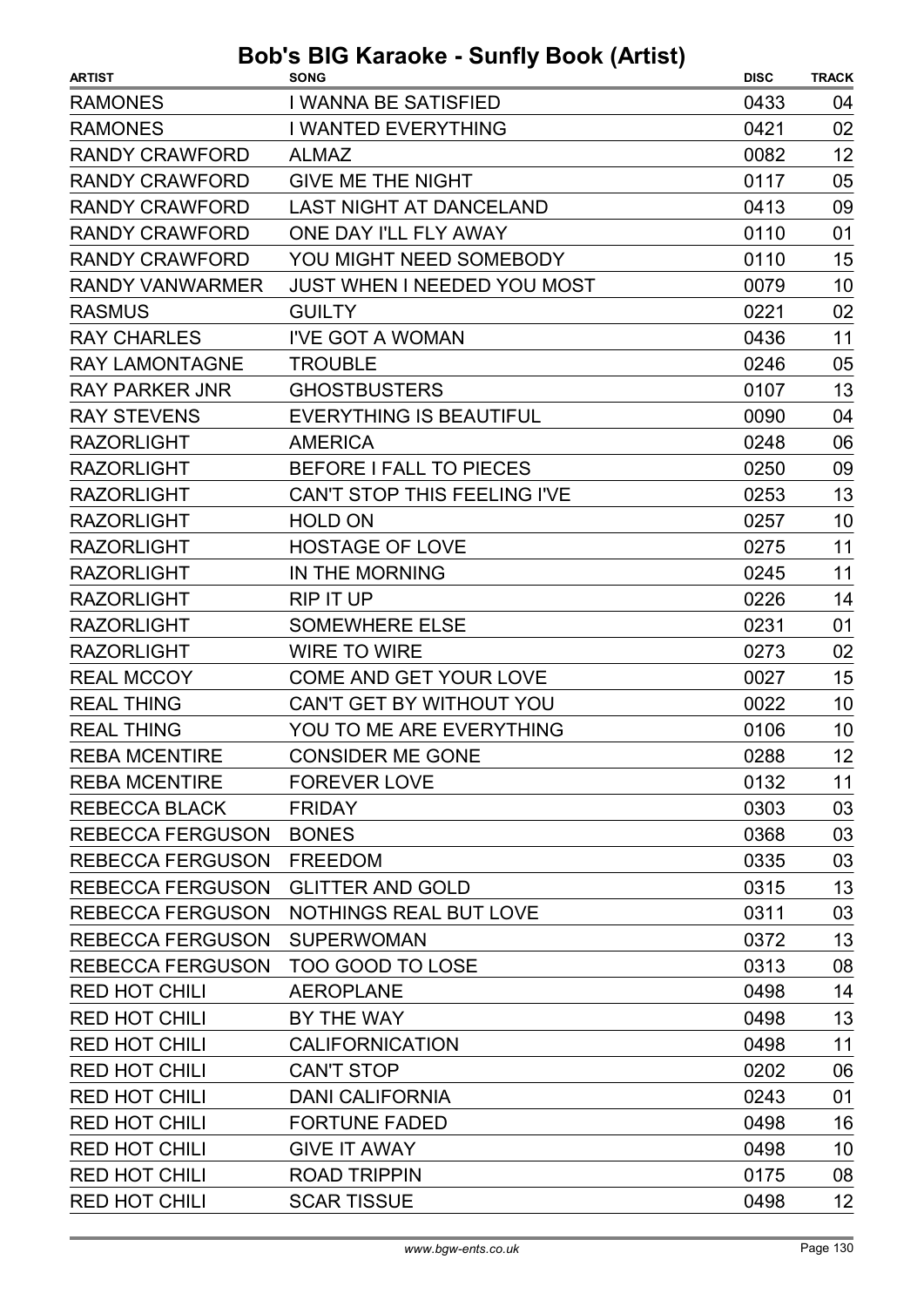| SNOW (HEY HO)<br><b>RED HOT CHILI</b><br>0250<br>07<br><b>RED HOT CHILI</b><br><b>TELL ME BABY</b><br>02<br>0245<br><b>RED HOT CHILI</b><br><b>UNDER THE BRIDGE</b><br>0498<br>09<br>11<br><b>RED HOT CHILI</b><br>UNIVERSALLY SPEAKING<br>0206<br><b>RED HOT CHILI</b><br>15<br><b>ZEPHYR SONG</b><br>0498<br>01<br><b>REDBONE</b><br>WITCH QUEEN OF NEW ORLEANS<br>0096<br><b>COTTON EYE JOE</b><br>04<br><b>REDNEX</b><br>0019<br>11<br><b>REEF</b><br><b>I GOT SOMETHING TO SAY</b><br>0134<br>10<br><b>REEF</b><br><b>PLACE YOUR HANDS</b><br>0138<br>02<br><b>I LIKE TO MOVE IT</b><br>0019<br><b>REEL 2 REEL</b><br><b>REEVES AND</b><br>I'M A BELIEVER<br>0027<br>07<br><b>REGGIE 'N' BOLLIE</b><br>08<br><b>NEW GIRL</b><br>0365<br>05<br><b>STAND</b><br>0418<br><b>REM</b><br>06<br><b>REMBRANDTS</b><br>I'LL BE THERE FOR YOU<br>0041<br>14<br><b>RENEE AND RENATO</b><br><b>SAVE YOUR LOVE</b><br>0079<br><b>REO SPEEDWAGON</b><br><b>KEEP ON LOVING YOU</b><br>0032<br>01<br><b>REPUBLICA</b><br><b>FROM RUSH HOUR WITH LOVE</b><br>0125<br>07<br><b>PRECIOUS</b><br>04<br><b>REWIND</b><br>0164<br>13<br><b>REZILLOS</b><br>TOP OF THE POPS<br>0109<br><b>RHIANNA</b><br><b>OH BABY</b><br>0193<br>04<br>12<br>BREAK THE NIGHT WITH COLOUR<br><b>RICHARD ASHCROFT</b><br>0240 |
|----------------------------------------------------------------------------------------------------------------------------------------------------------------------------------------------------------------------------------------------------------------------------------------------------------------------------------------------------------------------------------------------------------------------------------------------------------------------------------------------------------------------------------------------------------------------------------------------------------------------------------------------------------------------------------------------------------------------------------------------------------------------------------------------------------------------------------------------------------------------------------------------------------------------------------------------------------------------------------------------------------------------------------------------------------------------------------------------------------------------------------------------------------------------------------------------------------------------------------------------------------------------------------------------|
|                                                                                                                                                                                                                                                                                                                                                                                                                                                                                                                                                                                                                                                                                                                                                                                                                                                                                                                                                                                                                                                                                                                                                                                                                                                                                              |
|                                                                                                                                                                                                                                                                                                                                                                                                                                                                                                                                                                                                                                                                                                                                                                                                                                                                                                                                                                                                                                                                                                                                                                                                                                                                                              |
|                                                                                                                                                                                                                                                                                                                                                                                                                                                                                                                                                                                                                                                                                                                                                                                                                                                                                                                                                                                                                                                                                                                                                                                                                                                                                              |
|                                                                                                                                                                                                                                                                                                                                                                                                                                                                                                                                                                                                                                                                                                                                                                                                                                                                                                                                                                                                                                                                                                                                                                                                                                                                                              |
|                                                                                                                                                                                                                                                                                                                                                                                                                                                                                                                                                                                                                                                                                                                                                                                                                                                                                                                                                                                                                                                                                                                                                                                                                                                                                              |
|                                                                                                                                                                                                                                                                                                                                                                                                                                                                                                                                                                                                                                                                                                                                                                                                                                                                                                                                                                                                                                                                                                                                                                                                                                                                                              |
|                                                                                                                                                                                                                                                                                                                                                                                                                                                                                                                                                                                                                                                                                                                                                                                                                                                                                                                                                                                                                                                                                                                                                                                                                                                                                              |
|                                                                                                                                                                                                                                                                                                                                                                                                                                                                                                                                                                                                                                                                                                                                                                                                                                                                                                                                                                                                                                                                                                                                                                                                                                                                                              |
|                                                                                                                                                                                                                                                                                                                                                                                                                                                                                                                                                                                                                                                                                                                                                                                                                                                                                                                                                                                                                                                                                                                                                                                                                                                                                              |
|                                                                                                                                                                                                                                                                                                                                                                                                                                                                                                                                                                                                                                                                                                                                                                                                                                                                                                                                                                                                                                                                                                                                                                                                                                                                                              |
|                                                                                                                                                                                                                                                                                                                                                                                                                                                                                                                                                                                                                                                                                                                                                                                                                                                                                                                                                                                                                                                                                                                                                                                                                                                                                              |
|                                                                                                                                                                                                                                                                                                                                                                                                                                                                                                                                                                                                                                                                                                                                                                                                                                                                                                                                                                                                                                                                                                                                                                                                                                                                                              |
|                                                                                                                                                                                                                                                                                                                                                                                                                                                                                                                                                                                                                                                                                                                                                                                                                                                                                                                                                                                                                                                                                                                                                                                                                                                                                              |
|                                                                                                                                                                                                                                                                                                                                                                                                                                                                                                                                                                                                                                                                                                                                                                                                                                                                                                                                                                                                                                                                                                                                                                                                                                                                                              |
|                                                                                                                                                                                                                                                                                                                                                                                                                                                                                                                                                                                                                                                                                                                                                                                                                                                                                                                                                                                                                                                                                                                                                                                                                                                                                              |
|                                                                                                                                                                                                                                                                                                                                                                                                                                                                                                                                                                                                                                                                                                                                                                                                                                                                                                                                                                                                                                                                                                                                                                                                                                                                                              |
|                                                                                                                                                                                                                                                                                                                                                                                                                                                                                                                                                                                                                                                                                                                                                                                                                                                                                                                                                                                                                                                                                                                                                                                                                                                                                              |
|                                                                                                                                                                                                                                                                                                                                                                                                                                                                                                                                                                                                                                                                                                                                                                                                                                                                                                                                                                                                                                                                                                                                                                                                                                                                                              |
|                                                                                                                                                                                                                                                                                                                                                                                                                                                                                                                                                                                                                                                                                                                                                                                                                                                                                                                                                                                                                                                                                                                                                                                                                                                                                              |
|                                                                                                                                                                                                                                                                                                                                                                                                                                                                                                                                                                                                                                                                                                                                                                                                                                                                                                                                                                                                                                                                                                                                                                                                                                                                                              |
|                                                                                                                                                                                                                                                                                                                                                                                                                                                                                                                                                                                                                                                                                                                                                                                                                                                                                                                                                                                                                                                                                                                                                                                                                                                                                              |
| <b>RICHARD ASHCROFT</b><br><b>C'MON PEOPLE</b><br>02<br>0170                                                                                                                                                                                                                                                                                                                                                                                                                                                                                                                                                                                                                                                                                                                                                                                                                                                                                                                                                                                                                                                                                                                                                                                                                                 |
| <b>MONEY TO BURN</b><br>05<br><b>RICHARD ASHCROFT</b><br>0167                                                                                                                                                                                                                                                                                                                                                                                                                                                                                                                                                                                                                                                                                                                                                                                                                                                                                                                                                                                                                                                                                                                                                                                                                                |
| 16<br><b>RICHARD ASHCROFT</b><br><b>SONG FOR LOVERS</b><br>0163                                                                                                                                                                                                                                                                                                                                                                                                                                                                                                                                                                                                                                                                                                                                                                                                                                                                                                                                                                                                                                                                                                                                                                                                                              |
| <b>RICHARD HARRIS</b><br><b>MACARTHUR PARK</b><br>0137<br>01                                                                                                                                                                                                                                                                                                                                                                                                                                                                                                                                                                                                                                                                                                                                                                                                                                                                                                                                                                                                                                                                                                                                                                                                                                 |
| 13<br>0003<br>RICHARD MARX<br><b>HAZARD</b>                                                                                                                                                                                                                                                                                                                                                                                                                                                                                                                                                                                                                                                                                                                                                                                                                                                                                                                                                                                                                                                                                                                                                                                                                                                  |
| <b>RIGHT HERE WAITING</b><br><b>RICHARD MARX</b><br>0143<br>04                                                                                                                                                                                                                                                                                                                                                                                                                                                                                                                                                                                                                                                                                                                                                                                                                                                                                                                                                                                                                                                                                                                                                                                                                               |
| 12<br>YOU USED TO<br><b>RICHARD X</b><br>0214                                                                                                                                                                                                                                                                                                                                                                                                                                                                                                                                                                                                                                                                                                                                                                                                                                                                                                                                                                                                                                                                                                                                                                                                                                                |
| 14<br><b>RICHARD X FEAT</b><br><b>FINEST DREAMS</b><br>0208                                                                                                                                                                                                                                                                                                                                                                                                                                                                                                                                                                                                                                                                                                                                                                                                                                                                                                                                                                                                                                                                                                                                                                                                                                  |
| 13<br><b>RICHARD X VS</b><br><b>BEING NOBODY</b><br>0203                                                                                                                                                                                                                                                                                                                                                                                                                                                                                                                                                                                                                                                                                                                                                                                                                                                                                                                                                                                                                                                                                                                                                                                                                                     |
| 03<br><b>RICHIE VALENS</b><br>0135<br><b>DONNA</b>                                                                                                                                                                                                                                                                                                                                                                                                                                                                                                                                                                                                                                                                                                                                                                                                                                                                                                                                                                                                                                                                                                                                                                                                                                           |
| <b>RICHIE VALENS</b><br>12<br>LA BAMBA<br>0447                                                                                                                                                                                                                                                                                                                                                                                                                                                                                                                                                                                                                                                                                                                                                                                                                                                                                                                                                                                                                                                                                                                                                                                                                                               |
| <b>RICHIE VALENS</b><br>03<br><b>TELL LAURA I LOVE HER</b><br>0038                                                                                                                                                                                                                                                                                                                                                                                                                                                                                                                                                                                                                                                                                                                                                                                                                                                                                                                                                                                                                                                                                                                                                                                                                           |
| 18<br><b>RICK ASTLEY</b><br>ANGELS ON MY SIDE<br>0368                                                                                                                                                                                                                                                                                                                                                                                                                                                                                                                                                                                                                                                                                                                                                                                                                                                                                                                                                                                                                                                                                                                                                                                                                                        |
| <b>RICK ASTLEY</b><br><b>KEEP SINGING</b><br>0366<br>02                                                                                                                                                                                                                                                                                                                                                                                                                                                                                                                                                                                                                                                                                                                                                                                                                                                                                                                                                                                                                                                                                                                                                                                                                                      |
| <b>RICK ASTLEY</b><br>NEVER GONNA GIVE YOU UP<br>0449<br>04                                                                                                                                                                                                                                                                                                                                                                                                                                                                                                                                                                                                                                                                                                                                                                                                                                                                                                                                                                                                                                                                                                                                                                                                                                  |
| <b>RICK ASTLEY</b><br><b>WHENEVER YOU NEED</b><br>0110<br>14                                                                                                                                                                                                                                                                                                                                                                                                                                                                                                                                                                                                                                                                                                                                                                                                                                                                                                                                                                                                                                                                                                                                                                                                                                 |
| 14<br><b>RICK DERRINGER</b><br>I AM A REAL AMERICAN<br>0426                                                                                                                                                                                                                                                                                                                                                                                                                                                                                                                                                                                                                                                                                                                                                                                                                                                                                                                                                                                                                                                                                                                                                                                                                                  |
| <b>RICKY MARTIN</b><br><b>I DON'T CARE</b><br>15<br>0237                                                                                                                                                                                                                                                                                                                                                                                                                                                                                                                                                                                                                                                                                                                                                                                                                                                                                                                                                                                                                                                                                                                                                                                                                                     |
| 11<br><b>RICKY MARTIN</b><br>LIVIN' LA VIDA LOCA<br>0145                                                                                                                                                                                                                                                                                                                                                                                                                                                                                                                                                                                                                                                                                                                                                                                                                                                                                                                                                                                                                                                                                                                                                                                                                                     |
| <b>RICKY MARTIN</b><br>0175<br>05<br><b>LOADED</b>                                                                                                                                                                                                                                                                                                                                                                                                                                                                                                                                                                                                                                                                                                                                                                                                                                                                                                                                                                                                                                                                                                                                                                                                                                           |
| <b>RICKY MARTIN</b><br>PRIVATE EMOTION<br>07<br>0161                                                                                                                                                                                                                                                                                                                                                                                                                                                                                                                                                                                                                                                                                                                                                                                                                                                                                                                                                                                                                                                                                                                                                                                                                                         |
| <b>RICKY MARTIN</b><br><b>SAINT TROPEZ</b><br>10<br>0388                                                                                                                                                                                                                                                                                                                                                                                                                                                                                                                                                                                                                                                                                                                                                                                                                                                                                                                                                                                                                                                                                                                                                                                                                                     |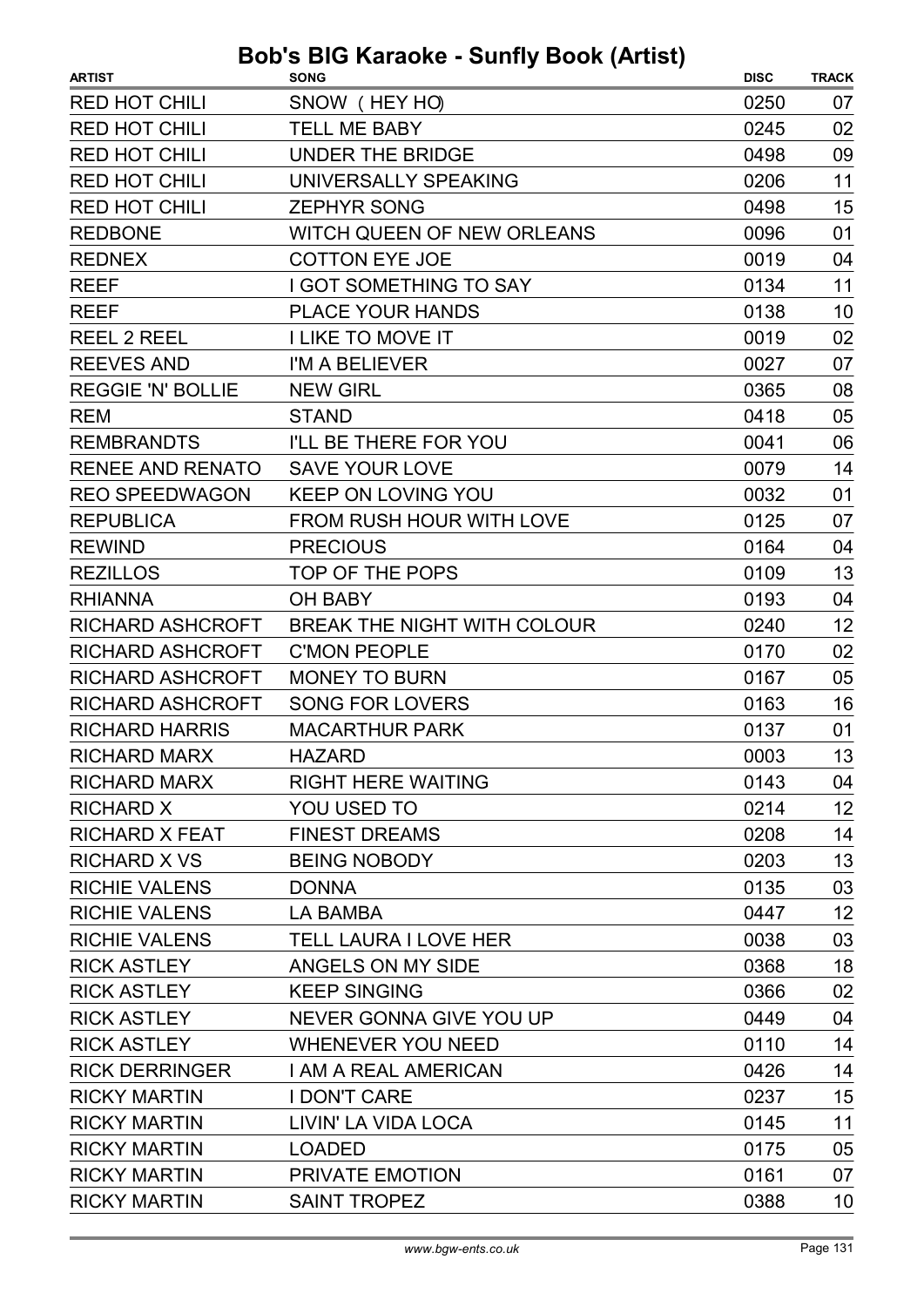| <b>ARTIST</b>                     | <b>SONG</b>                | <b>DISC</b> | <b>TRACK</b> |
|-----------------------------------|----------------------------|-------------|--------------|
| <b>RICKY MARTIN</b>               | <b>SHAKE YOUR BON BON</b>  | 0150        | 11           |
| <b>RICKY MARTIN</b>               | <b>SHE BANGS</b>           | 0173        | 12           |
| <b>RICKY MARTIN</b>               | SHE'S ALL I EVER HAD       | 0146        | 02           |
| <b>RICKY MARTIN AND</b>           | NOBODY WANTS TO BE LONELY  | 0176        | 15           |
| <b>RICKY NELSON</b>               | <b>HELLO MARY LOU</b>      | 0014        | 05           |
| <b>RICKY NELSON</b>               | <b>IT'S LATE</b>           | 0047        | 14           |
| <b>RICKY NELSON</b>               | <b>SWEETER THAN YOU</b>    | 0153        | 02           |
| <b>RICKY TOMLINSON</b>            | <b>CHRISTMAS MY ARSE</b>   | 0250        | 01           |
| <b>RIGHT SAID FRED</b>            | <b>DEEPLY DIPPY</b>        | 0007        | 08           |
| <b>RIGHT SAID FRED</b>            | I'M TOO SEXY               | 0007        | 03           |
| <b>RIGHT SAID FRED</b>            | YOU'RE MY MATE             | 0184        | 14           |
| <b>RIGHTEOUS</b>                  | UNCHAINED MELODY           | 0448        | 03           |
| <b>RIGHTEOUS</b>                  | YOU'VE LOST THAT LOVING    | 0485        | 01           |
| <b>RIHANNA</b>                    | <b>CALIFORNIA KING BED</b> | 0303        | 04           |
| <b>RIHANNA</b>                    | CHEERS (DRINK TO THAT)     | 0308        | 06           |
| <b>RIHANNA</b>                    | <b>DIAMONDS</b>            | 0321        | 02           |
| <b>RIHANNA</b>                    | <b>DISTURBIA</b>           | 0271        | 04           |
| <b>RIHANNA</b>                    | DON'T STOP THE MUSIC       | 0264        | 11           |
| <b>RIHANNA</b>                    | HATE THAT YOU LOVE ME      | 0262        | 12           |
| <b>RIHANNA</b>                    | <b>KISS IT BETTER</b>      | 0364        | 09           |
| <b>RIHANNA</b>                    | <b>LOVE ON THE BRAIN</b>   | 0371        | 11           |
| <b>RIHANNA</b>                    | <b>MAN DOWN</b>            | 0305        | 05           |
| <b>RIHANNA</b>                    | <b>NEEDED ME</b>           | 0367        | 06           |
| <b>RIHANNA</b>                    | ONLY GIRL (IN THE WORLD)   | 0297        | 05           |
| <b>RIHANNA</b>                    | <b>REHAB</b>               | 0269        | 12           |
| <b>RIHANNA</b>                    | RUDE BOY                   | 0288        | 05           |
| <b>RIHANNA</b>                    | <b>RUSSIAN ROULETTE</b>    | 0286        | 01           |
| <b>RIHANNA</b>                    | SOS                        | 0243        | 08           |
| <b>RIHANNA</b>                    | <b>SANDM</b>               | 0301        | 02           |
| <b>RIHANNA</b>                    | <b>SHUT UP AND DRIVE</b>   | 0258        | 13           |
| <b>RIHANNA</b>                    | <b>SLEDGEHAMMER</b>        | 0366        | 04           |
| <b>RIHANNA</b>                    | <b>STAY</b>                | 0323        | 08           |
| <b>RIHANNA</b>                    | TAKE A BOW                 | 0267        | 07           |
| <b>RIHANNA</b>                    | <b>TE AMO</b>              | 0292        | 05           |
| <b>RIHANNA</b>                    | <b>TOWARDS THE SUN</b>     | 0350        | 07           |
| <b>RIHANNA</b>                    | <b>UMBRELLA</b>            | 0256        | 13           |
| <b>RIHANNA</b>                    | <b>UNFAITHFUL</b>          | 0245        | 09           |
| <b>RIHANNA</b>                    | <b>WHERE HAVE YOU BEEN</b> | 0314        | 03           |
| <b>RIHANNA</b>                    | YOU DA ONE (CLEAN)         | 0311        | 17           |
| RIHANNA FEAT CALVIN WE FOUND LOVE |                            | 0309        | 02           |
| RIHANNA FEAT DAVID                | <b>RIGHT NOW</b>           | 0328        | 05           |
| RIHANNA FEAT DRAKE WORK           |                            | 0361        | 06           |
| RIHANNA FEAT YOUNG HARD           |                            | 0289        | 02           |
|                                   |                            |             |              |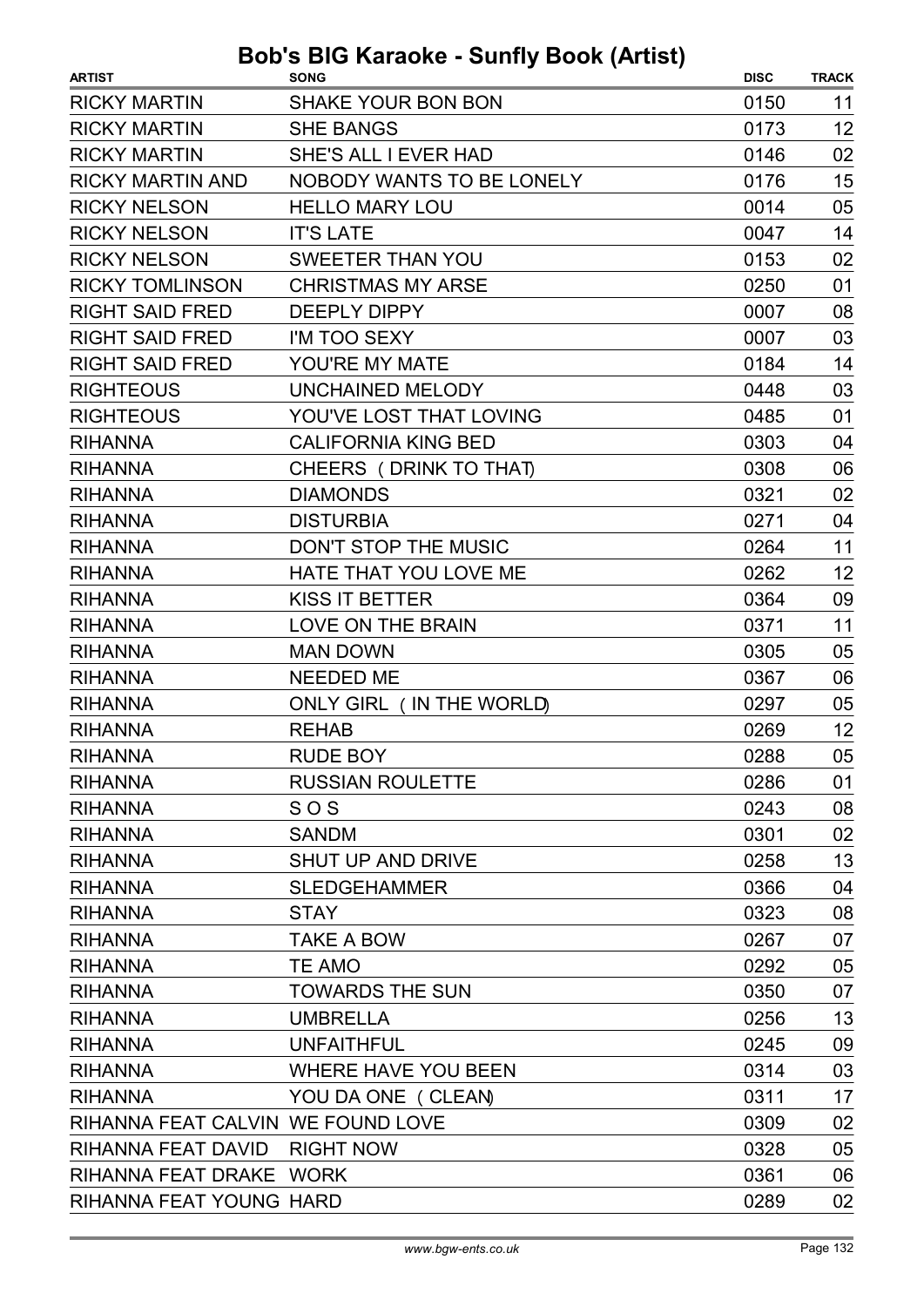| <b>ARTIST</b>                        | <b>SONG</b>                   | <b>DISC</b> | <b>TRACK</b> |
|--------------------------------------|-------------------------------|-------------|--------------|
| RIHANNA KANYE WEST FOUR FIVE SECONDS |                               | 0349        | 13           |
| RIHANNA-FEAT                         | <b>WHAT'S MY NAME</b>         | 0299        | 04           |
| <b>RINGO STARR</b>                   | <b>PHOTOGRAPH</b>             | 0389        | 15           |
| <b>RINGO STARR</b>                   | YOU'RE SIXTEEN                | 0035        | 13           |
| <b>RISE AGAINST</b>                  | <b>SAVIOR</b>                 | 0290        | 06           |
| <b>RITA COLERIDGE</b>                | I'D RATHER LEAVE WHILE I'M IN | 0014        | 13           |
| <b>RITA MCNEIL</b>                   | <b>WORKING MAN</b>            | 0112        | 06           |
| <b>RITA ORA</b>                      | HOW WE DO (PARTY)             | 0319        | 08           |
| <b>RITA ORA</b>                      | <b>POISON</b>                 | 0353        | 10           |
| <b>RITA ORA</b>                      | <b>RADIOACTIVE</b>            | 0323        | 16           |
| <b>RITA ORA</b>                      | ROC THE LIFE ( CLEAN)         | 0320        | 10           |
| <b>RITA ORA</b>                      | <b>SHINE YA LIGHT</b>         | 0322        | 04           |
| <b>RITA ORA</b>                      | YOUR SONG                     | 0377        | 08           |
| <b>RITA ORA FEAT</b>                 | I WILL NEVER LET YOU DOWN     | 0339        | 10           |
| RITA ORA FEAT CHRIS BODY ON ME       |                               | 0355        | 05           |
| <b>RITA ORA FEAT TINIE</b>           | <b>RIP</b>                    | 0315        | 08           |
| <b>RIVA FEAT DANNII</b>              | WHO DO YOU LOVE NOW           | 0459        | 06           |
| <b>RIXTON</b>                        | ME AND MY BROKEN HEART        | 0342        | 11           |
| <b>RIXTON</b>                        | <b>WAIT ON ME</b>             | 0343        | 12           |
| <b>RIXTON</b>                        | WE ALL WANT THE SAME THING    | 0353        | 13           |
| <b>RIZZLE KICKS</b>                  | DOWN WITH THE TRUMPETS        | 0307        | 14           |
| <b>RIZZLE KICKS</b>                  | <b>LOST GENERATION</b>        | 0332        | 16           |
| <b>RIZZLE KICKS</b>                  | MAMA DO THE HUMP ( CLEAN)     | 0311        | 08           |
| <b>RIZZLE KICKS</b>                  | <b>TELL HER</b>               | 0343        | 13           |
| <b>RIZZLE KICKS</b>                  | <b>TRAVELLER'S CHANT</b>      | 0313        | 07           |
| <b>RIZZLE KICKS</b>                  | WHEN I WAS A YOUNGSTER        | 0309        | 07           |
| <b>ROACHFORD</b>                     | <b>CUDDLY TOY</b>             | 0108        | 13           |
| <b>ROACHFORD</b>                     | <b>FAMILY MAN</b>             | 0412        | 05           |
| <b>ROB THOMAS</b>                    | LONELY NO MORE                | 0231        | 12           |
| <b>ROB THOMAS</b>                    | <b>MOCKINGBIRD</b>            | 0472        | 08           |
| <b>ROB THOMAS</b>                    | THIS HOW A HEART BREAKS       | 0234        | 12           |
| <b>ROBBIE WILLIAMS</b>               | <b>ADVERTISING SPACE</b>      | 0512        | 14           |
| <b>ROBBIE WILLIAMS</b>               | AIN'T THAT A KICK IN THE HEAD | 0512        | 03           |
| <b>ROBBIE WILLIAMS</b>               | <b>ANGELS</b>                 | 0492        | 01           |
| <b>ROBBIE WILLIAMS</b>               | ANGELS (ACOUSTIC VERSION)     | 0507        | 15           |
| <b>ROBBIE WILLIAMS</b>               | BE A BOY                      | 0325        | 03           |
| <b>ROBBIE WILLIAMS</b>               | <b>BETTER MAN</b>             | 0507        | 09           |
| <b>ROBBIE WILLIAMS</b>               | <b>BODIES</b>                 | 0285        | 12           |
| <b>ROBBIE WILLIAMS</b>               | <b>CANDY</b>                  | 0320        | 09           |
| <b>ROBBIE WILLIAMS</b>               | <b>COME UNDONE</b>            | 0512        | 08           |
| <b>ROBBIE WILLIAMS</b>               | <b>DIFFERENT</b>              | 0322        | 01           |
| <b>ROBBIE WILLIAMS</b>               | <b>ETERNITY</b>               | 0181        | 16           |
| <b>ROBBIE WILLIAMS</b>               | <b>FEEL</b>                   | 0512        | 04           |
|                                      |                               |             |              |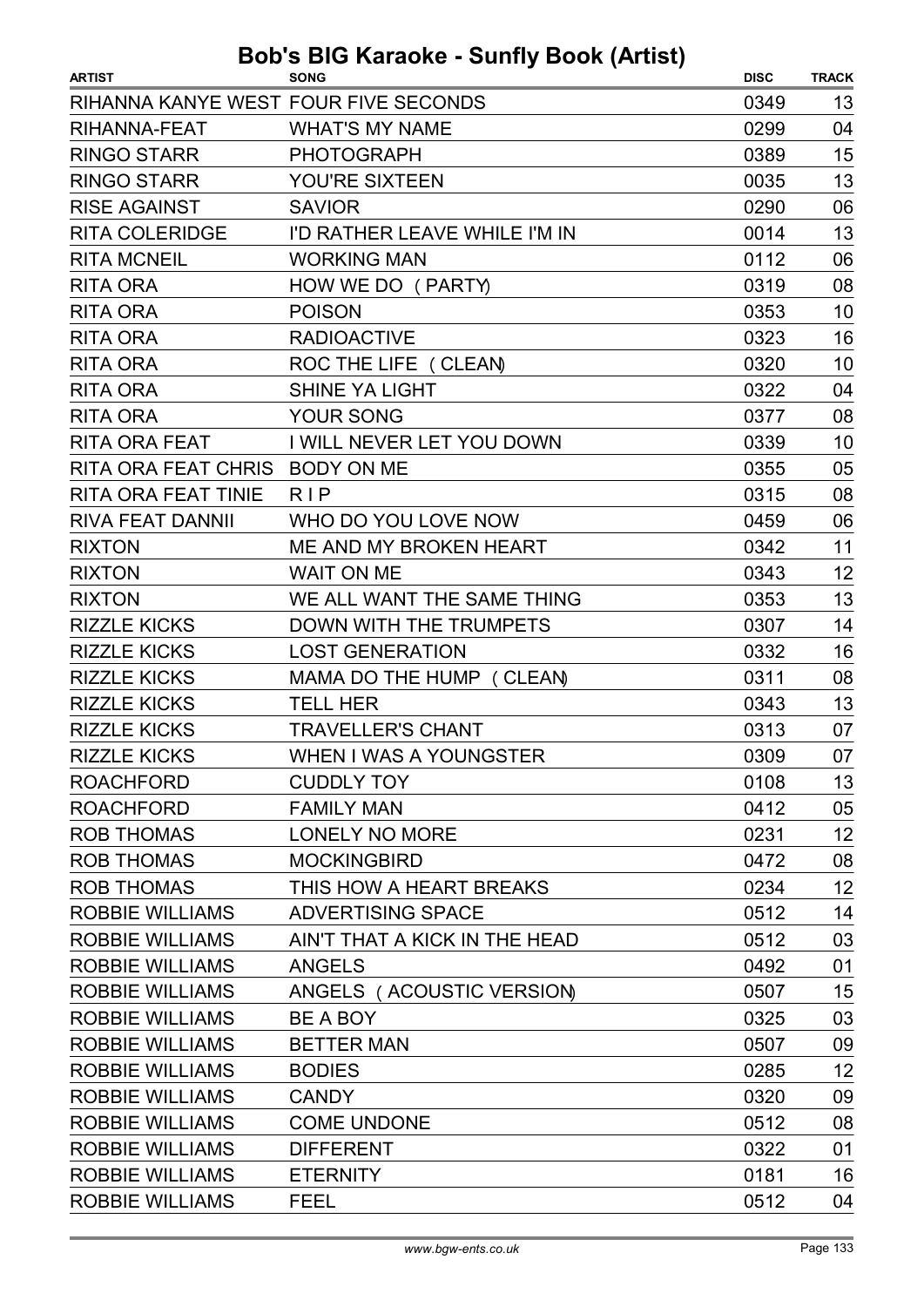| <b>ARTIST</b>                        | <b>SONG</b>                                 | <b>DISC</b> | <b>TRACK</b> |
|--------------------------------------|---------------------------------------------|-------------|--------------|
| <b>ROBBIE WILLIAMS</b>               | <b>FREEDOM</b>                              | 0061        | 07           |
| ROBBIE WILLIAMS                      | <b>HAVE YOU MET MISS JONES</b>              | 0507        | 07           |
| <b>ROBBIE WILLIAMS</b>               | <b>HEAVY ENTERTAINMENT SHOW</b>             | 0369        | 10           |
| <b>ROBBIE WILLIAMS</b>               | <b>HOT FUDGE</b>                            | 0512        | 02           |
| <b>ROBBIE WILLIAMS</b>               | I WILL TALK AND HOLLYWOOD                   | 0507        | 16           |
| <b>ROBBIE WILLIAMS</b>               | <b>IT'S ONLY US</b>                         | 0152        | 02           |
| <b>ROBBIE WILLIAMS</b>               | <b>KARMA KILLER</b>                         | 0140        | 15           |
| <b>ROBBIE WILLIAMS</b>               | <b>KNUTSFORD CITY LIMITS</b>                | 0507        | 12           |
| <b>ROBBIE WILLIAMS</b>               | <b>LAZY DAYS</b>                            | 0114        | 05           |
| <b>ROBBIE WILLIAMS</b>               | LET LOVE BE YOUR ENERGY                     | 0507        | 08           |
| <b>ROBBIE WILLIAMS</b>               | LET ME ENTERTAIN YOU                        | 0119        | 01           |
| <b>ROBBIE WILLIAMS</b>               | <b>LOVE MY LIFE</b>                         | 0370        | 15           |
| <b>ROBBIE WILLIAMS</b>               | <b>LOVELIGHT</b>                            | 0249        | 07           |
| <b>ROBBIE WILLIAMS</b>               | <b>MACK THE KNIFE</b>                       | 0507        | 01           |
| <b>ROBBIE WILLIAMS</b>               | <b>MAN FOR ALL SEASONS</b>                  | 0512        | 05           |
| <b>ROBBIE WILLIAMS</b>               | <b>ME AND MY MONKEY</b>                     | 0512        | 06           |
| <b>ROBBIE WILLIAMS</b>               | <b>MILLENNIUM</b>                           | 0125        | 03           |
| <b>ROBBIE WILLIAMS</b>               | <b>MISUNDERSTOOD</b>                        | 0512        | 12           |
| <b>ROBBIE WILLIAMS</b>               | <b>MORNING SUN</b>                          | 0289        | 13           |
| <b>ROBBIE WILLIAMS</b>               | <b>MR BOJANGLES</b>                         | 0507        | 05           |
| <b>ROBBIE WILLIAMS</b>               | <b>NAN'S SONG</b>                           | 0512        | 07           |
| <b>ROBBIE WILLIAMS</b>               | <b>NO REGRETS</b>                           | 0507        | 14           |
| <b>ROBBIE WILLIAMS</b>               | PARTY LIKE A RUSSIAN                        | 0372        | 14           |
| <b>ROBBIE WILLIAMS</b>               | <b>RADIO</b>                                | 0512        | 11           |
| <b>ROBBIE WILLIAMS</b>               | <b>ROAD TO MANDALAY</b>                     | 0507        | 13           |
| <b>ROBBIE WILLIAMS</b>               | ROCK DJ                                     | 0507        | 10           |
| <b>ROBBIE WILLIAMS</b>               | <b>RUDE BOX</b>                             | 0512        | 16           |
| <b>ROBBIE WILLIAMS</b>               | <b>RUDEBOX</b>                              | 0247        | 04           |
| <b>ROBBIE WILLIAMS</b>               | <b>SEXED UP</b>                             | 0512        | 10           |
| <b>ROBBIE WILLIAMS</b>               | <b>SHE'S THE ONE</b>                        | 0148        | 16           |
| <b>ROBBIE WILLIAMS</b>               | <b>SHINE MY SHOES</b>                       | 0337        | 03           |
| <b>ROBBIE WILLIAMS</b>               | <b>SIN SIN SIN</b>                          | 0512        | 15           |
| <b>ROBBIE WILLIAMS</b>               | <b>SOMETHING BEAUTIFUL</b>                  | 0512        | 09           |
| <b>ROBBIE WILLIAMS</b>               | <b>STRONG</b>                               | 0134        | 03           |
| <b>ROBBIE WILLIAMS</b>               | <b>SUPREME</b>                              | 0512        | 01           |
| <b>ROBBIE WILLIAMS</b>               | <b>TRIPPING</b>                             | 0512        | 13           |
| <b>ROBBIE WILLIAMS</b>               | <b>WELL DID YOU EVAH</b>                    | 0507        | 04           |
| ROBBIE WILLIAMS                      | WIN SOME LOSE SOME                          | 0146        | 03           |
| <b>ROBBIE WILLIAMS</b>               | YOU KNOW ME                                 | 0286        | 13           |
|                                      | ROBBIE WILLIAMS AND IT WAS A VERY GOOD YEAR | 0507        | 03           |
| ROBBIE WILLIAMS AND ME AND MY SHADOW |                                             | 0507        | 06           |
| ROBBIE WILLIAMS AND KIDS             |                                             | 0507        | 11           |
| ROBBIE WILLIAMS AND SOMETHING STUPID |                                             | 0507        | 02           |
|                                      |                                             |             |              |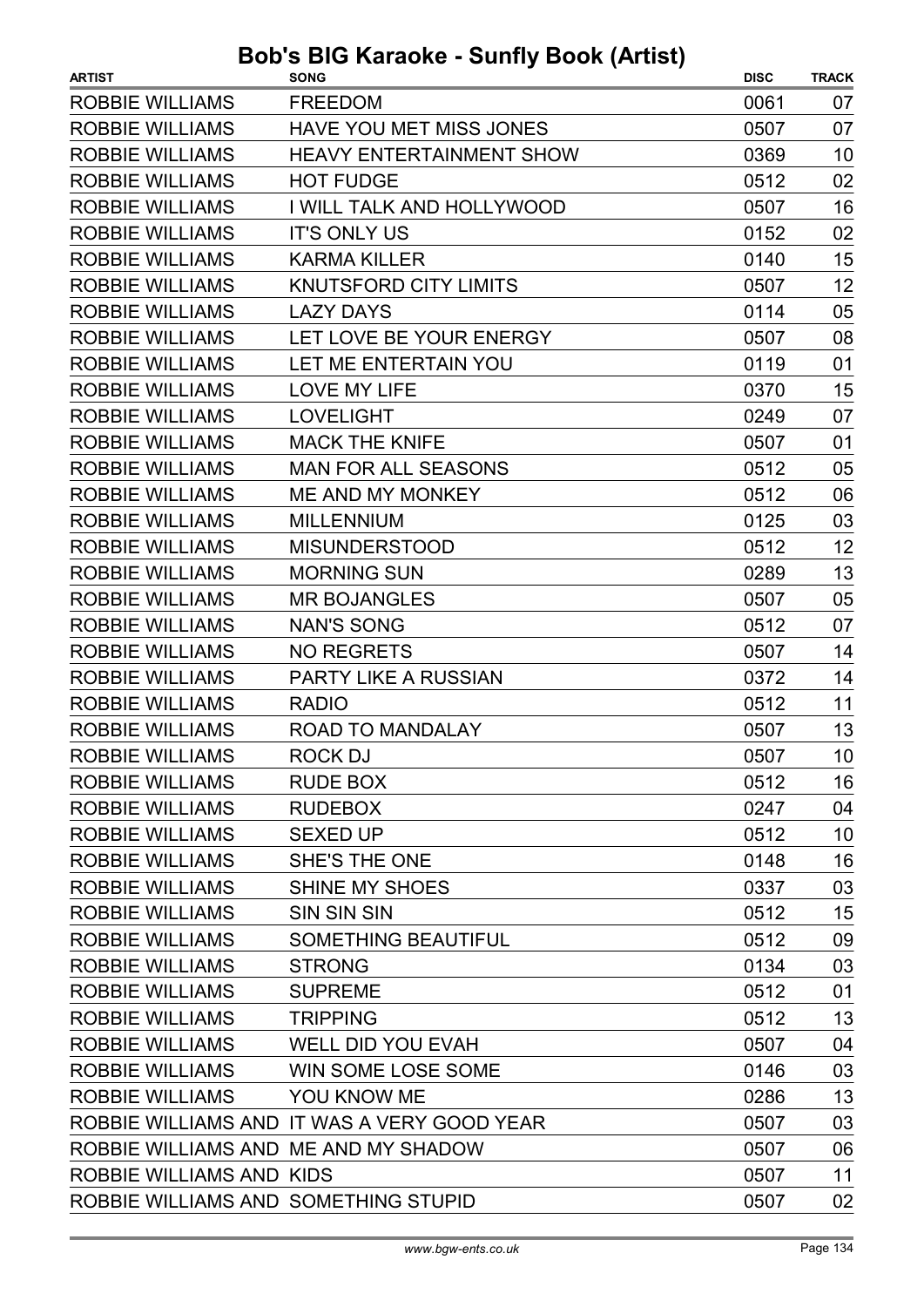| <b>ARTIST</b>                      | $\frac{1}{2}$<br><b>SONG</b>            | <b>DISC</b> | <b>TRACK</b> |
|------------------------------------|-----------------------------------------|-------------|--------------|
| ROBBIE WILLIAMS                    | DREAM A LITTLE DREAM                    | 0335        | 06           |
| <b>ROBBIE</b>                      | <b>SHAME</b>                            | 0296        | 01           |
| <b>ROBERT MILES</b>                | <b>ONE AND ONE</b>                      | 0081        | 01           |
| <b>ROBERT PALMER</b>               | <b>ADDICTED TO LOVE</b>                 | 0449        | 02           |
| <b>ROBERT PALMER</b>               | <b>BAD CASE OF LOVING YOU</b>           | 0406        | 09           |
| <b>ROBERT PALMER</b>               | <b>EVERY KIND OF PEOPLE</b>             | 0410        | 03           |
| <b>ROBERT PALMER</b>               | I'LL BE YOURS TONIGHT                   | 0059        | 01           |
| <b>ROBERT PALMER</b>               | <b>MERCY MERCY ME I WANT YOU</b>        | 0137        | 02           |
| <b>ROBERT PALMER</b>               | <b>SIMPLY IRRESISTABLE</b>              | 0480        | 14           |
| <b>ROBERT PALMER</b>               | <b>SIMPLY IRRESTIBLE</b>                | 0012        | 10           |
| ROBERT PLANT AND                   | LET YOUR LOSS BE YOUR                   | 0422        | 09           |
| ROBERT PLANT AND                   | PLEASE READ THE LETTER                  | 0412        | 09           |
| ROBERTA FLACK                      | FEEL LIKE MAKING LOVE                   | 0475        | 11           |
| <b>ROBERTA FLACK</b>               | KILLING ME SOFTLY (WITH HIS             | 0484        | 11           |
| ROBERTA FLACK AND                  | <b>BACK TOGETHER AGAIN</b>              | 0107        | 04           |
| <b>ROBIN S</b>                     | LUV 4 LUV                               | 0019        | 13           |
| <b>ROBIN S</b>                     | <b>SHOW ME LOVE</b>                     | 0009        | 02           |
| <b>ROBIN SCHULZ AND</b>            | <b>SHED A LIGHT</b>                     | 0373        | 08           |
| <b>ROBIN SCHULZ FEAT</b>           | <b>SUGAR</b>                            | 0358        | 06           |
| <b>ROBIN THICKE FEAT</b>           | GIVE IT 2 U                             | 0330        | 03           |
| ROBIN THICKE FEAT TI BLURRED LINES |                                         | 0328        | 08           |
| ROBSON AND JEROME I BELIEVE        |                                         | 0030        | 01           |
|                                    | ROBSON AND JEROME SATURDAY NIGHT AT THE | 0081        | 05           |
| ROBSON AND JEROME UP ON THE ROOF   |                                         | 0034        | 13           |
| <b>ROBYN</b>                       | <b>BE MINE</b>                          | 0263        | 04           |
| <b>ROBYN</b>                       | DANCING ON MY OWN                       | 0433        | 06           |
| <b>ROBYN</b>                       | <b>HANDLE ME</b>                        | 0261        | 06           |
| <b>ROBYN</b>                       | <b>WHO'S THAT GIRL</b>                  | 0267        | 01           |
|                                    | ROBYN WITH KLEERUP WITH EVERY HEARTBEAT | 0259        | 02           |
| <b>ROCKIN' BERRIES</b>             | <b>POOR MAN'S SON</b>                   | 0086        | 04           |
| <b>ROCKY HORROR</b>                | <b>TIME WARP</b>                        | 0445        | 09           |
| <b>ROD STEWART</b>                 | <b>LOVE IS</b>                          | 0355        | 08           |
| <b>ROD STEWART</b>                 | <b>MAGGIE MAY</b>                       | 0149        | 10           |
| <b>ROD STEWART</b>                 | OH NO NOT MY BABY                       | 0091        | 02           |
| <b>ROD STEWART</b>                 | RHYTHM OF MY HEART                      | 0471        | 06           |
| <b>ROD STEWART</b>                 | SHE MAKES ME HAPPY                      | 0330        | 18           |
| <b>ROD STEWART</b>                 | TOM TRAUBERTS BLUES                     | 0004        | 11           |
| <b>ROGER MILLER</b>                | KING OF THE ROAD                        | 0450        | 09           |
| <b>ROGER SANCHEZ</b>               | <b>ANOTHER CHANCE</b>                   | 0454        | 08           |
| <b>ROGER WHITTAKER</b>             | <b>LAST FAREWELL</b>                    | 0158        | 12           |
| <b>ROLL DEEP</b>                   | <b>GOOD TIMES</b>                       | 0292        | 06           |
| <b>ROLL DEEP</b>                   | <b>GREEN LIGHT</b>                      | 0295        | 13           |
| <b>ROLLING STONES</b>              | <b>BROWN SUGAR</b>                      | 0391        | 05           |
|                                    |                                         |             |              |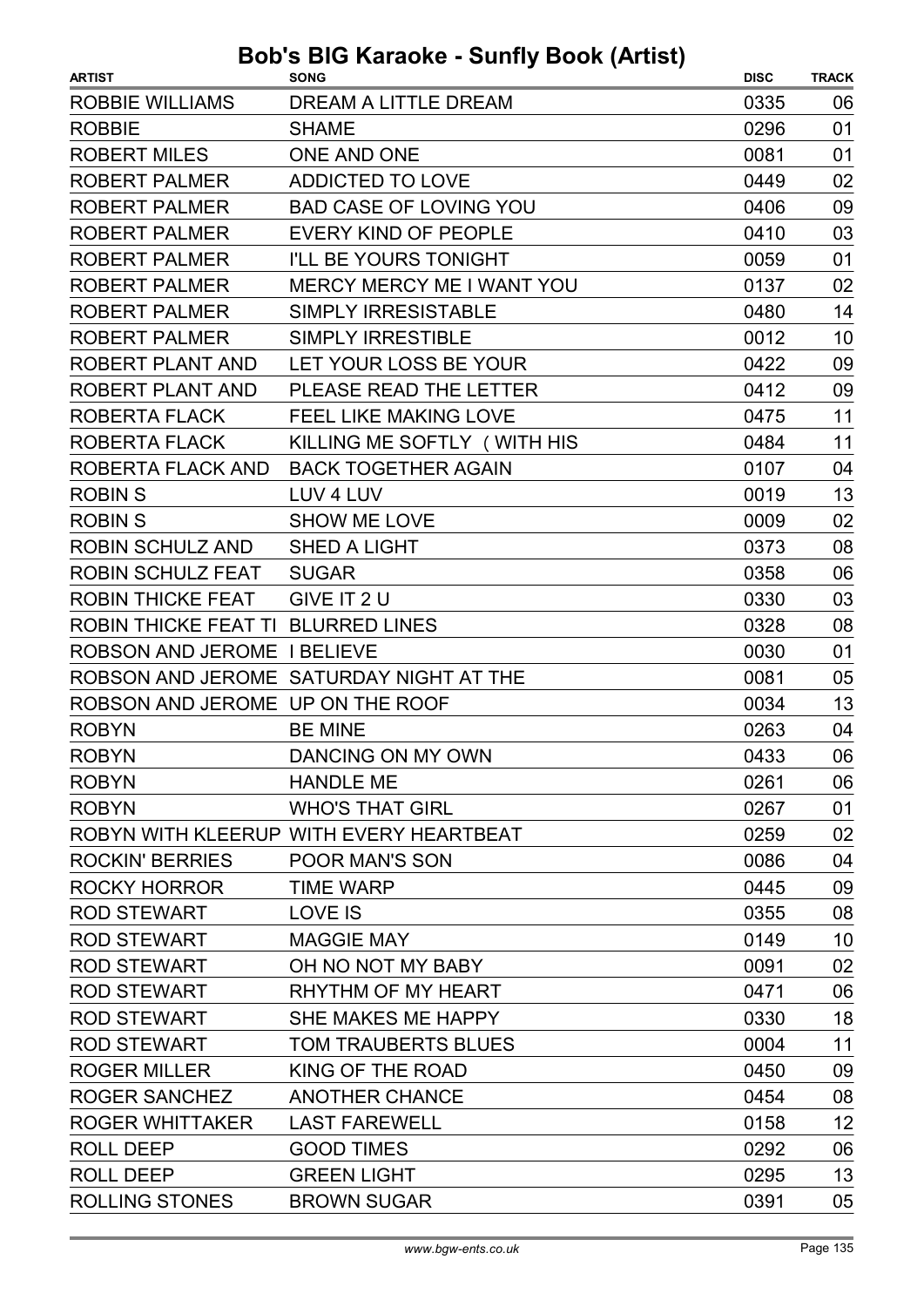| <b>ROLLING STONES</b><br><b>LAST TIME</b><br>0383<br>09<br><b>ROLLING STONES</b><br>03<br><b>MOTHERS LITTLE HELPER</b><br>0509<br><b>ROLLING STONES</b><br><b>SISTER MORPHINE</b><br>0509<br>05<br><b>ROLLING STONES</b><br><b>STREETS OF LOVE</b><br>05<br>0235<br><b>ROLLING STONES</b><br>13<br>YOU CAN'T ALWAYS GET WHAT<br>0469<br>11<br><b>RON MOODY</b><br><b>REVIEWING THE SITUATION</b><br>0425<br><b>RONAN KEATING</b><br><b>I HOPE YOU DANCE</b><br>0223<br>07<br>12<br><b>RONAN KEATING</b><br><b>I LOVE IT WHEN WE DO</b><br>0463<br><b>RONAN KEATING</b><br>IF TOMORROW NEVER COMES<br>0462<br>06<br>15<br><b>RONAN KEATING</b><br>LET ME LOVE YOU<br>0360<br><b>RONAN KEATING</b><br>LIFE IS A ROLLERCOASTER<br>0511<br>15<br><b>RONAN KEATING</b><br>10<br><b>LONG GOODBYE</b><br>0465<br><b>RONAN KEATING</b><br><b>LOST FOR WORDS</b><br>0211<br>06<br>16<br><b>RONAN KEATING</b><br><b>LOVE WON'T WORK</b><br>0187<br><b>RONAN KEATING</b><br>07<br><b>LOVING EACH DAY</b><br>0177<br><b>RONAN KEATING</b><br>SHE BELIEVES IN ME<br>11<br>0215<br><b>RONAN KEATING</b><br><b>WAY YOU MAKE ME FEEL</b><br>14<br>0511<br>WHEN YOU SAY NOTHING AT ALL<br>13<br><b>RONAN KEATING</b><br>0511<br><b>RONAN KEATING AND</b><br><b>LAST THING ON MY MIND</b><br>07<br>0217<br><b>RONAN KEATING AND</b><br><b>WE'VE GOT TONIGHT</b><br>0199<br>07<br><b>RONAN KEATING AND</b><br><b>FATHER AND SON</b><br>0226<br>04<br>12<br><b>RONAN KEATING</b><br><b>WE'VE GOT TONIGHT</b><br>0491<br><b>RONNIE CARROLL</b><br>0066<br>09<br><b>ROSES ARE RED</b><br><b>RONNIE HILTON</b><br><b>AROUND THE WORLD</b><br>0063<br>06<br><b>RONNIE HILTON</b><br>15<br><b>NO OTHER LOVE</b><br>0092<br>14<br>0468<br><b>ROOM 5 AND OLIVER</b><br><b>MAKE LUV</b><br><b>STARING AT THE SUN</b><br>0228<br>03<br>YOU'RE SO RIGHT FOR ME<br>0231<br>08<br><b>IS IT LOVE YOU'RE AFTER</b><br>0107<br>01<br>LOVE DON'T LIVE HERE ANYMORE<br><b>ROSE ROYCE</b><br>0103<br>09<br>0072<br>07<br><b>WISHING ON A STAR</b><br><b>BAD BOY FOR LOVE</b><br>13<br>0488<br>12<br>ROSEMARY CLOONEY MAMBO ITALIANO<br>0092<br>11<br>ROSEMARY CLOONEY THIS OLE HOUSE<br>0092<br>14<br><b>ROSIE GAINES</b><br><b>I SURRENDER</b><br>0117<br>12<br>0197<br><b>BLINK</b><br><b>ROSIE RIBBONS</b><br><b>LITTLE BIT</b><br>07<br>0201<br>DRESSED FOR SUCCESS<br>0384<br>09<br><b>ROXETTE</b><br>I WISH I COULD FLY<br>0134<br>14<br>IT MUST HAVE BEEN LOVE<br>0002<br>08<br><b>ROXETTE</b><br><b>LISTEN TO YOUR HEART</b><br>0472<br>01<br>03<br><b>LOOK</b><br>0387 | <b>ARTIST</b>        | uvno vullij<br><b>SONG</b> | <b>DISC</b> | <b>TRACK</b> |
|-------------------------------------------------------------------------------------------------------------------------------------------------------------------------------------------------------------------------------------------------------------------------------------------------------------------------------------------------------------------------------------------------------------------------------------------------------------------------------------------------------------------------------------------------------------------------------------------------------------------------------------------------------------------------------------------------------------------------------------------------------------------------------------------------------------------------------------------------------------------------------------------------------------------------------------------------------------------------------------------------------------------------------------------------------------------------------------------------------------------------------------------------------------------------------------------------------------------------------------------------------------------------------------------------------------------------------------------------------------------------------------------------------------------------------------------------------------------------------------------------------------------------------------------------------------------------------------------------------------------------------------------------------------------------------------------------------------------------------------------------------------------------------------------------------------------------------------------------------------------------------------------------------------------------------------------------------------------------------------------------------------------------------------------------------------------------------------------------------------------------------------------------------------------------------------------------------------------------------------------------------------------------------------------------------------------------------------------------------------------------------------------------------------------------------------------------------------------------------------------------------------------------------------------|----------------------|----------------------------|-------------|--------------|
|                                                                                                                                                                                                                                                                                                                                                                                                                                                                                                                                                                                                                                                                                                                                                                                                                                                                                                                                                                                                                                                                                                                                                                                                                                                                                                                                                                                                                                                                                                                                                                                                                                                                                                                                                                                                                                                                                                                                                                                                                                                                                                                                                                                                                                                                                                                                                                                                                                                                                                                                           |                      |                            |             |              |
|                                                                                                                                                                                                                                                                                                                                                                                                                                                                                                                                                                                                                                                                                                                                                                                                                                                                                                                                                                                                                                                                                                                                                                                                                                                                                                                                                                                                                                                                                                                                                                                                                                                                                                                                                                                                                                                                                                                                                                                                                                                                                                                                                                                                                                                                                                                                                                                                                                                                                                                                           |                      |                            |             |              |
|                                                                                                                                                                                                                                                                                                                                                                                                                                                                                                                                                                                                                                                                                                                                                                                                                                                                                                                                                                                                                                                                                                                                                                                                                                                                                                                                                                                                                                                                                                                                                                                                                                                                                                                                                                                                                                                                                                                                                                                                                                                                                                                                                                                                                                                                                                                                                                                                                                                                                                                                           |                      |                            |             |              |
|                                                                                                                                                                                                                                                                                                                                                                                                                                                                                                                                                                                                                                                                                                                                                                                                                                                                                                                                                                                                                                                                                                                                                                                                                                                                                                                                                                                                                                                                                                                                                                                                                                                                                                                                                                                                                                                                                                                                                                                                                                                                                                                                                                                                                                                                                                                                                                                                                                                                                                                                           |                      |                            |             |              |
|                                                                                                                                                                                                                                                                                                                                                                                                                                                                                                                                                                                                                                                                                                                                                                                                                                                                                                                                                                                                                                                                                                                                                                                                                                                                                                                                                                                                                                                                                                                                                                                                                                                                                                                                                                                                                                                                                                                                                                                                                                                                                                                                                                                                                                                                                                                                                                                                                                                                                                                                           |                      |                            |             |              |
|                                                                                                                                                                                                                                                                                                                                                                                                                                                                                                                                                                                                                                                                                                                                                                                                                                                                                                                                                                                                                                                                                                                                                                                                                                                                                                                                                                                                                                                                                                                                                                                                                                                                                                                                                                                                                                                                                                                                                                                                                                                                                                                                                                                                                                                                                                                                                                                                                                                                                                                                           |                      |                            |             |              |
|                                                                                                                                                                                                                                                                                                                                                                                                                                                                                                                                                                                                                                                                                                                                                                                                                                                                                                                                                                                                                                                                                                                                                                                                                                                                                                                                                                                                                                                                                                                                                                                                                                                                                                                                                                                                                                                                                                                                                                                                                                                                                                                                                                                                                                                                                                                                                                                                                                                                                                                                           |                      |                            |             |              |
|                                                                                                                                                                                                                                                                                                                                                                                                                                                                                                                                                                                                                                                                                                                                                                                                                                                                                                                                                                                                                                                                                                                                                                                                                                                                                                                                                                                                                                                                                                                                                                                                                                                                                                                                                                                                                                                                                                                                                                                                                                                                                                                                                                                                                                                                                                                                                                                                                                                                                                                                           |                      |                            |             |              |
|                                                                                                                                                                                                                                                                                                                                                                                                                                                                                                                                                                                                                                                                                                                                                                                                                                                                                                                                                                                                                                                                                                                                                                                                                                                                                                                                                                                                                                                                                                                                                                                                                                                                                                                                                                                                                                                                                                                                                                                                                                                                                                                                                                                                                                                                                                                                                                                                                                                                                                                                           |                      |                            |             |              |
|                                                                                                                                                                                                                                                                                                                                                                                                                                                                                                                                                                                                                                                                                                                                                                                                                                                                                                                                                                                                                                                                                                                                                                                                                                                                                                                                                                                                                                                                                                                                                                                                                                                                                                                                                                                                                                                                                                                                                                                                                                                                                                                                                                                                                                                                                                                                                                                                                                                                                                                                           |                      |                            |             |              |
|                                                                                                                                                                                                                                                                                                                                                                                                                                                                                                                                                                                                                                                                                                                                                                                                                                                                                                                                                                                                                                                                                                                                                                                                                                                                                                                                                                                                                                                                                                                                                                                                                                                                                                                                                                                                                                                                                                                                                                                                                                                                                                                                                                                                                                                                                                                                                                                                                                                                                                                                           |                      |                            |             |              |
|                                                                                                                                                                                                                                                                                                                                                                                                                                                                                                                                                                                                                                                                                                                                                                                                                                                                                                                                                                                                                                                                                                                                                                                                                                                                                                                                                                                                                                                                                                                                                                                                                                                                                                                                                                                                                                                                                                                                                                                                                                                                                                                                                                                                                                                                                                                                                                                                                                                                                                                                           |                      |                            |             |              |
|                                                                                                                                                                                                                                                                                                                                                                                                                                                                                                                                                                                                                                                                                                                                                                                                                                                                                                                                                                                                                                                                                                                                                                                                                                                                                                                                                                                                                                                                                                                                                                                                                                                                                                                                                                                                                                                                                                                                                                                                                                                                                                                                                                                                                                                                                                                                                                                                                                                                                                                                           |                      |                            |             |              |
|                                                                                                                                                                                                                                                                                                                                                                                                                                                                                                                                                                                                                                                                                                                                                                                                                                                                                                                                                                                                                                                                                                                                                                                                                                                                                                                                                                                                                                                                                                                                                                                                                                                                                                                                                                                                                                                                                                                                                                                                                                                                                                                                                                                                                                                                                                                                                                                                                                                                                                                                           |                      |                            |             |              |
|                                                                                                                                                                                                                                                                                                                                                                                                                                                                                                                                                                                                                                                                                                                                                                                                                                                                                                                                                                                                                                                                                                                                                                                                                                                                                                                                                                                                                                                                                                                                                                                                                                                                                                                                                                                                                                                                                                                                                                                                                                                                                                                                                                                                                                                                                                                                                                                                                                                                                                                                           |                      |                            |             |              |
|                                                                                                                                                                                                                                                                                                                                                                                                                                                                                                                                                                                                                                                                                                                                                                                                                                                                                                                                                                                                                                                                                                                                                                                                                                                                                                                                                                                                                                                                                                                                                                                                                                                                                                                                                                                                                                                                                                                                                                                                                                                                                                                                                                                                                                                                                                                                                                                                                                                                                                                                           |                      |                            |             |              |
|                                                                                                                                                                                                                                                                                                                                                                                                                                                                                                                                                                                                                                                                                                                                                                                                                                                                                                                                                                                                                                                                                                                                                                                                                                                                                                                                                                                                                                                                                                                                                                                                                                                                                                                                                                                                                                                                                                                                                                                                                                                                                                                                                                                                                                                                                                                                                                                                                                                                                                                                           |                      |                            |             |              |
|                                                                                                                                                                                                                                                                                                                                                                                                                                                                                                                                                                                                                                                                                                                                                                                                                                                                                                                                                                                                                                                                                                                                                                                                                                                                                                                                                                                                                                                                                                                                                                                                                                                                                                                                                                                                                                                                                                                                                                                                                                                                                                                                                                                                                                                                                                                                                                                                                                                                                                                                           |                      |                            |             |              |
|                                                                                                                                                                                                                                                                                                                                                                                                                                                                                                                                                                                                                                                                                                                                                                                                                                                                                                                                                                                                                                                                                                                                                                                                                                                                                                                                                                                                                                                                                                                                                                                                                                                                                                                                                                                                                                                                                                                                                                                                                                                                                                                                                                                                                                                                                                                                                                                                                                                                                                                                           |                      |                            |             |              |
|                                                                                                                                                                                                                                                                                                                                                                                                                                                                                                                                                                                                                                                                                                                                                                                                                                                                                                                                                                                                                                                                                                                                                                                                                                                                                                                                                                                                                                                                                                                                                                                                                                                                                                                                                                                                                                                                                                                                                                                                                                                                                                                                                                                                                                                                                                                                                                                                                                                                                                                                           |                      |                            |             |              |
|                                                                                                                                                                                                                                                                                                                                                                                                                                                                                                                                                                                                                                                                                                                                                                                                                                                                                                                                                                                                                                                                                                                                                                                                                                                                                                                                                                                                                                                                                                                                                                                                                                                                                                                                                                                                                                                                                                                                                                                                                                                                                                                                                                                                                                                                                                                                                                                                                                                                                                                                           |                      |                            |             |              |
|                                                                                                                                                                                                                                                                                                                                                                                                                                                                                                                                                                                                                                                                                                                                                                                                                                                                                                                                                                                                                                                                                                                                                                                                                                                                                                                                                                                                                                                                                                                                                                                                                                                                                                                                                                                                                                                                                                                                                                                                                                                                                                                                                                                                                                                                                                                                                                                                                                                                                                                                           |                      |                            |             |              |
|                                                                                                                                                                                                                                                                                                                                                                                                                                                                                                                                                                                                                                                                                                                                                                                                                                                                                                                                                                                                                                                                                                                                                                                                                                                                                                                                                                                                                                                                                                                                                                                                                                                                                                                                                                                                                                                                                                                                                                                                                                                                                                                                                                                                                                                                                                                                                                                                                                                                                                                                           |                      |                            |             |              |
|                                                                                                                                                                                                                                                                                                                                                                                                                                                                                                                                                                                                                                                                                                                                                                                                                                                                                                                                                                                                                                                                                                                                                                                                                                                                                                                                                                                                                                                                                                                                                                                                                                                                                                                                                                                                                                                                                                                                                                                                                                                                                                                                                                                                                                                                                                                                                                                                                                                                                                                                           |                      |                            |             |              |
|                                                                                                                                                                                                                                                                                                                                                                                                                                                                                                                                                                                                                                                                                                                                                                                                                                                                                                                                                                                                                                                                                                                                                                                                                                                                                                                                                                                                                                                                                                                                                                                                                                                                                                                                                                                                                                                                                                                                                                                                                                                                                                                                                                                                                                                                                                                                                                                                                                                                                                                                           |                      |                            |             |              |
|                                                                                                                                                                                                                                                                                                                                                                                                                                                                                                                                                                                                                                                                                                                                                                                                                                                                                                                                                                                                                                                                                                                                                                                                                                                                                                                                                                                                                                                                                                                                                                                                                                                                                                                                                                                                                                                                                                                                                                                                                                                                                                                                                                                                                                                                                                                                                                                                                                                                                                                                           |                      |                            |             |              |
|                                                                                                                                                                                                                                                                                                                                                                                                                                                                                                                                                                                                                                                                                                                                                                                                                                                                                                                                                                                                                                                                                                                                                                                                                                                                                                                                                                                                                                                                                                                                                                                                                                                                                                                                                                                                                                                                                                                                                                                                                                                                                                                                                                                                                                                                                                                                                                                                                                                                                                                                           | <b>ROOSTER</b>       |                            |             |              |
|                                                                                                                                                                                                                                                                                                                                                                                                                                                                                                                                                                                                                                                                                                                                                                                                                                                                                                                                                                                                                                                                                                                                                                                                                                                                                                                                                                                                                                                                                                                                                                                                                                                                                                                                                                                                                                                                                                                                                                                                                                                                                                                                                                                                                                                                                                                                                                                                                                                                                                                                           | <b>ROOSTER</b>       |                            |             |              |
|                                                                                                                                                                                                                                                                                                                                                                                                                                                                                                                                                                                                                                                                                                                                                                                                                                                                                                                                                                                                                                                                                                                                                                                                                                                                                                                                                                                                                                                                                                                                                                                                                                                                                                                                                                                                                                                                                                                                                                                                                                                                                                                                                                                                                                                                                                                                                                                                                                                                                                                                           | <b>ROSE ROYCE</b>    |                            |             |              |
|                                                                                                                                                                                                                                                                                                                                                                                                                                                                                                                                                                                                                                                                                                                                                                                                                                                                                                                                                                                                                                                                                                                                                                                                                                                                                                                                                                                                                                                                                                                                                                                                                                                                                                                                                                                                                                                                                                                                                                                                                                                                                                                                                                                                                                                                                                                                                                                                                                                                                                                                           |                      |                            |             |              |
|                                                                                                                                                                                                                                                                                                                                                                                                                                                                                                                                                                                                                                                                                                                                                                                                                                                                                                                                                                                                                                                                                                                                                                                                                                                                                                                                                                                                                                                                                                                                                                                                                                                                                                                                                                                                                                                                                                                                                                                                                                                                                                                                                                                                                                                                                                                                                                                                                                                                                                                                           | <b>ROSE ROYCE</b>    |                            |             |              |
|                                                                                                                                                                                                                                                                                                                                                                                                                                                                                                                                                                                                                                                                                                                                                                                                                                                                                                                                                                                                                                                                                                                                                                                                                                                                                                                                                                                                                                                                                                                                                                                                                                                                                                                                                                                                                                                                                                                                                                                                                                                                                                                                                                                                                                                                                                                                                                                                                                                                                                                                           | ROSE TATTOO          |                            |             |              |
|                                                                                                                                                                                                                                                                                                                                                                                                                                                                                                                                                                                                                                                                                                                                                                                                                                                                                                                                                                                                                                                                                                                                                                                                                                                                                                                                                                                                                                                                                                                                                                                                                                                                                                                                                                                                                                                                                                                                                                                                                                                                                                                                                                                                                                                                                                                                                                                                                                                                                                                                           |                      |                            |             |              |
|                                                                                                                                                                                                                                                                                                                                                                                                                                                                                                                                                                                                                                                                                                                                                                                                                                                                                                                                                                                                                                                                                                                                                                                                                                                                                                                                                                                                                                                                                                                                                                                                                                                                                                                                                                                                                                                                                                                                                                                                                                                                                                                                                                                                                                                                                                                                                                                                                                                                                                                                           |                      |                            |             |              |
|                                                                                                                                                                                                                                                                                                                                                                                                                                                                                                                                                                                                                                                                                                                                                                                                                                                                                                                                                                                                                                                                                                                                                                                                                                                                                                                                                                                                                                                                                                                                                                                                                                                                                                                                                                                                                                                                                                                                                                                                                                                                                                                                                                                                                                                                                                                                                                                                                                                                                                                                           |                      |                            |             |              |
|                                                                                                                                                                                                                                                                                                                                                                                                                                                                                                                                                                                                                                                                                                                                                                                                                                                                                                                                                                                                                                                                                                                                                                                                                                                                                                                                                                                                                                                                                                                                                                                                                                                                                                                                                                                                                                                                                                                                                                                                                                                                                                                                                                                                                                                                                                                                                                                                                                                                                                                                           | <b>ROSIE RIBBONS</b> |                            |             |              |
|                                                                                                                                                                                                                                                                                                                                                                                                                                                                                                                                                                                                                                                                                                                                                                                                                                                                                                                                                                                                                                                                                                                                                                                                                                                                                                                                                                                                                                                                                                                                                                                                                                                                                                                                                                                                                                                                                                                                                                                                                                                                                                                                                                                                                                                                                                                                                                                                                                                                                                                                           |                      |                            |             |              |
|                                                                                                                                                                                                                                                                                                                                                                                                                                                                                                                                                                                                                                                                                                                                                                                                                                                                                                                                                                                                                                                                                                                                                                                                                                                                                                                                                                                                                                                                                                                                                                                                                                                                                                                                                                                                                                                                                                                                                                                                                                                                                                                                                                                                                                                                                                                                                                                                                                                                                                                                           | <b>ROXETTE</b>       |                            |             |              |
|                                                                                                                                                                                                                                                                                                                                                                                                                                                                                                                                                                                                                                                                                                                                                                                                                                                                                                                                                                                                                                                                                                                                                                                                                                                                                                                                                                                                                                                                                                                                                                                                                                                                                                                                                                                                                                                                                                                                                                                                                                                                                                                                                                                                                                                                                                                                                                                                                                                                                                                                           |                      |                            |             |              |
|                                                                                                                                                                                                                                                                                                                                                                                                                                                                                                                                                                                                                                                                                                                                                                                                                                                                                                                                                                                                                                                                                                                                                                                                                                                                                                                                                                                                                                                                                                                                                                                                                                                                                                                                                                                                                                                                                                                                                                                                                                                                                                                                                                                                                                                                                                                                                                                                                                                                                                                                           |                      |                            |             |              |
|                                                                                                                                                                                                                                                                                                                                                                                                                                                                                                                                                                                                                                                                                                                                                                                                                                                                                                                                                                                                                                                                                                                                                                                                                                                                                                                                                                                                                                                                                                                                                                                                                                                                                                                                                                                                                                                                                                                                                                                                                                                                                                                                                                                                                                                                                                                                                                                                                                                                                                                                           | <b>ROXETTE</b>       |                            |             |              |
|                                                                                                                                                                                                                                                                                                                                                                                                                                                                                                                                                                                                                                                                                                                                                                                                                                                                                                                                                                                                                                                                                                                                                                                                                                                                                                                                                                                                                                                                                                                                                                                                                                                                                                                                                                                                                                                                                                                                                                                                                                                                                                                                                                                                                                                                                                                                                                                                                                                                                                                                           | <b>ROXETTE</b>       |                            |             |              |
|                                                                                                                                                                                                                                                                                                                                                                                                                                                                                                                                                                                                                                                                                                                                                                                                                                                                                                                                                                                                                                                                                                                                                                                                                                                                                                                                                                                                                                                                                                                                                                                                                                                                                                                                                                                                                                                                                                                                                                                                                                                                                                                                                                                                                                                                                                                                                                                                                                                                                                                                           | <b>ROXETTE</b>       | <b>SLEEPING IN MY CAR</b>  | 0026        | 07           |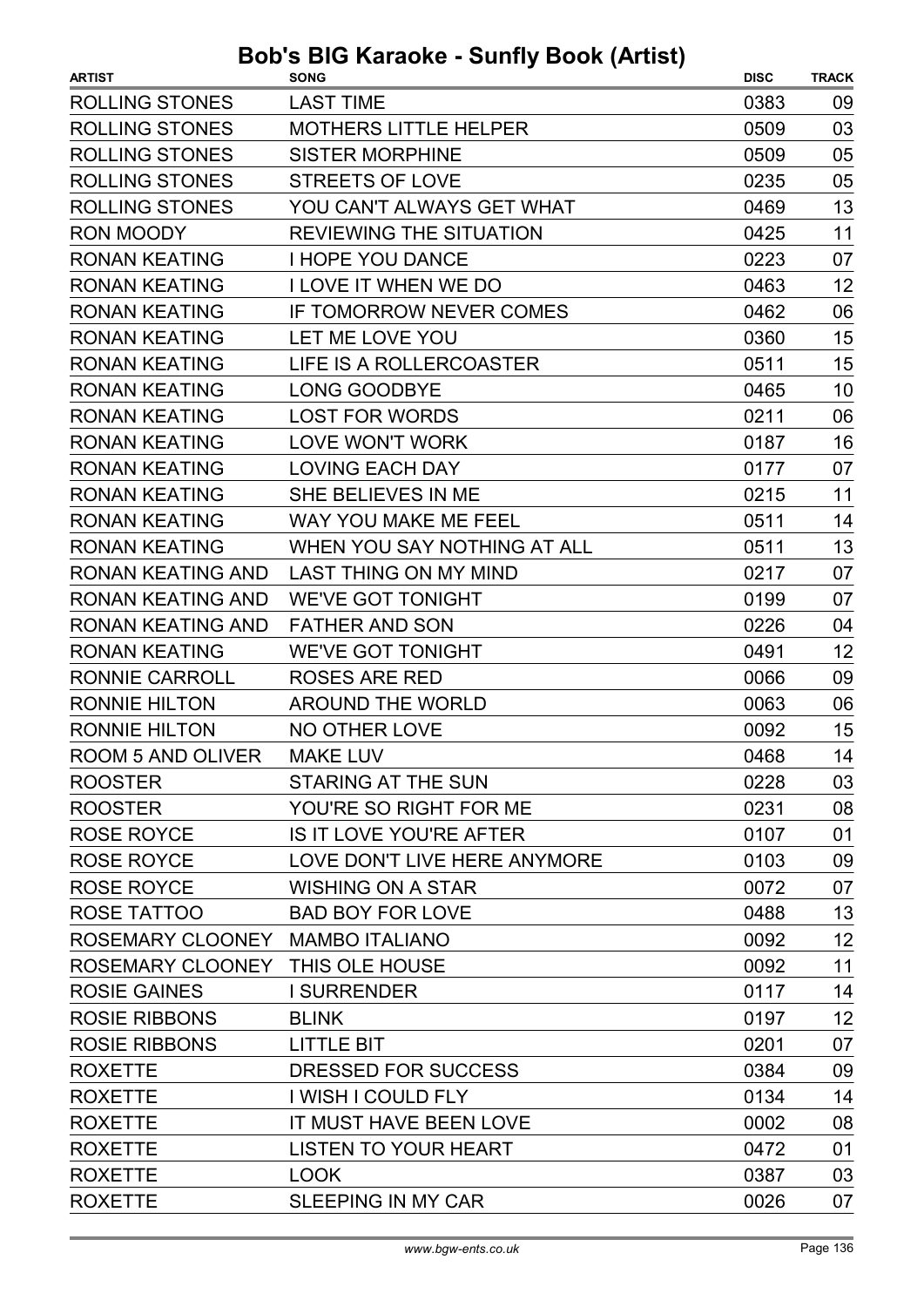| <b>Bob's BIG Karaoke - Sunfly Book (Artist)</b> |                                |             |              |
|-------------------------------------------------|--------------------------------|-------------|--------------|
| <b>ARTIST</b>                                   | <b>SONG</b>                    | <b>DISC</b> | <b>TRACK</b> |
| <b>ROXY MUSIC</b>                               | <b>ANGEL EYES</b>              | 0147        | 09           |
| <b>ROXY MUSIC</b>                               | <b>AVALON</b>                  | 0399        | 02           |
| <b>ROXY MUSIC</b>                               | <b>DANCE AWAY</b>              | 0419        | 13           |
| <b>ROXY MUSIC</b>                               | <b>JEALOUS GUY</b>             | 0037        | 14           |
| <b>ROXY MUSIC</b>                               | <b>LET'S STICK TOGETHER</b>    | 0135        | 05           |
| <b>ROXY MUSIC</b>                               | <b>MORE THAN THIS</b>          | 0385        | 04           |
| <b>ROXY MUSIC</b>                               | <b>OVER YOU</b>                | 0399        | 06           |
| <b>ROXY MUSIC</b>                               | <b>VIRGINIA PLAIN</b>          | 0035        | 04           |
| <b>ROY C</b>                                    | <b>SHOTGUN WEDDING</b>         | 0064        | 11           |
| <b>ROY ORBISON</b>                              | <b>I DROVE ALL NIGHT</b>       | 0147        | 04           |
| <b>ROY ORBISON</b>                              | <b>IN DREAMS</b>               | 0044        | 11           |
| <b>ROY ORBISON</b>                              | <b>IT'S OVER</b>               | 0046        | 03           |
| <b>ROY ORBISON</b>                              | <b>LANA</b>                    | 0156        | 12           |
| <b>ROY ORBISON</b>                              | <b>LOVE SO BEAUTIFUL</b>       | 0403        | 04           |
| <b>ROY ORBISON</b>                              | OH PRETTY WOMAN                | 0446        | 03           |
| <b>ROY ORBISON</b>                              | <b>ONLY THE LONELY</b>         | 0484        | 04           |
| <b>ROY ORBISON</b>                              | <b>PRETTY WOMAN</b>            | 0043        | 07           |
| <b>ROY ORBISON</b>                              | <b>WORKING FOR THE MAN</b>     | 0156        | 11           |
| <b>ROYAL BLOOD</b>                              | <b>FIGURE IT OUT</b>           | 0343        | 16           |
| ROYAL BLOOD                                     | <b>LIGHTS OUT</b>              | 0376        | 17           |
| <b>ROYAL BLOOD</b>                              | <b>OUT OF THE BLACK</b>        | 0350        | 04           |
| <b>ROYALE DELITE</b>                            | <b>I'LL BE A FREAK FOR YOU</b> | 0068        | 14           |
| <b>ROZELLA</b>                                  | <b>EVERYBODY'S FREE</b>        | 0007        | 11           |
| <b>RUBETTES</b>                                 | <b>JUKE BOX JIVE</b>           | 0104        | 04           |
| <b>RUBETTES</b>                                 | <b>SUGAR BABY LOVE</b>         | 0028        | 02           |
| <b>RUBY AND THE</b>                             | <b>OUR DAY WILL COME</b>       | 0397        | 12           |
| <b>RUBY MURRAY</b>                              | <b>SOFTLY SOFTLY</b>           | 0063        | 10           |
| <b>RUDIMENTAL FEAT</b>                          | <b>RUMOUR MILL</b>             | 0361        | 12           |
| RUDIMENTAL FEAT ED LAY IT ALL ON ME             |                                | 0357        | 03           |
| <b>RUDIMENTAL FEAT</b>                          | <b>WAITING ALL NIGHT</b>       | 0327        | 10           |
| <b>RUDIMENTAL FEAT</b>                          | <b>RIGHT HERE</b>              | 0330        | 13           |
| <b>RUDIMENTAL FEAT</b>                          | <b>SUN COMES UP</b>            | 0378        | 02           |
| <b>RUDIMENTAL FEAT</b>                          | <b>FEEL THE LOVE</b>           | 0317        | 13           |
| <b>RUDIMENTAL FEAT</b>                          | <b>NOT GIVING IN</b>           | 0322        | 12           |
| <b>RUFUS WAINWRIGHT</b>                         | <b>HALLELUJAH</b>              | 0410        | 02           |
| <b>RUMER</b>                                    | <b>SLOW</b>                    | 0296        | 08           |
| <b>RUNRIG</b>                                   | <b>LOCH LOMOND</b>             | 0456        | 02           |
| <b>RUPERT HOLMES</b>                            | ESCAPE (THE PINA COLADA        | 0403        | 03           |
| <b>RUSH</b>                                     | <b>SPIRIT OF RADIO</b>         | 0428        | 01           |
| <b>RUSS ABBOTT</b>                              | <b>ATMOSPHERE</b>              | 0028        | 16           |
| <b>RUTH B</b>                                   | <b>LOST BOY</b>                | 0368        | 12           |
| <b>RUTLES</b>                                   | <b>CHEESE AND ONIONS</b>       | 0412        | 08           |
| <b>RUTLES</b>                                   | <b>KNICKER ELASTIC KING</b>    | 0422        | 13           |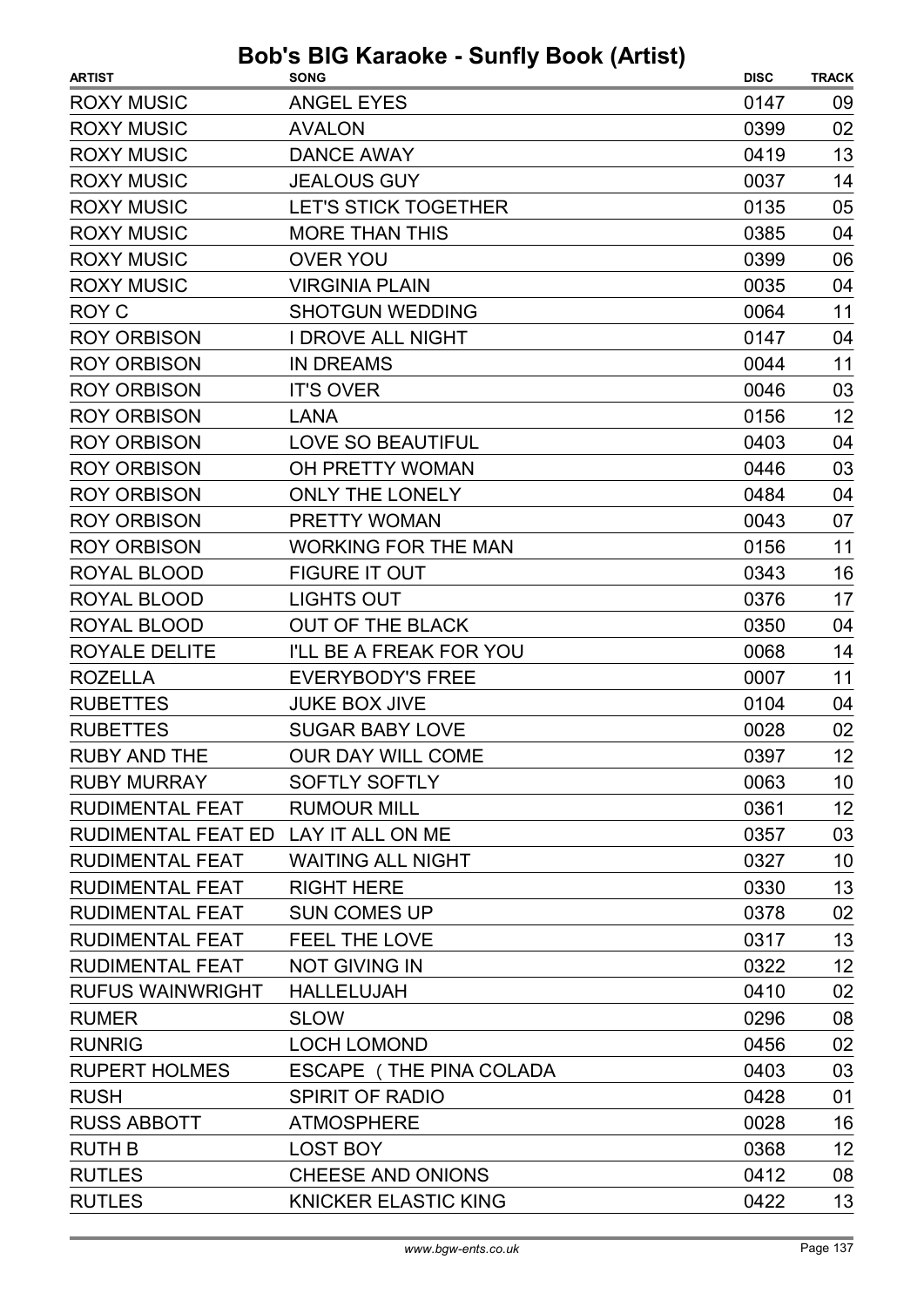| <b>ARTIST</b>           | <b>SONG</b>                   | <b>DISC</b> | <b>TRACK</b> |
|-------------------------|-------------------------------|-------------|--------------|
| <b>RUTLES</b>           | <b>QUESTIONNAIRE</b>          | 0421        | 04           |
| <b>RYAN GOSLING AND</b> | <b>CITY OF STARS</b>          | 0372        | 03           |
| <b>S CLUB</b>           | <b>ALIVE</b>                  | 0464        | 08           |
| <b>S CLUB</b>           | LOVE AIN'T GONNA WAIT FOR     | 0468        | 04           |
| <b>S CLUB</b>           | <b>SAY GOODBYE</b>            | 0205        | 13           |
| S CLUB 7                | <b>BEST FRIEND</b>            | 0504        | 16           |
| S CLUB 7                | <b>BRING IT ALL BACK</b>      | 0142        | 16           |
| S CLUB 7                | <b>DON'T STOP MOVING</b>      | 0504        | 09           |
| S CLUB 7                | <b>HAVE YOU EVER</b>          | 0504        | 10           |
| S CLUB 7                | <b>NATURAL</b>                | 0504        | 11           |
| S CLUB 7                | <b>NEVER HAD A DREAM COME</b> | 0504        | 12           |
| S CLUB 7                | <b>REACH</b>                  | 0450        | 03           |
| S CLUB 7                | <b>S CLUB PARTY</b>           | 0148        | 09           |
| S CLUB 7                | <b>STAND BY YOU</b>           | 0504        | 13           |
| S CLUB 7                | <b>TWO IN A MILLION</b>       | 0504        | 15           |
| S CLUB 7                | YOU                           | 0504        | 14           |
| S CLUB 7                | YOU'RE MY NUMBER ONE          | 0157        | 09           |
| S CLUB 8                | DON'T TELL ME YOU'RE SORRY    | 0213        | 07           |
| S CLUB 8                | <b>FOOL NO MORE</b>           | 0465        | 09           |
| S CLUB 8                | <b>SUNDOWN</b>                | 0210        | 09           |
| <b>S CLUB JUNIORS</b>   | <b>AUTOMATIC HIGH</b>         | 0467        | 05           |
| <b>S CLUB JUNIORS</b>   | <b>NEW DIRECTION</b>          | 0196        | 14           |
| <b>S CLUB JUNIORS</b>   | ONE STEP CLOSER               | 0192        | 07           |
| <b>S CLUB JUNIORS</b>   | <b>PUPPY LOVE</b>             | 0200        | 14           |
| SOS BAND                | <b>JUST BE GOOD TO ME</b>     | 0405        | 03           |
| SWF                     | <b>FLOWERS</b>                | 0383        | 03           |
| SWV                     | <b>RIGHT HERE</b>             | 0005        | 13           |
| <b>SACHA DISTEL</b>     | RAINDROPS KEEP FALLING ON     | 0090        | 03           |
| <b>SADE</b>             | <b>SMOOTH OPERATOR</b>        | 0057        | 06           |
| <b>SADE</b>             | <b>SOLDIER OF LOVE</b>        | 0290        | 15           |
| <b>SADE</b>             | <b>SWEETEST TABOO</b>         | 0389        | 14           |
| <b>SADE</b>             | YOUR LOVE IS KING             | 0394        | 15           |
| <b>SAILOR</b>           | <b>GLASS OF CHAMPAGNE</b>     | 0035        | 11           |
| <b>SAINT MOTEL</b>      | <b>MY TYPE</b>                | 0343        | 03           |
| <b>SAK NOEL</b>         | LOCA PEOPLE (CLEAN)           | 0309        | 03           |
| <b>SALT AND PEPA</b>    | LET'S TALK ABOUT SEX          | 0036        | 08           |
| <b>SALT AND PEPA</b>    | <b>WHATTA MAN</b>             | 0026        | 14           |
| SALT-N-PEPA             | <b>PUSH IT</b>                | 0480        | 02           |
| <b>SAM AND DAVE</b>     | <b>SOUL MAN</b>               | 0073        | 11           |
| <b>SAM AND MARK</b>     | WITH A LITTLE HELP FROM MY    | 0215        | 06           |
| SAM AND THE WOMP        | <b>BOM BOM</b>                | 0319        | 09           |
| <b>SAM BAILEY</b>       | <b>SKYSCRAPER</b>             | 0335        | 18           |
| <b>SAM BROWN</b>        | <b>STOP</b>                   | 0486        | 08           |
|                         |                               |             |              |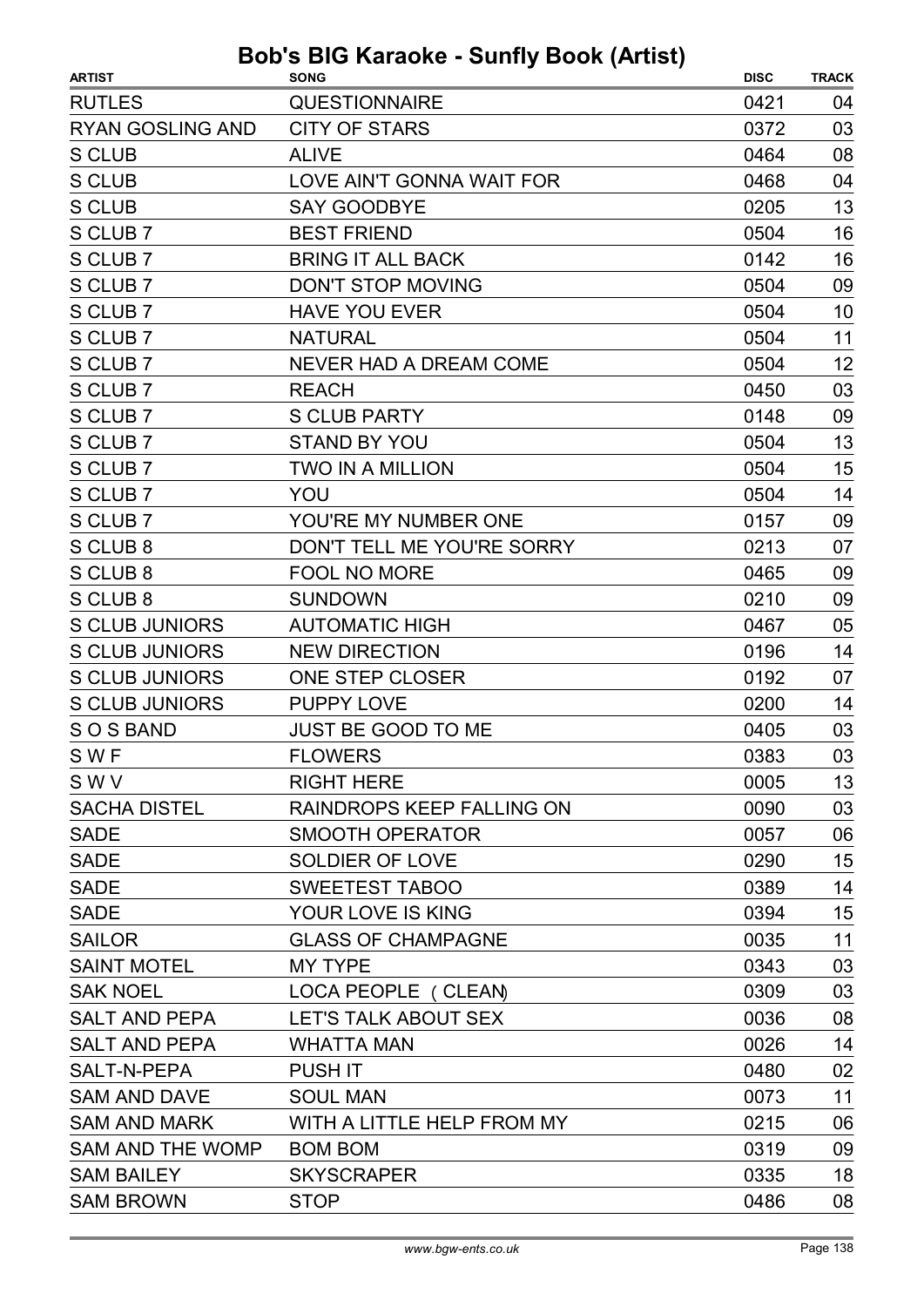| <b>ARTIST</b>           | <b>SONG</b>                  | <b>DISC</b> | <b>TRACK</b> |
|-------------------------|------------------------------|-------------|--------------|
| <b>SAM FELDT FEAT</b>   | <b>SHOW ME LOVE</b>          | 0354        | 08           |
| <b>SAM FOX</b>          | TOUCH ME (I WANT YOUR        | 0056        | 06           |
| <b>SAM SMITH</b>        | I'M NOT THE ONLY ONE         | 0343        | 17           |
| <b>SAM SMITH</b>        | LIKE I CAN                   | 0347        | 15           |
| <b>SAM SMITH</b>        | MONEY ON MY MIND             | 0336        | 03           |
| <b>SAM SMITH</b>        | <b>NIRVANA</b>               | 0333        | 10           |
| <b>SAM SMITH</b>        | <b>STAY WITH ME</b>          | 0339        | 04           |
| <b>SAM SMITH</b>        | <b>TOO GOOD AT GOODBYES</b>  | 0380        | 02           |
| <b>SAM SMITH</b>        | <b>WRITING'S ON THE WALL</b> | 0357        | 01           |
| <b>SAM SMITH FEAT</b>   | LAY ME DOWN                  | 0351        | 04           |
| <b>SAM SPARRO</b>       | <b>BLACK AND GOLD</b>        | 0266        | 03           |
| SAM THE MAN AND         | <b>WOOLY BULLY</b>           | 0389        | 08           |
| <b>SAM THE SHAM AND</b> | <b>WOOLY BULLY</b>           | 0015        | 14           |
| <b>SAMANTHA MUBA</b>    | I'M RIGHT HERE               | 0467        | 13           |
| <b>SAMANTHA MUMBA</b>   | ALWAYS COME BACK TO YOUR     | 0175        | 07           |
| <b>SAMANTHA MUMBA</b>   | <b>BABY COME ON OVER</b>     | 0462        | 05           |
| <b>SAMANTHA MUMBA</b>   | <b>BABY COME OVER</b>        | 0179        | 03           |
| <b>SAMANTHA MUMBA</b>   | <b>GOTTA TELL YOU</b>        | 0439        | 09           |
| <b>SAMANTHA MUMBA</b>   | I'M RIGHT HERE               | 0196        | 15           |
| <b>SAMANTHA MUMBA</b>   | <b>LATELY</b>                | 0458        | 15           |
| <b>SAMPHA</b>           | NO ONE KNOWS ME LIKE THE     | 0381        | 11           |
| <b>SANDI THOM</b>       | <b>DEVIL'S BEAT</b>          | 0267        | 14           |
| <b>SANDI THOM</b>       | <b>WHAT IF I'M RIGHT</b>     | 0246        | 03           |
| <b>SANDI THORN</b>      | I WISH I WAS A PUINK ROCKER  | 0244        | 04           |
| <b>SANDIE SHAW</b>      | <b>GIRL DON'T COME</b>       | 0086        | 03           |
| SANDIE SHAW             | <b>LONG LIVE LOVE</b>        | 0052        | 12           |
| SANDIE SHAW             | PUPPETT ON A STRING          | 0099        | 10           |
| SANDIE SHAW             | THERE'S ALWAYS SOMETHING TO  | 0064        | 02           |
| <b>SANDRA</b>           | I'LL NEVER BE MARIA          | 0429        | 04           |
| <b>SANDY B</b>          | MAKE THE WORLD GO AROUND     | 0119        | 10           |
| SANDY POSEY             | SINGLE GIRL                  | 0099        | 12           |
| <b>SANTANA</b>          | ANYWHERE YOU WANT TO GO      | 0363        | 18           |
| <b>SANTANA</b>          | <b>BLACK MAGIC WOMAN</b>     | 0158        | 08           |
| <b>SANTANA</b>          | PUT YOUR LIGHTS ON           | 0173        | 11           |
| <b>SANTANA AND</b>      | <b>GAME OF LOVE</b>          | 0200        | 08           |
| SANTANA AND ROB         | <b>SMOOTH</b>                | 0163        | 07           |
| <b>SARA BAREILLES</b>   | LOVE SONG                    | 0268        | 11           |
| <b>SARAH MACLACHLAN</b> | ANGEL                        | 0415        | 09           |
| <b>SARAH MCLACHLAN</b>  | <b>AIDA</b>                  | 0124        | 10           |
| <b>SARAH MCLACHLAN</b>  | <b>ANGEL</b>                 | 0189        | 16           |
| SARAH MCLACHLAN         | <b>DRIFTING</b>              | 0423        | 15           |
| <b>SARAH MCLACHLAN</b>  | <b>FULL OF GRACE</b>         | 0409        | 07           |
| SARAH MCLACHLAN         | <b>I LOVE YOU</b>            | 0417        | 05           |
|                         |                              |             |              |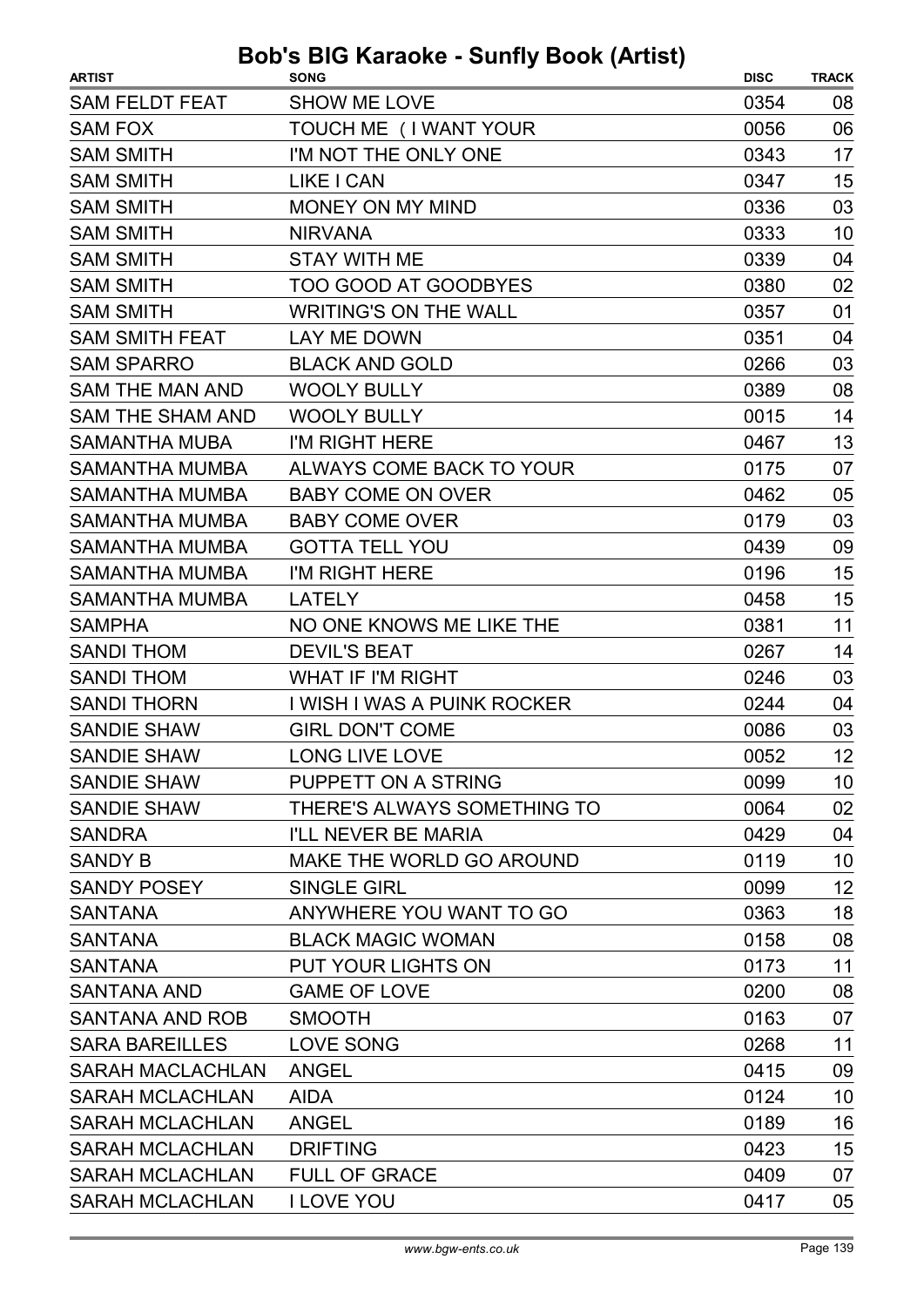| <b>ARTIST</b>             | <b>SONG</b>                      | <b>DISC</b> | <b>TRACK</b> |
|---------------------------|----------------------------------|-------------|--------------|
| <b>SARAH WHATMORE</b>     | <b>AUTOMATIC</b>                 | 0202        | 09           |
| <b>SARAH WHATMORE</b>     | <b>WHEN I LOST YOU</b>           | 0196        | 13           |
| <b>SASH</b>               | <b>MYSTERIOUS TIMES</b>          | 0124        | 16           |
| <b>SASH</b>               | <b>STAY</b>                      | 0115        | 07           |
| <b>SASH FEAT STUNT</b>    | RAINDROPS (ENCORE UNE            | 0274        | 14           |
| <b>SATURDAYS</b>          | 30 DAYS                          | 0316        | 09           |
| <b>SATURDAYS</b>          | <b>ALL FIRED UP</b>              | 0307        | 05           |
| <b>SATURDAYS</b>          | <b>DISCO LOVE</b>                | 0332        | 12           |
| <b>SATURDAYS</b>          | <b>FASTER</b>                    | 0312        | 10           |
| <b>SATURDAYS</b>          | <b>FOREVER IS OVER</b>           | 0285        | 06           |
| <b>SATURDAYS</b>          | <b>GENTLEMAN</b>                 | 0329        | 08           |
| <b>SATURDAYS</b>          | <b>HIGHER</b>                    | 0298        | 02           |
| <b>SATURDAYS</b>          | IF THIS IS LOVE                  | 0270        | 13           |
| <b>SATURDAYS</b>          | <b>JUST CAN'T GET ENOUGH</b>     | 0278        | 02           |
| <b>SATURDAYS</b>          | <b>MISSING YOU</b>               | 0295        | 15           |
| <b>SATURDAYS</b>          | <b>MY HEART TAKES OVER</b>       | 0309        | 04           |
| <b>SATURDAYS</b>          | <b>NOT GIVING UP</b>             | 0337        | 01           |
| <b>SATURDAYS</b>          | <b>UP</b>                        | 0273        | 11           |
| <b>SATURDAYS</b>          | WHAT ARE YOU WAITING FOR         | 0342        | 07           |
| <b>SATURDAYS</b>          | <b>WORK</b>                      | 0281        | 05           |
| <b>SATURDAYS FEAT</b>     | <b>WHAT ABOUT US</b>             | 0324        | 10           |
| <b>SAVAGE GARDEN</b>      | <b>AFFIRMATION</b>               | 0384        | 02           |
| <b>SAVAGE GARDEN</b>      | <b>ANIMAL SONG</b>               | 0142        | 13           |
| <b>SAVAGE GARDEN</b>      | <b>BREAK ME SHAKE ME</b>         | 0126        | 12           |
| <b>SAVAGE GARDEN</b>      | <b>HOLD ME</b>                   | 0174        | 12           |
| <b>SAVAGE GARDEN</b>      | I KNEW I LOVED YOU               | 0154        | 10           |
| <b>SAVAGE GARDEN</b>      | <b>I WANT YOU</b>                | 0127        | 15           |
| <b>SAVAGE GARDEN</b>      | TO THE MOON AND BACK             | 0120        | 12           |
| <b>SAVAGE GARDEN</b>      | <b>TRULY MADLY DEEPLY</b>        | 0118        | 16           |
| <b>SAW DOCTORS</b>        | <b>I USED TO LOVE HER</b>        | 0151        | 11           |
| <b>SAW DOCTORS</b>        | N 17                             | 0153        | 04           |
| <b>SCAFFOLD</b>           | <b>LILY THE PINK</b>             | 0042        | 12           |
| <b>SCAFFOLD</b>           | <b>THANK YOU VERY MUCH</b>       | 0089        | 10           |
| <b>SCISSOR SISTERS</b>    | <b>FILTHY GORGEOUS</b>           | 0227        | 10           |
| <b>SCISSOR SISTERS</b>    | <b>FIRE WITH FIRE</b>            | 0293        | 08           |
| <b>SCISSOR SISTERS</b>    | <b>I DON'T FEEL LIKE DANCING</b> | 0247        | 01           |
| <b>SCISSOR SISTERS</b>    | <b>KISS YOU OFF</b>              | 0256        | 05           |
| <b>SCISSOR SISTERS</b>    | LAND OF A THOUSAND WORDS         | 0250        | 04           |
| <b>SCISSOR SISTERS</b>    | <b>MARY</b>                      | 0223        | 03           |
| <b>SCISSOR SISTERS</b>    | <b>ONLY THE HORSES</b>           | 0316        | 16           |
| <b>SCISSOR SISTERS</b>    | SHE'S MY MAN                     | 0253        | 06           |
| <b>SCISSOR SISTERS VS</b> | <b>SHADY LOVE</b>                | 0313        | 14           |
| <b>SCLUB</b>              | <b>SAY GOODBYE</b>               | 0467        | 14           |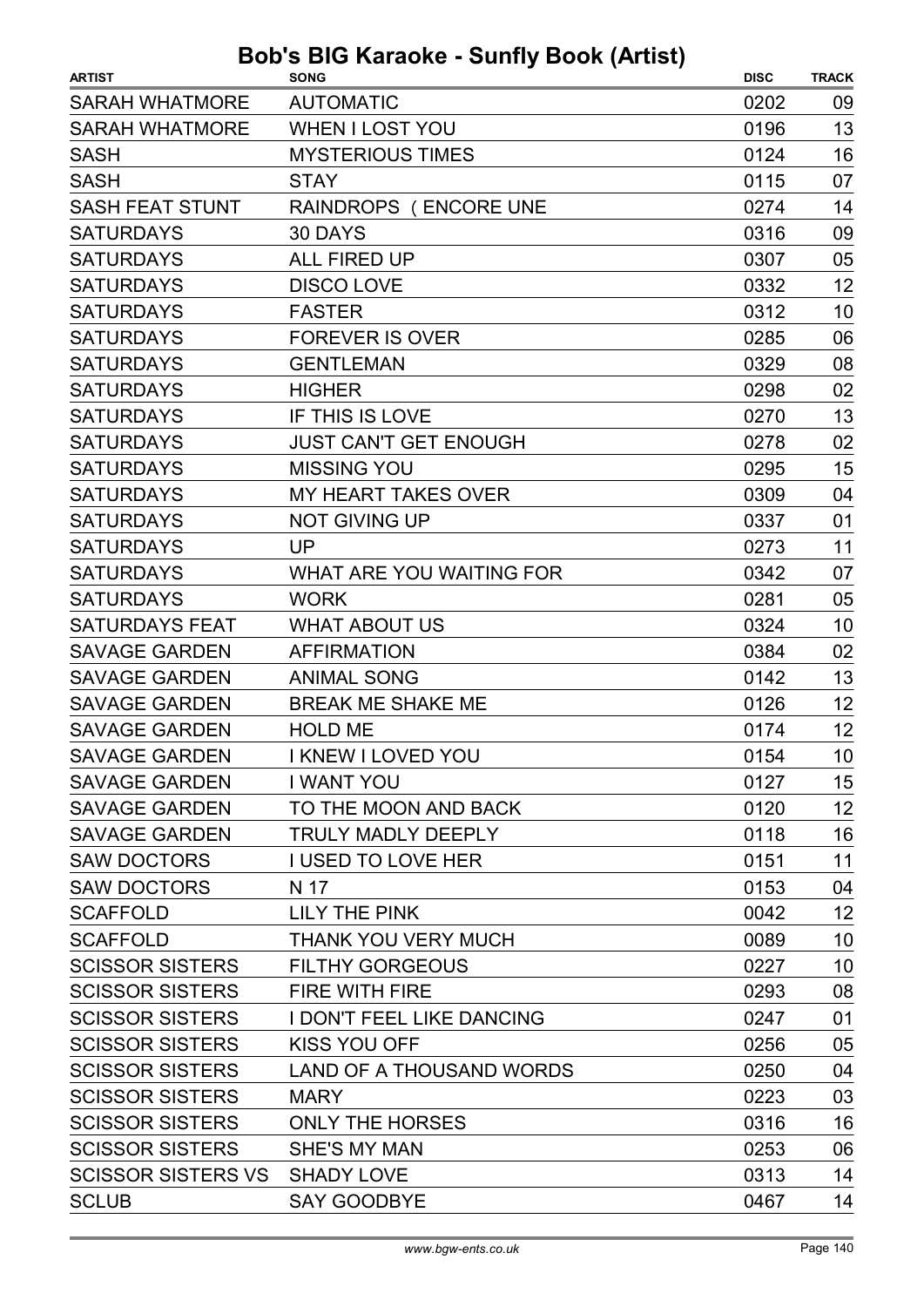| <b>SCOOCH</b><br>MORE THAN I NEED TO KNOW<br>0159<br>07<br>14<br><b>BACK IN THE UK</b><br>0034<br>11<br><b>SCORPIONS</b><br>0059<br><b>WIND OF CHANGE</b><br>SCOUTING FOR GIRLS ELVIS AIN'T DEAD<br>0262<br>07<br>SCOUTING FOR GIRLS HEARTBEAT<br>0266<br>11<br><b>SCOUTING FOR GIRLS</b><br>I WISH I WAS JAMES BOND<br>07<br>0274<br><b>SCOUTING FOR GIRLS</b><br>03<br><b>SHE'S SO LOVELY</b><br>0260<br><b>SCOUTING FOR GIRLS</b><br>THIS AIN'T A LOVE SONG<br>0291<br>04<br>12<br><b>SCREAMING JETS</b><br><b>BETTER</b><br>0488<br>08<br><b>BREAK EVEN</b><br>0274<br>FOR THE FIRST TIME<br>03<br>0296<br>IF YOU COULD SEE ME NOW<br>10<br>0326<br><b>MAN WHO CAN'T BE MOVED</b><br>0270<br>08<br><b>SCRIPT</b><br><b>MILLIONAIRES</b><br>0330<br>08<br>NO GOOD IN GOODBYE<br>14<br>0346<br><b>SCRIPT</b><br><b>NOTHING</b><br>07<br>0298<br>08<br><b>RAIN</b><br>0379<br>0322<br>08<br>SIX DEGREES OF SEPARATION<br>02<br><b>SUPERHEROES</b><br>0343<br><b>TALK YOU DOWN</b><br>0277<br>14<br><b>HALL OF FAME</b><br>0320<br>05<br>06<br><b>ABSOLUTE</b><br>0421<br><b>WOOD BEEZ</b><br>0424<br>02<br>YOU CAN TALK TO ME<br>0116<br>10<br>14<br><b>BLINDED BY THE SUN</b><br>0114<br>08<br><b>CRAZY</b><br>0001<br>DO YOU EVER<br>0359<br>18<br>08<br>EVERY TIME I'M WITH YOU<br>0360<br><b>KISS FROM A ROSE</b><br>0041<br>01<br>PRAYER FOR THE DYING<br>0026<br>02<br>14<br><b>BEAUTIFUL GIRLS</b><br>0478<br><b>FIRE BURNING</b><br>0283<br>08<br>05<br>ME LOVE<br>0262<br>PARTY ALL NIGHT (SLEEP ALL<br>0308<br>08<br>SEAN KINGSTON AND<br><b>EENIE MEENIE</b><br>06<br>0293<br><b>GET BUSY</b><br>0206<br>07<br><b>SEAN PAUL</b><br>I'M STILL IN LOVE WITH YOU<br><b>SEAN PAUL</b><br>0214<br>04<br>ON THE HORIZON<br>0206<br>08<br><b>SEAN PAUL</b><br><b>SEAN PAUL</b><br>SHE DOESN'T MIND<br>0315<br>04<br>SEAN PAUL AND DUA<br><b>NO LIE</b><br>0373<br>04<br><b>SEARCHERS</b><br><b>NEEDLES AND PINS</b><br>0046<br>01<br><b>SEARCHERS</b><br><b>SUGAR AND SPICE</b><br>01<br>0045 | <b>ARTIST</b>             | <b>SONG</b>                | <b>DISC</b> | <b>TRACK</b> |
|----------------------------------------------------------------------------------------------------------------------------------------------------------------------------------------------------------------------------------------------------------------------------------------------------------------------------------------------------------------------------------------------------------------------------------------------------------------------------------------------------------------------------------------------------------------------------------------------------------------------------------------------------------------------------------------------------------------------------------------------------------------------------------------------------------------------------------------------------------------------------------------------------------------------------------------------------------------------------------------------------------------------------------------------------------------------------------------------------------------------------------------------------------------------------------------------------------------------------------------------------------------------------------------------------------------------------------------------------------------------------------------------------------------------------------------------------------------------------------------------------------------------------------------------------------------------------------------------------------------------------------------------------------------------------------------------------------------------------------------------------------------------------------------------------------------------------------------------------------------------------------------------------------------------------------------------------------------------------------------------------|---------------------------|----------------------------|-------------|--------------|
|                                                                                                                                                                                                                                                                                                                                                                                                                                                                                                                                                                                                                                                                                                                                                                                                                                                                                                                                                                                                                                                                                                                                                                                                                                                                                                                                                                                                                                                                                                                                                                                                                                                                                                                                                                                                                                                                                                                                                                                                    |                           |                            |             |              |
|                                                                                                                                                                                                                                                                                                                                                                                                                                                                                                                                                                                                                                                                                                                                                                                                                                                                                                                                                                                                                                                                                                                                                                                                                                                                                                                                                                                                                                                                                                                                                                                                                                                                                                                                                                                                                                                                                                                                                                                                    | <b>SCOOTER</b>            |                            |             |              |
|                                                                                                                                                                                                                                                                                                                                                                                                                                                                                                                                                                                                                                                                                                                                                                                                                                                                                                                                                                                                                                                                                                                                                                                                                                                                                                                                                                                                                                                                                                                                                                                                                                                                                                                                                                                                                                                                                                                                                                                                    |                           |                            |             |              |
|                                                                                                                                                                                                                                                                                                                                                                                                                                                                                                                                                                                                                                                                                                                                                                                                                                                                                                                                                                                                                                                                                                                                                                                                                                                                                                                                                                                                                                                                                                                                                                                                                                                                                                                                                                                                                                                                                                                                                                                                    |                           |                            |             |              |
|                                                                                                                                                                                                                                                                                                                                                                                                                                                                                                                                                                                                                                                                                                                                                                                                                                                                                                                                                                                                                                                                                                                                                                                                                                                                                                                                                                                                                                                                                                                                                                                                                                                                                                                                                                                                                                                                                                                                                                                                    |                           |                            |             |              |
|                                                                                                                                                                                                                                                                                                                                                                                                                                                                                                                                                                                                                                                                                                                                                                                                                                                                                                                                                                                                                                                                                                                                                                                                                                                                                                                                                                                                                                                                                                                                                                                                                                                                                                                                                                                                                                                                                                                                                                                                    |                           |                            |             |              |
|                                                                                                                                                                                                                                                                                                                                                                                                                                                                                                                                                                                                                                                                                                                                                                                                                                                                                                                                                                                                                                                                                                                                                                                                                                                                                                                                                                                                                                                                                                                                                                                                                                                                                                                                                                                                                                                                                                                                                                                                    |                           |                            |             |              |
|                                                                                                                                                                                                                                                                                                                                                                                                                                                                                                                                                                                                                                                                                                                                                                                                                                                                                                                                                                                                                                                                                                                                                                                                                                                                                                                                                                                                                                                                                                                                                                                                                                                                                                                                                                                                                                                                                                                                                                                                    |                           |                            |             |              |
|                                                                                                                                                                                                                                                                                                                                                                                                                                                                                                                                                                                                                                                                                                                                                                                                                                                                                                                                                                                                                                                                                                                                                                                                                                                                                                                                                                                                                                                                                                                                                                                                                                                                                                                                                                                                                                                                                                                                                                                                    |                           |                            |             |              |
|                                                                                                                                                                                                                                                                                                                                                                                                                                                                                                                                                                                                                                                                                                                                                                                                                                                                                                                                                                                                                                                                                                                                                                                                                                                                                                                                                                                                                                                                                                                                                                                                                                                                                                                                                                                                                                                                                                                                                                                                    | <b>SCRIPT</b>             |                            |             |              |
|                                                                                                                                                                                                                                                                                                                                                                                                                                                                                                                                                                                                                                                                                                                                                                                                                                                                                                                                                                                                                                                                                                                                                                                                                                                                                                                                                                                                                                                                                                                                                                                                                                                                                                                                                                                                                                                                                                                                                                                                    | <b>SCRIPT</b>             |                            |             |              |
|                                                                                                                                                                                                                                                                                                                                                                                                                                                                                                                                                                                                                                                                                                                                                                                                                                                                                                                                                                                                                                                                                                                                                                                                                                                                                                                                                                                                                                                                                                                                                                                                                                                                                                                                                                                                                                                                                                                                                                                                    | <b>SCRIPT</b>             |                            |             |              |
|                                                                                                                                                                                                                                                                                                                                                                                                                                                                                                                                                                                                                                                                                                                                                                                                                                                                                                                                                                                                                                                                                                                                                                                                                                                                                                                                                                                                                                                                                                                                                                                                                                                                                                                                                                                                                                                                                                                                                                                                    | <b>SCRIPT</b>             |                            |             |              |
|                                                                                                                                                                                                                                                                                                                                                                                                                                                                                                                                                                                                                                                                                                                                                                                                                                                                                                                                                                                                                                                                                                                                                                                                                                                                                                                                                                                                                                                                                                                                                                                                                                                                                                                                                                                                                                                                                                                                                                                                    |                           |                            |             |              |
|                                                                                                                                                                                                                                                                                                                                                                                                                                                                                                                                                                                                                                                                                                                                                                                                                                                                                                                                                                                                                                                                                                                                                                                                                                                                                                                                                                                                                                                                                                                                                                                                                                                                                                                                                                                                                                                                                                                                                                                                    | <b>SCRIPT</b>             |                            |             |              |
|                                                                                                                                                                                                                                                                                                                                                                                                                                                                                                                                                                                                                                                                                                                                                                                                                                                                                                                                                                                                                                                                                                                                                                                                                                                                                                                                                                                                                                                                                                                                                                                                                                                                                                                                                                                                                                                                                                                                                                                                    |                           |                            |             |              |
|                                                                                                                                                                                                                                                                                                                                                                                                                                                                                                                                                                                                                                                                                                                                                                                                                                                                                                                                                                                                                                                                                                                                                                                                                                                                                                                                                                                                                                                                                                                                                                                                                                                                                                                                                                                                                                                                                                                                                                                                    | <b>SCRIPT</b>             |                            |             |              |
|                                                                                                                                                                                                                                                                                                                                                                                                                                                                                                                                                                                                                                                                                                                                                                                                                                                                                                                                                                                                                                                                                                                                                                                                                                                                                                                                                                                                                                                                                                                                                                                                                                                                                                                                                                                                                                                                                                                                                                                                    | <b>SCRIPT</b>             |                            |             |              |
|                                                                                                                                                                                                                                                                                                                                                                                                                                                                                                                                                                                                                                                                                                                                                                                                                                                                                                                                                                                                                                                                                                                                                                                                                                                                                                                                                                                                                                                                                                                                                                                                                                                                                                                                                                                                                                                                                                                                                                                                    | <b>SCRIPT</b>             |                            |             |              |
|                                                                                                                                                                                                                                                                                                                                                                                                                                                                                                                                                                                                                                                                                                                                                                                                                                                                                                                                                                                                                                                                                                                                                                                                                                                                                                                                                                                                                                                                                                                                                                                                                                                                                                                                                                                                                                                                                                                                                                                                    | <b>SCRIPT</b>             |                            |             |              |
|                                                                                                                                                                                                                                                                                                                                                                                                                                                                                                                                                                                                                                                                                                                                                                                                                                                                                                                                                                                                                                                                                                                                                                                                                                                                                                                                                                                                                                                                                                                                                                                                                                                                                                                                                                                                                                                                                                                                                                                                    | <b>SCRIPT FEAT WILL I</b> |                            |             |              |
|                                                                                                                                                                                                                                                                                                                                                                                                                                                                                                                                                                                                                                                                                                                                                                                                                                                                                                                                                                                                                                                                                                                                                                                                                                                                                                                                                                                                                                                                                                                                                                                                                                                                                                                                                                                                                                                                                                                                                                                                    | <b>SCRITTI POLITTI</b>    |                            |             |              |
|                                                                                                                                                                                                                                                                                                                                                                                                                                                                                                                                                                                                                                                                                                                                                                                                                                                                                                                                                                                                                                                                                                                                                                                                                                                                                                                                                                                                                                                                                                                                                                                                                                                                                                                                                                                                                                                                                                                                                                                                    | <b>SCRITTI POLITTI</b>    |                            |             |              |
|                                                                                                                                                                                                                                                                                                                                                                                                                                                                                                                                                                                                                                                                                                                                                                                                                                                                                                                                                                                                                                                                                                                                                                                                                                                                                                                                                                                                                                                                                                                                                                                                                                                                                                                                                                                                                                                                                                                                                                                                    | <b>SEA HORSES</b>         |                            |             |              |
|                                                                                                                                                                                                                                                                                                                                                                                                                                                                                                                                                                                                                                                                                                                                                                                                                                                                                                                                                                                                                                                                                                                                                                                                                                                                                                                                                                                                                                                                                                                                                                                                                                                                                                                                                                                                                                                                                                                                                                                                    | <b>SEAHORSES</b>          |                            |             |              |
|                                                                                                                                                                                                                                                                                                                                                                                                                                                                                                                                                                                                                                                                                                                                                                                                                                                                                                                                                                                                                                                                                                                                                                                                                                                                                                                                                                                                                                                                                                                                                                                                                                                                                                                                                                                                                                                                                                                                                                                                    | <b>SEAL</b>               |                            |             |              |
|                                                                                                                                                                                                                                                                                                                                                                                                                                                                                                                                                                                                                                                                                                                                                                                                                                                                                                                                                                                                                                                                                                                                                                                                                                                                                                                                                                                                                                                                                                                                                                                                                                                                                                                                                                                                                                                                                                                                                                                                    | <b>SEAL</b>               |                            |             |              |
|                                                                                                                                                                                                                                                                                                                                                                                                                                                                                                                                                                                                                                                                                                                                                                                                                                                                                                                                                                                                                                                                                                                                                                                                                                                                                                                                                                                                                                                                                                                                                                                                                                                                                                                                                                                                                                                                                                                                                                                                    | <b>SEAL</b>               |                            |             |              |
|                                                                                                                                                                                                                                                                                                                                                                                                                                                                                                                                                                                                                                                                                                                                                                                                                                                                                                                                                                                                                                                                                                                                                                                                                                                                                                                                                                                                                                                                                                                                                                                                                                                                                                                                                                                                                                                                                                                                                                                                    | <b>SEAL</b>               |                            |             |              |
|                                                                                                                                                                                                                                                                                                                                                                                                                                                                                                                                                                                                                                                                                                                                                                                                                                                                                                                                                                                                                                                                                                                                                                                                                                                                                                                                                                                                                                                                                                                                                                                                                                                                                                                                                                                                                                                                                                                                                                                                    | <b>SEAL</b>               |                            |             |              |
|                                                                                                                                                                                                                                                                                                                                                                                                                                                                                                                                                                                                                                                                                                                                                                                                                                                                                                                                                                                                                                                                                                                                                                                                                                                                                                                                                                                                                                                                                                                                                                                                                                                                                                                                                                                                                                                                                                                                                                                                    | <b>SEAN KINGSTON</b>      |                            |             |              |
|                                                                                                                                                                                                                                                                                                                                                                                                                                                                                                                                                                                                                                                                                                                                                                                                                                                                                                                                                                                                                                                                                                                                                                                                                                                                                                                                                                                                                                                                                                                                                                                                                                                                                                                                                                                                                                                                                                                                                                                                    | <b>SEAN KINGSTON</b>      |                            |             |              |
|                                                                                                                                                                                                                                                                                                                                                                                                                                                                                                                                                                                                                                                                                                                                                                                                                                                                                                                                                                                                                                                                                                                                                                                                                                                                                                                                                                                                                                                                                                                                                                                                                                                                                                                                                                                                                                                                                                                                                                                                    | <b>SEAN KINGSTON</b>      |                            |             |              |
|                                                                                                                                                                                                                                                                                                                                                                                                                                                                                                                                                                                                                                                                                                                                                                                                                                                                                                                                                                                                                                                                                                                                                                                                                                                                                                                                                                                                                                                                                                                                                                                                                                                                                                                                                                                                                                                                                                                                                                                                    | <b>SEAN KINGSTON</b>      |                            |             |              |
|                                                                                                                                                                                                                                                                                                                                                                                                                                                                                                                                                                                                                                                                                                                                                                                                                                                                                                                                                                                                                                                                                                                                                                                                                                                                                                                                                                                                                                                                                                                                                                                                                                                                                                                                                                                                                                                                                                                                                                                                    |                           |                            |             |              |
|                                                                                                                                                                                                                                                                                                                                                                                                                                                                                                                                                                                                                                                                                                                                                                                                                                                                                                                                                                                                                                                                                                                                                                                                                                                                                                                                                                                                                                                                                                                                                                                                                                                                                                                                                                                                                                                                                                                                                                                                    |                           |                            |             |              |
|                                                                                                                                                                                                                                                                                                                                                                                                                                                                                                                                                                                                                                                                                                                                                                                                                                                                                                                                                                                                                                                                                                                                                                                                                                                                                                                                                                                                                                                                                                                                                                                                                                                                                                                                                                                                                                                                                                                                                                                                    |                           |                            |             |              |
|                                                                                                                                                                                                                                                                                                                                                                                                                                                                                                                                                                                                                                                                                                                                                                                                                                                                                                                                                                                                                                                                                                                                                                                                                                                                                                                                                                                                                                                                                                                                                                                                                                                                                                                                                                                                                                                                                                                                                                                                    |                           |                            |             |              |
|                                                                                                                                                                                                                                                                                                                                                                                                                                                                                                                                                                                                                                                                                                                                                                                                                                                                                                                                                                                                                                                                                                                                                                                                                                                                                                                                                                                                                                                                                                                                                                                                                                                                                                                                                                                                                                                                                                                                                                                                    |                           |                            |             |              |
|                                                                                                                                                                                                                                                                                                                                                                                                                                                                                                                                                                                                                                                                                                                                                                                                                                                                                                                                                                                                                                                                                                                                                                                                                                                                                                                                                                                                                                                                                                                                                                                                                                                                                                                                                                                                                                                                                                                                                                                                    |                           |                            |             |              |
|                                                                                                                                                                                                                                                                                                                                                                                                                                                                                                                                                                                                                                                                                                                                                                                                                                                                                                                                                                                                                                                                                                                                                                                                                                                                                                                                                                                                                                                                                                                                                                                                                                                                                                                                                                                                                                                                                                                                                                                                    |                           |                            |             |              |
|                                                                                                                                                                                                                                                                                                                                                                                                                                                                                                                                                                                                                                                                                                                                                                                                                                                                                                                                                                                                                                                                                                                                                                                                                                                                                                                                                                                                                                                                                                                                                                                                                                                                                                                                                                                                                                                                                                                                                                                                    |                           |                            |             |              |
|                                                                                                                                                                                                                                                                                                                                                                                                                                                                                                                                                                                                                                                                                                                                                                                                                                                                                                                                                                                                                                                                                                                                                                                                                                                                                                                                                                                                                                                                                                                                                                                                                                                                                                                                                                                                                                                                                                                                                                                                    | <b>SEARCHERS</b>          | <b>SWEETS FOR MY SWEET</b> | 0044        | 12           |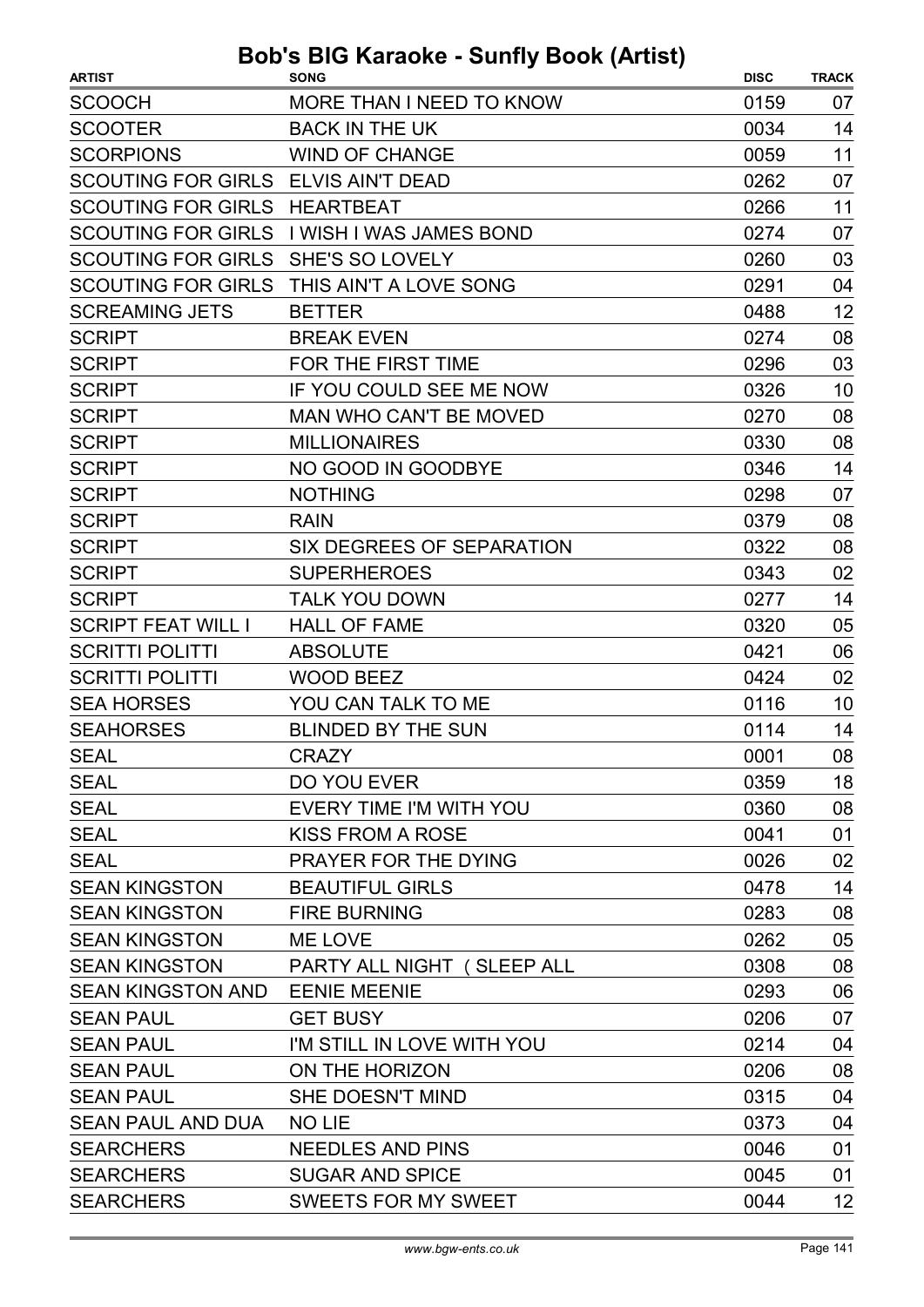| <b>ARTIST</b>             | <b>SONG</b>                      | <b>DISC</b> | <b>TRACK</b> |
|---------------------------|----------------------------------|-------------|--------------|
| <b>SEARCHERS</b>          | WHEN YOU WALK IN THE ROOM        | 0046        | 09           |
| SEBASTIAN INGROSSO RELOAD |                                  | 0330        | 02           |
| <b>SEEKERS</b>            | <b>CARNIVAL IS OVER</b>          | 0093        | 10           |
| <b>SEEKERS</b>            | <b>GEORGY GIRL</b>               | 0414        | 05           |
| <b>SEEKERS</b>            | I'LL NEVER FIND ANOTHER YOU      | 0052        | 11           |
| <b>SEEKERS</b>            | <b>MORNINGTOWN RIDE</b>          | 0087        | 05           |
| <b>SEEKERS</b>            | WHEN WILL THE GOOD APPLES        | 0421        | 07           |
| <b>SELENA GOMEZ</b>       | <b>COME AND GET IT</b>           | 0329        | 12           |
| <b>SELENA GOMEZ</b>       | <b>HANDS TO MYSELF</b>           | 0362        | 09           |
| <b>SELENA GOMEZ</b>       | <b>HEART WANTS WHAT IT WANTS</b> | 0348        | 14           |
| <b>SELENA GOMEZ</b>       | KILL EM WITH KINDNESS            | 0366        | 05           |
| <b>SELENA GOMEZ</b>       | <b>SAME OLD LOVE</b>             | 0359        | 15           |
| <b>SELENA GOMEZ</b>       | <b>SLOW DOWN</b>                 | 0330        | 12           |
| <b>SELENA GOMEZ FEAT</b>  | <b>GOOD FOR YOU</b>              | 0355        | 16           |
| <b>SELENA GOMEZ FEAT</b>  | <b>FETISH</b>                    | 0379        | 09           |
| <b>SEMISONIC</b>          | <b>CLOSING TIME</b>              | 0152        | 03           |
| <b>SEMISONIC</b>          | <b>SECRET SMILE</b>              | 0443        | 06           |
| <b>SEMISONIC</b>          | SINGING IN MY SLEEP              | 0163        | 06           |
| <b>SEPTEMBER</b>          | <b>CAN'T GET OVER</b>            | 0278        | 04           |
| <b>SEPTEMBER</b>          | CRY FOR YOU (YOU'LL NEVER        | 0267        | 06           |
| <b>SEX PISTOLS</b>        | <b>GOD SAVE THE QUEEN</b>        | 0193        | 15           |
| <b>SHABBA RANKS</b>       | <b>MR LOVERMAN</b>               | 0050        | 09           |
| <b>SHAFT</b>              | <b>MUCHO MAMBO SWAY</b>          | 0149        | 15           |
| <b>SHAGGY</b>             | <b>ANGEL</b>                     | 0462        | 04           |
| <b>SHAGGY</b>             | <b>BOOMBASTIC</b>                | 0060        | 06           |
| <b>SHAGGY</b>             | <b>HEY SEXY LADY</b>             | 0453        | 09           |
| <b>SHAGGY</b>             | <b>IT WASN'T ME</b>              | 0459        | 09           |
| <b>SHAGGY</b>             | <b>OH CAROLINA</b>               | 0050        | 08           |
| <b>SHAGGY FEAT</b>        | <b>I NEED YOUR LOVE</b>          | 0355        | 06           |
| <b>SHAKATAK</b>           | DOWN ON THE STREETS              | 0057        | 10           |
| <b>SHAKESPEAR'S</b>       | <b>STAY</b>                      | 0410        | 05           |
| <b>SHAKESPEAR'S</b>       | YOU'RE HISTORY                   | 0419        | 05           |
| <b>SHAKIN' STEVENS</b>    | <b>GREEN DOOR</b>                | 0400        | 06           |
| <b>SHAKIN' STEVENS</b>    | <b>MERRY CHRISTMAS EVERYONE</b>  | 0030        | 07           |
| <b>SHAKIN' STEVENS</b>    | <b>OH JULIE</b>                  | 0406        | 15           |
| <b>SHAKIN' STEVENS</b>    | YOU DRIVE ME CRAZY               | 0031        | 05           |
| <b>SHAKIRA</b>            | DARE (LA LA LA)                  | 0340        | 12           |
| <b>SHAKIRA</b>            | <b>DON'T BOTHER</b>              | 0240        | 01           |
| <b>SHAKIRA</b>            | <b>EMPIRE</b>                    | 0338        | 08           |
| <b>SHAKIRA</b>            | <b>ILLEGAL</b>                   | 0250        | 13           |
| <b>SHAKIRA</b>            | SHE WOLF                         | 0284        | 06           |
| <b>SHAKIRA</b>            | <b>TRY EVERYTHING</b>            | 0361        | 18           |
| <b>SHAKIRA</b>            | UNDERNEATH YOUR CLOTHES          | 0194        | 02           |
|                           |                                  |             |              |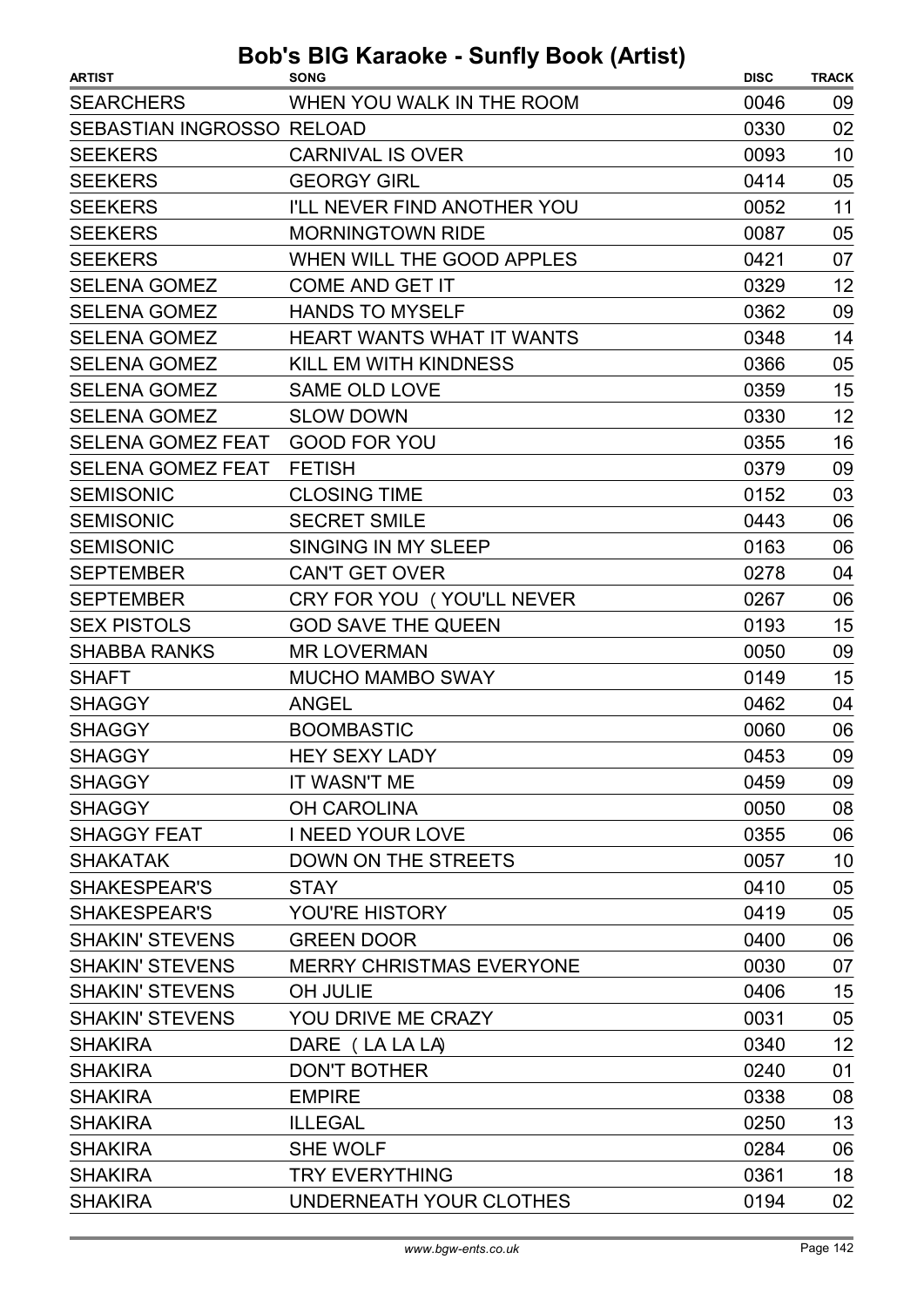| WAKA WAKA<br>0293<br>16<br>08<br><b>WHENEVER WHEREVER</b><br>0467<br>07<br>SHAKIRA AND WYCLEF HIPS DON'T LIE<br>0245<br>02<br>CAN'T REMEMBER TO FORGET<br>0336<br><b>HURY UP HARRY</b><br>0109<br>11<br><b>EBENEEZER GOODE</b><br>10<br>0509<br><b>TELL ME MA</b><br>11<br>0127<br>11<br><b>EVERYTHING TO ME</b><br>0332<br>13<br><b>UNBREAKABLE</b><br>0380<br>02<br>I'M YOUR MAN<br>0213<br><b>NO PROMISES</b><br>15<br>0242<br>09<br>ANY MAN OF MINE<br>0418<br>10<br><b>DON'T</b><br>0228<br><b>DON'T BE STUPID</b><br>07<br>0440<br>FOREVER AND FOR ALWAYS<br>0206<br>02<br><b>FROM THIS MOMENT ON</b><br>10<br>0129<br><b>HONEY I'M HOME</b><br>0388<br>02<br>I'M GONNA GETCHA GOOD<br>0464<br>06<br>02<br><b>KA CHING</b><br>0467<br>LIFE'S ABOUT TO GET GOOD<br>11<br>0378<br><b>MAN I FEEL LIKE A WOMAN</b><br>07<br>0487<br>NO ONE NEEDS TO KNOW<br>0402<br>10<br>15<br>0224<br><b>PARTY FOR 2</b><br>SHE'S NOT JUST A PRETTY FACE<br>10<br>0217<br>SWINGIN' WITH MY EYES CLOSED<br>0381<br>07<br>THAT DON'T IMPRESS ME MUCH<br>0138<br>14<br>WHAT MADE YOU SAY THAT<br>0402<br>09<br>01<br><b>WHEN</b><br>0164<br>WHOSE BED HAVE YOUR BOOTS<br>0482<br>03<br>11<br>YOU'RE STILL THE ONE<br>0119<br><b>I LOVE YOUR SMILE</b><br>0002<br>04 | <b>ARTIST</b>           | <b>SONG</b> | <b>DISC</b> | <b>TRACK</b> |
|------------------------------------------------------------------------------------------------------------------------------------------------------------------------------------------------------------------------------------------------------------------------------------------------------------------------------------------------------------------------------------------------------------------------------------------------------------------------------------------------------------------------------------------------------------------------------------------------------------------------------------------------------------------------------------------------------------------------------------------------------------------------------------------------------------------------------------------------------------------------------------------------------------------------------------------------------------------------------------------------------------------------------------------------------------------------------------------------------------------------------------------------------------------------------------------------------------------------------------------------------|-------------------------|-------------|-------------|--------------|
|                                                                                                                                                                                                                                                                                                                                                                                                                                                                                                                                                                                                                                                                                                                                                                                                                                                                                                                                                                                                                                                                                                                                                                                                                                                      | <b>SHAKIRA</b>          |             |             |              |
|                                                                                                                                                                                                                                                                                                                                                                                                                                                                                                                                                                                                                                                                                                                                                                                                                                                                                                                                                                                                                                                                                                                                                                                                                                                      | <b>SHAKIRA</b>          |             |             |              |
|                                                                                                                                                                                                                                                                                                                                                                                                                                                                                                                                                                                                                                                                                                                                                                                                                                                                                                                                                                                                                                                                                                                                                                                                                                                      |                         |             |             |              |
|                                                                                                                                                                                                                                                                                                                                                                                                                                                                                                                                                                                                                                                                                                                                                                                                                                                                                                                                                                                                                                                                                                                                                                                                                                                      | <b>SHAKIRA FEAT</b>     |             |             |              |
|                                                                                                                                                                                                                                                                                                                                                                                                                                                                                                                                                                                                                                                                                                                                                                                                                                                                                                                                                                                                                                                                                                                                                                                                                                                      | SHAM <sub>69</sub>      |             |             |              |
|                                                                                                                                                                                                                                                                                                                                                                                                                                                                                                                                                                                                                                                                                                                                                                                                                                                                                                                                                                                                                                                                                                                                                                                                                                                      | <b>SHAMEN</b>           |             |             |              |
|                                                                                                                                                                                                                                                                                                                                                                                                                                                                                                                                                                                                                                                                                                                                                                                                                                                                                                                                                                                                                                                                                                                                                                                                                                                      | <b>SHAMROCKS</b>        |             |             |              |
|                                                                                                                                                                                                                                                                                                                                                                                                                                                                                                                                                                                                                                                                                                                                                                                                                                                                                                                                                                                                                                                                                                                                                                                                                                                      | <b>SHANE FILAN</b>      |             |             |              |
|                                                                                                                                                                                                                                                                                                                                                                                                                                                                                                                                                                                                                                                                                                                                                                                                                                                                                                                                                                                                                                                                                                                                                                                                                                                      | <b>SHANE FILAN</b>      |             |             |              |
|                                                                                                                                                                                                                                                                                                                                                                                                                                                                                                                                                                                                                                                                                                                                                                                                                                                                                                                                                                                                                                                                                                                                                                                                                                                      | <b>SHANE RICHIE</b>     |             |             |              |
|                                                                                                                                                                                                                                                                                                                                                                                                                                                                                                                                                                                                                                                                                                                                                                                                                                                                                                                                                                                                                                                                                                                                                                                                                                                      | <b>SHANE WARD</b>       |             |             |              |
|                                                                                                                                                                                                                                                                                                                                                                                                                                                                                                                                                                                                                                                                                                                                                                                                                                                                                                                                                                                                                                                                                                                                                                                                                                                      | <b>SHANIA TWAIN</b>     |             |             |              |
|                                                                                                                                                                                                                                                                                                                                                                                                                                                                                                                                                                                                                                                                                                                                                                                                                                                                                                                                                                                                                                                                                                                                                                                                                                                      | <b>SHANIA TWAIN</b>     |             |             |              |
|                                                                                                                                                                                                                                                                                                                                                                                                                                                                                                                                                                                                                                                                                                                                                                                                                                                                                                                                                                                                                                                                                                                                                                                                                                                      | <b>SHANIA TWAIN</b>     |             |             |              |
|                                                                                                                                                                                                                                                                                                                                                                                                                                                                                                                                                                                                                                                                                                                                                                                                                                                                                                                                                                                                                                                                                                                                                                                                                                                      | <b>SHANIA TWAIN</b>     |             |             |              |
|                                                                                                                                                                                                                                                                                                                                                                                                                                                                                                                                                                                                                                                                                                                                                                                                                                                                                                                                                                                                                                                                                                                                                                                                                                                      | <b>SHANIA TWAIN</b>     |             |             |              |
|                                                                                                                                                                                                                                                                                                                                                                                                                                                                                                                                                                                                                                                                                                                                                                                                                                                                                                                                                                                                                                                                                                                                                                                                                                                      | <b>SHANIA TWAIN</b>     |             |             |              |
|                                                                                                                                                                                                                                                                                                                                                                                                                                                                                                                                                                                                                                                                                                                                                                                                                                                                                                                                                                                                                                                                                                                                                                                                                                                      | <b>SHANIA TWAIN</b>     |             |             |              |
|                                                                                                                                                                                                                                                                                                                                                                                                                                                                                                                                                                                                                                                                                                                                                                                                                                                                                                                                                                                                                                                                                                                                                                                                                                                      | <b>SHANIA TWAIN</b>     |             |             |              |
|                                                                                                                                                                                                                                                                                                                                                                                                                                                                                                                                                                                                                                                                                                                                                                                                                                                                                                                                                                                                                                                                                                                                                                                                                                                      | <b>SHANIA TWAIN</b>     |             |             |              |
|                                                                                                                                                                                                                                                                                                                                                                                                                                                                                                                                                                                                                                                                                                                                                                                                                                                                                                                                                                                                                                                                                                                                                                                                                                                      | <b>SHANIA TWAIN</b>     |             |             |              |
|                                                                                                                                                                                                                                                                                                                                                                                                                                                                                                                                                                                                                                                                                                                                                                                                                                                                                                                                                                                                                                                                                                                                                                                                                                                      | <b>SHANIA TWAIN</b>     |             |             |              |
|                                                                                                                                                                                                                                                                                                                                                                                                                                                                                                                                                                                                                                                                                                                                                                                                                                                                                                                                                                                                                                                                                                                                                                                                                                                      | <b>SHANIA TWAIN</b>     |             |             |              |
|                                                                                                                                                                                                                                                                                                                                                                                                                                                                                                                                                                                                                                                                                                                                                                                                                                                                                                                                                                                                                                                                                                                                                                                                                                                      | <b>SHANIA TWAIN</b>     |             |             |              |
|                                                                                                                                                                                                                                                                                                                                                                                                                                                                                                                                                                                                                                                                                                                                                                                                                                                                                                                                                                                                                                                                                                                                                                                                                                                      | <b>SHANIA TWAIN</b>     |             |             |              |
|                                                                                                                                                                                                                                                                                                                                                                                                                                                                                                                                                                                                                                                                                                                                                                                                                                                                                                                                                                                                                                                                                                                                                                                                                                                      | <b>SHANIA TWAIN</b>     |             |             |              |
|                                                                                                                                                                                                                                                                                                                                                                                                                                                                                                                                                                                                                                                                                                                                                                                                                                                                                                                                                                                                                                                                                                                                                                                                                                                      | <b>SHANIA TWAIN</b>     |             |             |              |
|                                                                                                                                                                                                                                                                                                                                                                                                                                                                                                                                                                                                                                                                                                                                                                                                                                                                                                                                                                                                                                                                                                                                                                                                                                                      | <b>SHANIA TWAIN</b>     |             |             |              |
|                                                                                                                                                                                                                                                                                                                                                                                                                                                                                                                                                                                                                                                                                                                                                                                                                                                                                                                                                                                                                                                                                                                                                                                                                                                      | <b>SHANIA TWAIN</b>     |             |             |              |
|                                                                                                                                                                                                                                                                                                                                                                                                                                                                                                                                                                                                                                                                                                                                                                                                                                                                                                                                                                                                                                                                                                                                                                                                                                                      | <b>SHANIA TWAIN</b>     |             |             |              |
|                                                                                                                                                                                                                                                                                                                                                                                                                                                                                                                                                                                                                                                                                                                                                                                                                                                                                                                                                                                                                                                                                                                                                                                                                                                      | <b>SHANICE</b>          |             |             |              |
| SHANKS AND BIGFOOT SWEET LIKE CHOCOLATE<br>12<br>0439                                                                                                                                                                                                                                                                                                                                                                                                                                                                                                                                                                                                                                                                                                                                                                                                                                                                                                                                                                                                                                                                                                                                                                                                |                         |             |             |              |
| 03<br>LET THE MUSIC PLAY<br>0068                                                                                                                                                                                                                                                                                                                                                                                                                                                                                                                                                                                                                                                                                                                                                                                                                                                                                                                                                                                                                                                                                                                                                                                                                     | <b>SHANNON</b>          |             |             |              |
| <b>INCREDIBLE</b><br>0242<br>07                                                                                                                                                                                                                                                                                                                                                                                                                                                                                                                                                                                                                                                                                                                                                                                                                                                                                                                                                                                                                                                                                                                                                                                                                      | <b>SHAPESHIFTERS</b>    |             |             |              |
| 03<br><b>LOLA'S THEME</b><br>0221                                                                                                                                                                                                                                                                                                                                                                                                                                                                                                                                                                                                                                                                                                                                                                                                                                                                                                                                                                                                                                                                                                                                                                                                                    | <b>SHAPESHIFTERS</b>    |             |             |              |
| 12<br>ALL THE TIMES I CRIED<br>0418                                                                                                                                                                                                                                                                                                                                                                                                                                                                                                                                                                                                                                                                                                                                                                                                                                                                                                                                                                                                                                                                                                                                                                                                                  | <b>SHARLEEN SPITERI</b> |             |             |              |
| 08<br><b>MERCY</b><br>0370                                                                                                                                                                                                                                                                                                                                                                                                                                                                                                                                                                                                                                                                                                                                                                                                                                                                                                                                                                                                                                                                                                                                                                                                                           | <b>SHAWN MENDES</b>     |             |             |              |
| 03<br>THERE'S NOTHING HOLDIN' ME<br>0376                                                                                                                                                                                                                                                                                                                                                                                                                                                                                                                                                                                                                                                                                                                                                                                                                                                                                                                                                                                                                                                                                                                                                                                                             | <b>SHAWN MENDES</b>     |             |             |              |
| 14<br><b>TREAT YOU BETTER</b><br>0365                                                                                                                                                                                                                                                                                                                                                                                                                                                                                                                                                                                                                                                                                                                                                                                                                                                                                                                                                                                                                                                                                                                                                                                                                | <b>SHAWN MENDES</b>     |             |             |              |
| 14<br>I KNOW WHAT YOU DID LAST<br>0360                                                                                                                                                                                                                                                                                                                                                                                                                                                                                                                                                                                                                                                                                                                                                                                                                                                                                                                                                                                                                                                                                                                                                                                                               | <b>SHAWN MENDES AND</b> |             |             |              |
| 10<br><b>BREATHLESS</b><br>0262                                                                                                                                                                                                                                                                                                                                                                                                                                                                                                                                                                                                                                                                                                                                                                                                                                                                                                                                                                                                                                                                                                                                                                                                                      | <b>SHAYNE WARD</b>      |             |             |              |
| 13<br><b>GOTTA BE SOMEBODY</b><br>0298                                                                                                                                                                                                                                                                                                                                                                                                                                                                                                                                                                                                                                                                                                                                                                                                                                                                                                                                                                                                                                                                                                                                                                                                               | <b>SHAYNE WARD</b>      |             |             |              |
| 01<br>THAT'S MY GOAL (X FACTOR)<br>0239                                                                                                                                                                                                                                                                                                                                                                                                                                                                                                                                                                                                                                                                                                                                                                                                                                                                                                                                                                                                                                                                                                                                                                                                              | <b>SHAYNE WARD</b>      |             |             |              |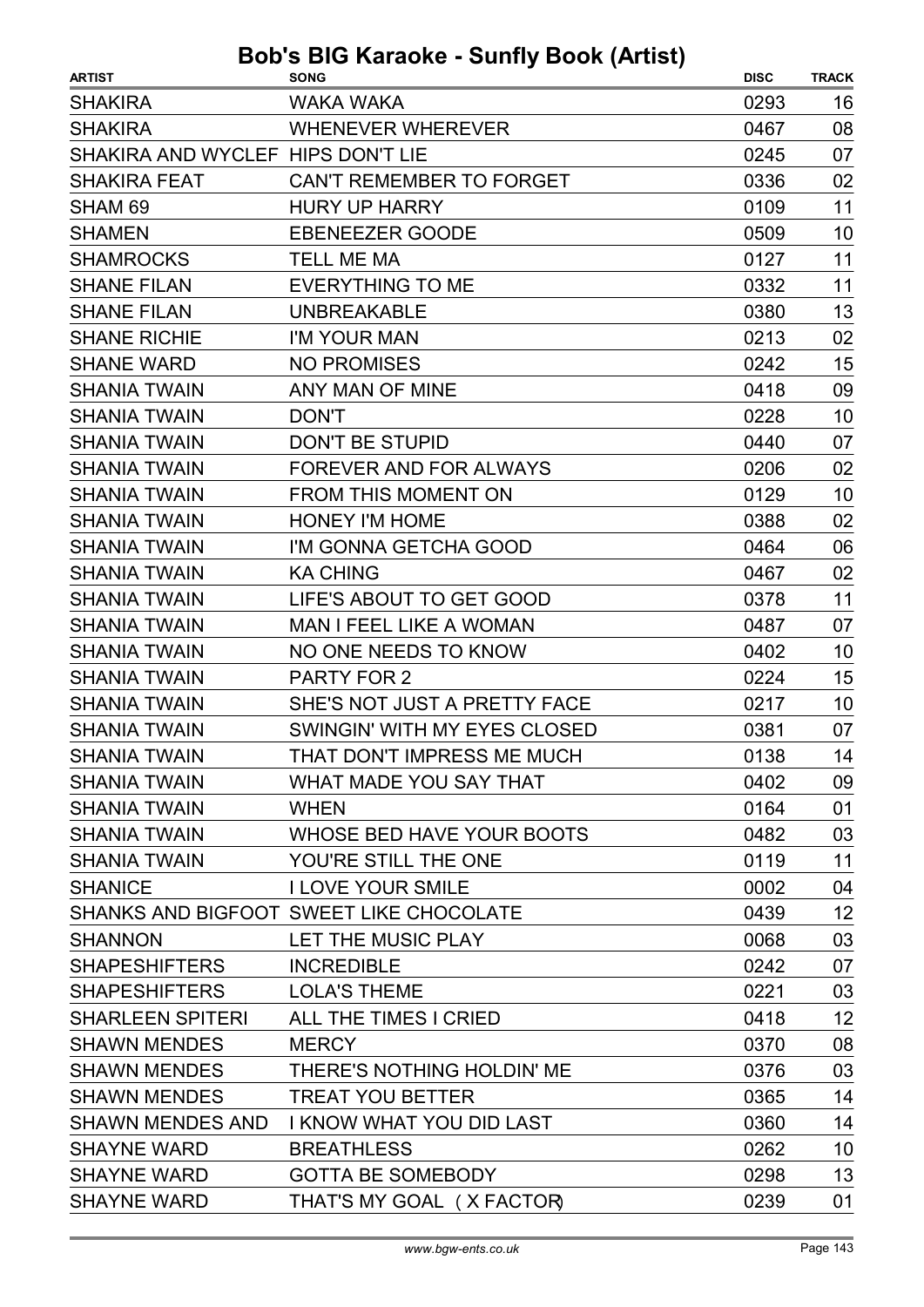| <b>ARTIST</b>                    | 210 Mardono - Odiniy Doon (Artist)<br><b>SONG</b> | <b>DISC</b> | <b>TRACK</b> |
|----------------------------------|---------------------------------------------------|-------------|--------------|
| <b>SHAZNAY LEWIS</b>             | I'VE NEVER FELT LIKE THIS                         | 0220        | 16           |
| <b>SHAZNAY LEWIS</b>             | YOU                                               | 0223        | 13           |
| <b>SHED SEVEN</b>                | <b>DISCO DOWN</b>                                 | 0142        | 07           |
| <b>SHED SEVEN</b>                | SHE LEFT ME ON A FRIDAY                           | 0400        | 13           |
| <b>SHEENA EASTON</b>             | <b>MORNING TRAIN</b>                              | 0472        | 10           |
| <b>SHEENA EASTON</b>             | MORNING TRAIN (9 TO 5)                            | 0031        | 01           |
| <b>SHEPPARD</b>                  | <b>GERONIMO</b>                                   | 0344        | 06           |
| <b>SHERYL CROW</b>               | ALL I WANNA DO                                    | 0019        | 03           |
| <b>SHERYL CROW</b>               | <b>MY FAVORITE MISTAKE</b>                        | 0125        | 02           |
| <b>SHERYL CROW</b>               | <b>RUN BABY RUN</b>                               | 0385        | 15           |
| <b>SHERYL CROW</b>               | <b>SOAK UP THE SUN</b>                            | 0191        | 08           |
| <b>SHERYL CROW</b>               | <b>SWEET CHILD O' MINE</b>                        | 0146        | 16           |
| <b>SHERYL CROW</b>               | <b>THERE GOES THE</b>                             | 0128        | 14           |
| <b>SHERYL CROW</b>               | <b>TOMORROW NEVER DIES</b>                        | 0116        | 08           |
| <b>SHIFT K3Y</b>                 | <b>TOUCH</b>                                      | 0339        | 08           |
| <b>SHINEDOWN</b>                 | <b>CROW AND THE BUTTERFLY</b>                     | 0294        | 10           |
| <b>SHINEDOWN</b>                 | <b>IF YOU ONLY KNEW</b>                           | 0429        | 01           |
| <b>SHIRELLES</b>                 | WILL YOU LOVE ME TOMORROW                         | 0043        | 10           |
| <b>SHIRES</b>                    | <b>MY UNIVERSE</b>                                | 0369        | 14           |
| <b>SHIRLEY AND CO</b>            | <b>SHAME SHAME SHAME</b>                          | 0071        | 02           |
| <b>SHIRLEY BASSEY</b>            | AS LONG AS HE NEEDS ME                            | 0085        | 01           |
| <b>SHIRLEY BASSEY</b>            | <b>BIG SPENDER</b>                                | 0164        | 14           |
| <b>SHIRLEY BASSEY</b>            | I WHO HAVE NOTHING                                | 0066        | 04           |
| <b>SHIRLEY BASSEY</b>            | KISS ME HONEY HONEY KISS ME                       | 0401        | 13           |
| <b>SHIRLEY BASSEY</b>            | <b>REACH FOR THE SKY</b>                          | 0085        | 03           |
| <b>SHIRLEY BASSEY</b>            | THIS IS MY LIFE                                   | 0427        | 14           |
| <b>SHIRLEY BASSEY</b>            | <b>WHAT NOW MY LOVE</b>                           | 0085        | 14           |
| <b>SHIRLEY BASSEY</b>            | YOU'LL NEVER KNOW                                 | 0085        | 04           |
| <b>SHOLA AMA</b>                 | YOU'RE THE ONE I LOVE                             | 0114        | 09           |
| <b>SHONTELLE</b>                 | <b>T SHIRT</b>                                    | 0277        | 08           |
| <b>SHOW BOAT</b>                 | CAN'T HELP FALLING IN LOVE                        | 0008        | 04           |
| <b>SHOW BOAT</b>                 | <b>OL' MAN RIVER</b>                              | 0008        | 05           |
| SHOWADDYWADDY                    | <b>HEY ROCK AND ROLL</b>                          | 0024        | 12           |
| <b>SHOWADDYWADDY</b>             | <b>PRETTY LITTLE ANGEL EYES</b>                   | 0101        | 15           |
| <b>SHOWADDYWADDY</b>             | UNDER THE MOON OF LOVE                            | 0024        | 11           |
| <b>SHOWSTOPPERS</b>              | AIN'T NOTHING BUT A HOUSE                         | 0088        | 01           |
| SHY FX AND T POWER SHAKE UR BODY |                                                   | 0191        | 04           |
| <b>SIA</b>                       | <b>ALIVE</b>                                      | 0357        | 07           |
| <b>SIA</b>                       | <b>CHANDELIER</b>                                 | 0342        | 06           |
| <b>SIA</b>                       | <b>CHEAP THRILLS</b>                              | 0362        | 06           |
| <b>SIA</b>                       | <b>ELASTIC HEART</b>                              | 0349        | 04           |
| <b>SIA</b>                       | <b>HELIUM</b>                                     | 0374        | 02           |
| <b>SIA</b>                       | <b>NEVER GIVE UP</b>                              | 0372        | 08           |
|                                  |                                                   |             |              |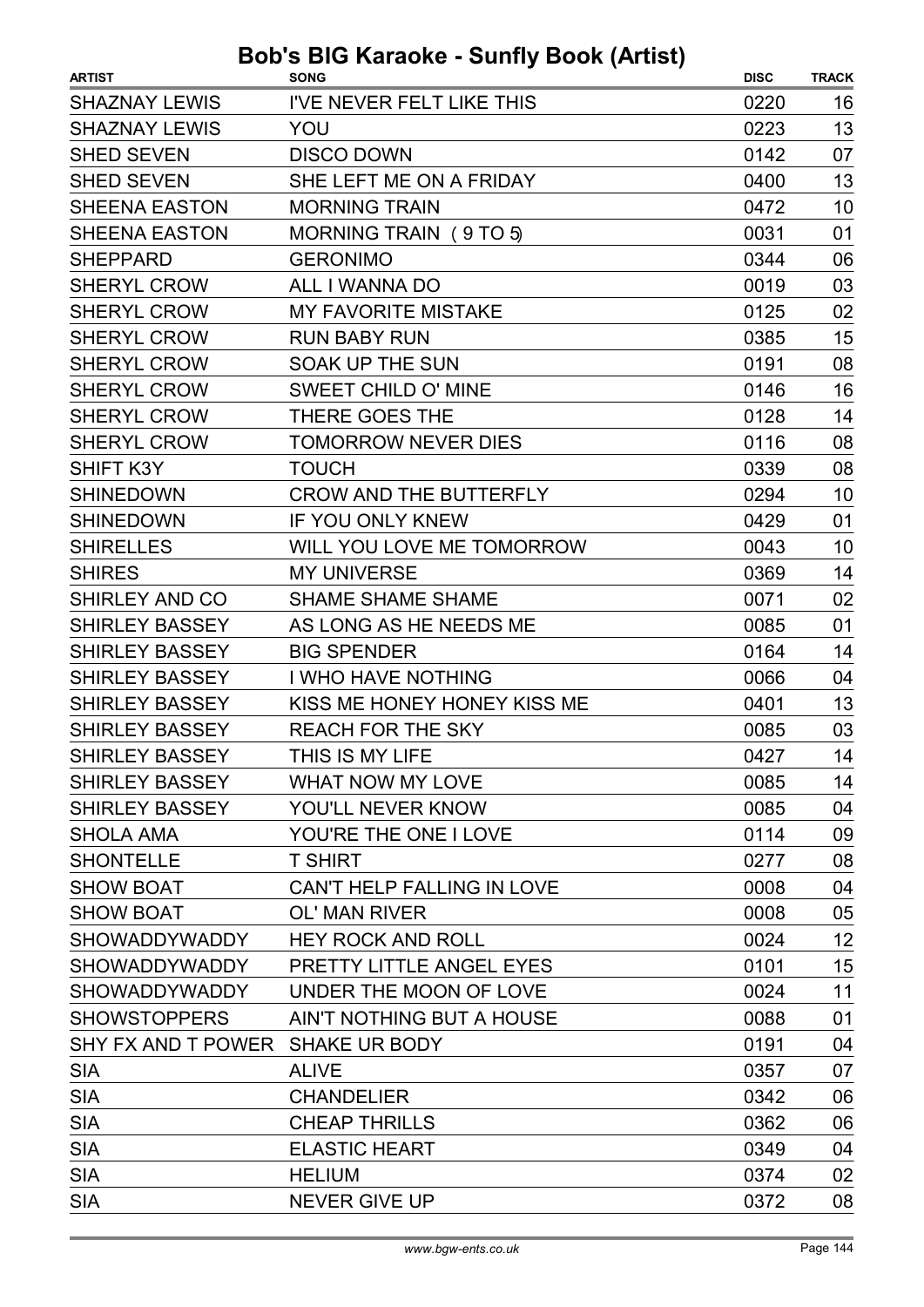| <b>ARTIST</b>                     | <b>SONG</b>                             | <b>DISC</b> | <b>TRACK</b> |
|-----------------------------------|-----------------------------------------|-------------|--------------|
| <b>SIA</b>                        | <b>RAINBOW</b>                          | 0381        | 09           |
| <b>SIA</b>                        | <b>UNFORGETTABLE</b>                    | 0366        | 03           |
| <b>SIA FEAT KENDRICK</b>          | <b>GREATEST</b>                         | 0368        | 07           |
| <b>SIA FEAT LABRINTH</b>          | <b>TO BE HUMAN</b>                      | 0378        | 06           |
| <b>SID VICIOUS</b>                | <b>MY WAY</b>                           | 0007        | 10           |
|                                   | SIDNEY SAMSON FEAT RIVERSIDE (LET'S GO) | 0288        | 07           |
| SIDNEY YOUNGBLOOD IF ONLY I COULD |                                         | 0106        | 07           |
| <b>SIGALA</b>                     | <b>EASY LOVE</b>                        | 0355        | 10           |
| <b>SIGALA</b>                     | <b>SWEET LOVIN'</b>                     | 0359        | 03           |
| <b>SIGALA AND ELLA</b>            | <b>CAME HERE FOR LOVE</b>               | 0378        | 03           |
| <b>SIGALA FEAT IMANI</b>          | <b>SAY YOU DO</b>                       | 0361        | 05           |
| <b>SIGALA FEAT JOHN</b>           | <b>GIVE ME YOUR LOVE</b>                | 0364        | 08           |
| <b>SIGMA AND RITA ORA</b>         | <b>COMING HOME</b>                      | 0358        | 09           |
| <b>SIGMA FEAT BIRDY</b>           | <b>FIND ME</b>                          | 0370        | 12           |
| <b>SIGMA FEAT ELLA</b>            | <b>GLITTERBALL</b>                      | 0354        | 07           |
| <b>SIGMA FEAT LABRINTH HIGHER</b> |                                         | 0349        | 12           |
| <b>SIGMA FEAT PALOMA</b>          | <b>CHANGING</b>                         | 0343        | 11           |
| <b>SIGMA FEAT TAKE</b>            | <b>CRY</b>                              | 0365        | 07           |
| <b>SILENTO</b>                    | WATCH ME (WHIP)                         | 0354        | 13           |
| <b>SILK</b>                       | <b>FOREVER AND EVER</b>                 | 0104        | 09           |
| <b>SILVER SUN</b>                 | TOO MUCH TOO LITTLE TOO LATE            | 0122        | 12           |
| <b>SILVERCHAIR</b>                | <b>FREAK</b>                            | 0475        | 15           |
| <b>SILVERCHAIR</b>                | <b>STRAIGHT LINES</b>                   | 0478        | 05           |
| <b>SIMILOU</b>                    | <b>ALL THIS LOVE</b>                    | 0246        | 02           |
| <b>SIMON AND</b>                  | <b>BRIDGE OVER TROUBLED WATER</b>       | 0490        | 11           |
| SIMON DUPREE AND                  | <b>KITES</b>                            | 0087        | 13           |
| <b>SIMON WEBBE</b>                | AFTER ALL THIS TIME                     | 0240        | 10           |
| <b>SIMON WEBBE</b>                | <b>LAY YOUR HANDS</b>                   | 0235        | 09           |
| <b>SIMPLE MINDS</b>               | <b>ALIVE AND KICKING</b>                | 0001        | 10           |
| <b>SIMPLE MINDS</b>               | <b>BELFAST CHILD</b>                    | 0108        | 14           |
| <b>SIMPLE MINDS</b>               | DON'T YOU FORGET ABOUT ME               | 0449        | 15           |
| <b>SIMPLE MINDS</b>               | <b>LOVE SONG</b>                        | 0425        | 01           |
| <b>SIMPLE MINDS</b>               | <b>SHE'S A RIVER</b>                    | 0020        | 02           |
| <b>SIMPLE PLAN</b>                | <b>WHEN I'M GONE</b>                    | 0265        | 11           |
| SIMPLE PLAN FEAT                  | <b>SUMMER PARADISE</b>                  | 0320        | 15           |
| SIMPLY RED                        | AIN'T THAT A LOT OF LOVE                | 0150        | 12           |
| SIMPLY RED                        | EVERY TIME WE SAY GOODBYE               | 0386        | 03           |
| <b>SIMPLY RED</b>                 | <b>FAIRGROUND</b>                       | 0383        | 05           |
| <b>SIMPLY RED</b>                 | <b>NEW FLAME</b>                        | 0149        | 11           |
| <b>SIMPLY RED</b>                 | SAY YOU LOVE ME                         | 0120        | 15           |
| <b>SIMPLY RED</b>                 | <b>SUNRISE</b>                          | 0204        | 13           |
| SIMPLY RED                        | YOU MAKE ME FEEL BRAND NEW              | 0213        | 14           |
| <b>SIMPLY RED</b>                 | <b>YOUR EYES</b>                        | 0159        | 14           |
|                                   |                                         |             |              |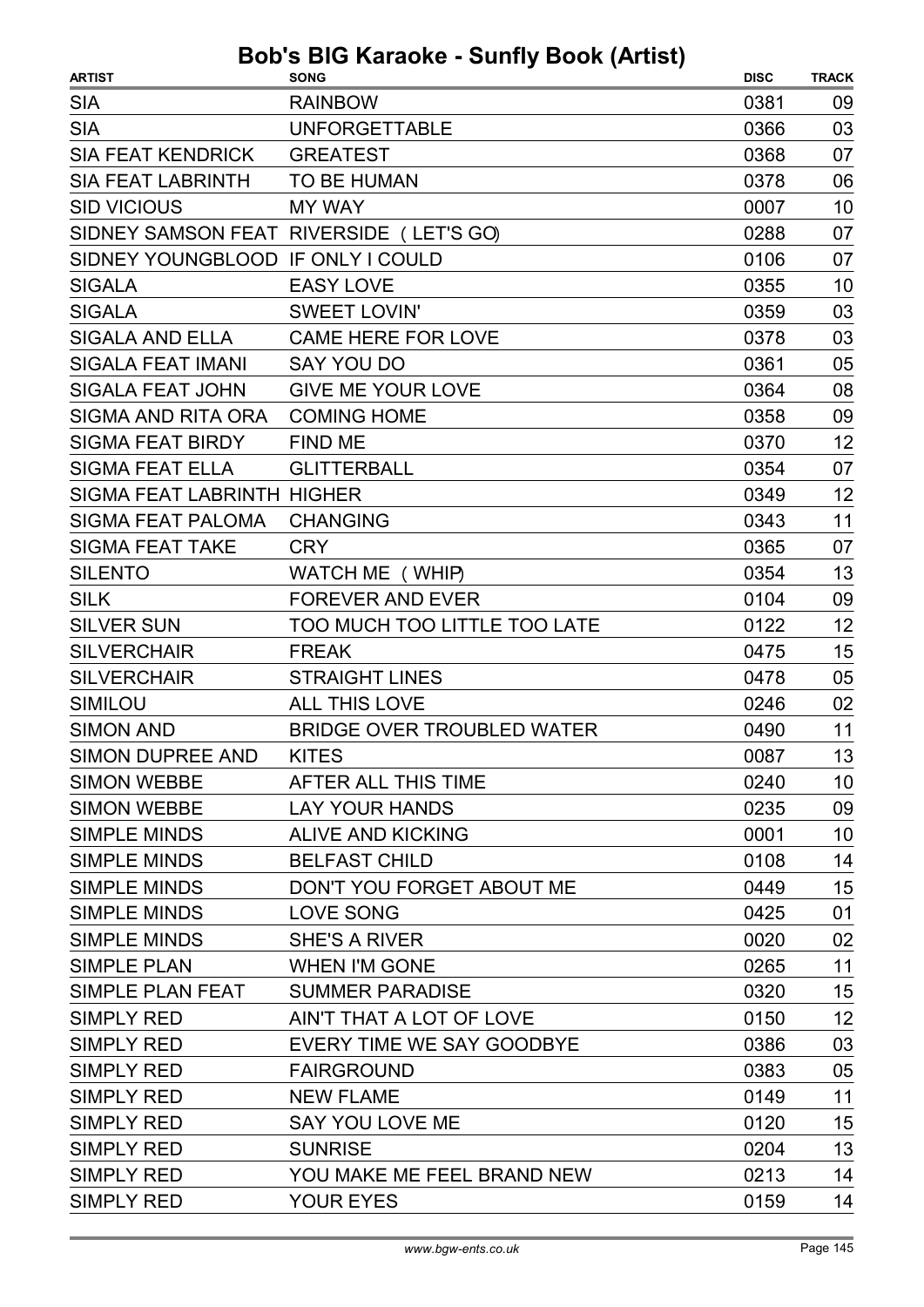| <b>ARTIST</b>                         | <b>SONG</b>                      | <b>DISC</b> | <b>TRACK</b> |
|---------------------------------------|----------------------------------|-------------|--------------|
| SINEAD O'CONNOR                       | NOTHING COMPARES 2 U             | 0483        | 06           |
| <b>SINEAD QUINN</b>                   | <b>I CAN'T BREAK DOWN</b>        | 0203        | 02           |
| <b>SING STREET</b>                    | DRIVE IT LIKE YOU STOLE IT       | 0364        | 18           |
| <b>SINITTA</b>                        | <b>SO MACHO</b>                  | 0106        | 12           |
| <b>SIOBHAN DONAGHY</b>                | DON'T GIVE IT UP                 | 0254        | 12           |
| <b>SIOBHAN DONAGHY</b>                | <b>OVERRATED</b>                 | 0406        | 03           |
| SIOUXSIE AND THE                      | <b>DEAR PRUDENCE</b>             | 0405        | 01           |
| SIOUXSIE AND THE                      | <b>HONG KONG GARDEN</b>          | 0109        | 04           |
| <b>SIR MIX A LOT</b>                  | <b>BABY GOT BACK</b>             | 0480        | 03           |
| <b>SISQO</b>                          | <b>ALL FOR YOU</b>               | 0441        | 01           |
| <b>SISQO</b>                          | DANCE FOR ME                     | 0180        | 06           |
| <b>SISQO</b>                          | <b>INCOMPLETE</b>                | 0174        | 06           |
| <b>SISQO</b>                          | <b>THONG SONG</b>                | 0165        | 03           |
| <b>SISQO</b>                          | <b>UNLEASH THE DRAGON</b>        | 0169        | 08           |
| <b>SISTER SLEDGE</b>                  | <b>FRANKIE</b>                   | 0106        | 02           |
| <b>SISTER SLEDGE</b>                  | <b>HE'S THE GREATEST DANCER</b>  | 0103        | 15           |
| <b>SISTER SLEDGE</b>                  | <b>LOST IN MUSIC</b>             | 0033        | 02           |
| <b>SISTER SLEDGE</b>                  | <b>WE ARE FAMILY</b>             | 0002        | 03           |
| SIX <sub>D</sub>                      | <b>BEST DAMN NIGHT</b>           | 0306        | 17           |
| SIXPENCE NONE THE                     | <b>KISS ME</b>                   | 0138        | 08           |
| <b>SIXPENCE NONE THE</b>              | THERE SHE GOES                   | 0146        | 08           |
| <b>SKEPTA</b>                         | <b>RESCUE ME</b>                 | 0294        | 15           |
| <b>SKIDS</b>                          | <b>INTO THE VALLEY</b>           | 0109        | 12           |
| <b>SKINNER AND</b>                    | <b>THREE LIONS</b>               | 0505        | 08           |
| <b>SKINNER AND</b>                    | <b>THREE LIONS 98</b>            | 0121        | 01           |
| <b>SKRILLEX AND DIPLO</b>             | WHERE ARE U NOW                  | 0352        | 11           |
| <b>SKYHOOKS</b>                       | <b>HORROR MOVIE</b>              | 0488        | 15           |
| SL <sub>2</sub>                       | ON A RAGGA TIP                   | 0050        | 11           |
| <b>SLADE</b>                          | COZ I LOVE YOU                   | 0139        | 07           |
| <b>SLADE</b>                          | <b>GOODBYE TO JANE</b>           | 0035        | 02           |
| <b>SLADE</b>                          | MAMA WEER ALL CRAZEE NOW         | 0139        | 08           |
| <b>SLADE</b>                          | <b>MERRY CHRISTMAS EVERYBODY</b> | 0030        | 18           |
| <b>SLADE</b>                          | SKWEEZE ME PLEASE ME             | 0071        | 03           |
| <b>SLEEPER</b>                        | <b>INBETWEENER</b>               | 0414        | 06           |
| <b>SLEEPER</b>                        | SALE OF THE CENTURY              | 0049        | 14           |
| <b>SLIM DUSTY</b>                     | PUB WITH NO BEER                 | 0062        | 12           |
| <b>SLIM WHITMAN</b>                   | <b>ROSE MARIE</b>                | 0092        | 08           |
| SLOW MOVING MILLIE BEASTS             |                                  | 0285        | 13           |
| SLY AND ROBBIE WITH NIGHT NURSE       |                                  | 0115        | 11           |
| SLY AND THE FAMILY DANCE TO THE MUSIC |                                  | 0088        | 15           |
| <b>SLY FOX</b>                        | LET'S GO ALL THE WAY             | 0137        | 09           |
| <b>SMALL FACES</b>                    | <b>LAZY SUNDAY</b>               | 0070        | 09           |
| <b>SMALL FACES</b>                    | <b>SHA LA LA LA LEE</b>          | 0045        | 14           |
|                                       |                                  |             |              |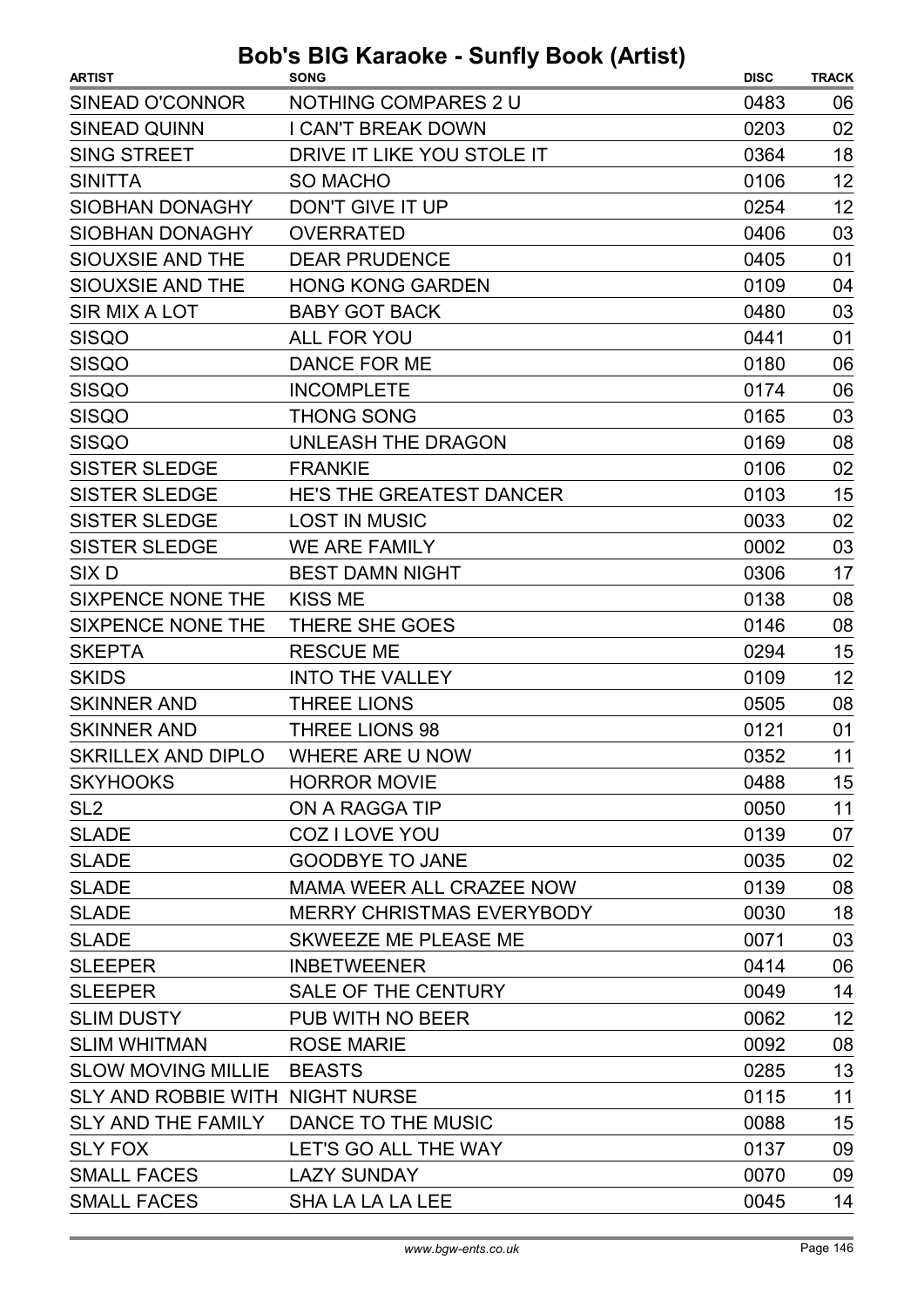| <b>ARTIST</b>                    | $\frac{1}{1}$<br><b>SONG</b>              | <b>DISC</b> | <b>TRACK</b> |
|----------------------------------|-------------------------------------------|-------------|--------------|
| <b>SMASH MOUTH</b>               | <b>WALKING ON THE SUN</b>                 | 0407        | 15           |
| <b>SMASHING PUMPKINS</b>         | <b>TODAY</b>                              | 0426        | 07           |
| <b>SMITHS</b>                    | <b>PANIC</b>                              | 0131        | 08           |
| <b>SMITHS</b>                    | THERE IS A LIGHT THAT NEVER               | 0405        | 12           |
| <b>SMOKEY ROBINSON</b>           | <b>BEING WITH YOU</b>                     | 0107        | 11           |
| <b>SMOKEY ROBINSON</b>           | <b>TEARS OF A CLOWN</b>                   | 0073        | 02           |
| <b>SMOKIE</b>                    | IF YOU THINK YOU KNOW HOW                 | 0035        | 05           |
| <b>SMOKIE</b>                    | LIVING NEXT DOOR TO ALICE                 | 0487        | 09           |
| SMOKIE AND ROY                   | WHO THE F##K IS ALICE                     | 0060        | 02           |
| <b>SNAKEHIPS AND MO</b>          | <b>DON'T LEAVE</b>                        | 0373        | 07           |
| <b>SNAKEHIPS FEAT</b>            | <b>ALL MY FRIENDS</b>                     | 0360        | 04           |
| <b>SNAKEHIPS FEAT</b>            | <b>CRUEL</b>                              | 0367        | 05           |
| <b>SNAP</b>                      | DO YOU SEE THE LIGHT                      | 0454        | 01           |
| <b>SNAP</b>                      | <b>RHYTHM IS A DANCER</b>                 | 0003        | 12           |
| <b>SNAP</b>                      | <b>WELCOME TO TOMORROW</b>                | 0026        | 13           |
| <b>SNEAKY SOUND</b>              | <b>PICTURES</b>                           | 0270        | 14           |
| SNOOP DOGGY DOGG                 | <b>WHAT'S MY NAME</b>                     | 0050        | 04           |
| <b>SNOW</b>                      | <b>INFORMER</b>                           | 0050        | 02           |
| <b>SNOW PATROL</b>               | CALLED OUT IN THE DARK                    | 0308        | 10           |
| <b>SNOW PATROL</b>               | <b>CHASING CARS</b>                       | 0478        | 12           |
| <b>SNOW PATROL</b>               | IF THERE'S A ROCKET TIE ME TO             | 0277        | 12           |
| <b>SNOW PATROL</b>               | <b>OPEN YOUR EYES</b>                     | 0252        | 13           |
| <b>SNOW PATROL</b>               | <b>PLANETS BEND BETWEEN US</b>            | 0280        | 07           |
| <b>SNOW PATROL</b>               | <b>SIGNAL FIRE</b>                        | 0255        | 10           |
| <b>SNOW PATROL</b>               | <b>SPITTING GAMES</b>                     | 0221        | 04           |
| <b>SNOW PATROL</b>               | TAKE BACK THE CITY                        | 0272        | 02           |
| <b>SNOW PATROL</b>               | YOU COULD BE HAPPY                        | 0412        | 10           |
| <b>SNOW PATROL</b>               | YOU'RE ALL I HAVE                         | 0243        | 09           |
| <b>SO SOLID CREW</b>             | <b>BROKEN SILENCE</b>                     | 0209        | 08           |
| <b>SOFT CELL</b>                 | SAY HELLO WAVE GOODBYE                    | 0395        | 09           |
| <b>SOFT CELL</b>                 | <b>TAINTED LOVE</b>                       | 0490        | 04           |
| <b>SOFT CELL</b>                 | <b>TORCH</b>                              | 0111        | 04           |
| <b>SOLOMAN KING</b>              | SHE WEARS MY RING                         | 0065        | 07           |
| <b>SOLOMON BURKE</b>             | CRY TO ME                                 | 0484        | 06           |
| SON OF DORK                      | <b>EDDIE'S SONG</b>                       | 0240        | 07           |
| <b>SONIQUE</b>                   | I PUT A SPELL ON YOU                      | 0173        | 10           |
| <b>SONIQUE</b>                   | IT FEELS SO GOOD                          | 0167        | 06           |
| <b>SONIQUE</b>                   | <b>SKY</b>                                | 0439        | 06           |
| <b>SONNY AND CHER</b>            | <b>I GOT YOU BABE</b>                     | 0446        | 07           |
| SOPHIE B HAWKINS                 | <b>RIGHT BESIDE YOU</b>                   | 0025        | 15           |
|                                  | SOPHIE ELLIS BEXTER TODAY THE SUN'S ON US | 0258        | 14           |
| SOPHIE ELLIS BEXTOR CATCH YOU    |                                           | 0252        | 06           |
| SOPHIE ELLIS BEXTOR GET OVER YOU |                                           | 0460        | 12           |
|                                  |                                           |             |              |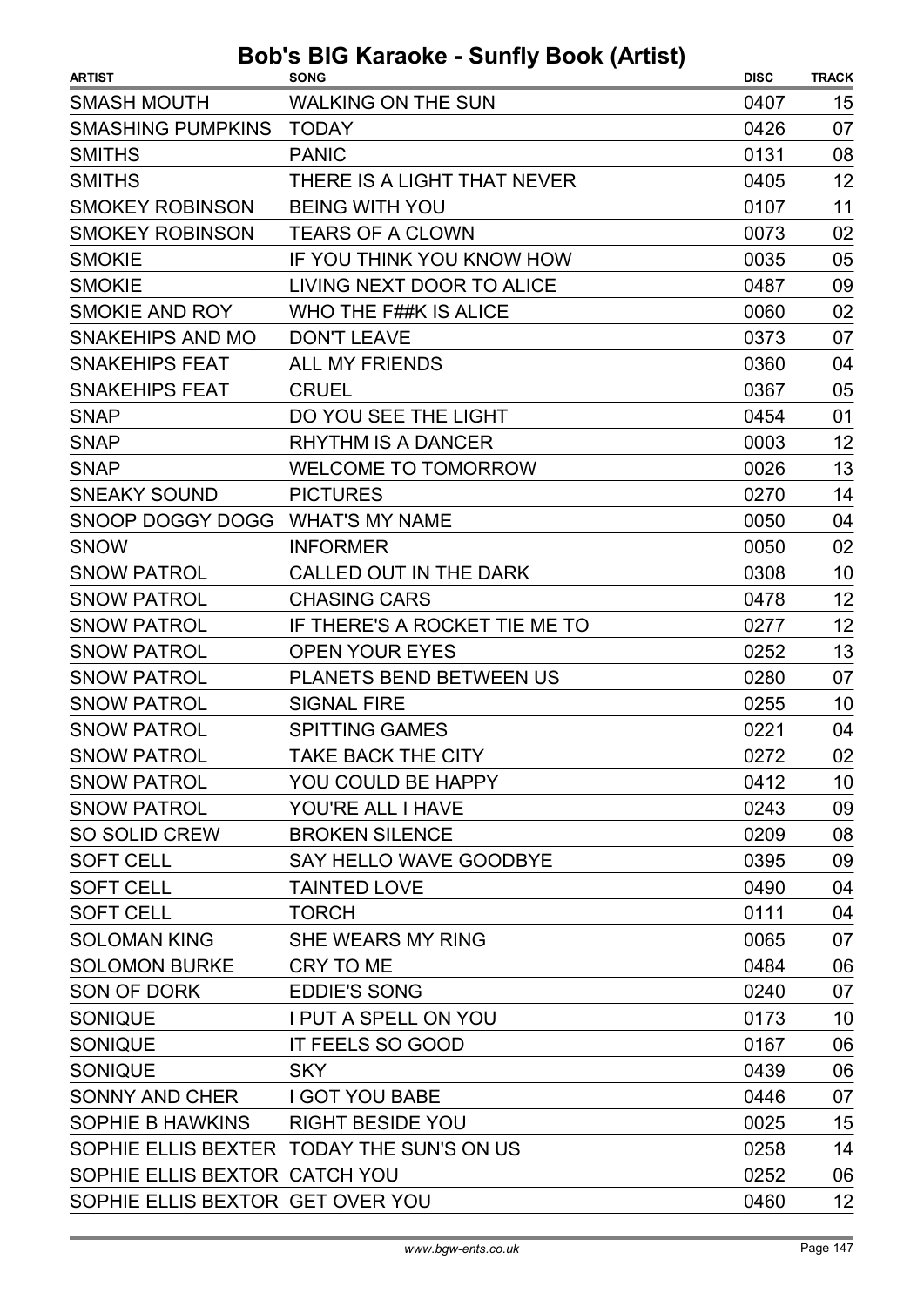| <b>ARTIST</b>                          | <b>SONG</b>                                   | <b>DISC</b> | <b>TRACK</b> |
|----------------------------------------|-----------------------------------------------|-------------|--------------|
| SOPHIE ELLIS BEXTOR I WON'T CHANGE YOU |                                               | 0214        | 15           |
|                                        | SOPHIE ELLIS BEXTOR ME AND MY IMAGINATION     | 0255        | 04           |
| SOPHIE ELLIS BEXTOR MIXED UP WORLD     |                                               | 0211        | 01           |
|                                        | SOPHIE ELLIS BEXTOR MURDER ON THE DANCE FLOOR | 0185        | 06           |
|                                        | SOPHIE ELLIS BEXTOR MURDER ON THE DANCEFLOOR  | 0461        | 01           |
|                                        | SOPHIE ELLIS BEXTOR MUSIC GETS THE BEST OF ME | 0466        | 07           |
| SOPHIE ELLIS BEXTOR TAKE ME HOME       |                                               | 0183        | 05           |
| SOPHIE ELLIS-BEXTOR YOUNG BLOOD        |                                               | 0337        | 10           |
| SOUL 2 SOUL                            | <b>BACK 2 LIFE</b>                            | 0454        | 15           |
| <b>SOUL ASYLUM</b>                     | <b>RUNAWAY TRAIN</b>                          | 0006        | 12           |
| <b>SOUL CENTRAL</b>                    | STRINGS OF LIFE (STRONGER                     | 0228        | 15           |
| <b>SOUL II SOUL</b>                    | <b>BACK TO LIFE</b>                           | 0011        | 02           |
| SOULJA BOY TELL EM CRANK THAT          |                                               | 0264        | 03           |
| <b>SOUND OF MUSIC</b>                  | <b>CLIMB EVERY MOUNTAIN</b>                   | 0008        | 13           |
| <b>SOUND OF MUSIC</b>                  | <b>EDELWEISS</b>                              | 0008        | 12           |
| <b>SOUND OF MUSIC</b>                  | SOUND OF MUSIC                                | 0008        | 16           |
| <b>SOUTH PACIFIC</b>                   | I'M GONNA WASH THAT MAN                       | 0008        | 08           |
| <b>SOUTH PACIFIC</b>                   | <b>SOME ENCHANTED EVENING</b>                 | 0008        | 09           |
| <b>SPACE</b>                           | <b>AVENGING ANGELS</b>                        | 0116        | 12           |
| <b>SPACE</b>                           | ME AND YOU VERSUS THE                         | 0414        | 02           |
|                                        | SPACE AND CERYS OF BALLAD OF TOM JONES        | 0119        | 09           |
| <b>SPACEHOG</b>                        | IN THE MEANTIME                               | 0412        | 14           |
| <b>SPANDAU BALLET</b>                  | <b>CHANT NUMBER ONE</b>                       | 0075        | 03           |
| <b>SPANDAU BALLET</b>                  | <b>GOLD</b>                                   | 0449        | 14           |
| <b>SPANDAU BALLET</b>                  | <b>HIGHLY STRUNG</b>                          | 0156        | 10           |
| <b>SPANDAU BALLET</b>                  | I'LL FLY FOR YOU                              | 0162        | 08           |
| <b>SPANDAU BALLET</b>                  | <b>THROUGH THE BARRICADES</b>                 | 0056        | 15           |
| <b>SPANDAU BALLET</b>                  | <b>TRUE</b>                                   | 0002        | 06           |
| <b>SPARKLE FEAT R</b>                  | <b>BE CAREFUL</b>                             | 0123        | 14           |
| <b>SPARKS</b>                          | THIS TOWN AIN'T BIG ENOUGH                    | 0035        | 12           |
| <b>SPECIALS</b>                        | <b>MESSAGE TO YOU RUDI</b>                    | 0386        | 05           |
| <b>SPECIALS</b>                        | <b>TOO MUCH TOO YOUNG</b>                     | 0133        | 02           |
| <b>SPEEDWAY</b>                        | <b>CAN'T TURN BACK</b>                        | 0215        | 12           |
| <b>SPENCER DAVIS</b>                   | <b>GIMME SOME LOVIN'</b>                      | 0087        | 01           |
| <b>SPENCER DAVIS</b>                   | <b>KEEP ON RUNNING</b>                        | 0045        | 13           |
| <b>SPENCER DAVIS</b>                   | SOMEBODY HELP ME                              | 0069        | 04           |
| <b>SPICE GIRLS</b>                     | <b>GOODBYE</b>                                | 0128        | 01           |
| <b>SPICE GIRLS</b>                     | <b>HEADLINES (FRIENDSHIP NEVER</b>            | 0262        | 15           |
| <b>SPICE GIRLS</b>                     | <b>HOLLER</b>                                 | 0441        | 11           |
| <b>SPICE GIRLS</b>                     | MY STRONGEST SUIT                             | 0136        | 01           |
| <b>SPICE GIRLS</b>                     | <b>SPICE UP YOUR LIFE</b>                     | 0114        | 02           |
| <b>SPICE GIRLS</b>                     | <b>STOP</b>                                   | 0119        | 02           |
| <b>SPICE GIRLS</b>                     | <b>TOO MUCH</b>                               | 0116        | 02           |
|                                        |                                               |             |              |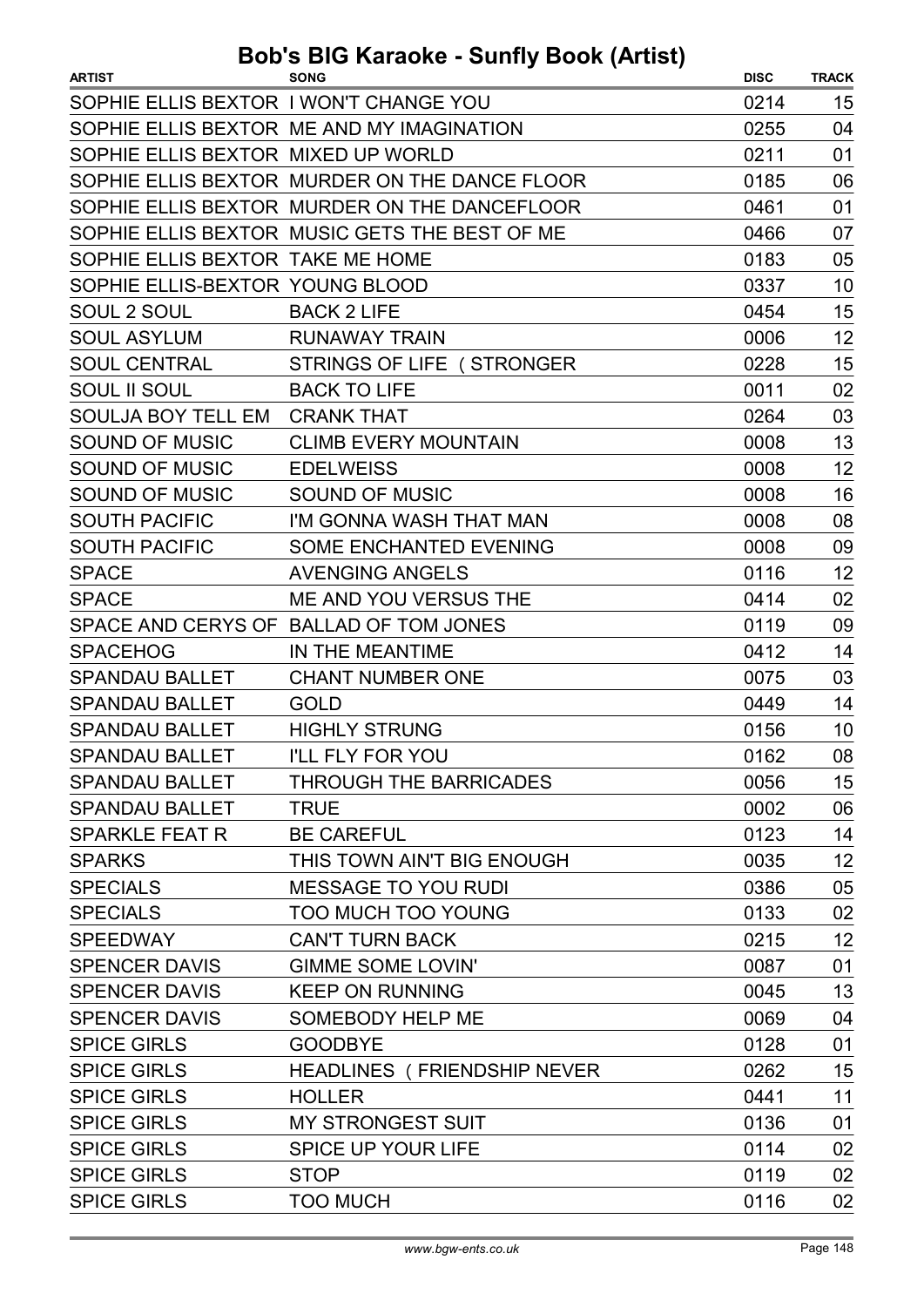| <b>SPICE GIRLS</b><br><b>VIVA FOREVER</b><br>0121<br>02<br><b>SPICE GIRLS</b><br>06<br><b>WANNABE</b><br>0450<br><b>SPIDER BAIT</b><br><b>BLACK BETTY</b><br>0492<br>11<br><b>SPILLER</b><br><b>GROOVE JET</b><br>0457<br>09<br>11<br><b>SPIN DOCTORS</b><br>LITTLE MISS CAN'T BE WRONG<br>0025<br><b>SPIN DOCTORS</b><br><b>TWO PRINCES</b><br>0005<br>03<br>15<br><b>SPINNERS</b><br><b>I'LL BE AROUND</b><br>0072<br>04<br><b>SPITTING IMAGE</b><br><b>CHICKEN SONG</b><br>0401<br>SPLODGENESSABOUN 2 PINTS OF LAGER AND A PACKET<br>0042<br>06<br><b>SPOON HARRIS AND</b><br>0271<br>08<br><b>BADITUDE</b><br>12<br><b>SPRINGFIELDS</b><br><b>ISLAND OF DREAMS</b><br>0083<br><b>SQUEEZE</b><br><b>LABELLED WITH LOVE</b><br>09<br>0010<br>02<br><b>SQUEEZE</b><br>0156<br><b>TEMPTED</b><br>08<br><b>SQUEEZE</b><br>UP THE JUNCTION<br>0113 | <b>ARTIST</b>     | uvno odiniji<br><b>SONG</b> | <b>DISC</b> | <b>TRACK</b> |
|--------------------------------------------------------------------------------------------------------------------------------------------------------------------------------------------------------------------------------------------------------------------------------------------------------------------------------------------------------------------------------------------------------------------------------------------------------------------------------------------------------------------------------------------------------------------------------------------------------------------------------------------------------------------------------------------------------------------------------------------------------------------------------------------------------------------------------------------------|-------------------|-----------------------------|-------------|--------------|
|                                                                                                                                                                                                                                                                                                                                                                                                                                                                                                                                                                                                                                                                                                                                                                                                                                                  |                   |                             |             |              |
|                                                                                                                                                                                                                                                                                                                                                                                                                                                                                                                                                                                                                                                                                                                                                                                                                                                  |                   |                             |             |              |
|                                                                                                                                                                                                                                                                                                                                                                                                                                                                                                                                                                                                                                                                                                                                                                                                                                                  |                   |                             |             |              |
|                                                                                                                                                                                                                                                                                                                                                                                                                                                                                                                                                                                                                                                                                                                                                                                                                                                  |                   |                             |             |              |
|                                                                                                                                                                                                                                                                                                                                                                                                                                                                                                                                                                                                                                                                                                                                                                                                                                                  |                   |                             |             |              |
|                                                                                                                                                                                                                                                                                                                                                                                                                                                                                                                                                                                                                                                                                                                                                                                                                                                  |                   |                             |             |              |
|                                                                                                                                                                                                                                                                                                                                                                                                                                                                                                                                                                                                                                                                                                                                                                                                                                                  |                   |                             |             |              |
|                                                                                                                                                                                                                                                                                                                                                                                                                                                                                                                                                                                                                                                                                                                                                                                                                                                  |                   |                             |             |              |
|                                                                                                                                                                                                                                                                                                                                                                                                                                                                                                                                                                                                                                                                                                                                                                                                                                                  |                   |                             |             |              |
|                                                                                                                                                                                                                                                                                                                                                                                                                                                                                                                                                                                                                                                                                                                                                                                                                                                  |                   |                             |             |              |
|                                                                                                                                                                                                                                                                                                                                                                                                                                                                                                                                                                                                                                                                                                                                                                                                                                                  |                   |                             |             |              |
|                                                                                                                                                                                                                                                                                                                                                                                                                                                                                                                                                                                                                                                                                                                                                                                                                                                  |                   |                             |             |              |
|                                                                                                                                                                                                                                                                                                                                                                                                                                                                                                                                                                                                                                                                                                                                                                                                                                                  |                   |                             |             |              |
|                                                                                                                                                                                                                                                                                                                                                                                                                                                                                                                                                                                                                                                                                                                                                                                                                                                  |                   |                             |             |              |
|                                                                                                                                                                                                                                                                                                                                                                                                                                                                                                                                                                                                                                                                                                                                                                                                                                                  | <b>ST CECILIA</b> | LEAP UP AND DOWN (WAVE      | 0089        | 13           |
| <b>STACY ORRICO</b><br><b>I PROMISE</b><br>06<br>0214                                                                                                                                                                                                                                                                                                                                                                                                                                                                                                                                                                                                                                                                                                                                                                                            |                   |                             |             |              |
| 10<br><b>STAIND</b><br><b>EPIPHANY</b><br>0407                                                                                                                                                                                                                                                                                                                                                                                                                                                                                                                                                                                                                                                                                                                                                                                                   |                   |                             |             |              |
| 08<br><b>STAIND</b><br>0410<br><b>IT'S BEEN A WHILE</b>                                                                                                                                                                                                                                                                                                                                                                                                                                                                                                                                                                                                                                                                                                                                                                                          |                   |                             |             |              |
| 03<br><b>STAN SLADE</b><br><b>MY FRIEND</b><br>0101                                                                                                                                                                                                                                                                                                                                                                                                                                                                                                                                                                                                                                                                                                                                                                                              |                   |                             |             |              |
| <b>STANDARD</b><br><b>AMAZING GRACE</b><br>0456<br>14                                                                                                                                                                                                                                                                                                                                                                                                                                                                                                                                                                                                                                                                                                                                                                                            |                   |                             |             |              |
| <b>STANDARD</b><br><b>AULD LANG SYNE</b><br>05<br>0456                                                                                                                                                                                                                                                                                                                                                                                                                                                                                                                                                                                                                                                                                                                                                                                           |                   |                             |             |              |
| <b>FROSTY THE SNOWMAN</b><br>22<br><b>STANDARD</b><br>0030                                                                                                                                                                                                                                                                                                                                                                                                                                                                                                                                                                                                                                                                                                                                                                                       |                   |                             |             |              |
| 13<br><b>STANDARD</b><br><b>HAPPY BIRTHDAY</b><br>0143                                                                                                                                                                                                                                                                                                                                                                                                                                                                                                                                                                                                                                                                                                                                                                                           |                   |                             |             |              |
| <b>STANDARD</b><br><b>IT'S ONLY ROCK AND ROLL</b><br>07<br>0157                                                                                                                                                                                                                                                                                                                                                                                                                                                                                                                                                                                                                                                                                                                                                                                  |                   |                             |             |              |
| <b>STANDARD</b><br><b>MOTHER GLASGOW</b><br>0456<br>04                                                                                                                                                                                                                                                                                                                                                                                                                                                                                                                                                                                                                                                                                                                                                                                           |                   |                             |             |              |
| 11<br>MY GRANDFATHER'S CLOCK<br>0391<br><b>STANDARD</b>                                                                                                                                                                                                                                                                                                                                                                                                                                                                                                                                                                                                                                                                                                                                                                                          |                   |                             |             |              |
| NORTHERN LIGHTS OF<br>16<br><b>STANDARD</b><br>0456                                                                                                                                                                                                                                                                                                                                                                                                                                                                                                                                                                                                                                                                                                                                                                                              |                   |                             |             |              |
| <b>ROAMIN' THE GLOAMIN'</b><br>07<br><b>STANDARD</b><br>0456                                                                                                                                                                                                                                                                                                                                                                                                                                                                                                                                                                                                                                                                                                                                                                                     |                   |                             |             |              |
| 11<br>SANTA CLAUS IS COMING TO<br>0030<br><b>STANDARD</b>                                                                                                                                                                                                                                                                                                                                                                                                                                                                                                                                                                                                                                                                                                                                                                                        |                   |                             |             |              |
| <b>SCOTLAND THE BRAVE</b><br>0456<br>09<br><b>STANDARD</b>                                                                                                                                                                                                                                                                                                                                                                                                                                                                                                                                                                                                                                                                                                                                                                                       |                   |                             |             |              |
| 15<br><b>STANDARD</b><br><b>SCOTTISH SOLDIER</b><br>0456                                                                                                                                                                                                                                                                                                                                                                                                                                                                                                                                                                                                                                                                                                                                                                                         |                   |                             |             |              |
| <b>STANDARD</b><br>THANK ABBA FOR THE MUSIC<br>0504<br>07                                                                                                                                                                                                                                                                                                                                                                                                                                                                                                                                                                                                                                                                                                                                                                                        |                   |                             |             |              |
| 12<br>STANDARD (VOCAL)<br><b>HAPPY BIRTHDAY</b><br>0143                                                                                                                                                                                                                                                                                                                                                                                                                                                                                                                                                                                                                                                                                                                                                                                          |                   |                             |             |              |
| 07<br><b>STANDARDS</b><br><b>HAPPY BIRTHDAY</b><br>0474                                                                                                                                                                                                                                                                                                                                                                                                                                                                                                                                                                                                                                                                                                                                                                                          |                   |                             |             |              |
| 08<br><b>STANLEY HOLLOWAY</b><br>ANY OLD IRON<br>0420                                                                                                                                                                                                                                                                                                                                                                                                                                                                                                                                                                                                                                                                                                                                                                                            |                   |                             |             |              |
| 13<br><b>MUSIC SOUNDS BETTER WITH</b><br>0125<br><b>STARDUST</b>                                                                                                                                                                                                                                                                                                                                                                                                                                                                                                                                                                                                                                                                                                                                                                                 |                   |                             |             |              |
| STARGATE FEAT PINK<br>10<br><b>WATERFALL</b><br>0375                                                                                                                                                                                                                                                                                                                                                                                                                                                                                                                                                                                                                                                                                                                                                                                             |                   |                             |             |              |
| <b>CALL ON ME</b><br>03<br><b>STARLEY</b><br>0373                                                                                                                                                                                                                                                                                                                                                                                                                                                                                                                                                                                                                                                                                                                                                                                                |                   |                             |             |              |
| <b>BORN AGAIN</b><br>08<br><b>STARSAILOR</b><br>0211                                                                                                                                                                                                                                                                                                                                                                                                                                                                                                                                                                                                                                                                                                                                                                                             |                   |                             |             |              |
| <b>STARSAILOR</b><br>0407<br>06<br><b>FEVER</b>                                                                                                                                                                                                                                                                                                                                                                                                                                                                                                                                                                                                                                                                                                                                                                                                  |                   |                             |             |              |
| 13<br><b>STARSAILOR</b><br>0243<br><b>KEEP US TOGETHER</b>                                                                                                                                                                                                                                                                                                                                                                                                                                                                                                                                                                                                                                                                                                                                                                                       |                   |                             |             |              |
| 05<br><b>STARSAILOR</b><br><b>LULLABYE</b><br>0187                                                                                                                                                                                                                                                                                                                                                                                                                                                                                                                                                                                                                                                                                                                                                                                               |                   |                             |             |              |
| 01<br><b>STARSAILOR</b><br>POOR MISGUIDED FOOL<br>0191                                                                                                                                                                                                                                                                                                                                                                                                                                                                                                                                                                                                                                                                                                                                                                                           |                   |                             |             |              |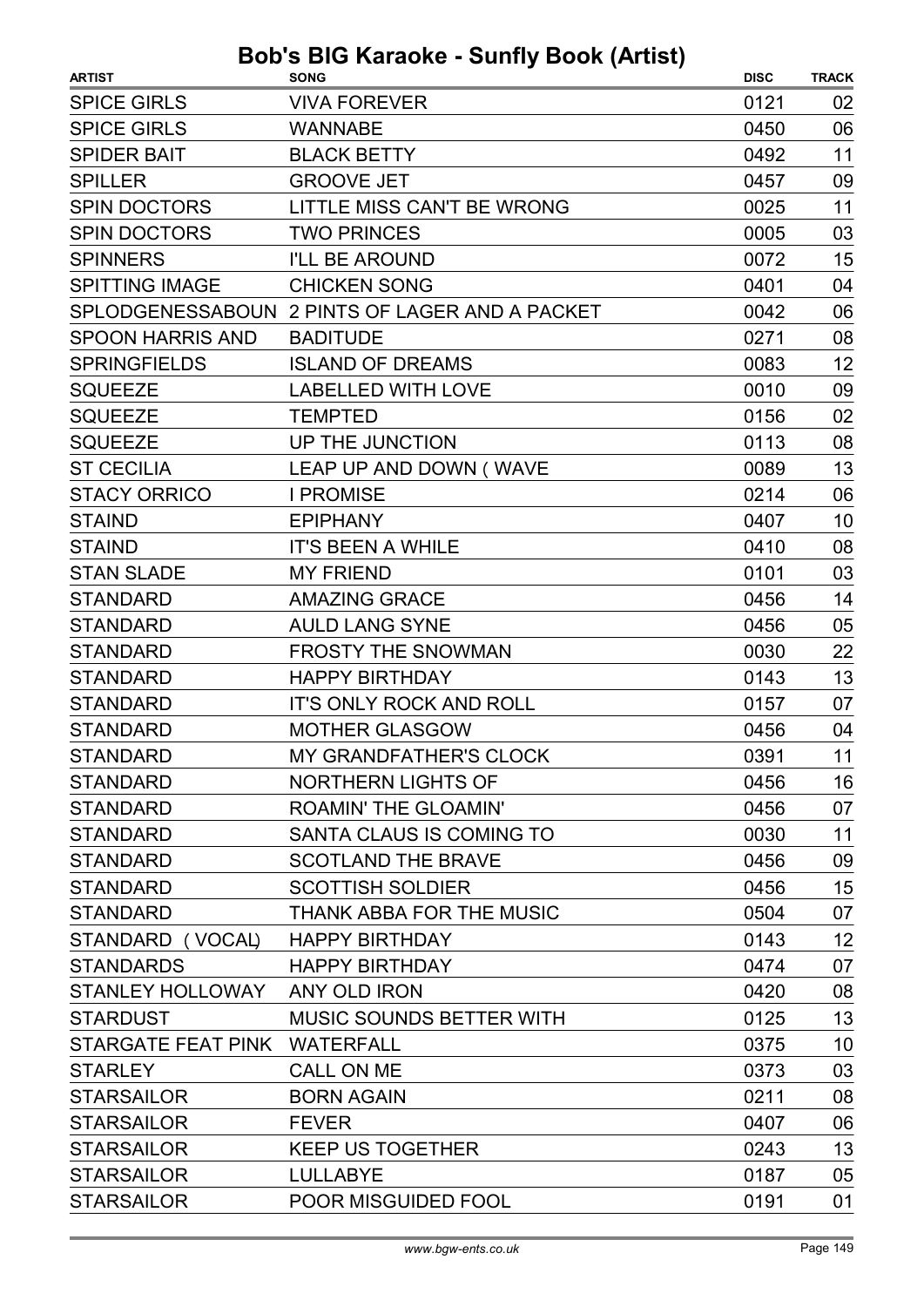| <b>STARSAILOR</b><br><b>SILENCE IS EASY</b><br>0209<br>11<br><b>STARSAILOR</b><br><b>THIS TIME</b><br>14<br>0240<br><b>STATUS QUO</b><br><b>CAROLINE</b><br>0010<br>11<br><b>STATUS QUO</b><br><b>DOWN DOWN</b><br>0040<br>09<br><b>STATUS QUO</b><br>15<br>IN THE ARMY NOW<br>0076<br><b>STATUS QUO</b><br>15<br><b>LOOKING OUT FOR CAROLINE</b><br>0330<br>13<br><b>STATUS QUO</b><br><b>PAPER PLANE</b><br>0412<br><b>STATUS QUO</b><br>PICTURES OF MATCHSTICK MEN<br>14<br>0070<br>15<br><b>STATUS QUO</b><br>ROCKIN' ALL OVER THE WORLD<br>0166<br><b>STATUS QUO</b><br><b>WHATEVER YOU WANT</b><br>0010<br>07<br><b>STATUS QUO</b><br>12<br>WHEN YOU WALK IN THE ROOM<br>0039<br><b>STATUS QUO</b><br><b>WILD SIDE OF LIFE</b><br>0382<br>08<br>13<br><b>STEALERS WHEEL</b><br>STUCK IN THE MIDDLE WITH YOU<br>0096<br><b>STEAM</b><br>NA NA HEY HEY<br>02<br>0168<br><b>STEELEYE SPAN</b><br>ALL AROUND MY HAT<br>0079<br>07<br><b>STEELY DAN</b><br><b>DO IT AGAIN</b><br>0022<br>06<br><b>STEELY DAN</b><br><b>REELIN' IN THE YEARS</b><br>0436<br>08<br><b>STEELY DAN</b><br>RIKKI DON'T LOSE THAT NUMBER<br>10<br>0471<br>15<br><b>CHELSEA</b><br><b>STEFY</b><br>0254<br>16<br><b>I BELIEVE</b><br>0511<br><b>STEPHEN GATELY</b><br><b>STEPHEN GATELY</b><br>06<br><b>STAY</b><br>0179<br><b>STEPPENWOLF</b><br><b>BORN TO BE WILD</b><br>0485<br>04<br><b>STEPS</b><br>0116<br>07<br>5678<br>15<br><b>STEPS</b><br>AFTER THE LOVE HAS GONE<br>0152<br><b>STEPS</b><br>BETTER BEST FORGOTTEN<br>0134<br>04<br><b>STEPS</b><br>08<br>BETTER THE DEVIL YOU KNOW<br>0157<br><b>STEPS</b><br><b>CHAIN REACTION</b><br>0504<br>01<br>DANCING WITH A BROKEN HEART<br>0381<br>10<br><b>STEPS</b><br>0161<br>14<br>DEEPER SHADE OF BLUE<br>11<br>0128<br><b>STEPS</b><br><b>HEARTBEAT</b><br><b>STEPS</b><br><b>HERE AND NOW</b><br>0504<br>02<br>03<br><b>STEPS</b><br><b>I KNOW HIM SO WELL</b><br>0504<br><b>STEPS</b><br><b>LAST THING ON MY MIND</b><br>0121<br>06<br><b>STEPS</b><br>LOVE'S GOT A HOLD OF MY<br>01<br>0144<br><b>STEPS</b><br>ONE FOR SORROW<br>0125<br>01<br><b>ONLY IN MY DREAMS</b><br>0504<br>08<br><b>STEPS</b><br><b>SAY YOU'LL BE MINE</b><br><b>STEPS</b><br>04<br>0154<br><b>SCARED OF THE DARK</b><br>13<br>0375<br><b>STEPS</b><br><b>STOMP</b><br>06<br>0441<br><b>SUMMER OF LOVE</b><br>0504<br>04<br><b>STEPS</b><br><b>STEPS</b><br><b>TRAGEDY</b><br>0130<br>14<br><b>STEPS</b><br>WAY YOU MAKE ME FEEL<br>0504<br>05<br><b>STEPS</b><br><b>WHEN I SAY GOODBYE</b><br>0167<br>14 | <b>ARTIST</b> | <b>SONG</b> | <b>DISC</b> | <b>TRACK</b> |
|----------------------------------------------------------------------------------------------------------------------------------------------------------------------------------------------------------------------------------------------------------------------------------------------------------------------------------------------------------------------------------------------------------------------------------------------------------------------------------------------------------------------------------------------------------------------------------------------------------------------------------------------------------------------------------------------------------------------------------------------------------------------------------------------------------------------------------------------------------------------------------------------------------------------------------------------------------------------------------------------------------------------------------------------------------------------------------------------------------------------------------------------------------------------------------------------------------------------------------------------------------------------------------------------------------------------------------------------------------------------------------------------------------------------------------------------------------------------------------------------------------------------------------------------------------------------------------------------------------------------------------------------------------------------------------------------------------------------------------------------------------------------------------------------------------------------------------------------------------------------------------------------------------------------------------------------------------------------------------------------------------------------------------------------------------------------------------------------------------------------------------------------------------------------------------------------------------------------------------------------------------------------------------------------------------------------------------------------------------------------------------------------------------------------------------------------------------------------------------------------------------------------------|---------------|-------------|-------------|--------------|
|                                                                                                                                                                                                                                                                                                                                                                                                                                                                                                                                                                                                                                                                                                                                                                                                                                                                                                                                                                                                                                                                                                                                                                                                                                                                                                                                                                                                                                                                                                                                                                                                                                                                                                                                                                                                                                                                                                                                                                                                                                                                                                                                                                                                                                                                                                                                                                                                                                                                                                                            |               |             |             |              |
|                                                                                                                                                                                                                                                                                                                                                                                                                                                                                                                                                                                                                                                                                                                                                                                                                                                                                                                                                                                                                                                                                                                                                                                                                                                                                                                                                                                                                                                                                                                                                                                                                                                                                                                                                                                                                                                                                                                                                                                                                                                                                                                                                                                                                                                                                                                                                                                                                                                                                                                            |               |             |             |              |
|                                                                                                                                                                                                                                                                                                                                                                                                                                                                                                                                                                                                                                                                                                                                                                                                                                                                                                                                                                                                                                                                                                                                                                                                                                                                                                                                                                                                                                                                                                                                                                                                                                                                                                                                                                                                                                                                                                                                                                                                                                                                                                                                                                                                                                                                                                                                                                                                                                                                                                                            |               |             |             |              |
|                                                                                                                                                                                                                                                                                                                                                                                                                                                                                                                                                                                                                                                                                                                                                                                                                                                                                                                                                                                                                                                                                                                                                                                                                                                                                                                                                                                                                                                                                                                                                                                                                                                                                                                                                                                                                                                                                                                                                                                                                                                                                                                                                                                                                                                                                                                                                                                                                                                                                                                            |               |             |             |              |
|                                                                                                                                                                                                                                                                                                                                                                                                                                                                                                                                                                                                                                                                                                                                                                                                                                                                                                                                                                                                                                                                                                                                                                                                                                                                                                                                                                                                                                                                                                                                                                                                                                                                                                                                                                                                                                                                                                                                                                                                                                                                                                                                                                                                                                                                                                                                                                                                                                                                                                                            |               |             |             |              |
|                                                                                                                                                                                                                                                                                                                                                                                                                                                                                                                                                                                                                                                                                                                                                                                                                                                                                                                                                                                                                                                                                                                                                                                                                                                                                                                                                                                                                                                                                                                                                                                                                                                                                                                                                                                                                                                                                                                                                                                                                                                                                                                                                                                                                                                                                                                                                                                                                                                                                                                            |               |             |             |              |
|                                                                                                                                                                                                                                                                                                                                                                                                                                                                                                                                                                                                                                                                                                                                                                                                                                                                                                                                                                                                                                                                                                                                                                                                                                                                                                                                                                                                                                                                                                                                                                                                                                                                                                                                                                                                                                                                                                                                                                                                                                                                                                                                                                                                                                                                                                                                                                                                                                                                                                                            |               |             |             |              |
|                                                                                                                                                                                                                                                                                                                                                                                                                                                                                                                                                                                                                                                                                                                                                                                                                                                                                                                                                                                                                                                                                                                                                                                                                                                                                                                                                                                                                                                                                                                                                                                                                                                                                                                                                                                                                                                                                                                                                                                                                                                                                                                                                                                                                                                                                                                                                                                                                                                                                                                            |               |             |             |              |
|                                                                                                                                                                                                                                                                                                                                                                                                                                                                                                                                                                                                                                                                                                                                                                                                                                                                                                                                                                                                                                                                                                                                                                                                                                                                                                                                                                                                                                                                                                                                                                                                                                                                                                                                                                                                                                                                                                                                                                                                                                                                                                                                                                                                                                                                                                                                                                                                                                                                                                                            |               |             |             |              |
|                                                                                                                                                                                                                                                                                                                                                                                                                                                                                                                                                                                                                                                                                                                                                                                                                                                                                                                                                                                                                                                                                                                                                                                                                                                                                                                                                                                                                                                                                                                                                                                                                                                                                                                                                                                                                                                                                                                                                                                                                                                                                                                                                                                                                                                                                                                                                                                                                                                                                                                            |               |             |             |              |
|                                                                                                                                                                                                                                                                                                                                                                                                                                                                                                                                                                                                                                                                                                                                                                                                                                                                                                                                                                                                                                                                                                                                                                                                                                                                                                                                                                                                                                                                                                                                                                                                                                                                                                                                                                                                                                                                                                                                                                                                                                                                                                                                                                                                                                                                                                                                                                                                                                                                                                                            |               |             |             |              |
|                                                                                                                                                                                                                                                                                                                                                                                                                                                                                                                                                                                                                                                                                                                                                                                                                                                                                                                                                                                                                                                                                                                                                                                                                                                                                                                                                                                                                                                                                                                                                                                                                                                                                                                                                                                                                                                                                                                                                                                                                                                                                                                                                                                                                                                                                                                                                                                                                                                                                                                            |               |             |             |              |
|                                                                                                                                                                                                                                                                                                                                                                                                                                                                                                                                                                                                                                                                                                                                                                                                                                                                                                                                                                                                                                                                                                                                                                                                                                                                                                                                                                                                                                                                                                                                                                                                                                                                                                                                                                                                                                                                                                                                                                                                                                                                                                                                                                                                                                                                                                                                                                                                                                                                                                                            |               |             |             |              |
|                                                                                                                                                                                                                                                                                                                                                                                                                                                                                                                                                                                                                                                                                                                                                                                                                                                                                                                                                                                                                                                                                                                                                                                                                                                                                                                                                                                                                                                                                                                                                                                                                                                                                                                                                                                                                                                                                                                                                                                                                                                                                                                                                                                                                                                                                                                                                                                                                                                                                                                            |               |             |             |              |
|                                                                                                                                                                                                                                                                                                                                                                                                                                                                                                                                                                                                                                                                                                                                                                                                                                                                                                                                                                                                                                                                                                                                                                                                                                                                                                                                                                                                                                                                                                                                                                                                                                                                                                                                                                                                                                                                                                                                                                                                                                                                                                                                                                                                                                                                                                                                                                                                                                                                                                                            |               |             |             |              |
|                                                                                                                                                                                                                                                                                                                                                                                                                                                                                                                                                                                                                                                                                                                                                                                                                                                                                                                                                                                                                                                                                                                                                                                                                                                                                                                                                                                                                                                                                                                                                                                                                                                                                                                                                                                                                                                                                                                                                                                                                                                                                                                                                                                                                                                                                                                                                                                                                                                                                                                            |               |             |             |              |
|                                                                                                                                                                                                                                                                                                                                                                                                                                                                                                                                                                                                                                                                                                                                                                                                                                                                                                                                                                                                                                                                                                                                                                                                                                                                                                                                                                                                                                                                                                                                                                                                                                                                                                                                                                                                                                                                                                                                                                                                                                                                                                                                                                                                                                                                                                                                                                                                                                                                                                                            |               |             |             |              |
|                                                                                                                                                                                                                                                                                                                                                                                                                                                                                                                                                                                                                                                                                                                                                                                                                                                                                                                                                                                                                                                                                                                                                                                                                                                                                                                                                                                                                                                                                                                                                                                                                                                                                                                                                                                                                                                                                                                                                                                                                                                                                                                                                                                                                                                                                                                                                                                                                                                                                                                            |               |             |             |              |
|                                                                                                                                                                                                                                                                                                                                                                                                                                                                                                                                                                                                                                                                                                                                                                                                                                                                                                                                                                                                                                                                                                                                                                                                                                                                                                                                                                                                                                                                                                                                                                                                                                                                                                                                                                                                                                                                                                                                                                                                                                                                                                                                                                                                                                                                                                                                                                                                                                                                                                                            |               |             |             |              |
|                                                                                                                                                                                                                                                                                                                                                                                                                                                                                                                                                                                                                                                                                                                                                                                                                                                                                                                                                                                                                                                                                                                                                                                                                                                                                                                                                                                                                                                                                                                                                                                                                                                                                                                                                                                                                                                                                                                                                                                                                                                                                                                                                                                                                                                                                                                                                                                                                                                                                                                            |               |             |             |              |
|                                                                                                                                                                                                                                                                                                                                                                                                                                                                                                                                                                                                                                                                                                                                                                                                                                                                                                                                                                                                                                                                                                                                                                                                                                                                                                                                                                                                                                                                                                                                                                                                                                                                                                                                                                                                                                                                                                                                                                                                                                                                                                                                                                                                                                                                                                                                                                                                                                                                                                                            |               |             |             |              |
|                                                                                                                                                                                                                                                                                                                                                                                                                                                                                                                                                                                                                                                                                                                                                                                                                                                                                                                                                                                                                                                                                                                                                                                                                                                                                                                                                                                                                                                                                                                                                                                                                                                                                                                                                                                                                                                                                                                                                                                                                                                                                                                                                                                                                                                                                                                                                                                                                                                                                                                            |               |             |             |              |
|                                                                                                                                                                                                                                                                                                                                                                                                                                                                                                                                                                                                                                                                                                                                                                                                                                                                                                                                                                                                                                                                                                                                                                                                                                                                                                                                                                                                                                                                                                                                                                                                                                                                                                                                                                                                                                                                                                                                                                                                                                                                                                                                                                                                                                                                                                                                                                                                                                                                                                                            |               |             |             |              |
|                                                                                                                                                                                                                                                                                                                                                                                                                                                                                                                                                                                                                                                                                                                                                                                                                                                                                                                                                                                                                                                                                                                                                                                                                                                                                                                                                                                                                                                                                                                                                                                                                                                                                                                                                                                                                                                                                                                                                                                                                                                                                                                                                                                                                                                                                                                                                                                                                                                                                                                            |               |             |             |              |
|                                                                                                                                                                                                                                                                                                                                                                                                                                                                                                                                                                                                                                                                                                                                                                                                                                                                                                                                                                                                                                                                                                                                                                                                                                                                                                                                                                                                                                                                                                                                                                                                                                                                                                                                                                                                                                                                                                                                                                                                                                                                                                                                                                                                                                                                                                                                                                                                                                                                                                                            |               |             |             |              |
|                                                                                                                                                                                                                                                                                                                                                                                                                                                                                                                                                                                                                                                                                                                                                                                                                                                                                                                                                                                                                                                                                                                                                                                                                                                                                                                                                                                                                                                                                                                                                                                                                                                                                                                                                                                                                                                                                                                                                                                                                                                                                                                                                                                                                                                                                                                                                                                                                                                                                                                            |               |             |             |              |
|                                                                                                                                                                                                                                                                                                                                                                                                                                                                                                                                                                                                                                                                                                                                                                                                                                                                                                                                                                                                                                                                                                                                                                                                                                                                                                                                                                                                                                                                                                                                                                                                                                                                                                                                                                                                                                                                                                                                                                                                                                                                                                                                                                                                                                                                                                                                                                                                                                                                                                                            |               |             |             |              |
|                                                                                                                                                                                                                                                                                                                                                                                                                                                                                                                                                                                                                                                                                                                                                                                                                                                                                                                                                                                                                                                                                                                                                                                                                                                                                                                                                                                                                                                                                                                                                                                                                                                                                                                                                                                                                                                                                                                                                                                                                                                                                                                                                                                                                                                                                                                                                                                                                                                                                                                            | <b>STEPS</b>  |             |             |              |
|                                                                                                                                                                                                                                                                                                                                                                                                                                                                                                                                                                                                                                                                                                                                                                                                                                                                                                                                                                                                                                                                                                                                                                                                                                                                                                                                                                                                                                                                                                                                                                                                                                                                                                                                                                                                                                                                                                                                                                                                                                                                                                                                                                                                                                                                                                                                                                                                                                                                                                                            |               |             |             |              |
|                                                                                                                                                                                                                                                                                                                                                                                                                                                                                                                                                                                                                                                                                                                                                                                                                                                                                                                                                                                                                                                                                                                                                                                                                                                                                                                                                                                                                                                                                                                                                                                                                                                                                                                                                                                                                                                                                                                                                                                                                                                                                                                                                                                                                                                                                                                                                                                                                                                                                                                            |               |             |             |              |
|                                                                                                                                                                                                                                                                                                                                                                                                                                                                                                                                                                                                                                                                                                                                                                                                                                                                                                                                                                                                                                                                                                                                                                                                                                                                                                                                                                                                                                                                                                                                                                                                                                                                                                                                                                                                                                                                                                                                                                                                                                                                                                                                                                                                                                                                                                                                                                                                                                                                                                                            |               |             |             |              |
|                                                                                                                                                                                                                                                                                                                                                                                                                                                                                                                                                                                                                                                                                                                                                                                                                                                                                                                                                                                                                                                                                                                                                                                                                                                                                                                                                                                                                                                                                                                                                                                                                                                                                                                                                                                                                                                                                                                                                                                                                                                                                                                                                                                                                                                                                                                                                                                                                                                                                                                            |               |             |             |              |
|                                                                                                                                                                                                                                                                                                                                                                                                                                                                                                                                                                                                                                                                                                                                                                                                                                                                                                                                                                                                                                                                                                                                                                                                                                                                                                                                                                                                                                                                                                                                                                                                                                                                                                                                                                                                                                                                                                                                                                                                                                                                                                                                                                                                                                                                                                                                                                                                                                                                                                                            |               |             |             |              |
|                                                                                                                                                                                                                                                                                                                                                                                                                                                                                                                                                                                                                                                                                                                                                                                                                                                                                                                                                                                                                                                                                                                                                                                                                                                                                                                                                                                                                                                                                                                                                                                                                                                                                                                                                                                                                                                                                                                                                                                                                                                                                                                                                                                                                                                                                                                                                                                                                                                                                                                            |               |             |             |              |
|                                                                                                                                                                                                                                                                                                                                                                                                                                                                                                                                                                                                                                                                                                                                                                                                                                                                                                                                                                                                                                                                                                                                                                                                                                                                                                                                                                                                                                                                                                                                                                                                                                                                                                                                                                                                                                                                                                                                                                                                                                                                                                                                                                                                                                                                                                                                                                                                                                                                                                                            |               |             |             |              |
|                                                                                                                                                                                                                                                                                                                                                                                                                                                                                                                                                                                                                                                                                                                                                                                                                                                                                                                                                                                                                                                                                                                                                                                                                                                                                                                                                                                                                                                                                                                                                                                                                                                                                                                                                                                                                                                                                                                                                                                                                                                                                                                                                                                                                                                                                                                                                                                                                                                                                                                            |               |             |             |              |
|                                                                                                                                                                                                                                                                                                                                                                                                                                                                                                                                                                                                                                                                                                                                                                                                                                                                                                                                                                                                                                                                                                                                                                                                                                                                                                                                                                                                                                                                                                                                                                                                                                                                                                                                                                                                                                                                                                                                                                                                                                                                                                                                                                                                                                                                                                                                                                                                                                                                                                                            |               |             |             |              |
|                                                                                                                                                                                                                                                                                                                                                                                                                                                                                                                                                                                                                                                                                                                                                                                                                                                                                                                                                                                                                                                                                                                                                                                                                                                                                                                                                                                                                                                                                                                                                                                                                                                                                                                                                                                                                                                                                                                                                                                                                                                                                                                                                                                                                                                                                                                                                                                                                                                                                                                            | <b>STEPS</b>  |             |             |              |
|                                                                                                                                                                                                                                                                                                                                                                                                                                                                                                                                                                                                                                                                                                                                                                                                                                                                                                                                                                                                                                                                                                                                                                                                                                                                                                                                                                                                                                                                                                                                                                                                                                                                                                                                                                                                                                                                                                                                                                                                                                                                                                                                                                                                                                                                                                                                                                                                                                                                                                                            |               |             |             |              |
|                                                                                                                                                                                                                                                                                                                                                                                                                                                                                                                                                                                                                                                                                                                                                                                                                                                                                                                                                                                                                                                                                                                                                                                                                                                                                                                                                                                                                                                                                                                                                                                                                                                                                                                                                                                                                                                                                                                                                                                                                                                                                                                                                                                                                                                                                                                                                                                                                                                                                                                            |               |             |             |              |
|                                                                                                                                                                                                                                                                                                                                                                                                                                                                                                                                                                                                                                                                                                                                                                                                                                                                                                                                                                                                                                                                                                                                                                                                                                                                                                                                                                                                                                                                                                                                                                                                                                                                                                                                                                                                                                                                                                                                                                                                                                                                                                                                                                                                                                                                                                                                                                                                                                                                                                                            |               |             |             |              |
|                                                                                                                                                                                                                                                                                                                                                                                                                                                                                                                                                                                                                                                                                                                                                                                                                                                                                                                                                                                                                                                                                                                                                                                                                                                                                                                                                                                                                                                                                                                                                                                                                                                                                                                                                                                                                                                                                                                                                                                                                                                                                                                                                                                                                                                                                                                                                                                                                                                                                                                            |               |             |             |              |
|                                                                                                                                                                                                                                                                                                                                                                                                                                                                                                                                                                                                                                                                                                                                                                                                                                                                                                                                                                                                                                                                                                                                                                                                                                                                                                                                                                                                                                                                                                                                                                                                                                                                                                                                                                                                                                                                                                                                                                                                                                                                                                                                                                                                                                                                                                                                                                                                                                                                                                                            |               |             |             |              |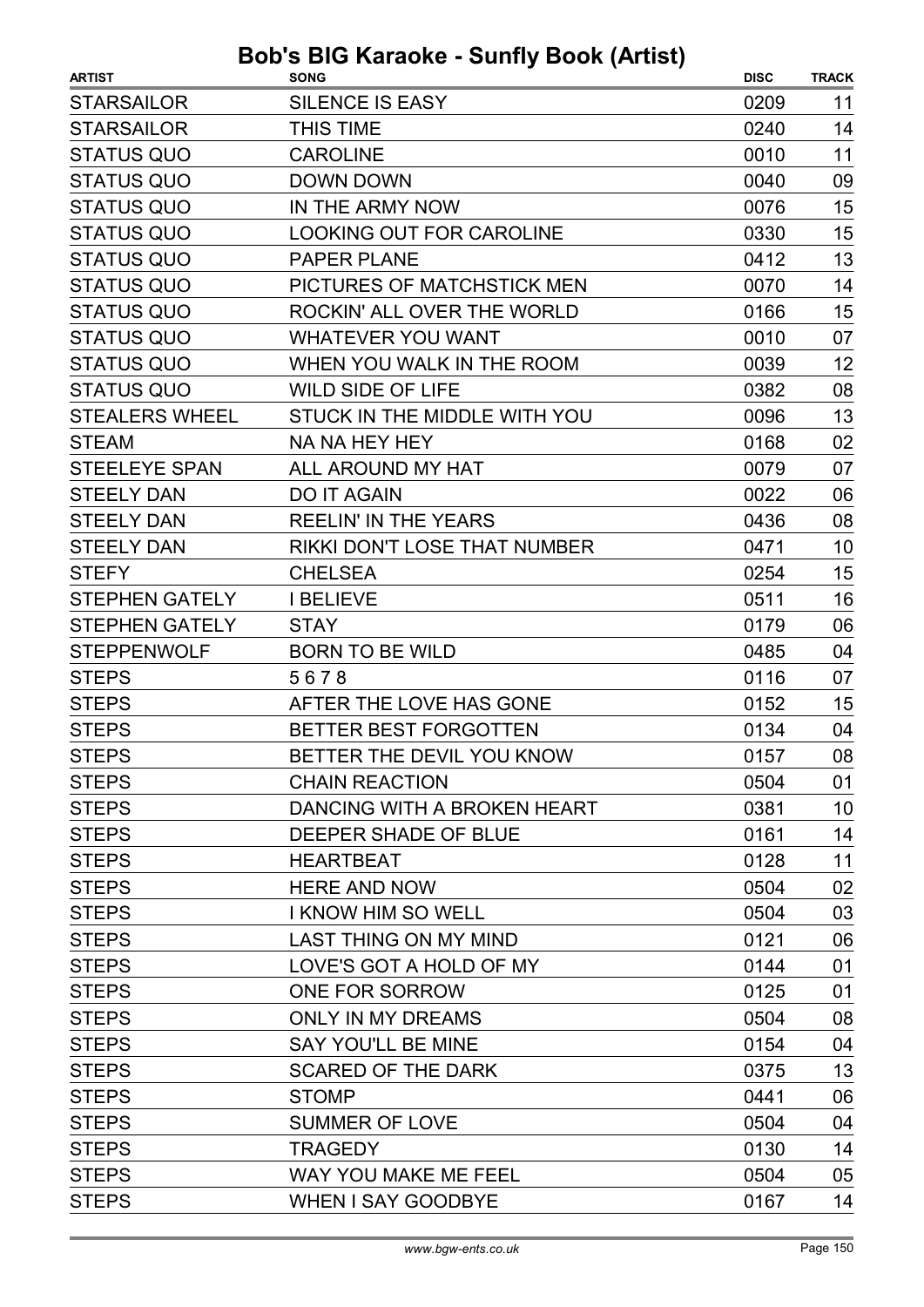| <b>WORDS ARE NOT ENOUGH</b><br>0504<br>06<br>12<br>ALL IN ONE NIGHT<br>0380<br>06<br>0229<br><b>DAKOTA</b><br>0396<br>05<br>EVERYDAY I THINK OF MONEY<br>02<br><b>HANDBAGS AND GLAD RAGS</b><br>0184<br><b>HANDBAGS AND GLADRAGS</b><br>10<br>0457<br>01<br><b>HAVE A NICE DAY</b><br>0459<br><b>HURRY UP AND WAIT</b><br>0152<br>13<br>I WANNA GET LOST WITH YOU<br><b>STEREOPHONICS</b><br>0356<br>06<br>I WOULDN'T BELIEVE YOUR<br>0146<br>07<br><b>JUST LOOKING</b><br>0136<br>12<br><b>MADAME HELGA</b><br>10<br>0404<br><b>MAYBE TOMORROW</b><br>0208<br>05<br>08<br><b>MOVIESTAR</b><br>0214<br><b>MY FRIENDS</b><br>0263<br>02<br>PICK A PART THAT'S NEW<br>11<br>0138<br>STEP ON MY OLD SIZE NINES<br>07<br>0179<br>0231<br>10<br><b>SUPERMAN</b><br><b>VERGAS 2 TIMES</b><br>0191<br>14<br><b>MR WRITER</b><br>10<br>0177<br>DANCIN' IN THE KEY OF LIFE<br>07<br>0068<br><b>SUGAR FOR THE SOUL</b><br>0191<br>03<br>05<br><b>AGAINST ALL ODDS</b><br>0227<br><b>HERE COMES THE SUN</b><br>0400<br>07<br>I WANT TO STAY THERE<br>0094<br>06<br>06<br><b>STEVEN GATELY</b><br><b>NEW BEGINNING</b><br>0165<br>WIND BENEATH MY WINGS<br>0116<br>04<br>16<br>I MAKE MY OWN SUNSHINE<br>0367<br>17<br><b>LOST STARS</b><br>0351<br>12<br><b>ROOMS ON FIRE</b><br>0417<br><b>TALK TO ME</b><br>0402<br>04<br>STOP DRAGGIN' MY HEART<br>09<br>0479<br><b>HIGHER LOVE</b><br>03<br>0058<br>FOR ONCE IN MY LIFE<br>0073<br>14<br>15<br><b>STEVIE WONDER</b><br>FROM THE BOTTOM OF MY<br>0240<br><b>STEVIE WONDER</b><br><b>I JUST CALLED TO SAY I LOVE</b><br>14<br>0445<br><b>STEVIE WONDER</b><br><b>ISN'T SHE LOVELY</b><br>06<br>0473<br>11<br><b>STEVIE WONDER</b><br><b>LATELY</b><br>0396<br><b>STEVIE WONDER</b><br>11<br><b>MY CHERIE AMOUR</b><br>0158<br>12<br><b>STEVIE WONDER</b><br><b>PART TIME LOVER</b><br>0056<br>12<br><b>STEVIE WONDER</b><br><b>RIBBON IN THE SKY</b><br>0425<br><b>STEVIE WONDER</b><br>SIGNED SEALED DELIVERED I'M<br>13<br>0424 | <b>ARTIST</b>           | , .<br>.<br><b>SONG</b> | <b>DISC</b> | <b>TRACK</b> |
|--------------------------------------------------------------------------------------------------------------------------------------------------------------------------------------------------------------------------------------------------------------------------------------------------------------------------------------------------------------------------------------------------------------------------------------------------------------------------------------------------------------------------------------------------------------------------------------------------------------------------------------------------------------------------------------------------------------------------------------------------------------------------------------------------------------------------------------------------------------------------------------------------------------------------------------------------------------------------------------------------------------------------------------------------------------------------------------------------------------------------------------------------------------------------------------------------------------------------------------------------------------------------------------------------------------------------------------------------------------------------------------------------------------------------------------------------------------------------------------------------------------------------------------------------------------------------------------------------------------------------------------------------------------------------------------------------------------------------------------------------------------------------------------------------------------------------------------------------------------------------------------------------------------------------------------------------------------------------|-------------------------|-------------------------|-------------|--------------|
|                                                                                                                                                                                                                                                                                                                                                                                                                                                                                                                                                                                                                                                                                                                                                                                                                                                                                                                                                                                                                                                                                                                                                                                                                                                                                                                                                                                                                                                                                                                                                                                                                                                                                                                                                                                                                                                                                                                                                                          | <b>STEPS</b>            |                         |             |              |
|                                                                                                                                                                                                                                                                                                                                                                                                                                                                                                                                                                                                                                                                                                                                                                                                                                                                                                                                                                                                                                                                                                                                                                                                                                                                                                                                                                                                                                                                                                                                                                                                                                                                                                                                                                                                                                                                                                                                                                          | <b>STEREOPHONICS</b>    |                         |             |              |
|                                                                                                                                                                                                                                                                                                                                                                                                                                                                                                                                                                                                                                                                                                                                                                                                                                                                                                                                                                                                                                                                                                                                                                                                                                                                                                                                                                                                                                                                                                                                                                                                                                                                                                                                                                                                                                                                                                                                                                          | <b>STEREOPHONICS</b>    |                         |             |              |
|                                                                                                                                                                                                                                                                                                                                                                                                                                                                                                                                                                                                                                                                                                                                                                                                                                                                                                                                                                                                                                                                                                                                                                                                                                                                                                                                                                                                                                                                                                                                                                                                                                                                                                                                                                                                                                                                                                                                                                          | <b>STEREOPHONICS</b>    |                         |             |              |
|                                                                                                                                                                                                                                                                                                                                                                                                                                                                                                                                                                                                                                                                                                                                                                                                                                                                                                                                                                                                                                                                                                                                                                                                                                                                                                                                                                                                                                                                                                                                                                                                                                                                                                                                                                                                                                                                                                                                                                          | <b>STEREOPHONICS</b>    |                         |             |              |
|                                                                                                                                                                                                                                                                                                                                                                                                                                                                                                                                                                                                                                                                                                                                                                                                                                                                                                                                                                                                                                                                                                                                                                                                                                                                                                                                                                                                                                                                                                                                                                                                                                                                                                                                                                                                                                                                                                                                                                          | <b>STEREOPHONICS</b>    |                         |             |              |
|                                                                                                                                                                                                                                                                                                                                                                                                                                                                                                                                                                                                                                                                                                                                                                                                                                                                                                                                                                                                                                                                                                                                                                                                                                                                                                                                                                                                                                                                                                                                                                                                                                                                                                                                                                                                                                                                                                                                                                          | <b>STEREOPHONICS</b>    |                         |             |              |
|                                                                                                                                                                                                                                                                                                                                                                                                                                                                                                                                                                                                                                                                                                                                                                                                                                                                                                                                                                                                                                                                                                                                                                                                                                                                                                                                                                                                                                                                                                                                                                                                                                                                                                                                                                                                                                                                                                                                                                          | <b>STEREOPHONICS</b>    |                         |             |              |
|                                                                                                                                                                                                                                                                                                                                                                                                                                                                                                                                                                                                                                                                                                                                                                                                                                                                                                                                                                                                                                                                                                                                                                                                                                                                                                                                                                                                                                                                                                                                                                                                                                                                                                                                                                                                                                                                                                                                                                          |                         |                         |             |              |
|                                                                                                                                                                                                                                                                                                                                                                                                                                                                                                                                                                                                                                                                                                                                                                                                                                                                                                                                                                                                                                                                                                                                                                                                                                                                                                                                                                                                                                                                                                                                                                                                                                                                                                                                                                                                                                                                                                                                                                          | <b>STEREOPHONICS</b>    |                         |             |              |
|                                                                                                                                                                                                                                                                                                                                                                                                                                                                                                                                                                                                                                                                                                                                                                                                                                                                                                                                                                                                                                                                                                                                                                                                                                                                                                                                                                                                                                                                                                                                                                                                                                                                                                                                                                                                                                                                                                                                                                          | <b>STEREOPHONICS</b>    |                         |             |              |
|                                                                                                                                                                                                                                                                                                                                                                                                                                                                                                                                                                                                                                                                                                                                                                                                                                                                                                                                                                                                                                                                                                                                                                                                                                                                                                                                                                                                                                                                                                                                                                                                                                                                                                                                                                                                                                                                                                                                                                          | <b>STEREOPHONICS</b>    |                         |             |              |
|                                                                                                                                                                                                                                                                                                                                                                                                                                                                                                                                                                                                                                                                                                                                                                                                                                                                                                                                                                                                                                                                                                                                                                                                                                                                                                                                                                                                                                                                                                                                                                                                                                                                                                                                                                                                                                                                                                                                                                          | <b>STEREOPHONICS</b>    |                         |             |              |
|                                                                                                                                                                                                                                                                                                                                                                                                                                                                                                                                                                                                                                                                                                                                                                                                                                                                                                                                                                                                                                                                                                                                                                                                                                                                                                                                                                                                                                                                                                                                                                                                                                                                                                                                                                                                                                                                                                                                                                          | <b>STEREOPHONICS</b>    |                         |             |              |
|                                                                                                                                                                                                                                                                                                                                                                                                                                                                                                                                                                                                                                                                                                                                                                                                                                                                                                                                                                                                                                                                                                                                                                                                                                                                                                                                                                                                                                                                                                                                                                                                                                                                                                                                                                                                                                                                                                                                                                          | <b>STEREOPHONICS</b>    |                         |             |              |
|                                                                                                                                                                                                                                                                                                                                                                                                                                                                                                                                                                                                                                                                                                                                                                                                                                                                                                                                                                                                                                                                                                                                                                                                                                                                                                                                                                                                                                                                                                                                                                                                                                                                                                                                                                                                                                                                                                                                                                          | <b>STEREOPHONICS</b>    |                         |             |              |
|                                                                                                                                                                                                                                                                                                                                                                                                                                                                                                                                                                                                                                                                                                                                                                                                                                                                                                                                                                                                                                                                                                                                                                                                                                                                                                                                                                                                                                                                                                                                                                                                                                                                                                                                                                                                                                                                                                                                                                          | <b>STEREOPHONICS</b>    |                         |             |              |
|                                                                                                                                                                                                                                                                                                                                                                                                                                                                                                                                                                                                                                                                                                                                                                                                                                                                                                                                                                                                                                                                                                                                                                                                                                                                                                                                                                                                                                                                                                                                                                                                                                                                                                                                                                                                                                                                                                                                                                          | <b>STEREOPHONICS</b>    |                         |             |              |
|                                                                                                                                                                                                                                                                                                                                                                                                                                                                                                                                                                                                                                                                                                                                                                                                                                                                                                                                                                                                                                                                                                                                                                                                                                                                                                                                                                                                                                                                                                                                                                                                                                                                                                                                                                                                                                                                                                                                                                          | <b>STEREOPHONICS</b>    |                         |             |              |
|                                                                                                                                                                                                                                                                                                                                                                                                                                                                                                                                                                                                                                                                                                                                                                                                                                                                                                                                                                                                                                                                                                                                                                                                                                                                                                                                                                                                                                                                                                                                                                                                                                                                                                                                                                                                                                                                                                                                                                          | <b>STEROPHONICS</b>     |                         |             |              |
|                                                                                                                                                                                                                                                                                                                                                                                                                                                                                                                                                                                                                                                                                                                                                                                                                                                                                                                                                                                                                                                                                                                                                                                                                                                                                                                                                                                                                                                                                                                                                                                                                                                                                                                                                                                                                                                                                                                                                                          | <b>STEVE ARRINGTON</b>  |                         |             |              |
|                                                                                                                                                                                                                                                                                                                                                                                                                                                                                                                                                                                                                                                                                                                                                                                                                                                                                                                                                                                                                                                                                                                                                                                                                                                                                                                                                                                                                                                                                                                                                                                                                                                                                                                                                                                                                                                                                                                                                                          | <b>STEVE BALSAMO</b>    |                         |             |              |
|                                                                                                                                                                                                                                                                                                                                                                                                                                                                                                                                                                                                                                                                                                                                                                                                                                                                                                                                                                                                                                                                                                                                                                                                                                                                                                                                                                                                                                                                                                                                                                                                                                                                                                                                                                                                                                                                                                                                                                          | <b>STEVE BROOKSTEIN</b> |                         |             |              |
|                                                                                                                                                                                                                                                                                                                                                                                                                                                                                                                                                                                                                                                                                                                                                                                                                                                                                                                                                                                                                                                                                                                                                                                                                                                                                                                                                                                                                                                                                                                                                                                                                                                                                                                                                                                                                                                                                                                                                                          | <b>STEVE HARLEY</b>     |                         |             |              |
|                                                                                                                                                                                                                                                                                                                                                                                                                                                                                                                                                                                                                                                                                                                                                                                                                                                                                                                                                                                                                                                                                                                                                                                                                                                                                                                                                                                                                                                                                                                                                                                                                                                                                                                                                                                                                                                                                                                                                                          | <b>STEVE LAWRENCE</b>   |                         |             |              |
|                                                                                                                                                                                                                                                                                                                                                                                                                                                                                                                                                                                                                                                                                                                                                                                                                                                                                                                                                                                                                                                                                                                                                                                                                                                                                                                                                                                                                                                                                                                                                                                                                                                                                                                                                                                                                                                                                                                                                                          |                         |                         |             |              |
|                                                                                                                                                                                                                                                                                                                                                                                                                                                                                                                                                                                                                                                                                                                                                                                                                                                                                                                                                                                                                                                                                                                                                                                                                                                                                                                                                                                                                                                                                                                                                                                                                                                                                                                                                                                                                                                                                                                                                                          | <b>STEVEN HOUGHTON</b>  |                         |             |              |
|                                                                                                                                                                                                                                                                                                                                                                                                                                                                                                                                                                                                                                                                                                                                                                                                                                                                                                                                                                                                                                                                                                                                                                                                                                                                                                                                                                                                                                                                                                                                                                                                                                                                                                                                                                                                                                                                                                                                                                          | <b>STEVEN TYLER</b>     |                         |             |              |
|                                                                                                                                                                                                                                                                                                                                                                                                                                                                                                                                                                                                                                                                                                                                                                                                                                                                                                                                                                                                                                                                                                                                                                                                                                                                                                                                                                                                                                                                                                                                                                                                                                                                                                                                                                                                                                                                                                                                                                          | <b>STEVIE MCCRORIE</b>  |                         |             |              |
|                                                                                                                                                                                                                                                                                                                                                                                                                                                                                                                                                                                                                                                                                                                                                                                                                                                                                                                                                                                                                                                                                                                                                                                                                                                                                                                                                                                                                                                                                                                                                                                                                                                                                                                                                                                                                                                                                                                                                                          | <b>STEVIE NICKS</b>     |                         |             |              |
|                                                                                                                                                                                                                                                                                                                                                                                                                                                                                                                                                                                                                                                                                                                                                                                                                                                                                                                                                                                                                                                                                                                                                                                                                                                                                                                                                                                                                                                                                                                                                                                                                                                                                                                                                                                                                                                                                                                                                                          | <b>STEVIE NICKS</b>     |                         |             |              |
|                                                                                                                                                                                                                                                                                                                                                                                                                                                                                                                                                                                                                                                                                                                                                                                                                                                                                                                                                                                                                                                                                                                                                                                                                                                                                                                                                                                                                                                                                                                                                                                                                                                                                                                                                                                                                                                                                                                                                                          | <b>STEVIE NICKS AND</b> |                         |             |              |
|                                                                                                                                                                                                                                                                                                                                                                                                                                                                                                                                                                                                                                                                                                                                                                                                                                                                                                                                                                                                                                                                                                                                                                                                                                                                                                                                                                                                                                                                                                                                                                                                                                                                                                                                                                                                                                                                                                                                                                          | <b>STEVIE WINWOOD</b>   |                         |             |              |
|                                                                                                                                                                                                                                                                                                                                                                                                                                                                                                                                                                                                                                                                                                                                                                                                                                                                                                                                                                                                                                                                                                                                                                                                                                                                                                                                                                                                                                                                                                                                                                                                                                                                                                                                                                                                                                                                                                                                                                          | <b>STEVIE WONDER</b>    |                         |             |              |
|                                                                                                                                                                                                                                                                                                                                                                                                                                                                                                                                                                                                                                                                                                                                                                                                                                                                                                                                                                                                                                                                                                                                                                                                                                                                                                                                                                                                                                                                                                                                                                                                                                                                                                                                                                                                                                                                                                                                                                          |                         |                         |             |              |
|                                                                                                                                                                                                                                                                                                                                                                                                                                                                                                                                                                                                                                                                                                                                                                                                                                                                                                                                                                                                                                                                                                                                                                                                                                                                                                                                                                                                                                                                                                                                                                                                                                                                                                                                                                                                                                                                                                                                                                          |                         |                         |             |              |
|                                                                                                                                                                                                                                                                                                                                                                                                                                                                                                                                                                                                                                                                                                                                                                                                                                                                                                                                                                                                                                                                                                                                                                                                                                                                                                                                                                                                                                                                                                                                                                                                                                                                                                                                                                                                                                                                                                                                                                          |                         |                         |             |              |
|                                                                                                                                                                                                                                                                                                                                                                                                                                                                                                                                                                                                                                                                                                                                                                                                                                                                                                                                                                                                                                                                                                                                                                                                                                                                                                                                                                                                                                                                                                                                                                                                                                                                                                                                                                                                                                                                                                                                                                          |                         |                         |             |              |
|                                                                                                                                                                                                                                                                                                                                                                                                                                                                                                                                                                                                                                                                                                                                                                                                                                                                                                                                                                                                                                                                                                                                                                                                                                                                                                                                                                                                                                                                                                                                                                                                                                                                                                                                                                                                                                                                                                                                                                          |                         |                         |             |              |
|                                                                                                                                                                                                                                                                                                                                                                                                                                                                                                                                                                                                                                                                                                                                                                                                                                                                                                                                                                                                                                                                                                                                                                                                                                                                                                                                                                                                                                                                                                                                                                                                                                                                                                                                                                                                                                                                                                                                                                          |                         |                         |             |              |
|                                                                                                                                                                                                                                                                                                                                                                                                                                                                                                                                                                                                                                                                                                                                                                                                                                                                                                                                                                                                                                                                                                                                                                                                                                                                                                                                                                                                                                                                                                                                                                                                                                                                                                                                                                                                                                                                                                                                                                          |                         |                         |             |              |
|                                                                                                                                                                                                                                                                                                                                                                                                                                                                                                                                                                                                                                                                                                                                                                                                                                                                                                                                                                                                                                                                                                                                                                                                                                                                                                                                                                                                                                                                                                                                                                                                                                                                                                                                                                                                                                                                                                                                                                          |                         |                         |             |              |
|                                                                                                                                                                                                                                                                                                                                                                                                                                                                                                                                                                                                                                                                                                                                                                                                                                                                                                                                                                                                                                                                                                                                                                                                                                                                                                                                                                                                                                                                                                                                                                                                                                                                                                                                                                                                                                                                                                                                                                          | <b>STEVIE WONDER</b>    | <b>SUPERSTITION</b>     | 0079        | 11           |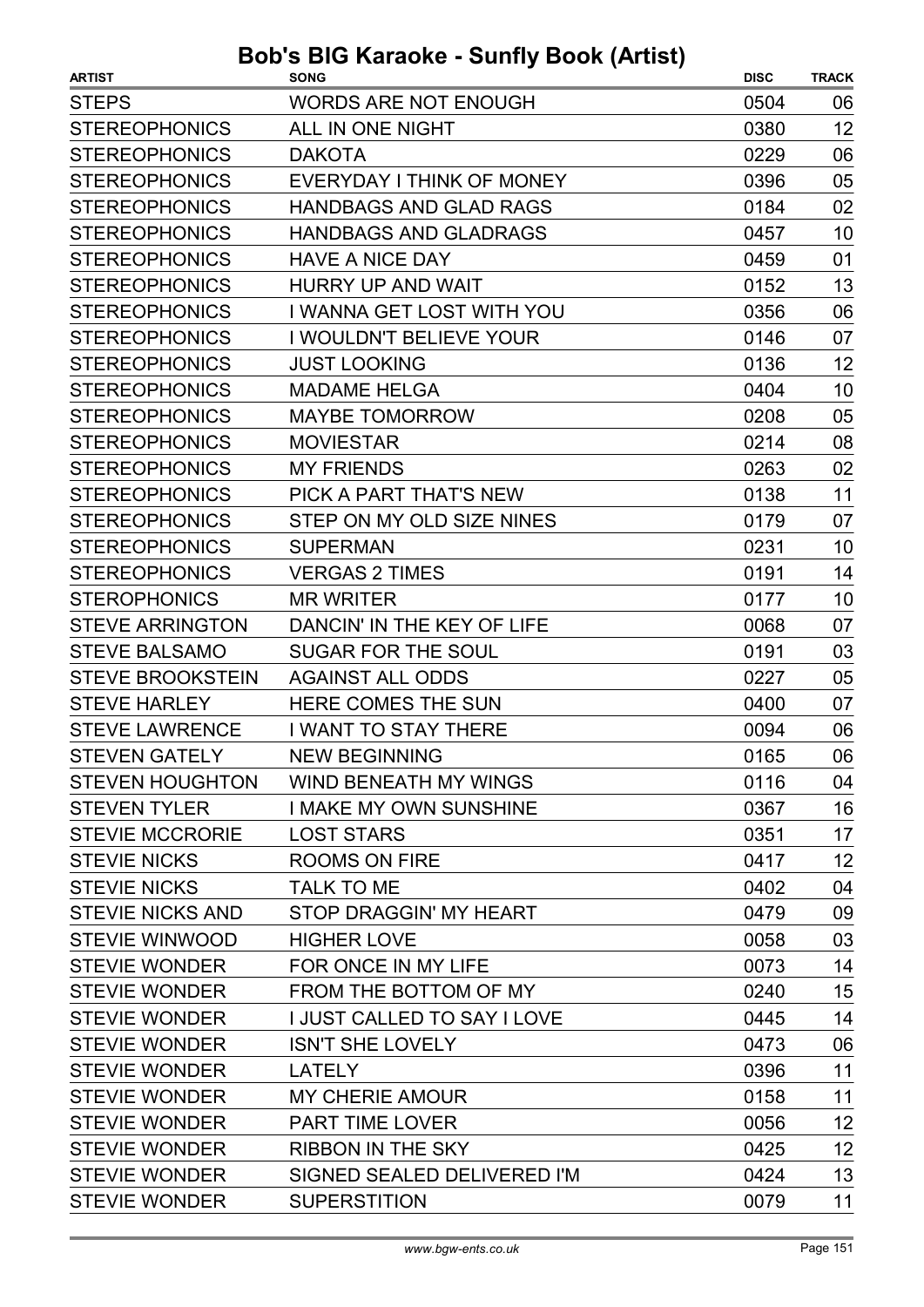| <b>ARTIST</b>            | <b>SONG</b>                        | <b>DISC</b> | <b>TRACK</b> |
|--------------------------|------------------------------------|-------------|--------------|
| <b>STEVIE WONDER</b>     | <b>TOO HIGH</b>                    | 0509        | 04           |
| <b>STEVIE WONDER</b>     | YOU ARE THE SUNSHINE OF MY         | 0149        | 08           |
| STEVIE WONDER FEAT FAITH |                                    | 0372        | 04           |
| <b>STILTSKIN</b>         | <b>INSIDE</b>                      | 0141        | 03           |
| <b>STING</b>             | <b>ENGLISHMAN IN NEW YORK</b>      | 0158        | 10           |
| <b>STING</b>             | <b>I CAN'T STOP THINKING ABOUT</b> | 0370        | 17           |
| <b>STING</b>             | <b>IT'S PROBALY ME</b>             | 0405        | 13           |
| <b>STING AND MARY J</b>  | <b>WHENEVER I SAY YOUR NAME</b>    | 0411        | 02           |
| <b>STONE ROSES</b>       | <b>ALL FOR ONE</b>                 | 0365        | 18           |
| <b>STONE ROSES</b>       | <b>ELEPHANT STONE</b>              | 0501        | 06           |
| <b>STONE ROSES</b>       | <b>FOOL'S GOLD</b>                 | 0501        | 01           |
| <b>STONE ROSES</b>       | I AM THE RESURRECTION              | 0501        | 03           |
| <b>STONE ROSES</b>       | I WANNA BE ADORED                  | 0501        | 04           |
| <b>STONE ROSES</b>       | <b>MERSEY PARADISE</b>             | 0501        | 05           |
| <b>STONE ROSES</b>       | <b>SALLY CINNAMON</b>              | 0501        | 08           |
| <b>STONE ROSES</b>       | SHE BANGS THE DRUM                 | 0501        | 07           |
| <b>STONE ROSES</b>       | <b>WATERFALL</b>                   | 0501        | 02           |
| <b>STONE SOUR</b>        | <b>INHALE</b>                      | 0408        | 05           |
| <b>STOOSHE</b>           | <b>BLACK HEART</b>                 | 0317        | 14           |
| <b>STOOSHE</b>           | <b>MY MAN MUSIC</b>                | 0329        | 03           |
| <b>STOOSHE</b>           | <b>SLIP</b>                        | 0327        | 04           |
| <b>STOOSHE</b>           | <b>WATERFALLS</b>                  | 0321        | 16           |
| <b>STOOSHE FEAT</b>      | <b>LOVE ME</b>                     | 0313        | 15           |
| <b>STORMZY</b>           | <b>BIG FOR YOUR BOOTS</b>          | 0374        | 15           |
| <b>STRANGLERS</b>        | <b>GOLDEN BROWN</b>                | 0509        | 08           |
| <b>STRAWBERRY</b>        | SINCE YEASTERDAY                   | 0420        | 12           |
| <b>STRAWBS</b>           | PART OF THE UNION                  | 0071        | 10           |
| <b>STREETS</b>           | <b>BLINDED BY THE LIGHT</b>        | 0223        | 14           |
| <b>STREETS</b>           | <b>DRY YOUR EYES</b>               | 0220        | 11           |
| <b>STREETS</b>           | FIT BUT YOU KNOW IT                | 0218        | 02           |
| <b>STREETS</b>           | <b>NEVER WENT TO CHURCH</b>        | 0244        | 13           |
| <b>STREETS</b>           | WHEN YOU WASN'T FAMOUS             | 0242        | 03           |
| <b>STRIKE</b>            | <b>U SURE DO</b>                   | 0454        | 05           |
| <b>STROKES</b>           | <b>LAST NIGHT</b>                  | 0401        | 09           |
| <b>STYLE COUNCIL</b>     | <b>LONG HOT SUMMER</b>             | 0399        | 14           |
| <b>STYLE COUNCIL</b>     | <b>WALLS COME TUMBLING DOWN</b>    | 0151        | 09           |
| <b>STYLE COUNCIL</b>     | YOU'RE THE BEST THING              | 0399        | 12           |
| <b>STYLISTICS</b>        | CAN'T GIVE YOU ANYTHING BUT        | 0097        | 07           |
| <b>STYLISTICS</b>        | I'M STONE IN LOVE WITH YOU         | 0088        | 05           |
| <b>STYLISTICS</b>        | NA NA IS THE SADDEST WORD          | 0097        | 08           |
| <b>STYLISTICS</b>        | <b>ROCKIN' ROLL BABY</b>           | 0091        | 05           |
| <b>STYLISTICS</b>        | <b>SING BABY SING</b>              | 0097        | 06           |
| <b>STYLO G FEAT</b>      | <b>MY NUMBER 1</b>                 | 0356        | 07           |
|                          |                                    |             |              |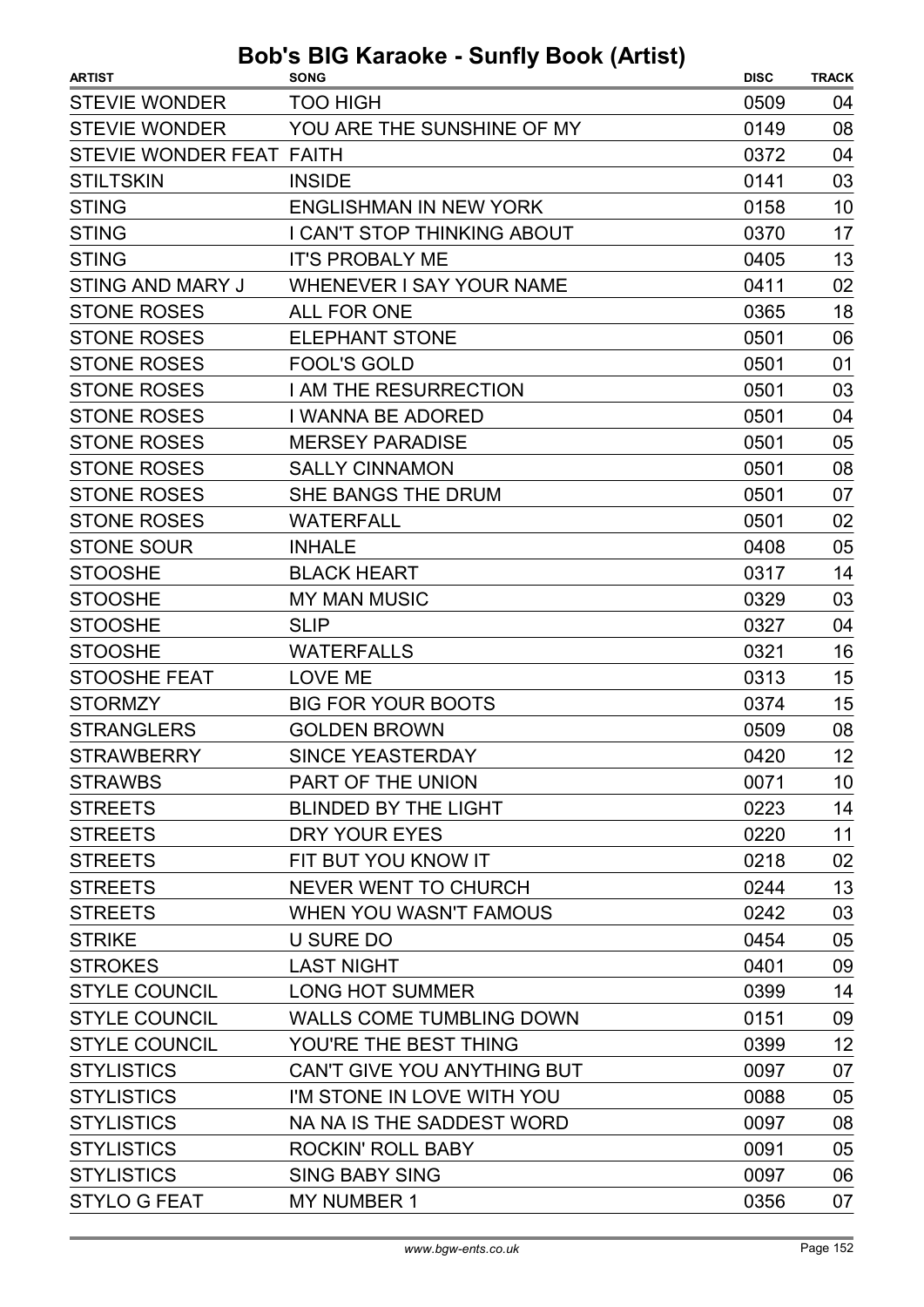| <b>ARTIST</b>                    | $3003$ $100$ indiable - baility book (Artist)<br><b>SONG</b> | <b>DISC</b> | <b>TRACK</b> |
|----------------------------------|--------------------------------------------------------------|-------------|--------------|
| <b>STYX</b>                      | <b>BABE</b>                                                  | 0162        | 10           |
| <b>SU POLLARD</b>                | <b>STARTING TOGETHER</b>                                     | 0419        | 07           |
| <b>SUEDE</b>                     | <b>ANIMAL NITRATE</b>                                        | 0415        | 06           |
| <b>SUEDE</b>                     | <b>BEAUTIFUL ONES</b>                                        | 0411        | 15           |
| <b>SUEDE</b>                     | TRASH                                                        | 0436        | 04           |
| <b>SUGABABES</b>                 | <b>ABOUT A GIRL</b>                                          | 0286        | 07           |
| <b>SUGABABES</b>                 | ABOUT YOU NOW                                                | 0260        | 11           |
| <b>SUGABABES</b>                 | <b>CAUGHT IN A MOMENT</b>                                    | 0221        | 10           |
| <b>SUGABABES</b>                 | <b>CHANGE</b>                                                | 0262        | 04           |
| <b>SUGABABES</b>                 | <b>DENIAL</b>                                                | 0265        | 01           |
| <b>SUGABABES</b>                 | <b>EASY</b>                                                  | 0249        | 08           |
| <b>SUGABABES</b>                 | <b>FOLLOW ME HOME</b>                                        | 0244        | 10           |
| <b>SUGABABES</b>                 | <b>FREAK LIKE ME</b>                                         | 0461        | 09           |
| <b>SUGABABES</b>                 | <b>GET SEXY</b>                                              | 0283        | 09           |
| <b>SUGABABES</b>                 | <b>GIRLS</b>                                                 | 0272        | 04           |
| <b>SUGABABES</b>                 | <b>HOLE IN THE HEAD</b>                                      | 0210        | 04           |
| <b>SUGABABES</b>                 | IN THE MIDDLE                                                | 0216        | 07           |
| <b>SUGABABES</b>                 | <b>NEW YEAR</b>                                              | 0442        | 01           |
| <b>SUGABABES</b>                 | NO CAN DO                                                    | 0275        | 09           |
| <b>SUGABABES</b>                 | <b>OVERLOAD</b>                                              | 0440        | 08           |
| <b>SUGABABES</b>                 | PUSH THE BUTTON                                              | 0236        | 01           |
| <b>SUGABABES</b>                 | <b>RED DRESS</b>                                             | 0240        | 03           |
| <b>SUGABABES</b>                 | <b>ROUND ROUND</b>                                           | 0194        | 13           |
| <b>SUGABABES</b>                 | <b>SHAPE</b>                                                 | 0203        | 04           |
| <b>SUGABABES</b>                 | <b>SOUL SOUND</b>                                            | 0181        | 08           |
| <b>SUGABABES</b>                 | <b>STRONGER</b>                                              | 0463        | 14           |
| <b>SUGABABES</b>                 | <b>TOO LOST IN YOU</b>                                       | 0211        | 16           |
| <b>SUGABABES</b>                 | <b>UGLY</b>                                                  | 0238        | 13           |
| <b>SUGABABES</b>                 | <b>WEAR MY KISS</b>                                          | 0289        | 15           |
| SUGABABES VS GIRLS WALK THIS WAY |                                                              | 0253        | 12           |
| <b>SUGAR</b>                     | IF I CAN'T CHANGE YOUR MIND                                  | 0412        | 02           |
| <b>SUGAR RAY</b>                 | <b>EVERY MORNING</b>                                         | 0138        | 07           |
| <b>SUGARBABES</b>                | <b>ROUND ROUND</b>                                           | 0464        | 04           |
| <b>SUGGS</b>                     | <b>CAMDEN TOWN</b>                                           | 0029        | 08           |
| <b>SUGGS</b>                     | I AM                                                         | 0125        | 08           |
| <b>SUM 41</b>                    | IN TOO DEEP                                                  | 0460        | 10           |
| <b>SUM 41</b>                    | <b>STILL WAITING</b>                                         | 0200        | 10           |
| <b>SUMMER MATTHEWS</b>           | <b>LITTLE MISS PERFECT</b>                                   | 0215        | 16           |
| <b>SUNDAYS</b>                   | <b>CRY</b>                                                   | 0420        | 10           |
| <b>SUPER FURRY</b>               | <b>JUXTAPOSED TO YOU</b>                                     | 0182        | 13           |
| <b>SUPER SISTER</b>              | <b>SUMMERS GONNA COME</b>                                    | 0185        | 11           |
| <b>SUPERGRASS</b>                | <b>ALRIGHT</b>                                               | 0114        | 11           |
| <b>SUPERGRASS</b>                | PUMPING ON YOUR STEREO                                       | 0142        | 06           |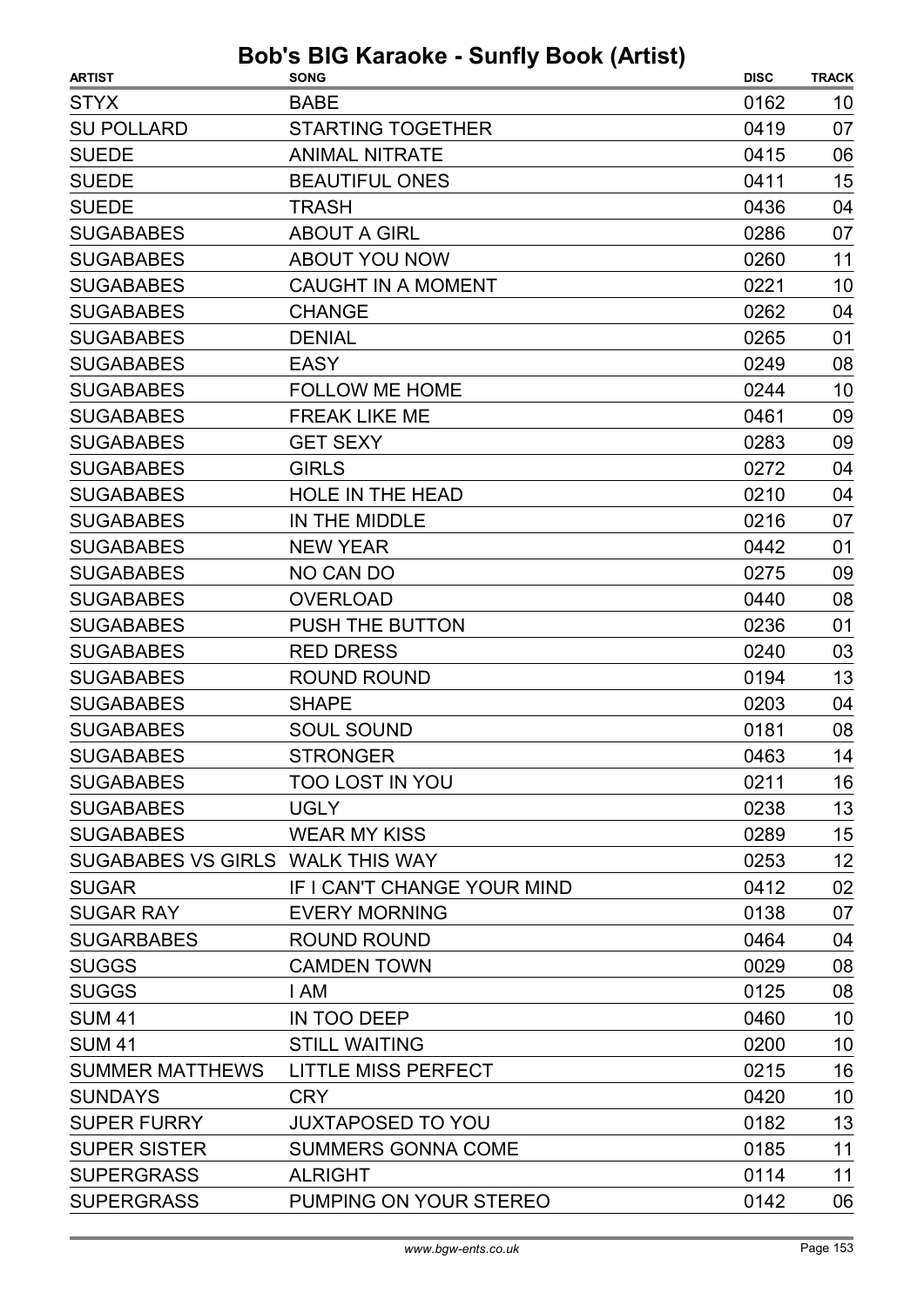| <b>SUPERGRASS</b><br><b>SEEN THE LIGHT</b><br>0200<br>06<br>11<br><b>SUPERMAN LOVERS</b><br><b>STARLIGHT</b><br>0459<br>15<br><b>SUPERNATURALS</b><br>I WASN'T BUILT TO GET UP<br>0124<br>11<br><b>SUPERTRAMP</b><br><b>IT'S RAINING AGAIN</b><br>0032<br><b>SUPREMES</b><br><b>BABY LOVE</b><br>0018<br>08<br><b>SUPREMES</b><br>WHERE DID OUR LOVE GO<br>0018<br>13<br>11<br><b>SUPREMES</b><br>YOU KEEP ME HANGIN' ON<br>0415<br><b>SURVIVOR</b><br>0013<br>11<br><b>EYE OF THE TIGER</b><br><b>SUSAN BOYLE</b><br><b>DON'T DREAM IT'S OVER</b><br>0436<br>05<br><b>SUSAN BOYLE</b><br><b>END OF THE WORLD</b><br>0429<br>10<br><b>SUSAN BOYLE</b><br><b>I DREAMED A DREAM</b><br>0426<br>11<br><b>SUSAN BOYLE</b><br>PERFECT DAY<br>0435<br>10<br><b>SUSAN BOYLE</b><br>02<br><b>PROUD</b><br>0428<br><b>SUSAN BOYLE</b><br><b>WILD HORSES</b><br>0284<br>09<br><b>SUSAN MAUGHN</b><br><b>BOBBY'S GIRL</b><br>0074<br>01<br><b>SUSANNA</b><br>IN THE HEAT OF THE NIGHT<br>0432<br>07<br>12<br><b>SUZANNE VEGA</b><br><b>LUKA</b><br>0387<br><b>SUZANNE VEGA</b><br>06<br><b>MARLENE ON THE WALL</b><br>0472<br><b>SUZANNE VEGA</b><br>02<br><b>TOM'S DINER</b><br>0415<br>15<br><b>SUZI QUATRO</b><br><b>48 CRASH</b><br>0096<br><b>SUZI QUATRO</b><br><b>CAN THE CAN</b><br>10<br>0035<br><b>SUZI QUATRO</b><br><b>DEVILGATE DRIVE</b><br>0024<br>08<br><b>SUZI QUATRO</b><br>IF YOU CAN'T GIVE ME LOVE<br>03<br>0393<br>13<br><b>SUZI QUATRO AND</b><br><b>STUMBLIN' IN</b><br>0491<br>11<br><b>SWAY</b><br><b>LEVEL UP</b><br>0315<br>15<br>0321<br><b>SWEDISH HOUSE</b><br>DON'T YOU WORRY CHILD<br><b>SAVE THE WORLD</b><br>0305<br>09<br><b>SWEDISH HOUSE</b><br>ONE (YOUR NAME)<br>0295<br>09<br>13<br><b>BALLROOM BLITZ</b><br>0010<br>15<br><b>BLOCKBUSTER</b><br>0024<br><b>SWEET</b><br>11<br>CO CO<br>0055<br><b>SWEET</b><br><b>SWEET</b><br>FOX ON THE RUN<br>0035<br>09<br><b>SWEET</b><br><b>HELLRAISER</b><br>02<br>0024<br><b>SWEET</b><br><b>TEENAGE RAMPAGE</b><br>0101<br>09<br>08<br><b>WIG WAM BAM</b><br>0096<br><b>SWEET</b><br><b>SWEETBOX</b><br><b>EVERYTHINGS GONNA BE</b><br>0125<br>10<br><b>SWING OUT SISTER</b><br>0057<br>15<br><b>BREAKOUT</b><br><b>SWINGING BLUE</b><br><b>HIPPY HIPPY SHAKE</b><br>02<br>0046<br><b>SWINGING BLUE</b><br>08<br>YOU'RE NO GOOD<br>0078<br><b>SWITCHES</b><br>LAY DOWN THE LAW<br>06<br>0255<br><b>SWITCHFOOT</b><br>16<br><b>MEANT TO LIVE</b><br>0221<br>18<br><b>SYLVIA</b><br>Y VIVA ESPANA<br>0028<br>11<br><b>ALL ABOUT US</b><br>0236 | <b>ARTIST</b>        | <b>SONG</b> | <b>DISC</b> | <b>TRACK</b> |
|----------------------------------------------------------------------------------------------------------------------------------------------------------------------------------------------------------------------------------------------------------------------------------------------------------------------------------------------------------------------------------------------------------------------------------------------------------------------------------------------------------------------------------------------------------------------------------------------------------------------------------------------------------------------------------------------------------------------------------------------------------------------------------------------------------------------------------------------------------------------------------------------------------------------------------------------------------------------------------------------------------------------------------------------------------------------------------------------------------------------------------------------------------------------------------------------------------------------------------------------------------------------------------------------------------------------------------------------------------------------------------------------------------------------------------------------------------------------------------------------------------------------------------------------------------------------------------------------------------------------------------------------------------------------------------------------------------------------------------------------------------------------------------------------------------------------------------------------------------------------------------------------------------------------------------------------------------------------------------------------------------------------------------------------------------------------------------------------------------------------------------------------------------------------------------------------------------------------------------------------------------------------------------------------------------------------------------------------------------------------------------------------------------------------------------------------------------------------------------------------------------------------|----------------------|-------------|-------------|--------------|
|                                                                                                                                                                                                                                                                                                                                                                                                                                                                                                                                                                                                                                                                                                                                                                                                                                                                                                                                                                                                                                                                                                                                                                                                                                                                                                                                                                                                                                                                                                                                                                                                                                                                                                                                                                                                                                                                                                                                                                                                                                                                                                                                                                                                                                                                                                                                                                                                                                                                                                                      |                      |             |             |              |
|                                                                                                                                                                                                                                                                                                                                                                                                                                                                                                                                                                                                                                                                                                                                                                                                                                                                                                                                                                                                                                                                                                                                                                                                                                                                                                                                                                                                                                                                                                                                                                                                                                                                                                                                                                                                                                                                                                                                                                                                                                                                                                                                                                                                                                                                                                                                                                                                                                                                                                                      |                      |             |             |              |
|                                                                                                                                                                                                                                                                                                                                                                                                                                                                                                                                                                                                                                                                                                                                                                                                                                                                                                                                                                                                                                                                                                                                                                                                                                                                                                                                                                                                                                                                                                                                                                                                                                                                                                                                                                                                                                                                                                                                                                                                                                                                                                                                                                                                                                                                                                                                                                                                                                                                                                                      |                      |             |             |              |
|                                                                                                                                                                                                                                                                                                                                                                                                                                                                                                                                                                                                                                                                                                                                                                                                                                                                                                                                                                                                                                                                                                                                                                                                                                                                                                                                                                                                                                                                                                                                                                                                                                                                                                                                                                                                                                                                                                                                                                                                                                                                                                                                                                                                                                                                                                                                                                                                                                                                                                                      |                      |             |             |              |
|                                                                                                                                                                                                                                                                                                                                                                                                                                                                                                                                                                                                                                                                                                                                                                                                                                                                                                                                                                                                                                                                                                                                                                                                                                                                                                                                                                                                                                                                                                                                                                                                                                                                                                                                                                                                                                                                                                                                                                                                                                                                                                                                                                                                                                                                                                                                                                                                                                                                                                                      |                      |             |             |              |
|                                                                                                                                                                                                                                                                                                                                                                                                                                                                                                                                                                                                                                                                                                                                                                                                                                                                                                                                                                                                                                                                                                                                                                                                                                                                                                                                                                                                                                                                                                                                                                                                                                                                                                                                                                                                                                                                                                                                                                                                                                                                                                                                                                                                                                                                                                                                                                                                                                                                                                                      |                      |             |             |              |
|                                                                                                                                                                                                                                                                                                                                                                                                                                                                                                                                                                                                                                                                                                                                                                                                                                                                                                                                                                                                                                                                                                                                                                                                                                                                                                                                                                                                                                                                                                                                                                                                                                                                                                                                                                                                                                                                                                                                                                                                                                                                                                                                                                                                                                                                                                                                                                                                                                                                                                                      |                      |             |             |              |
|                                                                                                                                                                                                                                                                                                                                                                                                                                                                                                                                                                                                                                                                                                                                                                                                                                                                                                                                                                                                                                                                                                                                                                                                                                                                                                                                                                                                                                                                                                                                                                                                                                                                                                                                                                                                                                                                                                                                                                                                                                                                                                                                                                                                                                                                                                                                                                                                                                                                                                                      |                      |             |             |              |
|                                                                                                                                                                                                                                                                                                                                                                                                                                                                                                                                                                                                                                                                                                                                                                                                                                                                                                                                                                                                                                                                                                                                                                                                                                                                                                                                                                                                                                                                                                                                                                                                                                                                                                                                                                                                                                                                                                                                                                                                                                                                                                                                                                                                                                                                                                                                                                                                                                                                                                                      |                      |             |             |              |
|                                                                                                                                                                                                                                                                                                                                                                                                                                                                                                                                                                                                                                                                                                                                                                                                                                                                                                                                                                                                                                                                                                                                                                                                                                                                                                                                                                                                                                                                                                                                                                                                                                                                                                                                                                                                                                                                                                                                                                                                                                                                                                                                                                                                                                                                                                                                                                                                                                                                                                                      |                      |             |             |              |
|                                                                                                                                                                                                                                                                                                                                                                                                                                                                                                                                                                                                                                                                                                                                                                                                                                                                                                                                                                                                                                                                                                                                                                                                                                                                                                                                                                                                                                                                                                                                                                                                                                                                                                                                                                                                                                                                                                                                                                                                                                                                                                                                                                                                                                                                                                                                                                                                                                                                                                                      |                      |             |             |              |
|                                                                                                                                                                                                                                                                                                                                                                                                                                                                                                                                                                                                                                                                                                                                                                                                                                                                                                                                                                                                                                                                                                                                                                                                                                                                                                                                                                                                                                                                                                                                                                                                                                                                                                                                                                                                                                                                                                                                                                                                                                                                                                                                                                                                                                                                                                                                                                                                                                                                                                                      |                      |             |             |              |
|                                                                                                                                                                                                                                                                                                                                                                                                                                                                                                                                                                                                                                                                                                                                                                                                                                                                                                                                                                                                                                                                                                                                                                                                                                                                                                                                                                                                                                                                                                                                                                                                                                                                                                                                                                                                                                                                                                                                                                                                                                                                                                                                                                                                                                                                                                                                                                                                                                                                                                                      |                      |             |             |              |
|                                                                                                                                                                                                                                                                                                                                                                                                                                                                                                                                                                                                                                                                                                                                                                                                                                                                                                                                                                                                                                                                                                                                                                                                                                                                                                                                                                                                                                                                                                                                                                                                                                                                                                                                                                                                                                                                                                                                                                                                                                                                                                                                                                                                                                                                                                                                                                                                                                                                                                                      |                      |             |             |              |
|                                                                                                                                                                                                                                                                                                                                                                                                                                                                                                                                                                                                                                                                                                                                                                                                                                                                                                                                                                                                                                                                                                                                                                                                                                                                                                                                                                                                                                                                                                                                                                                                                                                                                                                                                                                                                                                                                                                                                                                                                                                                                                                                                                                                                                                                                                                                                                                                                                                                                                                      |                      |             |             |              |
|                                                                                                                                                                                                                                                                                                                                                                                                                                                                                                                                                                                                                                                                                                                                                                                                                                                                                                                                                                                                                                                                                                                                                                                                                                                                                                                                                                                                                                                                                                                                                                                                                                                                                                                                                                                                                                                                                                                                                                                                                                                                                                                                                                                                                                                                                                                                                                                                                                                                                                                      |                      |             |             |              |
|                                                                                                                                                                                                                                                                                                                                                                                                                                                                                                                                                                                                                                                                                                                                                                                                                                                                                                                                                                                                                                                                                                                                                                                                                                                                                                                                                                                                                                                                                                                                                                                                                                                                                                                                                                                                                                                                                                                                                                                                                                                                                                                                                                                                                                                                                                                                                                                                                                                                                                                      |                      |             |             |              |
|                                                                                                                                                                                                                                                                                                                                                                                                                                                                                                                                                                                                                                                                                                                                                                                                                                                                                                                                                                                                                                                                                                                                                                                                                                                                                                                                                                                                                                                                                                                                                                                                                                                                                                                                                                                                                                                                                                                                                                                                                                                                                                                                                                                                                                                                                                                                                                                                                                                                                                                      |                      |             |             |              |
|                                                                                                                                                                                                                                                                                                                                                                                                                                                                                                                                                                                                                                                                                                                                                                                                                                                                                                                                                                                                                                                                                                                                                                                                                                                                                                                                                                                                                                                                                                                                                                                                                                                                                                                                                                                                                                                                                                                                                                                                                                                                                                                                                                                                                                                                                                                                                                                                                                                                                                                      |                      |             |             |              |
|                                                                                                                                                                                                                                                                                                                                                                                                                                                                                                                                                                                                                                                                                                                                                                                                                                                                                                                                                                                                                                                                                                                                                                                                                                                                                                                                                                                                                                                                                                                                                                                                                                                                                                                                                                                                                                                                                                                                                                                                                                                                                                                                                                                                                                                                                                                                                                                                                                                                                                                      |                      |             |             |              |
|                                                                                                                                                                                                                                                                                                                                                                                                                                                                                                                                                                                                                                                                                                                                                                                                                                                                                                                                                                                                                                                                                                                                                                                                                                                                                                                                                                                                                                                                                                                                                                                                                                                                                                                                                                                                                                                                                                                                                                                                                                                                                                                                                                                                                                                                                                                                                                                                                                                                                                                      |                      |             |             |              |
|                                                                                                                                                                                                                                                                                                                                                                                                                                                                                                                                                                                                                                                                                                                                                                                                                                                                                                                                                                                                                                                                                                                                                                                                                                                                                                                                                                                                                                                                                                                                                                                                                                                                                                                                                                                                                                                                                                                                                                                                                                                                                                                                                                                                                                                                                                                                                                                                                                                                                                                      |                      |             |             |              |
|                                                                                                                                                                                                                                                                                                                                                                                                                                                                                                                                                                                                                                                                                                                                                                                                                                                                                                                                                                                                                                                                                                                                                                                                                                                                                                                                                                                                                                                                                                                                                                                                                                                                                                                                                                                                                                                                                                                                                                                                                                                                                                                                                                                                                                                                                                                                                                                                                                                                                                                      |                      |             |             |              |
|                                                                                                                                                                                                                                                                                                                                                                                                                                                                                                                                                                                                                                                                                                                                                                                                                                                                                                                                                                                                                                                                                                                                                                                                                                                                                                                                                                                                                                                                                                                                                                                                                                                                                                                                                                                                                                                                                                                                                                                                                                                                                                                                                                                                                                                                                                                                                                                                                                                                                                                      |                      |             |             |              |
|                                                                                                                                                                                                                                                                                                                                                                                                                                                                                                                                                                                                                                                                                                                                                                                                                                                                                                                                                                                                                                                                                                                                                                                                                                                                                                                                                                                                                                                                                                                                                                                                                                                                                                                                                                                                                                                                                                                                                                                                                                                                                                                                                                                                                                                                                                                                                                                                                                                                                                                      |                      |             |             |              |
|                                                                                                                                                                                                                                                                                                                                                                                                                                                                                                                                                                                                                                                                                                                                                                                                                                                                                                                                                                                                                                                                                                                                                                                                                                                                                                                                                                                                                                                                                                                                                                                                                                                                                                                                                                                                                                                                                                                                                                                                                                                                                                                                                                                                                                                                                                                                                                                                                                                                                                                      |                      |             |             |              |
|                                                                                                                                                                                                                                                                                                                                                                                                                                                                                                                                                                                                                                                                                                                                                                                                                                                                                                                                                                                                                                                                                                                                                                                                                                                                                                                                                                                                                                                                                                                                                                                                                                                                                                                                                                                                                                                                                                                                                                                                                                                                                                                                                                                                                                                                                                                                                                                                                                                                                                                      | <b>SWEDISH HOUSE</b> |             |             |              |
|                                                                                                                                                                                                                                                                                                                                                                                                                                                                                                                                                                                                                                                                                                                                                                                                                                                                                                                                                                                                                                                                                                                                                                                                                                                                                                                                                                                                                                                                                                                                                                                                                                                                                                                                                                                                                                                                                                                                                                                                                                                                                                                                                                                                                                                                                                                                                                                                                                                                                                                      |                      |             |             |              |
|                                                                                                                                                                                                                                                                                                                                                                                                                                                                                                                                                                                                                                                                                                                                                                                                                                                                                                                                                                                                                                                                                                                                                                                                                                                                                                                                                                                                                                                                                                                                                                                                                                                                                                                                                                                                                                                                                                                                                                                                                                                                                                                                                                                                                                                                                                                                                                                                                                                                                                                      | <b>SWEET</b>         |             |             |              |
|                                                                                                                                                                                                                                                                                                                                                                                                                                                                                                                                                                                                                                                                                                                                                                                                                                                                                                                                                                                                                                                                                                                                                                                                                                                                                                                                                                                                                                                                                                                                                                                                                                                                                                                                                                                                                                                                                                                                                                                                                                                                                                                                                                                                                                                                                                                                                                                                                                                                                                                      |                      |             |             |              |
|                                                                                                                                                                                                                                                                                                                                                                                                                                                                                                                                                                                                                                                                                                                                                                                                                                                                                                                                                                                                                                                                                                                                                                                                                                                                                                                                                                                                                                                                                                                                                                                                                                                                                                                                                                                                                                                                                                                                                                                                                                                                                                                                                                                                                                                                                                                                                                                                                                                                                                                      |                      |             |             |              |
|                                                                                                                                                                                                                                                                                                                                                                                                                                                                                                                                                                                                                                                                                                                                                                                                                                                                                                                                                                                                                                                                                                                                                                                                                                                                                                                                                                                                                                                                                                                                                                                                                                                                                                                                                                                                                                                                                                                                                                                                                                                                                                                                                                                                                                                                                                                                                                                                                                                                                                                      |                      |             |             |              |
|                                                                                                                                                                                                                                                                                                                                                                                                                                                                                                                                                                                                                                                                                                                                                                                                                                                                                                                                                                                                                                                                                                                                                                                                                                                                                                                                                                                                                                                                                                                                                                                                                                                                                                                                                                                                                                                                                                                                                                                                                                                                                                                                                                                                                                                                                                                                                                                                                                                                                                                      |                      |             |             |              |
|                                                                                                                                                                                                                                                                                                                                                                                                                                                                                                                                                                                                                                                                                                                                                                                                                                                                                                                                                                                                                                                                                                                                                                                                                                                                                                                                                                                                                                                                                                                                                                                                                                                                                                                                                                                                                                                                                                                                                                                                                                                                                                                                                                                                                                                                                                                                                                                                                                                                                                                      |                      |             |             |              |
|                                                                                                                                                                                                                                                                                                                                                                                                                                                                                                                                                                                                                                                                                                                                                                                                                                                                                                                                                                                                                                                                                                                                                                                                                                                                                                                                                                                                                                                                                                                                                                                                                                                                                                                                                                                                                                                                                                                                                                                                                                                                                                                                                                                                                                                                                                                                                                                                                                                                                                                      |                      |             |             |              |
|                                                                                                                                                                                                                                                                                                                                                                                                                                                                                                                                                                                                                                                                                                                                                                                                                                                                                                                                                                                                                                                                                                                                                                                                                                                                                                                                                                                                                                                                                                                                                                                                                                                                                                                                                                                                                                                                                                                                                                                                                                                                                                                                                                                                                                                                                                                                                                                                                                                                                                                      |                      |             |             |              |
|                                                                                                                                                                                                                                                                                                                                                                                                                                                                                                                                                                                                                                                                                                                                                                                                                                                                                                                                                                                                                                                                                                                                                                                                                                                                                                                                                                                                                                                                                                                                                                                                                                                                                                                                                                                                                                                                                                                                                                                                                                                                                                                                                                                                                                                                                                                                                                                                                                                                                                                      |                      |             |             |              |
|                                                                                                                                                                                                                                                                                                                                                                                                                                                                                                                                                                                                                                                                                                                                                                                                                                                                                                                                                                                                                                                                                                                                                                                                                                                                                                                                                                                                                                                                                                                                                                                                                                                                                                                                                                                                                                                                                                                                                                                                                                                                                                                                                                                                                                                                                                                                                                                                                                                                                                                      |                      |             |             |              |
|                                                                                                                                                                                                                                                                                                                                                                                                                                                                                                                                                                                                                                                                                                                                                                                                                                                                                                                                                                                                                                                                                                                                                                                                                                                                                                                                                                                                                                                                                                                                                                                                                                                                                                                                                                                                                                                                                                                                                                                                                                                                                                                                                                                                                                                                                                                                                                                                                                                                                                                      |                      |             |             |              |
|                                                                                                                                                                                                                                                                                                                                                                                                                                                                                                                                                                                                                                                                                                                                                                                                                                                                                                                                                                                                                                                                                                                                                                                                                                                                                                                                                                                                                                                                                                                                                                                                                                                                                                                                                                                                                                                                                                                                                                                                                                                                                                                                                                                                                                                                                                                                                                                                                                                                                                                      |                      |             |             |              |
|                                                                                                                                                                                                                                                                                                                                                                                                                                                                                                                                                                                                                                                                                                                                                                                                                                                                                                                                                                                                                                                                                                                                                                                                                                                                                                                                                                                                                                                                                                                                                                                                                                                                                                                                                                                                                                                                                                                                                                                                                                                                                                                                                                                                                                                                                                                                                                                                                                                                                                                      |                      |             |             |              |
|                                                                                                                                                                                                                                                                                                                                                                                                                                                                                                                                                                                                                                                                                                                                                                                                                                                                                                                                                                                                                                                                                                                                                                                                                                                                                                                                                                                                                                                                                                                                                                                                                                                                                                                                                                                                                                                                                                                                                                                                                                                                                                                                                                                                                                                                                                                                                                                                                                                                                                                      |                      |             |             |              |
|                                                                                                                                                                                                                                                                                                                                                                                                                                                                                                                                                                                                                                                                                                                                                                                                                                                                                                                                                                                                                                                                                                                                                                                                                                                                                                                                                                                                                                                                                                                                                                                                                                                                                                                                                                                                                                                                                                                                                                                                                                                                                                                                                                                                                                                                                                                                                                                                                                                                                                                      | TATU                 |             |             |              |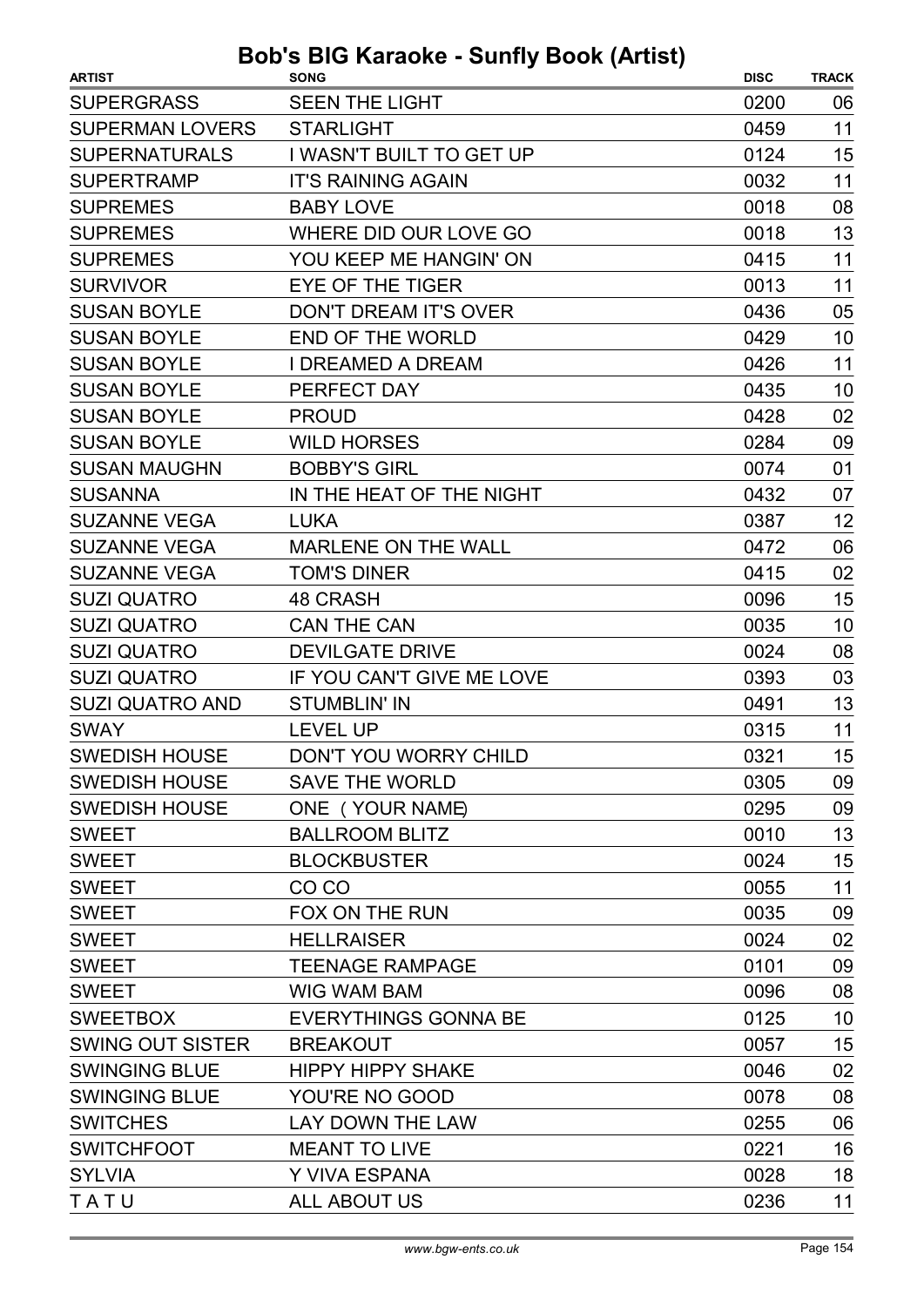| <b>ARTIST</b>             | <b>SONG</b>                  | <b>DISC</b> | <b>TRACK</b> |
|---------------------------|------------------------------|-------------|--------------|
| TATU                      | ALL THE THINGS SHE SAID      | 0466        | 01           |
| TATU                      | <b>NOT GONNA GET US</b>      | 0205        | 04           |
| T I AND RIHANNA           | <b>LIVE YOUR LIFE</b>        | 0275        | 05           |
| <b>TLC</b>                | <b>DEAR LIE</b>              | 0155        | 04           |
| <b>TLC</b>                | <b>NO SCRUBS</b>             | 0140        | 08           |
| <b>TLC</b>                | <b>UNPRETTY</b>              | 0144        | 06           |
| T REX                     | <b>20TH CENTURY BOY</b>      | 0499        | 09           |
| T REX                     | CHILDREN OF THE REVOLUTION   | 0499        | 11           |
| <b>T REX</b>              | <b>GET IT ON</b>             | 0499        | 10           |
| T REX                     | <b>HOT LOVE</b>              | 0499        | 13           |
| T REX                     | <b>METAL GURU</b>            | 0499        | 16           |
| T REX                     | <b>RIDE A WHITE SWAN</b>     | 0499        | 12           |
| <b>T REX</b>              | <b>TEENAGE DREAM</b>         | 0499        | 15           |
| <b>T REX</b>              | <b>TELEGRAM SAM</b>          | 0499        | 14           |
| <b>T SPOON</b>            | <b>SEX ON THE BEACH</b>      | 0126        | 01           |
| <b>TAB HUNTER</b>         | YOUNG LOVE                   | 0048        | 03           |
| <b>TAIO CRUZ</b>          | <b>BREAK YOUR HEART</b>      | 0284        | 01           |
| <b>TAIO CRUZ</b>          | <b>DYNAMITE</b>              | 0294        | 08           |
| <b>TAIO CRUZ</b>          | I CAN BE                     | 0268        | 07           |
| <b>TAIO CRUZ</b>          | <b>TELLING THE WORLD</b>     | 0304        | 09           |
| <b>TAIO CRUZ</b>          | <b>TROUBLEMAKER</b>          | 0312        | 03           |
| <b>TAIO CRUZ FEAT FLO</b> | <b>HANGOVER</b>              | 0310        | 13           |
| <b>TAIO CRUZ FEAT</b>     | <b>DIRTY PICTURE</b>         | 0292        | 14           |
| <b>TAIO CRUZ FEAT</b>     | <b>COME ON GIRL</b>          | 0266        | 05           |
| <b>TAIO CRUZ-FEAT</b>     | <b>HIGHER</b>                | 0300        | 16           |
| <b>TAKE THAT</b>          | <b>BABE</b>                  | 0010        | 15           |
| <b>TAKE THAT</b>          | <b>BACK FOR GOOD</b>         | 0020        | 07           |
| <b>TAKE THAT</b>          | <b>COULD IT BE MAGIC</b>     | 0112        | 02           |
| <b>TAKE THAT</b>          | <b>EVERYTHING CHANGES</b>    | 0025        | 02           |
| <b>TAKE THAT</b>          | <b>FLOOD</b>                 | 0297        | 09           |
| <b>TAKE THAT</b>          | <b>GIANTS</b>                | 0374        | 05           |
| <b>TAKE THAT</b>          | <b>GREATEST DAY</b>          | 0274        | 04           |
| <b>TAKE THAT</b>          | <b>HOLD UP A LIGHT</b>       | 0287        | 14           |
| <b>TAKE THAT</b>          | <b>HOW DEEP IS YOUR LOVE</b> | 0080        | 03           |
| <b>TAKE THAT</b>          | <b>KIDZ</b>                  | 0301        | 11           |
| <b>TAKE THAT</b>          | <b>MILLION LOVE SONGS</b>    | 0388        | 07           |
| <b>TAKE THAT</b>          | <b>NEVER FORGET</b>          | 0039        | 07           |
| <b>TAKE THAT</b>          | <b>NEW DAY</b>               | 0376        | 16           |
| <b>TAKE THAT</b>          | <b>PATIENCE</b>              | 0478        | 09           |
| <b>TAKE THAT</b>          | <b>PRAY</b>                  | 0026        | 15           |
| <b>TAKE THAT</b>          | <b>RULE THE WORLD</b>        | 0261        | 01           |
| <b>TAKE THAT</b>          | SOS                          | 0436        | 13           |
| <b>TAKE THAT</b>          | <b>SAID IT ALL</b>           | 0280        | 05           |
|                           |                              |             |              |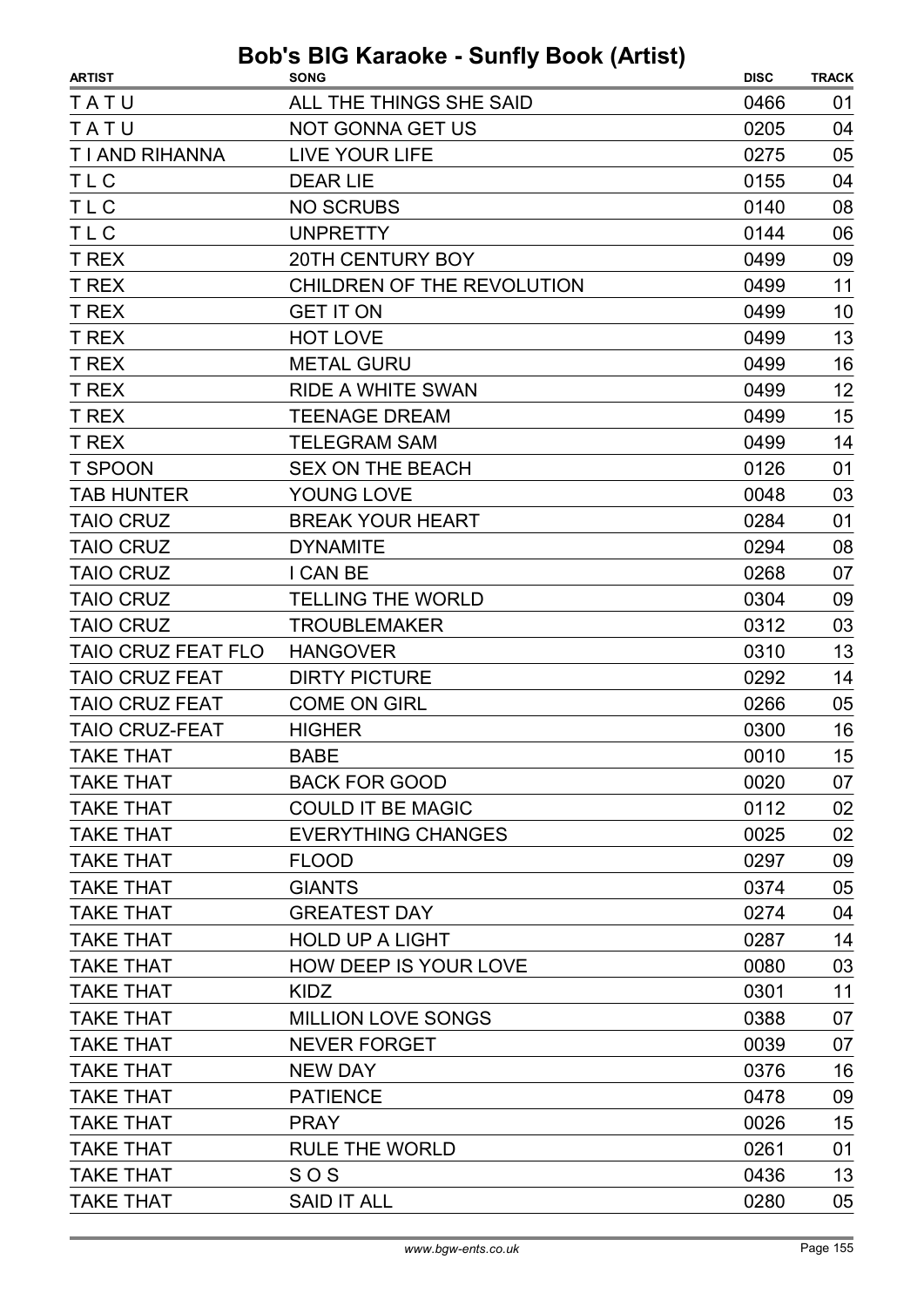| <b>ARTIST</b>         | $\sim$ Karaono canny Doon (Autor)<br><b>SONG</b> | <b>DISC</b> | <b>TRACK</b> |
|-----------------------|--------------------------------------------------|-------------|--------------|
| <b>TAKE THAT</b>      | <b>SHINE</b>                                     | 0251        | 07           |
| <b>TAKE THAT</b>      | <b>SURE</b>                                      | 0010        | 02           |
| <b>TAKE THAT</b>      | <b>THESE DAYS</b>                                | 0345        | 05           |
| <b>TAKE THAT</b>      | <b>UP ALL NIGHT</b>                              | 0277        | 09           |
| TAKE THAT AND LULU    | <b>RELIGHT MY FIRE</b>                           | 0389        | 09           |
| <b>TAKEN BY TREES</b> | <b>SWEET CHILD O' MINE</b>                       | 0427        | 12           |
| <b>TAL BACHMAN</b>    | SHE'S SO HIGH                                    | 0152        | 07           |
| <b>TALK TALK</b>      | <b>TALK TALK</b>                                 | 0408        | 12           |
| <b>TALKING HEADS</b>  | <b>AND SHE WAS</b>                               | 0477        | 05           |
| <b>TALKING HEADS</b>  | <b>BURNING DOWN THE HOUSE</b>                    | 0033        | 13           |
| <b>TALKING HEADS</b>  | <b>ROAD TO NOWHERE</b>                           | 0113        | 10           |
| <b>TAMMIN</b>         | <b>WHATEVER WILL BE</b>                          | 0493        | 06           |
| <b>TAMMY WYNETTE</b>  | DIVORCE                                          | 0102        | 15           |
| <b>TAMMY WYNETTE</b>  | <b>STAND BY YOUR MAN</b>                         | 0487        | 01           |
| <b>TAMPERER</b>       | <b>FEEL IT</b>                                   | 0120        | 10           |
| <b>TAMPERER</b>       | <b>HAMMER TO THE HEART</b>                       | 0159        | 09           |
| <b>TAMPERER FEAT</b>  | IF YOU BUY THIS RECORD                           | 0127        | 03           |
| <b>TAMS</b>           | HEY GIRL DON'T BOTHER ME                         | 0088        | 12           |
| <b>TASMIN ARCHER</b>  | <b>SLEEPING SATELLITE</b>                        | 0004        | 12           |
| <b>TATYANA ALI</b>    | DAY DREAMIN'                                     | 0128        | 09           |
| <b>TAVARES</b>        | DON'T TAKE AWAY THE MUSIC                        | 0055        | 03           |
| <b>TAVARES</b>        | <b>HEAVEN MUST BE MISSING AN</b>                 | 0018        | 05           |
| <b>TAVARES</b>        | <b>MORE THAN A WOMAN</b>                         | 0097        | 03           |
| <b>TAYLOR DAYNE</b>   | TELL IT TO MY HEART                              | 0108        | 01           |
| <b>TAYLOR SWIFT</b>   | 22                                               | 0324        | 12           |
| <b>TAYLOR SWIFT</b>   | <b>BACK TO DECEMBER</b>                          | 0436        | 16           |
| <b>TAYLOR SWIFT</b>   | <b>BAD BLOOD</b>                                 | 0352        | 01           |
| <b>TAYLOR SWIFT</b>   | <b>BLANK SPACE</b>                               | 0346        | 03           |
| <b>TAYLOR SWIFT</b>   | <b>FEARLESS</b>                                  | 0475        | 10           |
| <b>TAYLOR SWIFT</b>   | <b>FIFTEEN</b>                                   | 0475        | 12           |
| <b>TAYLOR SWIFT</b>   | <b>I KNEW YOU WERE TROUBLE</b>                   | 0323        | 10           |
| <b>TAYLOR SWIFT</b>   | <b>JUMP THEN FALL</b>                            | 0427        | 06           |
| <b>TAYLOR SWIFT</b>   | LOOK WHAT YOU MADE ME DO                         | 0380        | 01           |
| <b>TAYLOR SWIFT</b>   | <b>LOVE STORY</b>                                | 0277        | 03           |
| <b>TAYLOR SWIFT</b>   | <b>MINE</b>                                      | 0295        | 16           |
| <b>TAYLOR SWIFT</b>   | <b>OUR SONG</b>                                  | 0291        | 06           |
| <b>TAYLOR SWIFT</b>   | <b>OUT OF THE WOODS</b>                          | 0361        | 15           |
| <b>TAYLOR SWIFT</b>   | <b>READY FOR IT</b>                              | 0380        | 18           |
| <b>TAYLOR SWIFT</b>   | SHAKE IT OFF                                     | 0344        | 01           |
| <b>TAYLOR SWIFT</b>   | <b>STORY OF US</b>                               | 0302        | 17           |
| <b>TAYLOR SWIFT</b>   | <b>STYLE</b>                                     | 0350        | 01           |
| <b>TAYLOR SWIFT</b>   | <b>SWEETER THAN FICTION</b>                      | 0334        | 14           |
| <b>TAYLOR SWIFT</b>   | <b>WILDEST DREAMS</b>                            | 0355        | 02           |
|                       |                                                  |             |              |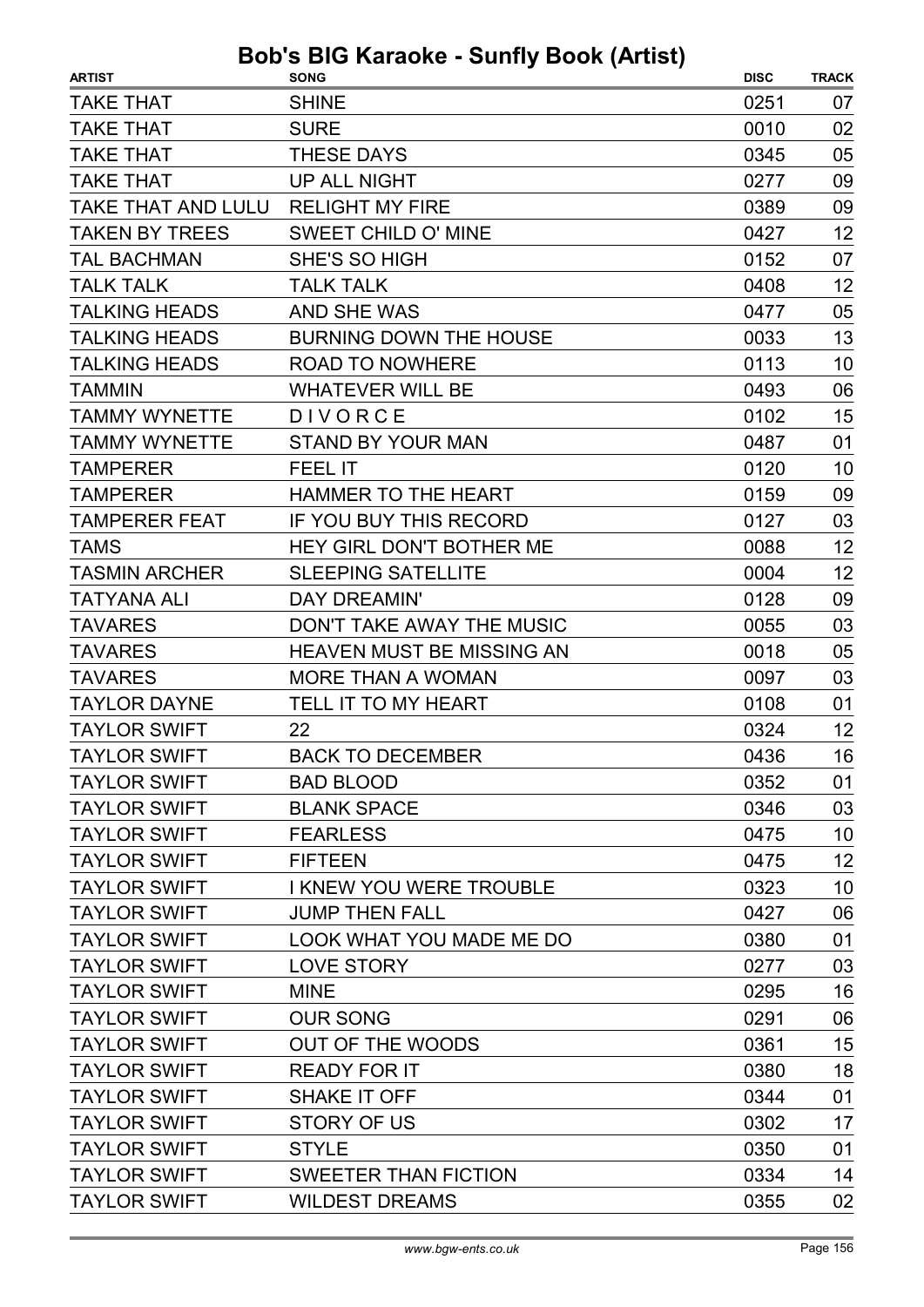| <b>TAYLOR SWIFT FEAT</b><br><b>EVERYTHING HAS CHANGED</b><br>0328<br>04<br>12<br><b>TEARS FOR FEARS</b><br><b>CHANGE</b><br>0113<br><b>TEARS FOR FEARS</b><br>0032<br>14<br><b>EVERYBODY WANTS TO RULE</b><br><b>TEARS FOR FEARS</b><br>14<br><b>SHOUT</b><br>0006<br><b>TEARS FOR FEARS</b><br>0387<br>05<br>SOWING THE SEEDS OF LOVE<br>11<br><b>TECHNOHEAD</b><br>I WANNA BE A HIPPY<br>0049<br>TO KNOW HIM IS TO LOVE HIM<br>13 |
|-------------------------------------------------------------------------------------------------------------------------------------------------------------------------------------------------------------------------------------------------------------------------------------------------------------------------------------------------------------------------------------------------------------------------------------|
|                                                                                                                                                                                                                                                                                                                                                                                                                                     |
|                                                                                                                                                                                                                                                                                                                                                                                                                                     |
|                                                                                                                                                                                                                                                                                                                                                                                                                                     |
|                                                                                                                                                                                                                                                                                                                                                                                                                                     |
|                                                                                                                                                                                                                                                                                                                                                                                                                                     |
|                                                                                                                                                                                                                                                                                                                                                                                                                                     |
| <b>TEDDY BEARS</b><br>0397                                                                                                                                                                                                                                                                                                                                                                                                          |
| <b>BEHIND THE GROOVE</b><br>07<br><b>TEENA MARIE</b><br>0067                                                                                                                                                                                                                                                                                                                                                                        |
| <b>TELETUBBIES</b><br>15<br>SAY EH OH<br>0117                                                                                                                                                                                                                                                                                                                                                                                       |
| <b>TELLY SAVALAS</b><br>08<br>IF<br>0077                                                                                                                                                                                                                                                                                                                                                                                            |
| <b>TEMPER TRAP</b><br>16<br>0286<br><b>FADER</b>                                                                                                                                                                                                                                                                                                                                                                                    |
| 02<br><b>TEMPER TRAP</b><br><b>SWEET DISPOSITION</b><br>0285                                                                                                                                                                                                                                                                                                                                                                        |
| 15<br><b>TEMPERANCE SEVEN</b><br>YOU'RE DRIVING ME CRAZY<br>0069                                                                                                                                                                                                                                                                                                                                                                    |
| <b>TEMPTATIONS</b><br><b>GET READY</b><br>0425<br>07                                                                                                                                                                                                                                                                                                                                                                                |
| <b>TEMPTATIONS</b><br>I CAN'T GET NEXT TO YOU<br>0073<br>06                                                                                                                                                                                                                                                                                                                                                                         |
| <b>TEMPTATIONS</b><br>09<br>I CAN'T HELP MYSELF<br>0073                                                                                                                                                                                                                                                                                                                                                                             |
| 14<br><b>TEMPTATIONS</b><br><b>MY GIRL</b><br>0446                                                                                                                                                                                                                                                                                                                                                                                  |
| 08<br><b>TEMPTATIONS</b><br>0430<br><b>TREAT HER LIKE A LADY</b>                                                                                                                                                                                                                                                                                                                                                                    |
| <b>TEMPTATIONS</b><br>YOU'RE MY EVERYTHING<br>08<br>0431                                                                                                                                                                                                                                                                                                                                                                            |
| <b>TENACIOUS D</b><br><b>WONDERBOY</b><br>0408<br>14                                                                                                                                                                                                                                                                                                                                                                                |
| <b>TENNESSEE ERNIE</b><br>12<br><b>BALLAD OF DAVY CROCKETT</b><br>0164                                                                                                                                                                                                                                                                                                                                                              |
| 13<br><b>TENNESSEE ERNIE</b><br><b>SIXTEEN TONS</b><br>0062                                                                                                                                                                                                                                                                                                                                                                         |
| <b>TERENCE TRENT</b><br><b>DANCE LITTLE SISTER</b><br>0059<br>07                                                                                                                                                                                                                                                                                                                                                                    |
| <b>TERENCE TRENT</b><br>IF YOU LET ME STAY<br>0108<br>04                                                                                                                                                                                                                                                                                                                                                                            |
| <b>TERENCE TRENT</b><br>11<br><b>DELICATE</b><br>0421                                                                                                                                                                                                                                                                                                                                                                               |
| <b>TERRORVISION</b><br><b>TEQUILA SONG</b><br>0439<br>14                                                                                                                                                                                                                                                                                                                                                                            |
| TERRY DACTYL AND<br><b>SEASIDE SHUFFLE</b><br>0095<br>03                                                                                                                                                                                                                                                                                                                                                                            |
| <b>TERRY JACKS</b><br><b>SEASONS IN THE SUN</b><br>0022<br>13                                                                                                                                                                                                                                                                                                                                                                       |
| <b>TERRY SCOTT</b><br><b>MY BROTHER</b><br>0419<br>09                                                                                                                                                                                                                                                                                                                                                                               |
| <b>TERRY WOGAN</b><br><b>FLORAL DANCE</b><br>0415<br>07                                                                                                                                                                                                                                                                                                                                                                             |
| <b>BLACK EYED BOY</b><br>0114<br>07<br><b>TEXAS</b>                                                                                                                                                                                                                                                                                                                                                                                 |
| <b>TEXAS</b><br><b>CARNIVAL GIRL</b><br>03<br>0411                                                                                                                                                                                                                                                                                                                                                                                  |
| 01<br><b>TEXAS</b><br><b>I DON'T WANT A LOVER</b><br>0151                                                                                                                                                                                                                                                                                                                                                                           |
| <b>TEXAS</b><br><b>IN DEMAND</b><br>0172<br>04                                                                                                                                                                                                                                                                                                                                                                                      |
| <b>TEXAS</b><br>IN OUR LIFETIME<br>03<br>0138                                                                                                                                                                                                                                                                                                                                                                                       |
| MY INNER SMILE<br><b>TEXAS</b><br>04<br>0174                                                                                                                                                                                                                                                                                                                                                                                        |
| <b>TEXAS</b><br>PUT YOUR ARMS AROUND ME<br>02<br>0117                                                                                                                                                                                                                                                                                                                                                                               |
| 07<br><b>TEXAS</b><br>SAY WHAT YOU WANT<br>0145                                                                                                                                                                                                                                                                                                                                                                                     |
| 03<br><b>TEXAS</b><br>0142<br><b>SUMMER SON</b>                                                                                                                                                                                                                                                                                                                                                                                     |
| 11<br><b>TEXAS</b><br>WHEN WE ARE TOGETHER<br>0154                                                                                                                                                                                                                                                                                                                                                                                  |
| 0069<br>01<br><b>THEM</b><br><b>BABY PLEASE DON'T GO</b>                                                                                                                                                                                                                                                                                                                                                                            |
| <b>THEM</b><br>HERE COMES THE NIGHT<br>0045<br>10                                                                                                                                                                                                                                                                                                                                                                                   |
| 15<br><b>SUICIDE IS PAINLESS</b><br>0400<br>THEME FROM MASH                                                                                                                                                                                                                                                                                                                                                                         |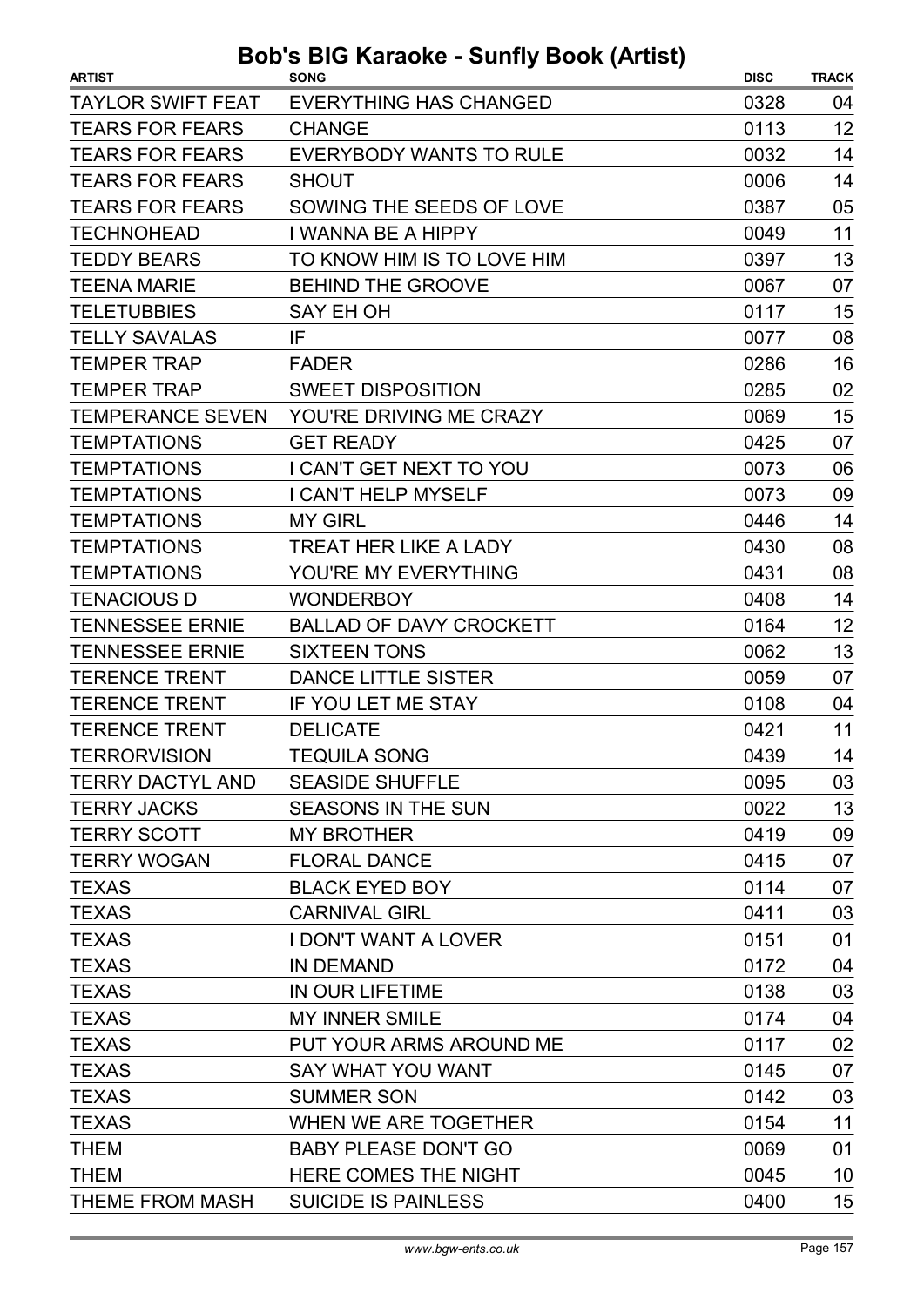| <b>ARTIST</b>                 | <b>SONG</b>                              | <b>DISC</b> | <b>TRACK</b> |
|-------------------------------|------------------------------------------|-------------|--------------|
| <b>THIN LIZZY</b>             | <b>BOYS ARE BACK IN TOWN</b>             | 0384        | 14           |
| <b>THIN LIZZY</b>             | <b>ROCKER</b>                            | 0418        | 01           |
| <b>THIN LIZZY</b>             | <b>ROSALIE</b>                           | 0416        | 07           |
| <b>THIN LIZZY</b>             | <b>WHISKEY IN THE JAR</b>                | 0040        | 01           |
| <b>THIRD WORLD</b>            | NOW THAT WE'VE FOUND LOVE                | 0103        | 10           |
| <b>THOMPSON TWINS</b>         | DOCTOR DOCTOR                            | 0033        | 14           |
| <b>THOMPSON TWINS</b>         | <b>HOLD ME NOW</b>                       | 0032        | 13           |
| <b>THOMPSON TWINS</b>         | YOU TAKE ME UP                           | 0111        | 13           |
| THREE COLORS RED              | <b>BEAUTIFUL DAY</b>                     | 0130        | 13           |
| <b>THREE DAYS GRACE</b>       | <b>BREAK</b>                             | 0287        | 12           |
| <b>THREE DAYS GRACE</b>       | <b>GOOD LIFE</b>                         | 0293        | 02           |
| <b>THREE DEGREES</b>          | WHEN WILL I SEE YOU AGAIN                | 0387        | 01           |
| <b>THUNDERCLAP</b>            | SOMETHING IN THE AIR                     | 0070        | 12           |
| TI AND JUSTIN                 | <b>DEAD AND GONE</b>                     | 0277        | 06           |
| <b>TIEKS FEAT DAN</b>         | <b>SUNSHINE</b>                          | 0368        | 08           |
| <b>TIFFANY</b>                | I THINK WE'RE ALONE NOW                  | 0108        | 07           |
| <b>TIGHT FIT</b>              | <b>LION SLEEPS TONIGHT</b>               | 0031        | 15           |
| <b>TIM MCGRAW</b>             | <b>SOUTHERN VOICE</b>                    | 0289        | 06           |
| <b>TIMBALAND</b>              | <b>APOLOGIZE</b>                         | 0261        | 10           |
|                               | TIMBALAND AND KATY IF WE EVER MEET AGAIN | 0288        | 09           |
| <b>TIMBALAND FEAT</b>         | PASS AT ME [CLEAN VERSION]               | 0308        | 14           |
| TIMBALAND FEAT KERI SCREAM    |                                          | 0266        | 08           |
| TIMBALAND FEAT KERI WAY I ARE |                                          | 0479        | 11           |
| <b>TIMBALAND FEAT</b>         | <b>GIVE IT TO ME</b>                     | 0254        | 08           |
| <b>TIMBALAND</b>              | <b>APOLOGIZE</b>                         | 0478        | 10           |
| TIMBERLAND FEAT               | <b>CARRY OUT</b>                         | 0291        | 13           |
| <b>TIME</b>                   | <b>JUNGLE LOVE</b>                       | 0415        | 03           |
| <b>TIMMY MALLET</b>           | <b>ITSY BITSY TEENY WEENY</b>            | 0028        | 05           |
| TIN TIN OUT                   | HERE'S WHERE THE STORY ENDS              | 0120        | 01           |
| TIN TIN OUT                   | <b>SOMETIMES</b>                         | 0124        | 03           |
| TIN TIN OUT AND               | WHAT I AM                                | 0152        | 14           |
| <b>TINA ARENA</b>             | <b>CHAINS</b>                            | 0027        | 06           |
| <b>TINA ARENA</b>             | WHISTLE DOWN THE WIND                    | 0123        | 02           |
| <b>TINA CHARLES</b>           | DR LOVE                                  | 0098        | 03           |
| <b>TINA CHARLES</b>           | <b>I LOVE TO LOVE</b>                    | 0071        | 06           |
| <b>TINA MOORE</b>             | NEVER GONNA LET YOU GO                   | 0115        | 12           |
| <b>TINA TURNER</b>            | <b>BEST</b>                              | 0486        | 04           |
| <b>TINA TURNER</b>            | <b>GOLDEN EYE</b>                        | 0034        | 02           |
| <b>TINA TURNER</b>            | <b>NUTBUSH CITY LIMITS</b>               | 0023        | 07           |
| <b>TINA TURNER</b>            | <b>PROUD MARY</b>                        | 0483        | 13           |
| <b>TINA TURNER</b>            | <b>SIMPLY THE BEST</b>                   | 0012        | 01           |
| <b>TINA TURNER</b>            | <b>TYPICAL MALE</b>                      | 0057        | 07           |
| <b>TINA TURNER</b>            | WHAT'S LOVE GOT TO DO WITH IT            | 0056        | 07           |
|                               |                                          |             |              |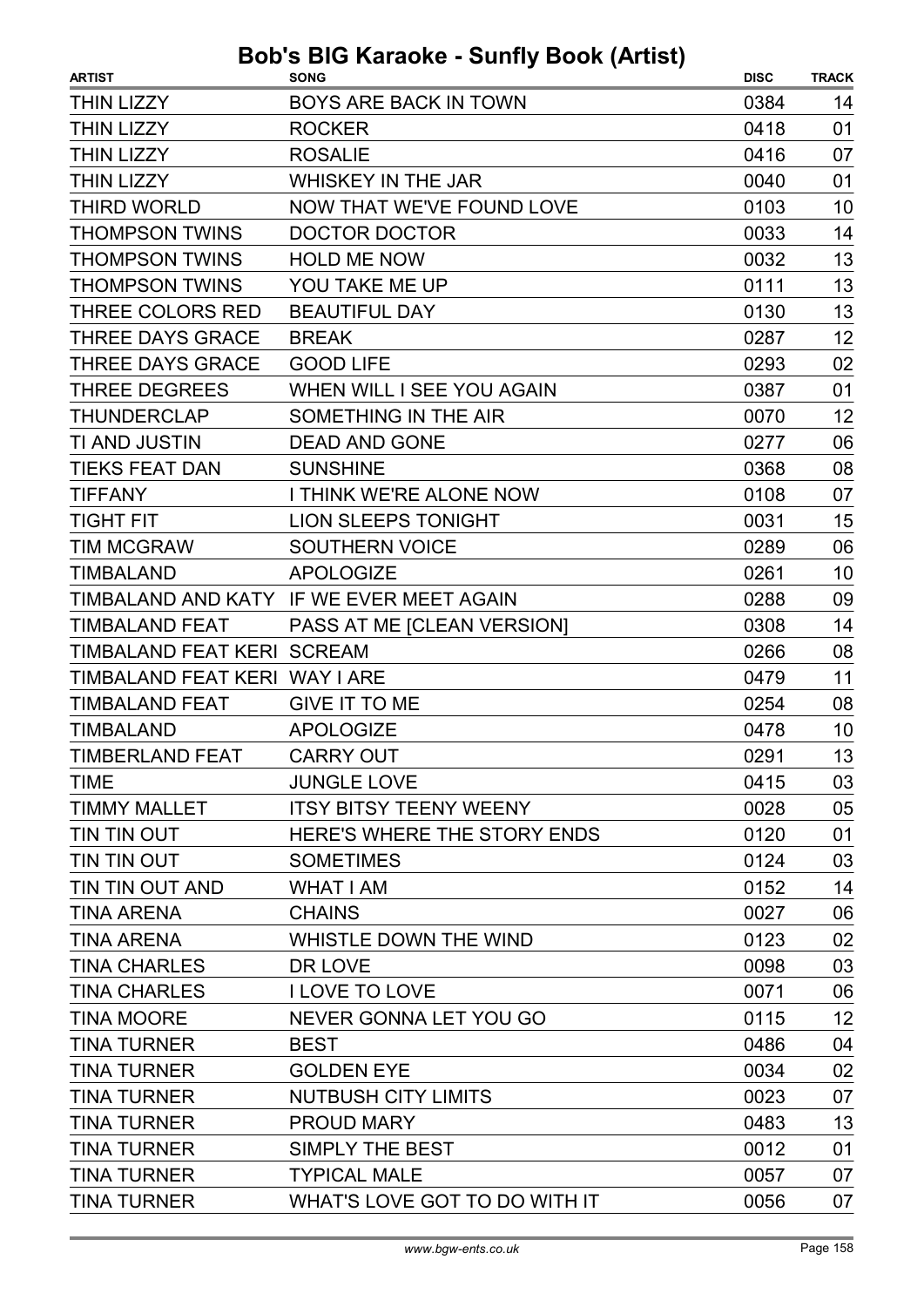| <b>ARTIST</b>                | ono ownij 1<br><b>SONG</b>       | <b>DISC</b> | <b>TRACK</b> |
|------------------------------|----------------------------------|-------------|--------------|
| <b>TINA TURNER</b>           | WHEN THE HEARTACHE IS OVER       | 0152        | 06           |
| <b>TINCHY STRYDER</b>        | OFF THE RECORD                   | 0310        | 10           |
| TINCHY STRYDER AND SPACESHIP |                                  | 0304        | 13           |
| <b>TINCHY STRYDER</b>        | <b>NEVER LEAVE YOU</b>           | 0282        | 16           |
| <b>TINCHY STRYDER</b>        | <b>TAKE ME BACK</b>              | 0276        | 06           |
| <b>TINCHY STRYDER FT</b>     | <b>NUMBER 1</b>                  | 0279        | 16           |
| <b>TINCHY STRYDER FT</b>     | <b>BRIGHT LIGHTS</b>             | 0312        | 16           |
| <b>TING TANGS</b>            | <b>GREAT DJ</b>                  | 0265        | 07           |
| <b>TING TINGS</b>            | <b>BE THE ONE</b>                | 0272        | 05           |
| <b>TING TINGS</b>            | SHUT UP AND LET ME GO            | 0269        | 02           |
| <b>TING TINGS</b>            | THAT'S NOT MY NAME               | 0267        | 03           |
| <b>TINIE TEMPAH</b>          | <b>FRISKY</b>                    | 0292        | 11           |
| <b>TINIE TEMPAH</b>          | <b>PASS OUT</b>                  | 0290        | 01           |
| <b>TINIE TEMPAH</b>          | <b>WRITTEN IN THE STARS</b>      | 0297        | 02           |
| TINIE TEMPAH FEAT            | <b>NOT LETTING GO</b>            | 0353        | 11           |
| <b>TINIE TEMPAH FEAT</b>     | <b>CHILDREN OF THE SUN</b>       | 0333        | 12           |
| <b>TINIE TEMPAH FEAT</b>     | <b>LOVER NOT A FIGHTER</b>       | 0337        | 09           |
| <b>TINIE TEMPAH FEAT</b>     | TILL I'M GONE [CLEAN VERSION]    | 0306        | 14           |
| <b>TINIE TEMPAH FEAT</b>     | <b>GIRLS LIKE</b>                | 0362        | 02           |
| <b>TINIE TEMPAH-FEAT</b>     | <b>WONDERMAN</b>                 | 0301        | 03           |
| <b>TINIE TEMPAH-FEAT</b>     | <b>INVINCIBLE</b>                | 0299        | 09           |
| <b>TITO AND THE</b>          | <b>AFTER DARK</b>                | 0426        | 15           |
| <b>TOBI LEGEND</b>           | TIME WILL PASS YOU BY            | 0422        | 05           |
| <b>TOM BROWNE</b>            | <b>FUNKING FOR JAMAICA</b>       | 0067        | 08           |
| <b>TOM JONES</b>             | <b>DAUGHTER OF DARKNESS</b>      | 0510        | 09           |
| <b>TOM JONES</b>             | <b>DELILAH</b>                   | 0510        | 03           |
| <b>TOM JONES</b>             | <b>DETROIT CITY</b>              | 0510        | 08           |
| <b>TOM JONES</b>             | FUNNY FAMILIAR FORGOTTEN         | 0394        | 03           |
| <b>TOM JONES</b>             | <b>GREEN GREEN GRASS OF HOME</b> | 0510        | 02           |
| <b>TOM JONES</b>             | <b>HELP YOURSELF</b>             | 0510        | 16           |
| <b>TOM JONES</b>             | IF ONLY I KNEW                   | 0510        | 15           |
| <b>TOM JONES</b>             | I'LL NEVER FALL IN LOVE AGAIN    | 0510        | 11           |
| <b>TOM JONES</b>             | I'M COMING HOME                  | 0510        | 14           |
| <b>TOM JONES</b>             | <b>ITS NOT UNUSUAL</b>           | 0450        | 07           |
| <b>TOM JONES</b>             | <b>IT'S NOT UNUSUAL</b>          | 0510        | 01           |
| <b>TOM JONES</b>             | <b>KISS</b>                      | 0510        | 06           |
| <b>TOM JONES</b>             | LOVE ME TONIGHT                  | 0510        | 10           |
| <b>TOM JONES</b>             | SHE'S A LADY                     | 0510        | 13           |
| <b>TOM JONES</b>             | TILL                             | 0510        | 04           |
| <b>TOM JONES</b>             | <b>WHAT'S NEW PUSSYCAT</b>       | 0510        | 05           |
| <b>TOM JONES</b>             | <b>WITH THESE HANDS</b>          | 0510        | 07           |
| <b>TOM JONES</b>             | <b>WITHOUT LOVE THERE IS</b>     | 0510        | 12           |
| <b>TOM JONES</b>             | YOU CAN LEAVE YOUR HAT ON        | 0398        | 15           |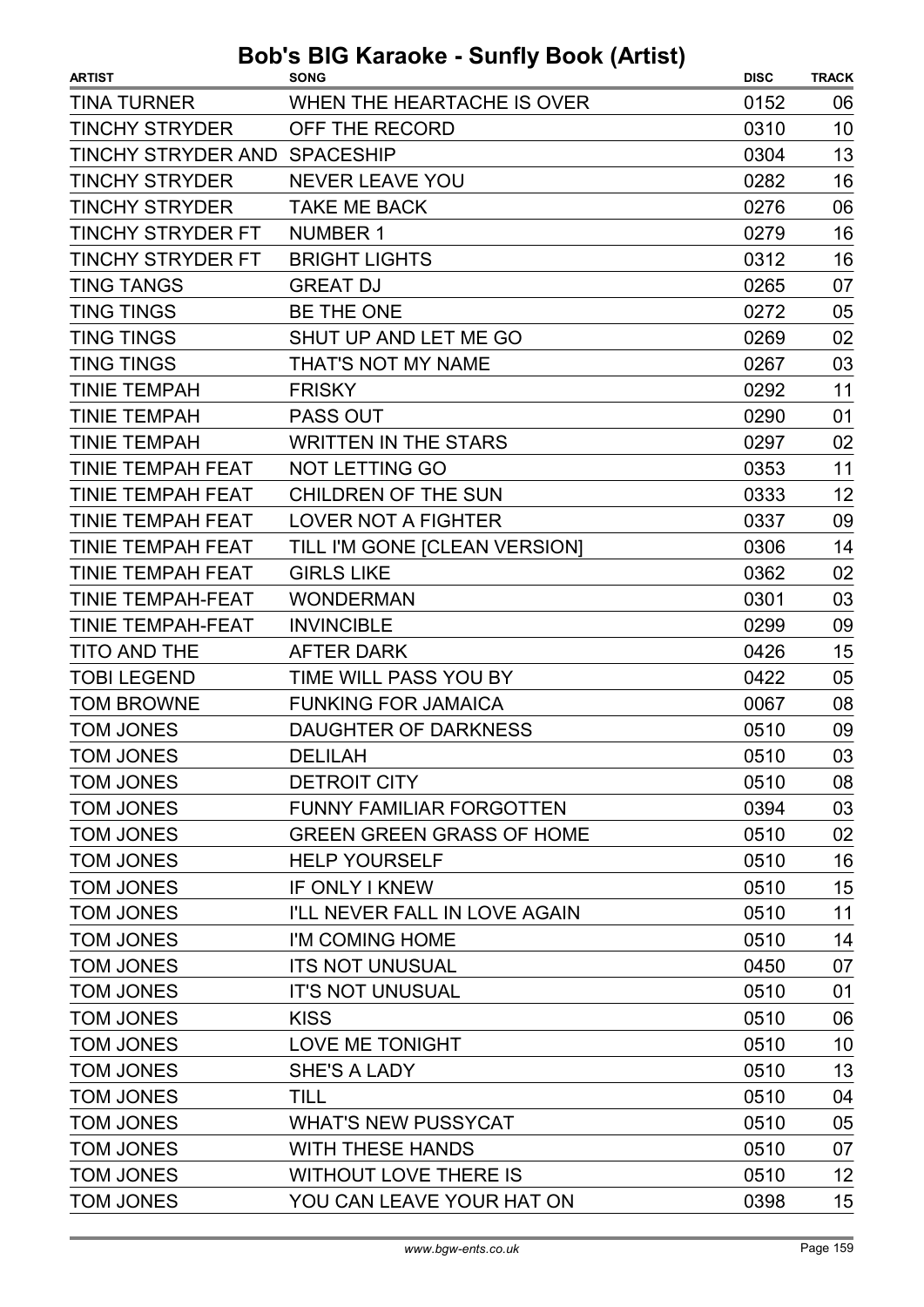| <b>ARTIST</b>            | . <i>.</i><br><b>SONG</b>       | <b>DISC</b> | <b>TRACK</b> |
|--------------------------|---------------------------------|-------------|--------------|
| <b>TOM JONES AND</b>     | <b>BABY IT'S COLD OUTSIDE</b>   | 0157        | 05           |
| <b>TOM JONES AND</b>     | <b>SEX BOMB</b>                 | 0159        | 12           |
| <b>TOM JONES AND</b>     | MAMMA TOLD ME NOT TO COME       | 0161        | 11           |
| TOM JONES AND THE        | <b>BURNING DOWN THE HOUSE</b>   | 0153        | 15           |
| <b>TOM ODELL</b>         | <b>ANOTHER LOVE</b>             | 0329        | 17           |
| <b>TOM ODELL</b>         | <b>CONCRETE</b>                 | 0368        | 09           |
| <b>TOM ODELL</b>         | <b>HERE I AM</b>                | 0372        | 17           |
| <b>TOM ODELL</b>         | <b>MAGNETISED</b>               | 0365        | 13           |
| <b>TOM ODELL</b>         | <b>REAL LOVE</b>                | 0346        | 01           |
| <b>TOM ODELL</b>         | <b>WRONG CROWD</b>              | 0363        | 17           |
| <b>TOM PETTY</b>         | <b>I WON'T BACK DOWN</b>        | 0417        | 11           |
| <b>TOM PETTY</b>         | YOU DON'T KNOW HOW IT FEELS     | 0020        | 10           |
| TOM PETTY AND THE        | <b>AMERICAN GIRL</b>            | 0430        | 11           |
| TOM PETTY AND THE        | INTO THE GREAT WIDE OPEN        | 0419        | 02           |
| <b>TOM ROBINSON BAND</b> | 2468 MOTORWAY                   | 0098        | 06           |
| <b>TOMMY BRUCE</b>       | <b>AIN'T MISBEHAVING</b>        | 0064        | 04           |
| <b>TOMMY EDWARDS</b>     | IT'S ALL IN THE GAME            | 0048        | 08           |
| <b>TOMMY JAMES AND</b>   | <b>MONY MONY</b>                | 0087        | 14           |
| <b>TOMMY ROE</b>         | <b>DIZZY</b>                    | 0100        | 01           |
| <b>TOMMY ROE</b>         | <b>SHEILA</b>                   | 0084        | 03           |
| <b>TOMMY STEELE</b>      | <b>LITTLE WHITE BULL</b>        | 0391        | 13           |
| <b>TOMMY STEELE</b>      | <b>SINGING THE BLUES</b>        | 0047        | 05           |
| <b>TOMMY STEELE</b>      | <b>WHAT A MOUTH</b>             | 0089        | 03           |
| <b>TONE LOC</b>          | <b>FUNKY COLD MEDINA</b>        | 0480        | 11           |
| <b>TONI BASIL</b>        | <b>MICKEY</b>                   | 0486        | 02           |
| <b>TONI BRAXTON</b>      | ANOTHER SAD LOVE SONG           | 0019        | 11           |
| <b>TONI BRAXTON</b>      | <b>BREATHE AGAIN</b>            | 0006        | 02           |
| <b>TONI BRAXTON</b>      | <b>HOW COULD AN ANGEL BREAK</b> | 0115        | 06           |
| <b>TONI BRAXTON</b>      | <b>UNBREAK MY HEART</b>         | 0081        | 06           |
| <b>TONI BRAXTON</b>      | <b>YESTERDAY</b>                | 0288        | 16           |
| <b>TONI BRAXTON</b>      | YOU'RE MAKING ME HIGH           | 0060        | 09           |
| <b>TONY BENNETT</b>      | FLY ME TO THE MOON (IN          | 0432        | 12           |
| <b>TONY BENNETT</b>      | <b>STRANGERS IN PARADISE</b>    | 0063        | 12           |
| <b>TONY CHRISTIE</b>     | I DID WHAT I DID FOR MARIA      | 0055        | 10           |
| <b>TONY CHRISTIE</b>     | IS THIS THE WAY TO AMARILLO     | 0485        | 09           |
| <b>TONY CHRISTIE</b>     | <b>LAS VEGAS</b>                | 0090        | 12           |
| <b>TONY CHRISTIE</b>     | <b>MERRY CHRISTMAS EVERYONE</b> | 0238        | 01           |
| <b>TONY CHRISTIE</b>     | <b>YELLOW RIVER</b>             | 0042        | 01           |
| <b>TONY RICH PROJECT</b> | <b>NOBODY KNOWS</b>             | 0049        | 15           |
| <b>TOPLOADER</b>         | <b>ACHILLES HEEL</b>            | 0442        | 10           |
| <b>TOPLOADER</b>         | DANCING IN THE MOONLIGHT        | 0443        | 09           |
| <b>TOPLOADER</b>         | <b>JUST HOLD ON</b>             | 0171        | 15           |
| <b>TOPLOADER</b>         | <b>ONLY FOR A WHILE</b>         | 0175        | 14           |
|                          |                                 |             |              |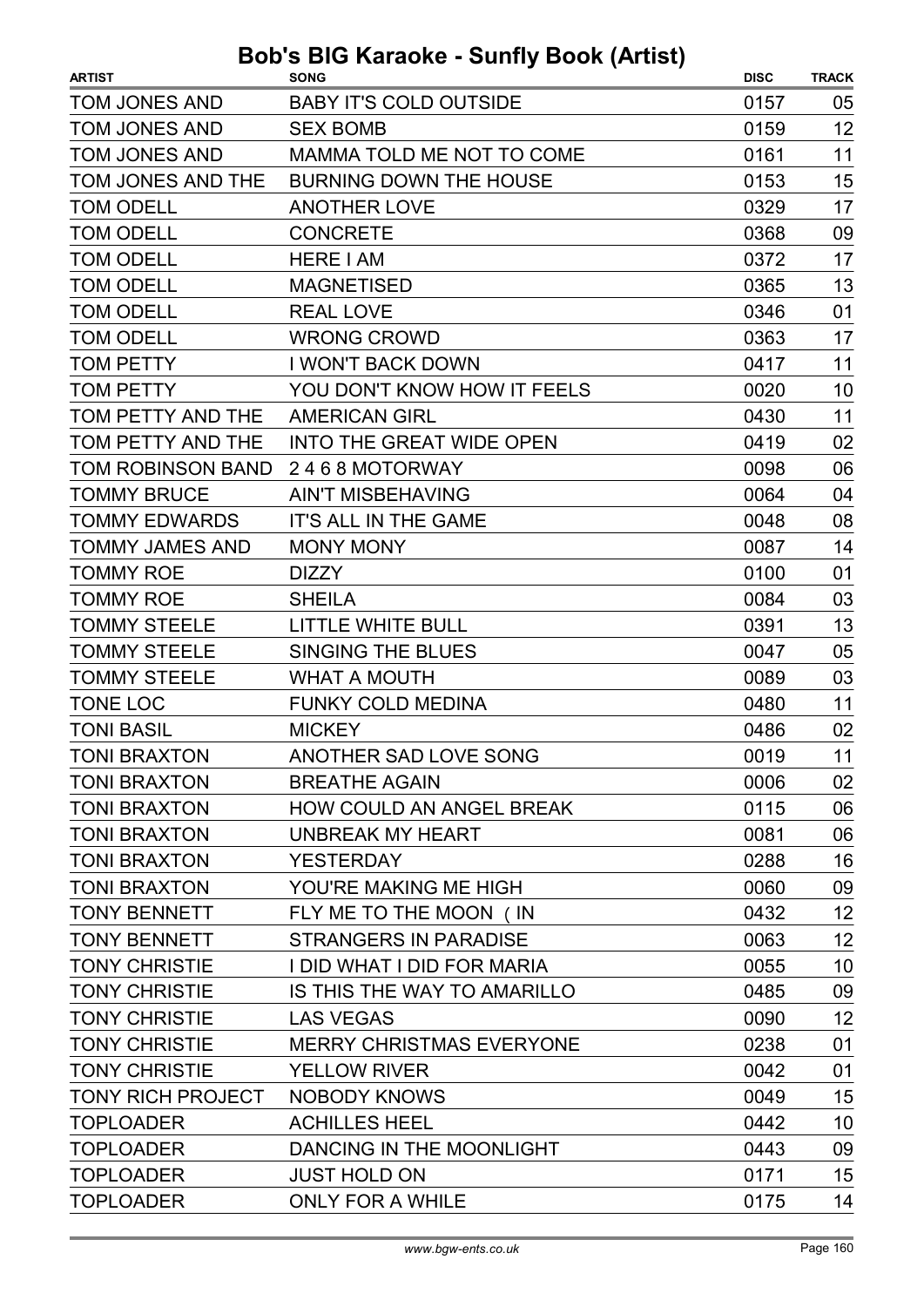| <b>ARTIST</b>                      | <b>SONG</b>                              | <b>DISC</b> | <b>TRACK</b> |
|------------------------------------|------------------------------------------|-------------|--------------|
| <b>TOPLOADER</b>                   | TIME OF OUR LIVES                        | 0195        | 09           |
| <b>TORI AMOS</b>                   | <b>CORNFLAKE GIRL</b>                    | 0025        | 05           |
| <b>TOTO</b>                        | <b>AFRICA</b>                            | 0012        | 06           |
| <b>TOTO</b>                        | <b>HOLD THE LINE</b>                     | 0162        | 11           |
| <b>TOUGH LOVE</b>                  | PONY (JUMP ON IT)                        | 0355        | 14           |
| <b>TOUGH LOVE</b>                  | <b>SO FREAKIN' TIGHT</b>                 | 0351        | 05           |
| <b>TOVE LO</b>                     | <b>TALKING BODY</b>                      | 0352        | 13           |
| <b>TOY DOLLS</b>                   | <b>NELLIE THE ELEPHANT</b>               | 0042        | 02           |
| <b>TOYAH</b>                       | <b>IT'S A MYSTERY</b>                    | 0113        | 02           |
| <b>T'PAU</b>                       | CHINA IN YOUR HAND                       | 0013        | 12           |
| <b>T'PAU</b>                       | <b>HEART AND SOUL</b>                    | 0108        | 02           |
| <b>T'PAU</b>                       | <b>VALENTINE</b>                         | 0422        | 03           |
| <b>TRACIE YOUNG</b>                | <b>HOUSE THAT JACK BUILT</b>             | 0412        | 07           |
| <b>TRACY CHAPMAN</b>               | <b>FAST CAR</b>                          | 0475        | 09           |
| <b>TRACY ULLMAN</b>                | THEY DON'T KNOW                          | 0076        | 12           |
| <b>TRADITIONAL</b>                 | <b>AULD LANG SYNE</b>                    | 0477        | 10           |
| <b>TRADITIONAL (BIG</b>            | <b>DECK THE HALLS</b>                    | 0413        | 12           |
|                                    | TRADITIONAL (BRASS WE WISH YOU A MERRY   | 0413        | 13           |
| <b>TRAFFIC</b>                     | <b>HOLE IN MY SHOE</b>                   | 0087        | 07           |
| <b>TRAIN</b>                       | <b>DRIVE BY</b>                          | 0315        | 14           |
| <b>TRAIN</b>                       | <b>HEY SOUL SISTER</b>                   | 0474        | 11           |
| <b>TRAIN</b>                       | <b>MARRY ME</b>                          | 0301        | 18           |
| <b>TRAIN</b>                       | <b>PLAY THAT SONG</b>                    | 0373        | 05           |
| <b>TRAMMPS</b>                     | <b>DISCO INFERNO</b>                     | 0137        | 10           |
| <b>TRAMMPS</b>                     | <b>HOLD BACK THE NIGHT</b>               | 0097        | 02           |
| <b>TRAMMPS</b>                     | ZING WENT THE STRINGS OF MY              | 0391        | 06           |
| <b>TRANSVISION VAMP</b>            | <b>BABY I DON'T CARE</b>                 | 0417        | 08           |
| <b>TRANSVISION VAMP</b>            | <b>I WANT YOUR LOVE</b>                  | 0483        | 02           |
| <b>TRASHMEN</b>                    | <b>SURFIN' BIRD</b>                      | 0299        | 15           |
| TRAVELING WILBURYS END OF THE LINE |                                          | 0490        | 10           |
|                                    | TRAVELING WILBURYS HEADING FOR THE LIGHT | 0422        | 15           |
| <b>TRAVIE MCCOY FEAT</b>           | <b>BILLIONAIRE</b>                       | 0476        | 05           |
| <b>TRAVIS</b>                      | <b>3 MILES HIGH</b>                      | 0362        | 15           |
| <b>TRAVIS</b>                      | <b>CLOSER</b>                            | 0255        | 15           |
| <b>TRAVIS</b>                      | <b>COMING AROUND</b>                     | 0167        | 02           |
| <b>TRAVIS</b>                      | <b>DRIFTWOOD</b>                         | 0383        | 02           |
| <b>TRAVIS</b>                      | FLOWERS IN THE WINDOW                    | 0190        | 05           |
| <b>TRAVIS</b>                      | <b>RE OFFENDER</b>                       | 0209        | 10           |
| <b>TRAVIS</b>                      | <b>SIDE</b>                              | 0183        | 14           |
| <b>TRAVIS</b>                      | <b>SING</b>                              | 0457        | 06           |
| <b>TRAVIS</b>                      | <b>TURN</b>                              | 0154        | 06           |
| <b>TRAVIS</b>                      | WHY DOES IT ALWAYS RAIN ON               | 0490        | 03           |
| <b>TRAVIS</b>                      | <b>WRITING TO REACH YOU</b>              | 0443        | 12           |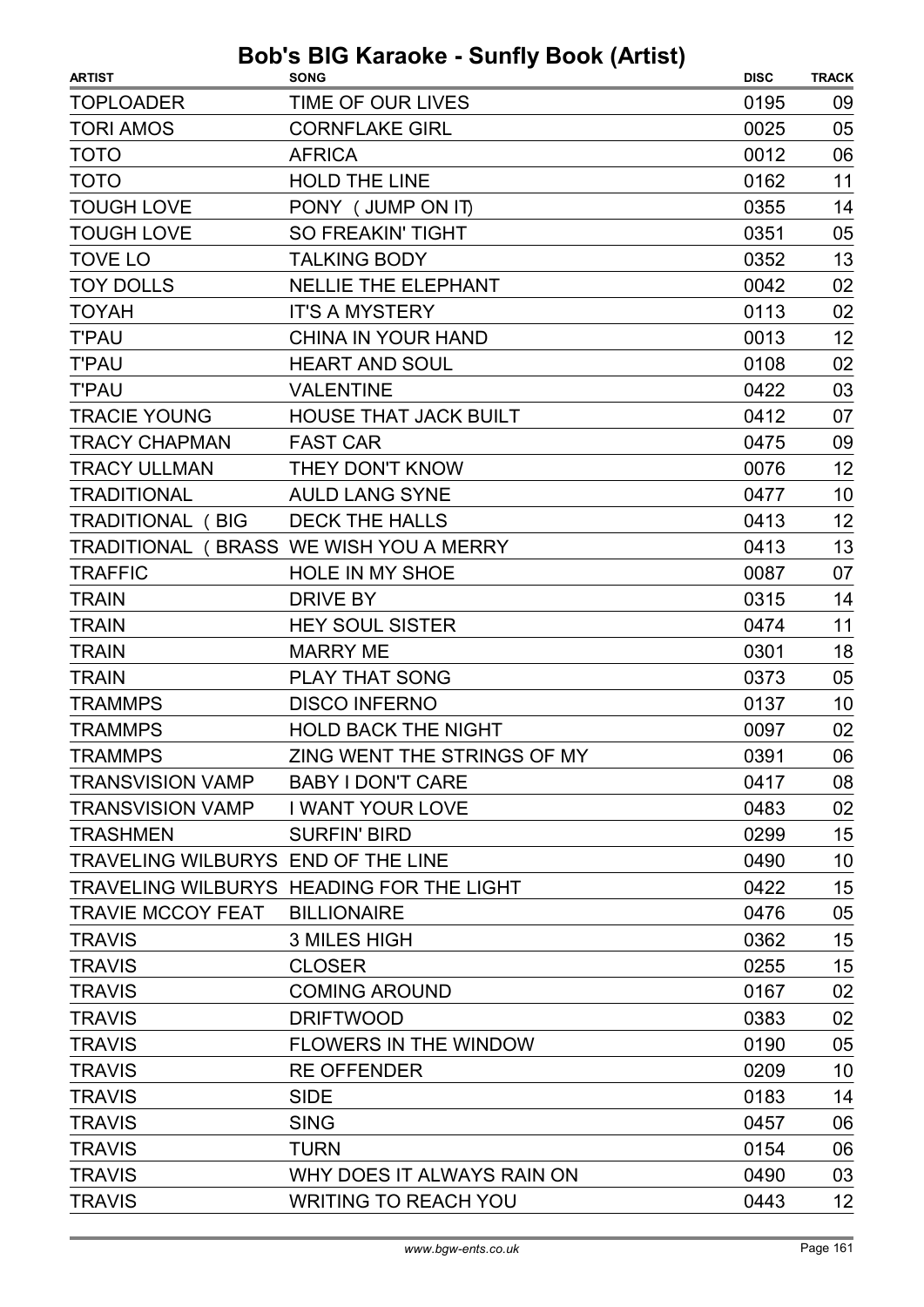| <b>ARTIST</b>               | <b>SONG</b>                        | <b>DISC</b> | <b>TRACK</b> |
|-----------------------------|------------------------------------|-------------|--------------|
| <b>TRAVIS MCCOY FT</b>      | <b>BILLIONAIRE</b>                 | 0294        | 05           |
| <b>TREMELOES</b>            | <b>CALL ME NUMBER ONE</b>          | 0065        | 14           |
| <b>TREMELOES</b>            | <b>EVEN THE BAD TIMES ARE GOOD</b> | 0078        | 04           |
| <b>TREMELOES</b>            | <b>HERE COMES MY BABY</b>          | 0099        | 09           |
| <b>TREMELOES</b>            | SILENCE IS GOLDEN                  | 0052        | 13           |
| <b>TREMELOES</b>            | SUDDENLY YOU LOVE ME               | 0100        | 05           |
| <b>TREY SONGZ</b>           | <b>SIMPLY AMAZING</b>              | 0319        | 17           |
| <b>TRINI LOPEZ</b>          | IF I HAD A HAMMER                  | 0064        | 15           |
| <b>TRIO</b>                 | DA DA DA                           | 0082        | 06           |
| <b>TROGGS</b>               | I CAN'T CONTROL MYSELF             | 0099        | 07           |
| <b>TROGGS</b>               | <b>WILD THING</b>                  | 0447        | 05           |
| <b>TROGGS</b>               | <b>WITH A GIRL LIKE YOU</b>        | 0054        | 11           |
| <b>TRUESTEPPERS</b>         | <b>OUT OF YOUR MIND</b>            | 0442        | 14           |
| <b>TUBEWAY ARMY</b>         | ARE FRIENDS ELECTRIC               | 0382        | 05           |
| <b>TULISA</b>               | <b>SIGHT OF YOU</b>                | 0323        | 04           |
| <b>TULISA</b>               | YOUNG                              | 0315        | 02           |
| <b>TULISA FEAT TYGA</b>     | LIVE IT UP [CLEAN]                 | 0320        | 08           |
| <b>TWANG</b>                | <b>EITHER WAY</b>                  | 0256        | 02           |
| <b>TWANG</b>                | <b>TWO LOVERS</b>                  | 0259        | 11           |
| <b>TWEENIES</b>             | DO THE LOLLIPOP                    | 0182        | 14           |
| <b>TWEENIES</b>             | <b>I BELIEVE IN CHRISTMAS</b>      | 0186        | 15           |
| <b>TWEET</b>                | <b>CALL ME</b>                     | 0195        | 11           |
| <b>TWEET AND MISSY</b>      | OOPS (OH MY)                       | 0193        | 06           |
| <b>TWENTY ONE PILOTS</b>    | <b>HEATHENS</b>                    | 0366        | 10           |
| <b>TWENTY ONE PILOTS</b>    | <b>RIDE</b>                        | 0365        | 11           |
| <b>TWENTY ONE PILOTS</b>    | STRESSED OUT                       | 0361        | 11           |
| <b>TWIN ATLANTIC</b>        | <b>HEART AND SOUL</b>              | 0341        | 18           |
| <b>TWINKLE</b>              | <b>TERRY</b>                       | 0093        | 08           |
| TYPICALLY TROPICAL BARBADOS |                                    | 0141        | 09           |
| <b>UB40</b>                 | <b>BREAKFAST IN BED</b>            | 0075        | 11           |
| <b>UB40</b>                 | CAN'T HELP FALLING IN LOVE         | 0449        | 01           |
| <b>UB40</b>                 | <b>COME BACK DARLING</b>           | 0127        | 04           |
| <b>UB40</b>                 | <b>DON'T BREAK MY HEART</b>        | 0082        | 14           |
| <b>UB40</b>                 | <b>HIGHER GROUND</b>               | 0050        | 10           |
| <b>UB40</b>                 | <b>HOMELY GIRL</b>                 | 0135        | 06           |
| <b>UB40</b>                 | <b>KINGSTON TOWN</b>               | 0450        | 10           |
| <b>UB40</b>                 | <b>MANY RIVERS TO CROSS</b>        | 0160        | 13           |
| <b>UB40</b>                 | <b>RED RED WINE</b>                | 0007        | 05           |
| <b>UB40</b>                 | <b>TRAIN IS COMMING</b>            | 0138        | 15           |
| <b>UB40 AND CHRISSIE</b>    | <b>I GOT YOU BABE</b>              | 0058        | 15           |
| U <sub>2</sub>              | ALL BECAUSE OF YOU                 | 0236        | 10           |
| U <sub>2</sub>              | <b>BEAUTIFUL DAY</b>               | 0172        | 07           |
| U <sub>2</sub>              | <b>CITY OF BLINDING LIGHTS</b>     | 0232        | 11           |
|                             |                                    |             |              |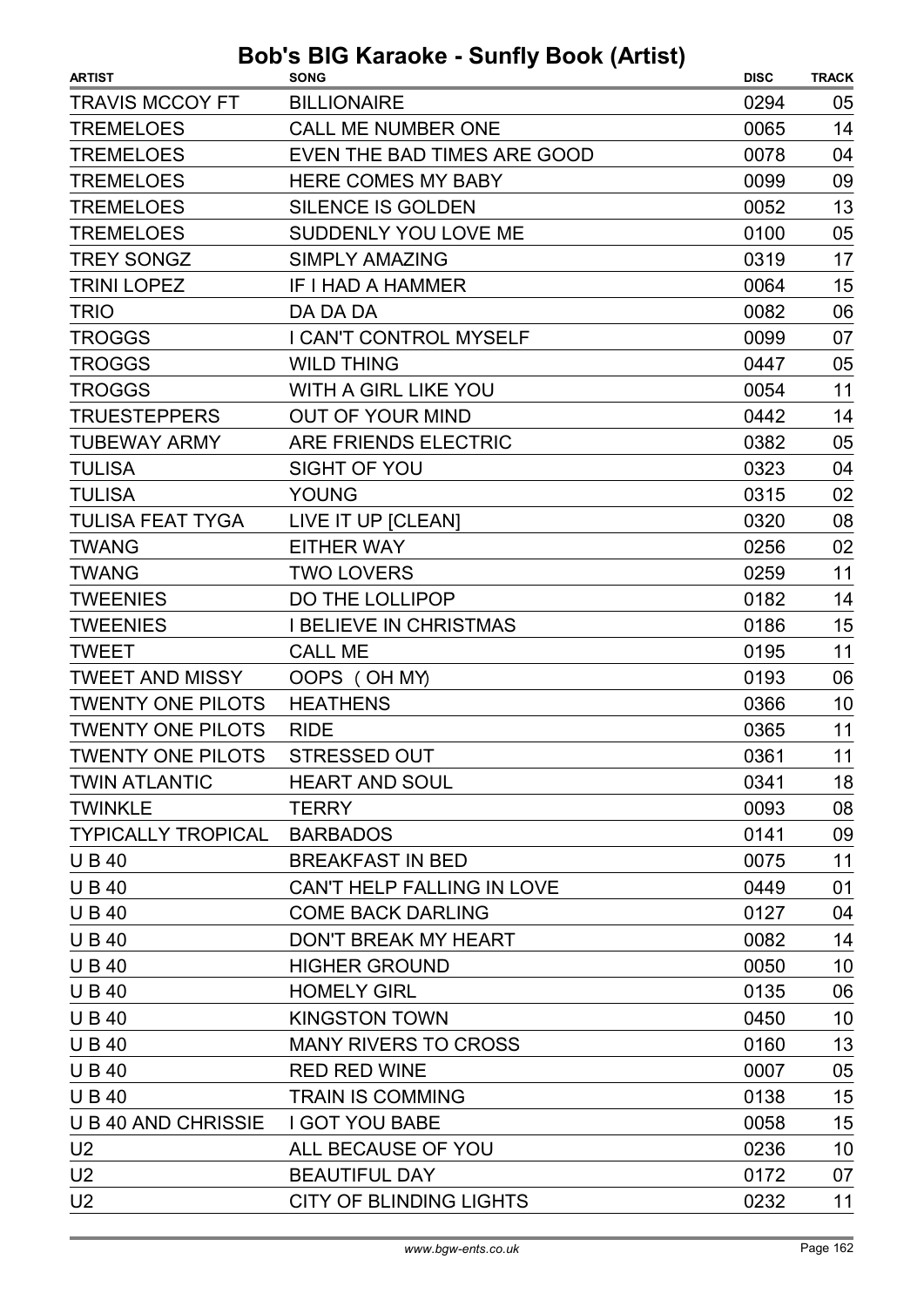| <b>ARTIST</b>        | <b>SONG</b>                           | <b>DISC</b> | <b>TRACK</b> |
|----------------------|---------------------------------------|-------------|--------------|
| U <sub>2</sub>       | <b>ELECTRICAL STORM</b>               | 0199        | 08           |
| U <sub>2</sub>       | <b>ELEVATION</b>                      | 0173        | 13           |
| U <sub>2</sub>       | <b>GET ON YOUR BOOTS</b>              | 0277        | 01           |
| U <sub>2</sub>       | <b>HANDS THAT BUILT AMERICA</b>       | 0202        | 11           |
| U <sub>2</sub>       | <b>HOLD ME THRILL ME KISS ME KILL</b> | 0039        | 08           |
| U <sub>2</sub>       | I LL GO CRAZY IF I DON T GO           | 0284        | 16           |
| U <sub>2</sub>       | I STILL HAVEN'T FOUND WHAT I'M        | 0004        | 07           |
| U <sub>2</sub>       | <b>MAGNIFICENT</b>                    | 0279        | 15           |
| U <sub>2</sub>       | <b>ONE</b>                            | 0428        | 08           |
| U <sub>2</sub>       | ORIGINAL OF THE SPECIES               | 0241        | 10           |
| U <sub>2</sub>       | SOMETIMES YOU CAN'T MAKE IT           | 0228        | 01           |
| U <sub>2</sub>       | <b>STUCK IN A MOMENT</b>              | 0442        | 07           |
| U <sub>2</sub>       | <b>SWEETEST THING</b>                 | 0127        | 09           |
| U <sub>2</sub>       | <b>VERTIGO</b>                        | 0224        | 07           |
| U <sub>2</sub>       | <b>WALK ON</b>                        | 0186        | 04           |
| U <sub>2</sub>       | <b>WINDOW IN THE SKIES</b>            | 0251        | 08           |
| U <sub>2</sub>       | WITH OR WITHOUT YOU                   | 0403        | 09           |
| U2 AND B B KING      | WHEN LOVE COMES TO TOWN               | 0156        | 04           |
| <b>UGLY KID JOE</b>  | <b>EVERYTHING ABOUT YOU</b>           | 0021        | 09           |
| <b>ULTRA NATE</b>    | <b>FOUND A CURE</b>                   | 0120        | 09           |
| <b>ULTRA NATE</b>    | <b>NEW KIND OF MEDICINE</b>           | 0123        | 07           |
| <b>ULTRABEAT</b>     | <b>PRETTY GREEN EYES</b>              | 0409        | 14           |
| <b>ULTRAVOX</b>      | <b>HYMN</b>                           | 0423        | 14           |
| <b>ULTRAVOX</b>      | <b>LOVE'S GREAT ADVENTURE</b>         | 0418        | 10           |
| <b>ULTRAVOX</b>      | <b>VIENNA</b>                         | 0105        | 06           |
| <b>UMBOZA</b>        | <b>SUNSHINE</b>                       | 0061        | 04           |
| <b>UNCLE KRACKER</b> | <b>FOLLOW ME</b>                      | 0185        | 12           |
| <b>UNCLE KRACKER</b> | <b>SMILE</b>                          | 0470        | 04           |
| <b>UNDERTONES</b>    | <b>MY PERFECT COUSIN</b>              | 0109        | 14           |
| <b>UNDERTONES</b>    | <b>TEENAGE KICKS</b>                  | 0109        | 02           |
| <b>UNDERWORLD</b>    | <b>BORN SLIPPY</b>                    | 0061        | 09           |
| <b>UNION J</b>       | <b>BEAUTIFUL LIFE</b>                 | 0332        | 02           |
| UNION J              | <b>CARRY YOU</b>                      | 0328        | 06           |
| <b>UNION J</b>       | <b>LOVING YOU IS EASY</b>             | 0335        | 07           |
| <b>UNION J</b>       | TONIGHT (WE LIVE FOREVER)             | 0342        | 03           |
| <b>UNION J</b>       | YOU GOT IT ALL                        | 0346        | 05           |
|                      | UNIT FOUR PLUS TWO CONCRETE AND CLAY  | 0064        | 06           |
| <b>UNKLEJAM</b>      | <b>WHAT AM I FIGHTING FOR</b>         | 0256        | 10           |
| <b>URIAH HEAP</b>    | <b>SWEET LORRAINE</b>                 | 0420        | 03           |
| <b>USHER</b>         | <b>BURN</b>                           | 0452        | 04           |
| <b>USHER</b>         | <b>CAUGHT UP</b>                      | 0227        | 03           |
| <b>USHER</b>         | <b>CLIMAX</b>                         | 0315        | 03           |
| <b>USHER</b>         | <b>CONFESSIONS PT II</b>              | 0223        | 01           |
|                      |                                       |             |              |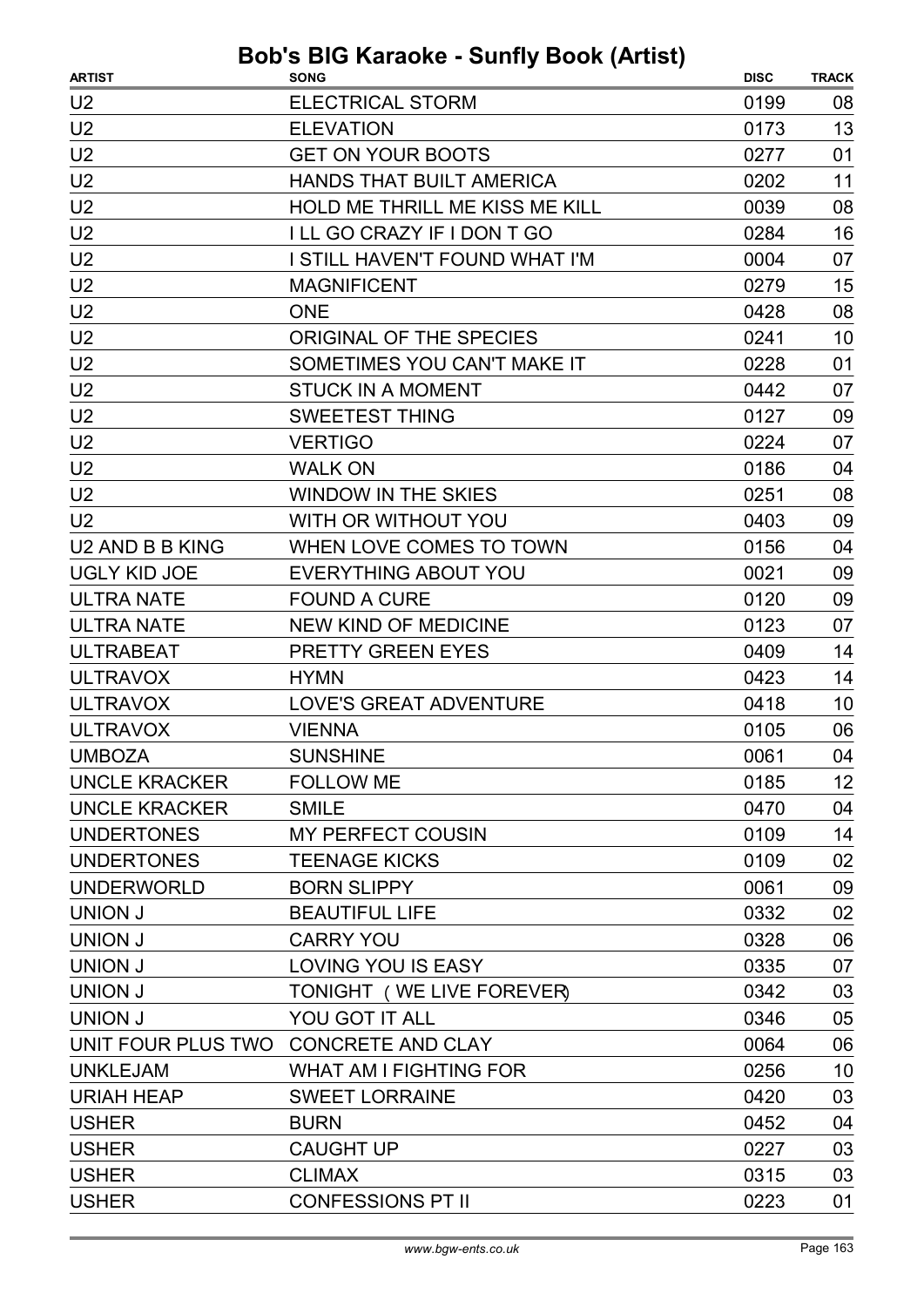| <b>ARTIST</b>              | <b>SONG</b>                    | <b>DISC</b> | <b>TRACK</b> |
|----------------------------|--------------------------------|-------------|--------------|
| <b>USHER</b>               | <b>CRASH</b>                   | 0367        | 10           |
| <b>USHER</b>               | <b>GOOD KISSER</b>             | 0340        | 03           |
| <b>USHER</b>               | <b>LEMME SEE</b>               | 0318        | 03           |
| <b>USHER</b>               | <b>MORE</b>                    | 0299        | 13           |
| <b>USHER</b>               | <b>MOVING MOUNTAINS</b>        | 0269        | 14           |
| <b>USHER</b>               | <b>SCREAM</b>                  | 0316        | 06           |
| <b>USHER</b>               | THERE GOES MY BABY             | 0294        | 13           |
| <b>USHER</b>               | <b>U REMIND ME</b>             | 0181        | 14           |
| <b>USHER</b>               | <b>U TURN</b>                  | 0191        | 02           |
| <b>USHER</b>               | <b>YEAH</b>                    | 0217        | 01           |
| <b>USHER</b>               | YOU MAKE ME WANNA              | 0118        | 11           |
| <b>USHER</b>               | <b>YOU REMIND ME</b>           | 0461        | 05           |
| <b>USHER FEAT JUICY J</b>  | <b>I DON'T MIND</b>            | 0350        | 05           |
| USHER FEAT WILL I AM O M G |                                | 0291        | 02           |
| <b>USHER FEAT YOUNG</b>    | LOVE IN THIS CLUB              | 0267        | 04           |
| V                          | YOU STOOD UP                   | 0225        | 10           |
| <b>VACCINES</b>            | <b>HANDSOME</b>                | 0350        | 10           |
| <b>VAL DOONICAN</b>        | <b>ELUSIVE BUTTERFLY</b>       | 0066        | 03           |
| <b>VAL DOONICAN</b>        | <b>PADDY MCGINTY'S GOAT</b>    | 0151        | 14           |
| <b>VAL DOONICAN</b>        | <b>SPECIAL YEARS</b>           | 0421        | 09           |
| <b>VAL DOONICAN</b>        | <b>WALK TALL</b>               | 0100        | 07           |
| <b>VAL DOONICAN</b>        | <b>WHAT WOULD I BE WITHOUT</b> | 0094        | 12           |
| <b>VAMPIRE WEEKEND</b>     | <b>OXFORD COMMA</b>            | 0268        | 03           |
| <b>VAMPIRE WEEKEND</b>     | <b>PUNK</b>                    | 0274        | 10           |
| <b>VAMPS</b>               | <b>CAN WE DANCE</b>            | 0333        | 15           |
| <b>VAMPS</b>               | <b>LAST NIGHT</b>              | 0338        | 06           |
| <b>VAMPS</b>               | <b>WAKE UP</b>                 | 0357        | 10           |
| <b>VAMPS AND MATOMA</b>    | <b>ALL NIGHT</b>               | 0370        | 10           |
| <b>VAMPS FEAT DEMI</b>     | SOMEBODY TO YOU                | 0342        | 01           |
| <b>VAMPS FEAT OMI</b>      | <b>I FOUND A GIRL</b>          | 0363        | 16           |
| <b>VAMPS FEAT SHAWN</b>    | OH CECILIA (BREAKING MY        | 0344        | 04           |
| <b>VAN HALEN</b>           | <b>JUMP</b>                    | 0013        | 13           |
| <b>VAN HALEN</b>           | WHY CAN'T THIS BE LOVE         | 0469        | 10           |
| <b>VAN MORRISION</b>       | <b>MOONDANCE</b>               | 0490        | 14           |
| <b>VAN MORRISON</b>        | <b>BROWN EYED GIRL</b>         | 0446        | 13           |
| <b>VAN MORRISON</b>        | <b>MOONDANCE</b>               | 0404        | 05           |
| <b>VAN MORRISON AND</b>    | <b>REAL REAL GONE</b>          | 0350        | 18           |
| VANCE JOY                  | <b>RIPTIDE</b>                 | 0337        | 07           |
| <b>VANDA SHEPARD</b>       | <b>SEARCHIN MY SOUL</b>        | 0130        | 10           |
| <b>VANESSA AMOROSI</b>     | <b>HAZARDOUS</b>               | 0474        | 09           |
| <b>VANESSA CARLTON</b>     | <b>ORDINARY DAY</b>            | 0200        | 03           |
| <b>VANESSA CARLTON</b>     | <b>THOUSAND MILES</b>          | 0196        | 04           |
| <b>VANESSA WILLIAMS</b>    | SAVE THE BEST FOR LAST         | 0386        | 10           |
|                            |                                |             |              |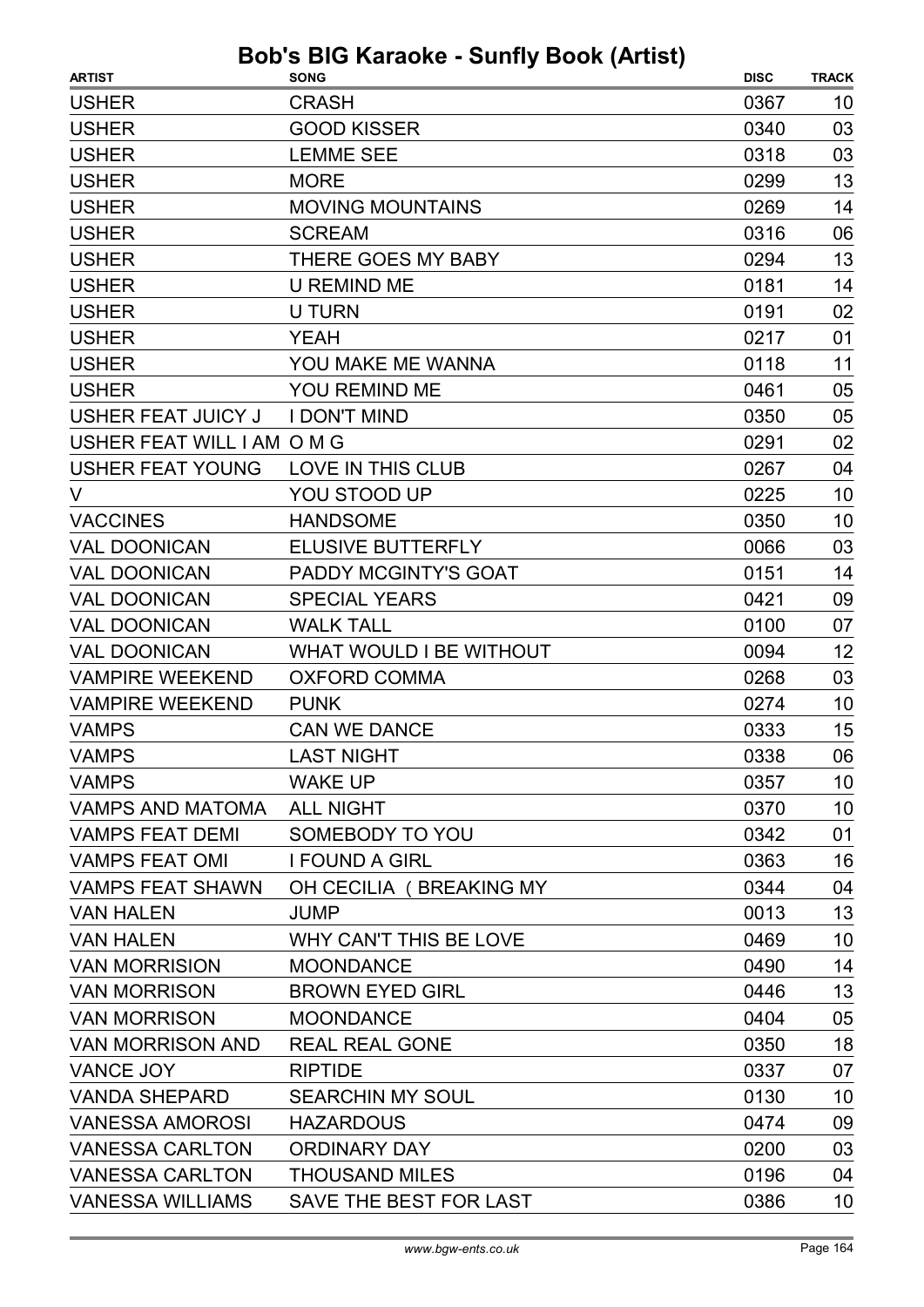| <b>ARTIST</b>           | $100$ Kurdono comp Doon (Antion)<br><b>SONG</b> | <b>DISC</b> | <b>TRACK</b> |
|-------------------------|-------------------------------------------------|-------------|--------------|
| <b>VANILLA ICE</b>      | <b>ICE ICE BABY</b>                             | 0112        | 01           |
| <b>VANNESSA PARADIS</b> | <b>JOE LE TAXI</b>                              | 0395        | 05           |
| <b>VAPORS</b>           | <b>TURNING JAPANESE</b>                         | 0113        | 01           |
| <b>VAULTS</b>           | ONE DAY I'LL FLY AWAY                           | 0370        | 13           |
| <b>VELVELETTES</b>      | HE WAS REALLY SAYING                            | 0413        | 14           |
| <b>VELVELETTES</b>      | <b>NEEDLE IN A HAYSTACK</b>                     | 0425        | 09           |
| <b>VENGABOYS</b>        | <b>BOOM BOOM BOOM BOOM</b>                      | 0140        | 07           |
| <b>VENGABOYS</b>        | <b>CHEEKA BOW BOW</b>                           | 0442        | 04           |
| <b>VENGABOYS</b>        | <b>FOREVER AS ONE</b>                           | 0440        | 09           |
| <b>VENGABOYS</b>        | <b>KISS</b>                                     | 0154        | 15           |
| <b>VENGABOYS</b>        | SHALA LA LA LA                                  | 0161        | 02           |
| <b>VENGABOYS</b>        | UNCLE JOHN FROM JAMAICA                         | 0167        | 08           |
| <b>VENGABOYS</b>        | WE LIKE TO PARTY                                | 0136        | 04           |
| <b>VENGABOYS</b>        | <b>WERE GOING TO IBIZA</b>                      | 0142        | 10           |
| <b>VERA LYNN</b>        | <b>MY SON MY SON</b>                            | 0092        | 10           |
| <b>VERA LYNN</b>        | <b>WHITE CLIFFS OF DOVER</b>                    | 0149        | 12           |
| <b>VERBALICIOUS</b>     | <b>DON'T PLAY NICE</b>                          | 0229        | 12           |
| <b>VERONICAS</b>        | 4 EVER                                          | 0493        | 09           |
| <b>VERONICAS</b>        | <b>UNTOUCHED</b>                                | 0280        | 10           |
| <b>VERONICAS</b>        | YOU RUIN ME                                     | 0345        | 18           |
| <b>VERVE</b>            | <b>DRUGS DON'T WORK</b>                         | 0114        | 15           |
| <b>VERVE</b>            | <b>LOVE IS NOISE</b>                            | 0270        | 02           |
| <b>VERVE</b>            | <b>LUCKY MAN</b>                                | 0116        | 01           |
| <b>VERVE</b>            | <b>SONNET</b>                                   | 0385        | 10           |
| <b>VICTORIA BECKHAM</b> | MIND OF IT'S OWN                                | 0460        | 13           |
| <b>VICTORIA WOOD</b>    | <b>BALLAD OF BARRY AND FREDA</b>                | 0396        | 03           |
| <b>VIEW</b>             | <b>DON</b>                                      | 0255        | 07           |
| <b>VIEW</b>             | <b>FACE FOR THE RADIO</b>                       | 0257        | 09           |
| <b>VIEW</b>             | <b>SAME JEANS</b>                               | 0252        | 07           |
| <b>VIEW</b>             | SUPERSTAR TRADESMAN                             | 0423        | 02           |
| <b>VIKKI CARR</b>       | IT MUST BE HIM                                  | 0085        | 12           |
| <b>VILLAGE PEOPLE</b>   | <b>CAN'T STOP THE MUSIC</b>                     | 0156        | 09           |
| <b>VILLAGE PEOPLE</b>   | IN THE NAVY                                     | 0023        | 02           |
| <b>VILLAGE PEOPLE</b>   | YMCA                                            | 0445        | 03           |
| <b>VIOLA WILLS</b>      | <b>GONNA GET ALONG WITHOUT</b>                  | 0079        | 12           |
| <b>VISAGE</b>           | <b>FADE TO GREY</b>                             | 0399        | 15           |
| <b>VS</b>               | <b>CALL YOU SEXY</b>                            | 0219        | 13           |
| <b>WAH</b>              | <b>STORY OF THE BLUES</b>                       | 0422        | 10           |
| <b>WALE FEAT LADY</b>   | <b>CHILLIN'</b>                                 | 0283        | 05           |
| <b>WALK THE MOON</b>    | <b>SHUT UP AND DANCE</b>                        | 0353        | 03           |
| <b>WALKER BROTHERS</b>  | <b>MAKE IT EASY ON YOURSELF</b>                 | 0054        | 13           |
| <b>WALKER BROTHERS</b>  | MY SHIP IS COMING IN                            | 0094        | 09           |
| <b>WALKER BROTHERS</b>  | <b>SUN AIN'T GONNA SHINE</b>                    | 0066        | 07           |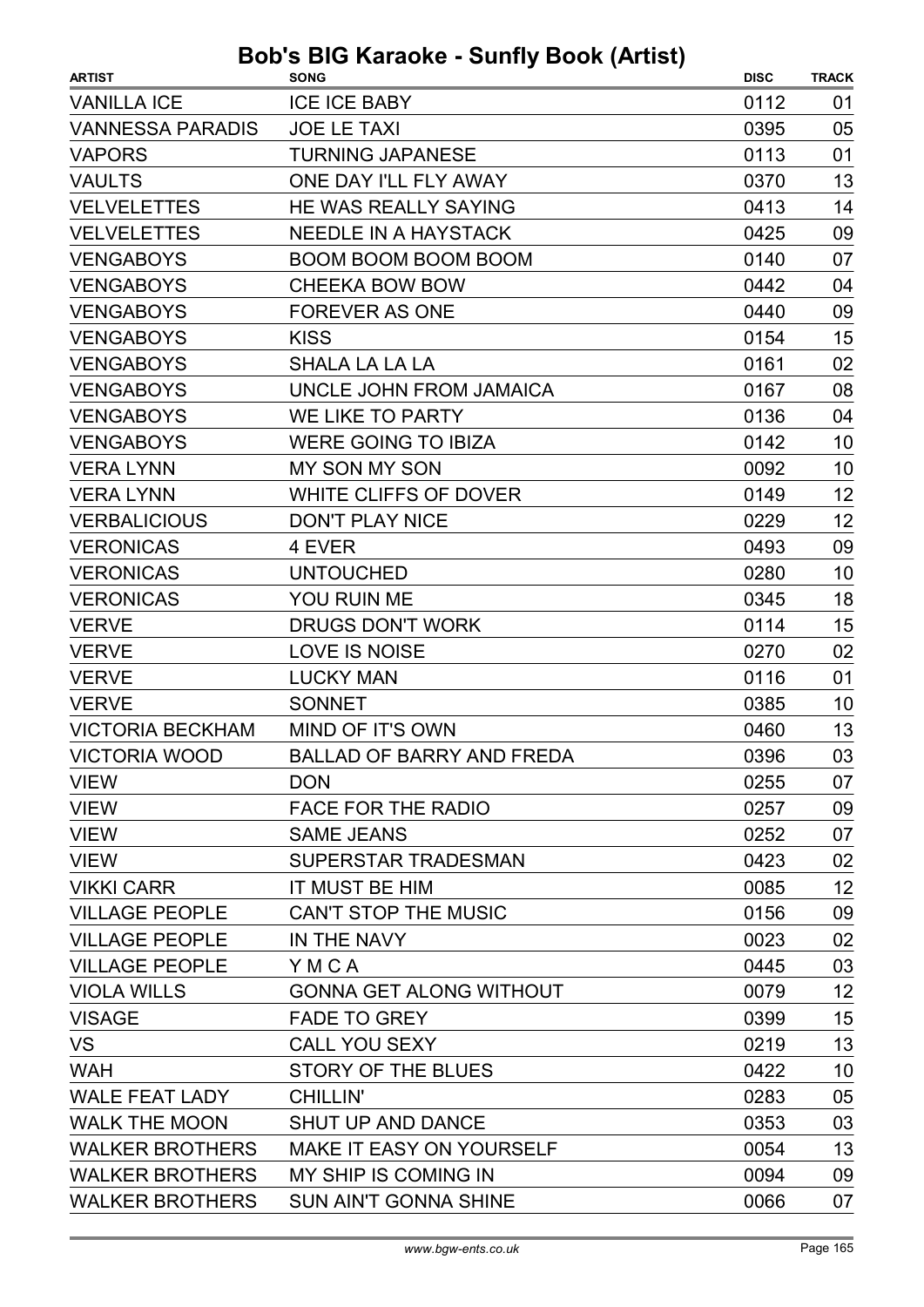| <b>ARTIST</b>                       | . <i>.</i><br><b>SONG</b>     | <b>DISC</b> | <b>TRACK</b> |
|-------------------------------------|-------------------------------|-------------|--------------|
| <b>WAMDUE PROJECT</b>               | <b>KING OF MY CASTLE</b>      | 0155        | 15           |
| <b>WAMDUE PROJECT</b>               | YOU'RE THE REASON             | 0163        | 04           |
| <b>WANDA JACKSON</b>                | <b>RIGHT OR WRONG</b>         | 0433        | 05           |
| <b>WANG CHUNG</b>                   | <b>DANCE HALL DAYS</b>        | 0113        | 05           |
| <b>WANKELMUT FEAT</b>               | MY HEAD IS A JUNGLE           | 0343        | 18           |
| <b>WANTED</b>                       | <b>ALL TIME LOW</b>           | 0295        | 05           |
| <b>WANTED</b>                       | <b>CHASING THE SUN</b>        | 0316        | 08           |
| <b>WANTED</b>                       | <b>GLAD YOU CAME</b>          | 0305        | 04           |
| <b>WANTED</b>                       | <b>GLOW IN THE DARK</b>       | 0338        | 13           |
| <b>WANTED</b>                       | <b>GOLD FOREVER</b>           | 0302        | 15           |
| <b>WANTED</b>                       | <b>HEART VACANCY</b>          | 0297        | 06           |
| <b>WANTED</b>                       | <b>I FOUND YOU</b>            | 0321        | 09           |
| <b>WANTED</b>                       | <b>LIGHTNING</b>              | 0309        | 10           |
| <b>WANTED</b>                       | <b>LOSE MY MIND</b>           | 0299        | 07           |
| <b>WANTED</b>                       | SHOW ME LOVE ( AMERICA)       | 0334        | 06           |
| <b>WANTED</b>                       | <b>WALKS LIKE RIHANNA</b>     | 0328        | 07           |
| <b>WANTED</b>                       | <b>WARZONE</b>                | 0310        | 14           |
| <b>WANTED</b>                       | WE OWN THE NIGHT              | 0331        | 11           |
| <b>WARD THOMAS</b>                  | <b>CARRY YOU HOME</b>         | 0368        | 16           |
| <b>WARD THOMAS</b>                  | <b>CARTWHEELS</b>             | 0373        | 11           |
| WAS (NOT WAS)                       | <b>WALK THE DINOSAUR</b>      | 0026        | 12           |
| <b>WATERBOYS</b>                    | <b>WHOLE OF THE MOON</b>      | 0470        | 14           |
| <b>WAYNE FONTANA</b>                | UM UM UM UM UM                | 0045        | 08           |
| WAYNE FONTANA AND GAME OF LOVE      |                               | 0046        | 12           |
| WAYNE FONTANA AND HIPPY HIPPY SHAKE |                               | 0446        | 11           |
| <b>WAYNE NEWTON</b>                 | DADDY DON'T YOU WALK SO       | 0394        | 05           |
| <b>WAYNE WONDER</b>                 | NO LETTING GO                 | 0208        | 07           |
| WE ARE SCIENTISTS                   | <b>AFTER HOURS</b>            | 0265        | 04           |
| <b>WEATHER GIRLS</b>                | <b>IT'S RAINING MEN</b>       | 0106        | 03           |
| <b>WEEKND</b>                       | <b>EARNED IT</b>              | 0348        | 05           |
| <b>WEEKND</b>                       | <b>HILLS</b>                  | 0356        | 14           |
| <b>WEEKND</b>                       | <b>I CAN'T FEEL MY FACE</b>   | 0354        | 06           |
| <b>WEEKND</b>                       | IN THE NIGHT                  | 0359        | 07           |
| WEEKND FEAT DAFT I FEEL IT COMING   |                               | 0371        | 07           |
| <b>WEEKND FEAT DAFT</b>             | <b>STARBOY</b>                | 0369        | 03           |
| <b>WEEZER</b>                       | IF YOU'RE WONDERING IF I WANT | 0428        | 03           |
| <b>WEEZER</b>                       | PORK AND BEANS                | 0269        | 15           |
| <b>WENDY MOTEN</b>                  | COME IN OUT OF THE RAIN       | 0025        | 04           |
| <b>WEST END</b>                     | LOVE I LOST                   | 0036        | 10           |
| <b>WEST SIDE STORY</b>              | <b>MARIA</b>                  | 0434        | 15           |
| <b>WESTLIFE</b>                     | <b>AMAZING</b>                | 0241        | 02           |
| <b>WESTLIFE</b>                     | <b>ANGEL</b>                  | 0460        | 09           |
| <b>WESTLIFE</b>                     | <b>ANGELS WINGS</b>           | 0388        | 13           |
|                                     |                               |             |              |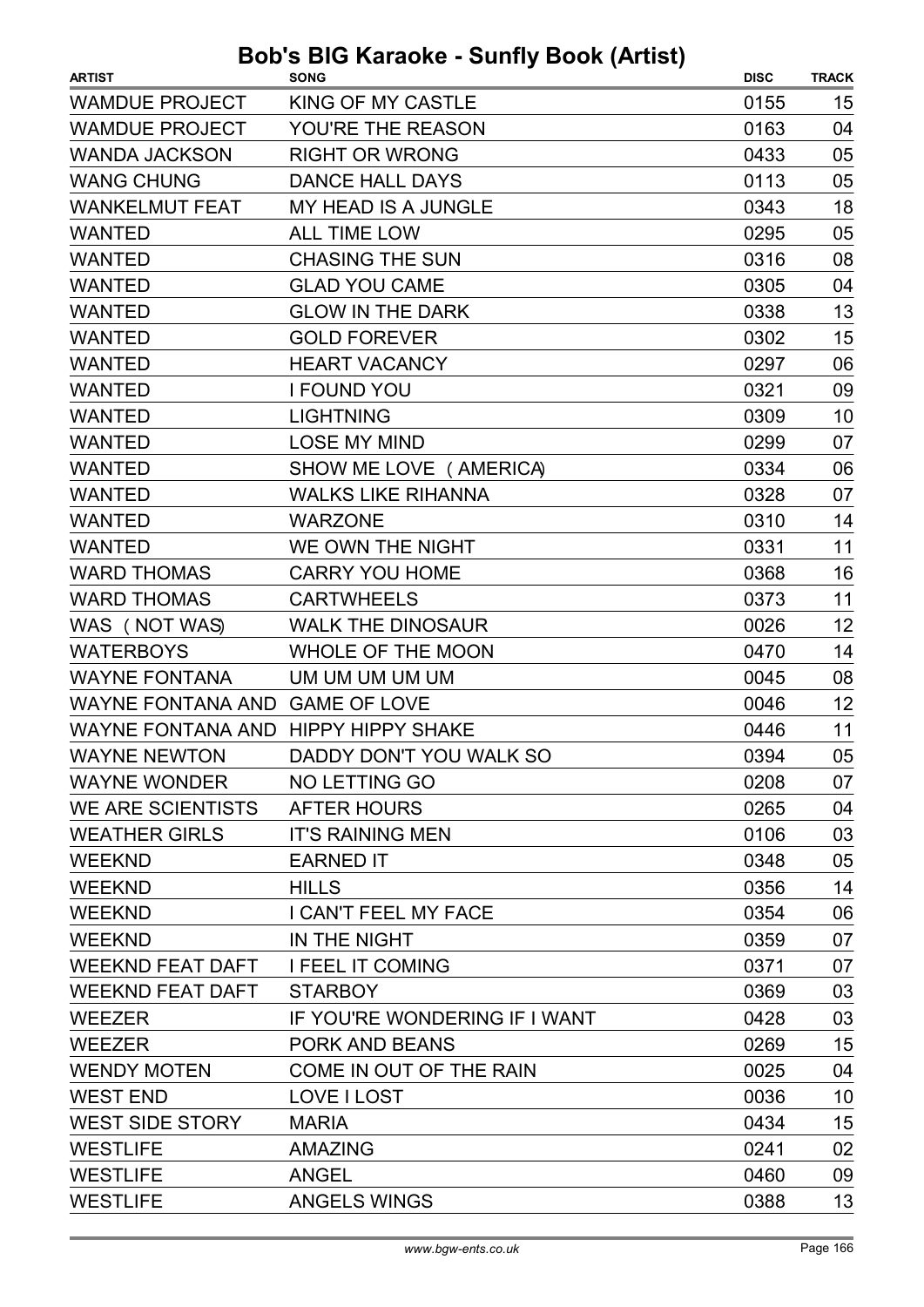| <b>ARTIST</b>      | <b>SONG</b>                                   | <b>DISC</b> | <b>TRACK</b> |
|--------------------|-----------------------------------------------|-------------|--------------|
| <b>WESTLIFE</b>    | <b>BOP BOP BABY</b>                           | 0462        | 08           |
| <b>WESTLIFE</b>    | <b>FLYING WITHOUT WINGS</b>                   | 0511        | 02           |
| <b>WESTLIFE</b>    | <b>FOOL AGAIN</b>                             | 0511        | 03           |
| <b>WESTLIFE</b>    | <b>HEY WHATEVER</b>                           | 0209        | 13           |
| <b>WESTLIFE</b>    | <b>HOME</b>                                   | 0262        | 06           |
| <b>WESTLIFE</b>    | <b>I DON'T WANNA FIGHT</b>                    | 0511        | 04           |
| <b>WESTLIFE</b>    | <b>I HAVE A DREAM</b>                         | 0511        | 05           |
| <b>WESTLIFE</b>    | <b>I LAY MY LOVE ON YOU</b>                   | 0442        | 11           |
| <b>WESTLIFE</b>    | IF I LET YOU GO                               | 0511        | 06           |
| <b>WESTLIFE</b>    | LONELINESS KNOWS ME BY                        | 0388        | 14           |
| <b>WESTLIFE</b>    | <b>MANDY</b>                                  | 0211        | 07           |
| <b>WESTLIFE</b>    | <b>MISS YOU NIGHTS</b>                        | 0199        | 11           |
| <b>WESTLIFE</b>    | MY LOVE                                       | 0511        | 01           |
| <b>WESTLIFE</b>    | <b>OBVIOUS</b>                                | 0215        | 09           |
| <b>WESTLIFE</b>    | <b>QUEEN OF MY HEART</b>                      | 0457        | 03           |
| <b>WESTLIFE</b>    | <b>ROSE</b>                                   | 0250        | 03           |
| <b>WESTLIFE</b>    | <b>SAFE</b>                                   | 0298        | 09           |
| <b>WESTLIFE</b>    | <b>SEASONS IN THE SUN</b>                     | 0511        | 08           |
| <b>WESTLIFE</b>    | <b>SMILE</b>                                  | 0226        | 12           |
| <b>WESTLIFE</b>    | <b>SWEAR IT AGAIN</b>                         | 0511        | 07           |
| <b>WESTLIFE</b>    | <b>TONIGHT</b>                                | 0463        | 08           |
| <b>WESTLIFE</b>    | <b>UNBREAKABLE</b>                            | 0467        | 10           |
| <b>WESTLIFE</b>    | <b>UPTOWN GIRL</b>                            | 0442        | 13           |
| <b>WESTLIFE</b>    | US AGAINST THE WORLD                          | 0266        | 09           |
| <b>WESTLIFE</b>    | <b>WHAT ABOUT NOW</b>                         | 0286        | 08           |
| <b>WESTLIFE</b>    | <b>WHAT MAKES A MAN</b>                       | 0443        | 03           |
| <b>WESTLIFE</b>    | WHEN YOU'RE LOOKING LIKE                      | 0183        | 09           |
| <b>WESTLIFE</b>    | <b>WORLD OF OUR OWN</b>                       | 0461        | 13           |
| <b>WESTLIFE</b>    | YOU RAISE ME UP                               | 0237        | 04           |
|                    | WESTLIFE FEAT DIANA WHEN YOU TELL ME THAT YOU | 0238        | 03           |
| <b>WET WET WET</b> | <b>ANGEL EYES</b>                             | 0059        | 05           |
| WET WET WET        | DON'T WANT TO FORGIVE ME                      | 0027        | 09           |
| WET WET WET        | <b>GOODNIGHT GIRL</b>                         | 0002        | 09           |
| WET WET WET        | IF I NEVER SEE YOU AGAIN                      | 0386        | 12           |
| WET WET WET        | <b>JULIA SAYS</b>                             | 0020        | 06           |
| WET WET WET        | LOVE IS ALL AROUND                            | 0009        | 03           |
| WET WET WET        | SOMEWHERE SOME HOW                            | 0166        | 09           |
| WET WET WET        | <b>SWEET LITTLE MYSTERY</b>                   | 0082        | 09           |
| WET WET WET        | <b>WISHING I WAS LUCKY</b>                    | 0108        | 05           |
| <b>WHAM</b>        | <b>BAD BOYS</b>                               | 0111        | 11           |
| <b>WHAM</b>        | <b>EDGE OF HEAVEN</b>                         | 0428        | 11           |
| <b>WHAM</b>        | I'M YOUR MAN                                  | 0058        | 04           |
| <b>WHAM</b>        | <b>LAST CHRISTMAS</b>                         | 0473        | 10           |
|                    |                                               |             |              |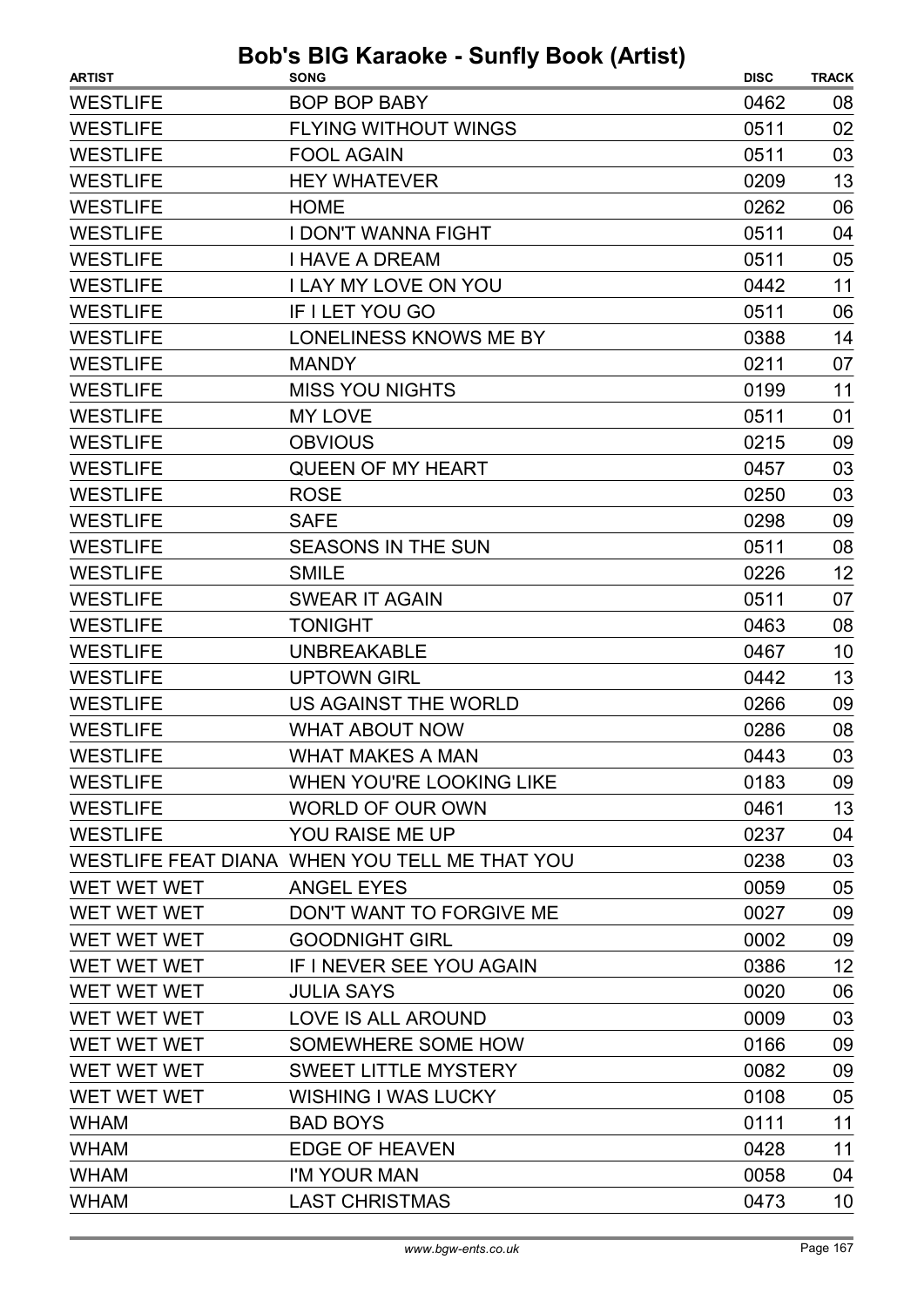| WAKE ME UP BEFORE YOU GO<br>0445<br>04<br>13<br><b>LEROY</b><br>0189<br><b>LITTLE RESPECT</b><br>0460<br>06<br>12<br><b>TEENAGE DIRTBAG</b><br>0457<br><b>WANNABE GANGSTER</b><br>0188<br>05<br><b>SATURDAY NIGHT</b><br>0010<br>01<br>THINK OF YOU<br>08<br>0027<br>05<br><b>IT'S A LOVE THING</b><br>0011<br>FAREWELL TO THE FAIRGROUND<br>0278<br>09<br>TO LOSE MY LIFE<br>0276<br>10<br>MY BABY LOVES LOVIN'<br>0168<br>06<br><b>BLUE ORCHID</b><br>0232<br>07<br>14<br><b>CONQUEST</b><br>0263<br><b>DENIAL TWIST</b><br>0436<br>03<br>11<br><b>ICKY THUMP</b><br>0256<br><b>MY DOORBELL</b><br>04<br>0235<br><b>SEVEN NATION ARMY</b><br>0205<br>09<br>YOU DON'T KNOW WHAT LOVE IS<br>0260<br>01<br>AIN'T NO LOVE IN THE HEART OF<br>0418<br>02<br>FOOL FOR YOUR LOVING<br>0021<br>01<br><b>IS THIS LOVE</b><br>05<br>0473<br><b>ALL AT ONCE</b><br>03<br>0397<br>DIDN'T WE ALMOST HAVE IT ALL<br>14<br>0057<br>EXHALE (SHOOP SHOOP)<br>07<br>0041<br>0148<br>03<br><b>HEARTBREAK HOTEL</b><br>0037<br>10<br><b>HOW WILL I KNOW</b><br><b>I HAVE NOTHING</b><br>15<br>0005<br><b>I LEARNED FROM THE BEST</b><br>02<br>0157<br>14<br><b>I LOOK TO YOU</b><br>0286<br><b>I WANNA DANCE WITH</b><br>0011<br>06<br>14<br>I WANNA DANCE WITH<br>0493<br>I WILL ALWAYS LOVE YOU<br>13<br>0450<br>11<br>I'M EVERY WOMAN<br>0036<br>I'M YOUR BABY TONIGHT<br>0053<br>06<br>IT'S NOT RIGHT BUT IT'S OK<br>0134<br>09<br>03<br><b>MILLION DOLLAR BILL</b><br>0284<br>12<br>MY LOVE IS YOUR LOVE<br>0138<br>MY NAME IS NOT SUSAN<br>04<br>0397<br>ON MY OWN<br>0203<br>10<br>12<br>ONE MOMENT IN TIME<br>0108<br><b>QUEEN OF THE NIGHT</b><br>0471<br>04<br>SAVING ALL MY LOVE FOR YOU<br>14<br>0056 | <b>ARTIST</b>          | <b>SONG</b>         | <b>DISC</b> | <b>TRACK</b> |
|-------------------------------------------------------------------------------------------------------------------------------------------------------------------------------------------------------------------------------------------------------------------------------------------------------------------------------------------------------------------------------------------------------------------------------------------------------------------------------------------------------------------------------------------------------------------------------------------------------------------------------------------------------------------------------------------------------------------------------------------------------------------------------------------------------------------------------------------------------------------------------------------------------------------------------------------------------------------------------------------------------------------------------------------------------------------------------------------------------------------------------------------------------------------------------------------------------------------------------------------------------------------------------------------------------------------------------------------------------------------------------------------------------------------------------------------------------------------------------------------------------------------------------------------------------------------------------------------------------------------------------------------------------------------------------------------------|------------------------|---------------------|-------------|--------------|
|                                                                                                                                                                                                                                                                                                                                                                                                                                                                                                                                                                                                                                                                                                                                                                                                                                                                                                                                                                                                                                                                                                                                                                                                                                                                                                                                                                                                                                                                                                                                                                                                                                                                                                 | <b>WHAM</b>            |                     |             |              |
|                                                                                                                                                                                                                                                                                                                                                                                                                                                                                                                                                                                                                                                                                                                                                                                                                                                                                                                                                                                                                                                                                                                                                                                                                                                                                                                                                                                                                                                                                                                                                                                                                                                                                                 | <b>WHEATUS</b>         |                     |             |              |
|                                                                                                                                                                                                                                                                                                                                                                                                                                                                                                                                                                                                                                                                                                                                                                                                                                                                                                                                                                                                                                                                                                                                                                                                                                                                                                                                                                                                                                                                                                                                                                                                                                                                                                 | <b>WHEATUS</b>         |                     |             |              |
|                                                                                                                                                                                                                                                                                                                                                                                                                                                                                                                                                                                                                                                                                                                                                                                                                                                                                                                                                                                                                                                                                                                                                                                                                                                                                                                                                                                                                                                                                                                                                                                                                                                                                                 | <b>WHEATUS</b>         |                     |             |              |
|                                                                                                                                                                                                                                                                                                                                                                                                                                                                                                                                                                                                                                                                                                                                                                                                                                                                                                                                                                                                                                                                                                                                                                                                                                                                                                                                                                                                                                                                                                                                                                                                                                                                                                 | <b>WHEATUS</b>         |                     |             |              |
|                                                                                                                                                                                                                                                                                                                                                                                                                                                                                                                                                                                                                                                                                                                                                                                                                                                                                                                                                                                                                                                                                                                                                                                                                                                                                                                                                                                                                                                                                                                                                                                                                                                                                                 | <b>WHIGFIELD</b>       |                     |             |              |
|                                                                                                                                                                                                                                                                                                                                                                                                                                                                                                                                                                                                                                                                                                                                                                                                                                                                                                                                                                                                                                                                                                                                                                                                                                                                                                                                                                                                                                                                                                                                                                                                                                                                                                 | <b>WHIGFIELD</b>       |                     |             |              |
|                                                                                                                                                                                                                                                                                                                                                                                                                                                                                                                                                                                                                                                                                                                                                                                                                                                                                                                                                                                                                                                                                                                                                                                                                                                                                                                                                                                                                                                                                                                                                                                                                                                                                                 | <b>WHISPERS</b>        |                     |             |              |
|                                                                                                                                                                                                                                                                                                                                                                                                                                                                                                                                                                                                                                                                                                                                                                                                                                                                                                                                                                                                                                                                                                                                                                                                                                                                                                                                                                                                                                                                                                                                                                                                                                                                                                 | <b>WHITE LIES</b>      |                     |             |              |
|                                                                                                                                                                                                                                                                                                                                                                                                                                                                                                                                                                                                                                                                                                                                                                                                                                                                                                                                                                                                                                                                                                                                                                                                                                                                                                                                                                                                                                                                                                                                                                                                                                                                                                 | <b>WHITE LIES</b>      |                     |             |              |
|                                                                                                                                                                                                                                                                                                                                                                                                                                                                                                                                                                                                                                                                                                                                                                                                                                                                                                                                                                                                                                                                                                                                                                                                                                                                                                                                                                                                                                                                                                                                                                                                                                                                                                 | <b>WHITE PLAINS</b>    |                     |             |              |
|                                                                                                                                                                                                                                                                                                                                                                                                                                                                                                                                                                                                                                                                                                                                                                                                                                                                                                                                                                                                                                                                                                                                                                                                                                                                                                                                                                                                                                                                                                                                                                                                                                                                                                 | <b>WHITE STRIPES</b>   |                     |             |              |
|                                                                                                                                                                                                                                                                                                                                                                                                                                                                                                                                                                                                                                                                                                                                                                                                                                                                                                                                                                                                                                                                                                                                                                                                                                                                                                                                                                                                                                                                                                                                                                                                                                                                                                 | <b>WHITE STRIPES</b>   |                     |             |              |
|                                                                                                                                                                                                                                                                                                                                                                                                                                                                                                                                                                                                                                                                                                                                                                                                                                                                                                                                                                                                                                                                                                                                                                                                                                                                                                                                                                                                                                                                                                                                                                                                                                                                                                 | <b>WHITE STRIPES</b>   |                     |             |              |
|                                                                                                                                                                                                                                                                                                                                                                                                                                                                                                                                                                                                                                                                                                                                                                                                                                                                                                                                                                                                                                                                                                                                                                                                                                                                                                                                                                                                                                                                                                                                                                                                                                                                                                 | <b>WHITE STRIPES</b>   |                     |             |              |
|                                                                                                                                                                                                                                                                                                                                                                                                                                                                                                                                                                                                                                                                                                                                                                                                                                                                                                                                                                                                                                                                                                                                                                                                                                                                                                                                                                                                                                                                                                                                                                                                                                                                                                 | <b>WHITE STRIPES</b>   |                     |             |              |
|                                                                                                                                                                                                                                                                                                                                                                                                                                                                                                                                                                                                                                                                                                                                                                                                                                                                                                                                                                                                                                                                                                                                                                                                                                                                                                                                                                                                                                                                                                                                                                                                                                                                                                 | <b>WHITE STRIPES</b>   |                     |             |              |
|                                                                                                                                                                                                                                                                                                                                                                                                                                                                                                                                                                                                                                                                                                                                                                                                                                                                                                                                                                                                                                                                                                                                                                                                                                                                                                                                                                                                                                                                                                                                                                                                                                                                                                 | <b>WHITE STRIPES</b>   |                     |             |              |
|                                                                                                                                                                                                                                                                                                                                                                                                                                                                                                                                                                                                                                                                                                                                                                                                                                                                                                                                                                                                                                                                                                                                                                                                                                                                                                                                                                                                                                                                                                                                                                                                                                                                                                 | <b>WHITESNAKE</b>      |                     |             |              |
|                                                                                                                                                                                                                                                                                                                                                                                                                                                                                                                                                                                                                                                                                                                                                                                                                                                                                                                                                                                                                                                                                                                                                                                                                                                                                                                                                                                                                                                                                                                                                                                                                                                                                                 | <b>WHITESNAKE</b>      |                     |             |              |
|                                                                                                                                                                                                                                                                                                                                                                                                                                                                                                                                                                                                                                                                                                                                                                                                                                                                                                                                                                                                                                                                                                                                                                                                                                                                                                                                                                                                                                                                                                                                                                                                                                                                                                 | <b>WHITESNAKE</b>      |                     |             |              |
|                                                                                                                                                                                                                                                                                                                                                                                                                                                                                                                                                                                                                                                                                                                                                                                                                                                                                                                                                                                                                                                                                                                                                                                                                                                                                                                                                                                                                                                                                                                                                                                                                                                                                                 | <b>WHITNEY HOUSTON</b> |                     |             |              |
|                                                                                                                                                                                                                                                                                                                                                                                                                                                                                                                                                                                                                                                                                                                                                                                                                                                                                                                                                                                                                                                                                                                                                                                                                                                                                                                                                                                                                                                                                                                                                                                                                                                                                                 | <b>WHITNEY HOUSTON</b> |                     |             |              |
|                                                                                                                                                                                                                                                                                                                                                                                                                                                                                                                                                                                                                                                                                                                                                                                                                                                                                                                                                                                                                                                                                                                                                                                                                                                                                                                                                                                                                                                                                                                                                                                                                                                                                                 | <b>WHITNEY HOUSTON</b> |                     |             |              |
|                                                                                                                                                                                                                                                                                                                                                                                                                                                                                                                                                                                                                                                                                                                                                                                                                                                                                                                                                                                                                                                                                                                                                                                                                                                                                                                                                                                                                                                                                                                                                                                                                                                                                                 | <b>WHITNEY HOUSTON</b> |                     |             |              |
|                                                                                                                                                                                                                                                                                                                                                                                                                                                                                                                                                                                                                                                                                                                                                                                                                                                                                                                                                                                                                                                                                                                                                                                                                                                                                                                                                                                                                                                                                                                                                                                                                                                                                                 | <b>WHITNEY HOUSTON</b> |                     |             |              |
|                                                                                                                                                                                                                                                                                                                                                                                                                                                                                                                                                                                                                                                                                                                                                                                                                                                                                                                                                                                                                                                                                                                                                                                                                                                                                                                                                                                                                                                                                                                                                                                                                                                                                                 | <b>WHITNEY HOUSTON</b> |                     |             |              |
|                                                                                                                                                                                                                                                                                                                                                                                                                                                                                                                                                                                                                                                                                                                                                                                                                                                                                                                                                                                                                                                                                                                                                                                                                                                                                                                                                                                                                                                                                                                                                                                                                                                                                                 | <b>WHITNEY HOUSTON</b> |                     |             |              |
|                                                                                                                                                                                                                                                                                                                                                                                                                                                                                                                                                                                                                                                                                                                                                                                                                                                                                                                                                                                                                                                                                                                                                                                                                                                                                                                                                                                                                                                                                                                                                                                                                                                                                                 | <b>WHITNEY HOUSTON</b> |                     |             |              |
|                                                                                                                                                                                                                                                                                                                                                                                                                                                                                                                                                                                                                                                                                                                                                                                                                                                                                                                                                                                                                                                                                                                                                                                                                                                                                                                                                                                                                                                                                                                                                                                                                                                                                                 | <b>WHITNEY HOUSTON</b> |                     |             |              |
|                                                                                                                                                                                                                                                                                                                                                                                                                                                                                                                                                                                                                                                                                                                                                                                                                                                                                                                                                                                                                                                                                                                                                                                                                                                                                                                                                                                                                                                                                                                                                                                                                                                                                                 | <b>WHITNEY HOUSTON</b> |                     |             |              |
|                                                                                                                                                                                                                                                                                                                                                                                                                                                                                                                                                                                                                                                                                                                                                                                                                                                                                                                                                                                                                                                                                                                                                                                                                                                                                                                                                                                                                                                                                                                                                                                                                                                                                                 | <b>WHITNEY HOUSTON</b> |                     |             |              |
|                                                                                                                                                                                                                                                                                                                                                                                                                                                                                                                                                                                                                                                                                                                                                                                                                                                                                                                                                                                                                                                                                                                                                                                                                                                                                                                                                                                                                                                                                                                                                                                                                                                                                                 | <b>WHITNEY HOUSTON</b> |                     |             |              |
|                                                                                                                                                                                                                                                                                                                                                                                                                                                                                                                                                                                                                                                                                                                                                                                                                                                                                                                                                                                                                                                                                                                                                                                                                                                                                                                                                                                                                                                                                                                                                                                                                                                                                                 | <b>WHITNEY HOUSTON</b> |                     |             |              |
|                                                                                                                                                                                                                                                                                                                                                                                                                                                                                                                                                                                                                                                                                                                                                                                                                                                                                                                                                                                                                                                                                                                                                                                                                                                                                                                                                                                                                                                                                                                                                                                                                                                                                                 | <b>WHITNEY HOUSTON</b> |                     |             |              |
|                                                                                                                                                                                                                                                                                                                                                                                                                                                                                                                                                                                                                                                                                                                                                                                                                                                                                                                                                                                                                                                                                                                                                                                                                                                                                                                                                                                                                                                                                                                                                                                                                                                                                                 | <b>WHITNEY HOUSTON</b> |                     |             |              |
|                                                                                                                                                                                                                                                                                                                                                                                                                                                                                                                                                                                                                                                                                                                                                                                                                                                                                                                                                                                                                                                                                                                                                                                                                                                                                                                                                                                                                                                                                                                                                                                                                                                                                                 | <b>WHITNEY HOUSTON</b> |                     |             |              |
|                                                                                                                                                                                                                                                                                                                                                                                                                                                                                                                                                                                                                                                                                                                                                                                                                                                                                                                                                                                                                                                                                                                                                                                                                                                                                                                                                                                                                                                                                                                                                                                                                                                                                                 | <b>WHITNEY HOUSTON</b> |                     |             |              |
|                                                                                                                                                                                                                                                                                                                                                                                                                                                                                                                                                                                                                                                                                                                                                                                                                                                                                                                                                                                                                                                                                                                                                                                                                                                                                                                                                                                                                                                                                                                                                                                                                                                                                                 | <b>WHITNEY HOUSTON</b> |                     |             |              |
|                                                                                                                                                                                                                                                                                                                                                                                                                                                                                                                                                                                                                                                                                                                                                                                                                                                                                                                                                                                                                                                                                                                                                                                                                                                                                                                                                                                                                                                                                                                                                                                                                                                                                                 | <b>WHITNEY HOUSTON</b> |                     |             |              |
|                                                                                                                                                                                                                                                                                                                                                                                                                                                                                                                                                                                                                                                                                                                                                                                                                                                                                                                                                                                                                                                                                                                                                                                                                                                                                                                                                                                                                                                                                                                                                                                                                                                                                                 | <b>WHITNEY HOUSTON</b> |                     |             |              |
|                                                                                                                                                                                                                                                                                                                                                                                                                                                                                                                                                                                                                                                                                                                                                                                                                                                                                                                                                                                                                                                                                                                                                                                                                                                                                                                                                                                                                                                                                                                                                                                                                                                                                                 | <b>WHITNEY HOUSTON</b> |                     |             |              |
|                                                                                                                                                                                                                                                                                                                                                                                                                                                                                                                                                                                                                                                                                                                                                                                                                                                                                                                                                                                                                                                                                                                                                                                                                                                                                                                                                                                                                                                                                                                                                                                                                                                                                                 | <b>WHITNEY HOUSTON</b> | <b>STEP BY STEP</b> | 0081        | 02           |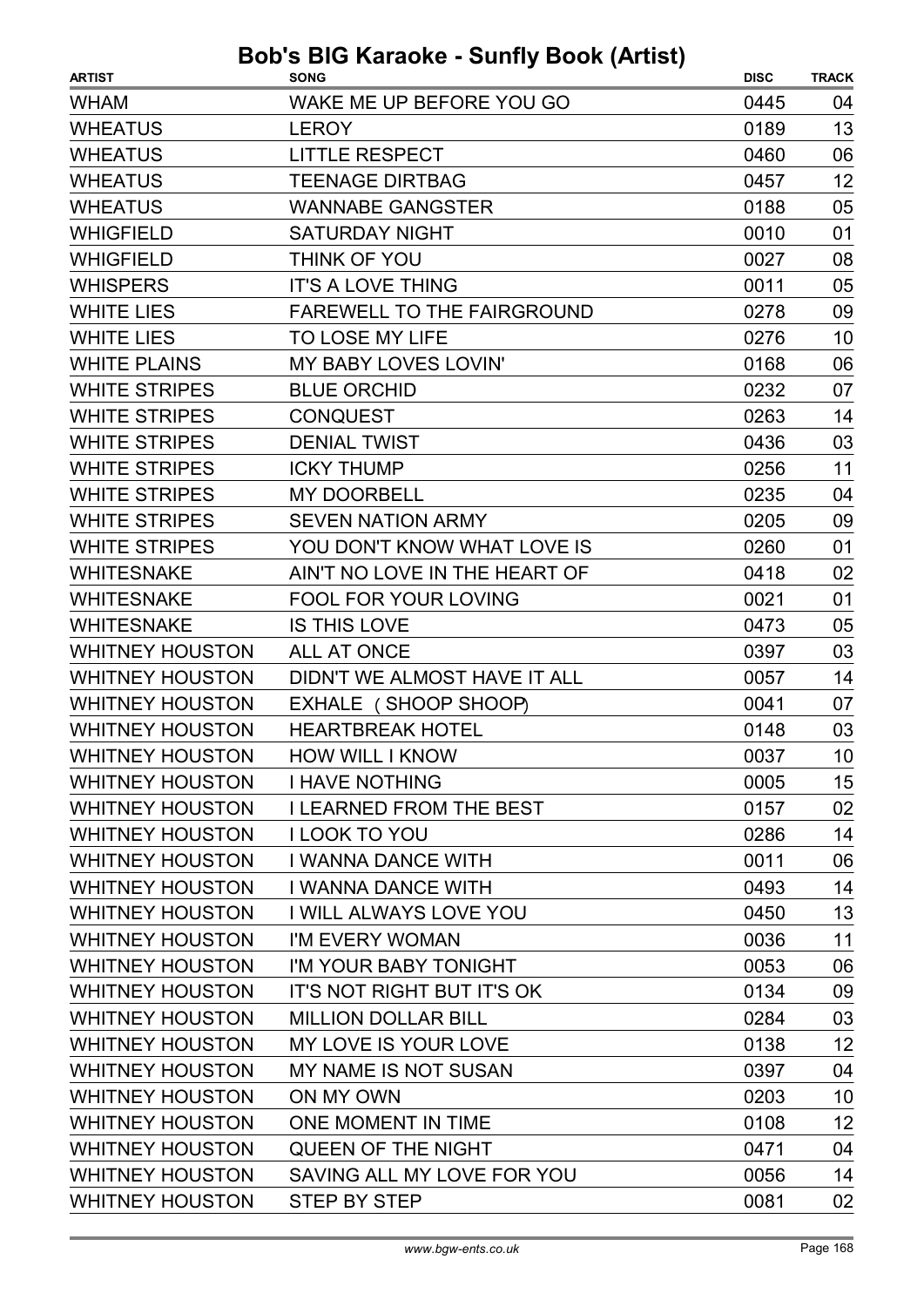| <b>ARTIST</b>                    | , <i>.</i> .<br><b>SONG</b>                  | <b>DISC</b> | <b>TRACK</b> |
|----------------------------------|----------------------------------------------|-------------|--------------|
| <b>WHITNEY HOUSTON</b>           | WHERE DO BROKEN HEARTS GO                    | 0386        | 09           |
| <b>WHITNEY HOUSTON</b>           | <b>COULD I HAVE THIS KISS</b>                | 0170        | 06           |
| <b>WHITNEY HOUSTON</b>           | IF I TOLD YOU THAT                           | 0167        | 03           |
| <b>WHITNEY HOUSTON</b>           | <b>CELEBRATE</b>                             | 0318        | 18           |
| <b>WHITNEY HOUSTON</b>           | <b>COUNT ON ME</b>                           | 0049        | 07           |
| <b>WHO</b>                       | <b>BELL BOY</b>                              | 0428        | 13           |
| <b>WHO</b>                       | PINBALL WIZARD                               | 0472        | 14           |
| <b>WHO</b>                       | PUNK AND THE GODFATHER                       | 0429        | 03           |
| <b>WHO</b>                       | <b>SEEKER</b>                                | 0416        | 03           |
| <b>WHO</b>                       | <b>WON'T GET FOOLED AGAIN</b>                | 0040        | 07           |
| <b>WILD CHERRY</b>               | PLAY THAT FUNKY MUSIC                        | 0447        | 06           |
| <b>WILDCHILD</b>                 | <b>RENEGADE MASTER 98</b>                    | 0118        | 03           |
| <b>WILEY</b>                     | <b>SUMMER TIME</b>                           | 0272        | 08           |
| <b>WILEY FEAT CHIP</b>           | <b>RELOAD</b>                                | 0325        | 15           |
| <b>WILEY FEAT EMELI</b>          | <b>NEVER BE YOUR WOMAN</b>                   | 0290        | 07           |
| <b>WILEY FEAT RYMEZ</b>          | <b>HEATWAVE</b>                              | 0319        | 01           |
| <b>WILEY FEAT SKEPTA</b>         | CAN YOU HEAR ME (AYAYAYA)                    | 0322        | 09           |
| <b>WILKINSON FEAT</b>            | <b>TOO CLOSE</b>                             | 0337        | 15           |
| <b>WILL FYFFE</b>                | <b>I BELONG TO GLASGOW</b>                   | 0456        | 08           |
| WILL I AM                        | <b>BANG BANG</b>                             | 0330        | 04           |
| <b>WILL I AM FEAT</b>            | SCREAM AND SHOUT (CLEAN                      | 0323        | 01           |
| WILL I AM FEAT CODY              | <b>IT'S MY BIRTHDAY</b>                      | 0341        | 15           |
| <b>WILL I AM FEAT EVA</b>        | THIS IS LOVE                                 | 0317        | 06           |
| WILL I AM FEAT JUSTIN THAT POWER |                                              | 0327        | 02           |
| WILL I AM FEAT MILEY             | <b>FEELIN' MYSELF</b>                        | 0336        | 16           |
| WILL I AM FEAT PIA               | <b>BOYS AND GIRLS</b>                        | 0363        | 06           |
|                                  | WILL I AM FT JENNIFER THE (THE HARDEST EVER) | 0312        | 11           |
| <b>WILL MELLOR</b>               | <b>WHEN I NEED YOU</b>                       | 0119        | 08           |
| <b>WILL SMITH</b>                | <b>FREAKIN' IT</b>                           | 0161        | 03           |
| <b>WILL SMITH</b>                | <b>JUST THE TWO OF US</b>                    | 0123        | 11           |
| <b>WILL SMITH</b>                | <b>MIAMI</b>                                 | 0128        | 12           |
| <b>WILL SMITH</b>                | <b>PARTY STARTER</b>                         | 0237        | 14           |
| <b>WILL SMITH</b>                | <b>SWITCH</b>                                | 0229        | 13           |
| <b>WILL SMITH</b>                | <b>WILD WILD WEST</b>                        | 0144        | 04           |
| <b>WILL TO POWER</b>             | <b>BABY I LOVE YOUR WAY</b>                  | 0006        | 13           |
| <b>WILL YOUNG</b>                | <b>ALL TIME LOVE</b>                         | 0239        | 03           |
| <b>WILL YOUNG</b>                | <b>ANYTHING IS POSSIBLE</b>                  | 0190        | 15           |
| <b>WILL YOUNG</b>                | <b>CHANGES</b>                               | 0271        | 10           |
| <b>WILL YOUNG</b>                | <b>COME ON</b>                               | 0310        | 11           |
| <b>WILL YOUNG</b>                | DON'T LET ME DOWN                            | 0200        | 13           |
| <b>WILL YOUNG</b>                | <b>EVERGREEN</b>                             | 0189        | 17           |
| <b>WILL YOUNG</b>                | <b>FRIDAYS CHILD</b>                         | 0220        | 01           |
| <b>WILL YOUNG</b>                | <b>GRACE</b>                                 | 0275        | 12           |
|                                  |                                              |             |              |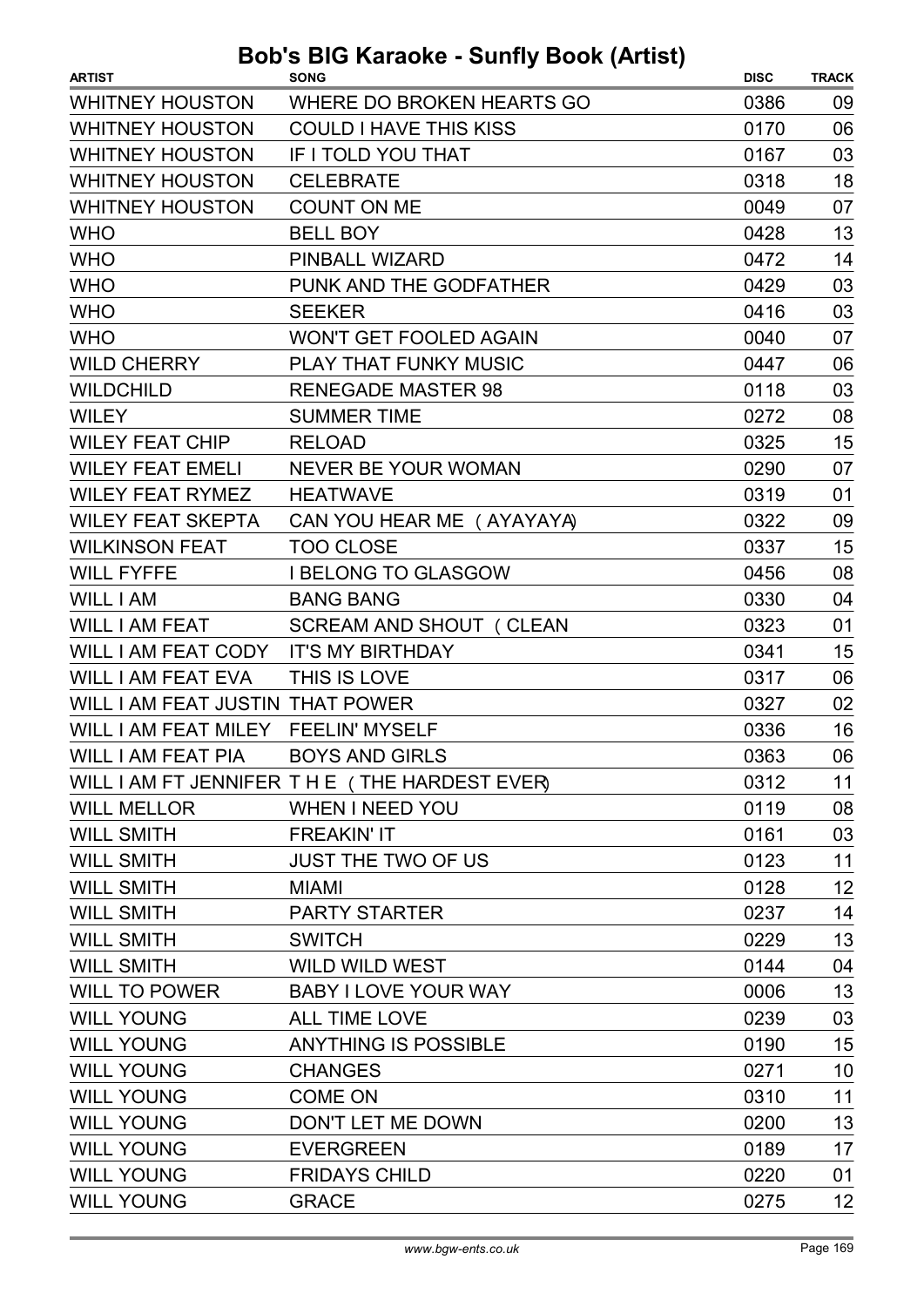| <b>DISC</b><br><b>ARTIST</b><br><b>SONG</b><br><b>TRACK</b><br><b>WILL YOUNG</b><br><b>I JUST WANT A LOVER</b><br>0317<br>11<br><b>WILL YOUNG</b><br>05<br><b>JEALOUSY</b><br>0308<br>15<br><b>WILL YOUNG</b><br>0357<br><b>JOY</b><br>03<br><b>WILL YOUNG</b><br><b>LEAVE RIGHT NOW</b><br>0212<br><b>WILL YOUNG</b><br>LET IT GO<br>16<br>0277<br><b>WILL YOUNG</b><br><b>LIGHT MY FIRE</b><br>01<br>0457<br><b>LOSING MYSELF</b><br><b>WILL YOUNG</b><br>0314<br>10<br><b>WILL YOUNG</b><br>LOVE IS A MATTER OF DISTANCE<br>0222<br>02<br><b>WILL YOUNG</b><br><b>LOVE REVOLUTION</b><br>14<br>0351<br><b>WILL YOUNG</b><br>05<br><b>SWITCH IT ON</b><br>0237<br><b>WILL YOUNG</b><br>11<br><b>WHO AM I</b><br>0243<br><b>WILL YOUNG</b><br>16<br>YOU AND I<br>0199<br><b>WILL YOUNG</b><br>02<br><b>YOUR GAME</b><br>0215<br>05<br><b>WILL YOUNG AND</b><br><b>LONG AND WINDING ROAD</b><br>0196<br><b>WILLIE NELSON AND</b><br>TO ALL THE GIRLS I'VE LOVED<br>05<br>0491<br><b>WILLOW SMITH</b><br><b>21ST CENTURY GIRL</b><br>0302<br>09<br>12<br><b>WILLOW SMITH</b><br><b>WHIP MY HAIR</b><br>0298<br><b>WILSON PICKETT</b><br>IN THE MIDNIGHT HOUR<br>0073<br>01<br>08<br><b>WILSON PICKETT</b><br><b>MIDNIGHT HOUR</b><br>0446<br><b>WINGS</b><br>01<br>LISTEN TO WHAT THE MAN SAID<br>0394<br><b>WINK MARTINDALE</b><br><b>DECK OF CARDS</b><br>0131<br>04<br>12<br><b>WISEGUYS</b><br>OOH LA LA<br>0142<br>17<br><b>WIZ KHALIF</b><br>BLACK AND YELLOW (CLEAN)<br>0301 |
|------------------------------------------------------------------------------------------------------------------------------------------------------------------------------------------------------------------------------------------------------------------------------------------------------------------------------------------------------------------------------------------------------------------------------------------------------------------------------------------------------------------------------------------------------------------------------------------------------------------------------------------------------------------------------------------------------------------------------------------------------------------------------------------------------------------------------------------------------------------------------------------------------------------------------------------------------------------------------------------------------------------------------------------------------------------------------------------------------------------------------------------------------------------------------------------------------------------------------------------------------------------------------------------------------------------------------------------------------------------------------------------------------------------------------------------------------------------------------------|
|                                                                                                                                                                                                                                                                                                                                                                                                                                                                                                                                                                                                                                                                                                                                                                                                                                                                                                                                                                                                                                                                                                                                                                                                                                                                                                                                                                                                                                                                                    |
|                                                                                                                                                                                                                                                                                                                                                                                                                                                                                                                                                                                                                                                                                                                                                                                                                                                                                                                                                                                                                                                                                                                                                                                                                                                                                                                                                                                                                                                                                    |
|                                                                                                                                                                                                                                                                                                                                                                                                                                                                                                                                                                                                                                                                                                                                                                                                                                                                                                                                                                                                                                                                                                                                                                                                                                                                                                                                                                                                                                                                                    |
|                                                                                                                                                                                                                                                                                                                                                                                                                                                                                                                                                                                                                                                                                                                                                                                                                                                                                                                                                                                                                                                                                                                                                                                                                                                                                                                                                                                                                                                                                    |
|                                                                                                                                                                                                                                                                                                                                                                                                                                                                                                                                                                                                                                                                                                                                                                                                                                                                                                                                                                                                                                                                                                                                                                                                                                                                                                                                                                                                                                                                                    |
|                                                                                                                                                                                                                                                                                                                                                                                                                                                                                                                                                                                                                                                                                                                                                                                                                                                                                                                                                                                                                                                                                                                                                                                                                                                                                                                                                                                                                                                                                    |
|                                                                                                                                                                                                                                                                                                                                                                                                                                                                                                                                                                                                                                                                                                                                                                                                                                                                                                                                                                                                                                                                                                                                                                                                                                                                                                                                                                                                                                                                                    |
|                                                                                                                                                                                                                                                                                                                                                                                                                                                                                                                                                                                                                                                                                                                                                                                                                                                                                                                                                                                                                                                                                                                                                                                                                                                                                                                                                                                                                                                                                    |
|                                                                                                                                                                                                                                                                                                                                                                                                                                                                                                                                                                                                                                                                                                                                                                                                                                                                                                                                                                                                                                                                                                                                                                                                                                                                                                                                                                                                                                                                                    |
|                                                                                                                                                                                                                                                                                                                                                                                                                                                                                                                                                                                                                                                                                                                                                                                                                                                                                                                                                                                                                                                                                                                                                                                                                                                                                                                                                                                                                                                                                    |
|                                                                                                                                                                                                                                                                                                                                                                                                                                                                                                                                                                                                                                                                                                                                                                                                                                                                                                                                                                                                                                                                                                                                                                                                                                                                                                                                                                                                                                                                                    |
|                                                                                                                                                                                                                                                                                                                                                                                                                                                                                                                                                                                                                                                                                                                                                                                                                                                                                                                                                                                                                                                                                                                                                                                                                                                                                                                                                                                                                                                                                    |
|                                                                                                                                                                                                                                                                                                                                                                                                                                                                                                                                                                                                                                                                                                                                                                                                                                                                                                                                                                                                                                                                                                                                                                                                                                                                                                                                                                                                                                                                                    |
|                                                                                                                                                                                                                                                                                                                                                                                                                                                                                                                                                                                                                                                                                                                                                                                                                                                                                                                                                                                                                                                                                                                                                                                                                                                                                                                                                                                                                                                                                    |
|                                                                                                                                                                                                                                                                                                                                                                                                                                                                                                                                                                                                                                                                                                                                                                                                                                                                                                                                                                                                                                                                                                                                                                                                                                                                                                                                                                                                                                                                                    |
|                                                                                                                                                                                                                                                                                                                                                                                                                                                                                                                                                                                                                                                                                                                                                                                                                                                                                                                                                                                                                                                                                                                                                                                                                                                                                                                                                                                                                                                                                    |
|                                                                                                                                                                                                                                                                                                                                                                                                                                                                                                                                                                                                                                                                                                                                                                                                                                                                                                                                                                                                                                                                                                                                                                                                                                                                                                                                                                                                                                                                                    |
|                                                                                                                                                                                                                                                                                                                                                                                                                                                                                                                                                                                                                                                                                                                                                                                                                                                                                                                                                                                                                                                                                                                                                                                                                                                                                                                                                                                                                                                                                    |
|                                                                                                                                                                                                                                                                                                                                                                                                                                                                                                                                                                                                                                                                                                                                                                                                                                                                                                                                                                                                                                                                                                                                                                                                                                                                                                                                                                                                                                                                                    |
|                                                                                                                                                                                                                                                                                                                                                                                                                                                                                                                                                                                                                                                                                                                                                                                                                                                                                                                                                                                                                                                                                                                                                                                                                                                                                                                                                                                                                                                                                    |
|                                                                                                                                                                                                                                                                                                                                                                                                                                                                                                                                                                                                                                                                                                                                                                                                                                                                                                                                                                                                                                                                                                                                                                                                                                                                                                                                                                                                                                                                                    |
|                                                                                                                                                                                                                                                                                                                                                                                                                                                                                                                                                                                                                                                                                                                                                                                                                                                                                                                                                                                                                                                                                                                                                                                                                                                                                                                                                                                                                                                                                    |
|                                                                                                                                                                                                                                                                                                                                                                                                                                                                                                                                                                                                                                                                                                                                                                                                                                                                                                                                                                                                                                                                                                                                                                                                                                                                                                                                                                                                                                                                                    |
| 14<br><b>WIZ KHALIFA</b><br><b>NO SLEEP</b><br>0304                                                                                                                                                                                                                                                                                                                                                                                                                                                                                                                                                                                                                                                                                                                                                                                                                                                                                                                                                                                                                                                                                                                                                                                                                                                                                                                                                                                                                                |
| <b>WIZ KHALIFA FEAT</b><br><b>SEE YOU AGAIN</b><br>0351<br>01                                                                                                                                                                                                                                                                                                                                                                                                                                                                                                                                                                                                                                                                                                                                                                                                                                                                                                                                                                                                                                                                                                                                                                                                                                                                                                                                                                                                                      |
| <b>WIZZARD</b><br>0035<br>15<br><b>ANGEL FINGERS</b>                                                                                                                                                                                                                                                                                                                                                                                                                                                                                                                                                                                                                                                                                                                                                                                                                                                                                                                                                                                                                                                                                                                                                                                                                                                                                                                                                                                                                               |
| I WISH IT COULD BE CHRISTMAS<br>03<br><b>WIZZARD</b><br>0030                                                                                                                                                                                                                                                                                                                                                                                                                                                                                                                                                                                                                                                                                                                                                                                                                                                                                                                                                                                                                                                                                                                                                                                                                                                                                                                                                                                                                       |
| 09<br><b>WIZZARD</b><br><b>SEE MY BABY JIVE</b><br>0024                                                                                                                                                                                                                                                                                                                                                                                                                                                                                                                                                                                                                                                                                                                                                                                                                                                                                                                                                                                                                                                                                                                                                                                                                                                                                                                                                                                                                            |
| <b>WOLF ALICE</b><br>BEAUTIFULLY UNCONVENTIONAL<br>0381<br>08                                                                                                                                                                                                                                                                                                                                                                                                                                                                                                                                                                                                                                                                                                                                                                                                                                                                                                                                                                                                                                                                                                                                                                                                                                                                                                                                                                                                                      |
| 11<br><b>WOLFMAN AND PETE</b><br>0218<br><b>FOR LOVERS</b>                                                                                                                                                                                                                                                                                                                                                                                                                                                                                                                                                                                                                                                                                                                                                                                                                                                                                                                                                                                                                                                                                                                                                                                                                                                                                                                                                                                                                         |
| 11<br><b>WOMACK AND</b><br><b>TEARDROPS</b><br>0470                                                                                                                                                                                                                                                                                                                                                                                                                                                                                                                                                                                                                                                                                                                                                                                                                                                                                                                                                                                                                                                                                                                                                                                                                                                                                                                                                                                                                                |
| LET'S DANCE TO JOY DIVISION<br>14<br><b>WOMBATS</b><br>0414                                                                                                                                                                                                                                                                                                                                                                                                                                                                                                                                                                                                                                                                                                                                                                                                                                                                                                                                                                                                                                                                                                                                                                                                                                                                                                                                                                                                                        |
| <b>MOVING TO NEW YORK</b><br>10<br><b>WOMBATS</b><br>0263                                                                                                                                                                                                                                                                                                                                                                                                                                                                                                                                                                                                                                                                                                                                                                                                                                                                                                                                                                                                                                                                                                                                                                                                                                                                                                                                                                                                                          |
| <b>WOMBLES</b><br><b>WOMBLING SONG</b><br>05<br>0095                                                                                                                                                                                                                                                                                                                                                                                                                                                                                                                                                                                                                                                                                                                                                                                                                                                                                                                                                                                                                                                                                                                                                                                                                                                                                                                                                                                                                               |
| <b>WELCOME TO THE CHEAP SEATS</b><br>03<br><b>WONDERSTUFF</b><br>0407                                                                                                                                                                                                                                                                                                                                                                                                                                                                                                                                                                                                                                                                                                                                                                                                                                                                                                                                                                                                                                                                                                                                                                                                                                                                                                                                                                                                              |
| <b>WOOLPACKERS</b><br><b>HILLBILLY ROCK HILLBILLY ROLL</b><br>0081<br>07                                                                                                                                                                                                                                                                                                                                                                                                                                                                                                                                                                                                                                                                                                                                                                                                                                                                                                                                                                                                                                                                                                                                                                                                                                                                                                                                                                                                           |
| <b>WORLD CUP 1982</b><br>WE HAVE A DREAM<br>03<br>0456                                                                                                                                                                                                                                                                                                                                                                                                                                                                                                                                                                                                                                                                                                                                                                                                                                                                                                                                                                                                                                                                                                                                                                                                                                                                                                                                                                                                                             |
| 14<br><b>WRETCH 32</b><br>6 WORDS<br>0347                                                                                                                                                                                                                                                                                                                                                                                                                                                                                                                                                                                                                                                                                                                                                                                                                                                                                                                                                                                                                                                                                                                                                                                                                                                                                                                                                                                                                                          |
| 12<br><b>WRETCH 32</b><br><b>TRAKTOR</b><br>0300                                                                                                                                                                                                                                                                                                                                                                                                                                                                                                                                                                                                                                                                                                                                                                                                                                                                                                                                                                                                                                                                                                                                                                                                                                                                                                                                                                                                                                   |
| 02<br><b>WRETCH 32 AND</b><br><b>UNORTHODOX</b><br>0303                                                                                                                                                                                                                                                                                                                                                                                                                                                                                                                                                                                                                                                                                                                                                                                                                                                                                                                                                                                                                                                                                                                                                                                                                                                                                                                                                                                                                            |
| <b>WRETCH 32 FEAT</b><br>FORGIVENESS (CLEAN)<br>0311<br>07                                                                                                                                                                                                                                                                                                                                                                                                                                                                                                                                                                                                                                                                                                                                                                                                                                                                                                                                                                                                                                                                                                                                                                                                                                                                                                                                                                                                                         |
| <b>WRETCH 32 FEAT</b><br>DOING OK<br>0330<br>17                                                                                                                                                                                                                                                                                                                                                                                                                                                                                                                                                                                                                                                                                                                                                                                                                                                                                                                                                                                                                                                                                                                                                                                                                                                                                                                                                                                                                                    |
| <b>WRETCH 32 FEAT</b><br>DON'T GO<br>0307<br>03                                                                                                                                                                                                                                                                                                                                                                                                                                                                                                                                                                                                                                                                                                                                                                                                                                                                                                                                                                                                                                                                                                                                                                                                                                                                                                                                                                                                                                    |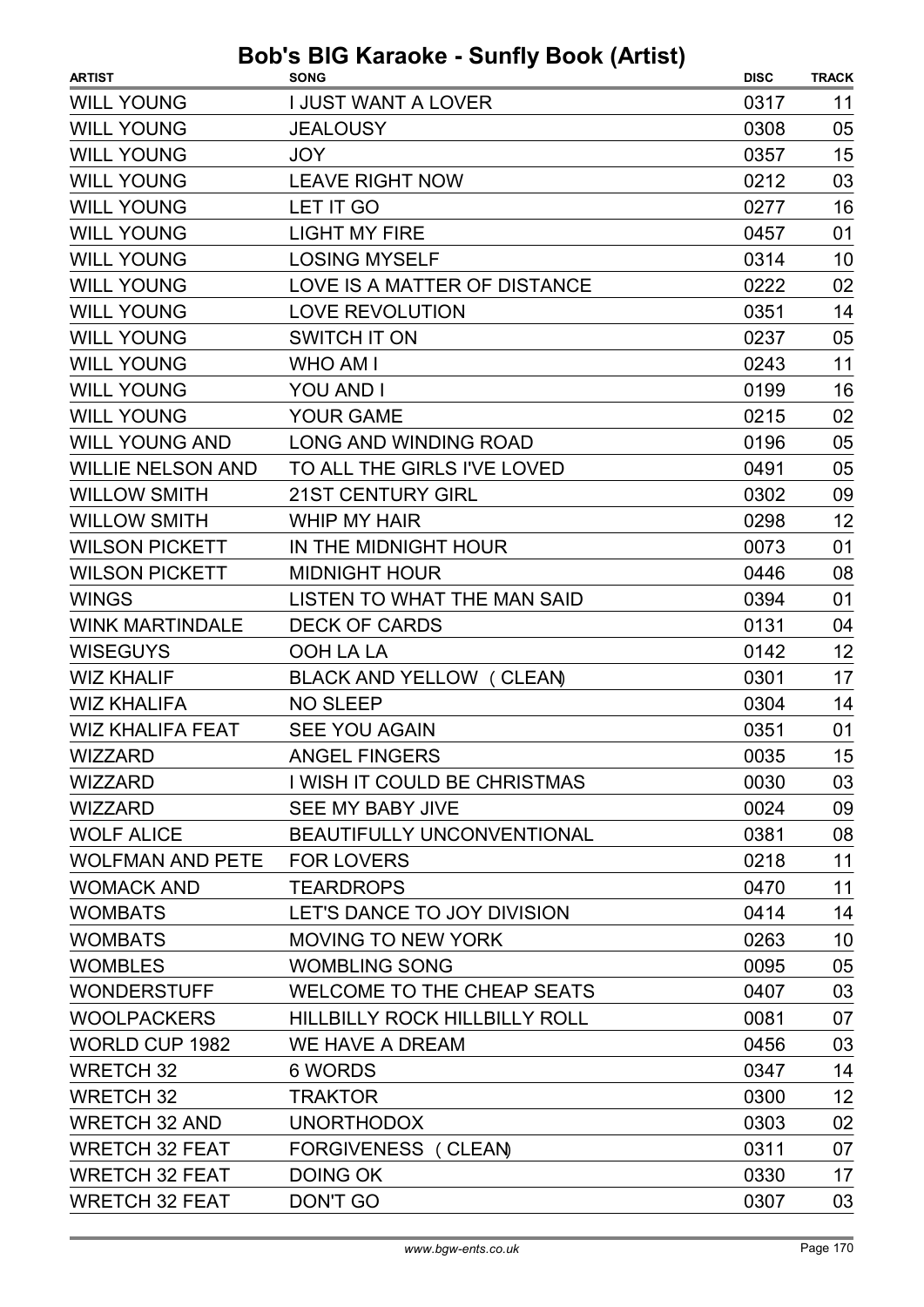| <b>ARTIST</b>             | $3003$ $1001$ $10000$ $ 001111$ $y$ $ 0000$ $\sqrt{2000}$<br><b>SONG</b> | <b>DISC</b> | <b>TRACK</b> |
|---------------------------|--------------------------------------------------------------------------|-------------|--------------|
| <b>WRETCH 32 FEAT</b>     | BLACKOUT (CLEAN)                                                         | 0327        | 12           |
| <b>WRIGHTS</b>            | <b>EVIE</b>                                                              | 0492        | 12           |
| <b>WSTRN</b>              | IN2                                                                      | 0357        | 09           |
| <b>WURZELS</b>            | <b>COMBINE HARVESTER</b>                                                 | 0095        | 08           |
| <b>WURZELS</b>            | <b>I AM A CIDER DRINKER</b>                                              | 0095        | 01           |
| <b>WYCLEF JEAN</b>        | <b>PUSSYCAT</b>                                                          | 0199        | 09           |
| <b>WYCLEF JEAN AND</b>    | <b>PARTY TO DAMASCUS</b>                                                 | 0212        | 13           |
| <b>WYCLEF JEAN FEAT</b>   | <b>NEW DAY</b>                                                           | 0152        | 11           |
| X AMBASSADORS             | <b>RENEGADES</b>                                                         | 0359        | 11           |
| <b>X AMBASSADORS</b>      | UNSTEADY (ERICH LEE GRAVITY                                              | 0368        | 17           |
| XFM                       | <b>BORN IN ENGLAND</b>                                                   | 0219        | 05           |
| <b>X FACTOR FINALISTS</b> | <b>HERO</b>                                                              | 0274        | 16           |
| <b>X FACTOR FINALISTS</b> | YOU ARE NOT ALONE                                                        | 0287        | 15           |
| <b>X FACTOR FINALISTS</b> | <b>HEROES</b>                                                            | 0298        | 17           |
| <b>X FACTOR FINALISTS</b> | <b>WISHING ON A STAR</b>                                                 | 0311        | 01           |
| <b>X PRESS 2 FEAT</b>     | <b>LAZY</b>                                                              | 0192        | 01           |
| <b>X RAY SPECS</b>        | <b>GERM FREE ADOLESCENT</b>                                              | 0109        | 03           |
| <b>XTC</b>                | <b>MAKING PLANS FOR NIGEL</b>                                            | 0407        | 07           |
| <b>XTC</b>                | SGT ROCK (IS GOING TO HELP                                               | 0419        | 03           |
|                           | X T M AND DJ CHUCKY FLY ON THE WINGS OF LOVE                             | 0207        | 10           |
| XX                        | ON HOLD                                                                  | 0372        | 12           |
| <b>YARDBIRDS</b>          | FOR YOUR LOVE                                                            | 0432        | 04           |
| <b>YASMIN</b>             | <b>FINISH LINE</b>                                                       | 0304        | 03           |
| <b>YAZOO</b>              | <b>DON'T GO</b>                                                          | 0076        | 05           |
| <b>YAZOO</b>              | <b>NOBODY'S DIARY</b>                                                    | 0396        | 13           |
| YAZOO                     | <b>ONLY YOU</b>                                                          | 0105        | 12           |
| YAZZ                      | <b>ONLY WAY IS UP</b>                                                    | 0386        | 15           |
| YEAH YEAH YEAHS           | <b>ZERO</b>                                                              | 0279        | 05           |
| <b>YEARS AND YEARS</b>    | <b>EYES SHUT</b>                                                         | 0358        | 05           |
| <b>YEARS AND YEARS</b>    | <b>KING</b>                                                              | 0348        | 11           |
| <b>YEARS AND YEARS</b>    | <b>SHINE</b>                                                             | 0353        | 09           |
| <b>YES</b>                | OWNER OF A LONELY HEART                                                  | 0021        | 04           |
| <b>YES</b>                | <b>WONDEROUS STORIES</b>                                                 | 0421        | 14           |
| <b>YLVIS</b>              | <b>FOX</b>                                                               | 0332        | 18           |
| <b>YOLANDA BECOOL</b>     | WE NO SPEAK AMERICANO                                                    | 0294        | 07           |
| YOUNG MONEY FEAT          | <b>BEDROCK</b>                                                           | 0290        | 05           |
| YOUNG RASCALS             | <b>GROOVIN'</b>                                                          | 0073        | 10           |
|                           | YOUNG SOUL REBELS I GOT SOUL (WAR CHILD)                                 | 0286        | 18           |
| <b>YVONNE ELLIMAN</b>     | IF I CAN'T HAVE YOU                                                      | 0022        | 14           |
| <b>YVONNE ELLIMAN</b>     | LOVE ME                                                                  | 0097        | 04           |
| <b>ZAC BROWN BAND</b>     | <b>TOES</b>                                                              | 0427        | 02           |
| <b>ZAGER AND EVANS</b>    | IN THE YEAR 2525                                                         | 0070        | 03           |
| <b>ZARA LARSSON</b>       | <b>AIN'T MY FAULT</b>                                                    | 0369        | 15           |
|                           |                                                                          |             |              |